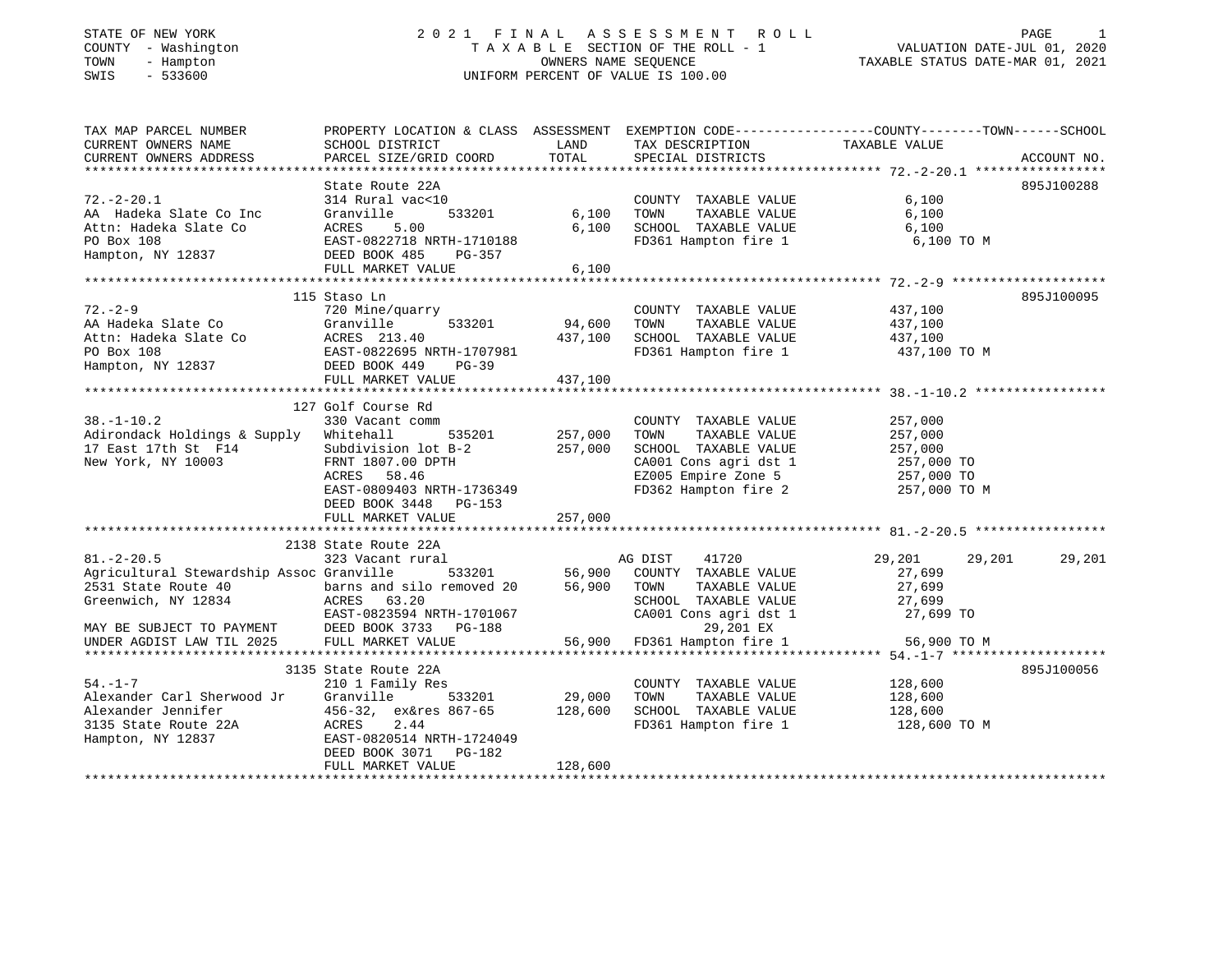## STATE OF NEW YORK 2 0 2 1 F I N A L A S S E S S M E N T R O L L PAGE 2 COUNTY - Washington T A X A B L E SECTION OF THE ROLL - 1<br>
TOWN - Hampton COUNERS NAME SEQUENCE<br>
SWIS - 533600 SWIS - 533600 UNIFORM PERCENT OF VALUE IS 100.00

-<br>VALUATION DATE-JUL 01, 2020<br>- 10 10 11 2021

| TAX MAP PARCEL NUMBER<br>CURRENT OWNERS NAME<br>CURRENT OWNERS ADDRESS                                  | PROPERTY LOCATION & CLASS ASSESSMENT EXEMPTION CODE---------------COUNTY-------TOWN-----SCHOOL<br>SCHOOL DISTRICT<br>PARCEL SIZE/GRID COORD                                                                 | LAND<br>TOTAL                | TAX DESCRIPTION<br>SPECIAL DISTRICTS                                                                                                                         | TAXABLE VALUE                                                                    | ACCOUNT NO.                                        |
|---------------------------------------------------------------------------------------------------------|-------------------------------------------------------------------------------------------------------------------------------------------------------------------------------------------------------------|------------------------------|--------------------------------------------------------------------------------------------------------------------------------------------------------------|----------------------------------------------------------------------------------|----------------------------------------------------|
| $81. - 1 - 20$<br>Ambrosi Rene John<br>1047 North Quivey Hill Ln<br>Hampton, NY 12837                   | 1047 North Ouivey Hill Ln<br>210 1 Family Res<br>533201<br>Granville<br>4.00<br>ACRES<br>EAST-0818179 NRTH-1701208<br>DEED BOOK 3623 PG-49<br>FULL MARKET VALUE                                             | 235,000                      | <b>BAS STAR</b><br>41854<br>37,500 VET COM CT 41131<br>COUNTY TAXABLE VALUE<br>TAXABLE VALUE<br>TOWN<br>SCHOOL TAXABLE VALUE<br>235,000 FD361 Hampton fire 1 | $\mathbf 0$<br>50,600<br>41,400<br>184,400<br>193,600<br>205,000<br>235,000 TO M | 895J100539<br>30,000<br>$\Omega$<br>$\overline{0}$ |
| $31. - 1 - 3.5$<br>Amerio John M<br>Amerio Lori M<br>364 Manchester Rd<br>Whitehall, NY 12887           | 364 Manchester Rd<br>210 1 Family Res<br>Whitehall<br>535201<br>ACRES 1.00<br>EAST-0808698 NRTH-1745804<br>DEED BOOK 731<br>$PG-148$<br>FULL MARKET VALUE                                                   | 29,100<br>156,700<br>156,700 | BAS STAR<br>41854<br>COUNTY TAXABLE VALUE<br>TOWN<br>TAXABLE VALUE<br>SCHOOL TAXABLE VALUE<br>FD362 Hampton fire 2                                           | $\overline{0}$<br>156,700<br>156,700<br>126,700<br>156,700 TO M                  | 895J100574<br>$\Omega$<br>30,000                   |
| $80. - 1 - 24$<br>Ariola Paul R<br>Ariola Anne Marie<br>32 Twining Ave<br>Waterbury, CT 06705           | 50 Hampton Heights Way<br>260 Seasonal res<br>533201<br>Granville<br>ACRES<br>5.89<br>EAST-0809978 NRTH-1701638<br>DEED BOOK 605<br>PG-208<br>FULL MARKET VALUE                                             | 42,100<br>72,000<br>72,000   | COUNTY TAXABLE VALUE<br>TOWN<br>TAXABLE VALUE<br>SCHOOL TAXABLE VALUE<br>FD361 Hampton fire 1                                                                | 72,000<br>72,000<br>72,000<br>72,000 TO M                                        | 895J100659                                         |
| $72.2 - 3 - 7$<br>Arnhold Forrest J<br>Arnhold Stacie A<br>14 Greenfield Ln<br>Hampton, NY 12837        | 14 Greenfield Ln<br>210 1 Family Res<br>533201<br>Granville<br>$72 - 3 - 7$<br>FRNT 50.00 DPTH 234.00<br>EAST-0824093 NRTH-1712240<br>DEED BOOK 843<br>PG-87<br>FULL MARKET VALUE                           | 15,000<br>96,200<br>96,200   | <b>BAS STAR</b><br>41854<br>COUNTY TAXABLE VALUE<br>TAXABLE VALUE<br>TOWN<br>SCHOOL TAXABLE VALUE<br>FD361 Hampton fire 1                                    | $\overline{0}$<br>96,200<br>96,200<br>66,200<br>96,200 TO M                      | 895J100005<br>$\Omega$<br>30,000                   |
| $31. - 1 - 3.4$<br>Ashley-Selleck Amelia<br>Fortier Jonathan<br>2024 Pauger St<br>New Orleans, LA 70116 | 1462 Carvers Falls Ln<br>210 1 Family Res<br>Whitehall<br>535201<br>Trans Exempt Repay 2021<br>FRNT 40.00 DPTH<br>ACRES<br>3.45<br>EAST-0808510 NRTH-1747677<br>DEED BOOK 20210 PG-937<br>FULL MARKET VALUE | 39,400<br>155,000<br>155,000 | COUNTY TAXABLE VALUE<br>TOWN<br>TAXABLE VALUE<br>SCHOOL TAXABLE VALUE<br>FD362 Hampton fire 2<br>TE533 Trans exempt flg                                      | 155,000<br>155,000<br>155,000<br>155,000 TO M<br>1846.56 MT                      | 895J100560                                         |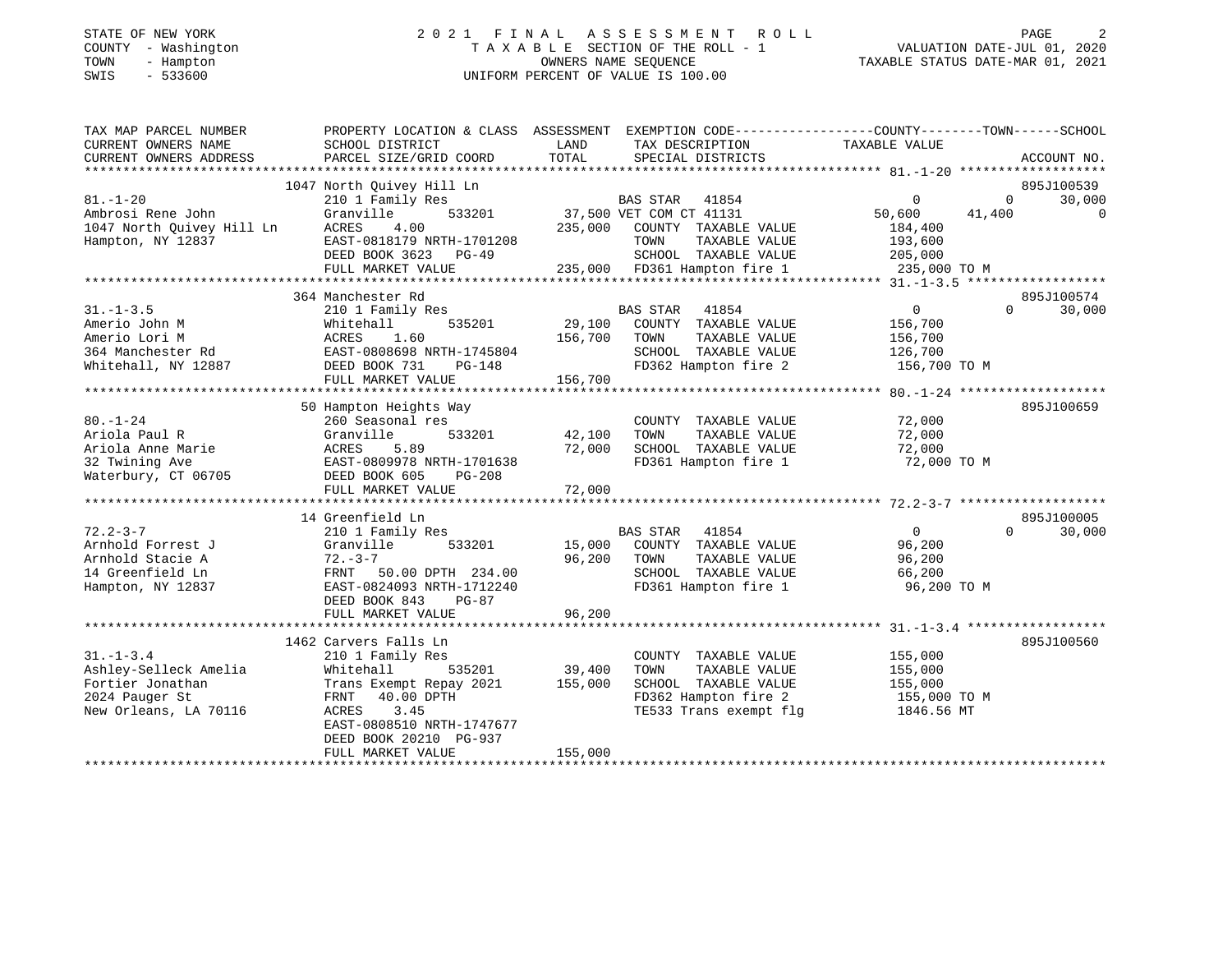| STATE OF NEW YORK |            |
|-------------------|------------|
| COUNTY<br>$\sim$  | Washington |
| TOWN              | - Hampton  |
| <b>CMTC</b>       | 533600     |

#### STATE OF NEW YORK 2 0 2 1 F I N A L A S S E S S M E N T R O L L PAGE 3 COUNTY - Washington T A X A B L E SECTION OF THE ROLL - 1 VALUATION DATE-JUL 01, 2020 TOWN - Hampton OWNERS NAME SEQUENCE TAXABLE STATUS DATE-MAR 01, 2021 SWIS - 533600 UNIFORM PERCENT OF VALUE IS 100.00

| TAX MAP PARCEL NUMBER<br>CURRENT OWNERS NAME<br>CURRENT OWNERS ADDRESS         | PROPERTY LOCATION & CLASS ASSESSMENT<br>SCHOOL DISTRICT<br>PARCEL SIZE/GRID COORD           | LAND<br>TOTAL     | EXEMPTION CODE-----------------COUNTY-------TOWN------SCHOOL<br>TAX DESCRIPTION<br>SPECIAL DISTRICTS | TAXABLE VALUE                         | ACCOUNT NO.                            |
|--------------------------------------------------------------------------------|---------------------------------------------------------------------------------------------|-------------------|------------------------------------------------------------------------------------------------------|---------------------------------------|----------------------------------------|
| ************************                                                       |                                                                                             |                   |                                                                                                      |                                       |                                        |
| $62 - 1 - 44$<br>Atwood Michael R LE<br>Atwood Ethan E<br>1879 County Route 18 | County Route 18 Off<br>910 Priv forest<br>533201<br>Granville<br>Lot 1<br>Filed Sub #12261  | 8,100<br>8,100    | COUNTY TAXABLE VALUE<br>TAXABLE VALUE<br>TOWN<br>SCHOOL TAXABLE VALUE<br>FD361 Hampton fire 1        | 8,100<br>8,100<br>8,100<br>8,100 TO M | 895J100057                             |
| Whitehall, NY 12887                                                            | ACRES<br>12.45<br>EAST-0810296 NRTH-1716513<br>DEED BOOK 20200 PG-2360<br>FULL MARKET VALUE | 8,100             |                                                                                                      |                                       |                                        |
|                                                                                |                                                                                             |                   |                                                                                                      |                                       |                                        |
| $62 - 1 - 45$<br>Atwood Michael R LE                                           | 1879 County Route 18<br>240 Rural res<br>535201<br>Whitehall                                | 49,100            | ENH STAR<br>41834<br>COUNTY TAXABLE VALUE                                                            | $\Omega$<br>122,300                   | 895J100009<br>70,700<br>$\Omega$       |
| Atwood Ethan E<br>1879 County Route 18                                         | 18.0ac Deed<br>ACRES<br>30.20                                                               | 122,300           | TAXABLE VALUE<br>TOWN<br>SCHOOL TAXABLE VALUE                                                        | 122,300<br>51,600                     |                                        |
| Whitehall, NY 12887                                                            | EAST-0809550 NRTH-1716263<br>DEED BOOK 20200 PG-2360<br>FULL MARKET VALUE                   | 122,300           | FD361 Hampton fire 1                                                                                 | 122,300 TO M                          |                                        |
|                                                                                | ******************                                                                          | **********        |                                                                                                      | ************** 62.-1-46               |                                        |
|                                                                                | County Route 18                                                                             |                   |                                                                                                      |                                       | 895J100138                             |
| $62. - 1 - 46$                                                                 | 314 Rural vac<10                                                                            |                   | COUNTY TAXABLE VALUE                                                                                 | 800                                   |                                        |
| Atwood Michael R LE                                                            | 535201<br>Whitehall                                                                         | 800               | TOWN<br>TAXABLE VALUE                                                                                | 800                                   |                                        |
| Atwood Ethan E                                                                 | 2.20<br>ACRES                                                                               | 800               | SCHOOL TAXABLE VALUE                                                                                 | 800                                   |                                        |
| 1879 County Route 18                                                           | EAST-0809784 NRTH-1715303                                                                   |                   | FD361 Hampton fire 1                                                                                 | 800 TO M                              |                                        |
| Whitehall, NY 12887                                                            | DEED BOOK 20200 PG-2360<br>FULL MARKET VALUE                                                | 800               |                                                                                                      |                                       |                                        |
|                                                                                |                                                                                             |                   |                                                                                                      |                                       |                                        |
|                                                                                | 20 Perry Heights Way                                                                        |                   |                                                                                                      |                                       | 895J101748                             |
| $72. - 2 - 27.1$<br>Austin Dennis T                                            | 210 1 Family Res<br>Granville<br>533201                                                     |                   | BAS STAR<br>41854<br>COUNTY TAXABLE VALUE                                                            | 0                                     | $\Omega$<br>30,000                     |
| Austin Netta L                                                                 | ROW 565/260                                                                                 | 27,400<br>149,800 | TAXABLE VALUE<br>TOWN                                                                                | 149,800<br>149,800                    |                                        |
| PO Box 106                                                                     | ACRES<br>1.10                                                                               |                   | SCHOOL TAXABLE VALUE                                                                                 | 119,800                               |                                        |
| Hampton, NY 12837                                                              | EAST-0822828 NRTH-1712122<br>DEED BOOK 565<br>$PG-258$                                      |                   | FD361 Hampton fire 1                                                                                 | 149,800 TO M                          |                                        |
|                                                                                | FULL MARKET VALUE                                                                           | 149,800           |                                                                                                      |                                       |                                        |
|                                                                                |                                                                                             |                   |                                                                                                      |                                       |                                        |
|                                                                                | 1811 County Route 18                                                                        |                   | 38 PCT OF VALUE USED FOR EXEMPTION PURPOSES                                                          |                                       | 895J100135                             |
| $62. - 1 - 51$                                                                 | 240 Rural res                                                                               |                   | VET WAR CT 41121                                                                                     | 15,145                                | 15,145<br>0                            |
| Babcock Grover R                                                               | 535201<br>Whitehall                                                                         |                   | 135,000 VET DIS CT 41141                                                                             | 30,290                                | 30,290                                 |
| Lawrence Nancy J                                                               | ACRES 135.50<br>EAST-0808164 NRTH-1716482                                                   |                   | 265,700 AGED-ALL<br>41800<br>ENH STAR<br>41834                                                       | 27,766<br>$\mathbf 0$                 | 27,766<br>50,483<br>70,700<br>$\Omega$ |
| PO Box 144                                                                     | $PG-80$                                                                                     |                   |                                                                                                      | $\mathsf{O}$                          | $\mathbf 0$                            |
| Hampton, NY 12837                                                              | DEED BOOK 842<br>FULL MARKET VALUE                                                          | 265,700           | B STAR MH 41864<br>COUNTY TAXABLE VALUE                                                              | 192,499                               | 28,430                                 |
|                                                                                |                                                                                             |                   | TOWN<br>TAXABLE VALUE                                                                                | 192,499                               |                                        |
|                                                                                |                                                                                             |                   | SCHOOL TAXABLE VALUE                                                                                 | 116,087                               |                                        |
|                                                                                |                                                                                             |                   | FD361 Hampton fire 1                                                                                 | 265,700 TO M                          |                                        |
|                                                                                |                                                                                             |                   |                                                                                                      |                                       |                                        |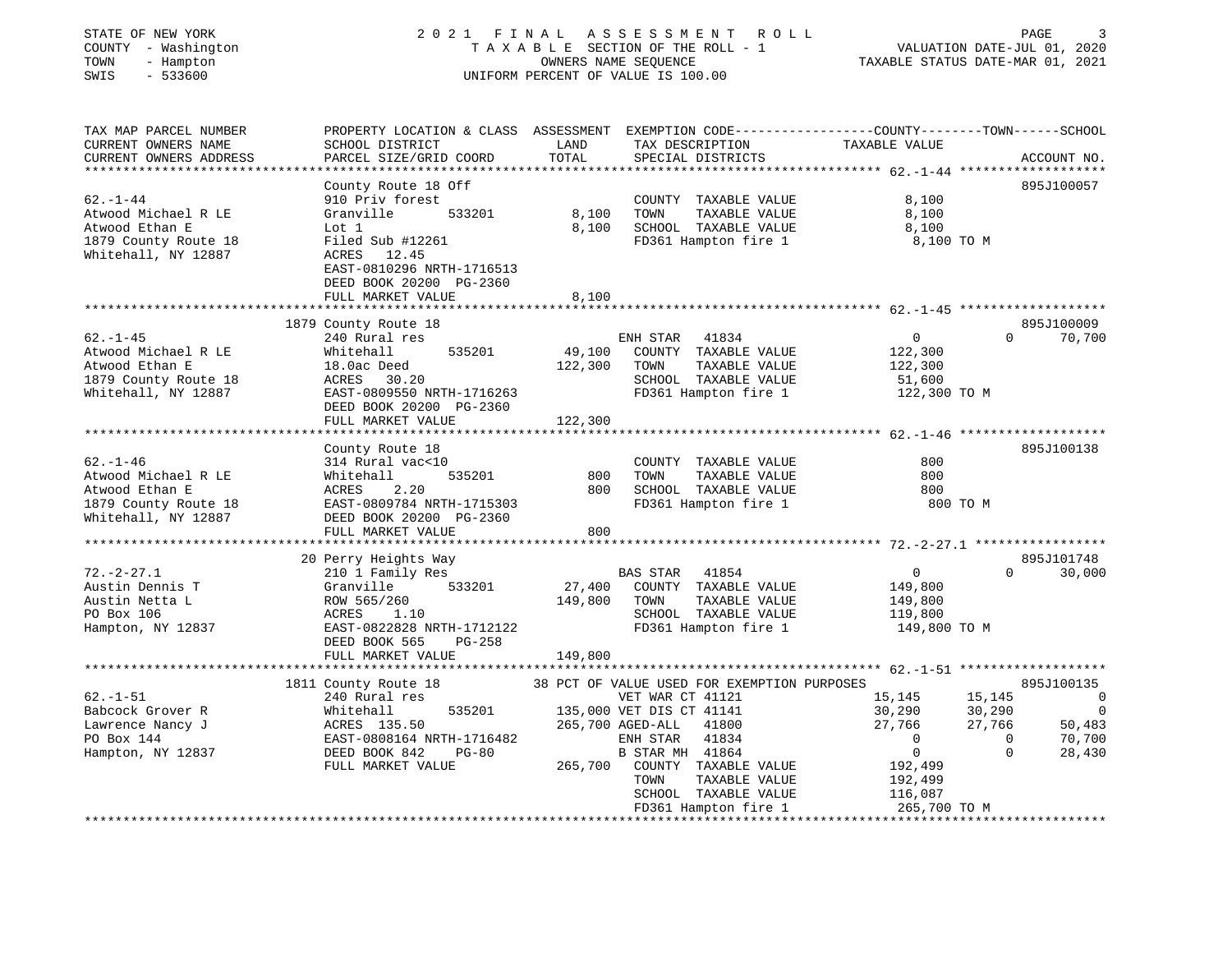#### STATE OF NEW YORK 2 0 2 1 F I N A L A S S E S S M E N T R O L L PAGE 4COUNTY - Washington T A X A B L E SECTION OF THE ROLL - 1 VALUATION DATE-JUL 01, 2020 TOWN - Hampton OWNERS NAME SEQUENCE TAXABLE STATUS DATE-MAR 01, 2021 SWIS - 533600 UNIFORM PERCENT OF VALUE IS 100.00

. درجية<br>2020 , VALUATION DATE-JUL 01<br>2021 - توجه بين محمد من المسلمات المتحد المتحد المتحد المتحد المتحد المتحد

| TAX MAP PARCEL NUMBER<br>CURRENT OWNERS NAME<br>CURRENT OWNERS ADDRESS | PROPERTY LOCATION & CLASS ASSESSMENT<br>SCHOOL DISTRICT<br>PARCEL SIZE/GRID COORD | LAND<br>TOTAL   | EXEMPTION CODE-----------------COUNTY-------TOWN------SCHOOL<br>TAX DESCRIPTION<br>SPECIAL DISTRICTS | TAXABLE VALUE  |          | ACCOUNT NO.    |
|------------------------------------------------------------------------|-----------------------------------------------------------------------------------|-----------------|------------------------------------------------------------------------------------------------------|----------------|----------|----------------|
|                                                                        |                                                                                   |                 |                                                                                                      |                |          |                |
|                                                                        | 89 County Route 20                                                                |                 |                                                                                                      |                |          | 895J100126     |
| $72. - 2 - 13$                                                         | 210 1 Family Res                                                                  |                 | <b>BAS STAR</b><br>41854                                                                             | $\Omega$       | $\Omega$ | 30,000         |
| Baker Brian S                                                          | 533201<br>Granville                                                               | 27,000          | COUNTY TAXABLE VALUE                                                                                 | 126,700        |          |                |
| 89 County Route 20                                                     | 1.00<br>ACRES                                                                     | 126,700         | TAXABLE VALUE<br>TOWN                                                                                | 126,700        |          |                |
| Hampton, NY 12837                                                      | EAST-0824379 NRTH-1705702                                                         |                 | SCHOOL TAXABLE VALUE                                                                                 | 96,700         |          |                |
|                                                                        | DEED BOOK 3103 PG-295                                                             |                 | FD361 Hampton fire 1                                                                                 | 126,700 TO M   |          |                |
|                                                                        | FULL MARKET VALUE                                                                 | 126,700         |                                                                                                      |                |          |                |
|                                                                        |                                                                                   |                 |                                                                                                      |                |          |                |
|                                                                        | 2063 County Route 18                                                              |                 | 93 PCT OF VALUE USED FOR EXEMPTION PURPOSES                                                          |                |          | 895J100413     |
| $71. - 1 - 3$                                                          | 210 1 Family Res                                                                  |                 | AGED-CO/TN 41801                                                                                     | 54,870         | 54,870   | $\overline{0}$ |
| Baker Carolyn LE                                                       | 533201<br>Granville                                                               | 39,300 AGED-SCH | 41804                                                                                                | $\overline{0}$ | $\Omega$ | 27,435         |
| Beayon Rebecca                                                         | ACRES<br>4.50                                                                     |                 | 118,000 ENH STAR 41834                                                                               | $\overline{0}$ | $\Omega$ | 70,700         |
| 2063 County Route 18                                                   | EAST-0813230 NRTH-1713947                                                         |                 | COUNTY TAXABLE VALUE                                                                                 | 63,130         |          |                |
| Whitehall, NY 12887                                                    | DEED BOOK 823<br>PG-183                                                           |                 | TOWN<br>TAXABLE VALUE                                                                                | 63,130         |          |                |
|                                                                        | FULL MARKET VALUE                                                                 |                 | 118,000 SCHOOL TAXABLE VALUE                                                                         | 19,865         |          |                |
|                                                                        |                                                                                   |                 | FD361 Hampton fire 1                                                                                 | 118,000 TO M   |          |                |
|                                                                        |                                                                                   |                 |                                                                                                      |                |          |                |
|                                                                        | 10 Ridgecrest Way                                                                 |                 |                                                                                                      |                |          | 895J101758     |
| $80. - 1 - 40$                                                         | 210 1 Family Res                                                                  |                 | COUNTY TAXABLE VALUE                                                                                 | 163,900        |          |                |
| Baker Eric J                                                           | 535201<br>Whitehall                                                               | 27,400          | TAXABLE VALUE<br>TOWN                                                                                | 163,900        |          |                |
| 10 Ridgecrest Way                                                      | LOT 12                                                                            | 163,900         | SCHOOL TAXABLE VALUE                                                                                 | 163,900        |          |                |
| Hampton, NY 12837                                                      | ACRES<br>1.11                                                                     |                 | FD361 Hampton fire 1                                                                                 | 163,900 ТО М   |          |                |
|                                                                        | EAST-0810543 NRTH-1704746                                                         |                 |                                                                                                      |                |          |                |
|                                                                        | DEED BOOK 20200 PG-872<br>FULL MARKET VALUE                                       | 163,900         |                                                                                                      |                |          |                |
|                                                                        |                                                                                   |                 |                                                                                                      |                |          |                |
|                                                                        | 135 Rainbow Way                                                                   |                 |                                                                                                      |                |          | 895J100594     |
| $81. - 1 - 18$                                                         | 260 Seasonal res                                                                  |                 | COUNTY TAXABLE VALUE                                                                                 | 80,600         |          |                |
| Baker Eric J                                                           | Granville<br>533201                                                               | 39,600          | TOWN<br>TAXABLE VALUE                                                                                | 80,600         |          |                |
| 875 VT RT 133                                                          | ACRES<br>4.60                                                                     | 80,600          | SCHOOL TAXABLE VALUE                                                                                 | 80,600         |          |                |
| Pawlet, VT 05761                                                       | EAST-0817127 NRTH-1700691                                                         |                 | FD361 Hampton fire 1                                                                                 | 80,600 TO M    |          |                |
|                                                                        | DEED BOOK 704<br>$PG-213$                                                         |                 |                                                                                                      |                |          |                |
|                                                                        | FULL MARKET VALUE                                                                 | 80,600          |                                                                                                      |                |          |                |
|                                                                        |                                                                                   |                 |                                                                                                      |                |          |                |
|                                                                        | Quivey Hill Rd                                                                    |                 |                                                                                                      |                |          | 895J100600     |
| $81. - 1 - 40$                                                         | 314 Rural vac<10                                                                  |                 | COUNTY TAXABLE VALUE                                                                                 | 15,000         |          |                |
| Baker Eric J                                                           | 533201<br>Granville                                                               | 15,000          | TAXABLE VALUE<br>TOWN                                                                                | 15,000         |          |                |
| Baker Sondra K                                                         | 4.80<br>ACRES                                                                     | 15,000          | SCHOOL TAXABLE VALUE                                                                                 | 15,000         |          |                |
| 875 Vt Hwy 133                                                         | EAST-0816652 NRTH-1701196                                                         |                 | FD361 Hampton fire 1                                                                                 | 15,000 TO M    |          |                |
| Pawlet, VT 05761                                                       | DEED BOOK 781<br>$PG-60$                                                          |                 |                                                                                                      |                |          |                |
|                                                                        | FULL MARKET VALUE                                                                 | 15,000          |                                                                                                      |                |          |                |
|                                                                        |                                                                                   |                 |                                                                                                      |                |          |                |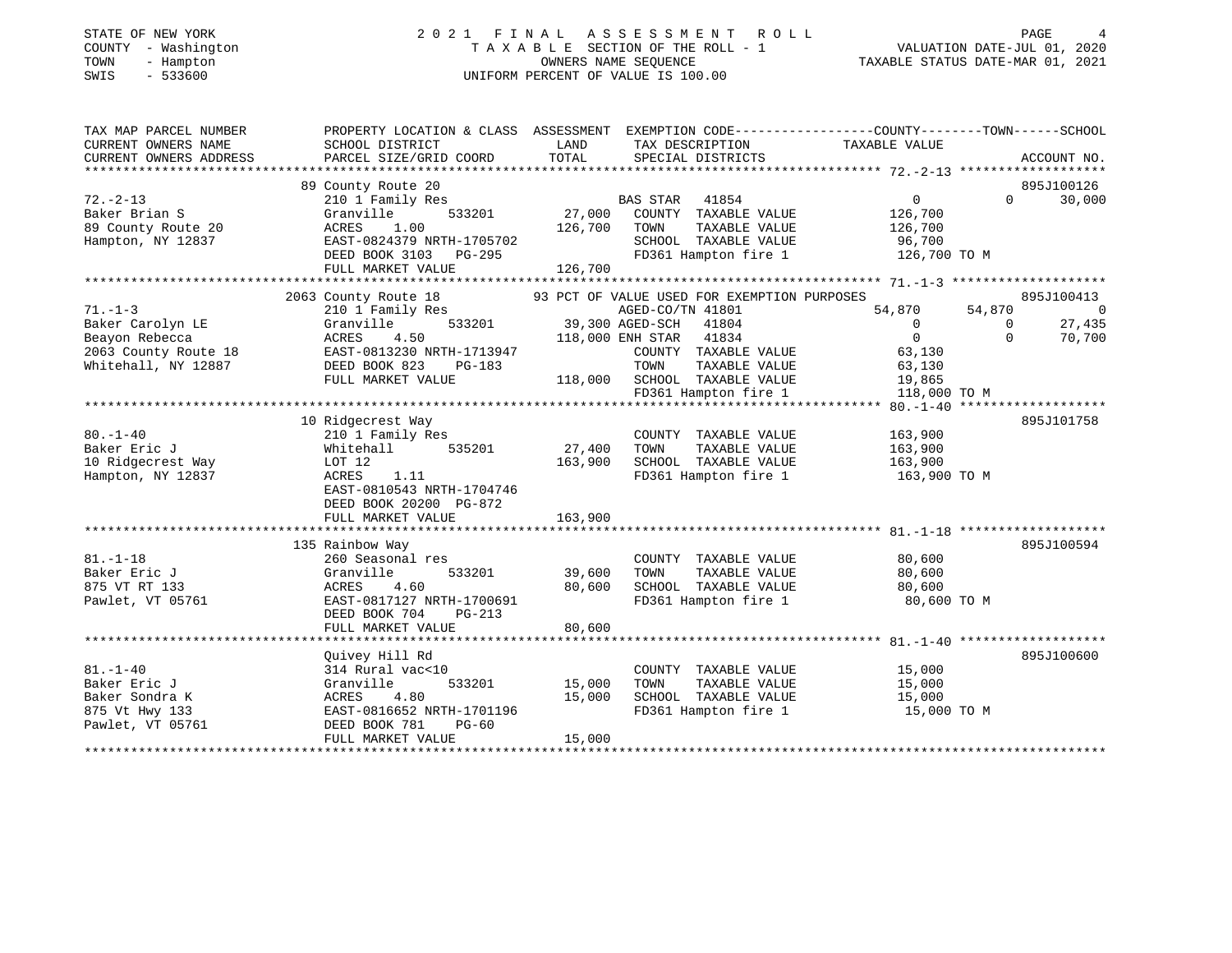| STATE OF NEW YORK<br>COUNTY - Washington<br>TOWN<br>- Hampton<br>SWIS<br>$-533600$ | 2021 FINAL ASSESSMENT<br>TAXABLE SECTION OF THE ROLL - 1<br>UNIFORM PERCENT OF VALUE IS 100.00  | PAGE<br>VALUATION DATE-JUL 01, 2020<br>TAXABLE STATUS DATE-MAR 01, 2021 |                                      |                  |                    |
|------------------------------------------------------------------------------------|-------------------------------------------------------------------------------------------------|-------------------------------------------------------------------------|--------------------------------------|------------------|--------------------|
| TAX MAP PARCEL NUMBER                                                              | PROPERTY LOCATION & CLASS ASSESSMENT EXEMPTION CODE---------------COUNTY-------TOWN------SCHOOL |                                                                         |                                      |                  |                    |
| CURRENT OWNERS NAME<br>CURRENT OWNERS ADDRESS                                      | SCHOOL DISTRICT<br>PARCEL SIZE/GRID COORD                                                       | LAND<br>TOTAL                                                           | TAX DESCRIPTION<br>SPECIAL DISTRICTS | TAXABLE VALUE    | ACCOUNT NO.        |
|                                                                                    | 158 Hills Pond Rd                                                                               |                                                                         |                                      |                  | 895J101773         |
| $71. - 1 - 15.2$                                                                   | 270 Mfg housing                                                                                 |                                                                         | COUNTY TAXABLE VALUE                 | 55,500           |                    |
| Balch Timothy M                                                                    | Granville<br>533201                                                                             | 33,200                                                                  | TOWN<br>TAXABLE VALUE                | 55,500           |                    |
| Covell Jessi E                                                                     | Sub Div Lot 2                                                                                   | 55,500                                                                  | SCHOOL TAXABLE VALUE                 | 55,500           |                    |
| 158 Hills Pond Rd                                                                  | $770 - 59$                                                                                      |                                                                         | FD361 Hampton fire 1                 | 55,500 TO M      |                    |
| Whitehall, NY 12887                                                                | ACRES<br>2.77                                                                                   |                                                                         |                                      |                  |                    |
|                                                                                    | EAST-0815962 NRTH-1705340                                                                       |                                                                         |                                      |                  |                    |
|                                                                                    | DEED BOOK 3170 PG-300                                                                           |                                                                         |                                      |                  |                    |
|                                                                                    | FULL MARKET VALUE                                                                               | 55,500                                                                  |                                      |                  |                    |
|                                                                                    |                                                                                                 |                                                                         |                                      |                  |                    |
|                                                                                    | 115 Hickey Rd                                                                                   |                                                                         |                                      |                  | 895J100580         |
| $62. - 1 - 29$                                                                     | 270 Mfg housing                                                                                 |                                                                         | VET WAR CT 41121                     | 10,350<br>10,350 |                    |
| Ballard Calvin                                                                     | Granville<br>533201                                                                             | 41,500                                                                  | COUNTY TAXABLE VALUE                 | 58,650           |                    |
| Ballard Lona                                                                       | ACRES<br>5.42                                                                                   | 69,000                                                                  | TAXABLE VALUE<br>TOWN                | 58,650           |                    |
| 115 Hickey Rd                                                                      | EAST-0813597 NRTH-1716890                                                                       |                                                                         | SCHOOL TAXABLE VALUE                 | 69,000           |                    |
| Hampton, NY 12837                                                                  | DEED BOOK 851<br>PG-246<br>FULL MARKET VALUE                                                    | 69,000                                                                  | FD361 Hampton fire 1                 | 69,000 TO M      |                    |
|                                                                                    |                                                                                                 |                                                                         |                                      |                  |                    |
|                                                                                    | Hills Pond Rd                                                                                   |                                                                         |                                      |                  | 895J100013         |
| $71. - 1 - 12$                                                                     | 323 Vacant rural                                                                                |                                                                         | COUNTY TAXABLE VALUE                 | 69,000           |                    |
| Ballard Gary L                                                                     | Granville<br>533201                                                                             | 69,000                                                                  | TOWN<br>TAXABLE VALUE                | 69,000           |                    |
| 400 Hills Pond Rd                                                                  | Survey 13013                                                                                    | 69,000                                                                  | SCHOOL TAXABLE VALUE                 | 69,000           |                    |
| Whitehall, NY 12887                                                                | FRNT 397.00 DPTH                                                                                |                                                                         | FD361 Hampton fire 1                 | 69,000 TO M      |                    |
|                                                                                    | ACRES 59.60                                                                                     |                                                                         |                                      |                  |                    |
|                                                                                    | EAST-0815579 NRTH-1711237                                                                       |                                                                         |                                      |                  |                    |
|                                                                                    | DEED BOOK 877<br>PG-299                                                                         |                                                                         |                                      |                  |                    |
|                                                                                    | FULL MARKET VALUE                                                                               | 69,000                                                                  |                                      |                  |                    |
|                                                                                    | ************************                                                                        |                                                                         |                                      |                  |                    |
|                                                                                    | 400 Hills Pond Rd                                                                               |                                                                         |                                      |                  | 895J101820         |
| $71. - 1 - 12.1$                                                                   | 270 Mfg housing                                                                                 |                                                                         | <b>BAS STAR</b><br>41854             | $\overline{0}$   | 30,000<br>$\Omega$ |
| Ballard Gary L                                                                     | 533201<br>Granville                                                                             | 35,000                                                                  | COUNTY TAXABLE VALUE                 | 63,300           |                    |
| 400 Hills Pond Rd                                                                  | ACRES<br>3.28                                                                                   | 63,300                                                                  | TOWN<br>TAXABLE VALUE                | 63,300           |                    |
| Whitehall, NY 12887                                                                | EAST-0815084 NRTH-1710784                                                                       |                                                                         | SCHOOL TAXABLE VALUE                 | 33,300           |                    |
|                                                                                    | DEED BOOK 637<br>$PG-17$<br>FULL MARKET VALUE                                                   | 63,300                                                                  | FD361 Hampton fire 1                 | 63,300 TO M      |                    |
|                                                                                    |                                                                                                 |                                                                         |                                      |                  |                    |
|                                                                                    | 391 Hills Pond Rd                                                                               |                                                                         |                                      |                  | 895J100564         |
| $71. - 1 - 23.2$                                                                   | 270 Mfg housing                                                                                 |                                                                         | BAS STAR<br>41854                    | $\overline{0}$   | 30,000<br>$\Omega$ |
| Ballard James E Sr                                                                 | Granville<br>533201                                                                             | 30,500                                                                  | COUNTY TAXABLE VALUE                 | 56,300           |                    |
| Ballard Marion                                                                     | 477/702                                                                                         | 56,300                                                                  | TOWN<br>TAXABLE VALUE                | 56,300           |                    |
| PO Box 31                                                                          | ACRES<br>2.00                                                                                   |                                                                         | SCHOOL TAXABLE VALUE                 | 26,300           |                    |
| Hampton, NY 12837                                                                  | EAST-0814741 NRTH-1710559                                                                       |                                                                         | FD361 Hampton fire 1                 | 56,300 TO M      |                    |
|                                                                                    | DEED BOOK 464<br>PG-692                                                                         |                                                                         |                                      |                  |                    |
|                                                                                    | FULL MARKET VALUE                                                                               | 56,300                                                                  |                                      |                  |                    |
|                                                                                    |                                                                                                 |                                                                         |                                      |                  |                    |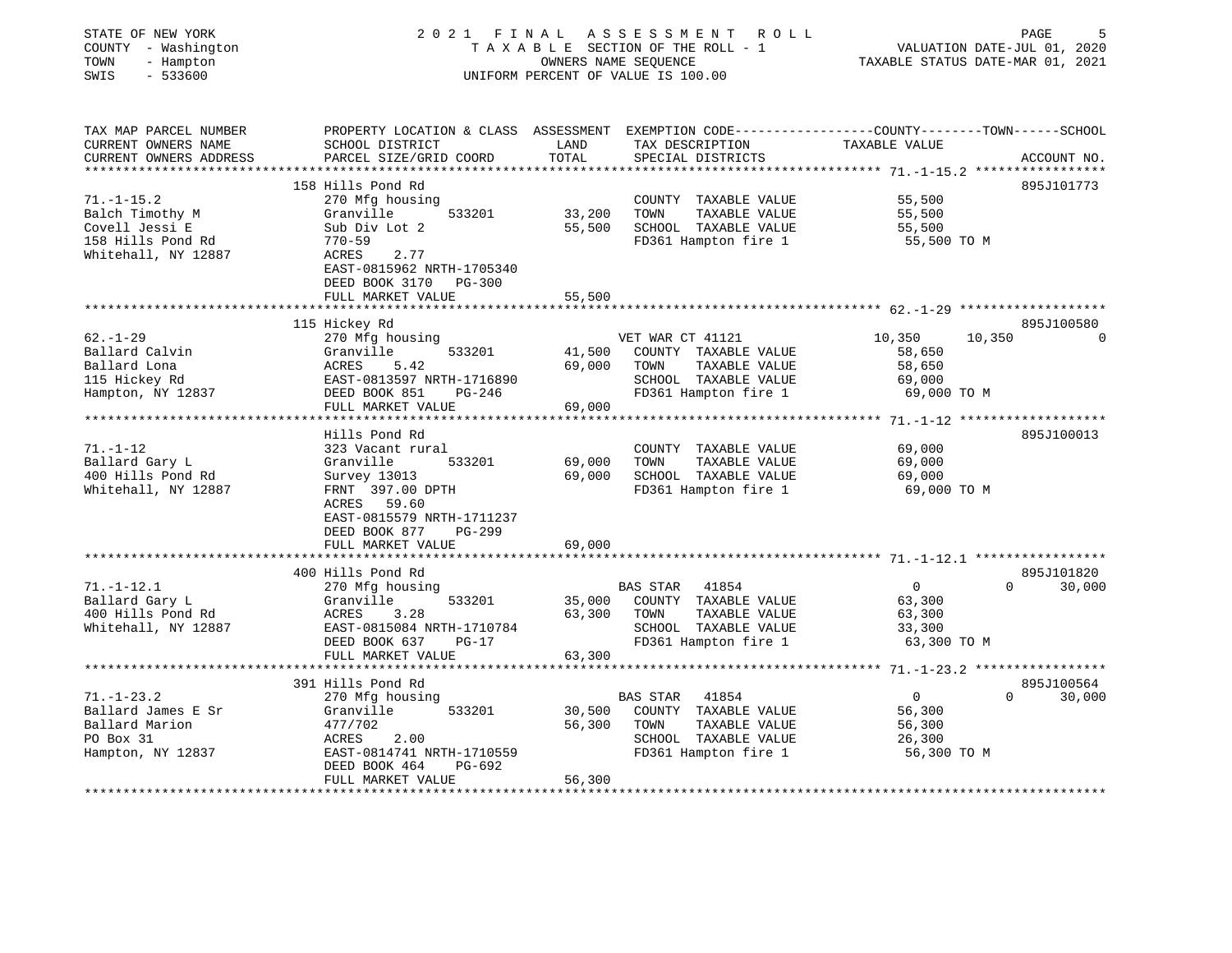## STATE OF NEW YORK 2 0 2 1 F I N A L A S S E S S M E N T R O L L PAGE 6COUNTY - Washington T A X A B L E SECTION OF THE ROLL - 1<br>
TOWN - Hampton COUNERS NAME SEQUENCE<br>
SWIS - 533600 SWIS - 533600 UNIFORM PERCENT OF VALUE IS 100.00

1100<br>VALUATION DATE-JUL 01, 2020

| TAX MAP PARCEL NUMBER  | PROPERTY LOCATION & CLASS ASSESSMENT |        |                       |               |             |
|------------------------|--------------------------------------|--------|-----------------------|---------------|-------------|
| CURRENT OWNERS NAME    | SCHOOL DISTRICT                      | LAND   | TAX DESCRIPTION       | TAXABLE VALUE |             |
| CURRENT OWNERS ADDRESS | PARCEL SIZE/GRID COORD               | TOTAL  | SPECIAL DISTRICTS     |               | ACCOUNT NO. |
|                        |                                      |        |                       |               |             |
|                        | Hills Pond Rd                        |        |                       |               | 895J100010  |
| $71. - 1 - 23.1$       | 314 Rural vac<10                     |        | COUNTY TAXABLE VALUE  | 30,600        |             |
| Ballard Marion M       | Granville<br>533201                  | 30,600 | TOWN<br>TAXABLE VALUE | 30,600        |             |
| Ballard Patrick M      | Sub Div Lot 1                        | 30,600 | SCHOOL TAXABLE VALUE  | 30,600        |             |
| PO Box 31              | 6.30<br>ACRES                        |        | FD361 Hampton fire 1  | 30,600 TO M   |             |
| Hampton, NY 12837      | EAST-0814661 NRTH-1710223            |        |                       |               |             |
|                        | DEED BOOK 3607 PG-27                 |        |                       |               |             |
|                        | FULL MARKET VALUE                    | 30,600 |                       |               |             |
|                        |                                      |        |                       |               |             |
|                        | 2100 County Route 18                 |        |                       |               | 895J100012  |
| $71. - 1 - 4$          | 270 Mfg housing                      |        | COUNTY TAXABLE VALUE  | 59,600        |             |
| Ballard Shawn Michael  | 533201<br>Granville                  | 29,500 | TOWN<br>TAXABLE VALUE | 59,600        |             |
| 2100 County Route 18   | ACRES<br>1.70                        | 59,600 | SCHOOL TAXABLE VALUE  | 59,600        |             |
| Whitehall, NY 12887    | EAST-0814185 NRTH-1713567            |        | FD361 Hampton fire 1  | 59,600 TO M   |             |
|                        | DEED BOOK 3955<br>$PG-85$            |        |                       |               |             |
|                        | FULL MARKET VALUE                    | 59,600 |                       |               |             |
|                        |                                      |        |                       |               |             |
|                        | Ecuyer Pat                           |        |                       |               | 895J100144  |
| $53. - 1 - 10$         | 910 Priv forest                      |        | COUNTY TAXABLE VALUE  | 47,700        |             |
| Barber John Jr         | Whitehall<br>535201                  | 47,700 | TAXABLE VALUE<br>TOWN | 47,700        |             |
| 49 LeClaire Rd         | ACRES 124.50                         | 47,700 | SCHOOL TAXABLE VALUE  | 47,700        |             |
| Clemons, NY 12819      | EAST-0807497 NRTH-1720759            |        | FD361 Hampton fire 1  | 47,700 TO M   |             |
|                        | DEED BOOK 3671 PG-1                  |        |                       |               |             |
|                        | FULL MARKET VALUE                    | 47,700 |                       |               |             |
|                        |                                      |        |                       |               |             |
|                        | County Route 18 Off                  |        |                       |               | 895J100145  |
| $62. - 1 - 52$         | 910 Priv forest                      |        | COUNTY TAXABLE VALUE  | 22,200        |             |
| Barber John Jr         | Whitehall<br>535201                  | 22,200 | TOWN<br>TAXABLE VALUE | 22,200        |             |
| 49 LeClaire Rd         | 38.60<br>ACRES                       | 22,200 | SCHOOL TAXABLE VALUE  | 22,200        |             |
| Clemons, NY 12819      | EAST-0807407 NRTH-1718064            |        | FD361 Hampton fire 1  | 22,200 TO M   |             |
|                        | DEED BOOK 3671<br>$PG-1$             |        |                       |               |             |
|                        | FULL MARKET VALUE                    | 22,200 |                       |               |             |
|                        |                                      |        |                       |               |             |
|                        | LOT 6 Taylor Pat                     |        |                       |               | 895J100245  |
| $53. - 1 - 11$         | 910 Priv forest                      |        | COUNTY TAXABLE VALUE  | 39,100        |             |
| Barber John M Jr       | Whitehall<br>535201                  | 39,100 | TOWN<br>TAXABLE VALUE | 39,100        |             |
| 49 LeClair Rd          | ACRES<br>60.20                       | 39,100 | SCHOOL TAXABLE VALUE  | 39,100        |             |
| Clemons, NY 12819      | EAST-0806873 NRTH-1723411            |        | FD361 Hampton fire 1  | 32,844 TO M   |             |
|                        | DEED BOOK 3730 PG-76                 |        | FD362 Hampton fire 2  | 6,256 TO M    |             |
|                        | FULL MARKET VALUE                    | 39,100 |                       |               |             |
|                        |                                      |        |                       |               |             |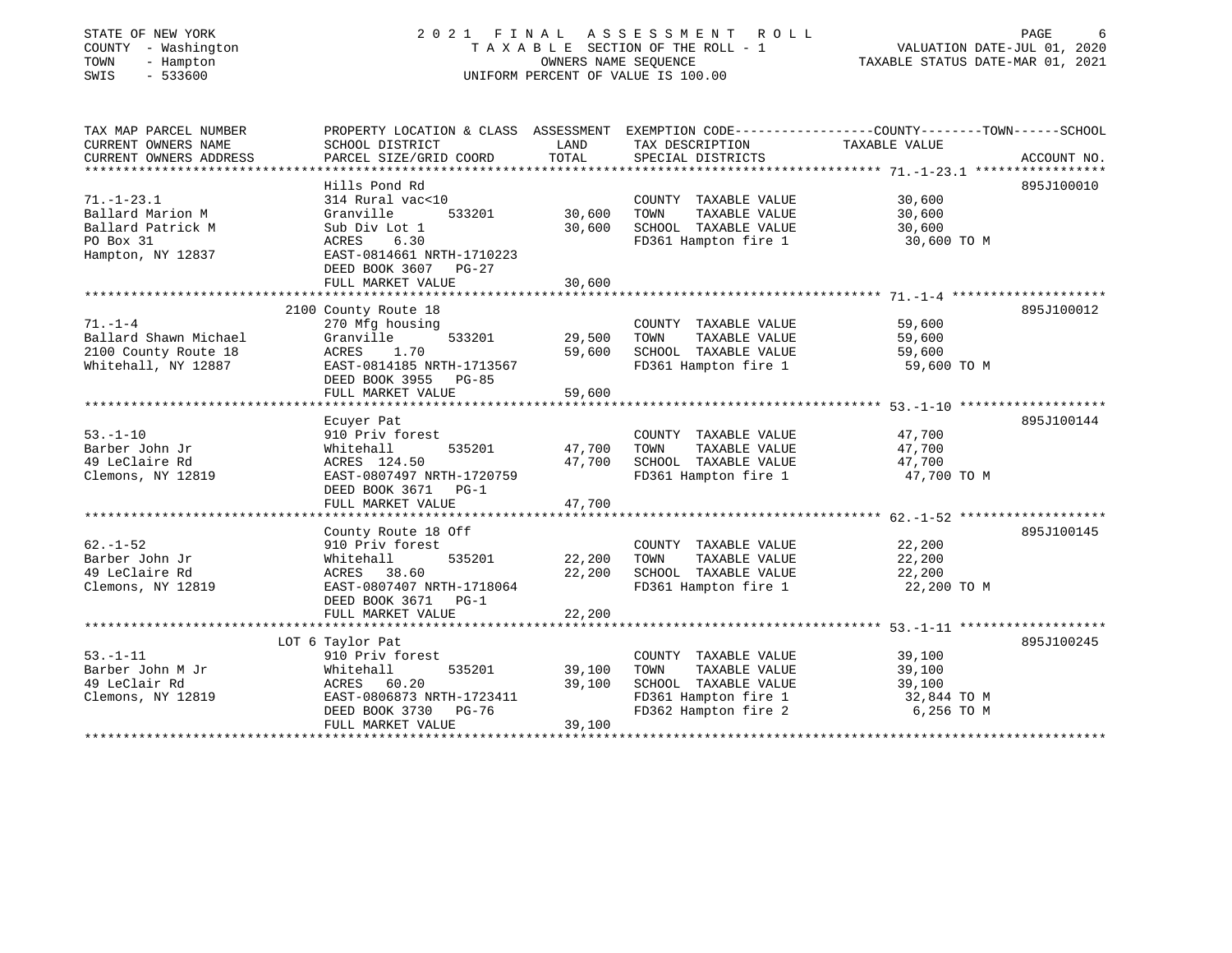## STATE OF NEW YORK 2 0 2 1 F I N A L A S S E S S M E N T R O L L PAGE 7COUNTY - Washington  $\begin{array}{ccc} 1 & 0 & 0 & 0 \\ -1 & 0 & 0 & 0 \\ 0 & 0 & 0 & 0 \\ 0 & 0 & 0 & 0 \\ 0 & 0 & 0 & 0 \\ 0 & 0 & 0 & 0 \\ 0 & 0 & 0 & 0 \\ 0 & 0 & 0 & 0 \\ 0 & 0 & 0 & 0 \\ 0 & 0 & 0 & 0 \\ 0 & 0 & 0 & 0 \\ 0 & 0 & 0 & 0 \\ 0 & 0 & 0 & 0 \\ 0 & 0 & 0 & 0 \\ 0 & 0 & 0 & 0 \\ 0 & 0 & 0 & 0 \\ 0$ SWIS - 533600 UNIFORM PERCENT OF VALUE IS 100.00

| TAX MAP PARCEL NUMBER  | PROPERTY LOCATION & CLASS ASSESSMENT EXEMPTION CODE----------------COUNTY-------TOWN------SCHOOL |                 |                                              |                       |                    |
|------------------------|--------------------------------------------------------------------------------------------------|-----------------|----------------------------------------------|-----------------------|--------------------|
| CURRENT OWNERS NAME    | SCHOOL DISTRICT                                                                                  | LAND            | TAX DESCRIPTION                              | TAXABLE VALUE         |                    |
|                        |                                                                                                  |                 |                                              |                       |                    |
| CURRENT OWNERS ADDRESS | PARCEL SIZE/GRID COORD                                                                           | TOTAL           | SPECIAL DISTRICTS                            |                       | ACCOUNT NO.        |
|                        |                                                                                                  |                 |                                              |                       |                    |
|                        | 1496 County Route 11                                                                             |                 |                                              |                       | 895J100556         |
| $45. - 1 - 1$          | 210 1 Family Res                                                                                 |                 | AGED-ALL<br>41800                            | 56,900                | 56,900<br>56,900   |
| Barkley Nancy E        | 535201<br>Whitehall                                                                              | 30,900 ENH STAR | 41834                                        | $\Omega$              | $\Omega$<br>56,900 |
| Attn: Nancy E Moore    | 2.10<br>ACRES                                                                                    | 113,800         | COUNTY TAXABLE VALUE                         | 56,900                |                    |
| 1496 County Route 11   | EAST-0804425 NRTH-1736903                                                                        |                 | TOWN<br>TAXABLE VALUE                        | 56,900                |                    |
|                        |                                                                                                  |                 |                                              | $\Omega$              |                    |
| Whitehall, NY 12887    | DEED BOOK 728<br>PG-274                                                                          |                 | SCHOOL TAXABLE VALUE                         |                       |                    |
|                        | FULL MARKET VALUE                                                                                |                 | 113,800 FD362 Hampton fire 2                 | 113,800 TO M          |                    |
|                        |                                                                                                  |                 |                                              |                       |                    |
|                        | 18 Manchester Rd                                                                                 |                 |                                              |                       | 895J100063         |
| $38. - 1 - 7$          | 240 Rural res                                                                                    |                 | ENH STAR<br>41834                            | $\overline{0}$        | $\Omega$<br>70,700 |
| Barsalow William E Jr  | Whitehall<br>535201                                                                              | 72,800          | COUNTY TAXABLE VALUE                         | 265,000               |                    |
| 18 Manchester Rd       | $530 - 345$                                                                                      | 265,000         | TAXABLE VALUE<br>TOWN                        | 265,000               |                    |
|                        |                                                                                                  |                 |                                              |                       |                    |
| Whitehall, NY 12887    | ACRES 31.49                                                                                      |                 | SCHOOL TAXABLE VALUE                         | 194,300               |                    |
|                        | EAST-0811514 NRTH-1738454                                                                        |                 | FD362 Hampton fire 2                         | 265,000 TO M          |                    |
|                        | DEED BOOK 2897 PG-51                                                                             |                 |                                              |                       |                    |
|                        | FULL MARKET VALUE                                                                                | 265,000         |                                              |                       |                    |
|                        |                                                                                                  |                 |                                              |                       |                    |
|                        | 32 Vladyka Woods Rd                                                                              |                 |                                              |                       |                    |
| $38. - 1 - 12.4$       | 210 1 Family Res                                                                                 |                 | BAS STAR 41854                               | $\circ$               | $\Omega$<br>30,000 |
| Beckwith Tiffany       | 535201<br>Whitehall                                                                              | 27,000          | COUNTY TAXABLE VALUE                         | 207,900               |                    |
|                        |                                                                                                  |                 |                                              |                       |                    |
| 32 Vladyka Woods Rd    | 1.00<br>ACRES                                                                                    | 207,900         | TAXABLE VALUE<br>TOWN                        | 207,900               |                    |
| Whitehall, NY 12887    | EAST-0806198 NRTH-1737688                                                                        |                 | SCHOOL TAXABLE VALUE                         | 177,900               |                    |
|                        | DEED BOOK 779<br>$PG-275$                                                                        |                 | FD362 Hampton fire 2                         | 207,900 TO M          |                    |
|                        | FULL MARKET VALUE                                                                                | 207,900         |                                              |                       |                    |
|                        |                                                                                                  |                 |                                              |                       |                    |
|                        | 1040 West Way                                                                                    |                 |                                              |                       | 895J100298         |
| $71.4 - 2 - 11$        | 210 1 Family Res - WTRFNT                                                                        |                 | COUNTY TAXABLE VALUE                         | 217,600               |                    |
| Belger Joseph T        | 533201<br>Granville                                                                              | 29,000          | TOWN<br>TAXABLE VALUE                        |                       |                    |
|                        |                                                                                                  |                 |                                              | 217,600               |                    |
| Belger Margaret K      | LOT 7                                                                                            | 217,600         | SCHOOL TAXABLE VALUE                         | 217,600               |                    |
| 214 Greenway Ter       | $71. - 2 - 11$                                                                                   |                 | FD361 Hampton fire 1                         | 217,600 TO M          |                    |
| River Edge, NJ 07661   | FRNT 100.00 DPTH 216.00                                                                          |                 |                                              |                       |                    |
|                        | EAST-0815627 NRTH-1707255                                                                        |                 |                                              |                       |                    |
|                        | DEED BOOK 3458<br>$PG-1$                                                                         |                 |                                              |                       |                    |
|                        | FULL MARKET VALUE                                                                                | 217,600         |                                              |                       |                    |
|                        |                                                                                                  |                 |                                              |                       |                    |
|                        |                                                                                                  |                 |                                              |                       |                    |
|                        | 1933 County Route 18                                                                             |                 | 73 PCT OF VALUE USED FOR EXEMPTION PURPOSES  |                       | 895J100163         |
| $62 - 1 - 39$          | 270 Mfg housing                                                                                  |                 | VET WAR C 41122                              | 10,315                | $\mathbf 0$<br>0   |
| Bernhardt C Frederick  | 535201<br>Whitehall                                                                              |                 | 56,800 VET WAR T 41123                       | $\mathbf{0}$          | 10,315             |
| 1933 County Route 18   | ACRES 18.20                                                                                      |                 | 94,200 BAS STAR<br>41854                     | $\overline{0}$        | $\Omega$<br>30,000 |
| Whitehall, NY 12887    | EAST-0810897 NRTH-1714977                                                                        |                 | COUNTY TAXABLE VALUE                         | 83,885                |                    |
|                        |                                                                                                  |                 |                                              |                       |                    |
|                        |                                                                                                  |                 |                                              |                       |                    |
|                        | DEED BOOK 3849<br>$PG-12$                                                                        |                 | TOWN<br>TAXABLE VALUE                        | 83,885                |                    |
|                        | FULL MARKET VALUE                                                                                | 94,200          | SCHOOL TAXABLE VALUE<br>FD361 Hampton fire 1 | 64,200<br>94,200 TO M |                    |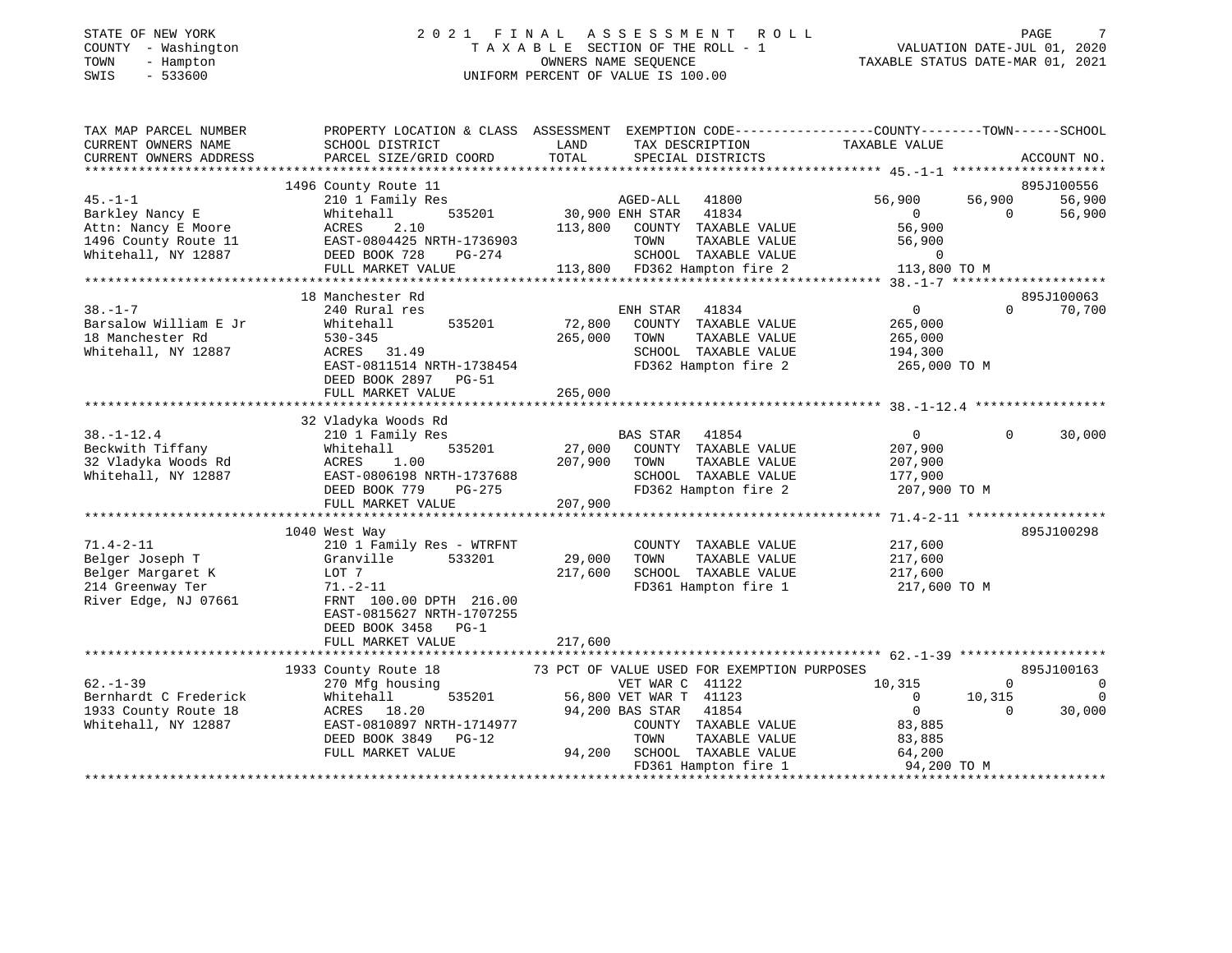| STATE OF NEW YORK<br>COUNTY - Washington<br>TOWN<br>- Hampton<br>SWIS<br>$-533600$ | 2021 FINAL                                                                                      |               | ASSESSMENT ROLL<br>TAXABLE SECTION OF THE ROLL - 1<br>OWNERS NAME SEQUENCE<br>UNIFORM PERCENT OF VALUE IS 100.00 |                         | PAGE<br>VALUATION DATE-JUL 01, 2020<br>TAXABLE STATUS DATE-MAR 01, 2021 |
|------------------------------------------------------------------------------------|-------------------------------------------------------------------------------------------------|---------------|------------------------------------------------------------------------------------------------------------------|-------------------------|-------------------------------------------------------------------------|
| TAX MAP PARCEL NUMBER                                                              | PROPERTY LOCATION & CLASS ASSESSMENT EXEMPTION CODE----------------COUNTY-------TOWN-----SCHOOL |               |                                                                                                                  |                         |                                                                         |
| CURRENT OWNERS NAME<br>CURRENT OWNERS ADDRESS<br>***********************           | SCHOOL DISTRICT<br>PARCEL SIZE/GRID COORD                                                       | LAND<br>TOTAL | TAX DESCRIPTION<br>SPECIAL DISTRICTS                                                                             | TAXABLE VALUE           | ACCOUNT NO.                                                             |
|                                                                                    | 2452 County Route 18                                                                            |               |                                                                                                                  |                         |                                                                         |
| $72. - 2 - 18.1$                                                                   | 210 1 Family Res                                                                                |               | <b>BAS STAR</b><br>41854                                                                                         | $\overline{0}$          | 30,000<br>$\Omega$                                                      |
| Best Timothy R                                                                     | Granville<br>533201                                                                             | 28,900        | COUNTY TAXABLE VALUE                                                                                             | 222,300                 |                                                                         |
| Best Jessica                                                                       | 317/572                                                                                         | 222,300       | TAXABLE VALUE<br>TOWN                                                                                            | 222,300                 |                                                                         |
| PO Box 172                                                                         | Filed sub div 27A-66                                                                            |               | SCHOOL TAXABLE VALUE                                                                                             | 192,300                 |                                                                         |
| Hampton, NY 12837                                                                  | ACRES<br>1.53<br>EAST-0821332 NRTH-1710153<br>DEED BOOK 2946 PG-291                             |               | FD361 Hampton fire 1                                                                                             | 222,300 TO M            |                                                                         |
|                                                                                    | FULL MARKET VALUE                                                                               | 222,300       |                                                                                                                  |                         |                                                                         |
|                                                                                    |                                                                                                 |               |                                                                                                                  |                         |                                                                         |
|                                                                                    | 23 Greenfield Ln                                                                                |               |                                                                                                                  |                         | 895J101823                                                              |
| $72.2 - 3 - 12.1$                                                                  | 210 1 Family Res                                                                                |               | AGED-CO/TN 41801                                                                                                 | 56,000                  | 56,000<br>$\overline{0}$                                                |
| Betit Francis                                                                      | Granville<br>533201                                                                             |               | 17,100 AGED-SCH<br>41804                                                                                         | $\overline{0}$          | 39,200<br>$\mathsf{O}$                                                  |
| Betit Jean                                                                         | $72.-3-12.1$                                                                                    |               | 112,000 ENH STAR 41834                                                                                           | $\overline{0}$          | $\Omega$<br>70,700                                                      |
| 23 Greenfield Ln                                                                   | FRNT 141.00 DPTH 111.00                                                                         |               | COUNTY TAXABLE VALUE                                                                                             | 56,000                  |                                                                         |
| Hampton, NY 12837                                                                  | EAST-0823889 NRTH-1711944                                                                       |               | TOWN<br>TAXABLE VALUE                                                                                            | 56,000                  |                                                                         |
|                                                                                    | DEED BOOK 850<br>PG-191<br>FULL MARKET VALUE                                                    |               | SCHOOL TAXABLE VALUE<br>112,000 FD361 Hampton fire 1                                                             | 2,100<br>112,000 TO M   |                                                                         |
|                                                                                    |                                                                                                 |               |                                                                                                                  |                         |                                                                         |
|                                                                                    | 11899 State Route 4                                                                             |               |                                                                                                                  |                         | 895J100249                                                              |
| $45. - 1 - 30$                                                                     | 415 Motel                                                                                       |               | COUNTY TAXABLE VALUE                                                                                             | 195,000                 |                                                                         |
| Bhatti Rasheed                                                                     | Whitehall<br>535201                                                                             | 52,000        | TAXABLE VALUE<br>TOWN                                                                                            | 195,000                 |                                                                         |
| 932 State Route 9                                                                  | 5.24<br>ACRES                                                                                   | 195,000       | SCHOOL TAXABLE VALUE                                                                                             | 195,000                 |                                                                         |
| Queensbury, NY 12804                                                               | EAST-0806753 NRTH-1729669<br>DEED BOOK 3825 PG-63                                               |               | FD362 Hampton fire 2                                                                                             | 195,000 TO M            |                                                                         |
|                                                                                    | FULL MARKET VALUE                                                                               | 195,000       |                                                                                                                  |                         |                                                                         |
|                                                                                    |                                                                                                 |               |                                                                                                                  |                         |                                                                         |
|                                                                                    | 2471 County Route 18                                                                            |               |                                                                                                                  |                         | 895J100088                                                              |
| $72. - 1 - 9$                                                                      | 210 1 Family Res                                                                                |               | COUNTY TAXABLE VALUE                                                                                             | 142,600                 |                                                                         |
| Bigelow Donald S                                                                   | Granville<br>533201                                                                             | 21,700        | TOWN<br>TAXABLE VALUE                                                                                            | 142,600                 |                                                                         |
| 2471 County Route 18                                                               | FRNT 228.00 DPTH 110.00<br>EAST-0821507 NRTH-1710479                                            | 142,600       | SCHOOL TAXABLE VALUE<br>FD361 Hampton fire 1                                                                     | 142,600<br>142,600 TO M |                                                                         |
| Hampton, NY 12837                                                                  | DEED BOOK 20191 PG-26931                                                                        |               |                                                                                                                  |                         |                                                                         |
|                                                                                    | FULL MARKET VALUE                                                                               | 142,600       |                                                                                                                  |                         |                                                                         |
|                                                                                    | ****************************                                                                    |               |                                                                                                                  |                         |                                                                         |
|                                                                                    | 1128 East Way                                                                                   |               |                                                                                                                  |                         | 895J100083                                                              |
| $71.4 - 3 - 2$                                                                     | 260 Seasonal res - WTRFNT                                                                       |               | COUNTY TAXABLE VALUE                                                                                             | 131,500                 |                                                                         |
| Billow Family Trust Philip & H Granville                                           | 533201                                                                                          | 30,300        | TOWN<br>TAXABLE VALUE                                                                                            | 131,500                 |                                                                         |
| Billow Deborah Trustee                                                             | $71. - 3 - 2$                                                                                   | 131,500       | SCHOOL TAXABLE VALUE                                                                                             | 131,500                 |                                                                         |
| c/o Deborah Billow                                                                 | FRNT 100.00 DPTH 145.00                                                                         |               | FD361 Hampton fire 1                                                                                             | 131,500 TO M            |                                                                         |
| 1244 W Barry Ave                                                                   | EAST-0815517 NRTH-1708470                                                                       |               |                                                                                                                  |                         |                                                                         |
| Chicago, IL 60614                                                                  | DEED BOOK 20191 PG-27422                                                                        |               |                                                                                                                  |                         |                                                                         |
|                                                                                    | FULL MARKET VALUE                                                                               | 131,500       |                                                                                                                  |                         |                                                                         |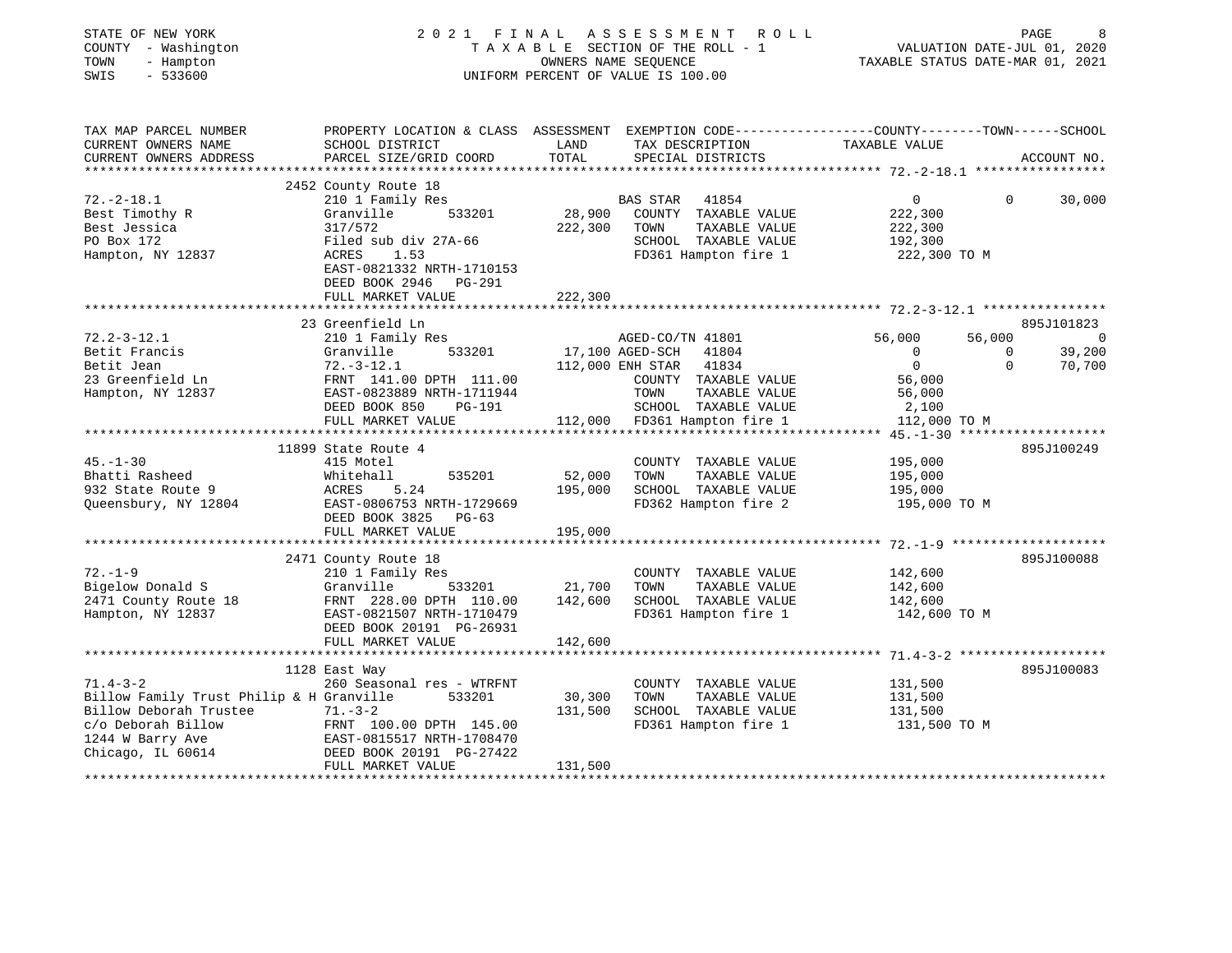|      | STATE OF NEW YORK   | 2021 FINAL ASSESSMENT ROLL         | PAGE                             | <b>Q</b> |
|------|---------------------|------------------------------------|----------------------------------|----------|
|      | COUNTY - Washington | TAXABLE SECTION OF THE ROLL - 1    | VALUATION DATE-JUL 01, 2020      |          |
| TOWN | - Hampton           | OWNERS NAME SEOUENCE               | TAXABLE STATUS DATE-MAR 01, 2021 |          |
| SWIS | $-533600$           | UNIFORM PERCENT OF VALUE IS 100.00 |                                  |          |

# COUNTRE SECTION OF THE ROLL - 1 VALUATION DATE-JUL 01, 2020<br>
CWNERS NAME SEQUENCE TAXABLE STATUS DATE-MAR 01, 2021

| TAX MAP PARCEL NUMBER<br>CURRENT OWNERS NAME<br>CURRENT OWNERS ADDRESS | PROPERTY LOCATION & CLASS ASSESSMENT<br>SCHOOL DISTRICT<br>PARCEL SIZE/GRID COORD | LAND<br>TOTAL                     | EXEMPTION CODE-----------------COUNTY-------TOWN------SCHOOL<br>TAX DESCRIPTION<br>SPECIAL DISTRICTS | TAXABLE VALUE | ACCOUNT NO.           |
|------------------------------------------------------------------------|-----------------------------------------------------------------------------------|-----------------------------------|------------------------------------------------------------------------------------------------------|---------------|-----------------------|
|                                                                        |                                                                                   | * * * * * * * * *                 |                                                                                                      |               |                       |
|                                                                        | 135 Hills Pond Rd                                                                 |                                   |                                                                                                      |               | 895J100271            |
| $71. - 1 - 17$                                                         | 240 Rural res                                                                     |                                   | BAS STAR<br>41854                                                                                    | 0             | $\mathbf 0$<br>30,000 |
| Billow Matthew J                                                       | Granville<br>533201                                                               | 76,300                            | COUNTY TAXABLE VALUE                                                                                 | 163,500       |                       |
| 135 Hills Pond Rd                                                      | 2407/160                                                                          | 163,500                           | TAXABLE VALUE<br>TOWN                                                                                | 163,500       |                       |
| Whitehall, NY 12887                                                    | ACRES<br>34.40                                                                    |                                   | SCHOOL TAXABLE VALUE                                                                                 | 133,500       |                       |
|                                                                        | EAST-0814662 NRTH-1705679                                                         |                                   | FD361 Hampton fire 1                                                                                 | 163,500 TO M  |                       |
|                                                                        | DEED BOOK 852<br>PG-247                                                           |                                   |                                                                                                      |               |                       |
|                                                                        | FULL MARKET VALUE                                                                 | 163,500                           |                                                                                                      |               |                       |
|                                                                        |                                                                                   |                                   |                                                                                                      |               |                       |
|                                                                        | 110 Campbell Ln                                                                   |                                   |                                                                                                      |               | 895J100220            |
| $72. - 2 - 2$                                                          | 425 Bar                                                                           |                                   | COUNTY TAXABLE VALUE                                                                                 | 135,500       |                       |
| Birkenhead David                                                       | Granville<br>533201                                                               | 27,600                            | TOWN<br>TAXABLE VALUE                                                                                | 135,500       |                       |
| PO Box 324                                                             | 1.17<br>ACRES                                                                     | 135,500                           | SCHOOL TAXABLE VALUE                                                                                 | 135,500       |                       |
| Fair Haven, VT 05743                                                   | EAST-0824616 NRTH-1712454                                                         |                                   | FD361 Hampton fire 1                                                                                 | 135,500 TO M  |                       |
|                                                                        | DEED BOOK 1666<br>PG-287<br>FULL MARKET VALUE                                     | 135,500                           |                                                                                                      |               |                       |
|                                                                        |                                                                                   |                                   |                                                                                                      |               |                       |
|                                                                        | 116 Chapman Rd                                                                    |                                   |                                                                                                      |               | 895J100535            |
| $45. - 1 - 25.2$                                                       | 210 1 Family Res                                                                  |                                   | BAS STAR<br>41854                                                                                    | 0             | 30,000<br>$\Omega$    |
| Blackbird Thomas                                                       | 535201<br>Whitehall                                                               | 27,000                            | COUNTY TAXABLE VALUE                                                                                 | 147,600       |                       |
| Blackbird Linda                                                        | ACRES<br>1.00                                                                     | 147,600                           | TOWN<br>TAXABLE VALUE                                                                                | 147,600       |                       |
| 116 Chapman Rd                                                         | EAST-0807886 NRTH-1732693                                                         |                                   | SCHOOL TAXABLE VALUE                                                                                 | 117,600       |                       |
| Whitehall, NY 12887                                                    | DEED BOOK 454<br>$PG-543$                                                         |                                   | FD362 Hampton fire 2                                                                                 | 147,600 TO M  |                       |
|                                                                        | FULL MARKET VALUE                                                                 | 147,600                           |                                                                                                      |               |                       |
|                                                                        |                                                                                   |                                   |                                                                                                      |               |                       |
|                                                                        | 56 Wicked Hollow Way                                                              |                                   |                                                                                                      |               | 895J100647            |
| $62. - 1 - 14$                                                         | 270 Mfg housing                                                                   |                                   | COUNTY TAXABLE VALUE                                                                                 | 76,100        |                       |
| Blankley Jeffrey S                                                     | Granville<br>533201                                                               | 41,100                            | TOWN<br>TAXABLE VALUE                                                                                | 76,100        |                       |
| Blankley Edna                                                          | ACRES<br>5.06                                                                     | 76,100                            | SCHOOL TAXABLE VALUE                                                                                 | 76,100        |                       |
| 56 Wicked Hollow Way                                                   | EAST-0813284 NRTH-1720041                                                         |                                   | FD361 Hampton fire 1                                                                                 | 76,100 TO M   |                       |
| Hampton, NY 12837                                                      | DEED BOOK 519<br><b>PG-251</b>                                                    |                                   |                                                                                                      |               |                       |
|                                                                        | FULL MARKET VALUE                                                                 | 76,100                            |                                                                                                      |               |                       |
|                                                                        | ****************************                                                      |                                   |                                                                                                      |               |                       |
|                                                                        | 48 Wicked Hollow Way                                                              |                                   |                                                                                                      |               | 895J100615            |
| $62. - 1 - 15$                                                         | 314 Rural vac<10                                                                  |                                   | COUNTY TAXABLE VALUE                                                                                 | 16,600        |                       |
| Blankley Jeffrey S                                                     | Granville<br>533201                                                               | 16,600                            | TOWN<br>TAXABLE VALUE                                                                                | 16,600        |                       |
| Wilbur Edna                                                            | ACRES<br>6.20                                                                     | 16,600                            | SCHOOL TAXABLE VALUE                                                                                 | 16,600        |                       |
| 56 Wicked Hollow Way                                                   | EAST-0813413 NRTH-1720601                                                         |                                   | FD361 Hampton fire 1                                                                                 | 16,600 TO M   |                       |
| Hampton, NY 12837                                                      | DEED BOOK 773<br>$PG-139$                                                         |                                   |                                                                                                      |               |                       |
|                                                                        | FULL MARKET VALUE                                                                 | 16,600<br>* * * * * * * * * * * * |                                                                                                      |               |                       |
|                                                                        | 16 By The Way                                                                     |                                   |                                                                                                      |               | 895J100610            |
| $53. - 1 - 7.8$                                                        | 260 Seasonal res                                                                  |                                   | COUNTY TAXABLE VALUE                                                                                 | 62,500        |                       |
| Boden Stephen J                                                        | 533201<br>Granville                                                               | 38,500                            | TOWN<br>TAXABLE VALUE                                                                                | 62,500        |                       |
| Attn: James Boden                                                      | ACRES<br>6.35                                                                     | 62,500                            | SCHOOL TAXABLE VALUE                                                                                 | 62,500        |                       |
| 83 Railroad Ave                                                        | EAST-0814229 NRTH-1721316                                                         |                                   | FD361 Hampton fire 1                                                                                 | 62,500 TO M   |                       |
| Great Barrington, MA 01230                                             | DEED BOOK 592<br>PG-173                                                           |                                   |                                                                                                      |               |                       |
|                                                                        | FULL MARKET VALUE                                                                 | 62,500                            |                                                                                                      |               |                       |
| ******************                                                     |                                                                                   |                                   |                                                                                                      |               |                       |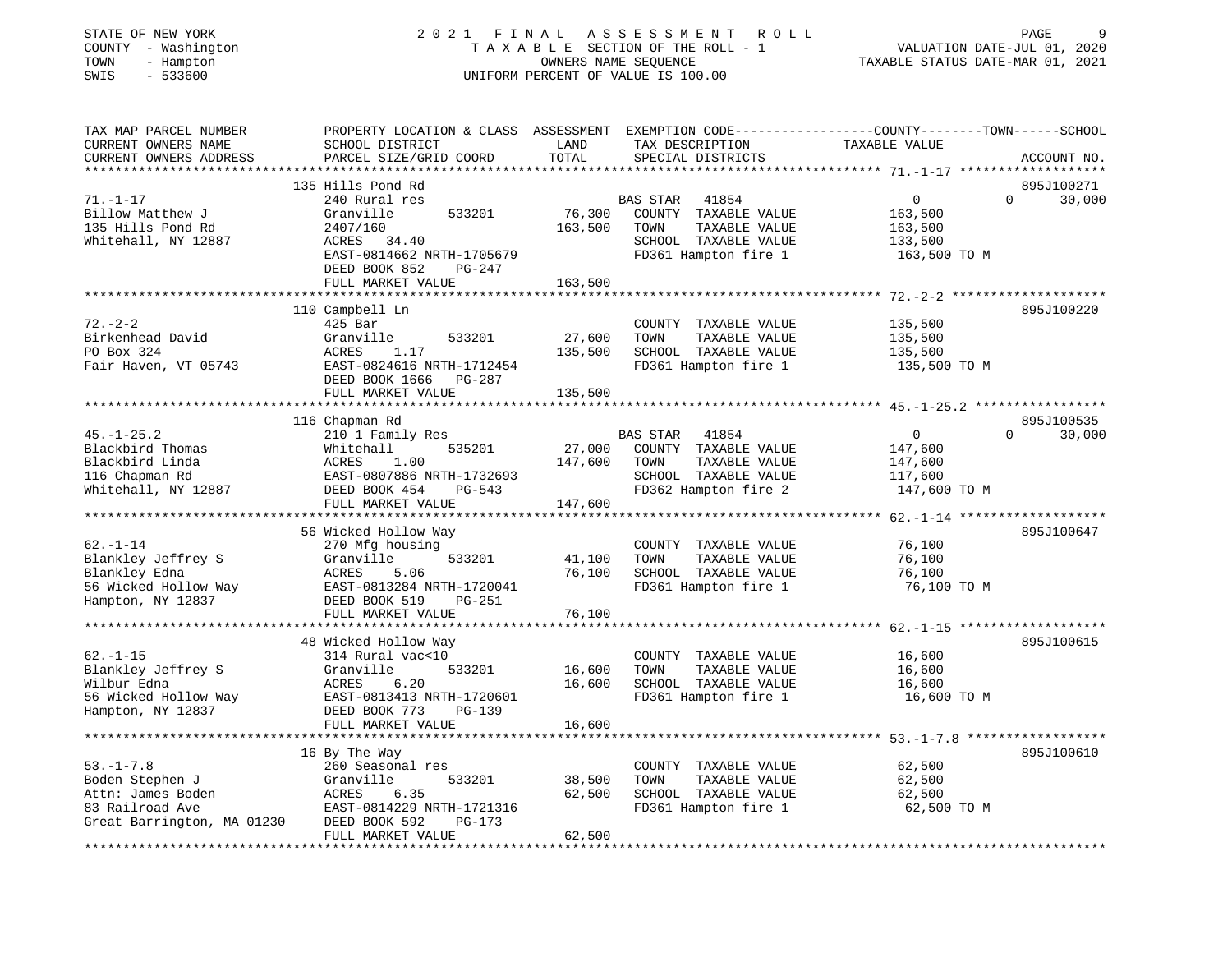#### STATE OF NEW YORK 2 0 2 1 F I N A L A S S E S S M E N T R O L L PAGE 10 COUNTY - Washington T A X A B L E SECTION OF THE ROLL - 1 VALUATION DATE-JUL 01, 2020 TOWN - Hampton OWNERS NAME SEQUENCE TAXABLE STATUS DATE-MAR 01, 2021 SWIS - 533600 UNIFORM PERCENT OF VALUE IS 100.00

| TAX MAP PARCEL NUMBER<br>CURRENT OWNERS NAME<br>CURRENT OWNERS ADDRESS                                                                | PROPERTY LOCATION & CLASS ASSESSMENT<br>SCHOOL DISTRICT<br>PARCEL SIZE/GRID COORD                                                                                   | LAND<br>TOTAL              | TAX DESCRIPTION<br>SPECIAL DISTRICTS                                                          | EXEMPTION CODE-----------------COUNTY-------TOWN------SCHOOL<br>TAXABLE VALUE              | ACCOUNT NO. |
|---------------------------------------------------------------------------------------------------------------------------------------|---------------------------------------------------------------------------------------------------------------------------------------------------------------------|----------------------------|-----------------------------------------------------------------------------------------------|--------------------------------------------------------------------------------------------|-------------|
|                                                                                                                                       |                                                                                                                                                                     | **********                 |                                                                                               | ********************************* 53.-1-7.9 *****                                          |             |
| $53. - 1 - 7.9$<br>Boden Stephen J<br>Attn: James Boden<br>83 Railroad Ave<br>Great Barrington, MA 01230                              | By The Way<br>314 Rural vac<10<br>Granville<br>533201<br>4.66<br>ACRES<br>EAST-0814213 NRTH-1721596<br>DEED BOOK 592<br>PG-173<br>FULL MARKET VALUE                 | 18,500<br>18,500<br>18,500 | COUNTY TAXABLE VALUE<br>TOWN<br>TAXABLE VALUE<br>SCHOOL TAXABLE VALUE<br>FD361 Hampton fire 1 | 18,500<br>18,500<br>18,500<br>18,500 TO M                                                  | 895J100626  |
|                                                                                                                                       |                                                                                                                                                                     |                            |                                                                                               |                                                                                            |             |
| $53. - 1 - 7.17$<br>Boden Stephen J Etal<br>Grady Patricia Etal<br>Attn: James Boden<br>83 Railroad Ave<br>Great Barrington, MA 01230 | Hickey Rd<br>314 Rural vac<10<br>Granville<br>533201<br>Common Area<br>See Notes for Deed Refere<br>ACRES<br>1.60<br>EAST-0814745 NRTH-1721329<br>FULL MARKET VALUE | 17,100<br>17,100<br>17,100 | COUNTY TAXABLE VALUE<br>TOWN<br>TAXABLE VALUE<br>SCHOOL TAXABLE VALUE<br>FD361 Hampton fire 1 | 17,100<br>17,100<br>17,100<br>17,100 TO M                                                  | 895J100674  |
|                                                                                                                                       | *****************************                                                                                                                                       | ************               |                                                                                               |                                                                                            |             |
| $80. - 1 - 22$<br>Boles John T<br>183 S Beach Ave<br>Old Greenwich, CT 06870                                                          | 60 Hampton Heights Way<br>260 Seasonal res<br>Granville<br>533201<br><b>ACRES</b><br>5.02<br>EAST-0810013 NRTH-1701182<br>DEED BOOK 2902 PG-330                     | 29,000<br>69,500           | COUNTY TAXABLE VALUE<br>TAXABLE VALUE<br>TOWN<br>SCHOOL TAXABLE VALUE<br>FD361 Hampton fire 1 | 69,500<br>69,500<br>69,500<br>69,500 TO M                                                  | 895J100677  |
|                                                                                                                                       | FULL MARKET VALUE                                                                                                                                                   | 69,500                     |                                                                                               |                                                                                            |             |
|                                                                                                                                       |                                                                                                                                                                     |                            |                                                                                               |                                                                                            |             |
| $62. - 1 - 48$<br>Borichevsky Frances A<br>3 Lantern Ln<br>Nashua, NH 03062                                                           | 1902 County Route 18<br>314 Rural vac<10<br>535201<br>Whitehall<br>ACRES<br>1.00<br>EAST-0809606 NRTH-1715046<br>DEED BOOK 459<br>PG-486<br>FULL MARKET VALUE       | 15,000<br>15,000<br>15,000 | COUNTY TAXABLE VALUE<br>TAXABLE VALUE<br>TOWN<br>SCHOOL TAXABLE VALUE<br>FD361 Hampton fire 1 | 15,000<br>15,000<br>15,000<br>15,000 TO M                                                  | 895J100139  |
|                                                                                                                                       |                                                                                                                                                                     |                            |                                                                                               |                                                                                            |             |
| $62. - 1 - 47$<br>Borichevsky Natasha L<br>5 Great Hill Cart<br>Exeter, NH 03833                                                      | County Route 18<br>314 Rural vac<10<br>Whitehall<br>535201<br>2.40<br>ACRES<br>EAST-0809782 NRTH-1714878<br>DEED BOOK 3002 PG-156                                   | 19,900<br>19,900           | COUNTY TAXABLE VALUE<br>TOWN<br>TAXABLE VALUE<br>SCHOOL TAXABLE VALUE<br>FD361 Hampton fire 1 | 19,900<br>19,900<br>19,900<br>19,900 TO M                                                  | 895J100019  |
|                                                                                                                                       | FULL MARKET VALUE                                                                                                                                                   | 19,900                     |                                                                                               |                                                                                            |             |
| $45. - 1 - 31$<br>Borne James<br>51 Piedmont Pond Rd<br>Rutland, NY 05701                                                             | *********************<br>11909 State Route 4<br>424 Night club<br>Whitehall<br>535201<br>2.00 BANK<br>ACRES<br>997<br>EAST-0807016 NRTH-1729933                     | 36,600<br>308,900          | COUNTY TAXABLE VALUE<br>TAXABLE VALUE<br>TOWN<br>SCHOOL TAXABLE VALUE<br>FD362 Hampton fire 2 | ********** $45. -1 -31$ *****************<br>308,900<br>308,900<br>308,900<br>308,900 TO M | 895J100261  |
|                                                                                                                                       | DEED BOOK 3888<br>PG-161<br>FULL MARKET VALUE                                                                                                                       | 308,900                    |                                                                                               |                                                                                            |             |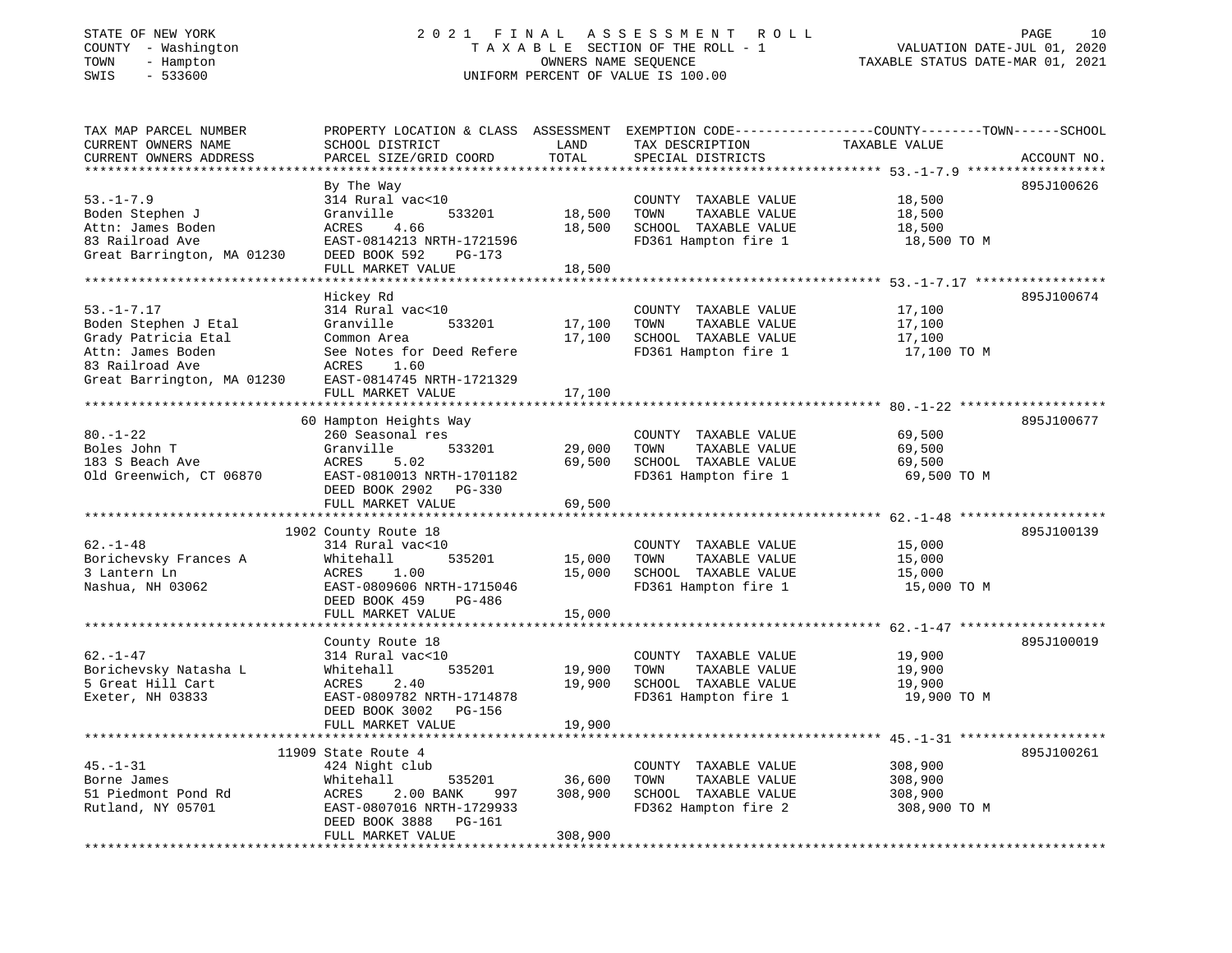## STATE OF NEW YORK 2 0 2 1 F I N A L A S S E S S M E N T R O L L PAGE 11COUNTY - Washington T A X A B L E SECTION OF THE ROLL - 1 VALUATION DATE-JUL 01, 2020 SWIS - 533600 UNIFORM PERCENT OF VALUE IS 100.00

--<br>VALUATION DATE-JUL 01, 2020<br>---- ---- ---- ---- --- 2021

| TAX MAP PARCEL NUMBER<br>CURRENT OWNERS NAME<br>CURRENT OWNERS ADDRESS                                              | PROPERTY LOCATION & CLASS ASSESSMENT<br>SCHOOL DISTRICT<br>PARCEL SIZE/GRID COORD                                                                                                                 | LAND<br>TOTAL<br>**********               | TAX DESCRIPTION<br>SPECIAL DISTRICTS                                                                               | EXEMPTION CODE-----------------COUNTY-------TOWN------SCHOOL<br>TAXABLE VALUE                                       | ACCOUNT NO.                      |
|---------------------------------------------------------------------------------------------------------------------|---------------------------------------------------------------------------------------------------------------------------------------------------------------------------------------------------|-------------------------------------------|--------------------------------------------------------------------------------------------------------------------|---------------------------------------------------------------------------------------------------------------------|----------------------------------|
| $81. - 1 - 41$<br>Bouplon Estate Carl A Jr<br>c/o Carl Bouplon III<br>328 Colebrook River Rd<br>Colebrook, CT 06021 | 98 Rainbow Way<br>314 Rural vac<10<br>Granville<br>533201<br>ACRES<br>4.10<br>EAST-0816612 NRTH-1701377<br>DEED BOOK 895<br>PG-93<br>FULL MARKET VALUE                                            | 14,100<br>14,100<br>14,100                | COUNTY TAXABLE VALUE<br>TOWN<br>TAXABLE VALUE<br>SCHOOL TAXABLE VALUE<br>FD361 Hampton fire 1                      | 14,100<br>14,100<br>14,100<br>14,100 TO M                                                                           | 895J100568                       |
| $81. - 1 - 42$<br>Bouplon Estate Carl Jr<br>c/o Carl Bouplon III<br>328 Colebrook River Rd<br>Colebrook, CT 06021   | 90 Rainbow Way<br>260 Seasonal res<br>Granville<br>533201<br>ACRES<br>5.00<br>EAST-0816580 NRTH-1701564<br>DEED BOOK 878<br>PG-192<br>FULL MARKET VALUE                                           | 41,000<br>46,000<br>46,000                | COUNTY TAXABLE VALUE<br>TAXABLE VALUE<br>TOWN<br>SCHOOL TAXABLE VALUE<br>FD361 Hampton fire 1                      | 46,000<br>46,000<br>46,000<br>46,000 TO M                                                                           | 895J100607                       |
| $72. - 2 - 28$<br>Bourn Brenda L<br>2603 State Route 22A<br>Hampton, NY 12837                                       | 2603 State Route 22A<br>270 Mfg housing<br>Granville<br>533201<br>FRNT 86.00 DPTH 209.00<br>EAST-0823060 NRTH-1711837<br>DEED BOOK 20191 PG-26928<br>FULL MARKET VALUE<br>*********************** | 18,300<br>31,700<br>31,700<br>*********** | BAS STAR<br>41854<br>COUNTY TAXABLE VALUE<br>TOWN<br>TAXABLE VALUE<br>SCHOOL TAXABLE VALUE<br>FD361 Hampton fire 1 | $\overline{0}$<br>31,700<br>31,700<br>1,700<br>31,700 TO M<br>********************** 38. -1-2.2 ******************* | 895J100283<br>$\Omega$<br>30,000 |
| $38. - 1 - 2.2$<br>Bowers Jarrod M<br>228 Carvers Falls Rd<br>Whitehall, NY 12887                                   | 228 Carvers Falls Rd<br>210 1 Family Res<br>535201<br>Whitehall<br>ACRES<br>3.15<br>EAST-0805425 NRTH-1744719<br>DEED BOOK 3964 PG-251<br>FULL MARKET VALUE                                       | 34,500<br>194,300<br>194,300              | COUNTY TAXABLE VALUE<br>TAXABLE VALUE<br>TOWN<br>SCHOOL TAXABLE VALUE<br>FD362 Hampton fire 2                      | 194,300<br>194,300<br>194,300<br>194,300 TO M                                                                       | 895J101763                       |
| $63 - 1 - 3$<br>Bradley Michael P<br>Bradley Virginia<br>1014 Clark Hollow Rd<br>Poultney, VT 05764                 | 3038 State Route 22A<br>210 1 Family Res<br>533201<br>Granville<br>FRNT 147.50 DPTH 125.00<br>EAST-0821408 NRTH-1721889<br>DEED BOOK 2206 PG-191<br>FULL MARKET VALUE                             | 18,600<br>80,800<br>80,800                | COUNTY TAXABLE VALUE<br>TAXABLE VALUE<br>TOWN<br>SCHOOL TAXABLE VALUE<br>FD361 Hampton fire 1                      | 80,800<br>80,800<br>80,800<br>80,800 TO M                                                                           | 895J100178                       |
| $80. - 1 - 17$<br>Bratianu David Jr<br>Bratianu Zoe<br>27 Hampton Heights Way<br>Whitehall, NY 12887                | 27 Hampton Heights Way<br>210 1 Family Res<br>Granville<br>533201<br>LOT 10<br>ACRES<br>5.01<br>EAST-0811529 NRTH-1701515<br>DEED BOOK 3389<br>PG-253<br>FULL MARKET VALUE                        | 41,000<br>182,600<br>182,600              | COUNTY TAXABLE VALUE<br>TOWN<br>TAXABLE VALUE<br>SCHOOL TAXABLE VALUE<br>FD361 Hampton fire 1                      | 182,600<br>182,600<br>182,600<br>182,600 TO M                                                                       | 895J100621                       |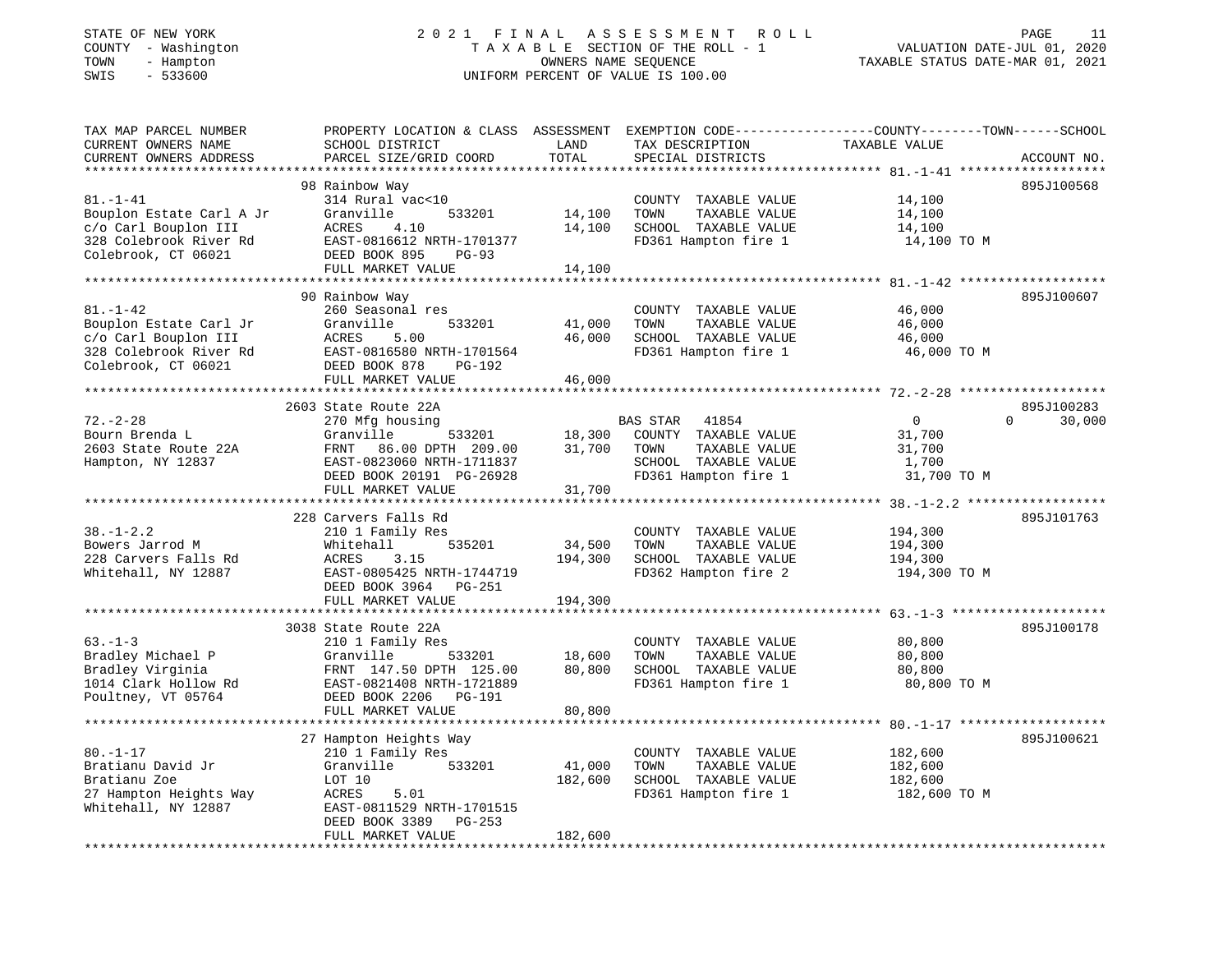| STATE OF NEW YORK |                          |                   |
|-------------------|--------------------------|-------------------|
| <b>COUNTY</b>     |                          | - Washington      |
| TOWN              | $\overline{\phantom{0}}$ | Hampton           |
| CFTT              |                          | $F \cap C \cap C$ |

#### STATE OF NEW YORK 2 0 2 1 F I N A L A S S E S S M E N T R O L L PAGE 12 COUNTY - Washington T A X A B L E SECTION OF THE ROLL - 1 VALUATION DATE-JUL 01, 2020 TOWN - Hampton OWNERS NAME SEQUENCE TAXABLE STATUS DATE-MAR 01, 2021 SWIS - 533600 UNIFORM PERCENT OF VALUE IS 100.00UNIFORM PERCENT OF VALUE IS 100.00

| TAX MAP PARCEL NUMBER<br>CURRENT OWNERS NAME<br>CURRENT OWNERS ADDRESS                                | PROPERTY LOCATION & CLASS ASSESSMENT EXEMPTION CODE---------------COUNTY-------TOWN-----SCHOOL<br>SCHOOL DISTRICT<br>PARCEL SIZE/GRID COORD                              | LAND<br>TOTAL                | TAX DESCRIPTION<br>SPECIAL DISTRICTS                                                                                                                          | TAXABLE VALUE                                                                                             | ACCOUNT NO.                    |
|-------------------------------------------------------------------------------------------------------|--------------------------------------------------------------------------------------------------------------------------------------------------------------------------|------------------------------|---------------------------------------------------------------------------------------------------------------------------------------------------------------|-----------------------------------------------------------------------------------------------------------|--------------------------------|
| $81. - 2 - 5$<br>Brayton Mark Jr<br>35 County Route 20<br>Hampton, NY 12837                           | 35 County Route 20<br>210 1 Family Res<br>Granville<br>533201<br>ACRES<br>1.10<br>EAST-0823504 NRTH-1704361<br>DEED BOOK 953<br>$PG-10$<br>FULL MARKET VALUE             | 27,400<br>110,500<br>110,500 | BAS STAR 41854<br>COUNTY TAXABLE VALUE<br>TAXABLE VALUE<br>TOWN<br>SCHOOL TAXABLE VALUE<br>FD361 Hampton fire 1                                               | $0 \qquad \qquad$<br>$\Omega$<br>110,500<br>110,500<br>80,500<br>110,500 TO M                             | 895J100128<br>30,000           |
| $81. - 2 - 7$<br>Bren Christine M<br>59 County Route 20<br>Hampton, NY 12837                          | 59 County Route 20<br>210 1 Family Res<br>Granville<br>533201<br>1.37 BANK<br>ACRES<br>998<br>EAST-0823874 NRTH-1704965<br>DEED BOOK 20197 PG-30606<br>FULL MARKET VALUE | 28,300<br>132,000<br>132,000 | COUNTY TAXABLE VALUE<br>TAXABLE VALUE<br>TOWN<br>SCHOOL TAXABLE VALUE<br>FD361 Hampton fire 1                                                                 | 132,000<br>132,000<br>132,000<br>132,000 TO M                                                             | 895J100174                     |
| $54. - 1 - 13.1$<br>Briere Christopher B<br>Briere Anne M<br>486 Hickey Rd<br>Hampton, NY 12837       | 486 Hickey Rd<br>210 1 Family Res<br>533201<br>Granville<br>3.50<br>ACRES<br>EAST-0819364 NRTH-1721322<br>DEED BOOK 3666 PG-326<br>FULL MARKET VALUE                     | 35,800<br>110,900<br>110,900 | COUNTY TAXABLE VALUE<br>TOWN<br>TAXABLE VALUE<br>SCHOOL TAXABLE VALUE<br>FD361 Hampton fire 1                                                                 | 110,900<br>110,900<br>110,900<br>110,900 TO M                                                             | 895J100694                     |
| $54. - 1 - 10.1$<br>Briere Jeffrey F -LE-<br>Brown Lorraine F<br>47 S Main St<br>Fair Haven, VT 05743 | 3094 State Route 22A<br>210 1 Family Res<br>533201<br>Granville<br>ACRES<br>1.55<br>EAST-0821136 NRTH-1723229<br>DEED BOOK 3631 PG-195<br>FULL MARKET VALUE              | 23,200 BAS STAR              | CW_10_VET/ 41151<br>41854<br>142,200 DISAB-C/T 41931<br>COUNTY TAXABLE VALUE<br>TOWN<br>TAXABLE VALUE<br>142,200 SCHOOL TAXABLE VALUE<br>FD361 Hampton fire 1 | 7,360<br>7,360<br>$\Omega$<br>$\Omega$<br>67,420<br>67,420<br>67,420<br>67,420<br>112,200<br>142,200 TO M | $\Omega$<br>30,000<br>$\Omega$ |
| $62. - 1 - 41$<br>Briggs Scott<br>1938 County Route 18<br>Whitehall, NY 12887                         | 1938 County Route 18<br>312 Vac w/imprv<br>Granville<br>533201<br>ACRES<br>3.09<br>EAST-0810341 NRTH-1714262<br>DEED BOOK 2309 PG-32<br>FULL MARKET VALUE                | 22,300<br>33,000<br>33,000   | COUNTY TAXABLE VALUE<br>TOWN<br>TAXABLE VALUE<br>SCHOOL TAXABLE VALUE<br>FD361 Hampton fire 1                                                                 | 33,000<br>33,000<br>33,000<br>33,000 TO M                                                                 | 895J100534                     |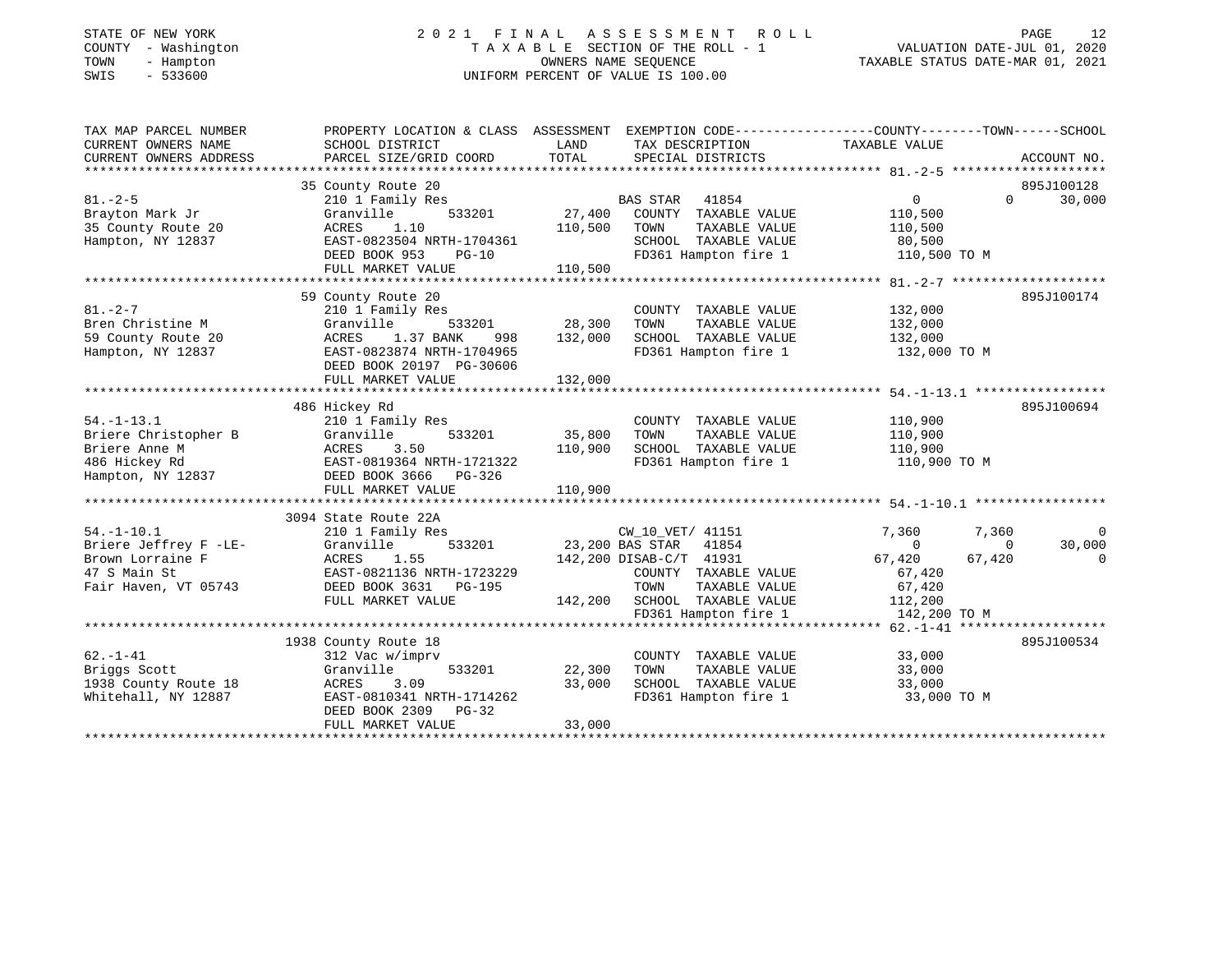## STATE OF NEW YORK 2 0 2 1 F I N A L A S S E S S M E N T R O L L PAGE 13COUNTY - Washington T A X A B L E SECTION OF THE ROLL - 1<br>
TOWN - Hampton - WASHINGTON DATE-JUL 000<br>
SWIS - 533600<br>
SWIS - 533600 SWIS - 533600 UNIFORM PERCENT OF VALUE IS 100.00

| TAX MAP PARCEL NUMBER<br>CURRENT OWNERS NAME                                 | PROPERTY LOCATION & CLASS ASSESSMENT EXEMPTION CODE---------------COUNTY-------TOWN------SCHOOL<br>SCHOOL DISTRICT                                                                                                                      | LAND          | TAX DESCRIPTION TAXABLE VALUE                                    |                                  |                    |
|------------------------------------------------------------------------------|-----------------------------------------------------------------------------------------------------------------------------------------------------------------------------------------------------------------------------------------|---------------|------------------------------------------------------------------|----------------------------------|--------------------|
| CURRENT OWNERS ADDRESS                                                       | PARCEL SIZE/GRID COORD                                                                                                                                                                                                                  | TOTAL         | SPECIAL DISTRICTS                                                |                                  | ACCOUNT NO.        |
|                                                                              | 1432 Carvers Falls Ln                                                                                                                                                                                                                   |               |                                                                  |                                  | 895J100542         |
| $31. - 1 - 3.2$                                                              | 210 1 Family Res                                                                                                                                                                                                                        |               | 1<br>535201 1231,200 COUNTY TAXABLE VALUE                        | $\overline{0}$                   | 30,000<br>$\Omega$ |
|                                                                              |                                                                                                                                                                                                                                         |               |                                                                  | 104,800                          |                    |
|                                                                              |                                                                                                                                                                                                                                         |               | TOWN<br>TAXABLE VALUE                                            | 104,800                          |                    |
|                                                                              |                                                                                                                                                                                                                                         |               | SCHOOL TAXABLE VALUE                                             | 74,800                           |                    |
|                                                                              |                                                                                                                                                                                                                                         |               | FD362 Hampton fire 2                                             | 104,800 TO M                     |                    |
|                                                                              | 31.-1-3.2<br>Brown Elos Mhitehall 535201 51,200<br>Ellis Susan Ann ACRES 2.19 104,800<br>1432 Carvers Falls Ln EAST-0808711 NRTH-1747113<br>Whitehall, NY 12887 DEED BOOK 2909 PG-232<br>FULL MARKET VALUE 104,800<br>TULL MARKET VALUE |               |                                                                  |                                  |                    |
|                                                                              |                                                                                                                                                                                                                                         |               |                                                                  |                                  |                    |
|                                                                              | 1463 Carvers Falls Ln                                                                                                                                                                                                                   |               |                                                                  |                                  | 895J101713         |
| $31. - 1 - 7$                                                                | 210 1 Family Res                                                                                                                                                                                                                        |               | BAS STAR 41854                                                   | $\overline{0}$                   | 30,000<br>$\Omega$ |
| Brown Elos A Jr                                                              | Whitehall                                                                                                                                                                                                                               |               | 535201 46,500 COUNTY TAXABLE VALUE                               | 151,500                          |                    |
| 1463 Carvers Falls Ln                                                        | Lot 5                                                                                                                                                                                                                                   | 151,500       | TOWN<br>TAXABLE VALUE                                            | 151,500                          |                    |
| Whitehall, NY 12887                                                          | ACRES<br>9.56                                                                                                                                                                                                                           |               | SCHOOL TAXABLE VALUE 121,500                                     |                                  |                    |
|                                                                              | EAST-0807790 NRTH-1747637                                                                                                                                                                                                               |               | FD362 Hampton fire 2                                             | 151,500 TO M                     |                    |
|                                                                              | DEED BOOK 2483 PG-67                                                                                                                                                                                                                    |               |                                                                  |                                  |                    |
|                                                                              |                                                                                                                                                                                                                                         |               |                                                                  |                                  |                    |
|                                                                              |                                                                                                                                                                                                                                         |               |                                                                  |                                  |                    |
|                                                                              | 23 Sugar Hill Way                                                                                                                                                                                                                       |               |                                                                  |                                  |                    |
| $38. - 1 - 7.3$                                                              | 314 Rural vac<10                                                                                                                                                                                                                        |               | COUNTY TAXABLE VALUE                                             | 20,400                           |                    |
| Brown Henry                                                                  | Whitehall                                                                                                                                                                                                                               | 535201 20,400 | TOWN<br>TAXABLE VALUE                                            | 20,400                           |                    |
| Brown Gail                                                                   | Sub Div Lot 1-B                                                                                                                                                                                                                         | 20,400        | SCHOOL TAXABLE VALUE                                             | 20,400                           |                    |
| Whiteha<br>Sub Div<br>NCRES<br>TT 19887<br>EAST-0<br>NEED I<br>99 Sanders St | 2.53                                                                                                                                                                                                                                    |               |                                                                  | FD362 Hampton fire 2 20,400 TO M |                    |
| Whitehall, NY 12887                                                          | EAST-0810990 NRTH-1738929                                                                                                                                                                                                               |               |                                                                  |                                  |                    |
|                                                                              | DEED BOOK 944<br>PG-57                                                                                                                                                                                                                  |               |                                                                  |                                  |                    |
|                                                                              | FULL MARKET VALUE                                                                                                                                                                                                                       | 20,400        |                                                                  |                                  |                    |
|                                                                              |                                                                                                                                                                                                                                         |               |                                                                  |                                  |                    |
|                                                                              | 246 South Rd                                                                                                                                                                                                                            |               |                                                                  |                                  | 895J100536         |
| $81. - 1 - 28$                                                               | 210 1 Family Res                                                                                                                                                                                                                        |               | COUNTY TAXABLE VALUE                                             | 95,000                           |                    |
|                                                                              | 533201 43,000<br>Granville                                                                                                                                                                                                              |               | TOWN                                                             | TAXABLE VALUE 95,000             |                    |
| 81.-1-28<br>Brown Rachel A Granvi<br>ACRES                                   | 6.65                                                                                                                                                                                                                                    | 95,000        | SCHOOL TAXABLE VALUE                                             | 95,000                           |                    |
|                                                                              | Hampton, NY 12837 EAST-0818285 NRTH-1703526                                                                                                                                                                                             |               |                                                                  | FD361 Hampton fire 1 95,000 TO M |                    |
|                                                                              | DEED BOOK 20200 PG-2402                                                                                                                                                                                                                 |               |                                                                  |                                  |                    |
|                                                                              | FULL MARKET VALUE                                                                                                                                                                                                                       | 95,000        |                                                                  |                                  |                    |
|                                                                              |                                                                                                                                                                                                                                         |               |                                                                  |                                  |                    |
|                                                                              | 131 Golf Course Rd                                                                                                                                                                                                                      |               |                                                                  |                                  |                    |
| $38. - 1 - 10.5$                                                             | 270 Mfg housing                                                                                                                                                                                                                         |               | COUNTY TAXABLE VALUE<br>TOWN      TAXABLE VALUE                  | 89,400                           |                    |
| Bruno Ralph                                                                  | Whitehall                                                                                                                                                                                                                               | 535201 28,900 |                                                                  | 89,400                           |                    |
|                                                                              |                                                                                                                                                                                                                                         |               | SCHOOL TAXABLE VALUE                                             |                                  |                    |
|                                                                              |                                                                                                                                                                                                                                         |               | CA001 Cons agri dst 1 89,400 TO<br>EZ005 Empire Zone 5 89,400 TO | 89,400<br>89,400 TO              |                    |
| Whitehall, NY 12887                                                          | ACRES<br>1.54 BANK                                                                                                                                                                                                                      | 997           |                                                                  |                                  |                    |
|                                                                              | EAST-0809952 NRTH-1736925                                                                                                                                                                                                               |               | FD362 Hampton fire 2                                             | 89,400 TO M                      |                    |
|                                                                              | DEED BOOK 3833<br>PG-223                                                                                                                                                                                                                |               |                                                                  |                                  |                    |
|                                                                              | FULL MARKET VALUE                                                                                                                                                                                                                       | 89,400        |                                                                  |                                  |                    |
|                                                                              |                                                                                                                                                                                                                                         |               |                                                                  |                                  |                    |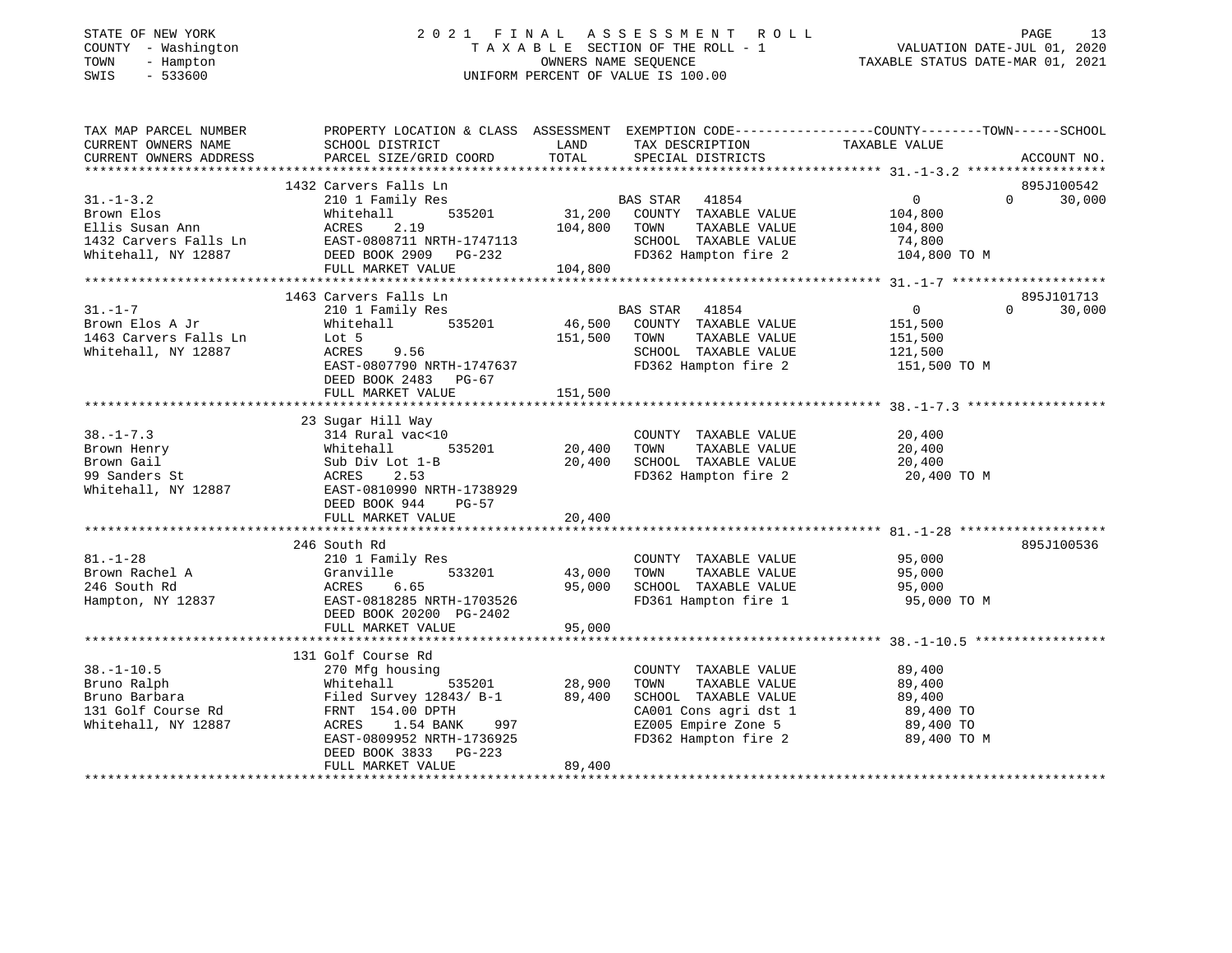| STATE OF NEW YORK<br>COUNTY - Washington<br>- Hampton<br>TOWN<br>$-533600$<br>SWIS                  |                                                                                                                                                                                                                                 | OWNERS NAME SEQUENCE                           | 2021 FINAL ASSESSMENT ROLL<br>TAXABLE SECTION OF THE ROLL - 1<br>UNIFORM PERCENT OF VALUE IS 100.00                                                                                                          | VALUATION DATE-JUL 01, 2020<br>TAXABLE STATUS DATE-MAR 01, 2021                                               | PAGE                                                             | 14                                                    |
|-----------------------------------------------------------------------------------------------------|---------------------------------------------------------------------------------------------------------------------------------------------------------------------------------------------------------------------------------|------------------------------------------------|--------------------------------------------------------------------------------------------------------------------------------------------------------------------------------------------------------------|---------------------------------------------------------------------------------------------------------------|------------------------------------------------------------------|-------------------------------------------------------|
| TAX MAP PARCEL NUMBER<br>CURRENT OWNERS NAME<br>CURRENT OWNERS ADDRESS<br>************************* | PROPERTY LOCATION & CLASS ASSESSMENT EXEMPTION CODE---------------COUNTY-------TOWN------SCHOOL<br>SCHOOL DISTRICT<br>PARCEL SIZE/GRID COORD                                                                                    | LAND<br>TOTAL                                  | TAX DESCRIPTION<br>SPECIAL DISTRICTS                                                                                                                                                                         | TAXABLE VALUE                                                                                                 |                                                                  | ACCOUNT NO.                                           |
| $71.4 - 2 - 4$<br>Budwick Julianne<br>206 Sugar Hill Way<br>Crown Point, NY 12928                   | 1070 West Way<br>260 Seasonal res - WTRFNT<br>Granville<br>533201<br>Lot $14$<br>$71. - 2 - 4$<br>FRNT 103.00 DPTH 277.00<br><b>ACRES</b><br>0.65<br>EAST-0815175 NRTH-1707790<br>DEED BOOK 2181<br>PG-345<br>FULL MARKET VALUE | 36,600<br>165,000<br>165,000                   | COUNTY TAXABLE VALUE<br>TOWN<br>TAXABLE VALUE<br>SCHOOL TAXABLE VALUE<br>FD361 Hampton fire 1                                                                                                                | 165,000<br>165,000<br>165,000<br>165,000 TO M                                                                 |                                                                  | 895J100040                                            |
|                                                                                                     |                                                                                                                                                                                                                                 |                                                |                                                                                                                                                                                                              |                                                                                                               |                                                                  |                                                       |
| $80. - 1 - 48$<br>Buish Columbus Sr<br>1811 Park Blvd<br>Troy, NY 12180                             | 1702 County Route 21<br>210 1 Family Res - WTRFNT<br>Whitehall<br>535201<br>Sect 2 Lot 10A<br>FRNT 156.00 DPTH 309.00<br>EAST-0810991 NRTH-1704799<br>DEED BOOK 3548 PG-163<br>FULL MARKET VALUE                                | 30,400<br>206,800<br>206,800                   | COUNTY TAXABLE VALUE<br>TOWN<br>TAXABLE VALUE<br>SCHOOL TAXABLE VALUE<br>FD361 Hampton fire 1                                                                                                                | 206,800<br>206,800<br>206,800<br>206,800 TO M                                                                 |                                                                  | 875J101783                                            |
|                                                                                                     |                                                                                                                                                                                                                                 |                                                |                                                                                                                                                                                                              |                                                                                                               |                                                                  |                                                       |
| $63. - 1 - 10.4$<br>Buley Michele<br>2831 State Route 22A<br>Hampton, NY 12837                      | 2831 State Route 22A<br>210 1 Family Res<br>533201<br>Granville<br>DEED BOOK 1667 PG-109                                                                                                                                        | 19,500<br>72,000                               | BAS STAR<br>41854<br>COUNTY TAXABLE VALUE<br>TOWN<br>TAXABLE VALUE<br>SCHOOL TAXABLE VALUE<br>FD361 Hampton fire 1                                                                                           | $\overline{0}$<br>72,000<br>72,000<br>42,000<br>72,000 TO M                                                   | $\Omega$                                                         | 895J101816<br>30,000                                  |
|                                                                                                     | FULL MARKET VALUE                                                                                                                                                                                                               | 72,000                                         |                                                                                                                                                                                                              | ******************** 31.-1-3.6 *******************                                                            |                                                                  |                                                       |
|                                                                                                     | 1396 Carvers Falls Ln                                                                                                                                                                                                           |                                                |                                                                                                                                                                                                              |                                                                                                               |                                                                  | 895J100686                                            |
| $31. - 1 - 3.6$<br>Burney Paul J<br>Burney Gladys M<br>1396 Carvers Falls Ln<br>Whitehall, NY 12887 | 270 Mfg housing<br>535201<br>Whitehall<br>ACRES<br>2.00<br>EAST-0808592 NRTH-1746218<br>DEED BOOK 3200 PG-287<br>FULL MARKET VALUE                                                                                              | 92,300                                         | VET COM C 41132<br>30,500 VET COM T 41133<br>92,300 VET DIS C 41142<br>VET DIS T 41143<br>41834<br>ENH STAR<br>COUNTY TAXABLE VALUE<br>TOWN<br>TAXABLE VALUE<br>SCHOOL TAXABLE VALUE<br>FD362 Hampton fire 2 | 23,075<br>$\sim$ 0<br>46,150<br>$\overline{0}$<br>$\overline{0}$<br>23,075<br>23,075<br>21,600<br>92,300 TO M | $\overline{0}$<br>23,075<br>$\sim$ 0<br>46,150<br>$\overline{0}$ | $\Omega$<br>0<br>$\overline{0}$<br>$\Omega$<br>70,700 |
|                                                                                                     |                                                                                                                                                                                                                                 |                                                |                                                                                                                                                                                                              |                                                                                                               |                                                                  |                                                       |
| $72. - 2 - 23$<br>Burroughs Dwight<br>Burroughs Wanda<br>Burroughs Wanda<br>Hampton, NY 12837-0004  | 2583 State Route 22A<br>280 Res Multiple<br>Granville<br>533201<br>ACRES<br>4.40<br>EAST-0822455 NRTH-1710869<br>DEED BOOK 448<br>PG-876<br>FULL MARKET VALUE                                                                   | 38,900 AGED-SCH<br>104,500 ENH STAR<br>104,500 | AGED-CO/TN 41801<br>41804<br>41834<br>COUNTY TAXABLE VALUE<br>TOWN<br>TAXABLE VALUE<br>SCHOOL TAXABLE VALUE<br>FD361 Hampton fire 1                                                                          | 52,250<br>$\overline{0}$<br>$\overline{0}$<br>52,250<br>52,250<br>$\mathbf 0$<br>104,500 TO M                 | 52,250<br>$\overline{0}$<br>$\Omega$                             | 895J100415<br>$\sim$ 0<br>36,575<br>67,925            |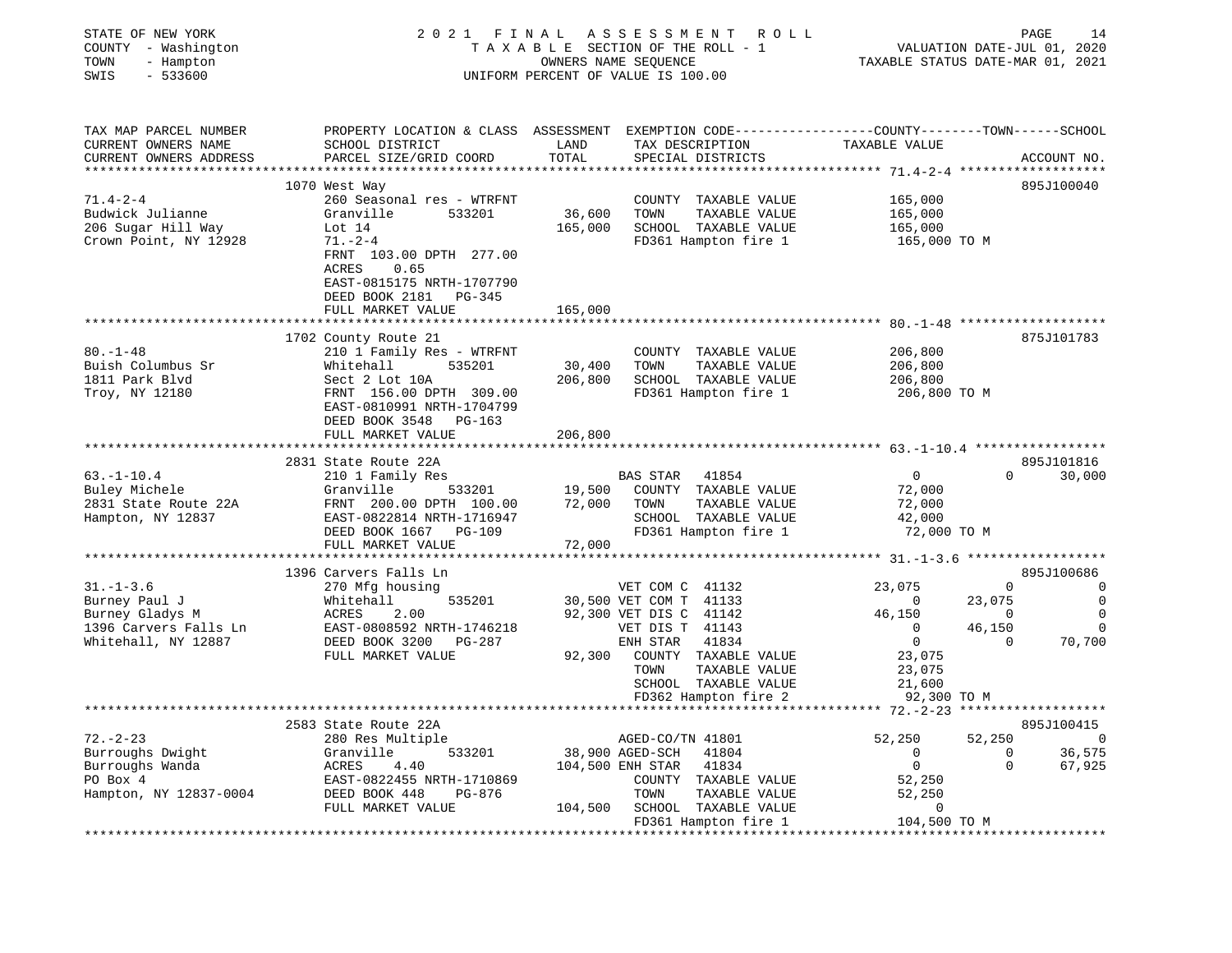### STATE OF NEW YORK 2 0 2 1 F I N A L A S S E S S M E N T R O L L PAGE 15 COUNTY - Washington T A X A B L E SECTION OF THE ROLL - 1 VALUATION DATE-JUL 01, 2020 TOWN - Hampton OWNERS NAME SEQUENCE TAXABLE STATUS DATE-MAR 01, 2021 SWIS - 533600 UNIFORM PERCENT OF VALUE IS 100.00

| TAX MAP PARCEL NUMBER     | PROPERTY LOCATION & CLASS ASSESSMENT |                 | EXEMPTION CODE-----------------COUNTY-------TOWN------SCHOOL |               |                          |
|---------------------------|--------------------------------------|-----------------|--------------------------------------------------------------|---------------|--------------------------|
| CURRENT OWNERS NAME       | SCHOOL DISTRICT                      | LAND            | TAX DESCRIPTION                                              | TAXABLE VALUE |                          |
| CURRENT OWNERS ADDRESS    | PARCEL SIZE/GRID COORD               | TOTAL           | SPECIAL DISTRICTS                                            |               | ACCOUNT NO.              |
|                           |                                      |                 |                                                              |               |                          |
|                           | 2881 State Route 22A                 |                 |                                                              |               | 895J100617               |
| $63. - 1 - 10.2$          | 270 Mfg housing                      |                 | COUNTY TAXABLE VALUE                                         | 32,000        |                          |
| Bushee Allison D          | Granville<br>533201                  | 27,400          | TAXABLE VALUE<br>TOWN                                        | 32,000        |                          |
| Rogers Gary S             | 1.10<br>ACRES                        | 32,000          | SCHOOL TAXABLE VALUE                                         | 32,000        |                          |
| 3550 Appaloosa Ln         | EAST-0822227 NRTH-1718038            |                 | FD361 Hampton fire 1                                         | 32,000 TO M   |                          |
| Sandy Hook, VA 23153      | DEED BOOK 20200 PG-3068              |                 |                                                              |               |                          |
|                           | FULL MARKET VALUE                    | 32,000          |                                                              |               |                          |
|                           |                                      |                 |                                                              |               |                          |
|                           | 21 Ouiet Way                         |                 |                                                              |               | 895J100637               |
| $62 - 1 - 35$             | 260 Seasonal res                     |                 | COUNTY TAXABLE VALUE                                         | 44,600        |                          |
| Bvak Corporation          | Granville<br>533201                  | 34,800          | TOWN<br>TAXABLE VALUE                                        | 44,600        |                          |
| PO Box 1572               | 543-78 784-169                       | 44,600          | SCHOOL TAXABLE VALUE                                         | 44,600        |                          |
| Castleton, VT 05735       | ACRES<br>26.32                       |                 | FD361 Hampton fire 1                                         | 44,600 TO M   |                          |
|                           | EAST-0811300 NRTH-1716258            |                 |                                                              |               |                          |
|                           | DEED BOOK 543<br>$PG-75$             |                 |                                                              |               |                          |
|                           | FULL MARKET VALUE                    | 44,600          |                                                              |               |                          |
|                           |                                      |                 |                                                              |               |                          |
|                           | 110 Golf Course Rd                   |                 |                                                              |               | 895J100108               |
| $38. - 1 - 8.1$           | 105 Vac farmland                     |                 | AG DIST<br>41720                                             | 76,389        | 76,389<br>76,389         |
| Byler Jake H              | Whitehall<br>535201                  | 99,800          | COUNTY TAXABLE VALUE                                         | 23,411        |                          |
| Byler Clara D             | 637/204                              | 99,800          | TAXABLE VALUE<br>TOWN                                        | 23,411        |                          |
| 110 Golf Course Rd        | ACRES 62.00                          |                 | SCHOOL TAXABLE VALUE                                         | 23,411        |                          |
| Hampton, NY 12837         | EAST-0811016 NRTH-1736861            |                 | CA001 Cons agri dst 1                                        | 23,411 TO     |                          |
|                           | DEED BOOK 4013 PG-206                |                 | 76,389 EX                                                    |               |                          |
| MAY BE SUBJECT TO PAYMENT | FULL MARKET VALUE                    |                 | 99,800 FD362 Hampton fire 2                                  | 99,800 TO M   |                          |
| UNDER AGDIST LAW TIL 2025 |                                      |                 |                                                              |               |                          |
|                           |                                      |                 |                                                              |               |                          |
|                           | 15 Forest Hill Way                   |                 |                                                              |               | 895J100112               |
| $71. - 1 - 29$            | 240 Rural res                        |                 | ENH STAR<br>41834                                            | $\mathbf 0$   | 70,700<br>$\overline{0}$ |
| Cahill Earl R Sr LE       | Granville<br>533201                  | 78,400 FOR 480A | 47460                                                        | 50,000        | 50,000<br>50,000         |
| Cahill Scott M            | 680/39 ROW Agmt                      | 184,100         | COUNTY TAXABLE VALUE                                         | 134,100       |                          |
| PO Box 123                | ACRES<br>99.37                       |                 | TOWN<br>TAXABLE VALUE                                        | 134,100       |                          |
| Hamptson, NY 12837        | EAST-0811006 NRTH-1707942            |                 | SCHOOL TAXABLE VALUE                                         | 63,400        |                          |
|                           | DEED BOOK 20191 PG-28098             |                 | FD361 Hampton fire 1                                         | 184,100 TO M  |                          |
| MAY BE SUBJECT TO PAYMENT | FULL MARKET VALUE                    | 184,100         |                                                              |               |                          |
| UNDER RPTL480A UNTIL 2030 |                                      |                 |                                                              |               |                          |
|                           |                                      |                 |                                                              |               |                          |
|                           | 561&565 Hickey Rd                    |                 |                                                              |               |                          |
| $54. - 1 - 13.7$          | 270 Mfg housing                      |                 | <b>BAS STAR</b><br>41854                                     | 0             | 30,000<br>$\Omega$       |
| Cain Samantha             | Granville<br>533201                  | 34,600          | COUNTY TAXABLE VALUE                                         | 118,000       |                          |
| Cain Alan                 | Lot 2                                | 118,000         | TOWN<br>TAXABLE VALUE                                        | 118,000       |                          |
| 561 Hickey Rd             | ACRES<br>3.16 BANK<br>194            |                 | SCHOOL TAXABLE VALUE                                         | 88,000        |                          |
| Hampton, NY 12837         | EAST-0820125 NRTH-1722956            |                 | CA001 Cons agri dst 1                                        | 118,000 TO    |                          |
|                           | PG-128<br>DEED BOOK 3472             |                 | FD361 Hampton fire 1                                         | 118,000 TO M  |                          |
|                           | FULL MARKET VALUE                    | 118,000         |                                                              |               |                          |
|                           |                                      |                 |                                                              |               |                          |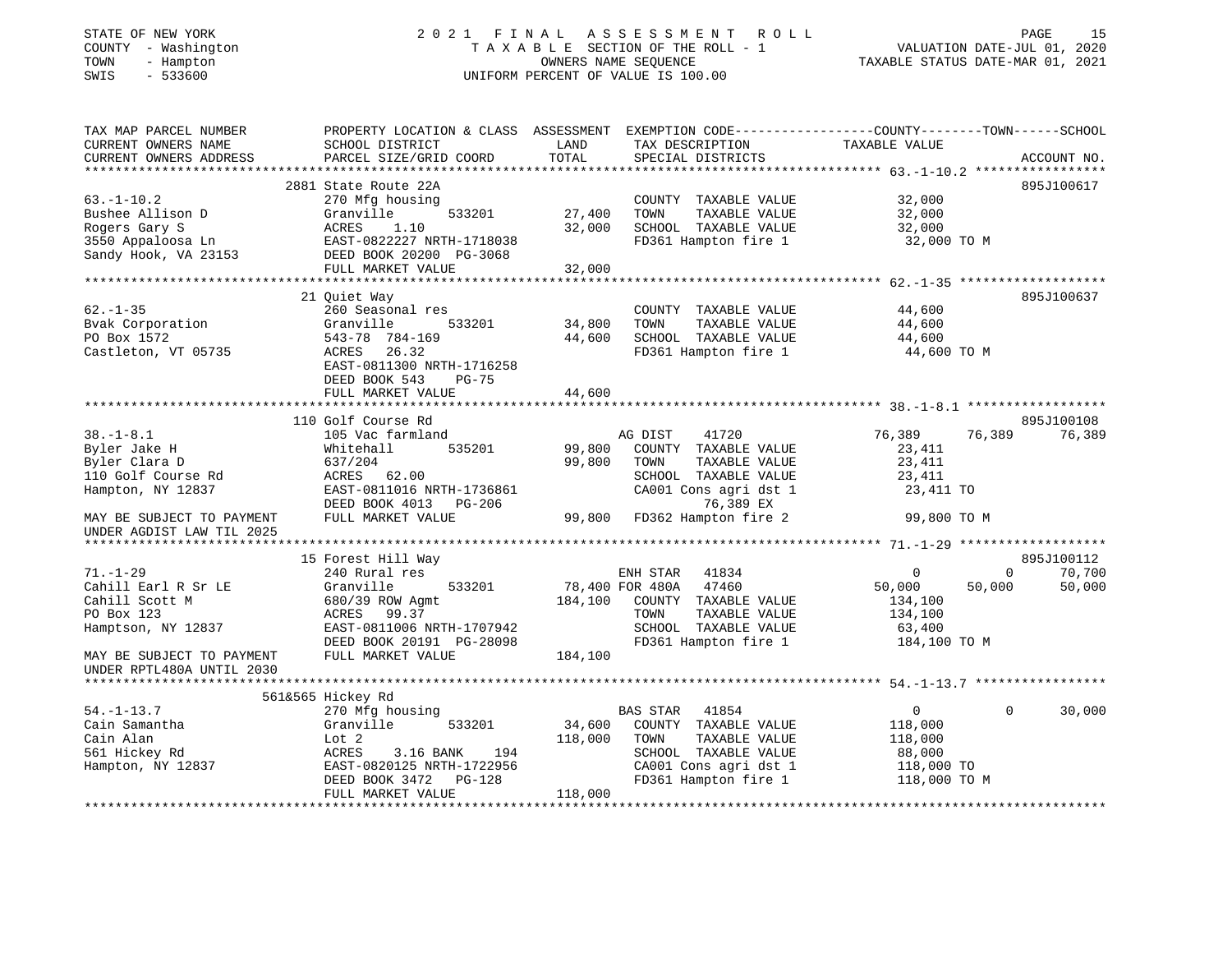| STATE OF NEW YORK   |           | 2021 FINAL ASSESSMENT ROLL         |                                  | PAGE | 16 |
|---------------------|-----------|------------------------------------|----------------------------------|------|----|
| COUNTY - Washington |           | TAXABLE SECTION OF THE ROLL - 1    | VALUATION DATE-JUL 01, 2020      |      |    |
| TOWN                | - Hampton | OWNERS NAME SEOUENCE               | TAXABLE STATUS DATE-MAR 01, 2021 |      |    |
| SWIS                | $-533600$ | UNIFORM PERCENT OF VALUE IS 100.00 |                                  |      |    |
|                     |           |                                    |                                  |      |    |
|                     |           |                                    |                                  |      |    |
|                     |           |                                    |                                  |      |    |

| TAX MAP PARCEL NUMBER<br>CURRENT OWNERS NAME<br>CURRENT OWNERS ADDRESS                                        | PROPERTY LOCATION & CLASS ASSESSMENT<br>SCHOOL DISTRICT<br>PARCEL SIZE/GRID COORD                                                                                                                    | LAND<br>TOTAL                 | TAX DESCRIPTION<br>SPECIAL DISTRICTS                                                                            | EXEMPTION CODE-----------------COUNTY-------TOWN------SCHOOL<br>TAXABLE VALUE | ACCOUNT NO.                      |
|---------------------------------------------------------------------------------------------------------------|------------------------------------------------------------------------------------------------------------------------------------------------------------------------------------------------------|-------------------------------|-----------------------------------------------------------------------------------------------------------------|-------------------------------------------------------------------------------|----------------------------------|
| $80. - 1 - 7.1$<br>Calder Gordon S Jr<br>Dempsey Stephen C<br>540 Green Peak Orchard<br>East Dorset, VT 05253 | 1439 County Route 21<br>312 Vac w/imprv<br>533201<br>Granville<br>$951 - 65$<br>ACRES 288.50<br>EAST-0811791 NRTH-1699551<br>DEED BOOK 831<br><b>PG-181</b><br>FULL MARKET VALUE                     | 188,600<br>192,600<br>192,600 | COUNTY TAXABLE VALUE<br>TOWN<br>TAXABLE VALUE<br>SCHOOL TAXABLE VALUE<br>FD361 Hampton fire 1                   | 192,600<br>192,600<br>192,600<br>192,600 TO M                                 | 895J100242                       |
| $54. - 1 - 5.1$<br>Camara Daniel<br>27 Manor Ln<br>Hampton, NY 12837                                          | 27 Manor Ln<br>210 1 Family Res<br>533201<br>Granville<br>-LE-to garage only<br>for David Camara Jr<br><b>ACRES</b><br>1.70<br>EAST-0820587 NRTH-1725662<br>DEED BOOK 2961 PG-5<br>FULL MARKET VALUE | 29,500<br>220,400<br>220,400  | BAS STAR 41854<br>COUNTY TAXABLE VALUE<br>TOWN<br>TAXABLE VALUE<br>SCHOOL TAXABLE VALUE<br>FD361 Hampton fire 1 | $\overline{0}$<br>220,400<br>220,400<br>190,400<br>220,400 TO M               | 895J100710<br>$\Omega$<br>30,000 |
| $71.4 - 2 - 19$<br>Camara Daniel<br>Camara Christina<br>27 Manor Ln<br>Hampton, NY 12837                      | 1012 West Way<br>210 1 Family Res - WTRFNT<br>Granville<br>533201<br>$71. - 2 - 19$<br>ACRES<br>1.60<br>EAST-0816251 NRTH-1706803<br>DEED BOOK 3516<br>$PG-90$<br>FULL MARKET VALUE                  | 45,600<br>169,500<br>169,500  | COUNTY TAXABLE VALUE<br>TOWN<br>TAXABLE VALUE<br>SCHOOL TAXABLE VALUE<br>FD361 Hampton fire 1                   | 169,500<br>169,500<br>169,500<br>169,500 TO M                                 | 895J100070                       |
| $63. -1 - 5$<br>Camara David C<br>PO Box 8<br>Fair Haven, VT 05743                                            | 2732 State Route 22A<br>312 Vac w/imprv<br>533201<br>Granville<br>ACRES<br>1.60<br>EAST-0823846 NRTH-1714835<br>DEED BOOK 486<br>$PG-859$<br>FULL MARKET VALUE                                       | 29,100<br>70,000<br>70,000    | COUNTY TAXABLE VALUE<br>TOWN<br>TAXABLE VALUE<br>SCHOOL TAXABLE VALUE<br>FD361 Hampton fire 1                   | 70,000<br>70,000<br>70,000<br>70,000 TO M                                     | 895J100032                       |
| $72. - 1 - 11$<br>Canarick Group LLC<br>c/o Paul Canarick Manager<br>32 Cottage Row<br>Glen Cove, NY 11542    | 521 South Rd<br>240 Rural res<br>Granville<br>533201<br>ACRES 32.70<br>EAST-0820257 NRTH-1709572<br>DEED BOOK 2729<br>$PG-61$<br>FULL MARKET VALUE                                                   | 74,200<br>130,400<br>130,400  | COUNTY TAXABLE VALUE<br>TOWN<br>TAXABLE VALUE<br>SCHOOL TAXABLE VALUE<br>FD361 Hampton fire 1                   | 130,400<br>130,400<br>130,400<br>130,400 TO M                                 | 895J100033                       |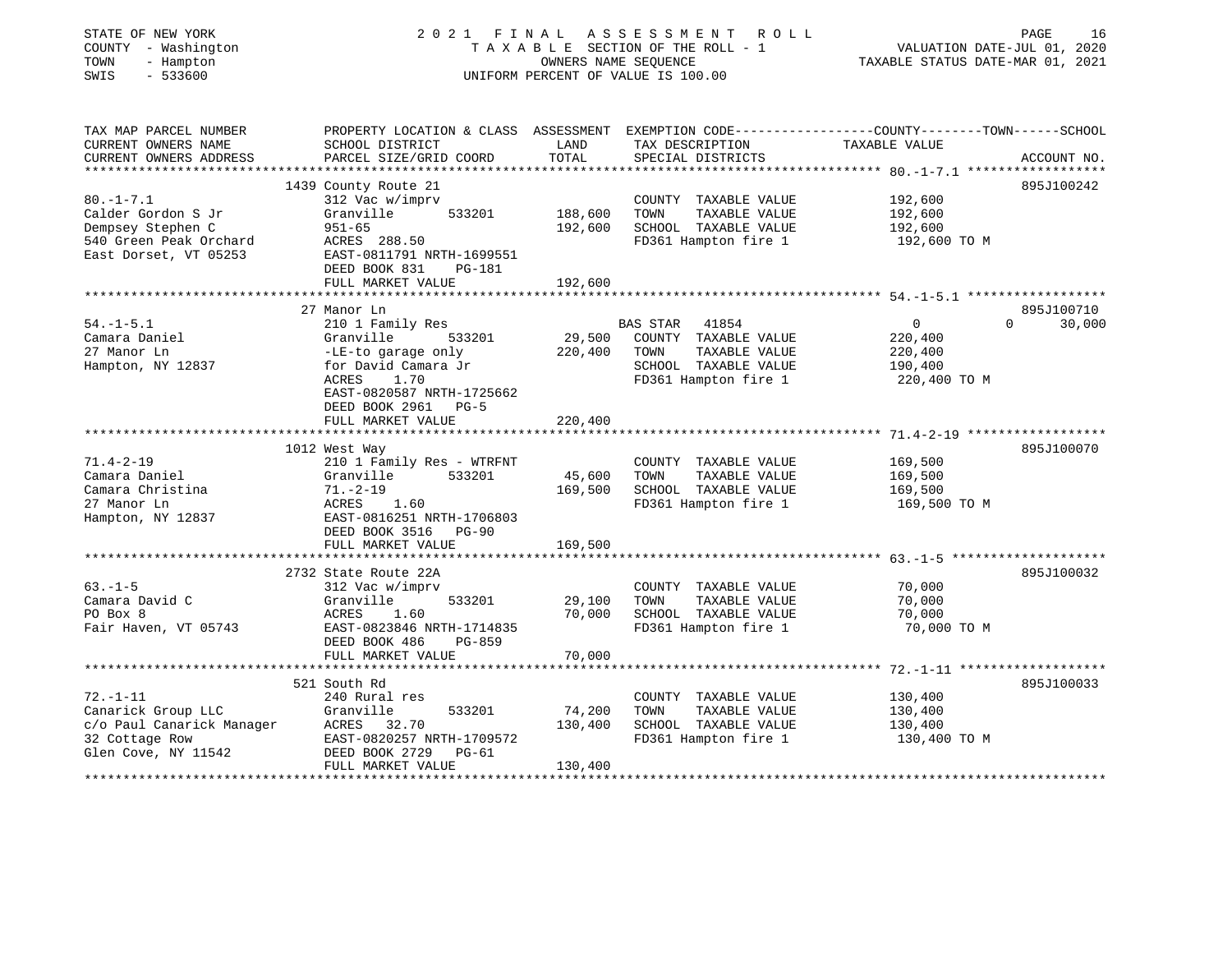| STATE OF NEW YORK<br>COUNTY - Washington<br>- Hampton<br>TOWN<br>$-533600$<br>SWIS                                                               |                                                                                                                                                                                          | OWNERS NAME SEQUENCE          | 2021 FINAL ASSESSMENT ROLL<br>TAXABLE SECTION OF THE ROLL - 1<br>UNIFORM PERCENT OF VALUE IS 100.00                    | PAGE<br>17<br>VALUATION DATE-JUL 01, 2020<br>TAXABLE STATUS DATE-MAR 01, 2021                                                   |
|--------------------------------------------------------------------------------------------------------------------------------------------------|------------------------------------------------------------------------------------------------------------------------------------------------------------------------------------------|-------------------------------|------------------------------------------------------------------------------------------------------------------------|---------------------------------------------------------------------------------------------------------------------------------|
| TAX MAP PARCEL NUMBER<br>CURRENT OWNERS NAME<br>CURRENT OWNERS ADDRESS                                                                           | SCHOOL DISTRICT<br>PARCEL SIZE/GRID COORD                                                                                                                                                | LAND<br>TOTAL                 | TAX DESCRIPTION<br>SPECIAL DISTRICTS                                                                                   | PROPERTY LOCATION & CLASS ASSESSMENT EXEMPTION CODE----------------COUNTY-------TOWN-----SCHOOL<br>TAXABLE VALUE<br>ACCOUNT NO. |
| $45. - 1 - 9$<br>Cardinal Tim D Jr<br>Rogers estate Donald S LE                                                                                  | 11975 State Route 4<br>210 1 Family Res<br>535201<br>Whitehall<br>ACRES<br>5.90<br>EAST-0807450 NRTH-1731559<br>DEED BOOK 2020<br>PG-233<br>FULL MARKET VALUE                            | 42,100<br>144,700<br>144,700  | COUNTY TAXABLE VALUE<br>TOWN<br>TAXABLE VALUE<br>SCHOOL TAXABLE VALUE<br>FD362 Hampton fire 2                          | 895J100419<br>144,700<br>144,700<br>144,700<br>144,700 TO M                                                                     |
|                                                                                                                                                  |                                                                                                                                                                                          |                               |                                                                                                                        |                                                                                                                                 |
| $63. - 1 - 12.1$<br>Carpenter Suzanne M<br>2269 County Route 18<br>Whitehall, NY 12887<br>MAY BE SUBJECT TO PAYMENT<br>UNDER AGDIST LAW TIL 2023 | 2269 County Route 18<br>240 Rural res<br>Granville<br>533201<br>ACRES 16.00<br>EAST-0817630 NRTH-1713460<br>DEED BOOK 3910 PG-284<br>FULL MARKET VALUE                                   | 54,200<br>252,700<br>252,700  | COUNTY TAXABLE VALUE<br>TAXABLE VALUE<br>TOWN<br>SCHOOL TAXABLE VALUE<br>CA001 Cons agri dst 1<br>FD361 Hampton fire 1 | 252,700<br>252,700<br>252,700<br>252,700 TO<br>252,700 TO M                                                                     |
|                                                                                                                                                  |                                                                                                                                                                                          |                               |                                                                                                                        |                                                                                                                                 |
| $72. - 2 - 40$<br>Cartier William<br>Cartier Carol Lynn<br>PO Box 37<br>Hampton, NY 12837                                                        | 42 Perry Heights Way<br>210 1 Family Res<br>Granville<br>533201<br>ACRES<br>1.00<br>EAST-0822924 NRTH-1712585<br>DEED BOOK 2496<br>PG-76<br>FULL MARKET VALUE                            | 27,000<br>206,900<br>206,900  | BAS STAR 41854<br>COUNTY TAXABLE VALUE<br>TOWN<br>TAXABLE VALUE<br>SCHOOL TAXABLE VALUE<br>FD361 Hampton fire 1        | 895J100639<br>$\overline{0}$<br>$\Omega$<br>30,000<br>206,900<br>206,900<br>176,900<br>206,900 TO M                             |
|                                                                                                                                                  |                                                                                                                                                                                          |                               |                                                                                                                        |                                                                                                                                 |
| $72. - 1 - 3$<br>Case Stephanie<br>Crossman Brian<br>29 Pratt Rd<br>Hampton, NY 12837                                                            | 29 Pratt Rd<br>240 Rural res<br>Granville<br>533201<br>ACRES 107.65<br>EAST-0820791 NRTH-1711717<br>DEED BOOK 20200 PG-3396<br>FULL MARKET VALUE                                         | 125,300<br>205,500<br>205,500 | COUNTY TAXABLE VALUE<br>TOWN<br>TAXABLE VALUE<br>SCHOOL TAXABLE VALUE<br>CA001 Cons agri dst 1<br>FD361 Hampton fire 1 | 895J100212<br>205,500<br>205,500<br>205,500<br>205,500 TO<br>205,500 TO M                                                       |
| MAY BE SUBJECT TO PAYMENT                                                                                                                        |                                                                                                                                                                                          |                               |                                                                                                                        |                                                                                                                                 |
| UNDER AGDIST LAW TIL 2025                                                                                                                        |                                                                                                                                                                                          |                               |                                                                                                                        |                                                                                                                                 |
| $45. - 1 - 22.5$<br>Casey Michael P<br>148 Chittenden Rd<br>Chittenden, VT 05737                                                                 | Golf Course Rd Off<br>312 Vac w/imprv<br>Whitehall<br>535201<br>3752/33 Cell Tower Lease<br>Survey 12974<br>ACRES<br>0.23<br>EAST-0810788 NRTH-1735177<br>DEED BOOK 721<br><b>PG-185</b> | 13,300<br>42,000              | COUNTY TAXABLE VALUE<br>TOWN<br>TAXABLE VALUE<br>SCHOOL TAXABLE VALUE<br>FD362 Hampton fire 2                          | 42,000<br>42,000<br>42,000<br>42,000 TO M                                                                                       |
|                                                                                                                                                  | FULL MARKET VALUE                                                                                                                                                                        | 42,000                        |                                                                                                                        |                                                                                                                                 |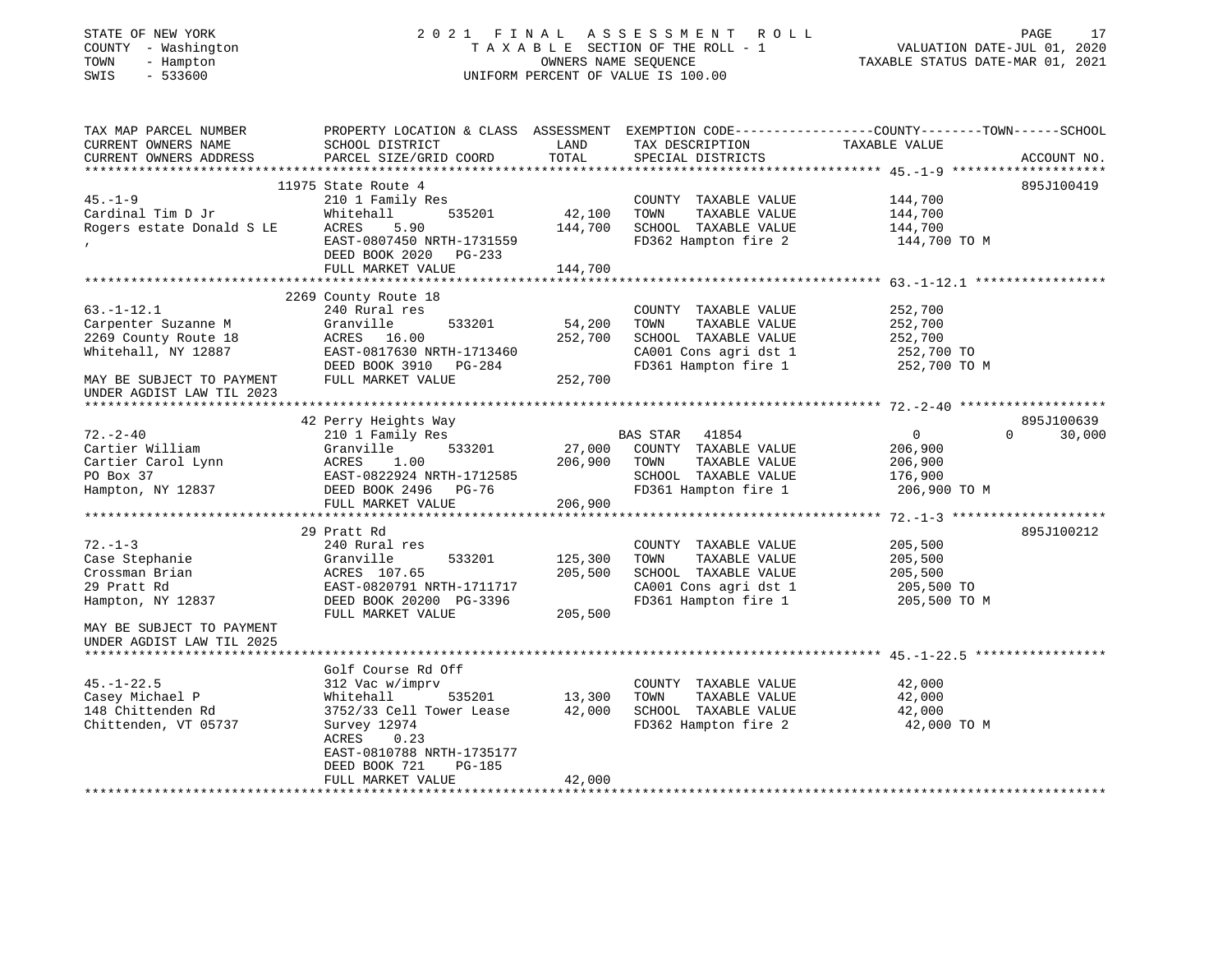## STATE OF NEW YORK 2 0 2 1 F I N A L A S S E S S M E N T R O L L PAGE 18COUNTY - Washington T A X A B L E SECTION OF THE ROLL - 1 VALUATION DATE-JUL 01, 2020 SWIS - 533600 UNIFORM PERCENT OF VALUE IS 100.00

| TAX MAP PARCEL NUMBER<br>CURRENT OWNERS NAME                                                                 | PROPERTY LOCATION & CLASS ASSESSMENT<br>SCHOOL DISTRICT | LAND    | TAX DESCRIPTION       | EXEMPTION CODE-----------------COUNTY-------TOWN------SCHOOL<br>TAXABLE VALUE |             |
|--------------------------------------------------------------------------------------------------------------|---------------------------------------------------------|---------|-----------------------|-------------------------------------------------------------------------------|-------------|
| CURRENT OWNERS ADDRESS                                                                                       | PARCEL SIZE/GRID COORD                                  | TOTAL   | SPECIAL DISTRICTS     |                                                                               | ACCOUNT NO. |
|                                                                                                              |                                                         |         |                       |                                                                               |             |
|                                                                                                              | 34 Rainbow Way                                          |         |                       |                                                                               | 895J100438  |
| $81. - 1 - 49$                                                                                               | 210 1 Family Res                                        |         | COUNTY TAXABLE VALUE  | 125,000                                                                       |             |
| Cenate Richard H Jr                                                                                          | Granville<br>533201                                     | 37,500  | TAXABLE VALUE<br>TOWN | 125,000                                                                       |             |
| PO Box 53                                                                                                    | 4.00<br>ACRES                                           | 125,000 | SCHOOL TAXABLE VALUE  | 125,000                                                                       |             |
| Hampton, NY 12837                                                                                            | EAST-0817320 NRTH-1702599                               |         | FD361 Hampton fire 1  | 125,000 TO M                                                                  |             |
|                                                                                                              | DEED BOOK 20200 PG-4031                                 |         |                       |                                                                               |             |
|                                                                                                              | FULL MARKET VALUE                                       | 125,000 |                       |                                                                               |             |
|                                                                                                              |                                                         |         |                       |                                                                               |             |
|                                                                                                              | Hills Pond Rd                                           |         |                       |                                                                               | 895J100228  |
| $71.4 - 2 - 21$                                                                                              | 311 Res vac land - WTRFNT                               |         | COUNTY TAXABLE VALUE  | 30,100                                                                        |             |
| Chadwick Brian                                                                                               | 533201<br>Granville                                     | 30,100  | TOWN<br>TAXABLE VALUE | 30,100                                                                        |             |
| 42 Kirkdale Cir                                                                                              | $71. - 2 - 21$                                          | 30,100  | SCHOOL TAXABLE VALUE  | 30,100                                                                        |             |
| Rochester, NY 14612                                                                                          | FRNT 212.00 DPTH 226.00                                 |         | FD361 Hampton fire 1  | 30,100 TO M                                                                   |             |
|                                                                                                              | EAST-0816414 NRTH-1707125                               |         |                       |                                                                               |             |
|                                                                                                              | DEED BOOK 2131 PG-40                                    |         |                       |                                                                               |             |
|                                                                                                              | FULL MARKET VALUE                                       | 30,100  |                       |                                                                               |             |
|                                                                                                              |                                                         |         |                       |                                                                               |             |
|                                                                                                              | 1036 West Way                                           |         |                       |                                                                               | 895J100237  |
| $71.4 - 2 - 12$                                                                                              | 260 Seasonal res - WTRFNT                               |         | COUNTY TAXABLE VALUE  | 125,000                                                                       |             |
| Chadwick Brian Heath                                                                                         | 533201<br>Granville                                     | 28,500  | TOWN<br>TAXABLE VALUE | 125,000                                                                       |             |
| 42 Kirkdale Cir                                                                                              | LOT 6                                                   | 125,000 | SCHOOL TAXABLE VALUE  | 125,000                                                                       |             |
| Rochester, NY 14612                                                                                          | $71. - 2 - 12$                                          |         | FD361 Hampton fire 1  | 125,000 TO M                                                                  |             |
|                                                                                                              | FRNT 100.00 DPTH 203.00                                 |         |                       |                                                                               |             |
|                                                                                                              | EAST-0815698 NRTH-1707186                               |         |                       |                                                                               |             |
|                                                                                                              | DEED BOOK 3460 PG-188                                   |         |                       |                                                                               |             |
|                                                                                                              | FULL MARKET VALUE                                       | 125,000 |                       |                                                                               |             |
|                                                                                                              |                                                         |         |                       |                                                                               |             |
|                                                                                                              | 423 South Rd                                            |         |                       |                                                                               | 895J100265  |
| $72. - 1 - 16$                                                                                               | 240 Rural res                                           |         | COUNTY TAXABLE VALUE  | 294,700                                                                       |             |
| Charron Robert                                                                                               | Granville<br>533201                                     | 75,800  | TOWN<br>TAXABLE VALUE | 294,700                                                                       |             |
| Charron Kim                                                                                                  | Granvi<br>ACRES<br>50.00                                | 294,700 | SCHOOL TAXABLE VALUE  | 294,700                                                                       |             |
| 423 South Rd                                                                                                 | EAST-0818372 NRTH-1707038                               |         | FD361 Hampton fire 1  | 294,700 TO M                                                                  |             |
| Whitehall, NY 12887                                                                                          | DEED BOOK 3584 PG-262                                   |         |                       |                                                                               |             |
|                                                                                                              | FULL MARKET VALUE                                       | 294,700 |                       |                                                                               |             |
|                                                                                                              |                                                         |         |                       |                                                                               |             |
|                                                                                                              | 210 Carvers Falls Rd                                    |         |                       |                                                                               | 895J101780  |
| $38. - 1 - 2.4$                                                                                              | 314 Rural vac<10                                        |         | COUNTY TAXABLE VALUE  | 16,200                                                                        |             |
| Chase Nancy L                                                                                                | 535201<br>Whitehall                                     | 16,200  | TAXABLE VALUE<br>TOWN | 16,200                                                                        |             |
| Chase Jack L                                                                                                 | ACRES<br>1.33                                           | 16,200  | SCHOOL TAXABLE VALUE  | 16,200                                                                        |             |
| 169 Crystal Hts                                                                                              | EAST-0804974 NRTH-1744612                               |         | FD362 Hampton fire 2  | 16,200 TO M                                                                   |             |
| 169 Crystal Hts                         EAST-0804974 NRTH<br>Bomoseen, NY 05732               DEED BOOK 3895 | PG-47                                                   |         |                       |                                                                               |             |
|                                                                                                              | FULL MARKET VALUE                                       | 16,200  |                       |                                                                               |             |
|                                                                                                              |                                                         |         |                       |                                                                               |             |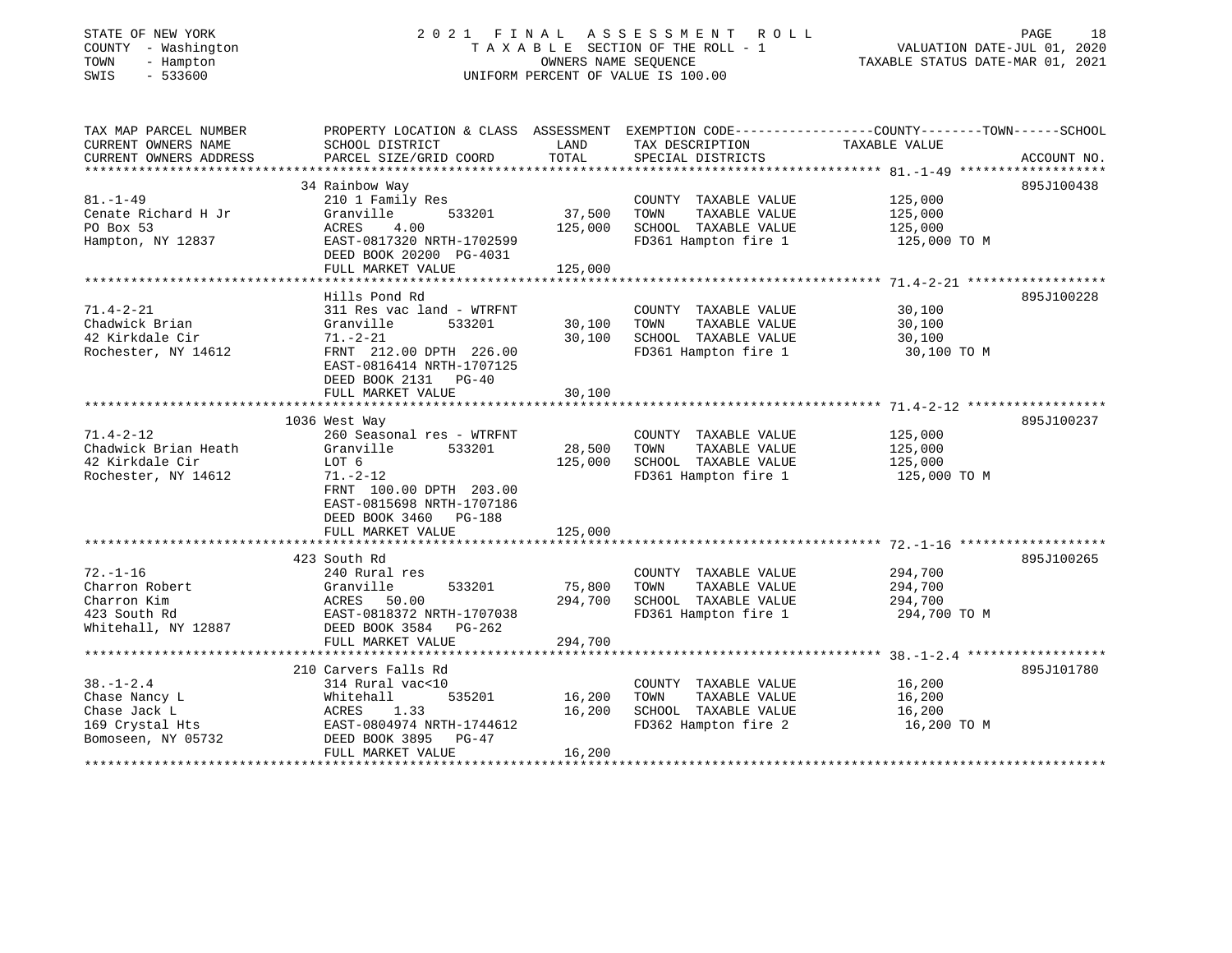| STATE OF NEW YORK<br>COUNTY - Washington<br>TOWN<br>- Hampton<br>SWIS<br>$-533600$   |                                                                                                                                                                     | OWNERS NAME SEQUENCE             | 2021 FINAL ASSESSMENT<br>ROLL<br>T A X A B L E SECTION OF THE ROLL - 1<br>UNIFORM PERCENT OF VALUE IS 100.00           | PAGE<br>19<br>VALUATION DATE-JUL 01, 2020<br>TAXABLE STATUS DATE-MAR 01, 2021                                                    |
|--------------------------------------------------------------------------------------|---------------------------------------------------------------------------------------------------------------------------------------------------------------------|----------------------------------|------------------------------------------------------------------------------------------------------------------------|----------------------------------------------------------------------------------------------------------------------------------|
| TAX MAP PARCEL NUMBER<br>CURRENT OWNERS NAME<br>CURRENT OWNERS ADDRESS               | SCHOOL DISTRICT<br>PARCEL SIZE/GRID COORD                                                                                                                           | LAND<br>TOTAL                    | TAX DESCRIPTION<br>SPECIAL DISTRICTS                                                                                   | PROPERTY LOCATION & CLASS ASSESSMENT EXEMPTION CODE---------------COUNTY-------TOWN-----SCHOOL<br>TAXABLE VALUE<br>ACCOUNT NO.   |
| $38. - 1 - 10.7$<br>Clarendon & Pittsford Rr<br>1 Railway Ln<br>Burlington, VT 05401 | 75 Golf Course Rd<br>330 Vacant comm<br>Whitehall<br>535201<br>FRNT 321.00 DPTH<br>8.64<br>ACRES<br>EAST-0809734 NRTH-1735117<br>DEED BOOK 3913 PG-27               | 54,700<br>54,700                 | COUNTY TAXABLE VALUE<br>TOWN<br>TAXABLE VALUE<br>SCHOOL TAXABLE VALUE<br>CA001 Cons agri dst 1<br>FD362 Hampton fire 2 | 54,700<br>54,700<br>54,700<br>54,700 TO<br>54,700 TO M                                                                           |
|                                                                                      | FULL MARKET VALUE                                                                                                                                                   | 54,700                           |                                                                                                                        |                                                                                                                                  |
| $81. - 1 - 23$<br>Clark Diantha E<br>1152 Tompkins Ave<br>South Plainfield, NJ 07080 | 1111 North Quivey Hill Ln<br>210 1 Family Res<br>533201<br>Granville<br>ACRES<br>5.00<br>EAST-0818628 NRTH-1702006<br>DEED BOOK 738<br>$PG-11$<br>FULL MARKET VALUE | 41,000<br>149,300<br>149,300     | COUNTY TAXABLE VALUE<br>TOWN<br>TAXABLE VALUE<br>SCHOOL TAXABLE VALUE<br>FD361 Hampton fire 1                          | 895J100531<br>149,300<br>149,300<br>149,300<br>149,300 TO M                                                                      |
|                                                                                      |                                                                                                                                                                     |                                  |                                                                                                                        |                                                                                                                                  |
| $81. - 1 - 24$<br>Clark Diantha E<br>1152 Tompkins Ave<br>South Plainfield, NJ 07080 | Quivey Hill Rd<br>314 Rural vac<10<br>Granville<br>533201<br>ACRES<br>1.00<br>EAST-0818546 NRTH-1702181<br>DEED BOOK 738<br>$PG-11$<br>FULL MARKET VALUE            | 3,500<br>3,500<br>3,500          | COUNTY TAXABLE VALUE<br>TAXABLE VALUE<br>TOWN<br>SCHOOL TAXABLE VALUE<br>FD361 Hampton fire 1                          | 895J100551<br>3,500<br>3,500<br>3,500<br>3,500 TO M                                                                              |
|                                                                                      |                                                                                                                                                                     |                                  |                                                                                                                        |                                                                                                                                  |
| $80. - 1 - 62$<br>Clark Edward F Jr<br>6 Cotton Tail Rd<br>New Fairfield, CT 06812   | 1767 County Route 21<br>311 Res vac land<br>535201<br>Whitehall<br>Sect 5 Lot 7<br>5.20<br>ACRES<br>EAST-0809318 NRTH-1705862                                       | 29,200<br>29,200                 | COUNTY TAXABLE VALUE<br>TAXABLE VALUE<br>TOWN<br>SCHOOL TAXABLE VALUE<br>FD361 Hampton fire 1                          | 29,200<br>29,200<br>29,200<br>29,200 TO M                                                                                        |
|                                                                                      | DEED BOOK 20200 PG-1015<br>FULL MARKET VALUE                                                                                                                        | 29,200                           |                                                                                                                        |                                                                                                                                  |
| $62. -1 - 15.2$<br>Clark Michael<br>36 Wicked Hollow Way<br>Hampton, NY 12837        | *********************<br>36 Wicked Hollow Way<br>210 1 Family Res<br>533201<br>Granville<br>ACRES<br>3.61<br>EAST-0813824 NRTH-1720190<br>DEED BOOK 3999 PG-200     | ***********<br>36,100<br>118,000 | COUNTY TAXABLE VALUE<br>TOWN<br>TAXABLE VALUE<br>SCHOOL TAXABLE VALUE<br>FD361 Hampton fire 1                          | ************************************ 62.-1-15.2 *****************<br>895J101770<br>118,000<br>118,000<br>118,000<br>118,000 TO M |
|                                                                                      | FULL MARKET VALUE                                                                                                                                                   | 118,000                          |                                                                                                                        |                                                                                                                                  |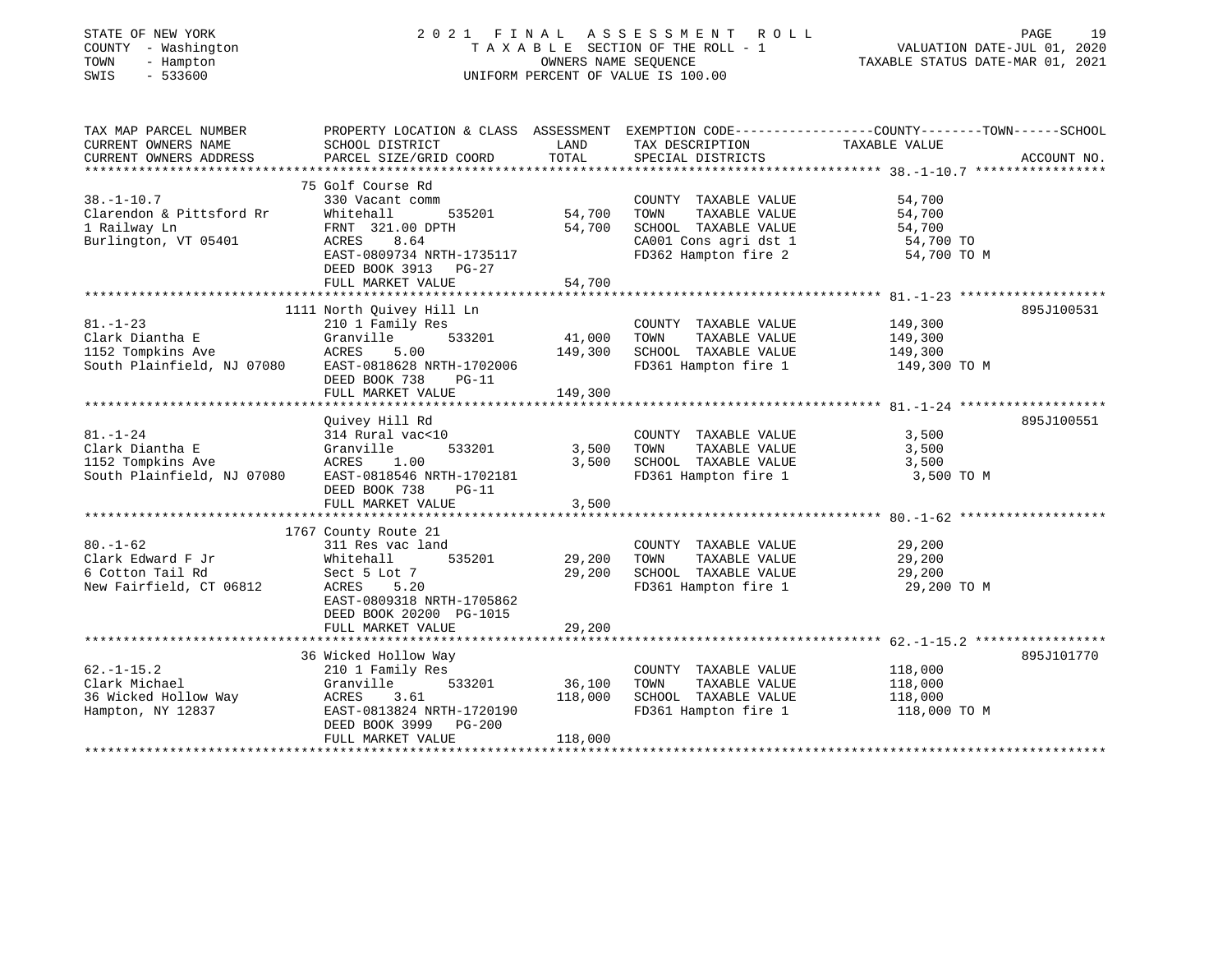| STATE OF NEW YORK<br>COUNTY - Washington<br>TOWN<br>- Hampton<br>SWIS<br>$-533600$ | 2021                                                                                                                                          | FINAL<br>OWNERS NAME SEQUENCE | A S S E S S M E N T<br>R O L L<br>TAXABLE SECTION OF THE ROLL - 1<br>UNIFORM PERCENT OF VALUE IS 100.00 | TAXABLE STATUS DATE-MAR 01, 2021 | PAGE<br>20<br>VALUATION DATE-JUL 01, 2020 |
|------------------------------------------------------------------------------------|-----------------------------------------------------------------------------------------------------------------------------------------------|-------------------------------|---------------------------------------------------------------------------------------------------------|----------------------------------|-------------------------------------------|
| TAX MAP PARCEL NUMBER<br>CURRENT OWNERS NAME<br>CURRENT OWNERS ADDRESS             | PROPERTY LOCATION & CLASS ASSESSMENT EXEMPTION CODE----------------COUNTY-------TOWN------SCHOOL<br>SCHOOL DISTRICT<br>PARCEL SIZE/GRID COORD | LAND<br>TOTAL                 | TAX DESCRIPTION<br>SPECIAL DISTRICTS                                                                    | TAXABLE VALUE                    | ACCOUNT NO.                               |
|                                                                                    | 11973 State Route 4                                                                                                                           |                               |                                                                                                         |                                  |                                           |
| $45. - 1 - 26.1$                                                                   | 210 1 Family Res                                                                                                                              |                               | COUNTY TAXABLE VALUE                                                                                    | 180,000                          |                                           |
| Clark Pamela                                                                       | 535201<br>Whitehall                                                                                                                           | 30,000                        | TOWN<br>TAXABLE VALUE                                                                                   | 180,000                          |                                           |
| 11973 State Route 4                                                                | Ease 907/141                                                                                                                                  | 180,000                       | SCHOOL TAXABLE VALUE                                                                                    | 180,000                          |                                           |
| Whitehall, NY 12887                                                                | ACRES<br>1.85<br>EAST-0807535 NRTH-1731115<br>DEED BOOK 20191 PG-28136                                                                        |                               | FD362 Hampton fire 2                                                                                    | 180,000 TO M                     |                                           |
|                                                                                    | FULL MARKET VALUE                                                                                                                             | 180,000                       |                                                                                                         |                                  |                                           |
|                                                                                    | 11 Ridgecrest Way                                                                                                                             |                               |                                                                                                         |                                  | 895J101751                                |
| $80. - 1 - 31$                                                                     | 210 1 Family Res                                                                                                                              |                               | COUNTY TAXABLE VALUE                                                                                    | 211,600                          |                                           |
| Clark Patricia G LE                                                                | 535201<br>Whitehall                                                                                                                           | 24,500                        | TOWN<br>TAXABLE VALUE                                                                                   | 211,600                          |                                           |
| Lukaniec Kristi L                                                                  | LOT 3                                                                                                                                         | 211,600                       | SCHOOL TAXABLE VALUE                                                                                    | 211,600                          |                                           |
| 9 Queens Way                                                                       | FRNT 124.00 DPTH 270.00                                                                                                                       |                               | FD361 Hampton fire 1                                                                                    | 211,600 TO M                     |                                           |
| Queensbury, NY 12804                                                               | EAST-0810434 NRTH-1704466                                                                                                                     |                               |                                                                                                         |                                  |                                           |
|                                                                                    | DEED BOOK 20210 PG-1339<br>FULL MARKET VALUE                                                                                                  | 211,600                       |                                                                                                         |                                  |                                           |
| PRIOR OWNER ON 3/01/2021<br>Clark William J                                        |                                                                                                                                               |                               |                                                                                                         |                                  |                                           |
|                                                                                    |                                                                                                                                               |                               |                                                                                                         |                                  |                                           |
|                                                                                    | 1419 Carvers Falls Ln                                                                                                                         |                               |                                                                                                         |                                  | 895J101714                                |
| $31. - 1 - 10$                                                                     | 210 1 Family Res                                                                                                                              |                               | ENH STAR<br>41834                                                                                       | $\circ$                          | 70,700<br>$\Omega$                        |
| Coburn Jane W                                                                      | Whitehall<br>535201                                                                                                                           | 41,100                        | COUNTY TAXABLE VALUE                                                                                    | 110,000                          |                                           |
| Schaff estate Edward J<br>1419 Carvers Falls Ln                                    | ACRES<br>5.08<br>EAST-0808128 NRTH-1746737                                                                                                    | 110,000                       | TAXABLE VALUE<br>TOWN<br>SCHOOL TAXABLE VALUE                                                           | 110,000<br>39,300                |                                           |
| Whitehall, NY 12887                                                                | DEED BOOK 881<br>PG-308                                                                                                                       |                               | FD362 Hampton fire 2                                                                                    | 110,000 TO M                     |                                           |
|                                                                                    | FULL MARKET VALUE                                                                                                                             | 110,000                       |                                                                                                         |                                  |                                           |
|                                                                                    |                                                                                                                                               |                               |                                                                                                         |                                  |                                           |
|                                                                                    | 21 Mirror Lake Way                                                                                                                            |                               |                                                                                                         |                                  | 895J101738                                |
| $80. - 1 - 43$                                                                     | 210 1 Family Res - WTRFNT                                                                                                                     |                               | COUNTY TAXABLE VALUE                                                                                    | 265,200                          |                                           |
| Cofresi Robert Dominic                                                             | Whitehall<br>535201                                                                                                                           | 29,300                        | TOWN<br>TAXABLE VALUE                                                                                   | 265,200                          |                                           |
| Fontana-Cofresi Patricia                                                           | LOT 15                                                                                                                                        | 265,200                       | SCHOOL TAXABLE VALUE                                                                                    | 265,200                          |                                           |
| 228 Bay 43rd St Apt 1                                                              | FRNT 195.00 DPTH 150.00                                                                                                                       |                               | FD361 Hampton fire 1                                                                                    | 265,200 TO M                     |                                           |
| Brooklyn, NY 11214                                                                 | EAST-0810795 NRTH-1705364<br>DEED BOOK 3891 PG-1                                                                                              |                               |                                                                                                         |                                  |                                           |
|                                                                                    | FULL MARKET VALUE                                                                                                                             | 265,200                       |                                                                                                         |                                  |                                           |
|                                                                                    |                                                                                                                                               |                               |                                                                                                         |                                  |                                           |
|                                                                                    | Quivey Hill Rd                                                                                                                                |                               |                                                                                                         |                                  | 895J100546                                |
| $81. - 1 - 25$                                                                     | 314 Rural vac<10                                                                                                                              |                               | COUNTY TAXABLE VALUE                                                                                    | 25,500                           |                                           |
| Cohen Anne Louise                                                                  | Granville<br>533201                                                                                                                           | 25,500                        | TOWN<br>TAXABLE VALUE                                                                                   | 25,500                           |                                           |
| Attn: Cohen Dodd Anne Louise                                                       | 669/34                                                                                                                                        | 25,500                        | SCHOOL TAXABLE VALUE                                                                                    | 25,500                           |                                           |
| 1151 N Quivey Hill Ln                                                              | ACRES<br>4.00                                                                                                                                 |                               | FD361 Hampton fire 1                                                                                    | 25,500 TO M                      |                                           |
| Whitehall, NY 12887                                                                | EAST-0818557 NRTH-1702330                                                                                                                     |                               |                                                                                                         |                                  |                                           |
|                                                                                    | DEED BOOK 601<br>$PG-6$<br>FULL MARKET VALUE                                                                                                  |                               |                                                                                                         |                                  |                                           |
|                                                                                    |                                                                                                                                               | 25,500                        |                                                                                                         |                                  |                                           |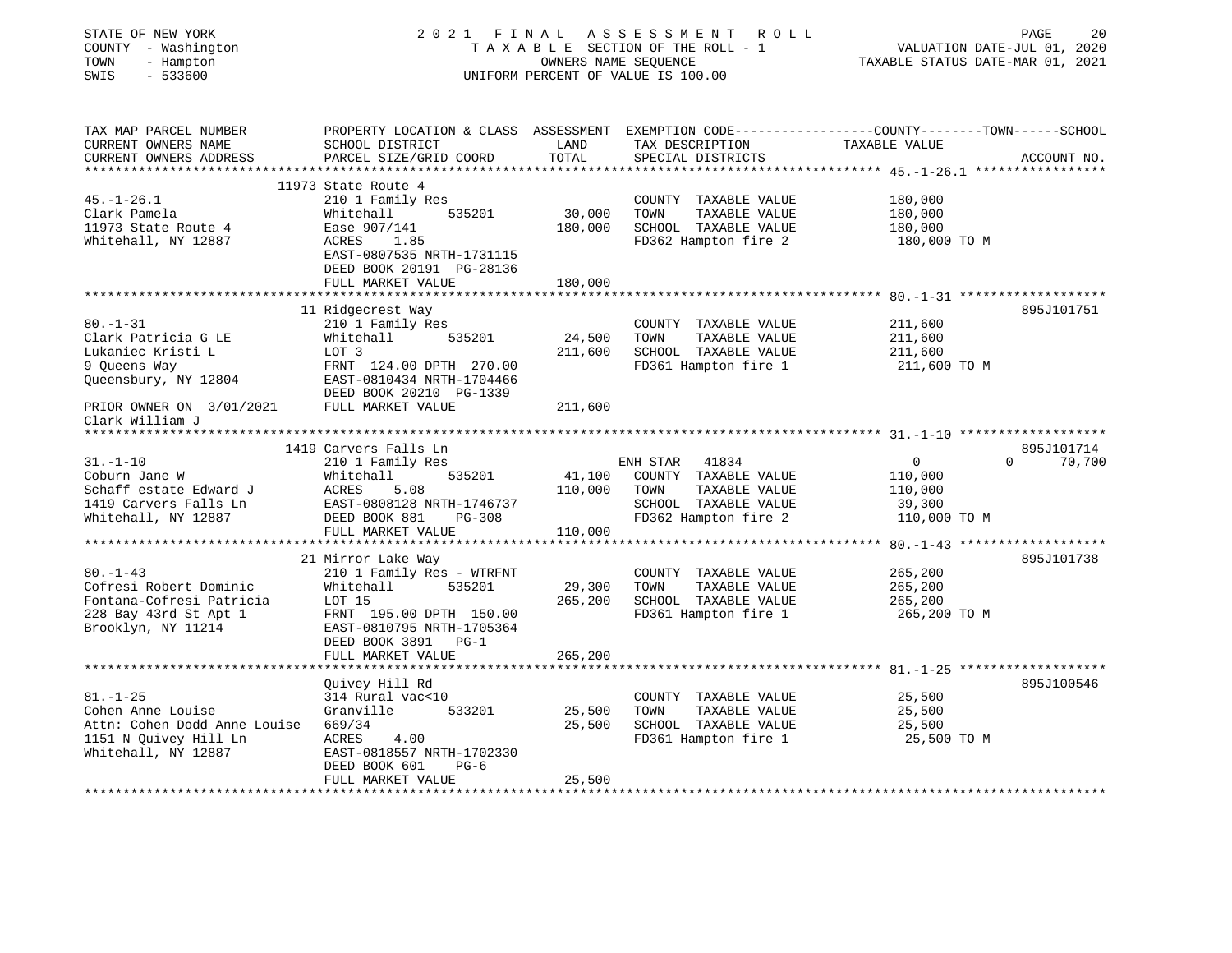| STATE OF NEW YORK<br>COUNTY - Washington<br>- Hampton<br>TOWN<br>SWIS<br>$-533600$ | 2021 FINAL<br>TAXABLE SECTION OF THE ROLL - 1<br>UNIFORM PERCENT OF VALUE IS 100.00                               | VALUATION DATE-JUL 01, 2020<br>TAXABLE STATUS DATE-MAR 01, 2021 | PAGE<br>21                                    |                  |                    |
|------------------------------------------------------------------------------------|-------------------------------------------------------------------------------------------------------------------|-----------------------------------------------------------------|-----------------------------------------------|------------------|--------------------|
| TAX MAP PARCEL NUMBER<br>CURRENT OWNERS NAME                                       | PROPERTY LOCATION & CLASS ASSESSMENT EXEMPTION CODE---------------COUNTY-------TOWN-----SCHOOL<br>SCHOOL DISTRICT | LAND                                                            | TAX DESCRIPTION                               | TAXABLE VALUE    |                    |
| CURRENT OWNERS ADDRESS                                                             | PARCEL SIZE/GRID COORD                                                                                            | TOTAL                                                           | SPECIAL DISTRICTS                             |                  | ACCOUNT NO.        |
|                                                                                    | 1143&1151 North Quivey Hill Ln                                                                                    |                                                                 |                                               |                  | 895J100416         |
| $81. - 1 - 26.1$                                                                   | 280 Res Multiple                                                                                                  |                                                                 | BAS STAR<br>41854                             | 0                | $\Omega$<br>30,000 |
| Cohen Anne Louise                                                                  | Granville<br>533201                                                                                               | 51,800                                                          | COUNTY TAXABLE VALUE                          | 315,500          |                    |
| Attn: Cohen-Dodd Anne Louise                                                       | 669/34                                                                                                            | 315,500                                                         | TOWN<br>TAXABLE VALUE                         | 315,500          |                    |
| 1151 N Quivey Hill Rd                                                              | ACRES 14.00                                                                                                       |                                                                 | SCHOOL TAXABLE VALUE                          | 285,500          |                    |
| Whitehall, NY 12887                                                                | EAST-0818471 NRTH-1702946<br>DEED BOOK 447<br>PG-206                                                              |                                                                 | FD361 Hampton fire 1                          | 315,500 TO M     |                    |
|                                                                                    | FULL MARKET VALUE                                                                                                 | 315,500                                                         |                                               |                  |                    |
|                                                                                    |                                                                                                                   |                                                                 |                                               |                  |                    |
|                                                                                    | 197 South Rd                                                                                                      |                                                                 |                                               |                  | 895J100679         |
| $81. - 1 - 1.1$                                                                    | 240 Rural res                                                                                                     |                                                                 | COUNTY TAXABLE VALUE                          | 257,500          |                    |
| Cole Richard D                                                                     | Granville<br>533201                                                                                               | 56,900                                                          | TOWN<br>TAXABLE VALUE                         | 257,500          |                    |
| 197 South Rd                                                                       | ACRES<br>18.24 BANK<br>998                                                                                        | 257,500                                                         | SCHOOL TAXABLE VALUE                          | 257,500          |                    |
| Hampton, NY 12837                                                                  | EAST-0816950 NRTH-1704501<br>DEED BOOK 20200 PG-3250                                                              |                                                                 | FD361 Hampton fire 1                          | 257,500 TO M     |                    |
|                                                                                    | FULL MARKET VALUE                                                                                                 | 257,500                                                         |                                               |                  |                    |
|                                                                                    |                                                                                                                   |                                                                 |                                               |                  |                    |
|                                                                                    | 2240 State Route 22A                                                                                              |                                                                 |                                               |                  |                    |
| $81. - 2 - 20.4$                                                                   | 240 Rural res                                                                                                     |                                                                 | AG DIST<br>41720                              | 43,296<br>43,296 | 43,296             |
| Colombo Joseph                                                                     | Granville<br>533201                                                                                               | 97,500                                                          | COUNTY TAXABLE VALUE                          | 128,104          |                    |
| 416 Chestnut Ave                                                                   | <b>ACRES</b><br>58.18                                                                                             | 171,400                                                         | TAXABLE VALUE<br>TOWN                         | 128,104          |                    |
| Mamaroneck, NY 10543                                                               | EAST-0823856 NRTH-1702952                                                                                         |                                                                 | SCHOOL TAXABLE VALUE                          | 128,104          |                    |
|                                                                                    | DEED BOOK 1915<br>PG-223                                                                                          |                                                                 | CA001 Cons agri dst 1                         | 128,104 TO       |                    |
| MAY BE SUBJECT TO PAYMENT                                                          | FULL MARKET VALUE                                                                                                 | 171,400                                                         | 43,296 EX                                     |                  |                    |
| UNDER AGDIST LAW TIL 2025                                                          |                                                                                                                   |                                                                 | FD361 Hampton fire 1                          | 171,400 TO M     |                    |
|                                                                                    |                                                                                                                   |                                                                 |                                               |                  |                    |
| $72. - 2 - 17$                                                                     | 2461 State Route 22A                                                                                              |                                                                 |                                               |                  | 895J100015         |
| Combs Heather                                                                      | 210 1 Family Res<br>Granville<br>533201                                                                           | 22,600                                                          | COUNTY TAXABLE VALUE<br>TAXABLE VALUE<br>TOWN | 72,000<br>72,000 |                    |
| 2461 State Route 22A                                                               | FRNT 170.00 DPTH 165.00                                                                                           | 72,000                                                          | SCHOOL TAXABLE VALUE                          | 72,000           |                    |
| Hampton, NY 12837                                                                  | <b>BANK</b><br>997                                                                                                |                                                                 | FD361 Hampton fire 1                          | 72,000 TO M      |                    |
|                                                                                    | EAST-0821627 NRTH-1708555                                                                                         |                                                                 |                                               |                  |                    |
|                                                                                    | DEED BOOK 2776 PG-159                                                                                             |                                                                 |                                               |                  |                    |
|                                                                                    | FULL MARKET VALUE                                                                                                 | 72,000                                                          |                                               |                  |                    |
|                                                                                    |                                                                                                                   |                                                                 |                                               |                  |                    |
|                                                                                    | Hills Pond Rd                                                                                                     |                                                                 |                                               |                  | 895J100684         |
| $71. - 1 - 14.7$                                                                   | 314 Rural vac<10                                                                                                  |                                                                 | COUNTY TAXABLE VALUE                          | 15,300           |                    |
| Connolly Edward Trust                                                              | Granville<br>533201                                                                                               | 15,300                                                          | TOWN<br>TAXABLE VALUE                         | 15,300           |                    |
| Connolly Marilyn Trust                                                             | <b>ACRES</b><br>1.09                                                                                              | 15,300                                                          | SCHOOL TAXABLE VALUE                          | 15,300           |                    |
| 1122 East Way<br>Whitehall, NY 12887                                               | EAST-0815704 NRTH-1709061<br>DEED BOOK 3365<br>PG-327                                                             |                                                                 | FD361 Hampton fire 1                          | 15,300 TO M      |                    |

\*\*\*\*\*\*\*\*\*\*\*\*\*\*\*\*\*\*\*\*\*\*\*\*\*\*\*\*\*\*\*\*\*\*\*\*\*\*\*\*\*\*\*\*\*\*\*\*\*\*\*\*\*\*\*\*\*\*\*\*\*\*\*\*\*\*\*\*\*\*\*\*\*\*\*\*\*\*\*\*\*\*\*\*\*\*\*\*\*\*\*\*\*\*\*\*\*\*\*\*\*\*\*\*\*\*\*\*\*\*\*\*\*\*\*\*\*\*\*\*\*\*\*\*\*\*\*\*\*\*\*\*

FULL MARKET VALUE 15,300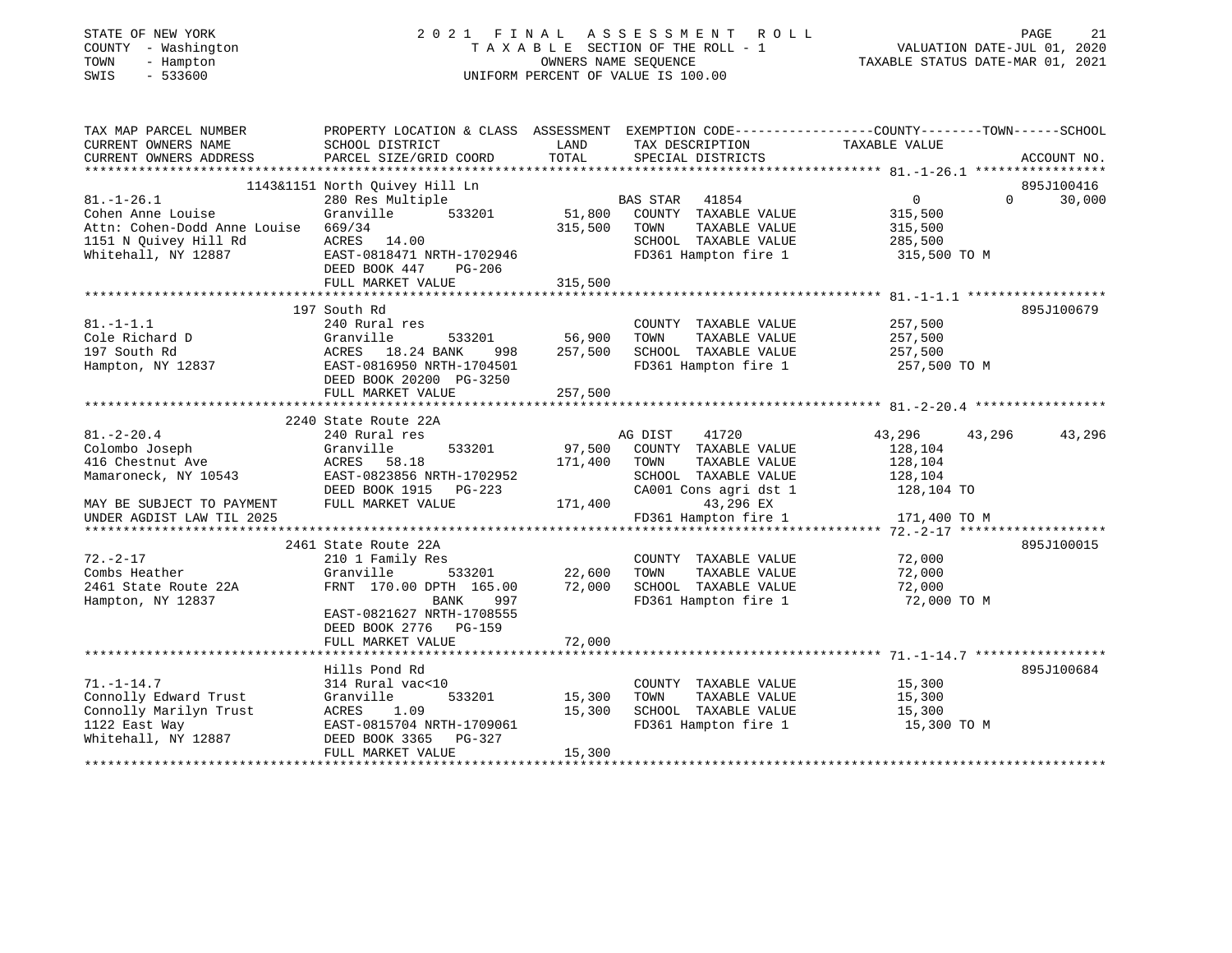#### STATE OF NEW YORK 2 0 2 1 F I N A L A S S E S S M E N T R O L L PAGE 22 COUNTY - Washington T A X A B L E SECTION OF THE ROLL - 1 VALUATION DATE-JUL 01, 2020 TOWN - Hampton OWNERS NAME SEQUENCE TAXABLE STATUS DATE-MAR 01, 2021 SWIS - 533600 UNIFORM PERCENT OF VALUE IS 100.00UNIFORM PERCENT OF VALUE IS 100.00

| SCHOOL DISTRICT<br>PARCEL SIZE/GRID COORD                                                                                                                | LAND<br>TOTAL                                           | TAX DESCRIPTION<br>SPECIAL DISTRICTS                                                          |                                                                                                | ACCOUNT NO.                                                                                                                                                                                                                                                                                                                                                                           |
|----------------------------------------------------------------------------------------------------------------------------------------------------------|---------------------------------------------------------|-----------------------------------------------------------------------------------------------|------------------------------------------------------------------------------------------------|---------------------------------------------------------------------------------------------------------------------------------------------------------------------------------------------------------------------------------------------------------------------------------------------------------------------------------------------------------------------------------------|
| Hills Pond Rd                                                                                                                                            |                                                         |                                                                                               |                                                                                                | 895J101802                                                                                                                                                                                                                                                                                                                                                                            |
| 314 Rural vac<10<br>533201<br>Granville<br>ACRES 1.35<br>EAST-0815591 NRTH-1709200                                                                       | 16,200                                                  | COUNTY TAXABLE VALUE<br>TOWN<br>TAXABLE VALUE<br>SCHOOL TAXABLE VALUE<br>FD361 Hampton fire 1 | 16,200<br>16,200<br>16,200 TO M                                                                |                                                                                                                                                                                                                                                                                                                                                                                       |
| FULL MARKET VALUE                                                                                                                                        | 16,200                                                  |                                                                                               |                                                                                                |                                                                                                                                                                                                                                                                                                                                                                                       |
| Hills Pond Rd OFF<br>314 Rural vac<10<br>533201<br>Granville<br>ACRES<br>1.03<br>EAST-0815527 NRTH-1708946<br>DEED BOOK 3365 PG-327<br>FULL MARKET VALUE | 15,100<br>15,100<br>15,100                              | COUNTY TAXABLE VALUE<br>TAXABLE VALUE<br>TOWN<br>SCHOOL TAXABLE VALUE                         | 15,100<br>15,100<br>15,100                                                                     | 895J101803                                                                                                                                                                                                                                                                                                                                                                            |
|                                                                                                                                                          |                                                         |                                                                                               |                                                                                                | 895J101804                                                                                                                                                                                                                                                                                                                                                                            |
| 210 1 Family Res - WTRFNT<br>Granville<br>533201<br>ACRES<br>1.14<br>EAST-0815456 NK10 1/0001<br>DEED BOOK 3365 PG-327<br>FULL MARKET VALUE              |                                                         | 41854                                                                                         | 25,875<br>$\Omega$<br>146,625<br>172,500 TO M                                                  | $\overline{0}$<br>30,000<br>$\Omega$                                                                                                                                                                                                                                                                                                                                                  |
|                                                                                                                                                          |                                                         |                                                                                               |                                                                                                | 895J100683                                                                                                                                                                                                                                                                                                                                                                            |
| 314 Rural vac<10<br>533201<br>Granville<br>ACRES<br>2.80<br>EAST-0814338 NRTH-1718668<br>DEED BOOK 3163 PG-121<br>FULL MARKET VALUE                      | 15,300<br>15,300<br>15,300                              | COUNTY TAXABLE VALUE<br>TOWN<br>TAXABLE VALUE                                                 | 15,300<br>15,300<br>15,300 TO M                                                                |                                                                                                                                                                                                                                                                                                                                                                                       |
| 200 Hickey Rd                                                                                                                                            |                                                         |                                                                                               |                                                                                                | 875J101745                                                                                                                                                                                                                                                                                                                                                                            |
| 210 1 Family Res<br>Granville<br>533201<br>FRNT 358.00 DPTH 133.00<br>EAST-0814181 NRTH-1718370<br>DEED BOOK 904<br>PG-200<br>FULL MARKET VALUE          | 104,800<br>104,800                                      | 41854<br>TOWN<br>TAXABLE VALUE<br>SCHOOL TAXABLE VALUE                                        | $\overline{0}$<br>104,800<br>104,800<br>74,800<br>104,800 TO M                                 | $\Omega$<br>30,000                                                                                                                                                                                                                                                                                                                                                                    |
|                                                                                                                                                          | DEED BOOK 3365 PG-327<br>1122 East Way<br>212 Hickey Rd | 16,200                                                                                        | PROPERTY LOCATION & CLASS ASSESSMENT<br>VET WAR CT 41121<br>30,500 BAS STAR<br><b>BAS STAR</b> | EXEMPTION CODE-----------------COUNTY-------TOWN------SCHOOL<br>TAXABLE VALUE<br>16, 200<br>FD361 Hampton fire 1 15,100 TO M<br>24,840<br>172,500 COUNTY TAXABLE VALUE<br>TOWN TAXABLE VALUE 147,660<br>SCHOOL TAXABLE VALUE 142,500<br>172,500 FD361 Hampton fire 1<br>15,300<br>SCHOOL TAXABLE VALUE<br>FD361 Hampton fire 1<br>27,300 COUNTY TAXABLE VALUE<br>FD361 Hampton fire 1 |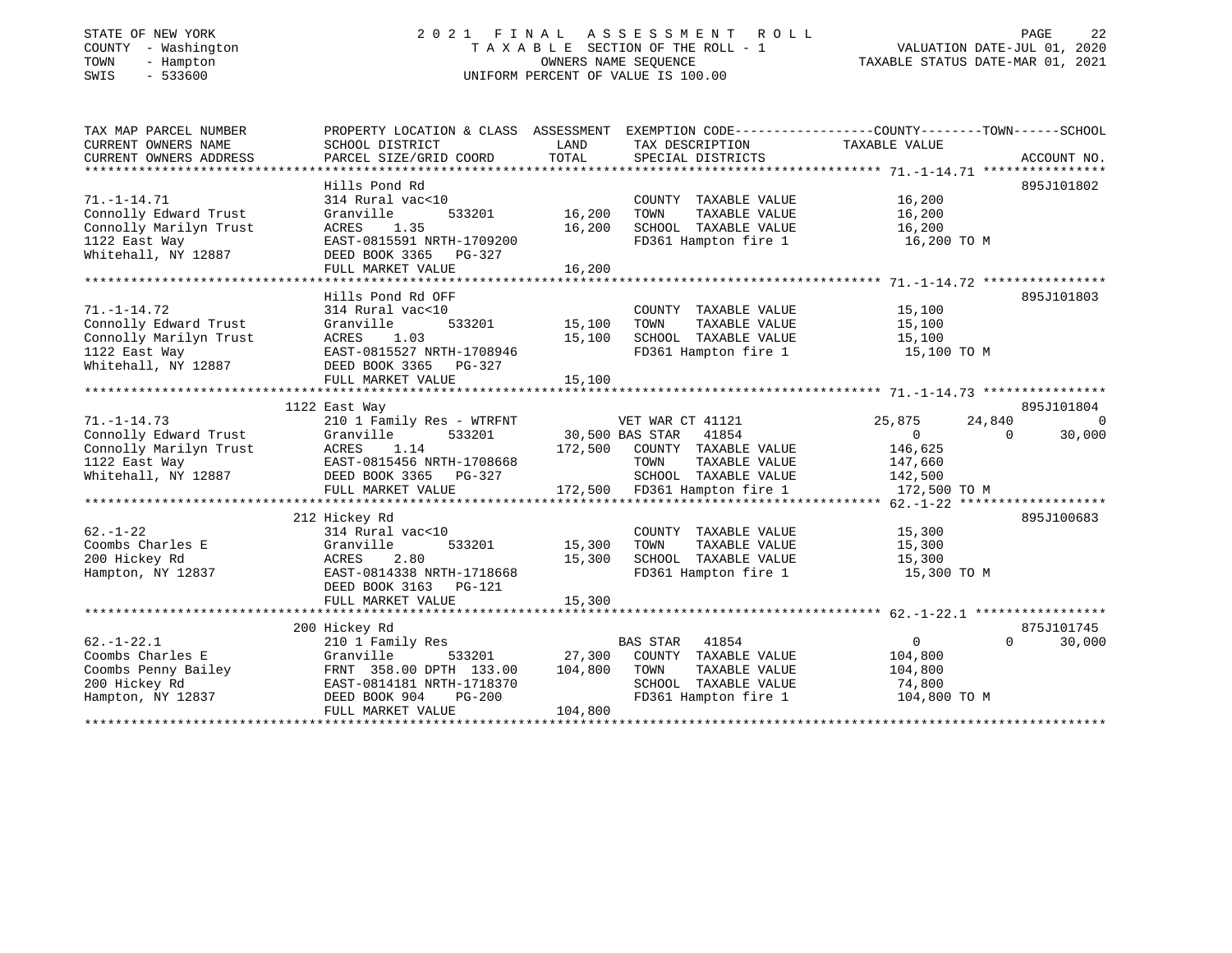## STATE OF NEW YORK 23 2021 FINAL ASSESSMENT ROLL PAGE 23 COUNTY - Washington T A X A B L E SECTION OF THE ROLL - 1<br>
TOWN - Hampton - WASHINGTON DATE-JUL 000<br>
SWIS - 533600<br>
SWIS - 533600 SWIS - 533600 UNIFORM PERCENT OF VALUE IS 100.00

| TAX MAP PARCEL NUMBER<br>CURRENT OWNERS NAME<br>CURRENT OWNERS ADDRESS | PROPERTY LOCATION & CLASS ASSESSMENT EXEMPTION CODE---------------COUNTY-------TOWN------SCHOOL<br>SCHOOL DISTRICT<br>PARCEL SIZE/GRID COORD | LAND<br>TOTAL | TAX DESCRIPTION<br>SPECIAL DISTRICTS          | TAXABLE VALUE    | ACCOUNT NO. |
|------------------------------------------------------------------------|----------------------------------------------------------------------------------------------------------------------------------------------|---------------|-----------------------------------------------|------------------|-------------|
|                                                                        | State Route 22A                                                                                                                              |               |                                               |                  | 895J100173  |
| $81. - 2 - 23$                                                         | 322 Rural vac>10                                                                                                                             |               | AG DIST<br>41720                              | 50,176<br>50,176 | 50,176      |
| Coppins Richard                                                        | Granville<br>533201                                                                                                                          | 66,100        | COUNTY TAXABLE VALUE                          | 15,924           |             |
| 1059 State Route 22A                                                   | 615/78 ROW 696/318                                                                                                                           | 66,100        | TOWN<br>TAXABLE VALUE                         | 15,924           |             |
| Hampton, NY 12832                                                      | ACRES 35.90                                                                                                                                  |               | SCHOOL TAXABLE VALUE                          | 15,924           |             |
|                                                                        | EAST-0823250 NRTH-1699836                                                                                                                    |               | CA001 Cons agri dst 1                         | 15,924 TO        |             |
| MAY BE SUBJECT TO PAYMENT                                              | DEED BOOK 3714 PG-123                                                                                                                        |               | 50,176 EX                                     |                  |             |
| UNDER AGDIST LAW TIL 2025                                              | FULL MARKET VALUE                                                                                                                            | 66,100        | FD361 Hampton fire 1                          | 66,100 TO M      |             |
|                                                                        |                                                                                                                                              |               |                                               |                  |             |
|                                                                        | State Route 22A OFF W                                                                                                                        |               |                                               |                  |             |
| $81. - 2 - 23.2$                                                       | 323 Vacant rural                                                                                                                             |               | COUNTY TAXABLE VALUE                          | 1,200            |             |
| Coppins Richard                                                        | Granville<br>533201                                                                                                                          | 1,200         | TOWN<br>TAXABLE VALUE                         | 1,200            |             |
| 1059 State Route 22A                                                   | 31.00 DPTH 35.00<br>FRNT                                                                                                                     | 1,200         | SCHOOL TAXABLE VALUE                          | 1,200            |             |
| Hampton, NY 12837                                                      | EAST-0822299 NRTH-1699316                                                                                                                    |               | FD361 Hampton fire 1                          | 1,200 TO M       |             |
|                                                                        | DEED BOOK 2859 PG-316                                                                                                                        |               |                                               |                  |             |
|                                                                        | FULL MARKET VALUE                                                                                                                            | 1,200         |                                               |                  |             |
|                                                                        |                                                                                                                                              |               |                                               |                  |             |
|                                                                        | 45 Ballard Rd                                                                                                                                |               |                                               |                  | 895J100011  |
| $72. - 2 - 22$                                                         | 210 1 Family Res                                                                                                                             |               | COUNTY TAXABLE VALUE                          | 132,000          |             |
| Corey Dawn                                                             | Granville<br>533201                                                                                                                          | 32,600        | TOWN<br>TAXABLE VALUE                         | 132,000          |             |
| 296 Blossom Hill Rd                                                    | 2.60<br>ACRES                                                                                                                                | 132,000       | SCHOOL TAXABLE VALUE                          | 132,000          |             |
| Wells, VT 05774                                                        | EAST-0822097 NRTH-1710754                                                                                                                    |               | FD361 Hampton fire 1                          | 132,000 TO M     |             |
|                                                                        | DEED BOOK 321<br>$PG-448$                                                                                                                    |               |                                               |                  |             |
|                                                                        | FULL MARKET VALUE                                                                                                                            | 132,000       |                                               |                  |             |
|                                                                        |                                                                                                                                              |               |                                               |                  |             |
| $81. - 1 - 1.3$                                                        | 199 South Rd                                                                                                                                 |               |                                               | 186,700          | 895J100681  |
| Cornell Thomas J                                                       | 210 1 Family Res<br>Granville<br>533201                                                                                                      | 43,400        | COUNTY TAXABLE VALUE<br>TOWN<br>TAXABLE VALUE | 186,700          |             |
| Cornell Tara M                                                         | ACRES<br>7.00                                                                                                                                | 186,700       | SCHOOL TAXABLE VALUE                          | 186,700          |             |
| 199 South Rd                                                           | EAST-0817257 NRTH-1704485                                                                                                                    |               | FD361 Hampton fire 1                          | 186,700 TO M     |             |
| Whitehall, NY 12887                                                    | DEED BOOK 3662 PG-129                                                                                                                        |               |                                               |                  |             |
|                                                                        | FULL MARKET VALUE                                                                                                                            | 186,700       |                                               |                  |             |
|                                                                        |                                                                                                                                              |               |                                               |                  |             |
|                                                                        | 1045 North Quivey Hill Ln                                                                                                                    |               |                                               |                  | 895J100431  |
| $81. - 1 - 19$                                                         | 240 Rural res                                                                                                                                |               | COUNTY TAXABLE VALUE                          | 205,700          |             |
| Corvington Jean Max Rev Tru                                            | Granville<br>533201                                                                                                                          | 54,200        | TOWN<br>TAXABLE VALUE                         | 205,700          |             |
| 3 Oceans West Blvd Apt 7C6                                             | ACRES 16.00                                                                                                                                  | 205,700       | SCHOOL TAXABLE VALUE                          | 205,700          |             |
| Daytona Beach, FL 32118                                                | EAST-0817910 NRTH-1700934                                                                                                                    |               | FD361 Hampton fire 1                          | 205,700 TO M     |             |
|                                                                        | DEED BOOK 2021    PG-272                                                                                                                     |               |                                               |                  |             |
|                                                                        | FULL MARKET VALUE                                                                                                                            | 205,700       |                                               |                  |             |
|                                                                        |                                                                                                                                              |               |                                               |                  |             |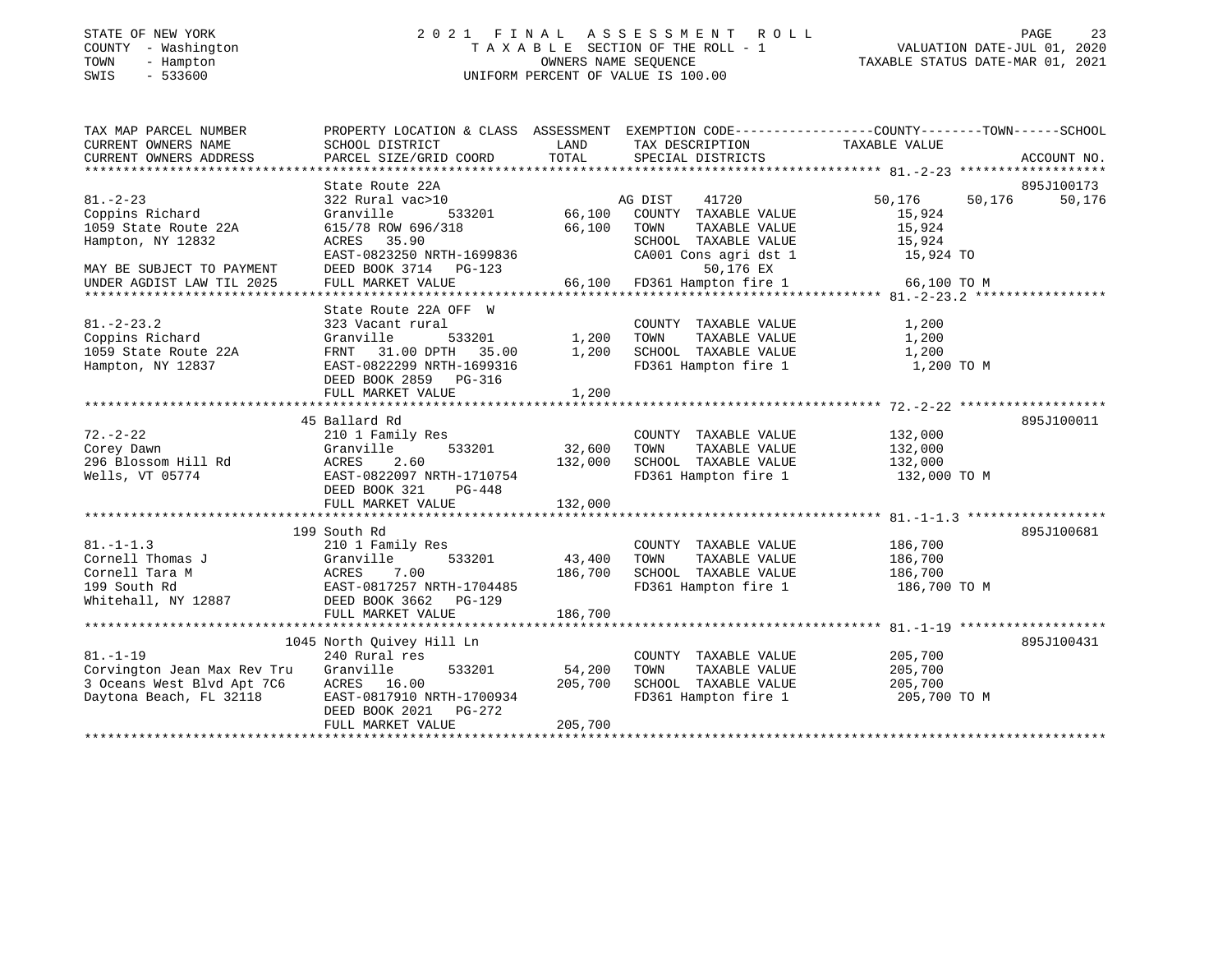#### STATE OF NEW YORK 2 0 2 1 F I N A L A S S E S S M E N T R O L L PAGE 24 COUNTY - Washington T A X A B L E SECTION OF THE ROLL - 1 VALUATION DATE-JUL 01, 2020 TOWN - Hampton OWNERS NAME SEQUENCE TAXABLE STATUS DATE-MAR 01, 2021 SWIS - 533600 UNIFORM PERCENT OF VALUE IS 100.00UNIFORM PERCENT OF VALUE IS 100.00

| TAX MAP PARCEL NUMBER<br>CURRENT OWNERS NAME | PROPERTY LOCATION & CLASS ASSESSMENT<br>SCHOOL DISTRICT | LAND            | TAX DESCRIPTION                               | EXEMPTION CODE----------------COUNTY-------TOWN------SCHOOL<br>TAXABLE VALUE |                          |
|----------------------------------------------|---------------------------------------------------------|-----------------|-----------------------------------------------|------------------------------------------------------------------------------|--------------------------|
| CURRENT OWNERS ADDRESS                       | PARCEL SIZE/GRID COORD                                  | TOTAL           | SPECIAL DISTRICTS                             |                                                                              | ACCOUNT NO.              |
|                                              | 166 Hickey Rd                                           |                 |                                               |                                                                              | 895J100570               |
| $62. - 1 - 25$                               | 210 1 Family Res                                        |                 | AGED-CO/TN 41801                              | 62,450<br>62,450                                                             | $\overline{0}$           |
| Cram Carl L                                  | Granville<br>533201                                     | 28,100 AGED-SCH | 41804                                         | $\overline{0}$                                                               | 24,980<br>$\overline{0}$ |
| Taylor Wendy L                               | ACRES<br>1.30                                           |                 | 41834<br>124,900 ENH STAR                     | $\Omega$                                                                     | $\Omega$<br>70,700       |
| 166 Hickey Rd                                | EAST-0814142 NRTH-1717938                               |                 | COUNTY TAXABLE VALUE                          | 62,450                                                                       |                          |
| Hampton, NY 12837                            | DEED BOOK 692<br>PG-142                                 |                 | TOWN<br>TAXABLE VALUE                         | 62,450                                                                       |                          |
|                                              | FULL MARKET VALUE                                       | 124,900         | SCHOOL TAXABLE VALUE                          | 29,220                                                                       |                          |
|                                              |                                                         |                 | FD361 Hampton fire 1                          | 124,900 TO M                                                                 |                          |
|                                              | 5 Dewey Rd                                              |                 |                                               |                                                                              | 895J100036               |
| $45. - 1 - 11.1$                             | 210 1 Family Res                                        |                 | COUNTY TAXABLE VALUE                          | 149,500                                                                      |                          |
| Creekmore Laura K                            | 535201<br>Whitehall                                     | 29,100          | TOWN<br>TAXABLE VALUE                         | 149,500                                                                      |                          |
| 5 Dewey Rd                                   | 1.60<br>ACRES                                           | 149,500         | SCHOOL TAXABLE VALUE                          | 149,500                                                                      |                          |
| Whitehall, NY 12887                          | EAST-0807909 NRTH-1731843                               |                 | FD362 Hampton fire 2                          | 149,500 TO M                                                                 |                          |
|                                              | DEED BOOK 20200 PG-3843                                 |                 |                                               |                                                                              |                          |
|                                              | FULL MARKET VALUE                                       | 149,500         |                                               |                                                                              |                          |
|                                              |                                                         |                 |                                               |                                                                              |                          |
|                                              | 1811 County Route 21                                    |                 |                                               |                                                                              |                          |
| $71. - 1 - 30.7$                             | 311 Res vac land                                        |                 | COUNTY TAXABLE VALUE                          | 32,200                                                                       |                          |
| Cummings Charles                             | 535201<br>Whitehall                                     | 32,200          | TOWN<br>TAXABLE VALUE                         | 32,200                                                                       |                          |
| Cummings Nancy                               | Sect 4 Lot 6                                            | 32,200          | SCHOOL TAXABLE VALUE                          | 32,200                                                                       |                          |
| 293A Bradley St                              | 7.70<br>ACRES                                           |                 | FD361 Hampton fire 1                          | 32,200 TO M                                                                  |                          |
| Lee, MA 01238                                | EAST-0808951 NRTH-1706867                               |                 |                                               |                                                                              |                          |
|                                              | DEED BOOK 3478<br>PG-186                                |                 |                                               |                                                                              |                          |
|                                              | FULL MARKET VALUE                                       | 32,200          |                                               |                                                                              |                          |
|                                              |                                                         |                 |                                               |                                                                              |                          |
|                                              | 200 South Rd                                            |                 |                                               |                                                                              | 895J100439<br>$\Omega$   |
| $81. - 1 - 51$                               | 210 1 Family Res                                        |                 | <b>BAS STAR</b><br>41854                      | $\mathbf{0}$                                                                 | 30,000                   |
| Curtis Glenn<br>Curtis Elizabeth             | 533201<br>Granville<br>4.00                             | 37,500          | COUNTY TAXABLE VALUE                          | 167,800                                                                      |                          |
| PO Box 10                                    | ACRES<br>EAST-0817419 NRTH-1703235                      | 167,800         | TOWN<br>TAXABLE VALUE<br>SCHOOL TAXABLE VALUE | 167,800<br>137,800                                                           |                          |
| Hampton, NY 12837                            | DEED BOOK 936<br>$PG-79$                                |                 | FD361 Hampton fire 1                          | 167,800 TO M                                                                 |                          |
|                                              | FULL MARKET VALUE                                       | 167,800         |                                               |                                                                              |                          |
|                                              |                                                         |                 |                                               |                                                                              |                          |
|                                              | 1722 County Route 21                                    |                 |                                               |                                                                              | 895J101737               |
| $80. - 1 - 41$                               | 210 1 Family Res                                        |                 | COUNTY TAXABLE VALUE                          | 169,000                                                                      |                          |
| D'Angelo Christopher                         | 535201<br>Whitehall                                     | 25,300          | TAXABLE VALUE<br>TOWN                         | 169,000                                                                      |                          |
| D'Angelo Donna                               | LOT 13                                                  | 169,000         | SCHOOL TAXABLE VALUE                          | 169,000                                                                      |                          |
| 1456 Pine Acres Blvd                         | FRNT 125.00 DPTH 291.00                                 |                 | FD361 Hampton fire 1                          | 169,000 TO M                                                                 |                          |
| Bay Shore, NY 11706                          | <b>ACRES</b><br>0.84                                    |                 |                                               |                                                                              |                          |
|                                              | EAST-0810638 NRTH-1705158                               |                 |                                               |                                                                              |                          |
|                                              | DEED BOOK 20191 PG-29372                                |                 |                                               |                                                                              |                          |
|                                              | FULL MARKET VALUE                                       | 169,000         |                                               |                                                                              |                          |
|                                              |                                                         |                 |                                               |                                                                              |                          |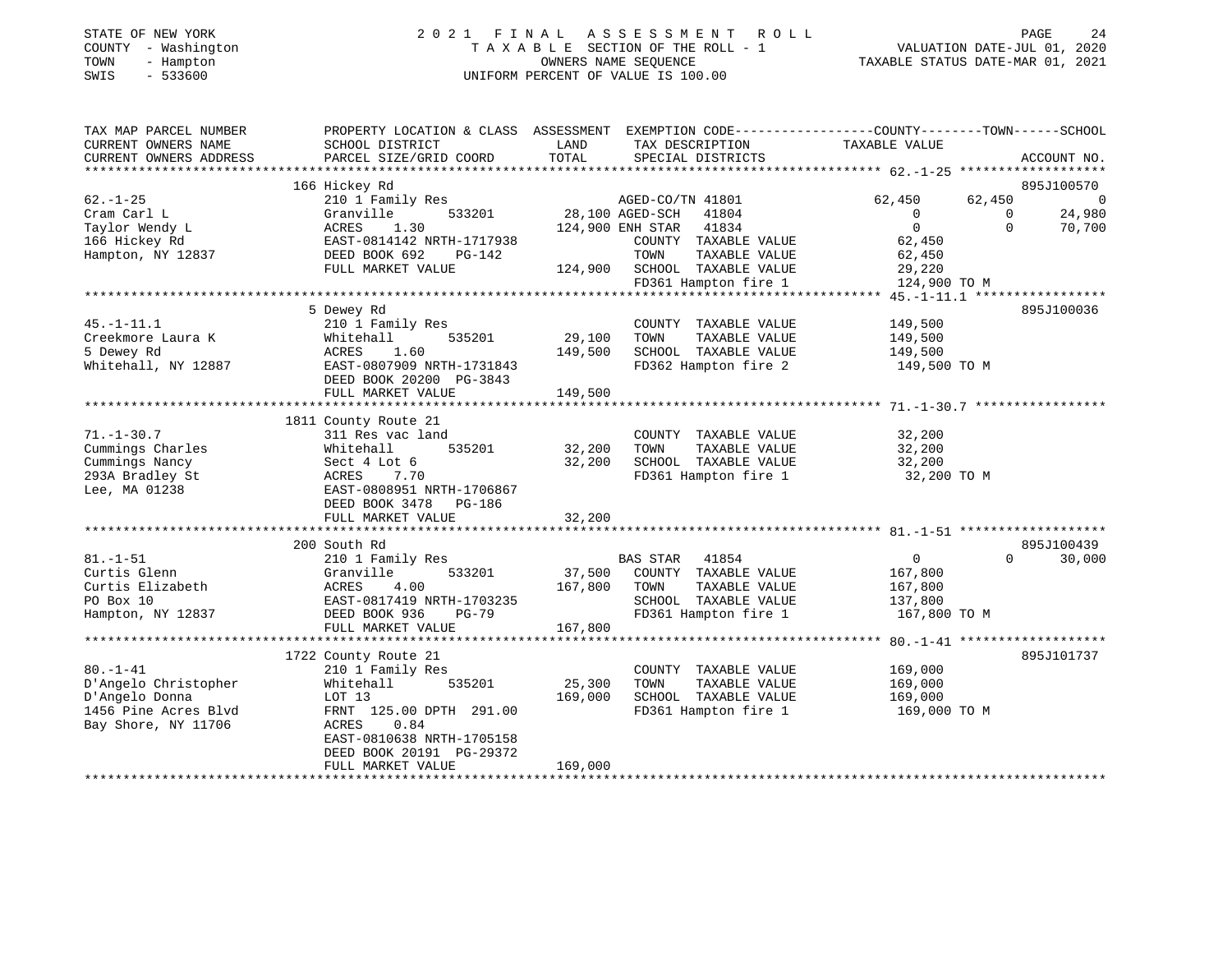| STATE OF NEW YORK |                   |
|-------------------|-------------------|
| COUNTY            | - Washington      |
| TOWN              | - Hampton         |
| $\alpha$          | $F \cap C \cap C$ |

#### STATE OF NEW YORK 2 0 2 1 F I N A L A S S E S S M E N T R O L L PAGE 25 COUNTY - Washington T A X A B L E SECTION OF THE ROLL - 1 VALUATION DATE-JUL 01, 2020 TOWN - Hampton OWNERS NAME SEQUENCE TAXABLE STATUS DATE-MAR 01, 2021 SWIS - 533600 UNIFORM PERCENT OF VALUE IS 100.00

| TAX MAP PARCEL NUMBER<br>CURRENT OWNERS NAME<br>CURRENT OWNERS ADDRESS                                          | PROPERTY LOCATION & CLASS ASSESSMENT<br>SCHOOL DISTRICT<br>PARCEL SIZE/GRID COORD                                                                                                            | LAND<br>TAX DESCRIPTION<br>TOTAL<br>SPECIAL DISTRICTS                                                                                                     | EXEMPTION CODE-----------------COUNTY-------TOWN------SCHOOL<br>TAXABLE VALUE<br>ACCOUNT NO.        |
|-----------------------------------------------------------------------------------------------------------------|----------------------------------------------------------------------------------------------------------------------------------------------------------------------------------------------|-----------------------------------------------------------------------------------------------------------------------------------------------------------|-----------------------------------------------------------------------------------------------------|
| $71. - 1 - 10$<br>Dalaba Donna M<br>450 Hills Pond Rd<br>Whitehall, NY 12887                                    | 450 Hills Pond Rd<br>210 1 Family Res<br>533201<br>Granville<br>3.70<br>ACRES<br>EAST-0814916 NRTH-1712064<br>DEED BOOK 2650<br>$PG-1$<br>FULL MARKET VALUE                                  | <b>BAS STAR</b><br>41854<br>36,500<br>COUNTY TAXABLE VALUE<br>93,100<br>TOWN<br>TAXABLE VALUE<br>SCHOOL TAXABLE VALUE<br>FD361 Hampton fire 1<br>93,100   | 895J100403<br>$\overline{0}$<br>$\Omega$<br>30,000<br>93,100<br>93,100<br>63,100<br>93,100 TO M     |
| $53. - 1 - 7.3$<br>Daley James<br>Daley Stephanie<br>323 Hickey Rd<br>Hampton, NY 12837                         | 323 Hickey Rd<br>210 1 Family Res<br>533201<br>Granville<br>5.00<br>ACRES<br>EAST-0815206 NRTH-1721585<br>DEED BOOK 940<br>PG-241<br>FULL MARKET VALUE                                       | BAS STAR<br>41854<br>41,000<br>COUNTY TAXABLE VALUE<br>137,600<br>TOWN<br>TAXABLE VALUE<br>SCHOOL TAXABLE VALUE<br>FD361 Hampton fire 1<br>137,600        | 895J100575<br>30,000<br>0<br>$\Omega$<br>137,600<br>137,600<br>107,600<br>137,600 TO M              |
| $54. - 1 - 10$<br>Daley Ryan J<br>7 Capitol Hill<br>Fair Haven, VT 05743                                        | 3096 State Route 22A OFF<br>449 Other Storag<br>Granville<br>533201<br>no rd frontage ROW only<br>ACRES<br>1.29<br>EAST-0821367 NRTH-1723294<br>DEED BOOK 20200 PG-1608<br>FULL MARKET VALUE | COUNTY TAXABLE VALUE<br>28,000<br>TOWN<br>TAXABLE VALUE<br>110,000<br>SCHOOL TAXABLE VALUE<br>FD361 Hampton fire 1<br>110,000                             | 895J100150<br>110,000<br>110,000<br>110,000<br>110,000 TO M                                         |
| $38. - 1 - 1$<br>Davis Robert W Trustee<br>Davis Tammy L Trustee<br>200 Carvers Falls Rd<br>Whitehall, NY 12887 | Carvers Falls Rd<br>323 Vacant rural<br>Whitehall<br>535201<br>97.77<br>ACRES<br>EAST-0804116 NRTH-1742560<br>DEED BOOK 3723<br>PG-336<br>FULL MARKET VALUE                                  | COUNTY TAXABLE VALUE<br>48,900<br>TOWN<br>TAXABLE VALUE<br>48,900<br>SCHOOL TAXABLE VALUE<br>CA001 Cons agri dst 1<br>FD362 Hampton fire 2<br>48,900      | 895J100104<br>48,900<br>48,900<br>48,900<br>48,900 TO<br>48,900 TO M                                |
| $38. - 1 - 2.5$<br>Davis Robert W Trustee<br>Davis Tammy Trustee<br>200 Carvers Falls Rd<br>Whitehall, NY 12887 | 200 Carvers Falls Rd<br>210 1 Family Res<br>535201<br>Whitehall<br>ACRES<br>5.10<br>EAST-0804954 NRTH-1744359<br>$PG-332$<br>DEED BOOK 3723<br>FULL MARKET VALUE                             | <b>BAS STAR</b><br>41854<br>41,100<br>COUNTY TAXABLE VALUE<br>155,500<br>TOWN<br>TAXABLE VALUE<br>SCHOOL TAXABLE VALUE<br>FD362 Hampton fire 2<br>155,500 | 895J101793<br>$\overline{0}$<br>30,000<br>$\Omega$<br>155,500<br>155,500<br>125,500<br>155,500 TO M |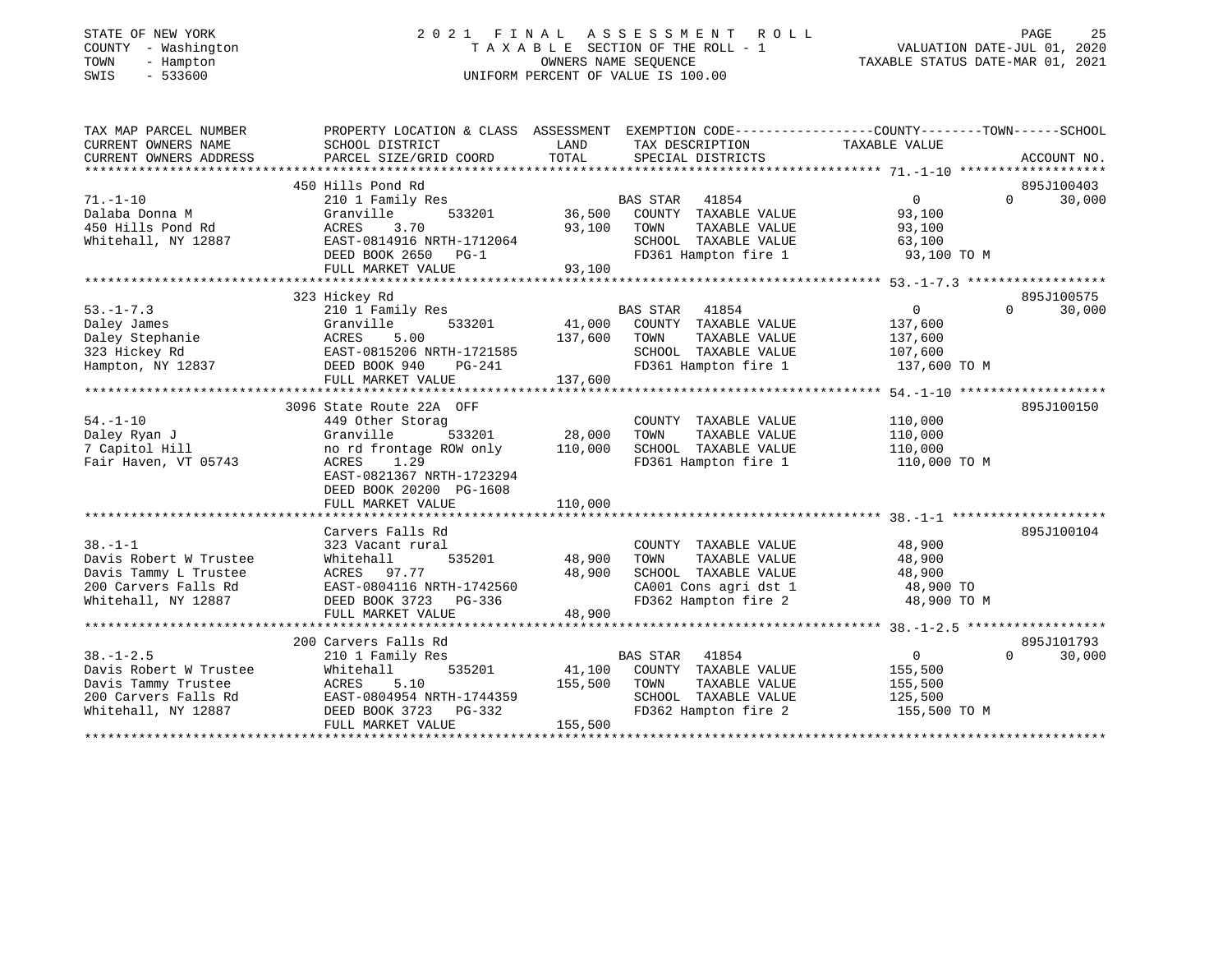| STATE OF NEW YORK |  |                   |  |
|-------------------|--|-------------------|--|
| COUNTY            |  | - Washington      |  |
| TOWN              |  | - Hampton         |  |
| QT T T Q          |  | $F \cap C \cap C$ |  |

## STATE OF NEW YORK 2 0 2 1 F I N A L A S S E S S M E N T R O L L PAGE 26T A X A B L E SECTION OF THE ROLL - 1<br>OWNERS NAME SEQUENCE SWIS - 533600 UNIFORM PERCENT OF VALUE IS 100.00

| TAX MAP PARCEL NUMBER<br>CURRENT OWNERS NAME<br>CURRENT OWNERS ADDRESS                         | PROPERTY LOCATION & CLASS ASSESSMENT<br>SCHOOL DISTRICT<br>PARCEL SIZE/GRID COORD                                                                                                         | LAND<br>TOTAL                | TAX DESCRIPTION TAXABLE VALUE<br>SPECIAL DISTRICTS                                                                 | EXEMPTION CODE----------------COUNTY-------TOWN------SCHOOL<br>ACCOUNT NO.                          |
|------------------------------------------------------------------------------------------------|-------------------------------------------------------------------------------------------------------------------------------------------------------------------------------------------|------------------------------|--------------------------------------------------------------------------------------------------------------------|-----------------------------------------------------------------------------------------------------|
| $81. - 1 - 27$<br>Dekalb Samuel<br>1165 North Quivey Hill Ln<br>Whitehall, NY 12887            | 1165 North Quivey Hill Ln<br>210 1 Family Res<br>Granville<br>533201<br>2.00<br>ACRES<br>EAST-0818789 NRTH-1703439<br>DEED BOOK 934<br>PG-316<br>FULL MARKET VALUE                        | 30,500<br>78,100<br>78,100   | BAS STAR<br>41854<br>COUNTY TAXABLE VALUE<br>TOWN<br>TAXABLE VALUE<br>SCHOOL TAXABLE VALUE<br>FD361 Hampton fire 1 | 895J100436<br>0<br>30,000<br>$\Omega$<br>78,100<br>78,100<br>48,100<br>78,100 TO M                  |
|                                                                                                |                                                                                                                                                                                           |                              |                                                                                                                    |                                                                                                     |
| $71.4 - 2 - 20$<br>Dempsey Craig F<br>Dempsey Maria G<br>56 Sonat Rd<br>Clifton Park, NY 12065 | 223 Hills Pond Rd<br>210 1 Family Res - WTRFNT<br>533201<br>Granville<br>$71. - 2 - 20$<br>FRNT 212.00 DPTH 220.00<br>1.07<br>ACRES<br>EAST-0816371 NRTH-1706955<br>DEED BOOK 2478 PG-290 | 30,000<br>248,400            | COUNTY TAXABLE VALUE<br>TOWN<br>TAXABLE VALUE<br>SCHOOL TAXABLE VALUE<br>FD361 Hampton fire 1                      | 895J100227<br>248,400<br>248,400<br>248,400<br>248,400 TO M                                         |
|                                                                                                | FULL MARKET VALUE                                                                                                                                                                         | 248,400                      |                                                                                                                    |                                                                                                     |
| $53. - 1 - 4$<br>Denison Eileen O<br>63 Pinewood Ave<br>Albany, NY 12208                       | 132 Roberts Ln<br>210 1 Family Res<br>Granville<br>533201<br>3.07<br>ACRES<br>EAST-0816986 NRTH-1724055<br>DEED BOOK 3872 PG-186                                                          | 34,200<br>134,200            | COUNTY TAXABLE VALUE<br>TOWN<br>TAXABLE VALUE<br>SCHOOL TAXABLE VALUE<br>FD361 Hampton fire 1                      | 895J100707<br>134,200<br>134,200<br>134,200<br>134,200 TO M                                         |
|                                                                                                | FULL MARKET VALUE                                                                                                                                                                         | 134,200                      |                                                                                                                    |                                                                                                     |
| $81. - 1 - 1$<br>Dennison Edwin M<br>Dennison Gail A<br>PO Box 43<br>Hampton, NY 12837         | 247 South Rd<br>240 Rural res<br>533201<br>Granville<br>ACRES<br>54.65<br>EAST-0818201 NRTH-1704572<br>DEED BOOK 535<br>PG-125<br>FULL MARKET VALUE                                       | 95,400<br>299,500<br>299,500 | BAS STAR 41854<br>COUNTY TAXABLE VALUE<br>TOWN<br>TAXABLE VALUE<br>SCHOOL TAXABLE VALUE<br>FD361 Hampton fire 1    | 895J100239<br>$\Omega$<br>30,000<br>$\overline{0}$<br>299,500<br>299,500<br>269,500<br>299,500 TO M |
| $71.4 - 2 - 19.1$<br>Dennison Edwin Mark<br>Dennison Gail<br>PO Box 43<br>Hampton, NY 12837    | Hills Pond Rd<br>314 Rural vac<10 - WTRFNT<br>Granville<br>533201<br>$71.-2-19.1$<br>ACRES<br>2.77<br>EAST-0816077 NRTH-1706615<br>DEED BOOK 605<br>PG-124<br>FULL MARKET VALUE           | 13,700<br>13,700<br>13,700   | COUNTY TAXABLE VALUE<br>TOWN<br>TAXABLE VALUE<br>SCHOOL TAXABLE VALUE<br>FD361 Hampton fire 1                      | 895J101807<br>13,700<br>13,700<br>13,700<br>13,700 TO M                                             |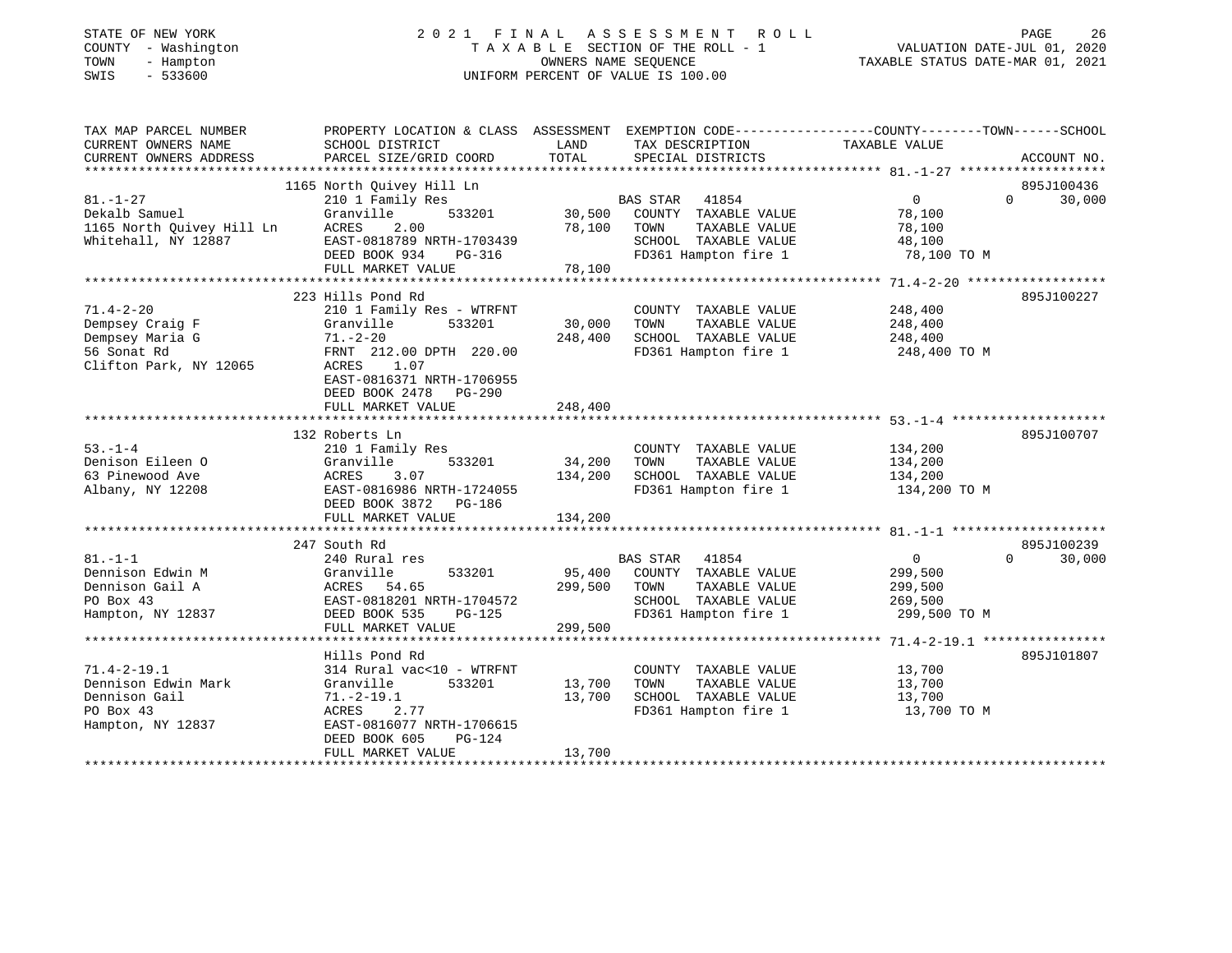## STATE OF NEW YORK 2 0 2 1 F I N A L A S S E S S M E N T R O L L PAGE 27COUNTY - Washington T A X A B L E SECTION OF THE ROLL - 1<br>
TOWN - Hampton OWNERS NAME SEQUENCE<br>
SWIS - 533600 SWIS - 533600 UNIFORM PERCENT OF VALUE IS 100.00

| TAX MAP PARCEL NUMBER<br>CURRENT OWNERS NAME<br>CURRENT OWNERS ADDRESS                            | PROPERTY LOCATION & CLASS ASSESSMENT<br>SCHOOL DISTRICT<br>PARCEL SIZE/GRID COORD                                                                                                                        | LAND<br>TOTAL              | TAX DESCRIPTION<br>SPECIAL DISTRICTS                                                                                                                                      | EXEMPTION CODE-----------------COUNTY-------TOWN------SCHOOL<br>TAXABLE VALUE                                       | ACCOUNT NO.                       |
|---------------------------------------------------------------------------------------------------|----------------------------------------------------------------------------------------------------------------------------------------------------------------------------------------------------------|----------------------------|---------------------------------------------------------------------------------------------------------------------------------------------------------------------------|---------------------------------------------------------------------------------------------------------------------|-----------------------------------|
| $81. - 1 - 1.4$<br>Dennison Erla<br>PO Box 57<br>Hampton, NY 12837                                | 259 South Rd<br>210 1 Family Res<br>Granville<br>533201<br>ACRES<br>1.03<br>EAST-0818590 NRTH-1703800<br>DEED BOOK 873<br>$PG-128$<br>FULL MARKET VALUE                                                  | 209,300                    | VET DIS CT 41141<br>28,100 VET COM CT 41131<br>209,300 ENH STAR<br>41834<br>COUNTY TAXABLE VALUE<br>TOWN<br>TAXABLE VALUE<br>SCHOOL TAXABLE VALUE<br>FD361 Hampton fire 1 | 10,465<br>10,465<br>50,600<br>41,400<br>$\overline{0}$<br>$\Omega$<br>148,235<br>157,435<br>138,600<br>209,300 TO M | $\mathbf 0$<br>$\Omega$<br>70,700 |
| $72.2 - 3 - 2$<br>Despres Robert W<br>Despres Robert<br>Box 134 Bell Hall<br>Fair Haven, VT 05743 | Greenfield Ln<br>311 Res vac land<br>533201<br>Granville<br>706/118 Hwy Approp<br>$72. - 3 - 2$<br>FRNT 38.00 DPTH 100.00<br>EAST-0824338 NRTH-1712240<br>DEED BOOK 670<br>$PG-326$<br>FULL MARKET VALUE | 300<br>300<br>300          | COUNTY TAXABLE VALUE<br>TOWN<br>TAXABLE VALUE<br>SCHOOL TAXABLE VALUE<br>FD361 Hampton fire 1                                                                             | 300<br>300<br>300<br>300 TO M                                                                                       | 895J100161                        |
| $54. - 1 - 6.1$<br>DeStiso Donna B<br>Thomas Matthew<br>22 Manor Ln<br>Hampton, NY 12837          | 22 Manor Ln<br>210 1 Family Res<br>Granville<br>533201<br>Trans Exempt Repay 2021<br>1.40<br>ACRES<br>EAST-0820896 NRTH-1725601<br>DEED BOOK 20200 PG-2843<br>FULL MARKET VALUE                          | 25,600<br>78,700<br>78,700 | COUNTY TAXABLE VALUE<br>TAXABLE VALUE<br>TOWN<br>SCHOOL TAXABLE VALUE<br>FD361 Hampton fire 1<br>TE533 Trans exempt flg                                                   | 78,700<br>78,700<br>78,700<br>78,700 TO M<br>235.07 MT                                                              | 895J101821                        |
| $80. - 1 - 18$<br>Dewey Tanner<br>34 Hampton Heights Way<br>Whitehall, NY 12887                   | 34 Hampton Heights Way<br>210 1 Family Res<br>533201<br>Granville<br>ACRES<br>5.06<br>EAST-0811182 NRTH-1701684<br>PG-266<br>DEED BOOK 3832<br>FULL MARKET VALUE                                         | 41,100<br>91,500<br>91,500 | COUNTY TAXABLE VALUE<br>TOWN<br>TAXABLE VALUE<br>SCHOOL TAXABLE VALUE<br>FD361 Hampton fire 1                                                                             | 91,500<br>91,500<br>91,500<br>91,500 TO M                                                                           | 895J100622                        |
| $72. - 2 - 18$<br>Diekel Mary<br>2281 State Route 22A<br>Hampton, NY 12837                        | State Route 22A<br>323 Vacant rural<br>Granville<br>533201<br>382/64<br>42.70<br>ACRES<br>EAST-0821356 NRTH-1708906<br>DEED BOOK 317<br>PG-572<br>FULL MARKET VALUE                                      | 74,200<br>74,200<br>74,200 | COUNTY TAXABLE VALUE<br>TOWN<br>TAXABLE VALUE<br>SCHOOL TAXABLE VALUE<br>CA001 Cons agri dst 1<br>FD361 Hampton fire 1                                                    | 74,200<br>74,200<br>74,200<br>74,200 TO<br>74,200 TO M                                                              | 895J100051                        |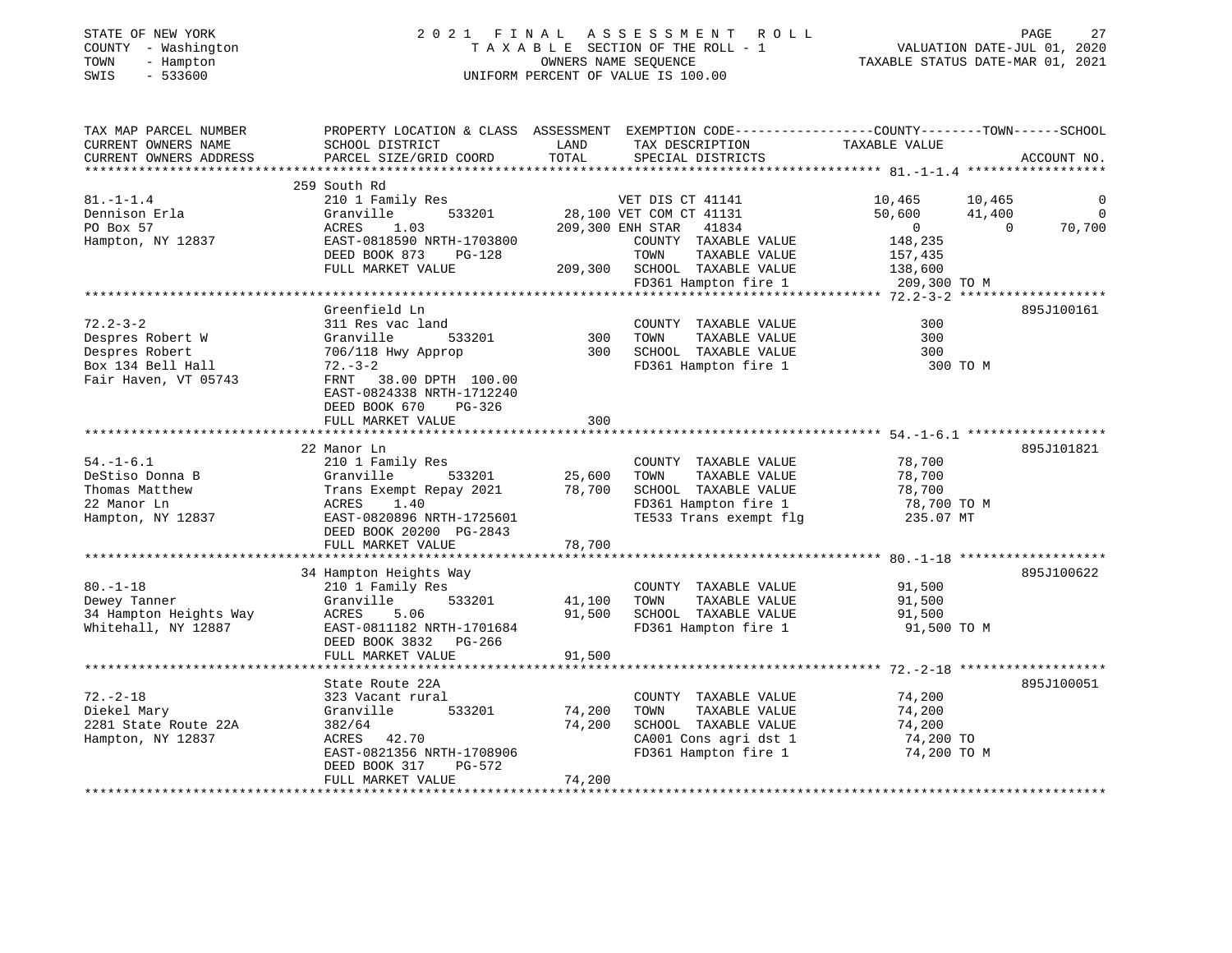#### STATE OF NEW YORK 2 0 2 1 F I N A L A S S E S S M E N T R O L L PAGE 28 COUNTY - Washington T A X A B L E SECTION OF THE ROLL - 1 VALUATION DATE-JUL 01, 2020 TOWN - Hampton OWNERS NAME SEQUENCE TAXABLE STATUS DATE-MAR 01, 2021 SWIS - 533600 UNIFORM PERCENT OF VALUE IS 100.00

| TAX MAP PARCEL NUMBER<br>CURRENT OWNERS NAME<br>CURRENT OWNERS ADDRESS                               | PROPERTY LOCATION & CLASS ASSESSMENT EXEMPTION CODE----------------COUNTY-------TOWN-----SCHOOL<br>SCHOOL DISTRICT<br>PARCEL SIZE/GRID COORD                        | LAND<br>TOTAL                 | TAX DESCRIPTION<br>SPECIAL DISTRICTS                                                                                                                                                              | TAXABLE VALUE                                                                                 | ACCOUNT NO.            |
|------------------------------------------------------------------------------------------------------|---------------------------------------------------------------------------------------------------------------------------------------------------------------------|-------------------------------|---------------------------------------------------------------------------------------------------------------------------------------------------------------------------------------------------|-----------------------------------------------------------------------------------------------|------------------------|
| $81 - 2 - 1$<br>Diekel Mary<br>2281 State Route 22A<br>Hampton, NY 12837                             | 2281 State Route 22A<br>240 Rural res<br>533201<br>Granville<br>ACRES 129.70<br>EAST-0822024 NRTH-1704901<br>DEED BOOK 317<br>PG-572<br>FULL MARKET VALUE           | 133,000<br>213,200            | 58 PCT OF VALUE USED FOR EXEMPTION PURPOSES<br>VET WAR CT 41121<br>COUNTY TAXABLE VALUE<br>TAXABLE VALUE<br>TOWN<br>SCHOOL TAXABLE VALUE<br>CA001 Cons agri dst 1<br>213,200 FD361 Hampton fire 1 | 18,548<br>18,548<br>194,652<br>194,652<br>213,200<br>213,200 TO<br>213.200 TO<br>213,200 TO M | 895J100052<br>$\Omega$ |
| $53. - 1 - 2.1$<br>Dimuzio Henry R Jr<br>Roberts Rhonda J<br>1288 Munger St<br>Middlebury, VT 05753  | LOT Taylor Pat<br>323 Vacant rural<br>Whitehall<br>535201<br>Survey 12840<br>ACRES 169.00<br>EAST-0811187 NRTH-1725274<br>DEED BOOK 3654 PG-55<br>FULL MARKET VALUE | 120,100<br>120,100<br>120,100 | COUNTY TAXABLE VALUE<br>TOWN<br>TAXABLE VALUE<br>SCHOOL TAXABLE VALUE<br>FD361 Hampton fire 1<br>FD362 Hampton fire 2                                                                             | 120,100<br>120,100<br>120,100<br>56,447 TO M<br>63,653 TO M                                   |                        |
| $53. - 1 - 7.6$<br>Dimuzio Henry R Jr<br>Roberts Rhonda J<br>1288 Munger St<br>Middlebury, VT 05753  | By The Way<br>314 Rural vac<10<br>Granville<br>533201<br>ACRES<br>5.09<br>EAST-0814441 NRTH-1721956<br>DEED BOOK 3787 PG-191<br>FULL MARKET VALUE                   | 3,100<br>3,100<br>3,100       | COUNTY TAXABLE VALUE<br>TAXABLE VALUE<br>TOWN<br>SCHOOL TAXABLE VALUE<br>FD361 Hampton fire 1                                                                                                     | 3,100<br>3,100<br>3,100<br>3,100 TO M                                                         | 895J100578             |
| $53. - 1 - 7.10$<br>Dimuzio Henry R Jr<br>Edwards Rhonda J<br>1288 Munger St<br>Middlebury, VT 05753 | Hickey Rd OFF<br>322 Rural vac>10<br>Granville<br>533201<br>ACRES 22.76<br>EAST-0813612 NRTH-1721623<br>DEED BOOK 2648<br><b>PG-115</b><br>FULL MARKET VALUE        | 18,300<br>18,300<br>18,300    | COUNTY TAXABLE VALUE<br>TOWN<br>TAXABLE VALUE<br>SCHOOL TAXABLE VALUE<br>FD361 Hampton fire 1                                                                                                     | 18,300<br>18,300<br>18,300<br>18,300 TO M                                                     | 895J100661             |
| $53. - 1 - 8$<br>Dimuzio Henry R Jr<br>Roberts Rhonda J<br>1288 Munger St<br>Middlebury, VT 05753    | Ecuyer Pat<br>910 Priv forest<br>Granville<br>533201<br>60 Ad<br>50.90<br>ACRES<br>EAST-0810712 NRTH-1722165<br>DEED BOOK 3654<br>$PG-55$<br>FULL MARKET VALUE      | 33,100<br>33,100<br>33,100    | COUNTY TAXABLE VALUE<br>TOWN<br>TAXABLE VALUE<br>SCHOOL TAXABLE VALUE<br>FD361 Hampton fire 1                                                                                                     | 33,100<br>33,100<br>33,100<br>33,100 TO M                                                     | 895J100277             |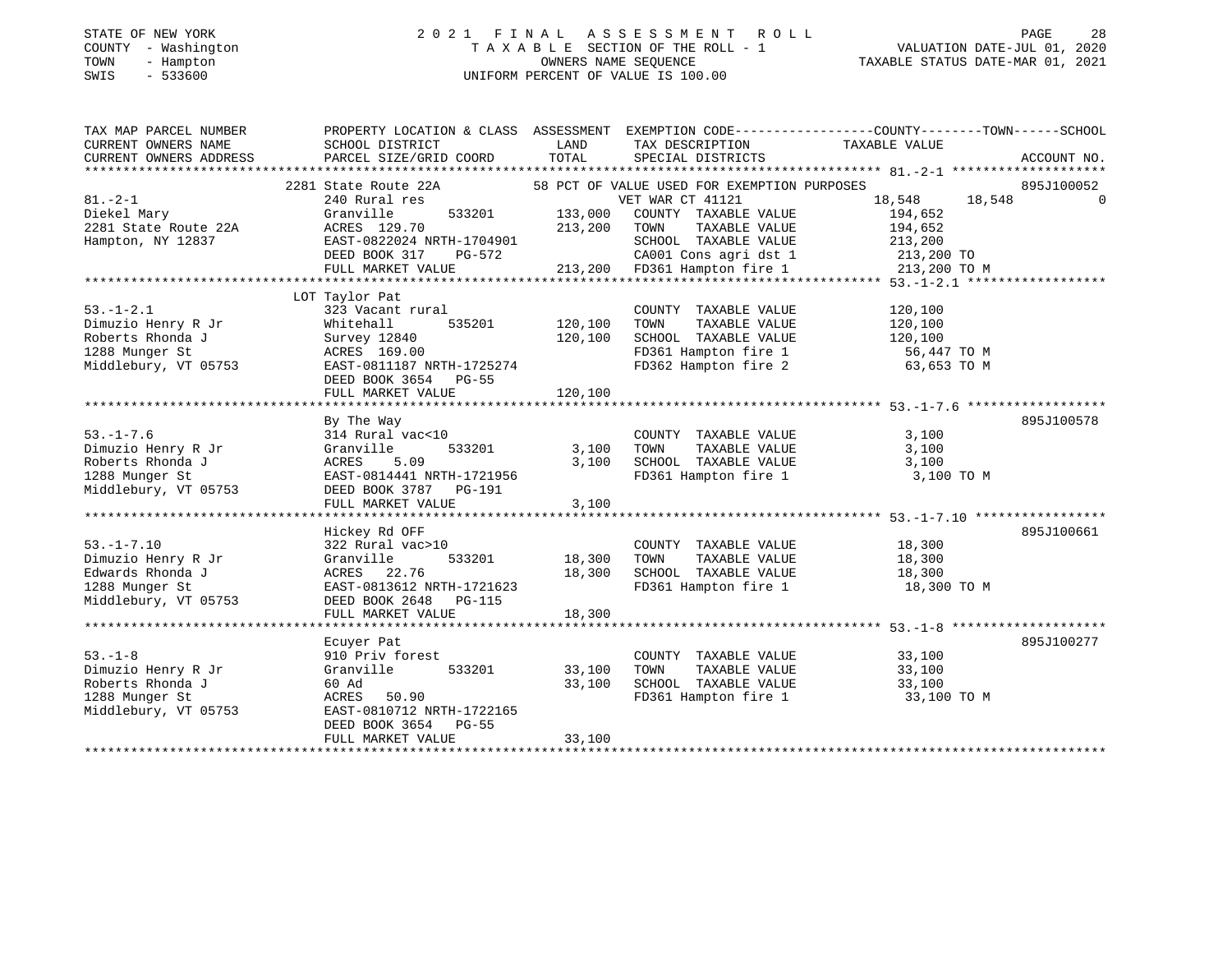### STATE OF NEW YORK 2 0 2 1 F I N A L A S S E S S M E N T R O L L PAGE 29 COUNTY - Washington T A X A B L E SECTION OF THE ROLL - 1 VALUATION DATE-JUL 01, 2020 TOWN - Hampton OWNERS NAME SEQUENCE TAXABLE STATUS DATE-MAR 01, 2021 SWIS - 533600 UNIFORM PERCENT OF VALUE IS 100.00

| TAX MAP PARCEL NUMBER<br>CURRENT OWNERS NAME<br>CURRENT OWNERS ADDRESS | PROPERTY LOCATION & CLASS ASSESSMENT<br>SCHOOL DISTRICT<br>PARCEL SIZE/GRID COORD | LAND<br>TOTAL | EXEMPTION CODE-----------------COUNTY-------TOWN------SCHOOL<br>TAX DESCRIPTION TAXABLE VALUE<br>SPECIAL DISTRICTS |                                   | ACCOUNT NO. |
|------------------------------------------------------------------------|-----------------------------------------------------------------------------------|---------------|--------------------------------------------------------------------------------------------------------------------|-----------------------------------|-------------|
|                                                                        |                                                                                   |               |                                                                                                                    |                                   |             |
|                                                                        | Lot 7 Taylor Permit                                                               |               |                                                                                                                    |                                   | 895J100085  |
| $53. - 1 - 15$                                                         | 314 Rural vac<10                                                                  |               | COUNTY TAXABLE VALUE                                                                                               | 36,200                            |             |
| Dimuzio Henry R Jr                                                     | Whitehall                                                                         | 535201 36,200 | TOWN<br>TAXABLE VALUE                                                                                              | 36,200                            |             |
| Roberts Rhonda J                                                       | ACRES 47.60<br>EAST-0809912 NRTH-1723705                                          | 36,200        | FD361 Hampton fire 1<br>FD362 Hampton fire 1                                                                       | 36,200                            |             |
| 1288 Munger St                                                         |                                                                                   |               |                                                                                                                    | $35,114$ TO M<br>$35,114$ TO M    |             |
| Middlebury, VT 05753                                                   | DEED BOOK 3654 PG-55                                                              |               | FD362 Hampton fire 2                                                                                               | 1,086 TO M                        |             |
|                                                                        | FULL MARKET VALUE                                                                 | 36,200        |                                                                                                                    |                                   |             |
|                                                                        |                                                                                   |               |                                                                                                                    |                                   |             |
|                                                                        | 40 Camp Way                                                                       |               |                                                                                                                    |                                   | 895J100635  |
| $53. - 1 - 17$                                                         | 322 Rural vac>10                                                                  |               | COUNTY TAXABLE VALUE                                                                                               | 12,300                            |             |
| Dimuzio Henry R Jr                                                     | 533201<br>Granville                                                               | 12,300        | TOWN<br>TAXABLE VALUE                                                                                              | 12,300                            |             |
| Roberts Rhonda J                                                       |                                                                                   | 12,300        | SCHOOL TAXABLE VALUE                                                                                               | 12,300                            |             |
| 1288 Munger St                                                         |                                                                                   |               | FD361 Hampton fire 1                                                                                               | 12,300 TO M                       |             |
| Middlebury, VT 05753                                                   | 1<br>ACRES 18.86<br>EAST-0813168 NRTH-1722659<br>DEED BOOK 3578 PG-165            |               |                                                                                                                    |                                   |             |
|                                                                        | FULL MARKET VALUE                                                                 | 12,300        |                                                                                                                    |                                   |             |
|                                                                        |                                                                                   |               |                                                                                                                    |                                   |             |
|                                                                        | Ecuyer Pat                                                                        |               |                                                                                                                    |                                   | 895J100612  |
| $53. - 1 - 19$                                                         | 910 Priv forest                                                                   |               | COUNTY TAXABLE VALUE                                                                                               | 20,400                            |             |
| Dimuzio Henry R Jr                                                     | 533201<br>Granville                                                               | 20,400        |                                                                                                                    | 20,400                            |             |
| Roberts Rhonda J                                                       | ACRES 31.38                                                                       | 20,400        | TOWN      TAXABLE VALUE<br>SCHOOL   TAXABLE VALUE                                                                  | 20,400                            |             |
| 1288 Munger St                                                         | EAST-0812022 NRTH-1722659                                                         |               | FD361 Hampton fire 1 20,400 TO M                                                                                   |                                   |             |
| Middlebury, VT 05753                                                   | DEED BOOK 3578 PG-165                                                             |               |                                                                                                                    |                                   |             |
|                                                                        |                                                                                   |               |                                                                                                                    |                                   |             |
|                                                                        |                                                                                   |               |                                                                                                                    |                                   |             |
|                                                                        | 70 Camp Way                                                                       |               |                                                                                                                    |                                   | 895J100115  |
| $53 - 1 - 2$                                                           | 260 Seasonal res                                                                  |               | COUNTY TAXABLE VALUE                                                                                               | 94,000                            |             |
| Dimuzio Henry R Jr.                                                    | 535201<br>Whitehall                                                               | 64,200        | TAXABLE VALUE<br>TOWN                                                                                              | 94,000                            |             |
| Roberts Rhonda J                                                       | 504/588                                                                           | 94,000        |                                                                                                                    |                                   |             |
|                                                                        |                                                                                   |               | SCHOOL TAXABLE VALUE<br>FD361 Hampton fire 1                                                                       | 94,000<br>29,140 TO M<br>220 TO M |             |
| 1288 Munger St                                                         | Survey 12840                                                                      |               |                                                                                                                    |                                   |             |
| Middleburg, VT 05753                                                   | ACRES 105.80                                                                      |               | FD362 Hampton fire 2                                                                                               | 64,860 TO M                       |             |
|                                                                        | EAST-0812700 NRTH-1726064                                                         |               |                                                                                                                    |                                   |             |
|                                                                        | DEED BOOK 20200 PG-2322                                                           |               |                                                                                                                    |                                   |             |
|                                                                        | FULL MARKET VALUE                                                                 | 94,000        |                                                                                                                    |                                   |             |
|                                                                        |                                                                                   |               |                                                                                                                    |                                   |             |
|                                                                        | Lot 4 Taylor Pat                                                                  |               |                                                                                                                    |                                   |             |
| $53. - 1 - 4.8$                                                        | 322 Rural vac>10                                                                  |               | COUNTY TAXABLE VALUE 11,400                                                                                        |                                   |             |
|                                                                        | 533201<br>Granville                                                               | 11,400        | TOWN TAXABLE VALUE 11,400<br>SCHOOL TAXABLE VALUE 11,400                                                           |                                   |             |
|                                                                        | ACRES 22.70                                                                       | 11,400        |                                                                                                                    |                                   |             |
| Jointzio Henry R Jr.<br>Roberts Rhonda J<br>1288 Munger St             | DEED BOOK 20200 PG-2322                                                           |               | CA001 Cons agri dst 1 11,400 TO                                                                                    |                                   |             |
| Middleburg, VT 05753                                                   | FULL MARKET VALUE                                                                 |               |                                                                                                                    | 11,400 TO M                       |             |
|                                                                        |                                                                                   |               | 11,400 FD361 Hampton fire 1                                                                                        |                                   |             |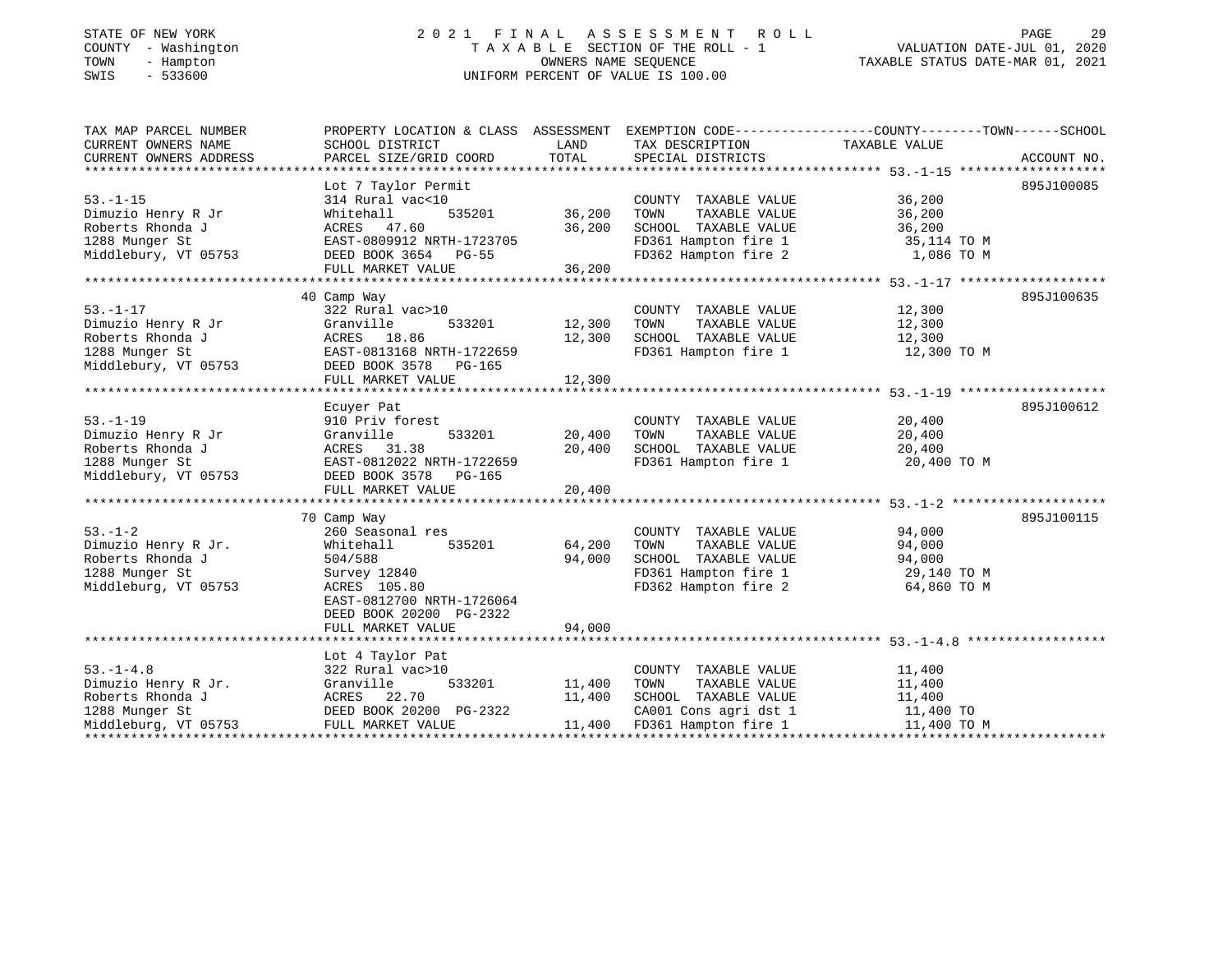## STATE OF NEW YORK 2 0 2 1 F I N A L A S S E S S M E N T R O L L PAGE 30COUNTY - Washington T A X A B L E SECTION OF THE ROLL - 1<br>
TOWN - Hampton DWNERS NAME SEQUENCE<br>
SWIS - 533600<br>
SWIS - 533600 SWIS - 533600 UNIFORM PERCENT OF VALUE IS 100.00

| TAX MAP PARCEL NUMBER<br>CURRENT OWNERS NAME<br>CURRENT OWNERS ADDRESS                               | PROPERTY LOCATION & CLASS ASSESSMENT<br>SCHOOL DISTRICT<br>PARCEL SIZE/GRID COORD                                                                                                                                                                                | LAND<br>TOTAL                | EXEMPTION CODE-----------------COUNTY-------TOWN------SCHOOL<br>TAX DESCRIPTION<br>SPECIAL DISTRICTS                   | TAXABLE VALUE                                               | ACCOUNT NO.                      |
|------------------------------------------------------------------------------------------------------|------------------------------------------------------------------------------------------------------------------------------------------------------------------------------------------------------------------------------------------------------------------|------------------------------|------------------------------------------------------------------------------------------------------------------------|-------------------------------------------------------------|----------------------------------|
| $53. - 1 - 4.9$<br>Dimuzio Henry R Jr.<br>Roberts Rhonda J<br>1288 Munger St<br>Middleburg, VT 05753 | Lot 9 Taylor Pat<br>322 Rural vac>10<br>Granville<br>533201<br>ACRES 13.60<br>DEED BOOK 20200 PG-2322<br>FULL MARKET VALUE                                                                                                                                       | 8,200<br>8,200<br>8,200      | COUNTY TAXABLE VALUE<br>TOWN<br>TAXABLE VALUE<br>SCHOOL TAXABLE VALUE<br>CA001 Cons agri dst 1<br>FD361 Hampton fire 1 | 8,200<br>8,200<br>8,200<br>8,200 TO<br>8,200 TO M           |                                  |
| $53. - 1 - 16$<br>Dimuzio Henry R Jr.<br>Roberts Rhonda J<br>1288 Munger St<br>Middleburg, VT 05753  | Lot 9 Taylor Pat<br>910 Priv forest<br>533201<br>Granville<br>50 Ad<br>ACRES<br>42.40<br>EAST-0812903 NRTH-1724375<br>DEED BOOK 20200 PG-2322<br>FULL MARKET VALUE                                                                                               | 27,600<br>27,600<br>27,600   | COUNTY TAXABLE VALUE<br>TAXABLE VALUE<br>TOWN<br>SCHOOL TAXABLE VALUE<br>FD361 Hampton fire 1                          | 27,600<br>27,600<br>27,600<br>27,600 TO M                   | 895J100050                       |
| $81. - 1 - 8$<br>Dirga Michael<br>29 Factory St<br>Granville, NY 12832                               | 1130 North Quivey Hill Ln<br>210 1 Family Res<br>533201<br>Granville<br>ACRES<br>4.00<br>EAST-0819241 NRTH-1702471<br>DEED BOOK 700<br>$PG-24$<br>FULL MARKET VALUE                                                                                              | 37,500<br>126,600<br>126,600 | COUNTY TAXABLE VALUE<br>TOWN<br>TAXABLE VALUE<br>SCHOOL TAXABLE VALUE<br>FD361 Hampton fire 1                          | 126,600<br>126,600<br>126,600<br>126,600 TO M               | 895J100441                       |
| $54. - 1 - 12$<br>Disorda Maurice O<br>Disorda Joyce<br>3078 State Route 22A<br>Hampton, NY 12837    | 3078 State Route 22A<br>210 1 Family Res<br>Granville<br>533201<br>FRNT 99.00 DPTH<br>90.00<br>EAST-0821147 NRTH-1722826<br>DEED BOOK 439<br>$PG-37$<br>FULL MARKET VALUE                                                                                        | 11,600<br>103,000<br>103,000 | ENH STAR<br>41834<br>COUNTY TAXABLE VALUE<br>TOWN<br>TAXABLE VALUE<br>SCHOOL TAXABLE VALUE<br>FD361 Hampton fire 1     | $\mathbf 0$<br>103,000<br>103,000<br>32,300<br>103,000 TO M | 895J100221<br>70,700<br>$\Omega$ |
| $71.3 - 3 - 10$<br>Dobush Daniel<br>Dobush Roseanna<br>332 Fire Island Ave<br>Babylon, NY 11702      | 32 Forest Hill Way<br>210 1 Family Res - WTRFNT<br>535201<br>Whitehall<br>Subdiv Lot 7B Section 3<br>899-296<br>$80. - 3 - 10$<br>FRNT 105.00 DPTH 278.00<br>EAST-0810594 NRTH-1706062<br>DEED BOOK 943<br>$PG-7$<br>FULL MARKET VALUE<br>********************** | 29,300<br>220,100<br>220,100 | COUNTY TAXABLE VALUE<br>TOWN<br>TAXABLE VALUE<br>SCHOOL TAXABLE VALUE<br>FD361 Hampton fire 1                          | 220,100<br>220,100<br>220,100<br>220,100 TO M               |                                  |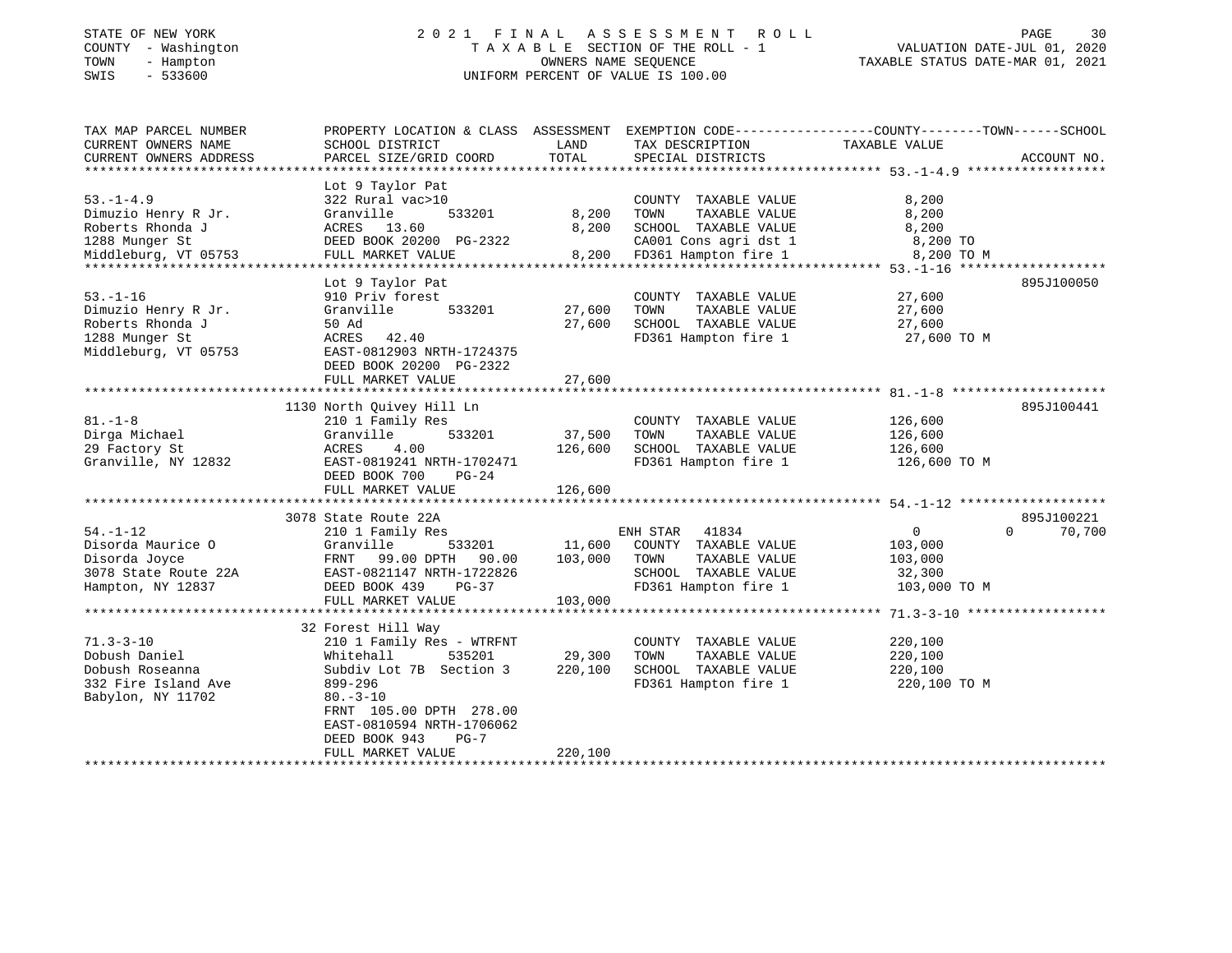### STATE OF NEW YORK 2 0 2 1 F I N A L A S S E S S M E N T R O L L PAGE 31 COUNTY - Washington T A X A B L E SECTION OF THE ROLL - 1 VALUATION DATE-JUL 01, 2020 TOWN - Hampton OWNERS NAME SEQUENCE TAXABLE STATUS DATE-MAR 01, 2021 TOWN - Hampton - 1999 - 1999 - 1999 - 1999 - 1999 - 1999 - 1999 - 1999 - 1999 - 1999 - 1999 - 1999 - 1999 - 19<br>
SWIS - 533600 - 1999 - 1999 - 1999 - 1999 - 1999 - 1999 - 1999 - 1999 - 1999 - 1999 - 1999 - 1999 - 1999 - 19

| TAX MAP PARCEL NUMBER<br>CURRENT OWNERS NAME<br>CURRENT OWNERS ADDRESS                           | PROPERTY LOCATION & CLASS ASSESSMENT EXEMPTION CODE----------------COUNTY-------TOWN------SCHOOL<br>SCHOOL DISTRICT<br>PARCEL SIZE/GRID COORD                     | LAND<br>TOTAL                     | TAX DESCRIPTION<br>SPECIAL DISTRICTS                                                                                            | TAXABLE VALUE                                                      | ACCOUNT NO.                      |
|--------------------------------------------------------------------------------------------------|-------------------------------------------------------------------------------------------------------------------------------------------------------------------|-----------------------------------|---------------------------------------------------------------------------------------------------------------------------------|--------------------------------------------------------------------|----------------------------------|
|                                                                                                  |                                                                                                                                                                   |                                   |                                                                                                                                 |                                                                    |                                  |
| $80. - 1 - 66$<br>Dobush Daniel J<br>Dobush Roseanna<br>332 Fire Island Ave<br>Babylon, NY 11702 | County Route 21 OFF<br>311 Res vac land<br>Whitehall<br>Sect 6 Lot 4<br>ACRES 10.00<br>EAST-0811620 NRTH-1706184<br>DEED BOOK 2115<br>PG-142<br>FULL MARKET VALUE | 535201 10,600<br>10,600<br>10,600 | COUNTY TAXABLE VALUE<br>TOWN<br>TAXABLE VALUE<br>SCHOOL TAXABLE VALUE<br>FD361 Hampton fire 1                                   | 10,600<br>10,600<br>10,600<br>10,600 TO M                          |                                  |
|                                                                                                  |                                                                                                                                                                   |                                   |                                                                                                                                 |                                                                    |                                  |
| $62. - 1 - 37$<br>Doty Kim E<br>C/O Kim E Prehoda<br>99 Hickey Rd<br>Hampton, NY 12837           | 99 Hickey Rd<br>240 Rural res<br>Granville<br>533201<br>ACRES 10.00<br>EAST-0813284 NRTH-1715791<br>DEED BOOK 2856 PG-264<br>FULL MARKET VALUE                    | 47,000<br>194,000<br>194,000      | BAS STAR 41854<br>COUNTY TAXABLE VALUE<br>TOWN<br>TAXABLE VALUE<br>SCHOOL TAXABLE VALUE<br>FD361 Hampton fire 1                 | $0 \qquad \qquad$<br>194,000<br>194,000<br>164,000<br>194,000 TO M | 895J100254<br>30,000<br>$\Omega$ |
|                                                                                                  | 165 Chapman Rd                                                                                                                                                    |                                   |                                                                                                                                 |                                                                    | 895J100162                       |
| $45. - 1 - 16$<br>Douglas William<br>Douglas Sally<br>6 Douglas Way<br>Whitehall, NY 12887       | 240 Rural res<br>535201<br>Whitehall<br>819-79<br>ACRES 34.80<br>EAST-0808538 NRTH-1733952<br>DEED BOOK 816<br>$PG-1$                                             | 76,800<br>191,200                 | 41720<br>AG DIST<br>COUNTY TAXABLE VALUE<br>TOWN<br>TAXABLE VALUE<br>SCHOOL TAXABLE VALUE<br>CA001 Cons agri dst 1<br>30,959 EX | 30,959<br>30,959<br>160,241<br>160,241<br>160,241<br>160,241 TO    | 30,959                           |
| MAY BE SUBJECT TO PAYMENT<br>UNDER AGDIST LAW TIL 2025                                           | FULL MARKET VALUE                                                                                                                                                 | 191,200                           | FD362 Hampton fire 2                                                                                                            | 191,200 TO M                                                       |                                  |
|                                                                                                  |                                                                                                                                                                   |                                   |                                                                                                                                 |                                                                    |                                  |
| $45. - 1 - 14$<br>Douglas William H<br>Douglas Sally A<br>6 Douglas Way<br>Whitehall, NY 12887   | Chapman Rd OFF<br>322 Rural vac>10<br>Whitehall<br>535201<br>ACRES 20.00<br>EAST-0807337 NRTH-1734136<br>DEED BOOK 2784 PG-150                                    | 12,000<br>12,000                  | COUNTY TAXABLE VALUE<br>TOWN<br>TAXABLE VALUE<br>SCHOOL TAXABLE VALUE<br>FD362 Hampton fire 2                                   | 12,000<br>12,000<br>12,000<br>12,000 TO M                          | 895J100557                       |
|                                                                                                  | FULL MARKET VALUE                                                                                                                                                 | 12,000                            |                                                                                                                                 |                                                                    |                                  |
|                                                                                                  |                                                                                                                                                                   |                                   |                                                                                                                                 |                                                                    | 895J100565                       |
| $45. - 1 - 25.3$<br>Douglas William H<br>Douglas Sally<br>6 Douglas Way<br>Whitehall, NY 12887   | Chapman Rd<br>322 Rural vac>10<br>535201<br>Whitehall<br>$819 - 79$<br>ACRES 13.50<br>EAST-0807742 NRTH-1733359<br>DEED BOOK 816<br>$PG-1$<br>FULL MARKET VALUE   | 39,200<br>39,200<br>39,200        | COUNTY TAXABLE VALUE<br>TOWN<br>TAXABLE VALUE<br>SCHOOL TAXABLE VALUE<br>CA001 Cons agri dst 1<br>FD362 Hampton fire 2          | 39,200<br>39,200<br>39,200<br>39,200 TO<br>39,200 TO M             |                                  |
|                                                                                                  |                                                                                                                                                                   |                                   |                                                                                                                                 |                                                                    |                                  |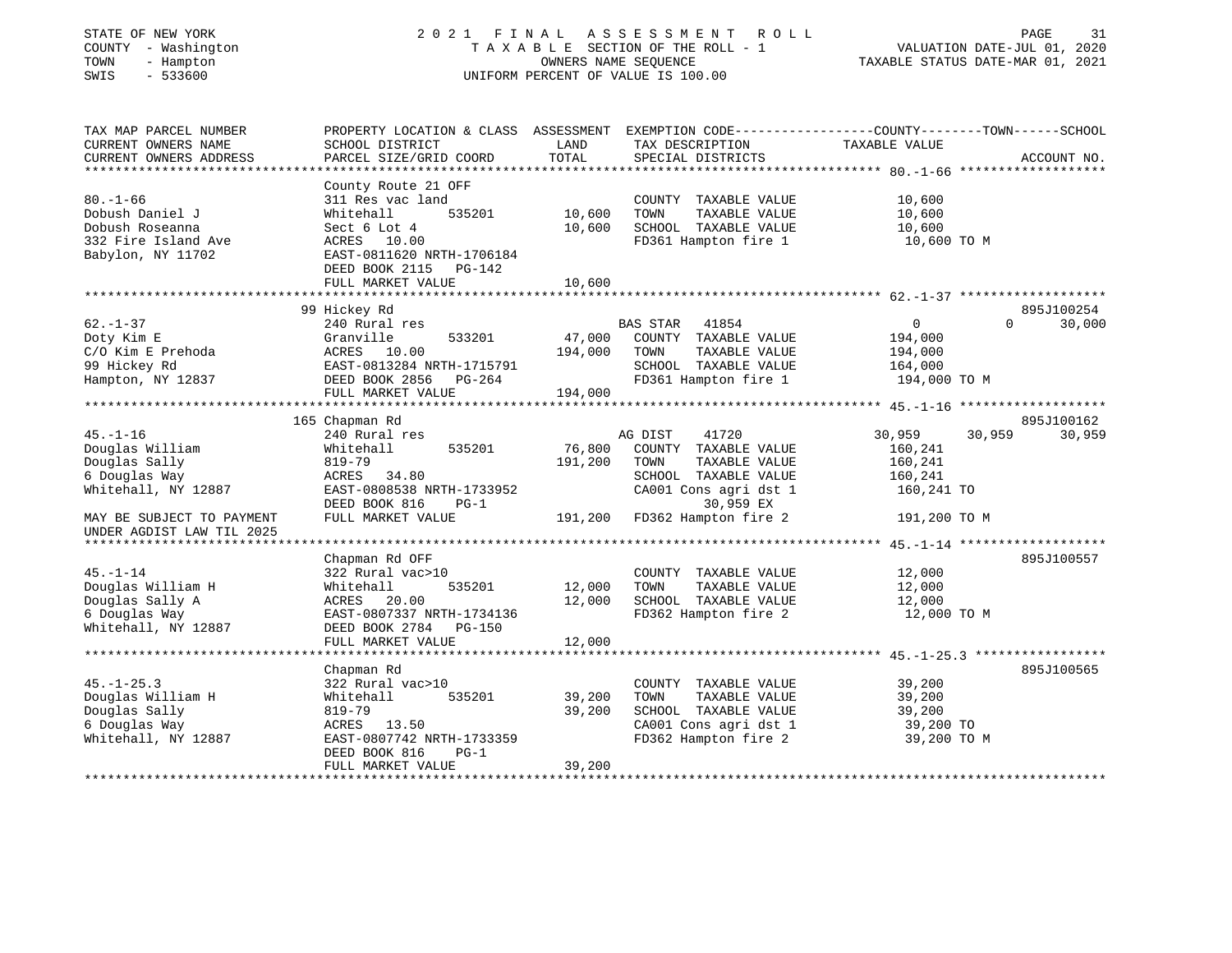| STATE OF NEW YORK<br>COUNTY - Washington<br>TOWN<br>- Hampton<br>$-533600$<br>SWIS | 2021<br>F I N A L                                                                                                  | OWNERS NAME SEQUENCE | ASSESSMENT<br>R O L L<br>TAXABLE SECTION OF THE ROLL - 1<br>UNIFORM PERCENT OF VALUE IS 100.00 | TAXABLE STATUS DATE-MAR 01, 2021 | $\mathop{\mathtt{PAGE}}$<br>VALUATION DATE-JUL 01, 2020 | 32          |
|------------------------------------------------------------------------------------|--------------------------------------------------------------------------------------------------------------------|----------------------|------------------------------------------------------------------------------------------------|----------------------------------|---------------------------------------------------------|-------------|
| TAX MAP PARCEL NUMBER<br>CURRENT OWNERS NAME                                       | PROPERTY LOCATION & CLASS ASSESSMENT EXEMPTION CODE---------------COUNTY-------TOWN------SCHOOL<br>SCHOOL DISTRICT | LAND<br>TOTAL        | TAX DESCRIPTION                                                                                | TAXABLE VALUE                    |                                                         |             |
| CURRENT OWNERS ADDRESS                                                             | PARCEL SIZE/GRID COORD                                                                                             |                      | SPECIAL DISTRICTS                                                                              |                                  |                                                         | ACCOUNT NO. |
|                                                                                    | 11846 State Route 4                                                                                                |                      |                                                                                                |                                  |                                                         | 895J100055  |
| $45. - 1 - 28.1$                                                                   | 112 Dairy farm                                                                                                     |                      | AG DIST<br>41720                                                                               | 39,629                           | 39,629                                                  | 39,629      |
| Douglas William H                                                                  | Whitehall<br>535201                                                                                                | 95,000               | COUNTY TAXABLE VALUE                                                                           | 135,371                          |                                                         |             |
| Douglas Sally                                                                      | ACRES 78.00                                                                                                        | 175,000              | TOWN<br>TAXABLE VALUE                                                                          | 135,371                          |                                                         |             |
| 6 Douglas Way                                                                      | EAST-0806516 NRTH-1729178                                                                                          |                      | SCHOOL TAXABLE VALUE                                                                           | 135,371                          |                                                         |             |
| Whitehall, NY 12887                                                                | DEED BOOK 699<br>PG-48                                                                                             |                      | CA001 Cons agri dst 1                                                                          | 135,371 TO                       |                                                         |             |
|                                                                                    | FULL MARKET VALUE                                                                                                  | 175,000              | 39,629 EX                                                                                      |                                  |                                                         |             |
| MAY BE SUBJECT TO PAYMENT                                                          |                                                                                                                    |                      | FD362 Hampton fire 2                                                                           | 175,000 TO M                     |                                                         |             |
| UNDER AGDIST LAW TIL 2025                                                          |                                                                                                                    |                      |                                                                                                |                                  |                                                         |             |
|                                                                                    |                                                                                                                    |                      |                                                                                                |                                  |                                                         |             |
|                                                                                    | 11850 State Route 4                                                                                                |                      |                                                                                                |                                  |                                                         | 895J100054  |
| $45. - 1 - 28.2$                                                                   | 422 Diner/lunch                                                                                                    |                      | COUNTY TAXABLE VALUE                                                                           | 128,500                          |                                                         |             |
| Douglas William H                                                                  | Whitehall<br>535201                                                                                                | 27,600               | TOWN<br>TAXABLE VALUE                                                                          | 128,500                          |                                                         |             |
| Douglas Sally                                                                      | Big Apple Diner                                                                                                    | 128,500              | SCHOOL TAXABLE VALUE                                                                           | 128,500                          |                                                         |             |
| 6 Douglas Way                                                                      | Lot 1                                                                                                              |                      | FD362 Hampton fire 2                                                                           | 128,500 TO M                     |                                                         |             |
| Whitehall, NY 12887                                                                | FRNT 470.00 DPTH 109.00                                                                                            |                      |                                                                                                |                                  |                                                         |             |
|                                                                                    | EAST-0806272 NRTH-1728423                                                                                          |                      |                                                                                                |                                  |                                                         |             |
|                                                                                    | <b>PG-91</b><br>DEED BOOK 703                                                                                      |                      |                                                                                                |                                  |                                                         |             |
|                                                                                    | FULL MARKET VALUE                                                                                                  | 128,500              |                                                                                                |                                  |                                                         |             |
|                                                                                    |                                                                                                                    |                      |                                                                                                |                                  |                                                         |             |
|                                                                                    | 6 Douglas Way                                                                                                      |                      |                                                                                                |                                  |                                                         |             |
| $45. - 1 - 28.3$                                                                   | 220 2 Family Res                                                                                                   |                      | ENH STAR<br>41834                                                                              | $\overline{0}$                   | $\Omega$                                                | 70,700      |
| Douglas William H                                                                  | Whitehall<br>535201                                                                                                | 27,100               | COUNTY TAXABLE VALUE                                                                           | 119,500                          |                                                         |             |
| Douglas Sally                                                                      | Lot 2                                                                                                              | 119,500              | TOWN<br>TAXABLE VALUE                                                                          | 119,500                          |                                                         |             |
| 6 Douglas Way                                                                      | ACRES<br>1.04                                                                                                      |                      | SCHOOL TAXABLE VALUE                                                                           | 48,800                           |                                                         |             |
| Whitehall, NY 12887                                                                | EAST-0806514 NRTH-1728581                                                                                          |                      | FD362 Hampton fire 2                                                                           | 119,500 TO M                     |                                                         |             |
|                                                                                    | DEED BOOK 698<br>$PG-30$                                                                                           |                      |                                                                                                |                                  |                                                         |             |
|                                                                                    | FULL MARKET VALUE                                                                                                  | 119,500              |                                                                                                |                                  |                                                         |             |
|                                                                                    |                                                                                                                    |                      |                                                                                                |                                  |                                                         |             |
|                                                                                    | LOT 6&7 Taylor Pat                                                                                                 |                      |                                                                                                |                                  |                                                         | 895J100053  |
| $53. - 1 - 14$                                                                     | 910 Priv forest                                                                                                    |                      | COUNTY TAXABLE VALUE                                                                           | 55,600                           |                                                         |             |
| Douglas William H                                                                  | Whitehall<br>535201                                                                                                | 55,600               | TOWN<br>TAXABLE VALUE                                                                          | 55,600                           |                                                         |             |
| Douglas Sally                                                                      | ACRES 85.60                                                                                                        | 55,600               | SCHOOL TAXABLE VALUE                                                                           | 55,600                           |                                                         |             |
| 6 Douglas Way                                                                      | EAST-0808515 NRTH-1723886                                                                                          |                      | FD361 Hampton fire 1                                                                           | 47,816 TO M                      |                                                         |             |
| Whitehall, NY 12887                                                                | DEED BOOK 699<br>$PG-48$                                                                                           |                      | FD362 Hampton fire 2                                                                           | 7,784 TO M                       |                                                         |             |
|                                                                                    | FULL MARKET VALUE                                                                                                  | 55,600               |                                                                                                |                                  |                                                         |             |
|                                                                                    |                                                                                                                    |                      |                                                                                                |                                  |                                                         |             |
|                                                                                    | 2006 County Route 18                                                                                               |                      |                                                                                                |                                  |                                                         | 895J100291  |
| $71. - 1 - 1.1$                                                                    | 322 Rural vac>10                                                                                                   |                      | AGRI-D IND 41730                                                                               | 33,637                           | 33,637                                                  | 33,637      |
| Downing Duane                                                                      | Granville<br>533201                                                                                                | 36,300               | COUNTY TAXABLE VALUE                                                                           | 2,663                            |                                                         |             |
| 118 South Williams St                                                              | ACRES<br>11.10                                                                                                     | 36,300               | TOWN<br>TAXABLE VALUE                                                                          | 2,663                            |                                                         |             |
| Whitehall, NY 12887                                                                | EAST-0811731 NRTH-1713812                                                                                          |                      | SCHOOL TAXABLE VALUE                                                                           | 2,663                            |                                                         |             |
|                                                                                    | DEED BOOK 3357 PG-65                                                                                               |                      | FD361 Hampton fire 1                                                                           | 36,300 TO M                      |                                                         |             |
| MAY BE SUBJECT TO PAYMENT                                                          | FULL MARKET VALUE                                                                                                  | 36,300               |                                                                                                |                                  |                                                         |             |
| UNDER AGDIST LAW TIL 2028                                                          |                                                                                                                    |                      |                                                                                                |                                  |                                                         |             |
|                                                                                    |                                                                                                                    |                      |                                                                                                |                                  |                                                         |             |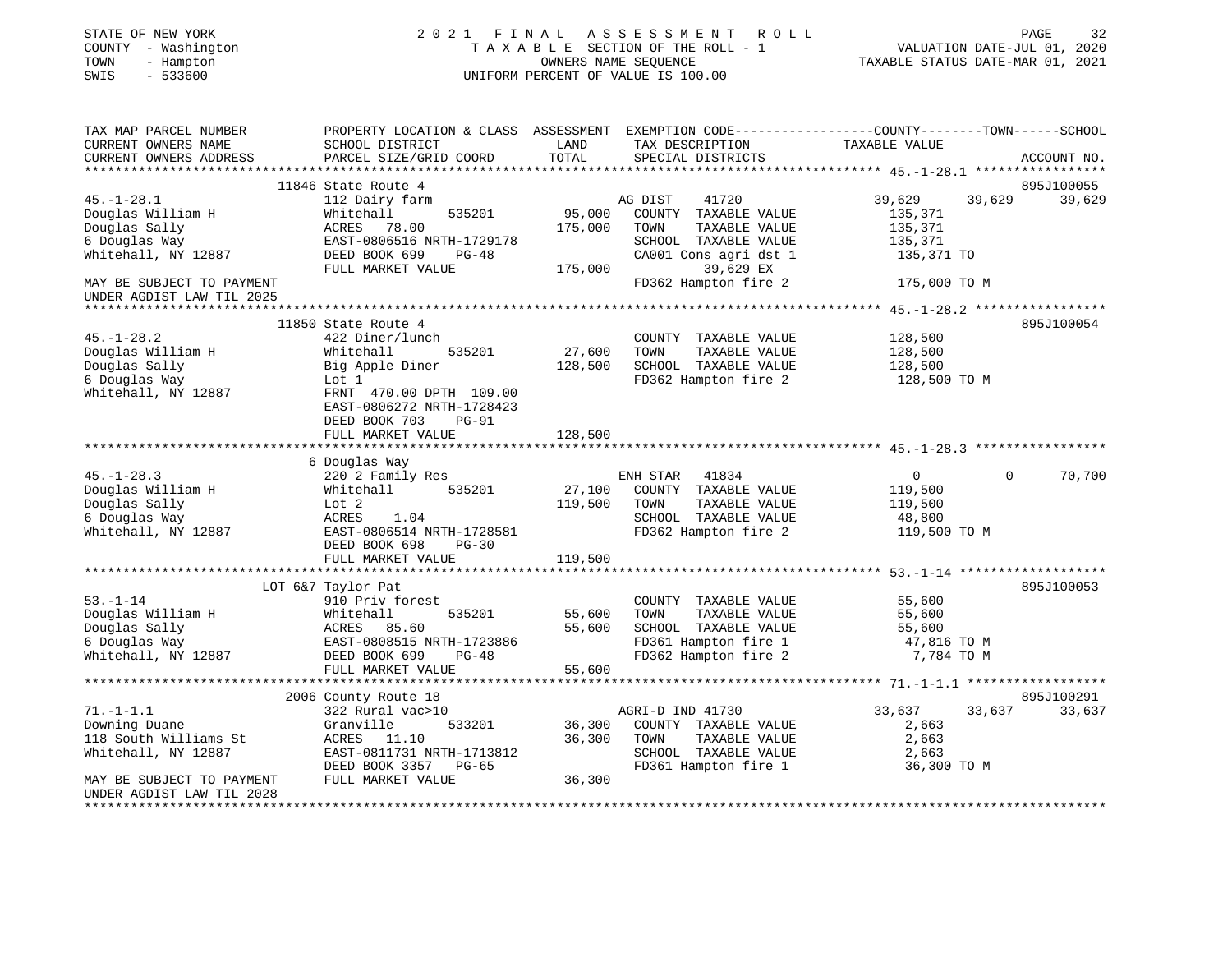| STATE OF NEW YORK |  |              |  |
|-------------------|--|--------------|--|
| COUNTY            |  | - Washington |  |
| TOWN              |  | - Hampton    |  |
| OMT O             |  | E 22500      |  |

## STATE OF NEW YORK 2 0 2 1 F I N A L A S S E S S M E N T R O L L PAGE 33T A X A B L E SECTION OF THE ROLL - 1<br>OWNERS NAME SEQUENCE SWIS - 533600 UNIFORM PERCENT OF VALUE IS 100.00

| TAX MAP PARCEL NUMBER<br>CURRENT OWNERS NAME<br>CURRENT OWNERS ADDRESS                                     | SCHOOL DISTRICT<br>PARCEL SIZE/GRID COORD                                                                                                         | PROPERTY LOCATION & CLASS ASSESSMENT EXEMPTION CODE---------------COUNTY-------TOWN------SCHOOL<br>TAX DESCRIPTION TAXABLE VALUE<br>LAND<br>TOTAL<br>SPECIAL DISTRICTS | ACCOUNT NO.                                                                          |
|------------------------------------------------------------------------------------------------------------|---------------------------------------------------------------------------------------------------------------------------------------------------|------------------------------------------------------------------------------------------------------------------------------------------------------------------------|--------------------------------------------------------------------------------------|
|                                                                                                            | 1896 County Route 18                                                                                                                              |                                                                                                                                                                        | 895J100020                                                                           |
| $62 - 1 - 49$<br>Downing Duane P<br>118 South Williams St<br>Whitehall, NY 12887                           | 322 Rural vac>10<br>Whitehall<br>Sub Div Lot 5<br>ACRES 18.50<br>EAST-0809908 NRTH-1713574                                                        | AGRI-D IND 41730<br>COUNTY TAXABLE VALUE<br>18,800<br>TAXABLE VALUE<br>TOWN<br>SCHOOL TAXABLE VALUE<br>FD361 Hampton fire 1                                            | 15,314 15,314<br>15,314<br>3,486<br>3,486<br>3,486<br>18,800 TO M                    |
| MAY BE SUBJECT TO PAYMENT<br>UNDER AGDIST LAW TIL 2028 FULL MARKET VALUE                                   | DEED BOOK 3116 PG-267                                                                                                                             | 18,800                                                                                                                                                                 |                                                                                      |
|                                                                                                            | 2044 County Route 18                                                                                                                              |                                                                                                                                                                        | 895J100426                                                                           |
| $71. - 1 - 1.2$<br>Downing Duane P<br>Downing David<br>118 South Williams St<br>Whitehall, NY 12887        | 314 Rural vac<10<br>533201<br>Granville<br>ACRES<br>3.30<br>EAST-0812541 NRTH-1713725<br>DEED BOOK 3528 PG-85<br>FULL MARKET VALUE                | AGRI-D IND 41730<br>23,100<br>COUNTY TAXABLE VALUE<br>23,100<br>TAXABLE VALUE<br>TOWN<br>SCHOOL TAXABLE VALUE 783<br>FD361 Hampton fire 1 23,100 TO M<br>23,100        | 22,317<br>22,317<br>22,317<br>783<br>783                                             |
| MAY BE SUBJECT TO PAYMENT<br>UNDER AGDIST LAW TIL 2028                                                     |                                                                                                                                                   |                                                                                                                                                                        |                                                                                      |
|                                                                                                            | 1137 North Quivey Hill Ln                                                                                                                         |                                                                                                                                                                        | 895J100545                                                                           |
| $81. - 1 - 26.2$<br>Dundon Matthew<br>Dundon Samantha<br>1137 N Quivey Hill Ln<br>Whitehall, NY 12887-3217 | 210 1 Family Res<br>Granville<br>ACRES<br>2.00<br>AURED 2.00<br>EAST-0818733 NRTH-1702569<br>TELL DEED ROOK 939 PG-247                            | BAS STAR 41854<br>533201 30,500 COUNTY TAXABLE VALUE<br>180,000 TOWN<br>TAXABLE VALUE<br>SCHOOL TAXABLE VALUE<br>FD361 Hampton fire 1 180,000 TO M                     | $\overline{0}$<br>$\Omega$<br>30,000<br>180,000<br>180,000<br>150,000                |
|                                                                                                            | FULL MARKET VALUE                                                                                                                                 | 180,000                                                                                                                                                                |                                                                                      |
|                                                                                                            | 177 Hills Pond Rd                                                                                                                                 |                                                                                                                                                                        |                                                                                      |
| $71. - 1 - 16.2$<br>Dunn Russell S Jr<br>Dunn Tami J<br>177 Hills Pond Rd<br>Whitehall, NY 12887           | 270 Mfg housing<br>Granville<br>533201<br>FRNT 200.00 DPTH 230.00<br>ACRES 1.06<br>EAST-0815859 NRTH-1706155<br>DEED BOOK 2710 PG-255             | COUNTY TAXABLE VALUE<br>TAXABLE VALUE<br>27,200<br>TOWN<br>35,200<br>SCHOOL TAXABLE VALUE<br>FD361 Hampton fire 1                                                      | 35,200<br>35,200<br>35,200<br>35,200 TO M                                            |
|                                                                                                            |                                                                                                                                                   |                                                                                                                                                                        |                                                                                      |
| $71. - 1 - 15.8$<br>Dunn Russell S Sr<br>Dunn Joan E<br>PO Box 75<br>Hampton, NY 12837                     | 196 Hills Pond Rd<br>210 1 Family Res<br>Granville<br>ACRES<br>1.58<br>EAST-0816422 NRTH-1706365<br>PG-274<br>DEED BOOK 2837<br>FULL MARKET VALUE | ENH STAR<br>41834<br>533201 29,000<br>COUNTY TAXABLE VALUE<br>154,000<br>TOWN<br>TAXABLE VALUE<br>FD361 Hampton fire 1<br>154,000                                      | 70,700<br>$\overline{0}$<br>$\Omega$<br>154,000<br>154,000<br>83,300<br>154,000 TO M |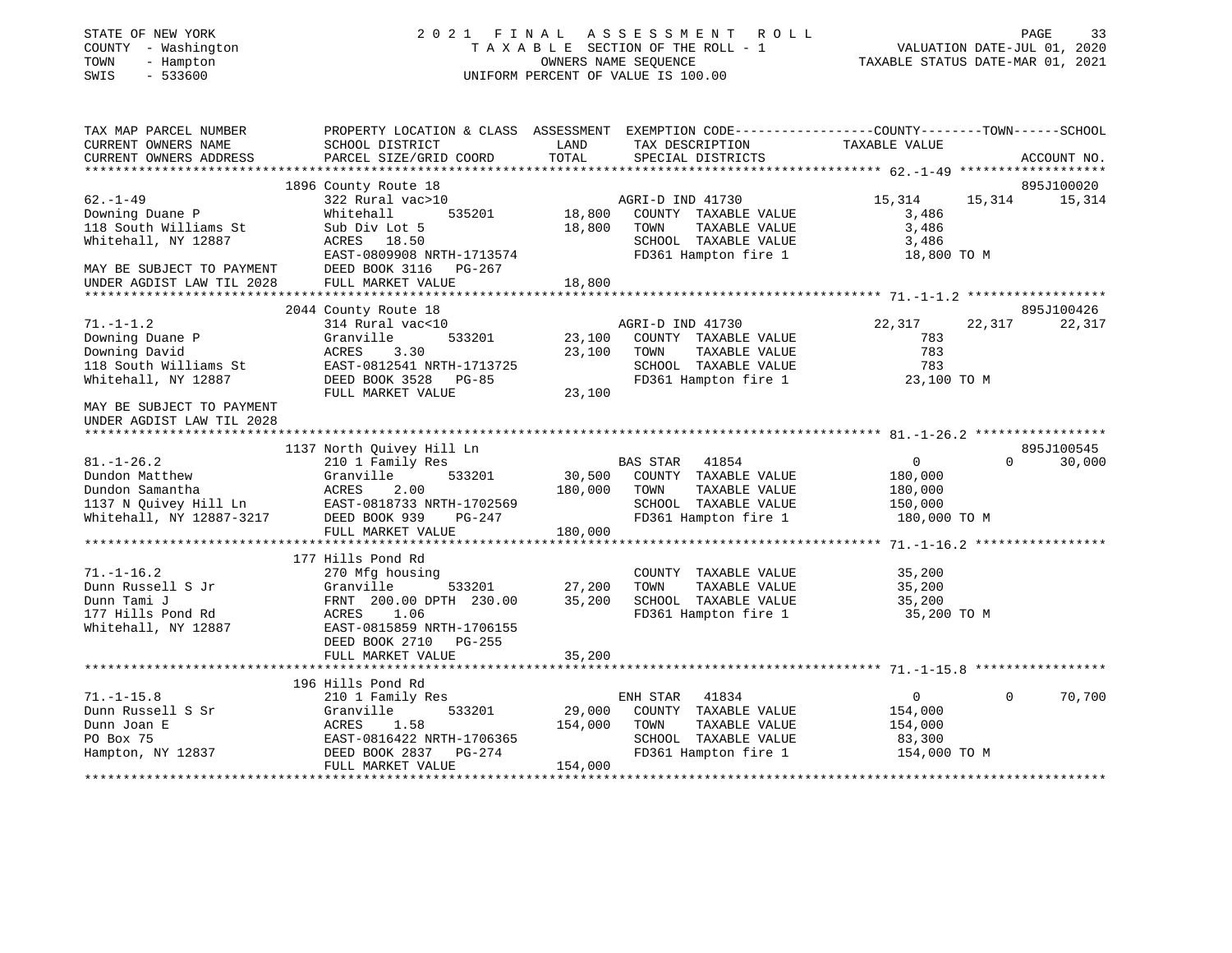#### STATE OF NEW YORK 2 0 2 1 F I N A L A S S E S S M E N T R O L L PAGE 34 COUNTY - Washington T A X A B L E SECTION OF THE ROLL - 1 VALUATION DATE-JUL 01, 2020 TOWN - Hampton OWNERS NAME SEQUENCE TAXABLE STATUS DATE-MAR 01, 2021 SWIS - 533600 UNIFORM PERCENT OF VALUE IS 100.00UNIFORM PERCENT OF VALUE IS 100.00

| TAX MAP PARCEL NUMBER<br>CURRENT OWNERS NAME<br>CURRENT OWNERS ADDRESS                                                       | PROPERTY LOCATION & CLASS ASSESSMENT EXEMPTION CODE---------------COUNTY-------TOWN------SCHOOL<br>SCHOOL DISTRICT<br>PARCEL SIZE/GRID COORD                                                        | LAND<br>TOTAL | TAX DESCRIPTION TAXABLE VALUE<br>SPECIAL DISTRICTS                         |                      | ACCOUNT NO.                      |
|------------------------------------------------------------------------------------------------------------------------------|-----------------------------------------------------------------------------------------------------------------------------------------------------------------------------------------------------|---------------|----------------------------------------------------------------------------|----------------------|----------------------------------|
|                                                                                                                              |                                                                                                                                                                                                     |               |                                                                            |                      |                                  |
| $81. - 1 - 22$                                                                                                               | 1093 North Quivey Hill Ln<br>210 1 Family Res<br>Granville 533201 37,500 COUNTY TAXABLE VALUE<br>137,000 TOWN TAXABLE VALUE<br>COUNTY TAXABLE VALUE<br>COUNTY TAXABLE VALUE<br>COUNTY TAXABLE VALUE |               |                                                                            | $\overline{0}$       | 895J100429<br>$\Omega$<br>30,000 |
| Dupuis Kathan                                                                                                                |                                                                                                                                                                                                     |               |                                                                            | 137,000              |                                  |
| Dupuis Racheal                                                                                                               |                                                                                                                                                                                                     |               |                                                                            | 137,000              |                                  |
|                                                                                                                              |                                                                                                                                                                                                     |               | SCHOOL TAXABLE VALUE                                                       | 107,000              |                                  |
| 1093 N Quivey Hill Ln               EAST-0818662 NRTH-1701695<br>Whitehall, NY 12887                 DEED BOOK 20200 PG-5271 |                                                                                                                                                                                                     |               | FD361 Hampton fire 1                                                       | 137,000 TO M         |                                  |
|                                                                                                                              | FULL MARKET VALUE                                                                                                                                                                                   | 137,000       |                                                                            |                      |                                  |
|                                                                                                                              |                                                                                                                                                                                                     |               |                                                                            |                      |                                  |
|                                                                                                                              | State Route 22A OFF                                                                                                                                                                                 |               |                                                                            |                      | 895J100029                       |
| $72 - 2 - 8$                                                                                                                 | 314 Rural vac<10                                                                                                                                                                                    |               | COUNTY TAXABLE VALUE<br>TOWN      TAXABLE VALUE                            | 17,000               |                                  |
| Durant Herve S                                                                                                               | Granville                                                                                                                                                                                           |               |                                                                            | 17,000               |                                  |
| 1507 County Road 565                                                                                                         | ACRES<br>6.50                                                                                                                                                                                       | 17,000        | SCHOOL TAXABLE VALUE 17,000<br>FD361 Hampton fire 1 17,000 TO M            |                      |                                  |
| Sussex, NJ 07461-4013                                                                                                        | EAST-0824175 NRTH-1710692                                                                                                                                                                           |               |                                                                            |                      |                                  |
|                                                                                                                              | DEED BOOK 2589<br>PG-262                                                                                                                                                                            |               |                                                                            |                      |                                  |
|                                                                                                                              | FULL MARKET VALUE                                                                                                                                                                                   | 17,000        |                                                                            |                      |                                  |
|                                                                                                                              |                                                                                                                                                                                                     |               |                                                                            |                      |                                  |
|                                                                                                                              | Hickey Rd OFF                                                                                                                                                                                       |               |                                                                            |                      | 895J100629                       |
| $62 - 1 - 2$                                                                                                                 | 910 Priv forest                                                                                                                                                                                     |               | COUNTY TAXABLE VALUE 17,400                                                |                      |                                  |
| Durfee Seth                                                                                                                  | Granville                                                                                                                                                                                           | 533201 17,400 | TOWN                                                                       | TAXABLE VALUE 17,400 |                                  |
| Durfee Grace Cuomo                                                                                                           | ACRES 26.76                                                                                                                                                                                         | 17,400        | SCHOOL TAXABLE VALUE<br>FD361 Hampton fire 1                               | 17,400               |                                  |
| PO Box 124                                                                                                                   | EAST-0809900 NRTH-1719665                                                                                                                                                                           |               |                                                                            | $17,400$ TO M        |                                  |
| Fair Haven, VT 05743                                                                                                         | DEED BOOK 3055 PG-251                                                                                                                                                                               |               |                                                                            |                      |                                  |
|                                                                                                                              |                                                                                                                                                                                                     |               |                                                                            |                      |                                  |
|                                                                                                                              |                                                                                                                                                                                                     |               |                                                                            |                      |                                  |
|                                                                                                                              | Manor Ln                                                                                                                                                                                            |               |                                                                            |                      |                                  |
| $54. - 1 - 14.8$                                                                                                             | 314 Rural vac<10                                                                                                                                                                                    |               | COUNTY TAXABLE VALUE                                                       | 2,600                |                                  |
| Durham Janice D                                                                                                              | Granville<br>533201                                                                                                                                                                                 | 2,600         | TAXABLE VALUE<br>TOWN<br>TOWN      TAXABLE VALUE<br>SCHOOL   TAXABLE VALUE | 2,600                |                                  |
| 13 Krall Rd                                                                                                                  | FRNT 324.00 DPTH                                                                                                                                                                                    | 2,600         |                                                                            | 2,600                |                                  |
| Hampton, NY 12837                                                                                                            | ACRES 0.74                                                                                                                                                                                          |               | CA001 Cons agri dst 1 $2,600$ TO                                           |                      |                                  |
|                                                                                                                              | EAST-0820565 NRTH-1725402                                                                                                                                                                           |               | FD361 Hampton fire 1                                                       | 2,600 TO M           |                                  |
|                                                                                                                              | DEED BOOK 867<br>PG-54                                                                                                                                                                              |               |                                                                            |                      |                                  |
|                                                                                                                              | FULL MARKET VALUE                                                                                                                                                                                   | 2,600         |                                                                            |                      |                                  |
|                                                                                                                              |                                                                                                                                                                                                     |               |                                                                            |                      |                                  |
| $54. - 1 - 14.1$                                                                                                             | State Route 22A                                                                                                                                                                                     |               |                                                                            |                      | 895J100141                       |
|                                                                                                                              | 323 Vacant rural                                                                                                                                                                                    | 533201 79,200 | AG DIST<br>41720                                                           | 8,244                | 8,244<br>8,244                   |
| Durham Joseph A                                                                                                              | Granville                                                                                                                                                                                           |               | COUNTY TAXABLE VALUE                                                       | 70,956               |                                  |
| 1 Krall Rd                                                                                                                   | sub div lot 2                                                                                                                                                                                       | 79,200        | TOWN<br>TAXABLE VALUE<br>SCHOOL TAXABLE VALUE                              | 70,956<br>70,956     |                                  |
| Hampton, NY 12837                                                                                                            | Easement 3201/301                                                                                                                                                                                   |               |                                                                            |                      |                                  |
|                                                                                                                              | ACRES 158.40<br>EAST-0818451 NRTH-1725192<br>DEED BOOK 867 PG-65                                                                                                                                    |               | CA001 Cons agri dst 1                                                      | 70,956 TO            |                                  |
| MAY BE SUBJECT TO PAYMENT<br>UNDER AGDIST LAW TIL 2025                                                                       |                                                                                                                                                                                                     |               | 8,244 EX<br>FD361 Hampton fire 1                                           | 79,200 TO M          |                                  |
|                                                                                                                              | FULL MARKET VALUE                                                                                                                                                                                   | 79,200        |                                                                            |                      |                                  |
|                                                                                                                              |                                                                                                                                                                                                     |               |                                                                            |                      |                                  |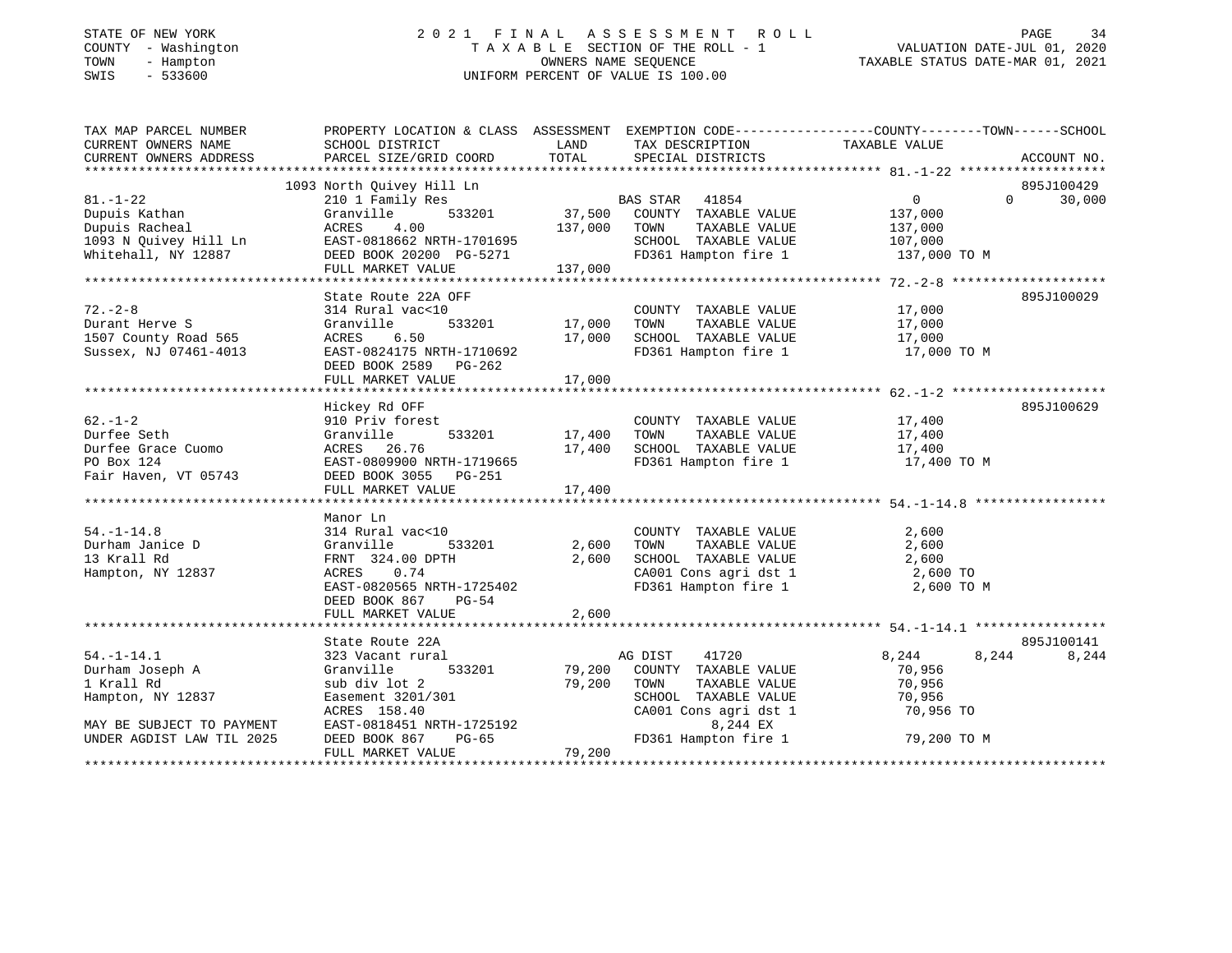| STATE OF NEW YORK<br>COUNTY - Washington<br>TOWN<br>- Hampton<br>SWIS<br>$-533600$ | 2021 FINAL                                                                                                         |         | A S S E S S M E N T<br>ROLL<br>T A X A B L E SECTION OF THE ROLL - 1<br>OWNERS NAME SEQUENCE<br>UNIFORM PERCENT OF VALUE IS 100.00 | VALUATION DATE-JUL 01, 2020<br>TAXABLE STATUS DATE-MAR 01, 2021   | PAGE<br>35  |
|------------------------------------------------------------------------------------|--------------------------------------------------------------------------------------------------------------------|---------|------------------------------------------------------------------------------------------------------------------------------------|-------------------------------------------------------------------|-------------|
| TAX MAP PARCEL NUMBER<br>CURRENT OWNERS NAME                                       | PROPERTY LOCATION & CLASS ASSESSMENT EXEMPTION CODE---------------COUNTY-------TOWN------SCHOOL<br>SCHOOL DISTRICT | LAND    | TAX DESCRIPTION                                                                                                                    | TAXABLE VALUE                                                     |             |
| CURRENT OWNERS ADDRESS                                                             | PARCEL SIZE/GRID COORD                                                                                             | TOTAL   | SPECIAL DISTRICTS                                                                                                                  |                                                                   | ACCOUNT NO. |
|                                                                                    | 1052 West Way                                                                                                      |         |                                                                                                                                    |                                                                   | 895J100114  |
| $71.4 - 2 - 8$                                                                     | 260 Seasonal res - WTRFNT                                                                                          |         | COUNTY TAXABLE VALUE                                                                                                               | 165,000                                                           |             |
| Durst Frederick P                                                                  | Granville<br>533201                                                                                                | 29,300  | TOWN<br>TAXABLE VALUE                                                                                                              | 165,000                                                           |             |
| Durst Carol B                                                                      | LOT 10                                                                                                             | 165,000 | SCHOOL TAXABLE VALUE                                                                                                               | 165,000                                                           |             |
| 175 Howell Ave                                                                     | $71. - 2 - 8$                                                                                                      |         | FD361 Hampton fire 1                                                                                                               | 165,000 TO M                                                      |             |
| Fords, NJ 08863                                                                    | FRNT 103.00 DPTH 273.00<br>0.65<br>ACRES                                                                           |         |                                                                                                                                    |                                                                   |             |
|                                                                                    | EAST-0815423 NRTH-1707476<br>DEED BOOK 3985 PG-312                                                                 |         |                                                                                                                                    |                                                                   |             |
|                                                                                    | FULL MARKET VALUE                                                                                                  | 165,000 |                                                                                                                                    |                                                                   |             |
|                                                                                    |                                                                                                                    |         |                                                                                                                                    |                                                                   |             |
| $31 - 1 - 4$                                                                       | 1399 Carvers Falls Ln                                                                                              |         |                                                                                                                                    |                                                                   | 895J100215  |
| Eddy Perry M                                                                       | 210 1 Family Res<br>535201<br>Whitehall                                                                            | 37,200  | COUNTY TAXABLE VALUE<br>TAXABLE VALUE<br>TOWN                                                                                      | 136,300<br>136,300                                                |             |
| 1399 Carvers Falls Ln                                                              | 3.90<br>ACRES                                                                                                      | 136,300 | SCHOOL TAXABLE VALUE                                                                                                               | 136,300                                                           |             |
| Whitehall, NY 12887                                                                | EAST-0807952 NRTH-1746334                                                                                          |         | FD362 Hampton fire 2                                                                                                               | 136,300 TO M                                                      |             |
|                                                                                    | DEED BOOK 3653 PG-38                                                                                               |         |                                                                                                                                    |                                                                   |             |
|                                                                                    | FULL MARKET VALUE                                                                                                  | 136,300 |                                                                                                                                    |                                                                   |             |
|                                                                                    |                                                                                                                    |         |                                                                                                                                    |                                                                   |             |
|                                                                                    | 36 Perry Heights Way                                                                                               |         |                                                                                                                                    |                                                                   | 895J101676  |
| $72. - 2 - 41$                                                                     | 210 1 Family Res                                                                                                   |         | COUNTY TAXABLE VALUE                                                                                                               | 145,000                                                           |             |
| Edmundson Todd A                                                                   | Granville<br>533201                                                                                                | 27,000  | TAXABLE VALUE<br>TOWN                                                                                                              | 145,000                                                           |             |
| Edmundson Katherine S                                                              | 1.00 BANK<br>ACRES<br>997                                                                                          | 145,000 | SCHOOL TAXABLE VALUE                                                                                                               | 145,000                                                           |             |
| 15 Mapes Ave                                                                       | EAST-0822866 NRTH-1712380                                                                                          |         | FD361 Hampton fire 1                                                                                                               | 145,000 TO M                                                      |             |
| Nutley, NJ 07110                                                                   | DEED BOOK 3866 PG-308                                                                                              |         |                                                                                                                                    |                                                                   |             |
|                                                                                    | FULL MARKET VALUE                                                                                                  | 145,000 |                                                                                                                                    |                                                                   |             |
|                                                                                    | ************************                                                                                           |         |                                                                                                                                    |                                                                   |             |
|                                                                                    | 73 Wicked Hollow Way                                                                                               |         |                                                                                                                                    |                                                                   | 895J101716  |
| $62 - 1 - 13$                                                                      | 210 1 Family Res                                                                                                   |         | BAS STAR<br>41854                                                                                                                  | $\overline{0}$<br>$\Omega$                                        | 30,000      |
| Edwards Edward                                                                     | Granville<br>533201                                                                                                | 28,500  | COUNTY TAXABLE VALUE                                                                                                               | 91,000                                                            |             |
| 73 Wicked Hollow Way                                                               | <b>ACRES</b><br>5.05                                                                                               | 91,000  | TOWN<br>TAXABLE VALUE                                                                                                              | 91,000                                                            |             |
| Hampton, NY 12837                                                                  | EAST-0812982 NRTH-1719833                                                                                          |         | SCHOOL TAXABLE VALUE                                                                                                               | 61,000                                                            |             |
|                                                                                    | DEED BOOK 918<br>$PG-167$                                                                                          |         | FD361 Hampton fire 1                                                                                                               | 91,000 TO M                                                       |             |
|                                                                                    | FULL MARKET VALUE                                                                                                  | 91,000  |                                                                                                                                    |                                                                   |             |
|                                                                                    |                                                                                                                    |         |                                                                                                                                    | ************************************ 62.-1-34 ******************* |             |
|                                                                                    | 28 Quiet Way                                                                                                       |         |                                                                                                                                    |                                                                   | 895J100641  |
| $62 - 1 - 34$                                                                      | 322 Rural vac>10                                                                                                   |         | COUNTY TAXABLE VALUE                                                                                                               | 6,700                                                             |             |
| Edwards Edward                                                                     | Granville<br>533201                                                                                                | 6,700   | TOWN<br>TAXABLE VALUE                                                                                                              | 6,700                                                             |             |
| 73 Wicked Hollow Way                                                               | ACRES<br>11.23                                                                                                     | 6,700   | SCHOOL TAXABLE VALUE                                                                                                               | 6,700                                                             |             |
| Hampton, NY 12837                                                                  | EAST-0811446 NRTH-1717348                                                                                          |         | FD361 Hampton fire 1                                                                                                               | 6,700 TO M                                                        |             |
|                                                                                    | DEED BOOK 918<br>$PG-163$                                                                                          |         |                                                                                                                                    |                                                                   |             |
|                                                                                    | FULL MARKET VALUE                                                                                                  | 6,700   |                                                                                                                                    |                                                                   |             |
|                                                                                    |                                                                                                                    |         |                                                                                                                                    |                                                                   |             |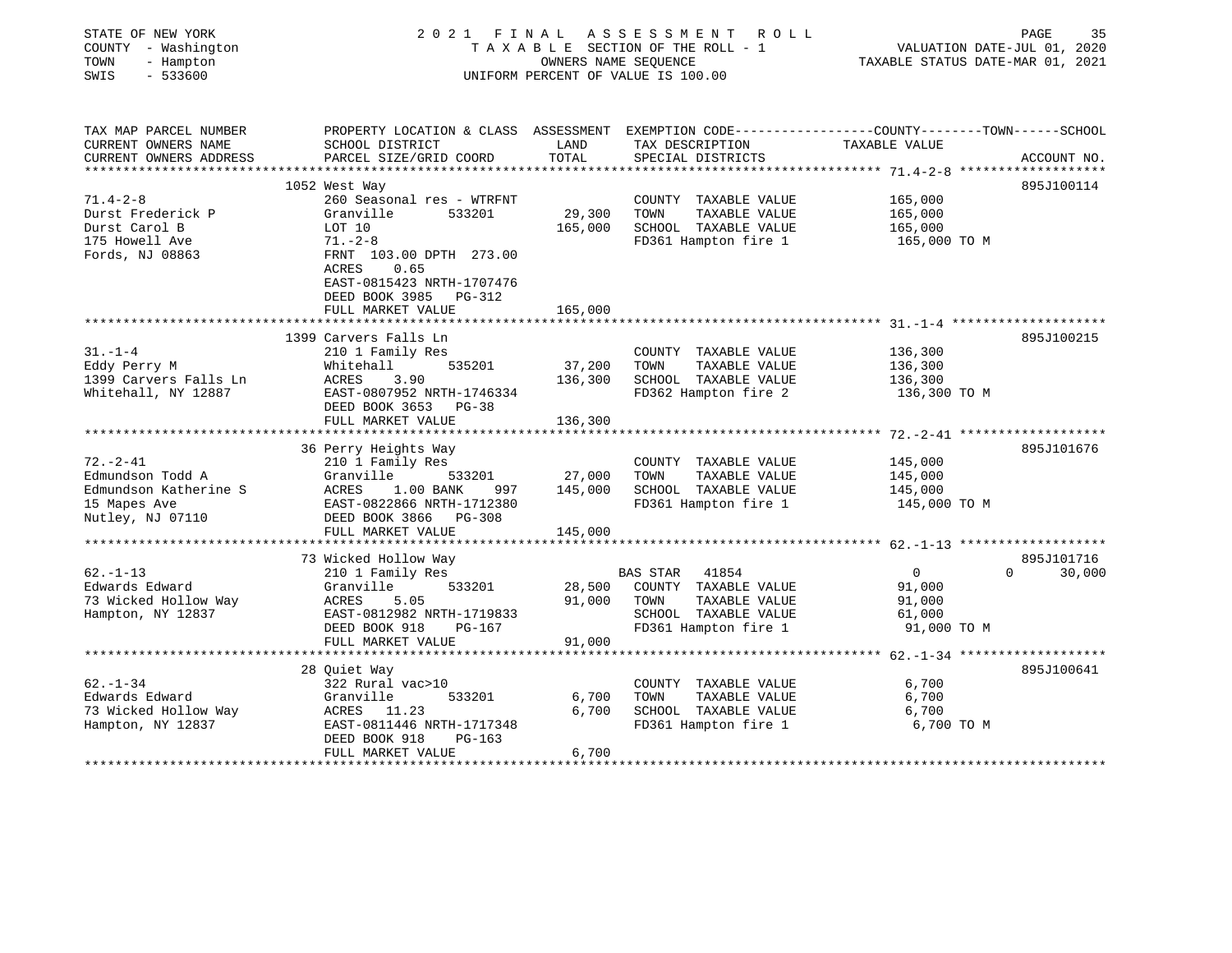| STATE OF NEW YORK |                   |
|-------------------|-------------------|
| COUNTY            | - Washington      |
| TOWN              | - Hampton         |
| $\alpha$          | $F \cap C \cap C$ |

#### STATE OF NEW YORK 2 0 2 1 F I N A L A S S E S S M E N T R O L L PAGE 36 COUNTY - Washington T A X A B L E SECTION OF THE ROLL - 1 VALUATION DATE-JUL 01, 2020 TOWN - Hampton OWNERS NAME SEQUENCE TAXABLE STATUS DATE-MAR 01, 2021 SWIS - 533600 UNIFORM PERCENT OF VALUE IS 100.00

| TAX MAP PARCEL NUMBER       | PROPERTY LOCATION & CLASS ASSESSMENT                   |         | EXEMPTION CODE-----------------COUNTY-------TOWN------SCHOOL |                       |          |                |
|-----------------------------|--------------------------------------------------------|---------|--------------------------------------------------------------|-----------------------|----------|----------------|
| CURRENT OWNERS NAME         | SCHOOL DISTRICT                                        | LAND    | TAX DESCRIPTION                                              | TAXABLE VALUE         |          |                |
| CURRENT OWNERS ADDRESS      | PARCEL SIZE/GRID COORD                                 | TOTAL   | SPECIAL DISTRICTS                                            |                       |          | ACCOUNT NO.    |
| **********************      |                                                        |         |                                                              |                       |          |                |
|                             | 1018 West Way                                          |         |                                                              |                       |          | 895J100278     |
| $71.4 - 2 - 18$             | 210 1 Family Res - WTRFNT                              |         | ENH STAR<br>41834                                            | $\mathbf{0}$          | $\Omega$ | 70,700         |
| Edwards Thomas M ETAL       | Granville<br>533201                                    | 27,900  | COUNTY TAXABLE VALUE                                         | 120,000               |          |                |
| ATT Gail Dennison           | LOT 1B                                                 | 120,000 | TOWN<br>TAXABLE VALUE                                        | 120,000               |          |                |
| PO Box 43                   | 688/193                                                |         | SCHOOL TAXABLE VALUE                                         | 49,300                |          |                |
| Hampton, NY 12837           | $71. - 2 - 18$<br>FRNT 100.00 DPTH 187.00              |         | FD361 Hampton fire 1                                         | 120,000 TO M          |          |                |
|                             | EAST-0816094 NRTH-1706895<br>DEED BOOK 918<br>$PG-170$ |         |                                                              |                       |          |                |
|                             | FULL MARKET VALUE                                      | 120,000 |                                                              |                       |          |                |
|                             |                                                        |         |                                                              |                       |          |                |
|                             | 11 Hampton Heights Way                                 |         |                                                              |                       |          | 895J100586     |
| $80. - 1 - 12$              | 210 1 Family Res                                       |         | VET COM CT 41131                                             | 39,950                | 39,950   | $\overline{0}$ |
| Ekroos Joseph A             | Granville<br>533201                                    |         | 41,000 VET DIS CT 41141                                      | 63,920                | 63,920   | 0              |
| Judware Lisa A              | ACRES<br>5.01                                          | 159,800 | COUNTY TAXABLE VALUE                                         | 55,930                |          |                |
| 11 Hampton Heights Way      | EAST-0811867 NRTH-1701900                              |         | TOWN<br>TAXABLE VALUE                                        | 55,930                |          |                |
| Whitehall, NY 12887         | DEED BOOK 3819 PG-37                                   |         | SCHOOL TAXABLE VALUE                                         | 159,800               |          |                |
|                             | FULL MARKET VALUE                                      |         | 159,800 FD361 Hampton fire 1                                 | 159,800 TO M          |          |                |
|                             |                                                        |         |                                                              |                       |          |                |
|                             | 2453 County Route 18                                   |         |                                                              |                       |          | 895J100185     |
| $72. - 1 - 10$              | 210 1 Family Res                                       |         | COUNTY TAXABLE VALUE                                         | 105,600               |          |                |
| Elms Kim A                  | 533201<br>Granville                                    | 18,100  | TOWN<br>TAXABLE VALUE                                        | 105,600               |          |                |
| 2453 County Route 18        | FRNT 140.00 DPTH 124.00                                | 105,600 | SCHOOL TAXABLE VALUE                                         | 105,600               |          |                |
| Whitehall, NY 12887         | EAST-0821364 NRTH-1710464<br>DEED BOOK 3693 PG-307     |         | FD361 Hampton fire 1                                         | 105,600 TO M          |          |                |
|                             | FULL MARKET VALUE                                      | 105,600 |                                                              |                       |          |                |
|                             |                                                        |         |                                                              |                       |          |                |
|                             | 1037 North Ouivey Hill Ln                              |         |                                                              |                       |          | 895J100041     |
| $81. - 1 - 14$              | 322 Rural vac>10                                       |         | COUNTY TAXABLE VALUE                                         | 25,700                |          |                |
| Ettori Rita<br>19 Prouty Rd | Granville<br>533201<br>ACRES                           | 25,700  | TAXABLE VALUE<br>TOWN<br>SCHOOL TAXABLE VALUE                | 25,700                |          |                |
| Hampton, NY 12837           | 23.00<br>EAST-0817316 NRTH-1700110                     | 25,700  | FD361 Hampton fire 1                                         | 25,700<br>25,700 TO M |          |                |
|                             |                                                        |         |                                                              |                       |          |                |
|                             | DEED BOOK 3454 PG-232<br>FULL MARKET VALUE             | 25,700  |                                                              |                       |          |                |
|                             |                                                        |         |                                                              |                       |          |                |
|                             | State Route 22A OFF                                    |         |                                                              |                       |          | 895J100230     |
| $72. - 2 - 15$              | 720 Mine/quarry                                        |         | COUNTY TAXABLE VALUE                                         | 6,500                 |          |                |
| Evergreen Quarries LLC      | 533201<br>Granville                                    | 6,500   | TAXABLE VALUE<br>TOWN                                        | 6,500                 |          |                |
| PO Box 248                  | ACRES<br>5.96                                          | 6,500   | SCHOOL TAXABLE VALUE                                         | 6,500                 |          |                |
| Granville, NY 12832         | EAST-0820812 NRTH-1707252                              |         | FD361 Hampton fire 1                                         | 6,500 TO M            |          |                |
|                             | DEED BOOK 2337 PG-16                                   |         |                                                              |                       |          |                |
|                             | FULL MARKET VALUE                                      | 6,500   |                                                              |                       |          |                |
|                             |                                                        |         |                                                              |                       |          |                |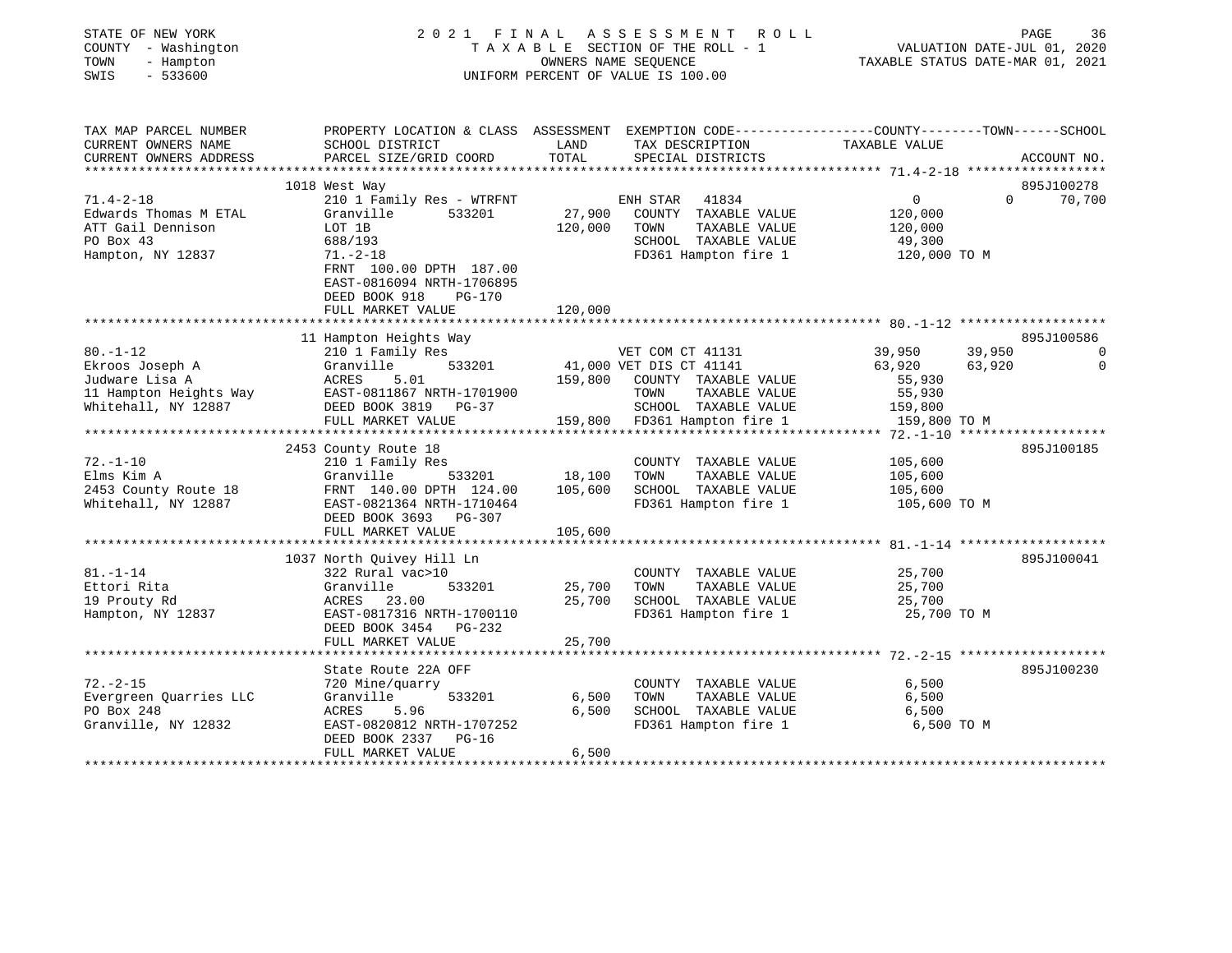# STATE OF NEW YORK 2 0 2 1 F I N A L A S S E S S M E N T R O L L PAGE 37COUNTY - Washington T A X A B L E SECTION OF THE ROLL - 1<br>
TOWN - Hampton COUNERS NAME SEQUENCE<br>
SWIS - 533600 SWIS - 533600 UNIFORM PERCENT OF VALUE IS 100.00

VALUATION DATE-JUL 01, 2020

| TAX MAP PARCEL NUMBER<br>CURRENT OWNERS NAME<br>CURRENT OWNERS ADDRESS | PROPERTY LOCATION & CLASS ASSESSMENT<br>SCHOOL DISTRICT<br>PARCEL SIZE/GRID COORD | LAND<br>TOTAL | TAX DESCRIPTION<br>SPECIAL DISTRICTS          | EXEMPTION CODE-----------------COUNTY-------TOWN------SCHOOL<br>TAXABLE VALUE<br>ACCOUNT NO. |
|------------------------------------------------------------------------|-----------------------------------------------------------------------------------|---------------|-----------------------------------------------|----------------------------------------------------------------------------------------------|
|                                                                        | State Route 22A OFF W                                                             |               |                                               |                                                                                              |
| $81. - 2 - 23.3$<br>Evergreen Quarries, LLC                            | 322 Rural vac>10<br>533201<br>Granville                                           | 66,700        | COUNTY TAXABLE VALUE<br>TOWN<br>TAXABLE VALUE | 66,700<br>66,700                                                                             |
| PO Box 248                                                             | ACRES<br>50.90                                                                    | 66,700        | SCHOOL TAXABLE VALUE                          | 66,700                                                                                       |
| Granville, NY 12832                                                    | EAST-0820547 NRTH-1699696<br>DEED BOOK 3714 PG-123                                |               | FD361 Hampton fire 1                          | 66,700 TO M                                                                                  |
|                                                                        | FULL MARKET VALUE                                                                 | 66,700        |                                               |                                                                                              |
|                                                                        |                                                                                   |               |                                               |                                                                                              |
|                                                                        | Hills Pond Rd                                                                     |               |                                               | 895J101801                                                                                   |
| $71. - 1 - 14.61$                                                      | 314 Rural vac<10 - WTRFNT                                                         |               | COUNTY TAXABLE VALUE                          | 47,400                                                                                       |
| Fallon Kathleen A                                                      | Granville<br>533201                                                               | 47,400        | TOWN<br>TAXABLE VALUE                         | 47,400                                                                                       |
| 8 Whitman Ln                                                           | 7.81<br>ACRES                                                                     | 47,400        | SCHOOL TAXABLE VALUE                          | 47,400                                                                                       |
| Old Lyme, CT 06371                                                     | EAST-0815297 NRTH-1709221                                                         |               | FD361 Hampton fire 1                          | 47,400 TO M                                                                                  |
|                                                                        | DEED BOOK 832<br>PG-291                                                           |               |                                               |                                                                                              |
|                                                                        | FULL MARKET VALUE                                                                 | 47,400        |                                               |                                                                                              |
|                                                                        | 44 Hickey Rd                                                                      |               |                                               | 895J100007                                                                                   |
| $62. - 1 - 27$                                                         | 240 Rural res                                                                     |               | COUNTY TAXABLE VALUE                          | 276,500                                                                                      |
| Farris Nolan                                                           | Granville<br>533201                                                               | 92,700        | TAXABLE VALUE<br>TOWN                         | 276,500                                                                                      |
| 1185 Smith Ridge Rd                                                    | 50.10<br>ACRES                                                                    | 276,500       | SCHOOL TAXABLE VALUE                          | 276,500                                                                                      |
| New Canaan, CT 06840                                                   | EAST-0814257 NRTH-1714668                                                         |               | CA001 Cons agri dst 1                         | 276,500 TO                                                                                   |
|                                                                        | DEED BOOK 2463 PG-148                                                             |               | FD361 Hampton fire 1                          | 276,500 TO M                                                                                 |
|                                                                        | FULL MARKET VALUE                                                                 | 276,500       |                                               |                                                                                              |
|                                                                        |                                                                                   |               |                                               |                                                                                              |
|                                                                        | Vladyka Woods Rd                                                                  |               |                                               | 895J100624                                                                                   |
| $38. - 1 - 12.2$                                                       | 322 Rural vac>10                                                                  |               | COUNTY TAXABLE VALUE                          | 33,700                                                                                       |
| Fenton Donald J                                                        | Whitehall<br>535201                                                               | 33,700        | TOWN<br>TAXABLE VALUE                         | 33,700                                                                                       |
| Fenton Tiffany L                                                       | ACRES 18.27                                                                       | 33,700        | SCHOOL TAXABLE VALUE                          | 33,700                                                                                       |
| 32 Vladyka Woods Rd                                                    | EAST-0806702 NRTH-1738916                                                         |               | FD362 Hampton fire 2                          | 33,700 TO M                                                                                  |
| Whitehall, NY 12887                                                    | DEED BOOK 916<br><b>PG-113</b>                                                    |               |                                               |                                                                                              |
|                                                                        | FULL MARKET VALUE                                                                 | 33,700        |                                               |                                                                                              |
|                                                                        |                                                                                   |               |                                               |                                                                                              |
|                                                                        | 271 Hickey Rd                                                                     |               |                                               | 895J100662                                                                                   |
| $53. - 1 - 7.13$                                                       | 280 Res Multiple                                                                  |               | COUNTY TAXABLE VALUE                          | 282,700                                                                                      |
| Ferguson Dauna                                                         | Granville<br>533201                                                               | 51,500        | TOWN<br>TAXABLE VALUE                         | 282,700                                                                                      |
| 271 Hickey Rd                                                          | 5.44<br>ACRES                                                                     | 282,700       | SCHOOL TAXABLE VALUE                          | 282,700                                                                                      |
| Hampton, NY 12837                                                      | EAST-0814257 NRTH-1720111                                                         |               | FD361 Hampton fire 1                          | 282,700 TO M                                                                                 |
|                                                                        | DEED BOOK 955<br>PG-284                                                           |               |                                               |                                                                                              |
|                                                                        | FULL MARKET VALUE                                                                 | 282,700       |                                               |                                                                                              |
|                                                                        |                                                                                   |               |                                               |                                                                                              |
|                                                                        | 2193 State Route 22A                                                              |               |                                               | 895J100409                                                                                   |
| $81. - 2 - 16$                                                         | 210 1 Family Res                                                                  |               | BAS STAR<br>41854                             | 0<br>$\Omega$<br>30,000                                                                      |
| Ferguson Jeffrey                                                       | Granville<br>533201                                                               | 11,000        | COUNTY TAXABLE VALUE                          | 53,300                                                                                       |
| 2193 State Route 22A                                                   | FRNT<br>67.00 DPTH 126.00                                                         | 53,300        | TOWN<br>TAXABLE VALUE                         | 53,300                                                                                       |
| Hampton, NY 12837                                                      | EAST-0822915 NRTH-1702409                                                         |               | SCHOOL TAXABLE VALUE                          | 23,300                                                                                       |
|                                                                        | DEED BOOK 2869<br>$PG-300$                                                        |               | FD361 Hampton fire 1                          | 53,300 TO M                                                                                  |
|                                                                        | FULL MARKET VALUE                                                                 | 53,300        |                                               |                                                                                              |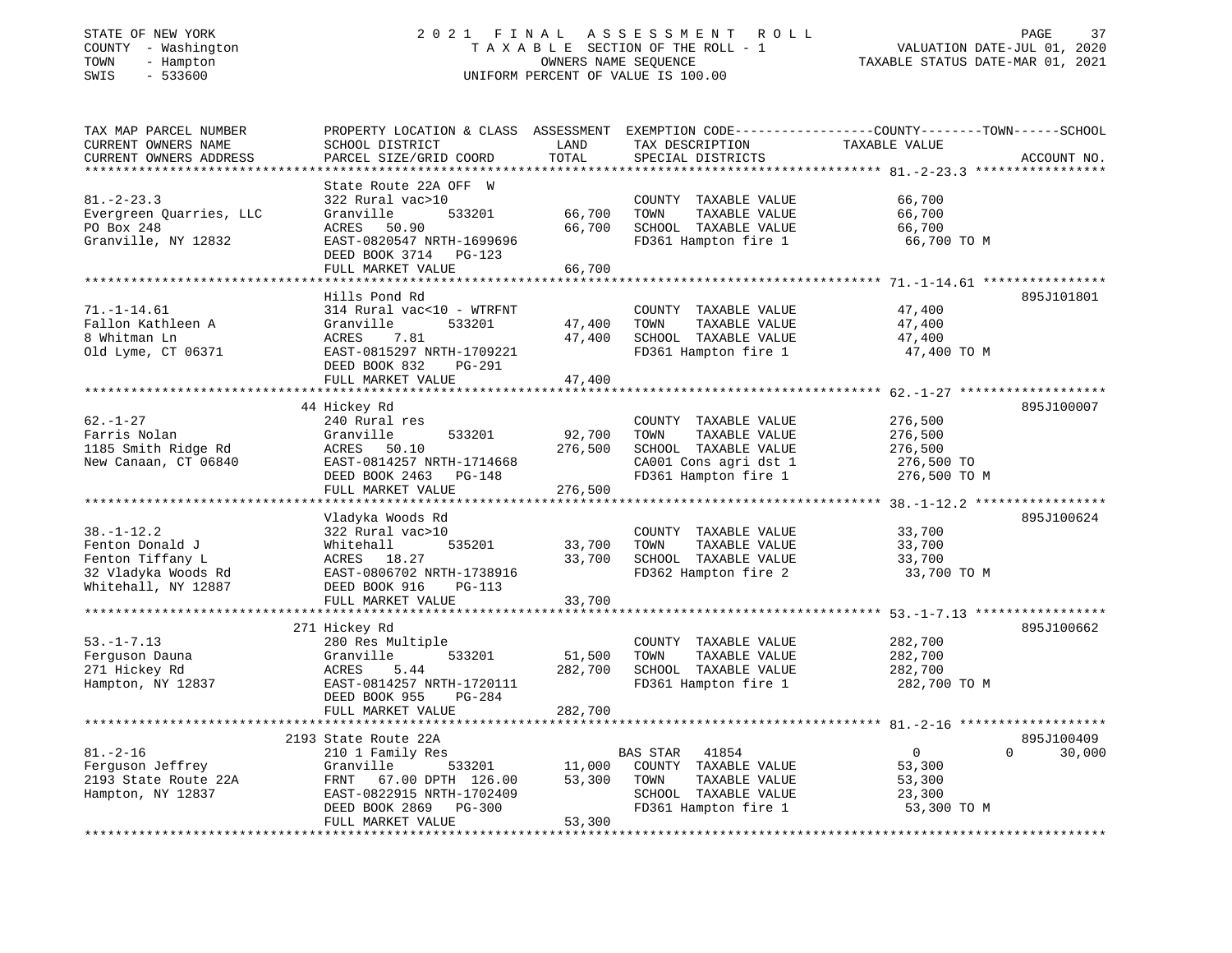| TATE OF NEW YORK   |  |                |  |  |
|--------------------|--|----------------|--|--|
| OUNTY - Washington |  |                |  |  |
| 'OWN               |  | - Hampton      |  |  |
| $- - - -$          |  | $\blacksquare$ |  |  |

#### STATE OF NEW YORK 2 0 2 1 F I N A L A S S E S S M E N T R O L L PAGE 38 COUNTY - Washington T A X A B L E SECTION OF THE ROLL - 1 VALUATION DATE-JUL 01, 2020 TOWN - Hampton OWNERS NAME SEQUENCE TAXABLE STATUS DATE-MAR 01, 2021 SWIS - 533600 UNIFORM PERCENT OF VALUE IS 100.00

| TAX MAP PARCEL NUMBER  |                            |         |                       | PROPERTY LOCATION & CLASS ASSESSMENT EXEMPTION CODE----------------COUNTY-------TOWN------SCHOOL |  |
|------------------------|----------------------------|---------|-----------------------|--------------------------------------------------------------------------------------------------|--|
| CURRENT OWNERS NAME    | SCHOOL DISTRICT            | LAND    | TAX DESCRIPTION       | TAXABLE VALUE                                                                                    |  |
| CURRENT OWNERS ADDRESS | PARCEL SIZE/GRID COORD     | TOTAL   | SPECIAL DISTRICTS     | ACCOUNT NO.                                                                                      |  |
|                        |                            |         |                       |                                                                                                  |  |
|                        | State Route 22A            |         |                       | 895J100065                                                                                       |  |
| $81. - 2 - 15$         | 311 Res vac land           |         | COUNTY TAXABLE VALUE  | 5,800                                                                                            |  |
| Ferquson Jeffrey F     | Granville<br>533201        | 5,800   | TAXABLE VALUE<br>TOWN | 5,800                                                                                            |  |
| 2193 State Route 22A   | 564/350                    | 5,800   | SCHOOL TAXABLE VALUE  | 5,800                                                                                            |  |
| Hampton, NY 12837      | FRNT 54.00 DPTH 126.00     |         | FD361 Hampton fire 1  | 5,800 TO M                                                                                       |  |
|                        | EAST-0822927 NRTH-1702465  |         |                       |                                                                                                  |  |
|                        | DEED BOOK 3144 PG-321      |         |                       |                                                                                                  |  |
|                        | FULL MARKET VALUE          | 5,800   |                       |                                                                                                  |  |
|                        |                            |         |                       |                                                                                                  |  |
|                        | 2177 State Route 22A       |         |                       | 895J100068                                                                                       |  |
| $81. - 2 - 17$         | 210 1 Family Res           |         | COUNTY TAXABLE VALUE  | 63,100                                                                                           |  |
| Ferquson Sara          | 533201 20,800<br>Granville |         | TOWN<br>TAXABLE VALUE | 63,100                                                                                           |  |
| 2193 State Route 22A   | FRNT 190.00 DPTH 120.00    | 63,100  | SCHOOL TAXABLE VALUE  | 63,100                                                                                           |  |
| Hampton, NY 12837      | EAST-0822890 NRTH-1702281  |         | FD361 Hampton fire 1  | 63,100 TO M                                                                                      |  |
|                        | DEED BOOK 3690 PG-320      |         |                       |                                                                                                  |  |
|                        | FULL MARKET VALUE          | 63,100  |                       |                                                                                                  |  |
|                        |                            |         |                       |                                                                                                  |  |
|                        | 2195 State Route 22A       |         |                       |                                                                                                  |  |
| $81. -2 - 15.1$        | 210 1 Family Res           |         | COUNTY TAXABLE VALUE  | 62,000                                                                                           |  |
| Ferguson Shane         | Granville<br>533201        | 9,300   | TOWN<br>TAXABLE VALUE | 62,000                                                                                           |  |
| 2193 State Route 22A   | FRNT 60.00 DPTH 116.00     | 62,000  | SCHOOL TAXABLE VALUE  | 62,000                                                                                           |  |
| Hampton, NY 12837      | EAST-0822937 NRTH-1702517  |         | FD361 Hampton fire 1  | 62,000 TO M                                                                                      |  |
|                        | DEED BOOK 3764 PG-86       |         |                       |                                                                                                  |  |
|                        | FULL MARKET VALUE          | 62,000  |                       |                                                                                                  |  |
|                        |                            |         |                       |                                                                                                  |  |
|                        | 2167 State Route 22A       |         |                       | 895J101740                                                                                       |  |
| $81. - 2 - 17.1$       | 270 Mfg housing            |         | COUNTY TAXABLE VALUE  | 22,300                                                                                           |  |
| Ferguson Shane         | 533201 19,300<br>Granville |         | TOWN<br>TAXABLE VALUE | 22,300                                                                                           |  |
| 2195 State Route 22A   | FRNT 179.00 DPTH 110.00    | 22,300  | SCHOOL TAXABLE VALUE  | 22,300                                                                                           |  |
| Hampton, NY 12837      | EAST-0822850 NRTH-1702082  |         | FD361 Hampton fire 1  | 22,300 TO M                                                                                      |  |
|                        | DEED BOOK 20191 PG-29421   |         |                       |                                                                                                  |  |
|                        | FULL MARKET VALUE          | 22,300  |                       |                                                                                                  |  |
|                        |                            |         |                       |                                                                                                  |  |
|                        | 57 Golf Course Rd          |         |                       |                                                                                                  |  |
| $38. - 1 - 10.4$       | 330 Vacant comm            |         | COUNTY TAXABLE VALUE  | 121,900                                                                                          |  |
| Fernett Stephen A      | Whitehall<br>535201        | 121,900 | TOWN<br>TAXABLE VALUE | 121,900                                                                                          |  |
| 359 County Route 11    | Survey: 12693 Lot C        | 121,900 | SCHOOL TAXABLE VALUE  | 121,900                                                                                          |  |
| Whitehall, NY 12887    | FRNT 669.00 DPTH           |         | CA001 Cons agri dst 1 | 121,900 TO                                                                                       |  |
|                        | ACRES 6.36                 |         | FD362 Hampton fire 2  | 121,900 TO M                                                                                     |  |
|                        | EAST-0810045 NRTH-1735640  |         |                       |                                                                                                  |  |
|                        | DEED BOOK 3530 PG-57       |         |                       |                                                                                                  |  |
|                        | FULL MARKET VALUE          | 121,900 |                       |                                                                                                  |  |
|                        |                            |         |                       |                                                                                                  |  |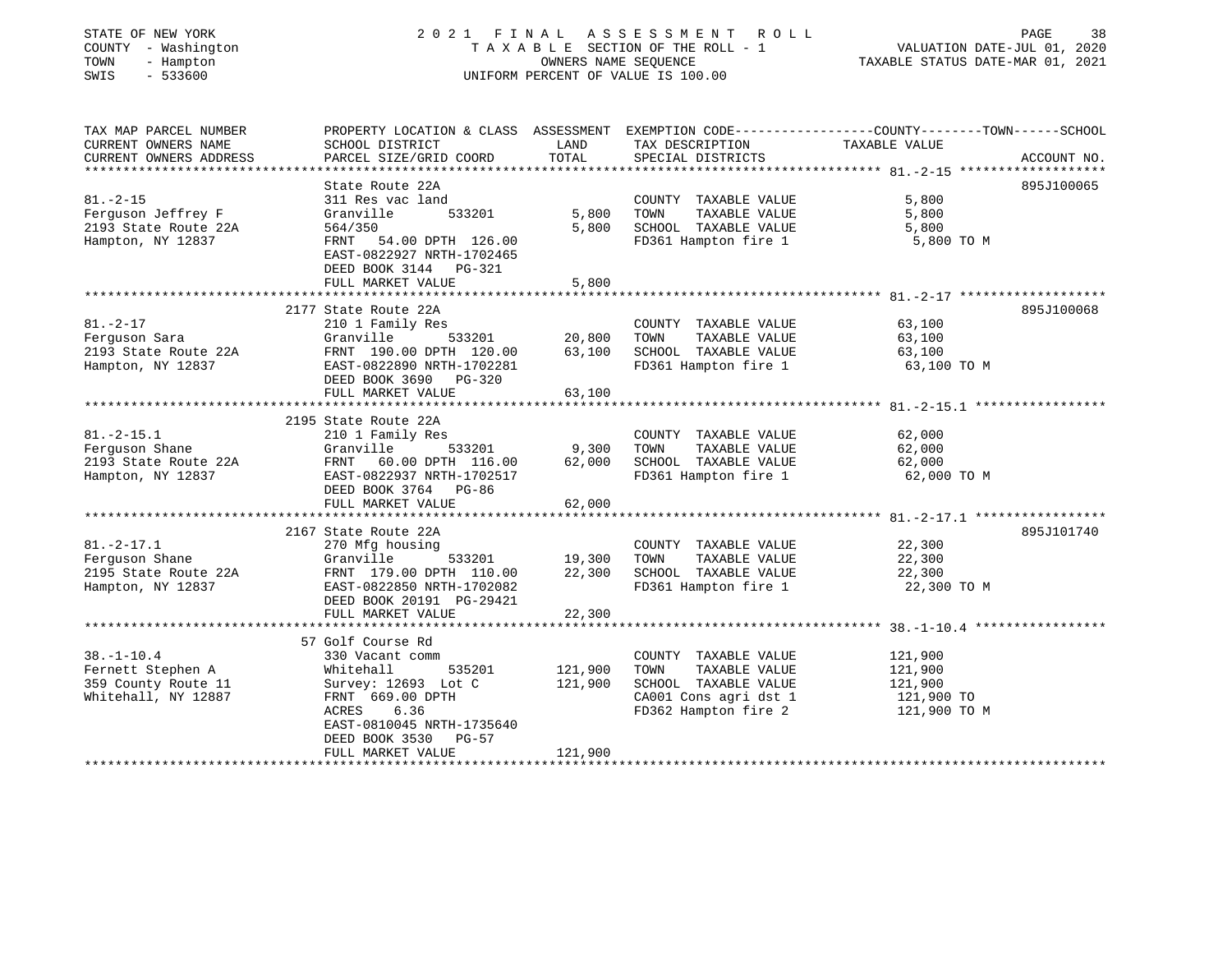| STATE OF NEW YORK<br>COUNTY - Washington<br>- Hampton<br>TOWN<br>SWIS<br>$-533600$                                |                                                                                                                                                                                   | OWNERS NAME SEQUENCE         | 2021 FINAL ASSESSMENT<br>ROLL<br>T A X A B L E SECTION OF THE ROLL - 1<br>UNIFORM PERCENT OF VALUE IS 100.00    | PAGE<br>39<br>VALUATION DATE-JUL 01, 2020<br>TAXABLE STATUS DATE-MAR 01, 2021                                                  |
|-------------------------------------------------------------------------------------------------------------------|-----------------------------------------------------------------------------------------------------------------------------------------------------------------------------------|------------------------------|-----------------------------------------------------------------------------------------------------------------|--------------------------------------------------------------------------------------------------------------------------------|
| TAX MAP PARCEL NUMBER<br>CURRENT OWNERS NAME<br>CURRENT OWNERS ADDRESS                                            | SCHOOL DISTRICT<br>PARCEL SIZE/GRID COORD                                                                                                                                         | LAND<br>TOTAL                | TAX DESCRIPTION<br>SPECIAL DISTRICTS                                                                            | PROPERTY LOCATION & CLASS ASSESSMENT EXEMPTION CODE---------------COUNTY-------TOWN-----SCHOOL<br>TAXABLE VALUE<br>ACCOUNT NO. |
| $72. - 2 - 25$<br>Fiala Joseph<br>Rice Janet<br>c/o Janet Rice Fiala<br>2528 County Route 18<br>Hampton, NY 12837 | 2528 County Route 18<br>210 1 Family Res<br>Granville<br>533201<br>713/156 Hwy Approp<br>ACRES<br>1.00<br>EAST-0822795 NRTH-1711370<br>DEED BOOK 3824 PG-232<br>FULL MARKET VALUE | 27,000<br>185,000<br>185,000 | COUNTY TAXABLE VALUE<br>TAXABLE VALUE<br>TOWN<br>SCHOOL TAXABLE VALUE<br>FD361 Hampton fire 1                   | 895J100294<br>185,000<br>185,000<br>185,000<br>185,000 TO M                                                                    |
|                                                                                                                   |                                                                                                                                                                                   |                              |                                                                                                                 |                                                                                                                                |
| $71.4 - 3 - 3$<br>Finch Warren L<br>Finch Mary A<br>700 Dover Dr<br>College Station, TX 77845                     | 1133 East Way<br>260 Seasonal res - WTRFNT<br>533201<br>Granville<br>$71. - 3 - 3$<br>FRNT 100.00 DPTH 145.00<br>EAST-0815589 NRTH-1708408<br>DEED BOOK 3131 PG-122               | 30,300<br>132,000            | COUNTY TAXABLE VALUE<br>TAXABLE VALUE<br>TOWN<br>SCHOOL TAXABLE VALUE<br>FD361 Hampton fire 1                   | 895J100543<br>132,000<br>132,000<br>132,000<br>132,000 TO M                                                                    |
|                                                                                                                   | FULL MARKET VALUE                                                                                                                                                                 | 132,000                      |                                                                                                                 |                                                                                                                                |
|                                                                                                                   |                                                                                                                                                                                   |                              |                                                                                                                 |                                                                                                                                |
| $31. - 1 - 4.1$<br>Fiorino Frank J<br>Fiorino Gina M<br>1393 Carvers Falls Ln<br>Whitehall, NY 12887              | 1393 Carvers Falls Ln<br>270 Mfg housing<br>Whitehall<br>535201<br>1.10 BANK<br>ACRES<br>997<br>EAST-0808164 NRTH-1746193<br>DEED BOOK 623<br>PG-307<br>FULL MARKET VALUE         | 27,400<br>58,000<br>58,000   | BAS STAR 41854<br>COUNTY TAXABLE VALUE<br>TAXABLE VALUE<br>TOWN<br>SCHOOL TAXABLE VALUE<br>FD362 Hampton fire 2 | 895J101810<br>$\overline{0}$<br>$\Omega$<br>30,000<br>58,000<br>58,000<br>28,000<br>58,000 TO M                                |
| *********************                                                                                             |                                                                                                                                                                                   |                              |                                                                                                                 |                                                                                                                                |
| $38. - 1 - 12.1$<br>Fish Scott<br>69 Vladyka Woods Rd<br>Whitehall, NY 12887                                      | 69 Vladyka Woods Rd<br>240 Rural res<br>Whitehall<br>535201<br>ACRES 34.70<br>EAST-0805343 NRTH-1738727<br>DEED BOOK 20191 PG-26093                                               | 76,600<br>258,000            | COUNTY TAXABLE VALUE<br>TOWN<br>TAXABLE VALUE<br>SCHOOL TAXABLE VALUE<br>FD362 Hampton fire 2                   | 895J100164<br>258,000<br>258,000<br>258,000<br>258,000 TO M                                                                    |
|                                                                                                                   | FULL MARKET VALUE                                                                                                                                                                 | 258,000                      |                                                                                                                 |                                                                                                                                |
| $38. - 1 - 18$<br>Fish Scott<br>69 Vladyka Woods Rd<br>Whitehall, NY 12887                                        | Vladyka Woods Rd OFF<br>314 Rural vac<10<br>535201<br>Whitehall<br>9.20<br>ACRES<br>EAST-0804807 NRTH-1738018<br>DEED BOOK 20191 PG-26094                                         | 20,200<br>20,200             | COUNTY TAXABLE VALUE<br>TOWN<br>TAXABLE VALUE<br>SCHOOL TAXABLE VALUE<br>FD362 Hampton fire 2                   | 895J100235<br>20,200<br>20,200<br>20,200<br>20,200 TO M                                                                        |
|                                                                                                                   | FULL MARKET VALUE                                                                                                                                                                 | 20,200                       |                                                                                                                 |                                                                                                                                |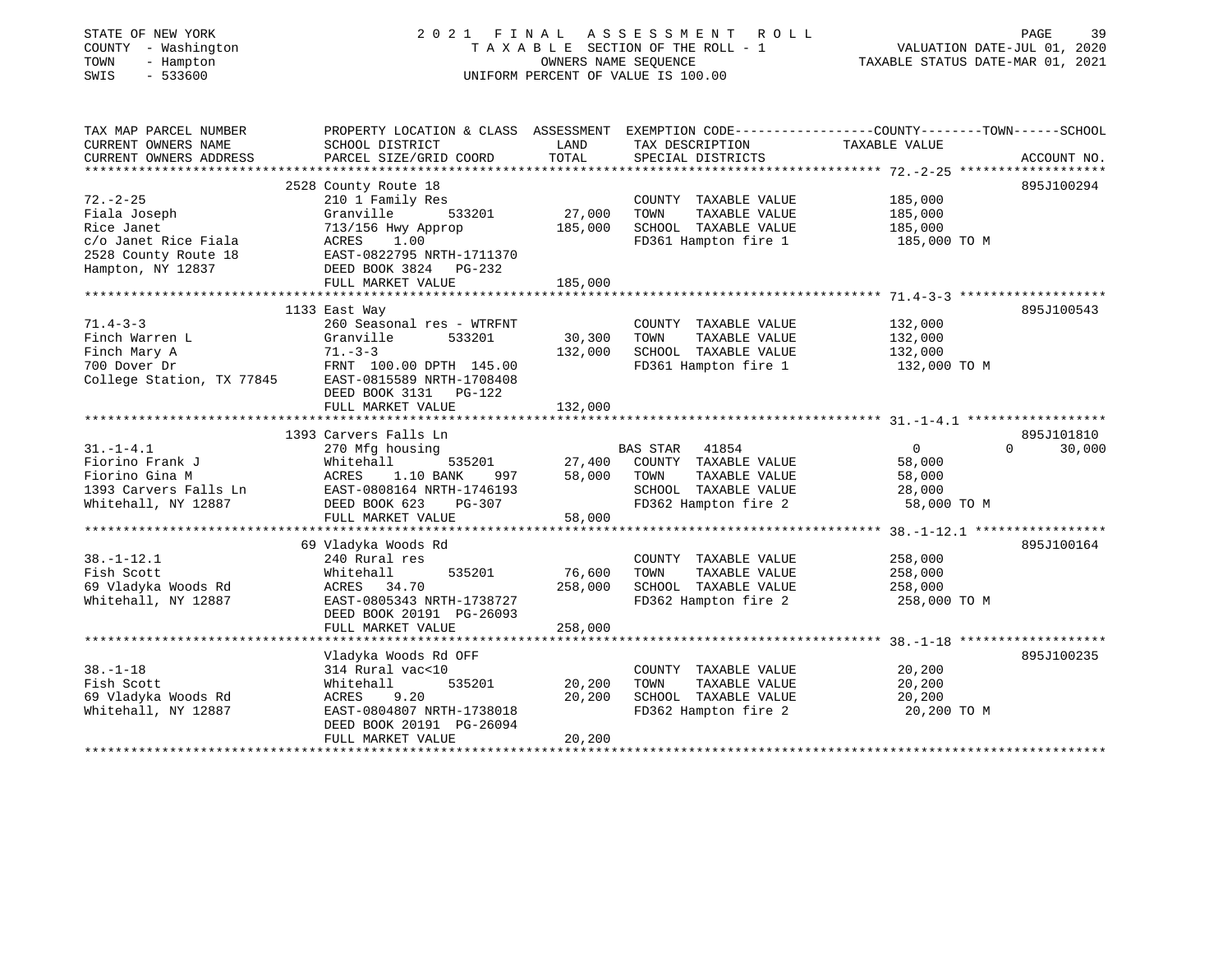| STATE OF NEW YORK |  |              |  |
|-------------------|--|--------------|--|
| COUNTY            |  | - Washington |  |
| TOWN              |  | - Hampton    |  |
| CLIT <sub>C</sub> |  | E 22500      |  |

#### STATE OF NEW YORK 2 0 2 1 F I N A L A S S E S S M E N T R O L L PAGE 40TA X A B L E SECTION OF THE ROLL - 1 OWNERS NAME SEQUENCE TAXABLE STATUS DATE-MAR 01, 2021 SWIS - 533600 UNIFORM PERCENT OF VALUE IS 100.00

|  | PAGE                             | 4 ( |
|--|----------------------------------|-----|
|  | VALUATION DATE-JUL 01, 2020      |     |
|  | PAYARLE CTATHIC DATELMAR 01 2021 |     |

TAX MAP PARCEL NUMBER PROPERTY LOCATION & CLASS ASSESSMENT EXEMPTION CODE---------------COUNTY-------TOWN------SCHOOL CURRENT OWNERS NAME SCHOOL DISTRICT LAND TAX DESCRIPTION TAXABLE VALUE CURRENT OWNERS ADDRESS PARCEL SIZE/GRID COORD TOTAL SPECIAL DISTRICTS ACCOUNT NO. \*\*\*\*\*\*\*\*\*\*\*\*\*\*\*\*\*\*\*\*\*\*\*\*\*\*\*\*\*\*\*\*\*\*\*\*\*\*\*\*\*\*\*\*\*\*\*\*\*\*\*\*\*\*\*\*\*\*\*\*\*\*\*\*\*\*\*\*\*\*\*\*\*\*\*\*\*\*\*\*\*\*\*\*\*\*\*\*\*\*\*\*\*\*\*\*\*\*\*\*\*\*\* 38.-1-19 \*\*\*\*\*\*\*\*\*\*\*\*\*\*\*\*\*\*\*895J100062 Vladyka Woods Rd OFF 38.-1-19 322 Rural vac>10 COUNTY TAXABLE VALUE 8,100 Fish Scott Whitehall 535201 8,100 TOWN TAXABLE VALUE 8,100 69 Vladyka Woods Rd ACRES 13.50 8,100 SCHOOL TAXABLE VALUE 8,100 Whitehall, NY 12887 EAST-0804771 NRTH-1738355 FD362 Hampton fire 2 8,100 TO M DEED BOOK 1867 PG-176FULL MARKET VALUE 8,100 \*\*\*\*\*\*\*\*\*\*\*\*\*\*\*\*\*\*\*\*\*\*\*\*\*\*\*\*\*\*\*\*\*\*\*\*\*\*\*\*\*\*\*\*\*\*\*\*\*\*\*\*\*\*\*\*\*\*\*\*\*\*\*\*\*\*\*\*\*\*\*\*\*\*\*\*\*\*\*\*\*\*\*\*\*\*\*\*\*\*\*\*\*\*\*\*\*\*\*\*\*\*\* 80.-1-2.10 \*\*\*\*\*\*\*\*\*\*\*\*\*\*\*\*\* 1572 County Route 21 80.-1-2.10 210 1 Family Res COUNTY TAXABLE VALUE 75,000 Fletcher Wayne Granville 533201 37,100 TOWN TAXABLE VALUE 75,000 Fletcher Wendy LOT 3 LOT 3 75,000 SCHOOL TAXABLE VALUE 75,000 75 000 75,000 75,000 75,000 75,000 75,000 75,000 PO Box 212 **ACRES** 19.09 **FD361 Hampton fire 1** 75,000 TO M Dover Plains, NY 12522 EAST-0813563 NRTH-1702188 DEED BOOK 20200 PG-6672 FULL MARKET VALUE 75,000 \*\*\*\*\*\*\*\*\*\*\*\*\*\*\*\*\*\*\*\*\*\*\*\*\*\*\*\*\*\*\*\*\*\*\*\*\*\*\*\*\*\*\*\*\*\*\*\*\*\*\*\*\*\*\*\*\*\*\*\*\*\*\*\*\*\*\*\*\*\*\*\*\*\*\*\*\*\*\*\*\*\*\*\*\*\*\*\*\*\*\*\*\*\*\*\*\*\*\*\*\*\*\* 80.-1-2.8 \*\*\*\*\*\*\*\*\*\*\*\*\*\*\*\*\*\* County Route 21 80.-1-2.8 323 Vacant rural COUNTY TAXABLE VALUE 42,600 Flynn Peter Granville 533201 42,600 TOWN TAXABLE VALUE 42,600 Flynn Roxann Lot 1 42,600 SCHOOL TAXABLE VALUE 42,600 PO Box 104 ACRES 56.17 FD361 Hampton fire 1 42,600 TO M Hampton, NY 12837 EAST-0812504 NRTH-1703512 DEED BOOK 924 PG-127FULL MARKET VALUE 42,600 \*\*\*\*\*\*\*\*\*\*\*\*\*\*\*\*\*\*\*\*\*\*\*\*\*\*\*\*\*\*\*\*\*\*\*\*\*\*\*\*\*\*\*\*\*\*\*\*\*\*\*\*\*\*\*\*\*\*\*\*\*\*\*\*\*\*\*\*\*\*\*\*\*\*\*\*\*\*\*\*\*\*\*\*\*\*\*\*\*\*\*\*\*\*\*\*\*\*\*\*\*\*\* 80.-1-13 \*\*\*\*\*\*\*\*\*\*\*\*\*\*\*\*\*\*\* 1615 County Route 21 895J100587 80.-1-13 210 1 Family Res COUNTY TAXABLE VALUE 111,200 Flynn Peter Granville 533201 34,100 TOWN TAXABLE VALUE 111,200 Flynn Roxann ACRES 3.03 111,200 SCHOOL TAXABLE VALUE 111,200 PO Box 104 EAST-0811880 NRTH-1702852 FD361 Hampton fire 1 111,200 TO M Hampton, NY 12837 DEED BOOK 937 PG-240 FULL MARKET VALUE 111,200 \*\*\*\*\*\*\*\*\*\*\*\*\*\*\*\*\*\*\*\*\*\*\*\*\*\*\*\*\*\*\*\*\*\*\*\*\*\*\*\*\*\*\*\*\*\*\*\*\*\*\*\*\*\*\*\*\*\*\*\*\*\*\*\*\*\*\*\*\*\*\*\*\*\*\*\*\*\*\*\*\*\*\*\*\*\*\*\*\*\*\*\*\*\*\*\*\*\*\*\*\*\*\* 81.-2-13 \*\*\*\*\*\*\*\*\*\*\*\*\*\*\*\*\*\*\* 2227 State Route 22A 895J10019781.-2-13 415 Motel COUNTY TAXABLE VALUE 275,800 Flynn Peter Granville 533201 38,900 TOWN TAXABLE VALUE 275,800 Flynn Roxanne ACRES 4.40 275,800 SCHOOL TAXABLE VALUE 275,800 PO Box 104 EAST-0822890 NRTH-1703112 FD361 Hampton fire 1 275,800 TO M Hampton, NY 12837 DEED BOOK 924 PG-130 FULL MARKET VALUE 275,800 \*\*\*\*\*\*\*\*\*\*\*\*\*\*\*\*\*\*\*\*\*\*\*\*\*\*\*\*\*\*\*\*\*\*\*\*\*\*\*\*\*\*\*\*\*\*\*\*\*\*\*\*\*\*\*\*\*\*\*\*\*\*\*\*\*\*\*\*\*\*\*\*\*\*\*\*\*\*\*\*\*\*\*\*\*\*\*\*\*\*\*\*\*\*\*\*\*\*\*\*\*\*\*\*\*\*\*\*\*\*\*\*\*\*\*\*\*\*\*\*\*\*\*\*\*\*\*\*\*\*\*\*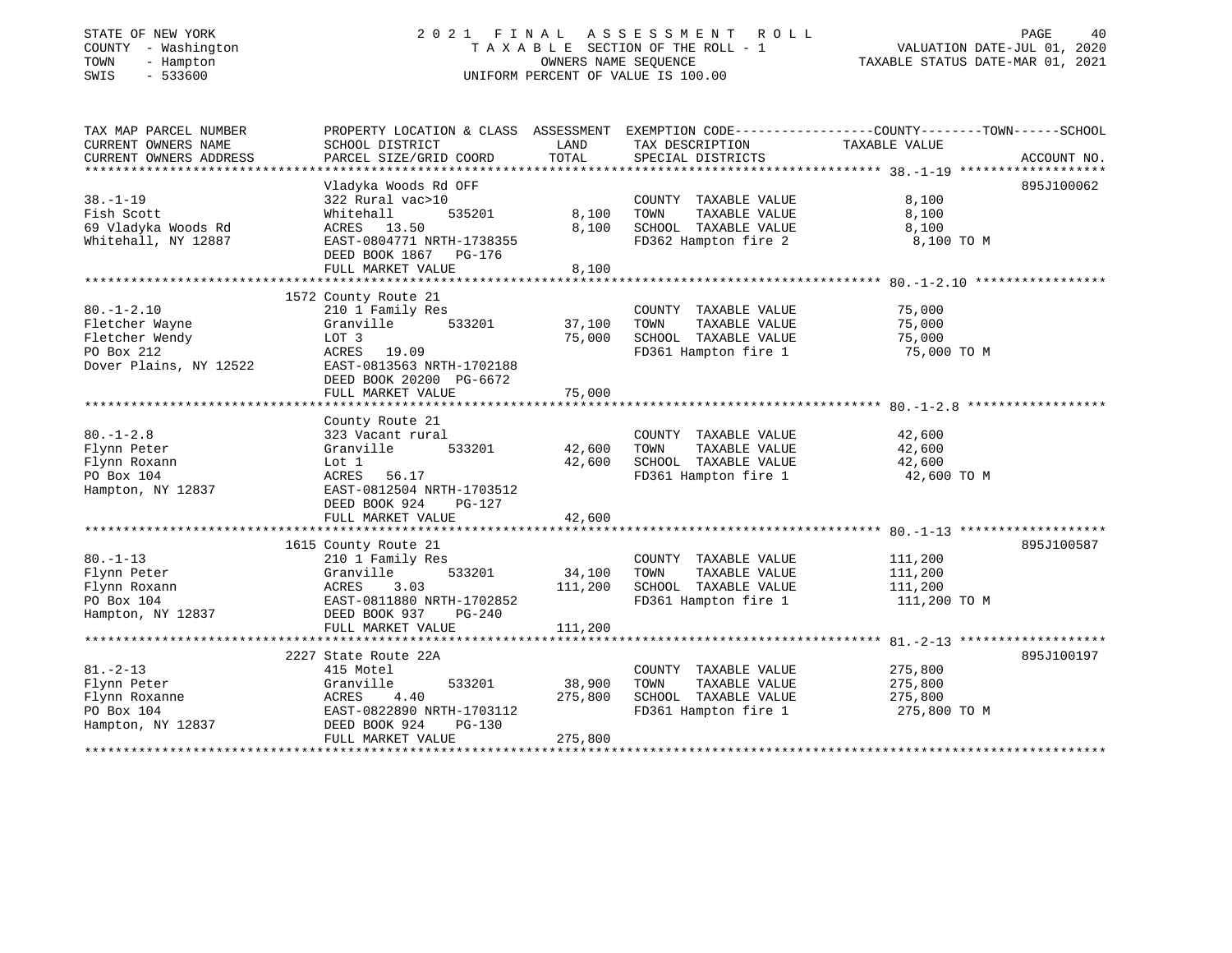#### STATE OF NEW YORK 2 0 2 1 F I N A L A S S E S S M E N T R O L L PAGE 41 COUNTY - Washington T A X A B L E SECTION OF THE ROLL - 1 VALUATION DATE-JUL 01, 2020 TOWN - Hampton OWNERS NAME SEQUENCE TAXABLE STATUS DATE-MAR 01, 2021 SWIS - 533600 UNIFORM PERCENT OF VALUE IS 100.00

| TAX MAP PARCEL NUMBER<br>CURRENT OWNERS NAME | PROPERTY LOCATION & CLASS ASSESSMENT EXEMPTION CODE---------------COUNTY-------TOWN-----SCHOOL<br>SCHOOL DISTRICT | LAND    | TAX DESCRIPTION                   | TAXABLE VALUE           |                            |
|----------------------------------------------|-------------------------------------------------------------------------------------------------------------------|---------|-----------------------------------|-------------------------|----------------------------|
| CURRENT OWNERS ADDRESS                       | PARCEL SIZE/GRID COORD                                                                                            | TOTAL   | SPECIAL DISTRICTS                 |                         | ACCOUNT NO.                |
|                                              |                                                                                                                   |         |                                   |                         |                            |
|                                              | 2203 State Route 22A                                                                                              |         |                                   |                         | 895J100130                 |
| $81. - 2 - 14$                               | 210 1 Family Res                                                                                                  |         | COUNTY TAXABLE VALUE              | 55,000                  |                            |
| Flynn Peter J                                | Granville<br>533201                                                                                               | 34,800  | TOWN<br>TAXABLE VALUE             | 55,000                  |                            |
| Flynn Roxanne                                | ACRES<br>3.24                                                                                                     | 55,000  | SCHOOL TAXABLE VALUE              | 55,000                  |                            |
| PO Box 104                                   | EAST-0822821 NRTH-1702719                                                                                         |         | FD361 Hampton fire 1              | 55,000 TO M             |                            |
| Hampton, NY 12837                            | EAST-0822021 11.1.1.<br>DEED BOOK 1706 PG-261                                                                     |         |                                   |                         |                            |
|                                              | FULL MARKET VALUE                                                                                                 | 55,000  |                                   |                         |                            |
|                                              |                                                                                                                   |         |                                   |                         |                            |
|                                              | 183 Wicked Hollow Way                                                                                             |         |                                   |                         | 895J100630                 |
| $62 - 1 - 3$                                 | 240 Rural res                                                                                                     |         | COUNTY TAXABLE VALUE              | 140,900                 |                            |
| Foote Raymond Jr                             | 533201<br>Granville                                                                                               | 47,400  | TAXABLE VALUE<br>TOWN             | 140,900                 |                            |
| McKee Ayla                                   | ACRES 27.27                                                                                                       | 140,900 | SCHOOL TAXABLE VALUE              | 140,900                 |                            |
| 183 Wicked Hollow Way                        | EAST-0810834 NRTH-1719733                                                                                         |         | FD361 Hampton fire 1 140,900 TO M |                         |                            |
| Hampton, NY 12837                            | DEED BOOK 20191 PG-25594                                                                                          |         |                                   |                         |                            |
|                                              | FULL MARKET VALUE                                                                                                 | 140,900 |                                   |                         |                            |
|                                              |                                                                                                                   |         |                                   |                         |                            |
|                                              | 2163 County Route 18                                                                                              |         |                                   |                         | 895J100670                 |
| $62. - 1 - 26.2$                             | 210 1 Family Res                                                                                                  |         | <b>BAS STAR</b><br>41854          | $\overline{0}$          | 30,000<br>$\Omega$         |
| Foryan Thomas M                              | 533201<br>Granville                                                                                               |         | 42,100 COUNTY TAXABLE VALUE       | 193,500                 |                            |
| Foryan Dorothy M                             | 5.90<br>ACRES                                                                                                     | 193,500 | TOWN<br>TAXABLE VALUE             | 193,500                 |                            |
| 2163 County Route 18                         | EAST-0815572 NRTH-1713989                                                                                         |         | SCHOOL TAXABLE VALUE              | 163,500                 |                            |
| Whitehall, NY 12887                          | DEED BOOK 2624 PG-101                                                                                             |         | FD361 Hampton fire 1              | 193,500 TO M            |                            |
|                                              | FULL MARKET VALUE                                                                                                 | 193,500 |                                   |                         |                            |
|                                              |                                                                                                                   |         |                                   |                         |                            |
|                                              | 1518 Carlton Rd                                                                                                   |         |                                   |                         |                            |
| $45. - 1 - 5.5$                              | 270 Mfg housing                                                                                                   |         | COUNTY TAXABLE VALUE              | 148,500                 |                            |
| Fowler Christopher J                         | 535201<br>Whitehall                                                                                               | 41,000  | TAXABLE VALUE<br>TOWN             | 148,500                 |                            |
| 1518 Carlton Rd                              | Lot 5                                                                                                             | 148,500 | SCHOOL TAXABLE VALUE              | 148,500                 |                            |
| Whitehall, NY 12887                          | 5.01<br>ACRES                                                                                                     |         | FD362 Hampton fire 2              | 148,500 TO M            |                            |
|                                              | EAST-0804885 NRTH-1733917                                                                                         |         |                                   |                         |                            |
|                                              | DEED BOOK 3831<br>PG-297                                                                                          |         |                                   |                         |                            |
|                                              | FULL MARKET VALUE                                                                                                 | 148,500 |                                   |                         |                            |
|                                              |                                                                                                                   |         |                                   |                         |                            |
|                                              | 31 Greenfield Ln                                                                                                  |         |                                   |                         | 895J100100                 |
| $72 - 2 - 4$                                 | 210 1 Family Res                                                                                                  |         | VET WAR C 41122                   | 21,210                  | $\Omega$<br>$\overline{0}$ |
| Fox Carol                                    | Granville<br>533201                                                                                               |         | 28,800 VET WAR T 41123            | $\circ$<br>21,210       | 0                          |
| 31 Greenfield Ln                             | ACRES<br>1.50                                                                                                     |         | 41854<br>141,400 BAS STAR         | $\overline{0}$          | 30,000<br>$\Omega$         |
| Hampton, NY 12837                            | EAST-0823804 NRTH-1711728                                                                                         |         | COUNTY TAXABLE VALUE              | 120,190                 |                            |
|                                              | DEED BOOK 3373 PG-307                                                                                             |         | TOWN<br>TAXABLE VALUE             |                         |                            |
|                                              | FULL MARKET VALUE                                                                                                 |         | 141,400 SCHOOL TAXABLE VALUE      | 120,190                 |                            |
|                                              |                                                                                                                   |         | FD361 Hampton fire 1              | 111,400<br>141,400 TO M |                            |
|                                              |                                                                                                                   |         |                                   |                         |                            |
|                                              |                                                                                                                   |         |                                   |                         |                            |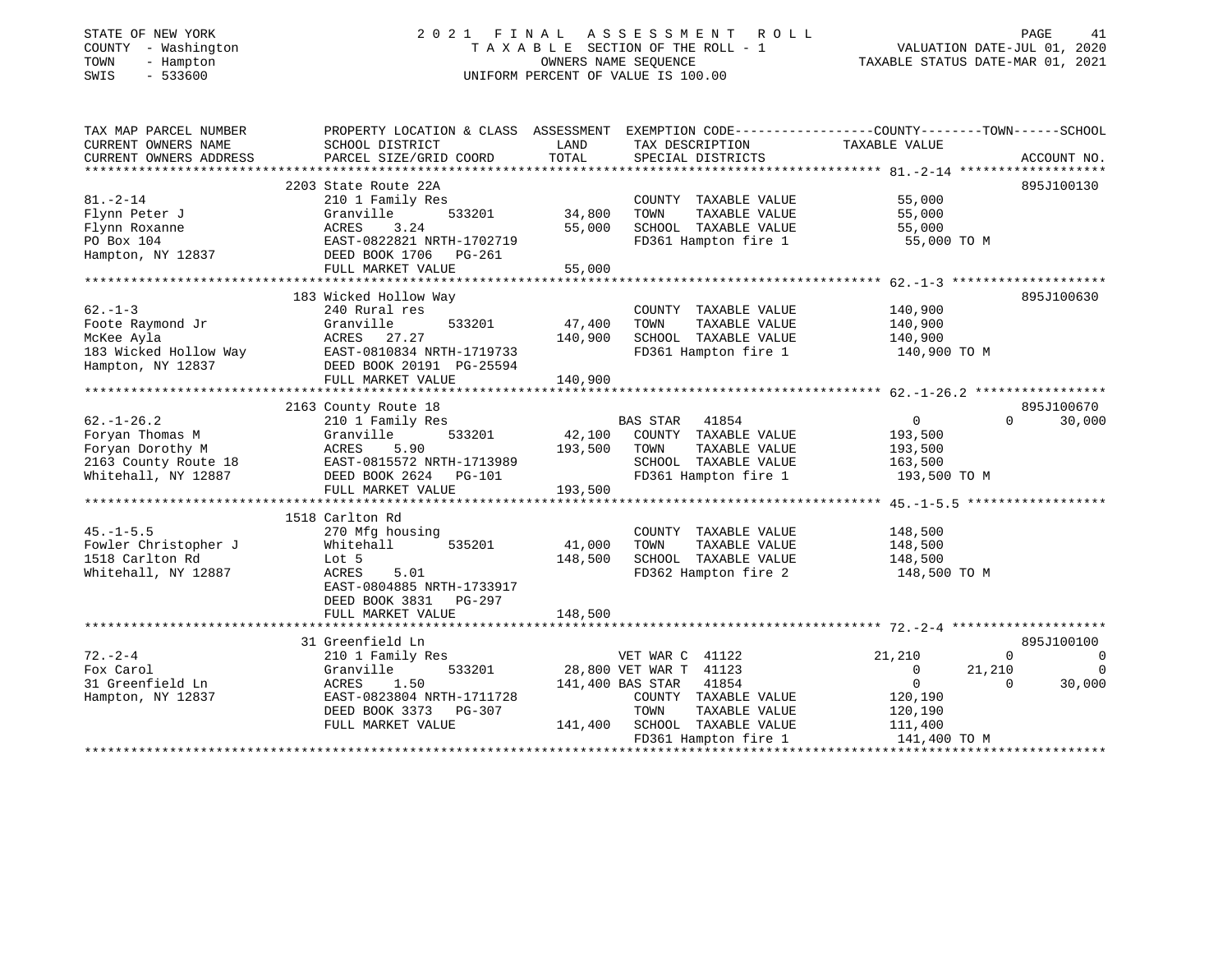| STATE OF NEW YORK<br>COUNTY - Washington<br>- Hampton<br>TOWN<br>$-533600$<br>SWIS | 2021 FINAL                                                                      | OWNERS NAME SEQUENCE | ASSESSMENT ROLL<br>TAXABLE SECTION OF THE ROLL - 1<br>UNIFORM PERCENT OF VALUE IS 100.00                                                 | VALUATION DATE-JUL 01, 2020<br>TAXABLE STATUS DATE-MAR 01, 2021 | PAGE<br>42  |
|------------------------------------------------------------------------------------|---------------------------------------------------------------------------------|----------------------|------------------------------------------------------------------------------------------------------------------------------------------|-----------------------------------------------------------------|-------------|
| TAX MAP PARCEL NUMBER<br>CURRENT OWNERS NAME<br>CURRENT OWNERS ADDRESS             | SCHOOL DISTRICT<br>PARCEL SIZE/GRID COORD                                       | LAND<br>TOTAL        | PROPERTY LOCATION & CLASS ASSESSMENT EXEMPTION CODE----------------COUNTY-------TOWN------SCHOOL<br>TAX DESCRIPTION<br>SPECIAL DISTRICTS | TAXABLE VALUE                                                   | ACCOUNT NO. |
|                                                                                    | 1032 West Way                                                                   |                      |                                                                                                                                          |                                                                 | 895J100075  |
| $71.4 - 2 - 13$                                                                    | 260 Seasonal res - WTRFNT                                                       |                      | COUNTY TAXABLE VALUE                                                                                                                     | 125,000                                                         |             |
| Francesconi Eileen                                                                 | 533201<br>Granville                                                             | 28,800               | TOWN<br>TAXABLE VALUE                                                                                                                    | 125,000                                                         |             |
| 4 Grace Ct                                                                         | LOT 5                                                                           | 125,000              | SCHOOL TAXABLE VALUE                                                                                                                     | 125,000                                                         |             |
| Wallkill, NY 12589                                                                 | $71. - 2 - 13$                                                                  |                      | FD361 Hampton fire 1                                                                                                                     | 125,000 TO M                                                    |             |
|                                                                                    | FRNT 100.00 DPTH 212.00<br>EAST-0815758 NRTH-1707104<br>DEED BOOK 429<br>PG-829 |                      |                                                                                                                                          |                                                                 |             |
|                                                                                    | FULL MARKET VALUE                                                               | 125,000              |                                                                                                                                          |                                                                 |             |
|                                                                                    | 194 & 200 Wicked Hollow Way                                                     |                      |                                                                                                                                          |                                                                 | 895J100628  |
| $62 - 1 - 4$                                                                       | 240 Rural res                                                                   |                      | COUNTY TAXABLE VALUE                                                                                                                     | 353,000                                                         |             |
| Frey Debbie                                                                        | 533201<br>Granville                                                             | 83,100               | TOWN<br>TAXABLE VALUE                                                                                                                    | 353,000                                                         |             |
| Dunkley Jared                                                                      | ACRES 50.68                                                                     | 353,000              | SCHOOL TAXABLE VALUE                                                                                                                     | 353,000                                                         |             |
| 3176 Plank Rd                                                                      | EAST-0811039 NRTH-1720871                                                       |                      | FD361 Hampton fire 1                                                                                                                     | 353,000 TO M                                                    |             |
| Mineville, NY 12956                                                                | DEED BOOK 20200 PG-2239                                                         |                      |                                                                                                                                          |                                                                 |             |
|                                                                                    | FULL MARKET VALUE                                                               | 353,000              |                                                                                                                                          |                                                                 |             |
|                                                                                    |                                                                                 |                      |                                                                                                                                          |                                                                 |             |
|                                                                                    | 8 Greenfield Ln                                                                 |                      |                                                                                                                                          |                                                                 | 895J100285  |
| $72.2 - 3 - 3$                                                                     | 311 Res vac land                                                                |                      | COUNTY TAXABLE VALUE                                                                                                                     | 500                                                             |             |
| Gage William                                                                       | Granville<br>533201                                                             | 500                  | TOWN<br>TAXABLE VALUE                                                                                                                    | 500                                                             |             |
| Gage Sharon                                                                        | 713/144 Hwy Approp                                                              | 500                  | SCHOOL TAXABLE VALUE                                                                                                                     | 500                                                             |             |
| 10 Greenfield Ln                                                                   | $72. - 3 - 3$                                                                   |                      | FD361 Hampton fire 1                                                                                                                     | 500 TO M                                                        |             |
| Hampton, NY 12837                                                                  | FRNT 60.00 DPTH 100.00<br>EAST-0824289 NRTH-1712247<br>DEED BOOK 909<br>PG-223  |                      |                                                                                                                                          |                                                                 |             |
|                                                                                    | FULL MARKET VALUE                                                               | 500                  |                                                                                                                                          |                                                                 |             |
|                                                                                    | 5 Greenfield Ln                                                                 |                      |                                                                                                                                          |                                                                 | 895J100279  |
| $72.2 - 3 - 4$                                                                     | 449 Other Storag                                                                |                      | COUNTY TAXABLE VALUE                                                                                                                     | 13,500                                                          |             |
| Gage William A                                                                     | Granville<br>533201                                                             | 10,200               | TOWN<br>TAXABLE VALUE                                                                                                                    | 13,500                                                          |             |
| Gage Sharon K                                                                      | $72. - 3 - 4$                                                                   | 13,500               | SCHOOL TAXABLE VALUE                                                                                                                     | 13,500                                                          |             |
| 10 Greenfield Ln                                                                   | FRNT 123.00 DPTH 125.00                                                         |                      | FD361 Hampton fire 1                                                                                                                     | 13,500 TO M                                                     |             |
| Hampton, NY 12837                                                                  | EAST-0824289 NRTH-1712074                                                       |                      |                                                                                                                                          |                                                                 |             |
|                                                                                    | FULL MARKET VALUE                                                               | 13,500               |                                                                                                                                          |                                                                 |             |
|                                                                                    | ********************                                                            |                      |                                                                                                                                          |                                                                 |             |
|                                                                                    | Greenfield Ln                                                                   |                      |                                                                                                                                          |                                                                 | 895J100210  |
| $72.2 - 3 - 4.1$                                                                   | 330 Vacant comm                                                                 |                      | COUNTY TAXABLE VALUE                                                                                                                     | 2,900                                                           |             |
| Gage William A                                                                     | Granville<br>533201                                                             | 2,900                | TOWN<br>TAXABLE VALUE                                                                                                                    | 2,900                                                           |             |
| Gage Sharon K                                                                      | Water Rts & Dam                                                                 | 2,900                | SCHOOL TAXABLE VALUE                                                                                                                     | 2,900                                                           |             |
| 10 Greenfield Ln                                                                   | 911/28                                                                          |                      | FD361 Hampton fire 1                                                                                                                     | 2,900 TO M                                                      |             |
| Hampton, NY 12837                                                                  | $72. - 3 - 4.1$                                                                 |                      |                                                                                                                                          |                                                                 |             |
|                                                                                    | FRNT 160.00 DPTH 105.00                                                         |                      |                                                                                                                                          |                                                                 |             |
|                                                                                    | EAST-0824434 NRTH-1712176                                                       |                      |                                                                                                                                          |                                                                 |             |
|                                                                                    | DEED BOOK 902<br>PG-296<br>FULL MARKET VALUE                                    | 2,900                |                                                                                                                                          |                                                                 |             |
|                                                                                    |                                                                                 |                      |                                                                                                                                          |                                                                 |             |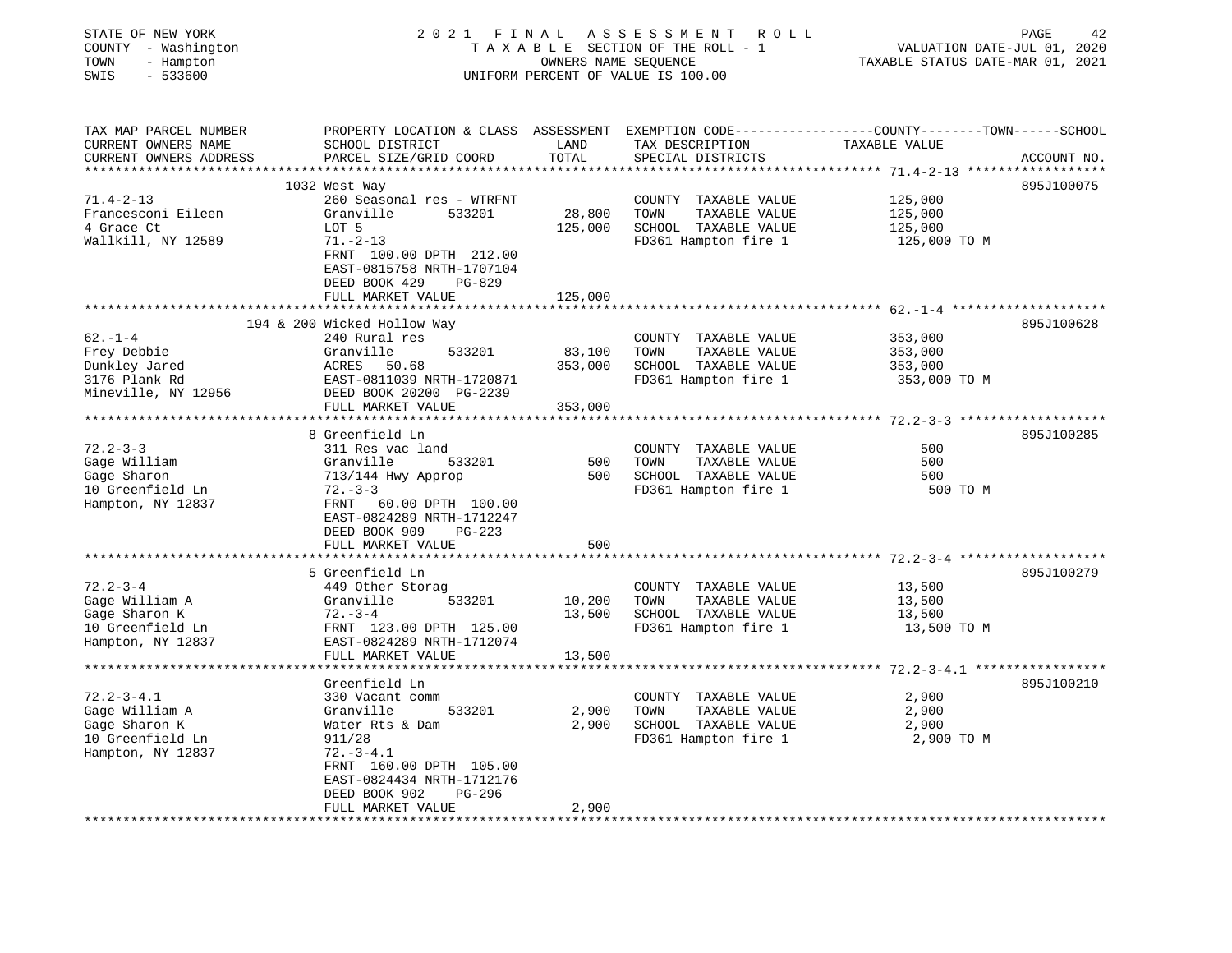#### STATE OF NEW YORK 2 0 2 1 F I N A L A S S E S S M E N T R O L L PAGE 43 COUNTY - Washington T A X A B L E SECTION OF THE ROLL - 1 VALUATION DATE-JUL 01, 2020 TOWN - Hampton OWNERS NAME SEQUENCE TAXABLE STATUS DATE-MAR 01, 2021 SWIS - 533600 UNIFORM PERCENT OF VALUE IS 100.00

| TAX MAP PARCEL NUMBER<br>CURRENT OWNERS NAME<br>CURRENT OWNERS ADDRESS                     | PROPERTY LOCATION & CLASS ASSESSMENT<br>SCHOOL DISTRICT<br>PARCEL SIZE/GRID COORD                                                                                                    | LAND<br>TOTAL                | EXEMPTION CODE----------------COUNTY-------TOWN------SCHOOL<br>TAX DESCRIPTION<br>SPECIAL DISTRICTS                                                                    | TAXABLE VALUE                                                                                | ACCOUNT NO.                                              |
|--------------------------------------------------------------------------------------------|--------------------------------------------------------------------------------------------------------------------------------------------------------------------------------------|------------------------------|------------------------------------------------------------------------------------------------------------------------------------------------------------------------|----------------------------------------------------------------------------------------------|----------------------------------------------------------|
| $72.2 - 3 - 5$<br>Gage William A<br>Gage Sharon K<br>10 Greenfield Ln<br>Hampton, NY 12837 | 9 Greenfield Ln<br>311 Res vac land<br>Granville<br>533201<br>$72. - 3 - 5$<br>FRNT 80.00 DPTH 125.00<br>EAST-0824193 NRTH-1712042<br>DEED BOOK 906<br>$PG-274$<br>FULL MARKET VALUE | 3,300<br>3,300<br>3,300      | COUNTY TAXABLE VALUE<br>TAXABLE VALUE<br>TOWN<br>SCHOOL TAXABLE VALUE<br>FD361 Hampton fire 1                                                                          | 3,300<br>3,300<br>3,300<br>3,300 TO M                                                        | 895J100282                                               |
|                                                                                            | 10 Greenfield Ln                                                                                                                                                                     |                              |                                                                                                                                                                        |                                                                                              | 895J100280                                               |
| $72.2 - 3 - 6$<br>Gage William A<br>Gage Sharon K<br>10 Greenfield Ln<br>Hampton, NY 12837 | 210 1 Family Res<br>Granville<br>533201<br>$72. - 3 - 6$<br>FRNT 69.00 DPTH<br>20.00<br>EAST-0824234 NRTH-1712179<br>DEED BOOK 906<br>PG-306<br>FULL MARKET VALUE                    | 27,000                       | AGED-CO<br>41802<br>6,100 AGED-TOWN 41803<br>41834<br>27,000 ENH STAR<br>COUNTY TAXABLE VALUE<br>TOWN<br>TAXABLE VALUE<br>SCHOOL TAXABLE VALUE<br>FD361 Hampton fire 1 | 5,400<br>$\mathbf{0}$<br>$\overline{0}$<br>21,600<br>24,300<br>$\overline{0}$<br>27,000 TO M | $\Omega$<br>0<br>2,700<br>$\Omega$<br>27,000<br>$\Omega$ |
|                                                                                            |                                                                                                                                                                                      |                              |                                                                                                                                                                        |                                                                                              |                                                          |
| $45. - 1 - 6$<br>Gagnon Travis<br>Gagnon Nicole<br>1558 Carlton Rd<br>Whitehall, NY 12887  | 1558 Carlton Rd Off<br>210 1 Family Res<br>535201<br>Whitehall<br>ROW 2532/249<br>ACRES<br>5.47<br>EAST-0805957 NRTH-1734398<br>DEED BOOK 3711<br>PG-205<br>FULL MARKET VALUE        | 41,600<br>181,000<br>181,000 | COUNTY TAXABLE VALUE<br>TOWN<br>TAXABLE VALUE<br>SCHOOL TAXABLE VALUE<br>FD362 Hampton fire 2                                                                          | 181,000<br>181,000<br>181,000<br>181,000 TO M                                                | 895J100554                                               |
|                                                                                            | *******************************                                                                                                                                                      |                              |                                                                                                                                                                        |                                                                                              |                                                          |
| $54. - 1 - 13.6$<br>Garrick Timothy S<br>12 Roberts Ln<br>Hampton, NY 12837                | 12 Roberts Ln<br>210 1 Family Res<br>Granville<br>533201<br>Lot 1 689/308<br>ACRES<br>2.67<br>EAST-0819673 NRTH-1722759<br>DEED BOOK 20210 PG-895                                    | 32,800<br>126,000            | COUNTY TAXABLE VALUE<br>TOWN<br>TAXABLE VALUE<br>SCHOOL TAXABLE VALUE<br>CA001 Cons agri dst 1<br>FD361 Hampton fire 1                                                 | 126,000<br>126,000<br>126,000<br>126,000 TO<br>126,000 TO M                                  |                                                          |
|                                                                                            | FULL MARKET VALUE                                                                                                                                                                    | 126,000                      |                                                                                                                                                                        |                                                                                              |                                                          |
| $80. - 1 - 2.3$<br>Gdyk Robert J<br>Gdyk Cheryl                                            | County Route 21<br>311 Res vac land<br>535201<br>Whitehall<br>Lot 5A Sec2                                                                                                            | 2,200<br>2,200               | COUNTY TAXABLE VALUE<br>TOWN<br>TAXABLE VALUE<br>SCHOOL TAXABLE VALUE                                                                                                  | 2,200<br>2,200<br>2,200                                                                      | 895J101731                                               |
| 1730 County Route 21<br>Whitehall, NY 12887                                                | FRNT 240.00 DPTH 269.00<br>EAST-0810398 NRTH-1705387<br>DEED BOOK 3352<br>PG-320<br>FULL MARKET VALUE                                                                                | 2,200                        | FD361 Hampton fire 1                                                                                                                                                   | 2,200 TO M                                                                                   |                                                          |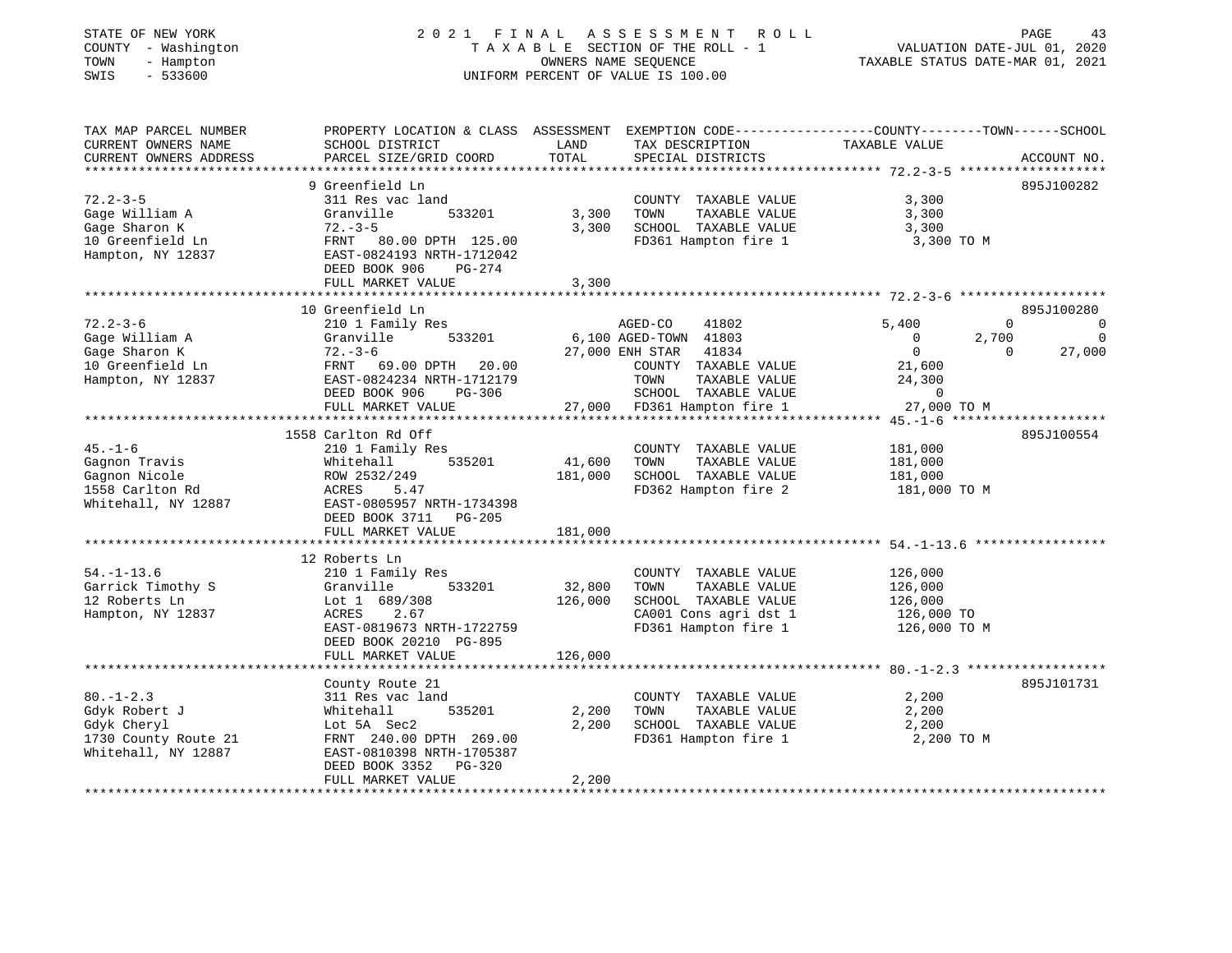#### STATE OF NEW YORK 2 0 2 1 F I N A L A S S E S S M E N T R O L L PAGE 44COUNTY - Washington T A X A B L E SECTION OF THE ROLL - 1 VALUATION DATE-JUL 01, 2020 TOWN - Hampton OWNERS NAME SEQUENCE TAXABLE STATUS DATE-MAR 01, 2021 SWIS - 533600 UNIFORM PERCENT OF VALUE IS 100.00

| TAX MAP PARCEL NUMBER<br>CURRENT OWNERS NAME<br>CURRENT OWNERS ADDRESS                                  | PROPERTY LOCATION & CLASS ASSESSMENT<br>SCHOOL DISTRICT<br>PARCEL SIZE/GRID COORD                                                                                           | LAND<br>TOTAL                | EXEMPTION CODE-----------------COUNTY-------TOWN------SCHOOL<br>TAX DESCRIPTION<br>SPECIAL DISTRICTS                                                          | TAXABLE VALUE                                                                                          | ACCOUNT NO.                                                    |
|---------------------------------------------------------------------------------------------------------|-----------------------------------------------------------------------------------------------------------------------------------------------------------------------------|------------------------------|---------------------------------------------------------------------------------------------------------------------------------------------------------------|--------------------------------------------------------------------------------------------------------|----------------------------------------------------------------|
| $80. - 1 - 42$<br>Gdyk Robert J<br>Gdyk Cheryl<br>1730 County Route 21<br>Whitehall, NY 12887           | 1730 County Route 21<br>210 1 Family Res<br>535201<br>Whitehall<br>LOT 14<br>1.08<br>ACRES<br>EAST-0810555 NRTH-1705277<br>DEED BOOK 3352 PG-320<br>FULL MARKET VALUE       | 210,000 BAS STAR             | VET COM CT 41131<br>27,300 VET DIS CT 41141<br>41854<br>COUNTY TAXABLE VALUE<br>TAXABLE VALUE<br>TOWN<br>SCHOOL TAXABLE VALUE<br>210,000 FD361 Hampton fire 1 | 41,400<br>50,600<br>82,800<br>101,200<br>$\overline{0}$<br>58,200<br>85,800<br>180,000<br>210,000 TO M | 895J101759<br>$\overline{0}$<br>$\Omega$<br>$\Omega$<br>30,000 |
| $71. - 1 - 14.3$<br>Gebig Elaine Living Trust<br>Gebig Elaine Trustee<br>PO Box 69<br>Hampton, NY 12837 | Hills Pond Rd<br>322 Rural vac>10<br>Granville<br>533201<br>ACRES 17.39<br>EAST-0816817 NRTH-1708762<br>DEED BOOK 2681<br>PG-96<br>FULL MARKET VALUE                        | 23,200<br>23,200<br>23,200   | COUNTY TAXABLE VALUE<br>TOWN<br>TAXABLE VALUE<br>SCHOOL TAXABLE VALUE<br>FD361 Hampton fire 1                                                                 | 23,200<br>23,200<br>23,200<br>23,200 TO M                                                              | 895J100653                                                     |
| $71. - 1 - 14.31$<br>Gebig Richard Living Trust<br>Gebig Richard E<br>PO Box 69<br>Hampton, NY 12837    | 285 Hills Pond Rd<br>210 1 Family Res - WTRFNT<br>Granville<br>533201<br>ACRES<br>1.48<br>EAST-0815983 NRTH-1708345<br>DEED BOOK 2677 PG-49<br>FULL MARKET VALUE            | 28,700<br>167,000<br>167,000 | COUNTY TAXABLE VALUE<br>TAXABLE VALUE<br>TOWN<br>SCHOOL TAXABLE VALUE<br>FD361 Hampton fire 1                                                                 | 167,000<br>167,000<br>167,000<br>167,000 TO M                                                          | 895J101728                                                     |
| $80. - 1 - 16$<br>Gereg Matthew J<br>159 Saw Pit Hill Rd<br>Woodbury, CT 06798                          | 25 Hampton Heights Way<br>260 Seasonal res<br>533201<br>Granville<br>3393/221<br>5.01<br>ACRES<br>EAST-0811356 NRTH-1702010<br>DEED BOOK 3648<br>PG-76<br>FULL MARKET VALUE | 41,000<br>82,000<br>82,000   | COUNTY TAXABLE VALUE<br>TOWN<br>TAXABLE VALUE<br>SCHOOL TAXABLE VALUE<br>FD361 Hampton fire 1                                                                 | 82,000<br>82,000<br>82,000<br>82,000 TO M                                                              | 895J100605                                                     |
| $71. - 1 - 14.2$<br>Gildea John J Jr<br>Gildea Elizabeth A<br>5 Stewart Ct<br>Burnt Hills, NY 12027     | 316 Hills Pond Rd<br>240 Rural res<br>Granville<br>533201<br>ACRES<br>23.62<br>EAST-0816808 NRTH-1709200<br>DEED BOOK 3980<br>PG-126<br>FULL MARKET VALUE                   | 63,300<br>216,300<br>216,300 | COUNTY TAXABLE VALUE<br>TOWN<br>TAXABLE VALUE<br>SCHOOL TAXABLE VALUE<br>FD361 Hampton fire 1                                                                 | 216,300<br>216,300<br>216,300<br>216,300 TO M                                                          | 895J100652                                                     |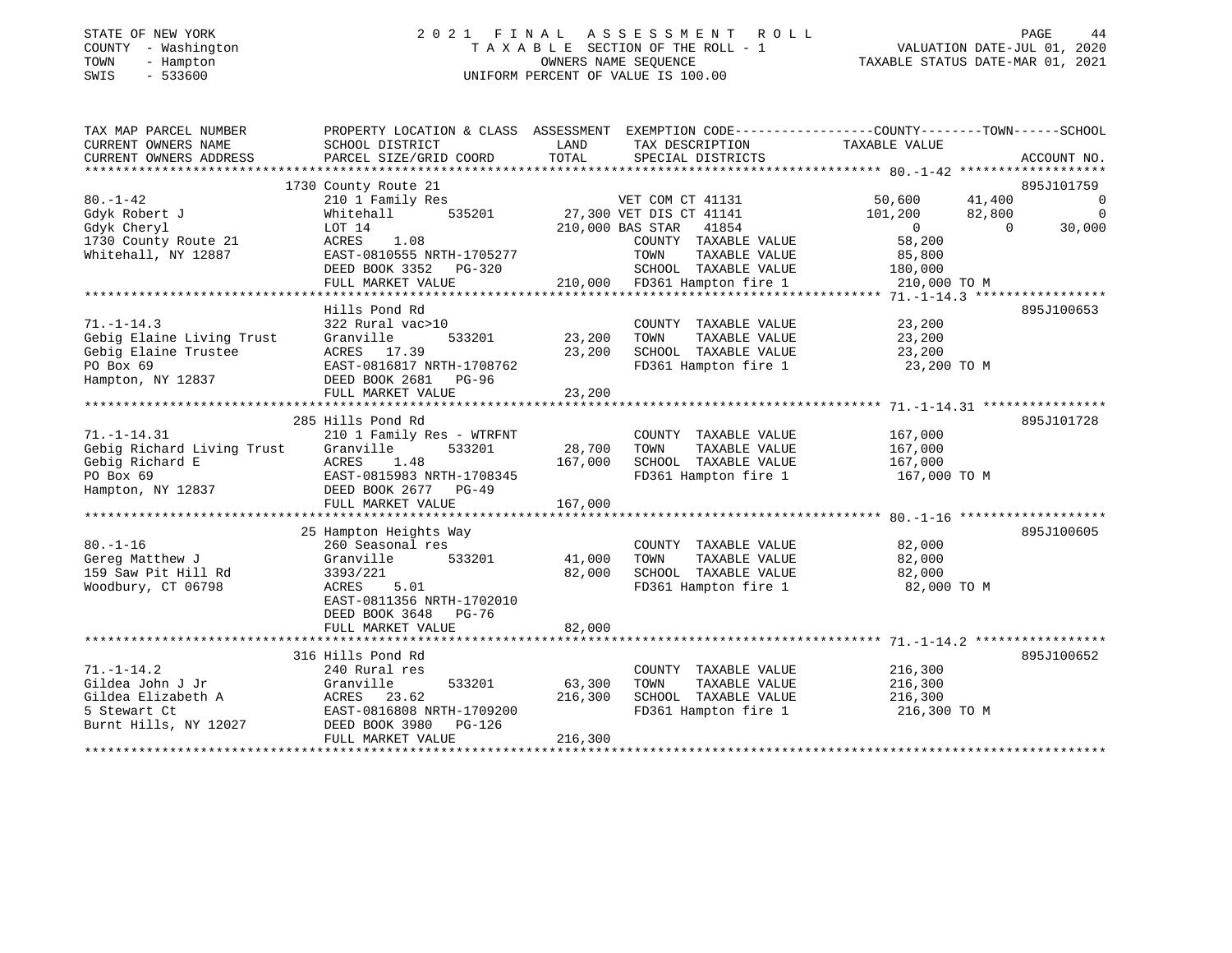| - Washington<br>COUNTY<br>TOWN<br>- Hampton<br>SWIS<br>$-533600$ | TAXABLE SECTION OF THE ROLL - 1<br>OWNERS NAME SEQUENCE<br>UNIFORM PERCENT OF VALUE IS 100.00 |               |                                      | VALUATION DATE-JUL 01, 2020<br>TAXABLE STATUS DATE-MAR 01, 2021                                 |  |
|------------------------------------------------------------------|-----------------------------------------------------------------------------------------------|---------------|--------------------------------------|-------------------------------------------------------------------------------------------------|--|
| TAX MAP PARCEL NUMBER                                            |                                                                                               |               |                                      | PROPERTY LOCATION & CLASS ASSESSMENT EXEMPTION CODE---------------COUNTY-------TOWN------SCHOOL |  |
| CURRENT OWNERS NAME<br>CURRENT OWNERS ADDRESS                    | SCHOOL DISTRICT<br>PARCEL SIZE/GRID COORD                                                     | LAND<br>TOTAL | TAX DESCRIPTION<br>SPECIAL DISTRICTS | TAXABLE VALUE<br>ACCOUNT NO.                                                                    |  |
| ***********************                                          |                                                                                               |               |                                      |                                                                                                 |  |
|                                                                  | LOT 8 Faesh Pat                                                                               |               |                                      | 895J100695                                                                                      |  |
| $71. - 1 - 24$                                                   | 314 Rural vac<10                                                                              |               | COUNTY TAXABLE VALUE                 | 3,300                                                                                           |  |
| Glickstein Jerome                                                | 533201<br>Granville                                                                           | 3,300         | TAXABLE VALUE<br>TOWN                | 3,300                                                                                           |  |
| 711 Old Bethlehem Rd                                             | ACRES<br>5.50                                                                                 | 3,300         | SCHOOL TAXABLE VALUE                 | 3,300                                                                                           |  |
| Quakertown, PA 18951                                             | EAST-0813571 NRTH-1709157<br>DEED BOOK 3727 PG-33                                             |               | FD361 Hampton fire 1                 | 3,300 TO M                                                                                      |  |
|                                                                  | FULL MARKET VALUE                                                                             | 3,300         |                                      |                                                                                                 |  |
|                                                                  | LOT 8 Faesh Pat                                                                               |               |                                      | 895J100188                                                                                      |  |
| $71. - 1 - 25$                                                   | 314 Rural vac<10                                                                              |               | COUNTY TAXABLE VALUE                 | 3,300                                                                                           |  |
| Glickstein Jerome                                                | Granville<br>533201                                                                           | 3,300         | TAXABLE VALUE<br>TOWN                | 3,300                                                                                           |  |
| 711 Old Bethlehem Rd                                             | ACRES<br>5.50                                                                                 | 3,300         | SCHOOL TAXABLE VALUE                 | 3,300                                                                                           |  |
| Quakertown, PA 18951                                             | EAST-0813286 NRTH-1709102                                                                     |               | FD361 Hampton fire 1                 | 3,300 TO M                                                                                      |  |
|                                                                  | DEED BOOK 3727 PG-33                                                                          |               |                                      |                                                                                                 |  |
|                                                                  | FULL MARKET VALUE                                                                             | 3,300         |                                      |                                                                                                 |  |
|                                                                  | LOT 8 Faesh Pat                                                                               |               |                                      | 895J100186                                                                                      |  |
| $71. - 1 - 27$                                                   | 910 Priv forest                                                                               |               | COUNTY TAXABLE VALUE                 | 16,300                                                                                          |  |
| Glickstein Jerome                                                | 533201<br>Granville                                                                           | 16,300        | TAXABLE VALUE<br>TOWN                | 16,300                                                                                          |  |
| 711 Old Bethlehem Rd                                             | 25.13 Ad                                                                                      | 16,300        | SCHOOL TAXABLE VALUE                 | 16,300                                                                                          |  |
| Quakertown, PA 18951                                             | ACRES 25.13<br>EAST-0812258 NRTH-1708811                                                      |               | FD361 Hampton fire 1                 | 16,300 TO M                                                                                     |  |
|                                                                  | DEED BOOK 3727 PG-33<br>FULL MARKET VALUE                                                     | 16,300        |                                      |                                                                                                 |  |
|                                                                  |                                                                                               |               |                                      |                                                                                                 |  |
|                                                                  | LOT 8 Faesh Pat                                                                               |               |                                      | 895J100701                                                                                      |  |
| $71. - 1 - 28$                                                   | 314 Rural vac<10                                                                              |               | COUNTY TAXABLE VALUE                 | 3,600                                                                                           |  |
| Glickstein Jerome                                                | 533201<br>Granville                                                                           | 3,600         | TOWN<br>TAXABLE VALUE                | 3,600                                                                                           |  |
| 711 Old Bethlehem Rd                                             | 6.00<br>ACRES                                                                                 | 3,600         | SCHOOL TAXABLE VALUE                 | 3,600                                                                                           |  |
| Quakertown, PA 18951                                             | EAST-0812279 NRTH-1708124                                                                     |               | FD361 Hampton fire 1                 | 3,600 TO M                                                                                      |  |
|                                                                  | DEED BOOK 3727 PG-33<br>FULL MARKET VALUE                                                     | 3,600         |                                      |                                                                                                 |  |
|                                                                  |                                                                                               |               |                                      |                                                                                                 |  |
|                                                                  | Hills Pond Rd                                                                                 |               |                                      | 895J100656                                                                                      |  |
| $71. - 1 - 23.3$                                                 | 322 Rural vac>10                                                                              |               | COUNTY TAXABLE VALUE                 | 7,000                                                                                           |  |
| Glickstein Jerome M                                              | Granville<br>533201                                                                           | 7,000         | TOWN<br>TAXABLE VALUE                | 7,000                                                                                           |  |
| 711 Old Bethlehem Rd                                             | 2.00<br>ACRES                                                                                 | 7,000         | SCHOOL TAXABLE VALUE                 | 7,000                                                                                           |  |
| Quakertown, PA 18951                                             | EAST-0813708 NRTH-1711175                                                                     |               | FD361 Hampton fire 1                 | 7,000 TO M                                                                                      |  |
|                                                                  | DEED BOOK 2910<br>PG-109                                                                      |               |                                      |                                                                                                 |  |
| **********************                                           | FULL MARKET VALUE<br>*************                                                            | 7,000         |                                      | *************************** 71.-1-23.9 **************                                           |  |
|                                                                  | 395 Hills Pond Rd                                                                             |               |                                      |                                                                                                 |  |
| $71. - 1 - 23.9$                                                 | 240 Rural res                                                                                 |               | COUNTY TAXABLE VALUE                 | 293,000                                                                                         |  |
| Glickstein Jerome M                                              | Granville<br>533201                                                                           | 94,600        | TOWN<br>TAXABLE VALUE                | 293,000                                                                                         |  |
| 711 Old Bethlehem Rd                                             | Sub Div Lot 2                                                                                 | 293,000       | SCHOOL TAXABLE VALUE                 | 293,000                                                                                         |  |
| Quakertown, PA 18951                                             | ACRES<br>53.32                                                                                |               | FD361 Hampton fire 1                 | 293,000 TO M                                                                                    |  |
|                                                                  | EAST-0813662 NRTH-1710038<br>DEED BOOK 2910<br>PG-109                                         |               |                                      |                                                                                                 |  |
|                                                                  | FULL MARKET VALUE                                                                             | 293,000       |                                      |                                                                                                 |  |
|                                                                  |                                                                                               |               |                                      |                                                                                                 |  |

# STATE OF NEW YORK 2 0 2 1 F I N A L A S S E S S M E N T R O L L PAGE 45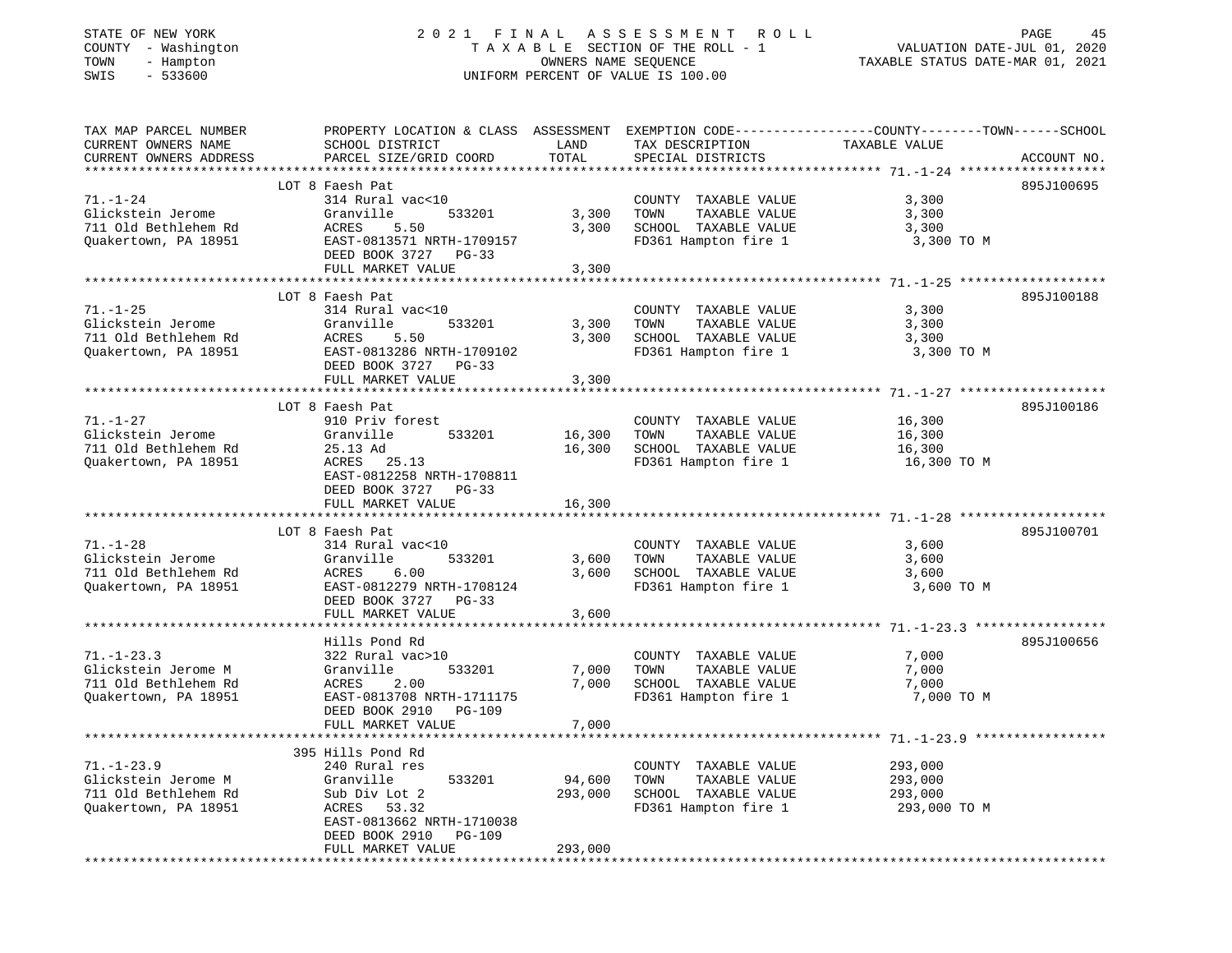| STATE OF NEW YORK<br>COUNTY - Washington<br>TOWN<br>- Hampton<br>$-533600$<br>SWIS               | 2021<br>FINAL<br>A S S E S S M E N T<br>R O L L<br>TAXABLE SECTION OF THE ROLL - 1<br>OWNERS NAME SEOUENCE<br>UNIFORM PERCENT OF VALUE IS 100.00            |                              |                                                                                                                 | PAGE<br>46<br>VALUATION DATE-JUL 01, 2020<br>TAXABLE STATUS DATE-MAR 01, 2021 |                                  |  |
|--------------------------------------------------------------------------------------------------|-------------------------------------------------------------------------------------------------------------------------------------------------------------|------------------------------|-----------------------------------------------------------------------------------------------------------------|-------------------------------------------------------------------------------|----------------------------------|--|
| TAX MAP PARCEL NUMBER<br>CURRENT OWNERS NAME<br>CURRENT OWNERS ADDRESS                           | PROPERTY LOCATION & CLASS ASSESSMENT EXEMPTION CODE---------------COUNTY-------TOWN-----SCHOOL<br>SCHOOL DISTRICT<br>PARCEL SIZE/GRID COORD                 | LAND<br>TOTAL                | TAX DESCRIPTION<br>SPECIAL DISTRICTS                                                                            | TAXABLE VALUE                                                                 | ACCOUNT NO.                      |  |
|                                                                                                  | 399 Hills Pond Rd                                                                                                                                           |                              |                                                                                                                 |                                                                               |                                  |  |
| $71. - 1 - 23.10$<br>Glickstein Jerome M<br>711 Old Bethlehem Rd<br>Ouakertown, PA 18951         | 240 Rural res<br>Granville<br>533201<br>Sub Div Lot 3<br>ACRES 98.56<br>EAST-0812727 NRTH-1710745                                                           | 121,700<br>233,400           | COUNTY TAXABLE VALUE<br>TOWN<br>TAXABLE VALUE<br>SCHOOL TAXABLE VALUE<br>FD361 Hampton fire 1                   | 233,400<br>233,400<br>233,400<br>233,400 TO M                                 |                                  |  |
|                                                                                                  | DEED BOOK 2910 PG-109                                                                                                                                       |                              |                                                                                                                 |                                                                               |                                  |  |
|                                                                                                  | FULL MARKET VALUE                                                                                                                                           | 233,400                      |                                                                                                                 |                                                                               |                                  |  |
|                                                                                                  | LOT 8 Faesh Pat                                                                                                                                             |                              |                                                                                                                 |                                                                               | 895J100295                       |  |
| $71. - 1 - 26$<br>Glickstein Jerome M<br>711 Old Bethlehem Rd<br>Quakertown, PA 18951            | 910 Priv forest<br>Granville<br>533201<br>ACRES 30.33<br>EAST-0813304 NRTH-1708146<br>DEED BOOK 2910 PG-109                                                 | 19,700<br>19,700             | COUNTY TAXABLE VALUE<br>TAXABLE VALUE<br>TOWN<br>SCHOOL TAXABLE VALUE<br>FD361 Hampton fire 1                   | 19,700<br>19,700<br>19,700<br>19,700 TO M                                     |                                  |  |
|                                                                                                  | FULL MARKET VALUE<br>****************************                                                                                                           | 19,700                       |                                                                                                                 | ************************* 80.-1-2.6                                           |                                  |  |
| $80. - 1 - 2.6$<br>Goodman Cheryl<br>1783 County Route 21<br>Whitehall, NY 12887                 | County Route 21<br>314 Rural vac<10<br>Whitehall<br>535201<br>5.10<br>ACRES<br>EAST-0809087 NRTH-1706407<br>DEED BOOK 2996 PG-198<br>FULL MARKET VALUE      | 29,100<br>29,100<br>29,100   | COUNTY TAXABLE VALUE<br>TAXABLE VALUE<br>TOWN<br>SCHOOL TAXABLE VALUE<br>FD361 Hampton fire 1                   | 29,100<br>29,100<br>29,100<br>29,100 TO M                                     | 895J101732                       |  |
|                                                                                                  |                                                                                                                                                             |                              |                                                                                                                 |                                                                               |                                  |  |
| $80. - 1 - 2.7$<br>Goodman Cheryl<br>1783 County Route 21<br>Whitehall, NY 12887                 | 1783 County Route 21<br>210 1 Family Res<br>535201<br>Whitehall<br>ACRES<br>5.10<br>EAST-0809186 NRTH-1706109<br>DEED BOOK 2996 PG-198<br>FULL MARKET VALUE | 41,100<br>154,700<br>154,700 | BAS STAR 41854<br>COUNTY TAXABLE VALUE<br>TAXABLE VALUE<br>TOWN<br>SCHOOL TAXABLE VALUE<br>FD361 Hampton fire 1 | $\overline{0}$<br>154,700<br>154,700<br>124,700<br>154,700 TO M               | 895J101733<br>$\Omega$<br>30,000 |  |
|                                                                                                  | Lot 4 Taylor Pat                                                                                                                                            |                              |                                                                                                                 |                                                                               |                                  |  |
| $53. - 1 - 2.2$<br>Goodrich Mark D<br>Goodrich Patricia A<br>149 Roberts Ln<br>Hampton, NY 12837 | 314 Rural vac<10<br>Whitehall<br>535201<br>ACRES<br>0.20<br>DEED BOOK 20191 PG-28248<br>FULL MARKET VALUE                                                   | 700<br>700<br>700            | COUNTY TAXABLE VALUE<br>TOWN<br>TAXABLE VALUE<br>SCHOOL TAXABLE VALUE<br>FD361 Hampton fire 1                   | 700<br>700<br>700<br>700 TO M                                                 |                                  |  |
|                                                                                                  |                                                                                                                                                             |                              |                                                                                                                 |                                                                               |                                  |  |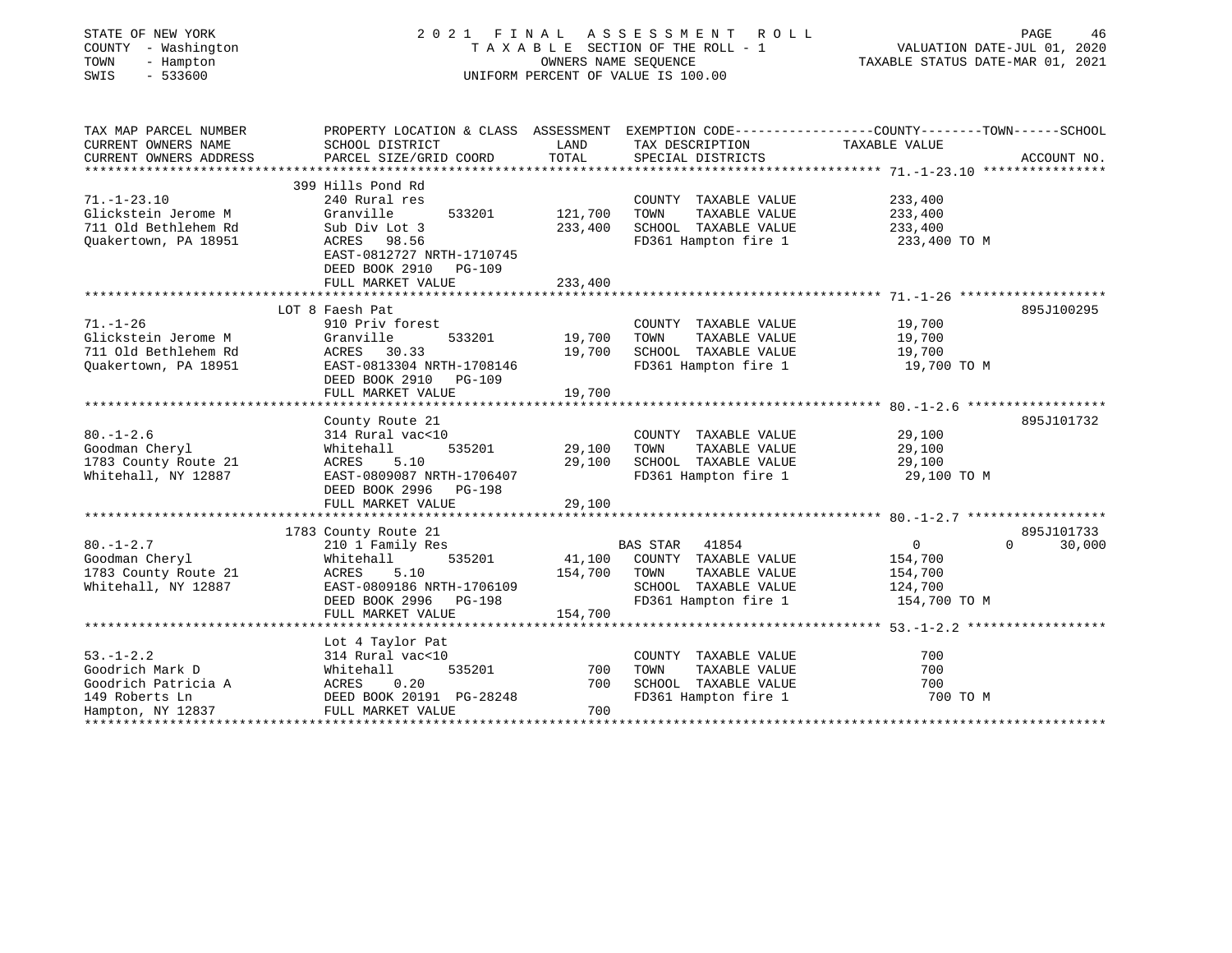| STATE OF NEW YORK<br>COUNTY - Washington<br>TOWN<br>- Hampton<br>$-533600$<br>SWIS                                                                         |                                                                                                                                                                              | OWNERS NAME SEQUENCE       | 2021 FINAL ASSESSMENT ROLL<br>TAXABLE SECTION OF THE ROLL - 1<br>UNIFORM PERCENT OF VALUE IS 100.00                                         | VALUATION DATE-JUL 01, 2020<br>TAXABLE STATUS DATE-MAR 01, 2021            | PAGE<br>47                       |
|------------------------------------------------------------------------------------------------------------------------------------------------------------|------------------------------------------------------------------------------------------------------------------------------------------------------------------------------|----------------------------|---------------------------------------------------------------------------------------------------------------------------------------------|----------------------------------------------------------------------------|----------------------------------|
| TAX MAP PARCEL NUMBER<br>CURRENT OWNERS NAME<br>CURRENT OWNERS ADDRESS<br>************************                                                         | PROPERTY LOCATION & CLASS ASSESSMENT EXEMPTION CODE---------------COUNTY-------TOWN-----SCHOOL<br>SCHOOL DISTRICT<br>PARCEL SIZE/GRID COORD<br>****************************  | LAND<br>TOTAL              | TAX DESCRIPTION<br>SPECIAL DISTRICTS                                                                                                        | TAXABLE VALUE                                                              | ACCOUNT NO.                      |
| $53. - 1 - 4.1$<br>Goodrich Mark D<br>Goodrich Patricia A<br>149 Roberts Ln<br>Hampton, NY 12837<br>MAY BE SUBJECT TO PAYMENT<br>UNDER RPTL480A UNTIL 2030 | Roberts Ln OFF<br>910 Priv forest<br>Granville<br>533201<br>Forest Tax $3222/7$<br>ACRES 226.40<br>EAST-0814758 NRTH-1725240<br>DEED BOOK 569<br>PG-244<br>FULL MARKET VALUE | 95,700<br>95,700<br>95,700 | FOR 480A<br>47460<br>COUNTY TAXABLE VALUE<br>TAXABLE VALUE<br>TOWN<br>SCHOOL TAXABLE VALUE<br>CA001 Cons agri dst 1<br>FD361 Hampton fire 1 | 76,500<br>76,500<br>19,200<br>19,200<br>19,200<br>95,700 TO<br>95,700 TO M | 895J100233<br>76,500             |
|                                                                                                                                                            |                                                                                                                                                                              |                            |                                                                                                                                             |                                                                            |                                  |
| $53. - 1 - 4.4$<br>Goodrich Mark D<br>Goodrich Patricia A<br>149 Roberts Ln<br>Hampton, NY 12837                                                           | 149 Roberts Ln<br>210 1 Family Res<br>533201<br>Granville<br>ACRES<br>7.70<br>EAST-0816256 NRTH-1723939<br>DEED BOOK 480<br>PG-1060                                          | 44,200<br>211,500          | <b>BAS STAR</b><br>41854<br>COUNTY TAXABLE VALUE<br>TOWN<br>TAXABLE VALUE<br>SCHOOL TAXABLE VALUE<br>FD361 Hampton fire 1                   | $\overline{0}$<br>211,500<br>211,500<br>181,500<br>211,500 TO M            | 895J100406<br>30,000<br>$\Omega$ |
|                                                                                                                                                            | FULL MARKET VALUE<br>**********************************                                                                                                                      | 211,500                    | ****************************                                                                                                                | ************* 53.-1-4.6 *******************                                |                                  |
| $53. - 1 - 4.6$<br>Goodrich Mark D<br>Goodrich Patricia A<br>149 Roberts Ln<br>Hampton, NY 12837                                                           | Roberts Ln<br>314 Rural vac<10<br>533201<br>Granville<br>ACRES<br>5.80<br>EAST-0816567 NRTH-1724287<br>DEED BOOK 517<br>$PG-40$<br>FULL MARKET VALUE                         | 22,500<br>22,500<br>22,500 | COUNTY TAXABLE VALUE<br>TAXABLE VALUE<br>TOWN<br>SCHOOL TAXABLE VALUE<br>FD361 Hampton fire 1                                               | 22,500<br>22,500<br>22,500<br>22,500 TO M                                  | 895J100709                       |
| $53. - 1 - 16.1$<br>Goodrich Mark D<br>Goodrich Patricia A<br>149 Roberts Ln<br>Hampton, NY 12837                                                          | Lot 9 Taylor Pat<br>314 Rural vac<10<br>535201<br>Whitehall<br>ACRES<br>0.10<br>DEED BOOK 20191 PG-28248<br>FULL MARKET VALUE                                                | 400<br>400<br>400          | COUNTY TAXABLE VALUE<br>TAXABLE VALUE<br>TOWN<br>SCHOOL TAXABLE VALUE<br>FD361 Hampton fire 1                                               | 400<br>400<br>400<br>400 TO M                                              |                                  |
|                                                                                                                                                            | 1569 County Route 11                                                                                                                                                         |                            |                                                                                                                                             |                                                                            | 895J100089                       |
| $38. - 1 - 16$<br>Gosselin Brian W<br>Gosselin Susan L<br>1569 County Route 11<br>Whitehall, NY 12887                                                      | 210 1 Family Res<br>Whitehall<br>535201<br>FRNT 100.00 DPTH 208.00<br>ACRES<br>0.60<br>EAST-0806133 NRTH-1737196<br>DEED BOOK 20200 PG-2723<br>FULL MARKET VALUE             | 20,000<br>60,500<br>60,500 | ENH STAR<br>41834<br>COUNTY TAXABLE VALUE<br>TAXABLE VALUE<br>TOWN<br>SCHOOL TAXABLE VALUE<br>FD362 Hampton fire 2                          | $\overline{0}$<br>60,500<br>60,500<br>$\overline{0}$<br>60,500 TO M        | $\Omega$<br>60,500               |
|                                                                                                                                                            |                                                                                                                                                                              |                            |                                                                                                                                             |                                                                            |                                  |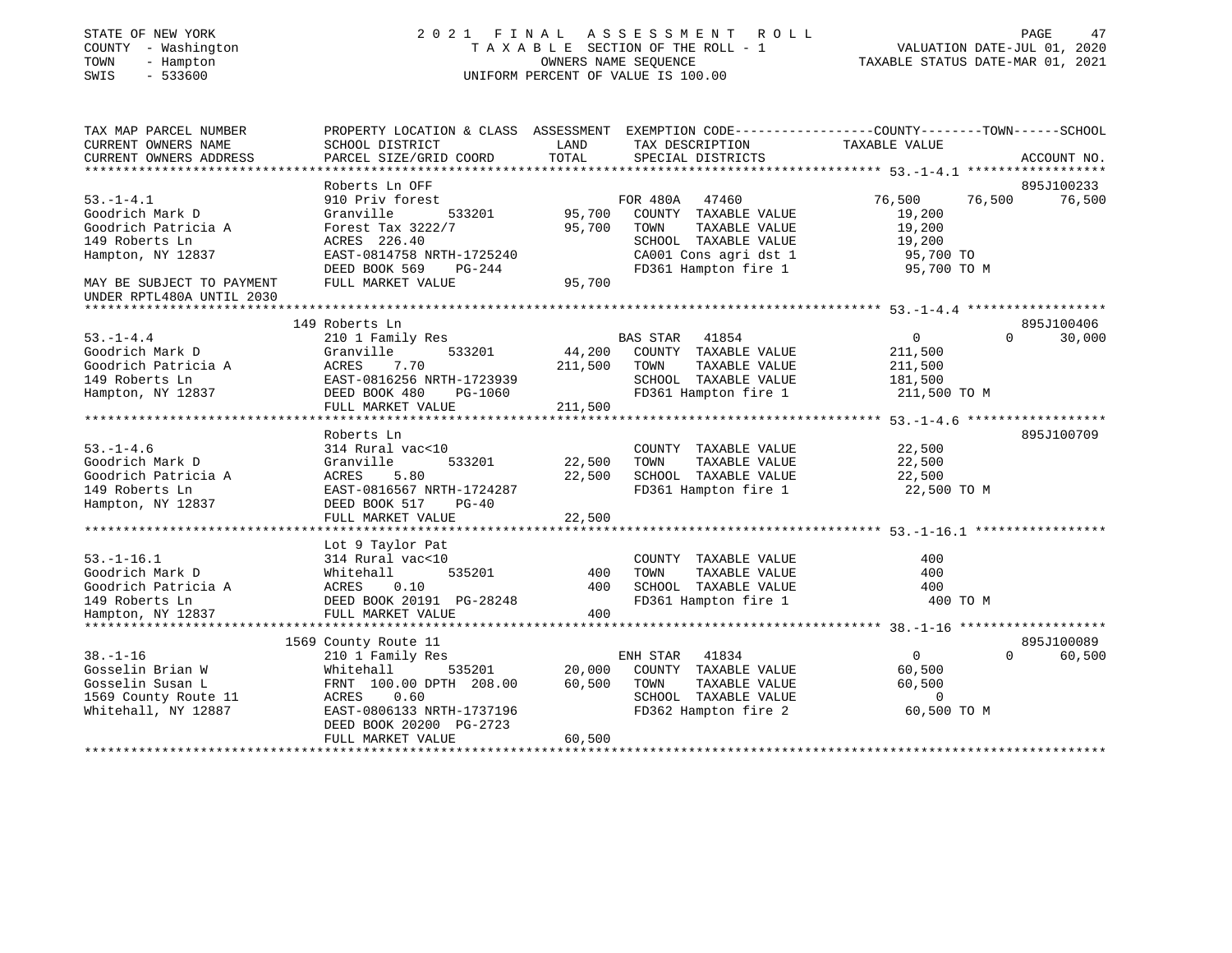#### STATE OF NEW YORK 2 0 2 1 F I N A L A S S E S S M E N T R O L L PAGE 48 COUNTY - Washington T A X A B L E SECTION OF THE ROLL - 1 VALUATION DATE-JUL 01, 2020 TOWN - Hampton OWNERS NAME SEQUENCE TAXABLE STATUS DATE-MAR 01, 2021 SWIS - 533600 UNIFORM PERCENT OF VALUE IS 100.00

| TAX MAP PARCEL NUMBER<br>CURRENT OWNERS NAME | PROPERTY LOCATION & CLASS ASSESSMENT<br>SCHOOL DISTRICT | LAND<br>TAX DESCRIPTION         | EXEMPTION CODE-----------------COUNTY-------TOWN------SCHOOL<br>TAXABLE VALUE |
|----------------------------------------------|---------------------------------------------------------|---------------------------------|-------------------------------------------------------------------------------|
| CURRENT OWNERS ADDRESS                       | PARCEL SIZE/GRID COORD                                  | TOTAL<br>SPECIAL DISTRICTS      | ACCOUNT NO.                                                                   |
|                                              |                                                         |                                 |                                                                               |
|                                              | 1575 County Route 11                                    |                                 | 895J101813                                                                    |
| $38. - 1 - 15.2$                             | 270 Mfg housing                                         | CW 10 VET/ 41151                | 7,360<br>7,360<br>$\overline{0}$                                              |
| Gosselin Eileen                              | 535201<br>Whitehall                                     | 33,300 AGED-TOWN 41803          | 23,892<br>$\overline{0}$<br>$\mathbf{0}$                                      |
| 1575 County Route 11                         | $888 - 1$                                               | 87,000 AGE-CO/SCH 41805         | 31,856<br>$\Omega$<br>34,800                                                  |
| Whitehall, NY 12887                          | 2.80<br>ACRES                                           | ENH STAR<br>41834               | $\mathbf{0}$<br>$\Omega$<br>52,200                                            |
|                                              | EAST-0806376 NRTH-1737330                               | COUNTY TAXABLE VALUE            | 47,784                                                                        |
|                                              | DEED BOOK 630<br>$PG-51$                                | TOWN<br>TAXABLE VALUE           | 55,748                                                                        |
|                                              | FULL MARKET VALUE                                       | 87,000<br>SCHOOL TAXABLE VALUE  | $\circ$                                                                       |
|                                              |                                                         | FD362 Hampton fire 2            | 87,000 TO M                                                                   |
|                                              |                                                         |                                 |                                                                               |
|                                              | Vladyka Woods Rd                                        |                                 | 895J101795                                                                    |
| $38. - 1 - 15.1$                             | 311 Res vac land                                        | COUNTY TAXABLE VALUE            | 14,300                                                                        |
| Gosselin Russell J                           | Whitehall<br>535201                                     | 14,300<br>TOWN<br>TAXABLE VALUE | 14,300                                                                        |
| Gosselin Linda L                             | FRNT 251.00 DPTH 147.00                                 | 14,300<br>SCHOOL TAXABLE VALUE  | 14,300                                                                        |
| PO Box 101                                   | EAST-0806015 NRTH-1737174                               | FD362 Hampton fire 2            | 14,300 TO M                                                                   |
| Fort Ann, NY 12827                           | DEED BOOK 595<br>$PG-39$                                |                                 |                                                                               |
|                                              | FULL MARKET VALUE                                       | 14,300                          |                                                                               |
|                                              |                                                         |                                 |                                                                               |
|                                              | 155 Hickey Rd                                           |                                 | 895J100703                                                                    |
| $62. - 1 - 32.1$                             | 270 Mfg housing                                         | AGED-CO<br>41802                | 14,000<br>$\Omega$<br>$\mathbf 0$                                             |
| Goyette Lloyd F                              | Granville<br>533201                                     | 41,000 AGED-TOWN 41803          | $\mathbf 0$<br>3,500                                                          |
| Goyette Cindy L                              | ACRES<br>5.00                                           | 70,000 E STAR MH 41844          | $\overline{0}$<br>$\Omega$<br>28,430                                          |
| 155 Hickey Rd                                | EAST-0813707 NRTH-1717588                               | COUNTY TAXABLE VALUE            | 56,000                                                                        |
| Hampton, NY 12837                            | DEED BOOK 505<br>PG-1059                                | TOWN<br>TAXABLE VALUE           | 66,500                                                                        |
|                                              | FULL MARKET VALUE                                       | 70,000<br>SCHOOL TAXABLE VALUE  | 41,570                                                                        |
|                                              |                                                         | FD361 Hampton fire 1            | 70,000 TO M                                                                   |
|                                              |                                                         |                                 |                                                                               |
|                                              | 273 Hickey Rd                                           |                                 | 895J100640                                                                    |
| $53. - 1 - 7.12$                             | 210 1 Family Res                                        | COUNTY TAXABLE VALUE            | 303,900                                                                       |
| Grady Patricia                               | Granville<br>533201                                     | 42,800<br>TOWN<br>TAXABLE VALUE | 303,900                                                                       |
| 22123 Wolf Ridge Rd                          | 6.52<br><b>ACRES</b>                                    | 303,900<br>SCHOOL TAXABLE VALUE | 303,900                                                                       |
| Killeen, TX 76549                            | EAST-0814350 NRTH-1720451                               | FD361 Hampton fire 1            | 303,900 TO M                                                                  |
|                                              | DEED BOOK 503<br>$PG-532$                               |                                 |                                                                               |
|                                              | FULL MARKET VALUE                                       | 303,900                         |                                                                               |
|                                              |                                                         |                                 |                                                                               |
|                                              | 62 Rainbow Way                                          |                                 | 895J100597                                                                    |
| $81. - 1 - 36$                               | 260 Seasonal res                                        | COUNTY TAXABLE VALUE            | 56,800                                                                        |
| Graham Keith                                 | Granville<br>533201                                     | 37,900<br>TOWN<br>TAXABLE VALUE | 56,800                                                                        |
| 166 Route 106                                | 4.10 BANK<br>ACRES<br>998                               | 56,800<br>SCHOOL TAXABLE VALUE  | 56,800                                                                        |
| Perkinsville, VT 05151                       | EAST-0817397 NRTH-1702002                               | FD361 Hampton fire 1            | 56,800 TO M                                                                   |
|                                              | DEED BOOK 2488<br>PG-177                                |                                 |                                                                               |
|                                              | FULL MARKET VALUE                                       | 56,800                          |                                                                               |
|                                              |                                                         |                                 |                                                                               |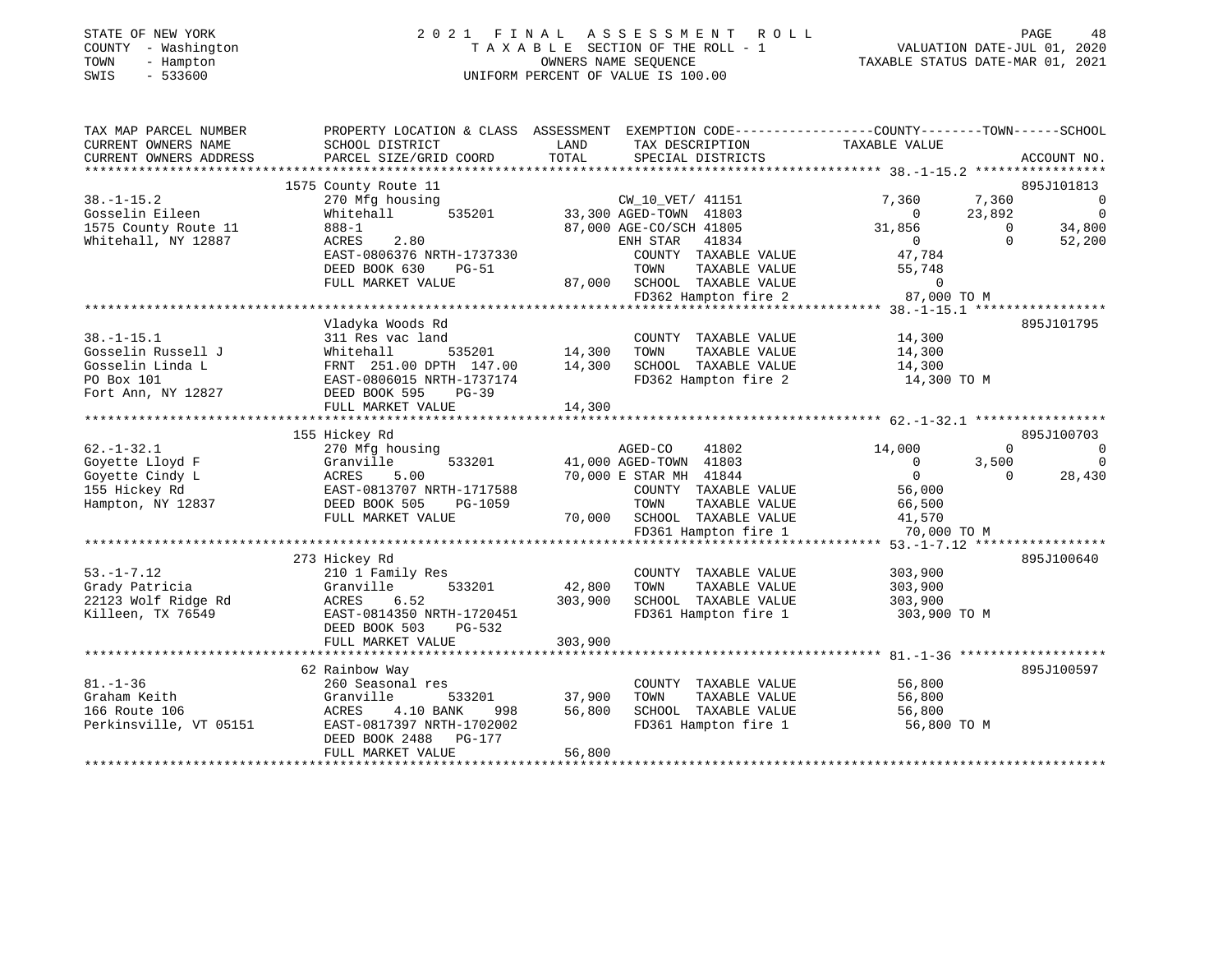| STATE OF NEW YORK<br>COUNTY - Washington<br>TOWN<br>- Hampton<br>SWIS<br>$-533600$                                                           | 2021 FINAL ASSESSMENT ROLL<br>T A X A B L E SECTION OF THE ROLL - 1<br>OWNERS NAME SEQUENCE<br>UNIFORM PERCENT OF VALUE IS 100.00                                | PAGE<br>VALUATION DATE-JUL 01, 2020<br>TAXABLE STATUS DATE-MAR 01, 2021 | 49                                                                                                                                                                            |                                                                                                                                |                                     |
|----------------------------------------------------------------------------------------------------------------------------------------------|------------------------------------------------------------------------------------------------------------------------------------------------------------------|-------------------------------------------------------------------------|-------------------------------------------------------------------------------------------------------------------------------------------------------------------------------|--------------------------------------------------------------------------------------------------------------------------------|-------------------------------------|
| TAX MAP PARCEL NUMBER<br>CURRENT OWNERS NAME<br>CURRENT OWNERS ADDRESS                                                                       | SCHOOL DISTRICT<br>PARCEL SIZE/GRID COORD                                                                                                                        | LAND<br>TOTAL                                                           | TAX DESCRIPTION<br>SPECIAL DISTRICTS                                                                                                                                          | PROPERTY LOCATION & CLASS ASSESSMENT EXEMPTION CODE---------------COUNTY-------TOWN-----SCHOOL<br>TAXABLE VALUE<br>ACCOUNT NO. |                                     |
|                                                                                                                                              |                                                                                                                                                                  |                                                                         |                                                                                                                                                                               |                                                                                                                                |                                     |
| $72. - 2 - 12.1$<br>Greene James C<br>22072 Ensenada Way<br>Boca Raton, FL 33433                                                             | County Route 20<br>322 Rural vac>10<br>533201<br>Granville<br>17 Ad<br>ACRES 11.90<br>EAST-0824016 NRTH-1706192<br>DEED BOOK 863<br>$PG-284$                     | 7,100                                                                   | COUNTY TAXABLE VALUE<br>TOWN<br>TAXABLE VALUE<br>7,100 SCHOOL TAXABLE VALUE<br>FD361 Hampton fire 1                                                                           | 895J101817<br>7,100<br>7,100<br>7,100<br>7,100 TO M                                                                            |                                     |
|                                                                                                                                              | FULL MARKET VALUE                                                                                                                                                | 7,100                                                                   |                                                                                                                                                                               |                                                                                                                                |                                     |
|                                                                                                                                              |                                                                                                                                                                  |                                                                         |                                                                                                                                                                               |                                                                                                                                |                                     |
| $38. - 1 - 6.3$<br>Grenier Jeffrey S<br>PO Box 263<br>Whitehall, NY 12887                                                                    | 96 Manchester Rd<br>210 1 Family Res<br>535201<br>Whitehall<br>Sub Div Lot 3<br>ACRES 15.70<br>EAST-0810922 NRTH-1740955<br>DEED BOOK 3457 PG-28                 | 53,800<br>315,000                                                       | COUNTY TAXABLE VALUE<br>TOWN<br>TAXABLE VALUE<br>SCHOOL TAXABLE VALUE<br>FD362 Hampton fire 2 315,000 TO M                                                                    | 315,000<br>315,000<br>315,000                                                                                                  |                                     |
|                                                                                                                                              | FULL MARKET VALUE                                                                                                                                                | 315,000                                                                 |                                                                                                                                                                               |                                                                                                                                |                                     |
|                                                                                                                                              |                                                                                                                                                                  |                                                                         |                                                                                                                                                                               |                                                                                                                                |                                     |
| $31. - 1 - 5$<br>Griffin Stuart F<br>Griffin Lois M<br>1205 SW 29th Terr<br>Cape Coral, FL 33914                                             | 1389 Carvers Falls Ln<br>210 1 Family Res<br>535201<br>Whitehall<br>ACRES<br>5.30<br>EAST-0807950 NRTH-1746003<br>DEED BOOK 20191 PG-29073                       | 41,400                                                                  | COUNTY TAXABLE VALUE<br>TOWN<br>TAXABLE VALUE<br>148,900 SCHOOL TAXABLE VALUE<br>FD362 Hampton fire 2                                                                         | 895J100405<br>148,900<br>148,900<br>148,900<br>148,900<br>148,900 TO M                                                         |                                     |
|                                                                                                                                              | FULL MARKET VALUE                                                                                                                                                | 148,900                                                                 |                                                                                                                                                                               |                                                                                                                                |                                     |
| $71. - 1 - 14.91$<br>Grunewald Frederick<br>Grunewald Jill<br>31 Whitewater Dr<br>Barnegat, NJ 08005                                         | 263 Hills Pond Rd<br>210 1 Family Res - WTRFNT<br>Granville<br>533201<br>ACRES<br>2.05<br>EAST-0816345 NRTH-1707778<br>DEED BOOK 3615 PG-98<br>FULL MARKET VALUE | 33,700<br>276,200<br>276,200                                            | COUNTY TAXABLE VALUE<br>TAXABLE VALUE<br>TOWN<br>SCHOOL TAXABLE VALUE<br>FD361 Hampton fire 1                                                                                 | 895J101805<br>276,200<br>276,200<br>276,200<br>276,200 TO M                                                                    |                                     |
|                                                                                                                                              | 30 Mirror Lake Way                                                                                                                                               |                                                                         |                                                                                                                                                                               | 895J101760                                                                                                                     |                                     |
| $80. - 1 - 44$<br>Gysel Catherine M -LE-<br>Gysel Walter II<br>C/o Catherine Gysel<br>C/o Catherine Gysel<br>PO Box 136<br>Hampton, NY 12837 | 210 1 Family Res - WTRFNT<br>535201<br>Whitehall<br>LOT 16<br>FRNT 154.00 DPTH 201.00<br>EAST-0810844 NRTH-1705230<br>DEED BOOK 3307 PG-166<br>FULL MARKET VALUE |                                                                         | AGED-TOWN 41803<br>29,400 AGE-CO/SCH 41805<br>205,600 ENH STAR 41834<br>COUNTY TAXABLE VALUE<br>TAXABLE VALUE<br>TOWN<br>SCHOOL TAXABLE VALUE<br>205,600 FD361 Hampton fire 1 | 92,520<br>$\overline{0}$<br>102,800<br>$\overline{0}$<br>$\Omega$<br>$\sim$ 0<br>102,800<br>113,080<br>32,100<br>205,600 TO M  | $\overline{0}$<br>102,800<br>70,700 |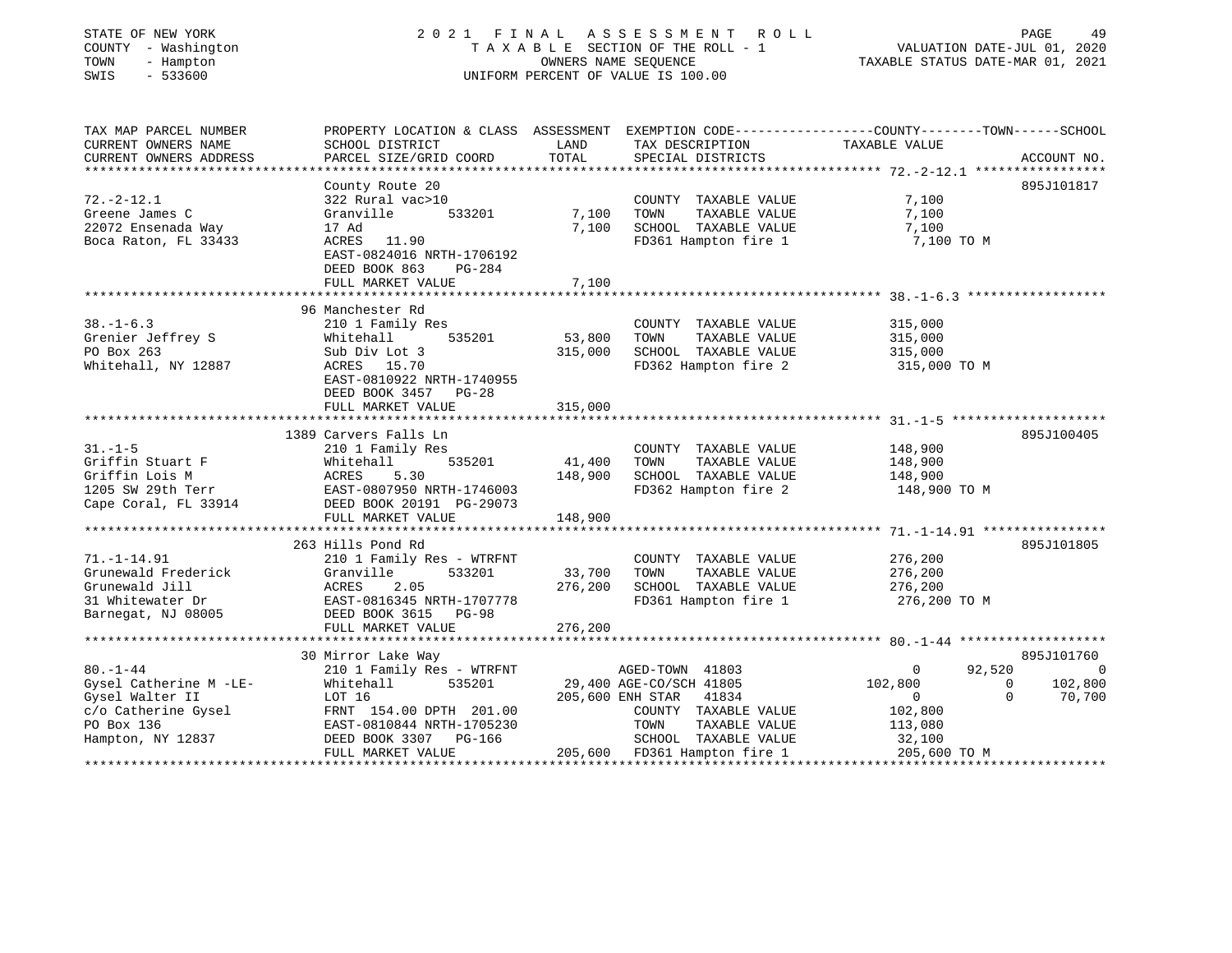# STATE OF NEW YORK 2 0 2 1 F I N A L A S S E S S M E N T R O L L PAGE 50COUNTY - Washington T A X A B L E SECTION OF THE ROLL - 1<br>
T A X A B L E SECTION OF THE ROLL - 1<br>
TOWN - Hampton DATES NAME SEQUENCE<br>
SWIS - 533600 SWIS - 533600 UNIFORM PERCENT OF VALUE IS 100.00

VALUATION DATE-JUL 01, 2020

| TAX MAP PARCEL NUMBER<br>CURRENT OWNERS NAME | PROPERTY LOCATION & CLASS ASSESSMENT EXEMPTION CODE----------------COUNTY-------TOWN-----SCHOOL<br>SCHOOL DISTRICT | LAND    | TAX DESCRIPTION                               | TAXABLE VALUE    |                    |
|----------------------------------------------|--------------------------------------------------------------------------------------------------------------------|---------|-----------------------------------------------|------------------|--------------------|
| CURRENT OWNERS ADDRESS                       | PARCEL SIZE/GRID COORD                                                                                             | TOTAL   | SPECIAL DISTRICTS                             |                  | ACCOUNT NO.        |
|                                              |                                                                                                                    |         |                                               |                  |                    |
| $81. - 1 - 16$                               | Rainbow Way                                                                                                        |         |                                               |                  | 895J100593         |
| Halberstadt David                            | 314 Rural vac<10<br>Granville<br>533201                                                                            | 15,600  | COUNTY TAXABLE VALUE<br>TOWN<br>TAXABLE VALUE | 15,600<br>15,600 |                    |
|                                              |                                                                                                                    |         |                                               |                  |                    |
| Rio Barbara                                  | ACRES<br>5.30<br>EAST-0816390 NRTH-1700534                                                                         | 15,600  | SCHOOL TAXABLE VALUE                          | 15,600           |                    |
| ATT:Barbara Rio<br>65 Mordella Rd            | DEED BOOK 490<br>PG-280                                                                                            |         | FD361 Hampton fire 1                          | 15,600 TO M      |                    |
|                                              |                                                                                                                    |         |                                               |                  |                    |
| Albany, NY 12205                             | FULL MARKET VALUE                                                                                                  | 15,600  |                                               |                  |                    |
|                                              | 160 South Rd                                                                                                       |         |                                               |                  | 895J100606         |
| $81. - 1 - 50.1$                             | 260 Seasonal res                                                                                                   |         | COUNTY TAXABLE VALUE                          | 87,000           |                    |
| Hale Irene M                                 | Granville<br>533201                                                                                                | 42,400  | TOWN<br>TAXABLE VALUE                         | 87,000           |                    |
| Hale Dennis J                                | ACRES<br>6.20                                                                                                      | 87,000  | SCHOOL TAXABLE VALUE                          | 87,000           |                    |
| 121 Rockland Ave                             | EAST-0816859 NRTH-1702977                                                                                          |         | FD361 Hampton fire 1                          | 87,000 TO M      |                    |
| Waterbury, CT 06708                          | DEED BOOK 3021<br>PG-264                                                                                           |         |                                               |                  |                    |
|                                              | FULL MARKET VALUE                                                                                                  | 87,000  |                                               |                  |                    |
|                                              |                                                                                                                    |         |                                               |                  |                    |
|                                              | 2097 County Route 18                                                                                               |         |                                               |                  |                    |
| $62. - 1 - 27.2$                             | 210 1 Family Res                                                                                                   |         | COUNTY TAXABLE VALUE                          | 87,500           |                    |
| Haley George W Jr                            | 533201<br>Granville                                                                                                | 29,600  | TAXABLE VALUE<br>TOWN                         | 87,500           |                    |
| 2097 County Route 18                         | 1.75<br>ACRES                                                                                                      | 87,500  | SCHOOL TAXABLE VALUE                          | 87,500           |                    |
| Whitehall, NY 12887                          | EAST-0813831 NRTH-1713808                                                                                          |         | FD361 Hampton fire 1                          | 87,500 TO M      |                    |
|                                              | DEED BOOK 1819 PG-89                                                                                               |         |                                               |                  |                    |
|                                              | FULL MARKET VALUE                                                                                                  | 87,500  |                                               |                  |                    |
|                                              |                                                                                                                    |         |                                               |                  |                    |
|                                              | Hills Pond Rd                                                                                                      |         |                                               |                  | 895J100654         |
| $71. - 1 - 14.4$                             | 322 Rural vac>10                                                                                                   |         | COUNTY TAXABLE VALUE                          | 24,200           |                    |
| Hallar Michael J Jr                          | 533201<br>Granville                                                                                                | 24,200  | TOWN<br>TAXABLE VALUE                         | 24,200           |                    |
| Williams Mary Ellen                          | ACRES 19.39                                                                                                        | 24,200  | SCHOOL TAXABLE VALUE                          | 24,200           |                    |
| c/o Mary Ellen Williams                      | EAST-0816943 NRTH-1708273<br>DEED BOOK 740 PG-112                                                                  |         | FD361 Hampton fire 1                          | 24,200 TO M      |                    |
| 876 North Rd                                 |                                                                                                                    |         |                                               |                  |                    |
| Greenwich, NY 12834                          | FULL MARKET VALUE                                                                                                  | 24,200  |                                               |                  |                    |
|                                              |                                                                                                                    |         |                                               |                  |                    |
|                                              | 1977 County Route 18                                                                                               |         |                                               |                  | 895J100699         |
| $62. - 1 - 39.1$                             | 210 1 Family Res                                                                                                   |         | AGED-ALL<br>41800                             | 60,200<br>60,200 | 60,200             |
| Hamel Hilda                                  | 535201<br>Whitehall                                                                                                |         | 38,900 ENH STAR<br>41834                      | $\overline{0}$   | $\Omega$<br>60,200 |
| 1977 County Route 18                         | ACRES<br>4.40                                                                                                      | 120,400 | COUNTY TAXABLE VALUE                          | 60,200           |                    |
| Whitehall, NY 12887                          | EAST-0811182 NRTH-1714306                                                                                          |         | TOWN<br>TAXABLE VALUE                         | 60,200           |                    |
|                                              | DEED BOOK 778<br>PG-158                                                                                            |         | SCHOOL TAXABLE VALUE                          | $\Omega$         |                    |
|                                              | FULL MARKET VALUE                                                                                                  |         | 120,400 FD361 Hampton fire 1                  | 120,400 TO M     |                    |
|                                              | **************************                                                                                         |         |                                               |                  |                    |
|                                              | 1547 Carlton Rd                                                                                                    |         |                                               |                  | 895J100189         |
| $45. - 1 - 5$                                | 210 1 Family Res                                                                                                   |         | BAS STAR<br>41854                             | $\overline{0}$   | $\Omega$<br>30,000 |
| Hanafin Rhonda                               | 535201<br>Whitehall                                                                                                | 41,000  | COUNTY TAXABLE VALUE                          | 118,000          |                    |
| ATT: Rhonda Hutchins                         | Lot 7                                                                                                              | 118,000 | TOWN<br>TAXABLE VALUE                         | 118,000          |                    |
| 1547 Carlton Rd                              | ACRES<br>5.01                                                                                                      |         | SCHOOL TAXABLE VALUE                          | 88,000           |                    |
| Whitehall, NY 12887                          | EAST-0804799 NRTH-1735128                                                                                          |         | FD362 Hampton fire 2                          | 118,000 TO M     |                    |
|                                              | DEED BOOK 895<br>PG-246                                                                                            |         |                                               |                  |                    |
|                                              | FULL MARKET VALUE                                                                                                  | 118,000 |                                               |                  |                    |
|                                              |                                                                                                                    |         |                                               |                  |                    |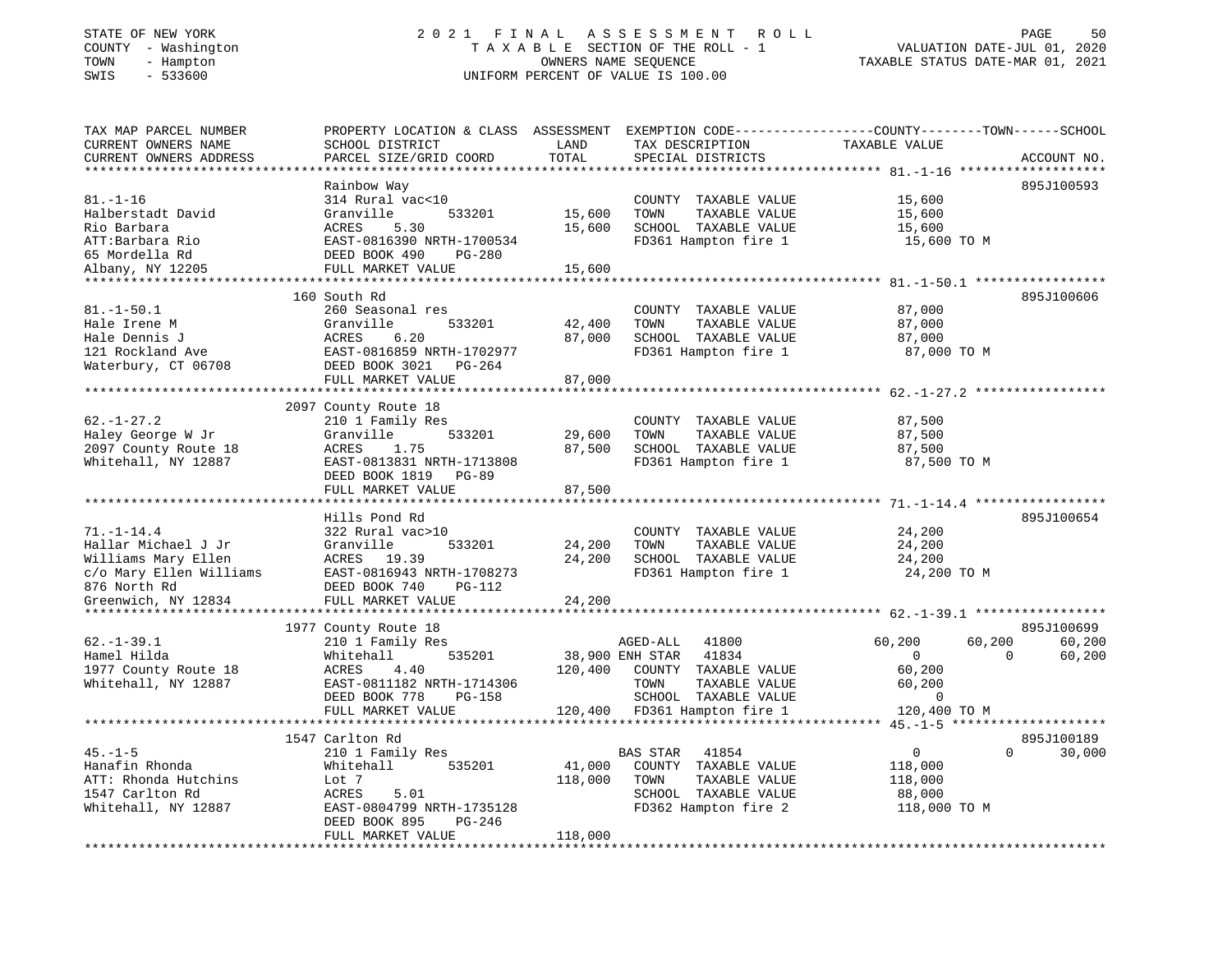#### STATE OF NEW YORK 2 0 2 1 F I N A L A S S E S S M E N T R O L L PAGE 51 COUNTY - Washington T A X A B L E SECTION OF THE ROLL - 1 VALUATION DATE-JUL 01, 2020 TOWN - Hampton OWNERS NAME SEQUENCE TAXABLE STATUS DATE-MAR 01, 2021 SWIS - 533600 UNIFORM PERCENT OF VALUE IS 100.00

| TAX MAP PARCEL NUMBER<br>CURRENT OWNERS NAME<br>CURRENT OWNERS ADDRESS                        | PROPERTY LOCATION & CLASS ASSESSMENT<br>SCHOOL DISTRICT<br>PARCEL SIZE/GRID COORD                                                                                                                         | LAND<br>TOTAL                | EXEMPTION CODE-----------------COUNTY-------TOWN------SCHOOL<br>TAX DESCRIPTION<br>SPECIAL DISTRICTS                                        | TAXABLE VALUE                                                                 | ACCOUNT NO.                      |
|-----------------------------------------------------------------------------------------------|-----------------------------------------------------------------------------------------------------------------------------------------------------------------------------------------------------------|------------------------------|---------------------------------------------------------------------------------------------------------------------------------------------|-------------------------------------------------------------------------------|----------------------------------|
| $54. - 1 - 13.3$<br>Harrington Jill M<br>451 Hickey Rd<br>Hampton, NY 12837                   | 451 Hickey Rd<br>270 Mfg housing<br>Granville<br>533201<br>3.02 BANK<br>ACRES<br>194<br>EAST-0818268 NRTH-1721274<br>DEED BOOK 3829 PG-88<br>FULL MARKET VALUE                                            | 34,100<br>115,400<br>115,400 | COUNTY TAXABLE VALUE<br>TAXABLE VALUE<br>TOWN<br>SCHOOL TAXABLE VALUE<br>FD361 Hampton fire 1                                               | 115,400<br>115,400<br>115,400<br>115,400 TO M                                 |                                  |
|                                                                                               |                                                                                                                                                                                                           |                              |                                                                                                                                             |                                                                               |                                  |
| $53 - 1 - 5$<br>Hatfield Joseph R -LE-<br>Sofia Dianne<br>208 Roberts Ln<br>Hampton, NY 12837 | 208 Roberts Ln<br>240 Rural res<br>Granville<br>533201<br>2380/220<br>ACRES 41.92<br>EAST-0815280 NRTH-1724357<br>DEED BOOK 3697 PG-181<br>FULL MARKET VALUE                                              | 85,300<br>412,500<br>412,500 | ENH STAR<br>41834<br>COUNTY TAXABLE VALUE<br>TOWN<br>TAXABLE VALUE<br>SCHOOL TAXABLE VALUE<br>FD361 Hampton fire 1                          | $\mathbf{0}$<br>412,500<br>412,500<br>341,800<br>412,500 TO M                 | 895J100140<br>$\Omega$<br>70,700 |
|                                                                                               |                                                                                                                                                                                                           |                              |                                                                                                                                             |                                                                               | 895J100420                       |
| $72. - 1 - 6$<br>Havens Michele L<br>23 Dailey Way<br>Hampton, NY 12837                       | 23 Dailey Way<br>210 1 Family Res<br>533201<br>Granville<br>3.50<br>ACRES<br>EAST-0821892 NRTH-1711124<br>DEED BOOK 3795<br>PG-244<br>FULL MARKET VALUE                                                   | 35,800<br>175,000<br>175,000 | COUNTY TAXABLE VALUE<br>TOWN<br>TAXABLE VALUE<br>SCHOOL TAXABLE VALUE<br>FD361 Hampton fire 1                                               | 175,000<br>175,000<br>175,000<br>175,000 TO M                                 |                                  |
| $38. - 1 - 11.1$<br>Hawley Bonnie L<br>1651 County Route 11<br>Whitehall, NY 12887            | 1651 County Route 11<br>322 Rural vac>10<br>535201<br>Whitehall<br>FRNT 43.00 DPTH<br>ACRES 49.91<br>EAST-0807753 NRTH-1738908<br>DEED BOOK 864<br>PG-179<br>FULL MARKET VALUE                            | 80,500<br>80,500<br>80,500   | COUNTY TAXABLE VALUE<br>TAXABLE VALUE<br>TOWN<br>SCHOOL TAXABLE VALUE<br>CA001 Cons agri dst 1<br>FD362 Hampton fire 2                      | 80,500<br>80,500<br>80,500<br>80,500 TO<br>80,500 TO M                        |                                  |
|                                                                                               |                                                                                                                                                                                                           |                              |                                                                                                                                             |                                                                               |                                  |
| $38. - 1 - 11.2$<br>Hawley Bonnie L<br>1651 County Route 11<br>Whitehall, NY 12887            | 1651 County Route 11<br>220 2 Family Res<br>535201<br>Whitehall<br>Filed Sub $\#$ 12257<br>FRNT 747.00 DPTH<br>ACRES 14.89<br>EAST-0808210 NRTH-1737791<br>DEED BOOK 3115<br>$PG-99$<br>FULL MARKET VALUE | 52,900<br>224,600<br>224,600 | ENH STAR<br>41834<br>COUNTY TAXABLE VALUE<br>TAXABLE VALUE<br>TOWN<br>SCHOOL TAXABLE VALUE<br>CA001 Cons agri dst 1<br>FD362 Hampton fire 2 | $\overline{0}$<br>224,600<br>224,600<br>153,900<br>224,600 TO<br>224,600 TO M | $\Omega$<br>70,700               |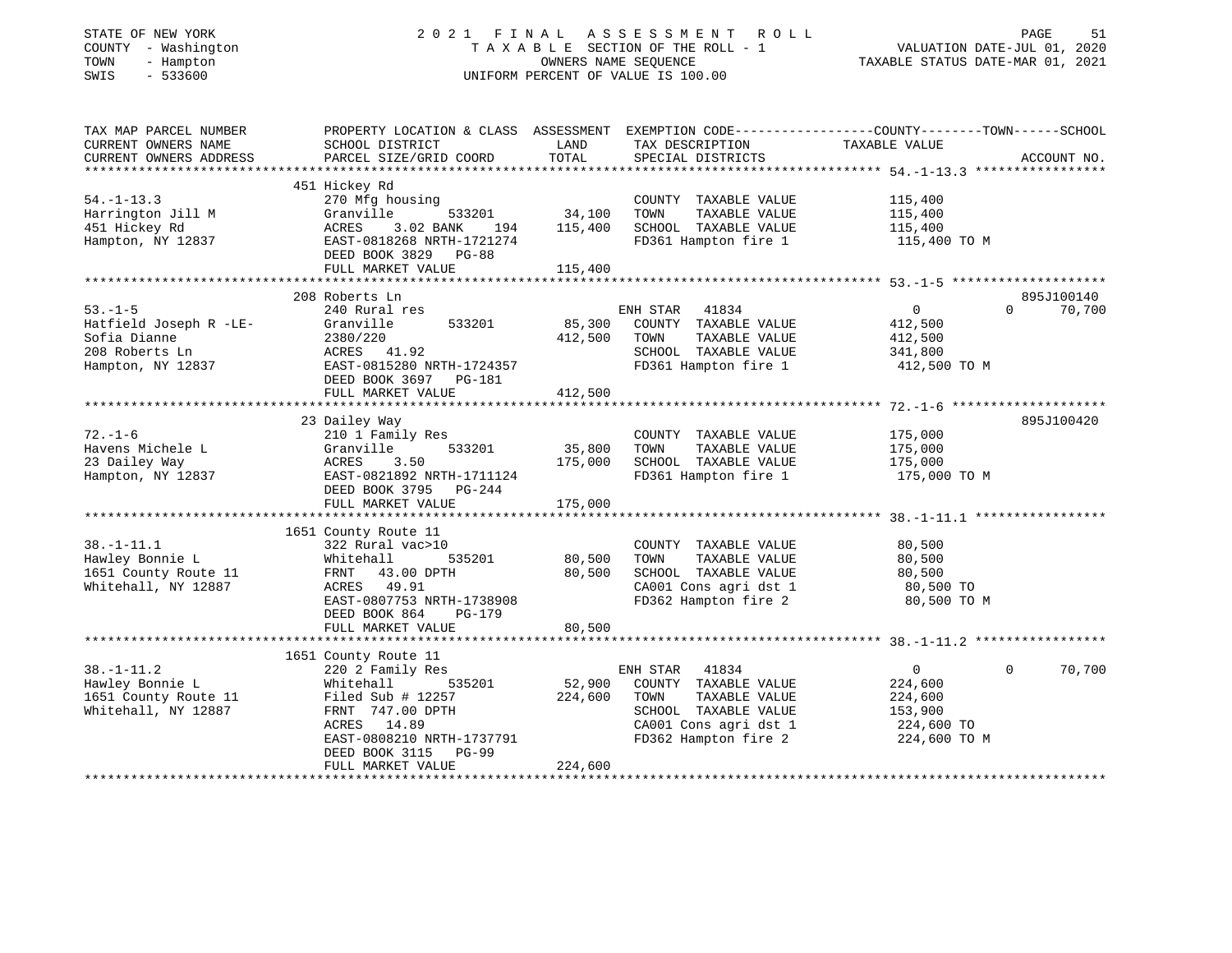#### STATE OF NEW YORK 2 0 2 1 F I N A L A S S E S S M E N T R O L L PAGE 52 COUNTY - Washington T A X A B L E SECTION OF THE ROLL - 1 VALUATION DATE-JUL 01, 2020 TOWN - Hampton OWNERS NAME SEQUENCE TAXABLE STATUS DATE-MAR 01, 2021 SWIS - 533600 UNIFORM PERCENT OF VALUE IS 100.00UNIFORM PERCENT OF VALUE IS 100.00

| TAX MAP PARCEL NUMBER                         | PROPERTY LOCATION & CLASS ASSESSMENT                        |               | EXEMPTION CODE-----------------COUNTY-------TOWN------SCHOOL |                    |          |                |
|-----------------------------------------------|-------------------------------------------------------------|---------------|--------------------------------------------------------------|--------------------|----------|----------------|
| CURRENT OWNERS NAME<br>CURRENT OWNERS ADDRESS | SCHOOL DISTRICT<br>PARCEL SIZE/GRID COORD                   | LAND<br>TOTAL | TAX DESCRIPTION<br>SPECIAL DISTRICTS                         | TAXABLE VALUE      |          | ACCOUNT NO.    |
| ************************                      |                                                             |               |                                                              |                    |          |                |
|                                               | 75 Hampton Heights Way                                      |               |                                                              |                    |          | 895J100688     |
| $80. - 1 - 25$                                | 210 1 Family Res                                            |               | <b>BAS STAR</b><br>41854                                     | $\Omega$           | $\Omega$ | 30,000         |
| Heibler Douglas W                             | Granville<br>533201                                         | 16,400        | COUNTY TAXABLE VALUE                                         | 55,000             |          |                |
| Heibler Elizabeth J                           | LOT 19                                                      | 55,000        | TOWN<br>TAXABLE VALUE                                        | 55,000             |          |                |
| 75 Hampton Heights Way                        | ACRES<br>5.96                                               |               | SCHOOL TAXABLE VALUE                                         | 25,000             |          |                |
| Whitehall, NY 12887                           | EAST-0809896 NRTH-1701888<br>DEED BOOK 742<br><b>PG-115</b> |               | FD361 Hampton fire 1                                         | 55,000 TO M        |          |                |
|                                               | FULL MARKET VALUE                                           | 55,000        |                                                              |                    |          |                |
|                                               | 81 Hampton Heights Way                                      |               |                                                              |                    |          | 895J100678     |
| $80. - 1 - 28$                                | 260 Seasonal res                                            |               | COUNTY TAXABLE VALUE                                         | 51,000             |          |                |
| Heibler Justin                                | Granville<br>533201                                         | 15,000        | TAXABLE VALUE<br>TOWN                                        | 51,000             |          |                |
| 81 Hampton Heights Way                        | <b>ACRES</b><br>5.02                                        | 51,000        | SCHOOL TAXABLE VALUE                                         | 51,000             |          |                |
| Whitehall, NY 12887                           | EAST-0809822 NRTH-1702220                                   |               | FD361 Hampton fire 1                                         | 51,000 TO M        |          |                |
|                                               | DEED BOOK 20200 PG-2709                                     |               |                                                              |                    |          |                |
|                                               | FULL MARKET VALUE                                           | 51,000        |                                                              |                    |          |                |
|                                               |                                                             |               |                                                              |                    |          |                |
|                                               | 44 Hampton Heights Way                                      |               |                                                              |                    |          | 895J100667     |
| $80. - 1 - 26$                                | 210 1 Family Res                                            |               | COUNTY TAXABLE VALUE                                         | 60,000             |          |                |
| Heibler Richard                               | 533201<br>Granville                                         | 15,200        | TOWN<br>TAXABLE VALUE                                        | 60,000             |          |                |
| 44 Hampton Heights Way                        | 5.02<br>ACRES                                               | 60,000        | SCHOOL TAXABLE VALUE                                         | 60,000             |          |                |
| Whitehall, NY 12887                           | EAST-0810396 NRTH-1702066                                   |               | FD361 Hampton fire 1                                         | 60,000 TO M        |          |                |
|                                               | DEED BOOK 2842<br>$PG-209$                                  |               |                                                              |                    |          |                |
|                                               | FULL MARKET VALUE                                           | 60,000        |                                                              |                    |          |                |
|                                               |                                                             |               |                                                              |                    |          |                |
|                                               | 313 Hickey Rd                                               |               |                                                              |                    |          | 895J100609     |
| $53. - 1 - 7.7$                               | 210 1 Family Res                                            |               | <b>BAS STAR</b><br>41854                                     | $\mathbf{0}$       | $\Omega$ | 30,000         |
| Hilder Peter L                                | Granville<br>533201<br>6.41                                 | 42,700        | COUNTY TAXABLE VALUE                                         | 175,500            |          |                |
| 313 Hickey Rd<br>Hampton, NY 12837            | ACRES<br>EAST-0814885 NRTH-1721693                          | 175,500       | TOWN<br>TAXABLE VALUE<br>SCHOOL TAXABLE VALUE                | 175,500<br>145,500 |          |                |
|                                               | DEED BOOK 4014<br>$PG-21$                                   |               | FD361 Hampton fire 1                                         | 175,500 TO M       |          |                |
|                                               | FULL MARKET VALUE                                           | 175,500       |                                                              |                    |          |                |
|                                               |                                                             |               |                                                              |                    |          |                |
|                                               | 42 Greenfield Ln                                            |               |                                                              |                    |          | 895J100106     |
| $72.2 - 3 - 17$                               | 210 1 Family Res                                            |               | VET COM CT 41131                                             | 19,250             | 19,250   | $\overline{0}$ |
| Hilder Robert G                               | Granville<br>533201                                         |               | 28,400 VET DIS CT 41141                                      | 34,650             | 34,650   | $\Omega$       |
| Hilder Catherine A                            | 713/150 Hwy Approp                                          |               | 77,000 ENH STAR<br>41834                                     | $\Omega$           | $\Omega$ | 70,700         |
| 42 Greenfield Ln                              | $72. - 3 - 17$                                              |               | COUNTY TAXABLE VALUE                                         | 23,100             |          |                |
| Hampton, NY 12837                             | <b>ACRES</b><br>1.40                                        |               | TAXABLE VALUE<br>TOWN                                        | 23,100             |          |                |
|                                               | EAST-0823591 NRTH-1712239                                   |               | SCHOOL TAXABLE VALUE                                         | 6,300              |          |                |
|                                               | DEED BOOK 425<br>PG-1016                                    |               | FD361 Hampton fire 1                                         | 77,000 TO M        |          |                |
|                                               | FULL MARKET VALUE                                           | 77,000        |                                                              |                    |          |                |
|                                               |                                                             |               |                                                              |                    |          |                |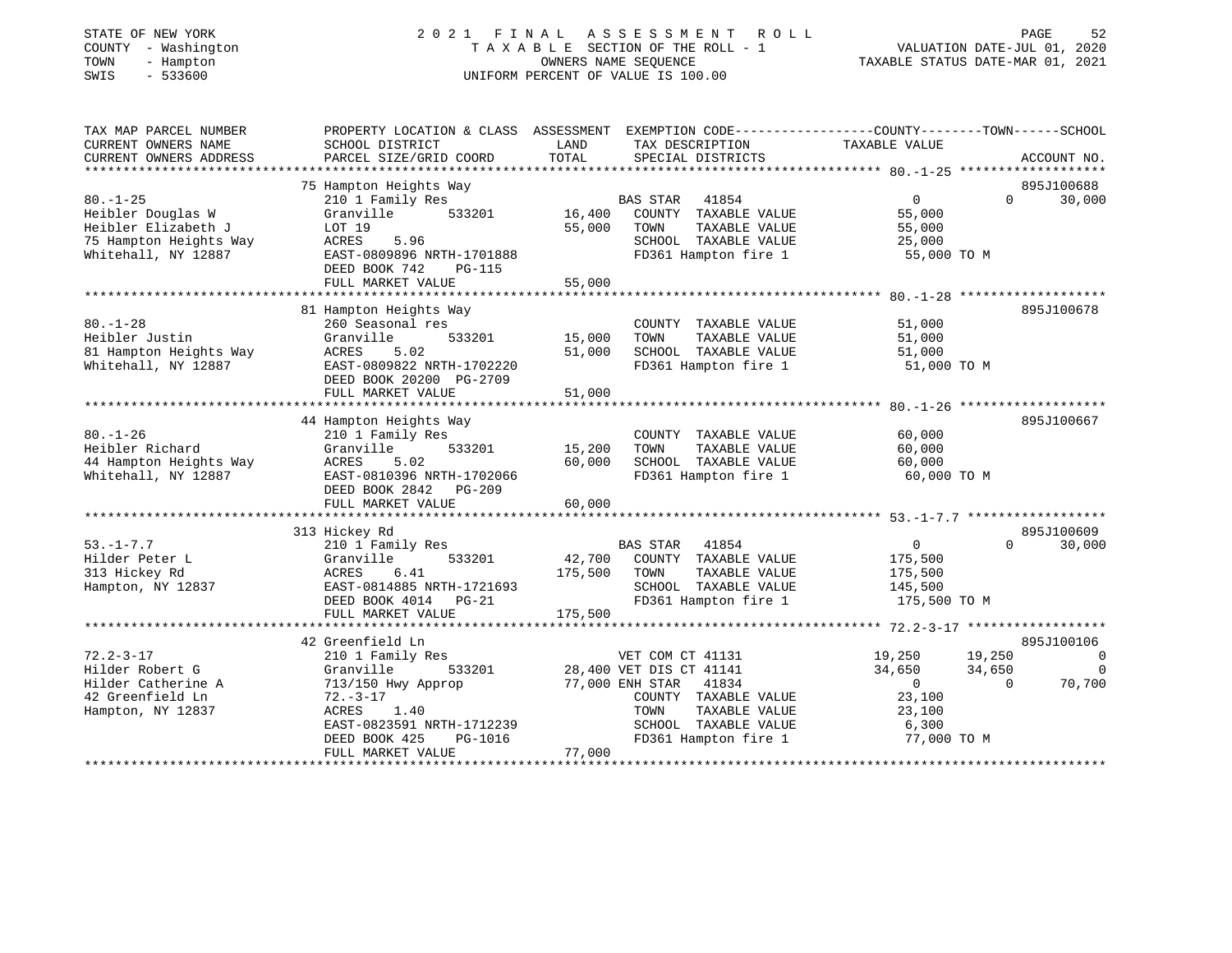| STATE OF NEW YORK<br>COUNTY - Washington<br>- Hampton<br>TOWN<br>$-533600$<br>SWIS                   | ASSESSMENT<br>2021 FINAL<br>ROLL<br>TAXABLE SECTION OF THE ROLL - 1<br>OWNERS NAME SEOUENCE<br>UNIFORM PERCENT OF VALUE IS 100.00 |               |                                      | PAGE<br>53<br>VALUATION DATE-JUL 01, 2020<br>TAXABLE STATUS DATE-MAR 01, 2021                |
|------------------------------------------------------------------------------------------------------|-----------------------------------------------------------------------------------------------------------------------------------|---------------|--------------------------------------|----------------------------------------------------------------------------------------------|
| TAX MAP PARCEL NUMBER<br>CURRENT OWNERS NAME<br>CURRENT OWNERS ADDRESS<br>************************** | PROPERTY LOCATION & CLASS ASSESSMENT<br>SCHOOL DISTRICT<br>PARCEL SIZE/GRID COORD                                                 | LAND<br>TOTAL | TAX DESCRIPTION<br>SPECIAL DISTRICTS | EXEMPTION CODE-----------------COUNTY-------TOWN------SCHOOL<br>TAXABLE VALUE<br>ACCOUNT NO. |
|                                                                                                      | 38 Greenfield Ln                                                                                                                  |               |                                      | 895J100243                                                                                   |
| $72.2 - 3 - 16$                                                                                      | 210 1 Family Res                                                                                                                  |               | <b>BAS STAR</b><br>41854             | $\mathbf 0$<br>0<br>30,000                                                                   |
| Hilder Robert G Jr                                                                                   | 533201<br>Granville                                                                                                               | 20,700        | COUNTY TAXABLE VALUE                 | 86,700                                                                                       |
| Hilder Maryann                                                                                       | $72. - 3 - 16$                                                                                                                    | 86,700        | TOWN<br>TAXABLE VALUE                | 86,700                                                                                       |
| 38 Greenfield Ln                                                                                     | FRNT<br>80.00 DPTH 276.00                                                                                                         |               | SCHOOL TAXABLE VALUE                 | 56,700                                                                                       |
| Hampton, NY 12837                                                                                    | <b>BANK</b><br>997                                                                                                                |               | FD361 Hampton fire 1                 | 86,700 TO M                                                                                  |
|                                                                                                      | EAST-0823535 NRTH-1712074<br>DEED BOOK 1987<br>PG-100                                                                             |               |                                      |                                                                                              |
|                                                                                                      | FULL MARKET VALUE<br>***********************************                                                                          | 86,700        |                                      |                                                                                              |
|                                                                                                      | 34 Greenfield Ln                                                                                                                  |               |                                      | 895J100087                                                                                   |
| $72.2 - 3 - 15$                                                                                      | 210 1 Family Res                                                                                                                  |               | <b>BAS STAR</b><br>41854             | $\overline{0}$<br>30,000<br>0                                                                |
| Hill George D                                                                                        | Granville<br>533201                                                                                                               | 17,900        | COUNTY TAXABLE VALUE                 | 58,500                                                                                       |
| Hill Jennifer L                                                                                      | $72. - 3 - 15$                                                                                                                    | 58,500        | TAXABLE VALUE<br>TOWN                | 58,500                                                                                       |
| 34 Greenfield Ln                                                                                     | FRNT 132.00 DPTH 128.00                                                                                                           |               | SCHOOL TAXABLE VALUE                 | 28,500                                                                                       |
| Hampton, NY 12837                                                                                    | EAST-0823649 NRTH-1712034                                                                                                         |               | FD361 Hampton fire 1                 | 58,500 TO M                                                                                  |
|                                                                                                      | DEED BOOK 2464 PG-60                                                                                                              |               |                                      |                                                                                              |
|                                                                                                      | FULL MARKET VALUE                                                                                                                 | 58,500        |                                      |                                                                                              |
|                                                                                                      |                                                                                                                                   |               |                                      | *********** 71.-1-14.9 ***************                                                       |
|                                                                                                      | Hills Pond Rd                                                                                                                     |               |                                      | 895J101717                                                                                   |
| $71. - 1 - 14.9$                                                                                     | 314 Rural vac<10 - WTRFNT                                                                                                         |               | COUNTY TAXABLE VALUE                 | 29,100                                                                                       |
| Hoell Joseph A                                                                                       | Granville<br>533201                                                                                                               | 29,100        | TAXABLE VALUE<br>TOWN                | 29,100                                                                                       |
| Hoell Nancy L                                                                                        | LF 69'                                                                                                                            | 29,100        | SCHOOL TAXABLE VALUE                 | 29,100                                                                                       |
| 29 Treasure Pl                                                                                       | FRNT 130.00 DPTH 342.00                                                                                                           |               | FD361 Hampton fire 1                 | 29,100 TO M                                                                                  |
| Queensbury, NY 12804-1420                                                                            | EAST-0816248 NRTH-1707933                                                                                                         |               |                                      |                                                                                              |
|                                                                                                      | DEED BOOK 3354 PG-210                                                                                                             |               |                                      |                                                                                              |
|                                                                                                      | FULL MARKET VALUE<br>********************                                                                                         | 29,100        |                                      |                                                                                              |
|                                                                                                      | 30 Greenfield Ln                                                                                                                  |               |                                      | 895J100018                                                                                   |
| $72.2 - 3 - 14$                                                                                      | 210 1 Family Res                                                                                                                  |               | <b>BAS STAR</b><br>41854             | $\circ$<br>$\Omega$<br>30,000                                                                |
| Hoffman Jennifer J                                                                                   | Granville<br>533201                                                                                                               | 14,700        | COUNTY TAXABLE VALUE                 | 76,800                                                                                       |
| 30 Greenfield Ln                                                                                     | $72. - 3 - 14$                                                                                                                    | 76,800        | TAXABLE VALUE<br>TOWN                | 76,800                                                                                       |
| Hampton, NY 12837                                                                                    | <b>FRNT</b><br>64.00 DPTH 175.00                                                                                                  |               | SCHOOL TAXABLE VALUE                 | 46,800                                                                                       |
|                                                                                                      | <b>BANK</b><br>997                                                                                                                |               | FD361 Hampton fire 1                 | 76,800 TO M                                                                                  |
|                                                                                                      | EAST-0823738 NRTH-1712083                                                                                                         |               |                                      |                                                                                              |
|                                                                                                      | DEED BOOK 3354 PG-335                                                                                                             |               |                                      |                                                                                              |
|                                                                                                      | FULL MARKET VALUE                                                                                                                 | 76,800        |                                      |                                                                                              |
|                                                                                                      |                                                                                                                                   |               |                                      |                                                                                              |
|                                                                                                      | Carlton Rd                                                                                                                        |               |                                      | 895J101809                                                                                   |
| $45. - 1 - 5.2$                                                                                      | 314 Rural vac<10                                                                                                                  |               | COUNTY TAXABLE VALUE                 | 25,000                                                                                       |
| Hogan Kevin                                                                                          | Whitehall<br>535201                                                                                                               | 25,000        | TAXABLE VALUE<br>TOWN                | 25,000                                                                                       |
| 1562 Carlton Rd                                                                                      | Lot 1 Carlton Woods Sub                                                                                                           | 25,000        | SCHOOL TAXABLE VALUE                 | 25,000                                                                                       |
| Whitehall, NY 12887                                                                                  | 3.85<br>ACRES                                                                                                                     |               | FD362 Hampton fire 2                 | 25,000 TO M                                                                                  |
|                                                                                                      | EAST-0805414 NRTH-1735122                                                                                                         |               |                                      |                                                                                              |
|                                                                                                      | DEED BOOK 3224<br>PG-316                                                                                                          |               |                                      |                                                                                              |
|                                                                                                      | FULL MARKET VALUE                                                                                                                 | 25,000        |                                      |                                                                                              |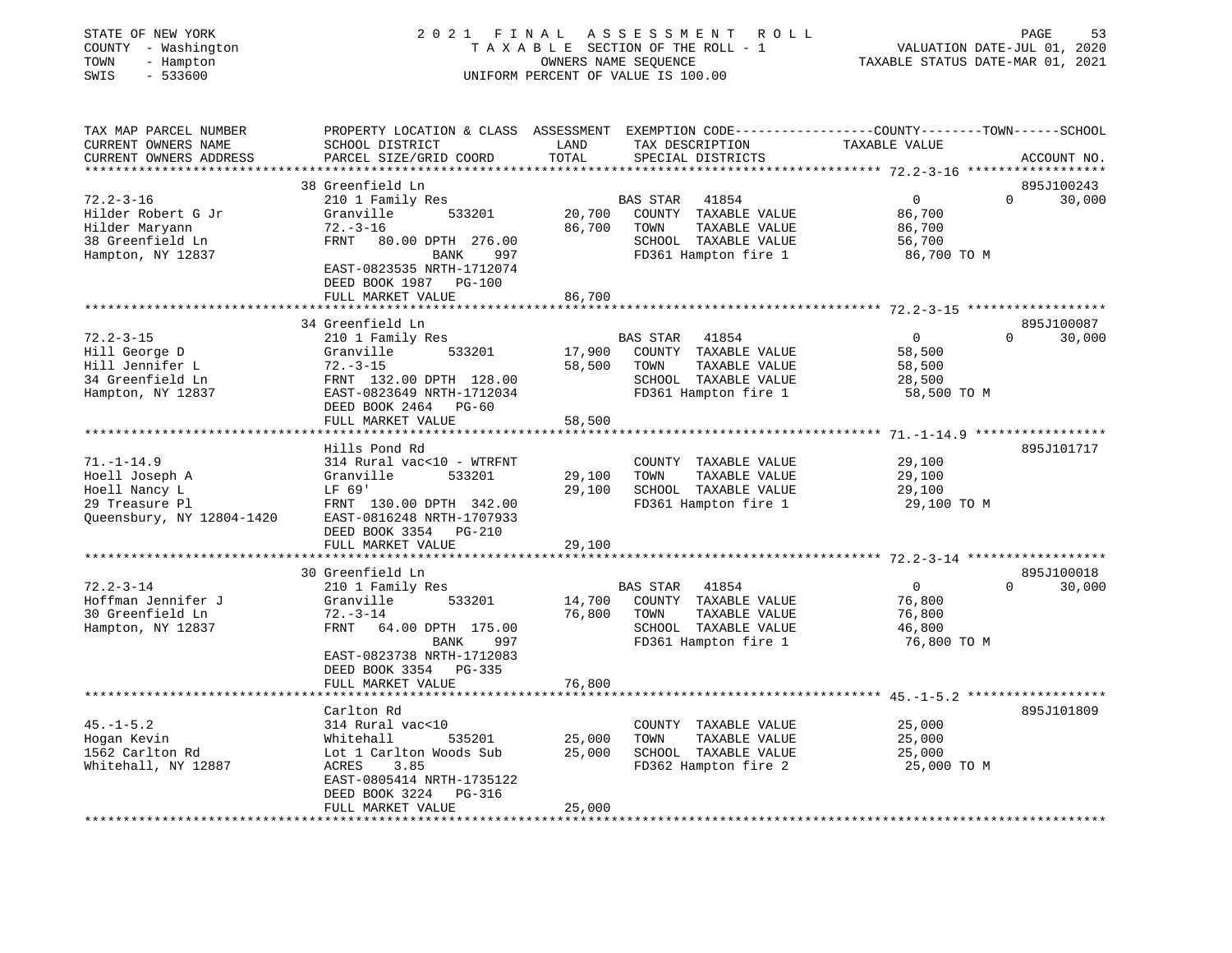| STATE OF NEW YORK<br>COUNTY - Washington<br>TOWN<br>- Hampton<br>SWIS<br>$-533600$     | 2021 FINAL ASSESSMENT ROLL<br>TAXABLE SECTION OF THE ROLL - 1<br>OWNERS NAME SEQUENCE<br>UNIFORM PERCENT OF VALUE IS 100.00                                                                               |                               |                                                                                                                                             | VALUATION DATE-JUL 01, 2020<br>TAXABLE STATUS DATE-MAR 01, 2021              | PAGE<br>54         |
|----------------------------------------------------------------------------------------|-----------------------------------------------------------------------------------------------------------------------------------------------------------------------------------------------------------|-------------------------------|---------------------------------------------------------------------------------------------------------------------------------------------|------------------------------------------------------------------------------|--------------------|
| TAX MAP PARCEL NUMBER<br>CURRENT OWNERS NAME<br>CURRENT OWNERS ADDRESS                 | PROPERTY LOCATION & CLASS ASSESSMENT EXEMPTION CODE----------------COUNTY-------TOWN------SCHOOL<br>SCHOOL DISTRICT<br>PARCEL SIZE/GRID COORD                                                             | LAND<br>TOTAL                 | TAX DESCRIPTION<br>SPECIAL DISTRICTS                                                                                                        | TAXABLE VALUE                                                                | ACCOUNT NO.        |
| $45. - 1 - 5.4$<br>Hogan Kevin<br>1562 Carlton Rd<br>Whitehall, NY 12887               | 1562 Carlton Rd<br>210 1 Family Res<br>535201<br>Whitehall<br>Lot 2<br>ACRES<br>8.43<br>EAST-0805661 NRTH-1734842<br>DEED BOOK 3224<br><b>PG-319</b><br>FULL MARKET VALUE                                 | 45,100<br>138,000<br>138,000  | ENH STAR<br>41834<br>COUNTY TAXABLE VALUE<br>TAXABLE VALUE<br>TOWN<br>SCHOOL TAXABLE VALUE<br>CA001 Cons agri dst 1<br>FD362 Hampton fire 2 | $\overline{0}$<br>138,000<br>138,000<br>67,300<br>138,000 TO<br>138,000 TO M | $\Omega$<br>70,700 |
|                                                                                        |                                                                                                                                                                                                           |                               |                                                                                                                                             |                                                                              |                    |
| $81. - 2 - 24$<br>Hogans Hill LLC<br>353 Central Park W<br>New York, NY 10025          | 2075 State Route 22A<br>280 Res Multiple<br>Granville<br>533201<br>Con Eas 2067/306<br>1706-<br>Con Eas 794/191<br>ACRES 199.50<br>EAST-0821250 NRTH-1701965<br>DEED BOOK 3676 PG-49<br>FULL MARKET VALUE | 157,400<br>849,700<br>849,700 | COUNTY TAXABLE VALUE<br>TOWN<br>TAXABLE VALUE<br>SCHOOL TAXABLE VALUE<br>CA001 Cons agri dst 1<br>FD361 Hampton fire 1                      | 849,700<br>849,700<br>849,700<br>849,700 TO<br>849,700 TO M                  | 895J101742         |
|                                                                                        | 2604 State Route 22A                                                                                                                                                                                      |                               |                                                                                                                                             |                                                                              |                    |
| $72. - 2 - 7.3$<br>Holland David O<br>Holland Mary A<br>PO Box 52<br>Hampton, NY 12837 | 210 1 Family Res<br>533201<br>Granville<br>LOT 1- 711/270 Hwy Approp<br>1.00 BANK<br>ACRES<br>998<br>EAST-0823281 NRTH-1711601<br>$PG-23$                                                                 | 27,000<br>170,400             | ENH STAR<br>41834<br>COUNTY TAXABLE VALUE<br>TOWN<br>TAXABLE VALUE<br>SCHOOL TAXABLE VALUE<br>FD361 Hampton fire 1                          | $\overline{0}$<br>170,400<br>170,400<br>99,700<br>170,400 TO M               | 70,700<br>$\Omega$ |
|                                                                                        | DEED BOOK 712<br>FULL MARKET VALUE                                                                                                                                                                        | 170,400                       |                                                                                                                                             |                                                                              |                    |
|                                                                                        |                                                                                                                                                                                                           |                               |                                                                                                                                             |                                                                              |                    |
| $45. - 1 - 22$<br>Hollister Alycia<br>56 Golf Course Rd<br>Whitehall, NY 12887         | 56 Golf Course Rd<br>240 Rural res<br>Whitehall<br>535201<br>Survey 12974<br>557/212<br>FRNT 330.00 DPTH<br>ACRES<br>12.20<br>EAST-0810880 NRTH-1735317<br>DEED BOOK 20191 PG-25950                       | 49,600<br>137,500             | COUNTY TAXABLE VALUE<br>TOWN<br>TAXABLE VALUE<br>SCHOOL TAXABLE VALUE<br>FD362 Hampton fire 2                                               | 137,500<br>137,500<br>137,500<br>137,500 TO M                                | 895J100069         |
|                                                                                        | FULL MARKET VALUE                                                                                                                                                                                         | 137,500                       |                                                                                                                                             |                                                                              |                    |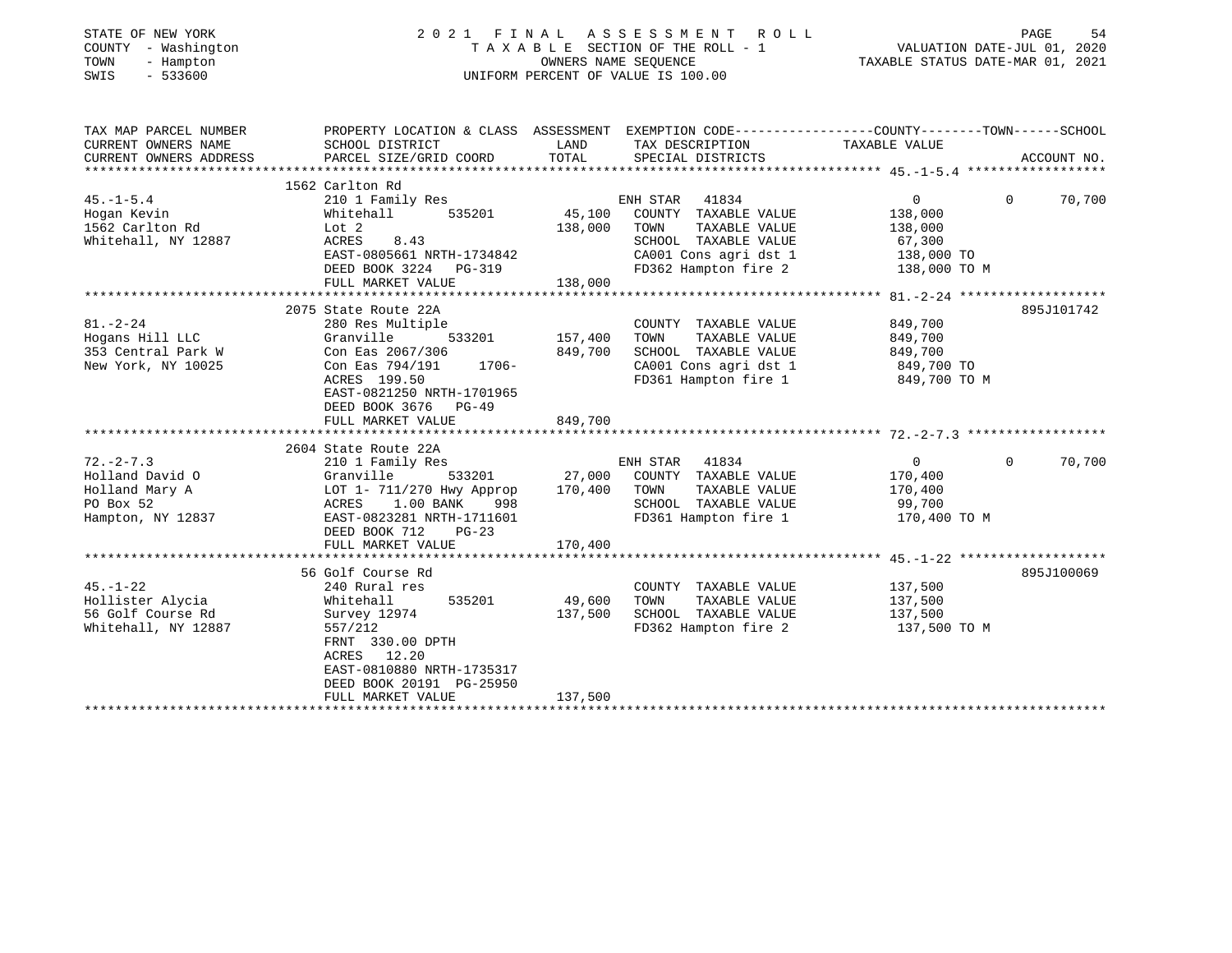#### STATE OF NEW YORK 2 0 2 1 F I N A L A S S E S S M E N T R O L L PAGE 55 COUNTY - Washington T A X A B L E SECTION OF THE ROLL - 1 VALUATION DATE-JUL 01, 2020 TOWN - Hampton OWNERS NAME SEQUENCE TAXABLE STATUS DATE-MAR 01, 2021 SWIS - 533600 UNIFORM PERCENT OF VALUE IS 100.00

| TAX MAP PARCEL NUMBER<br>CURRENT OWNERS NAME<br>CURRENT OWNERS ADDRESS | PROPERTY LOCATION & CLASS ASSESSMENT EXEMPTION CODE----------------COUNTY-------TOWN-----SCHOOL<br>SCHOOL DISTRICT<br>PARCEL SIZE/GRID COORD | LAND<br>TOTAL | TAX DESCRIPTION<br>SPECIAL DISTRICTS                               | TAXABLE VALUE                        |                | ACCOUNT NO.          |
|------------------------------------------------------------------------|----------------------------------------------------------------------------------------------------------------------------------------------|---------------|--------------------------------------------------------------------|--------------------------------------|----------------|----------------------|
|                                                                        |                                                                                                                                              |               |                                                                    |                                      |                |                      |
| $45. - 1 - 8$                                                          | 79 Chapman Rd<br>240 Rural res<br>535201                                                                                                     |               | AG DIST 41720<br>97,800 ENH STAR 41834                             | 37,276                               | 37,276         | 895J100038<br>37,276 |
| Hollister Charlotte M<br>79 Chapman Rd<br>Whitehall, NY 12887          | Whitehall<br>ACRES 58.70<br>EAST-0806378 NRTH-1733432                                                                                        | 240,400       | COUNTY TAXABLE VALUE<br>TOWN<br>TAXABLE VALUE                      | $\overline{0}$<br>203,124<br>203,124 | $\overline{0}$ | 70,700               |
| MAY BE SUBJECT TO PAYMENT<br>UNDER AGDIST LAW TIL 2025                 | DEED BOOK 2062 PG-116<br>FULL MARKET VALUE                                                                                                   |               | SCHOOL TAXABLE VALUE<br>240,400 CA001 Cons agri dst 1<br>37,276 EX | 132,424<br>203,124 TO                |                |                      |
|                                                                        |                                                                                                                                              |               | FD362 Hampton fire 2 240,400 TO M                                  |                                      |                |                      |
|                                                                        |                                                                                                                                              |               |                                                                    |                                      |                |                      |
|                                                                        | Chapman Rd                                                                                                                                   |               |                                                                    |                                      |                |                      |
| $45. - 1 - 8.2$<br>Hollister Cynthia                                   | 322 Rural vac>10<br>535201<br>Whitehall                                                                                                      |               | AG DIST<br>41720<br>52,700 COUNTY TAXABLE VALUE                    | 40,118 40,118<br>12,582              |                | 40,118               |
| 79 Chapman Rd                                                          | Survey 13220                                                                                                                                 | 52,700 TOWN   | TAXABLE VALUE                                                      | 12,582                               |                |                      |
| Whitehall, NY 12887                                                    | FRNT 628.00 DPTH                                                                                                                             |               | SCHOOL TAXABLE VALUE                                               | 12,582                               |                |                      |
|                                                                        | ACRES 24.75                                                                                                                                  |               | SCHOOL TAXABLE VALUE 12,582<br>CA001 Cons agri dst 1 12,582 TO     |                                      |                |                      |
| MAY BE SUBJECT TO PAYMENT                                              | EAST-0807084 NRTH-1731967                                                                                                                    |               | 40,118 EX                                                          |                                      |                |                      |
| UNDER AGDIST LAW TIL 2025                                              | DEED BOOK 20200 PG-1201<br>FULL MARKET VALUE 52,700                                                                                          |               | FD362 Hampton fire 2 52,700 TO M                                   |                                      |                |                      |
|                                                                        |                                                                                                                                              | 52,700        |                                                                    |                                      |                |                      |
|                                                                        | 64 Chapman Rd                                                                                                                                |               |                                                                    |                                      |                |                      |
| $45. - 1 - 8.1$                                                        | 210 1 Family Res                                                                                                                             |               | BAS STAR 41854                                                     | $0 \qquad \qquad$                    | $\Omega$       | 30,000               |
| Hollister Cynthia A                                                    | Whitehall<br>535201                                                                                                                          | 40,000        | COUNTY TAXABLE VALUE                                               | 218,000                              |                |                      |
| 64 Chapman Rd                                                          | FRNT 453.00 DPTH                                                                                                                             | 218,000       | TOWN<br>TAXABLE VALUE                                              | 218,000                              |                |                      |
| Whitehall, NY 12887                                                    | ACRES<br>4.71                                                                                                                                |               | SCHOOL TAXABLE VALUE                                               | 188,000                              |                |                      |
|                                                                        | EAST-0806592 NRTH-1732453                                                                                                                    |               | CA001 Cons agri dst 1                                              | 218,000 TO                           |                |                      |
|                                                                        | DEED BOOK 716<br>PG-124                                                                                                                      |               | FD362 Hampton fire 2 218,000 TO M                                  |                                      |                |                      |
|                                                                        | FULL MARKET VALUE                                                                                                                            | 218,000       |                                                                    |                                      |                |                      |
|                                                                        |                                                                                                                                              |               |                                                                    |                                      |                |                      |
| $45. - 1 - 7$                                                          | Chapman Rd                                                                                                                                   |               |                                                                    |                                      |                | 895J100107           |
|                                                                        | 105 Vac farmland                                                                                                                             | 102,300       | AG DIST<br>41720                                                   | 67,819                               | 67,819         | 67,819               |
| Hollister John H ETAL                                                  | 535201<br>Whitehall                                                                                                                          |               | COUNTY TAXABLE VALUE                                               | 34,481                               |                |                      |
| Hollister Brian D<br>83 Hollister Rd                                   | ACRES 86.20<br>EAST-0805624 NRTH-1731919                                                                                                     | 102,300       | TOWN<br>TAXABLE VALUE<br>SCHOOL TAXABLE VALUE                      | 34,481                               |                |                      |
| Whitehall, NY 12887                                                    | DEED BOOK 728<br>PG-254                                                                                                                      |               | CA001 Cons agri dst 1                                              | 34,481<br>34,481 TO                  |                |                      |
|                                                                        | FULL MARKET VALUE                                                                                                                            | 102,300       | 67,819 EX                                                          |                                      |                |                      |
| MAY BE SUBJECT TO PAYMENT                                              |                                                                                                                                              |               | FD362 Hampton fire 2                                               | 102,300 TO M                         |                |                      |
| UNDER AGDIST LAW TIL 2025                                              |                                                                                                                                              |               |                                                                    |                                      |                |                      |
|                                                                        | Hickey Rd                                                                                                                                    |               |                                                                    |                                      |                | 895J100238           |
| $63. - 1 - 1$                                                          | 314 Rural vac<10                                                                                                                             |               | COUNTY TAXABLE VALUE                                               | 16,900                               |                |                      |
| Holmes Naomi R                                                         | 533201<br>Granville                                                                                                                          | 16,900        | TOWN<br>TAXABLE VALUE                                              | 16,900                               |                |                      |
| 474 Hickey Rd                                                          | Will 3120/216                                                                                                                                | 16,900        | SCHOOL TAXABLE VALUE 16,900                                        |                                      |                |                      |
| Hampton, NY 12837                                                      | ACRES 1.55                                                                                                                                   |               | FD361 Hampton fire 1                                               | 16,900 TO M                          |                |                      |
|                                                                        | EAST-0818571 NRTH-1720987                                                                                                                    |               |                                                                    |                                      |                |                      |
|                                                                        | DEED BOOK W3120 PG-216                                                                                                                       |               |                                                                    |                                      |                |                      |
|                                                                        | FULL MARKET VALUE                                                                                                                            | 16,900        |                                                                    |                                      |                |                      |
|                                                                        |                                                                                                                                              |               |                                                                    |                                      |                |                      |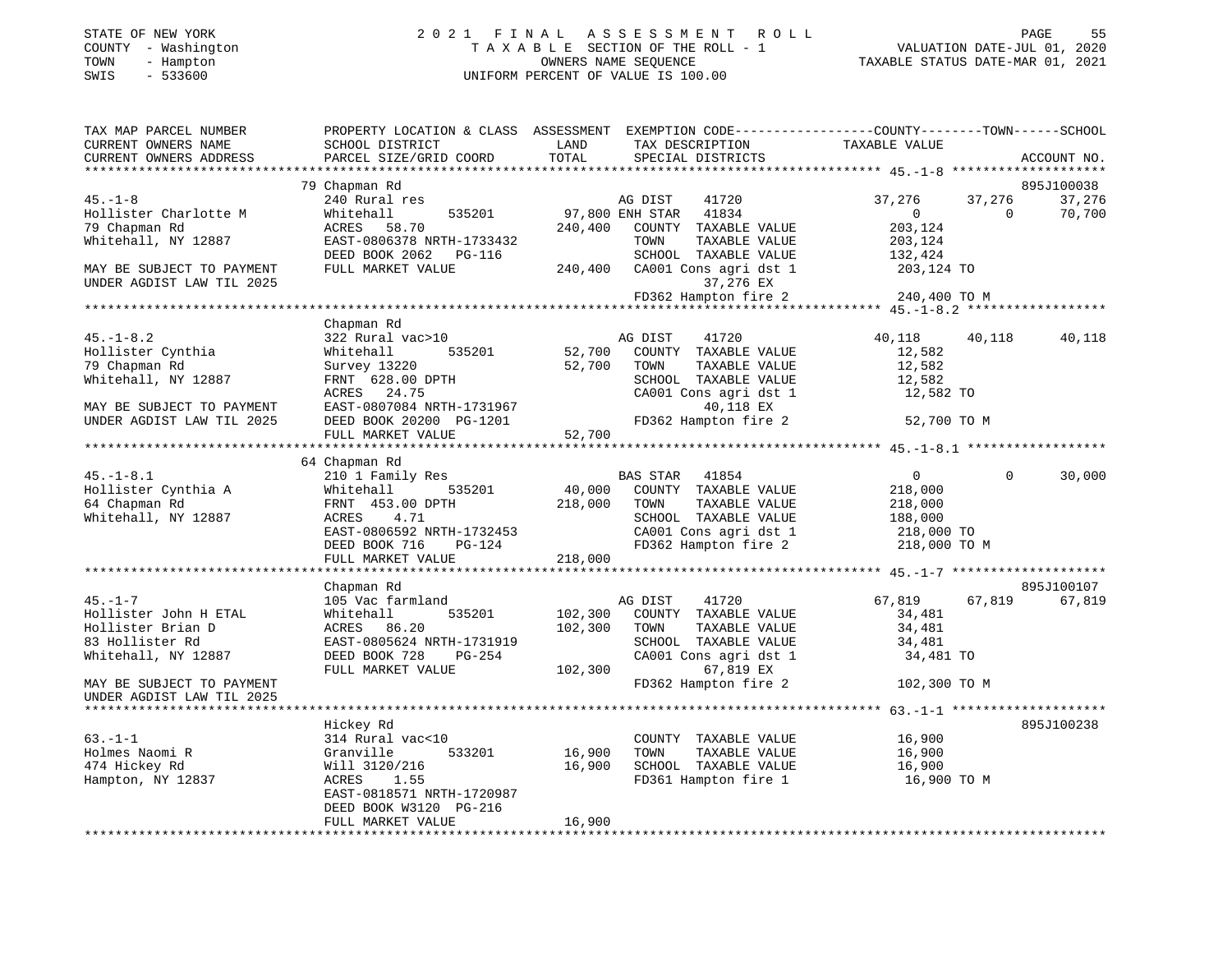| STATE OF NEW YORK    |  |                   |  |
|----------------------|--|-------------------|--|
| COUNTY               |  | - Washington      |  |
| TOWN                 |  | - Hampton         |  |
| $\sim$ $\sim$ $\sim$ |  | $F \cap T \cap A$ |  |

#### STATE OF NEW YORK 2 0 2 1 F I N A L A S S E S S M E N T R O L L PAGE 56T A X A B L E SECTION OF THE ROLL - 1<br>OWNERS NAME SEQUENCE SWIS - 533600 UNIFORM PERCENT OF VALUE IS 100.00

| TAX MAP PARCEL NUMBER<br>CURRENT OWNERS NAME | SCHOOL DISTRICT                                  | LAND    | TAX DESCRIPTION                               | PROPERTY LOCATION & CLASS ASSESSMENT EXEMPTION CODE---------------COUNTY-------TOWN-----SCHOOL<br>TAXABLE VALUE |             |
|----------------------------------------------|--------------------------------------------------|---------|-----------------------------------------------|-----------------------------------------------------------------------------------------------------------------|-------------|
| CURRENT OWNERS ADDRESS                       | PARCEL SIZE/GRID COORD                           | TOTAL   | SPECIAL DISTRICTS                             |                                                                                                                 | ACCOUNT NO. |
|                                              |                                                  |         |                                               |                                                                                                                 |             |
|                                              | 32 Golf Course Rd                                |         |                                               |                                                                                                                 | 895J101797  |
| $45. - 1 - 24.2$                             | 270 Mfg housing                                  | 27,000  | <b>BAS STAR</b><br>41854                      | $\overline{0}$<br>$\Omega$                                                                                      | 30,000      |
| Horvath Michael J<br>32 Golf Course Rd       | Whitehall<br>535201<br>ACRES<br>1.00 BANK<br>998 | 137,000 | COUNTY TAXABLE VALUE<br>TOWN<br>TAXABLE VALUE | 137,000<br>137,000                                                                                              |             |
| Whitehall, NY 12887                          | EAST-0810559 NRTH-1734540                        |         | SCHOOL TAXABLE VALUE                          | 107,000                                                                                                         |             |
|                                              | DEED BOOK 20200 PG-1132                          |         | FD362 Hampton fire 2                          | 137,000 TO M                                                                                                    |             |
|                                              | FULL MARKET VALUE                                | 137,000 |                                               |                                                                                                                 |             |
|                                              |                                                  |         |                                               |                                                                                                                 |             |
|                                              | 11952 State Route 4                              |         |                                               |                                                                                                                 | 895J100217  |
| $45. - 1 - 27$                               | 210 1 Family Res                                 |         | COUNTY TAXABLE VALUE                          | 130,000                                                                                                         |             |
| Hubbard Timothy R                            | 535201<br>Whitehall                              | 28,800  | TAXABLE VALUE<br>TOWN                         | 130,000                                                                                                         |             |
| Hubbard Bonnie                               | ACRES<br>1.50                                    | 130,000 | SCHOOL TAXABLE VALUE                          | 130,000                                                                                                         |             |
| 11962 State Route 4                          | EAST-0807463 NRTH-1730345                        |         | FD362 Hampton fire 2                          | 130,000 TO M                                                                                                    |             |
| Whitehall, NY 12887                          | DEED BOOK 3983<br>$PG-5$                         |         |                                               |                                                                                                                 |             |
|                                              | FULL MARKET VALUE                                | 130,000 |                                               |                                                                                                                 |             |
|                                              |                                                  |         |                                               |                                                                                                                 |             |
|                                              | 11962 State Route 4                              |         |                                               |                                                                                                                 | 895J100147  |
| $45. - 1 - 26$                               | 151 Fruit crop                                   |         | AG DIST<br>41720                              | 75,275<br>75,275                                                                                                | 75,275      |
| Hubbard Timothy R Sr                         | 535201<br>Whitehall                              | 116,600 | COUNTY TAXABLE VALUE                          | 404,125                                                                                                         |             |
| Hubbard Bonnie L                             | ACRES 46.33                                      | 479,400 | TOWN<br>TAXABLE VALUE                         | 404,125                                                                                                         |             |
| 268 Hubard Lane Pl                           | EAST-0808070 NRTH-1730154                        |         | SCHOOL TAXABLE VALUE                          | 404,125                                                                                                         |             |
| North Clarendon, VT 05759                    | DEED BOOK 1843<br>PG-178                         |         | CA001 Cons agri dst 1                         | 404,125 TO                                                                                                      |             |
|                                              | FULL MARKET VALUE                                | 479,400 | 75,275 EX                                     |                                                                                                                 |             |
| MAY BE SUBJECT TO PAYMENT                    |                                                  |         | FD362 Hampton fire 2                          | 479,400 TO M                                                                                                    |             |
| UNDER AGDIST LAW TIL 2025                    |                                                  |         |                                               |                                                                                                                 |             |
|                                              |                                                  |         |                                               |                                                                                                                 |             |
|                                              | 49 Hickey Rd                                     |         |                                               |                                                                                                                 | 895J101727  |
| $62. - 1 - 38.1$                             | 260 Seasonal res                                 |         | COUNTY TAXABLE VALUE                          | 82,400                                                                                                          |             |
| Hughes Dana                                  | 533201<br>Granville                              | 65,000  | TAXABLE VALUE<br>TOWN                         | 82,400                                                                                                          |             |
| Hughes Marianne                              | ACRES 25.00                                      | 82,400  | SCHOOL TAXABLE VALUE                          | 82,400                                                                                                          |             |
| 10 VanBuren St                               | EAST-0813152 NRTH-1714764                        |         | FD361 Hampton fire 1                          | 82,400 TO M                                                                                                     |             |
| South Glens Falls, NY 12803                  | DEED BOOK 3500 PG-152                            |         |                                               |                                                                                                                 |             |
|                                              | FULL MARKET VALUE                                | 82,400  |                                               |                                                                                                                 |             |
|                                              |                                                  |         |                                               |                                                                                                                 |             |
|                                              | Carvers Falls Ln OFF                             |         |                                               |                                                                                                                 | 895J101790  |
| $31. - 1 - 3.7$                              | 311 Res vac land                                 |         | COUNTY TAXABLE VALUE                          | 1,000                                                                                                           |             |
| Hurlbut Martha                               | Whitehall<br>535201                              | 1,000   | TOWN<br>TAXABLE VALUE                         | 1,000                                                                                                           |             |
| Sargent Charles Harold                       | FRNT 311.00 DPTH 236.00                          | 1,000   | SCHOOL TAXABLE VALUE                          | 1,000                                                                                                           |             |
| 1440 Carvers Falls Ln                        | <b>BANK</b><br>997                               |         | FD362 Hampton fire 2                          | 1,000 TO M                                                                                                      |             |
| Whitehall, NY 12887                          | EAST-0808873 NRTH-1747406                        |         |                                               |                                                                                                                 |             |
|                                              | DEED BOOK 835<br>$PG-275$<br>FULL MARKET VALUE   |         |                                               |                                                                                                                 |             |
|                                              |                                                  | 1,000   |                                               |                                                                                                                 |             |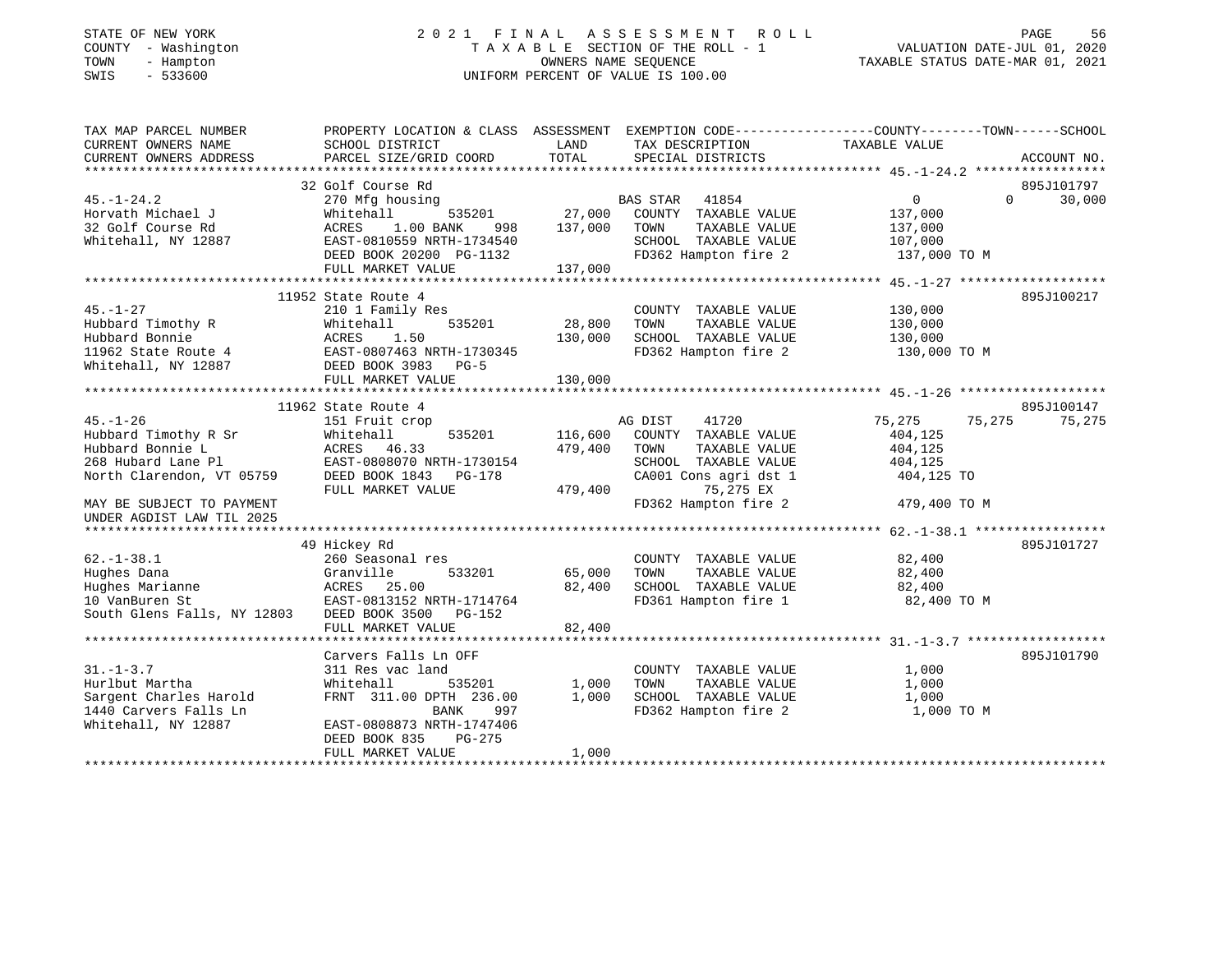| STATE OF NEW YORK    |                   |              |
|----------------------|-------------------|--------------|
| COUNTY               |                   | - Washington |
| TOWN                 | - Hampton         |              |
| $\sim$ $\sim$ $\sim$ | $F \cap T \cap A$ |              |

#### STATE OF NEW YORK 2 0 2 1 F I N A L A S S E S S M E N T R O L L PAGE 57T A X A B L E SECTION OF THE ROLL - 1<br>OWNERS NAME SEQUENCE SWIS - 533600 UNIFORM PERCENT OF VALUE IS 100.00

| TAX MAP PARCEL NUMBER<br>CURRENT OWNERS NAME<br>CURRENT OWNERS ADDRESS                                      | PROPERTY LOCATION & CLASS ASSESSMENT EXEMPTION CODE---------------COUNTY-------TOWN-----SCHOOL<br>SCHOOL DISTRICT<br>PARCEL SIZE/GRID COORD                               | LAND<br>TOTAL                     | TAX DESCRIPTION TAXABLE VALUE<br>SPECIAL DISTRICTS                                                                               |                                                                | ACCOUNT NO.                      |
|-------------------------------------------------------------------------------------------------------------|---------------------------------------------------------------------------------------------------------------------------------------------------------------------------|-----------------------------------|----------------------------------------------------------------------------------------------------------------------------------|----------------------------------------------------------------|----------------------------------|
| $31. - 1 - 3.9$<br>Hurlbut Martha<br>Sargent Charles Harold<br>1440 Carvers Falls Ln<br>Whitehall, NY 12887 | 1440 Carvers Falls Ln<br>270 Mfg housing<br>Whitehall<br>ACRES<br>$1.00$ BANK<br>997<br>EAST-0808659 NRTH-1747299<br>DEED BOOK 835<br>PG-275<br>FULL MARKET VALUE         | 535201 15,000<br>55,000<br>55,000 | ENH STAR 41834<br>COUNTY TAXABLE VALUE<br>TOWN<br>TAXABLE VALUE<br>SCHOOL TAXABLE VALUE<br>FD362 Hampton fire 2                  | $\Omega$<br>55,000<br>55,000<br>$\overline{0}$<br>55,000 TO M  | 895J101792<br>55,000<br>$\Omega$ |
| $72. - 1 - 16.2$<br>Hurley Christopher M<br>Heibler Karen A<br>2669 Route 31<br>Poultney, VT 05764          | 426 South Rd<br>312 Vac w/imprv<br>533201<br>Granville<br>ACRES<br>5.06<br>EAST-0820083 NRTH-1707221<br>EAST-0820000 111111<br>DEED BOOK 3962 PG-173<br>FULL MARKET VALUE | 29,100<br>44,200<br>44,200        | COUNTY TAXABLE VALUE<br>TAXABLE VALUE<br>TOWN<br>SCHOOL TAXABLE VALUE<br>FD361 Hampton fire 1                                    | 44,200<br>44,200<br>44,200<br>44,200 TO M                      |                                  |
|                                                                                                             | 78 Rainbow Way                                                                                                                                                            |                                   |                                                                                                                                  |                                                                | 895J100601                       |
| $81. - 1 - 43$<br>Hurley Justin R<br>Lavin Holly J<br>PO Box 95<br>Whitehall, NY 12887                      | 210 1 Family Res<br>533201<br>Granville<br>ACRES<br>4.00<br>EAST-0816907 NRTH-1701952<br>DEED BOOK 3130 PG-308<br>FULL MARKET VALUE                                       | 122,000<br>122,000                | <b>BAS STAR</b><br>41854<br>37,500 COUNTY TAXABLE VALUE<br>TOWN<br>TAXABLE VALUE<br>SCHOOL TAXABLE VALUE<br>FD361 Hampton fire 1 | $\overline{0}$<br>122,000<br>122,000<br>92,000<br>122,000 TO M | $\Omega$<br>30,000               |
|                                                                                                             | Carvers Falls Rd                                                                                                                                                          |                                   |                                                                                                                                  |                                                                | 895J101720                       |
| $31. - 1 - 9$<br>Hutchins Martin G<br>207 Meadow Ln<br>Poultney, VT 05764                                   | 314 Rural vac<10<br>535201<br>Whitehall<br>Lot 3<br>ACRES<br>5.12<br>EAST-0808158 NRTH-1746951                                                                            | 29,100<br>29,100                  | COUNTY TAXABLE VALUE<br>TAXABLE VALUE<br>TOWN<br>SCHOOL TAXABLE VALUE<br>FD362 Hampton fire 2                                    | 29,100<br>29,100<br>29,100<br>29,100 TO M                      |                                  |
| PRIOR OWNER ON 3/01/2021<br>Lyon Matthew J                                                                  | DEED BOOK 20210 PG-1232<br>FULL MARKET VALUE                                                                                                                              | 29,100                            |                                                                                                                                  |                                                                |                                  |
|                                                                                                             |                                                                                                                                                                           |                                   |                                                                                                                                  |                                                                |                                  |
|                                                                                                             | 15 Greenfield Ln                                                                                                                                                          |                                   |                                                                                                                                  |                                                                | 895J100281                       |
| $72. - 2 - 3$                                                                                               | 240 Rural res                                                                                                                                                             |                                   | COUNTY TAXABLE VALUE                                                                                                             | 113,200                                                        |                                  |
| Hyland Richard                                                                                              | 533201<br>Granville                                                                                                                                                       | 48,800                            | TOWN<br>TAXABLE VALUE                                                                                                            | 113,200                                                        |                                  |
| 12 Perry Ave<br>Port Chester, NY 10573                                                                      | ACRES 11.50<br>EAST-0824069 NRTH-1711587<br>DEED BOOK 4007<br>PG-35<br>FULL MARKET VALUE                                                                                  | 113,200<br>113,200                | SCHOOL TAXABLE VALUE<br>FD361 Hampton fire 1                                                                                     | 113,200<br>113,200 TO M                                        |                                  |
|                                                                                                             |                                                                                                                                                                           |                                   |                                                                                                                                  |                                                                |                                  |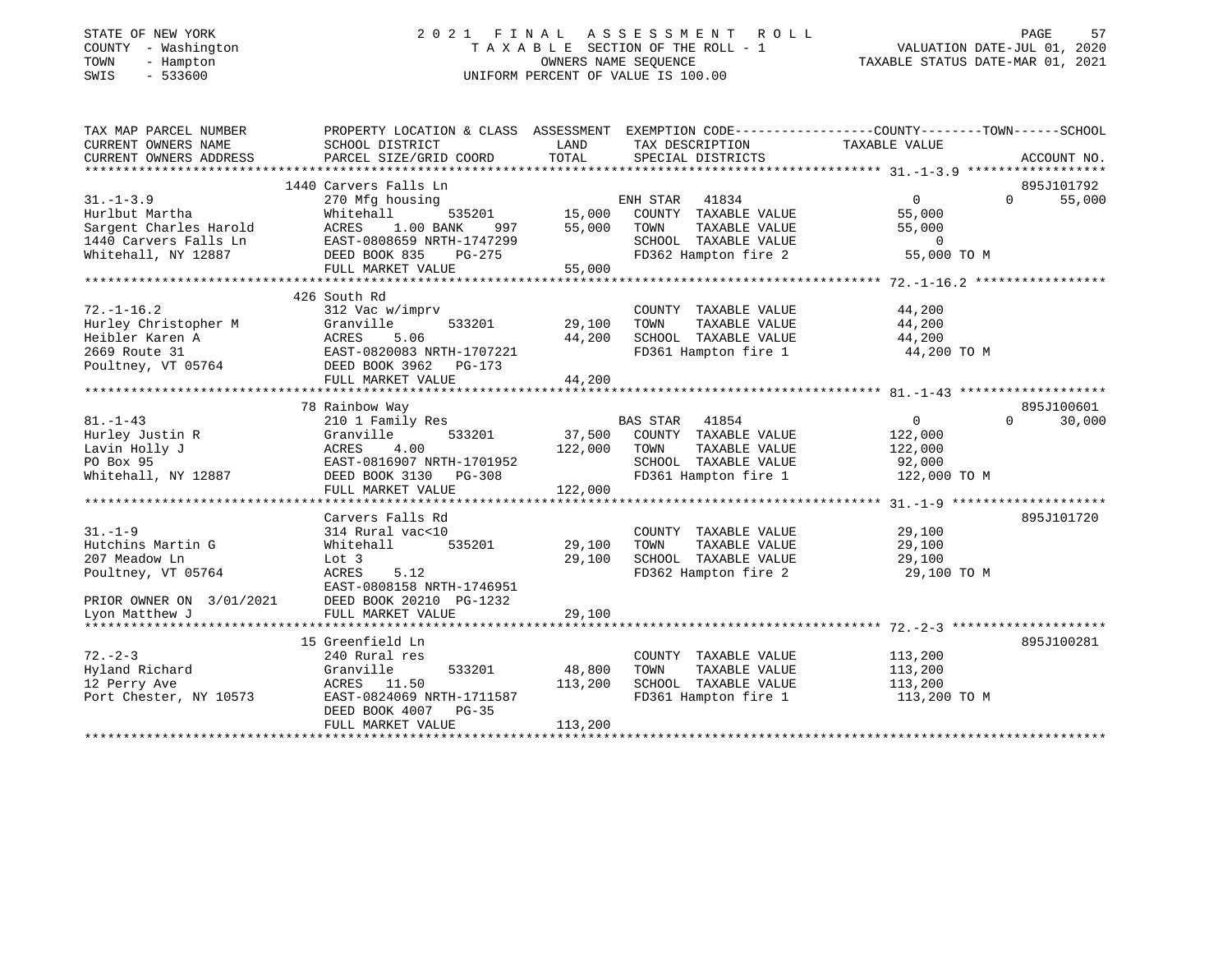| STATE OF NEW YORK<br>COUNTY - Washington<br>TOWN - Hampton<br>SWIS - 533600 |                 | 2021 FINAL ASSESSMEN<br>TAXABLE SECTION OF THE ROL<br>OWNERS NAME SEOUENCE<br>UNIFORM PERCENT OF VALUE IS 100.00 |
|-----------------------------------------------------------------------------|-----------------|------------------------------------------------------------------------------------------------------------------|
| TAX MAP PARCEL NUMBER<br>$C$ האגדג ספסדגיטס סייראים                         | COULON DICEPTOM | PROPERTY LOCATION & CLASS ASSESSMENT EXEMPTION COD<br><b>TANTO</b><br>may prochibe                               |

58

TOWN - Hampton OWNERS NAME SEQUENCE TAXABLE STATUS DATE-MAR 01, 2021

| TAX MAP PARCEL NUMBER                             |                           | LAND    |                       | PROPERTY LOCATION & CLASS ASSESSMENT EXEMPTION CODE----------------COUNTY-------TOWN------SCHOOL<br>TAXABLE VALUE |             |
|---------------------------------------------------|---------------------------|---------|-----------------------|-------------------------------------------------------------------------------------------------------------------|-------------|
| CURRENT OWNERS NAME                               | SCHOOL DISTRICT           |         | TAX DESCRIPTION       |                                                                                                                   |             |
| CURRENT OWNERS ADDRESS<br>*********************** | PARCEL SIZE/GRID COORD    | TOTAL   | SPECIAL DISTRICTS     |                                                                                                                   | ACCOUNT NO. |
|                                                   | 1536 Carlton Rd           |         |                       |                                                                                                                   |             |
| $45. - 1 - 5.3$                                   | 240 Rural res             |         | VET COM CT 41131      | 50,600<br>41,400                                                                                                  |             |
| Iffert Michael P                                  | Whitehall<br>535201       | 47,200  | COUNTY TAXABLE VALUE  | 177,100                                                                                                           |             |
| 1536 Carlton Rd                                   | Lots $3 & 4$              | 227,700 | TOWN<br>TAXABLE VALUE | 186,300                                                                                                           |             |
| Whitehall, NY 12887                               | ACRES<br>10.18            |         | SCHOOL TAXABLE VALUE  | 227,700                                                                                                           |             |
|                                                   | EAST-0805141 NRTH-1734477 |         | CA001 Cons agri dst 1 | 227,700 TO                                                                                                        |             |
|                                                   | DEED BOOK 20200 PG-1346   |         | FD362 Hampton fire 2  | 227,700 TO M                                                                                                      |             |
|                                                   |                           |         |                       |                                                                                                                   |             |
|                                                   | FULL MARKET VALUE         | 227,700 |                       |                                                                                                                   |             |
|                                                   | Hickey Rd OFF             |         |                       |                                                                                                                   |             |
| $53. - 1 - 7.21$                                  | 311 Res vac land          |         | COUNTY TAXABLE VALUE  | 100                                                                                                               |             |
| Illsey John P                                     | Granville<br>533201       | 100     | TOWN<br>TAXABLE VALUE | 100                                                                                                               |             |
| Illsey Penny J                                    | 0.01<br>ACRES             | 100     | SCHOOL TAXABLE VALUE  | 100                                                                                                               |             |
| 24 By The Way                                     | DEED BOOK 20200 PG-3538   |         | FD361 Hampton fire 1  | 100 TO M                                                                                                          |             |
| Hampton, NY 12837                                 | FULL MARKET VALUE         | 100     |                       |                                                                                                                   |             |
|                                                   |                           |         |                       |                                                                                                                   |             |
|                                                   | 24 By The Way             |         |                       |                                                                                                                   |             |
| $53. - 1 - 7.20$                                  | 270 Mfg housing           |         | COUNTY TAXABLE VALUE  | 63,000                                                                                                            |             |
| Illsey John P Jr                                  | Granville<br>533201       | 27,000  | TOWN<br>TAXABLE VALUE | 63,000                                                                                                            |             |
| Illsey Penny J                                    | FRNT 205.00 DPTH          | 63,000  | SCHOOL TAXABLE VALUE  | 63,000                                                                                                            |             |
| 24 By The Way                                     | ACRES<br>0.99             |         | FD361 Hampton fire 1  | 63,000 TO M                                                                                                       |             |
| Hampton, NY 12837                                 | EAST-0814261 NRTH-1721060 |         |                       |                                                                                                                   |             |
|                                                   | DEED BOOK 2020 PG-3538    |         |                       |                                                                                                                   |             |
|                                                   | FULL MARKET VALUE         | 63,000  |                       |                                                                                                                   |             |
|                                                   |                           |         |                       |                                                                                                                   |             |
|                                                   | Hickey Rd OFF             |         |                       |                                                                                                                   | 895J100616  |
| $62 - 1 - 9$                                      | 322 Rural vac>10          |         | COUNTY TAXABLE VALUE  | 13,800                                                                                                            |             |
| Illsley Alice E                                   | 533201<br>Granville       | 13,800  | TAXABLE VALUE<br>TOWN | 13,800                                                                                                            |             |
| 201 White Rd                                      | ACRES 15.30               | 13,800  | SCHOOL TAXABLE VALUE  | 13,800                                                                                                            |             |
| Poultney, VT 05764                                | EAST-0811791 NRTH-1718265 |         | FD361 Hampton fire 1  | 13,800 TO M                                                                                                       |             |
|                                                   | DEED BOOK 678<br>$PG-53$  |         |                       |                                                                                                                   |             |
|                                                   | FULL MARKET VALUE         | 13,800  |                       |                                                                                                                   |             |
|                                                   |                           |         |                       |                                                                                                                   |             |
|                                                   | 32 Manor Ln               |         |                       |                                                                                                                   | 895J100082  |
| $54. - 1 - 5$                                     | 270 Mfg housing           |         | ENH STAR 41834        | $\overline{0}$<br>$\Omega$                                                                                        | 70,700      |
| Illsley Richard Trustee                           | 533201<br>Granville       | 42,600  | COUNTY TAXABLE VALUE  | 118,600                                                                                                           |             |
| Illsley Anna Trustee                              | ACRES<br>6.30             | 118,600 | TOWN<br>TAXABLE VALUE | 118,600                                                                                                           |             |
| 32 Manor Ln                                       | EAST-0821032 NRTH-1725968 |         | SCHOOL TAXABLE VALUE  | 47,900                                                                                                            |             |
| Hampton, NY 12837                                 | DEED BOOK 1844 PG-118     |         | FD361 Hampton fire 1  | 118,600 TO M                                                                                                      |             |
|                                                   | FULL MARKET VALUE         | 118,600 |                       |                                                                                                                   |             |
|                                                   |                           |         |                       |                                                                                                                   |             |
|                                                   | Vladyka Woods Rd OFF      |         |                       |                                                                                                                   | 895J100046  |
| $38. - 1 - 22$                                    | 910 Priv forest           |         | COUNTY TAXABLE VALUE  | 92,400                                                                                                            |             |
| Integrity Holdings LLC                            | 535201<br>Whitehall       | 92,400  | TAXABLE VALUE<br>TOWN | 92,400                                                                                                            |             |
| 46 Cunningham Rd                                  | ROW 942/144               | 92,400  | SCHOOL TAXABLE VALUE  | 92,400                                                                                                            |             |
| Freeport, ME 04032                                | 102 AD Contract 2957/133  |         | FD362 Hampton fire 2  | 92,400 TO M                                                                                                       |             |
|                                                   | ACRES 146.80              |         |                       |                                                                                                                   |             |
|                                                   | EAST-0805961 NRTH-1742522 |         |                       |                                                                                                                   |             |
|                                                   | DEED BOOK 3015<br>PG-97   |         |                       |                                                                                                                   |             |
|                                                   | FULL MARKET VALUE         | 92,400  |                       |                                                                                                                   |             |
|                                                   |                           |         |                       |                                                                                                                   |             |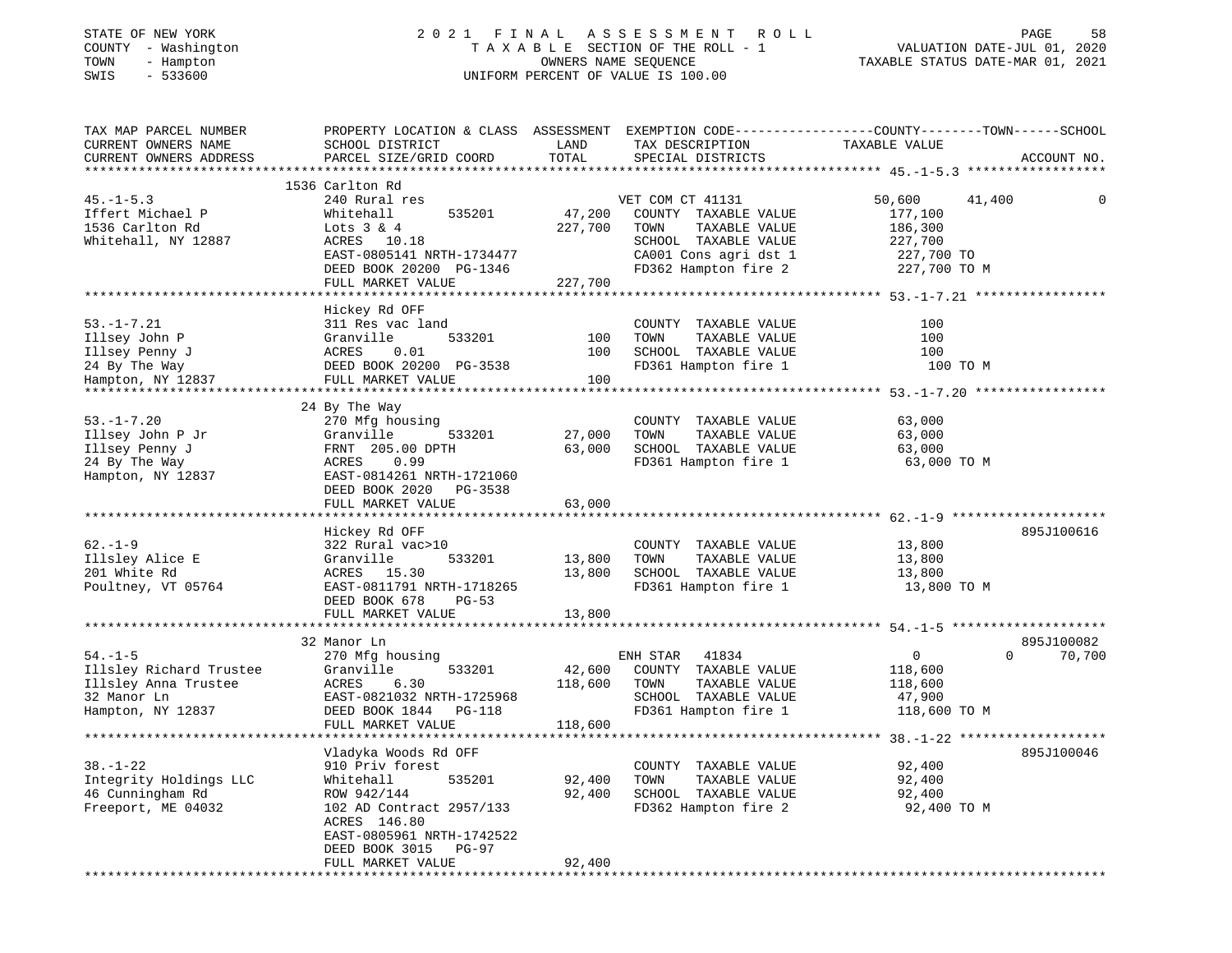| STATE OF NEW YORK<br>COUNTY - Washington<br>TOWN<br>- Hampton<br>SWIS<br>$-533600$ | 2021 FINAL                                                                            | OWNERS NAME SEQUENCE | ASSESSMENT ROLL<br>TAXABLE SECTION OF THE ROLL - 1<br>UNIFORM PERCENT OF VALUE IS 100.00 | PAGE<br>59<br>VALUATION DATE-JUL 01, 2020<br>TAXABLE STATUS DATE-MAR 01, 2021                                                   |
|------------------------------------------------------------------------------------|---------------------------------------------------------------------------------------|----------------------|------------------------------------------------------------------------------------------|---------------------------------------------------------------------------------------------------------------------------------|
| TAX MAP PARCEL NUMBER<br>CURRENT OWNERS NAME<br>CURRENT OWNERS ADDRESS             | SCHOOL DISTRICT<br>PARCEL SIZE/GRID COORD                                             | LAND<br>TOTAL        | TAX DESCRIPTION<br>SPECIAL DISTRICTS                                                     | PROPERTY LOCATION & CLASS ASSESSMENT EXEMPTION CODE---------------COUNTY-------TOWN------SCHOOL<br>TAXABLE VALUE<br>ACCOUNT NO. |
|                                                                                    | 1141 East Way                                                                         |                      |                                                                                          | 895J100266                                                                                                                      |
| $71.4 - 3 - 6$                                                                     | 260 Seasonal res - WTRFNT                                                             |                      | COUNTY TAXABLE VALUE                                                                     | 85,500                                                                                                                          |
| Irons Martin J                                                                     | Granville<br>533201                                                                   | 24,100               | TOWN<br>TAXABLE VALUE                                                                    | 85,500                                                                                                                          |
| Irons Ann J                                                                        | 426/1066, W2831/46                                                                    | 85,500               | SCHOOL TAXABLE VALUE                                                                     | 85,500                                                                                                                          |
| 20 Washington St                                                                   | $71. - 3 - 6$                                                                         |                      | FD361 Hampton fire 1                                                                     | 85,500 TO M                                                                                                                     |
| Fair Haven, VT 05743                                                               | FRNT 75.00 DPTH 140.00                                                                |                      |                                                                                          |                                                                                                                                 |
|                                                                                    | BANK<br>997<br>EAST-0815708 NRTH-1708278<br>DEED BOOK 3931 PG-94<br>FULL MARKET VALUE | 85,500               |                                                                                          |                                                                                                                                 |
|                                                                                    |                                                                                       |                      |                                                                                          |                                                                                                                                 |
| $81. - 1 - 39$                                                                     | 128 Rainbow Way<br>260 Seasonal res                                                   |                      | COUNTY TAXABLE VALUE                                                                     | 895J100599<br>52,800                                                                                                            |
| Irwin Jason S                                                                      | Granville<br>533201                                                                   | 41,400               | TAXABLE VALUE<br>TOWN                                                                    | 52,800                                                                                                                          |
| 18 Gibson Ave                                                                      | ACRES<br>5.30                                                                         | 52,800               | SCHOOL TAXABLE VALUE                                                                     | 52,800                                                                                                                          |
| Hudson Falls, NY 12839                                                             | EAST-0816687 NRTH-1700996                                                             |                      | FD361 Hampton fire 1                                                                     | 52,800 TO M                                                                                                                     |
|                                                                                    | DEED BOOK 3975 PG-160                                                                 |                      |                                                                                          |                                                                                                                                 |
|                                                                                    | FULL MARKET VALUE                                                                     | 52,800               |                                                                                          |                                                                                                                                 |
|                                                                                    | Hickey Rd OFF                                                                         |                      |                                                                                          | 895J100638                                                                                                                      |
| $62. - 1 - 10$                                                                     | 322 Rural vac>10                                                                      |                      | COUNTY TAXABLE VALUE                                                                     | 17,000                                                                                                                          |
| Jameson Raymond                                                                    | Granville<br>533201                                                                   | 17,000               | TOWN<br>TAXABLE VALUE                                                                    | 17,000                                                                                                                          |
| 13 South Ranch Way                                                                 | 502/98                                                                                | 17,000               | SCHOOL TAXABLE VALUE                                                                     | 17,000                                                                                                                          |
| Argyle, NY 12809                                                                   | 10.01<br>ACRES                                                                        |                      | FD361 Hampton fire 1                                                                     | 17,000 TO M                                                                                                                     |
|                                                                                    | EAST-0812193 NRTH-1718909                                                             |                      |                                                                                          |                                                                                                                                 |
|                                                                                    | DEED BOOK 3601 PG-276                                                                 |                      |                                                                                          |                                                                                                                                 |
|                                                                                    | FULL MARKET VALUE                                                                     | 17,000               |                                                                                          |                                                                                                                                 |
|                                                                                    |                                                                                       |                      |                                                                                          |                                                                                                                                 |
|                                                                                    | County Route 21                                                                       |                      |                                                                                          |                                                                                                                                 |
| $80. -1 - 5.1$                                                                     | 314 Rural vac<10                                                                      |                      | COUNTY TAXABLE VALUE                                                                     | 30,700                                                                                                                          |
| Jaros Tomasz                                                                       | 533201<br>Granville                                                                   | 30,700               | TAXABLE VALUE<br>TOWN                                                                    | 30,700                                                                                                                          |
| Jaros Dawn                                                                         | Sub Div Lot 1                                                                         | 30,700               | SCHOOL TAXABLE VALUE                                                                     | 30,700                                                                                                                          |
| 52-6 Meetinghouse Village                                                          | ACRES<br>6.41                                                                         |                      | FD361 Hampton fire 1                                                                     | 30,700 TO M                                                                                                                     |
| Meriden, CT 06450                                                                  | EAST-0813483 NRTH-1701547                                                             |                      |                                                                                          |                                                                                                                                 |
|                                                                                    | DEED BOOK 2387 PG-196                                                                 |                      |                                                                                          |                                                                                                                                 |
|                                                                                    | FULL MARKET VALUE                                                                     | 30,700               |                                                                                          |                                                                                                                                 |
|                                                                                    |                                                                                       |                      |                                                                                          |                                                                                                                                 |
|                                                                                    | County Route 21                                                                       |                      |                                                                                          |                                                                                                                                 |
| $80. - 1 - 5.2$                                                                    | 314 Rural vac<10                                                                      |                      | COUNTY TAXABLE VALUE                                                                     | 25,200                                                                                                                          |
| Jaros Tomasz                                                                       | Granville<br>533201                                                                   | 25,200               | TOWN<br>TAXABLE VALUE                                                                    | 25,200                                                                                                                          |
| Jaros Dawn                                                                         | Sub Div Lot 2                                                                         | 25,200               | SCHOOL TAXABLE VALUE                                                                     | 25,200                                                                                                                          |
| 52-6 Meetinghouse Village                                                          | ACRES<br>3.92                                                                         |                      | FD361 Hampton fire 1                                                                     | 25,200 TO M                                                                                                                     |
| Meriden, CT 06450                                                                  | EAST-0813683 NRTH-1701251                                                             |                      |                                                                                          |                                                                                                                                 |
|                                                                                    | DEED BOOK 2387<br>PG-196<br>FULL MARKET VALUE                                         | 25,200               |                                                                                          |                                                                                                                                 |
|                                                                                    |                                                                                       |                      |                                                                                          |                                                                                                                                 |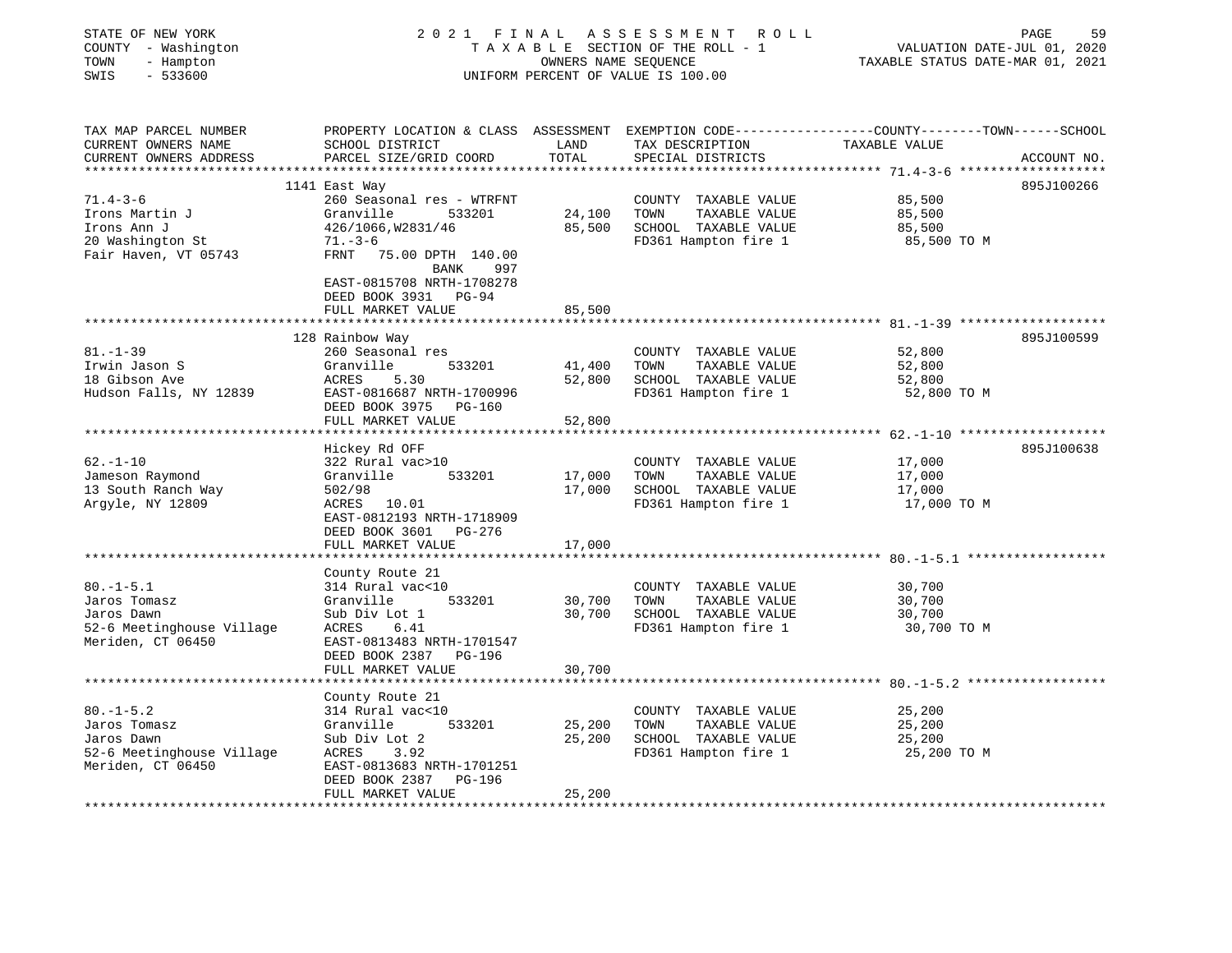#### STATE OF NEW YORK 2 0 2 1 F I N A L A S S E S S M E N T R O L L PAGE 60COUNTY - Washington T A X A B L E SECTION OF THE ROLL - 1 TOWN - Hampton OWNERS NAME SEQUENCE TAXABLE STATUS DATE-MAR 01, 2021 UNIFORM PERCENT OF VALUE IS 100.00

TAX MAP PARCEL NUMBER PROPERTY LOCATION & CLASS ASSESSMENT EXEMPTION CODE---------------COUNTY-------TOWN------SCHOOL

VALUATION DATE-JUL 01, 2020

CURRENT OWNERS NAME SCHOOL DISTRICT AND TAX DESCRIPTION TAXABLE VALUE CURRENT OWNERS ADDRESS **EXELUS PARCEL SIZE/GRID COORD** TOTAL SPECIAL DISTRICTS TO THE SPECIAL OUR BECOUNT NO. \*\*\*\*\*\*\*\*\*\*\*\*\*\*\*\*\*\*\*\*\*\*\*\*\*\*\*\*\*\*\*\*\*\*\*\*\*\*\*\*\*\*\*\*\*\*\*\*\*\*\*\*\*\*\*\*\*\*\*\*\*\*\*\*\*\*\*\*\*\*\*\*\*\*\*\*\*\*\*\*\*\*\*\*\*\*\*\*\*\*\*\*\*\*\*\*\*\*\*\*\*\*\* 80.-1-5.3 \*\*\*\*\*\*\*\*\*\*\*\*\*\*\*\*\*\* County Route 21 80.-1-5.3 314 Rural vac<10 COUNTY TAXABLE VALUE 24,300<br>
Jaros Tomasz Granville 533201 24,300 TOWN TAXABLE VALUE 24,300<br>
Jaros Dawn Sub Div Lot 3 24,300 SCHOOL TAXABLE VALUE 24,300<br>
52-6 Meetinhouse Village acres 3.65 ED261 Jaros Tomasz Granville 533201 24,300 TOWN TAXABLE VALUE 24,300 Jaros Dawn Sub Div Lot 3 24,300 SCHOOL TAXABLE VALUE 24,300 52-6 Meetinhouse Village ACRES 3.65 FD361 Hampton fire 1 24,300 TO M Meriden, CT 06450 EAST-0813808 NRTH-1701013 DEED BOOK 2387 PG-196 FULL MARKET VALUE 24,300 \*\*\*\*\*\*\*\*\*\*\*\*\*\*\*\*\*\*\*\*\*\*\*\*\*\*\*\*\*\*\*\*\*\*\*\*\*\*\*\*\*\*\*\*\*\*\*\*\*\*\*\*\*\*\*\*\*\*\*\*\*\*\*\*\*\*\*\*\*\*\*\*\*\*\*\*\*\*\*\*\*\*\*\*\*\*\*\*\*\*\*\*\*\*\*\*\*\*\*\*\*\*\* 80.-1-5.4 \*\*\*\*\*\*\*\*\*\*\*\*\*\*\*\*\*\* South Rd80.-1-5.4 314 Rural vac<10 COUNTY TAXABLE VALUE 22,800 Jaros Tomasz Granville 533201 22,800 TOWN TAXABLE VALUE 22,800 Jaros Dawn Sub Div Lot 4 22,800 SCHOOL TAXABLE VALUE 22,800 52-6 Meetinghouse Village ACRES 3.24 FD361 Hampton fire 1 22,800 TO M Meriden, CT 06450 EAST-0813920 NRTH-1700776 DEED BOOK 2387 PG-196 FULL MARKET VALUE 22,800 \*\*\*\*\*\*\*\*\*\*\*\*\*\*\*\*\*\*\*\*\*\*\*\*\*\*\*\*\*\*\*\*\*\*\*\*\*\*\*\*\*\*\*\*\*\*\*\*\*\*\*\*\*\*\*\*\*\*\*\*\*\*\*\*\*\*\*\*\*\*\*\*\*\*\*\*\*\*\*\*\*\*\*\*\*\*\*\*\*\*\*\*\*\*\*\*\*\*\*\*\*\*\* 80.-1-5.5 \*\*\*\*\*\*\*\*\*\*\*\*\*\*\*\*\*\* South Rd80.-1-5.5 314 Rural vac<10 COUNTY TAXABLE VALUE 19,200 Jaros Tomasz Granville 533201 19,200 TOWN TAXABLE VALUE 19,200 Jaros Dawn Sub Div Lot 5 19,200 SCHOOL TAXABLE VALUE 19,200 52-6 Meetinghouse Village ACRES 2.21 FD361 Hampton fire 1 19,200 TO M Meriden, CT 06450 EAST-0814700 NRTH-1701478 DEED BOOK 2387 PG-196FULL MARKET VALUE 19,200 \*\*\*\*\*\*\*\*\*\*\*\*\*\*\*\*\*\*\*\*\*\*\*\*\*\*\*\*\*\*\*\*\*\*\*\*\*\*\*\*\*\*\*\*\*\*\*\*\*\*\*\*\*\*\*\*\*\*\*\*\*\*\*\*\*\*\*\*\*\*\*\*\*\*\*\*\*\*\*\*\*\*\*\*\*\*\*\*\*\*\*\*\*\*\*\*\*\*\*\*\*\*\* 80.-1-5 \*\*\*\*\*\*\*\*\*\*\*\*\*\*\*\*\*\*\*\* South Rd 895J10021180.-1-5 314 Rural vac<10 COUNTY TAXABLE VALUE 31,400 Jaros Tomasz S Granville 533201 31,400 TOWN TAXABLE VALUE 31,400 Jaros Dawn M Sub Div Lot 6 31,400 SCHOOL TAXABLE VALUE 31,400 52-6 Meetinghouse Village ACRES 7.02 FD361 Hampton fire 1 31,400 TO M Meriden, CT 06450 EAST-0814208 NRTH-1701420 DEED BOOK 2387 PG-196FULL MARKET VALUE 31,400 \*\*\*\*\*\*\*\*\*\*\*\*\*\*\*\*\*\*\*\*\*\*\*\*\*\*\*\*\*\*\*\*\*\*\*\*\*\*\*\*\*\*\*\*\*\*\*\*\*\*\*\*\*\*\*\*\*\*\*\*\*\*\*\*\*\*\*\*\*\*\*\*\*\*\*\*\*\*\*\*\*\*\*\*\*\*\*\*\*\*\*\*\*\*\*\*\*\*\*\*\*\*\* 80.-1-46 \*\*\*\*\*\*\*\*\*\*\*\*\*\*\*\*\*\*\* 10 Lakeview Way 895J101781 80.-1-46 210 1 Family Res - WTRFNT COUNTY TAXABLE VALUE 198,000 Johnson Irrevocable Trust Robe Whitehall 535201 30,000 TOWN TAXABLE VALUE 198,000 Ferington Stacey LOT 8A 198,000 SCHOOL TAXABLE VALUE 198,000 134 Hobson Ave ACRES 1.01 FD361 Hampton fire 1 198,000 TO M St. James, NY 11780 EAST-0810849 NRTH-1704963 DEED BOOK 20200 PG-719FULL MARKET VALUE 198,000 \*\*\*\*\*\*\*\*\*\*\*\*\*\*\*\*\*\*\*\*\*\*\*\*\*\*\*\*\*\*\*\*\*\*\*\*\*\*\*\*\*\*\*\*\*\*\*\*\*\*\*\*\*\*\*\*\*\*\*\*\*\*\*\*\*\*\*\*\*\*\*\*\*\*\*\*\*\*\*\*\*\*\*\*\*\*\*\*\*\*\*\*\*\*\*\*\*\*\*\*\*\*\*\*\*\*\*\*\*\*\*\*\*\*\*\*\*\*\*\*\*\*\*\*\*\*\*\*\*\*\*\*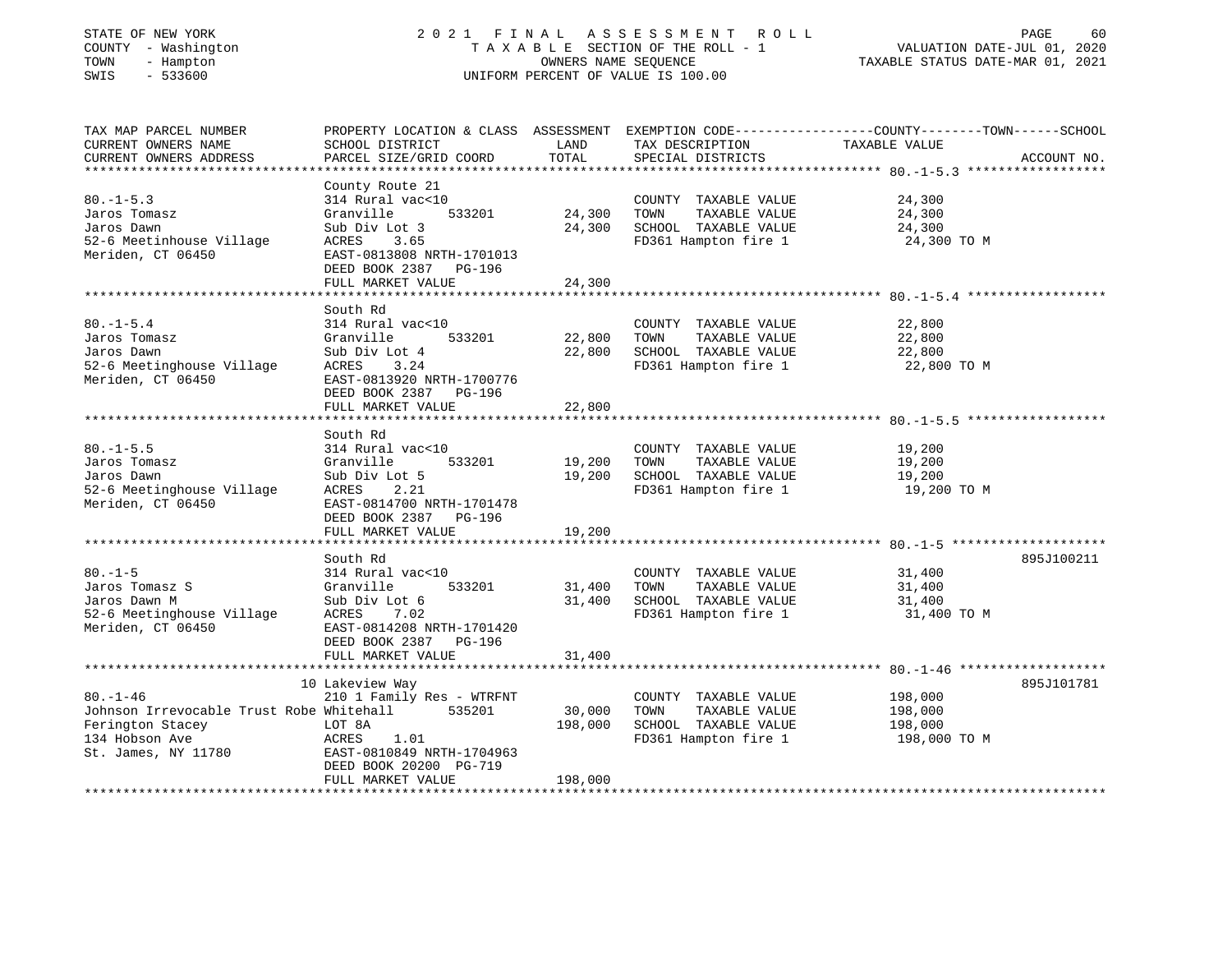# STATE OF NEW YORK 2 0 2 1 F I N A L A S S E S S M E N T R O L L PAGE 61COUNTY - Washington T A X A B L E SECTION OF THE ROLL - 1<br>
TOWN - Hampton DWNERS NAME SEQUENCE<br>
SWIS - 533600 DWIFORM PERCENT OF VALUE IS 100.00 SWIS - 533600 UNIFORM PERCENT OF VALUE IS 100.00

| TAX MAP PARCEL NUMBER<br>CURRENT OWNERS NAME<br>CURRENT OWNERS ADDRESS                                     | PROPERTY LOCATION & CLASS ASSESSMENT<br>SCHOOL DISTRICT<br>PARCEL SIZE/GRID COORD                                                                                                                          | LAND<br>TOTAL                              | EXEMPTION CODE-----------------COUNTY-------TOWN------SCHOOL<br>TAX DESCRIPTION<br>SPECIAL DISTRICTS                      | TAXABLE VALUE                                                                                           | ACCOUNT NO.                      |
|------------------------------------------------------------------------------------------------------------|------------------------------------------------------------------------------------------------------------------------------------------------------------------------------------------------------------|--------------------------------------------|---------------------------------------------------------------------------------------------------------------------------|---------------------------------------------------------------------------------------------------------|----------------------------------|
| $72. - 2 - 6$<br>Johnson Timothy E<br>Larkin Ruth M<br>41 Greenfield Ln<br>Hampton, NY 12837               | 41 Greenfield Ln<br>210 1 Family Res<br>Granville<br>533201<br>1.18<br>ACRES<br>EAST-0823585 NRTH-1711584<br>DEED BOOK 2823 PG-47<br>FULL MARKET VALUE<br>*****************************                    | 27,600<br>90,300<br>90,300<br>************ | <b>BAS STAR</b><br>41854<br>COUNTY TAXABLE VALUE<br>TAXABLE VALUE<br>TOWN<br>SCHOOL TAXABLE VALUE<br>FD361 Hampton fire 1 | $\Omega$<br>90,300<br>90,300<br>60,300<br>90,300 TO M<br>**************** 45.-1-29 ******************** | 895L100030<br>$\Omega$<br>30,000 |
| $45. - 1 - 29$<br>Johnson Wayne R<br>Johnson Tina M<br>11879 State Route 4<br>Whitehall, NY 12887          | 11879 State Route 4<br>210 1 Family Res<br>Whitehall<br>535201<br>ACRES<br>1.00 BANK<br>40<br>EAST-0806537 NRTH-1729089<br>DEED BOOK 2777 PG-222<br>FULL MARKET VALUE                                      | 27,000<br>82,500<br>82,500                 | COUNTY TAXABLE VALUE<br>TOWN<br>TAXABLE VALUE<br>SCHOOL TAXABLE VALUE<br>FD362 Hampton fire 2                             | 82,500<br>82,500<br>82,500<br>82,500 TO M                                                               | 895J100049                       |
| $72. - 1 - 1.1$<br>Jones Benjamian G Jr<br>Jones Kathleen A<br>2314 County Route 18<br>Whitehall, NY 12887 | 2314 County Route 18<br>270 Mfg housing<br>533201<br>Granville<br>FRNT 220.00 DPTH 300.00<br>EAST-0818902 NRTH-1712608<br>DEED BOOK 892<br>PG-238<br>FULL MARKET VALUE                                     | 28,800<br>57,100<br>57,100                 | BAS STAR 41854<br>COUNTY TAXABLE VALUE<br>TAXABLE VALUE<br>TOWN<br>SCHOOL TAXABLE VALUE<br>FD361 Hampton fire 1           | $\overline{0}$<br>57,100<br>57,100<br>27,100<br>57,100 TO M                                             | 30,000<br>$\Omega$               |
| $71.4 - 2 - 1$<br>Jones Brian<br>5841 County Route 30<br>Granville, NY 12832                               | 1094 West Way<br>260 Seasonal res - WTRFNT<br>Granville<br>533201<br>591/73 596/197<br>$71. - 2 - 1$<br>2.63<br>ACRES<br>EAST-0814854 NRTH-1708363<br>DEED BOOK 3124<br><b>PG-118</b><br>FULL MARKET VALUE | 35,700<br>155,000<br>155,000               | COUNTY TAXABLE VALUE<br>TOWN<br>TAXABLE VALUE<br>SCHOOL TAXABLE VALUE<br>FD361 Hampton fire 1                             | 155,000<br>155,000<br>155,000<br>155,000 TO M                                                           | 895J100120                       |
| $71. - 1 - 11.1$<br>Jones Bruce E<br>2338 County Route 18<br>Whitehall, NY 12887                           | Hills Pond Rd OFF<br>314 Rural vac<10<br>Granville<br>533201<br>ACRES<br>7.00<br>EAST-0816360 NRTH-1711265<br>DEED BOOK 1858<br><b>PG-149</b><br>FULL MARKET VALUE                                         | 8,800<br>8,800<br>8,800                    | COUNTY TAXABLE VALUE<br>TOWN<br>TAXABLE VALUE<br>SCHOOL TAXABLE VALUE<br>FD361 Hampton fire 1                             | 8,800<br>8,800<br>8,800<br>8,800 TO M                                                                   | 895J100119                       |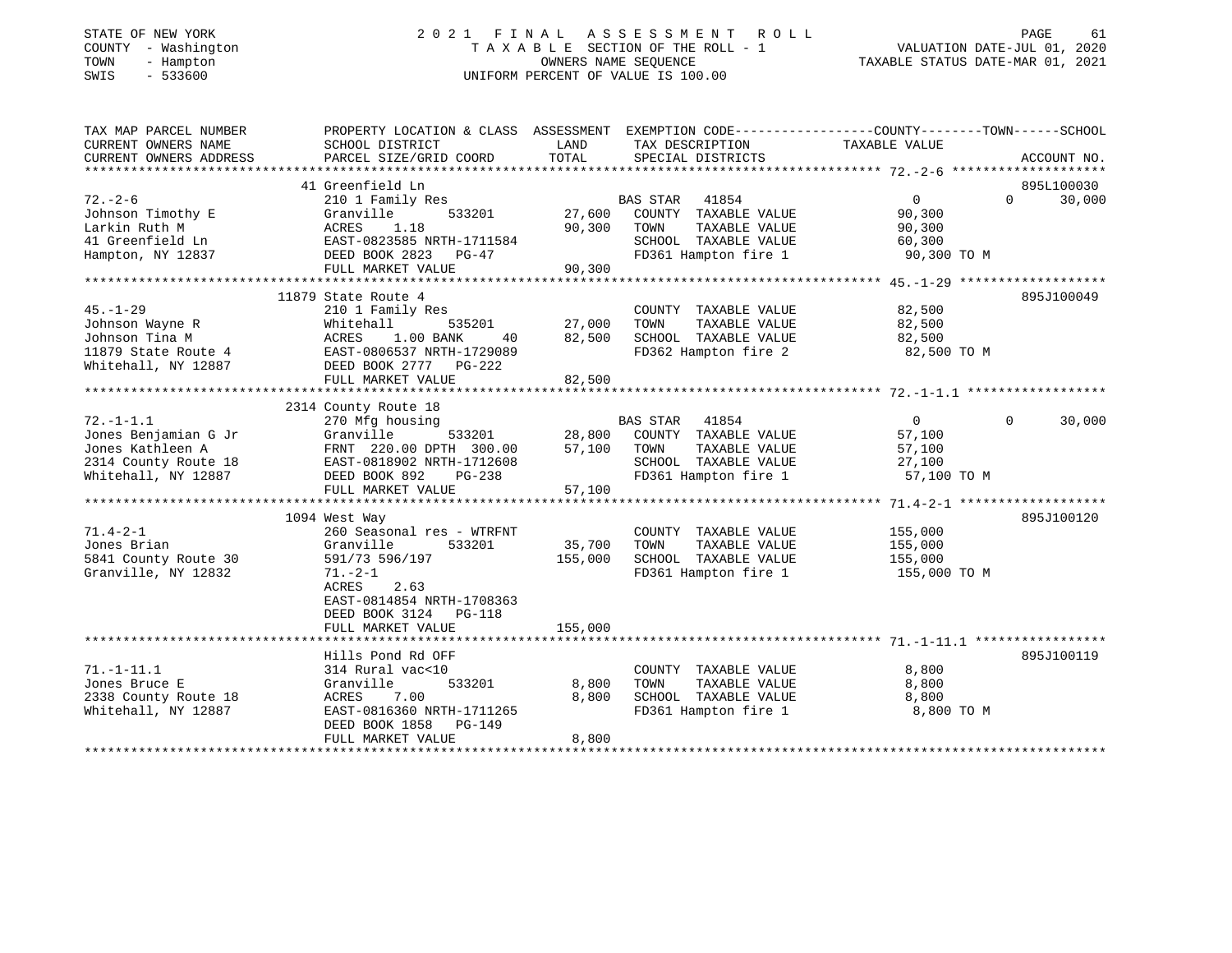| STATE OF NEW YORK<br>COUNTY - Washington<br>TOWN<br>- Hampton<br>SWIS<br>$-533600$                                                                         |                                                                                                                                                                                                 |                            | 2021 FINAL ASSESSMENT ROLL<br>T A X A B L E SECTION OF THE ROLL - 1<br>OWNERS NAME SEQUENCE<br>OWNERS NAME SEQUENCE<br>UNIFORM PERCENT OF VALUE IS 100.00    | VALUATION DATE-JUL 01, 2020<br>TAXABLE STATUS DATE-MAR 01, 2021                                                  | PAGE<br>62           |
|------------------------------------------------------------------------------------------------------------------------------------------------------------|-------------------------------------------------------------------------------------------------------------------------------------------------------------------------------------------------|----------------------------|--------------------------------------------------------------------------------------------------------------------------------------------------------------|------------------------------------------------------------------------------------------------------------------|----------------------|
| TAX MAP PARCEL NUMBER<br>CURRENT OWNERS NAME<br>CURRENT OWNERS ADDRESS                                                                                     | SCHOOL DISTRICT<br>PARCEL SIZE/GRID COORD                                                                                                                                                       | LAND<br>TOTAL              | TAX DESCRIPTION<br>SPECIAL DISTRICTS                                                                                                                         | PROPERTY LOCATION & CLASS ASSESSMENT EXEMPTION CODE---------------COUNTY-------TOWN------SCHOOL<br>TAXABLE VALUE | ACCOUNT NO.          |
| $72. - 1 - 1$<br>Jones Bruce E<br>2338 County Route 18<br>Whitehall, NY 12887<br>MAY BE SUBJECT TO PAYMENT<br>UNDER AGDIST LAW TIL 2022                    | 2338 County Route 18<br>283 Res w/Comuse<br>533201<br>Granville<br>ACRES 118.50<br>EAST-0818991 NRTH-1712161<br>DEED BOOK 1858 PG-149<br>FULL MARKET VALUE                                      | 129,100<br>299,500         | BAS STAR 41854<br>COUNTY TAXABLE VALUE<br>TAXABLE VALUE<br>TOWN<br>SCHOOL TAXABLE VALUE<br>CA001 Cons agri dst 1<br>299,500 FD361 Hampton fire 1             | $0 \qquad \qquad$<br>$\Omega$<br>299,500<br>299,500<br>269,500<br>299,500 TO<br>299,500 TO M                     | 895J100118<br>30,000 |
| $72. - 1 - 22$<br>Jones Bruce E<br>2338 County Route 18<br>Whitehall, NY 12887<br>MAY BE SUBJECT TO PAYMENT FULL MARKET VALUE<br>UNDER AGDIST LAW TIL 2022 | 2373 County Route 18<br>322 Rural vac>10<br>Granville<br>533201<br>ACRES 11.70<br>EAST-0819597 NRTH-1711351<br>DEED BOOK 1706 PG-126                                                            | 37,000<br>37,000<br>37,000 | COUNTY TAXABLE VALUE<br>TAXABLE VALUE<br>TOWN<br>SCHOOL TAXABLE VALUE<br>CA001 Cons agri dst 1<br>FD361 Hampton fire 1                                       | 37,000<br>37,000<br>37,000<br>37,000 TO<br>37,000 TO M                                                           | 895J100207           |
| $72. - 1 - 3.1$<br>Jones David<br>Jones Rebecca<br>PO Box 119<br>Hampton, NY 12837                                                                         | 2419 County Route 18<br>210 1 Family Res<br>533201<br>Granville<br>1.00<br>ACRES<br>EAST-0820714 NRTH-1710861<br>DEED BOOK 760 PG-220<br>DEED BOOK 760<br>PG-220<br>FULL MARKET VALUE           |                            | CW_10_VET/ 41151<br>27,000 BAS STAR 41854<br>175,000 COUNTY TAXABLE VALUE<br>TOWN<br>TAXABLE VALUE<br>SCHOOL TAXABLE VALUE<br>$175,000$ FD361 Hampton fire 1 | 7,360<br>7,360<br>$\overline{0}$<br>$\Omega$<br>167,640<br>167,640<br>145,000<br>175,000 TO M                    | 0<br>30,000          |
| $72. - 1 - 3.2$<br>Jones David<br>Jones Rebecca<br>PO Box 119<br>Hampton, NY 12837                                                                         | County Route 18<br>314 Rural vac<10<br>Granville<br>533201<br>Lot B Filed Survey 12526<br>FRNT 65.00 DPTH 321.00<br>EAST-0820801 NRTH-1710776<br>DEED BOOK 3376 PG-189<br>FULL MARKET VALUE     | 1,500<br>1,500<br>1,500    | COUNTY TAXABLE VALUE<br>TAXABLE VALUE<br>TOWN<br>SCHOOL TAXABLE VALUE<br>CA001 Cons agri dst 1<br>FD361 Hampton fire 1                                       | 1,500<br>1,500<br>1,500<br>1,500 TO<br>1,500 TO M                                                                |                      |
| $72. - 1 - 3.3$<br>Jones David<br>Jones Rebecca<br>PO Box 119<br>Hampton, NY 12837                                                                         | County Route 18<br>314 Rural vac<10<br>533201<br>Granville<br>Lot A Filed Survey 12526<br>FRNT 235.00 DPTH 173.00<br>EAST-0820589 NRTH-1711031<br>DEED BOOK 3376<br>PG-189<br>FULL MARKET VALUE | 1,500<br>1,500<br>1,500    | COUNTY TAXABLE VALUE<br>TAXABLE VALUE<br>TOWN<br>SCHOOL TAXABLE VALUE<br>CA001 Cons agri dst 1<br>FD361 Hampton fire 1                                       | 1,500<br>1,500<br>1,500<br>1,500 TO<br>1,500 TO M                                                                |                      |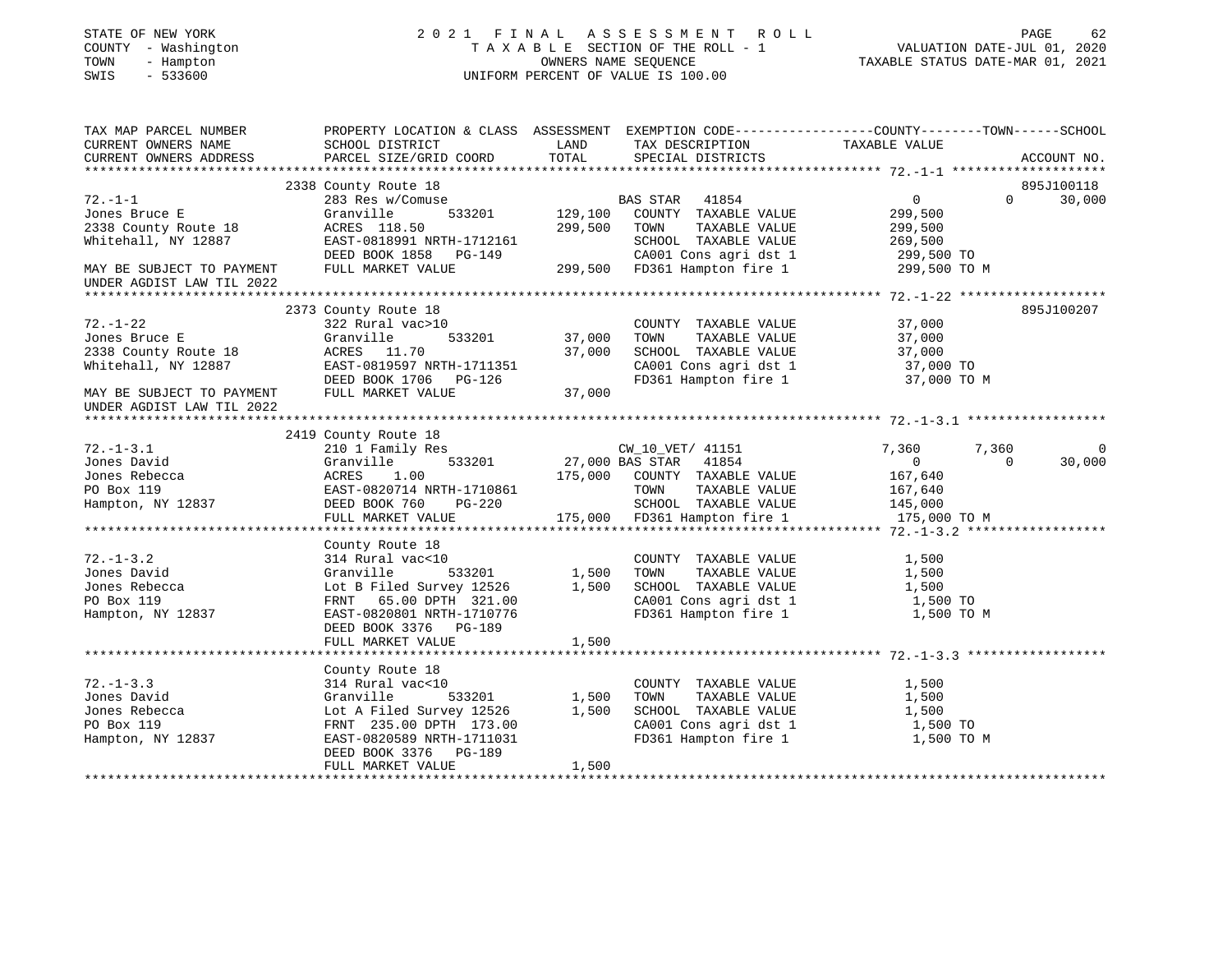# STATE OF NEW YORK 2 0 2 1 F I N A L A S S E S S M E N T R O L L PAGE 63COUNTY - Washington T A X A B L E SECTION OF THE ROLL - 1<br>
TOWN - Hampton OWNERS NAME SEQUENCE<br>
SWIS - 533600<br>
ONIE - 1 UNIFORM PERCENT OF VALUE IS 100.00 SWIS - 533600 UNIFORM PERCENT OF VALUE IS 100.00

VALUATION DATE-JUL 01, 2020

| LAND<br>TAXABLE VALUE<br>SCHOOL DISTRICT<br>TAX DESCRIPTION<br>TOTAL<br>PARCEL SIZE/GRID COORD<br>SPECIAL DISTRICTS<br>ACCOUNT NO.<br>Greenfield Ln<br>895J100275<br>6,400<br>$72.2 - 3 - 13$<br>312 Vac w/imprv<br>COUNTY TAXABLE VALUE<br>533201<br>4,300<br>TAXABLE VALUE<br>6,400<br>Jones David<br>Granville<br>TOWN<br>6,400<br>SCHOOL TAXABLE VALUE<br>Jones Mary<br>$72. - 3 - 13$<br>6,400<br>20 Greenfield Ln<br>FRNT 56.00 DPTH 190.00<br>FD361 Hampton fire 1<br>6,400 TO M<br>Hampton, NY 12837<br>EAST-0823774 NRTH-1712231<br>DEED BOOK 709<br><b>PG-110</b><br>6,400<br>FULL MARKET VALUE<br>20 Greenfield Ln<br>895J100276<br>210 1 Family Res<br>16,825<br>16,825<br>VET COM CT 41131<br>$\Omega$<br>533201<br>12,800 ENH STAR<br>41834<br>67,300<br>Granville<br>$\overline{0}$<br>$\Omega$<br>$72. - 3 - 10$<br>67,300<br>COUNTY TAXABLE VALUE<br>50,475<br>TAXABLE VALUE<br>FRNT 50.00 DPTH 190.00<br>TOWN<br>50,475<br>SCHOOL TAXABLE VALUE<br>Hampton, NY 12837<br>EAST-0823945 NRTH-1712170<br>$\overline{0}$<br>FD361 Hampton fire 1<br>67,300 TO M<br>DEED BOOK 709<br><b>PG-108</b><br>67,300<br>FULL MARKET VALUE<br>895J100596<br>38 Rainbow Way<br>312 Vac w/imprv<br>COUNTY TAXABLE VALUE<br>43,700<br>533201<br>29,000<br>TOWN<br>TAXABLE VALUE<br>Granville<br>43,700<br>ACRES<br>5.00<br>43,700<br>SCHOOL TAXABLE VALUE<br>43,700<br>224 College St N<br>FD361 Hampton fire 1<br>EAST-0817655 NRTH-1702466<br>43,700 TO M<br>Poultney, VT 05764<br>DEED BOOK 819<br>PG-295<br>43,700<br>FULL MARKET VALUE<br>895J100541<br>Rainbow Way<br>$81. - 1 - 35$<br>COUNTY TAXABLE VALUE 17,500<br>314 Rural vac<10<br>533201<br>17,500<br>TAXABLE VALUE<br>Jones Douglas R<br>Granville<br>TOWN<br>17,500<br>17,500<br>Jones Molly Jo<br>ACRES<br>6.00<br>SCHOOL TAXABLE VALUE<br>17,500<br>FD361 Hampton fire 1<br>EAST-0817743 NRTH-1701956<br>17,500 TO M<br>DEED BOOK 3556 PG-320<br>FULL MARKET VALUE<br>17,500<br>1086 West Way<br>$71.4 - 2 - 1.1$<br>210 1 Family Res - WTRFNT<br>148,000<br>COUNTY TAXABLE VALUE<br>34,500<br>TAXABLE VALUE<br>Jones Mark<br>Granville<br>533201<br>TOWN<br>148,000<br>2017 Salem Rd<br>148,000<br>SCHOOL TAXABLE VALUE<br>148,000<br>$71.-2-1.1$<br>FD361 Hampton fire 1<br>Niskayuna, NY 12309<br>ACRES 1.05<br>148,000 TO M<br>EAST-0814925 NRTH-1708123<br>PRIOR OWNER ON 3/01/2021<br>DEED BOOK 20210 PG-2587<br>148,000<br>Jones Daniel<br>FULL MARKET VALUE | TAX MAP PARCEL NUMBER  | PROPERTY LOCATION & CLASS ASSESSMENT EXEMPTION CODE---------------COUNTY-------TOWN------SCHOOL |  |  |
|----------------------------------------------------------------------------------------------------------------------------------------------------------------------------------------------------------------------------------------------------------------------------------------------------------------------------------------------------------------------------------------------------------------------------------------------------------------------------------------------------------------------------------------------------------------------------------------------------------------------------------------------------------------------------------------------------------------------------------------------------------------------------------------------------------------------------------------------------------------------------------------------------------------------------------------------------------------------------------------------------------------------------------------------------------------------------------------------------------------------------------------------------------------------------------------------------------------------------------------------------------------------------------------------------------------------------------------------------------------------------------------------------------------------------------------------------------------------------------------------------------------------------------------------------------------------------------------------------------------------------------------------------------------------------------------------------------------------------------------------------------------------------------------------------------------------------------------------------------------------------------------------------------------------------------------------------------------------------------------------------------------------------------------------------------------------------------------------------------------------------------------------------------------------------------------------------------------------------------------------------------------------------------------------------------------------------------------------------------------------------------------------------------------------------------------|------------------------|-------------------------------------------------------------------------------------------------|--|--|
|                                                                                                                                                                                                                                                                                                                                                                                                                                                                                                                                                                                                                                                                                                                                                                                                                                                                                                                                                                                                                                                                                                                                                                                                                                                                                                                                                                                                                                                                                                                                                                                                                                                                                                                                                                                                                                                                                                                                                                                                                                                                                                                                                                                                                                                                                                                                                                                                                                        | CURRENT OWNERS NAME    |                                                                                                 |  |  |
|                                                                                                                                                                                                                                                                                                                                                                                                                                                                                                                                                                                                                                                                                                                                                                                                                                                                                                                                                                                                                                                                                                                                                                                                                                                                                                                                                                                                                                                                                                                                                                                                                                                                                                                                                                                                                                                                                                                                                                                                                                                                                                                                                                                                                                                                                                                                                                                                                                        | CURRENT OWNERS ADDRESS |                                                                                                 |  |  |
|                                                                                                                                                                                                                                                                                                                                                                                                                                                                                                                                                                                                                                                                                                                                                                                                                                                                                                                                                                                                                                                                                                                                                                                                                                                                                                                                                                                                                                                                                                                                                                                                                                                                                                                                                                                                                                                                                                                                                                                                                                                                                                                                                                                                                                                                                                                                                                                                                                        |                        |                                                                                                 |  |  |
|                                                                                                                                                                                                                                                                                                                                                                                                                                                                                                                                                                                                                                                                                                                                                                                                                                                                                                                                                                                                                                                                                                                                                                                                                                                                                                                                                                                                                                                                                                                                                                                                                                                                                                                                                                                                                                                                                                                                                                                                                                                                                                                                                                                                                                                                                                                                                                                                                                        |                        |                                                                                                 |  |  |
|                                                                                                                                                                                                                                                                                                                                                                                                                                                                                                                                                                                                                                                                                                                                                                                                                                                                                                                                                                                                                                                                                                                                                                                                                                                                                                                                                                                                                                                                                                                                                                                                                                                                                                                                                                                                                                                                                                                                                                                                                                                                                                                                                                                                                                                                                                                                                                                                                                        |                        |                                                                                                 |  |  |
|                                                                                                                                                                                                                                                                                                                                                                                                                                                                                                                                                                                                                                                                                                                                                                                                                                                                                                                                                                                                                                                                                                                                                                                                                                                                                                                                                                                                                                                                                                                                                                                                                                                                                                                                                                                                                                                                                                                                                                                                                                                                                                                                                                                                                                                                                                                                                                                                                                        |                        |                                                                                                 |  |  |
|                                                                                                                                                                                                                                                                                                                                                                                                                                                                                                                                                                                                                                                                                                                                                                                                                                                                                                                                                                                                                                                                                                                                                                                                                                                                                                                                                                                                                                                                                                                                                                                                                                                                                                                                                                                                                                                                                                                                                                                                                                                                                                                                                                                                                                                                                                                                                                                                                                        |                        |                                                                                                 |  |  |
|                                                                                                                                                                                                                                                                                                                                                                                                                                                                                                                                                                                                                                                                                                                                                                                                                                                                                                                                                                                                                                                                                                                                                                                                                                                                                                                                                                                                                                                                                                                                                                                                                                                                                                                                                                                                                                                                                                                                                                                                                                                                                                                                                                                                                                                                                                                                                                                                                                        |                        |                                                                                                 |  |  |
|                                                                                                                                                                                                                                                                                                                                                                                                                                                                                                                                                                                                                                                                                                                                                                                                                                                                                                                                                                                                                                                                                                                                                                                                                                                                                                                                                                                                                                                                                                                                                                                                                                                                                                                                                                                                                                                                                                                                                                                                                                                                                                                                                                                                                                                                                                                                                                                                                                        |                        |                                                                                                 |  |  |
|                                                                                                                                                                                                                                                                                                                                                                                                                                                                                                                                                                                                                                                                                                                                                                                                                                                                                                                                                                                                                                                                                                                                                                                                                                                                                                                                                                                                                                                                                                                                                                                                                                                                                                                                                                                                                                                                                                                                                                                                                                                                                                                                                                                                                                                                                                                                                                                                                                        |                        |                                                                                                 |  |  |
|                                                                                                                                                                                                                                                                                                                                                                                                                                                                                                                                                                                                                                                                                                                                                                                                                                                                                                                                                                                                                                                                                                                                                                                                                                                                                                                                                                                                                                                                                                                                                                                                                                                                                                                                                                                                                                                                                                                                                                                                                                                                                                                                                                                                                                                                                                                                                                                                                                        |                        |                                                                                                 |  |  |
|                                                                                                                                                                                                                                                                                                                                                                                                                                                                                                                                                                                                                                                                                                                                                                                                                                                                                                                                                                                                                                                                                                                                                                                                                                                                                                                                                                                                                                                                                                                                                                                                                                                                                                                                                                                                                                                                                                                                                                                                                                                                                                                                                                                                                                                                                                                                                                                                                                        |                        |                                                                                                 |  |  |
|                                                                                                                                                                                                                                                                                                                                                                                                                                                                                                                                                                                                                                                                                                                                                                                                                                                                                                                                                                                                                                                                                                                                                                                                                                                                                                                                                                                                                                                                                                                                                                                                                                                                                                                                                                                                                                                                                                                                                                                                                                                                                                                                                                                                                                                                                                                                                                                                                                        | $72.2 - 3 - 10$        |                                                                                                 |  |  |
|                                                                                                                                                                                                                                                                                                                                                                                                                                                                                                                                                                                                                                                                                                                                                                                                                                                                                                                                                                                                                                                                                                                                                                                                                                                                                                                                                                                                                                                                                                                                                                                                                                                                                                                                                                                                                                                                                                                                                                                                                                                                                                                                                                                                                                                                                                                                                                                                                                        | Jones David A          |                                                                                                 |  |  |
|                                                                                                                                                                                                                                                                                                                                                                                                                                                                                                                                                                                                                                                                                                                                                                                                                                                                                                                                                                                                                                                                                                                                                                                                                                                                                                                                                                                                                                                                                                                                                                                                                                                                                                                                                                                                                                                                                                                                                                                                                                                                                                                                                                                                                                                                                                                                                                                                                                        | Jones Mary F           |                                                                                                 |  |  |
|                                                                                                                                                                                                                                                                                                                                                                                                                                                                                                                                                                                                                                                                                                                                                                                                                                                                                                                                                                                                                                                                                                                                                                                                                                                                                                                                                                                                                                                                                                                                                                                                                                                                                                                                                                                                                                                                                                                                                                                                                                                                                                                                                                                                                                                                                                                                                                                                                                        | 20 Greenfield Ln       |                                                                                                 |  |  |
|                                                                                                                                                                                                                                                                                                                                                                                                                                                                                                                                                                                                                                                                                                                                                                                                                                                                                                                                                                                                                                                                                                                                                                                                                                                                                                                                                                                                                                                                                                                                                                                                                                                                                                                                                                                                                                                                                                                                                                                                                                                                                                                                                                                                                                                                                                                                                                                                                                        |                        |                                                                                                 |  |  |
|                                                                                                                                                                                                                                                                                                                                                                                                                                                                                                                                                                                                                                                                                                                                                                                                                                                                                                                                                                                                                                                                                                                                                                                                                                                                                                                                                                                                                                                                                                                                                                                                                                                                                                                                                                                                                                                                                                                                                                                                                                                                                                                                                                                                                                                                                                                                                                                                                                        |                        |                                                                                                 |  |  |
|                                                                                                                                                                                                                                                                                                                                                                                                                                                                                                                                                                                                                                                                                                                                                                                                                                                                                                                                                                                                                                                                                                                                                                                                                                                                                                                                                                                                                                                                                                                                                                                                                                                                                                                                                                                                                                                                                                                                                                                                                                                                                                                                                                                                                                                                                                                                                                                                                                        |                        |                                                                                                 |  |  |
|                                                                                                                                                                                                                                                                                                                                                                                                                                                                                                                                                                                                                                                                                                                                                                                                                                                                                                                                                                                                                                                                                                                                                                                                                                                                                                                                                                                                                                                                                                                                                                                                                                                                                                                                                                                                                                                                                                                                                                                                                                                                                                                                                                                                                                                                                                                                                                                                                                        |                        |                                                                                                 |  |  |
|                                                                                                                                                                                                                                                                                                                                                                                                                                                                                                                                                                                                                                                                                                                                                                                                                                                                                                                                                                                                                                                                                                                                                                                                                                                                                                                                                                                                                                                                                                                                                                                                                                                                                                                                                                                                                                                                                                                                                                                                                                                                                                                                                                                                                                                                                                                                                                                                                                        |                        |                                                                                                 |  |  |
|                                                                                                                                                                                                                                                                                                                                                                                                                                                                                                                                                                                                                                                                                                                                                                                                                                                                                                                                                                                                                                                                                                                                                                                                                                                                                                                                                                                                                                                                                                                                                                                                                                                                                                                                                                                                                                                                                                                                                                                                                                                                                                                                                                                                                                                                                                                                                                                                                                        | $81. - 1 - 31$         |                                                                                                 |  |  |
|                                                                                                                                                                                                                                                                                                                                                                                                                                                                                                                                                                                                                                                                                                                                                                                                                                                                                                                                                                                                                                                                                                                                                                                                                                                                                                                                                                                                                                                                                                                                                                                                                                                                                                                                                                                                                                                                                                                                                                                                                                                                                                                                                                                                                                                                                                                                                                                                                                        | Jones Douglas R        |                                                                                                 |  |  |
|                                                                                                                                                                                                                                                                                                                                                                                                                                                                                                                                                                                                                                                                                                                                                                                                                                                                                                                                                                                                                                                                                                                                                                                                                                                                                                                                                                                                                                                                                                                                                                                                                                                                                                                                                                                                                                                                                                                                                                                                                                                                                                                                                                                                                                                                                                                                                                                                                                        | Molly Jo               |                                                                                                 |  |  |
|                                                                                                                                                                                                                                                                                                                                                                                                                                                                                                                                                                                                                                                                                                                                                                                                                                                                                                                                                                                                                                                                                                                                                                                                                                                                                                                                                                                                                                                                                                                                                                                                                                                                                                                                                                                                                                                                                                                                                                                                                                                                                                                                                                                                                                                                                                                                                                                                                                        |                        |                                                                                                 |  |  |
|                                                                                                                                                                                                                                                                                                                                                                                                                                                                                                                                                                                                                                                                                                                                                                                                                                                                                                                                                                                                                                                                                                                                                                                                                                                                                                                                                                                                                                                                                                                                                                                                                                                                                                                                                                                                                                                                                                                                                                                                                                                                                                                                                                                                                                                                                                                                                                                                                                        |                        |                                                                                                 |  |  |
|                                                                                                                                                                                                                                                                                                                                                                                                                                                                                                                                                                                                                                                                                                                                                                                                                                                                                                                                                                                                                                                                                                                                                                                                                                                                                                                                                                                                                                                                                                                                                                                                                                                                                                                                                                                                                                                                                                                                                                                                                                                                                                                                                                                                                                                                                                                                                                                                                                        |                        |                                                                                                 |  |  |
|                                                                                                                                                                                                                                                                                                                                                                                                                                                                                                                                                                                                                                                                                                                                                                                                                                                                                                                                                                                                                                                                                                                                                                                                                                                                                                                                                                                                                                                                                                                                                                                                                                                                                                                                                                                                                                                                                                                                                                                                                                                                                                                                                                                                                                                                                                                                                                                                                                        |                        |                                                                                                 |  |  |
|                                                                                                                                                                                                                                                                                                                                                                                                                                                                                                                                                                                                                                                                                                                                                                                                                                                                                                                                                                                                                                                                                                                                                                                                                                                                                                                                                                                                                                                                                                                                                                                                                                                                                                                                                                                                                                                                                                                                                                                                                                                                                                                                                                                                                                                                                                                                                                                                                                        |                        |                                                                                                 |  |  |
|                                                                                                                                                                                                                                                                                                                                                                                                                                                                                                                                                                                                                                                                                                                                                                                                                                                                                                                                                                                                                                                                                                                                                                                                                                                                                                                                                                                                                                                                                                                                                                                                                                                                                                                                                                                                                                                                                                                                                                                                                                                                                                                                                                                                                                                                                                                                                                                                                                        |                        |                                                                                                 |  |  |
|                                                                                                                                                                                                                                                                                                                                                                                                                                                                                                                                                                                                                                                                                                                                                                                                                                                                                                                                                                                                                                                                                                                                                                                                                                                                                                                                                                                                                                                                                                                                                                                                                                                                                                                                                                                                                                                                                                                                                                                                                                                                                                                                                                                                                                                                                                                                                                                                                                        |                        |                                                                                                 |  |  |
|                                                                                                                                                                                                                                                                                                                                                                                                                                                                                                                                                                                                                                                                                                                                                                                                                                                                                                                                                                                                                                                                                                                                                                                                                                                                                                                                                                                                                                                                                                                                                                                                                                                                                                                                                                                                                                                                                                                                                                                                                                                                                                                                                                                                                                                                                                                                                                                                                                        |                        |                                                                                                 |  |  |
|                                                                                                                                                                                                                                                                                                                                                                                                                                                                                                                                                                                                                                                                                                                                                                                                                                                                                                                                                                                                                                                                                                                                                                                                                                                                                                                                                                                                                                                                                                                                                                                                                                                                                                                                                                                                                                                                                                                                                                                                                                                                                                                                                                                                                                                                                                                                                                                                                                        | 224 College St         |                                                                                                 |  |  |
|                                                                                                                                                                                                                                                                                                                                                                                                                                                                                                                                                                                                                                                                                                                                                                                                                                                                                                                                                                                                                                                                                                                                                                                                                                                                                                                                                                                                                                                                                                                                                                                                                                                                                                                                                                                                                                                                                                                                                                                                                                                                                                                                                                                                                                                                                                                                                                                                                                        | Poultney, VT 05764     |                                                                                                 |  |  |
|                                                                                                                                                                                                                                                                                                                                                                                                                                                                                                                                                                                                                                                                                                                                                                                                                                                                                                                                                                                                                                                                                                                                                                                                                                                                                                                                                                                                                                                                                                                                                                                                                                                                                                                                                                                                                                                                                                                                                                                                                                                                                                                                                                                                                                                                                                                                                                                                                                        |                        |                                                                                                 |  |  |
|                                                                                                                                                                                                                                                                                                                                                                                                                                                                                                                                                                                                                                                                                                                                                                                                                                                                                                                                                                                                                                                                                                                                                                                                                                                                                                                                                                                                                                                                                                                                                                                                                                                                                                                                                                                                                                                                                                                                                                                                                                                                                                                                                                                                                                                                                                                                                                                                                                        |                        |                                                                                                 |  |  |
|                                                                                                                                                                                                                                                                                                                                                                                                                                                                                                                                                                                                                                                                                                                                                                                                                                                                                                                                                                                                                                                                                                                                                                                                                                                                                                                                                                                                                                                                                                                                                                                                                                                                                                                                                                                                                                                                                                                                                                                                                                                                                                                                                                                                                                                                                                                                                                                                                                        |                        |                                                                                                 |  |  |
|                                                                                                                                                                                                                                                                                                                                                                                                                                                                                                                                                                                                                                                                                                                                                                                                                                                                                                                                                                                                                                                                                                                                                                                                                                                                                                                                                                                                                                                                                                                                                                                                                                                                                                                                                                                                                                                                                                                                                                                                                                                                                                                                                                                                                                                                                                                                                                                                                                        |                        |                                                                                                 |  |  |
|                                                                                                                                                                                                                                                                                                                                                                                                                                                                                                                                                                                                                                                                                                                                                                                                                                                                                                                                                                                                                                                                                                                                                                                                                                                                                                                                                                                                                                                                                                                                                                                                                                                                                                                                                                                                                                                                                                                                                                                                                                                                                                                                                                                                                                                                                                                                                                                                                                        |                        |                                                                                                 |  |  |
|                                                                                                                                                                                                                                                                                                                                                                                                                                                                                                                                                                                                                                                                                                                                                                                                                                                                                                                                                                                                                                                                                                                                                                                                                                                                                                                                                                                                                                                                                                                                                                                                                                                                                                                                                                                                                                                                                                                                                                                                                                                                                                                                                                                                                                                                                                                                                                                                                                        |                        |                                                                                                 |  |  |
|                                                                                                                                                                                                                                                                                                                                                                                                                                                                                                                                                                                                                                                                                                                                                                                                                                                                                                                                                                                                                                                                                                                                                                                                                                                                                                                                                                                                                                                                                                                                                                                                                                                                                                                                                                                                                                                                                                                                                                                                                                                                                                                                                                                                                                                                                                                                                                                                                                        |                        |                                                                                                 |  |  |
|                                                                                                                                                                                                                                                                                                                                                                                                                                                                                                                                                                                                                                                                                                                                                                                                                                                                                                                                                                                                                                                                                                                                                                                                                                                                                                                                                                                                                                                                                                                                                                                                                                                                                                                                                                                                                                                                                                                                                                                                                                                                                                                                                                                                                                                                                                                                                                                                                                        |                        |                                                                                                 |  |  |
|                                                                                                                                                                                                                                                                                                                                                                                                                                                                                                                                                                                                                                                                                                                                                                                                                                                                                                                                                                                                                                                                                                                                                                                                                                                                                                                                                                                                                                                                                                                                                                                                                                                                                                                                                                                                                                                                                                                                                                                                                                                                                                                                                                                                                                                                                                                                                                                                                                        |                        |                                                                                                 |  |  |
|                                                                                                                                                                                                                                                                                                                                                                                                                                                                                                                                                                                                                                                                                                                                                                                                                                                                                                                                                                                                                                                                                                                                                                                                                                                                                                                                                                                                                                                                                                                                                                                                                                                                                                                                                                                                                                                                                                                                                                                                                                                                                                                                                                                                                                                                                                                                                                                                                                        |                        |                                                                                                 |  |  |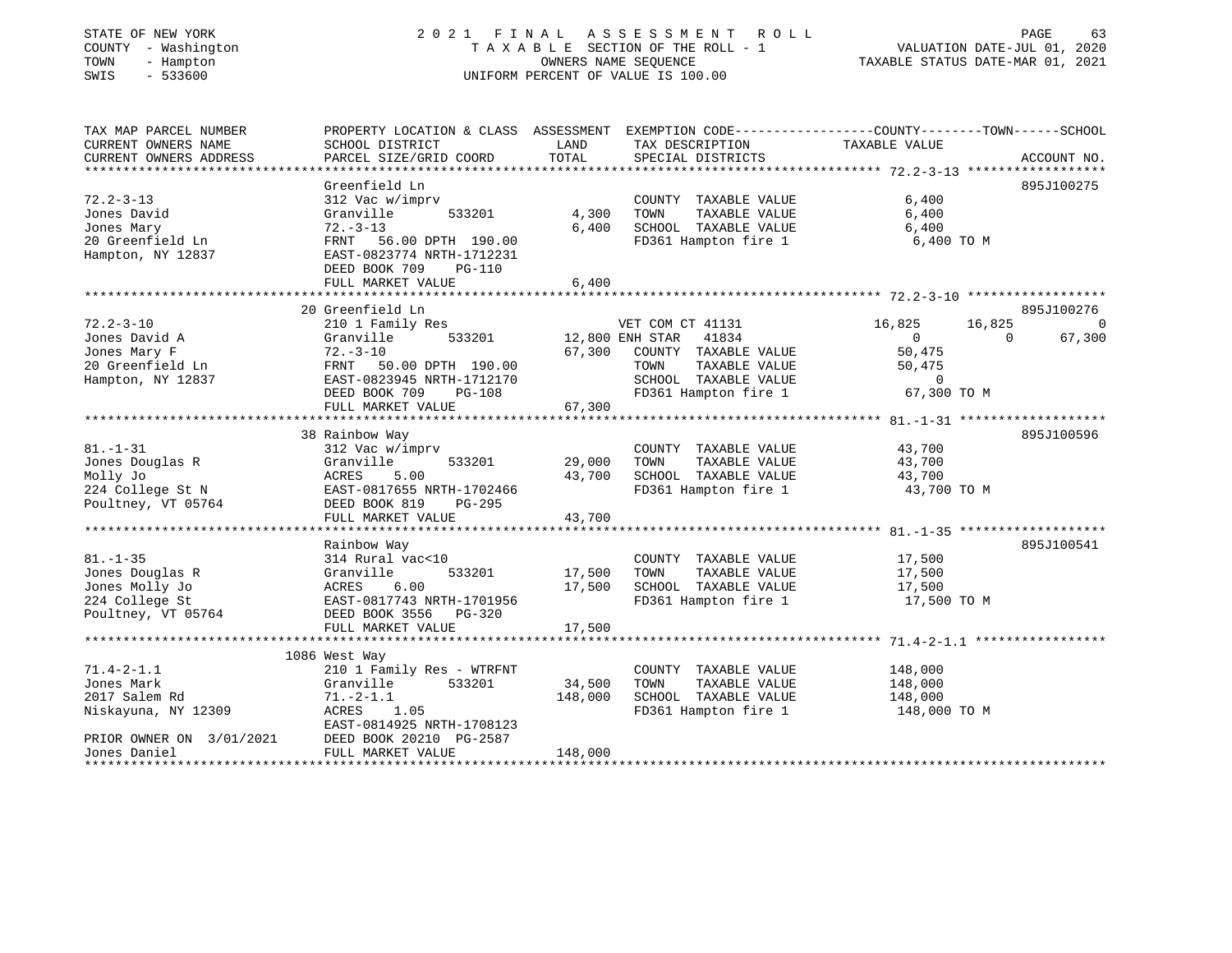| STATE OF NEW YORK<br>- Washington<br>COUNTY<br>TOWN<br>- Hampton<br>SWIS<br>$-533600$ |                                                                                         |                                                                                         | 2021 FINAL ASSESSMENT ROLL<br>TAXABLE SECTION OF THE ROLL - 1<br>OWNERS NAME SEOUENCE<br>UNIFORM PERCENT OF VALUE IS 100.00 | VALUATION DATE-JUL 01, 2020<br>TAXABLE STATUS DATE-MAR 01, 2021 | 64<br>PAGE  |
|---------------------------------------------------------------------------------------|-----------------------------------------------------------------------------------------|-----------------------------------------------------------------------------------------|-----------------------------------------------------------------------------------------------------------------------------|-----------------------------------------------------------------|-------------|
| TAX MAP PARCEL NUMBER                                                                 | PROPERTY LOCATION & CLASS ASSESSMENT                                                    |                                                                                         |                                                                                                                             | EXEMPTION CODE-----------------COUNTY-------TOWN------SCHOOL    |             |
| CURRENT OWNERS NAME                                                                   | SCHOOL DISTRICT                                                                         | <b>EXAMPLE THE STATE OF STATE OF STATE OF STATE OF STATE OF STATE OF STATE OF STATE</b> | TAX DESCRIPTION                                                                                                             | TAXABLE VALUE                                                   |             |
|                                                                                       | CURRENT OWNERS ADDRESS         PARCEL SIZE/GRID COORD       TOTAL     SPECIAL DISTRICTS |                                                                                         |                                                                                                                             |                                                                 | ACCOUNT NO. |
|                                                                                       |                                                                                         |                                                                                         |                                                                                                                             |                                                                 |             |
|                                                                                       | 1446 Carvers Falls Ln                                                                   |                                                                                         |                                                                                                                             |                                                                 | 895J101791  |
| $31. - 1 - 3.8$                                                                       | 270 Mfg housing                                                                         |                                                                                         | TAXABLE VALUE<br>COUNTY                                                                                                     | 68,500                                                          |             |
| Jones William T                                                                       | Whitehall 535201                                                                        | 27,000                                                                                  | TOWN<br>TAXABLE VALUE                                                                                                       | 68,500                                                          |             |
| 1446 Carvers Falls Ln                                                                 | Trans Exempt Repay 2021 68,500                                                          |                                                                                         | SCHOOL TAXABLE VALUE                                                                                                        | 68,500                                                          |             |
| Whitehall, NY 12887                                                                   | $1.00$ BANK<br>ACRES<br>998                                                             |                                                                                         | FD362 Hampton fire 2 68,500 TO M                                                                                            |                                                                 |             |
|                                                                                       | EAST-0808590 NRTH-1747403                                                               |                                                                                         | TE533 Trans exempt flg                                                                                                      | 1385.23 MT                                                      |             |
|                                                                                       | DEED BOOK 20200 PG-1121                                                                 |                                                                                         |                                                                                                                             |                                                                 |             |
|                                                                                       | prit to a shortched that the                                                            | $\sim$ $\sim$ $\sim$ $\sim$                                                             |                                                                                                                             |                                                                 |             |

|                                                                                                            | FULL MARKET VALUE                                                                                                                                                               | 68,500            |                                                                                                            |                               |            |
|------------------------------------------------------------------------------------------------------------|---------------------------------------------------------------------------------------------------------------------------------------------------------------------------------|-------------------|------------------------------------------------------------------------------------------------------------|-------------------------------|------------|
|                                                                                                            |                                                                                                                                                                                 |                   |                                                                                                            |                               |            |
| $80. - 1 - 58$<br>Joseph Robert<br>Joseph Grace<br>20 Georgian Ln<br>Darien, CT 06820                      | County Route 21 OFF<br>311 Res vac land<br>535201 3,800<br>Whitehall<br>Sect 5 Lot 3<br>ACRES 5.05<br>EAST-0809467 NRTH-1704807<br>DEED BOOK 787<br>PG-312<br>FULL MARKET VALUE | 3,800<br>3,800    | COUNTY TAXABLE VALUE<br>TOWN<br>TAXABLE VALUE<br>SCHOOL TAXABLE VALUE<br>FD361 Hampton fire 1 3,800 TO M   | 3,800<br>3,800<br>3,800       |            |
|                                                                                                            | County Route 21 OFF                                                                                                                                                             |                   |                                                                                                            |                               |            |
| $80. - 1 - 59$<br>Joseph Robert North States and Sea<br>Joseph Grace<br>20 Georgian Ln<br>Darien, CT 06820 | 311 Res vac land<br>535201 3,800 TOWN<br>Whitehall<br>Sect 5 Lot 4<br><b>ACRES</b><br>5.09<br>EAST-0809376 NRTH-1705045<br>DEED BOOK 787<br>$PG-310$                            | 3,800             | COUNTY TAXABLE VALUE<br>TAXABLE VALUE<br>SCHOOL TAXABLE VALUE<br>FD361 Hampton fire 1 3,800 TO M           | 3,800<br>3,800<br>3,800       |            |
|                                                                                                            | FULL MARKET VALUE                                                                                                                                                               | 3,800             |                                                                                                            |                               |            |
|                                                                                                            |                                                                                                                                                                                 |                   |                                                                                                            |                               |            |
| $80. - 1 - 34$<br>Joseph Robert W<br>Joseph Grace L<br>20 Georgian Ln                                      | 35 Ridgecrest Way<br>210 1 Family Res<br>Whitehall<br>535201 27,400<br>Lot 6 & $P/O$ 7<br>ACRES 1.10                                                                            | 192,000           | COUNTY TAXABLE VALUE<br>TOWN<br>TAXABLE VALUE<br>SCHOOL TAXABLE VALUE<br>FD361 Hampton fire 1 192,000 TO M | 192,000<br>192,000<br>192,000 | 895J101753 |
| Darien, CT 06820                                                                                           | EAST-0810050 NRTH-1704867<br>DEED BOOK 585<br>PG-305<br>FULL MARKET VALUE                                                                                                       | 192,000           |                                                                                                            |                               |            |
|                                                                                                            | 1435&1437 Carvers Falls Ln                                                                                                                                                      |                   |                                                                                                            |                               | 895J101719 |
| $31. - 1 - 8$<br>Jurnak Ronald T Sr<br>577 Thrall Rd<br>Poultney, VT 05764                                 | 220 2 Family Res<br>Whitehall<br>535201<br>Lot 4<br>ACRES<br>6.40<br>EAST-0807991 NRTH-1747241                                                                                  | 29,700<br>175,000 | COUNTY TAXABLE VALUE<br>TAXABLE VALUE<br>TOWN<br>SCHOOL TAXABLE VALUE<br>FD362 Hampton fire 2 175,000 TO M | 175,000<br>175,000<br>175,000 |            |
|                                                                                                            | DEED BOOK 879<br>$PG-163$<br>FULL MARKET VALUE                                                                                                                                  | 175,000           |                                                                                                            |                               |            |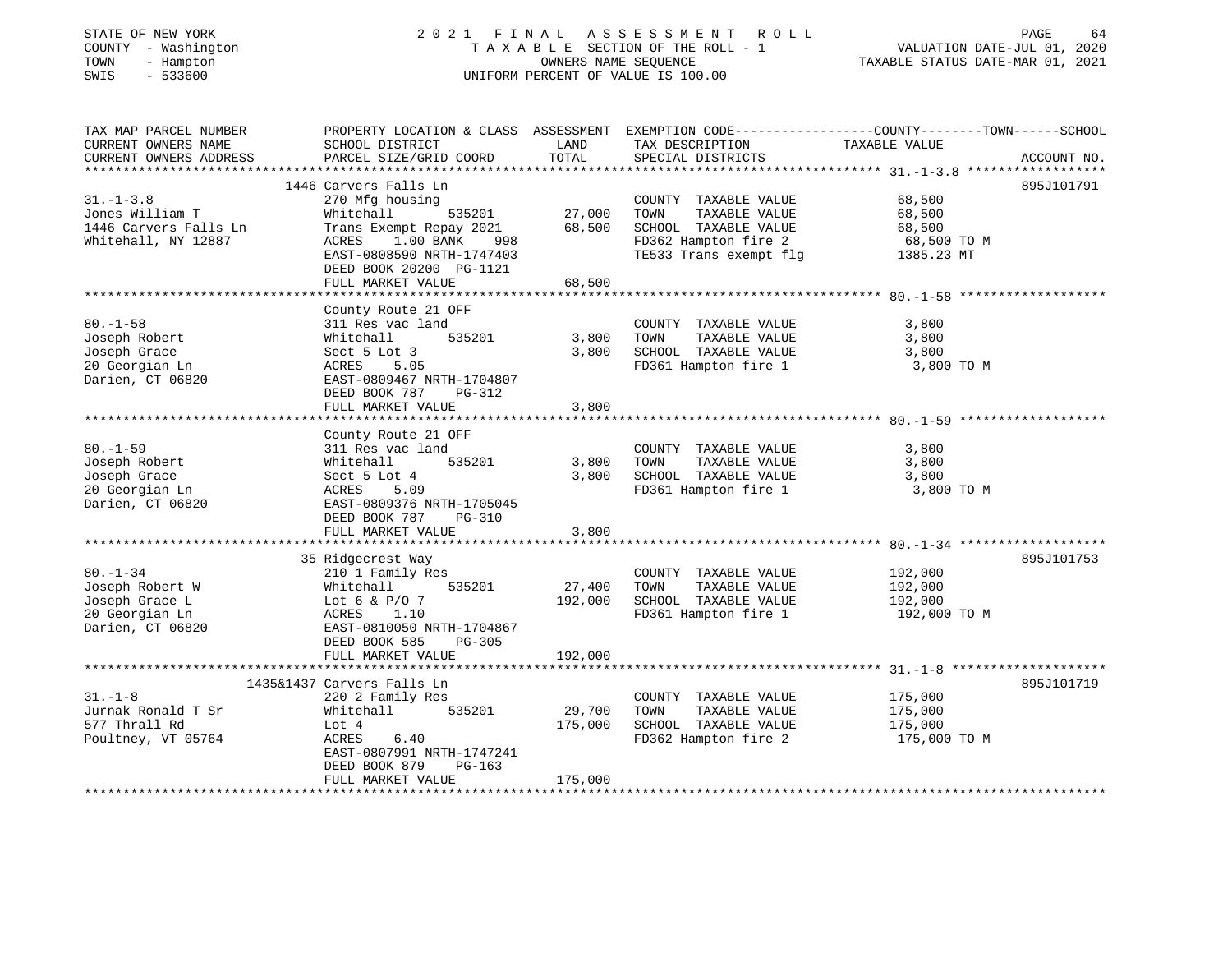# STATE OF NEW YORK 2 0 2 1 F I N A L A S S E S S M E N T R O L L PAGE 65COUNTY - Washington T A X A B L E SECTION OF THE ROLL - 1<br>
TOWN - Hampton OWNERS NAME SEQUENCE<br>
SWIS - 533600 SWIS - 533600 UNIFORM PERCENT OF VALUE IS 100.00

| TAX MAP PARCEL NUMBER<br>CURRENT OWNERS NAME<br>CURRENT OWNERS ADDRESS                              | PROPERTY LOCATION & CLASS ASSESSMENT<br>SCHOOL DISTRICT<br>PARCEL SIZE/GRID COORD                                                   | LAND<br>TOTAL     | TAX DESCRIPTION<br>SPECIAL DISTRICTS                                                          | EXEMPTION CODE-----------------COUNTY-------TOWN------SCHOOL<br>TAXABLE VALUE | ACCOUNT NO. |
|-----------------------------------------------------------------------------------------------------|-------------------------------------------------------------------------------------------------------------------------------------|-------------------|-----------------------------------------------------------------------------------------------|-------------------------------------------------------------------------------|-------------|
|                                                                                                     |                                                                                                                                     |                   |                                                                                               |                                                                               |             |
| $71. - 1 - 14.5$<br>Kafka James E                                                                   | 247 Hills Pond Rd<br>210 1 Family Res - WTRFNT<br>Granville<br>533201                                                               | 40,500            | COUNTY TAXABLE VALUE<br>TOWN<br>TAXABLE VALUE                                                 | 272,500<br>272,500                                                            | 895J100655  |
| Weiss Deborah R<br>64 Pond View Ln<br>Chappaqua, NY 10514                                           | ACRES<br>1.17<br>EAST-0816413 NRTH-1707584<br>DEED BOOK 1851<br>$PG-99$                                                             | 272,500           | SCHOOL TAXABLE VALUE<br>FD361 Hampton fire 1                                                  | 272,500<br>272,500 TO M                                                       |             |
|                                                                                                     | FULL MARKET VALUE                                                                                                                   | 272,500           |                                                                                               |                                                                               |             |
|                                                                                                     |                                                                                                                                     |                   |                                                                                               |                                                                               |             |
|                                                                                                     | 1060 West Way                                                                                                                       |                   |                                                                                               |                                                                               | 895J100111  |
| $71.4 - 2 - 6$<br>Kaspszak Chester<br>Kaspszak Theresa<br>102 West Shore Dr<br>Massapequa, NY 11758 | 260 Seasonal res - WTRFNT<br>Granville<br>533201<br>LOT 12<br>$71. - 2 - 6$<br>FRNT 101.00 DPTH 271.00<br>EAST-0815303 NRTH-1707636 | 29,300<br>237,700 | COUNTY TAXABLE VALUE<br>TOWN<br>TAXABLE VALUE<br>SCHOOL TAXABLE VALUE<br>FD361 Hampton fire 1 | 237,700<br>237,700<br>237,700<br>237,700 TO M                                 |             |
|                                                                                                     | DEED BOOK 3964 PG-321                                                                                                               |                   |                                                                                               |                                                                               |             |
|                                                                                                     | FULL MARKET VALUE                                                                                                                   | 237,700           |                                                                                               |                                                                               |             |
|                                                                                                     | 38 Forest Hill Way                                                                                                                  |                   |                                                                                               |                                                                               |             |
| $80. - 1 - 64$<br>Kavanagh Michael ETAL<br>Bauch Jeffery ETAL<br>31 Glenrich Rd                     | 210 1 Family Res - WTRFNT<br>535201<br>Whitehall<br>Sect 6 Lot 2<br>ACRES<br>5.00                                                   | 44,000<br>232,000 | COUNTY TAXABLE VALUE<br>TOWN<br>TAXABLE VALUE<br>SCHOOL TAXABLE VALUE<br>FD361 Hampton fire 1 | 232,000<br>232,000<br>232,000<br>232,000 TO M                                 |             |
| Saint James, NY 11780                                                                               | EAST-0811039 NRTH-1706125<br>DEED BOOK 2160<br>$PG-72$<br>FULL MARKET VALUE                                                         | 232,000           |                                                                                               |                                                                               |             |
|                                                                                                     | ************************                                                                                                            | *************     |                                                                                               | ************************************ 80. -1-65 *******                        |             |
| $80. - 1 - 65$<br>Kavanagh Michael ETAL<br>Bauch Jeffery ETAL<br>31 Glenrich Rd                     | County Route 21 OFF<br>323 Vacant rural<br>535201<br>Whitehall<br>Sect 6 Lot 3<br>ACRES 27.90                                       | 21,300<br>21,300  | COUNTY TAXABLE VALUE<br>TAXABLE VALUE<br>TOWN<br>SCHOOL TAXABLE VALUE<br>FD361 Hampton fire 1 | 21,300<br>21,300<br>21,300<br>21,300 TO M                                     |             |
| Saint James, NY 11780                                                                               | EAST-0811761 NRTH-1705229<br>DEED BOOK 2160<br>$PG-72$<br>FULL MARKET VALUE                                                         | 21,300            |                                                                                               |                                                                               |             |
|                                                                                                     |                                                                                                                                     |                   |                                                                                               |                                                                               |             |
| $71.3 - 3 - 11$                                                                                     | Forest Hill Way<br>311 Res vac land - WTRFNT                                                                                        |                   | COUNTY TAXABLE VALUE                                                                          | 29,300                                                                        |             |
| Kavanagh Michael W<br>Kavanagh Stacey L<br>31 Glenrich Dr<br>Saint James, NY 11780                  | Whitehall<br>535201<br>Subdiv Lot 6B<br>Sect 3 3028/28<br>$80. -3 - 11$<br>70.00 DPTH 403.00<br>FRNT<br>EAST-0810785 NRTH-1706035   | 29,300<br>29,300  | TOWN<br>TAXABLE VALUE<br>SCHOOL TAXABLE VALUE<br>FD361 Hampton fire 1                         | 29,300<br>29,300<br>29,300 TO M                                               |             |
|                                                                                                     | DEED BOOK 3028<br>$PG-28$<br>FULL MARKET VALUE                                                                                      | 29,300            |                                                                                               |                                                                               |             |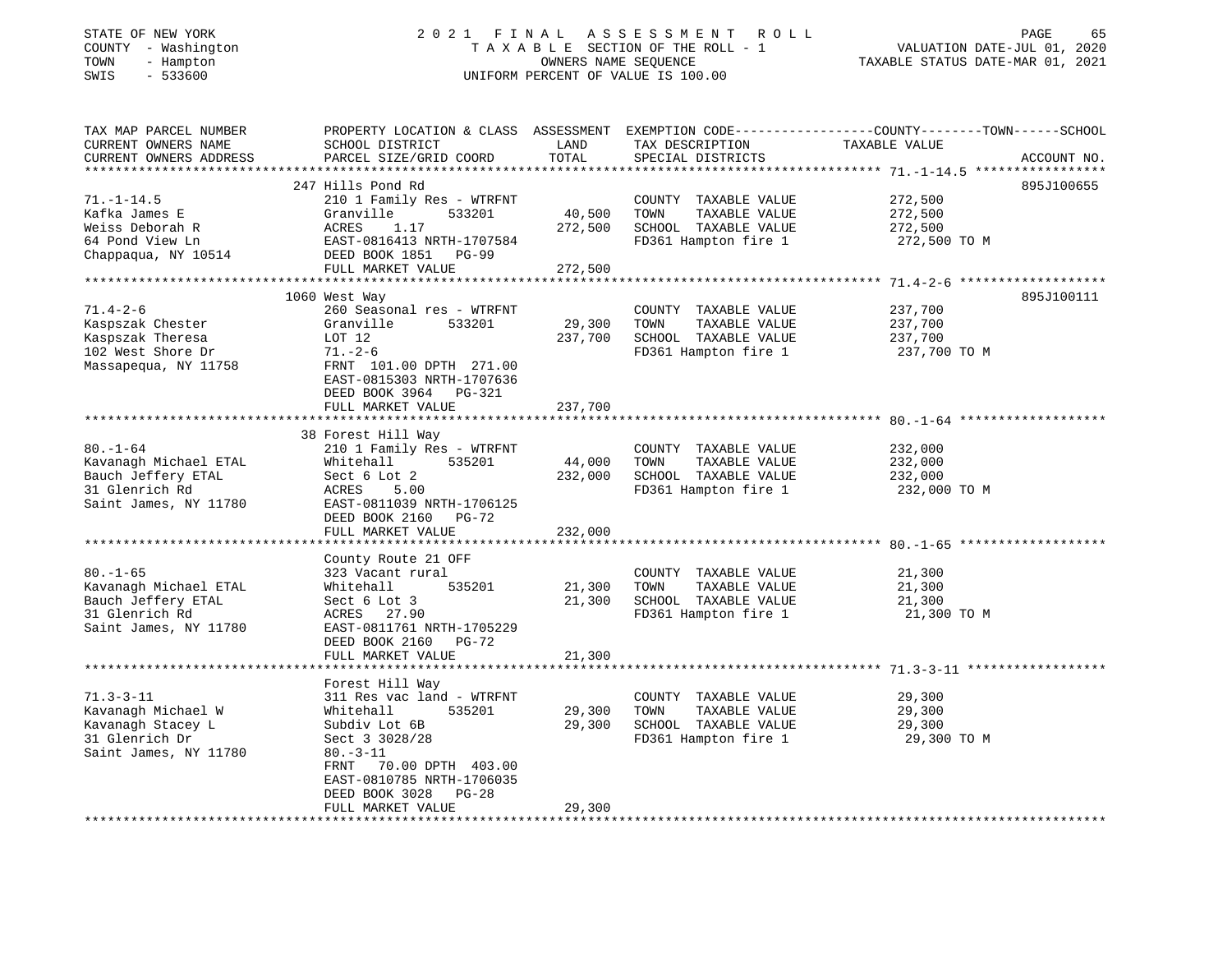# STATE OF NEW YORK 2 0 2 1 F I N A L A S S E S S M E N T R O L L PAGE 66COUNTY - Washington T A X A B L E SECTION OF THE ROLL - 1<br>
TOWN - Hampton DWNERS NAME SEQUENCE<br>
SWIS - 533600<br>
SWIS - 533600 SWIS - 533600 UNIFORM PERCENT OF VALUE IS 100.00

VALUATION DATE-JUL 01, 2020

| TAX MAP PARCEL NUMBER<br>CURRENT OWNERS NAME<br>CURRENT OWNERS ADDRESS                                              | PROPERTY LOCATION & CLASS ASSESSMENT<br>SCHOOL DISTRICT<br>PARCEL SIZE/GRID COORD                                                                                       | LAND<br>TOTAL                 | TAX DESCRIPTION<br>SPECIAL DISTRICTS                                                                                                                                                             | EXEMPTION CODE-----------------COUNTY-------TOWN------SCHOOL<br>TAXABLE VALUE                                                                | ACCOUNT NO.                         |
|---------------------------------------------------------------------------------------------------------------------|-------------------------------------------------------------------------------------------------------------------------------------------------------------------------|-------------------------------|--------------------------------------------------------------------------------------------------------------------------------------------------------------------------------------------------|----------------------------------------------------------------------------------------------------------------------------------------------|-------------------------------------|
| $72. - 2 - 12.2$<br>Kearney Edward<br>503 Seabreeze Dr<br>Garden City, SC 29576                                     | 79 County Route 20<br>314 Rural vac<10<br>Granville<br>533201<br>ACRES<br>5.90<br>EAST-0824030 NRTH-1705437<br>DEED BOOK 787<br>$PG-45$<br>FULL MARKET VALUE            | 30,100<br>30,100<br>30,100    | COUNTY TAXABLE VALUE<br>TOWN<br>TAXABLE VALUE<br>SCHOOL TAXABLE VALUE<br>FD361 Hampton fire 1                                                                                                    | 30,100<br>30,100<br>30,100<br>30,100 TO M                                                                                                    | 895J101818                          |
|                                                                                                                     | 322 Hickey Rd                                                                                                                                                           |                               |                                                                                                                                                                                                  |                                                                                                                                              | 895J100577                          |
| $53. - 1 - 7.5$<br>Keefe Bruce S<br>322 Hickey Rd<br>Hampton, NY 12837<br>PRIOR OWNER ON 3/01/2021<br>Keefe Bruce S | 210 1 Family Res<br>Granville<br>533201<br>ACRES<br>5.50<br>EAST-0815230 NRTH-1720691<br>DEED BOOK 20210 PG-2383<br>FULL MARKET VALUE                                   | 41,600<br>149,800<br>149,800  | <b>BAS STAR</b><br>41854<br>COUNTY TAXABLE VALUE<br>TOWN<br>TAXABLE VALUE<br>SCHOOL TAXABLE VALUE<br>FD361 Hampton fire 1                                                                        | $\overline{0}$<br>$\Omega$<br>149,800<br>149,800<br>119,800<br>149,800 TO M                                                                  | 30,000                              |
|                                                                                                                     |                                                                                                                                                                         |                               |                                                                                                                                                                                                  |                                                                                                                                              |                                     |
| $80. -1 - 1$<br>Keefe-Mart Maria<br>5045 San Vincente Dr<br>Santa Barbara, CA 93111                                 | County Route 21<br>312 Vac w/imprv<br>533201<br>Granville<br>743/21<br>ACRES 120.40<br>EAST-0810545 NRTH-1703479<br>DEED BOOK 758<br><b>PG-210</b><br>FULL MARKET VALUE | 117,700<br>118,800<br>118,800 | COUNTY TAXABLE VALUE<br>TAXABLE VALUE<br>TOWN<br>SCHOOL TAXABLE VALUE<br>FD361 Hampton fire 1                                                                                                    | 118,800<br>118,800<br>118,800<br>118,800 TO M                                                                                                | 895J100131                          |
|                                                                                                                     | 2523 County Route 18                                                                                                                                                    |                               | 89 PCT OF VALUE USED FOR EXEMPTION PURPOSES                                                                                                                                                      |                                                                                                                                              |                                     |
| $72. - 1 - 4.1$<br>Kelley James L<br>Kelley Emily A<br>2523 County Route 18<br>Hampton, NY 12837                    | 240 Rural res<br>Granville<br>533201<br>LOT 2<br>ACRES 15.40<br>EAST-0822124 NRTH-1711923<br>DEED BOOK 805<br>PG-333<br>FULL MARKET VALUE                               | 269,100<br>269,100            | VET COM CT 41131<br>53,500 BAS STAR<br>41854<br>COUNTY TAXABLE VALUE<br>TAXABLE VALUE<br>TOWN<br>SCHOOL TAXABLE VALUE<br>FD361 Hampton fire 1                                                    | 50,600<br>41,400<br>$\overline{0}$<br>$\Omega$<br>218,500<br>227,700<br>239,100<br>269,100 TO M                                              | 0<br>30,000                         |
|                                                                                                                     |                                                                                                                                                                         |                               |                                                                                                                                                                                                  |                                                                                                                                              |                                     |
| $45. - 1 - 20$<br>Kenny Angela -LE-<br>Hurley Wesley<br>82 Golf Course Rd<br>Whitehall, NY 12887                    | 82 Golf Course Rd<br>270 Mfg housing<br>535201<br>Whitehall<br>ACRES<br>9.40<br>EAST-0810976 NRTH-1735849<br>DEED BOOK 3512<br>PG-225<br>FULL MARKET VALUE              | 76,300                        | AGED-TOWN 41803<br>42,000 AGE-CO/SCH 41805<br>76,300 ENH STAR<br>41834<br>COUNTY TAXABLE VALUE<br>TOWN<br>TAXABLE VALUE<br>SCHOOL TAXABLE VALUE<br>CA001 Cons agri dst 1<br>FD362 Hampton fire 2 | 19,075<br>$\mathbf{0}$<br>26,705<br>$\overline{0}$<br>$\Omega$<br>$\Omega$<br>49,595<br>57,225<br>$\overline{0}$<br>76,300 TO<br>76,300 TO M | 895J100133<br>0<br>26,705<br>49,595 |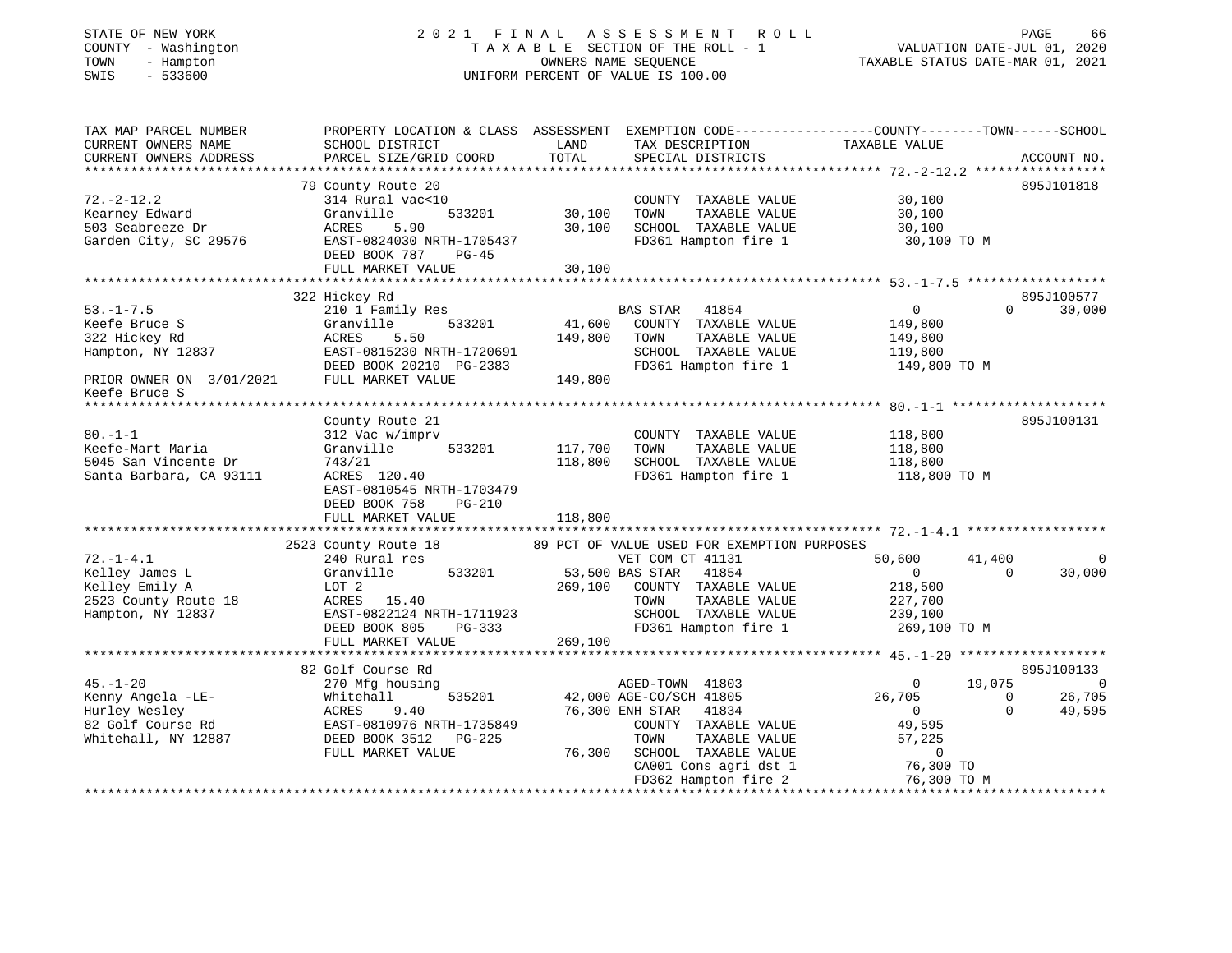# STATE OF NEW YORK 2 0 2 1 F I N A L A S S E S S M E N T R O L L PAGE 67COUNTY - Washington T A X A B L E SECTION OF THE ROLL - 1<br>
TOWN - Hampton COUNERS NAME SEQUENCE<br>
SWIS - 533600 SWIS - 533600 UNIFORM PERCENT OF VALUE IS 100.00

VALUATION DATE-JUL 01, 2020

| TAX MAP PARCEL NUMBER<br>CURRENT OWNERS NAME<br>CURRENT OWNERS ADDRESS<br>*************************                                                    | PROPERTY LOCATION & CLASS ASSESSMENT<br>SCHOOL DISTRICT<br>PARCEL SIZE/GRID COORD                                                                                    | LAND<br>TOTAL                | EXEMPTION CODE----------------COUNTY-------TOWN------SCHOOL<br>TAX DESCRIPTION<br>SPECIAL DISTRICTS                                                                                           | TAXABLE VALUE                                                                                             |                                          | ACCOUNT NO.                                                     |
|--------------------------------------------------------------------------------------------------------------------------------------------------------|----------------------------------------------------------------------------------------------------------------------------------------------------------------------|------------------------------|-----------------------------------------------------------------------------------------------------------------------------------------------------------------------------------------------|-----------------------------------------------------------------------------------------------------------|------------------------------------------|-----------------------------------------------------------------|
| $80. - 1 - 14$<br>Keyes Susan A<br>12 Hampton Heights Way<br>Whitehall, NY 12887                                                                       | 12 Hampton Heights Way<br>210 1 Family Res<br>533201<br>Granville<br>ACRES<br>3.02<br>EAST-0811854 NRTH-1702475<br>DEED BOOK 938<br>PG-192<br>FULL MARKET VALUE      | 34,100<br>117,900<br>117,900 | <b>BAS STAR</b><br>41854<br>COUNTY TAXABLE VALUE<br>TAXABLE VALUE<br>TOWN<br>SCHOOL TAXABLE VALUE<br>FD361 Hampton fire 1                                                                     | $\Omega$<br>117,900<br>117,900<br>87,900<br>117,900 TO M                                                  | $\Omega$                                 | 895J100590<br>30,000                                            |
| $72. - 2 - 29$<br>Kinney Irrevocable Trust Norma Granville<br>Evans Tina Trustee<br>c/o Norma Jean Kinney<br>2609 State Route 22A<br>Hampton, NY 12837 | 2609 State Route 22A<br>210 1 Family Res<br>533201<br>1.40<br>ACRES<br>EAST-0823078 NRTH-1712029<br>DEED BOOK 3536<br>PG-248<br>FULL MARKET VALUE                    | 89,100                       | VET COM CT 41131<br>28,400 AGED-CO/TN 41801<br>89,100 AGED-SCH<br>41804<br>ENH STAR<br>41834<br>COUNTY TAXABLE VALUE<br>TOWN<br>TAXABLE VALUE<br>SCHOOL TAXABLE VALUE<br>FD361 Hampton fire 1 | 22,275<br>33,413<br>$\overline{0}$<br>$\overline{0}$<br>33,412<br>33,412<br>$\overline{0}$<br>89,100 TO M | 22,275<br>33,413<br>$\Omega$<br>$\Omega$ | 895J100137<br>0<br>$\overline{\phantom{0}}$<br>35,640<br>53,460 |
| $81. - 1 - 9$<br>Kinsey Kenneth W Jr<br>Kinsey Virginia H<br>PO Box 7<br>Hampton, NY 12837                                                             | North Ouivey Hill Ln<br>314 Rural vac<10<br>Granville<br>533201<br>ACRES<br>1.71<br>EAST-0819242 NRTH-1702212<br>DEED BOOK 1806<br>$PG-41$<br>FULL MARKET VALUE      | 17,500<br>17,500<br>17,500   | COUNTY TAXABLE VALUE<br>TOWN<br>TAXABLE VALUE<br>SCHOOL TAXABLE VALUE<br>FD361 Hampton fire 1                                                                                                 | 17,500<br>17,500<br>17,500<br>17,500 TO M                                                                 |                                          | 895J100592                                                      |
| $81. - 1 - 10$<br>Kinsey Kenneth W Jr<br>Kinsey Virginia H<br>PO Box 7<br>Hampton, NY 12837                                                            | North Ouivey Hill Ln<br>314 Rural vac<10<br>Granville<br>533201<br>ACRES<br>4.00<br>EAST-0819238 NRTH-1701960<br>DEED BOOK 1806<br>$PG-41$<br>FULL MARKET VALUE      | 25,500<br>25,500<br>25,500   | COUNTY TAXABLE VALUE<br>TOWN<br>TAXABLE VALUE<br>SCHOOL TAXABLE VALUE<br>FD361 Hampton fire 1                                                                                                 | 25,500<br>25,500<br>25,500<br>25,500 TO M                                                                 |                                          | 895J100437                                                      |
| $81. - 1 - 11$<br>Kinsey Kenneth W Jr<br>Kinsey Virginia H<br>PO Box 7<br>Hampton, NY 12837                                                            | 1092 North Quivey Hill Ln<br>210 1 Family Res<br>Granville<br>533201<br>4.00<br>ACRES<br>EAST-0819240 NRTH-1701616<br>DEED BOOK 1806<br>$PG-41$<br>FULL MARKET VALUE | 37,500<br>148,700<br>148,700 | ENH STAR<br>41834<br>COUNTY TAXABLE VALUE<br>TOWN<br>TAXABLE VALUE<br>SCHOOL TAXABLE VALUE<br>FD361 Hampton fire 1                                                                            | $\Omega$<br>148,700<br>148,700<br>78,000<br>148,700 TO M                                                  | $\Omega$                                 | 895J100433<br>70,700                                            |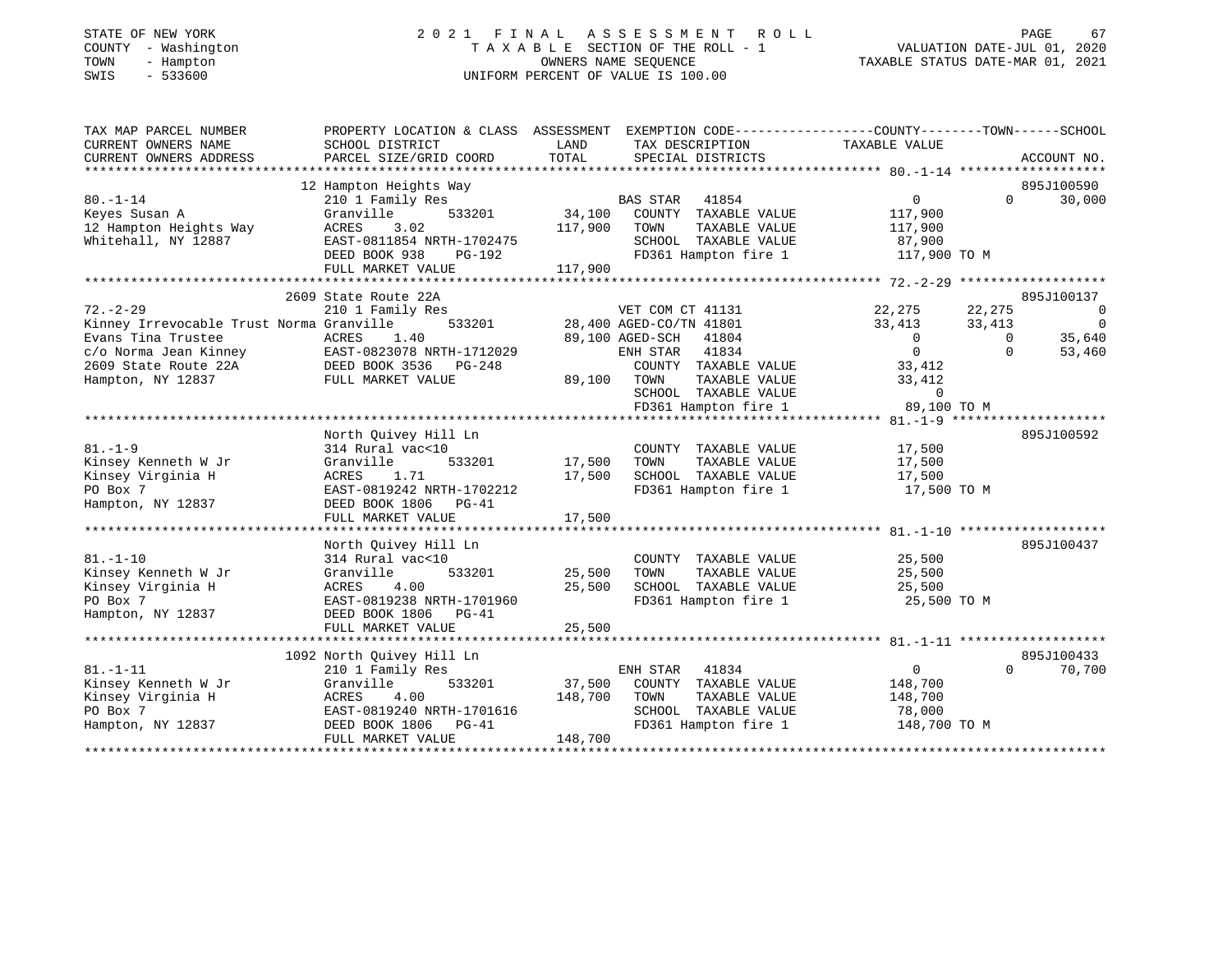# STATE OF NEW YORK 2 0 2 1 F I N A L A S S E S S M E N T R O L L PAGE 68COUNTY - Washington T A X A B L E SECTION OF THE ROLL - 1<br>
TOWN - Hampton DWNERS NAME SEQUENCE<br>
SWIS - 533600 DWIFORM PERCENT OF VALUE IS 100.00 SWIS - 533600 UNIFORM PERCENT OF VALUE IS 100.00

| TAX MAP PARCEL NUMBER<br>CURRENT OWNERS NAME<br>CURRENT OWNERS ADDRESS                                   | SCHOOL DISTRICT<br>PARCEL SIZE/GRID COORD                                                                                                                                       | LAND<br>TOTAL              | TAX DESCRIPTION<br>SPECIAL DISTRICTS                                                                                      | PROPERTY LOCATION & CLASS ASSESSMENT EXEMPTION CODE---------------COUNTY-------TOWN------SCHOOL<br>TAXABLE VALUE<br>ACCOUNT NO. |
|----------------------------------------------------------------------------------------------------------|---------------------------------------------------------------------------------------------------------------------------------------------------------------------------------|----------------------------|---------------------------------------------------------------------------------------------------------------------------|---------------------------------------------------------------------------------------------------------------------------------|
| $72. - 2 - 37$<br>Kirby Donald R Jr<br>PO Box 47<br>Hampton, NY 12837                                    | 2655 State Route 22A<br>210 1 Family Res<br>533201<br>Granville<br>713/148 Hwy Approp<br>7.09<br>ACRES<br>EAST-0823376 NRTH-1712846<br>DEED BOOK 716<br>$PG-245$                | 43,500<br>163,900          | <b>BAS STAR</b><br>41854<br>COUNTY TAXABLE VALUE<br>TAXABLE VALUE<br>TOWN<br>SCHOOL TAXABLE VALUE<br>FD361 Hampton fire 1 | 895J100293<br>$\overline{0}$<br>$\Omega$<br>30,000<br>163,900<br>163,900<br>133,900<br>163,900 TO M                             |
|                                                                                                          | FULL MARKET VALUE                                                                                                                                                               | 163,900                    |                                                                                                                           |                                                                                                                                 |
| $62. - 1 - 49.2$<br>Kneer Bradley<br>Kneer Chrisopher<br>133 William Rd<br>North Massappqua, NY 11758    | County Route 18<br>322 Rural vac>10<br>535201<br>Whitehall<br>Sub Div Lot 2<br>ACRES 18.50<br>EAST-0809021 NRTH-1714089<br>DEED BOOK 3853<br>PG-313<br>FULL MARKET VALUE        | 33,100<br>33,100<br>33,100 | COUNTY TAXABLE VALUE<br>TOWN<br>TAXABLE VALUE<br>SCHOOL TAXABLE VALUE<br>FD361 Hampton fire 1                             | 33,100<br>33,100<br>33,100<br>33,100 TO M                                                                                       |
|                                                                                                          | Hills Pond Rd                                                                                                                                                                   |                            |                                                                                                                           |                                                                                                                                 |
| $71. - 1 - 14.10$<br>Kneer Bradley<br>Kneer Christopher<br>133 Williams Rd<br>North Massapequa, NY 11758 | 314 Rural vac<10 - WTRFNT<br>Granville<br>533201<br>Lot 1<br>FRNT 113.00 DPTH 237.00<br>EAST-0816441 NRTH-1707448<br>DEED BOOK 2618 PG-47                                       | 38,000<br>38,000           | COUNTY TAXABLE VALUE<br>TOWN<br>TAXABLE VALUE<br>SCHOOL TAXABLE VALUE<br>FD361 Hampton fire 1                             | 38,000<br>38,000<br>38,000<br>38,000 TO M                                                                                       |
|                                                                                                          | FULL MARKET VALUE                                                                                                                                                               | 38,000                     |                                                                                                                           |                                                                                                                                 |
| $71. - 1 - 14.12$<br>Kneer Bradley<br>Kneer Christopher<br>133 Williams Rd<br>North Massapequa, NY 11758 | Hills Pond Rd<br>314 Rural vac<10 - WTRFNT<br>533201<br>Granville<br>Lot 2<br>FRNT 113.00 DPTH 213.00<br>EAST-0816440 NRTH-1707340<br>DEED BOOK 2618 PG-47<br>FULL MARKET VALUE | 36,400<br>36,400<br>36,400 | COUNTY TAXABLE VALUE<br>TAXABLE VALUE<br>TOWN<br>SCHOOL TAXABLE VALUE<br>FD361 Hampton fire 1                             | 36,400<br>36,400<br>36,400<br>36,400 TO M                                                                                       |
|                                                                                                          |                                                                                                                                                                                 |                            |                                                                                                                           |                                                                                                                                 |
| $62. -1 - 49.3$<br>Kneer Bradley C ETAL<br>Kneer Diane P ETAL<br>7 Slocum Ave<br>Granville, NY 12832     | County Route 18<br>322 Rural vac>10<br>535201<br>Whitehall<br>Sub Div Lot 3<br>ACRES 18.50<br>EAST-0809279 NRTH-1713942<br>DEED BOOK 2248<br>$PG-324$                           | 33,100<br>33,100           | COUNTY TAXABLE VALUE<br>TAXABLE VALUE<br>TOWN<br>SCHOOL TAXABLE VALUE<br>FD361 Hampton fire 1                             | 33,100<br>33,100<br>33,100<br>33,100 TO M                                                                                       |
|                                                                                                          | FULL MARKET VALUE                                                                                                                                                               | 33,100                     |                                                                                                                           |                                                                                                                                 |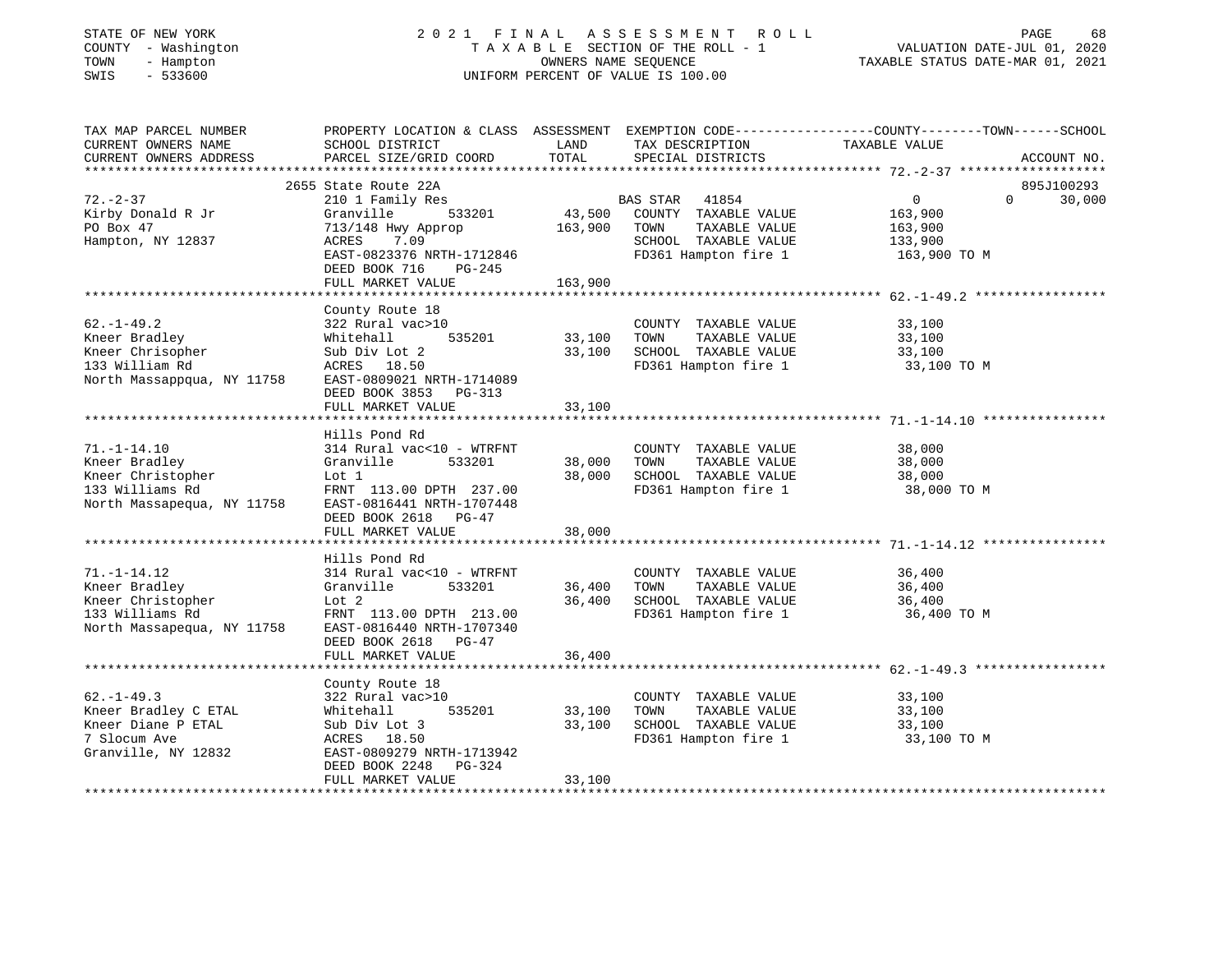| STATE OF NEW YORK<br>COUNTY - Washington<br>TOWN<br>- Hampton<br>SWIS<br>$-533600$ | 2021 FINAL                                             | OWNERS NAME SEQUENCE | ASSESSMENT<br>ROLL<br>TAXABLE SECTION OF THE ROLL - 1<br>UNIFORM PERCENT OF VALUE IS 100.00 | PAGE<br>69<br>VALUATION DATE-JUL 01, 2020<br>TAXABLE STATUS DATE-MAR 01, 2021                                    |
|------------------------------------------------------------------------------------|--------------------------------------------------------|----------------------|---------------------------------------------------------------------------------------------|------------------------------------------------------------------------------------------------------------------|
| TAX MAP PARCEL NUMBER<br>CURRENT OWNERS NAME                                       | SCHOOL DISTRICT                                        | LAND                 | TAX DESCRIPTION                                                                             | PROPERTY LOCATION & CLASS ASSESSMENT EXEMPTION CODE---------------COUNTY-------TOWN------SCHOOL<br>TAXABLE VALUE |
| CURRENT OWNERS ADDRESS                                                             | PARCEL SIZE/GRID COORD                                 | TOTAL                | SPECIAL DISTRICTS                                                                           | ACCOUNT NO.                                                                                                      |
|                                                                                    | 1030 West Way                                          |                      |                                                                                             | 895J100142                                                                                                       |
| $71.4 - 2 - 14$                                                                    | 210 1 Family Res - WTRFNT                              |                      | COUNTY TAXABLE VALUE                                                                        | 203,500                                                                                                          |
| Kneer Christopher R                                                                | Granville<br>533201                                    | 28,900               | TOWN<br>TAXABLE VALUE                                                                       | 203,500                                                                                                          |
| Kneer Christina D                                                                  | LOT 4                                                  | 203,500              | SCHOOL TAXABLE VALUE                                                                        | 203,500                                                                                                          |
| 133 William Rd                                                                     | $71. - 2 - 14$                                         |                      | FD361 Hampton fire 1                                                                        | 203,500 TO M                                                                                                     |
| Massapequa, NY 11758                                                               | FRNT 100.00 DPTH 212.00<br>EAST-0815822 NRTH-1707028   |                      |                                                                                             |                                                                                                                  |
|                                                                                    | DEED BOOK 3696<br><b>PG-238</b><br>FULL MARKET VALUE   | 203,500              |                                                                                             |                                                                                                                  |
|                                                                                    |                                                        |                      |                                                                                             |                                                                                                                  |
|                                                                                    | County Route 18                                        |                      |                                                                                             |                                                                                                                  |
| $62. -1 - 49.1$                                                                    | 322 Rural vac>10                                       |                      | COUNTY TAXABLE VALUE                                                                        | 33,100                                                                                                           |
| Kneer Conlon Judith                                                                | 535201<br>Whitehall                                    | 33,100               | TOWN<br>TAXABLE VALUE                                                                       | 33,100                                                                                                           |
| 3796 Beechwood Pl                                                                  | Sub Div Lot 1                                          | 33,100               | SCHOOL TAXABLE VALUE                                                                        | 33,100                                                                                                           |
| Seaford, NY 11783                                                                  | ACRES 18.50<br>EAST-0808764 NRTH-1714280               |                      | FD361 Hampton fire 1                                                                        | 33,100 TO M                                                                                                      |
|                                                                                    | DEED BOOK 735<br><b>PG-216</b>                         |                      |                                                                                             |                                                                                                                  |
|                                                                                    | FULL MARKET VALUE                                      | 33,100               |                                                                                             |                                                                                                                  |
|                                                                                    |                                                        |                      |                                                                                             |                                                                                                                  |
|                                                                                    | 1125 East Way                                          |                      |                                                                                             | 895J100148                                                                                                       |
| $71.4 - 3 - 1$                                                                     | 260 Seasonal res - WTRFNT                              |                      | COUNTY TAXABLE VALUE                                                                        | 175,600                                                                                                          |
| Kneer Conlon Judith E                                                              | Granville<br>533201                                    | 26,900               | TOWN<br>TAXABLE VALUE                                                                       | 175,600                                                                                                          |
| 3796 Beechwood Pl                                                                  | $71. - 3 - 1$                                          | 175,600              | SCHOOL TAXABLE VALUE                                                                        | 175,600                                                                                                          |
| Seaford, NY 11783                                                                  | FRNT<br>90.00 DPTH 178.00<br>EAST-0815457 NRTH-1708550 |                      | FD361 Hampton fire 1                                                                        | 175,600 TO M                                                                                                     |
|                                                                                    | DEED BOOK 821<br>$PG-284$                              |                      |                                                                                             |                                                                                                                  |
|                                                                                    | FULL MARKET VALUE                                      | 175,600              |                                                                                             |                                                                                                                  |
|                                                                                    | ******************                                     |                      | ****************************** 62.-1-49.4                                                   |                                                                                                                  |
|                                                                                    | County Route 18                                        |                      |                                                                                             |                                                                                                                  |
| $62. - 1 - 49.4$                                                                   | 322 Rural vac>10                                       |                      | COUNTY TAXABLE VALUE                                                                        | 34,500                                                                                                           |
| Kneer Robert LE                                                                    | 535201<br>Whitehall                                    | 34,500               | TOWN<br>TAXABLE VALUE                                                                       | 34,500                                                                                                           |
| Kneer Christopher                                                                  | Sub Div Lot 4                                          | 34,500               | SCHOOL TAXABLE VALUE                                                                        | 34,500                                                                                                           |
| 133 William Rd<br>N Massapequia, NY 11758                                          | ACRES<br>20.47<br>EAST-0809572 NRTH-1713741            |                      | FD361 Hampton fire 1                                                                        | 34,500 TO M                                                                                                      |
|                                                                                    | DEED BOOK 20200 PG-967                                 |                      |                                                                                             |                                                                                                                  |
|                                                                                    | FULL MARKET VALUE                                      | 34,500               |                                                                                             |                                                                                                                  |
|                                                                                    |                                                        |                      |                                                                                             |                                                                                                                  |
|                                                                                    | 1970 County Route 18                                   |                      |                                                                                             | 895J100584                                                                                                       |
| $71. - 1 - 1.5$                                                                    | 260 Seasonal res                                       |                      | COUNTY TAXABLE VALUE                                                                        | 105,000                                                                                                          |
| Kneer Robert LE                                                                    | Granville<br>533201                                    | 38,200               | TOWN<br>TAXABLE VALUE                                                                       | 105,000                                                                                                          |
| Kneer Christopher<br>133 William Rd                                                | ACRES<br>4.20<br>EAST-0810882 NRTH-1713815             | 105,000              | SCHOOL TAXABLE VALUE<br>FD361 Hampton fire 1                                                | 105,000<br>105,000 TO M                                                                                          |
| N Massapequia, NY 11758                                                            | DEED BOOK 20200 PG-967                                 |                      |                                                                                             |                                                                                                                  |
|                                                                                    | FULL MARKET VALUE                                      | 105,000              |                                                                                             |                                                                                                                  |
|                                                                                    |                                                        |                      |                                                                                             |                                                                                                                  |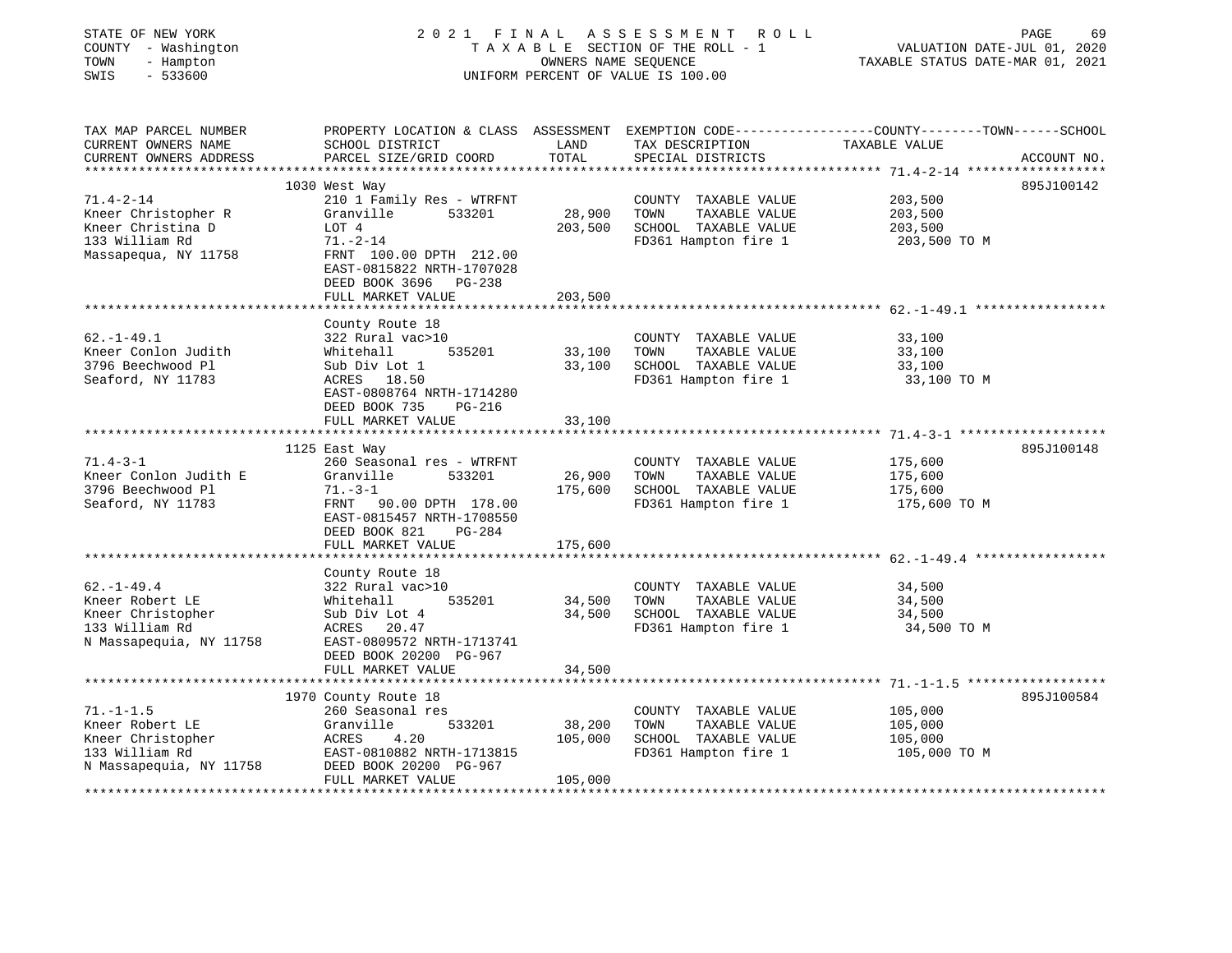# STATE OF NEW YORK 2 0 2 1 F I N A L A S S E S S M E N T R O L L PAGE 70COUNTY - Washington T A X A B L E SECTION OF THE ROLL - 1<br>
TOWN - Hampton OWNERS NAME SEQUENCE<br>
SWIS - 533600 SWIS - 533600 UNIFORM PERCENT OF VALUE IS 100.00

| TAX MAP PARCEL NUMBER  | PROPERTY LOCATION & CLASS ASSESSMENT              |                        | EXEMPTION CODE-----------------COUNTY-------TOWN------SCHOOL |               |             |
|------------------------|---------------------------------------------------|------------------------|--------------------------------------------------------------|---------------|-------------|
| CURRENT OWNERS NAME    | SCHOOL DISTRICT                                   | LAND                   | TAX DESCRIPTION                                              | TAXABLE VALUE |             |
| CURRENT OWNERS ADDRESS | PARCEL SIZE/GRID COORD                            | TOTAL                  | SPECIAL DISTRICTS                                            |               | ACCOUNT NO. |
|                        |                                                   |                        |                                                              |               |             |
|                        | 18 Ouiet Way                                      |                        |                                                              |               | 895J100636  |
| $62 - 1 - 33$          | 260 Seasonal res                                  |                        | COUNTY TAXABLE VALUE                                         | 139,800       |             |
| Koehler Henry P ETAL   | Granville<br>533201                               | 49,100                 | TOWN<br>TAXABLE VALUE                                        | 139,800       |             |
| 135 Edgewood Ave       | ACRES 30.13                                       | 139,800                | SCHOOL TAXABLE VALUE                                         | 139,800       |             |
| Ronkonkoma, NY 11779   | EAST-0812170 NRTH-1716891                         |                        | FD361 Hampton fire 1                                         | 139,800 TO M  |             |
|                        | DEED BOOK 562<br>$PG-328$                         |                        |                                                              |               |             |
|                        | FULL MARKET VALUE<br>***************************  | 139,800<br>*********** | ********************************** 80.-1-47                  |               |             |
|                        | 2 Lakeview Way                                    |                        |                                                              |               | 895J101782  |
| $80. - 1 - 47$         | 210 1 Family Res - WTRFNT                         |                        | COUNTY TAXABLE VALUE                                         | 194,600       |             |
| Krieger Kevin M        | 535201<br>Whitehall                               | 29,500                 | TOWN<br>TAXABLE VALUE                                        | 194,600       |             |
| 16 Glenwood Dr         | LOT 9A                                            | 194,600                | SCHOOL TAXABLE VALUE                                         | 194,600       |             |
| Ellington, CT 06029    | FRNT 120.00 DPTH 279.00                           |                        | FD361 Hampton fire 1                                         | 194,600 TO M  |             |
|                        | EAST-0810930 NRTH-1704892                         |                        |                                                              |               |             |
|                        | DEED BOOK 1718 PG-11                              |                        |                                                              |               |             |
|                        | FULL MARKET VALUE                                 | 194,600                |                                                              |               |             |
|                        |                                                   |                        |                                                              |               |             |
|                        | 1046 North Quivey Hill Ln                         |                        |                                                              |               | 895J100432  |
| $81. - 1 - 12$         | 260 Seasonal res                                  |                        | COUNTY TAXABLE VALUE                                         | 159,000       |             |
| Kroeber Jean T         | Granville<br>533201                               | 49,400                 | TOWN<br>TAXABLE VALUE                                        | 159,000       |             |
| 226 St Johns Pl        | ACRES 12.00                                       | 159,000                | SCHOOL TAXABLE VALUE                                         | 159,000       |             |
| Brooklyn, NY 11217     | EAST-0819089 NRTH-1700992                         |                        | FD361 Hampton fire 1                                         | 159,000 TO M  |             |
|                        | DEED BOOK 450<br>$PG-236$                         |                        |                                                              |               |             |
|                        | FULL MARKET VALUE                                 | 159,000                |                                                              |               |             |
|                        |                                                   |                        |                                                              |               |             |
|                        | Quivey Hill Rd OFF                                |                        |                                                              |               | 895J101743  |
| $81. - 2 - 25$         | 314 Rural vac<10                                  |                        | COUNTY TAXABLE VALUE                                         | 10,100        |             |
| Kroeber Jean T         | 533201<br>Granville                               | 10,100                 | TOWN<br>TAXABLE VALUE                                        | 10,100        |             |
| 226 Saint Johns Pl     | ACRES<br>9.18                                     | 10,100                 | SCHOOL TAXABLE VALUE                                         | 10,100        |             |
| Brooklyn, NY 11217     | EAST-0819583 NRTH-1700800                         |                        | FD361 Hampton fire 1                                         | 10,100 TO M   |             |
|                        | DEED BOOK 559<br>PG-277                           |                        |                                                              |               |             |
|                        | FULL MARKET VALUE                                 | 10,100                 |                                                              |               |             |
|                        |                                                   |                        |                                                              |               |             |
|                        | 41 Rainbow Way                                    |                        |                                                              |               | 895J101739  |
| $81. - 1 - 32$         | 210 1 Family Res                                  |                        | COUNTY TAXABLE VALUE                                         | 212,300       |             |
| Krueger Daniel C       | Granville<br>533201                               | 41,000                 | TOWN<br>TAXABLE VALUE                                        | 212,300       |             |
| 41 Rainbow Way         | ACRES<br>5.00                                     | 212,300                | SCHOOL TAXABLE VALUE                                         | 212,300       |             |
| Hampton, NY 12837      | EAST-0818048 NRTH-1702503<br>DEED BOOK 3886 PG-20 |                        | FD361 Hampton fire 1                                         | 212,300 TO M  |             |
|                        | FULL MARKET VALUE                                 | 212,300                |                                                              |               |             |
|                        |                                                   |                        |                                                              |               |             |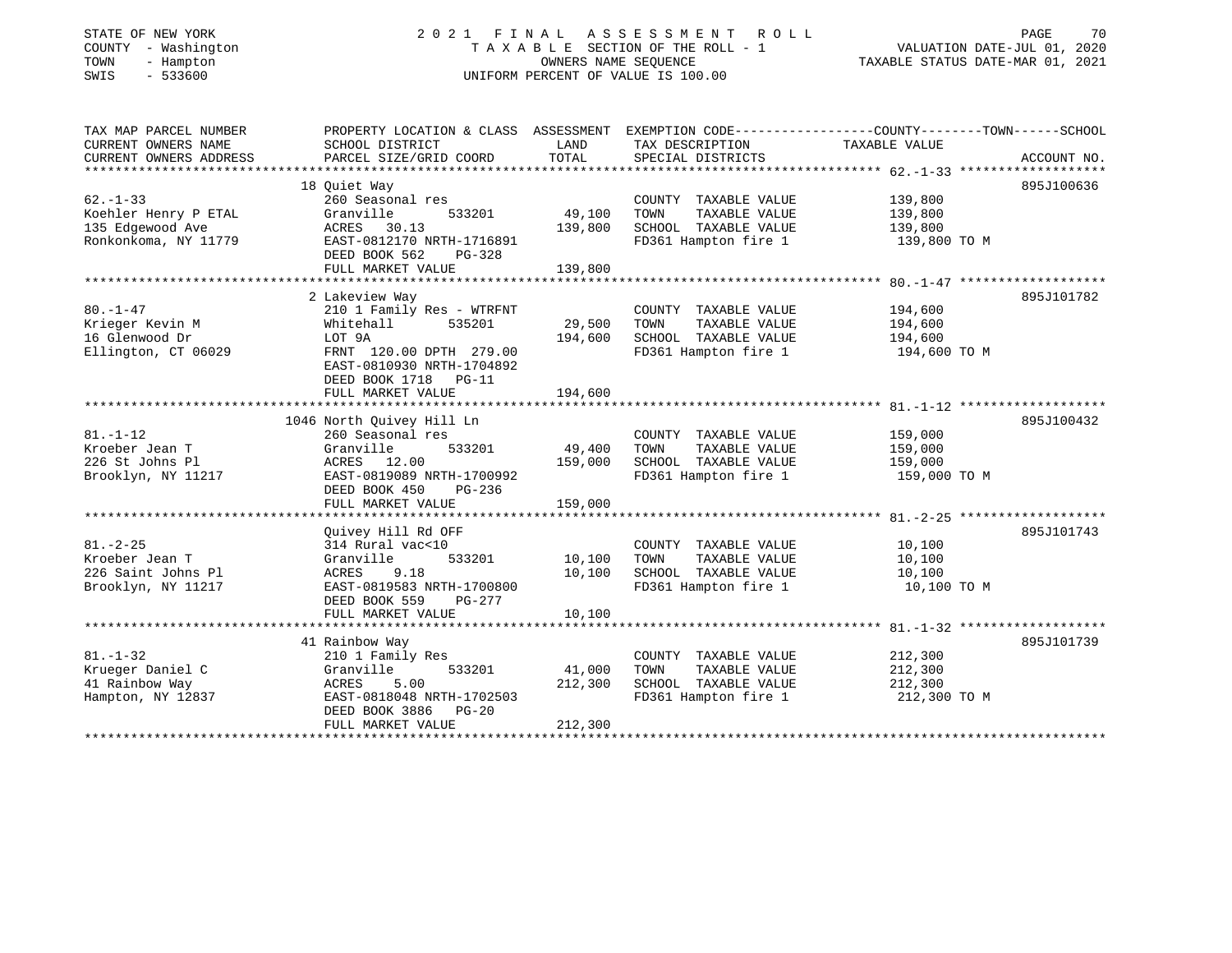| STATE OF NEW YORK<br>COUNTY - Washington<br>- Hampton<br>TOWN<br>$-533600$<br>SWIS          |                                                                                                                                             |                   | 2021 FINAL ASSESSMENT ROLL<br>TAXABLE SECTION OF THE ROLL - 1<br>OWNERS NAME SEQUENCE<br>UNIFORM PERCENT OF VALUE IS 100.00 | VALUATION DATE-JUL 01, 2020<br>TAXABLE STATUS DATE-MAR 01, 2021 | PAGE<br>71         |
|---------------------------------------------------------------------------------------------|---------------------------------------------------------------------------------------------------------------------------------------------|-------------------|-----------------------------------------------------------------------------------------------------------------------------|-----------------------------------------------------------------|--------------------|
| TAX MAP PARCEL NUMBER<br>CURRENT OWNERS NAME<br>CURRENT OWNERS ADDRESS                      | PROPERTY LOCATION & CLASS ASSESSMENT EXEMPTION CODE---------------COUNTY-------TOWN-----SCHOOL<br>SCHOOL DISTRICT<br>PARCEL SIZE/GRID COORD | LAND<br>TOTAL     | TAX DESCRIPTION<br>SPECIAL DISTRICTS                                                                                        | TAXABLE VALUE                                                   | ACCOUNT NO.        |
|                                                                                             |                                                                                                                                             |                   |                                                                                                                             |                                                                 |                    |
| $38. - 1 - 7.4$<br>Kugler Gary<br>Kugler Sylvia<br>12 Sugar Hill Way<br>Whitehall, NY 12887 | 12 Sugar Hill Way<br>210 1 Family Res<br>535201<br>Whitehall<br>Sub Lot 3A<br>ACRES 2.50<br>EAST-0811293 NRTH-1738039                       | 32,300<br>195,500 | ENH STAR<br>41834<br>COUNTY TAXABLE VALUE<br>TOWN<br>TAXABLE VALUE<br>SCHOOL TAXABLE VALUE<br>FD362 Hampton fire 2          | 0<br>195,500<br>195,500<br>124,800<br>195,500 TO M              | 70,700<br>$\Omega$ |
|                                                                                             | DEED BOOK 1817 PG-278                                                                                                                       |                   |                                                                                                                             |                                                                 |                    |
|                                                                                             | FULL MARKET VALUE                                                                                                                           | 195,500           |                                                                                                                             |                                                                 |                    |
|                                                                                             | 120 South Rd                                                                                                                                |                   |                                                                                                                             |                                                                 | 895J100603         |
| $81. - 1 - 46$<br>Kyles Gladys S -LE-                                                       | 210 1 Family Res<br>Granville<br>533201                                                                                                     | 41,200            | BAS STAR 41854<br>COUNTY TAXABLE VALUE                                                                                      | $\overline{0}$<br>141,800                                       | $\Omega$<br>30,000 |
| Kyles Sandra L                                                                              | Life Estate 3057/153                                                                                                                        | 141,800           | TOWN<br>TAXABLE VALUE                                                                                                       | 141,800                                                         |                    |
| PO Box 22                                                                                   | Gladys S Kyles                                                                                                                              |                   | SCHOOL TAXABLE VALUE                                                                                                        | 111,800                                                         |                    |
| Hampton, NY 12837                                                                           | ACRES 5.20<br>EAST-0816186 NRTH-1701931<br>DEED BOOK 3057 PG-153                                                                            |                   | FD361 Hampton fire 1                                                                                                        | 141,800 TO M                                                    |                    |
|                                                                                             | FULL MARKET VALUE                                                                                                                           | 141,800           |                                                                                                                             |                                                                 |                    |
|                                                                                             | 361 Hickey Rd                                                                                                                               |                   |                                                                                                                             |                                                                 | 895J100064         |
| $53. - 1 - 6$                                                                               | 240 Rural res                                                                                                                               |                   | COUNTY TAXABLE VALUE                                                                                                        | 275,800                                                         |                    |
| Lafemina Salvatore                                                                          | Granville<br>533201                                                                                                                         | 168,200           | TOWN<br>TAXABLE VALUE                                                                                                       | 275,800                                                         |                    |
| Lafemina Katherine<br>81 Atlantic Ave                                                       | ACRES 230.28<br>EAST-0816259 NRTH-1721284                                                                                                   | 275,800           | SCHOOL TAXABLE VALUE<br>CA001 Cons agri dst 1                                                                               | 275,800<br>275,800 TO                                           |                    |
| Blue Point, NY 11715                                                                        | DEED BOOK 950<br>PG-293                                                                                                                     |                   | FD361 Hampton fire 1                                                                                                        | 275,800 TO M                                                    |                    |
|                                                                                             | FULL MARKET VALUE                                                                                                                           | 275,800           |                                                                                                                             |                                                                 |                    |
|                                                                                             |                                                                                                                                             |                   |                                                                                                                             |                                                                 |                    |
|                                                                                             | Hickey Rd OFF                                                                                                                               |                   |                                                                                                                             |                                                                 | 895J100669         |
| $53. - 1 - 7.11$<br>Lafemina Salvatore                                                      | 314 Rural vac<10<br>Granville<br>533201                                                                                                     | 7,400             | COUNTY TAXABLE VALUE<br>TOWN<br>TAXABLE VALUE                                                                               | 7,400<br>7,400                                                  |                    |
| Lafemina Katherine                                                                          | 4.60<br>ACRES                                                                                                                               | 7,400             | SCHOOL TAXABLE VALUE                                                                                                        | 7,400                                                           |                    |
| 81 Atlantic Ave                                                                             | EAST-0815174 NRTH-1722164                                                                                                                   |                   | FD361 Hampton fire 1                                                                                                        | 7,400 TO M                                                      |                    |
| Blue Point, NY 11715                                                                        | DEED BOOK 950<br>PG-293                                                                                                                     |                   |                                                                                                                             |                                                                 |                    |
|                                                                                             | FULL MARKET VALUE                                                                                                                           | 7,400             |                                                                                                                             |                                                                 |                    |
|                                                                                             | 12144 State Route 4                                                                                                                         |                   |                                                                                                                             |                                                                 | 895J100024         |
| $45. - 1 - 24$                                                                              | 240 Rural res                                                                                                                               |                   | AG DIST<br>41720                                                                                                            | 4,534<br>4,534                                                  | 4,534              |
| Larose Ann                                                                                  | Whitehall<br>535201                                                                                                                         |                   | 260,800 BAS STAR<br>41854                                                                                                   | $\overline{0}$                                                  | $\Omega$<br>30,000 |
| Smith Sherry                                                                                | ACRES 494.80                                                                                                                                |                   | 337,800 COUNTY TAXABLE VALUE                                                                                                | 333,266                                                         |                    |
| 12144 State Route 4                                                                         | EAST-0810666 NRTH-1730042                                                                                                                   |                   | TOWN<br>TAXABLE VALUE                                                                                                       | 333,266                                                         |                    |
| Whitehall, NY 12887                                                                         | DEED BOOK 3213 PG-103                                                                                                                       |                   | SCHOOL TAXABLE VALUE                                                                                                        | 303,266                                                         |                    |
|                                                                                             | FULL MARKET VALUE                                                                                                                           |                   | 337,800 CA001 Cons agri dst 1                                                                                               | 333,266 TO                                                      |                    |
| MAY BE SUBJECT TO PAYMENT<br>UNDER AGDIST LAW TIL 2025                                      |                                                                                                                                             |                   | 4,534 EX<br>FD362 Hampton fire 2                                                                                            | 337,800 TO M                                                    |                    |
|                                                                                             |                                                                                                                                             |                   |                                                                                                                             |                                                                 |                    |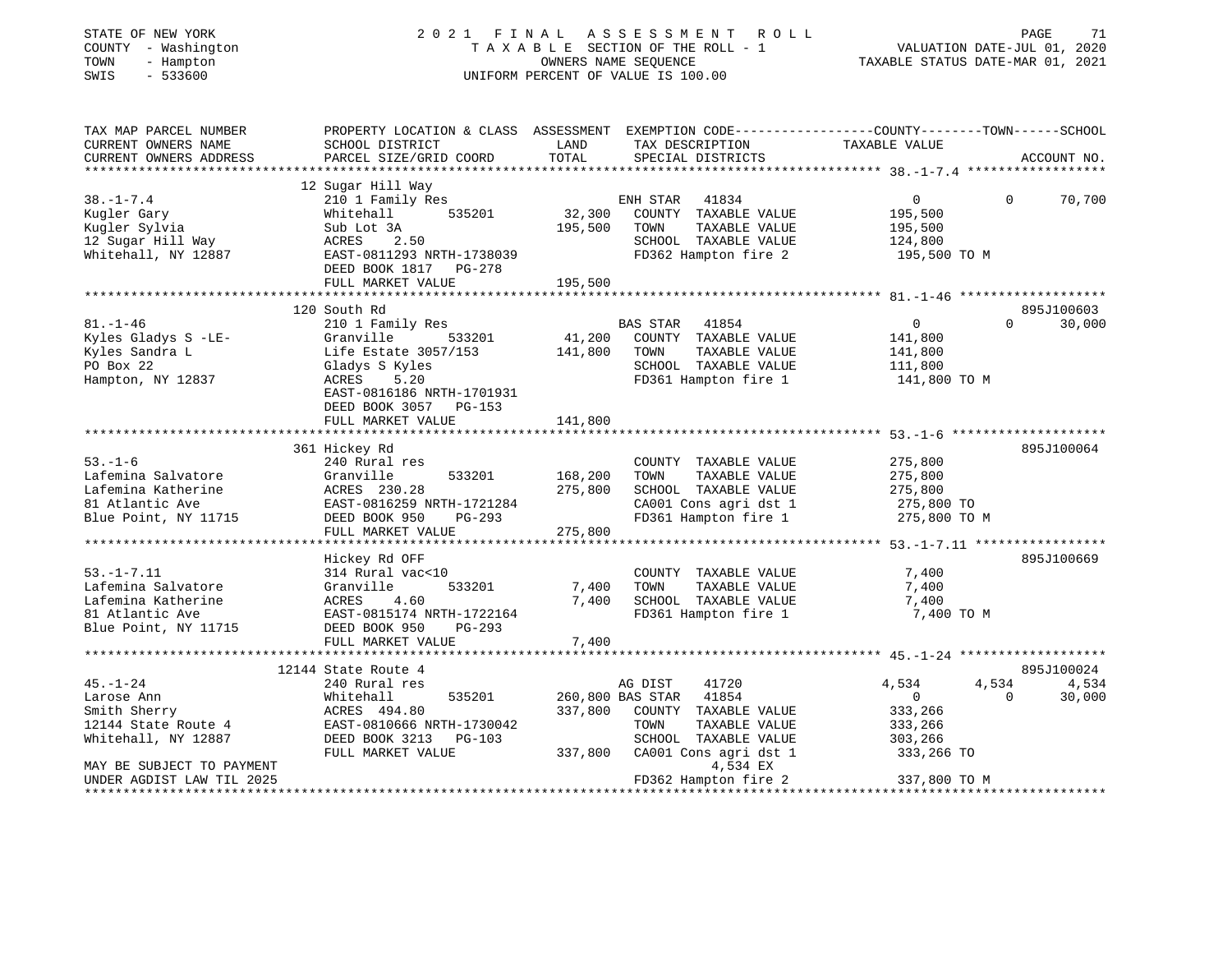# STATE OF NEW YORK 2 0 2 1 F I N A L A S S E S S M E N T R O L L PAGE 72COUNTY - Washington T A X A B L E SECTION OF THE ROLL - 1<br>
TOWN - Hampton DWNERS NAME SEQUENCE<br>
SWIS - 533600<br>
SWIS - 533600 SWIS - 533600 UNIFORM PERCENT OF VALUE IS 100.00

| TAX MAP PARCEL NUMBER<br>CURRENT OWNERS NAME | PROPERTY LOCATION & CLASS ASSESSMENT<br>SCHOOL DISTRICT | LAND    | EXEMPTION CODE-----------------COUNTY-------TOWN------SCHOOL<br>TAX DESCRIPTION | TAXABLE VALUE  |                          |
|----------------------------------------------|---------------------------------------------------------|---------|---------------------------------------------------------------------------------|----------------|--------------------------|
| CURRENT OWNERS ADDRESS                       | PARCEL SIZE/GRID COORD                                  | TOTAL   | SPECIAL DISTRICTS                                                               |                | ACCOUNT NO.              |
|                                              |                                                         |         |                                                                                 |                |                          |
|                                              | South Rd                                                |         |                                                                                 |                | 895J100084               |
| $72. - 1 - 18$                               | 323 Vacant rural                                        |         | COUNTY TAXABLE VALUE                                                            | 46,900         |                          |
| Latorre Richard                              | 533201<br>Granville                                     | 46,900  | TOWN<br>TAXABLE VALUE                                                           | 46,900         |                          |
| Latorre Maria                                | ACRES<br>31.40                                          | 46,900  | SCHOOL TAXABLE VALUE                                                            | 46,900         |                          |
| 155 Birch Ln                                 | EAST-0818679 NRTH-1707970                               |         | FD361 Hampton fire 1                                                            | 46,900 TO M    |                          |
| Glenville, NY 12302                          | DEED BOOK 3678 PG-57                                    |         |                                                                                 |                |                          |
|                                              | FULL MARKET VALUE                                       | 46,900  |                                                                                 |                |                          |
|                                              |                                                         |         |                                                                                 |                |                          |
|                                              | 80 Golf Course Rd                                       |         |                                                                                 |                | 895J100179               |
| $45. - 1 - 21$                               | 210 1 Family Res                                        |         | COUNTY TAXABLE VALUE                                                            | 81,300         |                          |
| Lavgevin Brette                              | Whitehall<br>535201                                     | 27,000  | TOWN<br>TAXABLE VALUE                                                           | 81,300         |                          |
| Knapp Kathellen                              | ACRES<br>1.00                                           | 81,300  | SCHOOL TAXABLE VALUE                                                            | 81,300         |                          |
| 80 Golf Course Rd                            | EAST-0810475 NRTH-1735652                               |         | FD362 Hampton fire 2                                                            | 81,300 TO M    |                          |
| Whitehall, NY 12887                          | DEED BOOK 3430<br>PG-288                                |         |                                                                                 |                |                          |
|                                              | FULL MARKET VALUE                                       | 81,300  |                                                                                 |                |                          |
|                                              |                                                         |         |                                                                                 |                |                          |
|                                              | 3132 State Route 22A                                    |         |                                                                                 |                | 895J100290               |
| $54. - 1 - 8$                                |                                                         |         |                                                                                 |                |                          |
| Laxton Michael                               | 240 Rural res<br>533201                                 |         | COUNTY TAXABLE VALUE                                                            | 154,300        |                          |
|                                              | Granville                                               | 61,200  | TOWN<br>TAXABLE VALUE                                                           | 154,300        |                          |
| Laxton Lilyan K                              | ACRES 21.80                                             | 154,300 | SCHOOL TAXABLE VALUE                                                            | 154,300        |                          |
| 237 Cochran Pl                               | EAST-0821384 NRTH-1724004                               |         | CA001 Cons agri dst 1                                                           | 154,300 TO     |                          |
| Valley Stream, NY 11581                      | DEED BOOK 796<br>PG-188                                 |         | FD361 Hampton fire 1                                                            | 154,300 TO M   |                          |
|                                              | FULL MARKET VALUE                                       | 154,300 |                                                                                 |                |                          |
|                                              |                                                         |         |                                                                                 |                |                          |
|                                              | 26 Sugar Hill Way                                       |         |                                                                                 |                | 895J101812               |
| $38. - 1 - 7.2$                              | 210 1 Family Res                                        |         | COUNTY TAXABLE VALUE                                                            | 143,700        |                          |
| Leanza Michael A                             | 535201<br>Whitehall                                     | 30,000  | TOWN<br>TAXABLE VALUE                                                           | 143,700        |                          |
| Leanza Jenna D                               | Lot 8B                                                  | 143,700 | SCHOOL TAXABLE VALUE                                                            | 143,700        |                          |
| 26 Sugar Hill Way                            | 2392/101                                                |         | FD362 Hampton fire 2                                                            | 143,700 TO M   |                          |
| Whitehall, NY 12887                          | ACRES<br>1.86 BANK<br>40                                |         |                                                                                 |                |                          |
|                                              | EAST-0811543 NRTH-1738540                               |         |                                                                                 |                |                          |
|                                              | DEED BOOK 3977 PG-295                                   |         |                                                                                 |                |                          |
|                                              | FULL MARKET VALUE                                       | 143,700 |                                                                                 |                |                          |
|                                              |                                                         |         |                                                                                 |                |                          |
|                                              | 6 Queens Way                                            |         |                                                                                 |                |                          |
| $71. - 1 - 2.2$                              | 270 Mfg housing                                         |         | B STAR MH 41864                                                                 | $\overline{0}$ | 18,400<br>$\overline{0}$ |
| Leddick Carl                                 | 533201<br>Granville                                     | 28,900  | COUNTY TAXABLE VALUE                                                            | 56,700         |                          |
| Leddick Elaine                               | Sub Div Lot 3                                           | 56,700  | TAXABLE VALUE<br>TOWN                                                           | 56,700         |                          |
| PO Box 67                                    | ACRES<br>1.54                                           |         | SCHOOL TAXABLE VALUE                                                            | 38,300         |                          |
| Hampton, NY 12837                            | EAST-0813372 NRTH-1713203                               |         | FD361 Hampton fire 1                                                            | 56,700 TO M    |                          |
|                                              | PG-144<br>DEED BOOK 951                                 |         |                                                                                 |                |                          |
|                                              | FULL MARKET VALUE                                       | 56,700  |                                                                                 |                |                          |
|                                              |                                                         |         |                                                                                 |                |                          |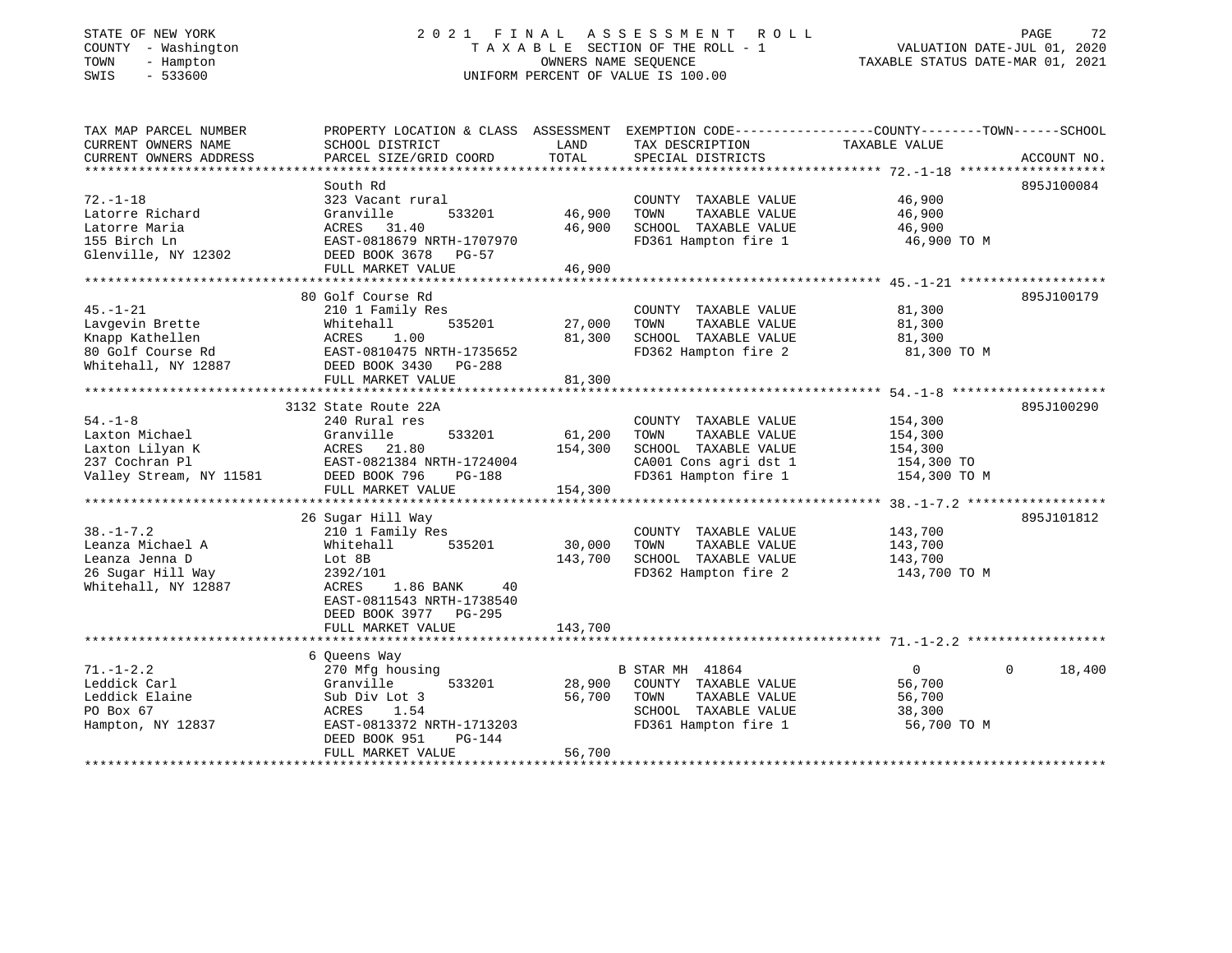| STATE OF NEW YORK<br>COUNTY - Washington<br>TOWN<br>- Hampton<br>SWIS<br>$-533600$                     | 2021 FINAL                                                                                                                                                                                                     |                              | A S S E S S M E N T<br>ROLL<br>TAXABLE SECTION OF THE ROLL - 1<br>OWNERS NAME SEQUENCE<br>UNIFORM PERCENT OF VALUE IS 100.00             | VALUATION DATE-JUL 01, 2020<br>TAXABLE STATUS DATE-MAR 01, 2021               | PAGE<br>73         |
|--------------------------------------------------------------------------------------------------------|----------------------------------------------------------------------------------------------------------------------------------------------------------------------------------------------------------------|------------------------------|------------------------------------------------------------------------------------------------------------------------------------------|-------------------------------------------------------------------------------|--------------------|
| TAX MAP PARCEL NUMBER<br>CURRENT OWNERS NAME<br>CURRENT OWNERS ADDRESS                                 | PROPERTY LOCATION & CLASS ASSESSMENT EXEMPTION CODE---------------COUNTY-------TOWN------SCHOOL<br>SCHOOL DISTRICT<br>PARCEL SIZE/GRID COORD                                                                   | LAND<br>TOTAL                | TAX DESCRIPTION<br>SPECIAL DISTRICTS                                                                                                     | TAXABLE VALUE                                                                 | ACCOUNT NO.        |
| $80. -1 - 4$<br>LeMieux Timothy J<br>Weichmann Beverly K<br>PO Box 164<br>Hampton, NY 12837            | 71 South Rd<br>240 Rural res<br>Granville<br>533201<br>Survey: 2928 Lot 4<br>762/149<br>Trans Exempt Repay 2021<br>ACRES<br>29.80<br>EAST-0814551 NRTH-1702216<br>DEED BOOK 20200 PG-4030<br>FULL MARKET VALUE | 70,800<br>285,700<br>285,700 | COUNTY TAXABLE VALUE<br>TOWN<br>TAXABLE VALUE<br>SCHOOL TAXABLE VALUE<br>FD361 Hampton fire 1<br>TE533 Trans exempt flg                  | 285,700<br>285,700<br>285,700<br>285,700 TO M<br>1463.72 MT                   | 895J100105         |
|                                                                                                        |                                                                                                                                                                                                                |                              |                                                                                                                                          |                                                                               |                    |
| $72. - 1 - 16.1$<br>Lenfesty James -LE-<br>Pelletier Kathlene A<br>413 South Rd<br>Whitehall, NY 12887 | 413 South Rd<br>$215$ 1 Fam Res w/<br>Granville<br>533201<br>Life Estate James Lenfest<br>3104/98<br>ACRES<br>9.73 BANK<br>997<br>EAST-0819313 NRTH-1706977<br>DEED BOOK 3104 PG-98                            | 46,700<br>183,100            | BAS STAR 41854<br>COUNTY TAXABLE VALUE<br>TAXABLE VALUE<br>TOWN<br>SCHOOL TAXABLE VALUE<br>FD361 Hampton fire 1                          | $\overline{0}$<br>183,100<br>183,100<br>153,100<br>183,100 TO M               | $\Omega$<br>30,000 |
|                                                                                                        | FULL MARKET VALUE                                                                                                                                                                                              | 183,100                      |                                                                                                                                          |                                                                               |                    |
| $63 - 1 - 13$                                                                                          | County Route 18<br>312 Vac w/imprv                                                                                                                                                                             |                              | COUNTY TAXABLE VALUE                                                                                                                     | 53,700                                                                        | 895J100400         |
| Lenihan Scott W<br>Lenihan Jean A<br>2213 County Route 18<br>Whitehall, NY 12887                       | Granville<br>533201<br>448/1001-457/793<br>ACRES 15.80<br>EAST-0816601 NRTH-1712740<br>DEED BOOK 440<br>PG-641                                                                                                 | 42,000<br>53,700             | TAXABLE VALUE<br>TOWN<br>SCHOOL TAXABLE VALUE<br>CA001 Cons agri dst 1<br>FD361 Hampton fire 1                                           | 53,700<br>53,700<br>53,700 TO<br>53,700 TO M                                  |                    |
|                                                                                                        | FULL MARKET VALUE                                                                                                                                                                                              | 53,700                       |                                                                                                                                          |                                                                               |                    |
|                                                                                                        | 2211 County Route 18                                                                                                                                                                                           |                              |                                                                                                                                          |                                                                               | 895J100400         |
| $63. - 1 - 13.2$<br>Lenihan Scott W<br>Lenihan Jean A<br>2211 County Route 18<br>Whitehall, NY 12887   | 240 Rural res<br>Granville<br>533201<br>440/641-448/1001-457/793<br>Sub Div Lot 2<br>ACRES 11.21<br>EAST-0816379 NRTH-1714139<br>DEED BOOK 440<br>PG-641                                                       | 48,500<br>167,000<br>167,000 | BAS STAR 41854<br>COUNTY TAXABLE VALUE<br>TOWN<br>TAXABLE VALUE<br>SCHOOL TAXABLE VALUE<br>CA001 Cons agri dst 1<br>FD361 Hampton fire 1 | $\overline{0}$<br>167,000<br>167,000<br>137,000<br>167,000 TO<br>167,000 TO M | $\Omega$<br>30,000 |
|                                                                                                        | FULL MARKET VALUE                                                                                                                                                                                              |                              |                                                                                                                                          |                                                                               |                    |
|                                                                                                        | 12 Greenfield Ln                                                                                                                                                                                               |                              |                                                                                                                                          |                                                                               | 895J100169         |
| $72.2 - 3 - 1$<br>Lewis Barbara<br>12 Greenfield Ln<br>Hampton, NY 12837                               | 312 Vac w/imprv<br>Granville<br>533201<br>738/160 Hwy Approp<br>720/22-23 Hwy Approp<br>$72. - 3 - 1$<br>ACRES<br>3.07<br>EAST-0823986 NRTH-1712407                                                            | 34,200<br>92,400             | COUNTY TAXABLE VALUE<br>TOWN<br>TAXABLE VALUE<br>SCHOOL TAXABLE VALUE<br>FD361 Hampton fire 1                                            | 92,400<br>92,400<br>92,400<br>92,400 TO M                                     |                    |
|                                                                                                        | DEED BOOK 3717<br><b>PG-301</b><br>FULL MARKET VALUE                                                                                                                                                           | 92,400                       |                                                                                                                                          |                                                                               |                    |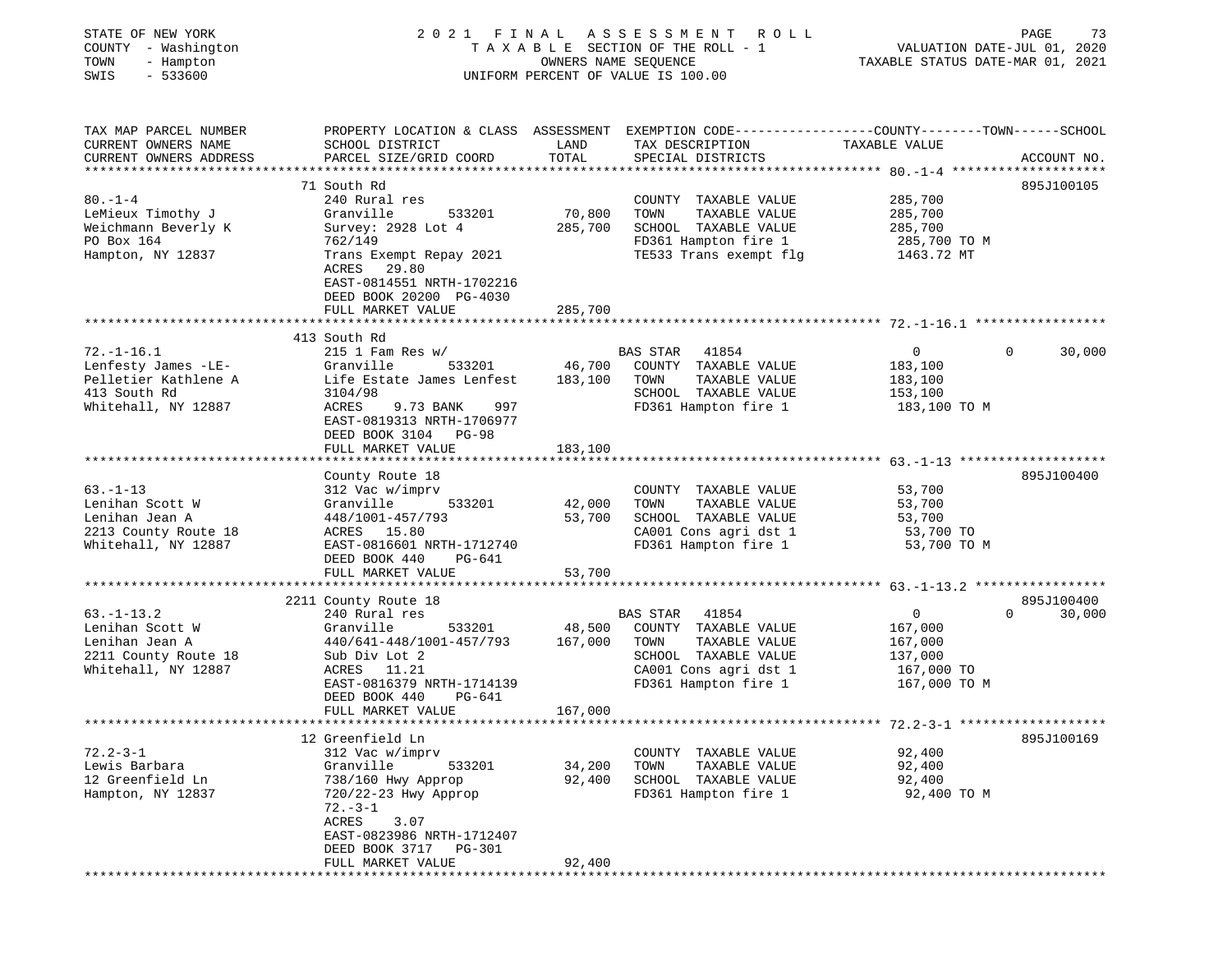| STATE OF NEW YORK<br>COUNTY - Washington<br>TOWN<br>- Hampton<br>SWIS<br>$-533600$               | 2021<br>FINAL                                                                                                                                                                                | OWNERS NAME SEOUENCE         | A S S E S S M E N T A O L L<br>TAXABLE SECTION OF THE ROLL - 1<br>UNIFORM PERCENT OF VALUE IS 100.00                                                         | VALUATION DATE-JUL 01, 2020<br>TAXABLE STATUS DATE-MAR 01, 2021             | 74<br>PAGE                                     |
|--------------------------------------------------------------------------------------------------|----------------------------------------------------------------------------------------------------------------------------------------------------------------------------------------------|------------------------------|--------------------------------------------------------------------------------------------------------------------------------------------------------------|-----------------------------------------------------------------------------|------------------------------------------------|
| TAX MAP PARCEL NUMBER<br>CURRENT OWNERS NAME<br>CURRENT OWNERS ADDRESS                           | PROPERTY LOCATION & CLASS ASSESSMENT EXEMPTION CODE---------------COUNTY-------TOWN-----SCHOOL<br>SCHOOL DISTRICT<br>PARCEL SIZE/GRID COORD                                                  | LAND<br>TOTAL                | TAX DESCRIPTION<br>SPECIAL DISTRICTS                                                                                                                         | TAXABLE VALUE                                                               | ACCOUNT NO.                                    |
| $80. - 1 - 33$<br>Lichtenberger Linda<br>PO Box 83<br>Granville, NY 12832                        | 19 Ridgecrest Way<br>210 1 Family Res<br>535201<br>Whitehall<br>LOT 5<br>Driveway Agmt 603/322<br>ACRES<br>1.21<br>EAST-0810148 NRTH-1704708<br>DEED BOOK 566<br>$PG-5$<br>FULL MARKET VALUE | 215,500 TOWN<br>215,500      | ENH STAR 41834<br>35201 27,700 COUNTY TAXABLE VALUE<br>TAXABLE VALUE<br>SCHOOL TAXABLE VALUE<br>FD361 Hampton fire 1                                         | $\overline{0}$<br>$\Omega$<br>215,500<br>215,500<br>144,800<br>215,500 TO M | 895J101752<br>70,700                           |
| $80. - 1 - 57$<br>Lichtenberger Linda<br>PO Box 83<br>Granville, NY 12832                        | County Route 21 OFF<br>311 Res vac land<br>535201<br>Whitehall<br>Sect 5 Lot 2<br>5.06<br>ACRES<br>EAST-0809519 NRTH-1704584<br>DEED BOOK 787<br>PG-318<br>FULL MARKET VALUE                 | 3,800 TOWN<br>3,800<br>3,800 | COUNTY TAXABLE VALUE<br>TAXABLE VALUE<br>SCHOOL TAXABLE VALUE<br>FD361 Hampton fire 1                                                                        | 3,800<br>3,800<br>3,800<br>3,800 TO M                                       |                                                |
| $62. - 1 - 28.1$<br>Little Rory J<br>Derouchie Katherine G<br>104 Hickey Rd<br>Hampton, NY 12837 | 104 Hickey Rd<br>210 1 Family Res<br>Granville<br>533201<br>ACRES<br>1.00<br>EAST-0813897 NRTH-1716149<br>DEED BOOK 2122    PG-35<br>FULL MARKET VALUE                                       | 27,000<br>155,900<br>155,900 | COUNTY TAXABLE VALUE<br>TAXABLE VALUE<br>TOWN<br>SCHOOL TAXABLE VALUE<br>FD361 Hampton fire 1                                                                | 155,900<br>155,900<br>155,900<br>155,900 TO M                               |                                                |
| $80 - 1 - 39$<br>Loeber Gerald<br>Dotolo Lisa M<br>1719 County Route 21<br>Whitehall, NY 12887   | 1719 County Route 21<br>210 1 Family Res<br>535201<br>Whitehall<br>LOT 11<br>ACRES<br>1.04<br>EAST-0810451 NRTH-1704879<br>DEED BOOK 3534 PG-28<br>FULL MARKET VALUE                         | 251,000                      | VET COM CT 41131<br>27,100 VET DIS CT 41141<br>251,000 COUNTY TAXABLE VALUE<br>TAXABLE VALUE<br>TOWN<br>SCHOOL TAXABLE VALUE 251,000<br>FD361 Hampton fire 1 | 50,600<br>41,400<br>12,550<br>12,550<br>187,850<br>197,050<br>251,000 TO M  | 895J101757<br>$\overline{0}$<br>$\overline{0}$ |
|                                                                                                  | 35 Greenfield Ln                                                                                                                                                                             |                              |                                                                                                                                                              |                                                                             | 895J100223                                     |

\*\*\*\*\*\*\*\*\*\*\*\*\*\*\*\*\*\*\*\*\*\*\*\*\*\*\*\*\*\*\*\*\*\*\*\*\*\*\*\*\*\*\*\*\*\*\*\*\*\*\*\*\*\*\*\*\*\*\*\*\*\*\*\*\*\*\*\*\*\*\*\*\*\*\*\*\*\*\*\*\*\*\*\*\*\*\*\*\*\*\*\*\*\*\*\*\*\*\*\*\*\*\*\*\*\*\*\*\*\*\*\*\*\*\*\*\*\*\*\*\*\*\*\*\*\*\*\*\*\*\*\*

35 Greenfield Ln

FULL MARKET VALUE 82,400

72.-2-5 210 1 Family Res COUNTY TAXABLE VALUE 82,400 Loomis Robert J Granville 533201 28,100 TOWN TAXABLE VALUE 82,400 PO Box 141 ACRES 1.30 82,400 SCHOOL TAXABLE VALUE 82,400 Hampton, NY 12837 EAST-0823659 NRTH-1711704 FD361 Hampton fire 1 82,400 TO M DEED BOOK 3033 PG-64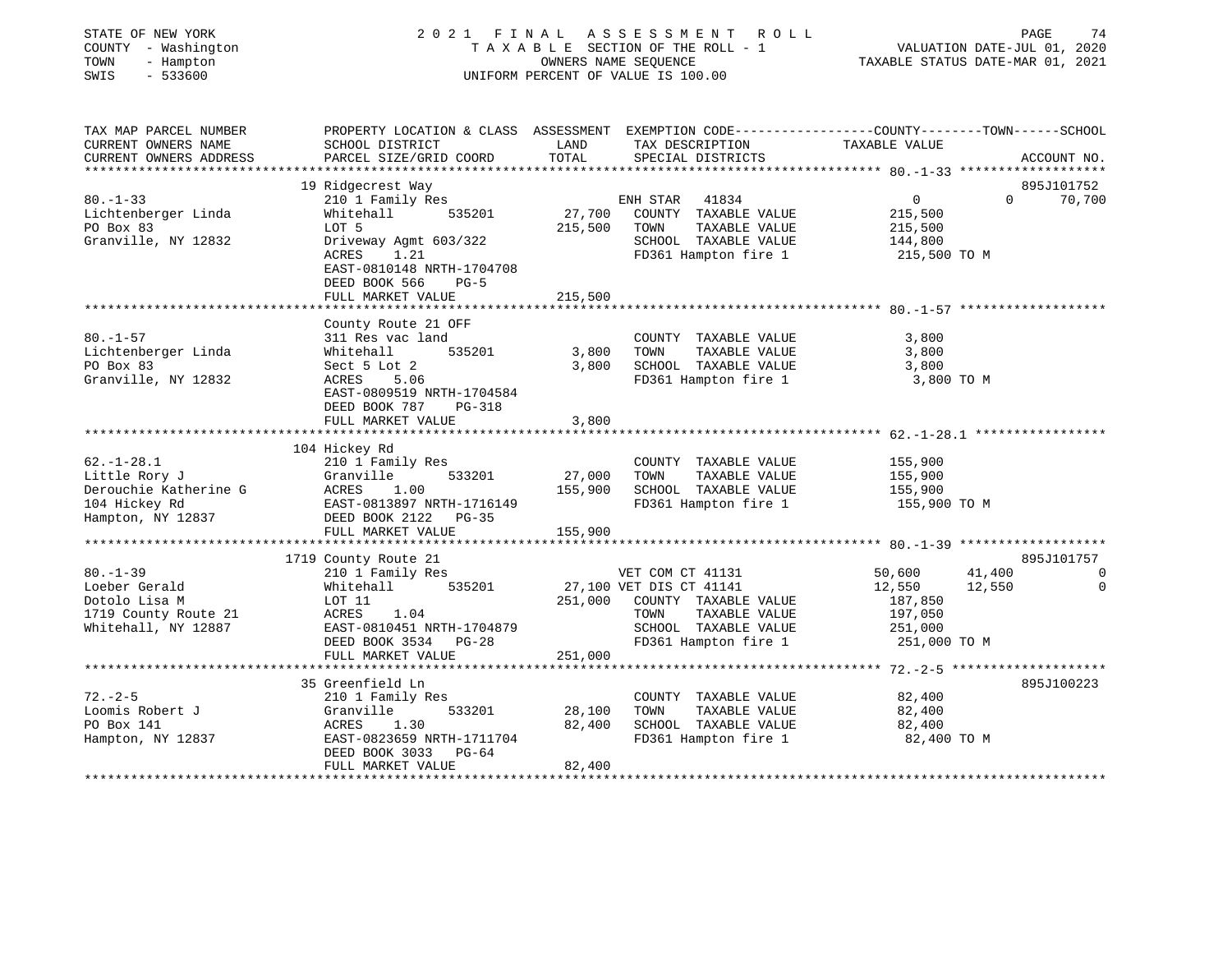| STATE OF NEW YORK                |              |
|----------------------------------|--------------|
| COUNTY                           | - Washington |
| TOWN<br>$\overline{\phantom{0}}$ | Hampton      |
| CM T C                           | 522600       |

#### STATE OF NEW YORK 2 0 2 1 F I N A L A S S E S S M E N T R O L L PAGE 75 COUNTY - Washington T A X A B L E SECTION OF THE ROLL - 1 VALUATION DATE-JUL 01, 2020 OWNERS NAME SEQUENCE TAXABLE STATUS DATE-MAR 01, 2021 SWIS - 533600 UNIFORM PERCENT OF VALUE IS 100.00

TAX MAP PARCEL NUMBER PROPERTY LOCATION & CLASS ASSESSMENT EXEMPTION CODE------------------COUNTY--------TOWN------SCHOOL CURRENT OWNERS NAME SCHOOL DISTRICT LAND TAX DESCRIPTION TAXABLE VALUE CURRENT OWNERS ADDRESS PARCEL SIZE/GRID COORD TOTAL SPECIAL DISTRICTS ACCOUNT NO. \*\*\*\*\*\*\*\*\*\*\*\*\*\*\*\*\*\*\*\*\*\*\*\*\*\*\*\*\*\*\*\*\*\*\*\*\*\*\*\*\*\*\*\*\*\*\*\*\*\*\*\*\*\*\*\*\*\*\*\*\*\*\*\*\*\*\*\*\*\*\*\*\*\*\*\*\*\*\*\*\*\*\*\*\*\*\*\*\*\*\*\*\*\*\*\*\*\*\*\*\*\*\* 45.-1-24.1 \*\*\*\*\*\*\*\*\*\*\*\*\*\*\*\*\*46 Golf Course Rd 30 74 PCT OF VALUE USED FOR EXEMPTION PURPOSES 46 270 Mfg housing 370 Mfg to the State Transform of the VET WAR CT 41121 30 7,770 7,770 3 895J101766 Lussier Barbara Whitehall 535201 45,800 AGED-ALL 41800 22,015 22,015 25,900 46 Golf Course Rd ACRES 9.00 70,000 ENH STAR 41834 0 0 44,100 Whitehall, NY 12887 EAST-0810709 NRTH-1734426 COUNTY TAXABLE VALUE 40,215 DEED BOOK 599 PG-70 TOWN TAXABLE VALUE 40,215 FULL MARKET VALUE 70,000 SCHOOL TAXABLE VALUE 0 FD362 Hampton fire 2 70,000 TO M \*\*\*\*\*\*\*\*\*\*\*\*\*\*\*\*\*\*\*\*\*\*\*\*\*\*\*\*\*\*\*\*\*\*\*\*\*\*\*\*\*\*\*\*\*\*\*\*\*\*\*\*\*\*\*\*\*\*\*\*\*\*\*\*\*\*\*\*\*\*\*\*\*\*\*\*\*\*\*\*\*\*\*\*\*\*\*\*\*\*\*\*\*\*\*\*\*\*\*\*\*\*\* 72.-2-20.2 \*\*\*\*\*\*\*\*\*\*\*\*\*\*\*\*\* 2535 State Route 22A 895J10065772.-2-20.2 210 1 Family Res COUNTY TAXABLE VALUE 55,400 Lyman Brenda M Granville 533201 32,600 TOWN TAXABLE VALUE 55,400 2535 State Route 22A 3.25 Ad 55,400 SCHOOL TAXABLE VALUE 55,400 Hampton, NY 12837 ACRES 2.60 FD361 Hampton fire 1 55,400 TO M EAST-0822228 NRTH-1710279 DEED BOOK 694 PG-125FULL MARKET VALUE 55,400 \*\*\*\*\*\*\*\*\*\*\*\*\*\*\*\*\*\*\*\*\*\*\*\*\*\*\*\*\*\*\*\*\*\*\*\*\*\*\*\*\*\*\*\*\*\*\*\*\*\*\*\*\*\*\*\*\*\*\*\*\*\*\*\*\*\*\*\*\*\*\*\*\*\*\*\*\*\*\*\*\*\*\*\*\*\*\*\*\*\*\*\*\*\*\*\*\*\*\*\*\*\*\* 63.-1-8 \*\*\*\*\*\*\*\*\*\*\*\*\*\*\*\*\*\*\*\*State Route 22A 895J100170 63.-1-8 314 Rural vac<10 COUNTY TAXABLE VALUE 16,200 Lyman Walter Daniel Granville 533201 16,200 TOWN TAXABLE VALUE 16,200 Lyman Susan M ACRES 1.34 16,200 SCHOOL TAXABLE VALUE 16,200 107 Church St Church St EAST-0823495 NRTH-1714664<br>107 Church St EAST-0823495 NRTH-1714664<br>16,200 TO M<br>FD361 Hampton fire 1 16,200 TO M<br>FD361 Hampton fire 1 Poultney, VT 05764 DEED BOOK 586 PG-335 FULL MARKET VALUE 16,200 \*\*\*\*\*\*\*\*\*\*\*\*\*\*\*\*\*\*\*\*\*\*\*\*\*\*\*\*\*\*\*\*\*\*\*\*\*\*\*\*\*\*\*\*\*\*\*\*\*\*\*\*\*\*\*\*\*\*\*\*\*\*\*\*\*\*\*\*\*\*\*\*\*\*\*\*\*\*\*\*\*\*\*\*\*\*\*\*\*\*\*\*\*\*\*\*\*\*\*\*\*\*\* 63.-1-9 \*\*\*\*\*\*\*\*\*\*\*\*\*\*\*\*\*\*\*\* 2753 State Route 22A 895J10016063.-1-9 210 1 Family Res COUNTY TAXABLE VALUE 122,000 Lyman Water Daniel Granville 533201 28,400 TOWN TAXABLE VALUE 122,000 Lyman Susan M ACRES 1.40 122,000 SCHOOL TAXABLE VALUE 122,000 111 Church St 212,000 Transfer Changes 1111 122,000 Exposition Church St 22,000 TO M<br>107 Church St 22,000 TO M Poultney, VT 05764 DEED BOOK 437 PG-137 FULL MARKET VALUE 1977 1998. \*\*\*\*\*\*\*\*\*\*\*\*\*\*\*\*\*\*\*\*\*\*\*\*\*\*\*\*\*\*\*\*\*\*\*\*\*\*\*\*\*\*\*\*\*\*\*\*\*\*\*\*\*\*\*\*\*\*\*\*\*\*\*\*\*\*\*\*\*\*\*\*\*\*\*\*\*\*\*\*\*\*\*\*\*\*\*\*\*\*\*\*\*\*\*\*\*\*\*\*\*\*\* 62.-1-43 \*\*\*\*\*\*\*\*\*\*\*\*\*\*\*\*\*\*\*1925 County Route 18 83 PCT OF VALUE USED FOR EXEMPTION PURPOSES 895J100008

| $62. - 1 - 43$           | 240 Rural res             | VET WAR CT 41121                | 16,559<br>16,559 |        |
|--------------------------|---------------------------|---------------------------------|------------------|--------|
| Lyons Timothy LE         | 535201<br>Whitehall       | 51,300 ENH STAR 41834           |                  | 70,700 |
| T&T Lyons Irrevoc. Trust | ACRES 13.62               | 133,000<br>COUNTY TAXABLE VALUE | 116,441          |        |
| 1925 County Rt 18        | EAST-0810322 NRTH-1715277 | TAXABLE VALUE<br>TOWN           | 116,441          |        |
| Whitehall, NY 12887      | DEED BOOK 20200 PG-1811   | SCHOOL TAXABLE VALUE            | 62,300           |        |
|                          | FULL MARKET VALUE         | FD361 Hampton fire 1<br>133,000 | 133,000 TO M     |        |
|                          |                           |                                 |                  |        |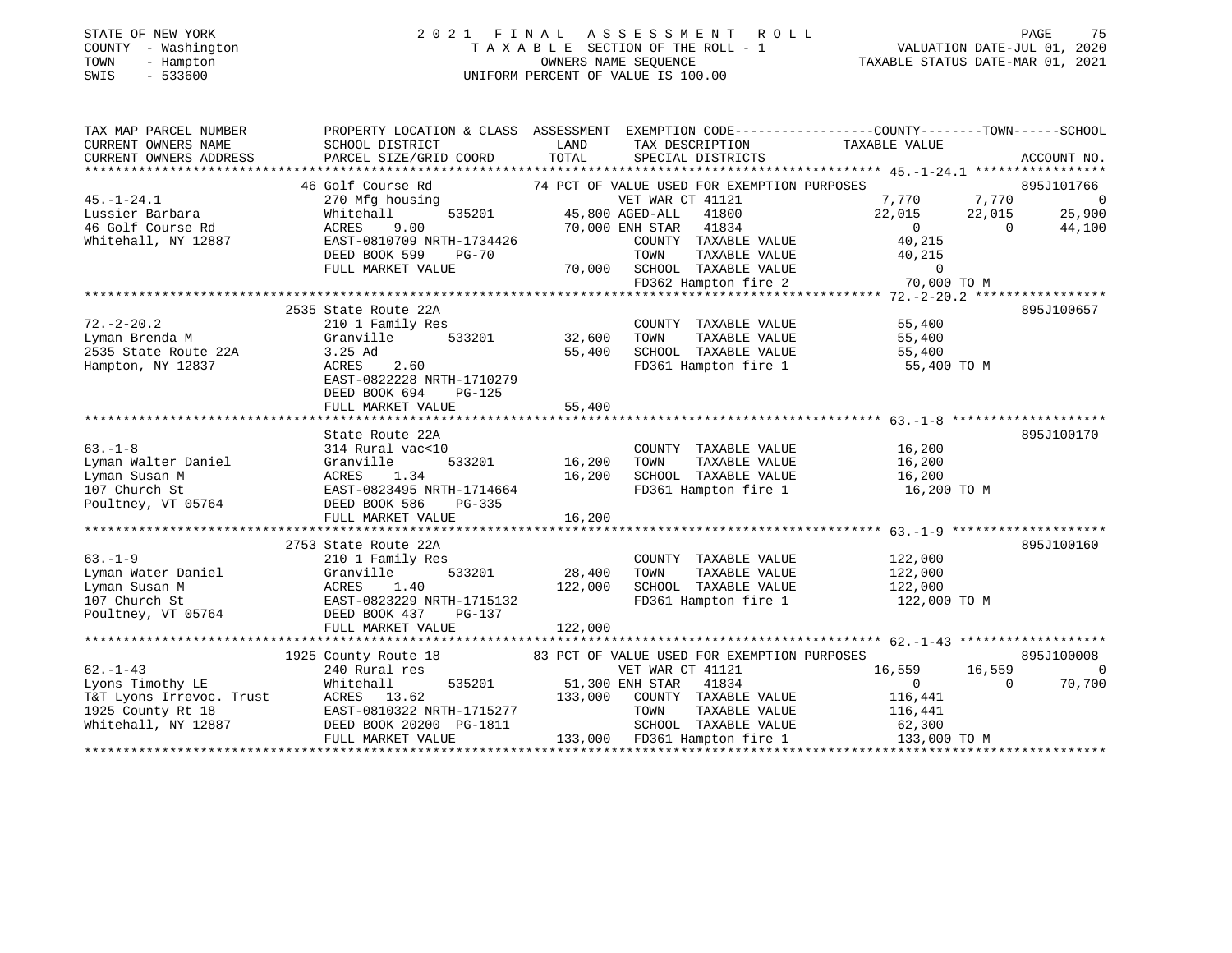# STATE OF NEW YORK 2 0 2 1 F I N A L A S S E S S M E N T R O L L PAGE 76COUNTY - Washington T A X A B L E SECTION OF THE ROLL - 1<br>
TOWN - Hampton COUNERS NAME SEQUENCE<br>
SWIS - 533600 SWIS - 533600 UNIFORM PERCENT OF VALUE IS 100.00

 $\begin{tabular}{ccccc} \textbf{Value} & \textbf{Value} \\ \textbf{VALUATION} & \textbf{DATE-JUL} & 01, & 2020 \\ \hline \end{tabular}$ 

| TAX MAP PARCEL NUMBER<br>CURRENT OWNERS NAME<br>CURRENT OWNERS ADDRESS                                      | PROPERTY LOCATION & CLASS ASSESSMENT<br>SCHOOL DISTRICT<br>PARCEL SIZE/GRID COORD                                                                                                                                  | LAND<br>TOTAL               | TAX DESCRIPTION<br>SPECIAL DISTRICTS                                                                                   | EXEMPTION CODE-----------------COUNTY-------TOWN------SCHOOL<br>TAXABLE VALUE | ACCOUNT NO. |
|-------------------------------------------------------------------------------------------------------------|--------------------------------------------------------------------------------------------------------------------------------------------------------------------------------------------------------------------|-----------------------------|------------------------------------------------------------------------------------------------------------------------|-------------------------------------------------------------------------------|-------------|
| *************************<br>$80. - 1 - 12.1$<br>MacNeil Robbin R<br>262 E Castlewood Dr<br>Selma, AL 36701 | 3 Hampton Heights Way<br>220 2 Family Res<br>533201<br>Granville<br>ACRES<br>5.01<br>EAST-0812253 NRTH-1702276                                                                                                     | 41,000<br>118,500           | COUNTY TAXABLE VALUE<br>TOWN<br>TAXABLE VALUE<br>SCHOOL TAXABLE VALUE<br>FD361 Hampton fire 1                          | 118,500<br>118,500<br>118,500<br>118,500 TO M                                 | 895J100697  |
|                                                                                                             | DEED BOOK 1698<br>PG-188<br>FULL MARKET VALUE                                                                                                                                                                      | 118,500                     |                                                                                                                        |                                                                               |             |
|                                                                                                             |                                                                                                                                                                                                                    |                             |                                                                                                                        |                                                                               |             |
| $81. - 1 - 37$<br>Macri Patricia<br>1 East Main St<br>Granville, NY 12832                                   | 68 Rainbow Way<br>260 Seasonal res<br>Granville<br>533201<br>3145/71<br>ACRES<br>4.00<br>EAST-0817188 NRTH-1701965<br>DEED BOOK 3993 PG-314<br>FULL MARKET VALUE                                                   | 37,500<br>68,100<br>68,100  | COUNTY TAXABLE VALUE<br>TAXABLE VALUE<br>TOWN<br>SCHOOL TAXABLE VALUE<br>FD361 Hampton fire 1                          | 68,100<br>68,100<br>68,100<br>68,100 TO M                                     | 895J100598  |
|                                                                                                             | ************************                                                                                                                                                                                           |                             |                                                                                                                        |                                                                               |             |
| $72. - 1 - 2$<br>Mahar James E LE<br>Mahar Rosemarie LE<br>87 Fred Ave<br>Dunedin, FL 34698                 | 2395 County Route 18<br>240 Rural res<br>533201<br>Granville<br>ACRES<br>12.50<br>EAST-0820112 NRTH-1711978<br>DEED BOOK 510<br>$PG-215$                                                                           | 50,000<br>85,200<br>85,200  | COUNTY TAXABLE VALUE<br>TAXABLE VALUE<br>TOWN<br>SCHOOL TAXABLE VALUE<br>CA001 Cons agri dst 1<br>FD361 Hampton fire 1 | 85,200<br>85,200<br>85,200<br>85,200 TO<br>85,200 TO M                        | 895J100101  |
|                                                                                                             | FULL MARKET VALUE                                                                                                                                                                                                  |                             |                                                                                                                        |                                                                               |             |
| $71.3 - 3 - 8$<br>Maniaci Robert<br>Maniaci Elaine<br>132 Galleon Rd<br>Manahawkin, NJ 08050                | 28 Forest Hill Way<br>260 Seasonal res - WTRFNT<br>535201<br>Whitehall<br>Sub Div Lot 9B<br>Sect 3<br>$80 - 3 - 8$<br>FRNT<br>66.00 DPTH 243.00<br>EAST-0810430 NRTH-1706168<br>DEED BOOK 893<br>$PG-240$          | 26,900<br>84,700            | COUNTY TAXABLE VALUE<br>TOWN<br>TAXABLE VALUE<br>SCHOOL TAXABLE VALUE<br>FD361 Hampton fire 1                          | 84,700<br>84,700<br>84,700<br>84,700 TO M                                     |             |
|                                                                                                             | FULL MARKET VALUE                                                                                                                                                                                                  | 84,700<br>* * * * * * * * * |                                                                                                                        | ************************ 71.4-2-9                                             |             |
| $71.4 - 2 - 9$<br>Manzer Forrest V<br>Manzer Jane A<br>279 Church St<br>Buchanan, NY 10511                  | 1048 West Way<br>260 Seasonal res - WTRFNT<br>Granville<br>533201<br>LOT 9<br>471/745 501/1049<br>$71. - 2 - 9$<br>FRNT 103.00 DPTH 259.00<br>0.79<br>ACRES<br>EAST-0815483 NRTH-1707395<br>DEED BOOK 20200 PG-614 | 29,200<br>132,500           | COUNTY TAXABLE VALUE<br>TOWN<br>TAXABLE VALUE<br>SCHOOL TAXABLE VALUE<br>FD361 Hampton fire 1                          | 132,500<br>132,500<br>132,500<br>132,500 TO M                                 | 895J100061  |
|                                                                                                             | FULL MARKET VALUE                                                                                                                                                                                                  | 132,500                     |                                                                                                                        |                                                                               |             |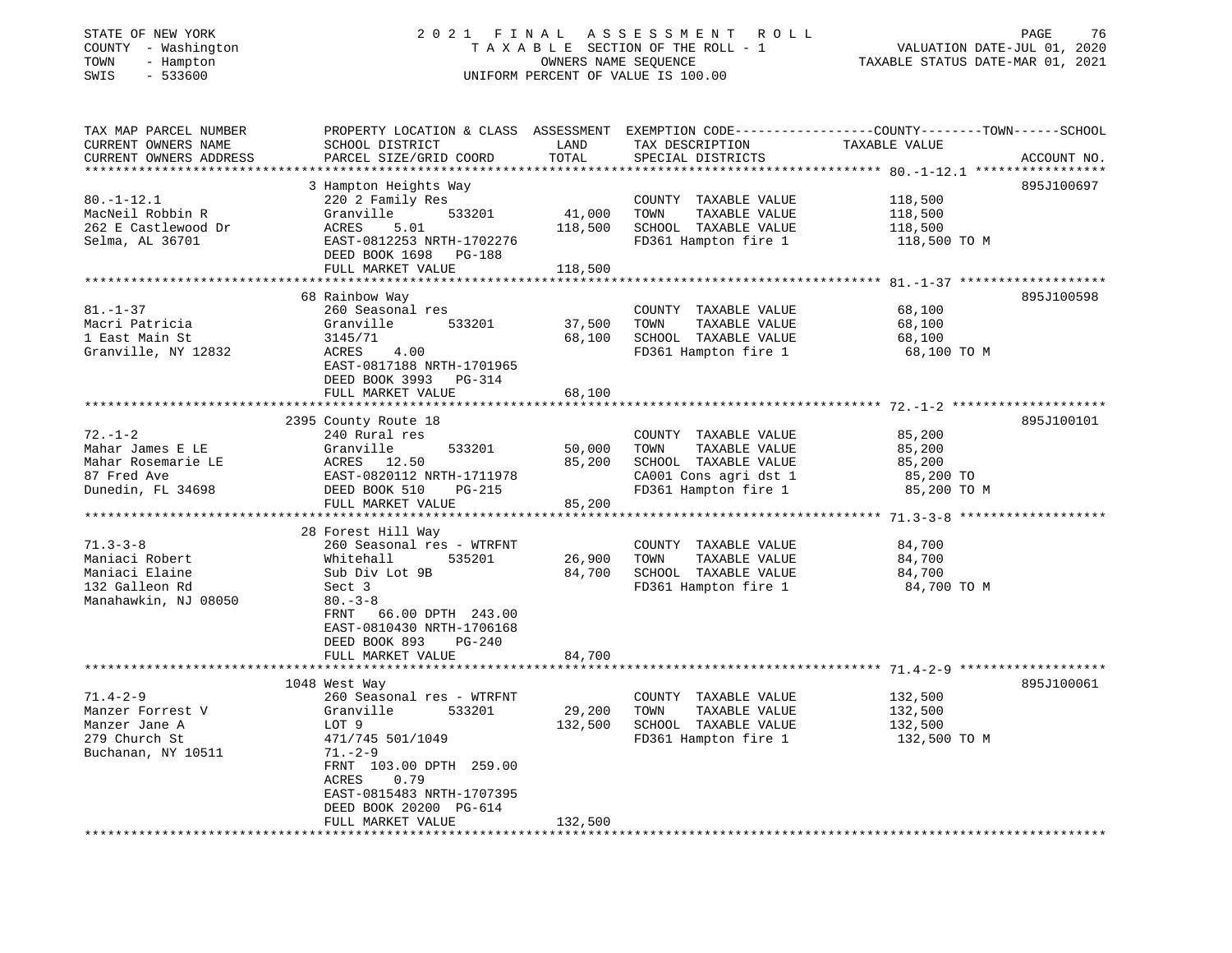|                                           |     | STATE OF NEW YORK    |
|-------------------------------------------|-----|----------------------|
| <b>COUNTY</b>                             |     | - Washington         |
| TOWN                                      | $-$ | Hampton              |
| $C$ <sub><math>T</math></sub> $T$ $T$ $C$ |     | $F \cap C \cap \cap$ |

## STATE OF NEW YORK 2 0 2 1 F I N A L A S S E S S M E N T R O L L PAGE 77T A X A B L E SECTION OF THE ROLL - 1<br>OWNERS NAME SEQUENCE SWIS - 533600 UNIFORM PERCENT OF VALUE IS 100.00

VALUATION DATE-JUL 01, 2020

| TAX MAP PARCEL NUMBER    | PROPERTY LOCATION & CLASS ASSESSMENT EXEMPTION CODE----------------COUNTY-------TOWN------SCHOOL |         |                                     |                                                  |                    |
|--------------------------|--------------------------------------------------------------------------------------------------|---------|-------------------------------------|--------------------------------------------------|--------------------|
| CURRENT OWNERS NAME      | SCHOOL DISTRICT                                                                                  | LAND    | TAX DESCRIPTION                     | TAXABLE VALUE                                    |                    |
| CURRENT OWNERS ADDRESS   | PARCEL SIZE/GRID COORD                                                                           | TOTAL   | SPECIAL DISTRICTS                   |                                                  | ACCOUNT NO.        |
| ************************ |                                                                                                  |         |                                     |                                                  |                    |
|                          | County Route 18                                                                                  |         |                                     |                                                  | 895J100292         |
| $62 - 1 - 40$            | 322 Rural vac>10                                                                                 |         | COUNTY TAXABLE VALUE                | 32,700                                           |                    |
| Mapes Harold C           | 533201<br>Granville                                                                              | 32,700  | TOWN<br>TAXABLE VALUE               | 32,700                                           |                    |
| 545 Allison Dr Apt 3     | ACRES 13.00                                                                                      | 32,700  | SCHOOL TAXABLE VALUE                | 32,700                                           |                    |
| Hummelstown, PA 17036    | EAST-0810351 NRTH-1713944                                                                        |         | FD361 Hampton fire 1                | 32,700 TO M                                      |                    |
|                          | DEED BOOK 2277 PG-327                                                                            |         |                                     |                                                  |                    |
|                          | FULL MARKET VALUE                                                                                | 32,700  |                                     |                                                  |                    |
|                          |                                                                                                  |         |                                     |                                                  |                    |
|                          | County Route 18 Off                                                                              |         |                                     |                                                  | 895J100412         |
| $71. - 1 - 1.3$          | 323 Vacant rural                                                                                 |         | COUNTY TAXABLE VALUE                | 34,100                                           |                    |
| Mapes Harold C           | 533201<br>Granville                                                                              | 34,100  | TOWN<br>TAXABLE VALUE               | 34,100                                           |                    |
| 545 Alison Dr Apt 3      | ACRES<br>56.91                                                                                   | 34,100  | SCHOOL TAXABLE VALUE                | 34,100                                           |                    |
| Hummelstown, PA 17036    | EAST-0810887 NRTH-1712546                                                                        |         | FD361 Hampton fire 1                | 34,100 TO M                                      |                    |
|                          | DEED BOOK 2277 PG-327                                                                            |         |                                     |                                                  |                    |
|                          | FULL MARKET VALUE                                                                                | 34,100  |                                     |                                                  |                    |
|                          |                                                                                                  |         |                                     |                                                  |                    |
|                          | 123 Campbell Ln                                                                                  |         |                                     |                                                  | 895J100404         |
| $72. - 2 - 35$           | 210 1 Family Res                                                                                 |         | AGED-CO/TN 41801                    | 99,750<br>99,750                                 | $\overline{0}$     |
| Marin Lucie G            | 533201<br>Granville                                                                              |         | 42,300 AGED-SCH 41804               | $\overline{0}$                                   | 49,875<br>$\Omega$ |
| Attn: Lucie G Bailey     | 496/825,596/34,2653/6 199,500 ENH STAR 41834                                                     |         |                                     | $\overline{0}$                                   | 70,700<br>$\Omega$ |
| PO Box 113               | 715/177-178 Hwy 742/185                                                                          |         | COUNTY TAXABLE VALUE                | 99,750                                           |                    |
| Hampton, NY 12837        | 6.10<br>ACRES                                                                                    |         | TOWN<br>TAXABLE VALUE               | 99,750                                           |                    |
|                          | EAST-0824126 NRTH-1712939                                                                        |         | SCHOOL TAXABLE VALUE                | 78,925                                           |                    |
|                          | DEED BOOK 496<br>PG-825                                                                          |         | FD361 Hampton fire 1                | 199,500 TO M                                     |                    |
|                          | FULL MARKET VALUE                                                                                | 199,500 |                                     |                                                  |                    |
|                          |                                                                                                  |         |                                     | ****************** 45.-1-22.1 ****************** |                    |
|                          | 74 Golf Course Rd                                                                                |         |                                     |                                                  | 895J100693         |
| $45. - 1 - 22.1$         | 270 Mfg housing                                                                                  |         | COUNTY TAXABLE VALUE                | 30,500                                           |                    |
| Markie Ronald            | 535201<br>Whitehall                                                                              | 16,700  | TOWN<br>TAXABLE VALUE               | 30,500                                           |                    |
| 74 Golf Course Rd        | FRNT 100.00 DPTH 150.00                                                                          | 30,500  | SCHOOL TAXABLE VALUE                | 30,500                                           |                    |
| Whitehall, NY 12887      | EAST-0810401 NRTH-1735524                                                                        |         | FD362 Hampton fire 2                | 30,500 TO M                                      |                    |
|                          | DEED BOOK 502<br>PG-1025                                                                         |         |                                     |                                                  |                    |
|                          | FULL MARKET VALUE                                                                                | 30,500  |                                     |                                                  |                    |
|                          |                                                                                                  |         |                                     |                                                  |                    |
|                          | 1754 County Route 21                                                                             |         |                                     |                                                  |                    |
| $71.3 - 3 - 14$          | 210 1 Family Res - WTRFNT                                                                        |         | COUNTY TAXABLE VALUE                | 167,300                                          |                    |
| Martel Philip            | Whitehall<br>535201                                                                              | 29,400  | TOWN<br>TAXABLE VALUE               | 167,300                                          |                    |
| Martel Ermelinda         | Subdiv Lot 2B                                                                                    | 167,300 | SCHOOL TAXABLE VALUE                | 167,300                                          |                    |
| 1754 County Route 21     | Sect 3                                                                                           |         | FD361 Hampton fire 1                | 167,300 TO M                                     |                    |
| Whitehall, NY 12887      | $80. - 3 - 14$                                                                                   |         |                                     |                                                  |                    |
|                          | FRNT 128.00 DPTH 234.00                                                                          |         |                                     |                                                  |                    |
|                          | EAST-0810221 NRTH-1705746                                                                        |         |                                     |                                                  |                    |
|                          | DEED BOOK 927<br>$PG-96$                                                                         |         |                                     |                                                  |                    |
|                          | FULL MARKET VALUE                                                                                | 167,300 |                                     |                                                  |                    |
|                          |                                                                                                  |         | *********************************** |                                                  |                    |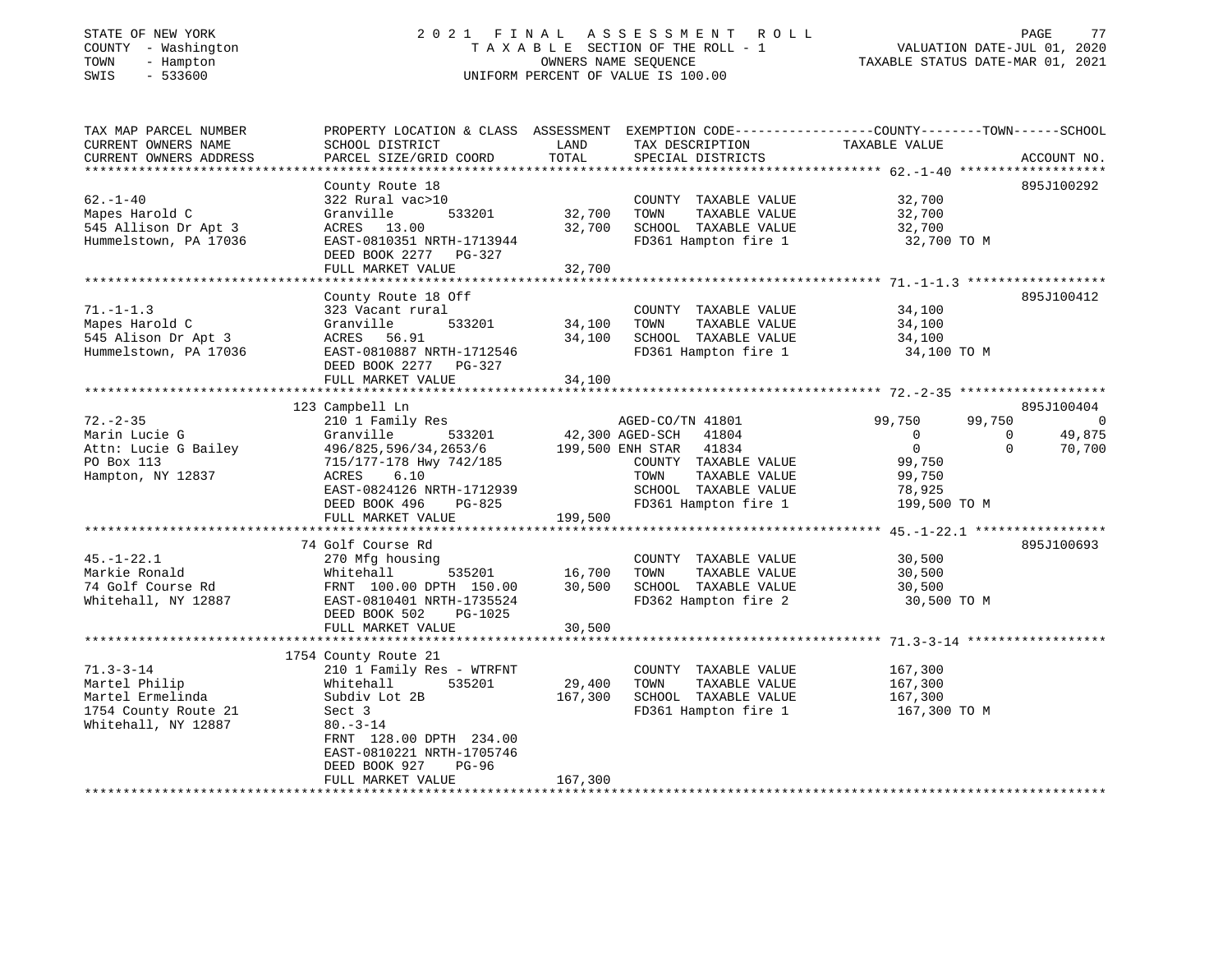| STATE OF NEW YORK<br>COUNTY - Washington<br>TOWN<br>- Hampton<br>SWIS<br>$-533600$ |                                                      |         | 2021 FINAL ASSESSMENT<br>R O L L<br>TAXABLE SECTION OF THE ROLL - 1<br>OWNERS NAME SEQUENCE<br>UNIFORM PERCENT OF VALUE IS 100.00 | PAGE<br>78<br>VALUATION DATE-JUL 01, 2020<br>TAXABLE STATUS DATE-MAR 01, 2021                                    |
|------------------------------------------------------------------------------------|------------------------------------------------------|---------|-----------------------------------------------------------------------------------------------------------------------------------|------------------------------------------------------------------------------------------------------------------|
| TAX MAP PARCEL NUMBER<br>CURRENT OWNERS NAME                                       | SCHOOL DISTRICT                                      | LAND    | TAX DESCRIPTION                                                                                                                   | PROPERTY LOCATION & CLASS ASSESSMENT EXEMPTION CODE----------------COUNTY-------TOWN-----SCHOOL<br>TAXABLE VALUE |
| CURRENT OWNERS ADDRESS                                                             | PARCEL SIZE/GRID COORD                               | TOTAL   | SPECIAL DISTRICTS                                                                                                                 | ACCOUNT NO.                                                                                                      |
|                                                                                    |                                                      |         |                                                                                                                                   |                                                                                                                  |
| $71.3 - 3 - 13$                                                                    | 3 Mirror Lake Way                                    |         | COUNTY TAXABLE VALUE                                                                                                              | 29,600                                                                                                           |
| Martel Philip E                                                                    | 311 Res vac land - WTRFNT<br>Whitehall<br>535201     | 29,600  | TOWN<br>TAXABLE VALUE                                                                                                             | 29,600                                                                                                           |
| Martel Ermelinda                                                                   | Subdiv 3B                                            | 29,600  | SCHOOL TAXABLE VALUE                                                                                                              | 29,600                                                                                                           |
| 1754 County Route 21                                                               | Sect 3                                               |         | FD361 Hampton fire 1                                                                                                              | 29,600 TO M                                                                                                      |
| Whitehall, NY 12887                                                                | $80. -3 - 13$                                        |         |                                                                                                                                   |                                                                                                                  |
|                                                                                    | FRNT 128.00 DPTH 271.00                              |         |                                                                                                                                   |                                                                                                                  |
|                                                                                    | EAST-0810339 NRTH-1705635                            |         |                                                                                                                                   |                                                                                                                  |
|                                                                                    | DEED BOOK 927<br>$PG-96$                             |         |                                                                                                                                   |                                                                                                                  |
|                                                                                    | FULL MARKET VALUE                                    | 29,600  |                                                                                                                                   |                                                                                                                  |
|                                                                                    |                                                      |         |                                                                                                                                   |                                                                                                                  |
| $38. - 1 - 15.3$                                                                   | 12 Vladyka Woods Rd<br>210 1 Family Res              |         | BAS STAR 41854                                                                                                                    | $\overline{0}$<br>$\Omega$<br>30,000                                                                             |
| Martelle Arthur B                                                                  | Whitehall<br>535201                                  | 29,800  | COUNTY TAXABLE VALUE                                                                                                              | 140,300                                                                                                          |
| Martelle Melissa A                                                                 | ACRES<br>1.80                                        | 140,300 | TOWN<br>TAXABLE VALUE                                                                                                             | 140,300                                                                                                          |
| 12 Vladka Rd                                                                       | EAST-0806170 NRTH-1737442                            |         | SCHOOL TAXABLE VALUE                                                                                                              | 110,300                                                                                                          |
| Whitehall, NY 12887                                                                | DEED BOOK 872<br>PG-232                              |         | FD362 Hampton fire 2                                                                                                              | 140,300 TO M                                                                                                     |
|                                                                                    | FULL MARKET VALUE                                    | 140,300 |                                                                                                                                   |                                                                                                                  |
|                                                                                    |                                                      |         |                                                                                                                                   |                                                                                                                  |
|                                                                                    | 2300 State Route 22A                                 |         |                                                                                                                                   | 895J101718                                                                                                       |
| $81. - 2 - 3.1$                                                                    | 210 1 Family Res                                     |         | <b>BAS STAR</b><br>41854                                                                                                          | $\overline{0}$<br>30,000<br>$\Omega$                                                                             |
| Martindale William M                                                               | Granville<br>533201                                  | 17,400  | COUNTY TAXABLE VALUE                                                                                                              | 50,000                                                                                                           |
| Martindale Sherry                                                                  | FRNT 185.00 DPTH 86.00                               | 50,000  | TOWN<br>TAXABLE VALUE                                                                                                             | 50,000                                                                                                           |
| 2300 State Route 22A<br>Hampton, NY 12837                                          | EAST-0822730 NRTH-1705166<br>DEED BOOK 523<br>PG-283 |         | SCHOOL TAXABLE VALUE<br>FD361 Hampton fire 1                                                                                      | 20,000<br>50,000 TO M                                                                                            |
|                                                                                    | FULL MARKET VALUE                                    | 50,000  |                                                                                                                                   |                                                                                                                  |
|                                                                                    |                                                      |         |                                                                                                                                   |                                                                                                                  |
|                                                                                    | 20 Hampton Heights Way                               |         |                                                                                                                                   | 895J100589                                                                                                       |
| $80. - 1 - 15$                                                                     | 210 1 Family Res                                     |         | COUNTY TAXABLE VALUE                                                                                                              | 150,100                                                                                                          |
| Masbou Emile Adolphe                                                               | Granville<br>533201                                  | 41,000  | TAXABLE VALUE<br>TOWN                                                                                                             | 150,100                                                                                                          |
| 37 McGill North St                                                                 | 791/89; 3154/172                                     | 150,100 | SCHOOL TAXABLE VALUE                                                                                                              | 150,100                                                                                                          |
| Smith Falls, Ontario, Canada                                                       | ACRES<br>5.01                                        |         | FD361 Hampton fire 1                                                                                                              | 150,100 TO M                                                                                                     |
| K7A2J6                                                                             | EAST-0811527 NRTH-1702292<br>DEED BOOK 3757 PG-104   |         |                                                                                                                                   |                                                                                                                  |
|                                                                                    | FULL MARKET VALUE                                    | 150,100 |                                                                                                                                   |                                                                                                                  |
|                                                                                    |                                                      |         |                                                                                                                                   |                                                                                                                  |
|                                                                                    | Hickey Rd OFF                                        |         |                                                                                                                                   | 895J100171                                                                                                       |
| $62. - 1 - 24$                                                                     | 322 Rural vac>10                                     |         | COUNTY TAXABLE VALUE                                                                                                              | 8,200                                                                                                            |
| Mashak John                                                                        | Granville<br>533201                                  | 8,200   | TOWN<br>TAXABLE VALUE                                                                                                             | 8,200                                                                                                            |
| 487 Hickey Rd                                                                      | 10 Ad                                                | 8,200   | SCHOOL TAXABLE VALUE                                                                                                              | 8,200                                                                                                            |
| Hampton, NY 12837                                                                  | ACRES 13.70                                          |         | CA001 Cons agri dst 1                                                                                                             | 8,200 TO                                                                                                         |
|                                                                                    | EAST-0816107 NRTH-1718147                            |         | FD361 Hampton fire 1                                                                                                              | 8,200 TO M                                                                                                       |
|                                                                                    | DEED BOOK 819<br>PG-344                              |         |                                                                                                                                   |                                                                                                                  |
|                                                                                    | FULL MARKET VALUE                                    | 8,200   |                                                                                                                                   |                                                                                                                  |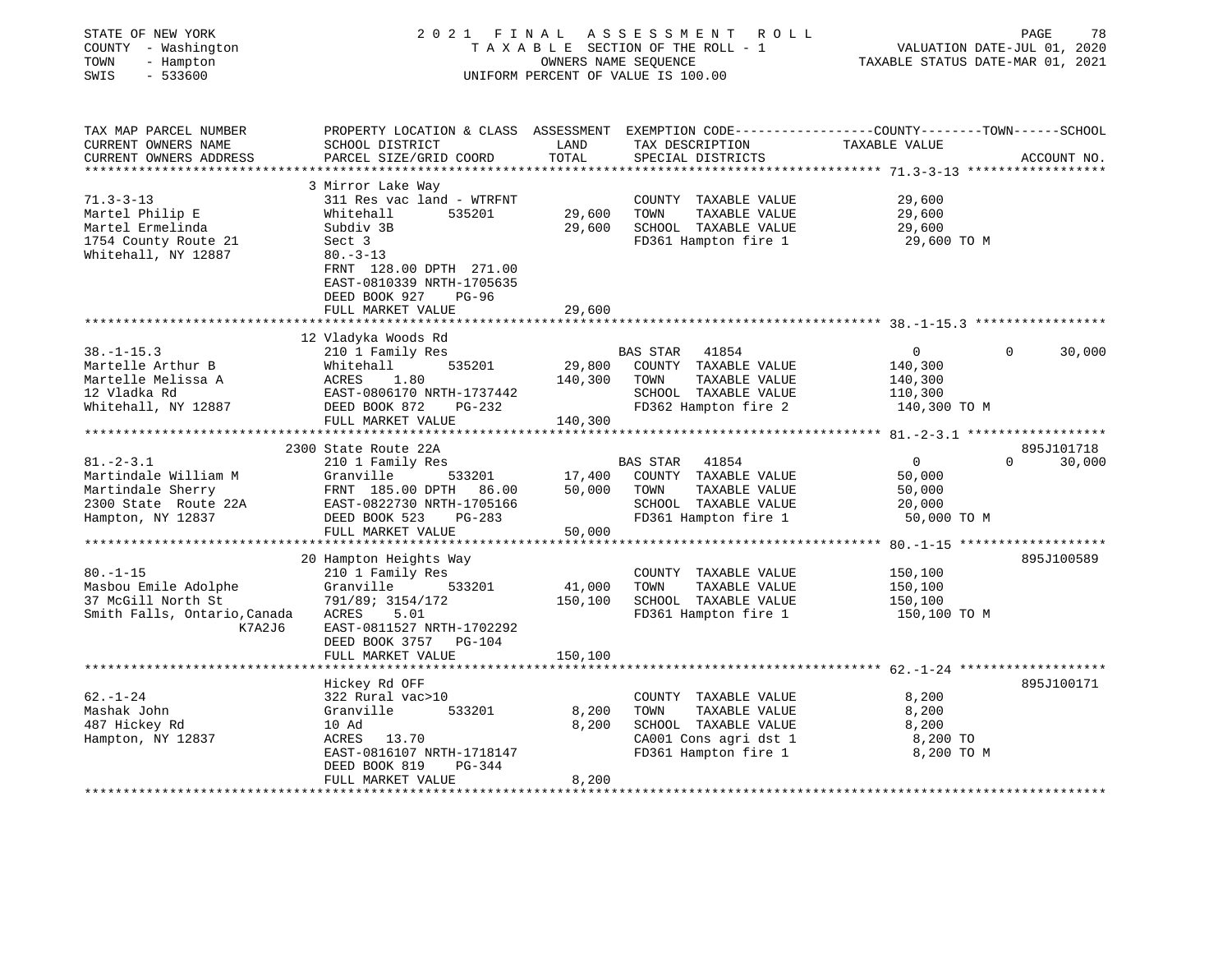# STATE OF NEW YORK 2 0 2 1 F I N A L A S S E S S M E N T R O L L PAGE 79COUNTY - Washington T A X A B L E SECTION OF THE ROLL - 1<br>
TOWN - Hampton OWNERS NAME SEQUENCE<br>
SWIS - 533600 SWIS - 533600 UNIFORM PERCENT OF VALUE IS 100.00

VALUATION DATE-JUL 01, 2020

| TAX MAP PARCEL NUMBER<br>CURRENT OWNERS NAME<br>CURRENT OWNERS ADDRESS | SCHOOL DISTRICT<br>PARCEL SIZE/GRID COORD | LAND<br>TAX DESCRIPTION<br>TOTAL<br>SPECIAL DISTRICTS | PROPERTY LOCATION & CLASS ASSESSMENT EXEMPTION CODE---------------COUNTY-------TOWN------SCHOOL<br>TAXABLE VALUE<br>ACCOUNT NO. |
|------------------------------------------------------------------------|-------------------------------------------|-------------------------------------------------------|---------------------------------------------------------------------------------------------------------------------------------|
|                                                                        |                                           |                                                       |                                                                                                                                 |
|                                                                        | 584 Hickey Rd                             |                                                       | 895J100166                                                                                                                      |
| $54. - 1 - 13$<br>Mashak John A                                        | 112 Dairy farm<br>Granville<br>533201     | AG DIST<br>41720<br>171,400<br>COUNTY TAXABLE VALUE   | 46,637<br>46,637<br>46,637<br>363,363                                                                                           |
| 487 Hickey Rd                                                          | 695/142                                   | 410,000<br>TOWN<br>TAXABLE VALUE                      | 363,363                                                                                                                         |
| Hampton, NY 12837                                                      | ACRES 239.30                              | SCHOOL TAXABLE VALUE                                  | 363,363                                                                                                                         |
|                                                                        | EAST-0820054 NRTH-1722200                 | CA001 Cons agri dst 1                                 | 363,363 TO                                                                                                                      |
| MAY BE SUBJECT TO PAYMENT                                              | DEED BOOK 3885 PG-75                      | 46,637 EX                                             |                                                                                                                                 |
| UNDER AGDIST LAW TIL 2025                                              | FULL MARKET VALUE                         | 410,000<br>FD361 Hampton fire 1                       | 410,000 TO M                                                                                                                    |
|                                                                        | 487 Hickey Rd                             |                                                       |                                                                                                                                 |
| $54. - 1 - 13.4$                                                       | 210 1 Family Res                          | COUNTY TAXABLE VALUE                                  | 289,800                                                                                                                         |
| Mashak John A                                                          | 533201<br>Granville                       | 45,000<br>TOWN<br>TAXABLE VALUE                       | 289,800                                                                                                                         |
| Mashak Valerie E                                                       | Lot 4                                     | 289,800<br>SCHOOL TAXABLE VALUE                       | 289,800                                                                                                                         |
| 487 Hickey Rd                                                          | FRNT 949.00 DPTH                          | CA001 Cons agri dst 1                                 | 289,800 TO                                                                                                                      |
| Hampton, NY 12837                                                      | ACRES<br>8.37                             | FD361 Hampton fire 1                                  | 289,800 TO M                                                                                                                    |
|                                                                        | EAST-0819059 NRTH-1721683                 |                                                       |                                                                                                                                 |
| MAY BE SUBJECT TO PAYMENT                                              | DEED BOOK 3472 PG-122                     |                                                       |                                                                                                                                 |
| UNDER AGDIST LAW TIL 2023                                              | FULL MARKET VALUE                         | 289,800                                               |                                                                                                                                 |
|                                                                        |                                           |                                                       |                                                                                                                                 |
|                                                                        | State Route 22A                           |                                                       | 895J100613                                                                                                                      |
| $54. - 1 - 14.2$                                                       | 105 Vac farmland                          | AG DIST 41720                                         | 32,563<br>32,563<br>32,563                                                                                                      |
| Mashak John A                                                          | 533201<br>Granville                       | 55,000<br>COUNTY TAXABLE VALUE                        | 22,437                                                                                                                          |
| 487 Hickey Rd                                                          | ACRES 35.27                               | 55,000<br>TAXABLE VALUE<br>TOWN                       | 22,437                                                                                                                          |
| Hampton, NY 12837                                                      | EAST-0821650 NRTH-1724525                 | SCHOOL TAXABLE VALUE                                  | 22,437                                                                                                                          |
|                                                                        | DEED BOOK 3885 PG-75                      | CA001 Cons agri dst 1                                 | 22,437 TO                                                                                                                       |
| MAY BE SUBJECT TO PAYMENT                                              | FULL MARKET VALUE                         | 55,000<br>32,563 EX                                   |                                                                                                                                 |
| UNDER AGDIST LAW TIL 2025                                              |                                           | FD361 Hampton fire 1                                  | 55,000 TO M                                                                                                                     |
|                                                                        | Hickey Rd OFF                             |                                                       | 895J100165                                                                                                                      |
| $62. - 1 - 23$                                                         | 322 Rural vac>10                          | COUNTY TAXABLE VALUE                                  | 10,200                                                                                                                          |
| Mashak John A                                                          | Granville                                 | 533201 10,200<br>TAXABLE VALUE<br>TOWN                | 10,200                                                                                                                          |
| 487 Hickey Rd                                                          | ACRES 17.00                               | 10,200<br>SCHOOL TAXABLE VALUE                        | 10,200                                                                                                                          |
| Hampton, NY 12837                                                      | EAST-0815655 NRTH-1718566                 | CA001 Cons agri dst 1                                 | 10,200 TO                                                                                                                       |
|                                                                        | DEED BOOK 3885 PG-75                      | FD361 Hampton fire 1                                  | 10,200 TO M                                                                                                                     |
|                                                                        | FULL MARKET VALUE                         | 10,200                                                |                                                                                                                                 |
|                                                                        |                                           |                                                       |                                                                                                                                 |
|                                                                        | 1585 Carlton Rd                           |                                                       | 895J100028                                                                                                                      |
| $45. - 1 - 3$                                                          | 240 Rural res                             | BAS STAR 41854                                        | $\overline{0}$<br>$\Omega$<br>30,000                                                                                            |
| Mason Tiffany K                                                        | 535201<br>Whitehall                       | 104,600<br>COUNTY TAXABLE VALUE                       | 236,000                                                                                                                         |
| 1585 Carlton Rd                                                        | 893/12                                    | TAXABLE VALUE<br>236,000<br>TOWN                      | 236,000                                                                                                                         |
| Whitehall, NY 12887                                                    | ACRES 70.00                               | SCHOOL TAXABLE VALUE                                  | 206,000                                                                                                                         |
|                                                                        | EAST-0805631 NRTH-1735797                 |                                                       | 236,000 TO<br>236,000 TO                                                                                                        |
|                                                                        | DEED BOOK 3260 PG-92                      | CA001 Cons agri dst 1<br>FD362 Hampton fire 2         | 236,000 TO M                                                                                                                    |
|                                                                        | FULL MARKET VALUE                         | 236,000                                               |                                                                                                                                 |
|                                                                        |                                           |                                                       |                                                                                                                                 |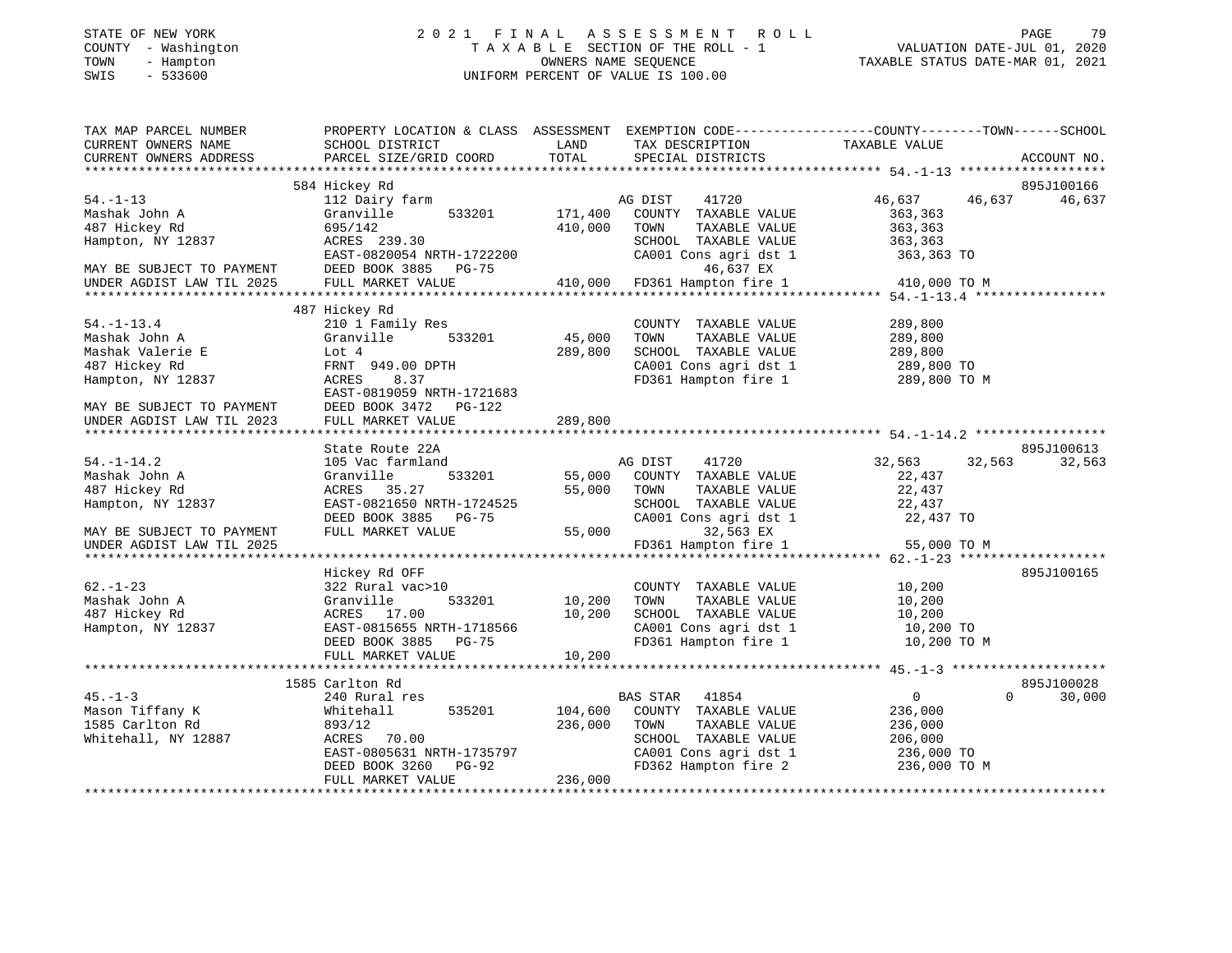# STATE OF NEW YORK 2 0 2 1 F I N A L A S S E S S M E N T R O L L PAGE 80COUNTY - Washington T A X A B L E SECTION OF THE ROLL - 1<br>
TOWN - Hampton DWNERS NAME SEQUENCE<br>
SWIS - 533600<br>
SWIS - 533600 SWIS - 533600 UNIFORM PERCENT OF VALUE IS 100.00

VALUATION DATE-JUL 01, 2020

| TAX MAP PARCEL NUMBER<br>CURRENT OWNERS NAME<br>CURRENT OWNERS ADDRESS | PROPERTY LOCATION & CLASS ASSESSMENT<br>SCHOOL DISTRICT<br>PARCEL SIZE/GRID COORD | LAND<br>TOTAL  | TAX DESCRIPTION<br>SPECIAL DISTRICTS                                          | EXEMPTION CODE-----------------COUNTY-------TOWN------SCHOOL<br>TAXABLE VALUE | ACCOUNT NO.                  |
|------------------------------------------------------------------------|-----------------------------------------------------------------------------------|----------------|-------------------------------------------------------------------------------|-------------------------------------------------------------------------------|------------------------------|
| $38. - 1 - 10.3$<br>Matta James                                        | 1660 County Route 11<br>210 1 Family Res<br>535201<br>Whitehall                   |                | AGED-ALL<br>41800<br>17,200 ENH STAR 41834                                    | 85,500<br>85,500<br>$\Omega$                                                  | 85,500<br>70,700<br>$\Omega$ |
| Matta Joseph Richard<br>1660 County Route 11                           | 2.05<br>ACRES<br>EAST-0808697 NRTH-1737211                                        |                | 171,000 COUNTY TAXABLE VALUE<br>TOWN<br>TAXABLE VALUE                         | 85,500<br>85,500                                                              |                              |
| Whitehall, NY 12887                                                    | DEED BOOK 2966 PG-145<br>FULL MARKET VALUE                                        |                | SCHOOL TAXABLE VALUE<br>171,000 CA001 Cons agri dst 1<br>FD362 Hampton fire 2 | 14,800<br>171,000 TO<br>171,000 TO M                                          |                              |
|                                                                        |                                                                                   |                |                                                                               |                                                                               |                              |
|                                                                        | 1123 East Way                                                                     |                |                                                                               |                                                                               | 895J101729                   |
| $71. - 1 - 14.32$                                                      | 260 Seasonal res - WTRFNT                                                         |                | COUNTY TAXABLE VALUE                                                          | 199,500                                                                       |                              |
| McCarty Keith J                                                        | Granville<br>533201                                                               | 52,700         | TOWN<br>TAXABLE VALUE                                                         | 199,500                                                                       |                              |
| McCarty Angela M                                                       | 599/88                                                                            | 199,500        | SCHOOL TAXABLE VALUE                                                          | 199,500                                                                       |                              |
| 11 Forest Rd<br>Delmar, NY 12054                                       | 6.03<br>ACRES<br>EAST-0815795 NRTH-1708578<br>DEED BOOK 3635 PG-187               |                |                                                                               | FD361 Hampton fire 1 199,500 TO M                                             |                              |
|                                                                        | FULL MARKET VALUE                                                                 | 199,500        |                                                                               |                                                                               |                              |
|                                                                        | 17 Ridgecrest Way                                                                 |                |                                                                               |                                                                               | 895J101735                   |
| $80. - 1 - 32$                                                         | 210 1 Family Res                                                                  |                | COUNTY TAXABLE VALUE                                                          | 225,000                                                                       |                              |
| Mcclintock Douglas J                                                   | 535201<br>Whitehall                                                               | 29,800         | TOWN<br>TAXABLE VALUE                                                         | 225,000                                                                       |                              |
| Mcclintock Deanne                                                      | LOT 4                                                                             | 225,000        | SCHOOL TAXABLE VALUE                                                          | 225,000                                                                       |                              |
| 5 Hamilton Rd<br>Scarsdale, NY 10583                                   | Driveway Agmt 603/322<br>1.80<br>ACRES                                            |                | FD361 Hampton fire 1                                                          | 225,000 TO M                                                                  |                              |
|                                                                        | EAST-0810204 NRTH-1704506<br>DEED BOOK 599<br>PG-339                              |                |                                                                               |                                                                               |                              |
|                                                                        | FULL MARKET VALUE                                                                 | 225,000        |                                                                               |                                                                               |                              |
|                                                                        |                                                                                   |                |                                                                               |                                                                               |                              |
|                                                                        | County Route 21 OFF                                                               |                |                                                                               |                                                                               |                              |
| $80. - 1 - 56$                                                         | 314 Rural vac<10<br>535201                                                        |                | COUNTY TAXABLE VALUE<br>TOWN                                                  | 3,800                                                                         |                              |
| Mcclintock Douglas J<br>Mcclintock Deanne H                            | Whitehall<br>Sect 5 Lot 1                                                         | 3,800<br>3,800 | TAXABLE VALUE<br>SCHOOL TAXABLE VALUE                                         | 3,800<br>3,800                                                                |                              |
| 5 Hamilton Rd                                                          | ACRES<br>5.10                                                                     |                | FD361 Hampton fire 1                                                          | 3,800 TO M                                                                    |                              |
| Scarsdale, NY 10583                                                    | EAST-0809573 NRTH-1704369                                                         |                |                                                                               |                                                                               |                              |
|                                                                        | DEED BOOK 787<br>PG-316                                                           |                |                                                                               |                                                                               |                              |
|                                                                        | FULL MARKET VALUE                                                                 | 3,800          |                                                                               |                                                                               |                              |
|                                                                        |                                                                                   |                |                                                                               |                                                                               |                              |
|                                                                        | 224 Hills Pond Rd                                                                 |                |                                                                               |                                                                               | 895J101772                   |
| $71. - 1 - 15.1$                                                       | 210 1 Family Res                                                                  |                | <b>BAS STAR</b><br>41854                                                      | $\overline{0}$                                                                | $\Omega$<br>30,000           |
| McClure Cecil                                                          | Granville<br>533201                                                               | 45,200         | COUNTY TAXABLE VALUE                                                          | 165,000                                                                       |                              |
| McClure Kathryn                                                        | ACRES<br>8.53                                                                     | 165,000        | TOWN<br>TAXABLE VALUE                                                         | 165,000                                                                       |                              |
| PO Box 114                                                             | EAST-0816930 NRTH-1707050                                                         |                | SCHOOL TAXABLE VALUE                                                          | 135,000                                                                       |                              |
| Hampton, NY 12837                                                      | DEED BOOK 1951 PG-264<br>FULL MARKET VALUE                                        | 165,000        | FD361 Hampton fire 1                                                          | 165,000 TO M                                                                  |                              |
|                                                                        |                                                                                   |                |                                                                               |                                                                               |                              |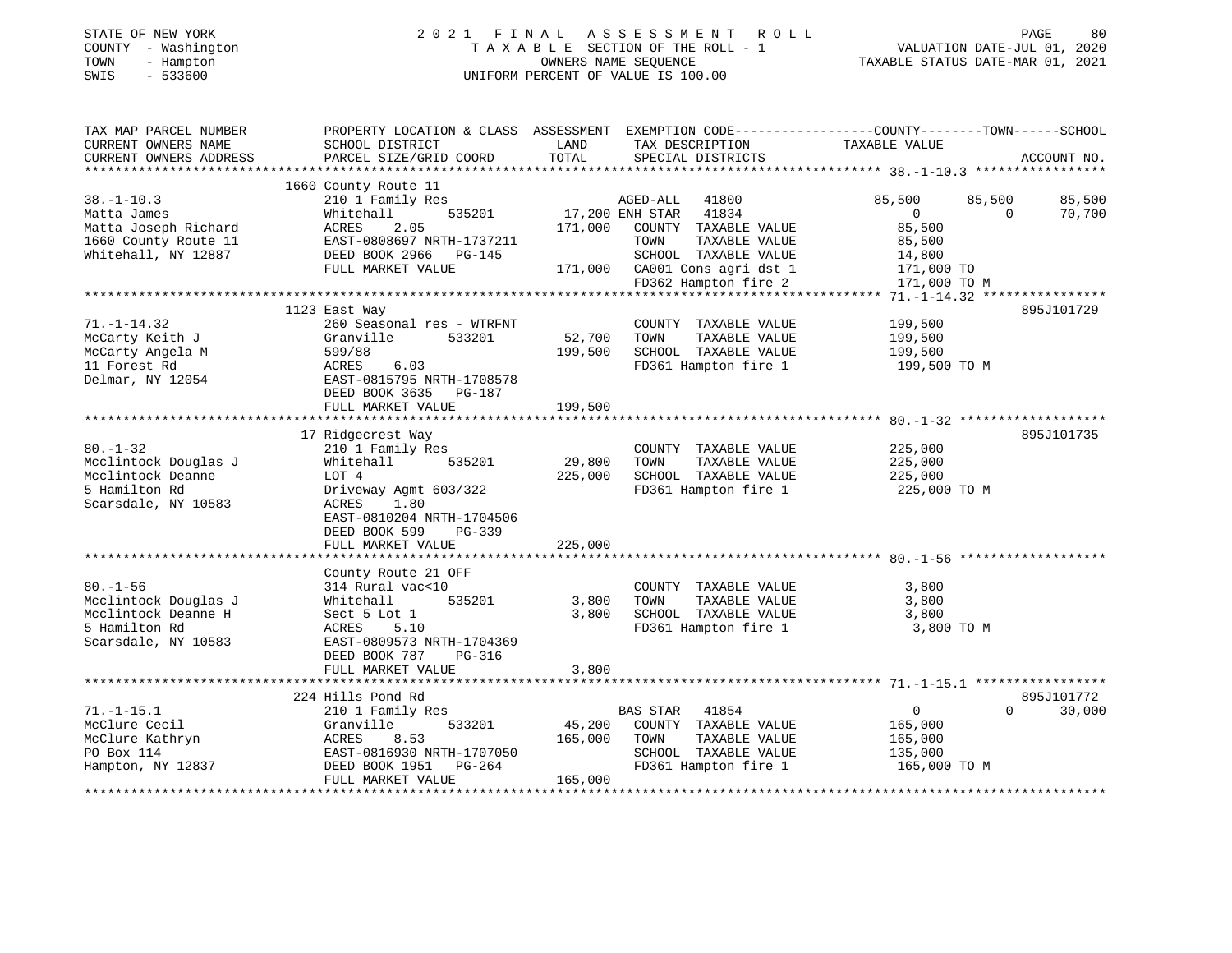# STATE OF NEW YORK 2 0 2 1 F I N A L A S S E S S M E N T R O L L PAGE 81COUNTY - Washington T A X A B L E SECTION OF THE ROLL - 1<br>
TOWN - Hampton DWNERS NAME SEQUENCE<br>
SWIS - 533600<br>
SWIS - 533600 SWIS - 533600 UNIFORM PERCENT OF VALUE IS 100.00

VALUATION DATE-JUL 01, 2020

| TAX MAP PARCEL NUMBER                               | PROPERTY LOCATION & CLASS ASSESSMENT EXEMPTION CODE---------------COUNTY-------TOWN-----SCHOOL |               |                       |                                                |                    |
|-----------------------------------------------------|------------------------------------------------------------------------------------------------|---------------|-----------------------|------------------------------------------------|--------------------|
| CURRENT OWNERS NAME                                 | SCHOOL DISTRICT                                                                                | LAND          | TAX DESCRIPTION       | TAXABLE VALUE                                  |                    |
| CURRENT OWNERS ADDRESS<br>************************* | PARCEL SIZE/GRID COORD                                                                         | TOTAL         | SPECIAL DISTRICTS     |                                                | ACCOUNT NO.        |
|                                                     |                                                                                                |               |                       |                                                |                    |
|                                                     | 218 Carvers Falls Rd                                                                           |               |                       |                                                | 895J101764         |
| $38. - 1 - 2.3$                                     | 210 1 Family Res                                                                               |               | COUNTY TAXABLE VALUE  | 107,100                                        |                    |
| McDonald Jessica                                    | 535201<br>Whitehall                                                                            | 34,400        | TOWN<br>TAXABLE VALUE | 107,100                                        |                    |
| PO Box 316                                          | 3.11 BANK<br>ACRES<br>998                                                                      | 107,100       | SCHOOL TAXABLE VALUE  | 107,100                                        |                    |
| Brandon, VT 05733                                   | EAST-0805347 NRTH-1744600<br>DEED BOOK 3520 PG-211                                             |               | FD362 Hampton fire 2  | 107,100 TO M                                   |                    |
|                                                     | FULL MARKET VALUE                                                                              | 107,100       |                       |                                                |                    |
|                                                     |                                                                                                |               |                       |                                                |                    |
|                                                     | 106 Hickey Rd                                                                                  |               |                       |                                                |                    |
| $62. - 1 - 28.2$                                    | 210 1 Family Res                                                                               |               | COUNTY TAXABLE VALUE  | 85,200                                         |                    |
| McFarren Cindy                                      | Granville<br>533201                                                                            | 30,800        | TOWN<br>TAXABLE VALUE | 85,200                                         |                    |
| 144 Dekalb Rd                                       | ACRES<br>2.08                                                                                  | 85,200        | SCHOOL TAXABLE VALUE  | 85,200                                         |                    |
| Granville, NY 12832                                 | EAST-0813924 NRTH-1716435                                                                      |               | FD361 Hampton fire 1  | 85,200 TO M                                    |                    |
|                                                     | DEED BOOK 3807<br>$PG-62$                                                                      |               |                       |                                                |                    |
|                                                     | FULL MARKET VALUE                                                                              | 85,200        |                       |                                                |                    |
|                                                     | ***********************                                                                        | ************* |                       | ******************************* 81.-2-20.2 *** |                    |
|                                                     | 2143 State Route 22A                                                                           |               |                       |                                                | 895J100428         |
| $81. - 2 - 20.2$                                    | 210 1 Family Res                                                                               |               | BAS STAR 41854        | $\mathbf{0}$                                   | 30,000<br>$\Omega$ |
| McGann Aline C                                      | Granville<br>533201                                                                            | 13,300        | COUNTY TAXABLE VALUE  | 108,700                                        |                    |
| Shutts Roberta                                      | FRNT 112.00 DPTH<br>90.00                                                                      | 108,700       | TAXABLE VALUE<br>TOWN | 108,700                                        |                    |
| 2143 State Route 22A                                | EAST-0822532 NRTH-1701652                                                                      |               | SCHOOL TAXABLE VALUE  | 78,700                                         |                    |
| Hampton, NY 12837                                   | DEED BOOK 2147 PG-178                                                                          |               | FD361 Hampton fire 1  | 108,700 TO M                                   |                    |
|                                                     | FULL MARKET VALUE                                                                              | 108,700       |                       |                                                |                    |
|                                                     | ********************                                                                           |               |                       |                                                |                    |
|                                                     | State Route 22A                                                                                |               |                       |                                                | 895J101741         |
| $81. - 2 - 20.3$                                    | 314 Rural vac<10                                                                               |               | COUNTY TAXABLE VALUE  | 21,000                                         |                    |
| McGann Aline C                                      | Granville<br>533201                                                                            | 21,000        | TAXABLE VALUE<br>TOWN | 21,000                                         |                    |
| Shutts Roberta M                                    | ACRES<br>2.70                                                                                  | 21,000        | SCHOOL TAXABLE VALUE  | 21,000                                         |                    |
| 2143 State Route 22A                                | EAST-0822685 NRTH-1701791                                                                      |               | FD361 Hampton fire 1  | 21,000 TO M                                    |                    |
| Hampton, NY 12837                                   | DEED BOOK 2147<br>PG-182                                                                       |               |                       |                                                |                    |
|                                                     | FULL MARKET VALUE                                                                              | 21,000        |                       |                                                |                    |
|                                                     |                                                                                                |               |                       |                                                |                    |
|                                                     | 2264 State Route 22A                                                                           |               |                       |                                                | 895J100402         |
| $81 - 2 - 4$                                        | 270 Mfg housing                                                                                |               | COUNTY TAXABLE VALUE  | 14,600                                         |                    |
| Mcgann Gary                                         | 533201<br>Granville                                                                            | 12,300        | TAXABLE VALUE<br>TOWN | 14,600                                         |                    |
| Mcgann Lynn                                         | FRNT 130.00 DPTH 350.00                                                                        | 14,600        | SCHOOL TAXABLE VALUE  | 14,600                                         |                    |
| 2137 State Route 22A                                | EAST-0823230 NRTH-1704391                                                                      |               | FD361 Hampton fire 1  | 14,600 TO M                                    |                    |
| Hampton, NY 12837                                   | DEED BOOK 439<br>PG-483                                                                        |               |                       |                                                |                    |
|                                                     | FULL MARKET VALUE                                                                              | 14,600        |                       |                                                |                    |
|                                                     |                                                                                                |               |                       |                                                |                    |
|                                                     | South Rd OFF                                                                                   |               |                       |                                                | 895J101744         |
| $81. - 2 - 26$                                      | 314 Rural vac<10                                                                               |               | COUNTY TAXABLE VALUE  | 4,700                                          |                    |
| Mcgann Gary                                         | Granville<br>533201                                                                            | 4,700         | TAXABLE VALUE<br>TOWN | 4,700                                          |                    |
| Mcgann Lynn                                         | ACRES<br>7.90                                                                                  | 4,700         | SCHOOL TAXABLE VALUE  | 4,700                                          |                    |
| 2137 State Route 22A                                | EAST-0820164 NRTH-1703671                                                                      |               | FD361 Hampton fire 1  | 4,700 TO M                                     |                    |
| Hampton, NY 12837                                   | DEED BOOK 561<br>$PG-1$                                                                        |               |                       |                                                |                    |
|                                                     | FULL MARKET VALUE                                                                              | 4,700         |                       |                                                |                    |
|                                                     |                                                                                                |               |                       |                                                |                    |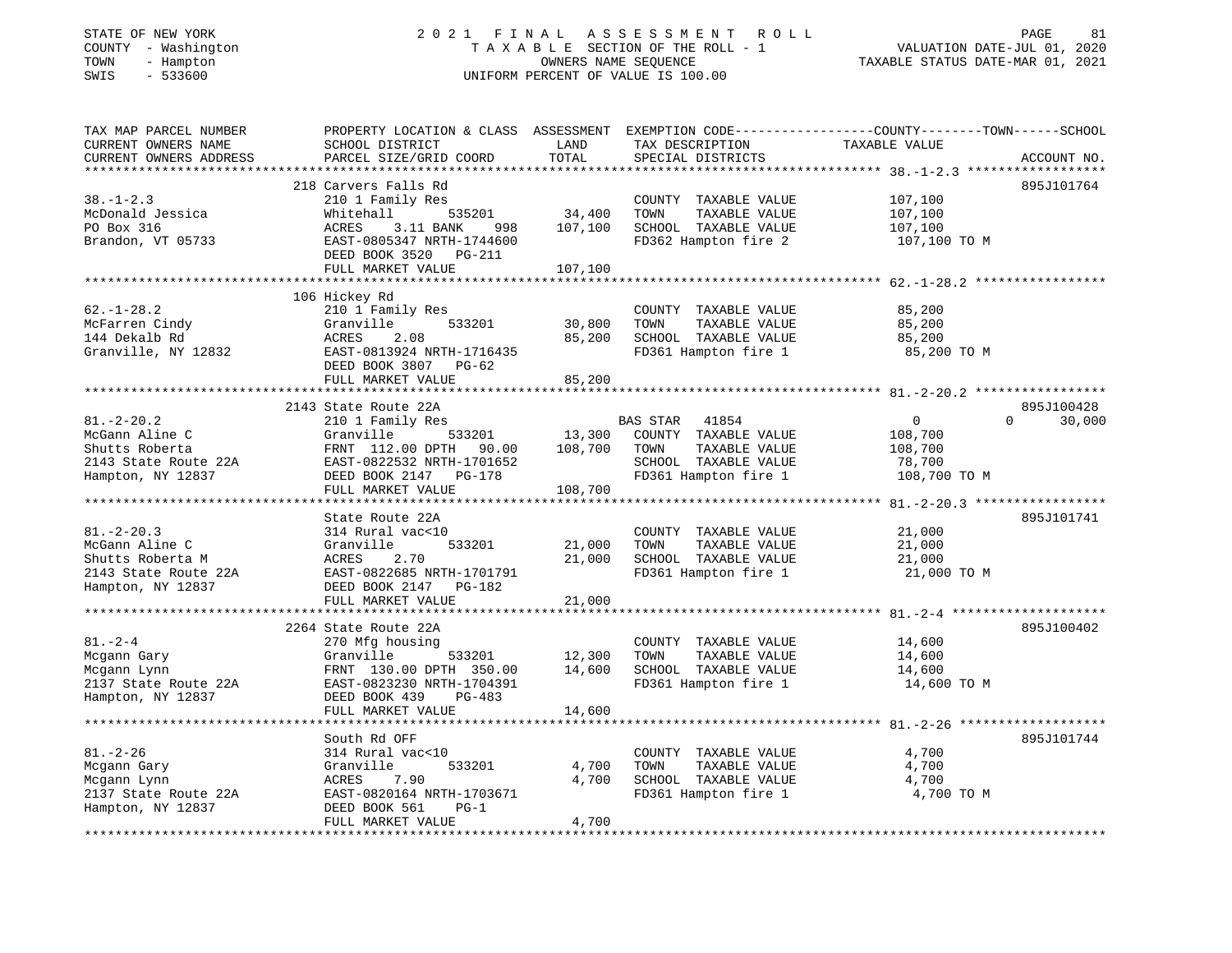#### STATE OF NEW YORK 2 0 2 1 F I N A L A S S E S S M E N T R O L L PAGE 82 COUNTY - Washington T A X A B L E SECTION OF THE ROLL - 1 VALUATION DATE-JUL 01, 2020 TOWN - Hampton OWNERS NAME SEQUENCE TAXABLE STATUS DATE-MAR 01, 2021 SWIS - 533600 UNIFORM PERCENT OF VALUE IS 100.00UNIFORM PERCENT OF VALUE IS 100.00

| TAX MAP PARCEL NUMBER<br>CURRENT OWNERS NAME<br>CURRENT OWNERS ADDRESS                                      | PROPERTY LOCATION & CLASS ASSESSMENT<br>SCHOOL DISTRICT<br>PARCEL SIZE/GRID COORD                                                                                                             | LAND<br>TOTAL                | TAX DESCRIPTION<br>SPECIAL DISTRICTS                                                                                   | EXEMPTION CODE-----------------COUNTY-------TOWN------SCHOOL<br>TAXABLE VALUE | ACCOUNT NO.                      |
|-------------------------------------------------------------------------------------------------------------|-----------------------------------------------------------------------------------------------------------------------------------------------------------------------------------------------|------------------------------|------------------------------------------------------------------------------------------------------------------------|-------------------------------------------------------------------------------|----------------------------------|
|                                                                                                             |                                                                                                                                                                                               |                              |                                                                                                                        |                                                                               |                                  |
|                                                                                                             | 2137 State Route 22A                                                                                                                                                                          |                              |                                                                                                                        |                                                                               | 895J100172                       |
| $81.-2-20.1$<br>McGann Gary D<br>McGann Lynn D                                                              | 210 1 Family Res<br>533201<br>Granville<br>7.10<br>ACRES                                                                                                                                      | 43,500<br>132,500            | ENH STAR<br>41834<br>COUNTY TAXABLE VALUE<br>TOWN<br>TAXABLE VALUE                                                     | $\overline{0}$<br>132,500<br>132,500                                          | $\Omega$<br>70,700               |
| 2137 State Route 22A<br>Hampton, NY 12837                                                                   | EAST-0822441 NRTH-1701484<br>DEED BOOK 710<br>$PG-53$<br>FULL MARKET VALUE                                                                                                                    |                              | SCHOOL TAXABLE VALUE<br>CA001 Cons agri dst 1<br>132,500 FD361 Hampton fire 1                                          | 61,800<br>132,500 TO<br>132,500 TO M                                          |                                  |
|                                                                                                             |                                                                                                                                                                                               |                              |                                                                                                                        |                                                                               |                                  |
| $80. - 1 - 45$<br>McGrath Daniel<br>McGrath Ellen<br>12 Lakeview Way<br>Whitehall, NY 12887                 | 12 Lakeview Way<br>210 1 Family Res - WTRFNT<br>Whitehall<br>535201<br>LOT 17<br>Row 578/329<br>FRNT 100.00 DPTH 289.00<br>EAST-0810862 NRTH-1705102<br>DEED BOOK 3709 PG-317                 | 29,300<br>236,800            | COUNTY TAXABLE VALUE<br>TOWN<br>TAXABLE VALUE<br>SCHOOL TAXABLE VALUE<br>FD361 Hampton fire 1                          | 236,800<br>236,800<br>236,800<br>236,800 TO M                                 | 895J101761                       |
|                                                                                                             | FULL MARKET VALUE                                                                                                                                                                             | 236,800                      |                                                                                                                        |                                                                               |                                  |
|                                                                                                             |                                                                                                                                                                                               |                              |                                                                                                                        |                                                                               |                                  |
| $53. - 1 - 4.3$<br>McKee Steven R<br>McKee Marie C<br>109 Roberts Ln<br>Hampton, NY 12837                   | 109 Roberts Ln<br>240 Rural res<br>Granville<br>533201<br>ACRES 24.60<br>EAST-0817312 NRTH-1723225<br>DEED BOOK 926<br>PG-294<br>FULL MARKET VALUE                                            | 64,500<br>189,500<br>189,500 | ENH STAR 41834<br>COUNTY TAXABLE VALUE<br>TOWN<br>TAXABLE VALUE<br>SCHOOL TAXABLE VALUE<br>FD361 Hampton fire 1        | $\mathbf{0}$<br>189,500<br>189,500<br>118,800<br>189,500 TO M                 | 895J100533<br>$\Omega$<br>70,700 |
|                                                                                                             | State Route 22A                                                                                                                                                                               |                              |                                                                                                                        |                                                                               |                                  |
| $63. - 1 - 2.1$<br>McKenna Todd T<br>3011 State Route 22A<br>Hampton, NY 12837<br>MAY BE SUBJECT TO PAYMENT | 105 Vac farmland<br>Granville<br>533201<br>665/119<br>ACRES 129.80<br>EAST-0820282 NRTH-1718908<br>DEED BOOK 20210 PG-585                                                                     | 121,000<br>121,000           | COUNTY TAXABLE VALUE<br>TOWN<br>TAXABLE VALUE<br>SCHOOL TAXABLE VALUE<br>CA001 Cons agri dst 1<br>FD361 Hampton fire 1 | 121,000<br>121,000<br>121,000<br>121,000 TO<br>121,000 TO M                   |                                  |
| UNDER AGDIST LAW TIL 2025                                                                                   | FULL MARKET VALUE                                                                                                                                                                             | 121,000                      |                                                                                                                        |                                                                               |                                  |
|                                                                                                             |                                                                                                                                                                                               |                              |                                                                                                                        |                                                                               |                                  |
| $63. - 1 - 2.2$<br>McKenna Todd T<br>3011 State Route 22A<br>Hampton, NY 12837                              | 3011 State Route 22A<br>210 1 Family Res<br>533201<br>Granville<br>Filed Subdiv 12134<br>665/119<br>FRNT 1250.00 DPTH<br>ACRES<br>8.31<br>EAST-0821269 NRTH-1721083<br>DEED BOOK 20210 PG-585 | 45,000<br>204,800            | COUNTY TAXABLE VALUE<br>TAXABLE VALUE<br>TOWN<br>SCHOOL TAXABLE VALUE<br>CA001 Cons agri dst 1<br>FD361 Hampton fire 1 | 204,800<br>204,800<br>204,800<br>204,800 TO<br>204,800 TO M                   |                                  |
|                                                                                                             | FULL MARKET VALUE                                                                                                                                                                             | 204,800                      |                                                                                                                        |                                                                               |                                  |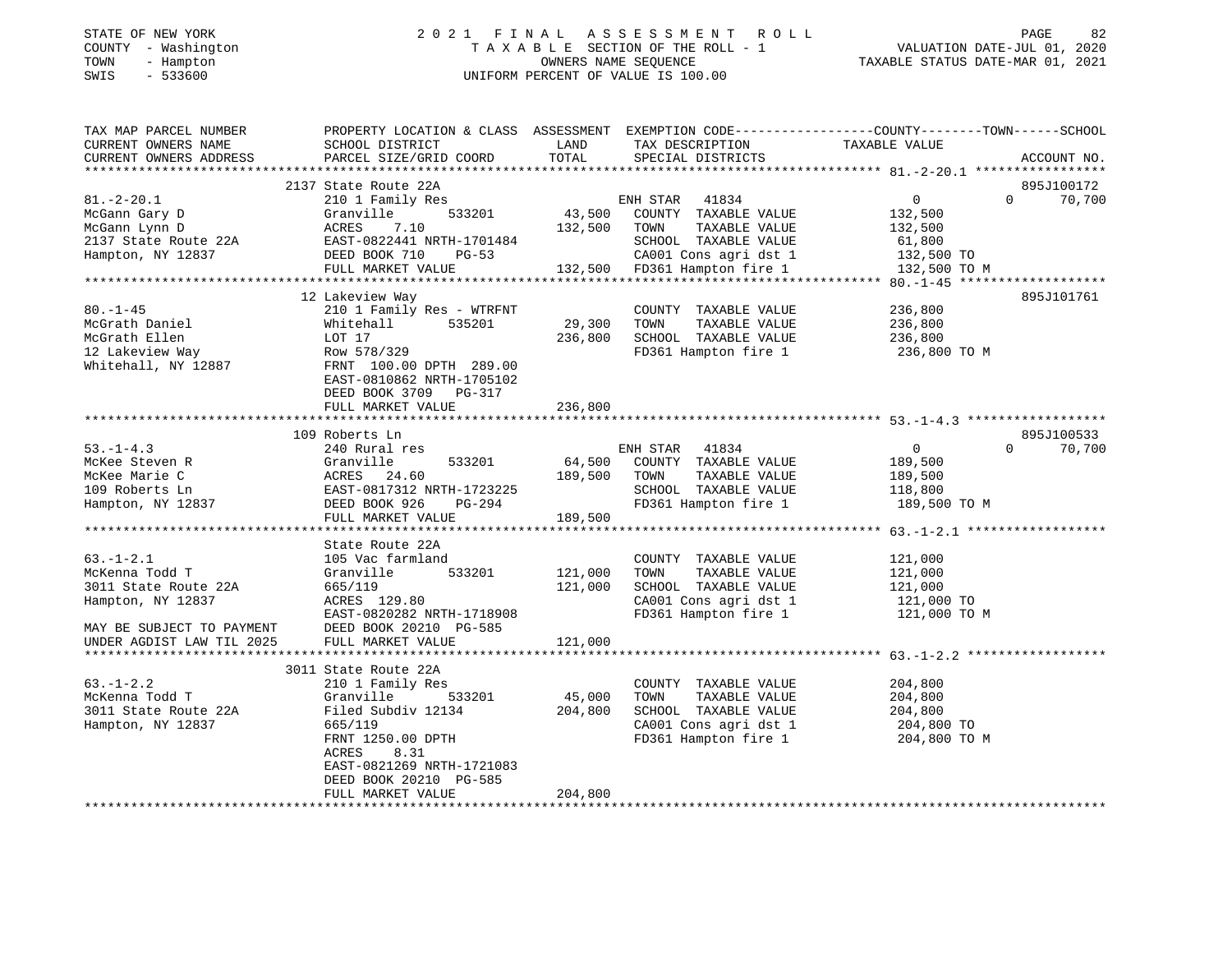| STATE OF NEW YORK |  |              |
|-------------------|--|--------------|
| COUNTY            |  | - Washington |
| TOWN              |  | - Hampton    |
|                   |  | $-0.200$     |

## STATE OF NEW YORK 2 0 2 1 F I N A L A S S E S S M E N T R O L L PAGE 83T A X A B L E SECTION OF THE ROLL - 1<br>OWNERS NAME SEQUENCE SWIS - 533600 UNIFORM PERCENT OF VALUE IS 100.00

| TAX MAP PARCEL NUMBER<br>CURRENT OWNERS NAME        | PROPERTY LOCATION & CLASS ASSESSMENT<br>SCHOOL DISTRICT | LAND    | TAX DESCRIPTION                               | EXEMPTION CODE-----------------COUNTY-------TOWN------SCHOOL<br>TAXABLE VALUE |             |
|-----------------------------------------------------|---------------------------------------------------------|---------|-----------------------------------------------|-------------------------------------------------------------------------------|-------------|
| CURRENT OWNERS ADDRESS                              | PARCEL SIZE/GRID COORD                                  | TOTAL   | SPECIAL DISTRICTS                             |                                                                               | ACCOUNT NO. |
|                                                     | 377 South Rd                                            |         |                                               |                                                                               | 895J100183  |
| $72. - 1 - 17$                                      | 240 Rural res                                           |         | COUNTY TAXABLE VALUE                          | 128,800                                                                       |             |
| Mckenzie David G                                    | Granville<br>533201                                     | 81,400  | TOWN<br>TAXABLE VALUE                         | 128,800                                                                       |             |
| PO Box 623                                          | ACRES<br>38.70                                          | 128,800 | SCHOOL TAXABLE VALUE                          | 128,800                                                                       |             |
| Bomoseen, VT 05732                                  | EAST-0818575 NRTH-1705993                               |         | FD361 Hampton fire 1                          | 128,800 TO M                                                                  |             |
|                                                     | DEED BOOK 898<br>$PG-61$                                |         |                                               |                                                                               |             |
|                                                     | FULL MARKET VALUE                                       | 128,800 |                                               |                                                                               |             |
|                                                     |                                                         |         |                                               |                                                                               |             |
|                                                     | 1064 West Way                                           |         |                                               |                                                                               | 895J100021  |
| $71.4 - 2 - 5$                                      | 210 1 Family Res - WTRFNT                               |         | COUNTY TAXABLE VALUE                          | 187,700                                                                       |             |
| McMillan Hamish                                     | Granville<br>533201                                     | 29,200  | TOWN<br>TAXABLE VALUE                         | 187,700                                                                       |             |
| Weaver Jacqueline                                   | LOT 13                                                  | 187,700 | SCHOOL TAXABLE VALUE                          | 187,700                                                                       |             |
| 1064 West Way                                       | $71. - 2 - 5$                                           |         | FD361 Hampton fire 1                          | 187,700 TO M                                                                  |             |
| Hampton, NY 12837                                   | FRNT 100.00 DPTH 261.00                                 |         |                                               |                                                                               |             |
|                                                     | ACRES<br>$0.60$ BANK<br>997                             |         |                                               |                                                                               |             |
|                                                     | EAST-0815240 NRTH-1707713                               |         |                                               |                                                                               |             |
|                                                     | DEED BOOK 3709 PG-172                                   |         |                                               |                                                                               |             |
|                                                     | FULL MARKET VALUE                                       | 187,700 |                                               |                                                                               |             |
|                                                     |                                                         |         |                                               |                                                                               |             |
|                                                     | North Quivey Hill Ln                                    |         |                                               |                                                                               |             |
| $81. - 1 - 13.4$                                    | 322 Rural vac>10                                        |         | COUNTY TAXABLE VALUE                          | 20,800                                                                        |             |
| Mead (Estate) Anna J                                | Granville<br>533201                                     | 20,800  | TAXABLE VALUE<br>TOWN                         | 20,800                                                                        |             |
| Att:Lawrence Jones/I Campney 899-95 1880/158 to 188 |                                                         | 20,800  | SCHOOL TAXABLE VALUE                          | 20,800                                                                        |             |
| 166 N William St                                    | Sub Div Lot 5                                           |         | FD361 Hampton fire 1                          | 20,800 TO M                                                                   |             |
| Whitehall, NY 12887                                 | ACRES 18.65                                             |         |                                               |                                                                               |             |
|                                                     | EAST-0818953 NRTH-1700203                               |         |                                               |                                                                               |             |
|                                                     | DEED BOOK J 122 PG-72                                   |         |                                               |                                                                               |             |
|                                                     | FULL MARKET VALUE                                       | 20,800  |                                               |                                                                               |             |
|                                                     | North Quivey Hill Ln                                    |         |                                               |                                                                               |             |
| $81. - 1 - 13.1$                                    |                                                         |         |                                               |                                                                               |             |
| Mead (Estate) Martin C                              | 322 Rural vac>10<br>533201<br>Granville                 | 20,800  | COUNTY TAXABLE VALUE<br>TAXABLE VALUE<br>TOWN | 20,800<br>20,800                                                              |             |
| Attn: Martin R & Jane Mead                          | 1880/158 to188                                          | 20,800  | SCHOOL TAXABLE VALUE                          | 20,800                                                                        |             |
| 171 Jones Rd                                        | Sub Div Lot 2                                           |         | FD361 Hampton fire 1                          | 20,800 TO M                                                                   |             |
| Poultney, VT 05764                                  | ACRES 18.65                                             |         |                                               |                                                                               |             |
|                                                     | EAST-0816939 NRTH-1699100                               |         |                                               |                                                                               |             |
|                                                     | DEED BOOK J 122 PG-72                                   |         |                                               |                                                                               |             |
|                                                     | FULL MARKET VALUE                                       | 20,800  |                                               |                                                                               |             |
|                                                     |                                                         |         |                                               |                                                                               |             |
|                                                     | 2888 State Route 22A                                    |         |                                               |                                                                               |             |
| $63. - 1 - 10.5$                                    | 210 1 Family Res                                        |         | BAS STAR<br>41854                             | $\Omega$<br>$\mathbf{0}$                                                      | 30,000      |
| Mead Eric                                           | Granville<br>533201                                     | 27,800  | COUNTY TAXABLE VALUE                          | 167,100                                                                       |             |
| 2888 State Route 22A                                | FRNT 296.00 DPTH 183.00                                 | 167,100 | TAXABLE VALUE<br>TOWN                         | 167,100                                                                       |             |
| Hampton, NY 12837                                   | EAST-0822459 NRTH-1718284                               |         | SCHOOL TAXABLE VALUE                          | 137,100                                                                       |             |
|                                                     | DEED BOOK 1872 PG-101                                   |         | FD361 Hampton fire 1                          | 167,100 TO M                                                                  |             |
|                                                     | FULL MARKET VALUE                                       | 167,100 |                                               |                                                                               |             |
|                                                     |                                                         |         |                                               |                                                                               |             |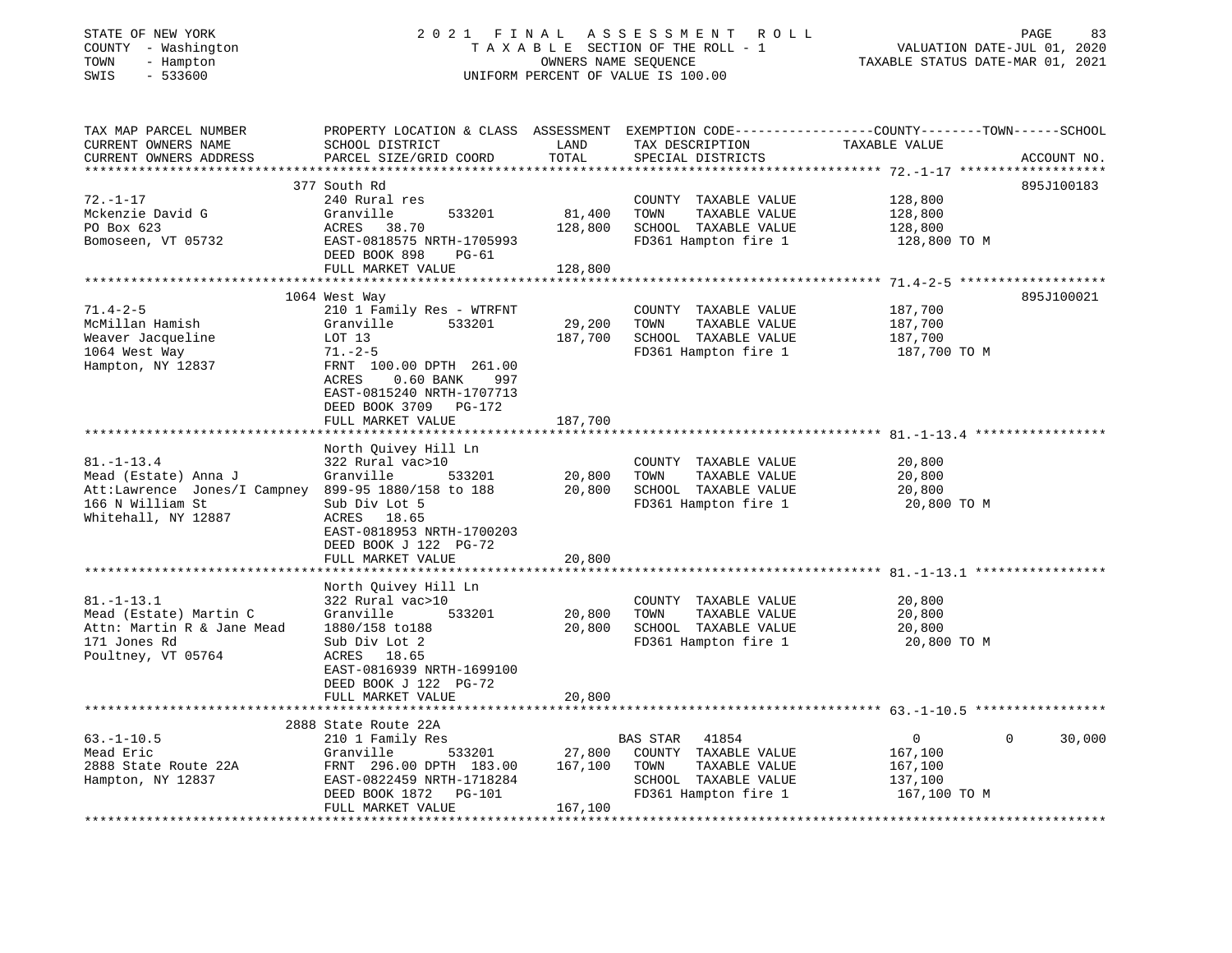| STATE OF NEW YORK<br>COUNTY - Washington<br>TOWN<br>- Hampton<br>SWIS<br>$-533600$                  | 2021 FINAL                                                                                                        |                  | ASSESSMENT<br>ROLL<br>TAXABLE SECTION OF THE ROLL - 1<br>OWNERS NAME SEQUENCE<br>UNIFORM PERCENT OF VALUE IS 100.00 | PAGE<br>VALUATION DATE-JUL 01, 2020<br>TAXABLE STATUS DATE-MAR 01, 2021                                           | 84          |
|-----------------------------------------------------------------------------------------------------|-------------------------------------------------------------------------------------------------------------------|------------------|---------------------------------------------------------------------------------------------------------------------|-------------------------------------------------------------------------------------------------------------------|-------------|
| TAX MAP PARCEL NUMBER<br>CURRENT OWNERS NAME<br>CURRENT OWNERS ADDRESS<br>************************* | SCHOOL DISTRICT<br>PARCEL SIZE/GRID COORD                                                                         | LAND<br>TOTAL    | TAX DESCRIPTION<br>SPECIAL DISTRICTS                                                                                | PROPERTY LOCATION & CLASS ASSESSMENT EXEMPTION CODE----------------COUNTY-------TOWN------SCHOOL<br>TAXABLE VALUE | ACCOUNT NO. |
|                                                                                                     | North Quivey Hill Ln                                                                                              |                  |                                                                                                                     |                                                                                                                   | 895J100176  |
| $81. - 1 - 13$                                                                                      | 322 Rural vac>10                                                                                                  |                  | COUNTY TAXABLE VALUE                                                                                                | 20,800                                                                                                            |             |
| Mead Eric                                                                                           | 533201<br>Granville                                                                                               | 20,800           | TOWN<br>TAXABLE VALUE                                                                                               | 20,800                                                                                                            |             |
| 2888 State Route 22A                                                                                | Sub Div Lot 1                                                                                                     | 20,800           | SCHOOL TAXABLE VALUE                                                                                                | 20,800                                                                                                            |             |
| Hampton, NY 12827                                                                                   | 2168/185, 2222/264<br>ACRES 18.65<br>EAST-0818368 NRTH-1698966<br>DEED BOOK 3835<br>PG-311<br>FULL MARKET VALUE   | 20,800           | FD361 Hampton fire 1                                                                                                | 20,800 TO M                                                                                                       |             |
|                                                                                                     |                                                                                                                   |                  |                                                                                                                     |                                                                                                                   |             |
|                                                                                                     | 1002 North Quivey Hill Ln                                                                                         |                  |                                                                                                                     |                                                                                                                   |             |
| $81. - 1 - 13.2$                                                                                    | 322 Rural vac>10                                                                                                  |                  | COUNTY TAXABLE VALUE                                                                                                | 20,800                                                                                                            |             |
| Mead Eric                                                                                           | Granville<br>533201                                                                                               | 20,800           | TAXABLE VALUE<br>TOWN                                                                                               | 20,800                                                                                                            |             |
| 2888 State Route 22A                                                                                | 1880/158 to 188                                                                                                   | 20,800           | SCHOOL TAXABLE VALUE                                                                                                | 20,800                                                                                                            |             |
| Hampton, NY 12827                                                                                   | Sub Div Lot 3<br>ACRES 18.65<br>EAST-0818951 NRTH-1699527<br>DEED BOOK 3835<br><b>PG-311</b><br>FULL MARKET VALUE | 20,800           | FD361 Hampton fire 1                                                                                                | 20,800 TO M                                                                                                       |             |
|                                                                                                     |                                                                                                                   |                  |                                                                                                                     |                                                                                                                   |             |
|                                                                                                     | North Quivey Hill Ln                                                                                              |                  |                                                                                                                     |                                                                                                                   |             |
| $81. - 1 - 13.3$                                                                                    | 322 Rural vac>10                                                                                                  |                  | COUNTY TAXABLE VALUE                                                                                                | 20,800                                                                                                            |             |
| Mead Eric<br>2888 State Route 22A                                                                   | Granville<br>533201<br>1880/158 to 188                                                                            | 20,800<br>20,800 | TOWN<br>TAXABLE VALUE<br>SCHOOL TAXABLE VALUE                                                                       | 20,800<br>20,800                                                                                                  |             |
| Hampton, NY 12827                                                                                   | Sub Div Lot 4 Judg 122/7<br>FRNT 670.00 DPTH<br>ACRES 18.65<br>EAST-0817507 NRTH-1699581<br>DEED BOOK 3835 PG-311 |                  | FD361 Hampton fire 1                                                                                                | 20,800 TO M                                                                                                       |             |
|                                                                                                     | FULL MARKET VALUE<br>*******************                                                                          | 20,800           |                                                                                                                     |                                                                                                                   |             |
|                                                                                                     | 17 Perry Heights Way                                                                                              |                  |                                                                                                                     |                                                                                                                   | 895J101722  |
| $72. - 2 - 26.2$                                                                                    | 270 Mfg housing                                                                                                   |                  | BAS STAR<br>41854                                                                                                   | $\mathbf 0$<br>$\Omega$                                                                                           | 30,000      |
| Mead Gary L                                                                                         | Granville<br>533201                                                                                               | 27,200           | COUNTY TAXABLE VALUE                                                                                                | 51,200                                                                                                            |             |
| Mead Brenda                                                                                         | ACRES<br>1.05                                                                                                     | 51,200           | TAXABLE VALUE<br>TOWN                                                                                               | 51,200                                                                                                            |             |
| 17 Perry Heights Way                                                                                | EAST-0822656 NRTH-1711900                                                                                         |                  | SCHOOL TAXABLE VALUE                                                                                                | 21,200                                                                                                            |             |
| Hampton, NY 12837                                                                                   | DEED BOOK 544<br>$PG-40$                                                                                          |                  | FD361 Hampton fire 1                                                                                                | 51,200 TO M                                                                                                       |             |
|                                                                                                     | FULL MARKET VALUE                                                                                                 | 51,200           |                                                                                                                     |                                                                                                                   |             |
|                                                                                                     |                                                                                                                   | *************    |                                                                                                                     |                                                                                                                   |             |
|                                                                                                     | 2527 County Route 18                                                                                              |                  |                                                                                                                     |                                                                                                                   | 895J100177  |
| $72. - 2 - 26$                                                                                      | 210 1 Family Res                                                                                                  |                  | ENH STAR<br>41834                                                                                                   | $\overline{0}$<br>$\Omega$                                                                                        | 70,700      |
| Mead James W                                                                                        | Granville<br>533201                                                                                               | 27,700<br>95,000 | COUNTY TAXABLE VALUE                                                                                                | 95,000                                                                                                            |             |
| 2527 County Route 18<br>Hampton, NY 12837                                                           | ACRES<br>1.20<br>EAST-0822711 NRTH-1711652                                                                        |                  | TOWN<br>TAXABLE VALUE<br>SCHOOL TAXABLE VALUE                                                                       | 95,000<br>24,300                                                                                                  |             |
|                                                                                                     | DEED BOOK 403<br>PG-631                                                                                           |                  | FD361 Hampton fire 1                                                                                                | 95,000 TO M                                                                                                       |             |
|                                                                                                     | FULL MARKET VALUE                                                                                                 | 95,000           |                                                                                                                     |                                                                                                                   |             |
|                                                                                                     |                                                                                                                   |                  |                                                                                                                     |                                                                                                                   |             |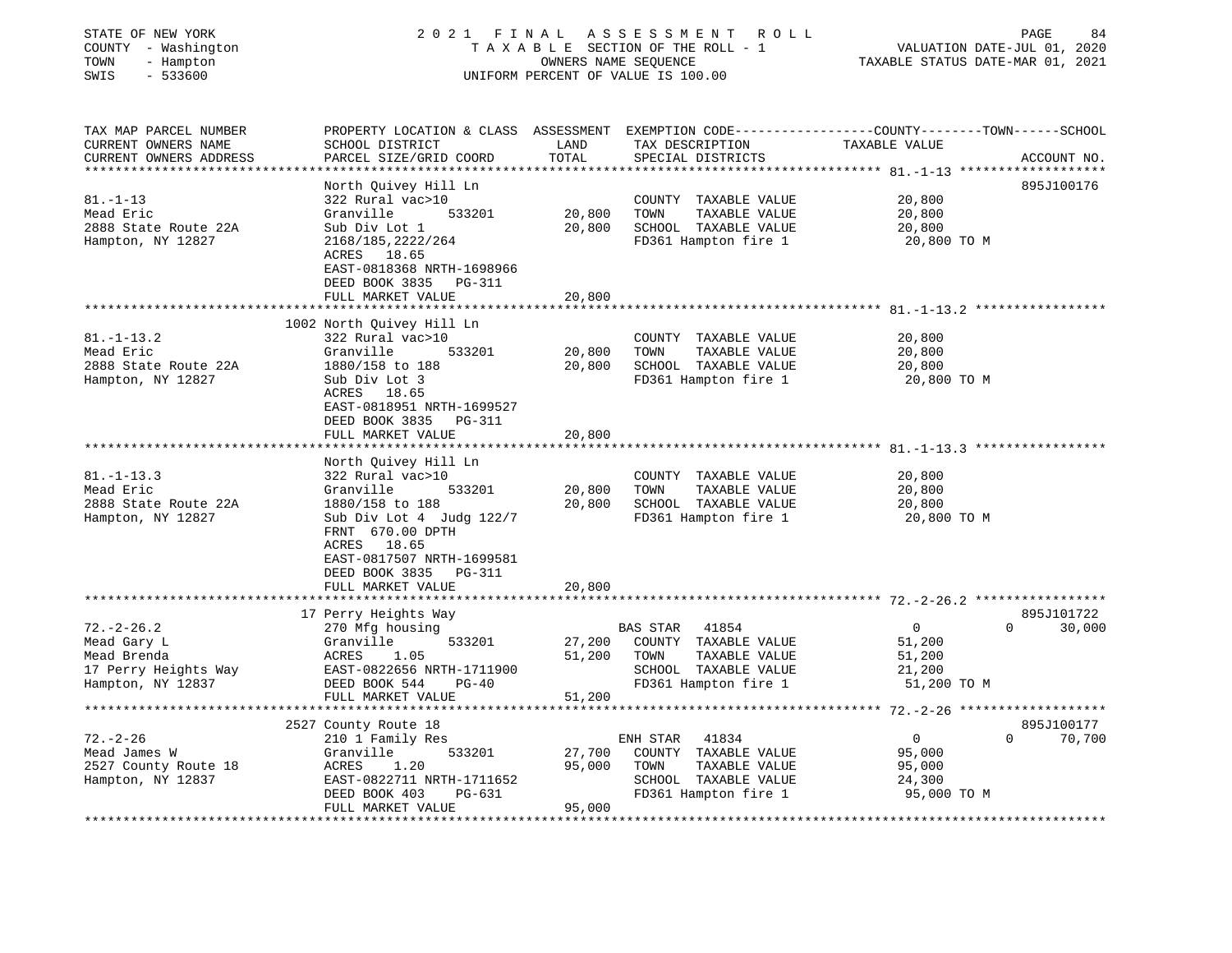| STATE OF NEW YORK<br>COUNTY - Washington<br>TOWN<br>- Hampton<br>$-533600$<br>SWIS | 2021 FINAL                                                                    | OWNERS NAME SEQUENCE | ASSESSMENT ROLL<br>TAXABLE SECTION OF THE ROLL - 1<br>UNIFORM PERCENT OF VALUE IS 100.00 | PAGE<br>VALUATION DATE-JUL 01, 2020<br>TAXABLE STATUS DATE-MAR 01, 2021                         | 85     |
|------------------------------------------------------------------------------------|-------------------------------------------------------------------------------|----------------------|------------------------------------------------------------------------------------------|-------------------------------------------------------------------------------------------------|--------|
| TAX MAP PARCEL NUMBER                                                              |                                                                               |                      |                                                                                          | PROPERTY LOCATION & CLASS ASSESSMENT EXEMPTION CODE---------------COUNTY-------TOWN------SCHOOL |        |
| CURRENT OWNERS NAME                                                                | SCHOOL DISTRICT                                                               | LAND                 | TAX DESCRIPTION                                                                          | TAXABLE VALUE                                                                                   |        |
| CURRENT OWNERS ADDRESS<br>**********************                                   | PARCEL SIZE/GRID COORD                                                        | TOTAL                | SPECIAL DISTRICTS                                                                        | ACCOUNT NO.                                                                                     |        |
|                                                                                    | 435 Hills Pond Rd                                                             |                      |                                                                                          |                                                                                                 |        |
| $71. - 1 - 23.8$                                                                   | 270 Mfg housing                                                               |                      | COUNTY TAXABLE VALUE                                                                     | 68,600                                                                                          |        |
| Merrills Stephen                                                                   | Granville<br>533201                                                           | 29,400               | TOWN<br>TAXABLE VALUE                                                                    | 68,600                                                                                          |        |
| 435 Hills Pond Rd                                                                  | FRNT 273.00 DPTH                                                              | 68,600               | SCHOOL TAXABLE VALUE                                                                     | 68,600                                                                                          |        |
| Whitehall, NY 12887                                                                | ACRES<br>1.68 BANK<br>40<br>EAST-0814299 NRTH-1711704<br>DEED BOOK 3729 PG-57 | 68,600               | FD361 Hampton fire 1                                                                     | 68,600 TO M                                                                                     |        |
|                                                                                    | FULL MARKET VALUE                                                             |                      |                                                                                          |                                                                                                 |        |
|                                                                                    | 314 Hickey Rd                                                                 |                      |                                                                                          | 895J101767                                                                                      |        |
| $53. - 1 - 7.18$                                                                   | 210 1 Family Res                                                              |                      | COUNTY TAXABLE VALUE                                                                     | 82,800                                                                                          |        |
| Mestyan Hazel                                                                      | Granville<br>533201                                                           | 32,600               | TOWN<br>TAXABLE VALUE                                                                    | 82,800                                                                                          |        |
| 44 Prospect St                                                                     | 2.60<br>ACRES                                                                 | 82,800               | SCHOOL TAXABLE VALUE                                                                     | 82,800                                                                                          |        |
| Fair Haven, VT 05743                                                               | EAST-0815047 NRTH-1720787<br>DEED BOOK 2500 PG-309                            |                      | FD361 Hampton fire 1                                                                     | 82,800 TO M                                                                                     |        |
|                                                                                    | FULL MARKET VALUE                                                             | 82,800               |                                                                                          |                                                                                                 |        |
|                                                                                    |                                                                               |                      |                                                                                          | 895J100663                                                                                      |        |
| $53. - 1 - 7.14$                                                                   | 292 Hickey Rd<br>270 Mfg housing                                              |                      | BAS STAR<br>41854                                                                        | $\overline{0}$<br>$\Omega$                                                                      | 30,000 |
| Mestyan Steven J                                                                   | Granville<br>533201                                                           | 32,300               | COUNTY TAXABLE VALUE                                                                     | 138,700                                                                                         |        |
| Mestyan Melissa A                                                                  | 579/337                                                                       | 138,700              | TOWN<br>TAXABLE VALUE                                                                    | 138,700                                                                                         |        |
| 292 Hickey Rd                                                                      | ACRES<br>2.50                                                                 |                      | SCHOOL TAXABLE VALUE                                                                     | 108,700                                                                                         |        |
| Hampton, NY 12837                                                                  | EAST-0814922 NRTH-1720644                                                     |                      | FD361 Hampton fire 1                                                                     | 138,700 TO M                                                                                    |        |
|                                                                                    | DEED BOOK 3099 PG-186                                                         |                      |                                                                                          |                                                                                                 |        |
|                                                                                    | FULL MARKET VALUE                                                             | 138,700              |                                                                                          |                                                                                                 |        |
|                                                                                    |                                                                               |                      |                                                                                          | $38. - 1 - 12.3$ ******************                                                             |        |
| $38. - 1 - 12.3$                                                                   | 52 Vladyka Woods Rd<br>240 Rural res                                          |                      | COUNTY TAXABLE VALUE                                                                     | 895J100625<br>112,500                                                                           |        |
| Milardo Debra M                                                                    | 535201<br>Whitehall                                                           | 55,400               | TOWN<br>TAXABLE VALUE                                                                    | 112,500                                                                                         |        |
| ATT:Debra Sbardella                                                                | ACRES 17.00                                                                   | 112,500              | SCHOOL TAXABLE VALUE                                                                     | 112,500                                                                                         |        |
| 13 Washington St                                                                   | EAST-0806654 NRTH-1738029                                                     |                      | FD362 Hampton fire 2                                                                     | 112,500 TO M                                                                                    |        |
| Fair Haven, VT 05743                                                               | DEED BOOK 490<br>PG-845                                                       |                      |                                                                                          |                                                                                                 |        |
|                                                                                    | FULL MARKET VALUE                                                             | 112,500              |                                                                                          |                                                                                                 |        |
|                                                                                    |                                                                               |                      |                                                                                          |                                                                                                 |        |
|                                                                                    | 64 Hampton Heights Way                                                        |                      |                                                                                          | 895J100572                                                                                      |        |
| $80. - 1 - 21$                                                                     | 260 Seasonal res                                                              |                      | COUNTY TAXABLE VALUE                                                                     | 64,300                                                                                          |        |
| Miller James C                                                                     | Granville<br>533201                                                           | 41,000<br>64,300     | TOWN<br>TAXABLE VALUE                                                                    | 64,300                                                                                          |        |
| 13990 Bartram Park Blvd #2621 Par 21 Lot 15<br>Jacksonville, FL 32258              | 591/84                                                                        |                      | SCHOOL TAXABLE VALUE<br>FD361 Hampton fire 1                                             | 64,300<br>64,300 TO M                                                                           |        |
|                                                                                    | ACRES<br>5.02                                                                 |                      |                                                                                          |                                                                                                 |        |
|                                                                                    | EAST-0810308 NRTH-1701069                                                     |                      |                                                                                          |                                                                                                 |        |
|                                                                                    | DEED BOOK 780<br>PG-331                                                       |                      |                                                                                          |                                                                                                 |        |
|                                                                                    | FULL MARKET VALUE                                                             | 64,300               |                                                                                          |                                                                                                 |        |
|                                                                                    |                                                                               |                      |                                                                                          |                                                                                                 |        |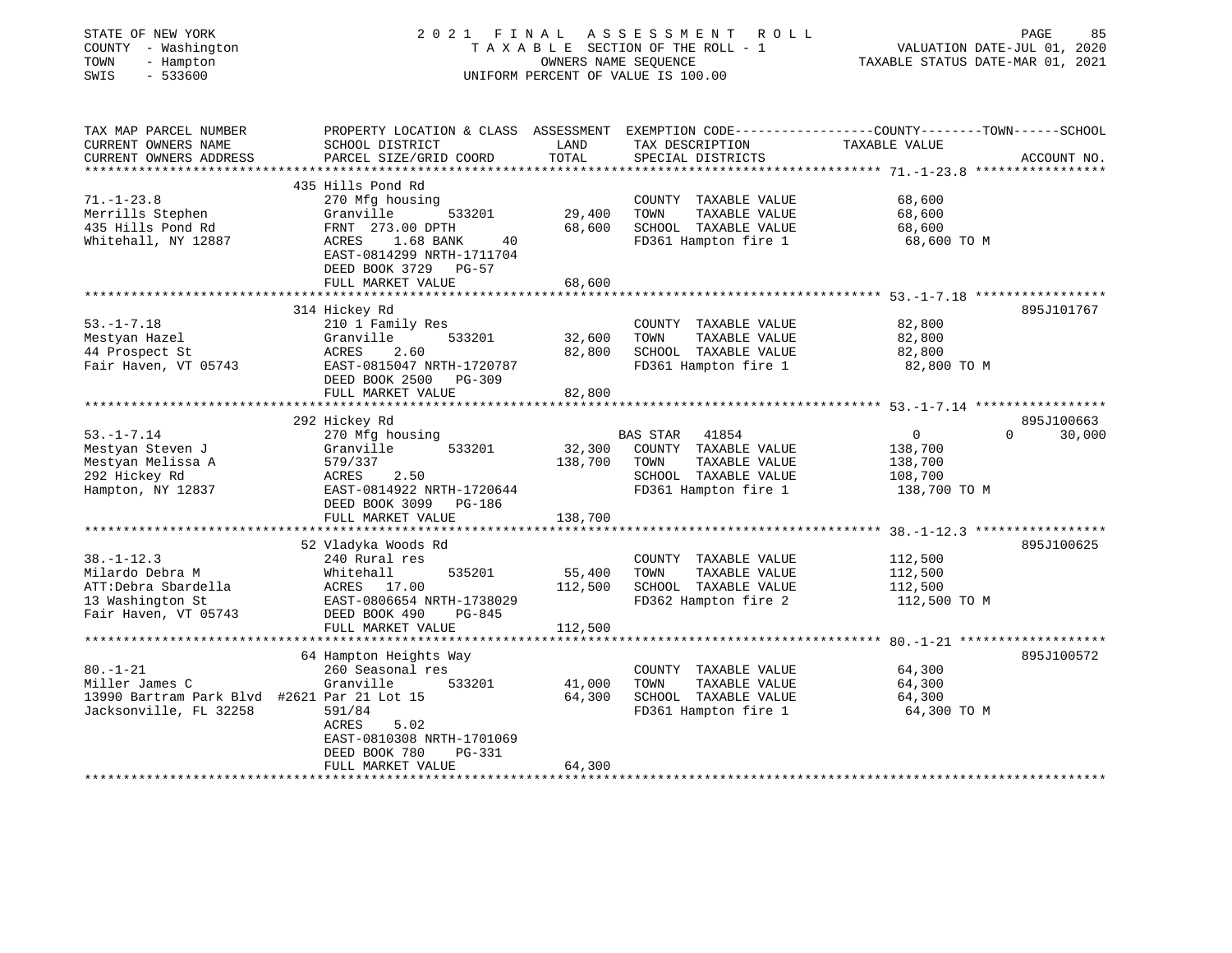| COUNTY - Washington<br>TOWN<br>- Hampton<br>SWIS<br>$-533600$                                            | TAXABLE SECTION OF THE ROLL - 1<br>OWNERS NAME SEOUENCE<br>UNIFORM PERCENT OF VALUE IS 100.00                                                                          |                                                   |                                                                                                                    | TAXABLE STATUS DATE-MAR 01, 2021                              | VALUATION DATE-JUL 01, 2020      |
|----------------------------------------------------------------------------------------------------------|------------------------------------------------------------------------------------------------------------------------------------------------------------------------|---------------------------------------------------|--------------------------------------------------------------------------------------------------------------------|---------------------------------------------------------------|----------------------------------|
| TAX MAP PARCEL NUMBER<br>CURRENT OWNERS NAME<br>CURRENT OWNERS ADDRESS<br>***********************        | PROPERTY LOCATION & CLASS ASSESSMENT EXEMPTION CODE---------------COUNTY-------TOWN------SCHOOL<br>SCHOOL DISTRICT<br>PARCEL SIZE/GRID COORD                           | LAND<br>TOTAL                                     | TAX DESCRIPTION<br>SPECIAL DISTRICTS                                                                               | TAXABLE VALUE                                                 | ACCOUNT NO.                      |
|                                                                                                          | 2595 State Route 22A                                                                                                                                                   |                                                   |                                                                                                                    |                                                               | 895J100039                       |
| $72. - 2 - 27$<br>Miller Nora J<br>2595 State Route 22A<br>Hampton, NY 12837                             | 210 1 Family Res<br>Granville<br>533201<br>FRNT 190.00 DPTH 155.00<br>EAST-0822947 NRTH-1711746<br>DEED BOOK 866<br>PG-215                                             | 23,200<br>92,000                                  | DISAB-C/T 41931<br>COUNTY TAXABLE VALUE<br>TOWN<br>TAXABLE VALUE<br>SCHOOL TAXABLE VALUE<br>FD361 Hampton fire 1   | 46,000<br>46,000<br>46,000<br>46,000<br>92,000<br>92,000 TO M | $\Omega$                         |
|                                                                                                          | FULL MARKET VALUE                                                                                                                                                      | 92,000                                            |                                                                                                                    |                                                               |                                  |
| $72. - 1 - 20$<br>Miller Sarah<br>1286 E Main St<br>Poultney, VT 05764                                   | 2402 County Route 18<br>210 1 Family Res<br>Granville<br>533201<br>FRNT<br>85.00 DPTH 152.00<br>EAST-0820255 NRTH-1711044<br>DEED BOOK 3460 PG-168                     | 15,700<br>76,100                                  | COUNTY TAXABLE VALUE<br>TAXABLE VALUE<br>TOWN<br>SCHOOL TAXABLE VALUE<br>FD361 Hampton fire 1                      | 76,100<br>76,100<br>76,100<br>76,100 TO M                     | 895J100258                       |
|                                                                                                          | FULL MARKET VALUE                                                                                                                                                      | 76,100                                            |                                                                                                                    |                                                               |                                  |
| $81. - 1 - 5.1$<br>Mladek Milena E ETAL<br>Mladek Jan C Etal<br>36 Canterbury Ln<br>Unionville, CT 06085 | 1158 North Quivey Hill Ln<br>240 Rural res<br>Granville<br>533201<br>464-1117 463-1120 &1123<br>36.03<br>ACRES<br>EAST-0819809 NRTH-1702786<br>DEED BOOK 864<br>PG-116 | 78,200<br>194,200                                 | BAS STAR<br>41854<br>COUNTY TAXABLE VALUE<br>TOWN<br>TAXABLE VALUE<br>SCHOOL TAXABLE VALUE<br>FD361 Hampton fire 1 | $\circ$<br>194,200<br>194,200<br>164,200<br>194,200 TO M      | 895J100540<br>$\Omega$<br>30,000 |
|                                                                                                          | FULL MARKET VALUE                                                                                                                                                      | 194,200                                           |                                                                                                                    |                                                               |                                  |
|                                                                                                          |                                                                                                                                                                        |                                                   |                                                                                                                    |                                                               |                                  |
| $53. - 1 - 7.2$<br>Monica John<br>c/o Mark Monica<br>5543 Papagallo Dr<br>Oceanside, CA 92057-1911       | Hickey Rd<br>314 Rural vac<10<br>533201<br>Granville<br>ACRES<br>5.71<br>EAST-0814563 NRTH-1720898<br>DEED BOOK 3430<br>$PG-10$                                        | 29,900<br>29,900                                  | COUNTY TAXABLE VALUE<br>TOWN<br>TAXABLE VALUE<br>SCHOOL TAXABLE VALUE<br>FD361 Hampton fire 1                      | 29,900<br>29,900<br>29,900<br>29,900 TO M                     | 895J100549                       |
|                                                                                                          | FULL MARKET VALUE                                                                                                                                                      | 29,900                                            |                                                                                                                    |                                                               |                                  |
| $81. - 1 - 48$<br>Montgomery Ernest<br>PO Box 85<br>Hampton, NY 12837                                    | 152 South Rd<br>260 Seasonal res<br>Granville<br>533201<br>ACRES<br>4.00<br>EAST-0816690 NRTH-1702747<br>DEED BOOK 505<br>$PG-459$<br>FULL MARKET VALUE                | 37,500<br>76,300<br>76,300<br>* * * * * * * * * * | ENH STAR<br>41834<br>COUNTY TAXABLE VALUE<br>TAXABLE VALUE<br>TOWN<br>SCHOOL TAXABLE VALUE<br>FD361 Hampton fire 1 | $\overline{0}$<br>76,300<br>76,300<br>5,600<br>76,300 TO M    | 895J100440<br>$\Omega$<br>70,700 |
|                                                                                                          | 333 Hills Pond Rd                                                                                                                                                      |                                                   |                                                                                                                    | $71. - 1 - 14.6$ ***************                              | 895J100671                       |
| $71. - 1 - 14.6$<br>Mooney Thomas C<br>PO Box 163<br>Hampton, NY 12837                                   | 260 Seasonal res - WTRFNT<br>Granville<br>533201<br>608/223<br>ACRES<br>7.82<br>EAST-0815056 NRTH-1709379<br>DEED BOOK 3764 PG-95                                      | 42,800<br>212,000                                 | COUNTY TAXABLE VALUE<br>TOWN<br>TAXABLE VALUE<br>SCHOOL TAXABLE VALUE<br>FD361 Hampton fire 1                      | 212,000<br>212,000<br>212,000<br>212,000 TO M                 |                                  |
|                                                                                                          | FULL MARKET VALUE                                                                                                                                                      | 212,000                                           |                                                                                                                    |                                                               |                                  |

\*\*\*\*\*\*\*\*\*\*\*\*\*\*\*\*\*\*\*\*\*\*\*\*\*\*\*\*\*\*\*\*\*\*\*\*\*\*\*\*\*\*\*\*\*\*\*\*\*\*\*\*\*\*\*\*\*\*\*\*\*\*\*\*\*\*\*\*\*\*\*\*\*\*\*\*\*\*\*\*\*\*\*\*\*\*\*\*\*\*\*\*\*\*\*\*\*\*\*\*\*\*\*\*\*\*\*\*\*\*\*\*\*\*\*\*\*\*\*\*\*\*\*\*\*\*\*\*\*\*\*\*

# STATE OF NEW YORK 2 0 2 1 F I N A L A S S E S S M E N T R O L L PAGE 86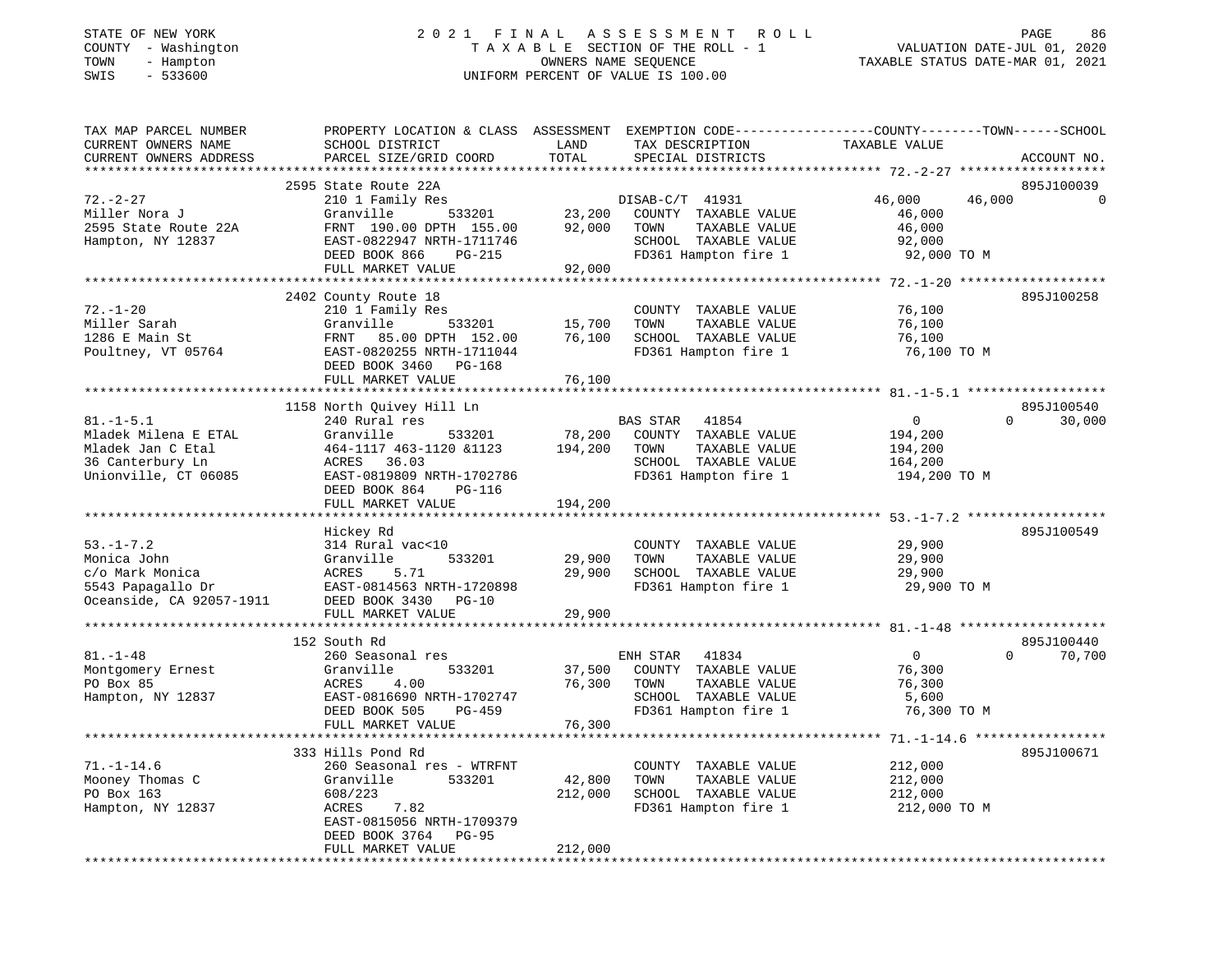# STATE OF NEW YORK 2 0 2 1 F I N A L A S S E S S M E N T R O L L PAGE 87COUNTY - Washington T A X A B L E SECTION OF THE ROLL - 1<br>
TOWN - Hampton COUNERS NAME SEQUENCE<br>
SWIS - 533600 SWIS - 533600 UNIFORM PERCENT OF VALUE IS 100.00

VALUATION DATE-JUL 01, 2020

| TAX MAP PARCEL NUMBER<br>CURRENT OWNERS NAME<br>CURRENT OWNERS ADDRESS | PROPERTY LOCATION & CLASS ASSESSMENT EXEMPTION CODE----------------COUNTY-------TOWN------SCHOOL<br>SCHOOL DISTRICT<br>PARCEL SIZE/GRID COORD | LAND<br>TOTAL | TAX DESCRIPTION<br>SPECIAL DISTRICTS | TAXABLE VALUE                                          | ACCOUNT NO. |
|------------------------------------------------------------------------|-----------------------------------------------------------------------------------------------------------------------------------------------|---------------|--------------------------------------|--------------------------------------------------------|-------------|
|                                                                        |                                                                                                                                               |               |                                      |                                                        |             |
|                                                                        | Hills Pond Rd OFF                                                                                                                             |               |                                      |                                                        | 895J100685  |
| $71. - 1 - 14.8$                                                       | 314 Rural vac<10 - WTRFNT                                                                                                                     |               | COUNTY TAXABLE VALUE                 | 46,500                                                 |             |
| Mooney Thomas C                                                        | Granville<br>533201                                                                                                                           | 46,500        | TOWN<br>TAXABLE VALUE                | 46,500                                                 |             |
| PO Box 163                                                             | ACRES<br>1.01                                                                                                                                 | 46,500        | SCHOOL TAXABLE VALUE                 | 46,500                                                 |             |
| Hampton, NY 12837                                                      | EAST-0815346 NRTH-1708768                                                                                                                     |               | FD361 Hampton fire 1                 | 46,500 TO M                                            |             |
|                                                                        | DEED BOOK 3764<br>PG-95                                                                                                                       |               |                                      |                                                        |             |
|                                                                        | FULL MARKET VALUE<br>********************************                                                                                         | 46,500        |                                      |                                                        |             |
|                                                                        |                                                                                                                                               |               |                                      |                                                        |             |
|                                                                        | Hills Pond Rd OFF                                                                                                                             |               |                                      |                                                        | 895J100241  |
| $71. - 1 - 22$                                                         | 910 Priv forest                                                                                                                               |               | COUNTY TAXABLE VALUE                 | 27,700                                                 |             |
| Mooney Thomas C                                                        | Granville<br>533201                                                                                                                           | 27,700        | TOWN<br>TAXABLE VALUE                | 27,700                                                 |             |
| PO Box 163                                                             | 50 Ad                                                                                                                                         | 27,700        | SCHOOL TAXABLE VALUE                 | 27,700                                                 |             |
| Hampton, NY 12837                                                      | ACRES<br>44.90                                                                                                                                |               | FD361 Hampton fire 1                 | 27,700 TO M                                            |             |
|                                                                        | EAST-0814333 NRTH-1708833                                                                                                                     |               |                                      |                                                        |             |
|                                                                        | DEED BOOK 3764 PG-95<br>FULL MARKET VALUE                                                                                                     | 27,700        |                                      |                                                        |             |
|                                                                        |                                                                                                                                               |               |                                      |                                                        |             |
|                                                                        | 283 Hills Pond Rd                                                                                                                             |               |                                      |                                                        | 895J101771  |
| $71. - 1 - 14.33$                                                      | 210 1 Family Res - WTRFNT                                                                                                                     |               | COUNTY TAXABLE VALUE                 | 299,700                                                |             |
| Moran Michael P                                                        | Granville<br>533201                                                                                                                           | 31,500        | TOWN<br>TAXABLE VALUE                | 299,700                                                |             |
| Moran Leslie S                                                         | ACRES<br>1.44                                                                                                                                 | 299,700       | SCHOOL TAXABLE VALUE                 | 299,700                                                |             |
| 210 Jay St                                                             | EAST-0816092 NRTH-1708177                                                                                                                     |               | FD361 Hampton fire 1                 | 299,700 TO M                                           |             |
| Albany, NY 12210                                                       | DEED BOOK 1803<br><b>PG-270</b>                                                                                                               |               |                                      |                                                        |             |
|                                                                        | FULL MARKET VALUE                                                                                                                             | 299,700       |                                      |                                                        |             |
|                                                                        |                                                                                                                                               |               |                                      |                                                        |             |
|                                                                        | 437 South Rd                                                                                                                                  |               |                                      |                                                        | 895J101776  |
| $72. - 1 - 18.1$                                                       | 210 1 Family Res                                                                                                                              |               | BAS STAR<br>41854                    | $\mathbf{0}$<br>$\Omega$                               | 30,000      |
| Morehouse Debra J                                                      | 533201<br>Granville                                                                                                                           | 35,800        | COUNTY TAXABLE VALUE                 | 120,000                                                |             |
| 437 South Rd                                                           | 3.52<br>ACRES                                                                                                                                 | 120,000       | TAXABLE VALUE<br>TOWN                | 120,000                                                |             |
| Whitehall, NY 12887                                                    | EAST-0819574 NRTH-1707743                                                                                                                     |               | SCHOOL TAXABLE VALUE                 | 90,000                                                 |             |
|                                                                        | DEED BOOK 824<br>$PG-51$                                                                                                                      |               | FD361 Hampton fire 1                 | 120,000 TO M                                           |             |
|                                                                        | FULL MARKET VALUE                                                                                                                             | 120,000       |                                      |                                                        |             |
|                                                                        | **********************                                                                                                                        |               |                                      |                                                        |             |
|                                                                        | Carlton Rd                                                                                                                                    |               |                                      |                                                        |             |
| $45. - 1 - 5.6$                                                        | 314 Rural vac<10                                                                                                                              |               | COUNTY TAXABLE VALUE                 | 7,600                                                  |             |
| Morrison Michael F                                                     | Whitehall<br>535201                                                                                                                           | 7,600         | TAXABLE VALUE<br>TOWN                | 7,600                                                  |             |
| Morrison Sharon R                                                      | ACRES<br>1.04                                                                                                                                 | 7,600         | SCHOOL TAXABLE VALUE                 | 7,600                                                  |             |
| 2017 Carlton Woods Way                                                 | EAST-0804669 NRTH-1734419                                                                                                                     |               | FD362 Hampton fire 2                 | 7,600 TO M                                             |             |
| Whitehall, NY 12887                                                    | DEED BOOK 2748 PG-159                                                                                                                         |               |                                      |                                                        |             |
|                                                                        | FULL MARKET VALUE                                                                                                                             | 7,600         |                                      |                                                        |             |
|                                                                        |                                                                                                                                               |               |                                      | ************************ 62.-1-30 ******************** |             |
|                                                                        | 12 Quiet Way                                                                                                                                  |               |                                      |                                                        | 895J100614  |
| $62 - 1 - 30$                                                          | 322 Rural vac>10                                                                                                                              |               | COUNTY TAXABLE VALUE                 | 19,200                                                 |             |
| Morse Steven                                                           | Granville<br>533201                                                                                                                           | 19,200        | TOWN<br>TAXABLE VALUE                | 19,200                                                 |             |
| Morse Norma                                                            | ACRES 12.80                                                                                                                                   | 19,200        | SCHOOL TAXABLE VALUE                 | 19,200                                                 |             |
| 171 Hickey Rd                                                          | EAST-0812957 NRTH-1716732                                                                                                                     |               | FD361 Hampton fire 1                 | 19,200 TO M                                            |             |
| Hampton, NY 12837                                                      | DEED BOOK 3476<br>PG-331                                                                                                                      |               |                                      |                                                        |             |
|                                                                        | FULL MARKET VALUE                                                                                                                             | 19,200        |                                      |                                                        |             |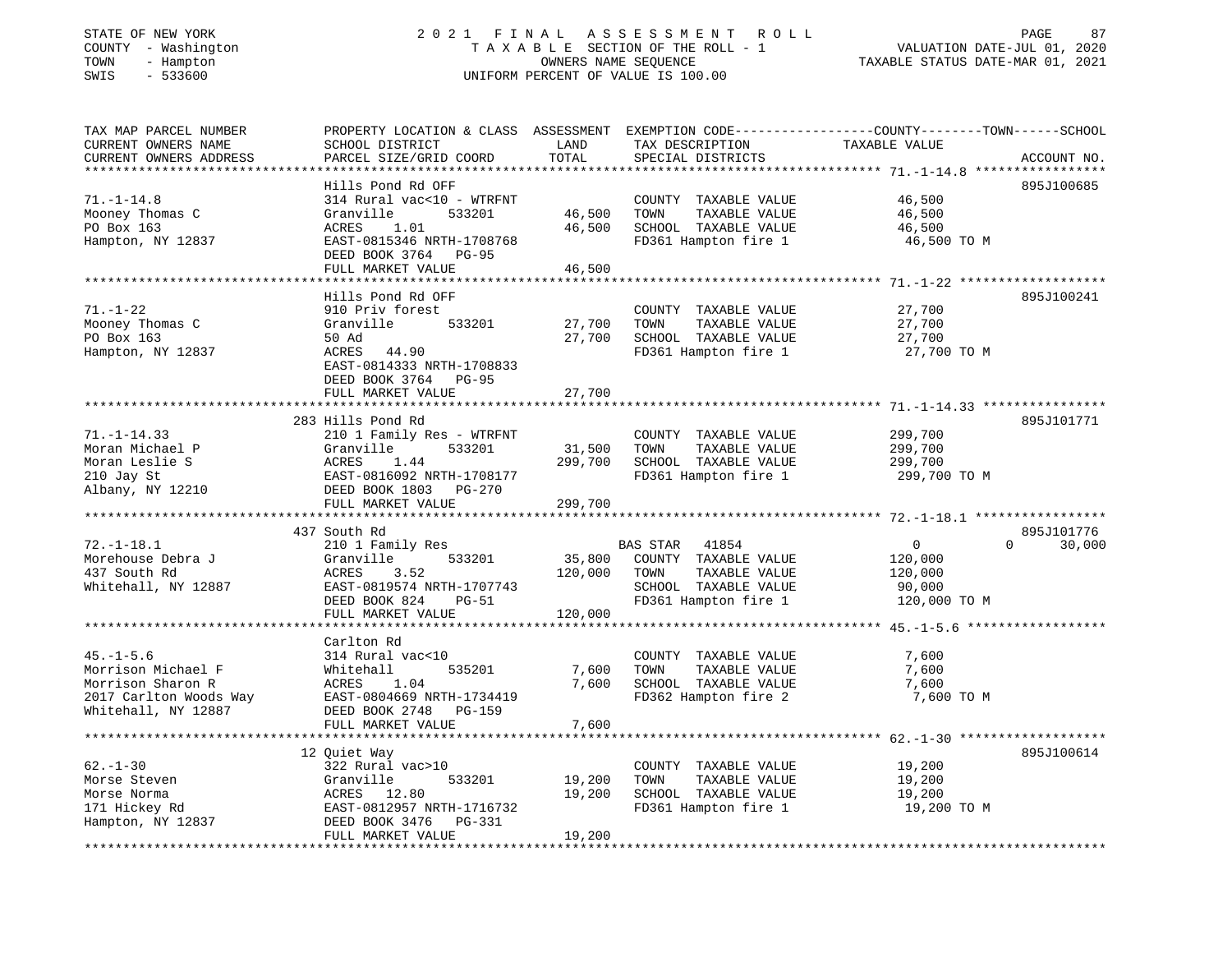# STATE OF NEW YORK 2 0 2 1 F I N A L A S S E S S M E N T R O L L PAGE 88COUNTY - Washington T A X A B L E SECTION OF THE ROLL - 1<br>
TOWN - Hampton DWNERS NAME SEQUENCE<br>
SWIS - 533600<br>
SWIS - 533600 SWIS - 533600 UNIFORM PERCENT OF VALUE IS 100.00

| TAX MAP PARCEL NUMBER  | PROPERTY LOCATION & CLASS ASSESSMENT          |         | EXEMPTION CODE-----------------COUNTY-------TOWN------SCHOOL |               |                    |
|------------------------|-----------------------------------------------|---------|--------------------------------------------------------------|---------------|--------------------|
| CURRENT OWNERS NAME    | SCHOOL DISTRICT                               | LAND    | TAX DESCRIPTION                                              | TAXABLE VALUE |                    |
| CURRENT OWNERS ADDRESS | PARCEL SIZE/GRID COORD                        | TOTAL   | SPECIAL DISTRICTS                                            |               | ACCOUNT NO.        |
| *********************  |                                               |         |                                                              |               |                    |
|                        | 171 Hickey Rd                                 |         |                                                              |               | 895J100711         |
| $62. - 1 - 32.2$       | 280 Res Multiple                              |         | <b>BAS STAR</b><br>41854                                     | $\mathbf{0}$  | $\Omega$<br>30,000 |
| Morse Steven J         | Granville<br>533201                           | 41,000  | COUNTY TAXABLE VALUE                                         | 189,600       |                    |
| Morse Norma H          | ACRES<br>5.04                                 | 189,600 | TAXABLE VALUE<br>TOWN                                        | 189,600       |                    |
| 171 Hickey Rd          | EAST-0813639 NRTH-1717991                     |         | SCHOOL TAXABLE VALUE                                         | 159,600       |                    |
| Hampton, NY 12837      | DEED BOOK 576<br>$PG-88$                      |         | FD361 Hampton fire 1                                         | 189,600 то м  |                    |
|                        | FULL MARKET VALUE                             | 189,600 |                                                              |               |                    |
|                        |                                               |         |                                                              |               |                    |
|                        | 2620 State Route 22A                          |         |                                                              |               | 895L100168         |
| $72.2 - 3 - 20$        | 210 1 Family Res                              |         | BAS STAR 41854                                               | $\Omega$      | $\Omega$<br>30,000 |
| Mulcahy Dawn           | 533201<br>Granville                           | 22,800  | COUNTY TAXABLE VALUE                                         | 99,000        |                    |
| PO Box 112             | $72. - 3 - 20$                                | 99,000  | TAXABLE VALUE<br>TOWN                                        | 99,000        |                    |
| Hampton, NY 12837      | FRNT 245.00 DPTH 115.00                       |         | SCHOOL TAXABLE VALUE                                         | 69,000        |                    |
|                        | EAST-0823464 NRTH-1712200                     |         | FD361 Hampton fire 1                                         | 99,000 TO M   |                    |
|                        | DEED BOOK 2778 PG-311                         |         |                                                              |               |                    |
|                        | FULL MARKET VALUE                             | 99,000  |                                                              |               |                    |
|                        |                                               |         |                                                              |               |                    |
|                        | 1145 East Way                                 |         |                                                              |               | 895J100244         |
| $71.4 - 3 - 7$         | 260 Seasonal res - WTRFNT                     |         | COUNTY TAXABLE VALUE                                         | 122,500       |                    |
| Mulholland Daniel      | Granville<br>533201                           | 31,000  | TOWN<br>TAXABLE VALUE                                        | 122,500       |                    |
| Mulholland Susan       | $71. - 3 - 7$                                 | 122,500 | SCHOOL TAXABLE VALUE                                         | 122,500       |                    |
| 10 Davis St            | FRNT 100.00 DPTH 100.00                       |         | FD361 Hampton fire 1                                         | 122,500 TO M  |                    |
| Whitehall, NY 12887    | EAST-0815751 NRTH-1708204                     |         |                                                              |               |                    |
|                        | DEED BOOK 838<br>PG-262                       |         |                                                              |               |                    |
|                        | FULL MARKET VALUE                             | 122,500 |                                                              |               |                    |
|                        |                                               |         |                                                              |               |                    |
|                        | 2164 County Route 18                          |         |                                                              |               | 895J100134         |
| $62. - 1 - 26.1$       | 240 Rural res                                 |         | COUNTY TAXABLE VALUE                                         | 247,000       |                    |
| Murello Ann Marie      | Granville<br>533201                           | 65,400  | TOWN<br>TAXABLE VALUE                                        | 247,000       |                    |
| Murello George M       | Filed Survey #12140                           | 247,000 | SCHOOL TAXABLE VALUE                                         | 247,000       |                    |
| 2164 County Route 18   | FRNT 695.00 DPTH                              |         | FD361 Hampton fire 1                                         | 247,000 TO M  |                    |
| Hampton, NY 12837      | ACRES 25.34                                   |         |                                                              |               |                    |
|                        | EAST-0815811 NRTH-1712746                     |         |                                                              |               |                    |
|                        |                                               |         |                                                              |               |                    |
|                        | DEED BOOK 20210 PG-1049                       | 247,000 |                                                              |               |                    |
|                        | FULL MARKET VALUE<br>************************ |         |                                                              |               |                    |
|                        |                                               |         |                                                              |               |                    |
| $72. - 1 - 14$         | 448 South Rd                                  |         |                                                              |               | 895J100184         |
| Murray Richard P Jr    | 210 1 Family Res                              |         | COUNTY TAXABLE VALUE                                         | 165,000       |                    |
|                        | Granville<br>533201                           | 30,500  | TAXABLE VALUE<br>TOWN                                        | 165,000       |                    |
| Murray Kerrie L        | 2.00<br>ACRES                                 | 165,000 | SCHOOL TAXABLE VALUE                                         | 165,000       |                    |
| 33 Prospect St         | EAST-0820198 NRTH-1707873                     |         | FD361 Hampton fire 1                                         | 165,000 TO M  |                    |
| Fair Haven, VT 05743   | DEED BOOK 20210 PG-184                        |         |                                                              |               |                    |
|                        | FULL MARKET VALUE                             | 165,000 |                                                              |               |                    |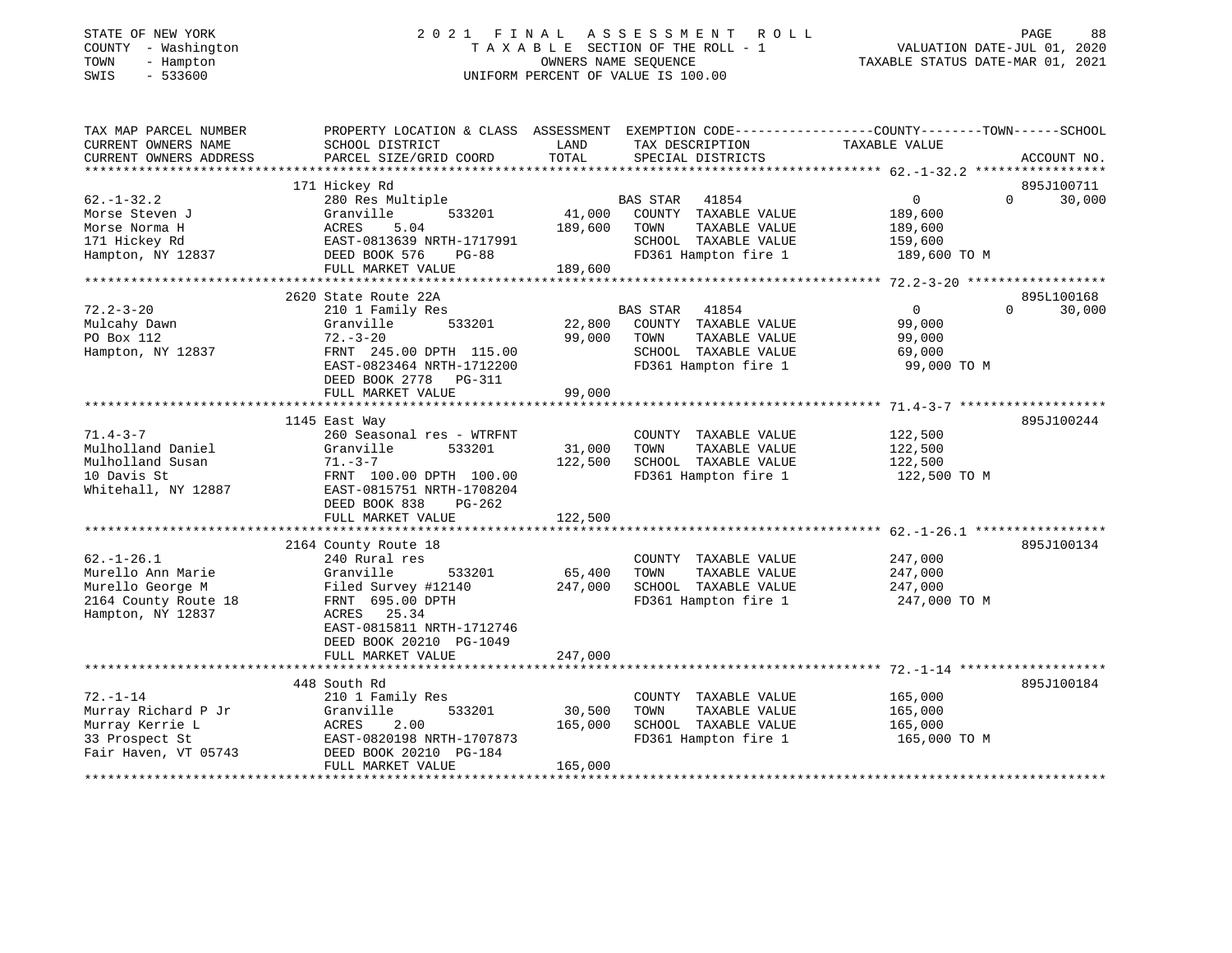| STATE OF NEW YORK<br>COUNTY - Washington<br>TOWN<br>- Hampton<br>$-533600$<br>SWIS | 2021 FINAL                                                                                                                                    |                    | A S S E S S M E N T<br>ROLL<br>TAXABLE SECTION OF THE ROLL - 1<br>OWNERS NAME SEQUENCE<br>UNIFORM PERCENT OF VALUE IS 100.00 | VALUATION DATE-JUL 01, 2020<br>TAXABLE STATUS DATE-MAR 01, 2021 | PAGE<br>89  |
|------------------------------------------------------------------------------------|-----------------------------------------------------------------------------------------------------------------------------------------------|--------------------|------------------------------------------------------------------------------------------------------------------------------|-----------------------------------------------------------------|-------------|
| TAX MAP PARCEL NUMBER<br>CURRENT OWNERS NAME<br>CURRENT OWNERS ADDRESS             | PROPERTY LOCATION & CLASS ASSESSMENT EXEMPTION CODE----------------COUNTY-------TOWN------SCHOOL<br>SCHOOL DISTRICT<br>PARCEL SIZE/GRID COORD | LAND<br>TOTAL      | TAX DESCRIPTION<br>SPECIAL DISTRICTS                                                                                         | TAXABLE VALUE                                                   | ACCOUNT NO. |
|                                                                                    | South Rd                                                                                                                                      |                    |                                                                                                                              |                                                                 |             |
| $72. - 1 - 15$                                                                     | 720 Mine/quarry                                                                                                                               |                    | COUNTY TAXABLE VALUE                                                                                                         | 9,300                                                           | 895J100067  |
| Murray Richard P Jr                                                                | Granville<br>533201                                                                                                                           | 9,300              | TOWN<br>TAXABLE VALUE                                                                                                        | 9,300                                                           |             |
| Murray Kerrie L                                                                    | ACRES<br>7.81                                                                                                                                 | 9,300              | SCHOOL TAXABLE VALUE                                                                                                         | 9,300                                                           |             |
| 33 Prospect St                                                                     | EAST-0820565 NRTH-1707639                                                                                                                     |                    | FD361 Hampton fire 1                                                                                                         | 9,300 TO M                                                      |             |
| Fair Haven, VT 05743                                                               | DEED BOOK 20210 PG-1882                                                                                                                       |                    |                                                                                                                              |                                                                 |             |
| PRIOR OWNER ON 3/01/2021                                                           | FULL MARKET VALUE                                                                                                                             | 9,300              |                                                                                                                              |                                                                 |             |
| Evergreen Quarries LLC                                                             |                                                                                                                                               |                    |                                                                                                                              |                                                                 |             |
|                                                                                    | 84 Staso Ln                                                                                                                                   |                    |                                                                                                                              |                                                                 | 895J100191  |
| $72. - 2 - 16$                                                                     | 314 Rural vac<10                                                                                                                              |                    | COUNTY TAXABLE VALUE                                                                                                         | 29,100                                                          |             |
| Murray Richard P Jr                                                                | Granville<br>533201                                                                                                                           | 29,100             | TOWN<br>TAXABLE VALUE                                                                                                        | 29,100                                                          |             |
| Murray Kerrie L                                                                    | ACRES<br>1.60                                                                                                                                 | 29,100             | SCHOOL TAXABLE VALUE                                                                                                         | 29,100                                                          |             |
| 33 Prospect St                                                                     | EAST-0821897 NRTH-1708582                                                                                                                     |                    | FD361 Hampton fire 1                                                                                                         | 29,100 TO M                                                     |             |
| Fair Haven, VT 05743                                                               | DEED BOOK 20210 PG-1882                                                                                                                       |                    |                                                                                                                              |                                                                 |             |
| PRIOR OWNER ON 3/01/2021<br>Hadeka Stone Corporation                               | FULL MARKET VALUE                                                                                                                             | 29,100             |                                                                                                                              |                                                                 |             |
|                                                                                    |                                                                                                                                               |                    |                                                                                                                              | $80. -1 - 6$ **********************                             |             |
| $80. - 1 - 6$                                                                      | 60 South Rd<br>270 Mfg housing                                                                                                                |                    | COUNTY TAXABLE VALUE                                                                                                         | 145,700                                                         | 895J100076  |
| Murray Tammy                                                                       | Granville<br>533201                                                                                                                           | 132,900            | TOWN<br>TAXABLE VALUE                                                                                                        | 145,700                                                         |             |
| C/O Tammy L Panoushek                                                              | 442/150                                                                                                                                       | 145,700            | SCHOOL TAXABLE VALUE                                                                                                         | 145,700                                                         |             |
| 86 South Rd                                                                        | ACRES 163.20                                                                                                                                  |                    | FD361 Hampton fire 1                                                                                                         | 145,700 TO M                                                    |             |
| Whitehall, NY 12887                                                                | EAST-0815172 NRTH-1699924                                                                                                                     |                    |                                                                                                                              |                                                                 |             |
|                                                                                    | DEED BOOK 2628 PG-1                                                                                                                           |                    |                                                                                                                              |                                                                 |             |
|                                                                                    | FULL MARKET VALUE                                                                                                                             | 145,700            |                                                                                                                              |                                                                 |             |
|                                                                                    | 147 Vladyka Woods Rd                                                                                                                          | *************      |                                                                                                                              |                                                                 | 895J101765  |
| $38. - 1 - 20.1$                                                                   | 210 1 Family Res                                                                                                                              |                    | COUNTY TAXABLE VALUE                                                                                                         | 161,500                                                         |             |
| Needham Johanna                                                                    | 535201<br>Whitehall                                                                                                                           | 27,000             | TOWN<br>TAXABLE VALUE                                                                                                        | 161,500                                                         |             |
| Lawrence Peter                                                                     | ACRES<br>1.00                                                                                                                                 | 161,500            | SCHOOL TAXABLE VALUE                                                                                                         | 161,500                                                         |             |
| ATT: Johanna Genier                                                                | EAST-0806678 NRTH-1740513                                                                                                                     |                    | FD362 Hampton fire 2                                                                                                         | 161,500 TO M                                                    |             |
| 147 Vladyka Woods Rd                                                               | DEED BOOK 732<br>PG-331                                                                                                                       |                    |                                                                                                                              |                                                                 |             |
| Whitehall, NY 12887<br>*********************                                       | FULL MARKET VALUE                                                                                                                             | 161,500            |                                                                                                                              |                                                                 |             |
|                                                                                    | 235 Hills Pond Rd                                                                                                                             |                    |                                                                                                                              |                                                                 | 895J100037  |
| $71.4 - 2 - 22$                                                                    | 260 Seasonal res - WTRFNT                                                                                                                     |                    | COUNTY TAXABLE VALUE                                                                                                         | 92,000                                                          |             |
| Nesbit Colleen C                                                                   | Granville<br>533201                                                                                                                           | 37,900             | TOWN<br>TAXABLE VALUE                                                                                                        | 92,000                                                          |             |
| 300 Clyde St                                                                       | $71. - 2 - 22$                                                                                                                                | 92,000             | SCHOOL TAXABLE VALUE                                                                                                         | 92,000                                                          |             |
| Bennington, VT 05201                                                               | 85.00 DPTH 226.00<br>FRNT                                                                                                                     |                    | FD361 Hampton fire 1                                                                                                         | 92,000 TO M                                                     |             |
|                                                                                    | ACRES<br>0.42                                                                                                                                 |                    |                                                                                                                              |                                                                 |             |
|                                                                                    | EAST-0816430 NRTH-1707245<br>DEED BOOK 20200 PG-5594                                                                                          |                    |                                                                                                                              |                                                                 |             |
|                                                                                    | FULL MARKET VALUE                                                                                                                             | 92,000             |                                                                                                                              |                                                                 |             |
|                                                                                    |                                                                                                                                               | ****************** |                                                                                                                              |                                                                 |             |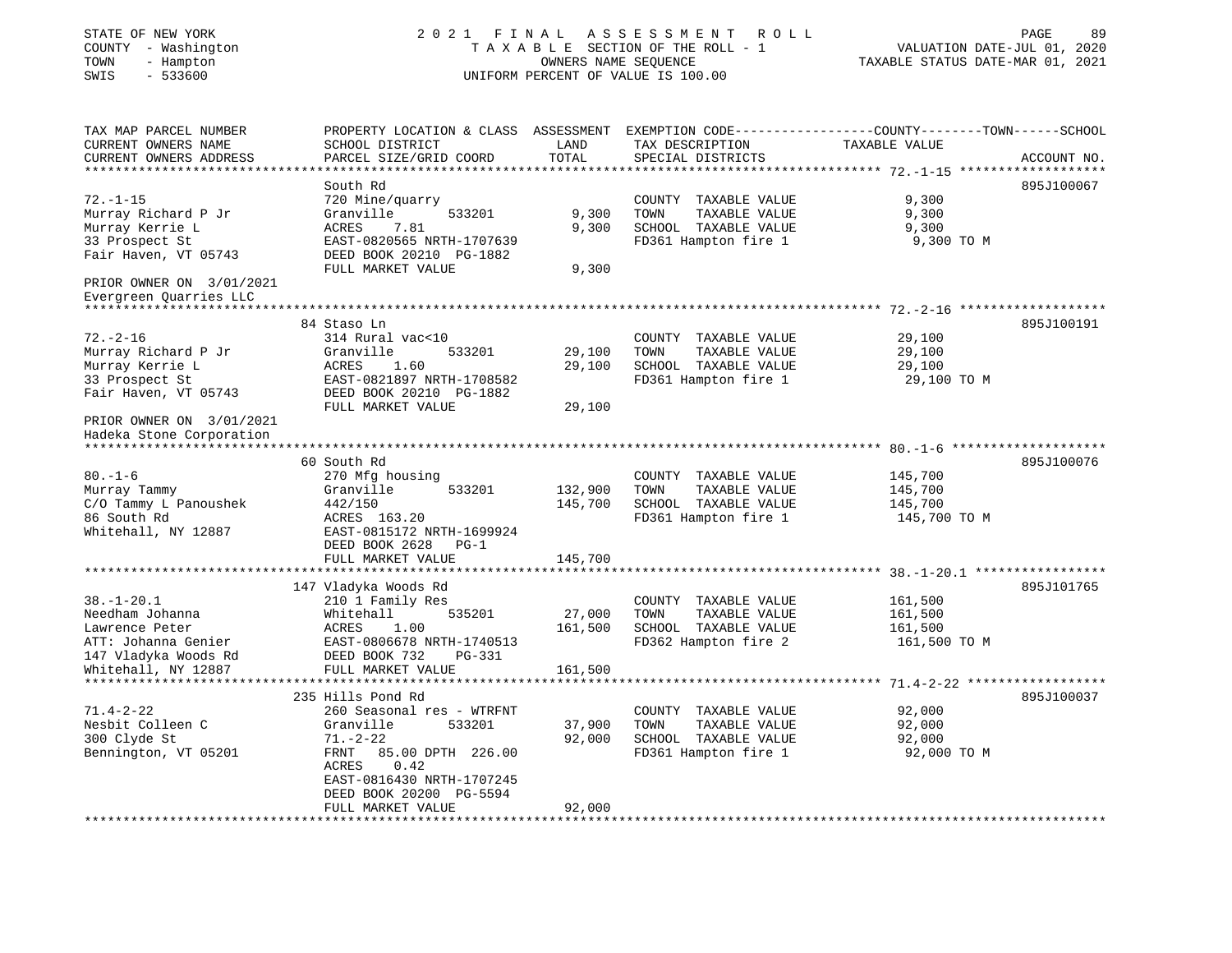# STATE OF NEW YORK 2 0 2 1 F I N A L A S S E S S M E N T R O L L PAGE 90COUNTY - Washington T A X A B L E SECTION OF THE ROLL - 1<br>
T A X A B L E SECTION OF THE ROLL - 1<br>
TOWN - Hampton DATES NAME SEQUENCE<br>
SWIS - 533600 SWIS - 533600 UNIFORM PERCENT OF VALUE IS 100.00

- سعدة السعودية VALUATION DATE-JUL 01, 2020<br>VALUATION DATE-JUL 01, 2020

| TAX MAP PARCEL NUMBER<br>CURRENT OWNERS NAME                                                             | PROPERTY LOCATION & CLASS ASSESSMENT EXEMPTION CODE---------------COUNTY-------TOWN------SCHOOL<br>SCHOOL DISTRICT                                                                        | LAND                                  | TAX DESCRIPTION                                                                                                                             | TAXABLE VALUE                                                                                |                                   |
|----------------------------------------------------------------------------------------------------------|-------------------------------------------------------------------------------------------------------------------------------------------------------------------------------------------|---------------------------------------|---------------------------------------------------------------------------------------------------------------------------------------------|----------------------------------------------------------------------------------------------|-----------------------------------|
| CURRENT OWNERS ADDRESS                                                                                   | PARCEL SIZE/GRID COORD                                                                                                                                                                    | TOTAL                                 | SPECIAL DISTRICTS                                                                                                                           |                                                                                              | ACCOUNT NO.                       |
|                                                                                                          | 2621 State Route 22A                                                                                                                                                                      |                                       |                                                                                                                                             |                                                                                              | 895J100273                        |
| $72. - 2 - 31$<br>Noble John A<br>Noble Karen S<br>2621 State Route 22A<br>Hampton, NY 12837             | 210 1 Family Res<br>Granville<br>533201<br>FRNT 260.00 DPTH 215.00<br>EAST-0823288 NRTH-1712285<br>DEED BOOK 871<br>$PG-276$                                                              | 28,000<br>91,200                      | BAS STAR<br>41854<br>COUNTY TAXABLE VALUE<br>TAXABLE VALUE<br>TOWN<br>SCHOOL TAXABLE VALUE<br>FD361 Hampton fire 1                          | $\overline{0}$<br>91,200<br>91,200<br>61,200<br>91,200 TO M                                  | $\Omega$<br>30,000                |
|                                                                                                          | FULL MARKET VALUE<br>*****************************                                                                                                                                        | 91,200                                |                                                                                                                                             |                                                                                              |                                   |
| $72. - 2 - 12$<br>Noble Thomas G<br>Rose Nancy C<br>c/o Nancy Noble<br>970 Granville St                  | County Route 20 OFF<br>322 Rural vac>10<br>Granville<br>533201<br>2675/53<br>ACRES 18.50<br>EAST-0824209 NRTH-1707030                                                                     | 11,100<br>11,100                      | COUNTY TAXABLE VALUE<br>TAXABLE VALUE<br>TOWN<br>SCHOOL TAXABLE VALUE<br>FD361 Hampton fire 1                                               | ***************** 72.-2-12 ********************<br>11,100<br>11,100<br>11,100<br>11,100 TO M | 895J100058                        |
| Poultney, VT 05764                                                                                       | DEED BOOK 2812<br>$PG-12$<br>FULL MARKET VALUE                                                                                                                                            | 11,100                                |                                                                                                                                             |                                                                                              |                                   |
|                                                                                                          | 20 Manor Ln                                                                                                                                                                               |                                       |                                                                                                                                             |                                                                                              | 895J100079                        |
| $54. - 1 - 6$<br>NY Hampton Manor LLC<br>PO Box 626<br>Bomoseen, VT 05732                                | 449 Other Storag<br>Granville<br>533201<br>ACRES<br>4.70<br>EAST-0820858 NRTH-1725265<br>DEED BOOK 3887<br><b>PG-200</b>                                                                  | 40,000<br>146,800                     | COUNTY TAXABLE VALUE<br>TAXABLE VALUE<br>TOWN<br>SCHOOL TAXABLE VALUE<br>FD361 Hampton fire 1                                               | 146,800<br>146,800<br>146,800<br>146,800 TO M                                                |                                   |
|                                                                                                          | FULL MARKET VALUE                                                                                                                                                                         | 146,800                               |                                                                                                                                             |                                                                                              |                                   |
|                                                                                                          | 33 Dailey Way                                                                                                                                                                             |                                       |                                                                                                                                             |                                                                                              | 895J100422                        |
| $72. - 1 - 5$<br>OBrien David K<br>OBrien Barbara S<br>33 Dailey Way<br>Hampton, NY 12837                | 210 1 Family Res<br>Granville<br>533201<br>ACRES<br>4.94 BANK<br>998<br>EAST-0822029 NRTH-1711367<br>DEED BOOK 2282<br>$PG-329$<br>FULL MARKET VALUE                                      | 40,800 BAS STAR<br>175,900<br>175,900 | VET WAR CT 41121<br>41854<br>COUNTY TAXABLE VALUE<br>TAXABLE VALUE<br>TOWN<br>SCHOOL TAXABLE VALUE<br>FD361 Hampton fire 1                  | 26,385<br>$\overline{0}$<br>149,515<br>151,060<br>145,900<br>175,900 TO M                    | 24,840<br>0<br>30,000<br>$\Omega$ |
|                                                                                                          |                                                                                                                                                                                           |                                       |                                                                                                                                             |                                                                                              |                                   |
| $72. - 2 - 42$<br>Obrien Thomas W<br>Obrien Michelle L<br>PO Box 174<br>Hampton, NY 12837                | 23 Perry Heights Way<br>240 Rural res<br>Granville<br>533201<br>ACRES<br>37.07<br>EAST-0821898 NRTH-1712919<br>DEED BOOK 2069<br>$PG-150$<br>FULL MARKET VALUE<br>*********************** | 79,500<br>365,000<br>365,000          | BAS STAR<br>41854<br>COUNTY TAXABLE VALUE<br>TAXABLE VALUE<br>TOWN<br>SCHOOL TAXABLE VALUE<br>CA001 Cons agri dst 1<br>FD361 Hampton fire 1 | $\mathbf 0$<br>365,000<br>365,000<br>335,000<br>365,000 TO<br>365,000 TO M                   | 895J101779<br>$\Omega$<br>30,000  |
|                                                                                                          | 41 Hampton Heights Way                                                                                                                                                                    |                                       |                                                                                                                                             |                                                                                              | 895J100666                        |
| $80. - 1 - 19$<br>Osterhoudt Ralph Jr<br>Osterhoudt Susan R<br>47 North Cross Rd<br>Staatsburg, NY 12580 | 260 Seasonal res<br>Granville<br>533201<br>LOT 13<br>5.78<br>ACRES<br>EAST-0810911 NRTH-1701676<br>DEED BOOK 797<br>$PG-91$                                                               | 41,900<br>114,700                     | COUNTY TAXABLE VALUE<br>TOWN<br>TAXABLE VALUE<br>SCHOOL TAXABLE VALUE<br>FD361 Hampton fire 1                                               | 114,700<br>114,700<br>114,700<br>114,700 TO M                                                |                                   |
|                                                                                                          | FULL MARKET VALUE                                                                                                                                                                         | 114,700                               |                                                                                                                                             |                                                                                              |                                   |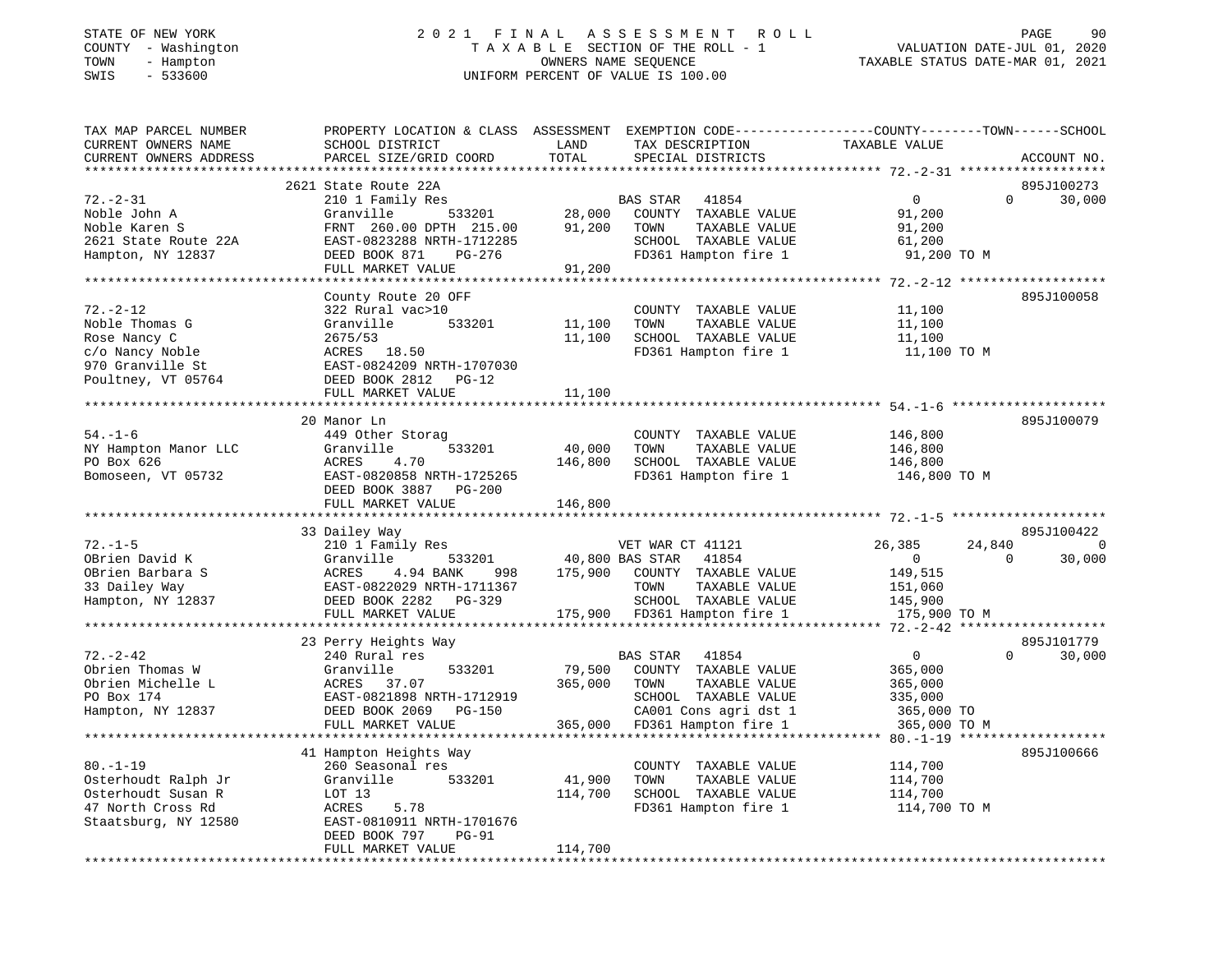# STATE OF NEW YORK 2 0 2 1 F I N A L A S S E S S M E N T R O L L PAGE 91COUNTY - Washington T A X A B L E SECTION OF THE ROLL - 1<br>
TOWN - Hampton - WASHINGTON DATE-JUL 000<br>
SWIS - 533600<br>
SWIS - 533600 SWIS - 533600 UNIFORM PERCENT OF VALUE IS 100.00

| TAX MAP PARCEL NUMBER<br>CURRENT OWNERS NAME<br>CURRENT OWNERS ADDRESS | PROPERTY LOCATION & CLASS ASSESSMENT<br>SCHOOL DISTRICT<br>PARCEL SIZE/GRID COORD | LAND<br>TOTAL | EXEMPTION CODE-----------------COUNTY-------TOWN------SCHOOL<br>TAX DESCRIPTION<br>SPECIAL DISTRICTS | TAXABLE VALUE  |          | ACCOUNT NO. |
|------------------------------------------------------------------------|-----------------------------------------------------------------------------------|---------------|------------------------------------------------------------------------------------------------------|----------------|----------|-------------|
| *************************                                              |                                                                                   |               |                                                                                                      |                |          |             |
|                                                                        | 2887 State Route 22A                                                              |               |                                                                                                      |                |          | 895J100192  |
| $63 - 1 - 4$                                                           | 210 1 Family Res                                                                  |               | 41854<br>BAS STAR                                                                                    | $\circ$        | $\Omega$ | 30,000      |
| Panoushek James M                                                      | 533201<br>Granville                                                               | 40,300        | COUNTY TAXABLE VALUE                                                                                 | 330,000        |          |             |
| Panoushek Stacey M                                                     | ACRES<br>4.80                                                                     | 330,000       | TAXABLE VALUE<br>TOWN                                                                                | 330,000        |          |             |
| 2887 State Route 22A                                                   | EAST-0821902 NRTH-1718648                                                         |               | SCHOOL TAXABLE VALUE                                                                                 | 300,000        |          |             |
| Hampton, NY 12837                                                      | DEED BOOK 837<br>PG-164                                                           |               | FD361 Hampton fire 1                                                                                 | 330,000 TO M   |          |             |
|                                                                        | FULL MARKET VALUE                                                                 | 330,000       |                                                                                                      |                |          |             |
|                                                                        | ********************************                                                  |               |                                                                                                      |                |          |             |
|                                                                        | 2883 State Route 22A                                                              |               |                                                                                                      |                |          | 895J101747  |
| $63. - 1 - 4.1$                                                        | 270 Mfg housing                                                                   |               | COUNTY TAXABLE VALUE                                                                                 | 45,300         |          |             |
| Panoushek Jamie                                                        | Granville<br>533201                                                               | 40,300        | TOWN<br>TAXABLE VALUE                                                                                | 45,300         |          |             |
| Panoushek Stacey                                                       | 4.79<br>ACRES                                                                     | 45,300        | SCHOOL TAXABLE VALUE                                                                                 | 45,300         |          |             |
| 2887 State Route 22A                                                   | EAST-0822023 NRTH-1718259                                                         |               | FD361 Hampton fire 1                                                                                 | 45,300 TO M    |          |             |
| Hampton, NY 12837                                                      | DEED BOOK 564<br>PG-317                                                           |               |                                                                                                      |                |          |             |
|                                                                        | FULL MARKET VALUE                                                                 | 45,300        |                                                                                                      |                |          |             |
|                                                                        |                                                                                   |               |                                                                                                      |                |          |             |
|                                                                        | 58 County Route 20                                                                |               |                                                                                                      |                |          | 895J100195  |
| $81 - 2 - 9$                                                           | 240 Rural res                                                                     |               | ENH STAR<br>41834                                                                                    | $\overline{0}$ | $\Omega$ | 70,700      |
| Panoushek Joseph P                                                     | Granville<br>533201                                                               | 47,600        | COUNTY TAXABLE VALUE                                                                                 | 150,600        |          |             |
| Panoushek Patricia                                                     | 406/648, 2675/53                                                                  | 150,600       | TOWN<br>TAXABLE VALUE                                                                                | 150,600        |          |             |
| 66 County Route 20                                                     | ACRES 10.50                                                                       |               | SCHOOL TAXABLE VALUE                                                                                 | 79,900         |          |             |
| Hampton, NY 12837                                                      | EAST-0824144 NRTH-1704573                                                         |               | CA001 Cons agri dst 1                                                                                | 150,600 TO     |          |             |
|                                                                        | DEED BOOK 358<br>$PG-590$                                                         |               | FD361 Hampton fire 1                                                                                 | 150,600 TO M   |          |             |
|                                                                        | FULL MARKET VALUE                                                                 | 150,600       |                                                                                                      |                |          |             |
|                                                                        |                                                                                   |               |                                                                                                      |                |          |             |
|                                                                        | 86 South Rd                                                                       |               |                                                                                                      |                |          |             |
| $80. - 1 - 6.1$                                                        | 270 Mfg housing                                                                   |               | 41854<br>BAS STAR                                                                                    | $\overline{0}$ | $\Omega$ | 30,000      |
| Panoushek Tammy                                                        | 533201<br>Granville                                                               | 27,500        | COUNTY TAXABLE VALUE                                                                                 | 60,400         |          |             |
| 86 South Rd                                                            | ACRES<br>1.14                                                                     | 60,400        | TOWN<br>TAXABLE VALUE                                                                                | 60,400         |          |             |
| Whitehall, NY 12887                                                    | EAST-0815336 NRTH-1701527                                                         |               | SCHOOL TAXABLE VALUE                                                                                 | 30,400         |          |             |
|                                                                        | DEED BOOK 3444 PG-36                                                              |               | FD361 Hampton fire 1                                                                                 | 60,400 TO M    |          |             |
|                                                                        | FULL MARKET VALUE                                                                 | 60,400        |                                                                                                      |                |          |             |
|                                                                        |                                                                                   |               |                                                                                                      |                |          |             |
|                                                                        | 2941 State Route 22A                                                              |               |                                                                                                      |                |          |             |
| $63. - 1 - 4.3$                                                        | 270 Mfg housing                                                                   |               | BAS STAR<br>41854                                                                                    | $\Omega$       | $\Omega$ | 30,000      |
| Panoushek Thomas P                                                     | Granville<br>533201                                                               | 39,900        | COUNTY TAXABLE VALUE                                                                                 | 67,800         |          |             |
| Panoushek Susan                                                        | ACRES<br>4.68                                                                     | 67,800        | TOWN<br>TAXABLE VALUE                                                                                | 67,800         |          |             |
| 2941 State Route 22A                                                   | EAST-0821363 NRTH-1720348                                                         |               | SCHOOL TAXABLE VALUE                                                                                 | 37,800         |          |             |
| Hampton, NY 12837                                                      | DEED BOOK 776<br>$PG-26$                                                          |               | FD361 Hampton fire 1                                                                                 | 67,800 TO M    |          |             |
|                                                                        | FULL MARKET VALUE                                                                 | 67,800        |                                                                                                      |                |          |             |
|                                                                        |                                                                                   |               |                                                                                                      |                |          |             |
|                                                                        | 30 Camp Way                                                                       |               |                                                                                                      |                |          | 895J100631  |
| $62. - 1 - 5$                                                          | 260 Seasonal res                                                                  |               | COUNTY TAXABLE VALUE                                                                                 | 65,000         |          |             |
| Paolino John Jr                                                        | 533201<br>Granville                                                               | 39,500        | TOWN<br>TAXABLE VALUE                                                                                | 65,000         |          |             |
| PO Box 14                                                              | ACRES<br>36.68                                                                    | 65,000        | SCHOOL TAXABLE VALUE                                                                                 | 65,000         |          |             |
| Hampton, NY 12837                                                      | EAST-0812523 NRTH-1720713                                                         |               | FD361 Hampton fire 1                                                                                 | 65,000 TO M    |          |             |
|                                                                        | DEED BOOK 959<br>$PG-336$                                                         |               |                                                                                                      |                |          |             |
|                                                                        | FULL MARKET VALUE                                                                 | 65,000        |                                                                                                      |                |          |             |
|                                                                        |                                                                                   |               |                                                                                                      |                |          |             |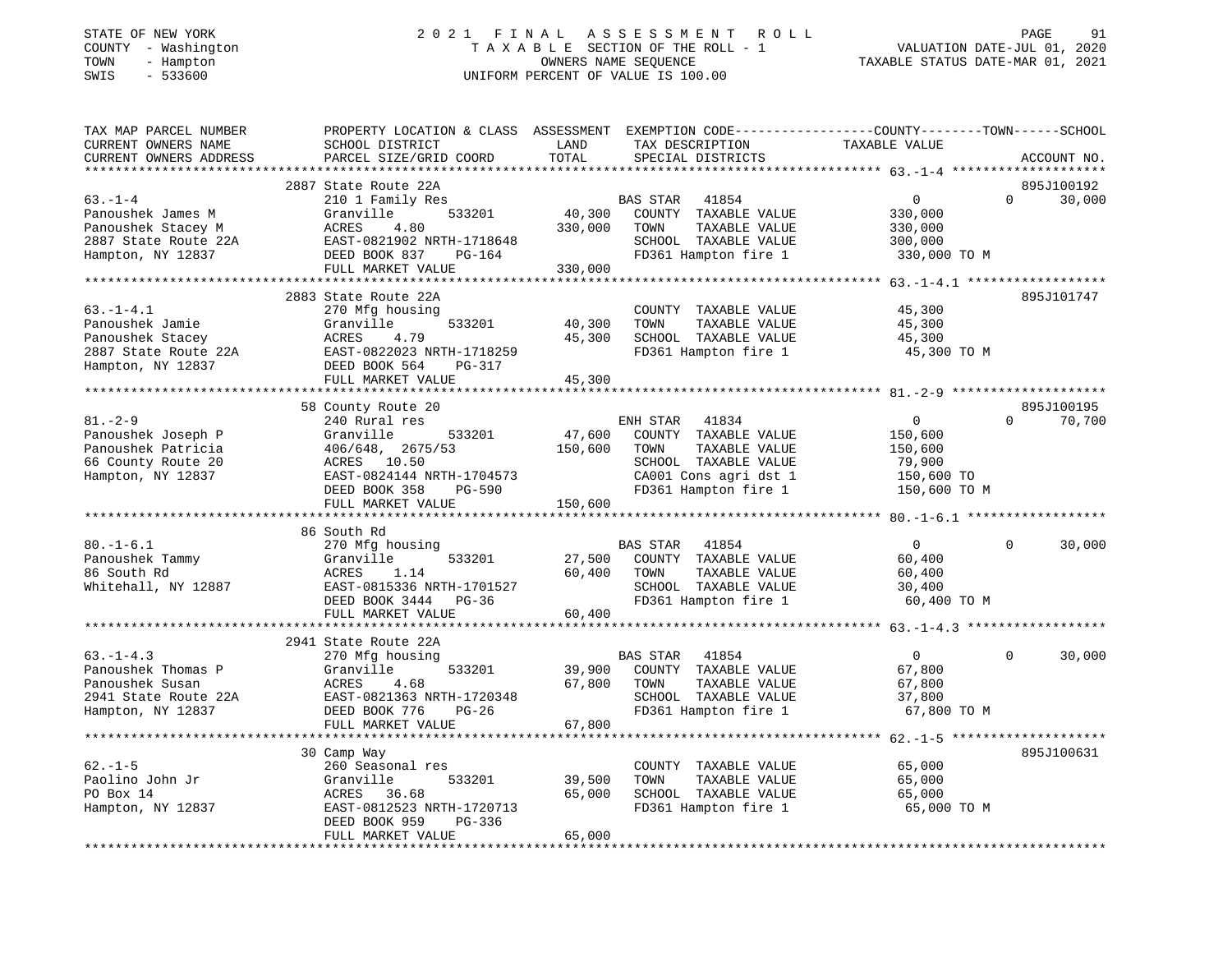#### STATE OF NEW YORK 2 0 2 1 F I N A L A S S E S S M E N T R O L L PAGE 92 COUNTY - Washington T A X A B L E SECTION OF THE ROLL - 1 VALUATION DATE-JUL 01, 2020 TOWN - Hampton OWNERS NAME SEQUENCE TAXABLE STATUS DATE-MAR 01, 2021 SWIS - 533600 UNIFORM PERCENT OF VALUE IS 100.00UNIFORM PERCENT OF VALUE IS 100.00

| TAX MAP PARCEL NUMBER       | PROPERTY LOCATION & CLASS ASSESSMENT EXEMPTION CODE---------------COUNTY-------TOWN------SCHOOL |            |                                          |                                                                  |                    |
|-----------------------------|-------------------------------------------------------------------------------------------------|------------|------------------------------------------|------------------------------------------------------------------|--------------------|
| CURRENT OWNERS NAME         | SCHOOL DISTRICT                                                                                 | LAND       | TAX DESCRIPTION                          | TAXABLE VALUE                                                    |                    |
| CURRENT OWNERS ADDRESS      | PARCEL SIZE/GRID COORD                                                                          | TOTAL      | SPECIAL DISTRICTS                        |                                                                  | ACCOUNT NO.        |
|                             |                                                                                                 |            |                                          |                                                                  |                    |
|                             | 1625 County Route 11                                                                            |            |                                          |                                                                  | 895J100236         |
| $38. - 1 - 11$              | 240 Rural res                                                                                   |            | ENH STAR 41834                           | $\overline{0}$                                                   | $\Omega$<br>70,700 |
| Parrott Irving              | 535201<br>Whitehall                                                                             | 47,200     | COUNTY TAXABLE VALUE                     | 145,500                                                          |                    |
| 1625 County Route 11        | ACRES 10.20                                                                                     | 145,500    | TOWN<br>TAXABLE VALUE                    | 145,500                                                          |                    |
| Whitehall, NY 12887         | EAST-0807498 NRTH-1737739                                                                       |            | SCHOOL TAXABLE VALUE                     | 74,800                                                           |                    |
|                             | DEED BOOK 1837 PG-78                                                                            |            | FD362 Hampton fire 2                     | 145,500 TO M                                                     |                    |
|                             | FULL MARKET VALUE<br>********************                                                       | 145,500    |                                          |                                                                  |                    |
|                             |                                                                                                 |            |                                          | ************* 71.-1-20 *****************                         |                    |
|                             | Hills Pond Rd OFF                                                                               |            |                                          |                                                                  | 895J100026         |
| $71. - 1 - 20$              | 314 Rural vac<10                                                                                |            | COUNTY TAXABLE VALUE                     | 1,800                                                            |                    |
| Parsons David<br>PO Box 294 | Granville<br>533201                                                                             | 1,800      | TOWN<br>TAXABLE VALUE                    | 1,800                                                            |                    |
|                             | ACRES<br>3.00                                                                                   | 1,800      | SCHOOL TAXABLE VALUE                     | 1,800                                                            |                    |
| Granville, NY 12832         | EAST-0814306 NRTH-1707710                                                                       |            | FD361 Hampton fire 1                     | 1,800 TO M                                                       |                    |
|                             | DEED BOOK 2586<br>PG-272<br>FULL MARKET VALUE                                                   | 1,800      |                                          |                                                                  |                    |
|                             | **********************                                                                          |            |                                          |                                                                  |                    |
|                             | Hills Pond Rd OFF                                                                               |            |                                          |                                                                  |                    |
| $71. - 1 - 21.1$            | 314 Rural vac<10                                                                                |            | COUNTY TAXABLE VALUE                     | 1,800                                                            |                    |
| Parsons David               | Granville<br>533201                                                                             | 1,800      | TAXABLE VALUE<br>TOWN                    | 1,800                                                            |                    |
| PO Box 294                  | ACRES<br>3.00                                                                                   | 1,800      | SCHOOL TAXABLE VALUE                     | 1,800                                                            |                    |
| Granville, NY 12832         | EAST-0814326 NRTH-1707572                                                                       |            | FD361 Hampton fire 1                     | 1,800 TO M                                                       |                    |
|                             | DEED BOOK 2586 PG-272                                                                           |            |                                          |                                                                  |                    |
|                             | FULL MARKET VALUE                                                                               | 1,800      |                                          |                                                                  |                    |
|                             |                                                                                                 |            | ****************************** 53.-1-4.2 |                                                                  |                    |
|                             | 118 Roberts Ln                                                                                  |            |                                          |                                                                  | 895J100425         |
| $53. - 1 - 4.2$             | 210 1 Family Res                                                                                |            | BAS STAR<br>41854                        | $\overline{0}$                                                   | $\Omega$<br>30,000 |
| Partch Gregory A            | Granville<br>533201                                                                             | 45,600     | COUNTY TAXABLE VALUE                     | 208,800                                                          |                    |
| 118 Roberts Ln              | ACRES<br>8.80 BANK<br>997                                                                       | 208,800    | TOWN<br>TAXABLE VALUE                    | 208,800                                                          |                    |
| Hampton, NY 12837           | EAST-0817143 NRTH-1724552                                                                       |            | SCHOOL TAXABLE VALUE                     | 178,800                                                          |                    |
|                             | DEED BOOK 2891 PG-213                                                                           |            | CA001 Cons agri dst 1                    | 208,800 TO                                                       |                    |
|                             | FULL MARKET VALUE                                                                               | 208,800    | FD361 Hampton fire 1                     | 208,800 TO M                                                     |                    |
|                             | ************************                                                                        |            |                                          | $53. -1 - 4.7$ *******************                               |                    |
|                             | Roberts Ln                                                                                      |            |                                          |                                                                  | 895J101798         |
| $53. - 1 - 4.7$             | 314 Rural vac<10                                                                                |            | COUNTY TAXABLE VALUE                     | 21,700                                                           |                    |
| Partch Gregory A            | Granville<br>533201                                                                             | 21,700     | TAXABLE VALUE<br>TOWN                    | 21,700                                                           |                    |
| 118 Roberts Ln              | ACRES<br>2.90 BANK<br>997                                                                       | 21,700     | SCHOOL TAXABLE VALUE                     | 21,700                                                           |                    |
| Hampton, NY 12837           | EAST-0817300 NRTH-1723932                                                                       |            | FD361 Hampton fire 1                     | 21,700 TO M                                                      |                    |
|                             | DEED BOOK 2891 PG-213                                                                           |            |                                          |                                                                  |                    |
|                             | FULL MARKET VALUE                                                                               | 21,700     |                                          |                                                                  |                    |
|                             | **********************                                                                          | ********** |                                          | ********************************** 54.-1-14.3 ****************** |                    |
|                             | Roberts Ln OFF                                                                                  |            |                                          |                                                                  | 895J101768         |
| $54. - 1 - 14.3$            | 910 Priv forest                                                                                 |            | COUNTY TAXABLE VALUE                     | 22,400                                                           |                    |
| Partch Gregory A            | Granville<br>533201                                                                             | 22,400     | TAXABLE VALUE<br>TOWN                    | 22,400                                                           |                    |
| 118 Roberts Ln              | ACRES 34.50 BANK<br>997                                                                         | 22,400     | SCHOOL TAXABLE VALUE                     | 22,400                                                           |                    |
| Hampton, NY 12837           | EAST-0817187 NRTH-1725081                                                                       |            | FD361 Hampton fire 1                     | 22,400 TO M                                                      |                    |
|                             | DEED BOOK 2891<br>$PG-213$                                                                      |            |                                          |                                                                  |                    |
|                             | FULL MARKET VALUE                                                                               | 22,400     |                                          |                                                                  |                    |
|                             |                                                                                                 |            |                                          |                                                                  |                    |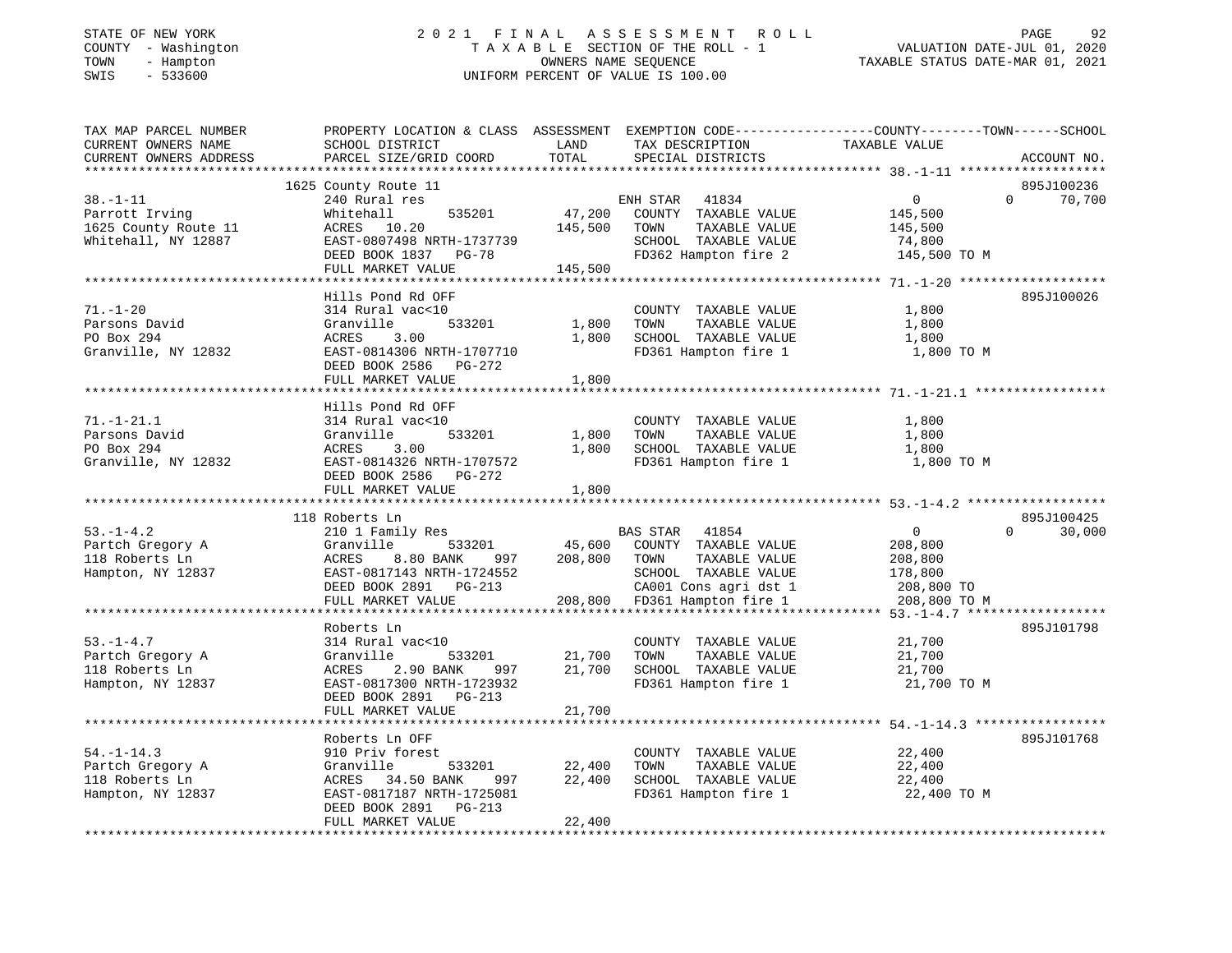| STATE OF NEW YORK<br>COUNTY - Washington<br>TOWN<br>- Hampton<br>$-533600$<br>SWIS | 2021 FINAL                                                  | OWNERS NAME SEQUENCE | A S S E S S M E N T<br>ROLL<br>TAXABLE SECTION OF THE ROLL - 1<br>UNIFORM PERCENT OF VALUE IS 100.00 | VALUATION DATE-JUL 01, 2020<br>TAXABLE STATUS DATE-MAR 01, 2021 | PAGE<br>93         |
|------------------------------------------------------------------------------------|-------------------------------------------------------------|----------------------|------------------------------------------------------------------------------------------------------|-----------------------------------------------------------------|--------------------|
| TAX MAP PARCEL NUMBER                                                              | PROPERTY LOCATION & CLASS ASSESSMENT                        |                      | EXEMPTION CODE-----------------COUNTY-------TOWN------SCHOOL                                         |                                                                 |                    |
| CURRENT OWNERS NAME                                                                | SCHOOL DISTRICT                                             | LAND                 | TAX DESCRIPTION                                                                                      | TAXABLE VALUE                                                   |                    |
| CURRENT OWNERS ADDRESS<br>******************                                       | PARCEL SIZE/GRID COORD                                      | TOTAL                | SPECIAL DISTRICTS                                                                                    |                                                                 | ACCOUNT NO.        |
|                                                                                    | County Route 21 OFF                                         |                      |                                                                                                      |                                                                 |                    |
| $71.3 - 3 - 12$                                                                    | 314 Rural vac<10 - WTRFNT                                   |                      | COUNTY TAXABLE VALUE                                                                                 | 30,700                                                          |                    |
| Pedlick John                                                                       | 535201<br>Whitehall                                         | 30,700               | TOWN<br>TAXABLE VALUE                                                                                | 30,700                                                          |                    |
| Pedlick Susan                                                                      | Subdiv Lot 4B                                               | 30,700               | SCHOOL TAXABLE VALUE                                                                                 | 30,700                                                          |                    |
| 68 Outlook St                                                                      | Sect 3                                                      |                      | FD361 Hampton fire 1                                                                                 | 30,700 TO M                                                     |                    |
| Butler, NJ 07405                                                                   | $80. -3 - 12$<br>ACRES<br>2.34<br>EAST-0810580 NRTH-1705712 |                      |                                                                                                      |                                                                 |                    |
|                                                                                    | DEED BOOK 786<br><b>PG-209</b><br>FULL MARKET VALUE         | 30,700               |                                                                                                      |                                                                 |                    |
|                                                                                    |                                                             | **************       |                                                                                                      |                                                                 |                    |
|                                                                                    | 17 Mirror Lake Way                                          |                      |                                                                                                      |                                                                 | 895J101789         |
| $80. - 1 - 54$                                                                     | 210 1 Family Res - WTRFNT                                   |                      | COUNTY TAXABLE VALUE                                                                                 | 262,100                                                         |                    |
| Pedlick John S                                                                     | Whitehall<br>535201                                         | 29,500               | TOWN<br>TAXABLE VALUE                                                                                | 262,100                                                         |                    |
| Pedlick Susan                                                                      | Lot $7A & P/O$ 6A                                           | 262,100              | SCHOOL TAXABLE VALUE                                                                                 | 262,100                                                         |                    |
| 68 Outlook St                                                                      | FRNT 101.00 DPTH 316.00<br>EAST-0810776 NRTH-1705585        |                      | FD361 Hampton fire 1                                                                                 | 262,100 TO M                                                    |                    |
| Butler, NJ 07405                                                                   | DEED BOOK 613<br>$PG-202$                                   |                      |                                                                                                      |                                                                 |                    |
|                                                                                    | FULL MARKET VALUE                                           | 262,100              |                                                                                                      |                                                                 |                    |
|                                                                                    |                                                             |                      |                                                                                                      |                                                                 |                    |
|                                                                                    | 20 Smith Way                                                |                      |                                                                                                      |                                                                 | 895J100620         |
| $80. - 1 - 11$                                                                     | 260 Seasonal res                                            |                      | BAS STAR<br>41854                                                                                    | $\overline{0}$                                                  | 30,000<br>$\Omega$ |
| Perrine Patricia                                                                   | Granville<br>533201                                         | 41,700               | COUNTY TAXABLE VALUE                                                                                 | 77,400                                                          |                    |
| c/o John Perrine<br>20 Smith Way                                                   | ACRES<br>5.56<br>EAST-0812267 NRTH-1701864                  | 77,400               | TOWN<br>TAXABLE VALUE<br>SCHOOL TAXABLE VALUE                                                        | 77,400<br>47,400                                                |                    |
| Whitehall, NY 12887                                                                | DEED BOOK 937<br>PG-172                                     |                      | FD361 Hampton fire 1                                                                                 | 77,400 TO M                                                     |                    |
|                                                                                    | FULL MARKET VALUE                                           | 77,400               |                                                                                                      |                                                                 |                    |
|                                                                                    | **********************                                      |                      | ***********************                                                                              | ************ 72.-2-38 ********************                      |                    |
|                                                                                    | 72 Perry Heights Way                                        |                      |                                                                                                      |                                                                 | 895J100633         |
| $72. - 2 - 38$                                                                     | 210 1 Family Res                                            |                      | BAS STAR<br>41854                                                                                    | $\overline{0}$                                                  | 30,000<br>$\Omega$ |
| Perry Lisa J<br>72 Perry Heights Way                                               | Granville<br>533201<br>ACRES<br>1.20                        | 27,700<br>138,800    | COUNTY TAXABLE VALUE<br>TOWN<br>TAXABLE VALUE                                                        | 138,800                                                         |                    |
| Hampton, NY 12837                                                                  | EAST-0823093 NRTH-1713195                                   |                      | SCHOOL TAXABLE VALUE                                                                                 | 138,800<br>108,800                                              |                    |
|                                                                                    | DEED BOOK 479<br><b>PG-180</b>                              |                      | FD361 Hampton fire 1                                                                                 | 138,800 TO M                                                    |                    |
|                                                                                    | FULL MARKET VALUE                                           | 138,800              |                                                                                                      |                                                                 |                    |
|                                                                                    | ******************************                              |                      |                                                                                                      |                                                                 |                    |
|                                                                                    | 2162 County Route 18                                        |                      |                                                                                                      |                                                                 | 895J100181         |
| $71. - 1 - 8$                                                                      | 210 1 Family Res                                            |                      | COUNTY TAXABLE VALUE                                                                                 | 156,800                                                         |                    |
| Perry Nicholas S                                                                   | 533201<br>Granville                                         | 29,100               | TOWN<br>TAXABLE VALUE                                                                                | 156,800                                                         |                    |
| Keeler Emily K<br>2162 County Route 18                                             | ACRES<br>1.60<br>EAST-0815404 NRTH-1713317                  | 156,800              | SCHOOL TAXABLE VALUE<br>FD361 Hampton fire 1                                                         | 156,800<br>156,800 TO M                                         |                    |
| Hampton, NY 12887                                                                  | DEED BOOK 3938<br>PG-299                                    |                      |                                                                                                      |                                                                 |                    |
|                                                                                    | FULL MARKET VALUE                                           | 156,800              |                                                                                                      |                                                                 |                    |
|                                                                                    |                                                             |                      |                                                                                                      |                                                                 |                    |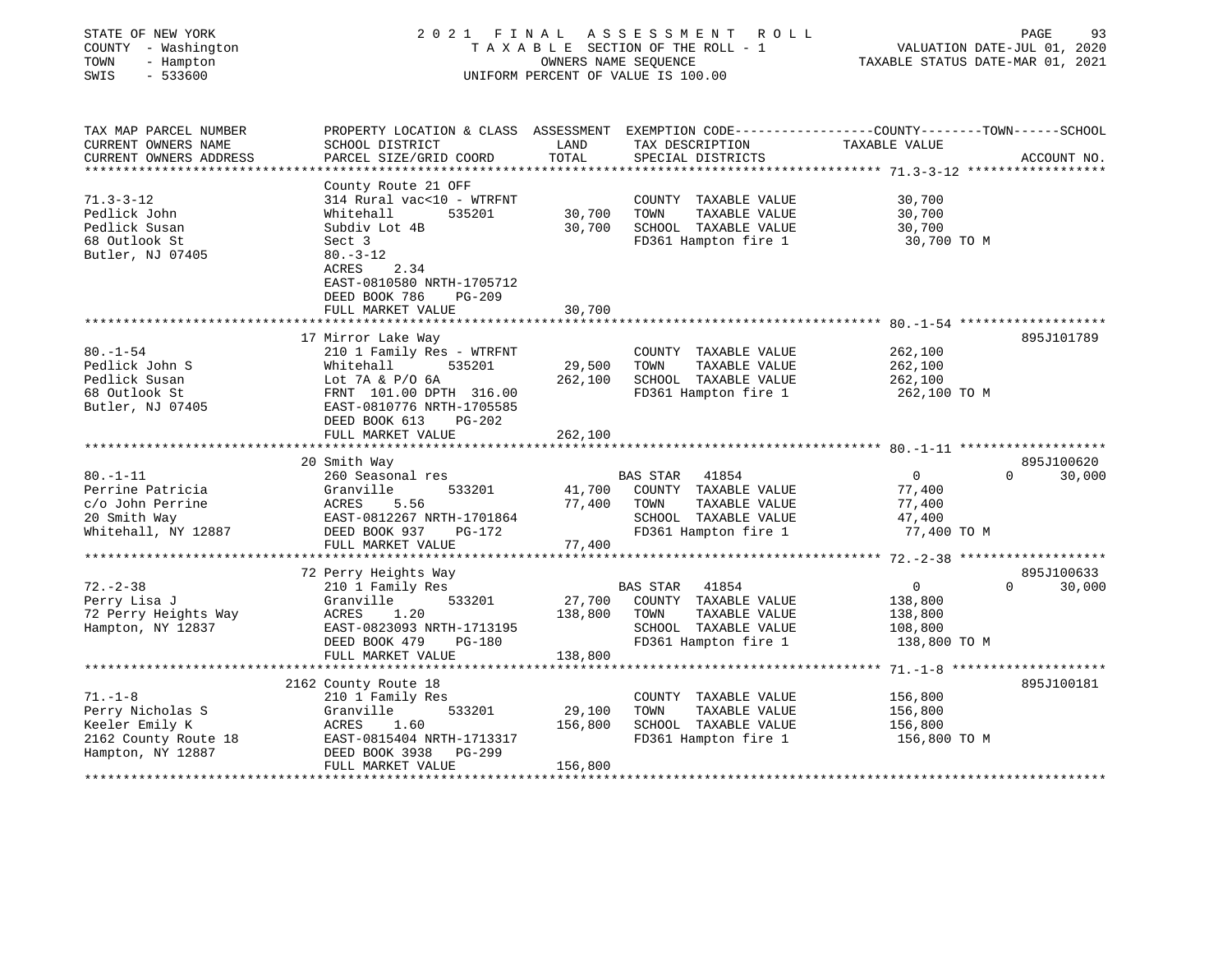#### STATE OF NEW YORK 2 0 2 1 F I N A L A S S E S S M E N T R O L L PAGE 94 COUNTY - Washington T A X A B L E SECTION OF THE ROLL - 1 VALUATION DATE-JUL 01, 2020 TOWN - Hampton OWNERS NAME SEQUENCE TAXABLE STATUS DATE-MAR 01, 2021 SWIS - 533600 UNIFORM PERCENT OF VALUE IS 100.00UNIFORM PERCENT OF VALUE IS 100.00

| TAX MAP PARCEL NUMBER<br>CURRENT OWNERS NAME<br>CURRENT OWNERS ADDRESS                                             | PROPERTY LOCATION & CLASS ASSESSMENT EXEMPTION CODE----------------COUNTY-------TOWN-----SCHOOL<br>SCHOOL DISTRICT<br>PARCEL SIZE/GRID COORD                                                                    | LAND<br>TOTAL                     | TAX DESCRIPTION<br>SPECIAL DISTRICTS                                                                                            | TAXABLE VALUE                                            | ACCOUNT NO.                      |
|--------------------------------------------------------------------------------------------------------------------|-----------------------------------------------------------------------------------------------------------------------------------------------------------------------------------------------------------------|-----------------------------------|---------------------------------------------------------------------------------------------------------------------------------|----------------------------------------------------------|----------------------------------|
| $54. - 1 - 13.2$<br>Perry Susan M<br>106 Roberts Ln<br>Hampton, NY 12837                                           | 106 Roberts Ln<br>210 1 Family Res<br>533201<br>Granville<br>5.00<br>ACRES<br>EAST-0817697 NRTH-1723730<br>DEED BOOK 689<br>PG-311<br>FULL MARKET VALUE                                                         | 41,000<br>190,400<br>190,400      | ENH STAR 41834<br>COUNTY TAXABLE VALUE<br>TAXABLE VALUE<br>TOWN<br>SCHOOL TAXABLE VALUE<br>FD361 Hampton fire 1                 | $\circ$<br>190,400<br>190,400<br>119,700<br>190,400 TO M | 70,700<br>$\Omega$               |
| $72. - 2 - 7.2$<br>Pescari Daniel<br>Pescari Christine ACRES<br>44 Coleman Ave<br>Hudson Falls, NY 12839           | 2542 State Route 22A<br>314 Rural vac<10<br>Granville<br>533201<br>8.00<br>EAST-0822923 NRTH-1710679<br>DEED BOOK 3499 PG-144<br>FULL MARKET VALUE                                                              | 32,600<br>32,600<br>32,600        | COUNTY TAXABLE VALUE<br>TOWN<br>TAXABLE VALUE<br>SCHOOL TAXABLE VALUE<br>FD361 Hampton fire 1                                   | 32,600<br>32,600<br>32,600<br>32,600 TO M                | 895J100427                       |
| $71. - 1 - 1.6$<br>Petersen Kenneth W LE<br>Whitehall, NY 12887 DEED BOOK 2020 PG-560                              | 1988 County Route 18<br>210 1 Family Res<br>Granville<br>533201<br>FULL MARKET VALUE                                                                                                                            | 38,600<br>94,300<br>94,300        | COUNTY TAXABLE VALUE<br>TOWN<br>TAXABLE VALUE<br>SCHOOL TAXABLE VALUE 94,300<br>FD361 Hampton fire 1                            | 94,300<br>94,300<br>94,300 TO M                          | 895J100585                       |
| $81 - 2 - 3$<br>Petty estate Ernest G<br>c/o Donna Dalaba<br>450 Hills Pond Rd<br>Whitehall, NY 12887              | 2312 State Route 22A<br>210 1 Family Res<br>Granville<br>Trans Exempt Repay 2021<br>ACRES<br>1.10<br>EAST-0822658 NRTH-1705225<br>DEED BOOK 787<br>PG-326<br>FULL MARKET VALUE                                  | 533201 27,400<br>41,800<br>41,800 | COUNTY TAXABLE VALUE<br>TAXABLE VALUE<br>TOWN<br>SCHOOL TAXABLE VALUE<br>FD361 Hampton fire 1<br>TE533 Trans exempt flg         | 41,800<br>41,800<br>41,800<br>41,800 TO M<br>327.30 MT   | 895J100203                       |
| $71. - 1 - 9$<br>Petty Gordon J Jr<br>Petty Ralph H<br>c/o Ralph Petty<br>512 Hills Pond Rd<br>Whitehall, NY 12887 | 484-512 Hills Pond Rd<br>271 Mfg housings<br>Granville<br>533201<br>477/879<br>477/879<br>484, 486, 510 & 512 Hills<br>ACRES 40.80<br>EAST-0814589 NRTH-1712825<br>DEED BOOK 836<br>PG-299<br>FULL MARKET VALUE | 84,000<br>141,900<br>141,900      | BAS STAR<br>41854<br>COUNTY TAXABLE VALUE<br>TAXABLE VALUE<br>TOWN<br>SCHOOL TAXABLE VALUE<br>FD361 Hampton fire 1 141,900 TO M | $\overline{0}$<br>141,900<br>141,900<br>111,900          | 895J100202<br>$\Omega$<br>30,000 |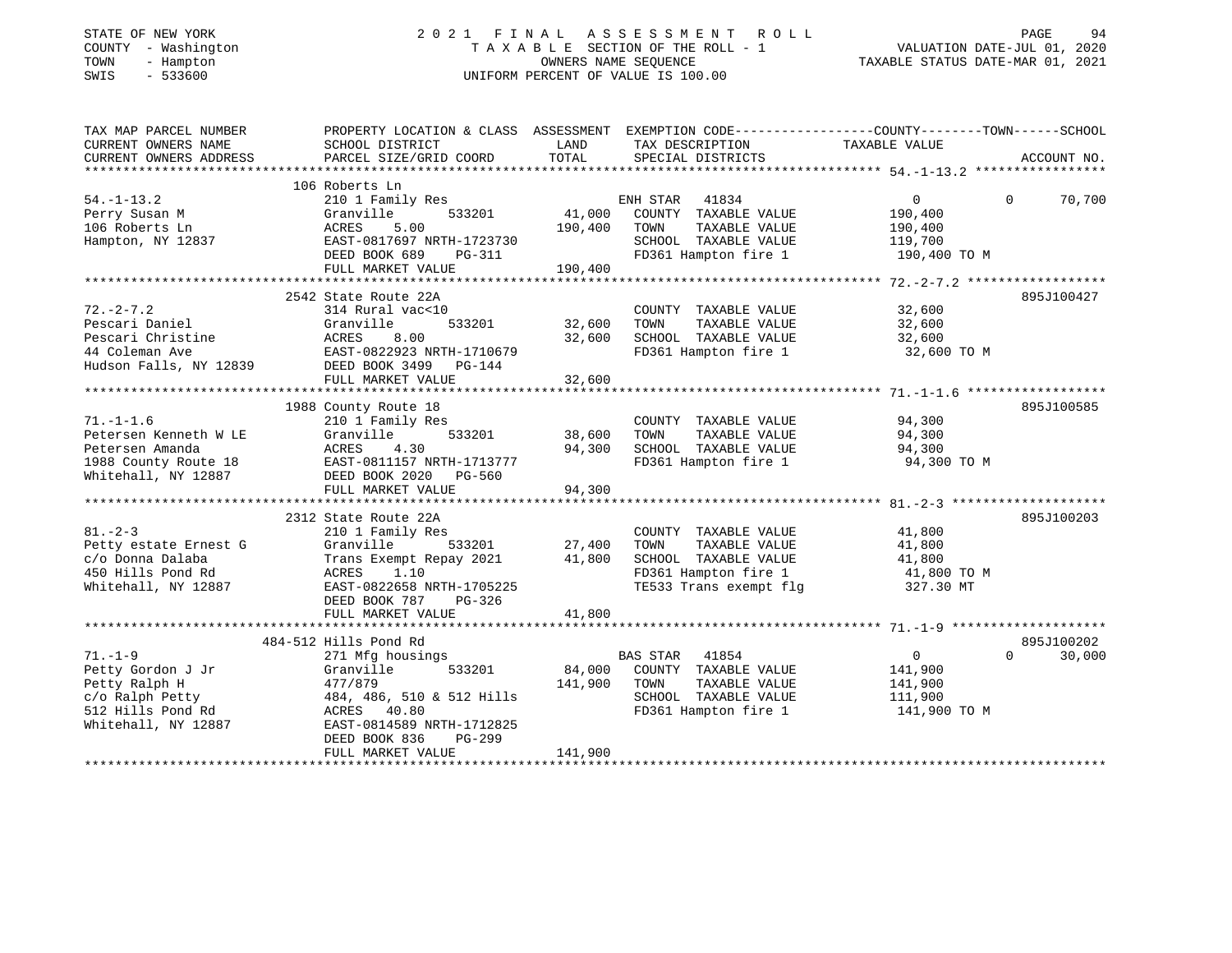| STATE OF NEW YORK<br>- Washington<br>COUNTY<br>- Hampton<br>TOWN<br>$-533600$<br>SWIS |                                                                        |                             | 2021 FINAL ASSESSMENT ROLL<br>TAXABLE SECTION OF THE ROLL - 1<br>OWNERS NAME SEOUENCE<br>UNIFORM PERCENT OF VALUE IS 100.00 |               | 95<br>PAGE<br>VALUATION DATE-JUL 01, 2020<br>TAXABLE STATUS DATE-MAR 01, 2021 |
|---------------------------------------------------------------------------------------|------------------------------------------------------------------------|-----------------------------|-----------------------------------------------------------------------------------------------------------------------------|---------------|-------------------------------------------------------------------------------|
| TAX MAP PARCEL NUMBER<br>CURRENT OWNERS NAME<br>CURRENT OWNERS ADDRESS                | PROPERTY LOCATION & CLASS<br>SCHOOL DISTRICT<br>PARCEL SIZE/GRID COORD | ASSESSMENT<br>LAND<br>TOTAL | EXEMPTION CODE-----------------COUNTY-------TOWN------SCHOOI<br>TAX DESCRIPTION<br>SPECIAL DISTRICTS                        | TAXABLE VALUE | ACCOUNT NO.                                                                   |

| PAGE                        | 95   |
|-----------------------------|------|
| VALUATION DATE-JUL 01, 2020 |      |
| ----------                  | ---- |

| TAX MAP PARCEL NUMBER  |                              |         |                                             | PROPERTY LOCATION & CLASS ASSESSMENT EXEMPTION CODE---------------COUNTY-------TOWN------SCHOOL |                |
|------------------------|------------------------------|---------|---------------------------------------------|-------------------------------------------------------------------------------------------------|----------------|
| CURRENT OWNERS NAME    | SCHOOL DISTRICT              | LAND    | TAX DESCRIPTION                             | TAXABLE VALUE                                                                                   |                |
| CURRENT OWNERS ADDRESS | PARCEL SIZE/GRID COORD       | TOTAL   | SPECIAL DISTRICTS                           |                                                                                                 | ACCOUNT NO.    |
|                        |                              |         |                                             |                                                                                                 |                |
|                        | 64 Lemayville Way            |         |                                             |                                                                                                 | 895J101794     |
| $38. - 1 - 2.6$        | 210 1 Family Res             |         | COUNTY TAXABLE VALUE                        | 172,600                                                                                         |                |
| Pidgeon Zachary        | 535201<br>Whitehall          | 42,700  | TOWN<br>TAXABLE VALUE                       | 172,600                                                                                         |                |
| 4173 South Shore Rd    | ACRES 6.42                   | 172,600 | SCHOOL TAXABLE VALUE                        | 172,600                                                                                         |                |
| Corinth, NY 12822      | EAST-0805326 NRTH-1743375    |         | FD362 Hampton fire 2                        | 172,600 TO M                                                                                    |                |
|                        | DEED BOOK 20191 PG-29299     |         |                                             |                                                                                                 |                |
|                        | FULL MARKET VALUE            | 172,600 |                                             |                                                                                                 |                |
|                        |                              |         |                                             |                                                                                                 |                |
|                        | 333 South Rd                 |         |                                             |                                                                                                 | 895J100001     |
| $81. - 1 - 2$          | 270 Mfg housing              |         | COUNTY TAXABLE VALUE                        | 45,000                                                                                          |                |
| Pietryka Michael E     | Granville<br>533201          | 40,200  | TOWN<br>TAXABLE VALUE                       | 45,000                                                                                          |                |
| Pietryka Bridget L     | ACRES 14.30                  | 45,000  | SCHOOL TAXABLE VALUE                        | 45,000                                                                                          |                |
| 344 South Rd           | EAST-0818956 NRTH-1705040    |         | FD361 Hampton fire 1                        | 45,000 TO M                                                                                     |                |
| Whitehall, NY 12887    | DEED BOOK 3610 PG-317        |         |                                             |                                                                                                 |                |
|                        | FULL MARKET VALUE            | 45,000  |                                             |                                                                                                 |                |
|                        |                              |         |                                             |                                                                                                 |                |
|                        | 342&344 South Rd             |         | 90 PCT OF VALUE USED FOR EXEMPTION PURPOSES |                                                                                                 |                |
| $81. - 1 - 2.1$        | 240 Rural res                |         | B STAR MH 41864                             | $\Omega$<br>$\overline{0}$                                                                      | 28,430         |
| Pietryka Michael E     | 533201<br>Granville          |         | 93,400 VET COM CT 41131                     | 50,600<br>41,400                                                                                | $\overline{0}$ |
| Pietryka Bridget L     |                              |         | 299,500 BAS STAR 41854                      | $\overline{0}$<br>$\Omega$                                                                      | 30,000         |
| 344 South Rd           | 2 STAR EAP<br>ACRES 51.30    |         | COUNTY TAXABLE VALUE                        | 248,900                                                                                         |                |
| Whitehall, NY 12887    | EAST-0819959 NRTH-1704957    |         | TOWN<br>TAXABLE VALUE                       | 258,100                                                                                         |                |
|                        | DEED BOOK 946<br>PG-112      |         | SCHOOL TAXABLE VALUE                        | 241,070                                                                                         |                |
|                        | FULL MARKET VALUE            |         | 299,500 FD361 Hampton fire 1                | 299,500 TO M                                                                                    |                |
|                        | **************************** |         |                                             |                                                                                                 |                |
|                        | 103 Hickey Rd                |         |                                             |                                                                                                 |                |
| $62. - 1 - 30.1$       | 210 1 Family Res             |         | BAS STAR 41854                              | $\overline{0}$<br>$\Omega$                                                                      | 30,000         |
| Ploof David M          | Granville<br>533201          | 46,900  | COUNTY TAXABLE VALUE                        | 89,100                                                                                          |                |
| Ploof Rebecca R        | ACRES 9.95 BANK<br>997       | 89,100  | TOWN<br>TAXABLE VALUE                       | 89,100                                                                                          |                |
| PO Box 45              | EAST-0813342 NRTH-1716325    |         | SCHOOL TAXABLE VALUE                        | 59,100                                                                                          |                |
| Hampton, NY 12837      | DEED BOOK 827<br>$PG-214$    |         | FD361 Hampton fire 1                        | 89,100 TO M                                                                                     |                |
|                        | FULL MARKET VALUE            | 89,100  |                                             |                                                                                                 |                |
|                        |                              |         |                                             |                                                                                                 |                |
|                        | 15 Quiet Way                 |         |                                             |                                                                                                 | 895J100650     |
| $62. - 1 - 36$         | 322 Rural vac>10             |         | COUNTY TAXABLE VALUE                        | 14,600                                                                                          |                |
| Ploof David M          | Granville<br>533201          | 14,600  | TOWN<br>TAXABLE VALUE                       | 14,600                                                                                          |                |
| PO Box 45              | ACRES 16.65                  | 14,600  | SCHOOL TAXABLE VALUE                        | 14,600                                                                                          |                |
| Hampton, NY 12837      | EAST-0812333 NRTH-1715835    |         | FD361 Hampton fire 1                        | 14,600 TO M                                                                                     |                |
|                        | DEED BOOK 916<br>$PG-201$    |         |                                             |                                                                                                 |                |
|                        | FULL MARKET VALUE            | 14,600  |                                             |                                                                                                 |                |
|                        |                              |         |                                             |                                                                                                 |                |
|                        |                              |         |                                             |                                                                                                 |                |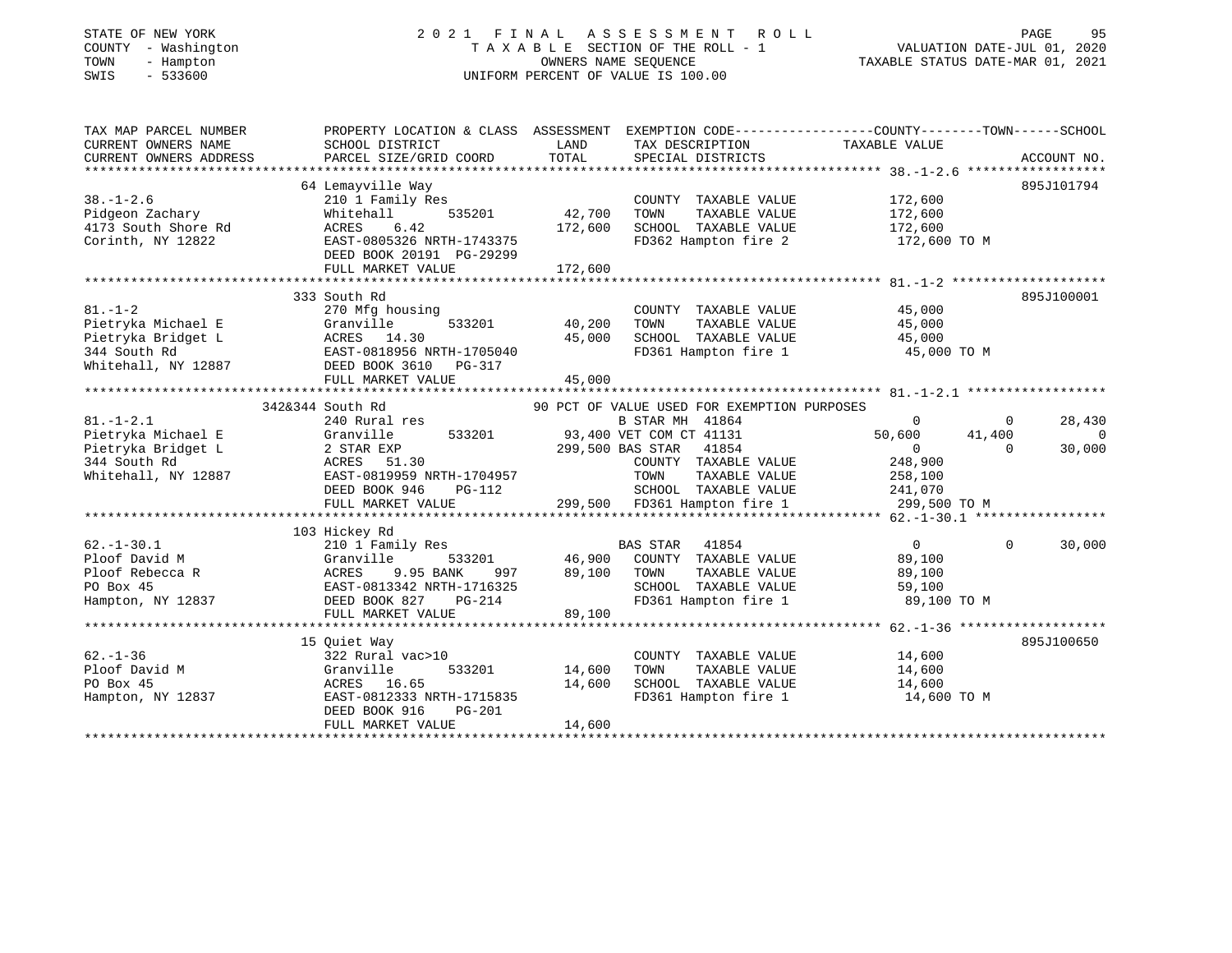## STATE OF NEW YORK 2 0 2 1 F I N A L A S S E S S M E N T R O L L PAGE 96 COUNTY - Washington T A X A B L E SECTION OF THE ROLL - 1 VALUATION DATE-JUL 01, 2020 TOWN - Hampton OWNERS NAME SEQUENCE TAXABLE STATUS DATE-MAR 01, 2021 SWIS - 533600 UNIFORM PERCENT OF VALUE IS 100.00

| TAX MAP PARCEL NUMBER<br>CURRENT OWNERS NAME<br>CURRENT OWNERS ADDRESS                                  | PROPERTY LOCATION & CLASS ASSESSMENT<br>SCHOOL DISTRICT<br>PARCEL SIZE/GRID COORD                                                                                         | LAND<br>TOTAL                 | TAX DESCRIPTION<br>SPECIAL DISTRICTS                                                                                   | EXEMPTION CODE-----------------COUNTY-------TOWN------SCHOOL<br>TAXABLE VALUE | ACCOUNT NO.        |
|---------------------------------------------------------------------------------------------------------|---------------------------------------------------------------------------------------------------------------------------------------------------------------------------|-------------------------------|------------------------------------------------------------------------------------------------------------------------|-------------------------------------------------------------------------------|--------------------|
| $38. - 1 - 20$<br>Poalino estate Concetto F<br>Poalino Shirley<br>6 Cemetery St<br>Fair Haven, VT 05743 | 103 Vladyka Woods Rd<br>240 Rural res<br>Whitehall<br>535201<br>ACRES 114.00<br>EAST-0805965 NRTH-1739931<br>DEED BOOK 392<br>PG-487<br>FULL MARKET VALUE                 | 127,500<br>209,300<br>209,300 | COUNTY TAXABLE VALUE<br>TOWN<br>TAXABLE VALUE<br>SCHOOL TAXABLE VALUE<br>CA001 Cons agri dst 1<br>FD362 Hampton fire 2 | 209,300<br>209,300<br>209,300<br>209,300 TO<br>209,300 TO M                   | 895J100206         |
| $62. - 1 - 7$<br>Powers Myles R<br>218 Drury Ln<br>Easthampton, MA 01027                                | Hickey Rd OFF<br>322 Rural vac>10<br>Granville<br>533201<br>ACRES 10.10<br>EAST-0811430 NRTH-1719186<br>DEED BOOK 20200 PG-3218<br>FULL MARKET VALUE                      | 17,100<br>17,100<br>17,100    | COUNTY TAXABLE VALUE<br>TOWN<br>TAXABLE VALUE<br>SCHOOL TAXABLE VALUE<br>FD361 Hampton fire 1                          | 17,100<br>17,100<br>17,100<br>17,100 TO M                                     | 895J100627         |
|                                                                                                         | 2398 County Route 18                                                                                                                                                      |                               |                                                                                                                        |                                                                               | 895J100102         |
| $72. - 1 - 21$<br>Pratt Arthur G III<br>Pratt Jody<br>2398 County Route 18<br>Hampton, NY 12837         | 210 1 Family Res<br>533201<br>Granville<br>763/20<br>ACRES<br>1.20<br>EAST-0820040 NRTH-1711023<br>DEED BOOK 760<br>PG-222<br>FULL MARKET VALUE                           | 27,700<br>90,200<br>90,200    | BAS STAR<br>41854<br>COUNTY TAXABLE VALUE<br>TAXABLE VALUE<br>TOWN<br>SCHOOL TAXABLE VALUE<br>FD361 Hampton fire 1     | $\Omega$<br>90,200<br>90,200<br>60,200<br>90,200 TO M                         | $\Omega$<br>30,000 |
|                                                                                                         |                                                                                                                                                                           |                               |                                                                                                                        |                                                                               |                    |
| $72.2 - 3 - 19$<br>Pratt Christopher<br>Haley Friedora<br>PO Box 291<br>Jeffersonville, VT 05464        | 2608 State Route 22A<br>210 1 Family Res<br>533201<br>Granville<br>72.-3-19<br>FRNT 192.00 DPTH<br>0.13<br>ACRES<br>EAST-0823301 NRTH-1711914<br>DEED BOOK 20191 PG-25515 | 7,500<br>17,500               | COUNTY TAXABLE VALUE<br>TAXABLE VALUE<br>TOWN<br>SCHOOL TAXABLE VALUE<br>FD361 Hampton fire 1                          | 17,500<br>17,500<br>17,500<br>17,500 TO M                                     | 895J100044         |
|                                                                                                         | FULL MARKET VALUE<br>******************************                                                                                                                       | 17,500<br>*************       |                                                                                                                        |                                                                               |                    |
|                                                                                                         | 161 Hills Pond Rd                                                                                                                                                         |                               |                                                                                                                        |                                                                               |                    |
| $71. - 1 - 15.4$<br>Pratt Doran<br>Pratt Yvonne<br>PO Box 125<br>Middle Granville, NY 12849             | 210 1 Family Res<br>533201<br>Granville<br>Lot 1<br>FRNT 232.00 DPTH<br>ACRES<br>6.72<br>EAST-0815561 NRTH-1705886<br>DEED BOOK 674<br>$PG-104$                           | 43,100<br>214,700             | BAS STAR<br>41854<br>COUNTY TAXABLE VALUE<br>TAXABLE VALUE<br>TOWN<br>SCHOOL TAXABLE VALUE<br>FD361 Hampton fire 1     | $\overline{0}$<br>214,700<br>214,700<br>184,700<br>214,700 TO M               | 30,000<br>$\Omega$ |
|                                                                                                         | FULL MARKET VALUE                                                                                                                                                         | 214,700                       |                                                                                                                        |                                                                               |                    |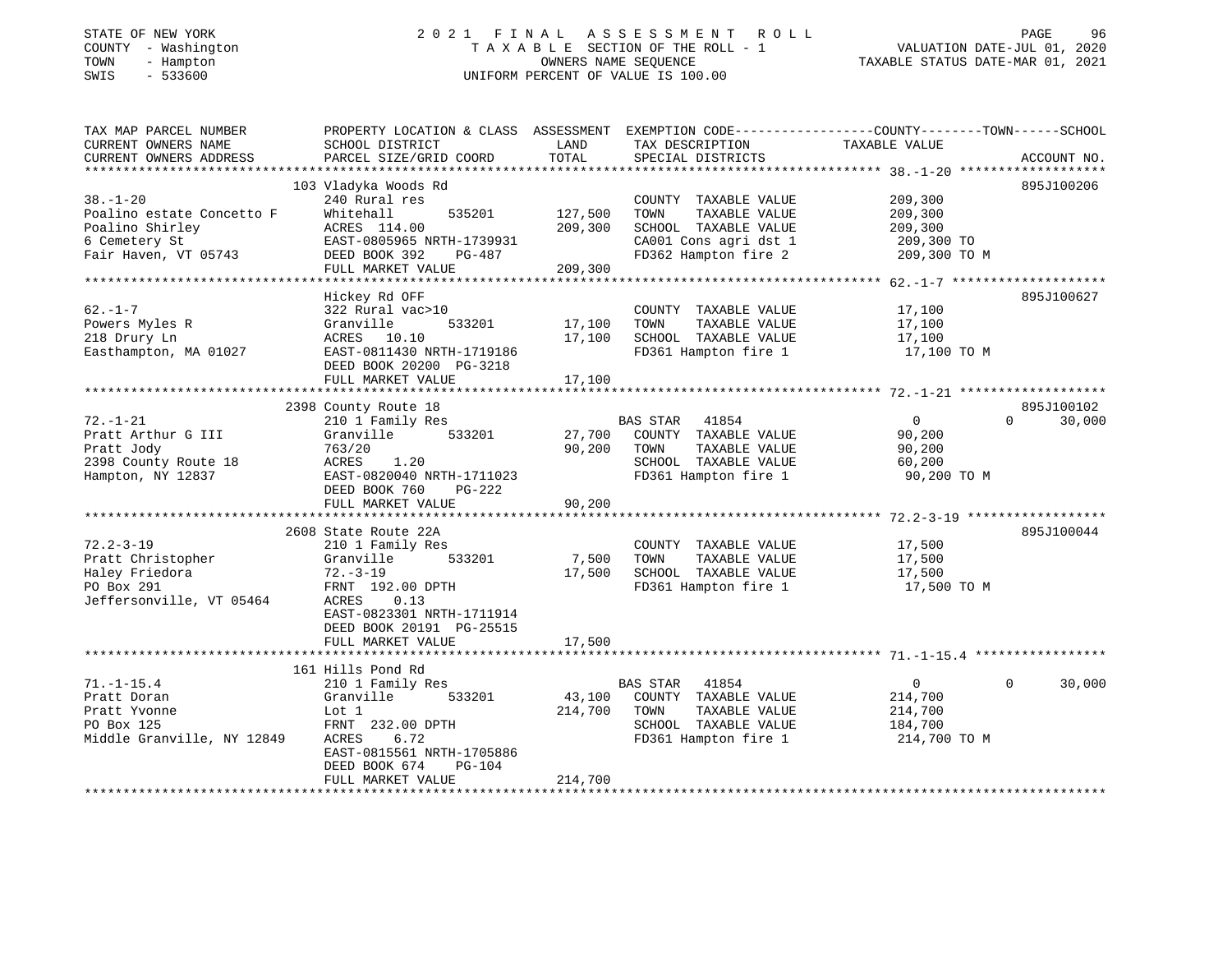| STATE OF NEW YORK<br>COUNTY - Washington<br>TOWN<br>- Hampton<br>SWIS<br>$-533600$                             | 2021 FINAL ASSESSMENT ROLL<br>TAXABLE SECTION OF THE ROLL - 1<br>UNIFORM PERCENT OF VALUE IS 100.00                                                                                      | PAGE<br>رو<br>2020 ,WALUATION DATE-JUL<br>2021, TAXABLE STATUS DATE-MAR |                                                                                                                    |                                                               |                    |
|----------------------------------------------------------------------------------------------------------------|------------------------------------------------------------------------------------------------------------------------------------------------------------------------------------------|-------------------------------------------------------------------------|--------------------------------------------------------------------------------------------------------------------|---------------------------------------------------------------|--------------------|
| TAX MAP PARCEL NUMBER                                                                                          | PROPERTY LOCATION & CLASS ASSESSMENT EXEMPTION CODE---------------COUNTY-------TOWN------SCHOOL                                                                                          |                                                                         |                                                                                                                    |                                                               |                    |
| CURRENT OWNERS NAME<br>CURRENT OWNERS ADDRESS                                                                  | SCHOOL DISTRICT<br>PARCEL SIZE/GRID COORD TOTAL                                                                                                                                          | LAND                                                                    | TAX DESCRIPTION TAXABLE VALUE<br>SPECIAL DISTRICTS                                                                 |                                                               | ACCOUNT NO.        |
|                                                                                                                |                                                                                                                                                                                          |                                                                         |                                                                                                                    |                                                               |                    |
| $71. - 1 - 15.11$<br>Pratt Doran<br>Pratt Yvonne<br>PO Box 125<br>Middle Granville, NY 12849                   | Hills Pond Rd<br>322 Rural vac>10<br>Granville<br>Lot 2<br>Filed Sub # 12241<br>FRNT 70.00 DPTH<br>ACRES 23.38<br>EAST-0815319 NRTH-1706772<br>DEED BOOK 674 PG-104                      | 533201 22,400 TOWN                                                      | COUNTY TAXABLE VALUE<br>22,400 SCHOOL TAXABLE VALUE<br>FD361 Hampton fire 1                                        | 22,400<br>TAXABLE VALUE 22,400<br>22,400<br>22,400 TO M       |                    |
|                                                                                                                | FULL MARKET VALUE                                                                                                                                                                        | 22,400                                                                  |                                                                                                                    |                                                               |                    |
|                                                                                                                | Hills Pond Rd OFF                                                                                                                                                                        |                                                                         |                                                                                                                    |                                                               | 895J100132         |
| $71. - 1 - 18$<br>Pratt Doran<br>Pratt Yvonne<br>PO Box 125<br>Middle Granville, NY 12849 DEED BOOK 674 PG-104 | 322 Rural vac>10<br>533201<br>Granville<br>ACRES 14.79<br>EAST-0814440 NRTH-1706756<br>FULL MARKET VALUE                                                                                 | 8,900 TOWN<br>8,900                                                     | COUNTY TAXABLE VALUE<br>TAXABLE VALUE<br>8,900 SCHOOL TAXABLE VALUE<br>FD361 Hampton fire 1 8,900 TO M             | 8,900<br>8,900<br>8,900                                       |                    |
|                                                                                                                |                                                                                                                                                                                          |                                                                         |                                                                                                                    |                                                               |                    |
| $71. - 1 - 19$<br>Pratt Doran J                                                                                | Hills Pond Rd OFF<br>314 Rural vac<10<br>533201<br>Granville<br>Pratt Yvonne<br>Pratt Yvonne<br>Po Box 125<br>Middle Granville, NY 12849<br>DEED BOOK 3423<br>PG-93<br>FULL MARKET VALUE | 1,800                                                                   | COUNTY TAXABLE VALUE 1,800<br>1,800 TOWN TAXABLE VALUE<br>1,800 SCHOOL TAXABLE VALUE 1,800<br>FD361 Hampton fire 1 | 1,800<br>1,800 TO M                                           | 895J100113         |
|                                                                                                                | 160 Hills Pond Rd                                                                                                                                                                        |                                                                         |                                                                                                                    |                                                               |                    |
| $71. - 1 - 15.10$<br>Pratt Doran J Jr<br>PO Box 152<br>Hampton, NY 12837                                       | 210 1 Family Res<br>Granville<br>533201<br>Sub Div Lot 1<br>770/59<br>ACRES<br>8.27<br>EAST-0816293 NRTH-1705598<br>DEED BOOK 577<br>PG-252<br>FULL MARKET VALUE                         | 375,800 TOWN<br>375,800                                                 | BAS STAR 41854<br>44,900 COUNTY TAXABLE VALUE<br>SCHOOL TAXABLE VALUE<br>FD361 Hampton fire 1 375,800 TO M         | $\overline{0}$<br>375,800<br>TAXABLE VALUE 375,800<br>345,800 | $\Omega$<br>30,000 |

\*\*\*\*\*\*\*\*\*\*\*\*\*\*\*\*\*\*\*\*\*\*\*\*\*\*\*\*\*\*\*\*\*\*\*\*\*\*\*\*\*\*\*\*\*\*\*\*\*\*\*\*\*\*\*\*\*\*\*\*\*\*\*\*\*\*\*\*\*\*\*\*\*\*\*\*\*\*\*\*\*\*\*\*\*\*\*\*\*\*\*\*\*\*\*\*\*\*\*\*\*\*\* 38.-1-8.2 \*\*\*\*\*\*\*\*\*\*\*\*\*\*\*\*\*\* 138 Golf Course Rd 895J10055838.-1-8.2 270 Mfg housing COUNTY TAXABLE VALUE 23,100 Pratt Malcolm Whitehall 535201 19,100 TOWN TAXABLE VALUE 23,100 138 Golf Course Rd FRNT 250.00 DPTH 150.00 23,100 SCHOOL TAXABLE VALUE 23,100 Whitehall, NY 12887 **EAST-0810205 NRTH-1737028** FD362 Hampton fire 2 23,100 TO M DEED BOOK 460 PG-211FULL MARKET VALUE 23,100

895J100558

\*\*\*\*\*\*\*\*\*\*\*\*\*\*\*\*\*\*\*\*\*\*\*\*\*\*\*\*\*\*\*\*\*\*\*\*\*\*\*\*\*\*\*\*\*\*\*\*\*\*\*\*\*\*\*\*\*\*\*\*\*\*\*\*\*\*\*\*\*\*\*\*\*\*\*\*\*\*\*\*\*\*\*\*\*\*\*\*\*\*\*\*\*\*\*\*\*\*\*\*\*\*\*\*\*\*\*\*\*\*\*\*\*\*\*\*\*\*\*\*\*\*\*\*\*\*\*\*\*\*\*\*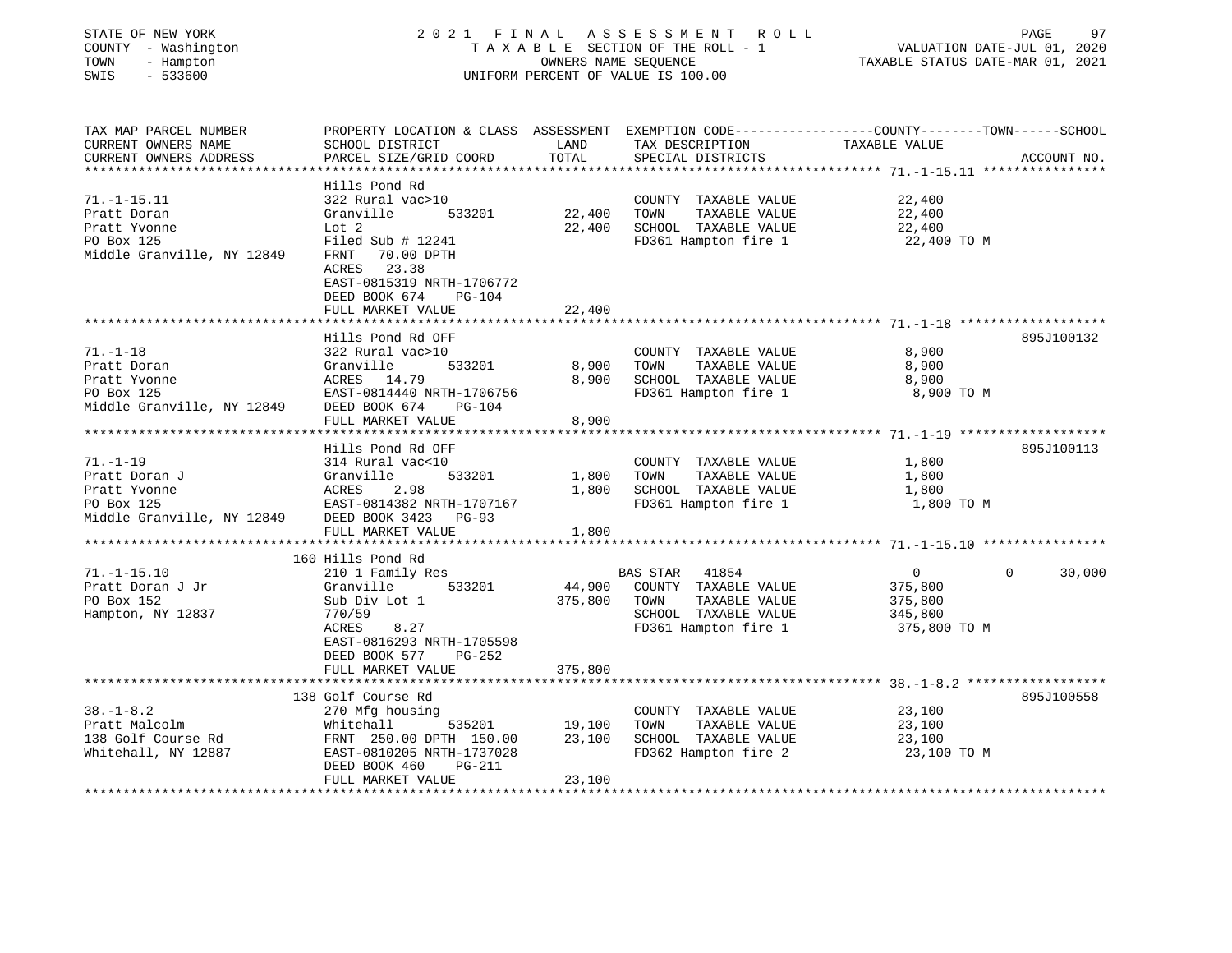# STATE OF NEW YORK 2 0 2 1 F I N A L A S S E S S M E N T R O L L PAGE 98COUNTY - Washington T A X A B L E SECTION OF THE ROLL - 1<br>
T A X A B L E SECTION OF THE ROLL - 1<br>
TOWN - Hampton DATES NAME SEQUENCE<br>
SWIS - 533600 SWIS - 533600 UNIFORM PERCENT OF VALUE IS 100.00

VALUATION DATE-JUL 01, 2020

| TAX MAP PARCEL NUMBER                   | PROPERTY LOCATION & CLASS ASSESSMENT EXEMPTION CODE---------------COUNTY-------TOWN-----SCHOOL |                  |                        |                       |                                |
|-----------------------------------------|------------------------------------------------------------------------------------------------|------------------|------------------------|-----------------------|--------------------------------|
| CURRENT OWNERS NAME                     | SCHOOL DISTRICT                                                                                | LAND             | TAX DESCRIPTION        | TAXABLE VALUE         |                                |
| CURRENT OWNERS ADDRESS                  | PARCEL SIZE/GRID COORD                                                                         | TOTAL            | SPECIAL DISTRICTS      |                       | ACCOUNT NO.                    |
|                                         |                                                                                                |                  |                        |                       |                                |
|                                         | 1689 County Route 11                                                                           |                  |                        |                       |                                |
| $38. - 1 - 10.1$                        | 240 Rural res                                                                                  |                  | COUNTY TAXABLE VALUE   | 277,800               |                                |
| Pravda George                           | 535201<br>Whitehall                                                                            | 129,400          | TAXABLE VALUE<br>TOWN  | 277,800               |                                |
|                                         |                                                                                                |                  |                        |                       |                                |
| Pravda Gertraud                         | ACRES 119.48                                                                                   | 277,800          | SCHOOL TAXABLE VALUE   | 277,800               |                                |
| 80 Ingersoll Rd                         | EAST-0809600 NRTH-1738766                                                                      |                  | CA001 Cons agri dst 1  | 277,800 TO            |                                |
| Saratoga Springs, NY 12866              | DEED BOOK 3945 PG-267                                                                          |                  | FD362 Hampton fire 2   | 277,800 TO M          |                                |
|                                         | FULL MARKET VALUE                                                                              | 277,800          |                        |                       |                                |
|                                         |                                                                                                |                  |                        |                       |                                |
|                                         | 1700 County Route 21                                                                           |                  |                        |                       | 895J101784                     |
| $80. - 1 - 49$                          | 210 1 Family Res - WTRFNT                                                                      |                  | COUNTY TAXABLE VALUE   | 216,400               |                                |
| Prentice John                           | Whitehall<br>535201                                                                            | 31,200           | TAXABLE VALUE<br>TOWN  | 216,400               |                                |
| Prentice Marisa                         | Sect 2 Lot 11A                                                                                 | 216,400          | SCHOOL TAXABLE VALUE   | 216,400               |                                |
| 30 Placid Ct                            | FRNT 171.00 DPTH 340.00                                                                        |                  | FD361 Hampton fire 1   | 216,400 TO M          |                                |
|                                         |                                                                                                |                  |                        |                       |                                |
| Holbrook, NY 11741                      | EAST-0811093 NRTH-1704733                                                                      |                  |                        |                       |                                |
|                                         | DEED BOOK 3634 PG-336                                                                          |                  |                        |                       |                                |
|                                         | FULL MARKET VALUE                                                                              | 216,400          |                        |                       |                                |
|                                         |                                                                                                |                  |                        |                       |                                |
|                                         | 1403 Carvers Falls Ln                                                                          |                  |                        |                       | 895J100226                     |
| $31. - 1 - 3.1$                         | 270 Mfg housing                                                                                |                  | COUNTY TAXABLE VALUE   | 85,000                |                                |
| Pritchard Evan R                        | Whitehall<br>535201                                                                            | 37,500           | TOWN<br>TAXABLE VALUE  | 85,000                |                                |
| Pritchard Jennelle J                    | Lot 1                                                                                          | 85,000           | SCHOOL TAXABLE VALUE   | 85,000                |                                |
| 1403 Carvers Falls Ln                   | 4.00<br>ACRES                                                                                  |                  | FD362 Hampton fire 2   | 85,000 TO M           |                                |
| Whitehall, NY 12887                     | EAST-0808083 NRTH-1746532                                                                      |                  |                        |                       |                                |
|                                         | DEED BOOK 3666 PG-100                                                                          |                  |                        |                       |                                |
|                                         |                                                                                                |                  |                        |                       |                                |
|                                         | FULL MARKET VALUE                                                                              | 85,000           |                        |                       |                                |
|                                         |                                                                                                |                  |                        |                       |                                |
|                                         | 3102 State Route 22A                                                                           |                  |                        |                       | 895J100022                     |
| $54. - 1 - 9$                           | 210 1 Family Res                                                                               |                  | VET WAR C 41122        | 18,960                | $\mathbf{0}$<br>$\overline{0}$ |
| Pritchard Kay K                         | Granville<br>533201                                                                            |                  | 29,700 VET WAR T 41123 | 18,960<br>$\mathbf 0$ |                                |
| Pritchard George W                      | ACRES<br>1.76                                                                                  | 126,400 ENH STAR | 41834                  | $\overline{0}$        | 70,700<br>$\Omega$             |
| 3102 State Route 22A                    | EAST-0821149 NRTH-1723462                                                                      |                  | COUNTY TAXABLE VALUE   | 107,440               |                                |
| Hampton, NY 12837                       | DEED BOOK 2941 PG-282                                                                          |                  | TOWN<br>TAXABLE VALUE  | 107,440               |                                |
|                                         | FULL MARKET VALUE                                                                              | 126,400          | SCHOOL TAXABLE VALUE   | 55,700                |                                |
|                                         |                                                                                                |                  | FD361 Hampton fire 1   | 126,400 TO M          |                                |
|                                         |                                                                                                |                  |                        |                       |                                |
|                                         | 1022 West Way                                                                                  |                  |                        |                       | 895J100103                     |
|                                         |                                                                                                |                  |                        |                       |                                |
| $71.4 - 2 - 16$                         | 260 Seasonal res - WTRFNT                                                                      |                  | COUNTY TAXABLE VALUE   | 120,000               |                                |
| Provencher Living Trust Rober Granville | 533201                                                                                         | 29,400           | TOWN<br>TAXABLE VALUE  | 120,000               |                                |
| Provencher Robert TRSTEE                | $1/2$ LOT 3                                                                                    | 120,000          | SCHOOL TAXABLE VALUE   | 120,000               |                                |
| 102 Brunswick Ave                       | $71. - 2 - 16$                                                                                 |                  | FD361 Hampton fire 1   | 120,000 TO M          |                                |
| West Hartford, CT 06107                 | FRNT 75.00 DPTH 410.00                                                                         |                  |                        |                       |                                |
|                                         | EAST-0815931 NRTH-1706908                                                                      |                  |                        |                       |                                |
|                                         | $PG-31$<br>DEED BOOK 903                                                                       |                  |                        |                       |                                |
|                                         | FULL MARKET VALUE                                                                              | 120,000          |                        |                       |                                |
|                                         |                                                                                                |                  |                        |                       |                                |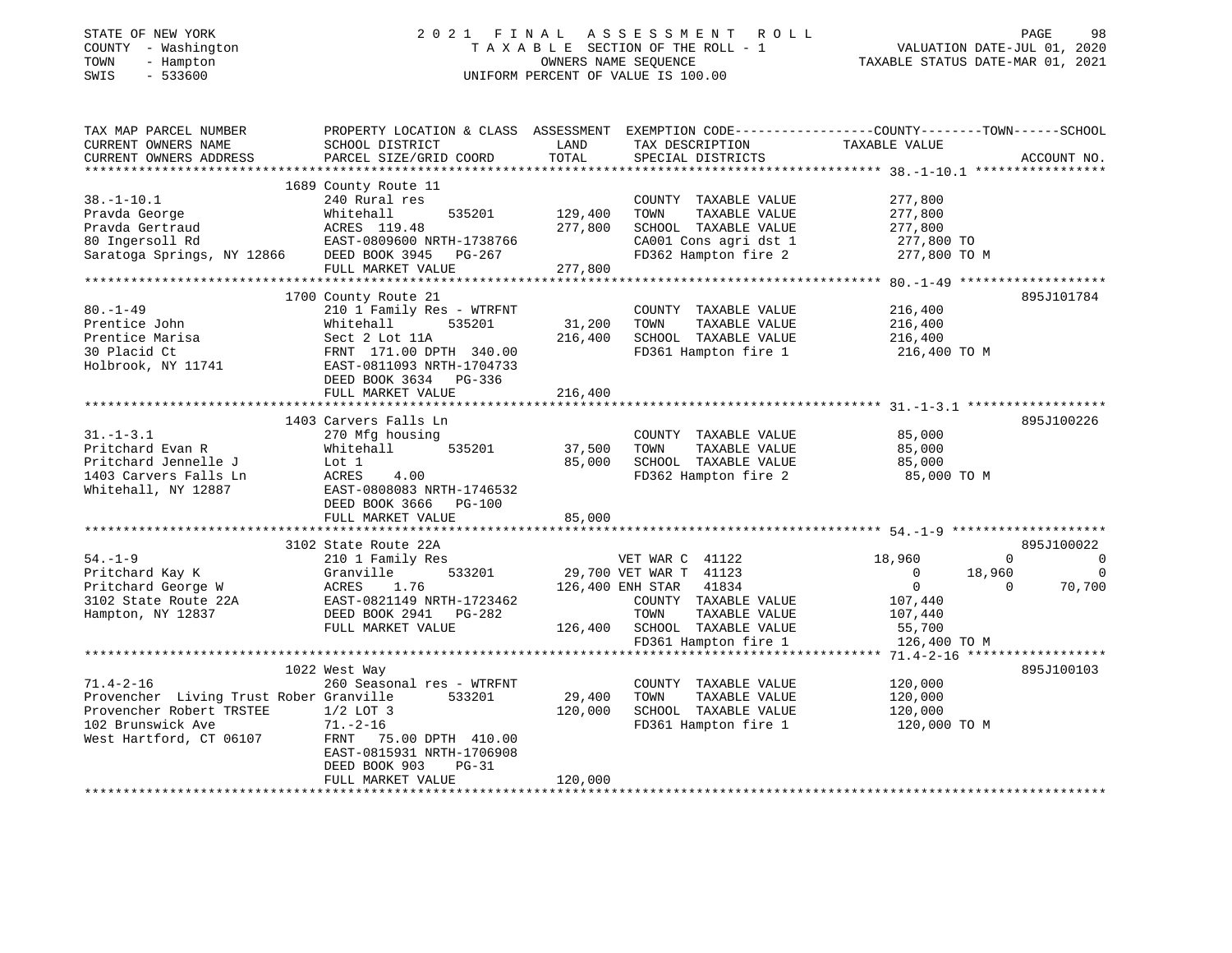# STATE OF NEW YORK 2 0 2 1 F I N A L A S S E S S M E N T R O L L PAGE 99COUNTY - Washington T A X A B L E SECTION OF THE ROLL - 1<br>
T A X A B L E SECTION OF THE ROLL - 1<br>
TOWN - Hampton DATES NAME SEQUENCE<br>
SWIS - 533600 SWIS - 533600 UNIFORM PERCENT OF VALUE IS 100.00

| TAX MAP PARCEL NUMBER<br>CURRENT OWNERS NAME<br>CURRENT OWNERS ADDRESS | SCHOOL DISTRICT<br>PARCEL SIZE/GRID COORD | LAND<br>TOTAL   | TAX DESCRIPTION<br>SPECIAL DISTRICTS        | PROPERTY LOCATION & CLASS ASSESSMENT EXEMPTION CODE---------------COUNTY-------TOWN-----SCHOOL<br>TAXABLE VALUE | ACCOUNT NO. |
|------------------------------------------------------------------------|-------------------------------------------|-----------------|---------------------------------------------|-----------------------------------------------------------------------------------------------------------------|-------------|
|                                                                        |                                           |                 |                                             |                                                                                                                 |             |
|                                                                        | 83 Staso Ln                               |                 |                                             |                                                                                                                 | 895J101778  |
| $72. - 2 - 16.1$                                                       | 210 1 Family Res                          |                 | BAS STAR<br>41854                           | $0 \qquad \qquad$<br>$\Omega$                                                                                   | 30,000      |
| Pyenta Christopher J                                                   | Granville                                 | 533201 26,600   | COUNTY TAXABLE VALUE                        | 104,000                                                                                                         |             |
| PO Box 68                                                              | FRNT 200.00 DPTH 208.00                   | 104,000         | TOWN<br>TAXABLE VALUE                       | 104,000                                                                                                         |             |
| Hampton, NY 12837                                                      | EAST-0822156 NRTH-1708571                 |                 | SCHOOL TAXABLE VALUE                        | 74,000                                                                                                          |             |
|                                                                        | DEED BOOK 833<br>PG-312                   |                 |                                             | FD361 Hampton fire 1 104,000 TO M                                                                               |             |
|                                                                        | FULL MARKET VALUE                         | 104,000         |                                             |                                                                                                                 |             |
|                                                                        |                                           |                 |                                             |                                                                                                                 |             |
|                                                                        | County Route 18 Off                       |                 |                                             |                                                                                                                 | 895J100097  |
| $63. - 1 - 11$                                                         | 720 Mine/quarry                           |                 | COUNTY TAXABLE VALUE                        | 99,200                                                                                                          |             |
| Quarry Hill Club LLC                                                   | 533201<br>Granville                       | 99,200          | TOWN<br>TAXABLE VALUE                       | 99,200                                                                                                          |             |
| 527 Bay Rd Ste 8                                                       | ACRES 109.40                              | 99,200          | SCHOOL TAXABLE VALUE                        | 99,200                                                                                                          |             |
| Queensbury, NY 12804                                                   | EAST-0819580 NRTH-1715268                 |                 | FD361 Hampton fire 1                        | 99,200 TO M                                                                                                     |             |
|                                                                        | DEED BOOK 20210 PG-2050                   |                 |                                             |                                                                                                                 |             |
| PRIOR OWNER ON 3/01/2021                                               | FULL MARKET VALUE                         | 99,200          |                                             |                                                                                                                 |             |
| Hadeka Gary J                                                          |                                           |                 |                                             |                                                                                                                 |             |
|                                                                        |                                           |                 |                                             |                                                                                                                 |             |
|                                                                        | 1026 West Way                             |                 |                                             |                                                                                                                 | 895J100016  |
| $71.4 - 2 - 15$                                                        | 260 Seasonal res - WTRFNT                 |                 | COUNTY TAXABLE VALUE                        | 110,000                                                                                                         |             |
| Quinn Michael                                                          | 533201<br>Granville                       | 29,400          | TOWN<br>TAXABLE VALUE                       | 110,000                                                                                                         |             |
| Ouinn Katharine                                                        | $1/2$ LOT 3                               | 110,000         | SCHOOL TAXABLE VALUE                        | 110,000                                                                                                         |             |
| 629 Four Winds Rd                                                      | 71.–2–15                                  |                 | FD361 Hampton fire 1                        | 110,000 TO M                                                                                                    |             |
| North Ferrisburgh, VT 05473                                            | FRNT 75.00 DPTH 410.00                    |                 |                                             |                                                                                                                 |             |
|                                                                        | EAST-0815883 NRTH-1706965                 |                 |                                             |                                                                                                                 |             |
|                                                                        | DEED BOOK 3013 PG-67                      |                 |                                             |                                                                                                                 |             |
|                                                                        | FULL MARKET VALUE                         | 110,000         |                                             |                                                                                                                 |             |
|                                                                        |                                           |                 |                                             |                                                                                                                 |             |
|                                                                        | 11933&1935 State Route 4                  |                 | 33 PCT OF VALUE USED FOR EXEMPTION PURPOSES |                                                                                                                 | 895J100218  |
| $45. - 1 - 32$                                                         | 240 Rural res                             |                 | VET WAR CT 41121                            | 7,960<br>7,960                                                                                                  | $\Omega$    |
| Ramey Gary Richard LE                                                  | 535201<br>Whitehall                       | 79,400 BAS STAR | 41854                                       | $\overline{0}$<br>$\overline{0}$                                                                                | 30,000      |
| Ramey Richard D                                                        | 859/140                                   | 160,800         | COUNTY TAXABLE VALUE                        | 152,840                                                                                                         |             |
| 11935 State Route 4                                                    | FRNT 650.00 DPTH                          |                 | TAXABLE VALUE<br>TOWN                       | 152,840                                                                                                         |             |
| Whitehall, NY 12887                                                    | ACRES 37.00                               |                 | SCHOOL TAXABLE VALUE                        | 130,800                                                                                                         |             |
|                                                                        | EAST-0806589 NRTH-1730630                 |                 | FD362 Hampton fire 2                        | 160,800 TO M                                                                                                    |             |
|                                                                        | DEED BOOK 3543 PG-25                      |                 |                                             |                                                                                                                 |             |
|                                                                        | FULL MARKET VALUE                         | 160,800         |                                             |                                                                                                                 |             |
|                                                                        |                                           |                 |                                             |                                                                                                                 |             |
|                                                                        | 11931 State Route 4                       |                 |                                             |                                                                                                                 |             |
| $45. - 1 - 32.1$                                                       | 210 1 Family Res                          |                 | <b>BAS STAR</b><br>41854                    | $\Omega$<br>$\overline{0}$                                                                                      | 30,000      |
| Ramey Kim L                                                            | Whitehall<br>535201                       | 34,200          | COUNTY TAXABLE VALUE                        | 326,900                                                                                                         |             |
| Ramey Richard D                                                        | ACRES<br>3.06                             | 326,900         | TOWN<br>TAXABLE VALUE                       | 326,900                                                                                                         |             |
| 11931 State Route 4<br>Whitehall, NY 12887                             | EAST-0806264 NRTH-1730588                 |                 | SCHOOL TAXABLE VALUE                        | 296,900                                                                                                         |             |
| Whitehall, NY 12887                                                    | DEED BOOK 3698 PG-49                      |                 | FD362 Hampton fire 2                        | 326,900 TO M                                                                                                    |             |
|                                                                        | FULL MARKET VALUE                         | 326,900         |                                             |                                                                                                                 |             |
|                                                                        |                                           |                 |                                             |                                                                                                                 |             |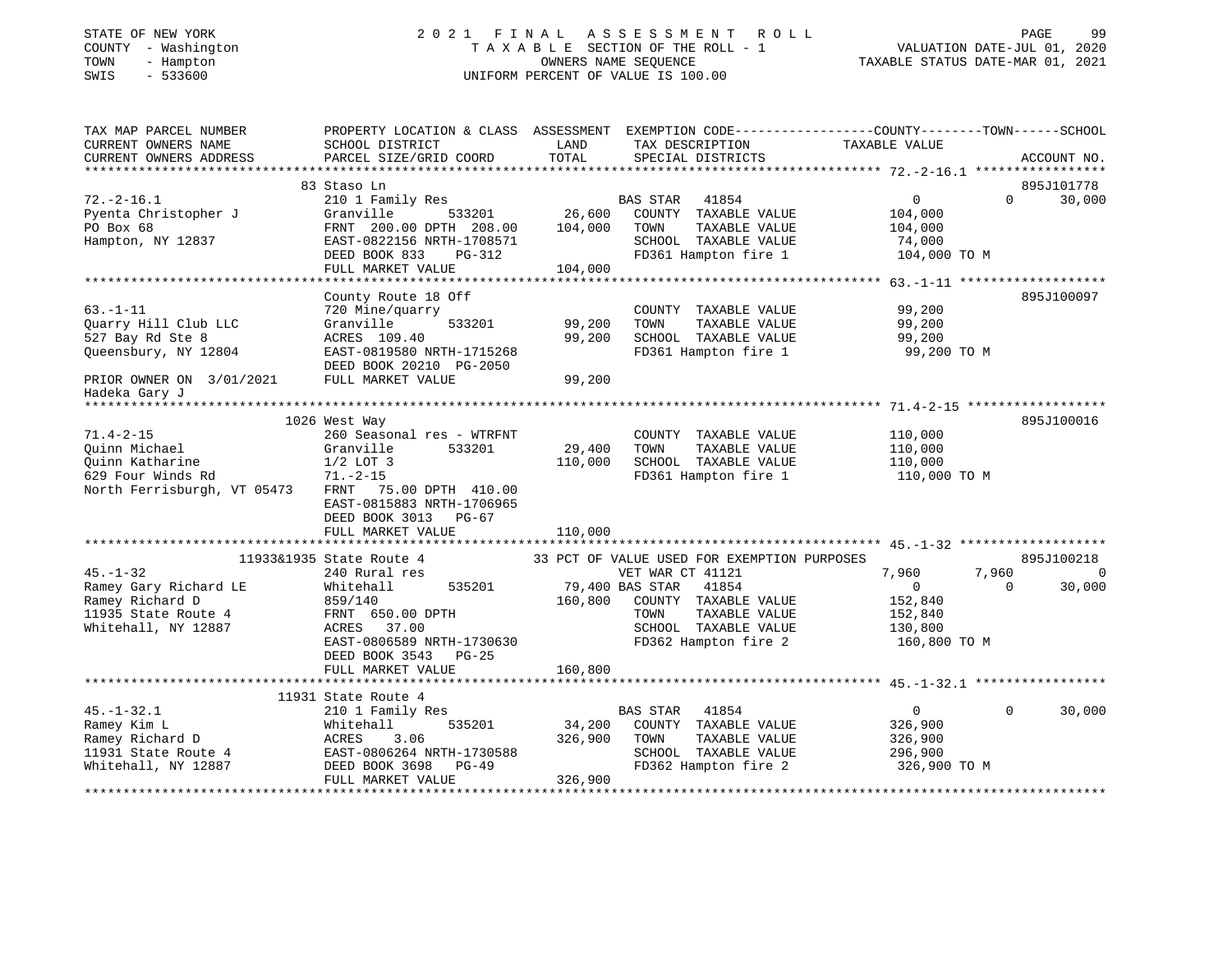## STATE OF NEW YORK 2 0 2 1 F I N A L A S S E S S M E N T R O L L PAGE 100 COUNTY - Washington T A X A B L E SECTION OF THE ROLL - 1 VALUATION DATE-JUL 01, 2020 TOWN - Hampton OWNERS NAME SEQUENCE TAXABLE STATUS DATE-MAR 01, 2021 SWIS - 533600 UNIFORM PERCENT OF VALUE IS 100.00UNIFORM PERCENT OF VALUE IS 100.00

| TAX MAP PARCEL NUMBER     |                                                    |         |                       | PROPERTY LOCATION & CLASS ASSESSMENT EXEMPTION CODE---------------COUNTY-------TOWN------SCHOOL |             |
|---------------------------|----------------------------------------------------|---------|-----------------------|-------------------------------------------------------------------------------------------------|-------------|
| CURRENT OWNERS NAME       | SCHOOL DISTRICT                                    | LAND    | TAX DESCRIPTION       | TAXABLE VALUE                                                                                   |             |
| CURRENT OWNERS ADDRESS    | PARCEL SIZE/GRID COORD                             | TOTAL   | SPECIAL DISTRICTS     |                                                                                                 | ACCOUNT NO. |
|                           |                                                    |         |                       |                                                                                                 |             |
|                           | 280 South Rd                                       |         |                       |                                                                                                 | 895J100442  |
| $81. - 1 - 3$             | 260 Seasonal res                                   |         | COUNTY TAXABLE VALUE  | 94,400                                                                                          |             |
| Rathbun Thorn J           | Granville<br>533201                                | 47,000  | TAXABLE VALUE<br>TOWN | 94,400                                                                                          |             |
| Rathbun Guistina          | ACRES 10.00                                        | 94,400  | SCHOOL TAXABLE VALUE  | 94,400                                                                                          |             |
| PO Box 121                | EAST-0819532 NRTH-1703876                          |         | FD361 Hampton fire 1  | 94,400 TO M                                                                                     |             |
| Hampton, NY 12837         | DEED BOOK 3772 PG-200                              |         |                       |                                                                                                 |             |
|                           | FULL MARKET VALUE                                  | 94,400  |                       |                                                                                                 |             |
|                           |                                                    |         |                       |                                                                                                 |             |
|                           | 2056 County Route 18                               |         |                       |                                                                                                 |             |
| $71. - 1 - 2.3$           | 270 Mfg housing                                    |         | COUNTY TAXABLE VALUE  | 48,300                                                                                          |             |
| Reed George               | 533201<br>Granville                                | 27,000  | TOWN<br>TAXABLE VALUE | 48,300                                                                                          |             |
| 54 York St Ext            | Sub Div Lot 1                                      | 48,300  | SCHOOL TAXABLE VALUE  | 48,300                                                                                          |             |
| Poultney, VT 05764        | ACRES<br>1.00                                      |         | FD361 Hampton fire 1  | 48,300 TO M                                                                                     |             |
|                           | EAST-0812851 NRTH-1713794                          |         |                       |                                                                                                 |             |
|                           | DEED BOOK 2017 PG-79                               |         |                       |                                                                                                 |             |
|                           | FULL MARKET VALUE                                  | 48,300  |                       |                                                                                                 |             |
|                           |                                                    |         |                       |                                                                                                 |             |
|                           | 35 Oueens Way                                      |         |                       |                                                                                                 | 895J100219  |
| $71. - 1 - 2$             | 240 Rural res                                      |         | ENH STAR 41834        | $\overline{0}$<br>$\Omega$                                                                      | 70,700      |
| Reed Leonard              | Granville<br>533201                                | 122,200 | COUNTY TAXABLE VALUE  | 249,100                                                                                         |             |
|                           | ACRES 99.30                                        | 249,100 | TAXABLE VALUE<br>TOWN |                                                                                                 |             |
| 35 Oueens Way             |                                                    |         |                       | 249,100                                                                                         |             |
| Whitehall, NY 12887       | EAST-0812650 NRTH-1712553                          |         | SCHOOL TAXABLE VALUE  | 178,400                                                                                         |             |
|                           | DEED BOOK 951<br>PG-144                            |         | FD361 Hampton fire 1  | 249,100 TO M                                                                                    |             |
| MAY BE SUBJECT TO PAYMENT | FULL MARKET VALUE                                  | 249,100 |                       |                                                                                                 |             |
| UNDER AGDIST LAW TIL 2022 |                                                    |         |                       |                                                                                                 |             |
|                           |                                                    |         |                       |                                                                                                 |             |
|                           | 2078 County Route 18                               |         |                       |                                                                                                 |             |
| $71. - 1 - 2.4$           | 314 Rural vac<10                                   |         | COUNTY TAXABLE VALUE  | 18,700                                                                                          |             |
| Reed Leonard              | Granville<br>533201                                | 18,700  | TAXABLE VALUE<br>TOWN | 18,700                                                                                          |             |
| 35 Queens Way             | Sub Div Lot 2                                      | 18,700  | SCHOOL TAXABLE VALUE  | 18,700                                                                                          |             |
| Whitehall, NY 12887       | ACRES<br>1.34                                      |         | FD361 Hampton fire 1  | 18,700 TO M                                                                                     |             |
|                           | EAST-0813504 NRTH-1713567                          |         |                       |                                                                                                 |             |
|                           | DEED BOOK 512<br>$PG-204$                          |         |                       |                                                                                                 |             |
|                           | FULL MARKET VALUE                                  | 18,700  |                       |                                                                                                 |             |
|                           |                                                    |         |                       |                                                                                                 |             |
|                           | 21 Perry Heights Way                               |         |                       |                                                                                                 | 895J101721  |
| $72. - 2 - 26.1$          | 270 Mfg housing                                    |         | COUNTY TAXABLE VALUE  | 55,000                                                                                          |             |
| Reed Leonard C            | Granville<br>533201                                | 25,200  | TAXABLE VALUE<br>TOWN | 55,000                                                                                          |             |
| 35 Oueens Way             | FRNT 260.00 DPTH 139.00                            | 55,000  | SCHOOL TAXABLE VALUE  | 55,000                                                                                          |             |
|                           |                                                    |         | FD361 Hampton fire 1  |                                                                                                 |             |
| Whitehall, NY 12887       | EAST-0822585 NRTH-1712146<br>DEED BOOK 3641 PG-241 |         |                       | 55,000 TO M                                                                                     |             |
|                           |                                                    |         |                       |                                                                                                 |             |
|                           | FULL MARKET VALUE                                  | 55,000  |                       |                                                                                                 |             |
|                           |                                                    |         |                       |                                                                                                 |             |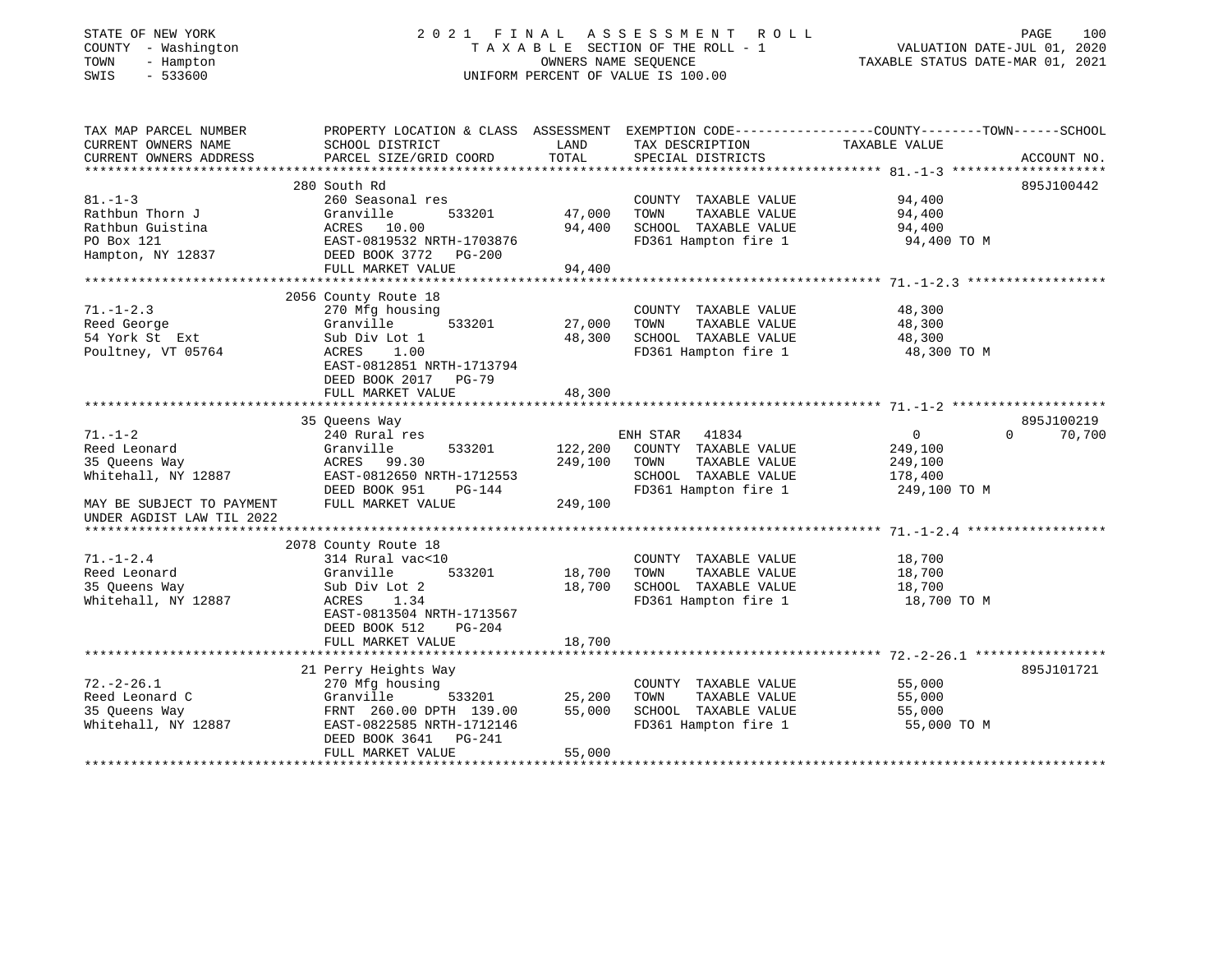| STATE OF NEW YORK<br>COUNTY<br>- Washington<br>TOWN<br>- Hampton<br>$-533600$<br>SWIS |                                                                                                |        | 2021 FINAL ASSESSMENT ROLL<br>U FINAL ASSESSMENT ROLL<br>TAXABLE SECTION OF THE ROLL - 1 VALUATION DATE-JUL 01, 2020<br>OWNERS NAME SEQUENCE TAXABLE STATUS DATE-MAR 01, 2021<br>UNIFORM PERCENT OF VALUE IS 100.00 |                   | PAGE           | 101    |
|---------------------------------------------------------------------------------------|------------------------------------------------------------------------------------------------|--------|---------------------------------------------------------------------------------------------------------------------------------------------------------------------------------------------------------------------|-------------------|----------------|--------|
| TAX MAP PARCEL NUMBER                                                                 | PROPERTY LOCATION & CLASS ASSESSMENT EXEMPTION CODE---------------COUNTY-------TOWN-----SCHOOL |        |                                                                                                                                                                                                                     |                   |                |        |
| CURRENT OWNERS NAME<br>CURRENT OWNERS ADDRESS                                         | SCHOOL DISTRICT<br><b>EXAMPLE TO A LAND</b><br>PARCEL SIZE/GRID COORD                          | TOTAL  | TAX DESCRIPTION TAXABLE VALUE<br>SPECIAL DISTRICTS                                                                                                                                                                  |                   | ACCOUNT NO.    |        |
|                                                                                       |                                                                                                |        |                                                                                                                                                                                                                     |                   |                |        |
|                                                                                       | 412 South Rd                                                                                   |        |                                                                                                                                                                                                                     |                   |                |        |
| $72. - 1 - 16.3$                                                                      | 270 Mfg housing                                                                                |        | ENH STAR 41834 0<br>30,100 COUNTY TAXABLE VALUE 99,000                                                                                                                                                              |                   | $\Omega$       | 70,700 |
| Reed Linda                                                                            | 533201<br>Granville                                                                            |        |                                                                                                                                                                                                                     |                   |                |        |
| PO Box 168                                                                            | ACRES 1.89                                                                                     | 99,000 | TOWN<br>TAXABLE VALUE 99,000                                                                                                                                                                                        |                   |                |        |
| Hampton, NY 12837                                                                     | EAST-0819877 NRTH-1706906                                                                      |        | SCHOOL TAXABLE VALUE 28,300                                                                                                                                                                                         |                   |                |        |
|                                                                                       | DEED BOOK 896<br>PG-109                                                                        |        | FD361 Hampton fire 1 99,000 TO M                                                                                                                                                                                    |                   |                |        |
|                                                                                       | FULL MARKET VALUE                                                                              | 99,000 |                                                                                                                                                                                                                     |                   |                |        |
|                                                                                       | 449 Hills Pond Rd                                                                              |        |                                                                                                                                                                                                                     |                   |                |        |
| $71. - 1 - 2.1$                                                                       | 270 Mfg housing                                                                                |        | BAS STAR 41854                                                                                                                                                                                                      | $0 \qquad \qquad$ | $\overline{0}$ | 30,000 |
| Reed Thomas                                                                           | 533201<br>Granville                                                                            |        | 31,900 COUNTY TAXABLE VALUE                                                                                                                                                                                         | 76,000            |                |        |
| Reed Deborah                                                                          | 2.40<br>ACRES                                                                                  | 76,000 | TOWN<br>TAXABLE VALUE                                                                                                                                                                                               | 76,000            |                |        |
| 449 Hills Pond Rd EAST-0814072 NRTH-1711986                                           |                                                                                                |        | SCHOOL TAXABLE VALUE 46,000                                                                                                                                                                                         |                   |                |        |
| Whitehall, NY 12887                                                                   | DEED BOOK 716<br>PG-156                                                                        |        | FD361 Hampton fire 1 76,000 TO M                                                                                                                                                                                    |                   |                |        |
|                                                                                       |                                                                                                |        |                                                                                                                                                                                                                     |                   |                |        |
|                                                                                       | 2154 County Route 18                                                                           |        |                                                                                                                                                                                                                     |                   | 895J101800     |        |
| $71. - 1 - 8.1$                                                                       | 270 Mfg housing                                                                                |        | COUNTY TAXABLE VALUE 60,500                                                                                                                                                                                         |                   |                |        |
| Reed Thomas L LE                                                                      | 533201<br>Granville                                                                            | 27,200 | TOWN<br>TAXABLE VALUE                                                                                                                                                                                               | 60,500            |                |        |
| Reed-Becksted Laurel                                                                  | ROW 604/216                                                                                    | 60,500 | SCHOOL TAXABLE VALUE                                                                                                                                                                                                | 60,500            |                |        |
| 2154 County Route 18                                                                  | ROW removed 2402/233                                                                           |        | FD361 Hampton fire 1 60,500 TO M                                                                                                                                                                                    |                   |                |        |
| Whitehall, NY 12887                                                                   | ACRES<br>1.06                                                                                  |        |                                                                                                                                                                                                                     |                   |                |        |
|                                                                                       | EAST-0815249 NRTH-1713402                                                                      |        |                                                                                                                                                                                                                     |                   |                |        |
|                                                                                       | DEED BOOK 20200 PG-5910                                                                        |        |                                                                                                                                                                                                                     |                   |                |        |
|                                                                                       | FULL MARKET VALUE                                                                              | 60,500 |                                                                                                                                                                                                                     |                   |                |        |

|                            | 16 Greenfield Ln                                                             |        |                         |             | 895J100017 |
|----------------------------|------------------------------------------------------------------------------|--------|-------------------------|-------------|------------|
| $72.2 - 3 - 8$             | 210 1 Family Res                                                             |        | COUNTY<br>TAXABLE VALUE | 90,600      |            |
| Regan Katherine            | 533201<br>Granville                                                          | 13,300 | TAXABLE VALUE<br>TOWN   | 90,600      |            |
| 16 Greenfield Ln           | $72 - 3 - 8$                                                                 | 90,600 | SCHOOL TAXABLE VALUE    | 90,600      |            |
| Hampton, NY 12837          | FRNT 41.00 DPTH 244.00<br>EAST-0824036 NRTH-1712235<br>DEED BOOK 3515 PG-319 |        | FD361 Hampton fire 1    | 90,600 TO M |            |
|                            | FULL MARKET VALUE                                                            | 90,600 |                         |             |            |
|                            |                                                                              |        |                         |             |            |
|                            | State Route 22A OFF                                                          |        |                         |             | 895J100092 |
| $72. - 2 - 10$             | 314 Rural vac<10                                                             |        | COUNTY<br>TAXABLE VALUE | 13,000      |            |
| Regenerative Land Hold LLC | 533201<br>Granville                                                          | 13,000 | TOWN<br>TAXABLE VALUE   | 13,000      |            |
| 1 Brennan Cir              | ACRES 3.70                                                                   | 13,000 | SCHOOL<br>TAXABLE VALUE | 13,000      |            |
| Poultney, VT 05770         | EAST-0824364 NRTH-1709322<br>DEED BOOK 20210 PG-361                          |        | FD361 Hampton fire 1    | 13,000 TO M |            |
|                            | FULL MARKET VALUE                                                            | 13,000 |                         |             |            |
|                            |                                                                              |        |                         |             |            |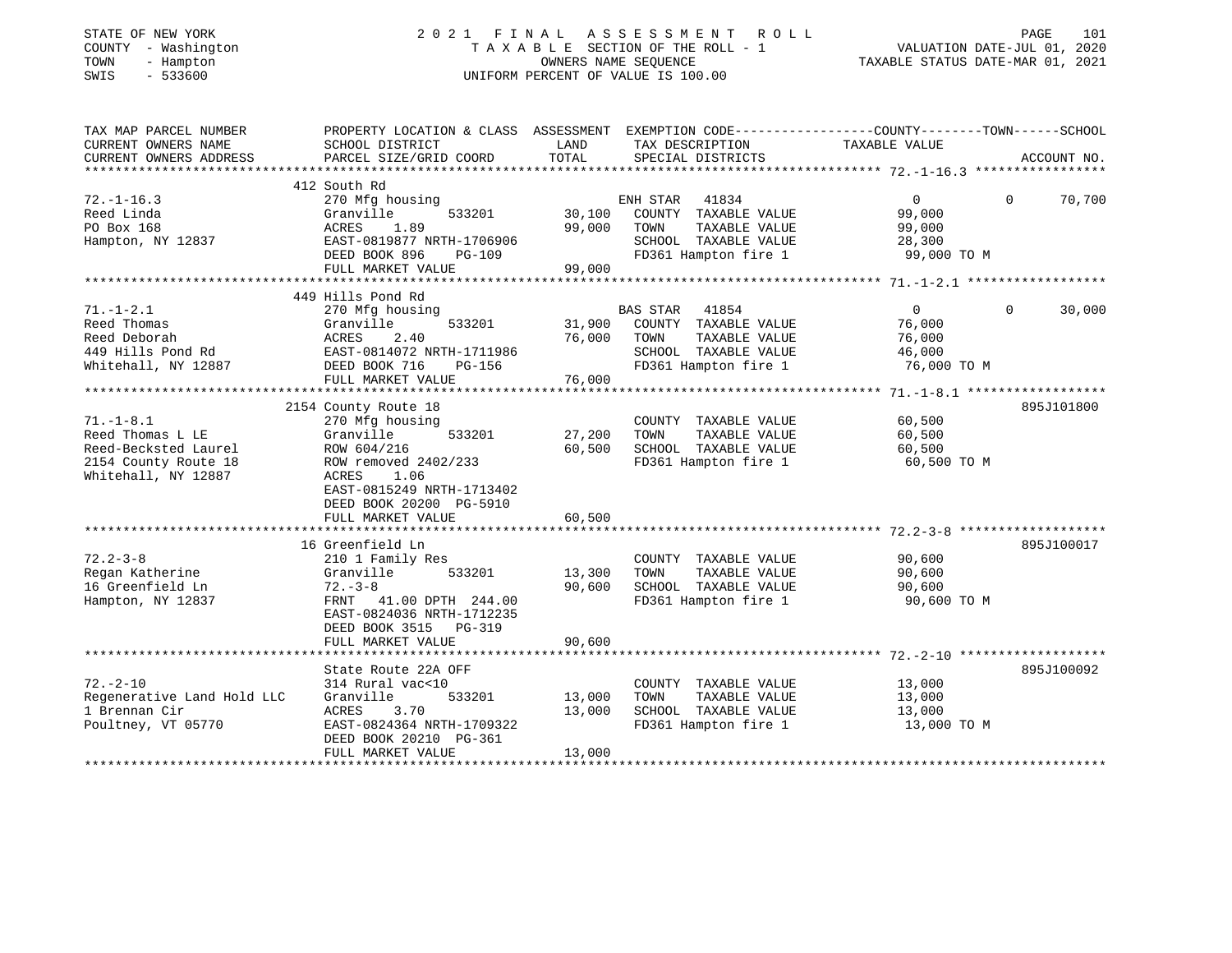## STATE OF NEW YORK 2 0 2 1 F I N A L A S S E S S M E N T R O L L PAGE 102 COUNTY - Washington T A X A B L E SECTION OF THE ROLL - 1 VALUATION DATE-JUL 01, 2020 TOWN - Hampton OWNERS NAME SEQUENCE TAXABLE STATUS DATE-MAR 01, 2021 SWIS - 533600 UNIFORM PERCENT OF VALUE IS 100.00

| TAX MAP PARCEL NUMBER<br>CURRENT OWNERS NAME                                  | PROPERTY LOCATION & CLASS ASSESSMENT<br>SCHOOL DISTRICT                                                                 | LAND<br>TOTAL                        | TAX DESCRIPTION                                                                               | EXEMPTION CODE-----------------COUNTY-------TOWN------SCHOOL<br>TAXABLE VALUE |             |
|-------------------------------------------------------------------------------|-------------------------------------------------------------------------------------------------------------------------|--------------------------------------|-----------------------------------------------------------------------------------------------|-------------------------------------------------------------------------------|-------------|
| CURRENT OWNERS ADDRESS<br>*********************                               | PARCEL SIZE/GRID COORD                                                                                                  |                                      | SPECIAL DISTRICTS                                                                             |                                                                               | ACCOUNT NO. |
| $72. - 2 - 11$<br>Regenerative Land Hold LLC                                  | Staso Ln<br>314 Rural vac<10<br>Granville<br>533201                                                                     | 6,700                                | COUNTY TAXABLE VALUE<br>TOWN<br>TAXABLE VALUE                                                 | 6,700<br>6,700                                                                | 895J100530  |
| 1 Brennan Cir<br>Poultney, VT 05770                                           | ACRES<br>1.90<br>EAST-0824245 NRTH-1708162<br>DEED BOOK 20210 PG-361                                                    | 6,700                                | SCHOOL TAXABLE VALUE<br>FD361 Hampton fire 1                                                  | 6,700<br>6,700 TO M                                                           |             |
|                                                                               | FULL MARKET VALUE<br>***************************                                                                        | 6,700<br>* * * * * * * * * * * * * * | *********************************** 62.-1-26.3 **                                             |                                                                               |             |
|                                                                               | 2155 County Route 18                                                                                                    |                                      |                                                                                               |                                                                               |             |
| $62. - 1 - 26.3$<br>Reichle Maureen A<br>939 Clove Rd<br>Hobart, NY 13788     | 323 Vacant rural<br>Granville<br>533201<br>ACRES 157.30<br>EAST-0815102 NRTH-1716182<br>DEED BOOK 885<br><b>PG-123</b>  | 135,000<br>135,000                   | COUNTY TAXABLE VALUE<br>TAXABLE VALUE<br>TOWN<br>SCHOOL TAXABLE VALUE<br>FD361 Hampton fire 1 | 135,000<br>135,000<br>135,000<br>135,000 TO M                                 |             |
|                                                                               | FULL MARKET VALUE                                                                                                       | 135,000                              |                                                                                               |                                                                               |             |
|                                                                               |                                                                                                                         |                                      | ********************************** 80.-1-23                                                   |                                                                               |             |
|                                                                               | 56 Hampton Heights Way                                                                                                  |                                      |                                                                                               |                                                                               | 895J100673  |
| $80. - 1 - 23$                                                                | 210 1 Family Res                                                                                                        |                                      | COUNTY TAXABLE VALUE                                                                          | 65,000                                                                        |             |
| Residential Remedies, LLC                                                     | 533201<br>Granville                                                                                                     | 41,000                               | TOWN<br>TAXABLE VALUE                                                                         | 65,000                                                                        |             |
| 55 West Notre Dame St                                                         | ACRES<br>5.03                                                                                                           | 65,000                               | SCHOOL TAXABLE VALUE                                                                          | 65,000                                                                        |             |
| Glen Falls, NY 12801                                                          | EAST-0810043 NRTH-1701424<br>DEED BOOK 3787 PG-242<br>FULL MARKET VALUE                                                 | 65,000                               | FD361 Hampton fire 1                                                                          | 65,000 TO M                                                                   |             |
|                                                                               |                                                                                                                         |                                      |                                                                                               |                                                                               |             |
|                                                                               | 229 Hickey Rd                                                                                                           |                                      |                                                                                               |                                                                               |             |
| $62. - 1 - 17.1$                                                              | 270 Mfg housing                                                                                                         |                                      | COUNTY TAXABLE VALUE                                                                          | 71,200                                                                        |             |
| Reutling Fredric                                                              | Granville<br>533201                                                                                                     | 29,800                               | TOWN<br>TAXABLE VALUE                                                                         | 71,200                                                                        |             |
| Reutling Jacqueline                                                           | ACRES<br>1.80                                                                                                           | 71,200                               | SCHOOL TAXABLE VALUE                                                                          | 71,200                                                                        |             |
| 8 Dutton Ave<br>Fair Haven, VT 05743                                          | EAST-0814161 NRTH-1719294<br>DEED BOOK 668<br><b>PG-151</b>                                                             |                                      | FD361 Hampton fire 1                                                                          | 71,200 TO M                                                                   |             |
|                                                                               | FULL MARKET VALUE                                                                                                       | 71,200                               |                                                                                               |                                                                               |             |
|                                                                               | 15 Wicked Hollow Way                                                                                                    |                                      |                                                                                               |                                                                               | 895J100579  |
| $62. - 1 - 17$<br>Reutling Jacqueline<br>8 Dutton Ave<br>Fair Haven, VT 05743 | 312 Vac w/imprv<br>533201<br>Granville<br>ACRES<br>4.60<br>EAST-0813871 NRTH-1719453<br>DEED BOOK 2729<br><b>PG-115</b> | 39,600<br>48,800                     | COUNTY TAXABLE VALUE<br>TOWN<br>TAXABLE VALUE<br>SCHOOL TAXABLE VALUE<br>FD361 Hampton fire 1 | 48,800<br>48,800<br>48,800<br>48,800 TO M                                     |             |
|                                                                               | FULL MARKET VALUE                                                                                                       | 48,800                               |                                                                                               |                                                                               |             |
|                                                                               |                                                                                                                         |                                      |                                                                                               |                                                                               |             |
|                                                                               | 2360 State Route 22A                                                                                                    |                                      |                                                                                               |                                                                               | 895J100023  |
| $81 - 2 - 2$                                                                  | 210 1 Family Res                                                                                                        |                                      | BAS STAR<br>41854                                                                             | $\mathbf{0}$<br>$\Omega$                                                      | 30,000      |
| Rice Danny                                                                    | Granville<br>533201                                                                                                     | 17,400                               | COUNTY TAXABLE VALUE                                                                          | 60,200                                                                        |             |
| 2360 State Route 22A                                                          | FRNT<br>94.00 DPTH 170.00                                                                                               | 60,200                               | TAXABLE VALUE<br>TOWN                                                                         | 60,200                                                                        |             |
| Hampton, NY 12837                                                             | EAST-0822568 NRTH-1705397                                                                                               |                                      | SCHOOL TAXABLE VALUE                                                                          | 30,200                                                                        |             |
|                                                                               | DEED BOOK 2260<br>$PG-282$<br>FULL MARKET VALUE                                                                         | 60,200                               | FD361 Hampton fire 1                                                                          | 60,200 TO M                                                                   |             |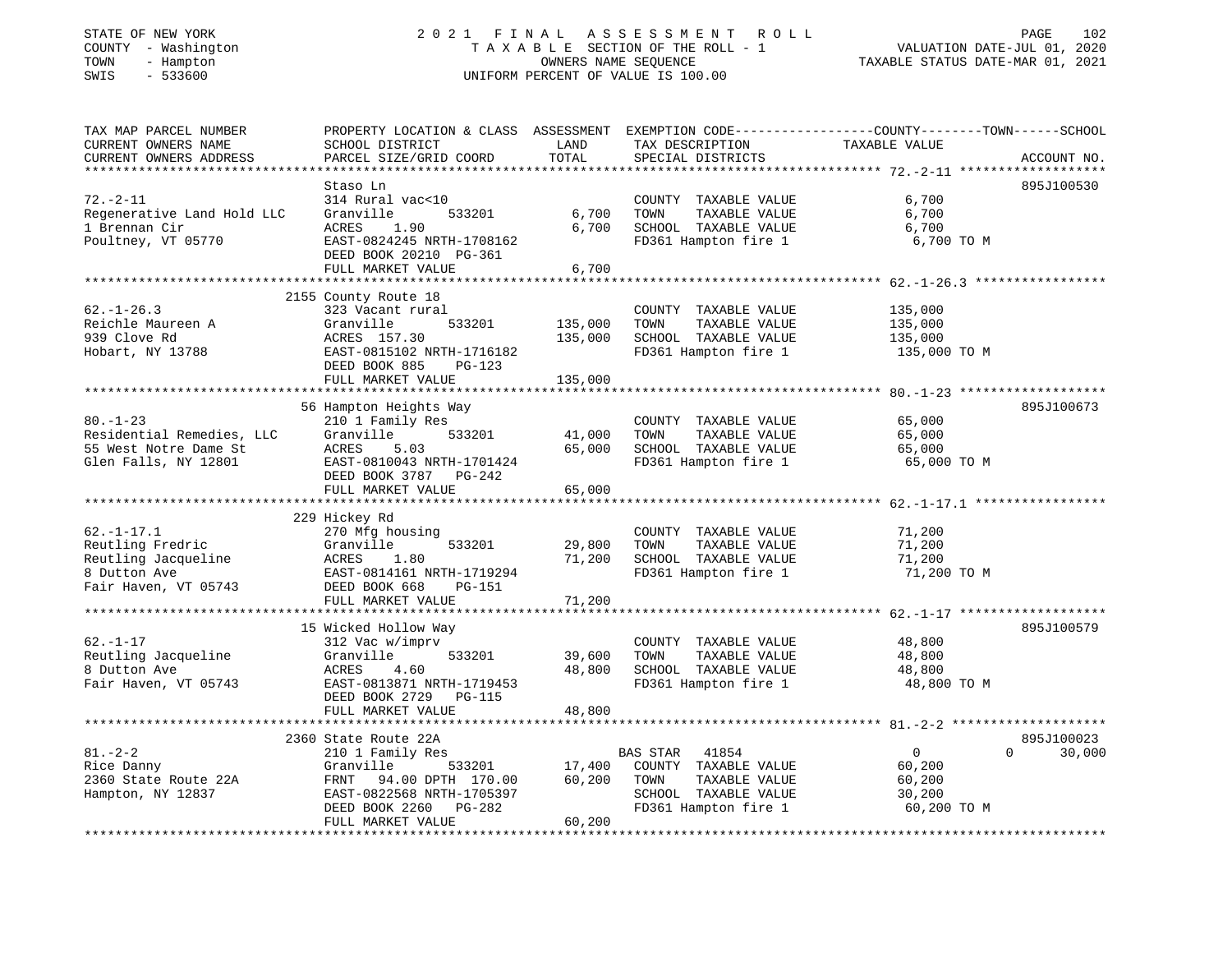| STATE OF NEW YORK    |  |                   |  |
|----------------------|--|-------------------|--|
| COUNTY               |  | - Washington      |  |
| TOWN                 |  | - Hampton         |  |
| $\sim$ $\sim$ $\sim$ |  | $F \cap T \cap A$ |  |

#### STATE OF NEW YORK 2 0 2 1 F I N A L A S S E S S M E N T R O L L PAGE 103 COUNTY - Washington T A X A B L E SECTION OF THE ROLL - 1 VALUATION DATE-JUL 01, 2020 TOWN - Hampton OWNERS NAME SEQUENCE TAXABLE STATUS DATE-MAR 01, 2021 SWIS - 533600 UNIFORM PERCENT OF VALUE IS 100.00UNIFORM PERCENT OF VALUE IS 100.00

| TAX MAP PARCEL NUMBER             | PROPERTY LOCATION & CLASS ASSESSMENT EXEMPTION CODE---------------COUNTY-------TOWN-----SCHOOL                                                                             |              |                                    |                |                    |
|-----------------------------------|----------------------------------------------------------------------------------------------------------------------------------------------------------------------------|--------------|------------------------------------|----------------|--------------------|
| CURRENT OWNERS NAME               | SCHOOL DISTRICT                                                                                                                                                            | LAND         | TAX DESCRIPTION TAXABLE VALUE      |                |                    |
| CURRENT OWNERS ADDRESS            | PARCEL SIZE/GRID COORD                                                                                                                                                     | TOTAL        | SPECIAL DISTRICTS                  |                | ACCOUNT NO.        |
|                                   |                                                                                                                                                                            |              |                                    |                |                    |
|                                   | 43 Greenfield Ln                                                                                                                                                           |              |                                    |                |                    |
| $72. - 2 - 7.4$                   | 240 Rural res                                                                                                                                                              |              | BAS STAR<br>41854                  | $\overline{0}$ | $\Omega$<br>30,000 |
| Richards Timothy                  | Granville                                                                                                                                                                  |              | 533201 56,900 COUNTY TAXABLE VALUE | 235,700        |                    |
| Richards Eileen                   | LOT 3 - 713/155 Hwy Appro                                                                                                                                                  | 235,700      | TAXABLE VALUE<br>TOWN              | 235,700        |                    |
| 43 Greenfield Ln                  | ACRES 18.23 BANK<br>997                                                                                                                                                    |              | SCHOOL TAXABLE VALUE               | 205,700        |                    |
| Hampton, NY 12837                 | EAST-0823758 NRTH-1710611                                                                                                                                                  |              | FD361 Hampton fire 1               | 235,700 TO M   |                    |
|                                   | DEED BOOK 672<br>PG-155                                                                                                                                                    |              |                                    |                |                    |
|                                   | FULL MARKET VALUE                                                                                                                                                          | 235,700      |                                    |                |                    |
|                                   |                                                                                                                                                                            |              |                                    |                |                    |
|                                   | Hills Pond Rd                                                                                                                                                              |              |                                    |                |                    |
| $71. - 1 - 15.3$                  | 311 Res vac land                                                                                                                                                           |              | COUNTY TAXABLE VALUE               | 1,400          |                    |
|                                   |                                                                                                                                                                            | 533201 1,400 | TOWN<br>TAXABLE VALUE              | 1,400          |                    |
|                                   | Ritchie Michael (1991)<br>Ritchie Annette (1991)<br>167 Hills Pond Rd (1995)<br>167 Hills Pond Rd (1995–1981)<br>1880–1981<br>1982 NRTH-1705882<br>FRNT 125.00 DPTH 470.00 | 1,400        | SCHOOL TAXABLE VALUE               | 1,400          |                    |
|                                   |                                                                                                                                                                            |              | FD361 Hampton fire 1 1,400 TO M    |                |                    |
| Whitehall, NY 12887 DEED BOOK 668 | PG-148                                                                                                                                                                     |              |                                    |                |                    |
|                                   | FULL MARKET VALUE                                                                                                                                                          | 1,400        |                                    |                |                    |
|                                   |                                                                                                                                                                            |              |                                    |                |                    |
|                                   | 176 Hills Pond Rd                                                                                                                                                          |              |                                    |                |                    |
| $71. - 1 - 15.6$                  | 210 1 Family Res                                                                                                                                                           |              | COUNTY TAXABLE VALUE               | 130,600        |                    |
| Ritchie Michael                   | 533201<br>Granville                                                                                                                                                        | 55,100       | TOWN<br>TAXABLE VALUE              | 130,600        |                    |
| Ritchie Annette D                 | Subdiv Lot E                                                                                                                                                               | 130,600      | SCHOOL TAXABLE VALUE 130,600       |                |                    |
| 167 Hills Pond Rd                 | ACRES 23.00                                                                                                                                                                |              | FD361 Hampton fire 1 130,600 TO M  |                |                    |
| Whitehall, NY 12887               | EAST-0816948 NRTH-1705850                                                                                                                                                  |              |                                    |                |                    |
|                                   | DEED BOOK 770<br>PG-56                                                                                                                                                     |              |                                    |                |                    |
|                                   | FULL MARKET VALUE                                                                                                                                                          | 130,600      |                                    |                |                    |
|                                   |                                                                                                                                                                            |              |                                    |                |                    |
|                                   | 175 Hills Pond Rd                                                                                                                                                          |              |                                    |                | 895J100700         |
| $71. - 1 - 16.1$                  | 270 Mfg housing                                                                                                                                                            |              | COUNTY TAXABLE VALUE 35,000        |                |                    |
| Ritchie Michael                   | Granville                                                                                                                                                                  |              | TOWN<br>TAXABLE VALUE              | 35,000         |                    |
| Ritchie Annette                   | FRNT 235.00 DPTH 230.00                                                                                                                                                    |              | SCHOOL TAXABLE VALUE               | 35,000         |                    |
| 167 Hills Pond Rd                 | EAST-0816051 NRTH-1706145                                                                                                                                                  |              | FD361 Hampton fire 1 35,000 TO M   |                |                    |
| Whitehall, NY 12887               | DEED BOOK 705<br>PG-342                                                                                                                                                    |              |                                    |                |                    |
|                                   | FULL MARKET VALUE                                                                                                                                                          | 35,000       |                                    |                |                    |
|                                   |                                                                                                                                                                            |              |                                    |                |                    |
|                                   |                                                                                                                                                                            |              |                                    |                | 895J100229         |
|                                   | Hills Pond Rd                                                                                                                                                              |              |                                    |                |                    |
| $71. - 1 - 15$                    | 322 Rural vac>10                                                                                                                                                           |              | COUNTY TAXABLE VALUE               | 41,000         |                    |
| Ritchie Michael D                 | Granville<br>533201                                                                                                                                                        | 41,000       | TAXABLE VALUE<br>TOWN              | 41,000         |                    |
| Ritchie Annette D                 | Subdiv Lot F                                                                                                                                                               | 41,000       | SCHOOL TAXABLE VALUE               | 41,000         |                    |
| 167 Hills Pond Rd                 | ACRES 15.03                                                                                                                                                                |              | FD361 Hampton fire 1               | 41,000 TO M    |                    |
| Whitehall, NY 12887               | EAST-0817080 NRTH-1706537                                                                                                                                                  |              |                                    |                |                    |
|                                   | DEED BOOK 868<br>$PG-40$                                                                                                                                                   |              |                                    |                |                    |
|                                   | FULL MARKET VALUE                                                                                                                                                          | 41,000       |                                    |                |                    |
|                                   |                                                                                                                                                                            |              |                                    |                |                    |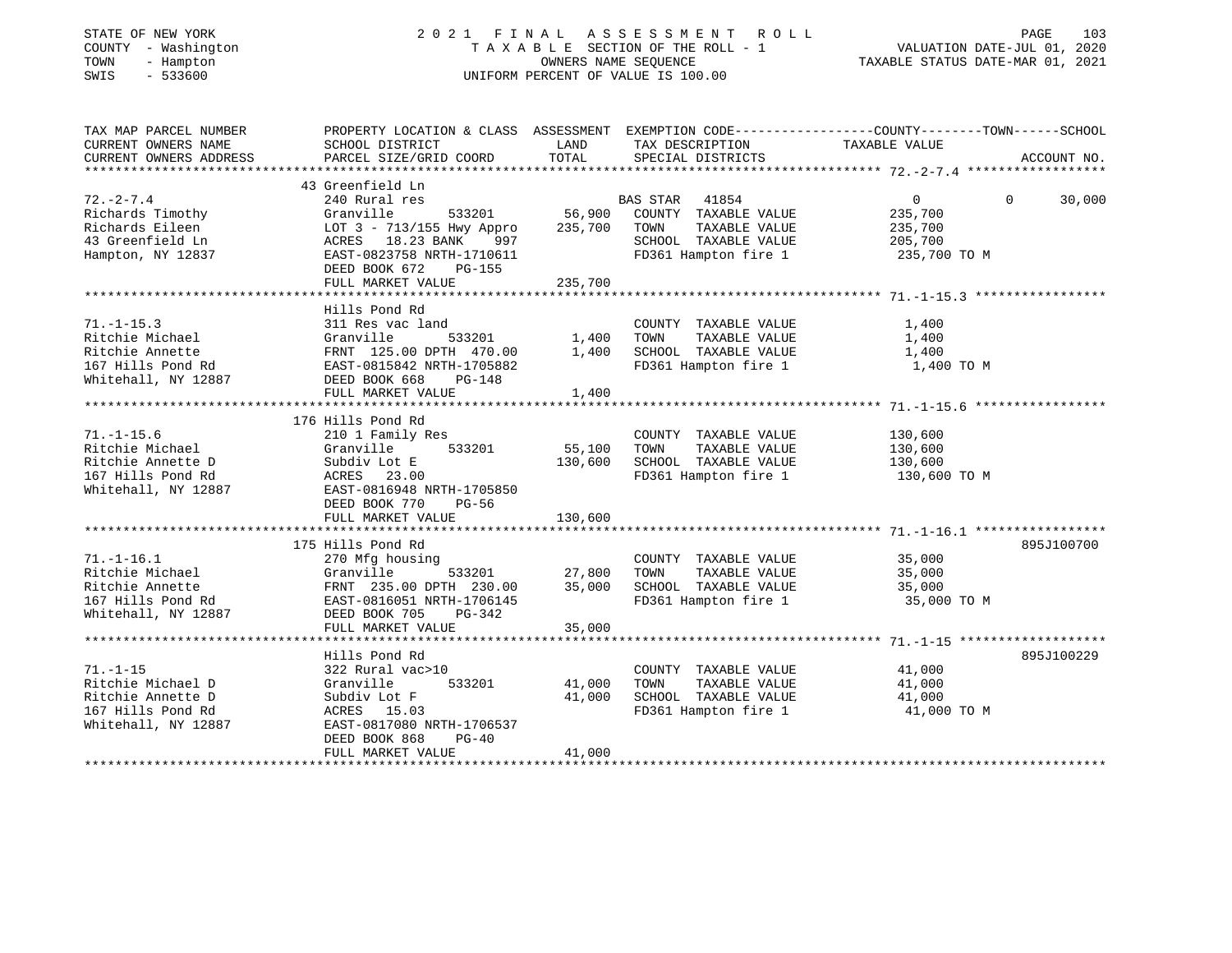## STATE OF NEW YORK 2 0 2 1 F I N A L A S S E S S M E N T R O L L PAGE 104 COUNTY - Washington T A X A B L E SECTION OF THE ROLL - 1 VALUATION DATE-JUL 01, 2020 TOWN - Hampton OWNERS NAME SEQUENCE TAXABLE STATUS DATE-MAR 01, 2021 SWIS - 533600 UNIFORM PERCENT OF VALUE IS 100.00

| TAX MAP PARCEL NUMBER<br>CURRENT OWNERS NAME                                                         | PROPERTY LOCATION & CLASS ASSESSMENT EXEMPTION CODE----------------COUNTY-------TOWN------SCHOOL<br>SCHOOL DISTRICT                                                                      | LAND                       | TAX DESCRIPTION                                                                                                                                                                  | TAXABLE VALUE                                                                                      |                                                                                                    |
|------------------------------------------------------------------------------------------------------|------------------------------------------------------------------------------------------------------------------------------------------------------------------------------------------|----------------------------|----------------------------------------------------------------------------------------------------------------------------------------------------------------------------------|----------------------------------------------------------------------------------------------------|----------------------------------------------------------------------------------------------------|
| CURRENT OWNERS ADDRESS                                                                               | PARCEL SIZE/GRID COORD                                                                                                                                                                   | TOTAL                      | SPECIAL DISTRICTS                                                                                                                                                                |                                                                                                    | ACCOUNT NO.                                                                                        |
|                                                                                                      | 167 Hills Pond Rd                                                                                                                                                                        |                            |                                                                                                                                                                                  |                                                                                                    | 895J100573                                                                                         |
| $71. - 1 - 16$<br>Ritchie Michael D<br>Ritchie Annette D<br>167 Hills Pond Rd<br>Whitehall, NY 12887 | 210 1 Family Res<br>Granville<br>533201<br>Ex & Res In 453/706<br>650/227<br>FRNT 310.00 DPTH 365.00<br>EAST-0815948 NRTH-1705945<br>DEED BOOK 644<br>$PG-236$<br>FULL MARKET VALUE      | 76,700 AGED-SCH            | AGED-CO<br>41802<br>32,600 AGED-TOWN 41803<br>41804<br>41834<br>ENH STAR<br>COUNTY TAXABLE VALUE<br>TOWN<br>TAXABLE VALUE<br>SCHOOL TAXABLE VALUE<br>76,700 FD361 Hampton fire 1 | 34,515<br>$\overline{0}$<br>$\overline{0}$<br>$\Omega$<br>42,185<br>49,855<br>2,165<br>76,700 TO M | $\Omega$<br>$\mathbf 0$<br>26,845<br>$\overline{0}$<br>3,835<br>$\mathbf{0}$<br>70,700<br>$\Omega$ |
| $80. - 1 - 2.1$<br>Rivers Anita Marie<br>58 Indiana Ave<br>Queensbury, NY 12804                      | 1720 County Route 21<br>210 1 Family Res<br>535201<br>Whitehall<br>Ex & Res 473/566<br>FRNT 244.00 DPTH 141.00<br>EAST-0810677 NRTH-1705009<br>DEED BOOK 3480 PG-65<br>FULL MARKET VALUE | 24,700<br>51,800<br>51,800 | COUNTY TAXABLE VALUE<br>TOWN<br>TAXABLE VALUE<br>SCHOOL TAXABLE VALUE<br>FD361 Hampton fire 1                                                                                    | 51,800<br>51,800<br>51,800<br>51,800 TO M                                                          | 895J100151                                                                                         |
|                                                                                                      | LOT 4 Faesh Pat                                                                                                                                                                          |                            |                                                                                                                                                                                  |                                                                                                    | 895J100619                                                                                         |
| $80. - 1 - 2.5$<br>Rivers Anita Marie<br>58 Indiana Ave<br>Queensbury, NY 12804                      | 910 Priv forest<br>533201<br>Granville<br>ACRES 78.00<br>EAST-0812526 NRTH-1706376<br>DEED BOOK 3480 PG-65<br>FULL MARKET VALUE                                                          | 50,700<br>50,700<br>50,700 | COUNTY TAXABLE VALUE<br>TOWN<br>TAXABLE VALUE<br>SCHOOL TAXABLE VALUE<br>FD361 Hampton fire 1                                                                                    | 50,700<br>50,700<br>50,700<br>50,700 TO M                                                          |                                                                                                    |
|                                                                                                      |                                                                                                                                                                                          |                            |                                                                                                                                                                                  |                                                                                                    |                                                                                                    |
| $80. - 1 - 63$<br>Rivers Anita Marie<br>58 Indiana Ave<br>Queensbury, NY 12804                       | County Route 21 OFF<br>322 Rural vac>10<br>535201<br>Whitehall<br>Sect 6 Lot 1<br>ACRES 11.17<br>EAST-0811174 NRTH-1706606<br>DEED BOOK 3480 PG-61<br>FULL MARKET VALUE                  | 22,600<br>22,600<br>22,600 | COUNTY TAXABLE VALUE<br>TAXABLE VALUE<br>TOWN<br>SCHOOL TAXABLE VALUE<br>FD361 Hampton fire 1                                                                                    | 22,600<br>22,600<br>22,600<br>22,600 TO M                                                          |                                                                                                    |
|                                                                                                      |                                                                                                                                                                                          |                            |                                                                                                                                                                                  |                                                                                                    |                                                                                                    |
| $81. - 2 - 18$<br>Rivers Theresa<br>786 Old Stage Rd<br>Lake Luzerne, NY 12846                       | 2184 State Route 22A<br>210 1 Family Res<br>Granville<br>533201<br>ACRES<br>1.90<br>EAST-0823184 NRTH-1702298<br>DEED BOOK 3015<br>PG-245<br>FULL MARKET VALUE                           | 22,600<br>62,000<br>62,000 | COUNTY TAXABLE VALUE<br>TAXABLE VALUE<br>TOWN<br>SCHOOL TAXABLE VALUE<br>FD361 Hampton fire 1                                                                                    | 62,000<br>62,000<br>62,000<br>62,000 TO M                                                          | 895J100129                                                                                         |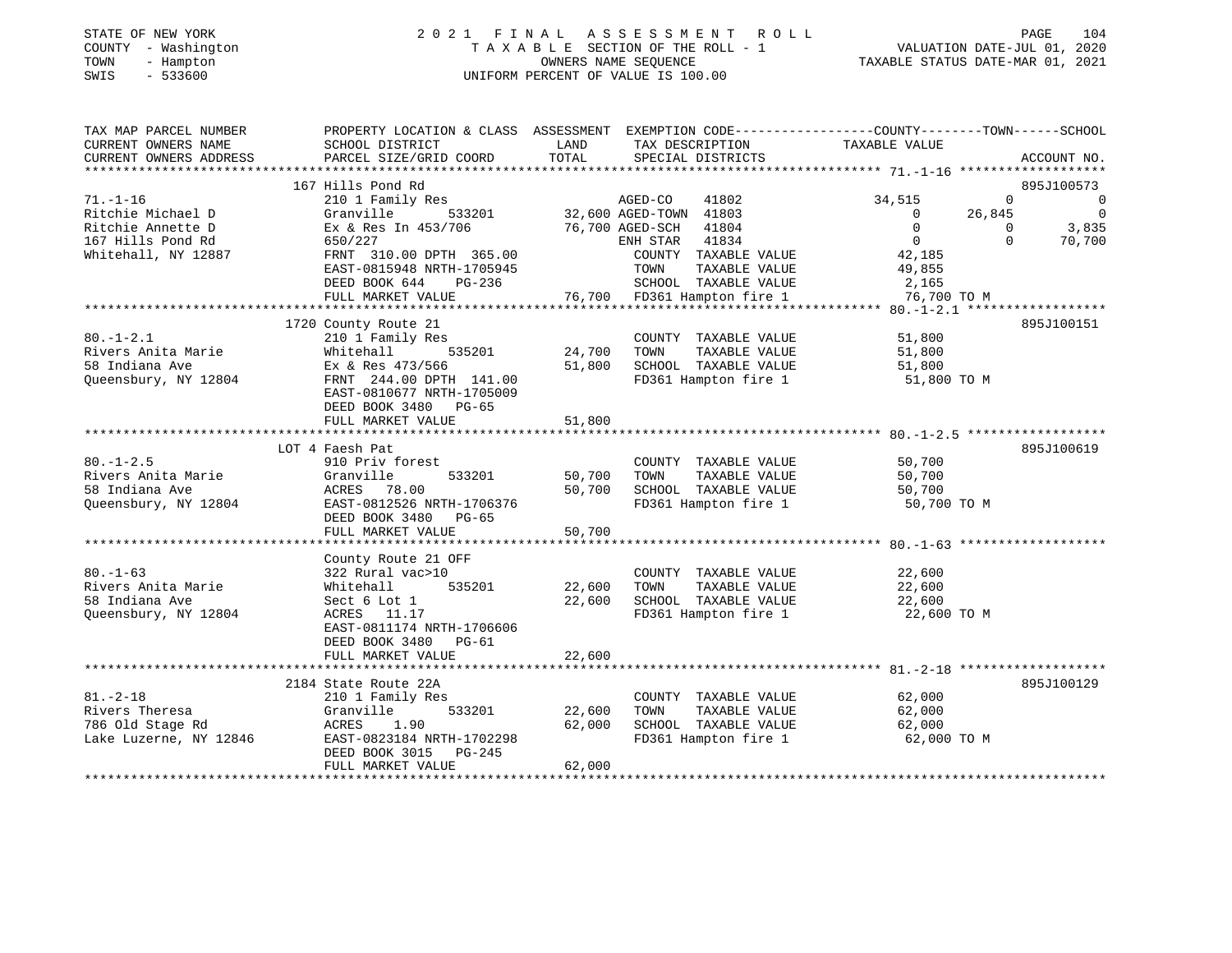| STATE OF NEW YORK |     |                      |
|-------------------|-----|----------------------|
| <b>COUNTY</b>     |     | - Washington         |
| TOWN              | $-$ | Hampton              |
| CFTT              |     | $F \cap C \cap \cap$ |

#### STATE OF NEW YORK 2 0 2 1 F I N A L A S S E S S M E N T R O L L PAGE 105 COUNTY - Washington T A X A B L E SECTION OF THE ROLL - 1 VALUATION DATE-JUL 01, 2020 TOWN - Hampton OWNERS NAME SEQUENCE TAXABLE STATUS DATE-MAR 01, 2021 SWIS - 533600 UNIFORM PERCENT OF VALUE IS 100.00UNIFORM PERCENT OF VALUE IS 100.00

| TAX MAP PARCEL NUMBER<br>CURRENT OWNERS NAME<br>CURRENT OWNERS ADDRESS | PROPERTY LOCATION & CLASS ASSESSMENT<br>SCHOOL DISTRICT<br>PARCEL SIZE/GRID COORD | LAND<br>TOTAL | TAX DESCRIPTION<br>SPECIAL DISTRICTS                  | EXEMPTION CODE-----------------COUNTY-------TOWN------SCHOOL<br>TAXABLE VALUE | ACCOUNT NO.        |
|------------------------------------------------------------------------|-----------------------------------------------------------------------------------|---------------|-------------------------------------------------------|-------------------------------------------------------------------------------|--------------------|
|                                                                        |                                                                                   |               |                                                       |                                                                               |                    |
|                                                                        | 5 Ballard Rd                                                                      |               |                                                       |                                                                               | 895J100423         |
| $72. - 2 - 21$                                                         | 210 1 Family Res                                                                  |               | COUNTY TAXABLE VALUE                                  | 128,100                                                                       |                    |
| Roberts Joel E                                                         | 533201<br>Granville                                                               | 31,900        | TAXABLE VALUE<br>TOWN                                 | 128,100                                                                       |                    |
| 5 Ballard Rd                                                           | 2.40<br>ACRES                                                                     | 128,100       | SCHOOL TAXABLE VALUE 128,100                          |                                                                               |                    |
| Hampton, NY 12837                                                      | EAST-0821951 NRTH-1710328                                                         |               | FD361 Hampton fire 1                                  | 128,100 TO M                                                                  |                    |
|                                                                        | DEED BOOK 3904 PG-287                                                             |               |                                                       |                                                                               |                    |
|                                                                        | FULL MARKET VALUE                                                                 | 128,100       |                                                       |                                                                               |                    |
|                                                                        |                                                                                   |               |                                                       |                                                                               |                    |
|                                                                        | 50 Camp Way                                                                       |               |                                                       |                                                                               | 895J100611         |
| $53. - 1 - 18$                                                         | 260 Seasonal res                                                                  |               | COUNTY TAXABLE VALUE                                  | 71,300                                                                        |                    |
| Roberts Ronald J                                                       | Granville<br>533201                                                               | 35,700        | TOWN<br>TAXABLE VALUE                                 | 71,300                                                                        |                    |
| Roberts Karen                                                          |                                                                                   | 71,300        | SCHOOL TAXABLE VALUE                                  | 71,300                                                                        |                    |
| PO Box 46                                                              | ACRES 30.41<br>EAST-0812479 NRTH-1721832                                          |               | FD361 Hampton fire 1                                  | 71,300 TO M                                                                   |                    |
| Middle Granville, NY 12849 DEED BOOK 553                               | PG-127                                                                            |               |                                                       |                                                                               |                    |
|                                                                        | FULL MARKET VALUE                                                                 | 71,300        |                                                       |                                                                               |                    |
|                                                                        |                                                                                   |               |                                                       |                                                                               |                    |
|                                                                        | 1080 West Way                                                                     |               |                                                       |                                                                               | 895J100269         |
| $71.4 - 2 - 2$                                                         | 210 1 Family Res - WTRFNT                                                         |               | BAS STAR 41854                                        | $\overline{0}$                                                                | $\Omega$<br>30,000 |
| Robinson Revocable Trust Debor Granville 533201                        |                                                                                   |               | 30,400 COUNTY TAXABLE VALUE                           | 199,500                                                                       |                    |
| Robinson Deborah T Trustee                                             | Lot 17                                                                            | 199,500       | TOWN<br>TAXABLE VALUE                                 | 199,500                                                                       |                    |
| PO Box 17                                                              | $71. - 2 - 2$                                                                     |               | SCHOOL TAXABLE VALUE 169,500                          |                                                                               |                    |
| Poultney, VT 05764                                                     | ACRES<br>2.40                                                                     |               | FD361 Hampton fire 1                                  | 199,500 TO M                                                                  |                    |
|                                                                        | EAST-0815039 NRTH-1707942                                                         |               |                                                       |                                                                               |                    |
|                                                                        | DEED BOOK 3757 PG-281                                                             |               |                                                       |                                                                               |                    |
|                                                                        | FULL MARKET VALUE                                                                 | 199,500       |                                                       |                                                                               |                    |
|                                                                        |                                                                                   |               |                                                       |                                                                               |                    |
|                                                                        | Carlton Rd                                                                        |               |                                                       |                                                                               | 895J101808         |
| $45. - 1 - 5.1$                                                        |                                                                                   |               |                                                       | 1,200                                                                         |                    |
| Robson Lance E Jr                                                      | 692 Road/str/hwy<br>Whitehall<br>535201                                           | 1,200         | COUNTY TAXABLE VALUE<br>TOWN<br>TAXABLE VALUE         | 1,200                                                                         |                    |
| 417 Purchase St                                                        |                                                                                   | 1,200         | TOWN       TAXABLE  VALUE<br>SCHOOL    TAXABLE  VALUE |                                                                               |                    |
|                                                                        | FRNT 50.00 DPTH 300.00                                                            |               |                                                       | 1,200                                                                         |                    |
| South Easton, MA 02375                                                 | EAST-0804684 NRTH-1734580                                                         |               | FD362 Hampton fire 2                                  | 1,200 TO M                                                                    |                    |
|                                                                        | DEED BOOK 20191 PG-28883                                                          |               |                                                       |                                                                               |                    |
|                                                                        | FULL MARKET VALUE                                                                 | 1,200         |                                                       |                                                                               |                    |
|                                                                        |                                                                                   |               |                                                       |                                                                               |                    |
|                                                                        | Carlton Rd                                                                        |               |                                                       |                                                                               |                    |
| $45. - 1 - 5.7$                                                        | 314 Rural vac<10                                                                  |               | COUNTY TAXABLE VALUE                                  | 21,400                                                                        |                    |
| Robson Lance E Jr                                                      | Whitehall<br>535201                                                               | 21,400        | TAXABLE VALUE<br>TOWN                                 | 21,400                                                                        |                    |
| 417 Purchase St                                                        | Sub Lot 6                                                                         | 21,400        | SCHOOL TAXABLE VALUE                                  | 21,400                                                                        |                    |
| South Easton, MA 02375                                                 | ACRES 2.84                                                                        |               | FD362 Hampton fire 2                                  | 21,400 TO M                                                                   |                    |
|                                                                        | EAST-0804700 NRTH-1734797                                                         |               |                                                       |                                                                               |                    |
|                                                                        | DEED BOOK 20191 PG-28883                                                          |               |                                                       |                                                                               |                    |
|                                                                        | FULL MARKET VALUE                                                                 | 21,400        |                                                       |                                                                               |                    |
|                                                                        |                                                                                   |               |                                                       |                                                                               |                    |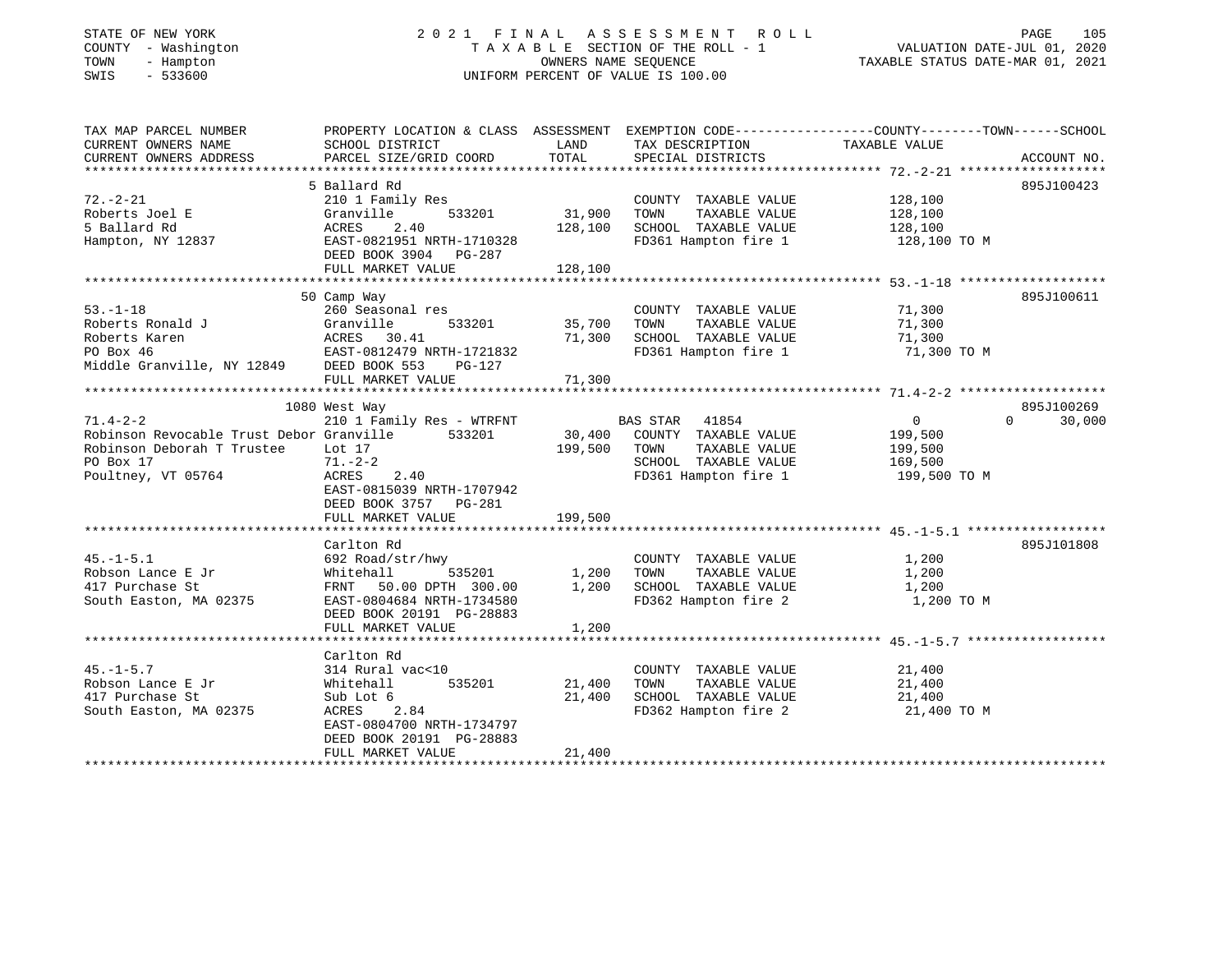| STATE OF NEW YORK<br>COUNTY - Washington<br>- Hampton<br>TOWN<br>SWIS<br>$-533600$ |                                                                                                                                              |                   | 2021 FINAL ASSESSMENT<br>ROLL<br>TAXABLE SECTION OF THE ROLL - 1<br>OWNERS NAME SEQUENCE<br>UNIFORM PERCENT OF VALUE IS 100.00 | TAXABLE STATUS DATE-MAR 01, 2021         | PAGE<br>106<br>VALUATION DATE-JUL 01, 2020 |
|------------------------------------------------------------------------------------|----------------------------------------------------------------------------------------------------------------------------------------------|-------------------|--------------------------------------------------------------------------------------------------------------------------------|------------------------------------------|--------------------------------------------|
| TAX MAP PARCEL NUMBER<br>CURRENT OWNERS NAME<br>CURRENT OWNERS ADDRESS             | PROPERTY LOCATION & CLASS ASSESSMENT EXEMPTION CODE---------------COUNTY-------TOWN------SCHOOL<br>SCHOOL DISTRICT<br>PARCEL SIZE/GRID COORD | LAND<br>TOTAL     | TAX DESCRIPTION<br>SPECIAL DISTRICTS                                                                                           | TAXABLE VALUE                            | ACCOUNT NO.                                |
|                                                                                    |                                                                                                                                              |                   |                                                                                                                                |                                          |                                            |
|                                                                                    | 354 Hills Pond Rd                                                                                                                            |                   |                                                                                                                                |                                          |                                            |
| $71. - 1 - 12.2$<br>Rockenstire George C                                           | 270 Mfg housing<br>533201<br>Granville                                                                                                       | 41,100            | COUNTY TAXABLE VALUE<br>TOWN<br>TAXABLE VALUE                                                                                  | 116,600<br>116,600                       |                                            |
| 354 Hills Pond Rd                                                                  | Survey 13013                                                                                                                                 | 116,600           | SCHOOL TAXABLE VALUE                                                                                                           | 116,600                                  |                                            |
| Whitehall, NY 12887                                                                | FRNT 300.00 DPTH                                                                                                                             |                   | FD361 Hampton fire 1                                                                                                           | 116,600 TO M                             |                                            |
|                                                                                    | ACRES<br>5.09 BANK<br>997<br>EAST-0815677 NRTH-1710084                                                                                       |                   |                                                                                                                                |                                          |                                            |
|                                                                                    | DEED BOOK 3835<br>PG-66                                                                                                                      |                   |                                                                                                                                |                                          |                                            |
|                                                                                    | FULL MARKET VALUE                                                                                                                            | 116,600           |                                                                                                                                |                                          |                                            |
|                                                                                    |                                                                                                                                              |                   |                                                                                                                                |                                          |                                            |
|                                                                                    | 43 Rainbow Way                                                                                                                               |                   |                                                                                                                                |                                          | 895J100547                                 |
| $81. - 1 - 34$                                                                     | 260 Seasonal res                                                                                                                             |                   | COUNTY TAXABLE VALUE                                                                                                           | 92,500                                   |                                            |
| Rohrman Paulette A                                                                 | Granville<br>533201                                                                                                                          | 37,500            | TAXABLE VALUE<br>TOWN                                                                                                          | 92,500                                   |                                            |
| 18 Highland Ave                                                                    | ACRES<br>4.00                                                                                                                                | 92,500            | SCHOOL TAXABLE VALUE                                                                                                           | 92,500                                   |                                            |
| Chappaqua, NY 10514                                                                | EAST-0818110 NRTH-1701888<br>DEED BOOK 2931<br>PG-81                                                                                         |                   | FD361 Hampton fire 1                                                                                                           | 92,500 TO M                              |                                            |
|                                                                                    | FULL MARKET VALUE                                                                                                                            | 92,500            |                                                                                                                                |                                          |                                            |
|                                                                                    |                                                                                                                                              |                   |                                                                                                                                | *********** 63.-1-14 ******************* |                                            |
|                                                                                    | 474 Hickey Rd                                                                                                                                |                   |                                                                                                                                |                                          | 895J100414                                 |
| $63. - 1 - 14$                                                                     | 240 Rural res                                                                                                                                |                   | 41834<br>ENH STAR                                                                                                              | $\mathbf 0$                              | 70,700<br>$\Omega$                         |
| Roof Priscilla A                                                                   | Granville<br>533201                                                                                                                          | 53,500<br>229,500 | COUNTY TAXABLE VALUE<br>TOWN                                                                                                   | 229,500                                  |                                            |
| Holmes Naomi R<br>474 Hickey Rd                                                    | Forest Tax 3399/119<br>Lot 1                                                                                                                 |                   | TAXABLE VALUE<br>SCHOOL TAXABLE VALUE                                                                                          | 229,500                                  |                                            |
|                                                                                    | ACRES<br>15.38                                                                                                                               |                   | CA001 Cons agri dst 1                                                                                                          | 158,800                                  |                                            |
| Hampton, NY 12837                                                                  | EAST-0820162 NRTH-1720145                                                                                                                    |                   | FD361 Hampton fire 1                                                                                                           | 229,500 TO<br>229,500 TO M               |                                            |
| MAY BE SUBJECT TO PAYMENT                                                          | DEED BOOK 773<br><b>PG-297</b>                                                                                                               |                   |                                                                                                                                |                                          |                                            |
| UNDER RPTL480A UNTIL 2023                                                          | FULL MARKET VALUE                                                                                                                            | 229,500           |                                                                                                                                |                                          |                                            |
|                                                                                    |                                                                                                                                              |                   |                                                                                                                                |                                          |                                            |
|                                                                                    | Hickey Rd                                                                                                                                    |                   |                                                                                                                                |                                          |                                            |
| $63. - 1 - 14.1$                                                                   | 322 Rural vac>10                                                                                                                             |                   | FOR 480A<br>47460                                                                                                              | 113,700                                  | 113,700<br>113,700                         |
| Roof Priscilla A                                                                   | Granville<br>533201                                                                                                                          | 142,200           | COUNTY TAXABLE VALUE                                                                                                           | 28,500                                   |                                            |
| Holmes Naomi R                                                                     | Forest Tax 3399/119                                                                                                                          | 142,200           | TOWN<br>TAXABLE VALUE                                                                                                          | 28,500                                   |                                            |
| 474 Hickey Rd                                                                      | ACRES 190.40                                                                                                                                 |                   | SCHOOL TAXABLE VALUE                                                                                                           | 28,500                                   |                                            |
| Hampton, NY 12837                                                                  | EAST-0818470 NRTH-1719358                                                                                                                    |                   | CA001 Cons agri dst 1                                                                                                          | 142,200 TO                               |                                            |
|                                                                                    | DEED BOOK 773<br>PG-297                                                                                                                      |                   | FD361 Hampton fire 1                                                                                                           | 142,200 TO M                             |                                            |
| MAY BE SUBJECT TO PAYMENT                                                          | FULL MARKET VALUE                                                                                                                            | 142,200           |                                                                                                                                |                                          |                                            |
| UNDER RPTL480A UNTIL 2030                                                          |                                                                                                                                              |                   |                                                                                                                                |                                          |                                            |
|                                                                                    | 175 Hickey Rd                                                                                                                                |                   |                                                                                                                                |                                          | 895J100712                                 |
| $62. - 1 - 32.3$                                                                   | 270 Mfg housing                                                                                                                              |                   | 41834<br>ENH STAR                                                                                                              | $\mathbf{0}$                             | $\Omega$<br>68,200                         |
| Root Joseph                                                                        | 533201<br>Granville                                                                                                                          | 41,000            | COUNTY TAXABLE VALUE                                                                                                           | 68,200                                   |                                            |
| Root Mary Lou                                                                      | ACRES<br>5.00                                                                                                                                | 68,200            | TOWN<br>TAXABLE VALUE                                                                                                          | 68,200                                   |                                            |
| 175 Hickey Rd                                                                      | EAST-0813729 NRTH-1718276                                                                                                                    |                   | SCHOOL TAXABLE VALUE                                                                                                           | $\mathbf 0$                              |                                            |
| Hampton, NY 12837                                                                  | $PG-54$<br>DEED BOOK 600<br>FULL MARKET VALUE                                                                                                | 68,200            | FD361 Hampton fire 1                                                                                                           | 68,200 TO M                              |                                            |
|                                                                                    |                                                                                                                                              |                   | ***********************                                                                                                        |                                          |                                            |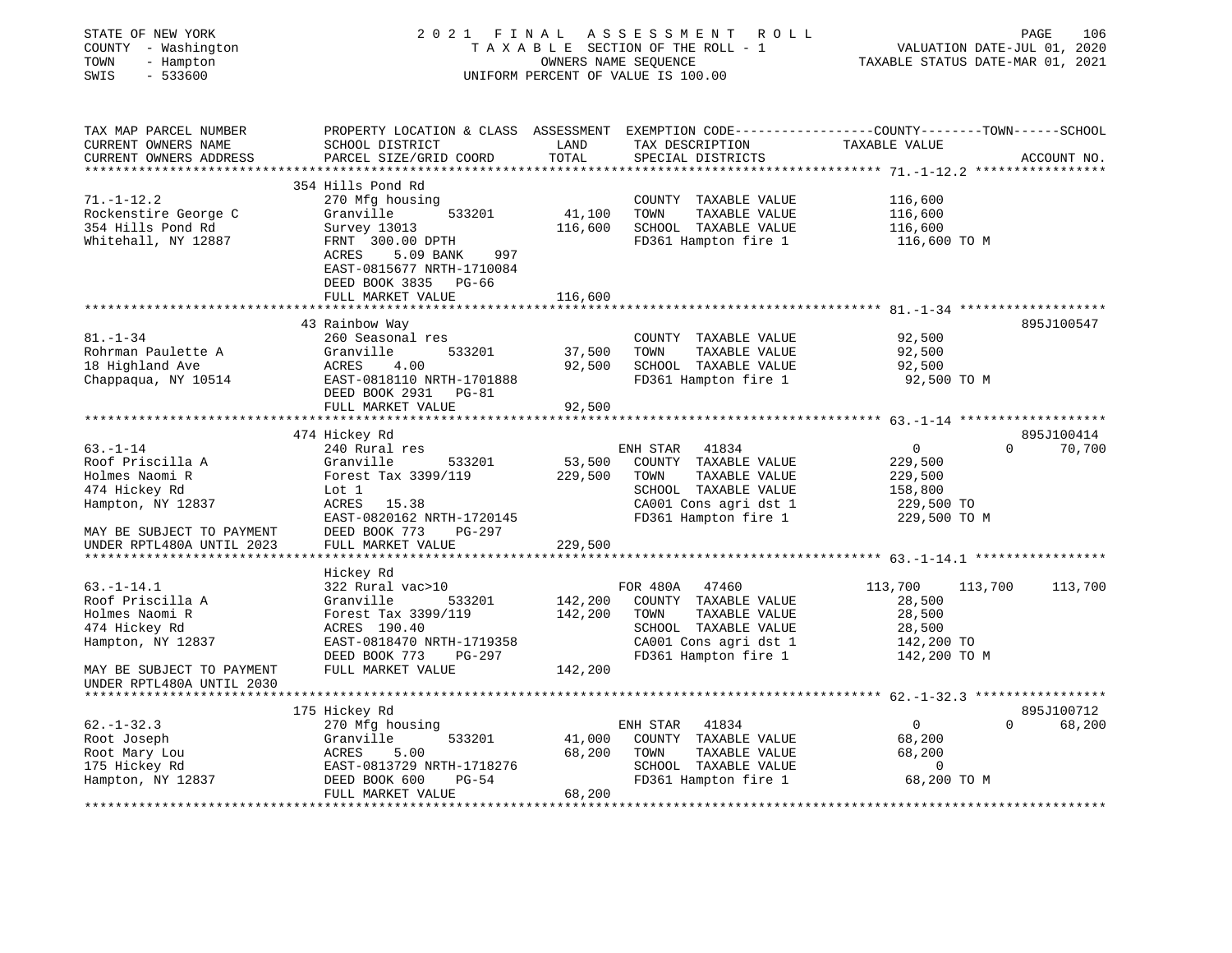#### STATE OF NEW YORK 2 0 2 1 F I N A L A S S E S S M E N T R O L L PAGE 107 COUNTY - Washington T A X A B L E SECTION OF THE ROLL - 1 VALUATION DATE-JUL 01, 2020 TOWN - Hampton OWNERS NAME SEQUENCE TAXABLE STATUS DATE-MAR 01, 2021 SWIS - 533600 UNIFORM PERCENT OF VALUE IS 100.00UNIFORM PERCENT OF VALUE IS 100.00

| TAX MAP PARCEL NUMBER<br>CURRENT OWNERS NAME<br>CURRENT OWNERS ADDRESS                              | SCHOOL DISTRICT<br>PARCEL SIZE/GRID COORD                                                                                                                                                               | LAND<br>TOTAL                | TAX DESCRIPTION<br>SPECIAL DISTRICTS                                                                                                                                     | PROPERTY LOCATION & CLASS ASSESSMENT EXEMPTION CODE---------------COUNTY-------TOWN------SCHOOL<br>TAXABLE VALUE<br>ACCOUNT NO. |                      |
|-----------------------------------------------------------------------------------------------------|---------------------------------------------------------------------------------------------------------------------------------------------------------------------------------------------------------|------------------------------|--------------------------------------------------------------------------------------------------------------------------------------------------------------------------|---------------------------------------------------------------------------------------------------------------------------------|----------------------|
| $71. - 1 - 14.92$<br>Rountree Charles R<br>Rountree Renee D<br>PO Box 86<br>Hampton, NY 12837       | 271 Hills Pond Rd<br>210 1 Family Res - WTRFNT<br>Granville<br>533201<br>LF 66'<br>Filed Subdivision 27A-71<br>1.23<br>ACRES<br>EAST-0816194 NRTH-1708048<br>DEED BOOK 2884 PG-313<br>FULL MARKET VALUE | 303,300                      | VET DIS CT 41141<br>29,000 VET COM CT 41131<br>303,300 CW_10_VET/ 41151<br>COUNTY TAXABLE VALUE<br>TOWN<br>TAXABLE VALUE<br>SCHOOL TAXABLE VALUE<br>FD361 Hampton fire 1 | 101,200<br>82,800<br>50,600<br>41,400<br>7,360<br>7,360<br>144,140<br>171,740<br>303,300<br>303,300 TO M                        | $\Omega$<br>$\Omega$ |
| $80. - 1 - 29$<br>Rozell Sherry<br>1975 County Route 18<br>Whitehall, NY 12887                      | 1623 County Route 21<br>210 1 Family Res<br>Whitehall<br>535201<br>LOT 1<br>ACRES<br>1.12 BANK<br>997<br>EAST-0810784 NRTH-1704560<br>DEED BOOK 20191 PG-27842<br>FULL MARKET VALUE                     | 27,400<br>95,000<br>95,000   | COUNTY TAXABLE VALUE<br>TOWN<br>TAXABLE VALUE<br>SCHOOL TAXABLE VALUE<br>FD361 Hampton fire 1                                                                            | 895J101734<br>95,000<br>95,000<br>95,000<br>95,000 TO M                                                                         |                      |
| $38. - 1 - 2.7$<br>Rozell Walter J<br>Rozell Hillary J<br>756 County Route 9<br>Whitehall, NY 12887 | 63 Lemayville Way<br>270 Mfg housing<br>Whitehall<br>535201<br>Lot 2<br>ACRES<br>3.00<br>EAST-0805297 NRTH-1744092<br>DEED BOOK 3874 PG-313<br>FULL MARKET VALUE                                        | 34,000<br>53,700<br>53,700   | COUNTY TAXABLE VALUE<br>TOWN<br>TAXABLE VALUE<br>SCHOOL TAXABLE VALUE<br>FD362 Hampton fire 2                                                                            | 53,700<br>53,700<br>53,700<br>53,700 TO M                                                                                       |                      |
| $38. - 1 - 2.8$<br>Rozell Walter J<br>Rozell Hillary J<br>756 County Route 9<br>Whitehall, NY 12887 | 140 Lemayville Way<br>270 Mfg housing<br>535201<br>Whitehall<br>Lot 3<br>1.51<br>ACRES<br>EAST-0805634 NRTH-1743650<br>DEED BOOK 3874 PG-313<br>FULL MARKET VALUE                                       | 28,800<br>42,500<br>42,500   | COUNTY TAXABLE VALUE<br>TAXABLE VALUE<br>TOWN<br>SCHOOL TAXABLE VALUE<br>FD362 Hampton fire 2                                                                            | 42,500<br>42,500<br>42,500<br>42,500 TO M                                                                                       |                      |
| $38. - 1 - 2.9$<br>Rozell Walter J<br>Rozell Hillary J<br>756 County Route 9<br>Whitehall, NY 12887 | 121 & 129 Lemayville Way<br>210 1 Family Res<br>535201<br>Whitehall<br>Lot 4<br>ACRES<br>1.64<br>EAST-0805827 NRTH-1743966<br>DEED BOOK 3874<br>PG-313<br>FULL MARKET VALUE                             | 29,200<br>135,000<br>135,000 | COUNTY TAXABLE VALUE<br>TOWN<br>TAXABLE VALUE<br>SCHOOL TAXABLE VALUE<br>FD362 Hampton fire 2                                                                            | 135,000<br>135,000<br>135,000<br>135,000 TO M                                                                                   |                      |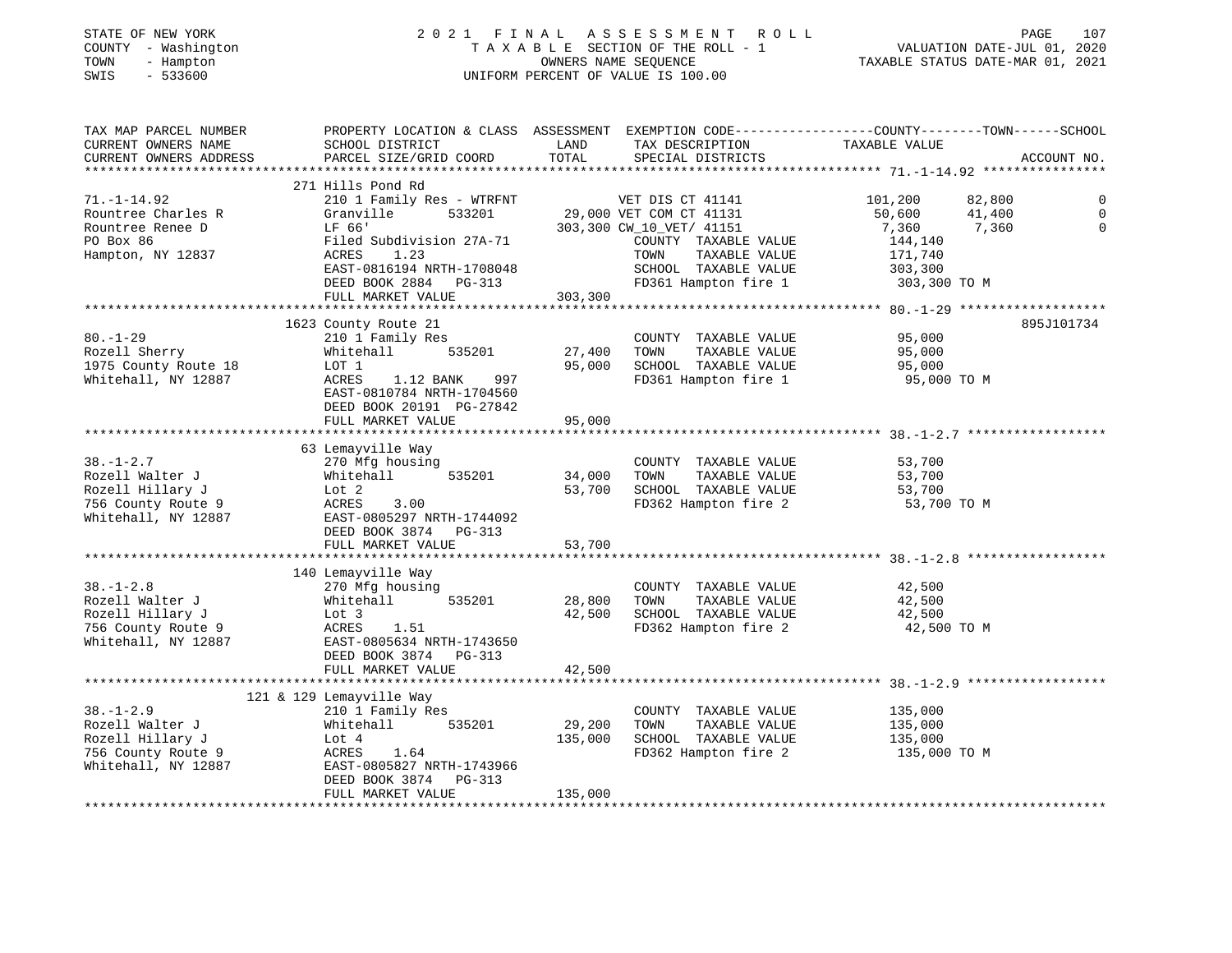| STATE OF NEW YORK<br>COUNTY - Washington<br>TOWN<br>- Hampton<br>$-533600$<br>SWIS | 2021 FINAL                                         | OWNERS NAME SEOUENCE | A S S E S S M E N T<br>ROLL<br>T A X A B L E SECTION OF THE ROLL - 1<br>UNIFORM PERCENT OF VALUE IS 100.00 | VALUATION DATE-JUL 01, 2020<br>TAXABLE STATUS DATE-MAR 01, 2021 | PAGE<br>108                      |
|------------------------------------------------------------------------------------|----------------------------------------------------|----------------------|------------------------------------------------------------------------------------------------------------|-----------------------------------------------------------------|----------------------------------|
| TAX MAP PARCEL NUMBER                                                              | PROPERTY LOCATION & CLASS ASSESSMENT               |                      |                                                                                                            | EXEMPTION CODE-----------------COUNTY-------TOWN------SCHOOL    |                                  |
| CURRENT OWNERS NAME                                                                | SCHOOL DISTRICT                                    | LAND                 | TAX DESCRIPTION                                                                                            | TAXABLE VALUE                                                   |                                  |
| CURRENT OWNERS ADDRESS<br>*********************                                    | PARCEL SIZE/GRID COORD                             | TOTAL                | SPECIAL DISTRICTS                                                                                          |                                                                 | ACCOUNT NO.                      |
|                                                                                    | 116 Lemayville Way                                 |                      |                                                                                                            |                                                                 |                                  |
| $38. - 1 - 2.10$                                                                   | 270 Mfg housing                                    |                      | COUNTY TAXABLE VALUE                                                                                       | 58,100                                                          |                                  |
| Rozell Walter J                                                                    | Whitehall<br>535201                                | 28,300               | TOWN<br>TAXABLE VALUE                                                                                      | 58,100                                                          |                                  |
| Rozell Hillary J                                                                   | Lot 5                                              | 58,100               | SCHOOL TAXABLE VALUE                                                                                       | 58,100                                                          |                                  |
| 756 County Route 9                                                                 | ACRES<br>1.36                                      |                      | FD362 Hampton fire 2                                                                                       | 58,100 TO M                                                     |                                  |
| Whitehall, NY 12887                                                                | EAST-0805655 NRTH-1743997<br>DEED BOOK 3874 PG-313 |                      |                                                                                                            |                                                                 |                                  |
|                                                                                    | FULL MARKET VALUE                                  | 58,100               |                                                                                                            |                                                                 |                                  |
|                                                                                    |                                                    |                      |                                                                                                            |                                                                 |                                  |
| $80. - 1 - 37$                                                                     | 1731 County Route 21<br>210 1 Family Res           |                      | <b>BAS STAR</b><br>41854                                                                                   | $\overline{0}$                                                  | 895J101756<br>30,000<br>$\Omega$ |
| Ruest Kellie R                                                                     | 535201<br>Whitehall                                | 24,100               | COUNTY TAXABLE VALUE                                                                                       | 146,500                                                         |                                  |
| 1731 County Route 21                                                               | LOT 9                                              | 146,500              | TAXABLE VALUE<br>TOWN                                                                                      | 146,500                                                         |                                  |
| Whitehall, NY 12887                                                                | FRNT 160.00 DPTH 202.00                            |                      | SCHOOL TAXABLE VALUE                                                                                       | 116,500                                                         |                                  |
|                                                                                    | EAST-0810232 NRTH-1705211                          |                      | FD361 Hampton fire 1                                                                                       | 146,500 TO M                                                    |                                  |
|                                                                                    | DEED BOOK 2804 PG-339                              |                      |                                                                                                            |                                                                 |                                  |
|                                                                                    | FULL MARKET VALUE                                  | 146,500              |                                                                                                            |                                                                 |                                  |
|                                                                                    | *************************                          |                      |                                                                                                            |                                                                 |                                  |
|                                                                                    | State Route 22A                                    |                      |                                                                                                            |                                                                 | 895J100286                       |
| $54. - 1 - 3.1$                                                                    | 105 Vac farmland                                   |                      | AG DIST<br>41720                                                                                           | 68,386<br>68,386                                                | 68,386                           |
| Ruigrok Daniel                                                                     | Granville<br>533201                                | 93,100               | COUNTY TAXABLE VALUE<br>TOWN                                                                               | 24,714                                                          |                                  |
| Ruigrok Deborah<br>2935 State Route 22A                                            | ACRES 54.20<br>EAST-0819263 NRTH-1726423           | 93,100               | TAXABLE VALUE<br>SCHOOL TAXABLE VALUE                                                                      | 24,714<br>24,714                                                |                                  |
| Hampton, NY 12837                                                                  | DEED BOOK 3374 PG-253                              |                      | CA001 Cons agri dst 1                                                                                      | 24,714 TO                                                       |                                  |
|                                                                                    | FULL MARKET VALUE                                  | 93,100               | 68,386 EX                                                                                                  |                                                                 |                                  |
| MAY BE SUBJECT TO PAYMENT<br>UNDER AGDIST LAW TIL 2025                             |                                                    |                      | FD361 Hampton fire 1                                                                                       | 93,100 TO M                                                     |                                  |
|                                                                                    |                                                    |                      |                                                                                                            |                                                                 |                                  |
|                                                                                    | State Route 22A                                    |                      |                                                                                                            |                                                                 | 895J100401                       |
| $54. - 1 - 3.2$                                                                    | 105 Vac farmland                                   |                      | 41720<br>AG DIST                                                                                           | 21,024<br>21,024                                                | 21,024                           |
| Ruigrok Daniel                                                                     | Granville<br>533201                                | 26,100               | COUNTY TAXABLE VALUE                                                                                       | 5,076                                                           |                                  |
| Ruigrok Deborah                                                                    | ACRES 13.80                                        | 26,100               | TAXABLE VALUE<br>TOWN                                                                                      | 5,076                                                           |                                  |
| 2935 State Route 22A                                                               | EAST-0820518 NRTH-1726335                          |                      | SCHOOL TAXABLE VALUE                                                                                       | 5,076                                                           |                                  |
| Hampton, NY 12837                                                                  | DEED BOOK 3374 PG-253                              | 26,100               | CA001 Cons agri dst 1<br>21,024 EX                                                                         | 5,076 TO                                                        |                                  |
| MAY BE SUBJECT TO PAYMENT                                                          | FULL MARKET VALUE                                  |                      | FD361 Hampton fire 1                                                                                       | 26,100 TO M                                                     |                                  |
| UNDER AGDIST LAW TIL 2025<br>**************************                            |                                                    |                      |                                                                                                            |                                                                 |                                  |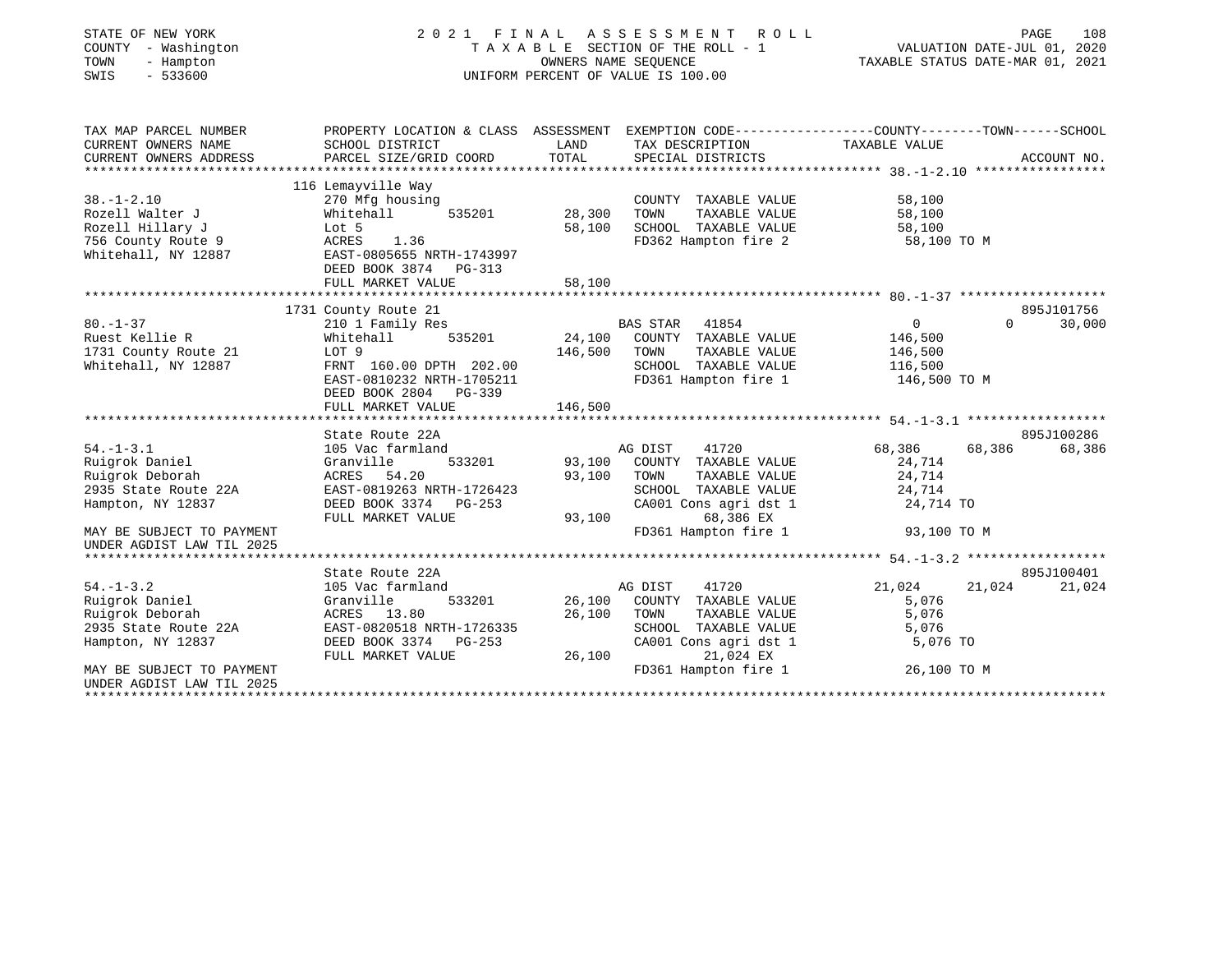### STATE OF NEW YORK 2 0 2 1 F I N A L A S S E S S M E N T R O L L PAGE 109 COUNTY - Washington T A X A B L E SECTION OF THE ROLL - 1 VALUATION DATE-JUL 01, 2020 TOWN - Hampton OWNERS NAME SEQUENCE TAXABLE STATUS DATE-MAR 01, 2021 SWIS - 533600 UNIFORM PERCENT OF VALUE IS 100.00UNIFORM PERCENT OF VALUE IS 100.00

| TAX MAP PARCEL NUMBER     | PROPERTY LOCATION & CLASS ASSESSMENT |         | EXEMPTION CODE-----------------COUNTY-------TOWN------SCHOOL |                  |                    |
|---------------------------|--------------------------------------|---------|--------------------------------------------------------------|------------------|--------------------|
| CURRENT OWNERS NAME       | SCHOOL DISTRICT                      | LAND    | TAX DESCRIPTION                                              | TAXABLE VALUE    |                    |
| CURRENT OWNERS ADDRESS    | PARCEL SIZE/GRID COORD               | TOTAL   | SPECIAL DISTRICTS                                            |                  | ACCOUNT NO.        |
| ************************* |                                      |         |                                                              |                  |                    |
|                           | 2935 State Route 22A                 |         |                                                              |                  |                    |
| $63. - 1 - 4.4$           | 112 Dairy farm                       |         | AG DIST<br>41720                                             | 95,067<br>95,067 | 95,067             |
| Ruigrok Daniel            | Granville<br>533201                  |         | 203,700 BAS STAR<br>41854                                    | $\Omega$         | $\Omega$<br>30,000 |
| Ruigrok Deborah           | ACRES 142.40                         | 405,100 | COUNTY TAXABLE VALUE                                         | 310,033          |                    |
| 2935 State Route 22A      | EAST-0822555 NRTH-1720357            |         | TOWN<br>TAXABLE VALUE                                        | 310,033          |                    |
| Hampton, NY 12837         | DEED BOOK 916<br>$PG-61$             |         | SCHOOL TAXABLE VALUE                                         | 280,033          |                    |
|                           | FULL MARKET VALUE                    | 405,100 | CA001 Cons agri dst 1                                        | 310,033 TO       |                    |
| MAY BE SUBJECT TO PAYMENT |                                      |         | 95,067 EX                                                    |                  |                    |
| UNDER AGDIST LAW TIL 2025 |                                      |         | FD361 Hampton fire 1                                         | 405,100 TO M     |                    |
| *************             | *********************                |         |                                                              | ****** 80.-1-20  |                    |
|                           | 70 Hampton Heights Way               |         |                                                              |                  | 895J100672         |
| $80. - 1 - 20$            | 260 Seasonal res                     |         | COUNTY TAXABLE VALUE                                         | 61,000           |                    |
| Ruigrok Herman P          | Granville<br>533201                  | 41,000  | TOWN<br>TAXABLE VALUE                                        | 61,000           |                    |
| Ruigrok Marion L          | 724/255                              | 61,000  | SCHOOL TAXABLE VALUE                                         | 61,000           |                    |
| 61 County Route 43        | ACRES<br>5.02                        |         | FD361 Hampton fire 1                                         | 61,000 TO M      |                    |
| Mexico, NY 13114          | EAST-0810871 NRTH-1701317            |         |                                                              |                  |                    |
|                           | DEED BOOK 3717 PG-129                |         |                                                              |                  |                    |
|                           | FULL MARKET VALUE                    | 61,000  |                                                              |                  |                    |
|                           |                                      |         |                                                              |                  |                    |
|                           | 54 Hickey Rd                         |         |                                                              |                  | 875J101723         |
| $62. - 1 - 27.1$          | 270 Mfg housing                      |         | <b>BAS STAR</b><br>41854                                     | $\overline{0}$   | $\Omega$<br>30,000 |
| Sady Donald A             | Granville<br>533201                  | 27,000  | COUNTY TAXABLE VALUE                                         | 63,700           |                    |
| Sady Darlene J            | 2461/200                             | 63,700  | TOWN<br>TAXABLE VALUE                                        | 63,700           |                    |
| 54 Hickey Rd              | ACRES<br>1.00                        |         | SCHOOL TAXABLE VALUE                                         | 33,700           |                    |
| Hampton, NY 12837         | EAST-0813694 NRTH-1714950            |         | FD361 Hampton fire 1                                         | 63,700 TO M      |                    |
|                           | DEED BOOK 558<br><b>PG-166</b>       |         |                                                              |                  |                    |
|                           | FULL MARKET VALUE                    | 63,700  |                                                              |                  |                    |
|                           | ************************             |         |                                                              |                  |                    |
|                           | 371 Hills Pond Rd                    |         |                                                              |                  |                    |
| $71. - 1 - 23.7$          | 270 Mfg housing                      |         | <b>BAS STAR</b><br>41854                                     | $\overline{0}$   | 30,000<br>$\Omega$ |
| Sady Herbert Jr           | 533201<br>Granville                  | 30,500  | COUNTY TAXABLE VALUE                                         | 61,500           |                    |
| Sady Shelly M             | 688/18                               | 61,500  | TOWN<br>TAXABLE VALUE                                        | 61,500           |                    |
| 371 Hills Pond Rd         | FRNT 100.00 DPTH 477.00              |         | SCHOOL TAXABLE VALUE                                         | 31,500           |                    |
| Whitehall, NY 12887       | <b>ACRES</b><br>2.00                 |         | FD361 Hampton fire 1                                         | 61,500 TO M      |                    |
|                           | EAST-0814937 NRTH-1710219            |         |                                                              |                  |                    |
|                           | DEED BOOK 688<br>$PG-18$             |         |                                                              |                  |                    |
|                           | FULL MARKET VALUE                    | 61,500  |                                                              |                  |                    |
|                           |                                      |         |                                                              |                  |                    |
|                           | 365 Hills Pond Rd                    |         |                                                              |                  | 895J101774         |
| $71. - 1 - 23.4$          | 210 1 Family Res                     |         | <b>BAS STAR</b><br>41854                                     | 0                | $\Omega$<br>30,000 |
| Sady Robert W             | 533201<br>Granville                  | 27,000  | COUNTY TAXABLE VALUE                                         | 117,600          |                    |
| 365 Hills Pond Rd         | 1.00 BANK<br>ACRES<br>998            | 117,600 | TOWN<br>TAXABLE VALUE                                        | 117,600          |                    |
| Whitehall, NY 12887       | EAST-0815001 NRTH-1710084            |         | SCHOOL TAXABLE VALUE                                         | 87,600           |                    |
|                           | DEED BOOK 3340<br>PG-188             |         | FD361 Hampton fire 1                                         | 117,600 TO M     |                    |
|                           | FULL MARKET VALUE                    | 117,600 |                                                              |                  |                    |
|                           | ***********************              |         |                                                              |                  |                    |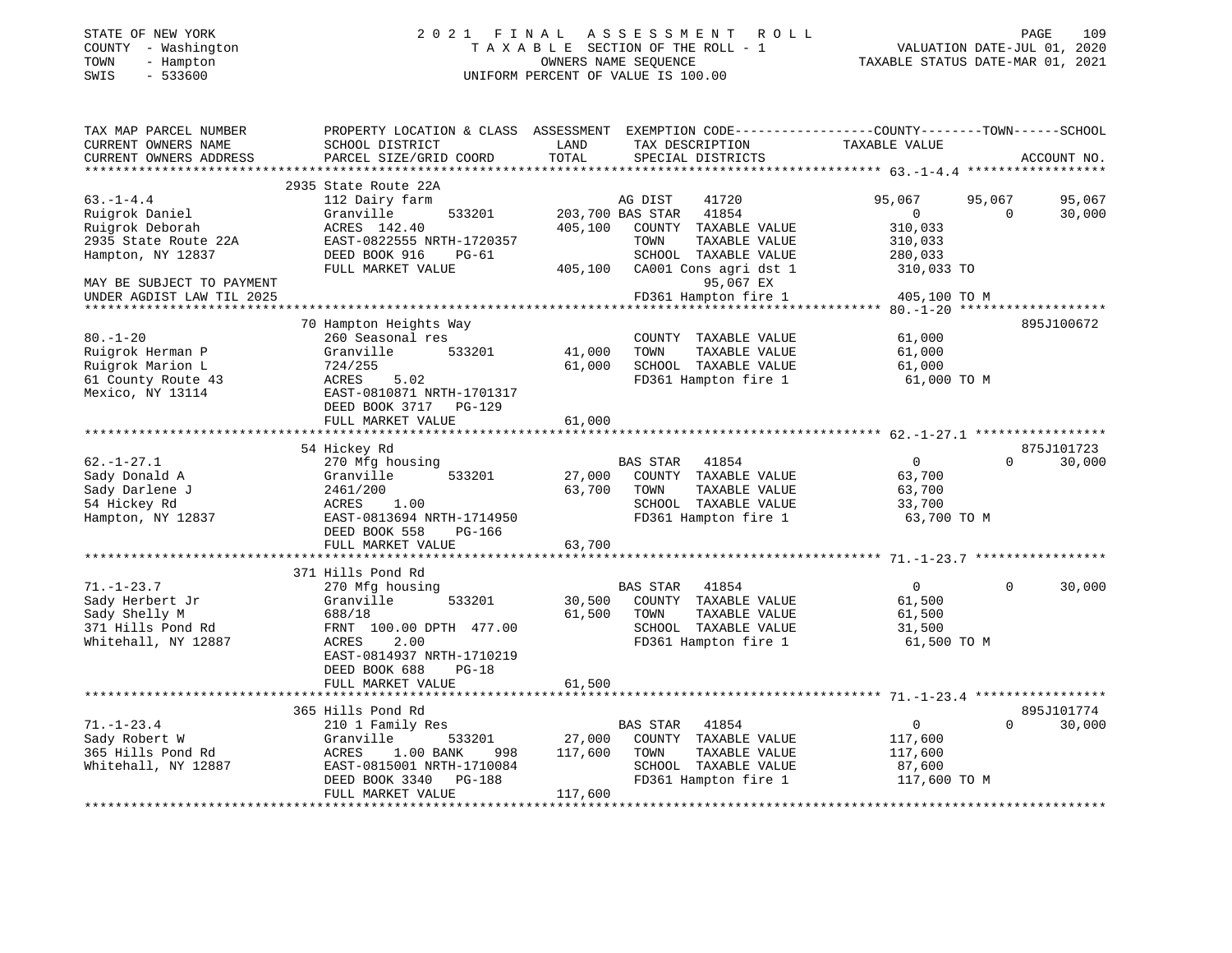### STATE OF NEW YORK 2 0 2 1 F I N A L A S S E S S M E N T R O L L PAGE 110 COUNTY - Washington T A X A B L E SECTION OF THE ROLL - 1 VALUATION DATE-JUL 01, 2020 TOWN - Hampton OWNERS NAME SEQUENCE TAXABLE STATUS DATE-MAR 01, 2021 SWIS - 533600 UNIFORM PERCENT OF VALUE IS 100.00UNIFORM PERCENT OF VALUE IS 100.00

| TAX MAP PARCEL NUMBER<br>CURRENT OWNERS NAME | PROPERTY LOCATION & CLASS ASSESSMENT<br>SCHOOL DISTRICT | LAND    | TAX DESCRIPTION TAXABLE VALUE | EXEMPTION CODE-----------------COUNTY-------TOWN------SCHOOL |                        |
|----------------------------------------------|---------------------------------------------------------|---------|-------------------------------|--------------------------------------------------------------|------------------------|
| CURRENT OWNERS ADDRESS                       | PARCEL SIZE/GRID COORD                                  | TOTAL   | SPECIAL DISTRICTS             |                                                              | ACCOUNT NO.            |
|                                              | Hills Pond Rd                                           |         |                               |                                                              | 895J101775             |
| $71. - 1 - 23.5$                             | 314 Rural vac<10                                        |         | COUNTY TAXABLE VALUE          | 18,500                                                       |                        |
| Sady Robert W                                | 533201<br>Granville                                     | 18,500  | TOWN<br>TAXABLE VALUE         | 18,500                                                       |                        |
| 365 Hills Pond Rd                            | ACRES<br>2.00 BANK<br>998                               | 18,500  | SCHOOL TAXABLE VALUE          | 18,500                                                       |                        |
| Whitehall, NY 12887                          | EAST-0815068 NRTH-1709945                               |         | FD361 Hampton fire 1          | 18,500 TO M                                                  |                        |
|                                              | DEED BOOK 3340 PG-188                                   |         |                               |                                                              |                        |
|                                              | FULL MARKET VALUE                                       | 18,500  |                               |                                                              |                        |
|                                              |                                                         |         |                               |                                                              |                        |
|                                              | 76 County Route 20                                      |         |                               | $\overline{0}$                                               | 895J100175<br>$\Omega$ |
| $81 - 2 - 8$                                 | 220 2 Family Res                                        |         | BAS STAR 41854                |                                                              | 30,000                 |
| Saltis John J                                | Granville<br>533201                                     | 31,900  | COUNTY TAXABLE VALUE          | 129,700                                                      |                        |
| 76 County Route 20                           | Easement 3296/229                                       | 129,700 | TOWN<br>TAXABLE VALUE         | 129,700                                                      |                        |
| Hampton, NY 12837                            | ACRES<br>2.40                                           |         | SCHOOL TAXABLE VALUE          | 99,700                                                       |                        |
|                                              | EAST-0824334 NRTH-1705242                               |         | FD361 Hampton fire 1          | 129,700 TO M                                                 |                        |
|                                              | DEED BOOK 904<br>PG-307                                 |         |                               |                                                              |                        |
|                                              | FULL MARKET VALUE                                       | 129,700 |                               |                                                              |                        |
|                                              |                                                         |         |                               |                                                              |                        |
|                                              | County Route 20 OFF                                     |         |                               |                                                              |                        |
| $81 - 2 - 9.1$                               | 314 Rural vac<10                                        |         | COUNTY TAXABLE VALUE          | 3,900                                                        |                        |
| Saltis John J                                | 533201<br>Granville                                     | 3,900   | TAXABLE VALUE<br>TOWN         | 3,900                                                        |                        |
| 76 County Route 20                           | 2685/150                                                | 3,900   | SCHOOL TAXABLE VALUE          | 3,900                                                        |                        |
| Hampton, NY 12837                            | Easement 3296/229                                       |         | FD361 Hampton fire 1          | 3,900 TO M                                                   |                        |
|                                              | ACRES<br>1.12                                           |         |                               |                                                              |                        |
|                                              | EAST-0824432 NRTH-1704564                               |         |                               |                                                              |                        |
|                                              | DEED BOOK 2685 PG-150                                   |         |                               |                                                              |                        |
|                                              | FULL MARKET VALUE                                       | 3,900   |                               |                                                              |                        |
|                                              |                                                         |         |                               |                                                              |                        |
|                                              | 2723 State Route 22A                                    |         |                               |                                                              |                        |
| $63. - 1 - 7.1$                              | 210 1 Family Res                                        |         | COUNTY TAXABLE VALUE          | 132,600                                                      |                        |
| Sandford Caitlyn                             | Granville<br>533201                                     | 9,900   | TAXABLE VALUE<br>TOWN         | 132,600                                                      |                        |
| 2723 State Route 22A                         | 23.00 DPTH 325.00<br>FRNT                               | 132,600 | SCHOOL TAXABLE VALUE          | 132,600                                                      |                        |
| Hampton, NY 12837                            | ACRES 0.69                                              |         | FD361 Hampton fire 1          | 132,600 TO M                                                 |                        |
|                                              | EAST-0823550 NRTH-1714427                               |         |                               |                                                              |                        |
| PRIOR OWNER ON 3/01/2021                     | DEED BOOK 20210 PG-1812                                 |         |                               |                                                              |                        |
| Perry David                                  | FULL MARKET VALUE                                       | 132,600 |                               |                                                              |                        |
|                                              |                                                         |         |                               |                                                              |                        |
|                                              | 36 By The Way                                           |         |                               |                                                              |                        |
| $53. - 1 - 7.19$                             | 210 1 Family Res                                        |         | COUNTY TAXABLE VALUE          | 35,000                                                       |                        |
| Saunders Charles E                           | Granville<br>533201                                     | 26,900  | TAXABLE VALUE<br>TOWN         | 35,000                                                       |                        |
| Saunders Beulah M                            | FRNT 208.00 DPTH 208.00                                 | 35,000  | SCHOOL TAXABLE VALUE          | 35,000                                                       |                        |
| PO Box 89                                    | EAST-0814242 NRTH-1720733                               |         | FD361 Hampton fire 1          | 35,000 TO M                                                  |                        |
| Cherry Plain, NY 12040                       | DEED BOOK 2201<br>PG-311                                |         |                               |                                                              |                        |
|                                              | FULL MARKET VALUE                                       | 35,000  |                               |                                                              |                        |
|                                              |                                                         |         |                               |                                                              |                        |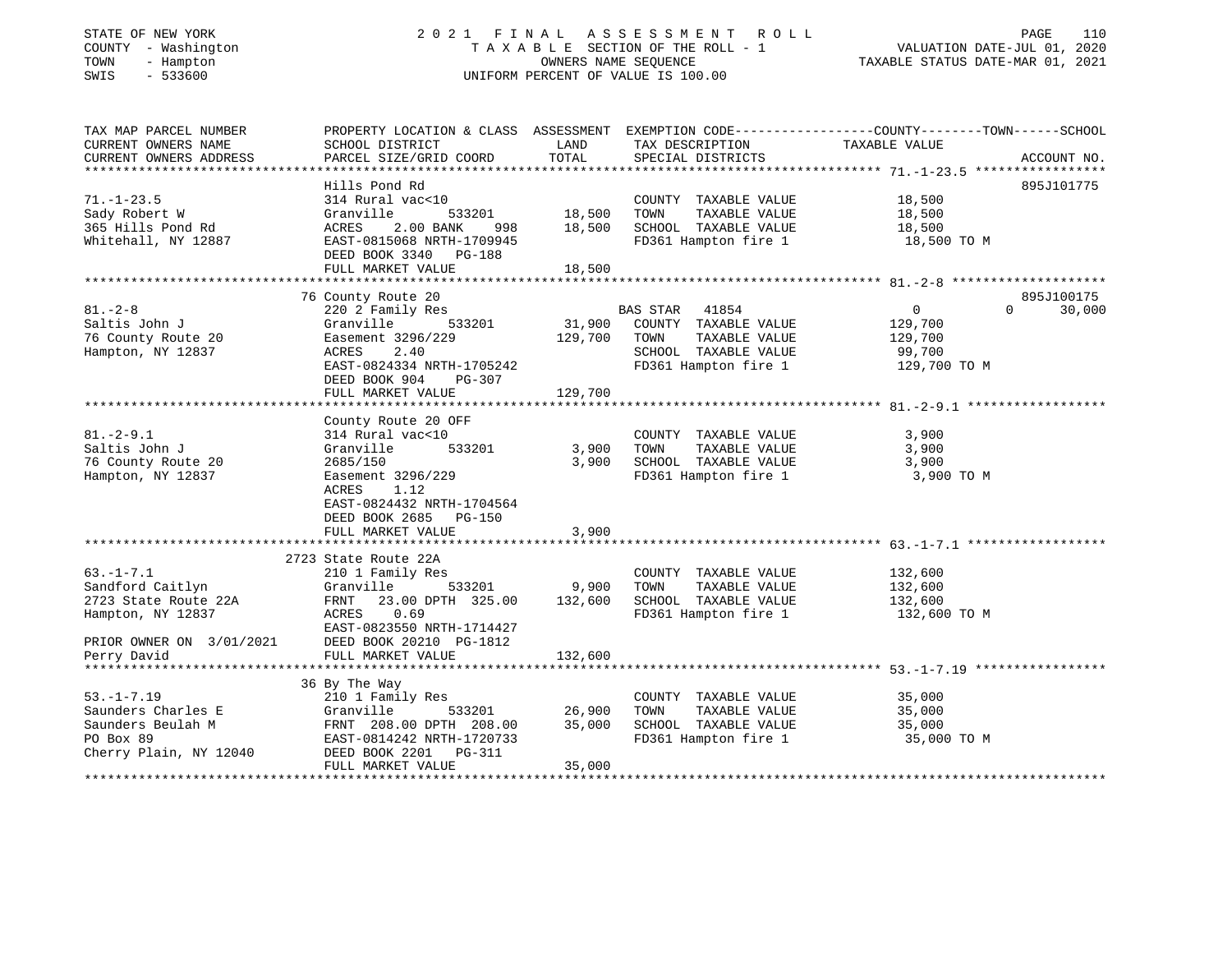## STATE OF NEW YORK 2 0 2 1 F I N A L A S S E S S M E N T R O L L PAGE 111 COUNTY - Washington T A X A B L E SECTION OF THE ROLL - 1 VALUATION DATE-JUL 01, 2020 TOWN - Hampton OWNERS NAME SEQUENCE TAXABLE STATUS DATE-MAR 01, 2021 SWIS - 533600 UNIFORM PERCENT OF VALUE IS 100.00UNIFORM PERCENT OF VALUE IS 100.00

| TAX MAP PARCEL NUMBER<br>CURRENT OWNERS NAME<br>CURRENT OWNERS ADDRESS                                     | PROPERTY LOCATION & CLASS ASSESSMENT<br>SCHOOL DISTRICT<br>PARCEL SIZE/GRID COORD                                                                             | LAND<br>TAX DESCRIPTION<br>TOTAL<br>SPECIAL DISTRICTS                                                                                                  | EXEMPTION CODE-----------------COUNTY-------TOWN------SCHOOL<br>TAXABLE VALUE<br>ACCOUNT NO.        |
|------------------------------------------------------------------------------------------------------------|---------------------------------------------------------------------------------------------------------------------------------------------------------------|--------------------------------------------------------------------------------------------------------------------------------------------------------|-----------------------------------------------------------------------------------------------------|
| $53. - 1 - 7.1$<br>Saunders Charles E Jr<br>Saunders Beulah<br>PO Box 89<br>Cherry Plain, NY 12040         | Hickey Rd OFF<br>314 Rural vac<10<br>533201<br>Granville<br>3.74<br>ACRES<br>EAST-0814038 NRTH-1720916<br>DEED BOOK 858<br>PG-282<br>FULL MARKET VALUE        | COUNTY TAXABLE VALUE<br>2,200<br>TOWN<br>TAXABLE VALUE<br>2,200<br>SCHOOL TAXABLE VALUE<br>FD361 Hampton fire 1<br>2,200                               | 895J100043<br>2,200<br>2,200<br>2,200<br>2,200 TO M                                                 |
| $38. - 1 - 17$<br>Sawin Living Trust<br>PO Box 215<br>Fair Haven, VT 05743                                 | 1533 County Route 11<br>240 Rural res<br>Whitehall<br>535201<br>ACRES 38.30<br>EAST-0805136 NRTH-1737470<br>DEED BOOK 2101<br>PG-177<br>FULL MARKET VALUE     | ENH STAR<br>41834<br>81,000<br>COUNTY TAXABLE VALUE<br>185,000<br>TOWN<br>TAXABLE VALUE<br>SCHOOL TAXABLE VALUE<br>FD362 Hampton fire 2<br>185,000     | 895J100149<br>$\overline{0}$<br>$\Omega$<br>70,700<br>185,000<br>185,000<br>114,300<br>185,000 TO M |
| $71. - 1 - 14.101$<br>Saxton Keith<br>PO Box 78<br>Hampton, NY 12837                                       | 236 Hills Pond Rd<br>270 Mfg housing<br>533201<br>Granville<br>9.36<br>ACRES<br>EAST-0817240 NRTH-1707483<br>DEED BOOK 3348 PG-85<br>FULL MARKET VALUE        | BAS STAR 41854<br>23,100 COUNTY TAXABLE VALUE<br>37,300<br>TOWN<br>TAXABLE VALUE<br>SCHOOL TAXABLE VALUE<br>FD361 Hampton fire 1<br>37,300             | $\overline{0}$<br>$\Omega$<br>30,000<br>37,300<br>37,300<br>7,300<br>37,300 TO M                    |
| $81. - 1 - 44$<br>Saxton Susan<br>PO Box 78<br>Hampton, NY 12837                                           | 142 South Rd<br>210 1 Family Res<br>533201<br>Granville<br>ACRES<br>4.00<br>EAST-0816622 NRTH-1702514<br>$PG-200$<br>DEED BOOK 665<br>FULL MARKET VALUE       | <b>BAS STAR</b><br>41854<br>37,500 COUNTY TAXABLE VALUE<br>103,800<br>TOWN<br>TAXABLE VALUE<br>SCHOOL TAXABLE VALUE<br>FD361 Hampton fire 1<br>103,800 | 895J100569<br>$\overline{0}$<br>$\Omega$<br>30,000<br>103,800<br>103,800<br>73,800<br>103,800 TO M  |
| $45. - 1 - 25.5$<br>Sbardella Dennis P<br>Sbardella Patricia<br>12022 State Route 4<br>Whitehall, NY 12887 | 12022 State Route 4<br>210 1 Family Res<br>535201<br>Whitehall<br>2.00<br>ACRES<br>EAST-0808399 NRTH-1731958<br>DEED BOOK 628<br>$PG-23$<br>FULL MARKET VALUE | <b>BAS STAR</b><br>41854<br>30,500 COUNTY TAXABLE VALUE<br>163,500<br>TOWN<br>TAXABLE VALUE<br>SCHOOL TAXABLE VALUE<br>FD362 Hampton fire 2<br>163,500 | 895J101814<br>$\overline{0}$<br>$\Omega$<br>30,000<br>163,500<br>163,500<br>133,500<br>163,500 TO M |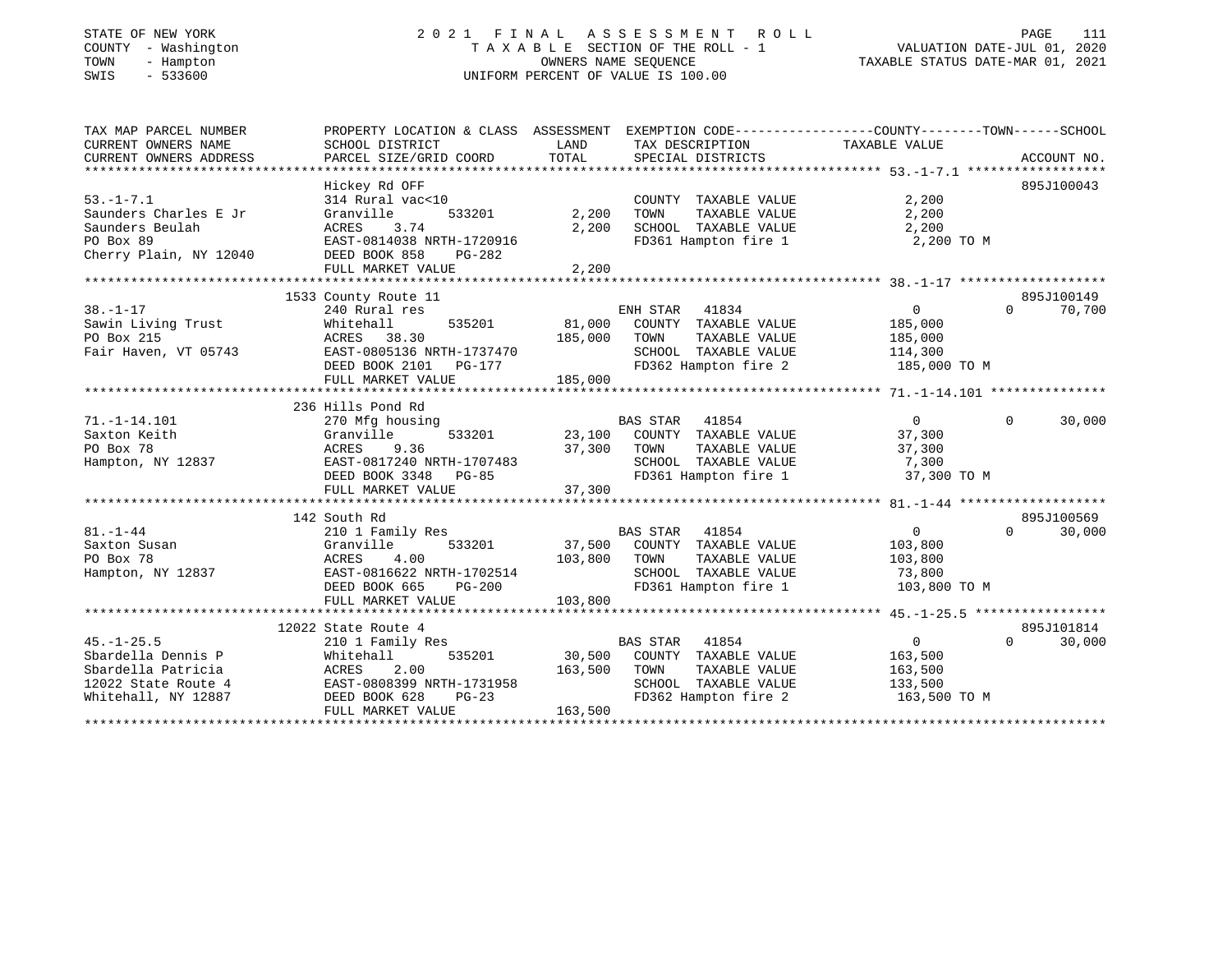# STATE OF NEW YORK 2 0 2 1 F I N A L A S S E S S M E N T R O L L PAGE 112 COUNTY - Washington T A X A B L E SECTION OF THE ROLL - 1 VALUATION DATE-JUL 01, 2020 TOWN - Hampton OWNERS NAME SEQUENCE TAXABLE STATUS DATE-MAR 01, 2021 SWIS - 533600 UNIFORM PERCENT OF VALUE IS 100.00

| TAX MAP PARCEL NUMBER                               |                                             |         |                                               | PROPERTY LOCATION & CLASS ASSESSMENT EXEMPTION CODE----------------COUNTY-------TOWN------SCHOOL |                  |
|-----------------------------------------------------|---------------------------------------------|---------|-----------------------------------------------|--------------------------------------------------------------------------------------------------|------------------|
| CURRENT OWNERS NAME                                 | SCHOOL DISTRICT                             | LAND    | TAX DESCRIPTION                               | TAXABLE VALUE                                                                                    |                  |
| CURRENT OWNERS ADDRESS                              | PARCEL SIZE/GRID COORD                      | TOTAL   | SPECIAL DISTRICTS                             |                                                                                                  | ACCOUNT NO.      |
|                                                     |                                             |         |                                               |                                                                                                  |                  |
|                                                     | 12092 State Route 4                         |         | 66 PCT OF VALUE USED FOR EXEMPTION PURPOSES   |                                                                                                  | 895J100247       |
| $45. - 1 - 25.1$                                    | 240 Rural res                               |         | AG DIST<br>41720<br>41800                     | 55,029<br>55,029                                                                                 | 55,029<br>80,091 |
| Sbardella Dolores P -LE-<br>Sbardella Dennis P ETAL | Whitehall<br>535201                         |         | 113,100 AGED-ALL                              | 80,091<br>80,091<br>$\mathbf 0$<br>$\Omega$                                                      |                  |
| 12092 State Route 4                                 | ACRES<br>84.20<br>EAST-0808990 NRTH-1731770 |         | 242,700 ENH STAR<br>41834                     |                                                                                                  | 70,700           |
| Whitehall, NY 12887                                 | DEED BOOK 2459 PG-334                       |         | COUNTY TAXABLE VALUE<br>TOWN<br>TAXABLE VALUE | 107,580<br>107,580                                                                               |                  |
|                                                     | FULL MARKET VALUE                           | 242,700 | SCHOOL TAXABLE VALUE                          | 36,880                                                                                           |                  |
| MAY BE SUBJECT TO PAYMENT                           |                                             |         | CA001 Cons agri dst 1                         | 187,671 TO                                                                                       |                  |
| UNDER AGDIST LAW TIL 2025                           |                                             |         | 55,029 EX                                     |                                                                                                  |                  |
|                                                     |                                             |         | FD362 Hampton fire 2                          | 242,700 TO M                                                                                     |                  |
|                                                     |                                             |         |                                               |                                                                                                  |                  |
|                                                     | 141 Manchester Rd                           |         |                                               |                                                                                                  | 895J100205       |
| $38. - 1 - 5$                                       | 240 Rural res                               |         | COUNTY TAXABLE VALUE                          | 601,500                                                                                          |                  |
| Sbardella Karl                                      | 535201<br>Whitehall                         | 150,700 | TAXABLE VALUE<br>TOWN                         | 601,500                                                                                          |                  |
| Sbardella Donna                                     | ROW 942/144                                 | 601,500 | SCHOOL TAXABLE VALUE                          | 601,500                                                                                          |                  |
| PO Box 127                                          | ACRES 180.40                                |         | CA001 Cons agri dst 1                         | 601,500 TO                                                                                       |                  |
| Fair Haven, VT 05743                                | EAST-0808721 NRTH-1741108                   |         | FD362 Hampton fire 2                          | 601,500 TO M                                                                                     |                  |
|                                                     | DEED BOOK 1966<br>$PG-1$                    |         |                                               |                                                                                                  |                  |
|                                                     | FULL MARKET VALUE                           | 601,500 |                                               |                                                                                                  |                  |
|                                                     |                                             |         |                                               |                                                                                                  |                  |
|                                                     | Vladyka Woods Rd OFF                        |         |                                               |                                                                                                  | 895J100146       |
| $38. - 1 - 21$                                      | 322 Rural vac>10                            |         | COUNTY TAXABLE VALUE                          | 10,800                                                                                           |                  |
| Sbardella Karl                                      | 535201<br>Whitehall                         | 10,800  | TOWN<br>TAXABLE VALUE                         | 10,800                                                                                           |                  |
| Sbardella Donna                                     | ACRES<br>18.00                              | 10,800  | SCHOOL TAXABLE VALUE                          | 10,800                                                                                           |                  |
| PO Box 127                                          | EAST-0804516 NRTH-1740781                   |         | FD362 Hampton fire 2                          | 10,800 TO M                                                                                      |                  |
| Fair Haven, VT 05743                                | DEED BOOK 3820 PG-17                        |         |                                               |                                                                                                  |                  |
|                                                     | FULL MARKET VALUE                           | 10,800  |                                               |                                                                                                  |                  |
|                                                     |                                             |         |                                               |                                                                                                  |                  |
|                                                     | 1164 North Quivey Hill Ln                   |         |                                               |                                                                                                  | 895J100532       |
| $81. - 1 - 4$                                       | 210 1 Family Res                            |         | COUNTY TAXABLE VALUE                          | 93,100                                                                                           |                  |
| Scory Anthony                                       | Granville<br>533201                         | 42,400  | TOWN<br>TAXABLE VALUE                         | 93,100                                                                                           |                  |
| Panebianco Patricia                                 | 6.14<br>ACRES                               | 93,100  | SCHOOL TAXABLE VALUE                          | 93,100                                                                                           |                  |
| 1164 N Quivey Hill Ln                               | EAST-0819329 NRTH-1703482                   |         | FD361 Hampton fire 1                          | 93,100 TO M                                                                                      |                  |
| Whitehall, NY 12887                                 | DEED BOOK 945<br><b>PG-101</b>              |         |                                               |                                                                                                  |                  |
|                                                     | FULL MARKET VALUE                           | 93,100  |                                               |                                                                                                  |                  |
|                                                     |                                             |         |                                               |                                                                                                  |                  |
| $71.4 - 2 - 7$                                      | 1058 West Way                               |         |                                               |                                                                                                  | 895J100216       |
|                                                     | 260 Seasonal res - WTRFNT                   |         | COUNTY TAXABLE VALUE                          | 159,500                                                                                          |                  |
| Scott Kelly                                         | 533201<br>Granville                         | 29,300  | TOWN<br>TAXABLE VALUE<br>SCHOOL TAXABLE VALUE | 159,500                                                                                          |                  |
| Scott Joann<br>1226 E Hardscrabble Dr               | $71. - 2 - 7$<br>FRNT 100.00 DPTH 273.00    | 159,500 | FD361 Hampton fire 1                          | 159,500<br>159,500 TO M                                                                          |                  |
| Hillsborough, NC 27278                              | <b>ACRES</b><br>$0.82$ BANK<br>998          |         |                                               |                                                                                                  |                  |
|                                                     | EAST-0815366 NRTH-1707558                   |         |                                               |                                                                                                  |                  |
|                                                     | DEED BOOK 20200 PG-5220                     |         |                                               |                                                                                                  |                  |
|                                                     | FULL MARKET VALUE                           | 159,500 |                                               |                                                                                                  |                  |
|                                                     |                                             |         |                                               |                                                                                                  |                  |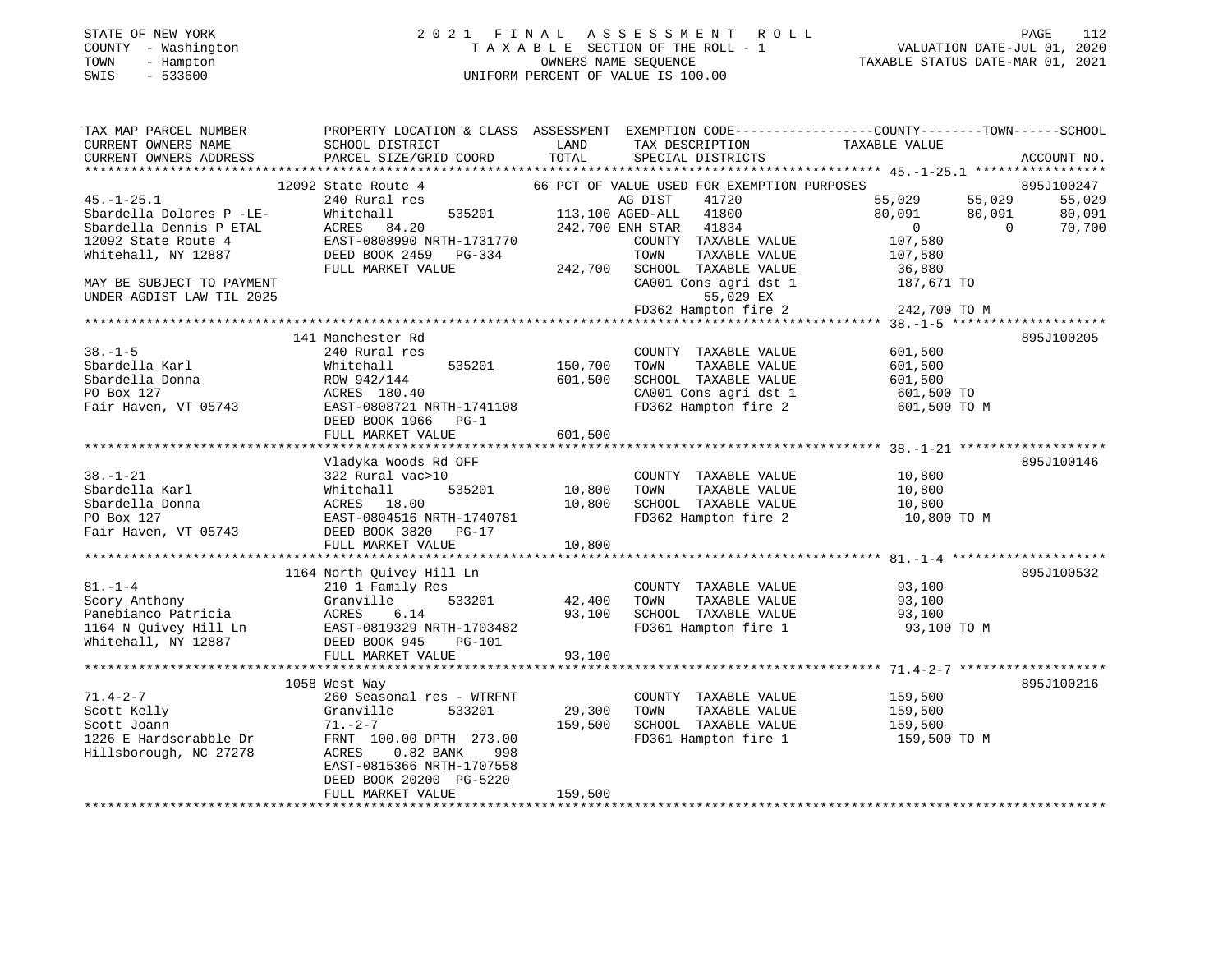### STATE OF NEW YORK 2 0 2 1 F I N A L A S S E S S M E N T R O L L PAGE 113 COUNTY - Washington T A X A B L E SECTION OF THE ROLL - 1 VALUATION DATE-JUL 01, 2020 TOWN - Hampton OWNERS NAME SEQUENCE TAXABLE STATUS DATE-MAR 01, 2021 SWIS - 533600 UNIFORM PERCENT OF VALUE IS 100.00UNIFORM PERCENT OF VALUE IS 100.00

| TAX MAP PARCEL NUMBER<br>CURRENT OWNERS NAME<br>CURRENT OWNERS ADDRESS                                    | SCHOOL DISTRICT<br>PARCEL SIZE/GRID COORD                                                                                                                                                     | LAND<br>TAX DESCRIPTION<br>TOTAL<br>SPECIAL DISTRICTS                                                                                                             | PROPERTY LOCATION & CLASS ASSESSMENT EXEMPTION CODE----------------COUNTY-------TOWN------SCHOOL<br>TAXABLE VALUE<br>ACCOUNT NO.      |
|-----------------------------------------------------------------------------------------------------------|-----------------------------------------------------------------------------------------------------------------------------------------------------------------------------------------------|-------------------------------------------------------------------------------------------------------------------------------------------------------------------|---------------------------------------------------------------------------------------------------------------------------------------|
| $62. - 1 - 6$<br>Sharon Gary C<br>Sharon Cecilia A<br>4005 Vermont Route 31<br>Poultney, VT 05764         | Wicked Hollow Way<br>322 Rural vac>10<br>533201<br>Granville<br>ACRES 10.10<br>EAST-0811784 NRTH-1719646<br>DEED BOOK 468<br>PG-999<br>FULL MARKET VALUE                                      | COUNTY TAXABLE VALUE<br>25,100<br>TAXABLE VALUE<br>TOWN<br>25,100<br>SCHOOL TAXABLE VALUE<br>FD361 Hampton fire 1<br>25,100                                       | 895J100581<br>25,100<br>25,100<br>25,100<br>25,100 TO M                                                                               |
| $72.2 - 3 - 9$<br>Shaw John<br>180 Waite Rd<br>Hudson Falls, NY 12839                                     | 18 Greenfield Ln<br>210 1 Family Res<br>Granville<br>533201<br>$72. - 3 - 9$<br>FRNT 48.00 DPTH 244.00<br>EAST-0823961 NRTH-1712246<br>DEED BOOK 20191 PG-25720<br>FULL MARKET VALUE          | COUNTY TAXABLE VALUE<br>19,300<br>TOWN<br>TAXABLE VALUE<br>72,000<br>SCHOOL TAXABLE VALUE<br>FD361 Hampton fire 1<br>72,000                                       | 895J100127<br>72,000<br>72,000<br>72,000<br>72,000 TO M                                                                               |
| $71. - 1 - 5.1$<br>Shaw Robert D LE<br>Shaw Camilla M LE<br>PO Box 153<br>Hampton, NY 12837               | 2118 County Route 18<br>210 1 Family Res<br>533201<br>Granville<br>611/268,795/345<br>ACRES<br>2.10<br>EAST-0814538 NRTH-1713407<br>DEED BOOK 3842 PG-32<br>FULL MARKET VALUE                 | VET WAR CT 41121<br>17,400 ENH STAR<br>41834<br>92,000<br>COUNTY TAXABLE VALUE<br>TOWN<br>TAXABLE VALUE<br>SCHOOL TAXABLE VALUE<br>FD361 Hampton fire 1<br>92,000 | 895J100251<br>13,800<br>13,800<br>$\overline{0}$<br>70,700<br>$\Omega$<br>$\overline{0}$<br>78,200<br>78,200<br>21,300<br>92,000 TO M |
| $80 - 1 - 3$<br>Sheldon Slate Products Co<br>143 Fox Rd<br>PO Box 199<br>Middle Granville, NY 12849       | Hills Pond Rd<br>720 Mine/quarry<br>533201<br>Granville<br>444/461<br>ACRES 255.10<br>EAST-0814651 NRTH-1704423<br>DEED BOOK 3395 PG-266<br>FULL MARKET VALUE                                 | COUNTY TAXABLE VALUE<br>127,600<br>TAXABLE VALUE<br>TOWN<br>127,600<br>SCHOOL TAXABLE VALUE<br>FD361 Hampton fire 1<br>127,600                                    | 895J100253<br>127,600<br>127,600<br>127,600<br>127,600 TO M                                                                           |
| $62. - 1 - 39.2$<br>Sherwood Sherry<br>c/o Sherry L Rozell<br>1975 County Route 18<br>Whitehall, NY 12887 | 1975 County Route 18<br>210 1 Family Res<br>535201<br>Whitehall<br>FRNT 200.00 DPTH 200.00<br>997<br><b>BANK</b><br>EAST-0810907 NRTH-1714259<br>DEED BOOK 900<br>PG-197<br>FULL MARKET VALUE | BAS STAR 41854<br>13,100<br>COUNTY TAXABLE VALUE<br>187,200<br>TAXABLE VALUE<br>TOWN<br>SCHOOL TAXABLE VALUE<br>FD361 Hampton fire 1<br>187,200                   | 895J101746<br>$\overline{0}$<br>$\Omega$<br>30,000<br>187,200<br>187,200<br>157,200<br>187,200 TO M                                   |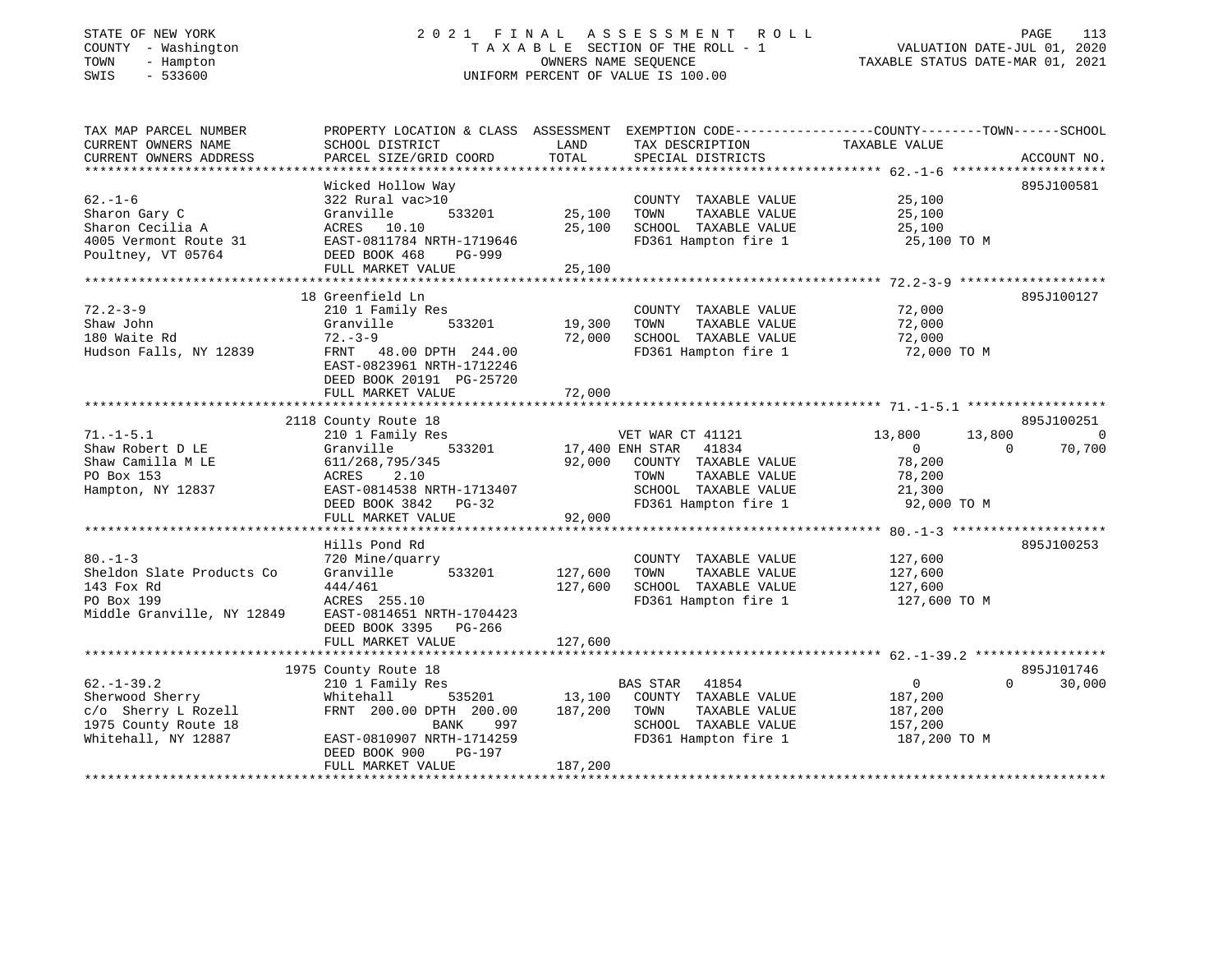| COUNTY - Washington<br>TOWN<br>- Hampton<br>SWIS<br>$-533600$                                                             | TAXABLE SECTION OF THE ROLL - 1<br>OWNERS NAME SEQUENCE<br>UNIFORM PERCENT OF VALUE IS 100.00   |                  |                              | VALUATION DATE-JUL 01, 2020<br>TAXABLE STATUS DATE-MAR 01, 2021 |                          |
|---------------------------------------------------------------------------------------------------------------------------|-------------------------------------------------------------------------------------------------|------------------|------------------------------|-----------------------------------------------------------------|--------------------------|
| TAX MAP PARCEL NUMBER                                                                                                     | PROPERTY LOCATION & CLASS ASSESSMENT EXEMPTION CODE----------------COUNTY-------TOWN-----SCHOOL |                  |                              |                                                                 |                          |
| CURRENT OWNERS NAME                                                                                                       | SCHOOL DISTRICT                                                                                 | LAND             | TAX DESCRIPTION              | TAXABLE VALUE                                                   |                          |
| CURRENT OWNERS ADDRESS                                                                                                    | PARCEL SIZE/GRID COORD                                                                          | TOTAL            | SPECIAL DISTRICTS            |                                                                 | ACCOUNT NO.              |
|                                                                                                                           |                                                                                                 |                  |                              |                                                                 |                          |
|                                                                                                                           | 212 Vladyka Woods Rd                                                                            |                  |                              |                                                                 | 895J100704               |
| $38. - 1 - 3.1$                                                                                                           | 210 1 Family Res                                                                                |                  | BAS STAR 41854               | $\overline{0}$                                                  | $\Omega$<br>30,000       |
| Short Robert M                                                                                                            | 535201<br>Whitehall                                                                             | 20,800<br>96,500 | 20,800 COUNTY TAXABLE VALUE  | 96,500                                                          |                          |
| 212 Vladyka Woods Rd                                                                                                      | FRNT 150.00 DPTH 150.00                                                                         |                  | TOWN<br>TAXABLE VALUE        | 96,500                                                          |                          |
| Whitehall, NY 12887                                                                                                       | EAST-0807598 NRTH-1742026                                                                       |                  | SCHOOL TAXABLE VALUE         | 66,500                                                          |                          |
|                                                                                                                           | DEED BOOK 634<br>$PG-88$                                                                        |                  | FD362 Hampton fire 2         | 96,500 TO M                                                     |                          |
|                                                                                                                           | FULL MARKET VALUE                                                                               | 96,500           |                              |                                                                 |                          |
|                                                                                                                           | 269 & 279 Manchester Rd                                                                         |                  |                              |                                                                 | 895J100274               |
| $38 - 1 - 3$                                                                                                              | 240 Rural res                                                                                   |                  | 41720<br>AG DIST             | 55,536                                                          | 55,536<br>55,536         |
| Short William H                                                                                                           | 535201<br>Whitehall                                                                             | 149,200          | COUNTY TAXABLE VALUE         | 152,464                                                         |                          |
| Short Robert M                                                                                                            | will 2636/299                                                                                   | 208,000          | TOWN<br>TAXABLE VALUE        | 152,464                                                         |                          |
| 244 Vladyka Woods Rd                                                                                                      | ACRES 154.50                                                                                    |                  | SCHOOL TAXABLE VALUE         | 152,464                                                         |                          |
| Whitehall, NY 12887                                                                                                       | EAST-0808139 NRTH-1743703                                                                       |                  | CA001 Cons agri dst 1        | 152,464 TO                                                      |                          |
|                                                                                                                           | DEED BOOK 2736 PG-135                                                                           |                  | 55,536 EX                    |                                                                 |                          |
| MAY BE SUBJECT TO PAYMENT<br>UNDER AGDIST LAW TIL 2025                                                                    | FULL MARKET VALUE                                                                               |                  | 208,000 FD362 Hampton fire 2 | 208,000 TO M                                                    |                          |
|                                                                                                                           |                                                                                                 |                  |                              |                                                                 |                          |
|                                                                                                                           | 244 Vladyka Woods Rd                                                                            |                  |                              |                                                                 | 895J101715               |
| $38. - 1 - 3.2$                                                                                                           | 270 Mfg housing                                                                                 |                  | BAS STAR 41854               | $\overline{0}$                                                  | $\Omega$<br>30,000       |
|                                                                                                                           | 535201                                                                                          |                  | 20,800 COUNTY TAXABLE VALUE  | 35,500                                                          |                          |
|                                                                                                                           | FRNT 150.00 DPTH 150.00                                                                         |                  | 35,500 TOWN<br>TAXABLE VALUE | 35,500                                                          |                          |
| Short William H Mhitehall 535201<br>Short Becky FRNT 150.00 DPTH 150.00<br>244 Vladyka Woods Rd EAST-0807941 NRTH-1742604 |                                                                                                 |                  | SCHOOL TAXABLE VALUE         | 5,500                                                           |                          |
| Whitehall, NY 12887                                                                                                       | DEED BOOK 536 PG-210                                                                            |                  | FD362 Hampton fire 2         | 35,500 TO M                                                     |                          |
|                                                                                                                           | FULL MARKET VALUE                                                                               | 35,500           |                              |                                                                 |                          |
|                                                                                                                           |                                                                                                 |                  |                              |                                                                 |                          |
|                                                                                                                           | Manchester Rd                                                                                   |                  |                              |                                                                 |                          |
| $38. - 1 - 6.2$                                                                                                           | 322 Rural vac>10                                                                                |                  | COUNTY TAXABLE VALUE         | 38,100                                                          |                          |
| Sirjane C. W.                                                                                                             | 535201<br>Whitehall                                                                             | 38,100           | TAXABLE VALUE<br>TOWN        | 38,100                                                          |                          |
| 21 Sirjane Ln                                                                                                             | Sub Div Lot 2                                                                                   | 38,100           | SCHOOL TAXABLE VALUE         | 38,100                                                          |                          |
| Whitehall, NY 12887                                                                                                       | ACRES 12.60<br>EAST-0811125 NRTH-1740191                                                        |                  | FD362 Hampton fire 2         | 38,100 TO M                                                     |                          |
|                                                                                                                           | DEED BOOK 3457 PG-22                                                                            |                  |                              |                                                                 |                          |
|                                                                                                                           | FULL MARKET VALUE                                                                               | 38,100           |                              |                                                                 |                          |
|                                                                                                                           | 21 Sirjane Ln                                                                                   |                  |                              |                                                                 | 895J100287               |
| $38. - 1 - 6$                                                                                                             | 210 1 Family Res                                                                                |                  | VET COM CT 41131             | 50,600                                                          | 41,400<br>$\overline{0}$ |
| Sirjane C.W.                                                                                                              | 535201<br>Whitehall                                                                             |                  | 32,900 BAS STAR 41854        | $\overline{0}$                                                  | $\overline{0}$<br>30,000 |
| 21 Sirjane Ln                                                                                                             | Sub Div Lot 1                                                                                   |                  | 255,000 COUNTY TAXABLE VALUE | 204,400                                                         |                          |
| Whitehall, NY 12887                                                                                                       | 2747/1                                                                                          |                  | TOWN<br>TAXABLE VALUE        | 213,600                                                         |                          |
|                                                                                                                           | ACRES<br>2.68                                                                                   |                  | SCHOOL TAXABLE VALUE         | 225,000                                                         |                          |
|                                                                                                                           | EAST-0811353 NRTH-1739899<br>DEED BOOK 3599 PG-198                                              |                  | FD362 Hampton fire 2         | 255,000 TO M                                                    |                          |
|                                                                                                                           | FULL MARKET VALUE                                                                               | 255,000          |                              |                                                                 |                          |
|                                                                                                                           |                                                                                                 |                  |                              |                                                                 |                          |

STATE OF NEW YORK 2021 FINAL ASSESSMENT ROLL PAGE

114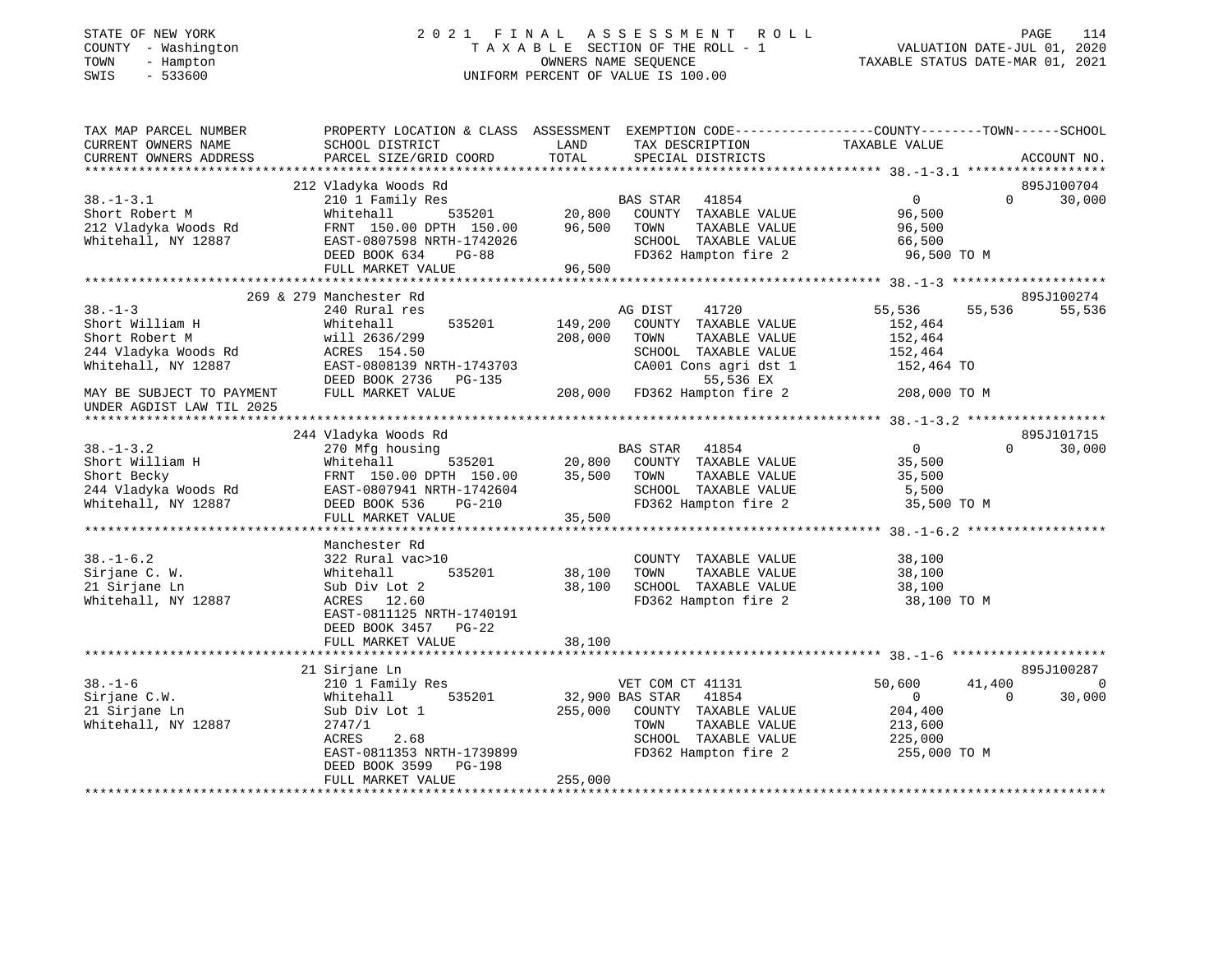### STATE OF NEW YORK 2 0 2 1 F I N A L A S S E S S M E N T R O L L PAGE 115 COUNTY - Washington T A X A B L E SECTION OF THE ROLL - 1 VALUATION DATE-JUL 01, 2020 TOWN - Hampton OWNERS NAME SEQUENCE TAXABLE STATUS DATE-MAR 01, 2021 SWIS - 533600 UNIFORM PERCENT OF VALUE IS 100.00UNIFORM PERCENT OF VALUE IS 100.00

| TAX MAP PARCEL NUMBER<br>CURRENT OWNERS NAME<br>CURRENT OWNERS ADDRESS                                     | PROPERTY LOCATION & CLASS ASSESSMENT EXEMPTION CODE----------------COUNTY-------TOWN------SCHOOL<br>SCHOOL DISTRICT<br>PARCEL SIZE/GRID COORD                            | LAND<br>TOTAL           | TAX DESCRIPTION<br>SPECIAL DISTRICTS                                                                             | TAXABLE VALUE                                                   | ACCOUNT NO.                      |
|------------------------------------------------------------------------------------------------------------|--------------------------------------------------------------------------------------------------------------------------------------------------------------------------|-------------------------|------------------------------------------------------------------------------------------------------------------|-----------------------------------------------------------------|----------------------------------|
|                                                                                                            |                                                                                                                                                                          |                         |                                                                                                                  |                                                                 |                                  |
|                                                                                                            | 33 Sirjane Ln                                                                                                                                                            |                         |                                                                                                                  |                                                                 | 895J100705                       |
| $38. - 1 - 7.1$<br>Sirjane Nadine<br>Sirjane CW<br>c/o Nadine Sirjane<br>PO Box 91<br>Fair Haven, VT 05743 | 270 Mfg housing<br>535201<br>Whitehall<br>507-808;1779/309 Esmt2747<br>bndy agmnt $2747/19$<br>ACRES 18.00<br>EAST-0811285 NRTH-1739423<br>DEED BOOK 2747 PG-19          | 56,600<br>77,800        | E STAR MH 41844<br>COUNTY TAXABLE VALUE<br>TOWN<br>TAXABLE VALUE<br>SCHOOL TAXABLE VALUE<br>FD362 Hampton fire 2 | $\overline{0}$<br>77,800<br>77,800<br>57,800<br>77,800 TO M     | 20,000<br>$\Omega$               |
|                                                                                                            | FULL MARKET VALUE                                                                                                                                                        | 77,800                  |                                                                                                                  |                                                                 |                                  |
| $72. - 2 - 7.1$<br>Slade Lloyd W                                                                           | State Route 22A<br>322 Rural vac>10<br>533201<br>Granville                                                                                                               | 39,500                  | COUNTY TAXABLE VALUE<br>TAXABLE VALUE<br>TOWN                                                                    | 39,500<br>39,500                                                | 895J100159                       |
| Slade Hope W<br>277 Endless Brook Rd<br>Poultney, VT 05764-4400                                            | Lot 2 713/158 Hwy Approp<br>ACRES 13.72<br>EAST-0823269 NRTH-1710651<br>DEED BOOK 672<br>$PG-35$                                                                         | 39,500                  | SCHOOL TAXABLE VALUE<br>FD361 Hampton fire 1                                                                     | 39,500<br>39,500 TO M                                           |                                  |
|                                                                                                            | FULL MARKET VALUE                                                                                                                                                        | 39,500                  |                                                                                                                  |                                                                 |                                  |
|                                                                                                            |                                                                                                                                                                          |                         |                                                                                                                  |                                                                 |                                  |
| $80. - 1 - 36$<br>Slichko Evan<br>Slichko Janice<br>1729 County Route 21<br>Whitehall, NY 12887            | Ridgecrest Way<br>311 Res vac land<br>Whitehall<br>535201<br>LOT 8<br>FRNT 323.00 DPTH 160.00<br>EAST-0810137 NRTH-1705095<br>DEED BOOK 3592 PG-327<br>FULL MARKET VALUE | 3,000<br>3,000<br>3,000 | COUNTY TAXABLE VALUE<br>TAXABLE VALUE<br>TOWN<br>SCHOOL TAXABLE VALUE<br>FD361 Hampton fire 1                    | 3,000<br>3,000<br>3,000<br>3,000 TO M                           | 895J101755                       |
|                                                                                                            |                                                                                                                                                                          |                         |                                                                                                                  |                                                                 |                                  |
| $80. - 1 - 38$<br>Slichko Evan T<br>1729 County Route 21<br>Whitehall, NY 12887                            | 1729 County Route 21<br>210 1 Family Res<br>535201<br>Whitehall<br>LOT 10<br>ACRES<br>1.38<br>EAST-0810334 NRTH-1705021<br>DEED BOOK 952<br>PG-148                       | 28,300<br>189,000       | BAS STAR 41854<br>COUNTY TAXABLE VALUE<br>TOWN<br>TAXABLE VALUE<br>SCHOOL TAXABLE VALUE<br>FD361 Hampton fire 1  | $\overline{0}$<br>189,000<br>189,000<br>159,000<br>189,000 TO M | 895J101736<br>30,000<br>$\Omega$ |
|                                                                                                            | FULL MARKET VALUE                                                                                                                                                        | 189,000                 |                                                                                                                  |                                                                 |                                  |
| $81. - 1 - 29$                                                                                             | South Rd<br>314 Rural vac<10                                                                                                                                             |                         | COUNTY TAXABLE VALUE                                                                                             | 25,500                                                          | 895J100595                       |
| Smith Ellen L<br>218 South Rd<br>Whitehall, NY 12887                                                       | Granville<br>533201<br>ACRES<br>4.00<br>EAST-0817922 NRTH-1703232<br>DEED BOOK 3966<br>$PG-7$                                                                            | 25,500<br>25,500        | TAXABLE VALUE<br>TOWN<br>SCHOOL TAXABLE VALUE<br>FD361 Hampton fire 1                                            | 25,500<br>25,500<br>25,500 TO M                                 |                                  |
|                                                                                                            | FULL MARKET VALUE                                                                                                                                                        | 25,500                  |                                                                                                                  |                                                                 |                                  |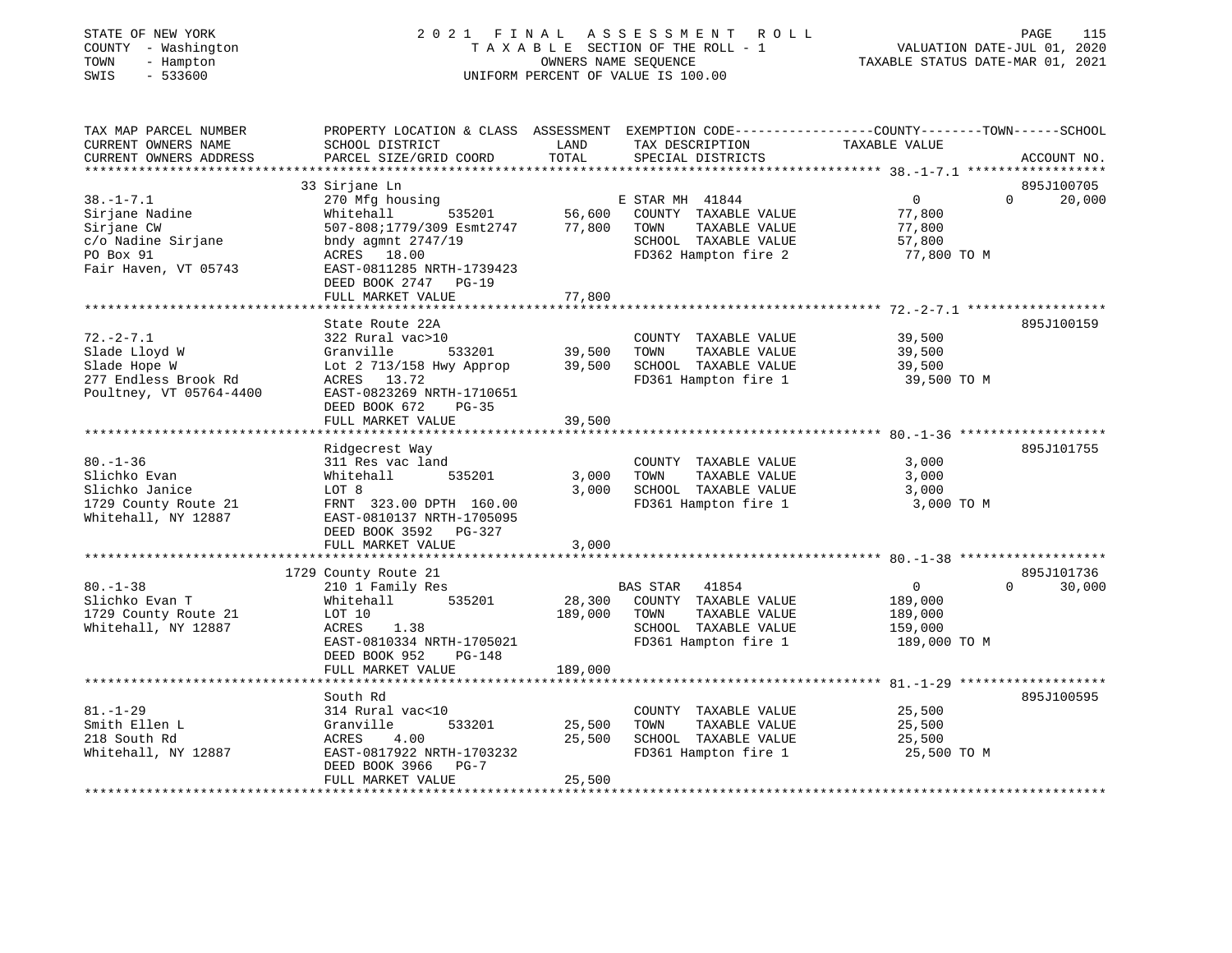| STATE OF NEW YORK |  |                     |  |
|-------------------|--|---------------------|--|
|                   |  | COUNTY - Washington |  |
| TOWN              |  | - Hampton           |  |
|                   |  | ------              |  |

### STATE OF NEW YORK 2 0 2 1 F I N A L A S S E S S M E N T R O L L PAGE 116 COUNTY - Washington T A X A B L E SECTION OF THE ROLL - 1 VALUATION DATE-JUL 01, 2020 TOWN - Hampton OWNERS NAME SEQUENCE TAXABLE STATUS DATE-MAR 01, 2021 SWIS - 533600 UNIFORM PERCENT OF VALUE IS 100.00UNIFORM PERCENT OF VALUE IS 100.00

| TAX MAP PARCEL NUMBER<br>CURRENT OWNERS NAME<br>CURRENT OWNERS ADDRESS                      | PROPERTY LOCATION & CLASS ASSESSMENT EXEMPTION CODE----------------COUNTY-------TOWN------SCHOOL<br>SCHOOL DISTRICT<br>PARCEL SIZE/GRID COORD                                                    | LAND<br>TOTAL                     | TAX DESCRIPTION<br>SPECIAL DISTRICTS                                                                                | TAXABLE VALUE                                                                                      | ACCOUNT NO.        |
|---------------------------------------------------------------------------------------------|--------------------------------------------------------------------------------------------------------------------------------------------------------------------------------------------------|-----------------------------------|---------------------------------------------------------------------------------------------------------------------|----------------------------------------------------------------------------------------------------|--------------------|
| $81. - 1 - 30$<br>Smith Ellen L<br>218 South Rd<br>Whitehall, NY 12887                      | 218 South Rd<br>210 1 Family Res<br>533201<br>Granville<br>4.00<br>ACRES<br>ACRES     4.00<br>EAST-0817713 NRTH-1703207<br>DEED BOOK 2838 PG-323<br>FULL MARKET VALUE                            | 37,500<br>106,500<br>106,500      | COUNTY TAXABLE VALUE<br>TAXABLE VALUE<br>TOWN<br>SCHOOL TAXABLE VALUE<br>FD361 Hampton fire 1                       | 106,500<br>106,500<br>106,500<br>106,500 TO M                                                      | 895J100435         |
| $54. - 1 - 14.5$<br>Smith Janice<br>c/o Janice D Durham<br>13 Krall Rd<br>Hampton, NY 12837 | 13 Krall Rd<br>170 Nursery<br>Granville<br>533201<br>878-344 RELINQUISH ROW<br>Sub DIv Lot 1survey-13061<br>ACRES 11.58<br>EAST-0820280 NRTH-1724694<br>DEED BOOK 867 PG-54<br>FULL MARKET VALUE | 48,900<br>179,200<br>179,200      | BAS STAR<br>41854<br>COUNTY TAXABLE VALUE<br>TAXABLE VALUE<br>TOWN<br>SCHOOL TAXABLE VALUE<br>CA001 Cons agri dst 1 | $\overline{0}$<br>179,200<br>179,200<br>149,200<br>179,200 TO<br>FD361 Hampton fire 1 179,200 TO M | $\Omega$<br>30,000 |
| $45. - 1 - 10$<br>Smith Janice S<br>PO Box 756<br>Broadalbin, NY 12025                      | 11977 State Route 4<br>314 Rural vac<10<br>Whitehall<br>456/400<br>2.80<br>ACRES<br>EAST-0807750 NRTH-1731715<br>DEED BOOK 3780 PG-291<br>FULL MARKET VALUE                                      | 535201 21,300<br>21,300           | COUNTY TAXABLE VALUE<br>TAXABLE VALUE<br>TOWN<br>21,300 SCHOOL TAXABLE VALUE<br>FD362 Hampton fire 2                | $\frac{21,300}{21}$<br>21,300<br>21,300 TO M                                                       | 895J100260         |
| $71. - 1 - 15.12$<br>Smith Kayla<br>PO Box 163<br>Granville, NY 12832                       | Hills Pond Rd<br>314 Rural vac<10<br>Granville<br>$0.69$ DPTH<br>FRNT<br>ACRES 4.87<br>DEED BOOK 20200 PG-6422<br>FULL MARKET VALUE                                                              | 533201 14,300<br>14,300<br>14,300 | COUNTY TAXABLE VALUE<br>TAXABLE VALUE<br>TOWN<br>SCHOOL TAXABLE VALUE<br>FD361 Hampton fire 1                       | 14,300<br>14,300<br>14,300<br>14,300 TO M                                                          |                    |
| $71. - 1 - 21$<br>Smith Leroy<br>Smith Linda<br>81 Dresden Rd<br>Whitehall, NY 12887        | Hills Pond Rd OFF<br>314 Rural vac<10<br>533201<br>Granville<br>698/36<br>6.00<br>ACRES<br>EAST-0814356 NRTH-1707369<br>DEED BOOK 713<br>PG-301<br>FULL MARKET VALUE                             | 3,600<br>3,600<br>3,600           | COUNTY TAXABLE VALUE<br>TAXABLE VALUE<br>TOWN<br>SCHOOL TAXABLE VALUE<br>FD361 Hampton fire 1                       | 3,600<br>3,600<br>3,600<br>3,600 TO M                                                              | 895J100031         |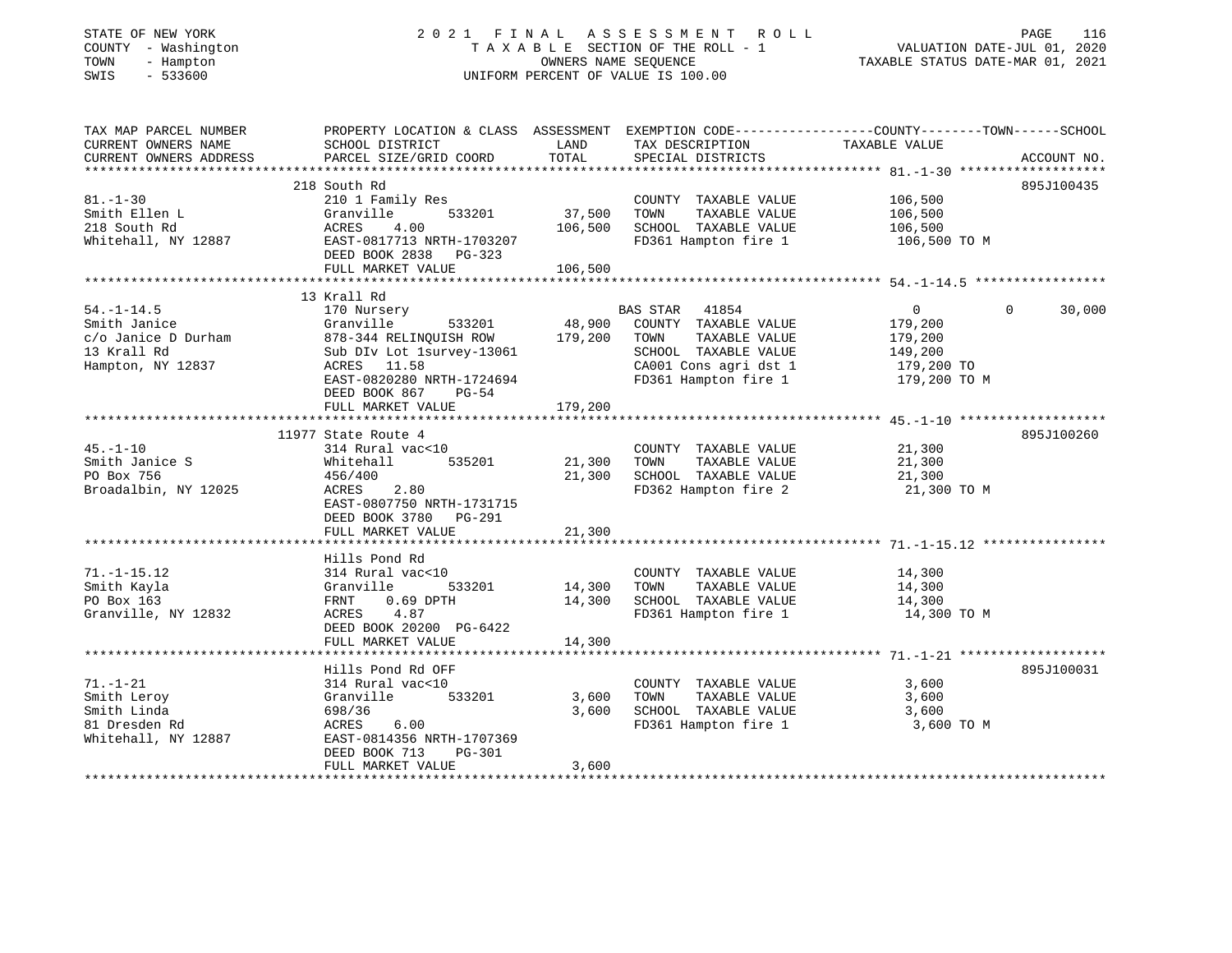# STATE OF NEW YORK 2 0 2 1 F I N A L A S S E S S M E N T R O L L PAGE 117 COUNTY - Washington T A X A B L E SECTION OF THE ROLL - 1 VALUATION DATE-JUL 01, 2020 TOWN - Hampton OWNERS NAME SEQUENCE TAXABLE STATUS DATE-MAR 01, 2021 SWIS - 533600 UNIFORM PERCENT OF VALUE IS 100.00

| TAX MAP PARCEL NUMBER<br>CURRENT OWNERS NAME                                                                      | PROPERTY LOCATION & CLASS ASSESSMENT EXEMPTION CODE---------------COUNTY-------TOWN-----SCHOOL<br>SCHOOL DISTRICT | LAND        | TAX DESCRIPTION                                                                 | TAXABLE VALUE         |       |             |
|-------------------------------------------------------------------------------------------------------------------|-------------------------------------------------------------------------------------------------------------------|-------------|---------------------------------------------------------------------------------|-----------------------|-------|-------------|
| CURRENT OWNERS ADDRESS                                                                                            | PARCEL SIZE/GRID COORD                                                                                            | TOTAL       | SPECIAL DISTRICTS                                                               |                       |       | ACCOUNT NO. |
|                                                                                                                   |                                                                                                                   |             |                                                                                 |                       |       |             |
|                                                                                                                   | 3231 State Route 22a                                                                                              |             |                                                                                 |                       |       | 895J100081  |
| $45. - 1 - 23$                                                                                                    | 280 Res Multiple                                                                                                  |             |                                                                                 | 48, 114 48, 114       |       | 48,114      |
| Smith Roland                                                                                                      | Granville                                                                                                         |             |                                                                                 | 648,486               |       |             |
| Smith Deborah                                                                                                     | Trans Exempt Repay 2021 696,600                                                                                   |             | TOWN<br>TAXABLE VALUE                                                           |                       |       |             |
| 77 Singing Cedars Rd                                                                                              | ACRES 257.50                                                                                                      |             | SCHOOL TAXABLE VALUE                                                            | 648,486<br>648,486    |       |             |
| Orwell, VT 05760                                                                                                  | EAST-0814858 NRTH-1729157                                                                                         |             | CA001 Cons agri dst 1                                                           | 648,486 TO            |       |             |
|                                                                                                                   | DEED BOOK 20200 PG-4425                                                                                           |             | 48,114 EX                                                                       |                       |       |             |
| MAY BE SUBJECT TO PAYMENT                                                                                         | FULL MARKET VALUE                                                                                                 |             |                                                                                 | 696,600 TO M          |       |             |
| UNDER AGDIST LAW TIL 2025                                                                                         |                                                                                                                   |             | 696,600 FD361 Hampton fire 1 696,600 TO<br>TE533 Trans exempt flg     987.06 MT |                       |       |             |
|                                                                                                                   |                                                                                                                   |             |                                                                                 |                       |       |             |
|                                                                                                                   | State Route 22A OFF                                                                                               |             |                                                                                 |                       |       | 895J100143  |
| $54. - 1 - 2$                                                                                                     | 322 Rural vac>10                                                                                                  |             | AG DIST 41720                                                                   | 5,742 5,742           |       | 5,742       |
| Smith Roland                                                                                                      | Granville 533201                                                                                                  |             | 13,200 COUNTY TAXABLE VALUE                                                     | 7,458                 |       |             |
| Smith Deborah                                                                                                     | ACRES 22.00                                                                                                       | 13,200 TOWN | TAXABLE VALUE                                                                   | 7,458                 |       |             |
| 77 Singing Cedars Rd                                                                                              | EAST-0818308 NRTH-1728003                                                                                         |             | SCHOOL TAXABLE VALUE<br>CA001 Cons agri dst 1                                   | 7,458                 |       |             |
| Orwell, VT 05760                                                                                                  | DEED BOOK 20200 PG-4425                                                                                           |             |                                                                                 | 7,458 TO              |       |             |
|                                                                                                                   | FULL MARKET VALUE                                                                                                 |             | 13,200<br>5,742 EX                                                              |                       |       |             |
| MAY BE SUBJECT TO PAYMENT                                                                                         |                                                                                                                   |             | FD361 Hampton fire 1                                                            | 13,200 TO M           |       |             |
| UNDER AGDIST LAW TIL 2025                                                                                         |                                                                                                                   |             |                                                                                 |                       |       |             |
|                                                                                                                   |                                                                                                                   |             |                                                                                 |                       |       |             |
|                                                                                                                   | State Route 22A OFF                                                                                               |             |                                                                                 |                       |       |             |
| $54. - 1 - 3.3$                                                                                                   | 314 Rural vac<10                                                                                                  |             | AG DIST 41720                                                                   | 15,169 15,169         |       | 15,169      |
| Smith Roland                                                                                                      | 533201<br>Granville                                                                                               |             | 18,400 COUNTY TAXABLE VALUE                                                     | 3,231                 |       |             |
| Smith Deborah                                                                                                     | ACRES $7.67$ 18,400 TOWN TAXABLE VALUE                                                                            |             |                                                                                 | 3,231                 |       |             |
| 77 Singing Cedars Rd                                                                                              | ACRES 7.67<br>EAST-0819160 NRTH-1727453<br>COOOL DG-4425                                                          |             | SCHOOL TAXABLE VALUE                                                            | 3,231                 |       |             |
| Orwell, VT 05760                                                                                                  |                                                                                                                   |             | FD361 Hampton fire 1                                                            | 18,400 TO M           |       |             |
|                                                                                                                   | FULL MARKET VALUE                                                                                                 | 18,400      |                                                                                 |                       |       |             |
| MAY BE SUBJECT TO PAYMENT                                                                                         |                                                                                                                   |             |                                                                                 |                       |       |             |
| UNDER AGDIST LAW TIL 2025                                                                                         |                                                                                                                   |             |                                                                                 |                       |       |             |
|                                                                                                                   |                                                                                                                   |             |                                                                                 |                       |       |             |
|                                                                                                                   | State Route 22A OFF                                                                                               |             |                                                                                 |                       |       |             |
| $54. - 1 - 14.6$                                                                                                  | 323 Vacant rural                                                                                                  |             | AG DIST<br>41720                                                                | 4,449                 | 4,449 | 4,449       |
| Smith Roland                                                                                                      | Granville                                                                                                         |             | 533201 22,000 COUNTY TAXABLE VALUE                                              | 17,551                |       |             |
| Smith Deborah                                                                                                     | ACRES 43.95                                                                                                       | 22,000 TOWN | TAXABLE VALUE                                                                   | 17,551                |       |             |
| 77 Singing Cedars Rd                                                                                              |                                                                                                                   |             | SCHOOL TAXABLE VALUE<br>FD361 Hampton fire 1                                    | 17,551<br>22,000 TO M |       |             |
| Orwell, VT 05760                                                                                                  | EAST-0817065 NRTH-1727502<br>DEED BOOK 20200 PG-4425<br>FIILL MARKET WALLER                                       |             |                                                                                 |                       |       |             |
|                                                                                                                   | FULL MARKET VALUE                                                                                                 | 22,000      |                                                                                 |                       |       |             |
| MAY BE SUBJECT TO PAYMENT                                                                                         |                                                                                                                   |             |                                                                                 |                       |       |             |
| UNDER AGDIST LAW TIL 2025                                                                                         |                                                                                                                   |             |                                                                                 |                       |       |             |
|                                                                                                                   |                                                                                                                   |             |                                                                                 |                       |       |             |
|                                                                                                                   | 136 South Rd                                                                                                      |             |                                                                                 |                       |       | 895J100602  |
| $81. - 1 - 45$                                                                                                    | 210 1 Family Res                                                                                                  | 45,000      | COUNTY TAXABLE VALUE                                                            | 141,800<br>141,800    |       |             |
|                                                                                                                   |                                                                                                                   |             | TAXABLE VALUE<br>TOWN                                                           |                       |       |             |
| Spaulding Jeremy J<br>42 Wicked Hollow Way<br>Hampton, NY 12837<br>Hampton, NY 12837<br>EAST-0816507 NRTH-1702143 |                                                                                                                   | 141,800     | SCHOOL TAXABLE VALUE<br>FD361 Hampton fire 1                                    | 141,800               |       |             |
|                                                                                                                   |                                                                                                                   |             |                                                                                 | 141,800 TO M          |       |             |
|                                                                                                                   | DEED BOOK 20191 PG-25535                                                                                          |             |                                                                                 |                       |       |             |
|                                                                                                                   | FULL MARKET VALUE                                                                                                 | 141,800     |                                                                                 |                       |       |             |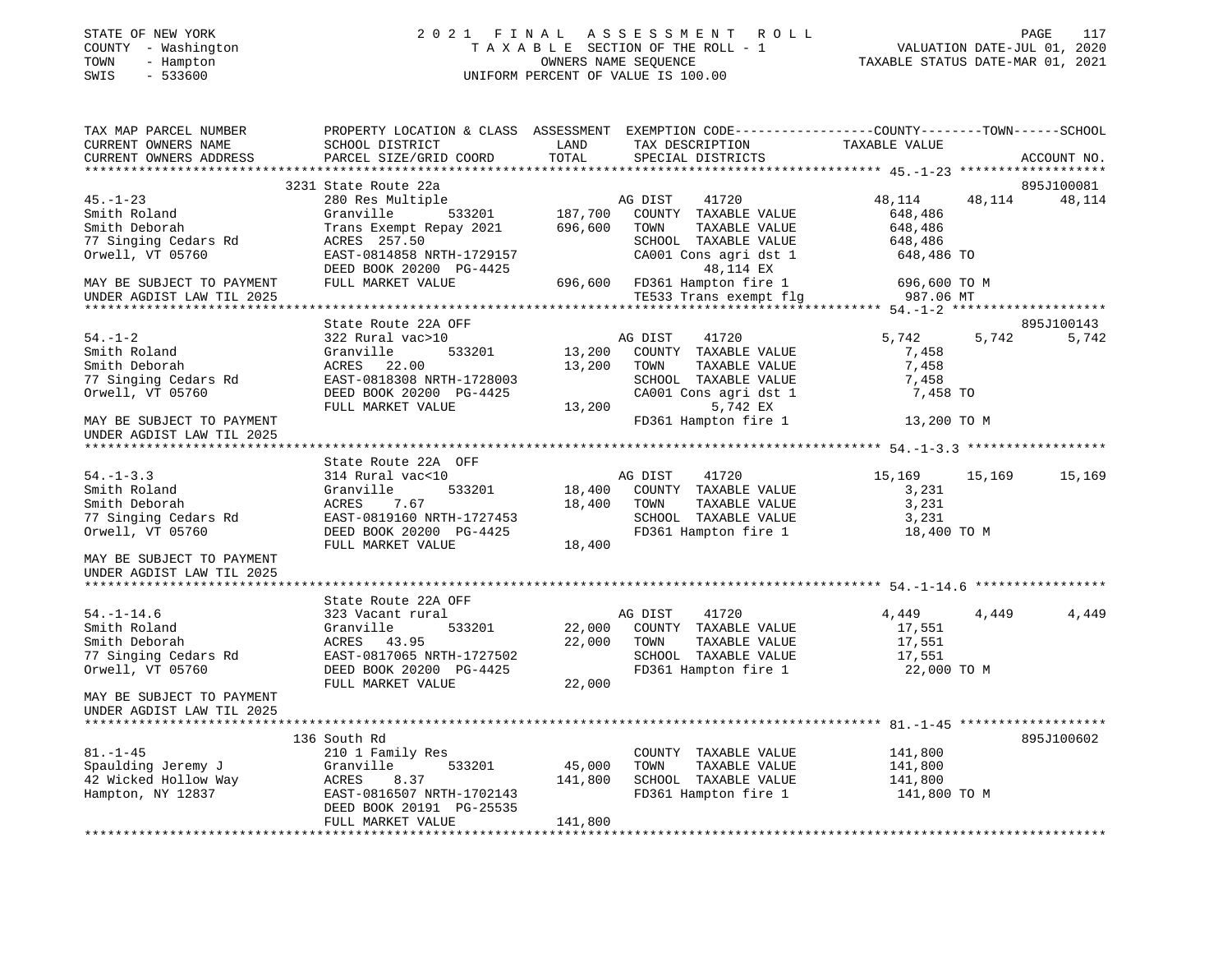# STATE OF NEW YORK 2 0 2 1 F I N A L A S S E S S M E N T R O L L PAGE 118 COUNTY - Washington T A X A B L E SECTION OF THE ROLL - 1 VALUATION DATE-JUL 01, 2020 TOWN - Hampton OWNERS NAME SEQUENCE TAXABLE STATUS DATE-MAR 01, 2021 SWIS - 533600 UNIFORM PERCENT OF VALUE IS 100.00UNIFORM PERCENT OF VALUE IS 100.00

| TAX MAP PARCEL NUMBER     | PROPERTY LOCATION & CLASS ASSESSMENT EXEMPTION CODE---------------COUNTY-------TOWN------SCHOOL |                 |                              |                |             |          |
|---------------------------|-------------------------------------------------------------------------------------------------|-----------------|------------------------------|----------------|-------------|----------|
| CURRENT OWNERS NAME       | SCHOOL DISTRICT                                                                                 | LAND            | TAX DESCRIPTION              | TAXABLE VALUE  |             |          |
| CURRENT OWNERS ADDRESS    | PARCEL SIZE/GRID COORD                                                                          | TOTAL           | SPECIAL DISTRICTS            |                | ACCOUNT NO. |          |
|                           |                                                                                                 |                 |                              |                |             |          |
|                           | 42 Wicked Hollow Way                                                                            |                 |                              |                | 895J101769  |          |
| $62. -1 - 15.1$           | 210 1 Family Res                                                                                |                 | <b>BAS STAR</b><br>41854     | $\overline{0}$ | $\Omega$    | 30,000   |
| Spaulding Peter ETAL      | Granville<br>533201                                                                             | 37,000          | COUNTY TAXABLE VALUE         | 145,500        |             |          |
| Spaulding Karen ETAL      | ACRES<br>3.87                                                                                   | 145,500         | TOWN<br>TAXABLE VALUE        | 145,500        |             |          |
| 42 Wicked Hollow Way      | EAST-0813696 NRTH-1720451                                                                       |                 | SCHOOL TAXABLE VALUE         | 115,500        |             |          |
| Hampton, NY 12837         | DEED BOOK 704<br>PG-131                                                                         |                 | FD361 Hampton fire 1         | 145,500 TO M   |             |          |
|                           | FULL MARKET VALUE                                                                               | 145,500         |                              |                |             |          |
|                           |                                                                                                 |                 |                              |                |             |          |
|                           | 2246 County Route 18                                                                            |                 |                              |                |             |          |
| $63. - 1 - 12.2$          | 240 Rural res                                                                                   |                 | COUNTY TAXABLE VALUE         | 230,800        |             |          |
| Spillane Eileen           | Granville<br>533201                                                                             | 123,100         | TOWN<br>TAXABLE VALUE        | 230,800        |             |          |
| 2246 County Route 18      | ACRES 101.42                                                                                    | 230,800         | SCHOOL TAXABLE VALUE         | 230,800        |             |          |
| Whitehall, NY 12887       | EAST-0817487 NRTH-1711633                                                                       |                 | CA001 Cons agri dst 1        | 230,800 TO     |             |          |
|                           | DEED BOOK 3972 PG-237                                                                           |                 | FD361 Hampton fire 1         | 230,800 TO M   |             |          |
| MAY BE SUBJECT TO PAYMENT | FULL MARKET VALUE                                                                               | 230,800         |                              |                |             |          |
| UNDER RPTL480A UNTIL 2028 |                                                                                                 |                 |                              |                |             |          |
|                           |                                                                                                 |                 |                              |                |             |          |
|                           | Hills Pond Rd OFF                                                                               |                 |                              |                | 895J100408  |          |
| $71. - 1 - 11.2$          | 314 Rural vac<10                                                                                |                 | COUNTY TAXABLE VALUE         | 8,800          |             |          |
| Spillane Eileen           | Granville<br>533201                                                                             | 8,800           | TOWN<br>TAXABLE VALUE        | 8,800          |             |          |
| 2246 County Route 18      | 7.00<br>ACRES                                                                                   | 8,800           | SCHOOL TAXABLE VALUE         | 8,800          |             |          |
| Whitehall, NY 12887       | EAST-0816557 NRTH-1710692                                                                       |                 | FD361 Hampton fire 1         | 8,800 TO M     |             |          |
|                           | DEED BOOK 3972<br><b>PG-237</b>                                                                 |                 |                              |                |             |          |
| MAY BE SUBJECT TO PAYMENT | FULL MARKET VALUE                                                                               | 8,800           |                              |                |             |          |
| UNDER RPTL480A UNTIL 2028 |                                                                                                 |                 |                              |                |             |          |
|                           |                                                                                                 |                 |                              |                |             |          |
|                           | 2145 State Route 22A                                                                            |                 |                              |                | 895J100264  |          |
| $81. - 2 - 21$            | 210 1 Family Res                                                                                |                 | COUNTY TAXABLE VALUE         | 70,000         |             |          |
| Stark Richard             | Granville<br>533201                                                                             | 22,600          | TOWN<br>TAXABLE VALUE        | 70,000         |             |          |
| Stark Frances             | FRNT 140.00 DPTH 200.00                                                                         | 70,000          | SCHOOL TAXABLE VALUE         | 70,000         |             |          |
| 56 Staso Rd               | EAST-0822642 NRTH-1701501                                                                       |                 | FD361 Hampton fire 1         | 70,000 TO M    |             |          |
| Hampton, NY 12837         | DEED BOOK 942<br>PG-324                                                                         |                 |                              |                |             |          |
|                           | FULL MARKET VALUE                                                                               | 70,000          |                              |                |             |          |
|                           |                                                                                                 |                 |                              |                |             |          |
|                           | 56 Staso Ln                                                                                     |                 |                              |                | 895J100296  |          |
| $72. - 2 - 19$            | 210 1 Family Res                                                                                |                 | CW 10 VET/ 41151             | 7,360          | 7,360       | $\Omega$ |
| Stark Richard E           | Granville<br>533201                                                                             | 28,400 ENH STAR | 41834                        | $\circ$        | $\Omega$    | 70,700   |
| Stark Frances             | ACRES<br>1.40                                                                                   |                 | 122,700 COUNTY TAXABLE VALUE | 115,340        |             |          |
| 56 Staso Ln               | EAST-0821712 NRTH-1709187                                                                       |                 | TOWN<br>TAXABLE VALUE        | 115,340        |             |          |
| Hampton, NY 12837         | DEED BOOK 3464<br>PG-319                                                                        |                 | SCHOOL TAXABLE VALUE         | 52,000         |             |          |
|                           | FULL MARKET VALUE                                                                               |                 | 122,700 FD361 Hampton fire 1 | 122,700 TO M   |             |          |
|                           |                                                                                                 |                 |                              |                |             |          |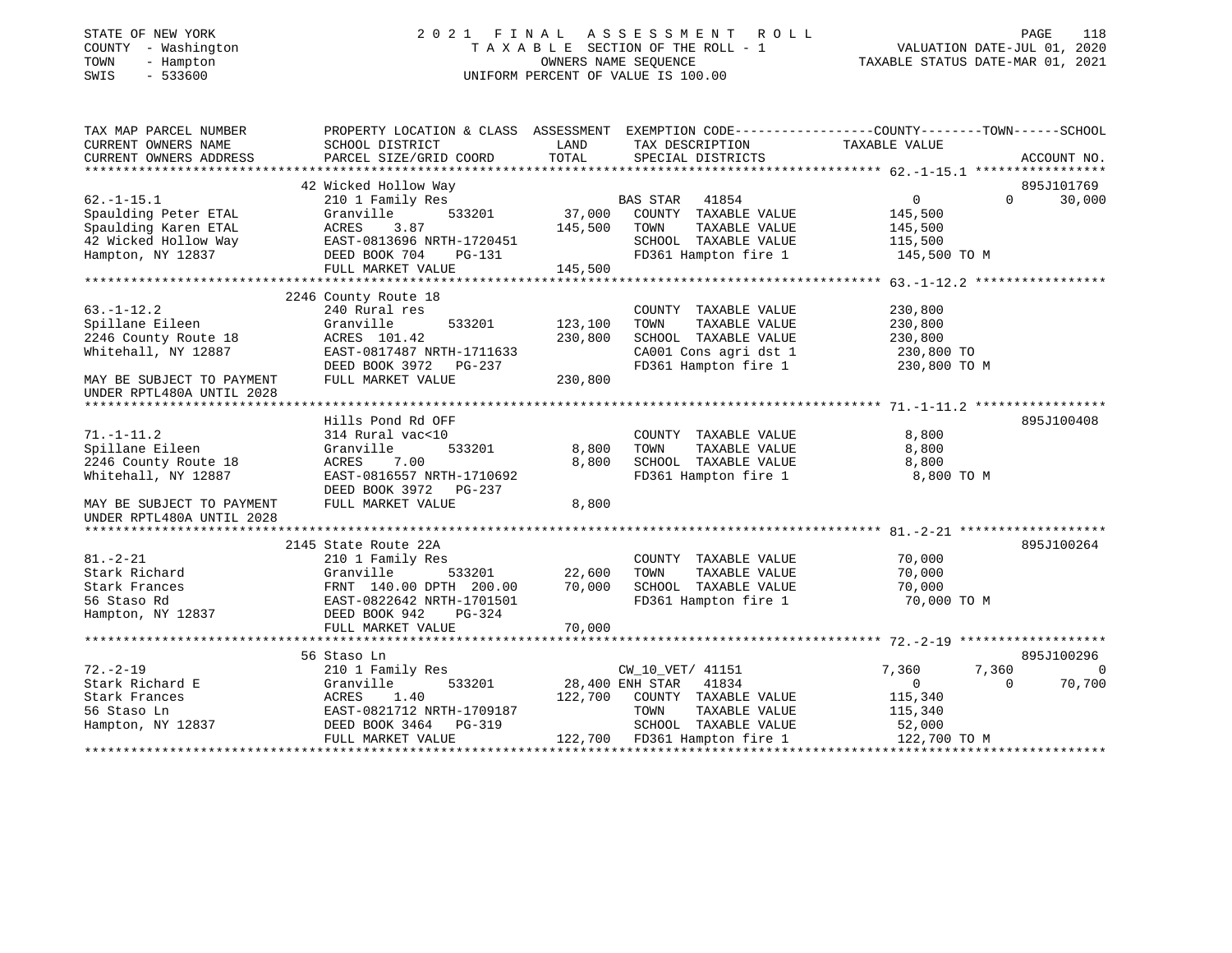# STATE OF NEW YORK 2 0 2 1 F I N A L A S S E S S M E N T R O L L PAGE 119 COUNTY - Washington T A X A B L E SECTION OF THE ROLL - 1 VALUATION DATE-JUL 01, 2020 TOWN - Hampton OWNERS NAME SEQUENCE TAXABLE STATUS DATE-MAR 01, 2021 SWIS - 533600 UNIFORM PERCENT OF VALUE IS 100.00

| TAX MAP PARCEL NUMBER                                  | PROPERTY LOCATION & CLASS ASSESSMENT EXEMPTION CODE---------------COUNTY-------TOWN-----SCHOOL |                 |                           |                |                |                |
|--------------------------------------------------------|------------------------------------------------------------------------------------------------|-----------------|---------------------------|----------------|----------------|----------------|
| CURRENT OWNERS NAME                                    | SCHOOL DISTRICT                                                                                | LAND            | TAX DESCRIPTION           | TAXABLE VALUE  |                |                |
| CURRENT OWNERS ADDRESS                                 | PARCEL SIZE/GRID COORD                                                                         | TOTAL           | SPECIAL DISTRICTS         |                |                | ACCOUNT NO.    |
|                                                        |                                                                                                |                 |                           |                |                |                |
|                                                        | 2015 County Route 18                                                                           |                 |                           |                |                | 895J100256     |
| $62. - 1 - 38$                                         | 240 Rural res                                                                                  |                 | ENH STAR<br>41834         | $\overline{0}$ | $\Omega$       | 70,700         |
| Stark Roscoe                                           | 533201<br>Granville                                                                            | 91,300          | COUNTY TAXABLE VALUE      | 184,500        |                |                |
| Stark June                                             | ACRES 47.81                                                                                    | 184,500         | TAXABLE VALUE<br>TOWN     | 184,500        |                |                |
| 2015 County Route 18                                   | EAST-0812023 NRTH-1714838                                                                      |                 | SCHOOL TAXABLE VALUE      | 113,800        |                |                |
| Whitehall, NY 12887                                    | DEED BOOK 627<br>PG-171                                                                        |                 | FD361 Hampton fire 1      | 184,500 TO M   |                |                |
|                                                        | FULL MARKET VALUE                                                                              | 184,500         |                           |                |                |                |
|                                                        | ****************************                                                                   |                 |                           |                |                |                |
|                                                        | 19 Mirror Lake Way                                                                             |                 |                           |                |                | 895J101789     |
| $80. - 1 - 55$                                         | 210 1 Family Res - WTRFNT                                                                      |                 | COUNTY TAXABLE VALUE      | 187,800        |                |                |
| Stec Gregory A Trustee                                 | Whitehall<br>535201                                                                            | 30,300          | TOWN<br>TAXABLE VALUE     | 187,800        |                |                |
| Stec Lisa F Trustee                                    | $P/O$ Lot $6A$                                                                                 | 187,800         | SCHOOL TAXABLE VALUE      | 187,800        |                |                |
| 155 E 29th St Apt 17G                                  | FRNT 201.00 DPTH 324.00                                                                        |                 | FD361 Hampton fire 1      | 187,800 TO M   |                |                |
| New York, NY 10016                                     | EAST-0810693 NRTH-1705676                                                                      |                 |                           |                |                |                |
|                                                        | DEED BOOK 3342 PG-268                                                                          |                 |                           |                |                |                |
|                                                        | FULL MARKET VALUE                                                                              | 187,800         |                           |                |                |                |
|                                                        |                                                                                                |                 |                           |                |                |                |
|                                                        | 2271 County Route 18                                                                           |                 |                           |                |                | 895J100180     |
| $63. - 1 - 12$                                         | 240 Rural res                                                                                  |                 | 41700<br>AG BUILD         | 35,000         | 35,000         | 35,000         |
| Steinert Evan Konrad                                   | 533201<br>Granville                                                                            | 230,800 AG DIST | 41720                     | 60,554         | 60,554         | 60,554         |
| Carrero Hyekyung                                       | 480a 827/250                                                                                   |                 | 496,100 FOR 480A<br>47460 | 108,000        | 108,000        | 108,000        |
| 100 Dimmig Rd                                          | ACRES 262.84                                                                                   |                 | COUNTY TAXABLE VALUE      | 292,546        |                |                |
| Upper Saddle River, NJ 07458 EAST-0817389 NRTH-1715925 |                                                                                                |                 | TOWN<br>TAXABLE VALUE     | 292,546        |                |                |
|                                                        | DEED BOOK 20191 PG-26218                                                                       |                 | SCHOOL TAXABLE VALUE      | 292,546        |                |                |
| MAY BE SUBJECT TO PAYMENT                              | FULL MARKET VALUE                                                                              | 496,100         | CA001 Cons agri dst 1     | 435,546 TO     |                |                |
| UNDER RPTL480A UNTIL 2030                              |                                                                                                |                 | 60,554 EX                 |                |                |                |
|                                                        |                                                                                                |                 | FD361 Hampton fire 1      | 496,100 TO M   |                |                |
|                                                        |                                                                                                |                 |                           |                |                |                |
|                                                        | 1544 County Route 11                                                                           |                 |                           |                |                | 895J100262     |
| $45. - 1 - 2$                                          | 105 Vac farmland                                                                               |                 | AG DIST<br>41720          | 28,790         | 28,790         | 28,790         |
| Stevens Brad                                           | 535201<br>Whitehall                                                                            | 43,000          | COUNTY TAXABLE VALUE      | 14,210         |                |                |
| Stevens Brenda                                         | ACRES 16.70                                                                                    | 43,000          | TOWN<br>TAXABLE VALUE     | 14,210         |                |                |
| 1544 County Route 11                                   | EAST-0805192 NRTH-1736535                                                                      |                 | SCHOOL TAXABLE VALUE      | 14,210         |                |                |
| Whitehall, NY 12887                                    | DEED BOOK 2020 PG-429                                                                          |                 | CA001 Cons agri dst 1     | 14,210 TO      |                |                |
|                                                        | FULL MARKET VALUE                                                                              | 43,000          | 28,790 EX                 |                |                |                |
| MAY BE SUBJECT TO PAYMENT                              |                                                                                                |                 | FD362 Hampton fire 2      | 43,000 TO M    |                |                |
| UNDER AGDIST LAW TIL 2025                              |                                                                                                |                 |                           |                |                |                |
|                                                        |                                                                                                |                 |                           |                |                |                |
|                                                        | 1549 County Route 21                                                                           |                 |                           |                |                | 895J100658     |
| $80. -1 - 8$                                           | 210 1 Family Res                                                                               |                 | AGED-CO<br>41802          | 33,950         | $\Omega$       | $\overline{0}$ |
| Stevens Sheila                                         | Granville<br>533201                                                                            |                 | 34,000 AGED-TOWN 41803    | $\mathbf{0}$   | 30,555         | $\Omega$       |
| 1549 County Route 21                                   | 866-187                                                                                        |                 | 67,900 AGED-SCH<br>41804  | $\mathbf 0$    | $\overline{0}$ | 6,790          |
| Whitehall, NY 12887                                    | 3.00<br>ACRES                                                                                  |                 | 41834<br>ENH STAR         | $\overline{0}$ | $\Omega$       | 61,110         |
|                                                        | EAST-0812864 NRTH-1701569                                                                      |                 | COUNTY TAXABLE VALUE      | 33,950         |                |                |
|                                                        | DEED BOOK 477<br>PG-658                                                                        |                 | TOWN<br>TAXABLE VALUE     | 37,345         |                |                |
|                                                        | FULL MARKET VALUE                                                                              | 67,900          | SCHOOL TAXABLE VALUE      | $\Omega$       |                |                |
|                                                        |                                                                                                |                 | FD361 Hampton fire 1      | 67,900 TO M    |                |                |
|                                                        |                                                                                                |                 |                           |                |                |                |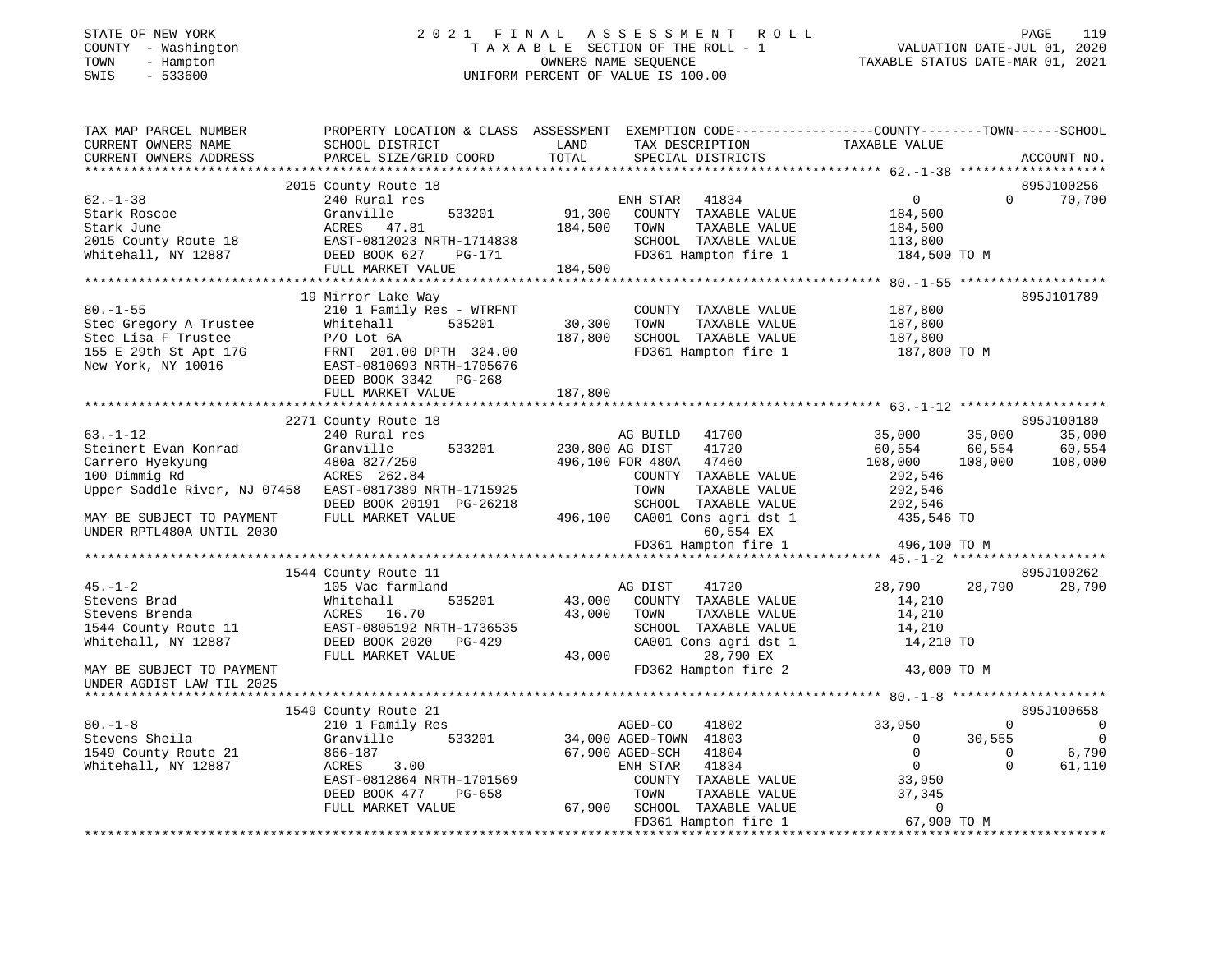### STATE OF NEW YORK 2 0 2 1 F I N A L A S S E S S M E N T R O L L PAGE 120 COUNTY - Washington T A X A B L E SECTION OF THE ROLL - 1 VALUATION DATE-JUL 01, 2020 TOWN - Hampton OWNERS NAME SEQUENCE TAXABLE STATUS DATE-MAR 01, 2021 SWIS - 533600 UNIFORM PERCENT OF VALUE IS 100.00UNIFORM PERCENT OF VALUE IS 100.00

| TAX MAP PARCEL NUMBER<br>CURRENT OWNERS NAME | PROPERTY LOCATION & CLASS ASSESSMENT<br>SCHOOL DISTRICT                           | LAND    | EXEMPTION CODE-----------------COUNTY-------TOWN------SCHOOL<br>TAX DESCRIPTION | TAXABLE VALUE  |                       |
|----------------------------------------------|-----------------------------------------------------------------------------------|---------|---------------------------------------------------------------------------------|----------------|-----------------------|
| CURRENT OWNERS ADDRESS                       | PARCEL SIZE/GRID COORD                                                            | TOTAL   | SPECIAL DISTRICTS                                                               |                | ACCOUNT NO.           |
|                                              |                                                                                   |         |                                                                                 |                |                       |
|                                              | 152 Rainbow Way                                                                   |         |                                                                                 |                | 895J100660            |
| $81. - 1 - 17$                               | 260 Seasonal res                                                                  |         | COUNTY TAXABLE VALUE                                                            | 76,400         |                       |
| Strickland Living Trust                      | Granville<br>533201                                                               | 19,600  | TAXABLE VALUE<br>TOWN                                                           | 76,400         |                       |
| 75 West Point Ter                            | ACRES<br>4.50                                                                     | 76,400  | SCHOOL TAXABLE VALUE                                                            | 76,400         |                       |
| West Hartford Conn, 06107                    | EAST-0816754 NRTH-1700641<br>DEED BOOK 838<br>$PG-223$                            |         | FD361 Hampton fire 1                                                            | 76,400 TO M    |                       |
|                                              | FULL MARKET VALUE                                                                 | 76,400  |                                                                                 |                |                       |
|                                              |                                                                                   |         |                                                                                 |                |                       |
|                                              | 8 County Route 21 OFF                                                             |         |                                                                                 |                |                       |
| $71.3 - 2 - 6$                               | 311 Res vac land - WTRFNT                                                         |         | COUNTY TAXABLE VALUE                                                            | 30,000         |                       |
| Strutz Paul                                  | Whitehall<br>535201                                                               | 30,000  | TOWN<br>TAXABLE VALUE                                                           | 30,000         |                       |
| Strutz John W Jr                             | Subdiv 15B                                                                        | 30,000  | SCHOOL TAXABLE VALUE                                                            | 30,000         |                       |
| 15 Pine St                                   | $80. - 2 - 6$                                                                     |         | FD361 Hampton fire 1                                                            | 30,000 TO M    |                       |
| Proctor, VT 05765                            | FRNT 196.00 DPTH 234.00<br>EAST-0809877 NRTH-1706858<br>DEED BOOK 807<br>$PG-263$ |         |                                                                                 |                |                       |
|                                              | FULL MARKET VALUE                                                                 | 30,000  |                                                                                 |                |                       |
|                                              |                                                                                   |         |                                                                                 |                |                       |
|                                              | 27 Lemayville Way                                                                 |         |                                                                                 |                | 895J100407            |
| $38. - 1 - 2$                                | 210 1 Family Res                                                                  |         | COUNTY TAXABLE VALUE                                                            | 175,000        |                       |
| Swahn Joseph M                               | 535201<br>Whitehall                                                               | 52,200  | TAXABLE VALUE<br>TOWN                                                           | 175,000        |                       |
| 27 Lemayville Way                            | ACRES<br>5.10                                                                     | 175,000 | SCHOOL TAXABLE VALUE                                                            | 175,000        |                       |
| Whitehall, NY 12887                          | EAST-0805397 NRTH-1744146<br>DEED BOOK 3471 PG-78                                 |         | FD362 Hampton fire 2                                                            | 175,000 TO M   |                       |
|                                              | FULL MARKET VALUE                                                                 | 175,000 |                                                                                 |                |                       |
|                                              |                                                                                   |         |                                                                                 |                |                       |
|                                              | 267 Manchester Rd                                                                 |         |                                                                                 |                | 895J100255            |
| $38. - 1 - 4$                                | 210 1 Family Res                                                                  |         | COUNTY TAXABLE VALUE                                                            | 106,900        |                       |
| Swaine David                                 | 535201<br>Whitehall                                                               | 16,700  | TOWN<br>TAXABLE VALUE                                                           | 106,900        |                       |
| 267 Manchester Rd                            | 2637/18                                                                           | 106,900 | SCHOOL TAXABLE VALUE                                                            | 106,900        |                       |
| Whitehall, NY 12887                          | FRNT 100.00 DPTH 150.00<br>EAST-0808219 NRTH-1743347<br>DEED BOOK 20191 PG-28500  |         | FD362 Hampton fire 2                                                            | 106,900 TO M   |                       |
|                                              | FULL MARKET VALUE                                                                 | 106,900 |                                                                                 |                |                       |
|                                              |                                                                                   |         |                                                                                 |                |                       |
|                                              | 1386 Carvers Falls Ln                                                             |         |                                                                                 |                |                       |
| $31. - 1 - 3.10$                             | 210 1 Family Res                                                                  |         | <b>BAS STAR</b><br>41854                                                        | $\overline{0}$ | $\mathbf 0$<br>30,000 |
| Sweeney Daniel T                             | 535201<br>Whitehall                                                               | 29,500  | COUNTY TAXABLE VALUE                                                            | 169,200        |                       |
| Sweeney Andrea                               | 710/193                                                                           | 169,200 | TAXABLE VALUE<br>TOWN                                                           | 169,200        |                       |
| 1386 Carvers Falls Ln                        | ACRES<br>1.70                                                                     |         | SCHOOL TAXABLE VALUE                                                            | 139,200        |                       |
| Whitehall, NY 12887                          | EAST-0808590 NRTH-1745963<br>DEED BOOK 644<br>PG-227                              |         | FD362 Hampton fire 2                                                            | 169,200 TO M   |                       |
|                                              | FULL MARKET VALUE                                                                 | 169,200 |                                                                                 |                |                       |
|                                              |                                                                                   |         |                                                                                 |                |                       |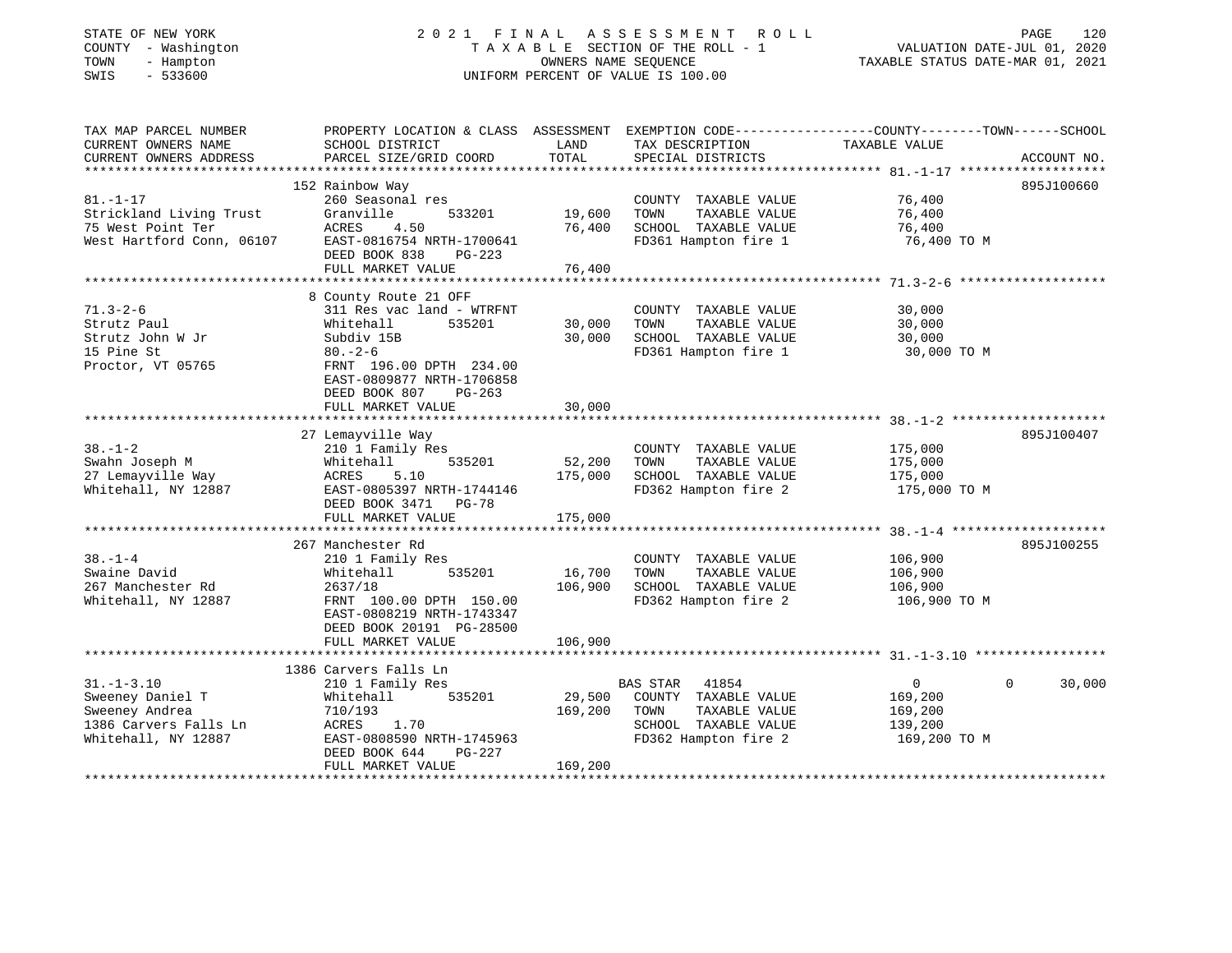| COUNTY<br>- Washington<br>TOWN<br>- Hampton<br>$-533600$<br>SWIS                      | TAXABLE SECTION OF THE ROLL - 1<br>UNIFORM PERCENT OF VALUE IS 100.00                                                                    | VALUATION DATE-JUL 01, 2020<br>TAXABLE STATUS DATE-MAR 01, 2021 |                                                                                                |                                                                                                                  |             |
|---------------------------------------------------------------------------------------|------------------------------------------------------------------------------------------------------------------------------------------|-----------------------------------------------------------------|------------------------------------------------------------------------------------------------|------------------------------------------------------------------------------------------------------------------|-------------|
| TAX MAP PARCEL NUMBER<br>CURRENT OWNERS NAME<br>CURRENT OWNERS ADDRESS                | SCHOOL DISTRICT<br>PARCEL SIZE/GRID COORD                                                                                                | LAND<br>TOTAL                                                   | TAX DESCRIPTION<br>SPECIAL DISTRICTS                                                           | PROPERTY LOCATION & CLASS ASSESSMENT EXEMPTION CODE----------------COUNTY-------TOWN-----SCHOOL<br>TAXABLE VALUE | ACCOUNT NO. |
|                                                                                       | 215 Carvers Falls Rd                                                                                                                     |                                                                 |                                                                                                |                                                                                                                  | 895J100091  |
| $31. - 1 - 1$                                                                         | 260 Seasonal res                                                                                                                         |                                                                 | COUNTY TAXABLE VALUE                                                                           | 168,500                                                                                                          |             |
| Sweeney Virginia M Trust                                                              | Whitehall<br>535201                                                                                                                      | 116,700                                                         | TOWN<br>TAXABLE VALUE                                                                          | 168,500                                                                                                          |             |
| Sweeney Frank A Trustee<br>PO Box 3296<br>Westport, MA 02790                          | Frank A &Virginia M Sween<br>Trust 3196/27<br>ACRES 168.50<br>EAST-0804096 NRTH-1746682<br>DEED BOOK 3196 PG-27                          | 168,500                                                         | SCHOOL TAXABLE VALUE<br>FD362 Hampton fire 2                                                   | 168,500<br>168,500 TO M                                                                                          |             |
|                                                                                       | FULL MARKET VALUE                                                                                                                        | 168,500                                                         |                                                                                                |                                                                                                                  |             |
| $38. - 1 - 1.1$<br>Sweeney Virginia M Trust<br>Sweeney Frank A Trustee<br>PO Box 3296 | ***************************<br>Carvers Falls Rd<br>323 Vacant rural<br>Whitehall<br>535201<br>Frank A & Virginia M Swee<br>Trust 3196/27 | 20,400<br>20,400                                                | COUNTY TAXABLE VALUE<br>TOWN<br>TAXABLE VALUE<br>SCHOOL TAXABLE VALUE<br>CA001 Cons agri dst 1 | 20,400<br>20,400<br>20,400<br>20,400 TO                                                                          |             |
| Westport, MA 02790                                                                    | ACRES 40.70<br>EAST-0803570 NRTH-1744618<br>DEED BOOK 3196 PG-27<br>FULL MARKET VALUE<br>********************                            | 20,400                                                          | FD362 Hampton fire 2                                                                           | 20,400 TO M                                                                                                      |             |
| $62. - 1 - 44.1$                                                                      | County Route 18 Off N<br>910 Priv forest                                                                                                 |                                                                 | COUNTY TAXABLE VALUE                                                                           | 8,100                                                                                                            |             |
| T&T Lyons Irrevoc. Trust                                                              | Granville<br>533201                                                                                                                      | 8,100                                                           | TAXABLE VALUE<br>TOWN                                                                          | 8,100                                                                                                            |             |
| Lyons Martin Trustee<br>1925 County Rt 18                                             | Lot 2<br>Filed Sub #12261                                                                                                                | 8,100                                                           | SCHOOL TAXABLE VALUE<br>FD361 Hampton fire 1                                                   | 8,100<br>8,100 TO M                                                                                              |             |
| Whitehall, NY 12887                                                                   | ACRES 12.45<br>EAST-0810560 NRTH-1716045<br>DEED BOOK 20200 PG-1811<br>FULL MARKET VALUE                                                 | 8,100                                                           |                                                                                                |                                                                                                                  |             |
|                                                                                       |                                                                                                                                          |                                                                 |                                                                                                | *********** 72.-1-19                                                                                             |             |
|                                                                                       | 485 South Rd                                                                                                                             |                                                                 |                                                                                                |                                                                                                                  | 895J100267  |
| $72. - 1 - 19$                                                                        | 240 Rural res                                                                                                                            |                                                                 | COUNTY TAXABLE VALUE                                                                           | 262,000                                                                                                          |             |
| Taran Barbara M<br>485 South Rd                                                       | Granville<br>533201<br>ACRES 79.84                                                                                                       | 110,500<br>262,000                                              | TOWN<br>TAXABLE VALUE<br>SCHOOL TAXABLE VALUE                                                  | 262,000<br>262,000                                                                                               |             |
| Whitehall, NY 12887                                                                   | EAST-0819202 NRTH-1708858<br>DEED BOOK 3081 PG-31                                                                                        |                                                                 | FD361 Hampton fire 1                                                                           | 262,000 TO M                                                                                                     |             |
|                                                                                       | FULL MARKET VALUE                                                                                                                        | 262,000                                                         |                                                                                                |                                                                                                                  |             |
|                                                                                       |                                                                                                                                          |                                                                 |                                                                                                |                                                                                                                  |             |
|                                                                                       | State Route 22A OFF                                                                                                                      |                                                                 |                                                                                                |                                                                                                                  | 895J100208  |
| $72. - 2 - 14$<br>Taran Barbara M                                                     | 720 Mine/quarry<br>533201                                                                                                                | 29,600                                                          | COUNTY TAXABLE VALUE<br>TOWN<br>TAXABLE VALUE                                                  | 29,600                                                                                                           |             |
| Taran Stephen M                                                                       | Granville<br>719/148                                                                                                                     | 29,600                                                          | SCHOOL TAXABLE VALUE                                                                           | 29,600<br>29,600                                                                                                 |             |
| 485 South Rd                                                                          | ACRES 17.00                                                                                                                              |                                                                 | FD361 Hampton fire 1                                                                           | 29,600 TO M                                                                                                      |             |
| Whitehall, NY 12887                                                                   | EAST-0823238 NRTH-1706339<br>DEED BOOK 3081<br>$PG-35$                                                                                   |                                                                 |                                                                                                |                                                                                                                  |             |
| ************************                                                              | FULL MARKET VALUE                                                                                                                        | 29,600                                                          |                                                                                                |                                                                                                                  |             |

STATE OF NEW YORK 2 0 2 1 F I N A L A S S E S S M E N T R O L L PAGE 121

121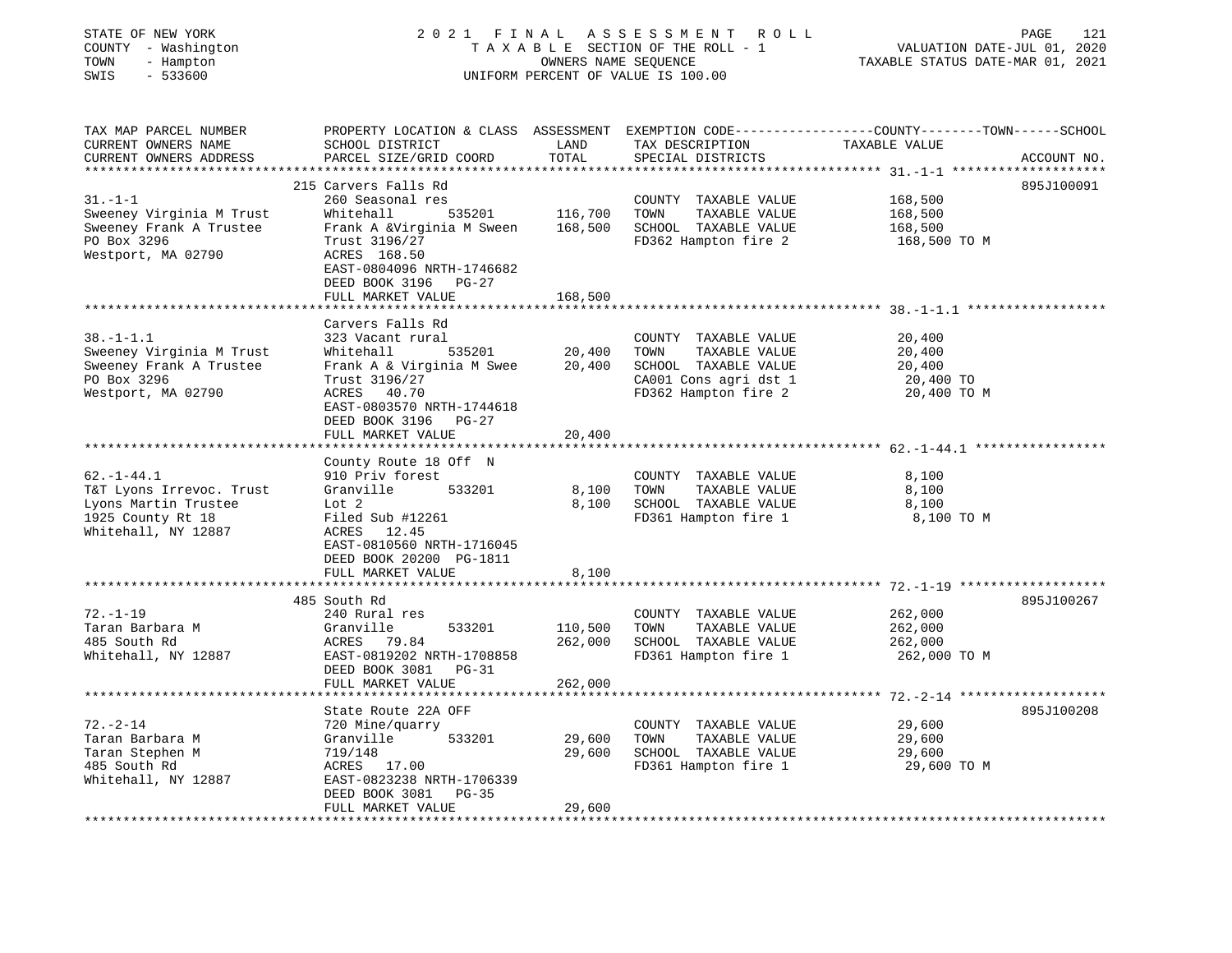| STATE OF NEW YORK<br>COUNTY - Washington<br>TOWN<br>- Hampton<br>SWIS<br>$-533600$                    | 2021 FINAL<br>TAXABLE SECTION OF THE ROLL - 1<br>UNIFORM PERCENT OF VALUE IS 100.00                                                                                               | TAXABLE STATUS DATE-MAR 01, 2021 | PAGE<br>122<br>VALUATION DATE-JUL 01, 2020                                                                                |                                                             |                    |
|-------------------------------------------------------------------------------------------------------|-----------------------------------------------------------------------------------------------------------------------------------------------------------------------------------|----------------------------------|---------------------------------------------------------------------------------------------------------------------------|-------------------------------------------------------------|--------------------|
| TAX MAP PARCEL NUMBER<br>CURRENT OWNERS NAME<br>CURRENT OWNERS ADDRESS                                | PROPERTY LOCATION & CLASS ASSESSMENT EXEMPTION CODE---------------COUNTY-------TOWN------SCHOOL<br>SCHOOL DISTRICT<br>PARCEL SIZE/GRID COORD                                      | LAND<br>TOTAL                    | TAX DESCRIPTION<br>SPECIAL DISTRICTS                                                                                      | TAXABLE VALUE                                               | ACCOUNT NO.        |
|                                                                                                       |                                                                                                                                                                                   |                                  |                                                                                                                           |                                                             |                    |
| $71. - 1 - 14.51$<br>Taran Christopher John<br>329 Furnace St<br>Poultney, VT 05764                   | 244 Hills Pond Rd<br>210 1 Family Res<br>Granville<br>533201<br>ACRES<br>9.36<br>EAST-0817135 NRTH-1707824<br>DEED BOOK 2212 PG-35                                                | 46,200<br>165,000                | COUNTY TAXABLE VALUE<br>TOWN<br>TAXABLE VALUE<br>SCHOOL TAXABLE VALUE<br>FD361 Hampton fire 1                             | 165,000<br>165,000<br>165,000<br>165,000 TO M               |                    |
|                                                                                                       | FULL MARKET VALUE                                                                                                                                                                 | 165,000                          |                                                                                                                           |                                                             |                    |
|                                                                                                       |                                                                                                                                                                                   |                                  |                                                                                                                           |                                                             |                    |
| $72. - 1 - 19.1$<br>Taran Joseph                                                                      | 494 South Rd<br>210 1 Family Res<br>533201<br>Granville                                                                                                                           | 40,100                           | BAS STAR<br>41854<br>COUNTY TAXABLE VALUE                                                                                 | $\mathbf{0}$<br>349,500                                     | $\Omega$<br>30,000 |
| Taran Tamme<br>PO Box 49<br>Hampton, NY 12837                                                         | ACRES<br>4.73<br>EAST-0820653 NRTH-1708856<br>DEED BOOK 694<br>$PG-294$                                                                                                           | 349,500                          | TAXABLE VALUE<br>TOWN<br>SCHOOL TAXABLE VALUE<br>FD361 Hampton fire 1                                                     | 349,500<br>319,500<br>349,500 TO M                          |                    |
|                                                                                                       | FULL MARKET VALUE                                                                                                                                                                 | 349,500                          |                                                                                                                           |                                                             |                    |
|                                                                                                       |                                                                                                                                                                                   |                                  |                                                                                                                           |                                                             | 895J100623         |
| $80. - 1 - 10$<br>Taylor Lawrence<br>39 Smith Way<br>Whitehall, NY 12887                              | 39 Smith Way<br>260 Seasonal res<br>Granville<br>533201<br><b>ACRES</b><br>6.00 BANK<br>40<br>EAST-0812233 NRTH-1701427<br>DEED BOOK 2104 PG-339                                  | 42,200<br>75,800                 | 41854<br><b>BAS STAR</b><br>COUNTY TAXABLE VALUE<br>TAXABLE VALUE<br>TOWN<br>SCHOOL TAXABLE VALUE<br>FD361 Hampton fire 1 | $\overline{0}$<br>75,800<br>75,800<br>45,800<br>75,800 TO M | $\Omega$<br>30,000 |
|                                                                                                       | FULL MARKET VALUE<br>***************************                                                                                                                                  | 75,800                           |                                                                                                                           |                                                             |                    |
| $71.4 - 2 - 10$<br>Tedeschi James A<br>Tedeschi James A Jr<br>532 Long Beach Rd<br>St James, NY 11780 | West Way<br>311 Res vac land - WTRFNT<br>Granville<br>533201<br>LOT 8<br>$71. - 2 - 10$<br>FRNT 102.00 DPTH 241.00<br>EAST-0815551 NRTH-1707322<br>DEED BOOK 677<br><b>PG-107</b> | 29,100<br>29,100                 | COUNTY TAXABLE VALUE<br>TAXABLE VALUE<br>TOWN<br>SCHOOL TAXABLE VALUE<br>FD361 Hampton fire 1                             | 29,100<br>29,100<br>29,100<br>29,100 TO M                   | 895J100268         |
|                                                                                                       | FULL MARKET VALUE                                                                                                                                                                 | 29,100                           |                                                                                                                           |                                                             |                    |
|                                                                                                       |                                                                                                                                                                                   |                                  |                                                                                                                           |                                                             |                    |
| $81. - 1 - 15$<br>Terrio James<br>Terrio Kathleen<br>49 East Main St<br>Granville, NY 12832           | 1051 North Quivey Hill Ln<br>314 Rural vac<10<br>Granville<br>533201<br>ACRES<br>4.00<br>EAST-0817654 NRTH-1700465<br>DEED BOOK 719<br>PG-325                                     | 25,500<br>25,500                 | COUNTY TAXABLE VALUE<br>TOWN<br>TAXABLE VALUE<br>SCHOOL TAXABLE VALUE<br>FD361 Hampton fire 1                             | 25,500<br>25,500<br>25,500<br>25,500 TO M                   | 895J100430         |
|                                                                                                       | FULL MARKET VALUE                                                                                                                                                                 | 25,500                           |                                                                                                                           |                                                             |                    |
|                                                                                                       |                                                                                                                                                                                   |                                  |                                                                                                                           |                                                             |                    |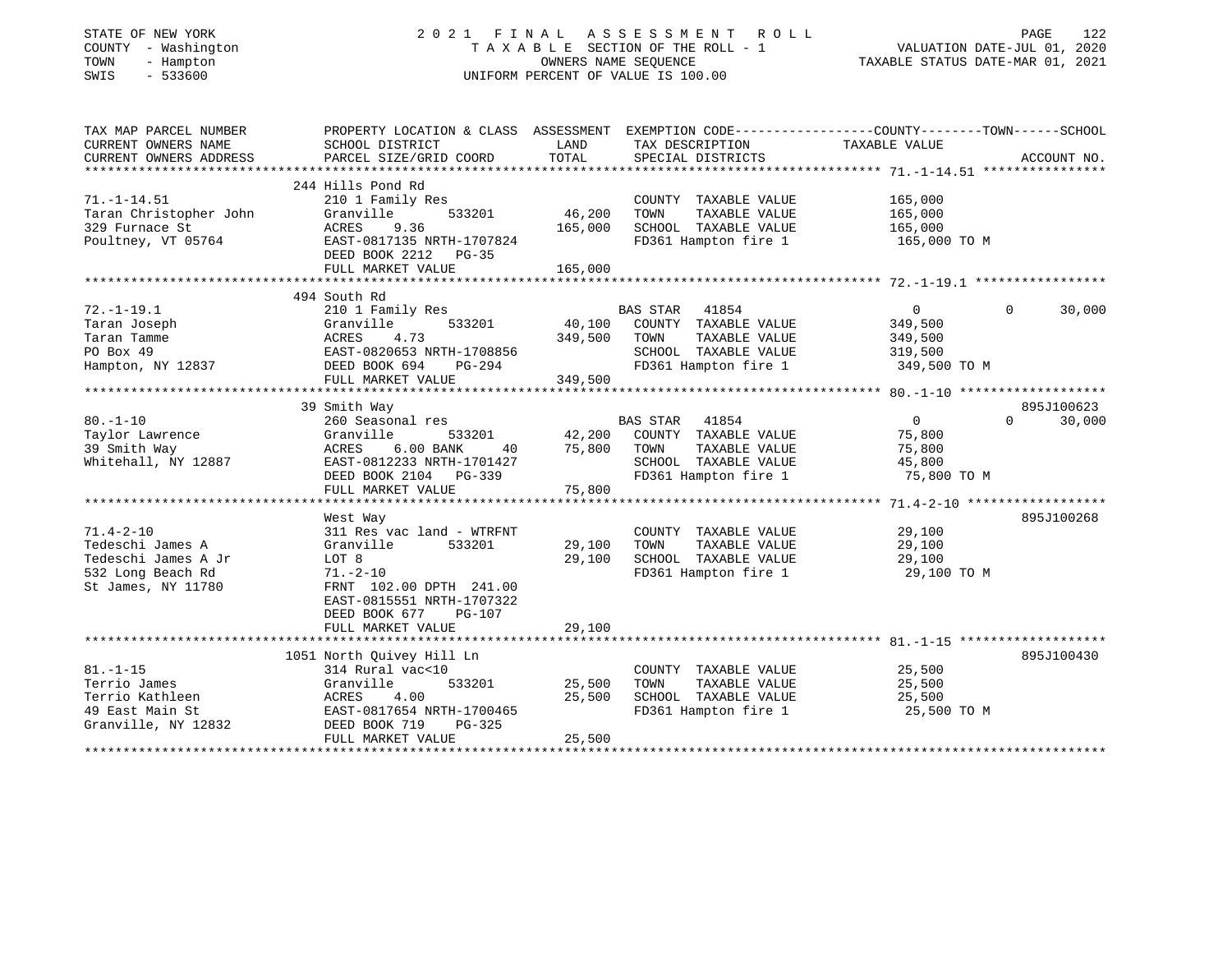## STATE OF NEW YORK 2 0 2 1 F I N A L A S S E S S M E N T R O L L PAGE 123 COUNTY - Washington T A X A B L E SECTION OF THE ROLL - 1 VALUATION DATE-JUL 01, 2020 TOWN - Hampton OWNERS NAME SEQUENCE TAXABLE STATUS DATE-MAR 01, 2021 SWIS - 533600 UNIFORM PERCENT OF VALUE IS 100.00UNIFORM PERCENT OF VALUE IS 100.00

| TAX MAP PARCEL NUMBER<br>CURRENT OWNERS NAME<br>CURRENT OWNERS ADDRESS                        | PROPERTY LOCATION & CLASS ASSESSMENT<br>SCHOOL DISTRICT<br>PARCEL SIZE/GRID COORD                                                                                                         | LAND<br>TOTAL                | TAX DESCRIPTION<br>SPECIAL DISTRICTS                                                                                  | EXEMPTION CODE-----------------COUNTY-------TOWN------SCHOOL<br>TAXABLE VALUE | ACCOUNT NO. |
|-----------------------------------------------------------------------------------------------|-------------------------------------------------------------------------------------------------------------------------------------------------------------------------------------------|------------------------------|-----------------------------------------------------------------------------------------------------------------------|-------------------------------------------------------------------------------|-------------|
| $81. - 1 - 50.2$<br>Terry Joseph J<br>Terry Tabitha<br>7 Fourth Ave<br>Whitehall, NY 12887    | 192 South Rd<br>210 1 Family Res<br>533201<br>Granville<br>6.10<br>ACRES<br>EAST-0817121 NRTH-1703167<br>DEED BOOK 20191 PG-26213<br>FULL MARKET VALUE                                    | 42,300<br>220,100<br>220,100 | COUNTY TAXABLE VALUE<br>TOWN<br>TAXABLE VALUE<br>SCHOOL TAXABLE VALUE<br>FD361 Hampton fire 1                         | 220,100<br>220,100<br>220,100<br>220,100 TO M                                 | 895J100562  |
| $71. - 1 - 29.1$<br>The Main Street Express LLC<br>770 Bedford Ridge Rd<br>Mt Kisco, NY 10549 | Forest Hill Way<br>311 Res vac land<br>Granville<br>533201<br>FRNT 350.00 DPTH 328.00<br>EAST-0810196 NRTH-1706828<br>DEED BOOK 3394 PG-249<br>FULL MARKET VALUE                          | 9,200<br>9,200<br>9,200      | COUNTY TAXABLE VALUE<br>TOWN<br>TAXABLE VALUE<br>SCHOOL TAXABLE VALUE<br>FD361 Hampton fire 1                         | 9.200<br>9,200<br>9,200<br>9,200 TO M                                         |             |
| $71. - 1 - 30.1$<br>The Main Street Express LLC<br>770 Bedford Ridge Rd<br>Mt Kisco, NY 10549 | County Route 21<br>311 Res vac land<br>535201<br>Whitehall<br>Sect 4 Lot 1<br>680/39 Row Agmt<br>ACRES<br>4.20<br>EAST-0809503 NRTH-1707237<br>DEED BOOK 3394 PG-249<br>FULL MARKET VALUE | 26,200<br>26,200<br>26,200   | COUNTY TAXABLE VALUE<br>TOWN<br>TAXABLE VALUE<br>SCHOOL TAXABLE VALUE<br>SCHOOL TAXABLE VALUE<br>FD361 Hampton fire 1 | 26,200<br>26,200<br>26,200<br>26,200 TO M                                     | 895J100014  |
| $71. - 1 - 30.3$<br>The Main Street Express LLC<br>770 Bedford Ridge Rd<br>Mt Kisco, NY 10549 | County Route 21 OFF<br>311 Res vac land<br>Whitehall<br>535201<br>Sect 4 Lot 2<br>ACRES<br>3.98<br>EAST-0809851 NRTH-1707322<br>DEED BOOK 3394 PG-249<br>FULL MARKET VALUE                | 25,400<br>25,400<br>25,400   | COUNTY TAXABLE VALUE<br>TOWN<br>TAXABLE VALUE<br>SCHOOL TAXABLE VALUE<br>FD361 Hampton fire 1                         | 25,400<br>25,400<br>25,400<br>25,400 TO M                                     |             |
| $71. - 1 - 30.4$<br>The Main Street Express LLC<br>770 Bedford Ridge Rd<br>Mt Kisco, NY 10549 | County Route 21 OFF<br>323 Vacant rural<br>Whitehall<br>535201<br>Sect 4 Lot 3<br>ACRES 38.69<br>EAST-0809447 NRTH-1708296<br>DEED BOOK 3394<br>PG-249<br>FULL MARKET VALUE               | 27,800<br>27,800<br>27,800   | COUNTY TAXABLE VALUE<br>TOWN<br>TAXABLE VALUE<br>SCHOOL TAXABLE VALUE<br>FD361 Hampton fire 1                         | 27,800<br>27,800<br>27,800<br>27,800 TO M                                     |             |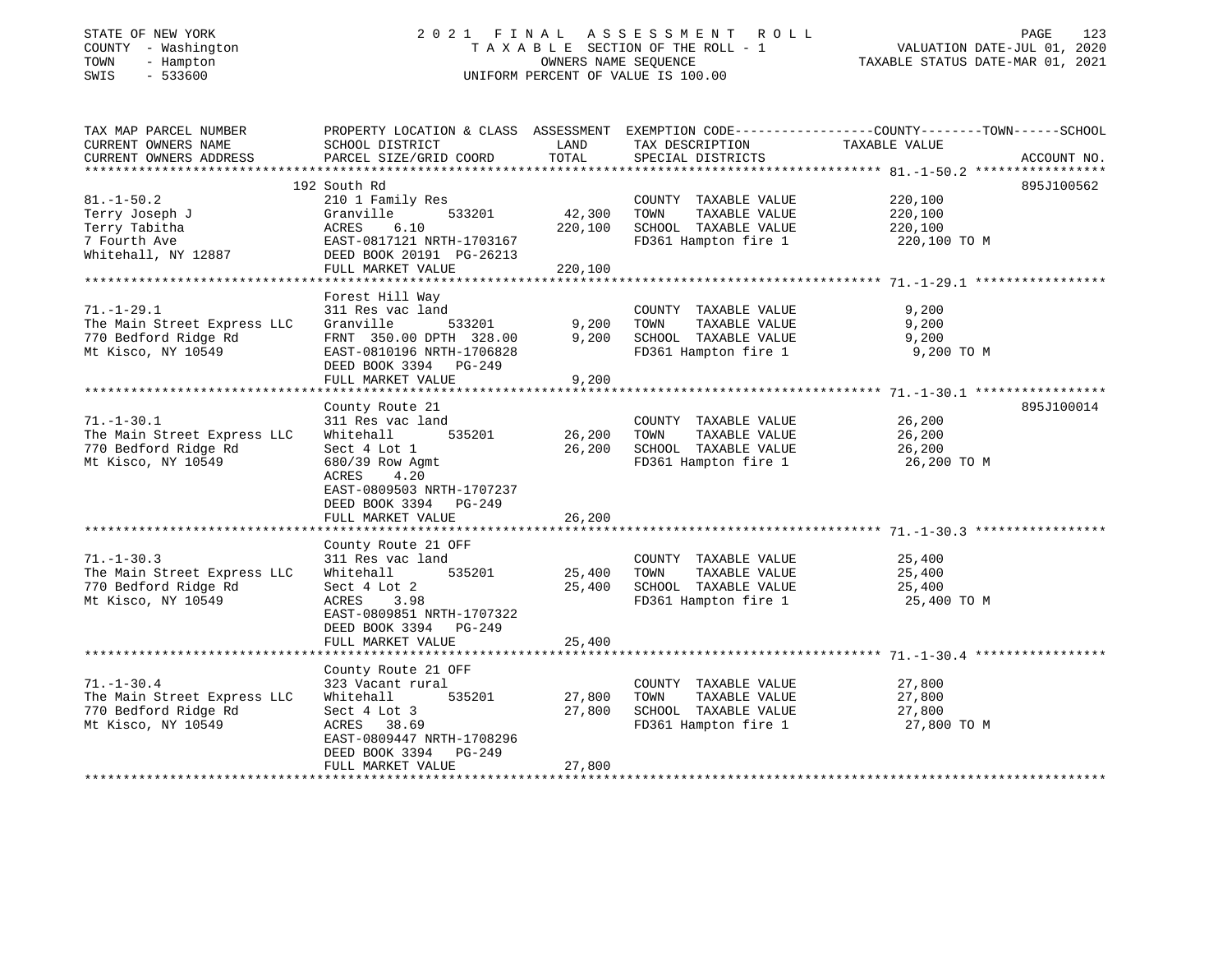| STATE OF NEW YORK |  |                   |              |  |
|-------------------|--|-------------------|--------------|--|
| COUNTY            |  |                   | - Washington |  |
| TOWN              |  | - Hampton         |              |  |
| $\Gamma$          |  | $F \cap C \cap C$ |              |  |

# STATE OF NEW YORK 2 0 2 1 F I N A L A S S E S S M E N T R O L L PAGE 124 COUNTY - Washington T A X A B L E SECTION OF THE ROLL - 1 VALUATION DATE-JUL 01, 2020 TOWN - Hampton OWNERS NAME SEQUENCE TAXABLE STATUS DATE-MAR 01, 2021 SWIS - 533600 UNIFORM PERCENT OF VALUE IS 100.00

TAX MAP PARCEL NUMBER PROPERTY LOCATION & CLASS ASSESSMENT EXEMPTION CODE------------------COUNTY--------TOWN------SCHOOL

| CURRENT OWNERS NAME                                                                           | SCHOOL DISTRICT                                                                                                          | LAND             | TAX DESCRIPTION                                                                               | TAXABLE VALUE                             |
|-----------------------------------------------------------------------------------------------|--------------------------------------------------------------------------------------------------------------------------|------------------|-----------------------------------------------------------------------------------------------|-------------------------------------------|
| CURRENT OWNERS ADDRESS                                                                        | PARCEL SIZE/GRID COORD                                                                                                   | TOTAL            | SPECIAL DISTRICTS                                                                             | ACCOUNT NO.                               |
|                                                                                               |                                                                                                                          |                  |                                                                                               |                                           |
| $71. - 1 - 30.5$<br>The Main Street Express LLC<br>770 Bedford Ridge Rd<br>Mt Kisco, NY 10549 | County Route 21<br>311 Res vac land<br>Whitehall<br>535201<br>Sect 4 Lot 4<br>ACRES<br>5.10<br>EAST-0809225 NRTH-1707584 | 29,100<br>29,100 | COUNTY TAXABLE VALUE<br>TAXABLE VALUE<br>TOWN<br>SCHOOL TAXABLE VALUE<br>FD361 Hampton fire 1 | 29,100<br>29,100<br>29,100<br>29,100 TO M |
|                                                                                               | DEED BOOK 3394 PG-249                                                                                                    |                  |                                                                                               |                                           |
|                                                                                               | FULL MARKET VALUE                                                                                                        | 29,100           |                                                                                               |                                           |
| ******************************                                                                |                                                                                                                          |                  |                                                                                               |                                           |
|                                                                                               | County Route 21                                                                                                          |                  |                                                                                               |                                           |
| $71. - 1 - 30.6$                                                                              | 311 Res vac land                                                                                                         |                  | COUNTY TAXABLE VALUE                                                                          | 35,100                                    |
|                                                                                               |                                                                                                                          |                  |                                                                                               |                                           |
| The Main Street Express LLC                                                                   | 535201<br>Whitehall                                                                                                      | 35,100           | TOWN<br>TAXABLE VALUE                                                                         | 35,100                                    |
| 770 Bedford Ridge Rd                                                                          | Sect 4 Lot 5                                                                                                             | 35,100           | SCHOOL TAXABLE VALUE                                                                          | 35,100                                    |
| Mt Kisco, NY 10549                                                                            | ACRES 10.09                                                                                                              |                  | FD361 Hampton fire 1                                                                          | 35,100 TO M                               |
|                                                                                               | EAST-0808713 NRTH-1707962                                                                                                |                  |                                                                                               |                                           |
|                                                                                               | DEED BOOK 3394 PG-249                                                                                                    |                  |                                                                                               |                                           |
|                                                                                               | FULL MARKET VALUE                                                                                                        | 35,100           |                                                                                               |                                           |
|                                                                                               |                                                                                                                          |                  |                                                                                               |                                           |
|                                                                                               | County Route 21                                                                                                          |                  |                                                                                               |                                           |
| $71.3 - 2 - 1$                                                                                | 311 Res vac land - WTRFNT                                                                                                |                  | COUNTY TAXABLE VALUE                                                                          | 30,200                                    |
| The Main Street Express LLC                                                                   | Whitehall<br>535201                                                                                                      | 30,200           | TOWN<br>TAXABLE VALUE                                                                         | 30,200                                    |
| 770 Bedford Ridge Rd                                                                          | Subdiv Lot 21B                                                                                                           | 30,200           | SCHOOL TAXABLE VALUE                                                                          | 30,200                                    |
| Mt Kisco, NY 10549                                                                            | Sect 3                                                                                                                   |                  | FD361 Hampton fire 1                                                                          | 30,200 TO M                               |
| ******************************                                                                | $80. -2 - 1$<br>FRNT 319.00 DPTH 178.00<br>EAST-0809667 NRTH-1706334<br>DEED BOOK 3394 PG-249<br>FULL MARKET VALUE       | 30,200           |                                                                                               |                                           |
|                                                                                               |                                                                                                                          |                  |                                                                                               |                                           |
| $71.3 - 2 - 2$<br>The Main Street Express LLC<br>770 Bedford Ridge Rd<br>Mt Kisco, NY 10549   | County Route 21<br>311 Res vac land - WTRFNT<br>Whitehall<br>535201<br>Subdiv Lot 19B<br>Sect 3<br>$80 - 2 - 2$          | 30,500<br>30,500 | COUNTY TAXABLE VALUE<br>TAXABLE VALUE<br>TOWN<br>SCHOOL TAXABLE VALUE<br>FD361 Hampton fire 1 | 30,500<br>30,500<br>30,500<br>30,500 TO M |
|                                                                                               | FRNT 291.00 DPTH 289.00<br>EAST-0809585 NRTH-1706546<br>DEED BOOK 3394 PG-249<br>FULL MARKET VALUE                       | 30,500           |                                                                                               |                                           |
|                                                                                               | County Route 21 OFF                                                                                                      |                  |                                                                                               |                                           |
| $71.3 - 2 - 3$                                                                                | 314 Rural vac<10 - WTRFNT                                                                                                |                  | COUNTY TAXABLE VALUE                                                                          | 30,100                                    |
| The Main Street Express LLC                                                                   | 535201<br>Whitehall                                                                                                      | 30,100           | TOWN<br>TAXABLE VALUE                                                                         | 30,100                                    |
| 770 Bedford Ridge Rd                                                                          | Subdiv 18B                                                                                                               | 30,100           | SCHOOL TAXABLE VALUE                                                                          | 30,100                                    |
| Mt Kisco, NY 10549                                                                            | $80 - 2 - 3$<br>ACRES<br>1.11<br>EAST-0809537 NRTH-1706726<br>DEED BOOK 3394 PG-249                                      |                  | FD361 Hampton fire 1                                                                          | 30,100 TO M                               |
|                                                                                               | FULL MARKET VALUE                                                                                                        | 30,100           |                                                                                               |                                           |
|                                                                                               |                                                                                                                          |                  |                                                                                               |                                           |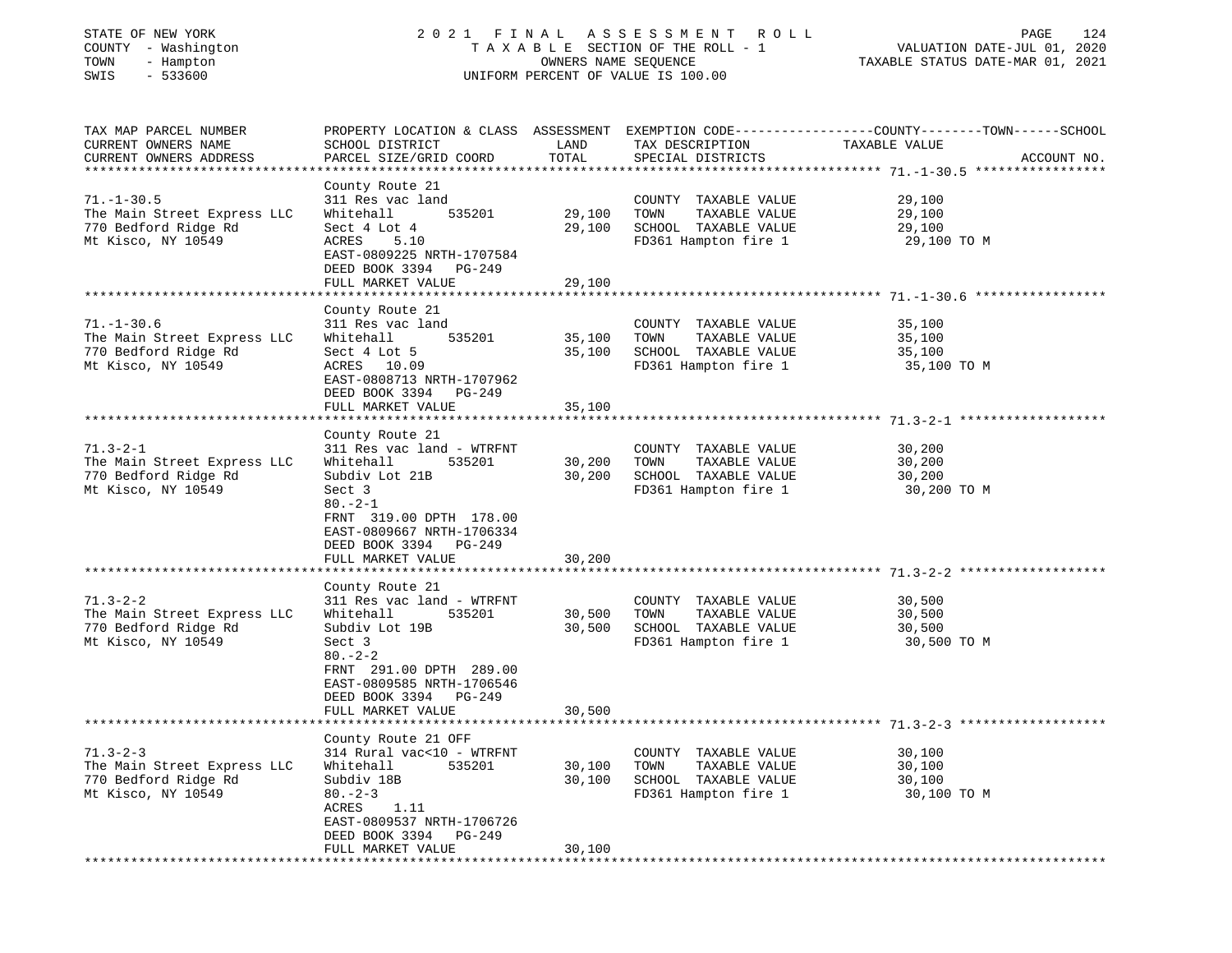### STATE OF NEW YORK 2 0 2 1 F I N A L A S S E S S M E N T R O L L PAGE 125 COUNTY - Washington T A X A B L E SECTION OF THE ROLL - 1 VALUATION DATE-JUL 01, 2020 TOWN - Hampton OWNERS NAME SEQUENCE TAXABLE STATUS DATE-MAR 01, 2021 SWIS - 533600 UNIFORM PERCENT OF VALUE IS 100.00UNIFORM PERCENT OF VALUE IS 100.00

| TAX MAP PARCEL NUMBER<br>CURRENT OWNERS NAME<br>CURRENT OWNERS ADDRESS<br>************************** | SCHOOL DISTRICT<br>PARCEL SIZE/GRID COORD                                                                                                                                                                                                                           | LAND<br>TOTAL                | TAX DESCRIPTION<br>SPECIAL DISTRICTS                                                                                 | PROPERTY LOCATION & CLASS ASSESSMENT EXEMPTION CODE---------------COUNTY-------TOWN------SCHOOL<br>TAXABLE VALUE<br>ACCOUNT NO. |  |
|------------------------------------------------------------------------------------------------------|---------------------------------------------------------------------------------------------------------------------------------------------------------------------------------------------------------------------------------------------------------------------|------------------------------|----------------------------------------------------------------------------------------------------------------------|---------------------------------------------------------------------------------------------------------------------------------|--|
| $71.3 - 2 - 4$<br>The Main Street Express LLC<br>770 Bedford Ridge Rd<br>Mt Kisco, NY 10549          | County Route 21<br>314 Rural vac<10 - WTRFNT<br>Whitehall<br>535201<br>Subdiv Lot 17B<br>$80 - 2 - 4$<br>ACRES<br>1.53<br>EAST-0809488 NRTH-1706892<br>DEED BOOK 3394 PG-249<br>FULL MARKET VALUE                                                                   | 30,300<br>30,300<br>30,300   | COUNTY TAXABLE VALUE<br>TOWN<br>TAXABLE VALUE<br>SCHOOL TAXABLE VALUE<br>FD361 Hampton fire 1                        | 30,300<br>30,300<br>30,300<br>30,300 TO M                                                                                       |  |
| $71.3 - 2 - 5$<br>The Main Street Express LLC<br>770 Bedford Ridge Rd<br>Mt Kisco, NY 10549          | County Route 21 OFF<br>314 Rural vac<10 - WTRFNT<br>535201<br>Whitehall<br>Subdiv 16B<br>$80. - 2 - 5$<br>ACRES<br>1.31<br>EAST-0809685 NRTH-1706900<br>DEED BOOK 3394<br>PG-249<br>FULL MARKET VALUE                                                               | 30,200<br>30,200<br>30,200   | COUNTY TAXABLE VALUE<br>TOWN<br>TAXABLE VALUE<br>SCHOOL TAXABLE VALUE<br>FD361 Hampton fire 1                        | 30,200<br>30,200<br>30,200<br>30,200 TO M<br>****************************** 71.3-3-1 *****                                      |  |
| $71.3 - 3 - 1$<br>The Main Street Express LLC<br>770 Bedford Ridge Rd<br>Mt Kisco, NY 10549          | 10 Forest Hill Way<br>210 1 Family Res - WTRFNT<br>535201<br>Whitehall<br>Subdiv Lot 14B<br>$80. -3 - 1$<br>ACRES<br>1.04<br>EAST-0810077 NRTH-1706871<br>DEED BOOK 3394<br>PG-249<br>FULL MARKET VALUE                                                             | 30,000<br>228,200<br>228,200 | COUNTY TAXABLE VALUE<br>TOWN<br>TAXABLE VALUE<br>SCHOOL TAXABLE VALUE<br>FD361 Hampton fire 1                        | 228,200<br>228,200<br>228,200<br>228,200 TO M                                                                                   |  |
| $71.3 - 3 - 2$<br>The Main Street Express LLC<br>770 Bedford Ridge Rd<br>Mt Kisco, NY 10549          | Forest Hill Way<br>311 Res vac land - WTRFNT<br>Whitehall<br>535201<br>Subdiv Lot 13B<br>Sect 3<br>$80 - 3 - 2$<br>FRNT 221.00 DPTH 240.00<br>EAST-0810146 NRTH-1706601<br>DEED BOOK 3394<br><b>PG-249</b><br>FULL MARKET VALUE                                     | 30,100<br>30,100<br>30,100   | COUNTY TAXABLE VALUE<br>TOWN<br>TAXABLE VALUE<br>SCHOOL TAXABLE VALUE<br>FD361 Hampton fire 1                        | 30,100<br>30,100<br>30,100<br>30,100 TO M                                                                                       |  |
| $71.3 - 3 - 3$<br>The Main Street Express LLC<br>770 Bedford Ridge Rd<br>Mt Kisco, NY 10549          | * * * * * * * * * * * * * * * * * *<br>County Route 21 OFF<br>311 Res vac land - WTRFNT<br>Whitehall<br>535201<br>Subdiv Lot 20B<br>Sect 3<br>$80 - 3 - 3$<br>FRNT 169.00 DPTH 324.00<br>EAST-0810279 NRTH-1706570<br>DEED BOOK 2792<br>PG-265<br>FULL MARKET VALUE | 30,100<br>30,100<br>30,100   | COUNTY TAXABLE VALUE<br>TOWN<br>TAXABLE VALUE<br>SCHOOL TAXABLE VALUE<br>FD361 Hampton fire 1<br>******************* | ******************************** 71.3-3-3<br>30,100<br>30,100<br>30,100<br>30,100 TO M                                          |  |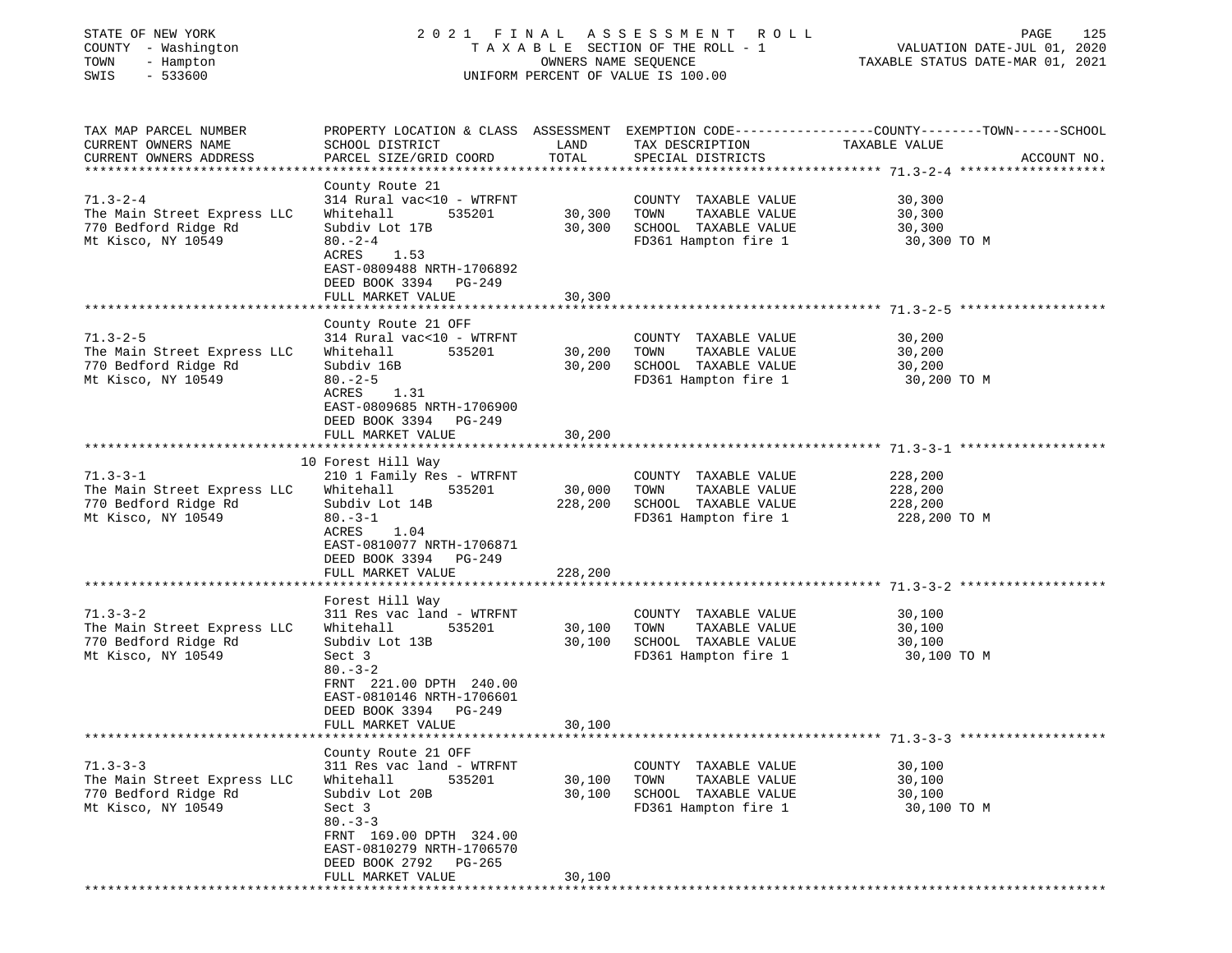| STATE OF NEW YORK<br>COUNTY - Washington<br>TOWN<br>- Hampton<br>SWIS<br>$-533600$                                    | 2021 FINAL<br>TAXABLE SECTION OF THE ROLL - 1<br>UNIFORM PERCENT OF VALUE IS 100.00                                                                                                                                          | 126<br>PAGE<br>VALUATION DATE-JUL 01, 2020<br>TAXABLE STATUS DATE-MAR 01, 2021 |                                                                                               |                                                                                                                                 |
|-----------------------------------------------------------------------------------------------------------------------|------------------------------------------------------------------------------------------------------------------------------------------------------------------------------------------------------------------------------|--------------------------------------------------------------------------------|-----------------------------------------------------------------------------------------------|---------------------------------------------------------------------------------------------------------------------------------|
| TAX MAP PARCEL NUMBER<br>CURRENT OWNERS NAME<br>CURRENT OWNERS ADDRESS                                                | SCHOOL DISTRICT<br>PARCEL SIZE/GRID COORD                                                                                                                                                                                    | LAND<br>TOTAL                                                                  | TAX DESCRIPTION<br>SPECIAL DISTRICTS                                                          | PROPERTY LOCATION & CLASS ASSESSMENT EXEMPTION CODE----------------COUNTY-------TOWN-----SCHOOL<br>TAXABLE VALUE<br>ACCOUNT NO. |
| **********************<br>$71.3 - 3 - 4$<br>The Main Street Express LLC<br>770 Bedford Ridge Rd<br>Mt Kisco, NY 10549 | County Route 21 OFF<br>311 Res vac land - WTRFNT<br>535201<br>Whitehall<br>Subdiv Lot 5B<br>Sect 3<br>$80 - 3 - 4$<br>FRNT 191.00 DPTH 324.00<br>EAST-0810347 NRTH-1706468<br>DEED BOOK 2792 PG-269<br>FULL MARKET VALUE     | 30,200<br>30,200<br>30,200                                                     | COUNTY TAXABLE VALUE<br>TAXABLE VALUE<br>TOWN<br>SCHOOL TAXABLE VALUE<br>FD361 Hampton fire 1 | 30,200<br>30,200<br>30,200<br>30,200 TO M                                                                                       |
|                                                                                                                       | ***********************************                                                                                                                                                                                          |                                                                                |                                                                                               | ************************************** 71.3-3-5 *********************                                                           |
| $71.3 - 3 - 5$<br>The Main Street Express LLC<br>770 Bedford Ridge Rd<br>Mt Kisco, NY 10549                           | County Route 21 OFF<br>311 Res vac land - WTRFNT<br>Whitehall<br>535201<br>Subdiv Lot 12B<br>Sect 3<br>$80 - 3 - 5$<br>FRNT 142.00 DPTH 457.00<br>EAST-0810272 NRTH-1706363<br>DEED BOOK 2792 PG-273<br>FULL MARKET VALUE    | 30,200<br>30,200<br>30,200                                                     | COUNTY TAXABLE VALUE<br>TOWN<br>TAXABLE VALUE<br>SCHOOL TAXABLE VALUE<br>FD361 Hampton fire 1 | 30,200<br>30,200<br>30,200<br>30,200 TO M                                                                                       |
| $71.3 - 3 - 6$<br>The Main Street Express LLC<br>770 Bedford Ridge Rd<br>Mt Kisco, NY 10549                           | County Route 21 OFF<br>311 Res vac land - WTRFNT<br>535201<br>Whitehall<br>Subdiv Lot 11B<br>Sect 3<br>$80 - 3 - 6$<br>FRNT 200.00 DPTH 457.00<br>EAST-0810245 NRTH-1706245<br>DEED BOOK 2792 PG-277<br>FULL MARKET VALUE    | 30,500<br>30,500<br>30,500                                                     | COUNTY TAXABLE VALUE<br>TOWN<br>TAXABLE VALUE<br>SCHOOL TAXABLE VALUE<br>FD361 Hampton fire 1 | 30,500<br>30,500<br>30,500<br>30,500 TO M                                                                                       |
|                                                                                                                       |                                                                                                                                                                                                                              |                                                                                |                                                                                               |                                                                                                                                 |
| $71.3 - 3 - 7$<br>The Main Street Express LLC<br>770 Bedford Ridge<br>Mt Kisco, NY 10549                              | County Route 21 OFF<br>311 Res vac land - WTRFNT<br>Whitehall<br>535201<br>Subdiv Lot 10B<br>Sect 3<br>$80. -3 - 7$<br>FRNT 201.00 DPTH 273.00<br>EAST-0810314 NRTH-1706181<br>DEED BOOK 2792<br>PG-281<br>FULL MARKET VALUE | 30,100<br>30,100<br>30,100                                                     | COUNTY TAXABLE VALUE<br>TAXABLE VALUE<br>TOWN<br>SCHOOL TAXABLE VALUE<br>FD361 Hampton fire 1 | 30,100<br>30,100<br>30,100<br>30,100 TO M                                                                                       |
|                                                                                                                       |                                                                                                                                                                                                                              |                                                                                |                                                                                               |                                                                                                                                 |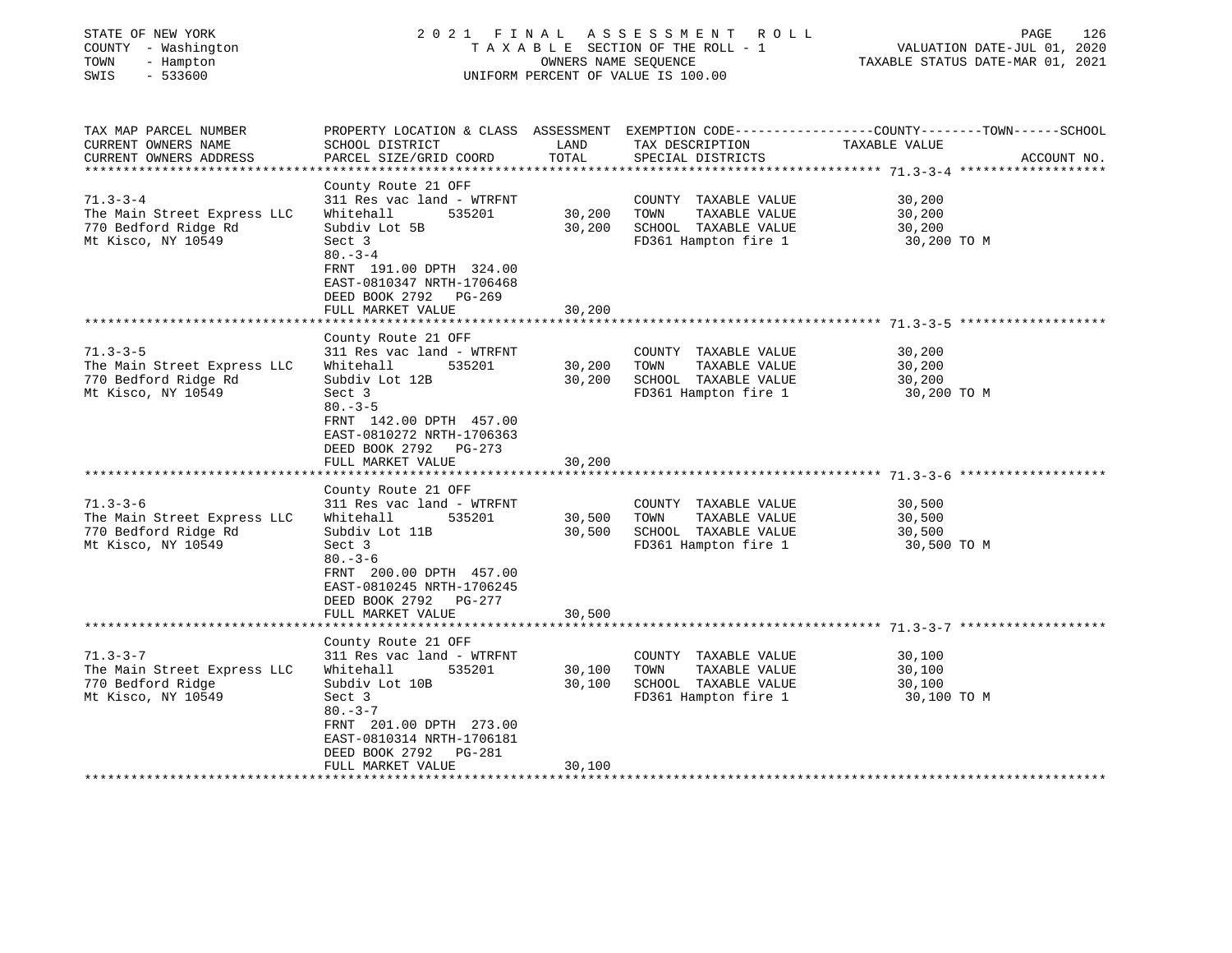| STATE OF NEW YORK<br>COUNTY - Washington<br>TOWN<br>- Hampton<br>SWIS<br>$-533600$             | 2021 FINAL<br>TAXABLE SECTION OF THE ROLL - 1<br>UNIFORM PERCENT OF VALUE IS 100.00                                                                                                                                    | PAGE<br>127<br>VALUATION DATE-JUL 01, 2020<br>TAXABLE STATUS DATE-MAR 01, 2021 |                                                                                                                        |                                                                                                                                  |
|------------------------------------------------------------------------------------------------|------------------------------------------------------------------------------------------------------------------------------------------------------------------------------------------------------------------------|--------------------------------------------------------------------------------|------------------------------------------------------------------------------------------------------------------------|----------------------------------------------------------------------------------------------------------------------------------|
| TAX MAP PARCEL NUMBER<br>CURRENT OWNERS NAME<br>CURRENT OWNERS ADDRESS                         | SCHOOL DISTRICT<br>PARCEL SIZE/GRID COORD                                                                                                                                                                              | LAND<br>TOTAL                                                                  | TAX DESCRIPTION<br>SPECIAL DISTRICTS                                                                                   | PROPERTY LOCATION & CLASS ASSESSMENT EXEMPTION CODE----------------COUNTY-------TOWN------SCHOOL<br>TAXABLE VALUE<br>ACCOUNT NO. |
| $71.3 - 3 - 15$<br>The Main Street Express LLC<br>770 Bedford Ridge Rd<br>Mt Kisco, NY 10549   | County Route 21<br>311 Res vac land - WTRFNT<br>Whitehall<br>535201<br>Subdiv Lot 1B<br>Sect 3<br>$80. - 3 - 15$<br>FRNT 230.00 DPTH 121.00<br>EAST-0810076 NRTH-1705791<br>DEED BOOK 3394 PG-249<br>FULL MARKET VALUE | 29,300<br>29,300<br>29,300                                                     | COUNTY TAXABLE VALUE<br>TOWN<br>TAXABLE VALUE<br>SCHOOL TAXABLE VALUE<br>FD361 Hampton fire 1                          | 29,300<br>29,300<br>29,300<br>29,300 TO M                                                                                        |
|                                                                                                |                                                                                                                                                                                                                        |                                                                                |                                                                                                                        |                                                                                                                                  |
| $81. - 1 - 1.2$<br>Theys Margaret A<br>PO Box 3<br>Hampton, NY 12837                           | 207 South Rd<br>260 Seasonal res<br>533201<br>Granville<br>2456/121<br>ACRES<br>7.00<br>EAST-0817426 NRTH-1704515<br>DEED BOOK 2948<br>PG-117<br>FULL MARKET VALUE                                                     | 31,400<br>53,000<br>53,000                                                     | COUNTY TAXABLE VALUE<br>TAXABLE VALUE<br>TOWN<br>SCHOOL TAXABLE VALUE<br>FD361 Hampton fire 1                          | 895J100680<br>53,000<br>53,000<br>53,000<br>53,000 TO M                                                                          |
|                                                                                                |                                                                                                                                                                                                                        |                                                                                |                                                                                                                        | 895J100634                                                                                                                       |
| $80. - 1 - 27$<br>Thierry Laura M<br>Thierry Brennan P<br>1912 7th Ave<br>Watervliet, NY 12189 | 38 Hampton Heights Way<br>260 Seasonal res<br>Granville<br>533201<br>ACRES<br>5.04<br>EAST-0810738 NRTH-1702359<br>DEED BOOK 3764 PG-284<br>FULL MARKET VALUE                                                          | 41,000<br>79,000<br>79,000                                                     | COUNTY TAXABLE VALUE<br>TOWN<br>TAXABLE VALUE<br>SCHOOL TAXABLE VALUE<br>FD361 Hampton fire 1                          | 79,000<br>79,000<br>79,000<br>79,000 TO M                                                                                        |
|                                                                                                |                                                                                                                                                                                                                        |                                                                                |                                                                                                                        |                                                                                                                                  |
| $80. - 1 - 9$<br>Thomas Jessica<br>9 Smith Way<br>Whitehall, NY 12887                          | 9 Smith Way<br>210 1 Family Res<br>Granville<br>533201<br>3.01<br>ACRES<br>EAST-0812624 NRTH-1701787<br>DEED BOOK 20191 PG-27298                                                                                       | 34,000<br>157,600                                                              | COUNTY TAXABLE VALUE<br>TOWN<br>TAXABLE VALUE<br>SCHOOL TAXABLE VALUE<br>FD361 Hampton fire 1                          | 895J100588<br>157,600<br>157,600<br>157,600<br>157,600 TO M                                                                      |
|                                                                                                | FULL MARKET VALUE                                                                                                                                                                                                      | 157,600                                                                        |                                                                                                                        |                                                                                                                                  |
| $72. - 1 - 3.4$<br>Thomas John<br>2375 County Route 18<br>Whitehall, NY 12887                  | County Route 18 Off<br>323 Vacant rural<br>Granville<br>533201<br>Land Contract 3771/269<br>ACRES 12.27<br>EAST-0819201 NRTH-1710127<br>DEED BOOK 20191 PG-28438<br>FULL MARKET VALUE                                  | 12,000<br>12,000<br>12,000                                                     | COUNTY TAXABLE VALUE<br>TOWN<br>TAXABLE VALUE<br>SCHOOL TAXABLE VALUE<br>CA001 Cons agri dst 1<br>FD361 Hampton fire 1 | 12,000<br>12,000<br>12,000<br>12,000 TO<br>12,000 TO M                                                                           |
| *************************                                                                      | **************************                                                                                                                                                                                             | *****************                                                              |                                                                                                                        |                                                                                                                                  |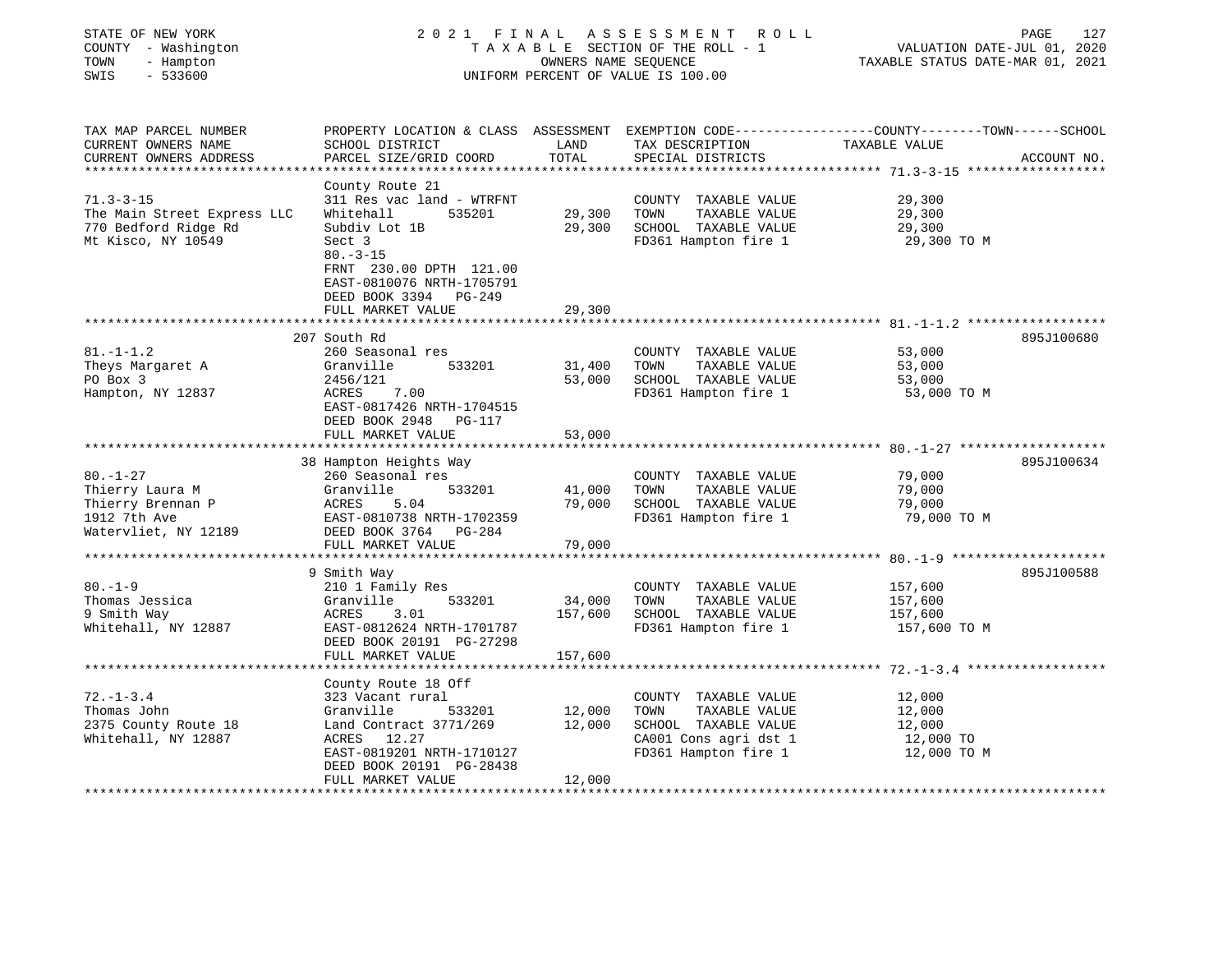| STATE OF NEW YORK<br>COUNTY - Washington<br>TOWN<br>- Hampton<br>SWIS<br>$-533600$ | 2021 FINAL ASSESSMENT ROLL<br>T A X A B L E SECTION OF THE ROLL - 1<br>UNIFORM PERCENT OF VALUE IS 100.00 | PAGE<br>128<br>VALUATION DATE-JUL 01, 2020<br>TAXABLE STATUS DATE-MAR 01, 2021 |                                                      |                          |                                    |
|------------------------------------------------------------------------------------|-----------------------------------------------------------------------------------------------------------|--------------------------------------------------------------------------------|------------------------------------------------------|--------------------------|------------------------------------|
| TAX MAP PARCEL NUMBER                                                              | PROPERTY LOCATION & CLASS ASSESSMENT EXEMPTION CODE----------------COUNTY-------TOWN------SCHOOL          | LAND                                                                           |                                                      |                          |                                    |
| CURRENT OWNERS NAME<br>CURRENT OWNERS ADDRESS                                      | SCHOOL DISTRICT<br>PARCEL SIZE/GRID COORD                                                                 | TOTAL                                                                          | TAX DESCRIPTION<br>SPECIAL DISTRICTS                 | TAXABLE VALUE            | ACCOUNT NO.                        |
| ***********************                                                            |                                                                                                           |                                                                                |                                                      |                          |                                    |
|                                                                                    | 2375 County Route 18                                                                                      |                                                                                |                                                      |                          | 895J100696                         |
| $72. - 1 - 22.1$<br>Thomas John                                                    | 720 Mine/quarry<br>533201<br>Granville                                                                    | 21,400                                                                         | COUNTY TAXABLE VALUE<br>TOWN<br>TAXABLE VALUE        | 37,400<br>37,400         |                                    |
| 2375 County Route 18                                                               | 556/241                                                                                                   | 37,400                                                                         | SCHOOL TAXABLE VALUE                                 | 37,400                   |                                    |
| Whitehall, NY 12887                                                                | ACRES 10.17                                                                                               |                                                                                | CA001 Cons agri dst 1                                | 37,400 TO                |                                    |
|                                                                                    | EAST-0819457 NRTH-1710781<br>DEED BOOK 3668 PG-194                                                        |                                                                                | FD361 Hampton fire 1                                 | 37,400 TO M              |                                    |
|                                                                                    | FULL MARKET VALUE                                                                                         | 37,400                                                                         |                                                      |                          |                                    |
|                                                                                    | **********************                                                                                    |                                                                                |                                                      |                          |                                    |
| $71. - 1 - 14.1$                                                                   | 320 Hills Pond Rd<br>240 Rural res                                                                        |                                                                                | BAS STAR<br>41854                                    | $\overline{0}$           | 895J100300<br>30,000<br>$\Omega$   |
| Thomas John C                                                                      | 533201<br>Granville                                                                                       | 73,300                                                                         | COUNTY TAXABLE VALUE                                 | 230,400                  |                                    |
| PO Box 133                                                                         | 740/199                                                                                                   | 230,400                                                                        | TAXABLE VALUE<br>TOWN                                | 230,400                  |                                    |
| Hampton, NY 12837                                                                  | ACRES 31.90                                                                                               |                                                                                | SCHOOL TAXABLE VALUE                                 | 200,400                  |                                    |
|                                                                                    | EAST-0817015 NRTH-1709686                                                                                 |                                                                                | FD361 Hampton fire 1                                 | 230,400 TO M             |                                    |
|                                                                                    | DEED BOOK 763<br>PG-156                                                                                   |                                                                                |                                                      |                          |                                    |
|                                                                                    | FULL MARKET VALUE                                                                                         | 230,400                                                                        |                                                      |                          |                                    |
|                                                                                    | 11 Dewey Rd                                                                                               |                                                                                |                                                      |                          | 895J100263                         |
| $45. - 1 - 12$                                                                     | 210 1 Family Res                                                                                          |                                                                                | AGED-TOWN 41803                                      | $\overline{0}$<br>25,725 | $\overline{0}$                     |
| Thomas Leslie E                                                                    | 535201<br>Whitehall                                                                                       |                                                                                | 30,500 AGE-CO/SCH 41805                              | 33,075                   | $\overline{\phantom{0}}$<br>33,075 |
| 11 Dewey Rd                                                                        | 2.00<br>ACRES                                                                                             |                                                                                | 73,500 ENH STAR 41834                                | $\overline{0}$           | 40,425<br>$\Omega$                 |
| Whitehall, NY 12887                                                                | EAST-0808077 NRTH-1732129                                                                                 |                                                                                | COUNTY TAXABLE VALUE                                 | 40,425                   |                                    |
|                                                                                    | DEED BOOK 695<br>PG-77<br>FULL MARKET VALUE                                                               |                                                                                | TOWN<br>TAXABLE VALUE<br>73,500 SCHOOL TAXABLE VALUE | 47,775<br>$\overline{0}$ |                                    |
|                                                                                    |                                                                                                           |                                                                                | FD362 Hampton fire 2                                 | 73,500 TO M              |                                    |
|                                                                                    |                                                                                                           |                                                                                |                                                      |                          |                                    |
|                                                                                    | 110 Chapman Rd                                                                                            |                                                                                |                                                      |                          | 895J100682                         |
| $45. - 1 - 25.4$                                                                   | 270 Mfg housing                                                                                           |                                                                                | COUNTY TAXABLE VALUE                                 | 36,200                   |                                    |
| Thomas Leslie E                                                                    | Whitehall<br>ACRES (<br>535201                                                                            | 21,400                                                                         | TOWN<br>TAXABLE VALUE                                | 36,200                   |                                    |
| 11 Dewey Rd                                                                        | 6.50                                                                                                      | 36,200                                                                         | SCHOOL TAXABLE VALUE                                 | 36,200                   |                                    |
| Whitehall, NY 12887                                                                | EAST-0807783 NRTH-1732407                                                                                 |                                                                                | FD362 Hampton fire 2                                 | 36,200 TO M              |                                    |
|                                                                                    | $PG-54$<br>DEED BOOK 881                                                                                  | 36,200                                                                         |                                                      |                          |                                    |
|                                                                                    | FULL MARKET VALUE<br>***********************                                                              | **********                                                                     |                                                      |                          |                                    |
|                                                                                    | 41 Ridgecrest Way                                                                                         |                                                                                |                                                      |                          | 895J101754                         |
| $80. - 1 - 35$                                                                     | 210 1 Family Res                                                                                          |                                                                                | COUNTY TAXABLE VALUE                                 | 163,900                  |                                    |
| Tiernan Charles E                                                                  | Whitehall<br>535201                                                                                       | 27,000                                                                         | TOWN<br>TAXABLE VALUE                                | 163,900                  |                                    |
| Tiernan Claire K                                                                   | $P/O$ 7                                                                                                   | 163,900                                                                        | SCHOOL TAXABLE VALUE                                 | 163,900                  |                                    |
| 95 Main St                                                                         | ACRES 1.00                                                                                                |                                                                                | FD361 Hampton fire 1                                 | 163,900 TO M             |                                    |
| Ivoryton, CT 06442                                                                 | EAST-0809928 NRTH-1705050                                                                                 |                                                                                |                                                      |                          |                                    |
|                                                                                    | DEED BOOK 582<br>PG-194                                                                                   |                                                                                |                                                      |                          |                                    |
|                                                                                    | FULL MARKET VALUE                                                                                         | 163,900                                                                        |                                                      |                          |                                    |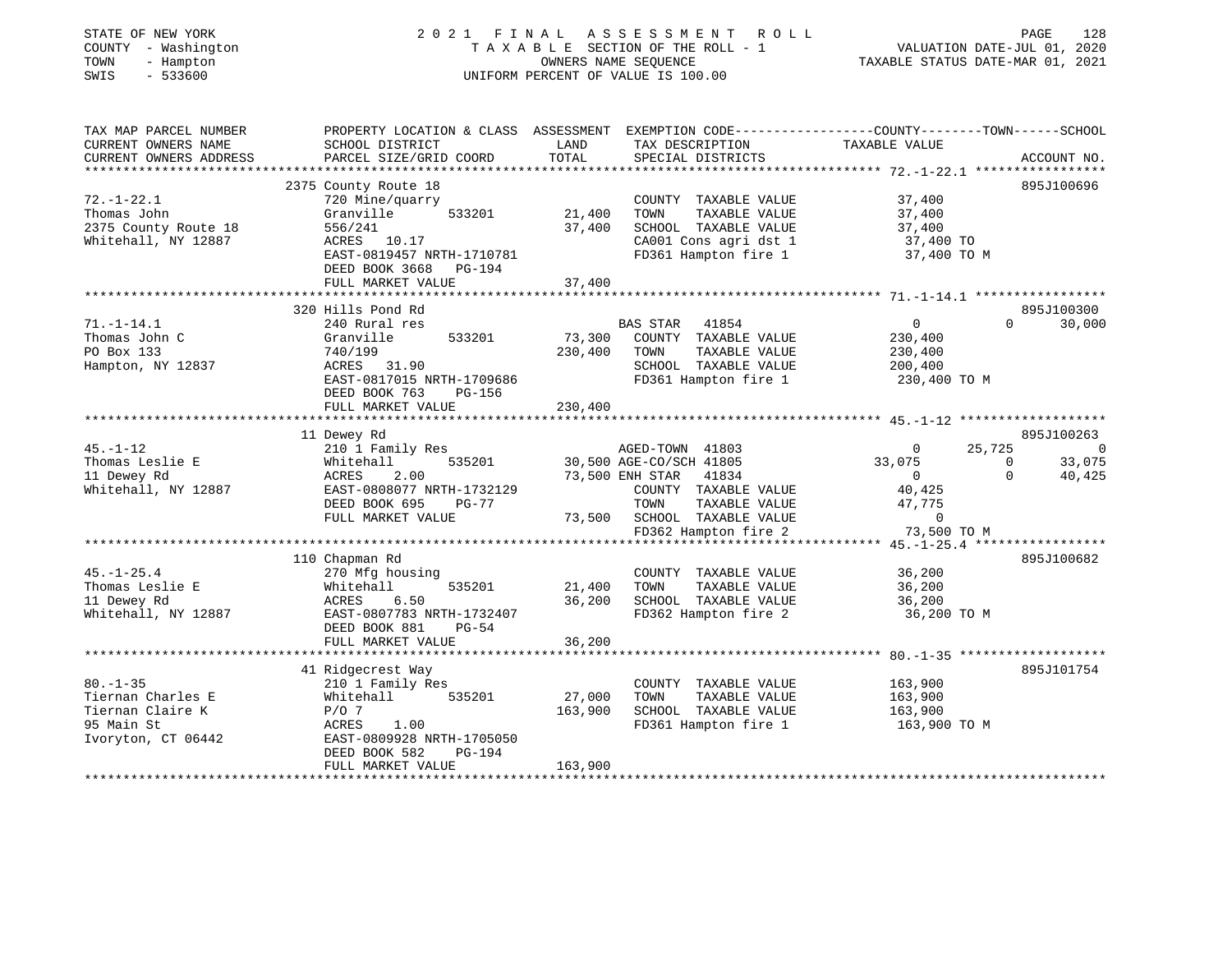| STATE OF NEW YORK    |  |                     |  |
|----------------------|--|---------------------|--|
|                      |  | COUNTY - Washington |  |
| TOWN                 |  | - Hampton           |  |
| $\sim$ $\sim$ $\sim$ |  | $\blacksquare$      |  |

# STATE OF NEW YORK 2 0 2 1 F I N A L A S S E S S M E N T R O L L PAGE 129 COUNTY - Washington T A X A B L E SECTION OF THE ROLL - 1 VALUATION DATE-JUL 01, 2020 TOWN - Hampton OWNERS NAME SEQUENCE TAXABLE STATUS DATE-MAR 01, 2021 SWIS - 533600 UNIFORM PERCENT OF VALUE IS 100.00

| TAX MAP PARCEL NUMBER<br>CURRENT OWNERS NAME<br>CURRENT OWNERS ADDRESS                               | PROPERTY LOCATION & CLASS ASSESSMENT EXEMPTION CODE---------------COUNTY-------TOWN-----SCHOOL<br>SCHOOL DISTRICT<br>PARCEL SIZE/GRID COORD                                               | LAND<br>TOTAL                     | TAX DESCRIPTION<br>SPECIAL DISTRICTS                                                          | TAXABLE VALUE                             | ACCOUNT NO. |
|------------------------------------------------------------------------------------------------------|-------------------------------------------------------------------------------------------------------------------------------------------------------------------------------------------|-----------------------------------|-----------------------------------------------------------------------------------------------|-------------------------------------------|-------------|
| $45. - 1 - 22.2$<br>Towle Bradley<br>Towle Jillian<br>66 Golf Course Rd<br>Whitehall, NY 12887       | 66 Golf Course Rd<br>270 Mfg housing<br>Whitehall<br>FRNT 100.00 DPTH 150.00<br>0.34<br>ACRES<br>EAST-0810415 NRTH-1735425<br>DEED BOOK 20191 PG-29689<br>FULL MARKET VALUE               | 535201 16,700<br>62,000<br>62,000 | COUNTY TAXABLE VALUE<br>TOWN<br>TAXABLE VALUE<br>SCHOOL TAXABLE VALUE<br>FD362 Hampton fire 2 | 62,000<br>62,000<br>62,000<br>62,000 TO M | 895J100698  |
| $45. - 1 - 22.3$<br>Towle Bradley<br>Towle Jillian<br>66 Golf Course Rd<br>Whitehall, NY 12887       | Golf Course Rd<br>311 Res vac land<br>Whitehall<br>FRNT 100.00 DPTH 200.00 1,600<br>0.46<br>ACRES<br>EAST-0810575 NRTH-1735547<br>DEED BOOK 20191 PG-29689<br>FULL MARKET VALUE           | 535201 1,600<br>1,600             | COUNTY TAXABLE VALUE<br>TAXABLE VALUE<br>TOWN<br>SCHOOL TAXABLE VALUE<br>FD362 Hampton fire 2 | 1,600<br>1,600<br>1,600<br>1,600 TO M     |             |
| $45. - 1 - 22.4$<br>Towle Bradley<br>Towle Jillian<br>66 Golf Course Rd<br>Whitehall, NY 12887       | Golf Course Rd<br>311 Res vac land<br>535201<br>Whitehall<br>FRNT 120.00 DPTH 200.00 1,900<br>0.62<br>ACRES<br>EAST-0810571 NRTH-1735430<br>DEED BOOK 20191 PG-29689<br>FULL MARKET VALUE | 1,900<br>1,900                    | COUNTY TAXABLE VALUE<br>TOWN<br>TAXABLE VALUE<br>SCHOOL TAXABLE VALUE<br>FD362 Hampton fire 2 | 1,900<br>1,900<br>1,900<br>1,900 TO M     |             |
| $45. - 1 - 19$<br>Tracy Barbara L<br>Tracy Scott H<br>412 Carlton Rd<br>Whitehall, NY 12887          | 86 Golf Course Rd<br>210 1 Family Res<br>Whitehall<br>FRNT 125.00 PF.11 --<br>EAST-0810341 NRTH-1735875<br>EAST-0813 PG-163<br>FULL MARKET VALUE                                          | 535201 17,100<br>57,700<br>57,700 | COUNTY TAXABLE VALUE<br>TAXABLE VALUE<br>TOWN<br>SCHOOL TAXABLE VALUE<br>FD362 Hampton fire 2 | 57,700<br>57,700<br>57,700<br>57,700 TO M | 895J100270  |
| $72 - 2 - 33$<br>Trombley John A<br>Trombley John A Jr<br>1549 Pencil Mill Rd<br>Castleton, VT 05735 | 117 Campbell Ln<br>449 Other Storag<br>Granville<br>533201<br>713/143 Hwy Approp<br>FRNT 152.00 DPTH 213.00<br>EAST-0824356 NRTH-1712653<br>DEED BOOK 3283 PG-310<br>FULL MARKET VALUE    | 24,100<br>39,900<br>39,900        | COUNTY TAXABLE VALUE<br>TOWN<br>TAXABLE VALUE<br>SCHOOL TAXABLE VALUE<br>FD361 Hampton fire 1 | 39,900<br>39,900<br>39,900<br>39,900 TO M | 895J100222  |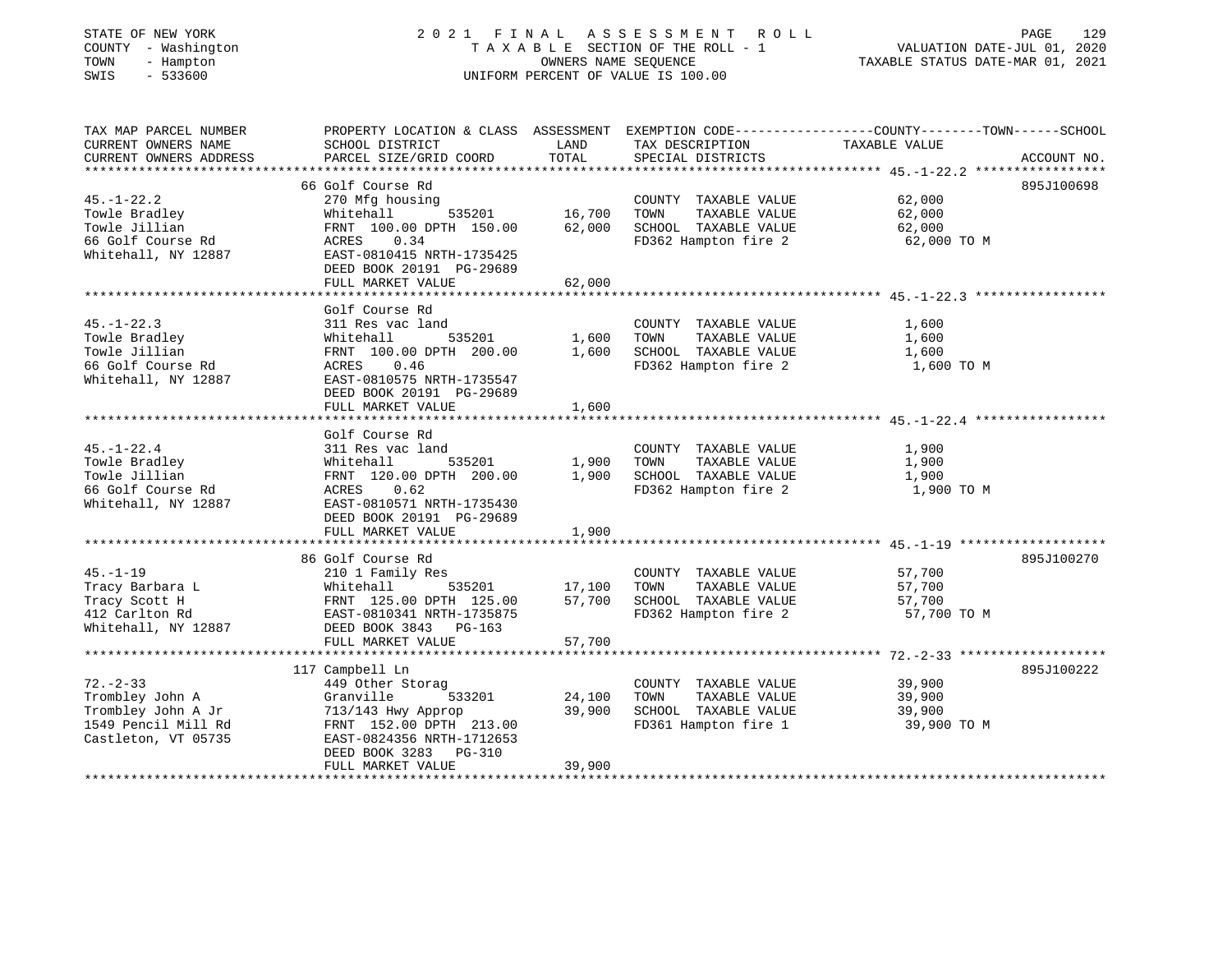## STATE OF NEW YORK 2 0 2 1 F I N A L A S S E S S M E N T R O L L PAGE 130 COUNTY - Washington T A X A B L E SECTION OF THE ROLL - 1 VALUATION DATE-JUL 01, 2020 TOWN - Hampton OWNERS NAME SEQUENCE TAXABLE STATUS DATE-MAR 01, 2021 SWIS - 533600 UNIFORM PERCENT OF VALUE IS 100.00UNIFORM PERCENT OF VALUE IS 100.00

| TAX MAP PARCEL NUMBER   | PROPERTY LOCATION & CLASS ASSESSMENT |         | EXEMPTION CODE----------------COUNTY-------TOWN------SCHOOL |               |             |
|-------------------------|--------------------------------------|---------|-------------------------------------------------------------|---------------|-------------|
| CURRENT OWNERS NAME     | SCHOOL DISTRICT                      | LAND    | TAX DESCRIPTION                                             | TAXABLE VALUE |             |
| CURRENT OWNERS ADDRESS  | PARCEL SIZE/GRID COORD               | TOTAL   | SPECIAL DISTRICTS                                           |               | ACCOUNT NO. |
| **********************  |                                      |         |                                                             |               |             |
|                         | 15 Douglas Way                       |         |                                                             |               | 895J100706  |
| $53. - 1 - 1.1$         | 151 Fruit crop                       |         | COUNTY TAXABLE VALUE                                        | 317,100       |             |
| Troutman estate William | Whitehall<br>535201                  | 159,800 | TAXABLE VALUE<br>TOWN                                       | 317,100       |             |
| Lawrence William T      | 797/326                              | 317,100 | SCHOOL TAXABLE VALUE                                        | 317,100       |             |
| 15 Douglas Way          | Trans Exempt Repay 2021              |         | CA001 Cons agri dst 1                                       | 317,100 TO    |             |
| Whitehall, NY 12887     | ACRES 177.70                         |         | EZ015 Empire Zone-Site 15                                   | 317,100 TO    |             |
|                         | EAST-0806983 NRTH-1726989            |         | FD362 Hampton fire 2                                        | 317,100 TO M  |             |
|                         | DEED BOOK 3960 PG-327                |         | TE533 Trans exempt flg                                      | 235.91 MT     |             |
|                         | FULL MARKET VALUE                    | 317,100 |                                                             |               |             |
|                         |                                      |         |                                                             |               |             |
|                         | LOT 1&2 Taylor Pat                   |         |                                                             |               | 895J100093  |
| $53. - 1 - 1$           | 323 Vacant rural                     |         | COUNTY TAXABLE VALUE                                        | 112,000       |             |
| Troutman William        | 535201<br>Whitehall                  | 112,000 | TAXABLE VALUE<br>TOWN                                       | 112,000       |             |
| Troutman Sandra         | 797/326                              | 112,000 | SCHOOL TAXABLE VALUE                                        | 112,000       |             |
| 15 Douglas Way          | ACRES 145.80                         |         | CA001 Cons agri dst 1                                       | 112,000 TO    |             |
| Whitehall, NY 12887     | EAST-0808672 NRTH-1725896            |         | FD362 Hampton fire 2                                        | 112,000 TO M  |             |
|                         | DEED BOOK 3960 PG-327                |         |                                                             |               |             |
|                         | FULL MARKET VALUE                    | 112,000 |                                                             |               |             |
|                         |                                      |         |                                                             |               |             |
|                         | 137 Chapman Rd                       |         |                                                             |               | 895J100059  |
| $45. - 1 - 13$          | 220 2 Family Res                     |         | COUNTY TAXABLE VALUE                                        | 147,000       |             |
| Troutman William L      | 535201<br>Whitehall                  | 40,100  | TOWN<br>TAXABLE VALUE                                       | 147,000       |             |
| 137 Chapman Rd          | ACRES<br>4.75                        | 147,000 | SCHOOL TAXABLE VALUE                                        | 147,000       |             |
| Whitehall, NY 12887     | EAST-0808489 NRTH-1733211            |         | FD362 Hampton fire 2                                        | 147,000 TO M  |             |
|                         | DEED BOOK 897<br><b>PG-114</b>       |         |                                                             |               |             |
|                         | FULL MARKET VALUE                    | 147,000 |                                                             |               |             |
|                         |                                      |         |                                                             |               |             |
|                         | 324 Hills Pond Rd                    |         |                                                             |               |             |
| $71. - 1 - 14.11$       | 210 1 Family Res                     |         | COUNTY TAXABLE VALUE                                        | 162,900       |             |
| Turunen Peter J Jr      | Granville<br>533201                  | 27,300  | TOWN<br>TAXABLE VALUE                                       | 162,900       |             |
| Turunen Betsy           | ACRES<br>1.09                        | 162,900 | SCHOOL TAXABLE VALUE                                        | 162,900       |             |
| 724 Morse Hollow Rd     | EAST-0815576 NRTH-1709848            |         | FD361 Hampton fire 1                                        | 162,900 TO M  |             |
| Poultney, VT 05764      | DEED BOOK 920<br>$PG-290$            |         |                                                             |               |             |
|                         | FULL MARKET VALUE                    | 162,900 |                                                             |               |             |
|                         |                                      |         |                                                             |               |             |
|                         | 465 South Rd                         |         |                                                             |               | 895J100232  |
| $72. - 1 - 13$          | 210 1 Family Res                     |         | COUNTY TAXABLE VALUE                                        | 29,900        |             |
| VanDetta Dylan          | Granville<br>533201                  | 23,800  | TAXABLE VALUE<br>TOWN                                       | 29,900        |             |
| 3725 NE 73rd Ave        | FRNT 130.00 DPTH 240.00              | 29,900  | SCHOOL TAXABLE VALUE                                        | 29,900        |             |
| Portland, OR 97213      | EAST-0819971 NRTH-1708305            |         | FD361 Hampton fire 1                                        | 29,900 TO M   |             |
|                         | DEED BOOK 3972<br>PG-141             |         |                                                             |               |             |
|                         | FULL MARKET VALUE                    | 29,900  |                                                             |               |             |
|                         | ********************************     |         |                                                             |               |             |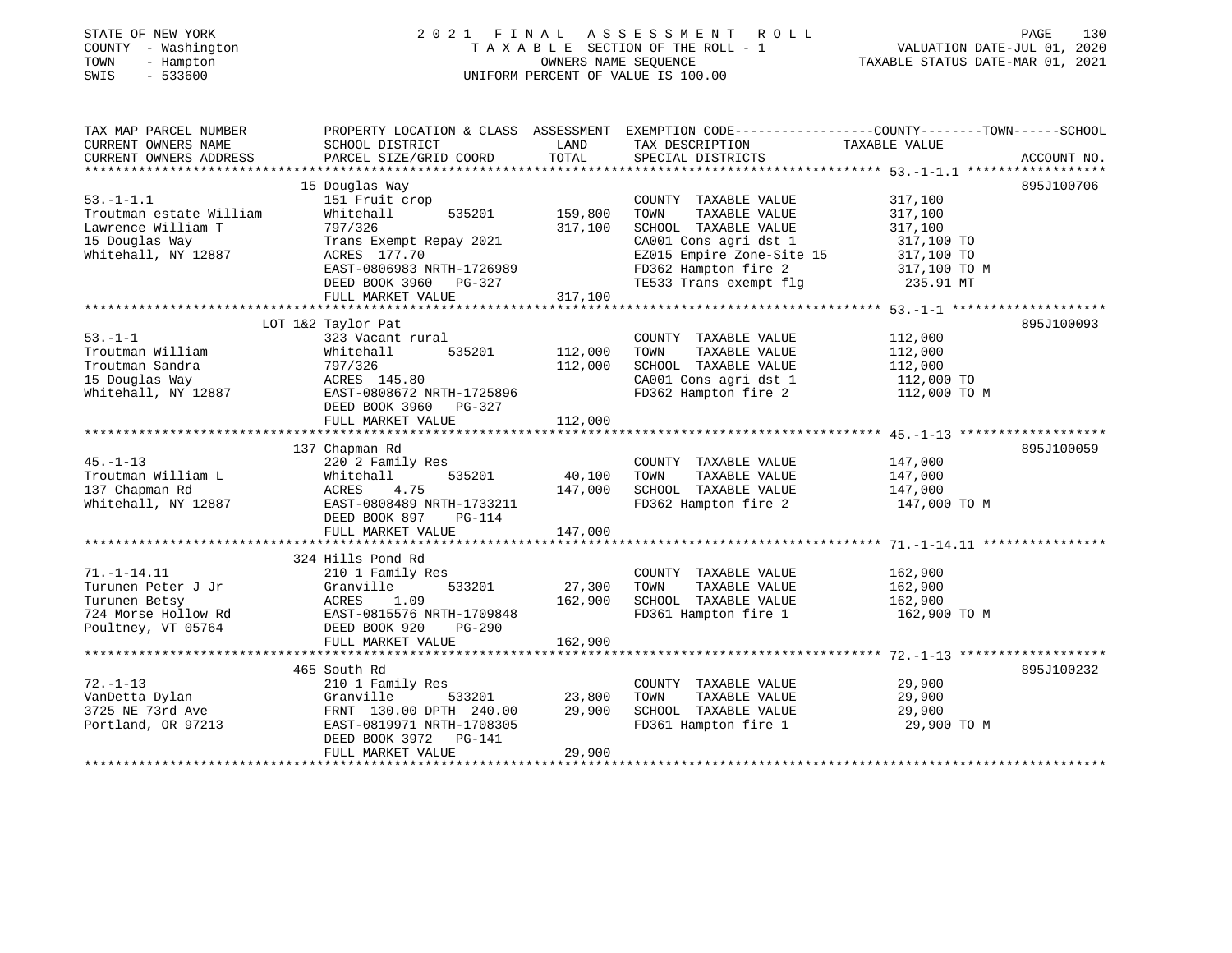|                                                                                                                                                                                                                                                                      | PAGE 131<br>TAXABLE SECTION OF THE ROLL - 1 VALUATION DATE-JUL 01, 2020<br>TAXABLE STATUS DATE-MAR 01, 2021<br>OWNERS NAME SEQUENCE<br>UNIFORM PERCENT OF VALUE IS 100.00 |                                     |                                               |                                                                    |          |                                   |
|----------------------------------------------------------------------------------------------------------------------------------------------------------------------------------------------------------------------------------------------------------------------|---------------------------------------------------------------------------------------------------------------------------------------------------------------------------|-------------------------------------|-----------------------------------------------|--------------------------------------------------------------------|----------|-----------------------------------|
| TAX MAP PARCEL NUMBER THE PROPERTY LOCATION & CLASS ASSESSMENT EXEMPTION CODE--------------COUNTY-------TOWN------SCHOOL<br>SCHOOL DISTRICT                                                                                                                          |                                                                                                                                                                           |                                     |                                               | LAND TAX DESCRIPTION TAXABLE VALUE                                 |          |                                   |
| CURRENT OWNERS ADDRESS PARCEL SIZE/GRID COORD TOTAL SPECIAL DISTRICTS                                                                                                                                                                                                |                                                                                                                                                                           |                                     |                                               |                                                                    |          | ACCOUNT NO.                       |
| 459 South Rd                                                                                                                                                                                                                                                         |                                                                                                                                                                           |                                     |                                               |                                                                    |          |                                   |
| 314 Rural vac<10<br>Granville<br>3725 NE 73rd Ave               ACRES     1.73<br>Portland, OR 97213               EAST-0819877 N<br>ACRES 1.73 14,600 SCHOOL TAXABLE VALUE 14,600<br>EAST-0819877 NRTH-1708133 FD361 Hampton fire 1 14,600<br>DEED BOOK 3972 PG-137 | 533201 14,600                                                                                                                                                             | TOWN                                | COUNTY TAXABLE VALUE                          | 14,600<br>TAXABLE VALUE 14,600<br>FD361 Hampton fire 1 14,600 TO M |          |                                   |
| FULL MARKET VALUE                                                                                                                                                                                                                                                    |                                                                                                                                                                           |                                     |                                               |                                                                    |          |                                   |
|                                                                                                                                                                                                                                                                      |                                                                                                                                                                           |                                     |                                               |                                                                    |          |                                   |
| VanDeusen John M Jr -LE- Granville<br>John & Brenda VanDeusen<br>$71. - 3 - 5$<br>70.00 DPTH 140.00<br>FRNT<br>EAST-0815656 NRTH-1708341                                                                                                                             |                                                                                                                                                                           |                                     | TAXABLE VALUE<br>TAXABLE VALUE                | $\overline{0}$<br>193,500<br>193,500<br>122,800                    | $\Omega$ | 895J100272<br>70,700              |
|                                                                                                                                                                                                                                                                      | 1137 East Way<br>DEED BOOK 3137 PG-325                                                                                                                                    | 14,600<br>210 1 Family Res - WTRFNT | ENH STAR<br>Life Estate 3137/325 193,500 TOWN | 41834<br>533201 22,500 COUNTY<br>SCHOOL TAXABLE VALUE              |          | FD361 Hampton fire 1 193,500 TO M |

|                           | 3187 State Route 22A      |         |                         |                                  |            |
|---------------------------|---------------------------|---------|-------------------------|----------------------------------|------------|
| $54. - 1 - 14.4$          | 210 1 Family Res          |         | 41854<br>BAS STAR       | $\overline{0}$<br>$\overline{0}$ | 30,000     |
| VanNoordt Robert          | Granville<br>533201       | 28,100  | COUNTY<br>TAXABLE VALUE | 152,000                          |            |
| VanNoordt Darcy           | Easement 3201/301         | 152,000 | TOWN<br>TAXABLE VALUE   | 152,000                          |            |
| 3187 State Route 22       | 1.30<br>ACRES             |         | SCHOOL TAXABLE VALUE    | 122,000                          |            |
| Hampton, NY 12837         | EAST-0819598 NRTH-1724563 |         | CA001 Cons agri dst 1   | 152,000 TO                       |            |
|                           | DEED BOOK 3212 PG-187     |         | FD361 Hampton fire 1    | 152,000 TO M                     |            |
|                           | FULL MARKET VALUE         | 152,000 |                         |                                  |            |
|                           |                           |         |                         |                                  |            |
|                           | State Route 22A           |         |                         |                                  |            |
| $54. - 1 - 14.7$          | 322 Rural vac>10          |         | COUNTY<br>TAXABLE VALUE | 34,100                           |            |
| VanNoordt Robert          | Granville<br>533201       | 34,100  | TOWN<br>TAXABLE VALUE   | 34,100                           |            |
| VanNoordt Darcy           | Filed Subdy 12166         | 34,100  | SCHOOL TAXABLE VALUE    | 34,100                           |            |
| 3187 State Route 22       | Easement 3201/301         |         | CA001 Cons agri dst 1   | 34,100 TO                        |            |
| Hampton, NY 12837         | ACRES 15.50               |         | FD361 Hampton fire 1    | 34,100 TO M                      |            |
|                           | EAST-0819396 NRTH-1724644 |         |                         |                                  |            |
|                           | DEED BOOK 3212 PG-187     |         |                         |                                  |            |
|                           | FULL MARKET VALUE         | 34,100  |                         |                                  |            |
|                           |                           |         |                         |                                  |            |
|                           | County Route 18 Off       |         |                         |                                  | 895J100225 |
| $62. - 1 - 1$             | 910 Priv forest           |         | COUNTY<br>TAXABLE VALUE | 75,600                           |            |
| Vladyka Audrey J Trustee  | 535201<br>Whitehall       | 75,600  | TOWN<br>TAXABLE VALUE   | 75,600                           |            |
| Vladyka Trust Audrey J    | ACRES 179.00              | 75,600  | SCHOOL<br>TAXABLE VALUE | 75,600                           |            |
| 10314 State Route 22      | EAST-0809632 NRTH-1719091 |         | FD361 Hampton fire 1    | 75,600 TO M                      |            |
| PO Box 73                 | DEED BOOK 3537 PG-5       |         |                         |                                  |            |
| North Granville, NY 12854 | FULL MARKET VALUE         | 75,600  |                         |                                  |            |
|                           |                           |         |                         |                                  |            |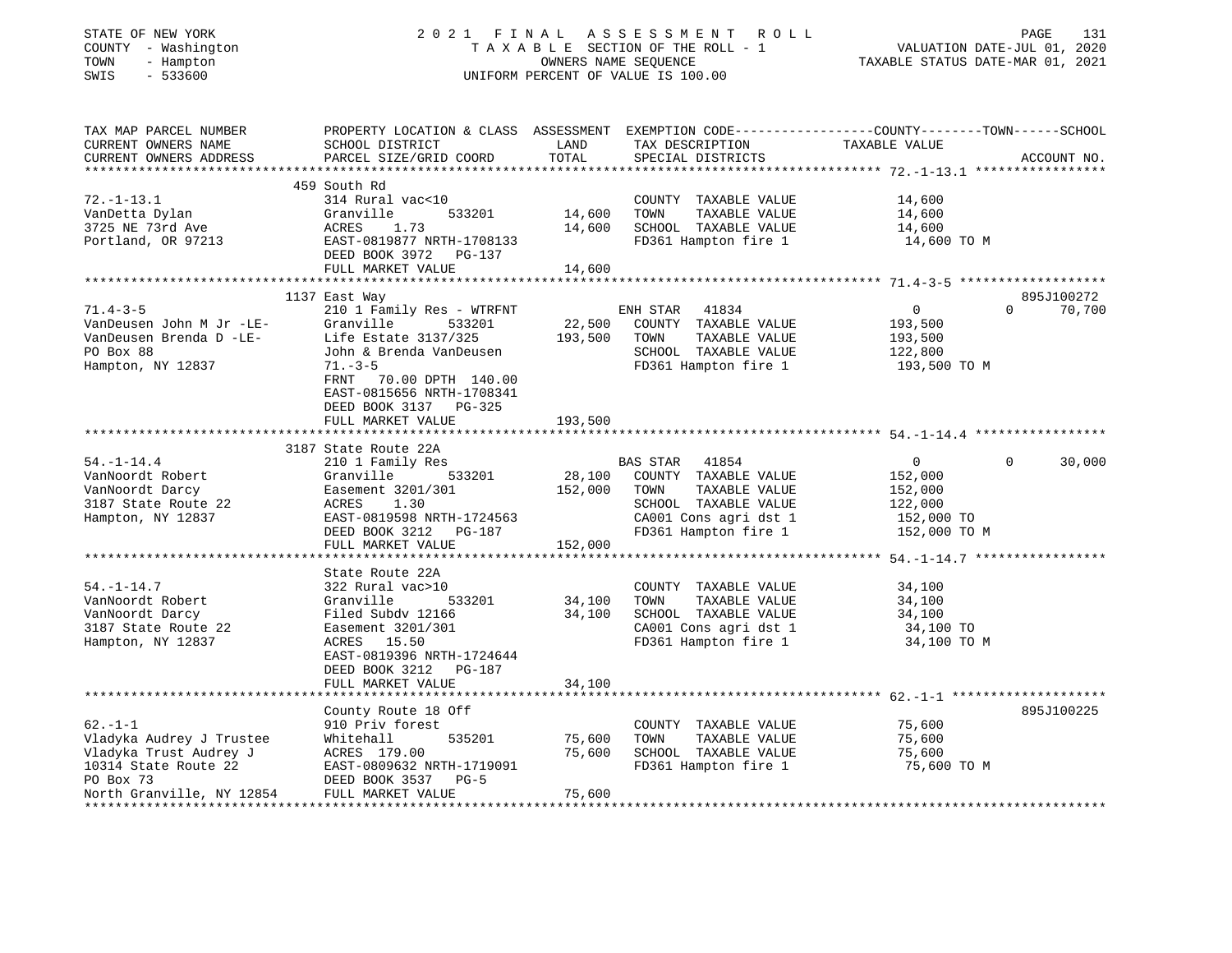## STATE OF NEW YORK 2 0 2 1 F I N A L A S S E S S M E N T R O L L PAGE 132 COUNTY - Washington T A X A B L E SECTION OF THE ROLL - 1 VALUATION DATE-JUL 01, 2020 TOWN - Hampton OWNERS NAME SEQUENCE TAXABLE STATUS DATE-MAR 01, 2021 SWIS - 533600 UNIFORM PERCENT OF VALUE IS 100.00UNIFORM PERCENT OF VALUE IS 100.00

| TOTAL<br>CURRENT OWNERS ADDRESS<br>PARCEL SIZE/GRID COORD<br>SPECIAL DISTRICTS               | ACCOUNT NO. |
|----------------------------------------------------------------------------------------------|-------------|
|                                                                                              |             |
| 895J100224<br>1855 County Route 18                                                           |             |
| $62. - 1 - 50$<br>24,200<br>314 Rural vac<10<br>COUNTY TAXABLE VALUE                         |             |
| 24,200<br>Vladyka Audrey J Trustee<br>535201<br>24,200<br>TAXABLE VALUE<br>Whitehall<br>TOWN |             |
| Vladyka Trust Audrey J<br><b>ACRES</b><br>8.70<br>24,200<br>SCHOOL TAXABLE VALUE<br>24,200   |             |
| 10314 State Route 22<br>EAST-0808891 NRTH-1716478<br>FD361 Hampton fire 1<br>24,200 TO M     |             |
| PO Box 73<br>DEED BOOK 3537 PG-5                                                             |             |
| North Granville, NY 12854<br>FULL MARKET VALUE<br>24,200                                     |             |
|                                                                                              |             |
| Hickey Rd OFF<br>895J100632                                                                  |             |
| $62. -1 - 8$<br>COUNTY TAXABLE VALUE<br>20,400<br>322 Rural vac>10                           |             |
| Vladyka Trust Audrey J<br>Granville<br>533201<br>20,400<br>TOWN<br>TAXABLE VALUE<br>20,400   |             |
| Vladyka Audrey J Trustee<br>ACRES 13.62<br>20,400<br>SCHOOL TAXABLE VALUE<br>20,400          |             |
| PO Box 73<br>FD361 Hampton fire 1<br>EAST-0811239 NRTH-1718385<br>20,400 TO M                |             |
| North Granville, NY 12854<br>DEED BOOK 3923 PG-243                                           |             |
| 20,400<br>FULL MARKET VALUE                                                                  |             |
|                                                                                              |             |
| 37 County Route 20<br>895J100099                                                             |             |
| $81. - 2 - 6$<br>210 1 Family Res<br>245,900<br>COUNTY TAXABLE VALUE                         |             |
| Walker Burke<br>533201<br>Granville<br>46,500<br>TOWN<br>TAXABLE VALUE<br>245,900            |             |
| ACRES<br>9.60<br>245,900<br>Walker Patrice<br>SCHOOL TAXABLE VALUE<br>245,900                |             |
| 8 Northview Ave<br>EAST-0823574 NRTH-1704959<br>FD361 Hampton fire 1<br>245,900 TO M         |             |
| Chelmsford, MA 01824<br>DEED BOOK 1794 PG-90                                                 |             |
| FULL MARKET VALUE<br>245,900                                                                 |             |
|                                                                                              |             |
| 100 Wicked Hollow Way<br>895J100563                                                          |             |
| $62. - 1 - 11$<br>271 Mfg housings<br>COUNTY TAXABLE VALUE<br>108,500                        |             |
| Walker Luenn S<br>Granville<br>533201<br>37,000<br>TOWN<br>TAXABLE VALUE<br>108,500          |             |
| 108,500<br>105 Wicked Hollow Way<br>ACRES 10.01<br>SCHOOL TAXABLE VALUE<br>108,500           |             |
| FD361 Hampton fire 1<br>Hampton, NY 12837<br>EAST-0812301 NRTH-1719682<br>108,500 TO M       |             |
| DEED BOOK 3571 PG-97                                                                         |             |
| 108,500<br>FULL MARKET VALUE                                                                 |             |
|                                                                                              |             |
| 7 Ridgecrest Way<br>895J101750                                                               |             |
| $80. - 1 - 30$<br>210 1 Family Res<br>COUNTY TAXABLE VALUE<br>185,000                        |             |
| Wanamaker Carlyle<br>Whitehall<br>535201<br>23,100<br>TAXABLE VALUE<br>185,000<br>TOWN       |             |
| Wanamaker Alice A<br>Lot 2 Sect 2<br>185,000<br>SCHOOL TAXABLE VALUE<br>185,000              |             |
| 7 Ridgecrest Way<br>FRNT 154.00 DPTH 241.00<br>FD361 Hampton fire 1<br>185,000 TO M          |             |
| Whitehall, NY 12887<br>ACRES<br>0.67                                                         |             |
| EAST-0810621 NRTH-1704517                                                                    |             |
| DEED BOOK 3843<br>PG-311                                                                     |             |
| 185,000<br>FULL MARKET VALUE                                                                 |             |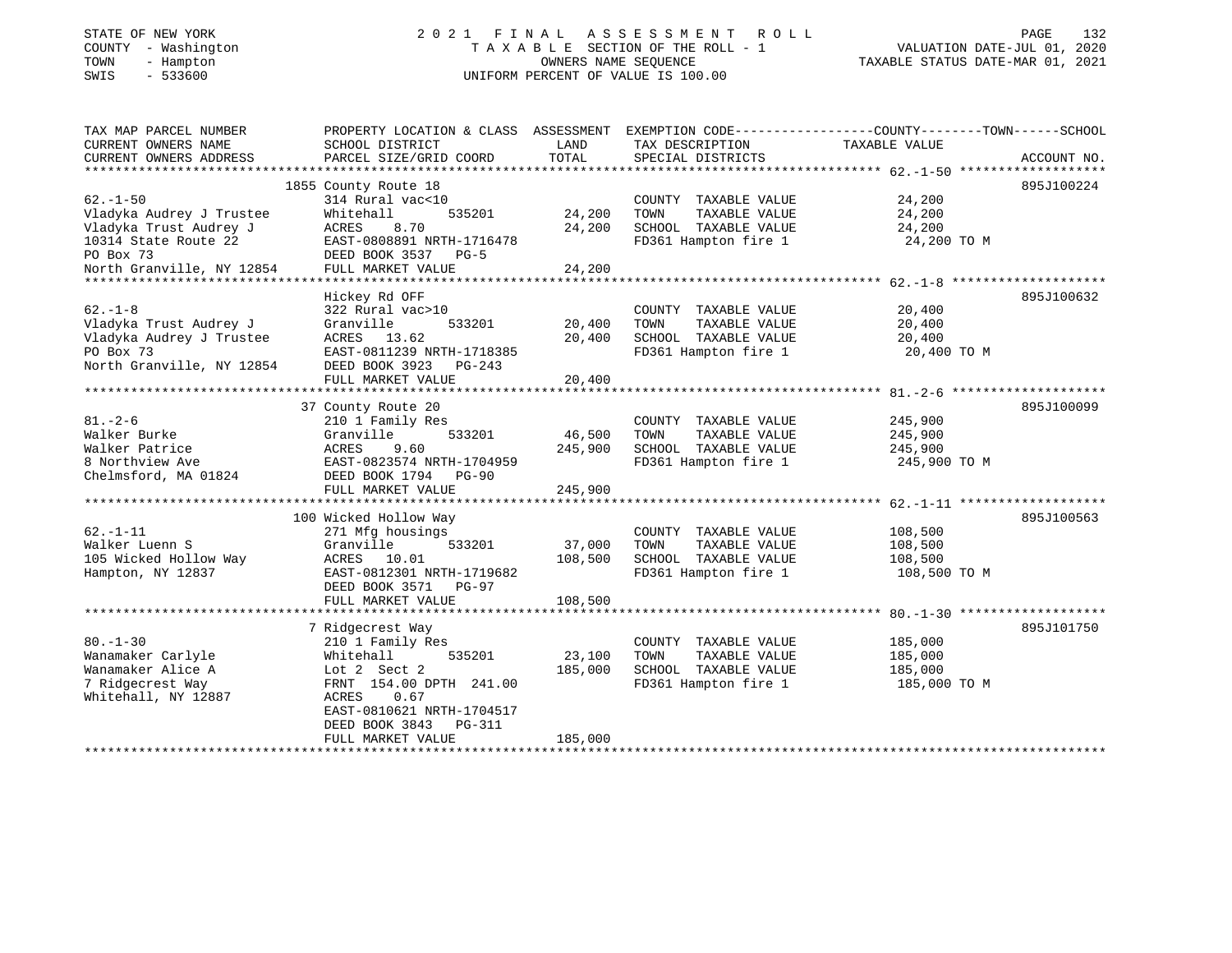### STATE OF NEW YORK 2 0 2 1 F I N A L A S S E S S M E N T R O L L PAGE 133 COUNTY - Washington T A X A B L E SECTION OF THE ROLL - 1 VALUATION DATE-JUL 01, 2020 TOWN - Hampton OWNERS NAME SEQUENCE TAXABLE STATUS DATE-MAR 01, 2021 SWIS - 533600 UNIFORM PERCENT OF VALUE IS 100.00UNIFORM PERCENT OF VALUE IS 100.00

| TAX MAP PARCEL NUMBER<br>CURRENT OWNERS NAME<br>CURRENT OWNERS ADDRESS                                                       | PROPERTY LOCATION & CLASS ASSESSMENT<br>SCHOOL DISTRICT<br>PARCEL SIZE/GRID COORD                                                                                                               | LAND<br>TOTAL                                           | TAX DESCRIPTION<br>SPECIAL DISTRICTS                                                                                    | EXEMPTION CODE-----------------COUNTY-------TOWN------SCHOOL<br>TAXABLE VALUE      | ACCOUNT NO.                                  |
|------------------------------------------------------------------------------------------------------------------------------|-------------------------------------------------------------------------------------------------------------------------------------------------------------------------------------------------|---------------------------------------------------------|-------------------------------------------------------------------------------------------------------------------------|------------------------------------------------------------------------------------|----------------------------------------------|
|                                                                                                                              | 440 South Rd                                                                                                                                                                                    |                                                         |                                                                                                                         |                                                                                    | 895J101777                                   |
| $72. - 1 - 18.2$<br>Wanamaker Ronald<br>Wanamaker Carlyle E<br>7 Ridgecrest Way<br>Whitehall, NY 12887                       | 270 Mfg housing<br>533201<br>Granville<br>584/304:2763/133<br>1.49<br>ACRES<br>EAST-0820064 NRTH-1707559<br>DEED BOOK 2763<br>PG-133<br>FULL MARKET VALUE                                       | <b>BAS STAR</b><br>28,700<br>75,000<br>TOWN<br>75,000   | 41854<br>COUNTY TAXABLE VALUE<br>TAXABLE VALUE<br>SCHOOL TAXABLE VALUE<br>FD361 Hampton fire 1                          | $\overline{0}$<br>75,000<br>75,000<br>45,000<br>75,000 TO M                        | 30,000<br>$\Omega$                           |
|                                                                                                                              |                                                                                                                                                                                                 |                                                         |                                                                                                                         |                                                                                    |                                              |
| $72. - 1 - 4$<br>Washburn Alfred E<br>Washburn Penny L<br>2521 County Route 18<br>Hampton, NY 12837                          | 2521 County Route 18<br>210 1 Family Res<br>Granville<br>533201<br>LOT 1<br>ACRES<br>1.67 BANK<br>997<br>EAST-0822465 NRTH-1711544<br>DEED BOOK 3313<br>PG-162<br>FULL MARKET VALUE             | 29,300 ENH STAR<br>167,300<br>TOWN<br>167,300           | VET COM CT 41131<br>41834<br>COUNTY TAXABLE VALUE<br>TAXABLE VALUE<br>SCHOOL TAXABLE VALUE<br>FD361 Hampton fire 1      | 41,825<br>41,400<br>$\overline{0}$<br>125,475<br>125,900<br>96,600<br>167,300 TO M | 895J100418<br>$\Omega$<br>70,700<br>$\Omega$ |
|                                                                                                                              | 1089 North Quivey Hill Ln                                                                                                                                                                       |                                                         |                                                                                                                         |                                                                                    | 895J100434                                   |
| $81. - 1 - 21$<br>Watkins Joseph W Trustee<br>Watkins Margaret E Trustee<br>1089 North Quivey Hill Ln<br>Whitehall, NY 12887 | 210 1 Family Res<br>Granville<br>533201<br>ACRES<br>6.80<br>EAST-0818572 NRTH-1701264<br>DEED BOOK 3519 PG-56<br>FULL MARKET VALUE                                                              | BAS STAR<br>43,200<br>286,100<br>TOWN<br>286,100        | 41854<br>COUNTY TAXABLE VALUE<br>TAXABLE VALUE<br>SCHOOL TAXABLE VALUE<br>FD361 Hampton fire 1                          | $\overline{0}$<br>286,100<br>286,100<br>256,100<br>286,100 TO M                    | $\Omega$<br>30,000                           |
|                                                                                                                              | 120 Campbell Ln                                                                                                                                                                                 |                                                         |                                                                                                                         |                                                                                    | 895J100201                                   |
| $72. - 2 - 1$<br>Weeden Roger<br>Weeden Heather<br>120 Campbell Ln<br>Hampton, NY 12837                                      | 240 Rural res<br>Granville<br>533201<br>ACRES 15.20 BANK<br>997<br>EAST-0825117 NRTH-1713091<br>DEED BOOK 2054<br>$PG-58$<br>FULL MARKET VALUE                                                  | <b>BAS STAR</b><br>53,200<br>185,300<br>TOWN<br>185,300 | 41854<br>COUNTY TAXABLE VALUE<br>TAXABLE VALUE<br>SCHOOL TAXABLE VALUE<br>CA001 Cons agri dst 1<br>FD361 Hampton fire 1 | $\overline{0}$<br>185,300<br>185,300<br>155,300<br>185,300 TO<br>185,300 TO M      | $\Omega$<br>30,000                           |
|                                                                                                                              | 44 Greenfield Ln                                                                                                                                                                                |                                                         |                                                                                                                         |                                                                                    | 895J100550                                   |
| $72.2 - 3 - 18$<br>Weeden Roger F Jr<br>Weeden Heather P<br>120 Campbell Ln<br>Hampton, NY 12837                             | 230 3 Family Res<br>Granville<br>533201<br>$72. - 3 - 18$<br>FRNT 136.00 DPTH 184.00<br>997<br><b>BANK</b><br>EAST-0823388 NRTH-1711989<br>DEED BOOK 3184<br><b>PG-290</b><br>FULL MARKET VALUE | 21,600<br>TOWN<br>102,800<br>102,800                    | COUNTY TAXABLE VALUE<br>TAXABLE VALUE<br>SCHOOL TAXABLE VALUE<br>FD361 Hampton fire 1                                   | 102,800<br>102,800<br>102,800<br>102,800 TO M                                      |                                              |
|                                                                                                                              |                                                                                                                                                                                                 |                                                         |                                                                                                                         |                                                                                    |                                              |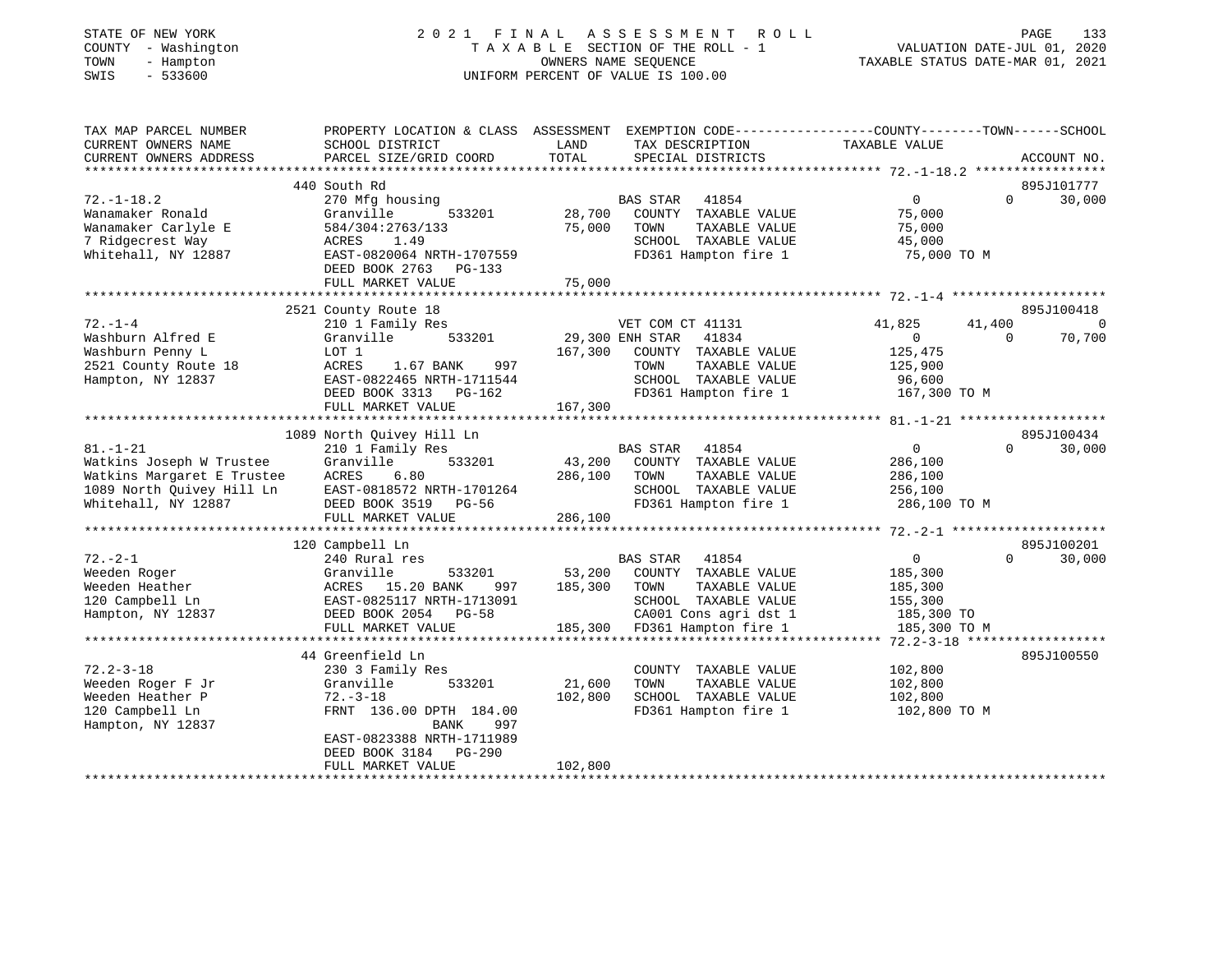| STATE OF NEW YORK<br>COUNTY - Washington<br>- Hampton<br>TOWN<br>SWIS<br>$-533600$ | ASSESSMENT<br>2021 FINAL<br>ROLL<br>TAXABLE SECTION OF THE ROLL - 1<br>OWNERS NAME SEQUENCE<br>UNIFORM PERCENT OF VALUE IS 100.00 |               |                                      | PAGE<br>VALUATION DATE-JUL 01, 2020<br>TAXABLE STATUS DATE-MAR 01, 2021                                          | 134            |
|------------------------------------------------------------------------------------|-----------------------------------------------------------------------------------------------------------------------------------|---------------|--------------------------------------|------------------------------------------------------------------------------------------------------------------|----------------|
| TAX MAP PARCEL NUMBER<br>CURRENT OWNERS NAME<br>CURRENT OWNERS ADDRESS             | SCHOOL DISTRICT<br>PARCEL SIZE/GRID COORD                                                                                         | LAND<br>TOTAL | TAX DESCRIPTION<br>SPECIAL DISTRICTS | PROPERTY LOCATION & CLASS ASSESSMENT EXEMPTION CODE----------------COUNTY-------TOWN-----SCHOOL<br>TAXABLE VALUE | ACCOUNT NO.    |
|                                                                                    | Ridgecrest Way                                                                                                                    |               |                                      |                                                                                                                  | 875J101785     |
| $80. - 1 - 50$                                                                     | 311 Res vac land                                                                                                                  |               | COUNTY TAXABLE VALUE                 | 13,800                                                                                                           |                |
| Weinert Trust Kenneth                                                              | 535201<br>Whitehall                                                                                                               | 13,800        | TOWN<br>TAXABLE VALUE                | 13,800                                                                                                           |                |
| PO Box 321                                                                         | Lot 1A                                                                                                                            | 13,800        | SCHOOL TAXABLE VALUE                 | 13,800                                                                                                           |                |
| Circleville, NY 10919                                                              | FRNT 150.00 DPTH 221.00<br>EAST-0809873 NRTH-1705227<br>DEED BOOK 3402 PG-202                                                     |               | FD361 Hampton fire 1                 | 13,800 TO M                                                                                                      |                |
|                                                                                    | FULL MARKET VALUE                                                                                                                 | 13,800        |                                      |                                                                                                                  |                |
|                                                                                    |                                                                                                                                   |               |                                      |                                                                                                                  |                |
| $80. - 1 - 51$                                                                     | 53 Ridgecrest Way<br>240 Rural res                                                                                                |               | COUNTY TAXABLE VALUE                 | 292,000                                                                                                          | 895J101786     |
| Weinert Trust Kenneth                                                              | Whitehall<br>535201                                                                                                               | 52,800        | TOWN<br>TAXABLE VALUE                | 292,000                                                                                                          |                |
| PO Box 321                                                                         | 787-314                                                                                                                           | 292,000       | SCHOOL TAXABLE VALUE                 | 292,000                                                                                                          |                |
| Circleville, NY 10919                                                              | 786-203 786-206                                                                                                                   |               | FD361 Hampton fire 1                 | 292,000 TO M                                                                                                     |                |
|                                                                                    | ACRES 14.82<br>EAST-0809477 NRTH-1705468<br>DEED BOOK 3402 PG-196                                                                 |               |                                      |                                                                                                                  |                |
|                                                                                    | FULL MARKET VALUE<br>*************************                                                                                    | 292,000       |                                      | ************************************ 81.-1-38 *******************                                                |                |
|                                                                                    | 1049 North Quivey Hill Ln                                                                                                         |               |                                      |                                                                                                                  | 895J100538     |
| $81. - 1 - 38$                                                                     | 260 Seasonal res                                                                                                                  |               | COUNTY TAXABLE VALUE                 | 86,500                                                                                                           |                |
| Welsh Rebecca A                                                                    | 533201<br>Granville                                                                                                               | 47,000        | TOWN<br>TAXABLE VALUE                | 86,500                                                                                                           |                |
| c/o Lauren Welsh                                                                   | ACRES 10.00                                                                                                                       | 86,500        | SCHOOL TAXABLE VALUE                 | 86,500                                                                                                           |                |
| 411 Sinpatch Rd                                                                    | EAST-0817568 NRTH-1701270                                                                                                         |               | FD361 Hampton fire 1                 | 86,500 TO M                                                                                                      |                |
| Wassaic, NY 12592                                                                  | DEED BOOK 1953 PG-300                                                                                                             |               |                                      |                                                                                                                  |                |
|                                                                                    | FULL MARKET VALUE<br>**************************                                                                                   | 86,500        |                                      |                                                                                                                  |                |
|                                                                                    | 22 Greenfield Ln                                                                                                                  |               |                                      |                                                                                                                  | 895J100289     |
| $72.2 - 3 - 11$                                                                    | 220 2 Family Res                                                                                                                  |               | VET COM CT 41131                     | 26,125<br>26,125                                                                                                 | $\overline{0}$ |
| West Don                                                                           | 533201<br>Granville                                                                                                               |               | 20,000 ENH STAR 41834                | $\overline{0}$<br>$\Omega$                                                                                       | 70,700         |
| West June                                                                          | 403/253                                                                                                                           | 104,500       | COUNTY TAXABLE VALUE                 | 78,375                                                                                                           |                |
| 22 Greenfield Ln                                                                   | $72.-3-11$                                                                                                                        |               | TAXABLE VALUE<br>TOWN                | 78,375                                                                                                           |                |
| Hampton, NY 12837                                                                  | FRNT 124.00 DPTH 190.00                                                                                                           |               | SCHOOL TAXABLE VALUE                 | 33,800                                                                                                           |                |
|                                                                                    | EAST-0823868 NRTH-1712143<br>DEED BOOK 402<br>PG-665                                                                              |               | FD361 Hampton fire 1                 | 104,500 TO M                                                                                                     |                |
|                                                                                    | FULL MARKET VALUE<br>*****************                                                                                            | 104,500       |                                      | ************************************* 71.4-2-23 *******************                                              |                |
|                                                                                    | Hills Pond Rd                                                                                                                     |               |                                      |                                                                                                                  | 8979900006     |
| $71.4 - 2 - 23$                                                                    | 692 Road/str/hwy                                                                                                                  |               | COUNTY TAXABLE VALUE                 | 3,500                                                                                                            |                |
| West Side Rd Council Of Hmpton Granville                                           | 533201                                                                                                                            | 3,500         | TOWN<br>TAXABLE VALUE                | 3,500                                                                                                            |                |
| Attn: Joseph Belger                                                                | Private Road                                                                                                                      | 3,500         | SCHOOL TAXABLE VALUE                 | 3,500                                                                                                            |                |
| 214 Greenway Ter                                                                   | $71. - 2 - 23$                                                                                                                    |               | FD361 Hampton fire 1                 | 3,500 TO M                                                                                                       |                |
| River Edge, NJ 07661                                                               | 2.30<br>ACRES                                                                                                                     |               |                                      |                                                                                                                  |                |
|                                                                                    | EAST-0815614 NRTH-1707378                                                                                                         |               |                                      |                                                                                                                  |                |
|                                                                                    | DEED BOOK 613<br>PG-187<br>FULL MARKET VALUE                                                                                      | 3,500         |                                      |                                                                                                                  |                |
|                                                                                    |                                                                                                                                   |               |                                      |                                                                                                                  |                |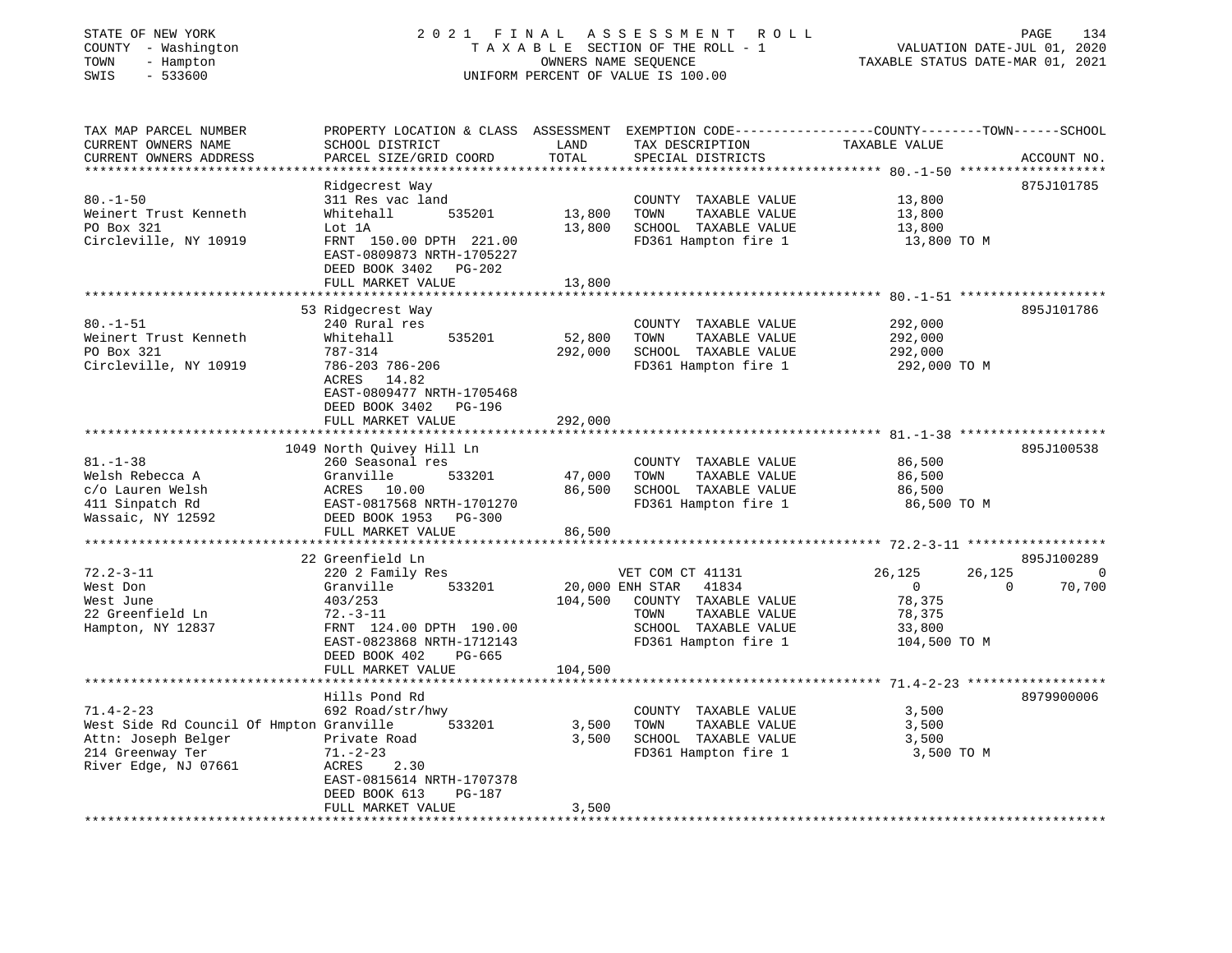### STATE OF NEW YORK 2 0 2 1 F I N A L A S S E S S M E N T R O L L PAGE 135 COUNTY - Washington T A X A B L E SECTION OF THE ROLL - 1 VALUATION DATE-JUL 01, 2020 TOWN - Hampton OWNERS NAME SEQUENCE TAXABLE STATUS DATE-MAR 01, 2021 SWIS - 533600 UNIFORM PERCENT OF VALUE IS 100.00UNIFORM PERCENT OF VALUE IS 100.00

| TAX MAP PARCEL NUMBER  | PROPERTY LOCATION & CLASS ASSESSMENT |         |                                             | EXEMPTION CODE-----------------COUNTY-------TOWN------SCHOOL |                     |
|------------------------|--------------------------------------|---------|---------------------------------------------|--------------------------------------------------------------|---------------------|
| CURRENT OWNERS NAME    | SCHOOL DISTRICT                      | LAND    | TAX DESCRIPTION                             | TAXABLE VALUE                                                |                     |
| CURRENT OWNERS ADDRESS | PARCEL SIZE/GRID COORD               | TOTAL   | SPECIAL DISTRICTS                           |                                                              | ACCOUNT NO.         |
| ********************** |                                      |         |                                             |                                                              | ******************* |
|                        | Hickey Rd OFF                        |         |                                             |                                                              | 895J100645          |
| $62. - 1 - 12$         | 322 Rural vac>10                     |         | COUNTY TAXABLE VALUE                        | 18,500                                                       |                     |
| White Barry            | Granville<br>533201                  | 18,500  | TOWN<br>TAXABLE VALUE                       | 18,500                                                       |                     |
| White Nita             | ACRES 11.56                          | 18,500  | SCHOOL TAXABLE VALUE                        | 18,500                                                       |                     |
| 78 Rough Way           | EAST-0813070 NRTH-1719267            |         | FD361 Hampton fire 1                        | 18,500 TO M                                                  |                     |
| Hampton, NY 12837      | DEED BOOK 3024 PG-208                |         |                                             |                                                              |                     |
|                        | FULL MARKET VALUE                    | 18,500  |                                             |                                                              |                     |
|                        | **********************               |         | ******************************** 62.-1-32.6 |                                                              |                     |
|                        | 46 Rough Way                         |         |                                             |                                                              | 895J101725          |
| $62. - 1 - 32.6$       | 210 1 Family Res                     |         | COUNTY TAXABLE VALUE                        | 155,000                                                      |                     |
| White Barry            | Granville<br>533201                  | 19,600  | TOWN<br>TAXABLE VALUE                       | 155,000                                                      |                     |
| 78 Rough Way           | <b>ACRES</b><br>4.49                 | 155,000 | SCHOOL TAXABLE VALUE                        | 155,000                                                      |                     |
| Hampton, NY 12837      | EAST-0812846 NRTH-1718948            |         | FD361 Hampton fire 1                        | 155,000 TO M                                                 |                     |
|                        | DEED BOOK 1736<br>PG-226             |         |                                             |                                                              |                     |
|                        |                                      |         |                                             |                                                              |                     |
|                        | FULL MARKET VALUE                    | 155,000 |                                             | ***************** 62.-1-32                                   |                     |
|                        |                                      |         |                                             |                                                              |                     |
| $62 - 1 - 32$          | Hickey Rd OFF                        |         |                                             |                                                              | 895J100608          |
|                        | 322 Rural vac>10                     |         | COUNTY TAXABLE VALUE                        | 13,600                                                       |                     |
| White Barry R          | Granville<br>533201                  | 13,600  | TAXABLE VALUE<br>TOWN                       | 13,600                                                       |                     |
| White Nita M           | ACRES 15.07                          | 13,600  | SCHOOL TAXABLE VALUE                        | 13,600                                                       |                     |
| 78 Rough Way           | EAST-0812471 NRTH-1718029            |         | FD361 Hampton fire 1                        | 13,600 TO M                                                  |                     |
| Hampton, NY 12837      | DEED BOOK 870<br>$PG-30$             |         |                                             |                                                              |                     |
|                        | FULL MARKET VALUE                    | 13,600  |                                             |                                                              |                     |
|                        | ***********************              |         |                                             |                                                              |                     |
|                        | 25 Rough Way                         |         |                                             |                                                              | 895J100712          |
| $62. - 1 - 32.4$       | 240 Rural res                        |         | COUNTY TAXABLE VALUE                        | 83,000                                                       |                     |
| White Barry R          | Granville<br>533201                  | 47,800  | TOWN<br>TAXABLE VALUE                       | 83,000                                                       |                     |
| White Nita M           | ACRES 10.63                          | 83,000  | SCHOOL TAXABLE VALUE                        | 83,000                                                       |                     |
| 78 Rough Way           | EAST-0813042 NRTH-1717894            |         | FD361 Hampton fire 1                        | 83,000 TO M                                                  |                     |
| Hampton, NY 12837      | DEED BOOK 879<br>$PG-315$            |         |                                             |                                                              |                     |
|                        | FULL MARKET VALUE                    | 83,000  |                                             |                                                              |                     |
|                        |                                      |         |                                             | ********** 62.-1-32.5                                        |                     |
|                        | 79 Rough Way                         |         |                                             |                                                              | 895J101724          |
| $62. - 1 - 32.5$       | 312 Vac w/imprv                      |         | COUNTY TAXABLE VALUE                        | 80,400                                                       |                     |
| White Barry R          | Granville<br>533201                  | 41,000  | TOWN<br>TAXABLE VALUE                       | 80,400                                                       |                     |
| White Nita M           | 5.00<br>ACRES                        | 80,400  | SCHOOL TAXABLE VALUE                        | 80,400                                                       |                     |
| 78 Rough Way           | EAST-0813241 NRTH-1718593            |         | FD361 Hampton fire 1                        | 80,400 TO M                                                  |                     |
| Hampton, NY 12837      | DEED BOOK 3170 PG-288                |         |                                             |                                                              |                     |
|                        | FULL MARKET VALUE                    | 80,400  |                                             |                                                              |                     |
|                        |                                      |         |                                             |                                                              |                     |
|                        | 137 Hills Pond Rd                    |         |                                             |                                                              |                     |
| $71. - 1 - 15.5$       | 210 1 Family Res                     |         | VET COM C 41132                             | 41,300                                                       | $\mathbf 0$         |
| White Eric             | Granville<br>533201                  |         | 32,800 VET COM T 41133                      | 41,300<br>0                                                  |                     |
| White Katherine        | ACRES<br>5.05 BANK<br>998            |         | 165,200 BAS STAR<br>41854                   | $\mathbf{0}$                                                 | $\Omega$<br>30,000  |
| 137 Hills Pond Rd      | EAST-0815433 NRTH-1705539            |         | COUNTY TAXABLE VALUE                        | 123,900                                                      |                     |
| Whitehall, NY 12887    | DEED BOOK 3218 PG-46                 |         | TOWN<br>TAXABLE VALUE                       | 123,900                                                      |                     |
|                        | FULL MARKET VALUE                    | 165,200 | SCHOOL TAXABLE VALUE                        | 135,200                                                      |                     |
|                        |                                      |         | FD361 Hampton fire 1                        | 165,200 TO M                                                 |                     |
|                        |                                      |         | ********************************            | ******************************                               |                     |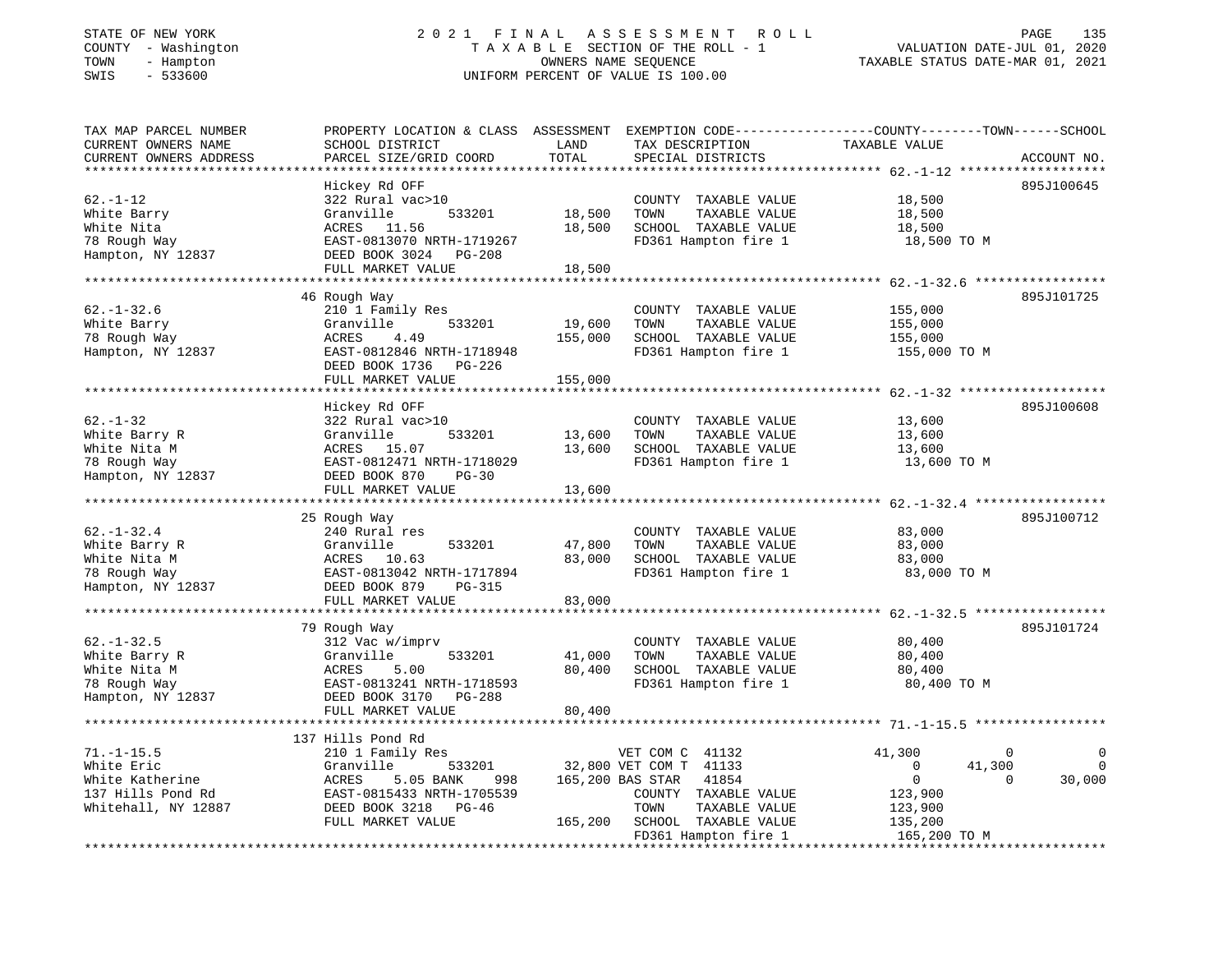# STATE OF NEW YORK 2 0 2 1 F I N A L A S S E S S M E N T R O L L PAGE 136 COUNTY - Washington T A X A B L E SECTION OF THE ROLL - 1 VALUATION DATE-JUL 01, 2020 TOWN - Hampton OWNERS NAME SEQUENCE TAXABLE STATUS DATE-MAR 01, 2021 SWIS - 533600 UNIFORM PERCENT OF VALUE IS 100.00

| CURRENT OWNERS NAME<br>SCHOOL DISTRICT<br>LAND<br>TAX DESCRIPTION<br>TAXABLE VALUE<br>TOTAL<br>CURRENT OWNERS ADDRESS<br>PARCEL SIZE/GRID COORD<br>SPECIAL DISTRICTS<br>ACCOUNT NO.<br>16 Perry Heights Way<br>895J101822<br>$72. - 2 - 27.2$<br>210 1 Family Res<br>162,900<br>COUNTY TAXABLE VALUE<br>533201<br>27,000<br>162,900<br>White Katherine<br>Granville<br>TOWN<br>TAXABLE VALUE<br>PO Box 154<br>SCHOOL TAXABLE VALUE<br>ACRES<br>1.00<br>162,900<br>162,900<br>Hampton, NY 12837<br>EAST-0822905 NRTH-1711914<br>FD361 Hampton fire 1<br>162,900 TO M<br>DEED BOOK 3993 PG-116<br>162,900<br>FULL MARKET VALUE<br>.<br>********* 62. -1-32.7 ***********<br>78 Rough Way<br>895J101726<br>$62. - 1 - 32.7$<br>210 1 Family Res<br>BAS STAR<br>$\mathbf 0$<br>$\Omega$<br>30,000<br>41854<br>533201<br>34,600<br>COUNTY TAXABLE VALUE<br>Granville<br>156,000<br><b>ACRES</b><br>5.96<br>156,000<br>TAXABLE VALUE<br>TOWN<br>156,000<br>EAST-0812800 NRTH-1718621<br>SCHOOL TAXABLE VALUE<br>126,000<br>FD361 Hampton fire 1<br>156,000 TO M<br>DEED BOOK 674<br>PG-235<br>FULL MARKET VALUE<br>156,000<br>********* 63.-1-10.3 ***<br>2858 State Route 22A<br>895J100687<br>280 Res Multiple<br>COUNTY TAXABLE VALUE<br>85,000<br>533201<br>28,200<br>TAXABLE VALUE<br>85,000<br>Granville<br>TOWN<br>85,000<br>SCHOOL TAXABLE VALUE<br>85,000<br>ACRES<br>1.35<br>Granville, NY 12832<br>FD361 Hampton fire 1<br>EAST-0822810 NRTH-1717720<br>85,000 TO M<br>DEED BOOK 3017 PG-292<br>85,000<br>FULL MARKET VALUE<br>*********************************** 71.-1-13<br>Hills Pond Rd OFF<br>895J100259<br>314 Rural vac<10<br>COUNTY TAXABLE VALUE<br>3,200<br>533201<br>Whitney Joshua T<br>Granville<br>3,200<br>TAXABLE VALUE<br>3,200<br>TOWN<br>Whitney Jason P<br>5.40<br>3,200<br>SCHOOL TAXABLE VALUE<br>3,200<br>ACRES<br>PO Box 239<br>EAST-0816537 NRTH-1710153<br>FD361 Hampton fire 1<br>3,200 TO M<br>Middle Granville, NY 12849<br>DEED BOOK 3548<br>PG-49<br>FULL MARKET VALUE<br>3,200<br>14 Wicked Hollow Way<br>895J100642<br>$62. - 1 - 18$<br>210 1 Family Res<br>BAS STAR<br>41854<br>$\overline{0}$<br>$\Omega$<br>30,000<br>Whittemore Ralena<br>533201<br>95,800<br>41,600<br>COUNTY TAXABLE VALUE<br>Granville<br>Fosmer Stanley<br>ACRES<br>5.48<br>95,800<br>TOWN<br>TAXABLE VALUE<br>95,800<br>14 Wicked Hollow Way<br>EAST-0814205 NRTH-1719734<br>SCHOOL TAXABLE VALUE<br>65,800<br>FD361 Hampton fire 1<br>95,800 TO M<br>Hampton, NY 12837<br>DEED BOOK 3090<br>PG-287<br>95,800<br>FULL MARKET VALUE<br>***********************<br>******************************** 53.-1-7.16 *****************<br>895J100665<br>256 Hickey Rd<br>$53. - 1 - 7.16$<br>COUNTY TAXABLE VALUE<br>20,300<br>314 Rural vac<10<br>Whittemore Ralph<br>533201<br>Granville<br>20,300<br>TOWN<br>TAXABLE VALUE<br>20,300<br>20,300<br>Bennett Beverly<br>ACRES<br>5.02<br>SCHOOL TAXABLE VALUE<br>20,300<br>236 Hickey Rd<br>EAST-0814940 NRTH-1719802<br>FD361 Hampton fire 1<br>20,300 TO M<br>Hampton, NY 12837<br>DEED BOOK 487<br>$PG-714$<br>FULL MARKET VALUE<br>20,300 | TAX MAP PARCEL NUMBER | PROPERTY LOCATION & CLASS ASSESSMENT |  | EXEMPTION CODE-----------------COUNTY-------TOWN------SCHOOL |  |
|--------------------------------------------------------------------------------------------------------------------------------------------------------------------------------------------------------------------------------------------------------------------------------------------------------------------------------------------------------------------------------------------------------------------------------------------------------------------------------------------------------------------------------------------------------------------------------------------------------------------------------------------------------------------------------------------------------------------------------------------------------------------------------------------------------------------------------------------------------------------------------------------------------------------------------------------------------------------------------------------------------------------------------------------------------------------------------------------------------------------------------------------------------------------------------------------------------------------------------------------------------------------------------------------------------------------------------------------------------------------------------------------------------------------------------------------------------------------------------------------------------------------------------------------------------------------------------------------------------------------------------------------------------------------------------------------------------------------------------------------------------------------------------------------------------------------------------------------------------------------------------------------------------------------------------------------------------------------------------------------------------------------------------------------------------------------------------------------------------------------------------------------------------------------------------------------------------------------------------------------------------------------------------------------------------------------------------------------------------------------------------------------------------------------------------------------------------------------------------------------------------------------------------------------------------------------------------------------------------------------------------------------------------------------------------------------------------------------------------------------------------------------------------------------------------------------------------------------------------------------------------------------------------------------------------------------------------------------------------------------------------------------------------------------------------------------------------------------------------|-----------------------|--------------------------------------|--|--------------------------------------------------------------|--|
|                                                                                                                                                                                                                                                                                                                                                                                                                                                                                                                                                                                                                                                                                                                                                                                                                                                                                                                                                                                                                                                                                                                                                                                                                                                                                                                                                                                                                                                                                                                                                                                                                                                                                                                                                                                                                                                                                                                                                                                                                                                                                                                                                                                                                                                                                                                                                                                                                                                                                                                                                                                                                                                                                                                                                                                                                                                                                                                                                                                                                                                                                                        |                       |                                      |  |                                                              |  |
|                                                                                                                                                                                                                                                                                                                                                                                                                                                                                                                                                                                                                                                                                                                                                                                                                                                                                                                                                                                                                                                                                                                                                                                                                                                                                                                                                                                                                                                                                                                                                                                                                                                                                                                                                                                                                                                                                                                                                                                                                                                                                                                                                                                                                                                                                                                                                                                                                                                                                                                                                                                                                                                                                                                                                                                                                                                                                                                                                                                                                                                                                                        |                       |                                      |  |                                                              |  |
|                                                                                                                                                                                                                                                                                                                                                                                                                                                                                                                                                                                                                                                                                                                                                                                                                                                                                                                                                                                                                                                                                                                                                                                                                                                                                                                                                                                                                                                                                                                                                                                                                                                                                                                                                                                                                                                                                                                                                                                                                                                                                                                                                                                                                                                                                                                                                                                                                                                                                                                                                                                                                                                                                                                                                                                                                                                                                                                                                                                                                                                                                                        |                       |                                      |  |                                                              |  |
|                                                                                                                                                                                                                                                                                                                                                                                                                                                                                                                                                                                                                                                                                                                                                                                                                                                                                                                                                                                                                                                                                                                                                                                                                                                                                                                                                                                                                                                                                                                                                                                                                                                                                                                                                                                                                                                                                                                                                                                                                                                                                                                                                                                                                                                                                                                                                                                                                                                                                                                                                                                                                                                                                                                                                                                                                                                                                                                                                                                                                                                                                                        |                       |                                      |  |                                                              |  |
|                                                                                                                                                                                                                                                                                                                                                                                                                                                                                                                                                                                                                                                                                                                                                                                                                                                                                                                                                                                                                                                                                                                                                                                                                                                                                                                                                                                                                                                                                                                                                                                                                                                                                                                                                                                                                                                                                                                                                                                                                                                                                                                                                                                                                                                                                                                                                                                                                                                                                                                                                                                                                                                                                                                                                                                                                                                                                                                                                                                                                                                                                                        |                       |                                      |  |                                                              |  |
|                                                                                                                                                                                                                                                                                                                                                                                                                                                                                                                                                                                                                                                                                                                                                                                                                                                                                                                                                                                                                                                                                                                                                                                                                                                                                                                                                                                                                                                                                                                                                                                                                                                                                                                                                                                                                                                                                                                                                                                                                                                                                                                                                                                                                                                                                                                                                                                                                                                                                                                                                                                                                                                                                                                                                                                                                                                                                                                                                                                                                                                                                                        |                       |                                      |  |                                                              |  |
|                                                                                                                                                                                                                                                                                                                                                                                                                                                                                                                                                                                                                                                                                                                                                                                                                                                                                                                                                                                                                                                                                                                                                                                                                                                                                                                                                                                                                                                                                                                                                                                                                                                                                                                                                                                                                                                                                                                                                                                                                                                                                                                                                                                                                                                                                                                                                                                                                                                                                                                                                                                                                                                                                                                                                                                                                                                                                                                                                                                                                                                                                                        |                       |                                      |  |                                                              |  |
|                                                                                                                                                                                                                                                                                                                                                                                                                                                                                                                                                                                                                                                                                                                                                                                                                                                                                                                                                                                                                                                                                                                                                                                                                                                                                                                                                                                                                                                                                                                                                                                                                                                                                                                                                                                                                                                                                                                                                                                                                                                                                                                                                                                                                                                                                                                                                                                                                                                                                                                                                                                                                                                                                                                                                                                                                                                                                                                                                                                                                                                                                                        |                       |                                      |  |                                                              |  |
|                                                                                                                                                                                                                                                                                                                                                                                                                                                                                                                                                                                                                                                                                                                                                                                                                                                                                                                                                                                                                                                                                                                                                                                                                                                                                                                                                                                                                                                                                                                                                                                                                                                                                                                                                                                                                                                                                                                                                                                                                                                                                                                                                                                                                                                                                                                                                                                                                                                                                                                                                                                                                                                                                                                                                                                                                                                                                                                                                                                                                                                                                                        |                       |                                      |  |                                                              |  |
|                                                                                                                                                                                                                                                                                                                                                                                                                                                                                                                                                                                                                                                                                                                                                                                                                                                                                                                                                                                                                                                                                                                                                                                                                                                                                                                                                                                                                                                                                                                                                                                                                                                                                                                                                                                                                                                                                                                                                                                                                                                                                                                                                                                                                                                                                                                                                                                                                                                                                                                                                                                                                                                                                                                                                                                                                                                                                                                                                                                                                                                                                                        |                       |                                      |  |                                                              |  |
|                                                                                                                                                                                                                                                                                                                                                                                                                                                                                                                                                                                                                                                                                                                                                                                                                                                                                                                                                                                                                                                                                                                                                                                                                                                                                                                                                                                                                                                                                                                                                                                                                                                                                                                                                                                                                                                                                                                                                                                                                                                                                                                                                                                                                                                                                                                                                                                                                                                                                                                                                                                                                                                                                                                                                                                                                                                                                                                                                                                                                                                                                                        |                       |                                      |  |                                                              |  |
|                                                                                                                                                                                                                                                                                                                                                                                                                                                                                                                                                                                                                                                                                                                                                                                                                                                                                                                                                                                                                                                                                                                                                                                                                                                                                                                                                                                                                                                                                                                                                                                                                                                                                                                                                                                                                                                                                                                                                                                                                                                                                                                                                                                                                                                                                                                                                                                                                                                                                                                                                                                                                                                                                                                                                                                                                                                                                                                                                                                                                                                                                                        |                       |                                      |  |                                                              |  |
|                                                                                                                                                                                                                                                                                                                                                                                                                                                                                                                                                                                                                                                                                                                                                                                                                                                                                                                                                                                                                                                                                                                                                                                                                                                                                                                                                                                                                                                                                                                                                                                                                                                                                                                                                                                                                                                                                                                                                                                                                                                                                                                                                                                                                                                                                                                                                                                                                                                                                                                                                                                                                                                                                                                                                                                                                                                                                                                                                                                                                                                                                                        | White Nita M          |                                      |  |                                                              |  |
|                                                                                                                                                                                                                                                                                                                                                                                                                                                                                                                                                                                                                                                                                                                                                                                                                                                                                                                                                                                                                                                                                                                                                                                                                                                                                                                                                                                                                                                                                                                                                                                                                                                                                                                                                                                                                                                                                                                                                                                                                                                                                                                                                                                                                                                                                                                                                                                                                                                                                                                                                                                                                                                                                                                                                                                                                                                                                                                                                                                                                                                                                                        | PO Box 14             |                                      |  |                                                              |  |
|                                                                                                                                                                                                                                                                                                                                                                                                                                                                                                                                                                                                                                                                                                                                                                                                                                                                                                                                                                                                                                                                                                                                                                                                                                                                                                                                                                                                                                                                                                                                                                                                                                                                                                                                                                                                                                                                                                                                                                                                                                                                                                                                                                                                                                                                                                                                                                                                                                                                                                                                                                                                                                                                                                                                                                                                                                                                                                                                                                                                                                                                                                        | Hampton, NY 12837     |                                      |  |                                                              |  |
|                                                                                                                                                                                                                                                                                                                                                                                                                                                                                                                                                                                                                                                                                                                                                                                                                                                                                                                                                                                                                                                                                                                                                                                                                                                                                                                                                                                                                                                                                                                                                                                                                                                                                                                                                                                                                                                                                                                                                                                                                                                                                                                                                                                                                                                                                                                                                                                                                                                                                                                                                                                                                                                                                                                                                                                                                                                                                                                                                                                                                                                                                                        |                       |                                      |  |                                                              |  |
|                                                                                                                                                                                                                                                                                                                                                                                                                                                                                                                                                                                                                                                                                                                                                                                                                                                                                                                                                                                                                                                                                                                                                                                                                                                                                                                                                                                                                                                                                                                                                                                                                                                                                                                                                                                                                                                                                                                                                                                                                                                                                                                                                                                                                                                                                                                                                                                                                                                                                                                                                                                                                                                                                                                                                                                                                                                                                                                                                                                                                                                                                                        |                       |                                      |  |                                                              |  |
|                                                                                                                                                                                                                                                                                                                                                                                                                                                                                                                                                                                                                                                                                                                                                                                                                                                                                                                                                                                                                                                                                                                                                                                                                                                                                                                                                                                                                                                                                                                                                                                                                                                                                                                                                                                                                                                                                                                                                                                                                                                                                                                                                                                                                                                                                                                                                                                                                                                                                                                                                                                                                                                                                                                                                                                                                                                                                                                                                                                                                                                                                                        |                       |                                      |  |                                                              |  |
|                                                                                                                                                                                                                                                                                                                                                                                                                                                                                                                                                                                                                                                                                                                                                                                                                                                                                                                                                                                                                                                                                                                                                                                                                                                                                                                                                                                                                                                                                                                                                                                                                                                                                                                                                                                                                                                                                                                                                                                                                                                                                                                                                                                                                                                                                                                                                                                                                                                                                                                                                                                                                                                                                                                                                                                                                                                                                                                                                                                                                                                                                                        |                       |                                      |  |                                                              |  |
|                                                                                                                                                                                                                                                                                                                                                                                                                                                                                                                                                                                                                                                                                                                                                                                                                                                                                                                                                                                                                                                                                                                                                                                                                                                                                                                                                                                                                                                                                                                                                                                                                                                                                                                                                                                                                                                                                                                                                                                                                                                                                                                                                                                                                                                                                                                                                                                                                                                                                                                                                                                                                                                                                                                                                                                                                                                                                                                                                                                                                                                                                                        | $63. - 1 - 10.3$      |                                      |  |                                                              |  |
|                                                                                                                                                                                                                                                                                                                                                                                                                                                                                                                                                                                                                                                                                                                                                                                                                                                                                                                                                                                                                                                                                                                                                                                                                                                                                                                                                                                                                                                                                                                                                                                                                                                                                                                                                                                                                                                                                                                                                                                                                                                                                                                                                                                                                                                                                                                                                                                                                                                                                                                                                                                                                                                                                                                                                                                                                                                                                                                                                                                                                                                                                                        | Whitney Jami          |                                      |  |                                                              |  |
|                                                                                                                                                                                                                                                                                                                                                                                                                                                                                                                                                                                                                                                                                                                                                                                                                                                                                                                                                                                                                                                                                                                                                                                                                                                                                                                                                                                                                                                                                                                                                                                                                                                                                                                                                                                                                                                                                                                                                                                                                                                                                                                                                                                                                                                                                                                                                                                                                                                                                                                                                                                                                                                                                                                                                                                                                                                                                                                                                                                                                                                                                                        | 169 Dublin Rd         |                                      |  |                                                              |  |
|                                                                                                                                                                                                                                                                                                                                                                                                                                                                                                                                                                                                                                                                                                                                                                                                                                                                                                                                                                                                                                                                                                                                                                                                                                                                                                                                                                                                                                                                                                                                                                                                                                                                                                                                                                                                                                                                                                                                                                                                                                                                                                                                                                                                                                                                                                                                                                                                                                                                                                                                                                                                                                                                                                                                                                                                                                                                                                                                                                                                                                                                                                        |                       |                                      |  |                                                              |  |
|                                                                                                                                                                                                                                                                                                                                                                                                                                                                                                                                                                                                                                                                                                                                                                                                                                                                                                                                                                                                                                                                                                                                                                                                                                                                                                                                                                                                                                                                                                                                                                                                                                                                                                                                                                                                                                                                                                                                                                                                                                                                                                                                                                                                                                                                                                                                                                                                                                                                                                                                                                                                                                                                                                                                                                                                                                                                                                                                                                                                                                                                                                        |                       |                                      |  |                                                              |  |
|                                                                                                                                                                                                                                                                                                                                                                                                                                                                                                                                                                                                                                                                                                                                                                                                                                                                                                                                                                                                                                                                                                                                                                                                                                                                                                                                                                                                                                                                                                                                                                                                                                                                                                                                                                                                                                                                                                                                                                                                                                                                                                                                                                                                                                                                                                                                                                                                                                                                                                                                                                                                                                                                                                                                                                                                                                                                                                                                                                                                                                                                                                        |                       |                                      |  |                                                              |  |
|                                                                                                                                                                                                                                                                                                                                                                                                                                                                                                                                                                                                                                                                                                                                                                                                                                                                                                                                                                                                                                                                                                                                                                                                                                                                                                                                                                                                                                                                                                                                                                                                                                                                                                                                                                                                                                                                                                                                                                                                                                                                                                                                                                                                                                                                                                                                                                                                                                                                                                                                                                                                                                                                                                                                                                                                                                                                                                                                                                                                                                                                                                        |                       |                                      |  |                                                              |  |
|                                                                                                                                                                                                                                                                                                                                                                                                                                                                                                                                                                                                                                                                                                                                                                                                                                                                                                                                                                                                                                                                                                                                                                                                                                                                                                                                                                                                                                                                                                                                                                                                                                                                                                                                                                                                                                                                                                                                                                                                                                                                                                                                                                                                                                                                                                                                                                                                                                                                                                                                                                                                                                                                                                                                                                                                                                                                                                                                                                                                                                                                                                        |                       |                                      |  |                                                              |  |
|                                                                                                                                                                                                                                                                                                                                                                                                                                                                                                                                                                                                                                                                                                                                                                                                                                                                                                                                                                                                                                                                                                                                                                                                                                                                                                                                                                                                                                                                                                                                                                                                                                                                                                                                                                                                                                                                                                                                                                                                                                                                                                                                                                                                                                                                                                                                                                                                                                                                                                                                                                                                                                                                                                                                                                                                                                                                                                                                                                                                                                                                                                        | $71. - 1 - 13$        |                                      |  |                                                              |  |
|                                                                                                                                                                                                                                                                                                                                                                                                                                                                                                                                                                                                                                                                                                                                                                                                                                                                                                                                                                                                                                                                                                                                                                                                                                                                                                                                                                                                                                                                                                                                                                                                                                                                                                                                                                                                                                                                                                                                                                                                                                                                                                                                                                                                                                                                                                                                                                                                                                                                                                                                                                                                                                                                                                                                                                                                                                                                                                                                                                                                                                                                                                        |                       |                                      |  |                                                              |  |
|                                                                                                                                                                                                                                                                                                                                                                                                                                                                                                                                                                                                                                                                                                                                                                                                                                                                                                                                                                                                                                                                                                                                                                                                                                                                                                                                                                                                                                                                                                                                                                                                                                                                                                                                                                                                                                                                                                                                                                                                                                                                                                                                                                                                                                                                                                                                                                                                                                                                                                                                                                                                                                                                                                                                                                                                                                                                                                                                                                                                                                                                                                        |                       |                                      |  |                                                              |  |
|                                                                                                                                                                                                                                                                                                                                                                                                                                                                                                                                                                                                                                                                                                                                                                                                                                                                                                                                                                                                                                                                                                                                                                                                                                                                                                                                                                                                                                                                                                                                                                                                                                                                                                                                                                                                                                                                                                                                                                                                                                                                                                                                                                                                                                                                                                                                                                                                                                                                                                                                                                                                                                                                                                                                                                                                                                                                                                                                                                                                                                                                                                        |                       |                                      |  |                                                              |  |
|                                                                                                                                                                                                                                                                                                                                                                                                                                                                                                                                                                                                                                                                                                                                                                                                                                                                                                                                                                                                                                                                                                                                                                                                                                                                                                                                                                                                                                                                                                                                                                                                                                                                                                                                                                                                                                                                                                                                                                                                                                                                                                                                                                                                                                                                                                                                                                                                                                                                                                                                                                                                                                                                                                                                                                                                                                                                                                                                                                                                                                                                                                        |                       |                                      |  |                                                              |  |
|                                                                                                                                                                                                                                                                                                                                                                                                                                                                                                                                                                                                                                                                                                                                                                                                                                                                                                                                                                                                                                                                                                                                                                                                                                                                                                                                                                                                                                                                                                                                                                                                                                                                                                                                                                                                                                                                                                                                                                                                                                                                                                                                                                                                                                                                                                                                                                                                                                                                                                                                                                                                                                                                                                                                                                                                                                                                                                                                                                                                                                                                                                        |                       |                                      |  |                                                              |  |
|                                                                                                                                                                                                                                                                                                                                                                                                                                                                                                                                                                                                                                                                                                                                                                                                                                                                                                                                                                                                                                                                                                                                                                                                                                                                                                                                                                                                                                                                                                                                                                                                                                                                                                                                                                                                                                                                                                                                                                                                                                                                                                                                                                                                                                                                                                                                                                                                                                                                                                                                                                                                                                                                                                                                                                                                                                                                                                                                                                                                                                                                                                        |                       |                                      |  |                                                              |  |
|                                                                                                                                                                                                                                                                                                                                                                                                                                                                                                                                                                                                                                                                                                                                                                                                                                                                                                                                                                                                                                                                                                                                                                                                                                                                                                                                                                                                                                                                                                                                                                                                                                                                                                                                                                                                                                                                                                                                                                                                                                                                                                                                                                                                                                                                                                                                                                                                                                                                                                                                                                                                                                                                                                                                                                                                                                                                                                                                                                                                                                                                                                        |                       |                                      |  |                                                              |  |
|                                                                                                                                                                                                                                                                                                                                                                                                                                                                                                                                                                                                                                                                                                                                                                                                                                                                                                                                                                                                                                                                                                                                                                                                                                                                                                                                                                                                                                                                                                                                                                                                                                                                                                                                                                                                                                                                                                                                                                                                                                                                                                                                                                                                                                                                                                                                                                                                                                                                                                                                                                                                                                                                                                                                                                                                                                                                                                                                                                                                                                                                                                        |                       |                                      |  |                                                              |  |
|                                                                                                                                                                                                                                                                                                                                                                                                                                                                                                                                                                                                                                                                                                                                                                                                                                                                                                                                                                                                                                                                                                                                                                                                                                                                                                                                                                                                                                                                                                                                                                                                                                                                                                                                                                                                                                                                                                                                                                                                                                                                                                                                                                                                                                                                                                                                                                                                                                                                                                                                                                                                                                                                                                                                                                                                                                                                                                                                                                                                                                                                                                        |                       |                                      |  |                                                              |  |
|                                                                                                                                                                                                                                                                                                                                                                                                                                                                                                                                                                                                                                                                                                                                                                                                                                                                                                                                                                                                                                                                                                                                                                                                                                                                                                                                                                                                                                                                                                                                                                                                                                                                                                                                                                                                                                                                                                                                                                                                                                                                                                                                                                                                                                                                                                                                                                                                                                                                                                                                                                                                                                                                                                                                                                                                                                                                                                                                                                                                                                                                                                        |                       |                                      |  |                                                              |  |
|                                                                                                                                                                                                                                                                                                                                                                                                                                                                                                                                                                                                                                                                                                                                                                                                                                                                                                                                                                                                                                                                                                                                                                                                                                                                                                                                                                                                                                                                                                                                                                                                                                                                                                                                                                                                                                                                                                                                                                                                                                                                                                                                                                                                                                                                                                                                                                                                                                                                                                                                                                                                                                                                                                                                                                                                                                                                                                                                                                                                                                                                                                        |                       |                                      |  |                                                              |  |
|                                                                                                                                                                                                                                                                                                                                                                                                                                                                                                                                                                                                                                                                                                                                                                                                                                                                                                                                                                                                                                                                                                                                                                                                                                                                                                                                                                                                                                                                                                                                                                                                                                                                                                                                                                                                                                                                                                                                                                                                                                                                                                                                                                                                                                                                                                                                                                                                                                                                                                                                                                                                                                                                                                                                                                                                                                                                                                                                                                                                                                                                                                        |                       |                                      |  |                                                              |  |
|                                                                                                                                                                                                                                                                                                                                                                                                                                                                                                                                                                                                                                                                                                                                                                                                                                                                                                                                                                                                                                                                                                                                                                                                                                                                                                                                                                                                                                                                                                                                                                                                                                                                                                                                                                                                                                                                                                                                                                                                                                                                                                                                                                                                                                                                                                                                                                                                                                                                                                                                                                                                                                                                                                                                                                                                                                                                                                                                                                                                                                                                                                        |                       |                                      |  |                                                              |  |
|                                                                                                                                                                                                                                                                                                                                                                                                                                                                                                                                                                                                                                                                                                                                                                                                                                                                                                                                                                                                                                                                                                                                                                                                                                                                                                                                                                                                                                                                                                                                                                                                                                                                                                                                                                                                                                                                                                                                                                                                                                                                                                                                                                                                                                                                                                                                                                                                                                                                                                                                                                                                                                                                                                                                                                                                                                                                                                                                                                                                                                                                                                        |                       |                                      |  |                                                              |  |
|                                                                                                                                                                                                                                                                                                                                                                                                                                                                                                                                                                                                                                                                                                                                                                                                                                                                                                                                                                                                                                                                                                                                                                                                                                                                                                                                                                                                                                                                                                                                                                                                                                                                                                                                                                                                                                                                                                                                                                                                                                                                                                                                                                                                                                                                                                                                                                                                                                                                                                                                                                                                                                                                                                                                                                                                                                                                                                                                                                                                                                                                                                        |                       |                                      |  |                                                              |  |
|                                                                                                                                                                                                                                                                                                                                                                                                                                                                                                                                                                                                                                                                                                                                                                                                                                                                                                                                                                                                                                                                                                                                                                                                                                                                                                                                                                                                                                                                                                                                                                                                                                                                                                                                                                                                                                                                                                                                                                                                                                                                                                                                                                                                                                                                                                                                                                                                                                                                                                                                                                                                                                                                                                                                                                                                                                                                                                                                                                                                                                                                                                        |                       |                                      |  |                                                              |  |
|                                                                                                                                                                                                                                                                                                                                                                                                                                                                                                                                                                                                                                                                                                                                                                                                                                                                                                                                                                                                                                                                                                                                                                                                                                                                                                                                                                                                                                                                                                                                                                                                                                                                                                                                                                                                                                                                                                                                                                                                                                                                                                                                                                                                                                                                                                                                                                                                                                                                                                                                                                                                                                                                                                                                                                                                                                                                                                                                                                                                                                                                                                        |                       |                                      |  |                                                              |  |
|                                                                                                                                                                                                                                                                                                                                                                                                                                                                                                                                                                                                                                                                                                                                                                                                                                                                                                                                                                                                                                                                                                                                                                                                                                                                                                                                                                                                                                                                                                                                                                                                                                                                                                                                                                                                                                                                                                                                                                                                                                                                                                                                                                                                                                                                                                                                                                                                                                                                                                                                                                                                                                                                                                                                                                                                                                                                                                                                                                                                                                                                                                        |                       |                                      |  |                                                              |  |
|                                                                                                                                                                                                                                                                                                                                                                                                                                                                                                                                                                                                                                                                                                                                                                                                                                                                                                                                                                                                                                                                                                                                                                                                                                                                                                                                                                                                                                                                                                                                                                                                                                                                                                                                                                                                                                                                                                                                                                                                                                                                                                                                                                                                                                                                                                                                                                                                                                                                                                                                                                                                                                                                                                                                                                                                                                                                                                                                                                                                                                                                                                        |                       |                                      |  |                                                              |  |
|                                                                                                                                                                                                                                                                                                                                                                                                                                                                                                                                                                                                                                                                                                                                                                                                                                                                                                                                                                                                                                                                                                                                                                                                                                                                                                                                                                                                                                                                                                                                                                                                                                                                                                                                                                                                                                                                                                                                                                                                                                                                                                                                                                                                                                                                                                                                                                                                                                                                                                                                                                                                                                                                                                                                                                                                                                                                                                                                                                                                                                                                                                        |                       |                                      |  |                                                              |  |
|                                                                                                                                                                                                                                                                                                                                                                                                                                                                                                                                                                                                                                                                                                                                                                                                                                                                                                                                                                                                                                                                                                                                                                                                                                                                                                                                                                                                                                                                                                                                                                                                                                                                                                                                                                                                                                                                                                                                                                                                                                                                                                                                                                                                                                                                                                                                                                                                                                                                                                                                                                                                                                                                                                                                                                                                                                                                                                                                                                                                                                                                                                        |                       |                                      |  |                                                              |  |
|                                                                                                                                                                                                                                                                                                                                                                                                                                                                                                                                                                                                                                                                                                                                                                                                                                                                                                                                                                                                                                                                                                                                                                                                                                                                                                                                                                                                                                                                                                                                                                                                                                                                                                                                                                                                                                                                                                                                                                                                                                                                                                                                                                                                                                                                                                                                                                                                                                                                                                                                                                                                                                                                                                                                                                                                                                                                                                                                                                                                                                                                                                        |                       |                                      |  |                                                              |  |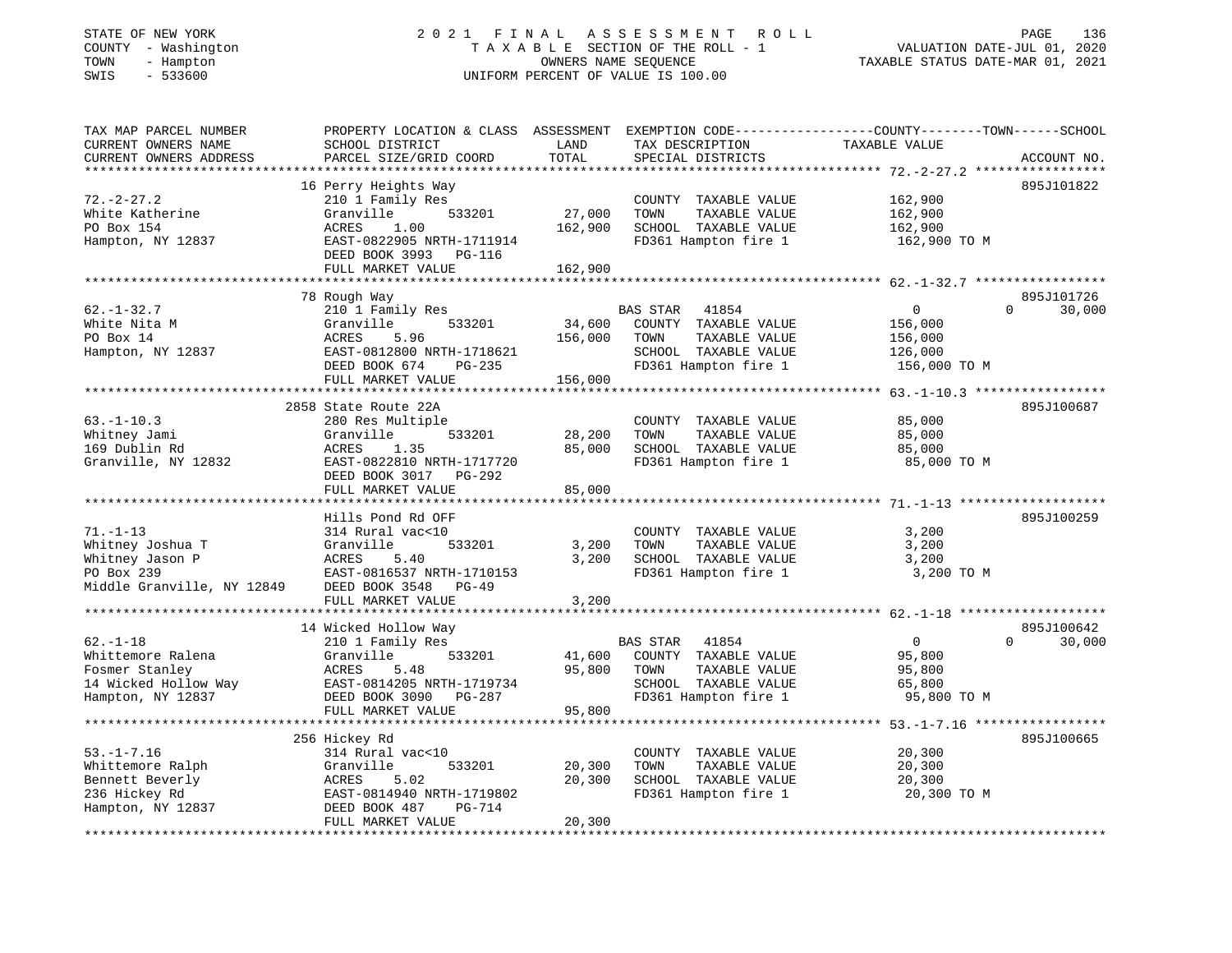# STATE OF NEW YORK 2 0 2 1 F I N A L A S S E S S M E N T R O L L PAGE 137 COUNTY - Washington T A X A B L E SECTION OF THE ROLL - 1 VALUATION DATE-JUL 01, 2020 TOWN - Hampton OWNERS NAME SEQUENCE TAXABLE STATUS DATE-MAR 01, 2021 SWIS - 533600 UNIFORM PERCENT OF VALUE IS 100.00

| TAX MAP PARCEL NUMBER<br>CURRENT OWNERS NAME<br>CURRENT OWNERS ADDRESS<br>*************************                            | PROPERTY LOCATION & CLASS ASSESSMENT<br>SCHOOL DISTRICT<br>PARCEL SIZE/GRID COORD                                                                                         | LAND<br>TOTAL                | EXEMPTION CODE-----------------COUNTY-------TOWN------SCHOOL<br>TAX DESCRIPTION<br>SPECIAL DISTRICTS                  | TAXABLE VALUE                                         | ACCOUNT NO.                      |
|--------------------------------------------------------------------------------------------------------------------------------|---------------------------------------------------------------------------------------------------------------------------------------------------------------------------|------------------------------|-----------------------------------------------------------------------------------------------------------------------|-------------------------------------------------------|----------------------------------|
| $62. - 1 - 19$<br>Whittemore Ralph<br>Bennett Beverly<br>236 Hickey Rd<br>Hampton, NY 12837                                    | 236 Hickey Rd<br>210 1 Family Res<br>Granville<br>533201<br>5.00<br>ACRES<br>EAST-0814447 NRTH-1719191<br>DEED BOOK 483<br>$PG-420$<br>FULL MARKET VALUE                  | 41,000<br>82,900<br>82,900   | 41834<br>ENH STAR<br>COUNTY<br>TAXABLE VALUE<br>TOWN<br>TAXABLE VALUE<br>SCHOOL TAXABLE VALUE<br>FD361 Hampton fire 1 | $\Omega$<br>82,900<br>82,900<br>12,200<br>82,900 TO M | 895J100566<br>$\Omega$<br>70,700 |
| $53. - 1 - 7.15$<br>Whittemore Ralph F<br>236 Hickey Rd<br>Hampton, NY 12837                                                   | 272 Hickey Rd<br>312 Vac w/imprv<br>Granville<br>533201<br>ACRES<br>5.46<br>EAST-0814909 NRTH-1720137<br>DEED BOOK 782<br>$PG-59$<br>FULL MARKET VALUE                    | 20,700<br>21,500<br>21,500   | COUNTY TAXABLE VALUE<br>TAXABLE VALUE<br>TOWN<br>SCHOOL TAXABLE VALUE<br>FD361 Hampton fire 1                         | 21,500<br>21,500<br>21,500<br>21,500 TO M             | A95J100664                       |
| $62. - 1 - 42$<br>Wilcox Tanisha<br>1928 County Route 18<br>Hampton, NY 12837<br>PRIOR OWNER ON 3/01/2021<br>Goodspeed Kevin L | 1928 County Route 18<br>210 1 Family Res<br>533201<br>Granville<br>ACRES<br>3.97<br>EAST-0810034 NRTH-1714497<br>DEED BOOK 20210 PG-1377<br>FULL MARKET VALUE             | 37,400<br>112,900<br>112,900 | COUNTY TAXABLE VALUE<br>TOWN<br>TAXABLE VALUE<br>SCHOOL TAXABLE VALUE<br>FD361 Hampton fire 1                         | 112,900<br>112,900<br>112,900<br>112,900 TO M         | 895J100417                       |
| $81. - 2 - 10$<br>Willard Rodney A<br>Willard Bette L<br>21 County Route 20<br>Hampton, NY 12837                               | 21 County Route 20<br>210 1 Family Res<br>Granville<br>533201<br>4.80 BANK<br>ACRES<br>997<br>EAST-0823631 NRTH-1703999<br>DEED BOOK 3646<br>$PG-91$<br>FULL MARKET VALUE | 40,300<br>157,000<br>157,000 | COUNTY TAXABLE VALUE<br>TOWN<br>TAXABLE VALUE<br>SCHOOL TAXABLE VALUE<br>FD361 Hampton fire 1                         | 157,000<br>157,000<br>157,000<br>157,000 TO M         | 895J100060                       |
| $38. - 1 - 2.1$<br>Williams Albert V Jr<br>Christy Marjorie E<br>230 Carvers Falls Rd<br>Whitehall, NY 12887                   | 230 Carvers Falls Rd<br>210 1 Family Res<br>535201<br>Whitehall<br>3.14<br>ACRES<br>EAST-0805512 NRTH-1744844<br>DEED BOOK 945<br>$PG-87$<br>FULL MARKET VALUE            | 34,500<br>148,900<br>148,900 | COUNTY TAXABLE VALUE<br>TOWN<br>TAXABLE VALUE<br>SCHOOL TAXABLE VALUE<br>FD362 Hampton fire 2                         | 148,900<br>148,900<br>148,900<br>148,900 TO M         | 895J101762                       |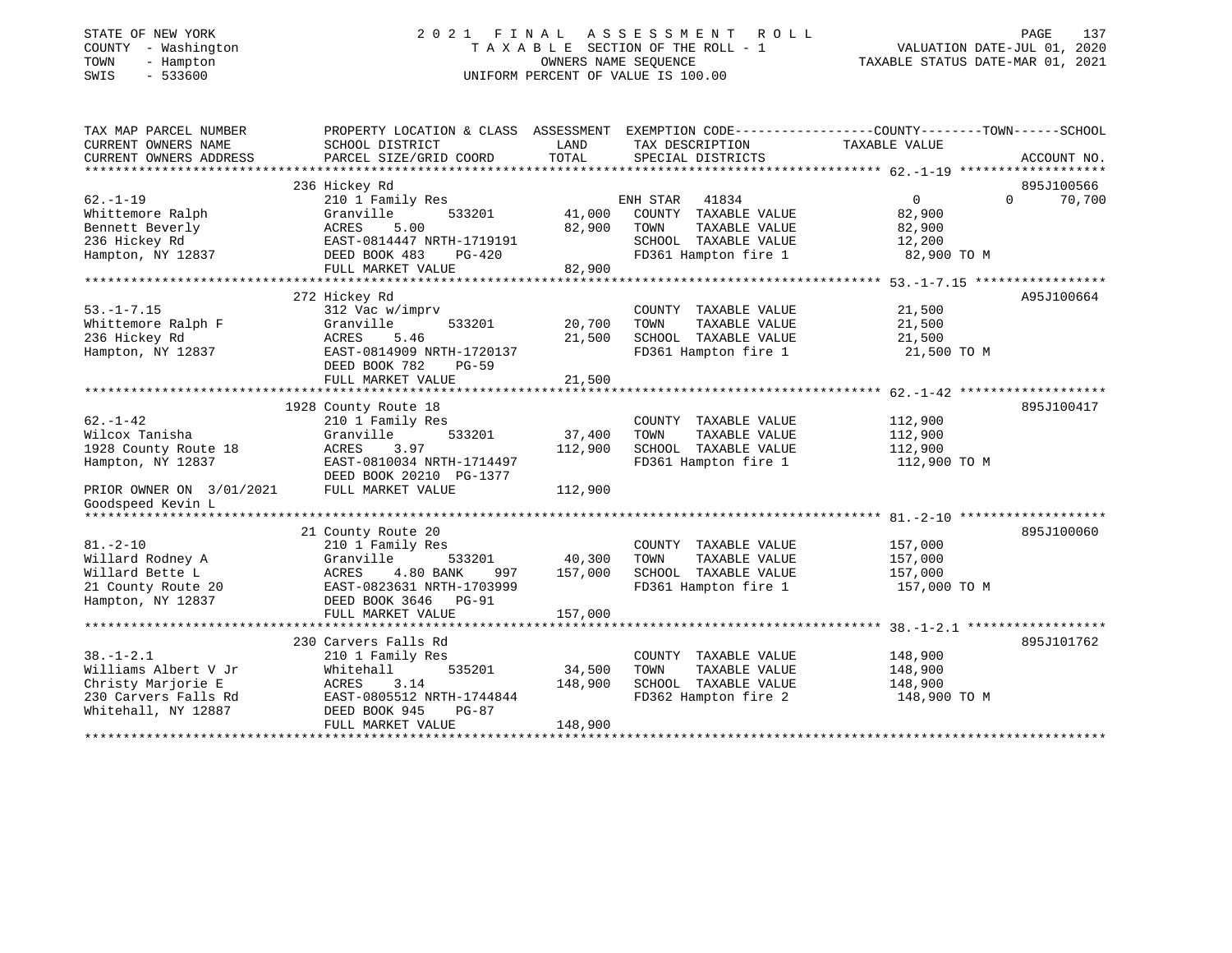| STATE OF NEW YORK |              |
|-------------------|--------------|
| COUNTY            | - Washington |
| TOWN              | - Hampton    |
| CMT C             | E22600       |

### STATE OF NEW YORK 2 0 2 1 F I N A L A S S E S S M E N T R O L L PAGE 138 COUNTY - Washington T A X A B L E SECTION OF THE ROLL - 1 VALUATION DATE-JUL 01, 2020 TOWN - Hampton OWNERS NAME SEQUENCE TAXABLE STATUS DATE-MAR 01, 2021 SWIS - 533600 UNIFORM PERCENT OF VALUE IS 100.00UNIFORM PERCENT OF VALUE IS 100.00

| TAX MAP PARCEL NUMBER<br>CURRENT OWNERS NAME<br>CURRENT OWNERS ADDRESS                                                        | PROPERTY LOCATION & CLASS ASSESSMENT<br>SCHOOL DISTRICT<br>PARCEL SIZE/GRID COORD                                                                                         | LAND<br>TOTAL                     | EXEMPTION CODE-----------------COUNTY-------TOWN------SCHOOL<br>TAX DESCRIPTION<br>SPECIAL DISTRICTS                   | TAXABLE VALUE                                                       | ACCOUNT NO.                      |
|-------------------------------------------------------------------------------------------------------------------------------|---------------------------------------------------------------------------------------------------------------------------------------------------------------------------|-----------------------------------|------------------------------------------------------------------------------------------------------------------------|---------------------------------------------------------------------|----------------------------------|
| $72 - 2 - 30$<br>Williams Colin<br>2611 State Route 22A<br>Hampton, NY 12837                                                  | 2611 State Route 22A<br>270 Mfg housing<br>Granville<br>FRNT 210.00 DPTH 210.00<br>EAST-0823220 NRTH-1712092<br>DEED BOOK 921<br>PG-96<br>FULL MARKET VALUE               | 533201 13,500<br>16,700<br>16,700 | BAS STAR<br>41854<br>COUNTY TAXABLE VALUE<br>TOWN<br>TAXABLE VALUE<br>SCHOOL TAXABLE VALUE<br>FD361 Hampton fire 1     | $\overline{0}$<br>16,700<br>16,700<br>$\overline{0}$<br>16,700 TO M | 895J100190<br>$\Omega$<br>16,700 |
| $72. - 2 - 39.2$<br>Williams Colin A<br>2611 State Route 22A<br>Hampton, NY 12837                                             | Perry Heights Way<br>314 Rural vac<10<br>Granville<br>533201<br>Survey 13148<br>ACRES<br>2.41<br>EAST-0823060 NRTH-1712374<br>DEED BOOK 3958 PG-131<br>FULL MARKET VALUE  | 19,900<br>19,900<br>19,900        | COUNTY TAXABLE VALUE<br>TAXABLE VALUE<br>TOWN<br>SCHOOL TAXABLE VALUE<br>CA001 Cons agri dst 1<br>FD361 Hampton fire 1 | 19,900<br>19,900<br>19,900<br>19,900 TO<br>19,900 TO M              |                                  |
| $31. - 1 - 2$<br>Williams Daniel<br>12 Lake Rd<br>Clemons, NY 12819<br>MAY BE SUBJECT TO PAYMENT<br>UNDER AGDIST LAW TIL 2024 | 1295 Carvers Falls Rd<br>112 Dairy farm<br>Whitehall<br>535201<br>ACRES 186.80<br>EAST-0806340 NRTH-1746223<br>DEED BOOK 20191 PG-30681<br>FULL MARKET VALUE              | 153,000<br>211,200<br>211,200     | COUNTY TAXABLE VALUE<br>TAXABLE VALUE<br>TOWN<br>SCHOOL TAXABLE VALUE<br>CA001 Cons agri dst 1<br>FD362 Hampton fire 2 | 211,200<br>211,200<br>211,200<br>211,200 TO<br>211,200 TO M         | 895J100027                       |
| $62. - 1 - 16$<br>Williams Joseph<br>Williams Pamela<br>162 Hickey Rd<br>Hampton, NY 12837                                    | 29 Wicked Hollow Way<br>270 Mfg housing<br>Granville<br>533201<br>ROW 587/211<br>6.87<br>ACRES<br>EAST-0813497 NRTH-1719570<br>DEED BOOK 1956 PG-313<br>FULL MARKET VALUE | 43,200<br>64,300<br>64,300        | COUNTY TAXABLE VALUE<br>TOWN<br>TAXABLE VALUE<br>SCHOOL TAXABLE VALUE<br>FD361 Hampton fire 1                          | 64,300<br>64,300<br>64,300<br>64,300 TO M                           | 895J100648                       |
| $62. - 1 - 25.1$<br>Williams Joseph<br>Williams Pamela<br>162 Hickey Rd<br>Hampton, NY 12837                                  | 162 Hickey Rd<br>270 Mfg housing<br>Granville<br>533201<br>FRNT 235.00 DPTH 110.00<br>EAST-0814128 NRTH-1717549<br>DEED BOOK 2491 PG-130<br>FULL MARKET VALUE             | 21,900<br>55,000<br>55,000        | COUNTY TAXABLE VALUE<br>TAXABLE VALUE<br>TOWN<br>SCHOOL TAXABLE VALUE<br>FD361 Hampton fire 1                          | 55,000<br>55,000<br>55,000<br>55,000 TO M                           | 895J101815                       |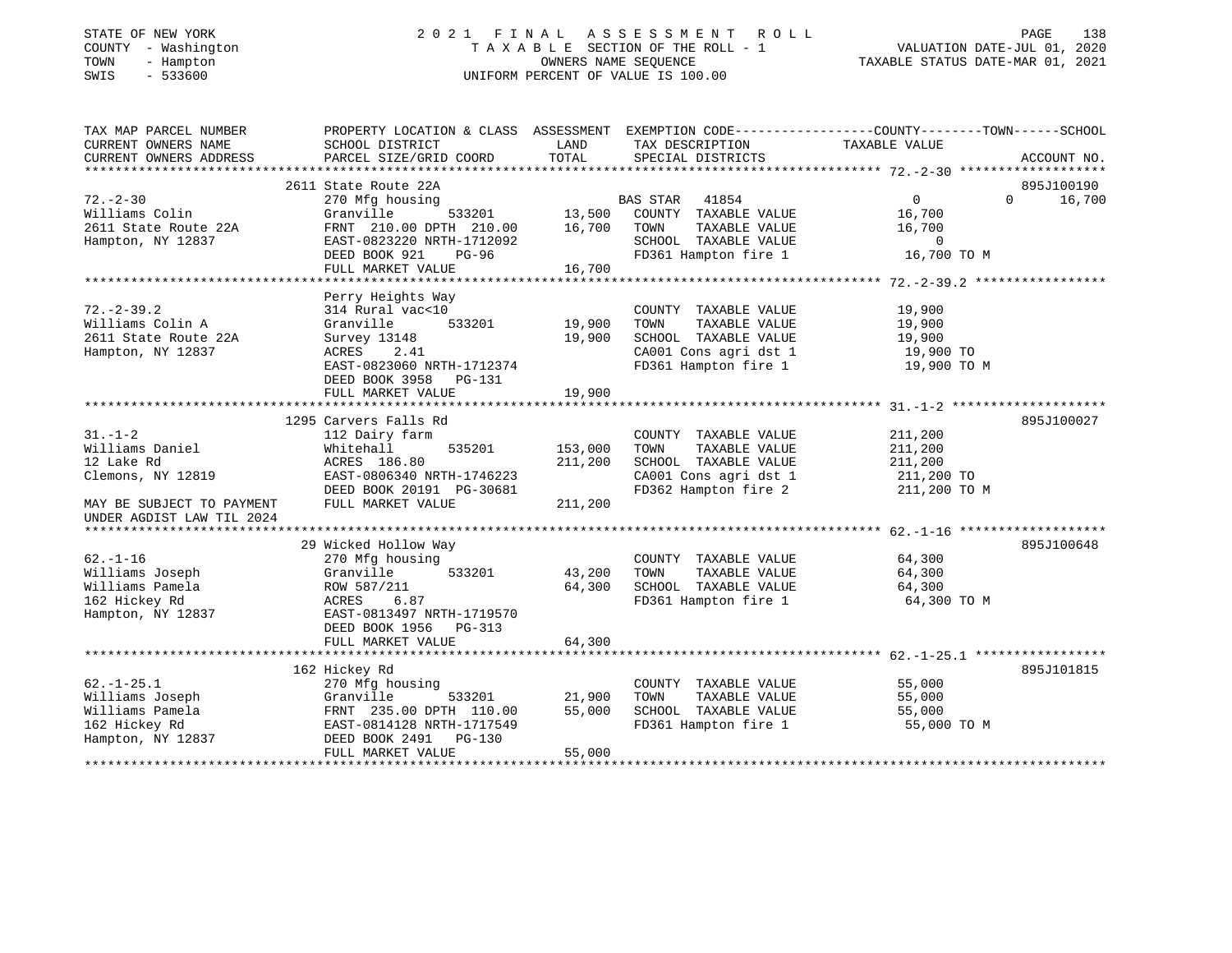| STATE OF NEW YORK<br>COUNTY - Washington<br>- Hampton<br>TOWN<br>$-533600$<br>SWIS | 2021 FINAL                                                                                                         | OWNERS NAME SEQUENCE | ASSESSMENT<br>ROLL<br>TAXABLE SECTION OF THE ROLL - 1<br>UNIFORM PERCENT OF VALUE IS 100.00 | PAGE<br>139<br>VALUATION DATE-JUL 01, 2020<br>TAXABLE STATUS DATE-MAR 01, 2021 |                    |  |
|------------------------------------------------------------------------------------|--------------------------------------------------------------------------------------------------------------------|----------------------|---------------------------------------------------------------------------------------------|--------------------------------------------------------------------------------|--------------------|--|
| TAX MAP PARCEL NUMBER<br>CURRENT OWNERS NAME                                       | PROPERTY LOCATION & CLASS ASSESSMENT EXEMPTION CODE---------------COUNTY-------TOWN------SCHOOL<br>SCHOOL DISTRICT | LAND                 | TAX DESCRIPTION                                                                             | TAXABLE VALUE                                                                  |                    |  |
| CURRENT OWNERS ADDRESS                                                             | PARCEL SIZE/GRID COORD                                                                                             | TOTAL                | SPECIAL DISTRICTS                                                                           |                                                                                | ACCOUNT NO.        |  |
| ******************************                                                     |                                                                                                                    |                      |                                                                                             |                                                                                |                    |  |
|                                                                                    | South Rd                                                                                                           |                      |                                                                                             |                                                                                |                    |  |
| $72. - 1 - 16.4$                                                                   | 270 Mfg housing                                                                                                    |                      | COUNTY TAXABLE VALUE                                                                        | 75,000                                                                         |                    |  |
| Williams Joseph                                                                    | Granville<br>533201                                                                                                | 68,900               | TAXABLE VALUE<br>TOWN                                                                       | 75,000                                                                         |                    |  |
| Williams Pamela                                                                    | 38.22<br>ACRES                                                                                                     | 75,000               | SCHOOL TAXABLE VALUE                                                                        | 75,000                                                                         |                    |  |
| 162 Hickey Rd                                                                      | EAST-0820224 NRTH-1706357                                                                                          |                      | FD361 Hampton fire 1                                                                        | 75,000 TO M                                                                    |                    |  |
| Hampton, NY 12837                                                                  | DEED BOOK 3336 PG-91<br>FULL MARKET VALUE                                                                          | 75,000               |                                                                                             |                                                                                |                    |  |
| MAY BE SUBJECT TO PAYMENT<br>UNDER AGDIST LAW TIL 2025                             |                                                                                                                    |                      |                                                                                             |                                                                                |                    |  |
|                                                                                    |                                                                                                                    |                      |                                                                                             |                                                                                |                    |  |
|                                                                                    | 395 South Rd                                                                                                       |                      |                                                                                             |                                                                                |                    |  |
| $72. - 1 - 16.5$                                                                   | 312 Vac w/imprv                                                                                                    |                      | COUNTY TAXABLE VALUE                                                                        | 140,300                                                                        |                    |  |
| Williams Joseph                                                                    | Granville<br>533201                                                                                                | 27,100               | TAXABLE VALUE<br>TOWN                                                                       | 140,300                                                                        |                    |  |
| Williams Pamela                                                                    | 1.04<br>ACRES                                                                                                      | 140,300              | SCHOOL TAXABLE VALUE                                                                        | 140,300                                                                        |                    |  |
| 162 Hickey Rd                                                                      | EAST-0819451 NRTH-1706701                                                                                          |                      | FD361 Hampton fire 1                                                                        | 140,300 TO M                                                                   |                    |  |
| Hampton, NY 12837                                                                  | DEED BOOK 2650<br>$PG-20$<br>FULL MARKET VALUE                                                                     | 140,300              |                                                                                             |                                                                                |                    |  |
|                                                                                    | ********************                                                                                               |                      |                                                                                             | *************************** 62.-1-20 ********************                      |                    |  |
|                                                                                    | 211 Hickey Rd                                                                                                      |                      |                                                                                             |                                                                                | 895J100582         |  |
| $62. - 1 - 20$                                                                     | 210 1 Family Res                                                                                                   |                      | COUNTY TAXABLE VALUE                                                                        | 69,100                                                                         |                    |  |
| Williams Joseph A                                                                  | Granville<br>533201                                                                                                | 41,000               | TOWN<br>TAXABLE VALUE                                                                       | 69,100                                                                         |                    |  |
| Williams Pamela A                                                                  | ACRES<br>5.04                                                                                                      | 69,100               | SCHOOL TAXABLE VALUE                                                                        | 69,100                                                                         |                    |  |
| 162 Hickey Rd                                                                      | EAST-0813874 NRTH-1719020                                                                                          |                      | FD361 Hampton fire 1                                                                        | 69,100 TO M                                                                    |                    |  |
| Hampton, NY 12837                                                                  | DEED BOOK 875<br>$PG-63$                                                                                           |                      |                                                                                             |                                                                                |                    |  |
|                                                                                    | FULL MARKET VALUE                                                                                                  | 69,100               |                                                                                             |                                                                                |                    |  |
|                                                                                    |                                                                                                                    |                      |                                                                                             |                                                                                |                    |  |
|                                                                                    | 203 Hickey Rd                                                                                                      |                      |                                                                                             |                                                                                | 895J100649         |  |
| $62. - 1 - 21$                                                                     | 210 1 Family Res                                                                                                   |                      | <b>BAS STAR</b><br>41854                                                                    | $\mathbf 0$                                                                    | $\Omega$<br>30,000 |  |
| Williams Joseph A                                                                  | Granville<br>533201                                                                                                | 41,900               | COUNTY TAXABLE VALUE                                                                        | 175,600                                                                        |                    |  |
| Williams Pamela A                                                                  | ACRES<br>5.76                                                                                                      | 175,600              | TOWN<br>TAXABLE VALUE                                                                       | 175,600                                                                        |                    |  |
| 162 Hickey Rd<br>Hampton, NY 12937                                                 | EAST-0813841 NRTH-1718618<br>$PG-96$                                                                               |                      | SCHOOL TAXABLE VALUE<br>FD361 Hampton fire 1                                                | 145,600<br>175,600 TO M                                                        |                    |  |
|                                                                                    | DEED BOOK 718<br>FULL MARKET VALUE                                                                                 | 175,600              |                                                                                             |                                                                                |                    |  |
|                                                                                    |                                                                                                                    |                      |                                                                                             |                                                                                |                    |  |
|                                                                                    | 119 Hickey Rd                                                                                                      |                      |                                                                                             |                                                                                | 895J100643         |  |
| $62. - 1 - 31$                                                                     | 322 Rural vac>10                                                                                                   |                      | COUNTY TAXABLE VALUE                                                                        | 22,500                                                                         |                    |  |
| Williams Joseph A                                                                  | 533201<br>Granville                                                                                                | 22,500               | TAXABLE VALUE<br>TOWN                                                                       | 22,500                                                                         |                    |  |
| Williams Pamela A                                                                  | ACRES<br>9.96                                                                                                      | 22,500               | SCHOOL TAXABLE VALUE                                                                        | 22,500                                                                         |                    |  |
| 162 Hickey Rd                                                                      | EAST-0813352 NRTH-1717266                                                                                          |                      | FD361 Hampton fire 1                                                                        | 22,500 TO M                                                                    |                    |  |
| Hampton, NY 12837                                                                  | DEED BOOK 2156<br>$PG-242$                                                                                         |                      |                                                                                             |                                                                                |                    |  |
|                                                                                    | FULL MARKET VALUE                                                                                                  | 22,500               |                                                                                             |                                                                                |                    |  |
|                                                                                    |                                                                                                                    |                      |                                                                                             |                                                                                |                    |  |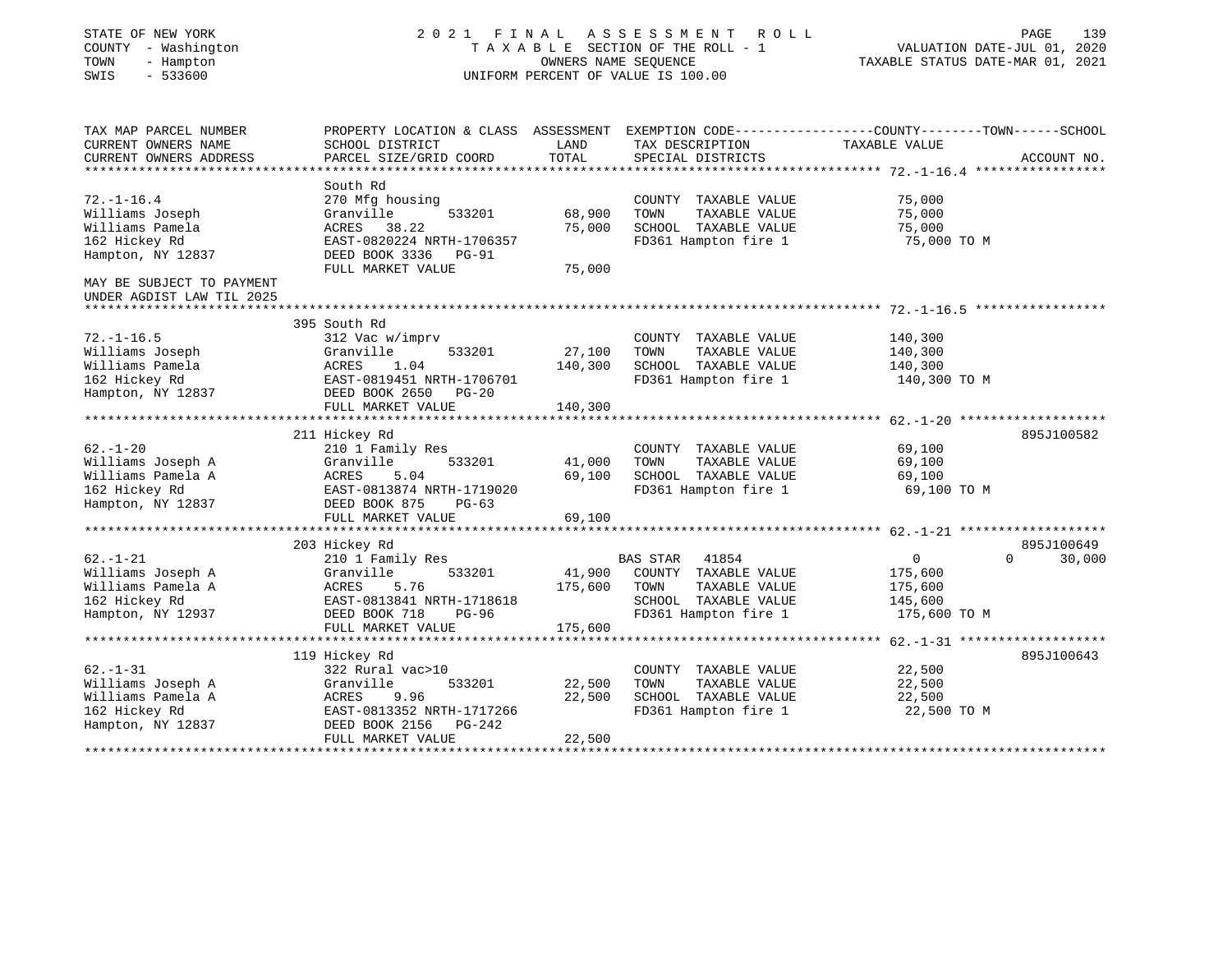# STATE OF NEW YORK 2 0 2 1 F I N A L A S S E S S M E N T R O L L PAGE 140 COUNTY - Washington T A X A B L E SECTION OF THE ROLL - 1 VALUATION DATE-JUL 01, 2020 TOWN - Hampton OWNERS NAME SEQUENCE TAXABLE STATUS DATE-MAR 01, 2021 SWIS - 533600 UNIFORM PERCENT OF VALUE IS 100.00

| TAX MAP PARCEL NUMBER<br>CURRENT OWNERS NAME<br>CURRENT OWNERS ADDRESS                        | PROPERTY LOCATION & CLASS ASSESSMENT<br>SCHOOL DISTRICT<br>PARCEL SIZE/GRID COORD                                                                                        | LAND<br>TOTAL                        | EXEMPTION CODE-----------------COUNTY-------TOWN------SCHOOL<br>TAX DESCRIPTION<br>SPECIAL DISTRICTS                                               | TAXABLE VALUE                                                                | ACCOUNT NO.        |
|-----------------------------------------------------------------------------------------------|--------------------------------------------------------------------------------------------------------------------------------------------------------------------------|--------------------------------------|----------------------------------------------------------------------------------------------------------------------------------------------------|------------------------------------------------------------------------------|--------------------|
| $71. - 1 - 7$<br>Williams Joseph A<br>Williams Pamela A<br>162 Hickey Rd<br>Hampton, NY 12837 | 2126 County Route 18<br>270 Mfg housing<br>533201<br>Granville<br>3.00<br>ACRES<br>EAST-0814896 NRTH-1713614<br>DEED BOOK 3406 PG-206<br>FULL MARKET VALUE               | 34,000<br>46,000<br>46,000           | COUNTY TAXABLE VALUE<br>TOWN<br>TAXABLE VALUE<br>SCHOOL TAXABLE VALUE<br>FD361 Hampton fire 1                                                      | 46,000<br>46,000<br>46,000<br>46,000 TO M                                    | 895J100252         |
|                                                                                               | 1574 County Route 21                                                                                                                                                     |                                      |                                                                                                                                                    |                                                                              |                    |
| $80. - 1 - 2.9$<br>Willson Scott<br>1574 County Route 21<br>Whitehall, NY 12887               | 270 Mfg housing<br>Granville<br>533201<br>LOT 2<br>ACRES 10.93<br>EAST-0813062 NRTH-1702480<br>DEED BOOK 948<br><b>PG-128</b><br>FULL MARKET VALUE                       | 48,100<br>77,800<br>77,800           | <b>BAS STAR</b><br>41854<br>COUNTY TAXABLE VALUE<br>TAXABLE VALUE<br>TOWN<br>SCHOOL TAXABLE VALUE<br>FD361 Hampton fire 1                          | $\mathbf{0}$<br>77,800<br>77,800<br>47,800<br>77,800 TO M                    | 30,000<br>$\Omega$ |
|                                                                                               |                                                                                                                                                                          |                                      |                                                                                                                                                    |                                                                              |                    |
| $63. - 1 - 13.1$<br>Wilson Frank E<br>2175 County Route 18<br>Whitehall, NY 12837             | 2175 County Route 18<br>240 Rural res<br>Granville<br>533201<br>448/1001-457/793<br>Sub Div Lot 1<br>ACRES 10.00<br>EAST-0816248 NRTH-1713943<br>DEED BOOK 20200 PG-1163 | 47,000<br>140,000                    | COUNTY TAXABLE VALUE<br>TAXABLE VALUE<br>TOWN<br>SCHOOL TAXABLE VALUE<br>CA001 Cons agri dst 1<br>FD361 Hampton fire 1                             | 140,000<br>140,000<br>140,000<br>140,000 TO<br>140,000 TO M                  | 895J100400         |
|                                                                                               | FULL MARKET VALUE<br>*****************************                                                                                                                       | 140,000<br>* * * * * * * * * * * * * |                                                                                                                                                    |                                                                              |                    |
| $81. - 2 - 19$<br>Wilson Wendy<br>Wilson Stacy<br>1883 Muriel St SW<br>Suply, NC 28462        | 2180 State Route 22A<br>210 1 Family Res<br>533201<br>Granville<br>ACRES<br>1.60<br>EAST-0823139 NRTH-1702058<br>DEED BOOK 3576 PG-339                                   | 29,100<br>83,200                     | COUNTY TAXABLE VALUE<br>TOWN<br>TAXABLE VALUE<br>SCHOOL TAXABLE VALUE<br>FD361 Hampton fire 1                                                      | 83,200<br>83,200<br>83,200<br>83,200 TO M                                    | 895J100048         |
|                                                                                               | FULL MARKET VALUE                                                                                                                                                        | 83,200                               |                                                                                                                                                    |                                                                              |                    |
|                                                                                               | 21 Roberts Ln                                                                                                                                                            |                                      |                                                                                                                                                    |                                                                              |                    |
| $54. - 1 - 13.5$<br>Winship Seth M<br>Winship Rebecca L<br>21 Roberts Ln<br>Hampton, NY 12837 | 270 Mfg housing<br>Granville<br>533201<br>Lot 2<br>FRNT 1004.00 DPTH<br>ACRES<br>5.47<br>EAST-0819350 NRTH-1722468                                                       | 41,600<br>129,800                    | <b>BAS STAR</b><br>41854<br>COUNTY TAXABLE VALUE<br>TOWN<br>TAXABLE VALUE<br>SCHOOL TAXABLE VALUE<br>CA001 Cons agri dst 1<br>FD361 Hampton fire 1 | $\overline{0}$<br>129,800<br>129,800<br>99,800<br>129,800 TO<br>129,800 TO M | 30,000<br>$\Omega$ |
| MAY BE SUBJECT TO PAYMENT<br>UNDER AGDIST LAW TIL 2023                                        | DEED BOOK 20200 PG-2810<br>FULL MARKET VALUE                                                                                                                             | 129,800                              |                                                                                                                                                    |                                                                              |                    |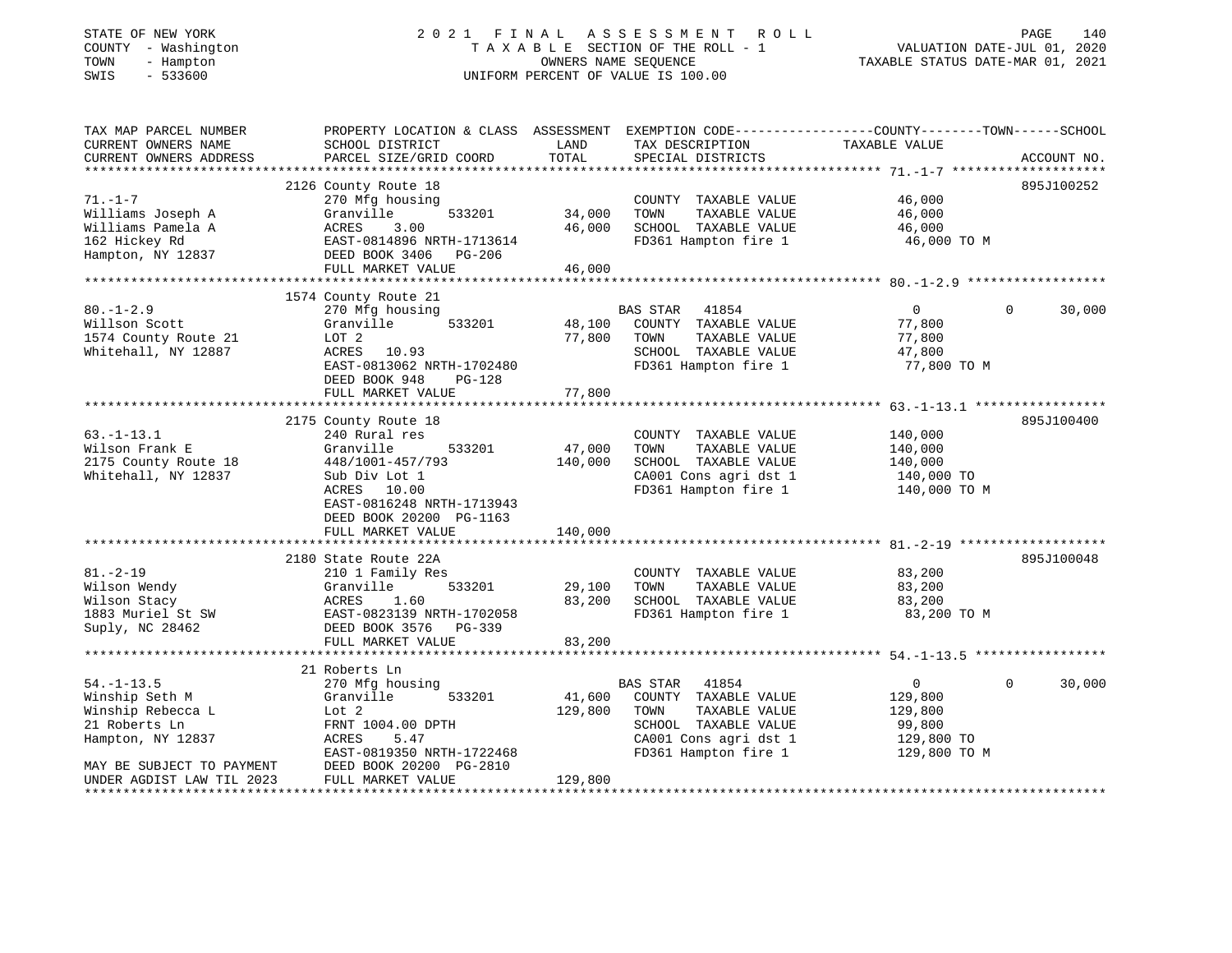| STATE OF NEW YORK<br>COUNTY - Washington<br>TOWN<br>- Hampton<br>SWIS<br>$-533600$ |                                                                                                                   | OWNERS NAME SEOUENCE | 2021 FINAL ASSESSMENT<br>R O L L<br>TAXABLE SECTION OF THE ROLL - 1<br>UNIFORM PERCENT OF VALUE IS 100.00 | VALUATION DATE-JUL 01, 2020<br>TAXABLE STATUS DATE-MAR 01, 2021 | PAGE<br>141                  |
|------------------------------------------------------------------------------------|-------------------------------------------------------------------------------------------------------------------|----------------------|-----------------------------------------------------------------------------------------------------------|-----------------------------------------------------------------|------------------------------|
| TAX MAP PARCEL NUMBER<br>CURRENT OWNERS NAME                                       | PROPERTY LOCATION & CLASS ASSESSMENT EXEMPTION CODE---------------COUNTY-------TOWN-----SCHOOL<br>SCHOOL DISTRICT | LAND                 | TAX DESCRIPTION                                                                                           | TAXABLE VALUE                                                   |                              |
| CURRENT OWNERS ADDRESS                                                             | PARCEL SIZE/GRID COORD                                                                                            | TOTAL                | SPECIAL DISTRICTS                                                                                         |                                                                 | ACCOUNT NO.                  |
|                                                                                    | ***************************                                                                                       |                      |                                                                                                           |                                                                 |                              |
|                                                                                    | 101 Prouty Rd                                                                                                     |                      |                                                                                                           |                                                                 |                              |
| $81 - 2 - 23.1$<br>Winter Dave                                                     | 322 Rural vac>10<br>533201<br>Granville                                                                           | 33,300               | COUNTY TAXABLE VALUE<br>TOWN<br>TAXABLE VALUE                                                             | 33,300<br>33,300                                                |                              |
| Winter Beth                                                                        | May be subject to ag pena                                                                                         | 33,300               | SCHOOL TAXABLE VALUE                                                                                      | 33,300                                                          |                              |
| 50 Furnace St                                                                      | until 2015                                                                                                        |                      | CA001 Cons agri dst 1                                                                                     | 33,300 TO                                                       |                              |
| Poultney, VT 05764                                                                 | ACRES 20.09<br>EAST-0821862 NRTH-1699823<br>DEED BOOK 2859 PG-311                                                 |                      | FD361 Hampton fire 1                                                                                      | 33,300 TO M                                                     |                              |
|                                                                                    | FULL MARKET VALUE                                                                                                 | 33,300               |                                                                                                           |                                                                 |                              |
|                                                                                    |                                                                                                                   |                      |                                                                                                           |                                                                 |                              |
| $71. - 1 - 1.4$                                                                    | 2038 County Route 18<br>210 1 Family Res                                                                          |                      | CW_10_VET/ 41151                                                                                          | 7,360<br>7,360                                                  | 895J100651<br>$\overline{0}$ |
| Wood Danny J                                                                       | 533201<br>Granville                                                                                               | 37,000               | COUNTY TAXABLE VALUE                                                                                      | 160,240                                                         |                              |
| 2038 County Route 18                                                               | ACRES<br>3.86                                                                                                     | 167,600              | TAXABLE VALUE<br>TOWN                                                                                     | 160,240                                                         |                              |
| Whitehall, NY 12887                                                                | EAST-0812255 NRTH-1713787                                                                                         |                      | SCHOOL TAXABLE VALUE                                                                                      | 167,600                                                         |                              |
|                                                                                    | DEED BOOK 3446 PG-27                                                                                              |                      | FD361 Hampton fire 1                                                                                      | 167,600 TO M                                                    |                              |
|                                                                                    | FULL MARKET VALUE<br>**********************                                                                       | 167,600              | ***************************                                                                               |                                                                 |                              |
|                                                                                    | County Route 21 OFF                                                                                               |                      |                                                                                                           | ***************** 71.__1_31 ********************                | 895J100078                   |
| $71. - 1 - 31$                                                                     | 910 Priv forest                                                                                                   |                      | COUNTY TAXABLE VALUE                                                                                      | 122,900                                                         |                              |
| Wood Timothy                                                                       | 535201<br>Whitehall                                                                                               | 122,900              | TOWN<br>TAXABLE VALUE                                                                                     | 122,900                                                         |                              |
| 7100 Route 149                                                                     | ROW 837-315                                                                                                       | 122,900              | SCHOOL TAXABLE VALUE                                                                                      | 122,900                                                         |                              |
| Granville, NY 12832                                                                | ACRES 189.10                                                                                                      |                      | FD361 Hampton fire 1                                                                                      | 122,900 TO M                                                    |                              |
|                                                                                    | EAST-0808989 NRTH-1711176                                                                                         |                      |                                                                                                           |                                                                 |                              |
|                                                                                    | DEED BOOK 2587 PG-101                                                                                             |                      |                                                                                                           |                                                                 |                              |
|                                                                                    | FULL MARKET VALUE                                                                                                 | 122,900              |                                                                                                           | ************************ 71.-1-32 ********************          |                              |
|                                                                                    | LOT 6 Faesh Pat                                                                                                   |                      |                                                                                                           |                                                                 | 895J100077                   |
| $71. - 1 - 32$                                                                     | 910 Priv forest                                                                                                   |                      | COUNTY TAXABLE VALUE                                                                                      | 55,400                                                          |                              |
| Wood Timothy                                                                       | 533201<br>Granville                                                                                               | 55,400               | TOWN<br>TAXABLE VALUE                                                                                     | 55,400                                                          |                              |
| 7100 Route 149                                                                     | ROW 837-315                                                                                                       | 55,400               | SCHOOL TAXABLE VALUE                                                                                      | 55,400                                                          |                              |
| Granville, NY 12832                                                                | ACRES 85.30                                                                                                       |                      | FD361 Hampton fire 1                                                                                      | 55,400 TO M                                                     |                              |
|                                                                                    | EAST-0810790 NRTH-1710217                                                                                         |                      |                                                                                                           |                                                                 |                              |
|                                                                                    | DEED BOOK 2587 PG-101<br>FULL MARKET VALUE                                                                        | 55,400               |                                                                                                           |                                                                 |                              |
|                                                                                    | *******************                                                                                               |                      |                                                                                                           |                                                                 |                              |
|                                                                                    | Hickey Rd                                                                                                         |                      |                                                                                                           |                                                                 | 895J100644                   |
| $62. - 1 - 28$                                                                     | 314 Rural vac<10                                                                                                  |                      | COUNTY TAXABLE VALUE                                                                                      | 18,400                                                          |                              |
| Woodbury Edward                                                                    | 533201<br>Granville                                                                                               | 18,400               | TOWN<br>TAXABLE VALUE                                                                                     | 18,400                                                          |                              |
| 301 Fox Rd                                                                         | ACRES<br>1.98                                                                                                     | 18,400               | SCHOOL TAXABLE VALUE                                                                                      | 18,400                                                          |                              |
| Hampton, NY 12837                                                                  | EAST-0813998 NRTH-1716892                                                                                         |                      | FD361 Hampton fire 1                                                                                      | 18,400 TO M                                                     |                              |
|                                                                                    | DEED BOOK 1855<br>$PG-11$<br>FULL MARKET VALUE                                                                    | 18,400               |                                                                                                           |                                                                 |                              |
|                                                                                    |                                                                                                                   |                      |                                                                                                           |                                                                 |                              |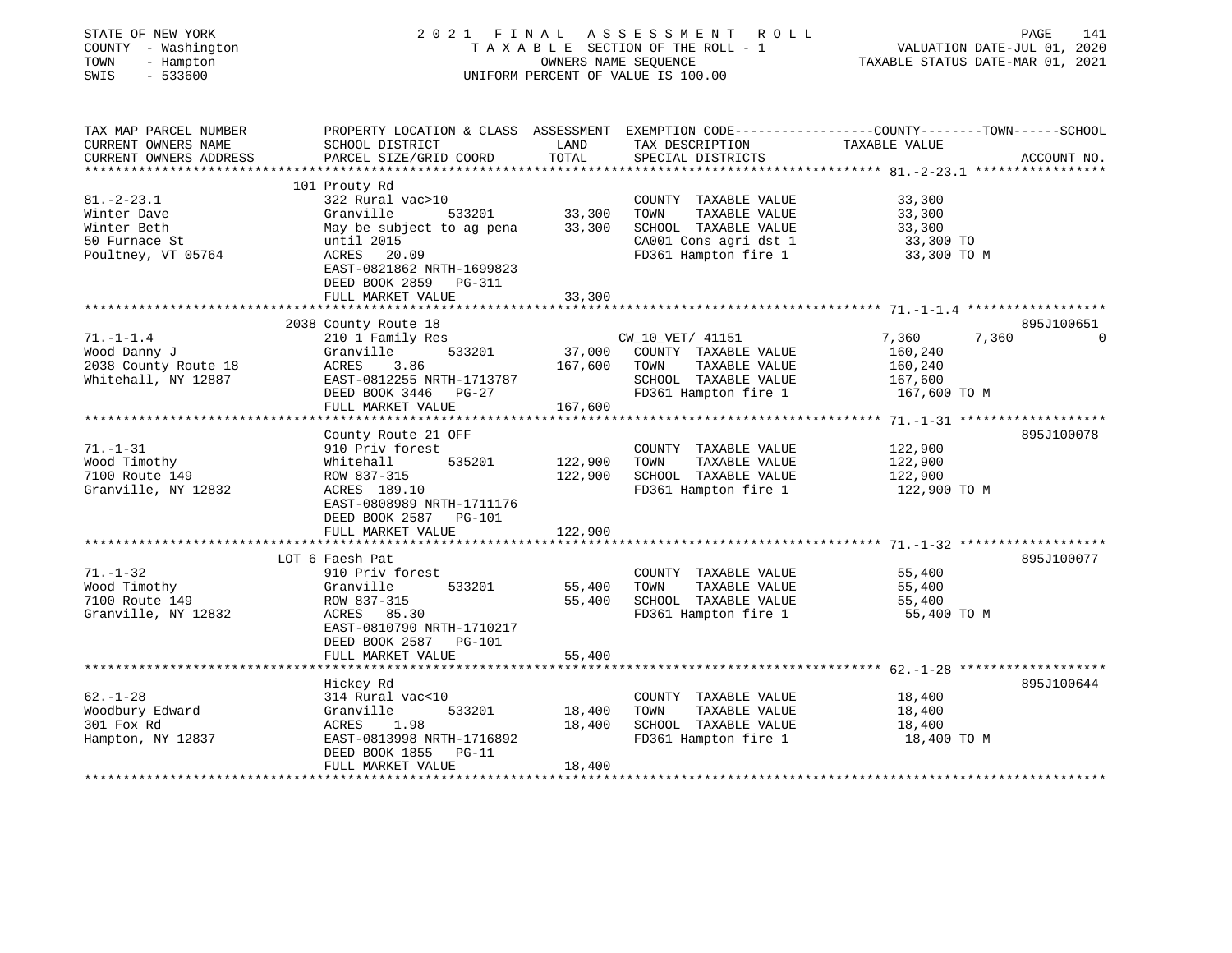| STATE OF NEW YORK<br>COUNTY - Washington<br>- Hampton<br>TOWN<br>$-533600$<br>SWIS |                                                                                                           |               | 2021 FINAL ASSESSMENT<br>R O L L<br>TAXABLE SECTION OF THE ROLL - 1<br>OWNERS NAME SEQUENCE<br>UNIFORM PERCENT OF VALUE IS 100.00 | VALUATION DATE-JUL 01, 2020<br>TAXABLE STATUS DATE-MAR 01, 2021                                 | PAGE<br>142      |
|------------------------------------------------------------------------------------|-----------------------------------------------------------------------------------------------------------|---------------|-----------------------------------------------------------------------------------------------------------------------------------|-------------------------------------------------------------------------------------------------|------------------|
| TAX MAP PARCEL NUMBER<br>CURRENT OWNERS NAME<br>CURRENT OWNERS ADDRESS             | SCHOOL DISTRICT<br>PARCEL SIZE/GRID COORD                                                                 | LAND<br>TOTAL | TAX DESCRIPTION TAXABLE VALUE<br>SPECIAL DISTRICTS                                                                                | PROPERTY LOCATION & CLASS ASSESSMENT EXEMPTION CODE----------------COUNTY-------TOWN-----SCHOOL | ACCOUNT NO.      |
|                                                                                    |                                                                                                           |               |                                                                                                                                   |                                                                                                 |                  |
|                                                                                    | 145 Campbell Ln                                                                                           |               |                                                                                                                                   |                                                                                                 | 895J100297       |
| $72. - 2 - 36$                                                                     | 210 1 Family Res                                                                                          |               | COUNTY TAXABLE VALUE                                                                                                              | 66,600                                                                                          |                  |
| Woods Robert W                                                                     | 533201<br>Granville                                                                                       | 30,900        | TOWN<br>TAXABLE VALUE                                                                                                             | 66,600                                                                                          |                  |
| PO Box 83<br>Hampton, NY 12837                                                     | 713/145 Hwy Approp<br>ACRES<br>2.10                                                                       | 66,600        | SCHOOL TAXABLE VALUE<br>FD361 Hampton fire 1                                                                                      | 66,600<br>66,600 TO M                                                                           |                  |
|                                                                                    | EAST-0824096 NRTH-1713445                                                                                 |               |                                                                                                                                   |                                                                                                 |                  |
|                                                                                    | DEED BOOK 656<br><b>PG-113</b>                                                                            |               |                                                                                                                                   |                                                                                                 |                  |
|                                                                                    | FULL MARKET VALUE                                                                                         | 66,600        |                                                                                                                                   |                                                                                                 |                  |
|                                                                                    |                                                                                                           |               |                                                                                                                                   |                                                                                                 |                  |
| $63. - 1 - 7$                                                                      | 2721 State Route 22A                                                                                      |               | COUNTY TAXABLE VALUE                                                                                                              | 95,000                                                                                          | 895J100025       |
| Yorkmont Farm Inc                                                                  | 210 1 Family Res<br>Granville<br>533201                                                                   | 32,300        | TOWN<br>TAXABLE VALUE                                                                                                             | 95,000                                                                                          |                  |
| 2809 State Route 22A                                                               | 713/146 Hwy Approp                                                                                        | 95,000        | SCHOOL TAXABLE VALUE                                                                                                              | 95,000                                                                                          |                  |
| Hampton, NY 12837                                                                  | ACRES<br>2.50                                                                                             |               | FD361 Hampton fire 1                                                                                                              | 95,000 TO M                                                                                     |                  |
|                                                                                    | EAST-0823623 NRTH-1714243                                                                                 |               |                                                                                                                                   |                                                                                                 |                  |
|                                                                                    | DEED BOOK 3268 PG-46                                                                                      |               |                                                                                                                                   |                                                                                                 |                  |
|                                                                                    | FULL MARKET VALUE<br>*************************                                                            | 95,000        |                                                                                                                                   |                                                                                                 |                  |
|                                                                                    | 2809 State Route 22A                                                                                      |               |                                                                                                                                   |                                                                                                 | 895J100198       |
| $63. - 1 - 10.1$                                                                   |                                                                                                           |               |                                                                                                                                   |                                                                                                 |                  |
|                                                                                    |                                                                                                           |               |                                                                                                                                   |                                                                                                 |                  |
| Yorkmont Farm Inc                                                                  | 112 Dairy farm<br>Granville                                                                               |               | 41720<br>AG DIST                                                                                                                  | 45,040<br>45,040<br>$\sim$ 0 $\sim$ 0<br>$\overline{0}$                                         | 45,040<br>30,000 |
| 2809 State Route 22A                                                               | Inc Farm-2 STAR exemption 699,800 BAS STAR                                                                |               | 533201 296,800 BAS STAR 41854<br>41854                                                                                            | $\overline{0}$<br>$\Omega$                                                                      | 30,000           |
| Hampton, NY 12837                                                                  | 713/147 Hwy Apporp                                                                                        |               | COUNTY TAXABLE VALUE                                                                                                              | 654,760                                                                                         |                  |
|                                                                                    | ACRES 521.70                                                                                              |               | TOWN<br>TAXABLE VALUE                                                                                                             | 654,760                                                                                         |                  |
| MAY BE SUBJECT TO PAYMENT                                                          | EAST-0822774 NRTH-1715848                                                                                 |               | SCHOOL TAXABLE VALUE                                                                                                              | 594,760                                                                                         |                  |
| UNDER AGDIST LAW TIL 2025                                                          | DEED BOOK 463 PG-579                                                                                      |               | CA001 Cons agri dst 1                                                                                                             | 654,760 TO                                                                                      |                  |
|                                                                                    | FULL MARKET VALUE                                                                                         | 699,800       | 45,040 EX<br>FD361 Hampton fire 1                                                                                                 | 699,800 TO M                                                                                    |                  |
|                                                                                    |                                                                                                           |               |                                                                                                                                   |                                                                                                 |                  |
|                                                                                    | 2809 State Route 22A                                                                                      |               |                                                                                                                                   |                                                                                                 | 895J100567       |
| $72. - 2 - 39$                                                                     | 322 Rural vac>10                                                                                          |               | COUNTY TAXABLE VALUE                                                                                                              | 11,900                                                                                          |                  |
| Yorkmont Farms Inc                                                                 | 533201<br>Granville                                                                                       | 11,900        | TOWN<br>TAXABLE VALUE                                                                                                             | 11,900                                                                                          |                  |
| ATT:Kevin Perry                                                                    |                                                                                                           | 11,900        | SCHOOL TAXABLE VALUE                                                                                                              | 11,900                                                                                          |                  |
| 2809 State Route 22A<br>Hampton, NY 12837                                          | DEED BOOK 2145 PG-246                                                                                     |               | CA001 Cons agri dst 1<br>FD361 Hampton fire 1                                                                                     | 11,900 TO<br>11,900 TO M                                                                        |                  |
|                                                                                    | Granville 533201<br>ACRES 8.80<br>EAST-0822795 NRTH-1713002<br>DEED BOOK 2145 PG-246<br>FULL MARKET VALUE | 11,900        |                                                                                                                                   |                                                                                                 |                  |
|                                                                                    |                                                                                                           |               |                                                                                                                                   |                                                                                                 |                  |
|                                                                                    | Perry Heights Way                                                                                         |               |                                                                                                                                   |                                                                                                 |                  |
| $72. - 2 - 39.1$                                                                   | 692 Road/str/hwy                                                                                          |               | COUNTY TAXABLE VALUE                                                                                                              | 1,000                                                                                           |                  |
| Yorkmont Farms Inc                                                                 | 533201<br>Granville                                                                                       | 1,000         | TOWN<br>TAXABLE VALUE                                                                                                             | 1,000                                                                                           |                  |
| ATT:Kevin Perry                                                                    | FRNT 50.00 DPTH 690.00<br>EAST-0822760 NRTH-1711937                                                       | 1,000         | SCHOOL TAXABLE VALUE                                                                                                              | 1,000<br>1,000 TO M                                                                             |                  |
| 2809 State Route 22A<br>Hampton, NY 12837                                          | DEED BOOK 2145 PG-246                                                                                     |               | FD361 Hampton fire 1                                                                                                              |                                                                                                 |                  |
|                                                                                    | FULL MARKET VALUE                                                                                         | 1,000         |                                                                                                                                   |                                                                                                 |                  |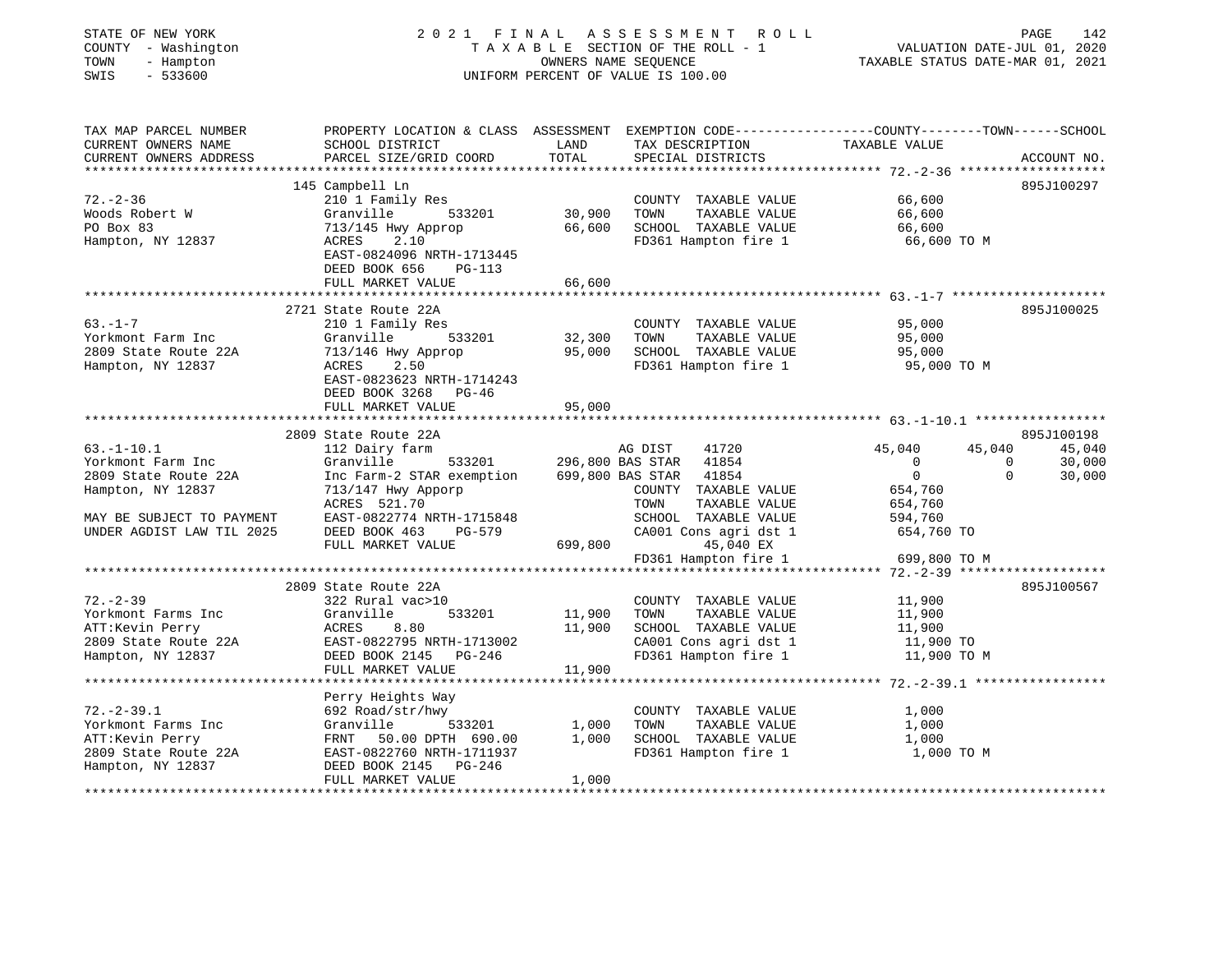# STATE OF NEW YORK 2 0 2 1 F I N A L A S S E S S M E N T R O L L PAGE 143 COUNTY - Washington T A X A B L E SECTION OF THE ROLL - 1 VALUATION DATE-JUL 01, 2020 TOWN - Hampton OWNERS NAME SEQUENCE TAXABLE STATUS DATE-MAR 01, 2021 SWIS - 533600 UNIFORM PERCENT OF VALUE IS 100.00

| TAX MAP PARCEL NUMBER<br>CURRENT OWNERS NAME<br>CURRENT OWNERS ADDRESS                                             | PROPERTY LOCATION & CLASS ASSESSMENT<br>SCHOOL DISTRICT<br>PARCEL SIZE/GRID COORD                                                                | LAND<br>TOTAL              | EXEMPTION CODE-----------------COUNTY-------TOWN------SCHOOL<br>TAX DESCRIPTION<br>SPECIAL DISTRICTS                   | TAXABLE VALUE                                                     | ACCOUNT NO.                      |
|--------------------------------------------------------------------------------------------------------------------|--------------------------------------------------------------------------------------------------------------------------------------------------|----------------------------|------------------------------------------------------------------------------------------------------------------------|-------------------------------------------------------------------|----------------------------------|
| $31. - 1 - 3.11$<br>Young estate James P<br>Young estate Maureen L<br>1462 Carvers Falls Ln<br>Whitehall, NY 12867 | Carvers Falls Ln<br>314 Rural vac<10<br>535201<br>Whitehall<br>FRNT 120.00 DPTH<br>0.76<br>ACRES<br>DEED BOOK 461<br>PG-366<br>FULL MARKET VALUE | 5,000<br>5,000<br>5,000    | COUNTY TAXABLE VALUE<br>TOWN<br>TAXABLE VALUE<br>SCHOOL TAXABLE VALUE<br>FD362 Hampton fire 2                          | 5,000<br>5,000<br>5,000<br>5,000 TO M                             |                                  |
| $31 - 1 - 3.3$                                                                                                     | Carvers Falls Ln<br>311 Res vac land                                                                                                             |                            | COUNTY TAXABLE VALUE                                                                                                   | 2,500                                                             | 895J100561                       |
| Young James P<br>Young Maureen L<br>1462 Carvers Falls Ln<br>Whitehall, NY 12887                                   | Whitehall<br>535201<br>FRNT 131.00 DPTH 236.00<br>EAST-0808805 NRTH-1747544<br>DEED BOOK 461<br>$PG-369$<br>FULL MARKET VALUE                    | 2,500<br>2,500<br>2,500    | TOWN<br>TAXABLE VALUE<br>SCHOOL TAXABLE VALUE<br>FD362 Hampton fire 2                                                  | 2,500<br>2,500<br>2,500 TO M                                      |                                  |
|                                                                                                                    |                                                                                                                                                  |                            |                                                                                                                        |                                                                   |                                  |
| $72. - 1 - 7$<br>Yurchak Andrew Jr<br>PO Box 97<br>Hampton, NY 12837                                               | 17 Dailey Way<br>210 1 Family Res<br>533201<br>Granville<br>3.30<br>ACRES<br>EAST-0821775 NRTH-1710853<br>DEED BOOK 1747 PG-130                  | 142,100                    | ENH STAR 41834<br>35,100 COUNTY TAXABLE VALUE<br>TOWN<br>TAXABLE VALUE<br>SCHOOL TAXABLE VALUE<br>FD361 Hampton fire 1 | $0 \qquad \qquad$<br>142,100<br>142,100<br>71,400<br>142,100 TO M | 895J100421<br>70,700<br>$\Omega$ |
|                                                                                                                    | FULL MARKET VALUE                                                                                                                                | 142,100                    |                                                                                                                        |                                                                   |                                  |
| $53. - 1 - 9$<br>Zehler Michael F<br>50 Waterbury St<br>Saratoga Springs, NY 12866                                 | Ecuyer Pat<br>910 Priv forest<br>Whitehall<br>535201<br>ACRES 44.82<br>EAST-0809038 NRTH-1722091<br>DEED BOOK 20200 PG-885<br>FULL MARKET VALUE  | 29,100<br>29,100<br>29,100 | COUNTY TAXABLE VALUE<br>TOWN<br>TAXABLE VALUE<br>SCHOOL TAXABLE VALUE<br>FD361 Hampton fire 1                          | 29,100<br>29,100<br>29,100<br>29,100 TO M                         | 895J100109                       |
|                                                                                                                    | LOT 6&7 Taylor Pat                                                                                                                               |                            |                                                                                                                        |                                                                   | 895J100246                       |
| $53. - 1 - 12$<br>Zehler Michael F<br>50 Waterbury St<br>Saratoga Springs, NY 12866                                | 322 Rural vac>10<br>535201<br>Whitehall<br>ACRES 12.50<br>EAST-0808254 NRTH-1722739<br>DEED BOOK 20200 PG-885<br>FULL MARKET VALUE               | 9,700<br>9,700<br>9,700    | COUNTY TAXABLE VALUE<br>TOWN<br>TAXABLE VALUE<br>SCHOOL TAXABLE VALUE<br>FD361 Hampton fire 1                          | 9,700<br>9,700<br>9,700<br>9,700 TO M                             |                                  |
|                                                                                                                    |                                                                                                                                                  |                            |                                                                                                                        |                                                                   |                                  |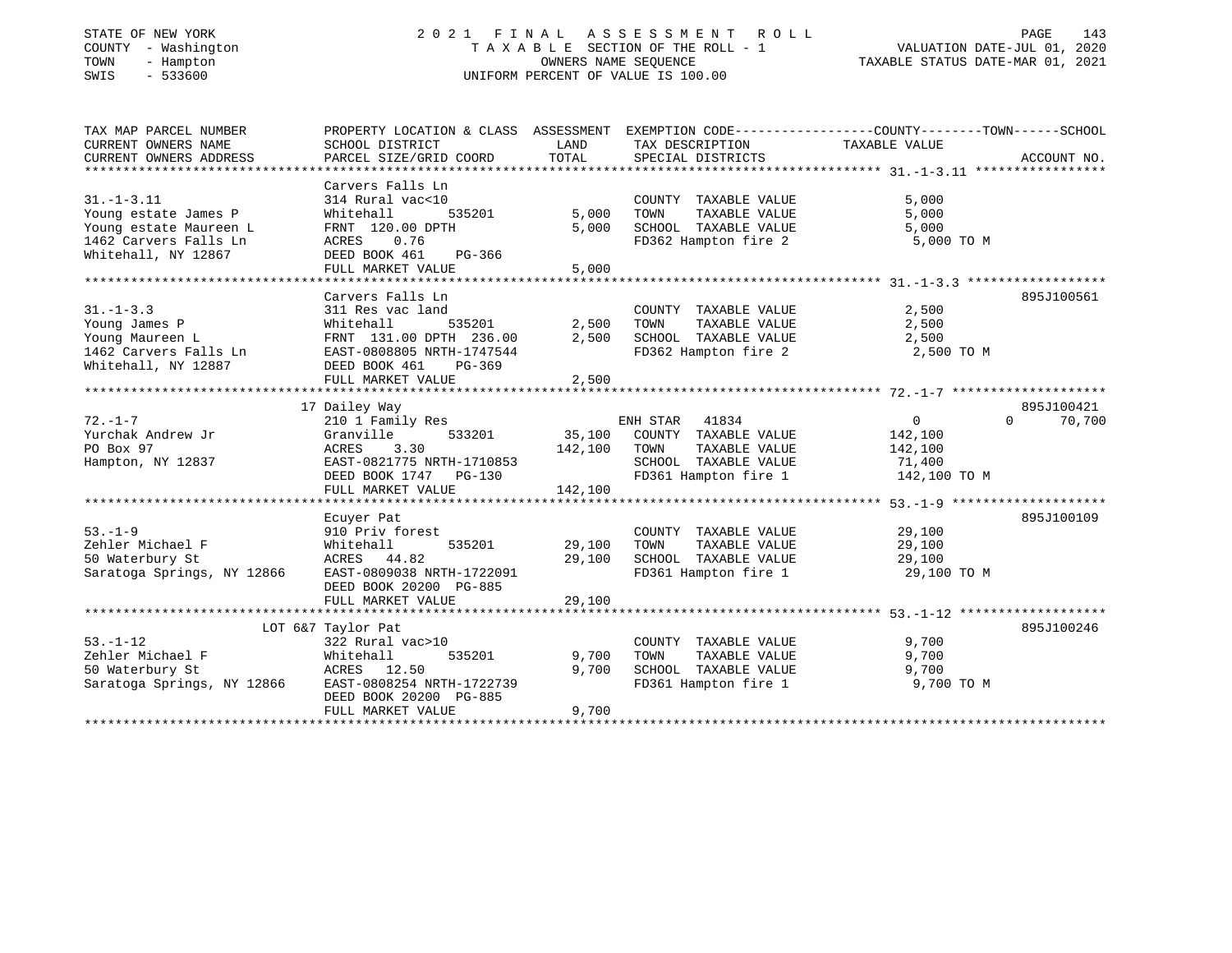| STATE OF NEW YORK<br>COUNTY<br>- Washington<br>TOWN<br>- Hampton<br>$-533600$<br>SWIS |                                                                  | OWNERS NAME SEQUENCE<br>UNIFORM PERCENT OF VALUE IS 100.00 | PAGE 144 R A S S E S S M E N T R O L L<br>T A X A B L E SECTION OF THE ROLL - 1 VALUATION DATE-JUL 01, 2020<br>TAXABLE STATUS DATE-MAR 01, 2021 |
|---------------------------------------------------------------------------------------|------------------------------------------------------------------|------------------------------------------------------------|-------------------------------------------------------------------------------------------------------------------------------------------------|
| CURRENT OWNERS NAME                                                                   | SCHOOL DISTRICT                                                  | LAND TAX DESCRIPTION TAXABLE VALUE                         | TAX MAP PARCEL NUMBER THE PROPERTY LOCATION & CLASS ASSESSMENT EXEMPTION CODE--------------COUNTY-------TOWN-----SCHOOL                         |
|                                                                                       |                                                                  |                                                            |                                                                                                                                                 |
|                                                                                       |                                                                  |                                                            |                                                                                                                                                 |
|                                                                                       | 2116 County Route 18                                             |                                                            | 895J100299                                                                                                                                      |
| $71. - 1 - 6$                                                                         | 210 1 Family Res                                                 | VET WAR CT 41121                                           | 20,250 20,250<br>$\overline{0}$                                                                                                                 |
| Zeimet Rose M -LE-                                                                    | 533201<br>Granville                                              | 27,700 ENH STAR<br>41834                                   | $\overline{0}$<br>70,700<br>$\Omega$                                                                                                            |
| Panoushek Ronda M                                                                     | 583/37                                                           | 135,000<br>COUNTY TAXABLE VALUE                            | 114,750                                                                                                                                         |
| PO Box 18                                                                             | Life Estate 3073/127<br>Rose M Zeimet                            | TOWN                                                       | TAXABLE VALUE 114,750                                                                                                                           |
| Hampton, NY 12837                                                                     |                                                                  | SCHOOL TAXABLE VALUE 64,300                                |                                                                                                                                                 |
|                                                                                       | ACRES 1.20<br>EAST-0814565 NRTH-1713639<br>DEED BOOK 3073 PG-127 |                                                            | FD361 Hampton fire 1 135,000 TO M                                                                                                               |
|                                                                                       | FULL MARKET VALUE                                                | 135,000                                                    |                                                                                                                                                 |
|                                                                                       |                                                                  |                                                            |                                                                                                                                                 |
|                                                                                       | 56 Hickey Rd                                                     |                                                            |                                                                                                                                                 |
| $62. - 1 - 27.3$                                                                      | 270 Mfg housing and the Marian State of the Maria                | BAS STAR 41854                                             | $\overline{0}$<br>$\Omega$<br>30,000                                                                                                            |
| Zekus Steven                                                                          | Granville                                                        | 533201 27,100 COUNTY TAXABLE VALUE                         | 136,000                                                                                                                                         |
| Sady Cristen                                                                          | ACRES 1.12 BANK<br>997                                           | 136,000<br>TOWN<br>TAXABLE VALUE                           | 136,000                                                                                                                                         |
| 54 Hickey Rd                                                                          | EAST-0813679 NRTH-1715115                                        | TAXABLE VALUE<br>SCHOOL                                    | 106,000                                                                                                                                         |
| Hampton, NY 12837                                                                     | DEED BOOK 2694 PG-303<br>FULL MARKET VALUE                       | 136,000                                                    | FD361 Hampton fire 1 136,000 TO M                                                                                                               |
|                                                                                       |                                                                  |                                                            |                                                                                                                                                 |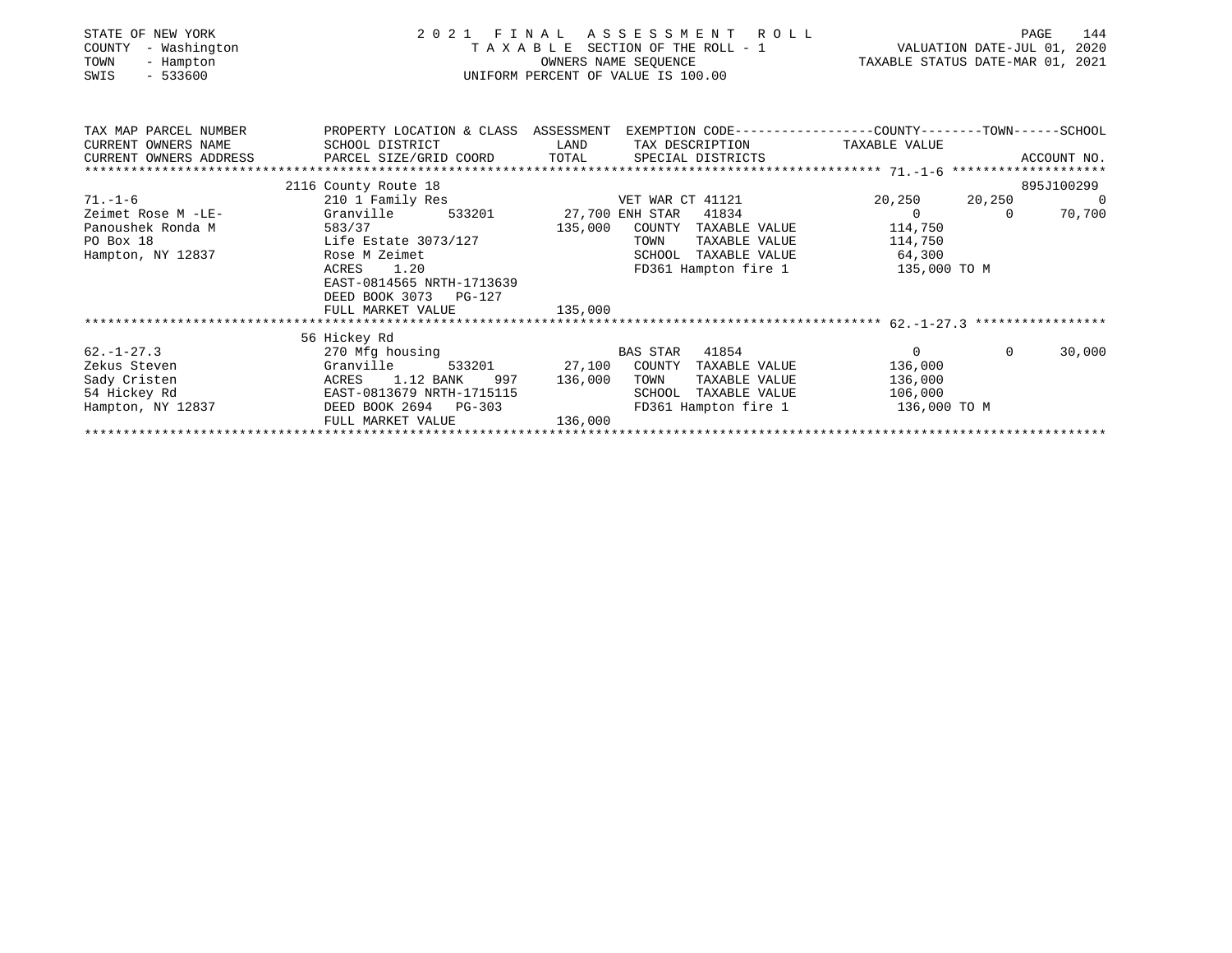| STATE OF NEW YORK   | 2021 FINAL ASSESSMENT ROLL         | 145<br>PAGE                      |
|---------------------|------------------------------------|----------------------------------|
| COUNTY - Washington | TAXABLE SECTION OF THE ROLL - 1    | VALUATION DATE-JUL 01, 2020      |
| TOWN<br>- Hampton   |                                    | TAXABLE STATUS DATE-MAR 01, 2021 |
| - 533600<br>SWIS    |                                    | RPS150/V04/L015                  |
|                     | UNIFORM PERCENT OF VALUE IS 100.00 | CURRENT DATE 6/25/2021           |

#### R O L L S U B S E C T I O N - - T O T A L S

# \*\*\* S P E C I A L D I S T R I C T S U M M A R Y \*\*\*

| CODE | DISTRICT NAME        | TOTAL<br>PARCELS | EXTENSION<br>TYPE | EXTENSION<br>VALUE | AD VALOREM<br>VALUE | EXEMPT<br>AMOUNT | TAXABLE<br>VALUE |
|------|----------------------|------------------|-------------------|--------------------|---------------------|------------------|------------------|
|      | EZ005 Empire Zone 5  |                  | 2 TOTAL           |                    | 346,400             |                  | 346,400          |
|      | TE533 Trans exempt f |                  | 7 MOVTAX          | 6480.85            |                     |                  | 6,480.85         |
|      | CA001 Cons agri dst  |                  | 89 TOTAL          |                    | 15510,900           | 1065,398         | 14445,502        |
|      | EZ015 Empire Zone-Si |                  | 1 TOTAL           |                    | 317,100             |                  | 317,100          |
|      | FD361 Hampton fire 1 |                  | 605 TOTAL M       |                    | 62033,061           |                  | 62033,061        |
|      | FD362 Hampton fire 2 |                  | 130 TOTAL M       |                    | 16055,239           |                  | 16055,239        |

### \*\*\* S C H O O L D I S T R I C T S U M M A R Y \*\*\*

| CODE             | DISTRICT NAME          | TOTAL<br>PARCELS | ASSESSED<br>LAND      | ASSESSED<br>TOTAL      | <b>EXEMPT</b><br>AMOUNT | TOTAL<br>TAXABLE       | STAR<br><b>AMOUNT</b> | STAR<br>TAXABLE        |
|------------------|------------------------|------------------|-----------------------|------------------------|-------------------------|------------------------|-----------------------|------------------------|
| 533201<br>535201 | Granville<br>Whitehall | 513<br>217       | 18941,600<br>8924,800 | 53762,400<br>24325,900 | 1237,146<br>1083,122    | 52525,254<br>23242,778 | 5930,755<br>2449,250  | 46594,499<br>20793,528 |
|                  | SUB-TOTAL              | 730              | 27866,400             | 78088,300              | 2320,268                | 75768,032              | 8380,005              | 67388,027              |
|                  | TOTAL                  | 730              | 27866,400             | 78088,300              | 2320,268                | 75768,032              | 8380,005              | 67388,027              |

#### \*\*\* S Y S T E M C O D E S S U M M A R Y \*\*\*

### NO SYSTEM EXEMPTIONS AT THIS LEVEL

| CODE  | DESCRIPTION | TOTAL<br>PARCELS | COUNTY  | TOWN    | SCHOOL |
|-------|-------------|------------------|---------|---------|--------|
| 41121 | VET WAR CT  | 10               | 162,642 | 160,062 |        |
| 41122 | VET WAR C   |                  | 50,485  |         |        |
| 41123 | VET WAR T   |                  |         | 50,485  |        |
| 41131 | VET COM CT  | 15               | 621,650 | 538,425 |        |
| 41132 | VET COM C   | ∠                | 64,375  |         |        |
| 41133 | VET COM T   | ∠                |         | 64,375  |        |
| 41141 | VET DIS CT  |                  | 354,275 | 317,475 |        |
| 41142 | VET DIS C   |                  | 46,150  |         |        |
|       |             |                  |         |         |        |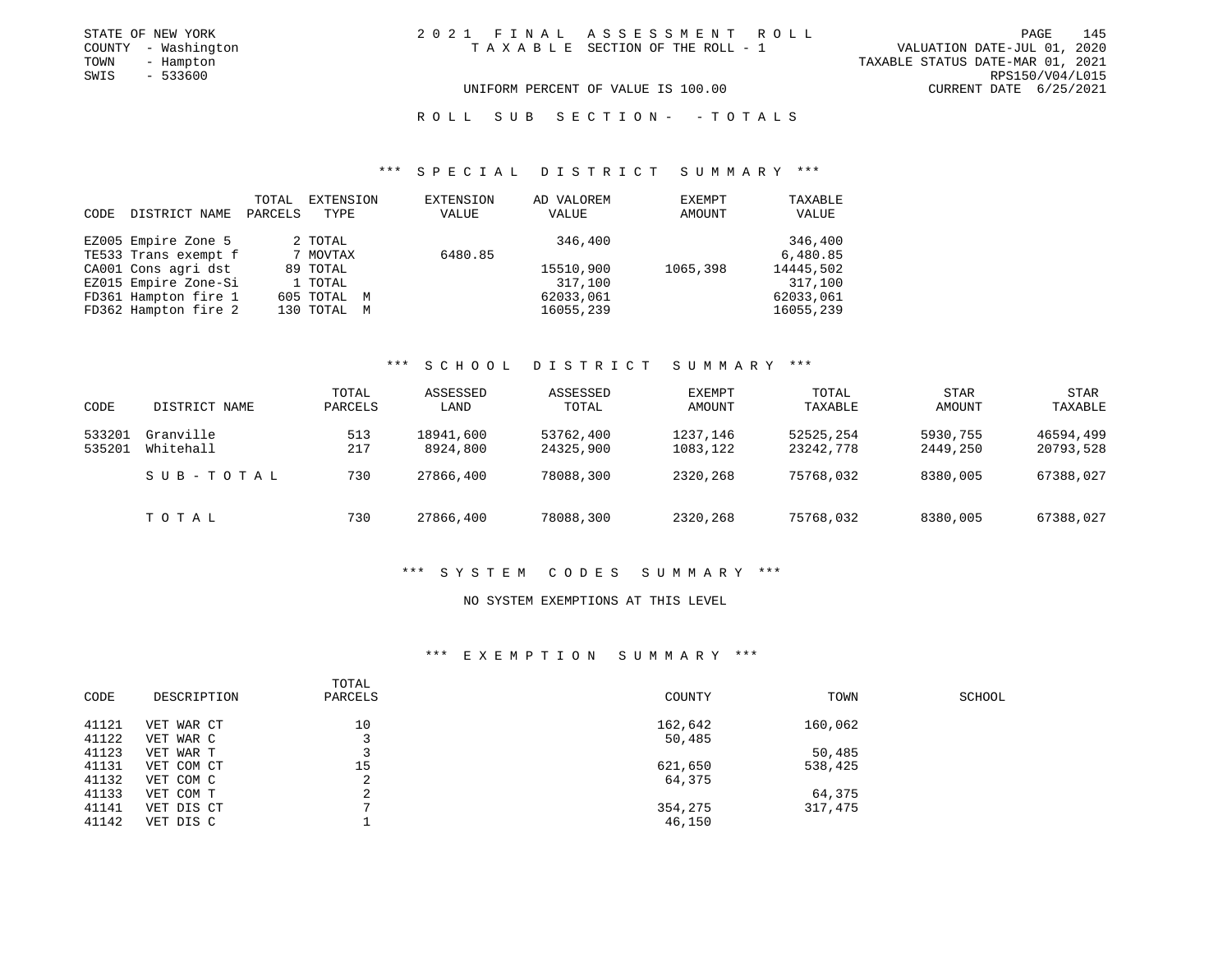| STATE OF NEW YORK   | 2021 FINAL ASSESSMENT ROLL         | 146<br>PAGE                      |
|---------------------|------------------------------------|----------------------------------|
| COUNTY - Washington | TAXABLE SECTION OF THE ROLL - 1    | VALUATION DATE-JUL 01, 2020      |
| TOWN<br>- Hampton   |                                    | TAXABLE STATUS DATE-MAR 01, 2021 |
| SWIS<br>- 533600    |                                    | RPS150/V04/L015                  |
|                     | UNIFORM PERCENT OF VALUE IS 100.00 | CURRENT DATE 6/25/2021           |
|                     |                                    |                                  |
|                     | ROLL SUB SECTION- -TOTALS          |                                  |

### \*\*\* E X E M P T I O N S U M M A R Y \*\*\*

|       |                  | TOTAL   |          |          |               |
|-------|------------------|---------|----------|----------|---------------|
| CODE  | DESCRIPTION      | PARCELS | COUNTY   | TOWN     | <b>SCHOOL</b> |
|       |                  |         |          |          |               |
| 41143 | VET DIS T        |         |          | 46,150   |               |
| 41151 | $CW_10_VET/$     | 6       | 44,160   | 44,160   |               |
| 41700 | AG BUILD         |         | 35,000   | 35,000   | 35,000        |
| 41720 | AG DIST          | 26      | 1085,016 | 1085,016 | 1085,016      |
| 41730 | AGRI-D IND       |         | 71,268   | 71,268   | 71,268        |
| 41800 | AGED-ALL         | 6       | 332,472  | 332,472  | 359,074       |
| 41801 | AGED-CO/TN       | б       | 358,733  | 358,733  |               |
| 41802 | AGED-CO          | 4       | 87,865   |          |               |
| 41803 | AGED-TOWN        |         |          | 224,812  |               |
| 41804 | AGED-SCH         | 8       |          |          | 224,330       |
| 41805 | AGE-CO/SCH       | 4       | 194,436  |          | 197,380       |
| 41834 | ENH STAR         | 65      |          |          | 4369,615      |
| 41844 | E STAR MH        | 2       |          |          | 48,430        |
| 41854 | <b>BAS STAR</b>  | 129     |          |          | 3886,700      |
| 41864 | <b>B STAR MH</b> |         |          |          | 75,260        |
| 41931 | DISAB-C/T        | 2       | 113,420  | 113,420  |               |
| 47460 | FOR 480A         | 4       | 348,200  | 348,200  | 348,200       |
|       | TOTAL            | 321     | 3970,147 | 3790,053 | 10700,273     |

| ROLL |             | TOTAL   | ASSESSED  | ASSESSED  | TAXABLE   | TAXABLE   | <b>TAXABLE</b> | STAR      |
|------|-------------|---------|-----------|-----------|-----------|-----------|----------------|-----------|
| SEC  | DESCRIPTION | PARCELS | . AND     | TOTAL     | COUNTY    | TOWN      | SCHOOL         | TAXABLE   |
|      | TAXABLE     | 730     | 27866,400 | 78088,300 | 74118,153 | 74298.247 | 75768,032      | 67388,027 |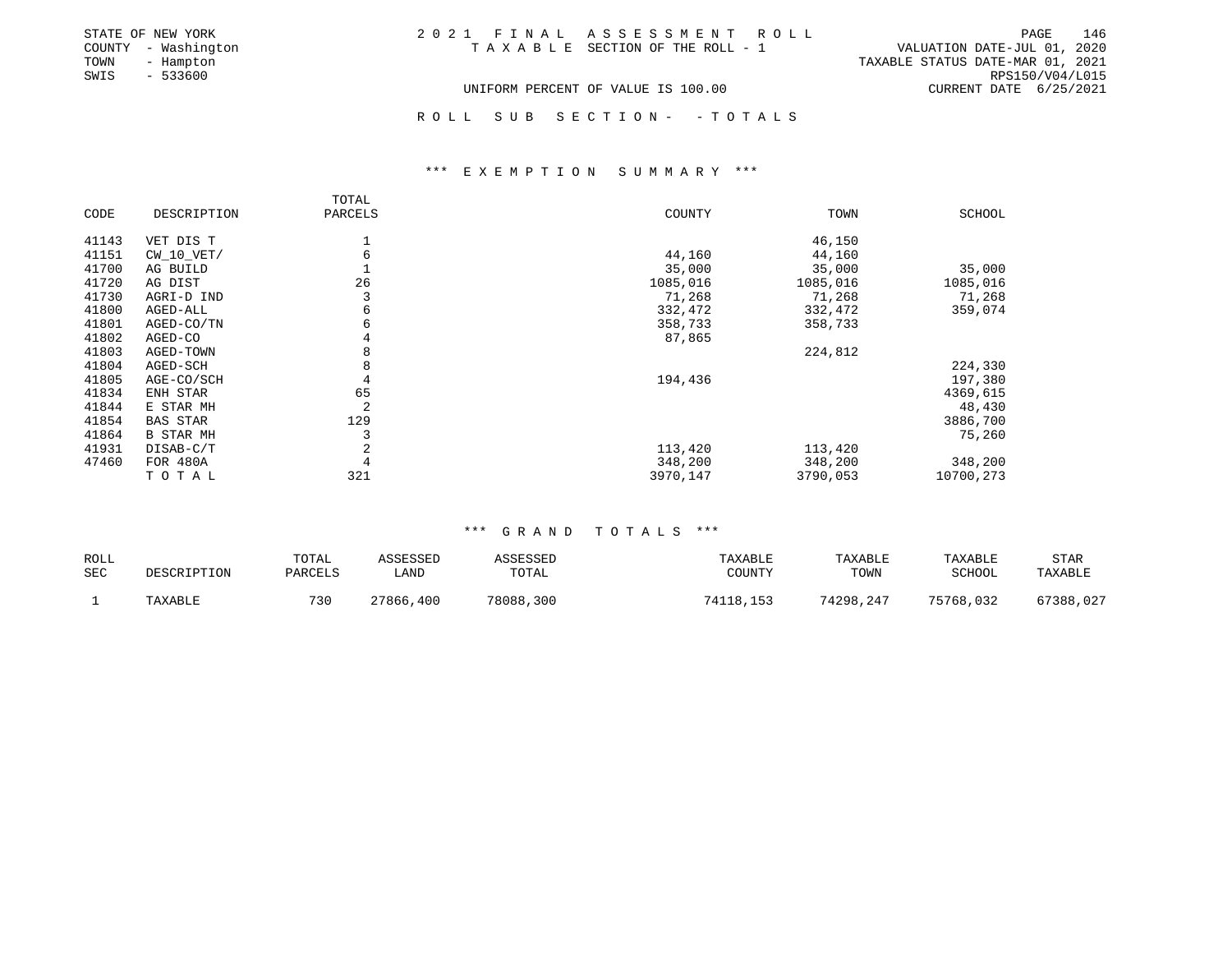|      | STATE OF NEW YORK   | 2021 FINAL ASSESSMENT ROLL         |                                  | PAGE                   | 147 |
|------|---------------------|------------------------------------|----------------------------------|------------------------|-----|
|      | COUNTY - Washington | TAXABLE SECTION OF THE ROLL - 1    | VALUATION DATE-JUL 01, 2020      |                        |     |
| TOWN | - Hampton           |                                    | TAXABLE STATUS DATE-MAR 01, 2021 |                        |     |
| SWIS | $-533600$           | UNIFORM PERCENT OF VALUE IS 100.00 |                                  | RPS150/V04/L015        |     |
|      |                     |                                    |                                  | CURRENT DATE 6/25/2021 |     |
|      |                     |                                    |                                  |                        |     |

#### \*\*\* S P E C I A L D I S T R I C T S U M M A R Y \*\*\*

| CODE | DISTRICT NAME                               | TOTAL<br>PARCELS | EXTENSION<br>TYPE   | EXTENSION<br>VALUE | AD VALOREM<br>VALUE | EXEMPT<br>AMOUNT | TAXABLE<br>VALUE    |
|------|---------------------------------------------|------------------|---------------------|--------------------|---------------------|------------------|---------------------|
|      | EZ005 Empire Zone 5<br>TE533 Trans exempt f |                  | 2 TOTAL<br>7 MOVTAX | 6480.85            | 346,400             |                  | 346,400<br>6,480.85 |
|      | CA001 Cons agri dst                         |                  | 89 TOTAL            |                    | 15510,900           | 1065,398         | 14445,502           |
|      | EZ015 Empire Zone-Si                        |                  | 1 TOTAL             |                    | 317,100             |                  | 317,100             |
|      | FD361 Hampton fire 1                        |                  | 605 TOTAL M         |                    | 62033,061           |                  | 62033,061           |
|      | FD362 Hampton fire 2                        |                  | 130 TOTAL M         |                    | 16055,239           |                  | 16055,239           |

### \*\*\* S C H O O L D I S T R I C T S U M M A R Y \*\*\*

| CODE             | DISTRICT NAME          | TOTAL<br>PARCELS | ASSESSED<br>LAND      | ASSESSED<br>TOTAL      | <b>EXEMPT</b><br>AMOUNT | TOTAL<br>TAXABLE       | <b>STAR</b><br>AMOUNT | <b>STAR</b><br>TAXABLE |
|------------------|------------------------|------------------|-----------------------|------------------------|-------------------------|------------------------|-----------------------|------------------------|
| 533201<br>535201 | Granville<br>Whitehall | 513<br>217       | 18941,600<br>8924,800 | 53762,400<br>24325,900 | 1237,146<br>1083,122    | 52525,254<br>23242,778 | 5930,755<br>2449,250  | 46594,499<br>20793,528 |
|                  | SUB-TOTAL              | 730              | 27866,400             | 78088,300              | 2320,268                | 75768,032              | 8380,005              | 67388,027              |
|                  | TOTAL                  | 730              | 27866,400             | 78088,300              | 2320,268                | 75768,032              | 8380,005              | 67388,027              |

#### \*\*\* S Y S T E M C O D E S S U M M A R Y \*\*\*

### NO SYSTEM EXEMPTIONS AT THIS LEVEL

| CODE  | DESCRIPTION | TOTAL<br>PARCELS         | COUNTY  | TOWN    | SCHOOL |
|-------|-------------|--------------------------|---------|---------|--------|
| 41121 | VET WAR CT  | 10                       | 162,642 | 160,062 |        |
| 41122 | VET WAR C   |                          | 50,485  |         |        |
| 41123 | VET WAR T   |                          |         | 50,485  |        |
| 41131 | VET COM CT  | 15                       | 621,650 | 538,425 |        |
| 41132 | VET COM C   | z.                       | 64,375  |         |        |
| 41133 | VET COM T   | $\overline{\phantom{a}}$ |         | 64,375  |        |
| 41141 | VET DIS CT  |                          | 354,275 | 317,475 |        |
| 41142 | VET DIS C   |                          | 46,150  |         |        |
|       |             |                          |         |         |        |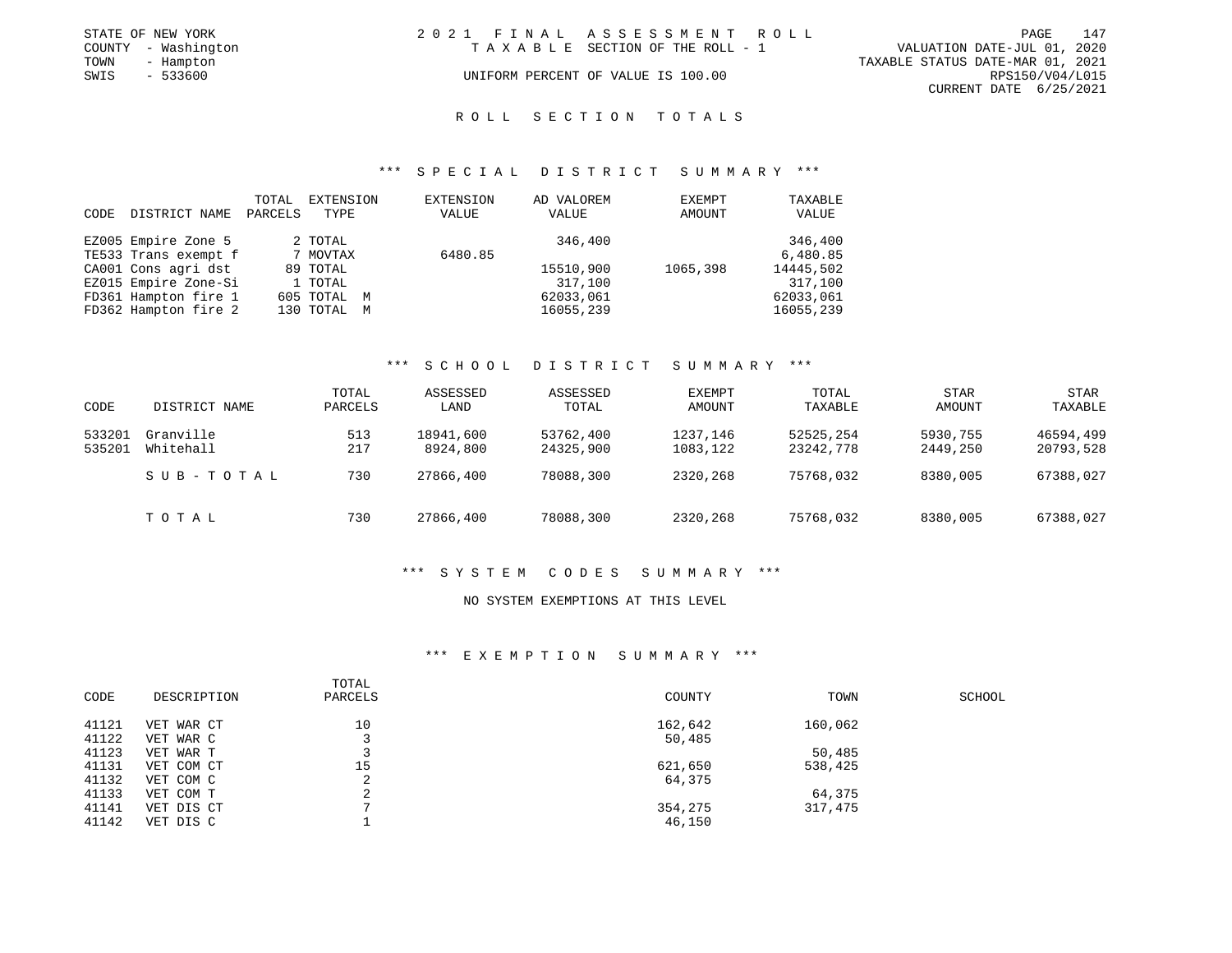|      | STATE OF NEW YORK   | 2021 FINAL ASSESSMENT ROLL         | 148<br>PAGE                      |
|------|---------------------|------------------------------------|----------------------------------|
|      | COUNTY - Washington | TAXABLE SECTION OF THE ROLL - 1    | VALUATION DATE-JUL 01, 2020      |
| TOWN | - Hampton           |                                    | TAXABLE STATUS DATE-MAR 01, 2021 |
| SWIS | - 533600            | UNIFORM PERCENT OF VALUE IS 100.00 | RPS150/V04/L015                  |
|      |                     |                                    | CURRENT DATE 6/25/2021           |
|      |                     |                                    |                                  |

### \*\*\* E X E M P T I O N S U M M A R Y \*\*\*

|       |                  | TOTAL          |          |          |           |
|-------|------------------|----------------|----------|----------|-----------|
| CODE  | DESCRIPTION      | PARCELS        | COUNTY   | TOWN     | SCHOOL    |
|       |                  |                |          |          |           |
| 41143 | VET DIS T        |                |          | 46,150   |           |
| 41151 | $CW_10_VET/$     | 6              | 44,160   | 44,160   |           |
| 41700 | AG BUILD         |                | 35,000   | 35,000   | 35,000    |
| 41720 | AG DIST          | 26             | 1085,016 | 1085,016 | 1085,016  |
| 41730 | AGRI-D IND       |                | 71,268   | 71,268   | 71,268    |
| 41800 | AGED-ALL         | 6              | 332,472  | 332,472  | 359,074   |
| 41801 | AGED-CO/TN       | 6              | 358,733  | 358,733  |           |
| 41802 | AGED-CO          | 4              | 87,865   |          |           |
| 41803 | AGED-TOWN        | 8              |          | 224,812  |           |
| 41804 | AGED-SCH         | 8              |          |          | 224,330   |
| 41805 | AGE-CO/SCH       | 4              | 194,436  |          | 197,380   |
| 41834 | ENH STAR         | 65             |          |          | 4369,615  |
| 41844 | E STAR MH        | $\overline{2}$ |          |          | 48,430    |
| 41854 | <b>BAS STAR</b>  | 129            |          |          | 3886,700  |
| 41864 | <b>B STAR MH</b> |                |          |          | 75,260    |
| 41931 | DISAB-C/T        | 2              | 113,420  | 113,420  |           |
| 47460 | FOR 480A         | 4              | 348,200  | 348,200  | 348,200   |
|       | TOTAL            | 321            | 3970,147 | 3790,053 | 10700,273 |

| <b>ROLL</b> |             | TOTAL   | ASSESSED  | ASSESSED  | TAXABLE   | TAXABLE   | TAXABLE   | <b>STAR</b> |
|-------------|-------------|---------|-----------|-----------|-----------|-----------|-----------|-------------|
| <b>SEC</b>  | DESCRIPTION | PARCELS | ∟AND      | TOTAL     | COUNTY    | TOWN      | SCHOOL    | TAXABLE     |
|             | TAXABLE     | 730     | 27866,400 | 78088,300 | 74118,153 | 74298,247 | 75768,032 | 67388,027   |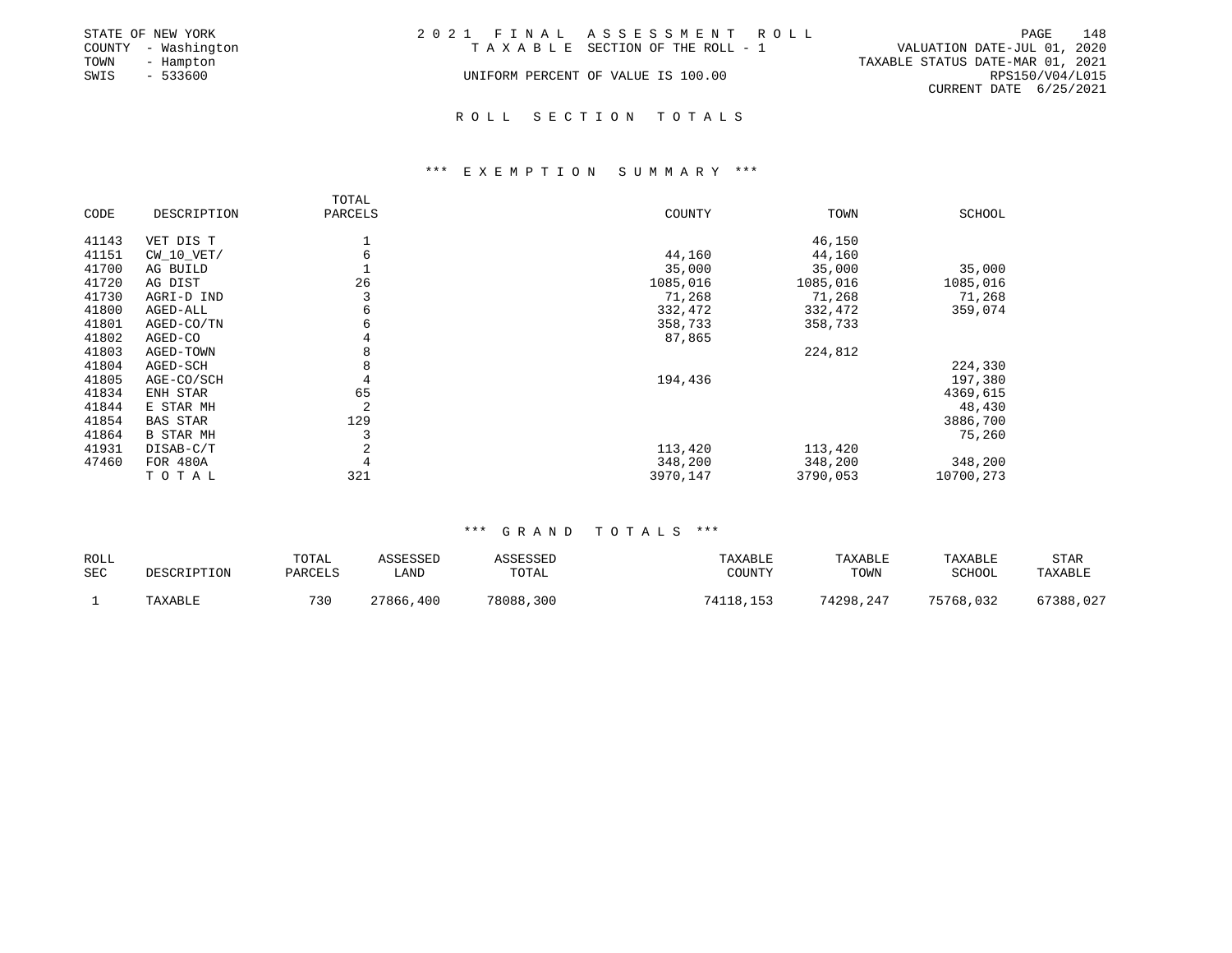# STATE OF NEW YORK 2 0 2 1 F I N A L A S S E S S M E N T R O L L PAGE 149 COUNTY - Washington SPECIAL FRANCHISE SECTION OF THE ROLL - 5 VALUATION DATE-JUL 01, 2020 TOWN - Hampton OWNERS NAME SEQUENCE TAXABLE STATUS DATE-MAR 01, 2021 SWIS - 533600 UNIFORM PERCENT OF VALUE IS 100.00

| TAX MAP PARCEL NUMBER<br>CURRENT OWNERS NAME | PROPERTY LOCATION & CLASS ASSESSMENT<br>SCHOOL DISTRICT | LAND                   | TAX DESCRIPTION                               | EXEMPTION CODE----------------COUNTY-------TOWN------SCHOOL<br>TAXABLE VALUE |             |
|----------------------------------------------|---------------------------------------------------------|------------------------|-----------------------------------------------|------------------------------------------------------------------------------|-------------|
| CURRENT OWNERS ADDRESS                       | PARCEL SIZE/GRID COORD                                  | TOTAL                  | SPECIAL DISTRICTS                             |                                                                              | ACCOUNT NO. |
|                                              |                                                         |                        |                                               |                                                                              | 8950300322  |
| $500. -15 - 3. -1$                           | Special Franchise Town<br>861 Elec & gas                |                        | COUNTY TAXABLE VALUE                          | 675,103                                                                      |             |
| National Grid                                | Granville<br>533201                                     | $\mathbf 0$            | TOWN<br>TAXABLE VALUE                         | 675,103                                                                      |             |
| Real Estate Tax Dept                         | Apport For Sch 52%                                      | 675,103                | SCHOOL TAXABLE VALUE                          | 675,103                                                                      |             |
| 300 Erie Boulevard West                      | Parcel 1 Of 2                                           |                        | FD361 Hampton fire 1                          | 425,315 TO M                                                                 |             |
| Syracuse, NY 13202                           | FULL MARKET VALUE                                       | 675,103                | FD362 Hampton fire 2                          | 249,788 TO M                                                                 |             |
|                                              |                                                         |                        |                                               |                                                                              |             |
|                                              | Special Franchise Town                                  |                        |                                               |                                                                              | 8976300505  |
| $500. -15 - 3. -2$                           | 861 Elec & gas                                          |                        | COUNTY TAXABLE VALUE                          | 623,172                                                                      |             |
| National Grid<br>Real Estate Tax Dept        | 535201<br>Whitehall                                     | $\mathbf 0$<br>623,172 | TAXABLE VALUE<br>TOWN<br>SCHOOL TAXABLE VALUE | 623,172<br>623,172                                                           |             |
| 300 Erie Boulevard West                      | Apport For Sch 48%<br>Parcel 2 Of 2                     |                        | FD361 Hampton fire 1                          | 392,598 TO M                                                                 |             |
| Syarcuse, NY 13202                           | FULL MARKET VALUE                                       | 623,172                | FD362 Hampton fire 2                          | 230,574 TO M                                                                 |             |
|                                              |                                                         |                        |                                               |                                                                              |             |
|                                              | Special Franchise Town                                  |                        |                                               |                                                                              |             |
| $500.-53-1$                                  | 869 Television                                          |                        | COUNTY TAXABLE VALUE                          | 35,526                                                                       |             |
| Time Warner of Albany                        | Granville<br>533201                                     | $\circ$                | TAXABLE VALUE<br>TOWN                         | 35,526                                                                       |             |
| 7800 Cresent Executive Dr                    |                                                         | 35,526                 | SCHOOL TAXABLE VALUE                          | 35,526                                                                       |             |
| Charlotte, NC 28217-7467                     | FULL MARKET VALUE                                       | 35,526                 | FD361 Hampton fire 1                          | 35,526 TO M                                                                  |             |
|                                              |                                                         |                        |                                               |                                                                              |             |
| $500. - 70 - 3$                              | Special Franchise                                       |                        | COUNTY TAXABLE VALUE                          |                                                                              |             |
| TVC Albany Inc                               | 860 Spec fran.<br>Granville<br>533201                   | $\mathbf 0$            | TOWN<br>TAXABLE VALUE                         | 100,202<br>100,202                                                           |             |
| 41 State St Fl 10                            |                                                         | 100,202                | SCHOOL TAXABLE VALUE                          | 100,202                                                                      |             |
| Albany, NY 12207                             | FULL MARKET VALUE                                       | 100,202                | FD362 Hampton fire 2                          | 100,202 TO M                                                                 |             |
|                                              |                                                         |                        |                                               |                                                                              |             |
|                                              | Special Franchise Town                                  |                        |                                               |                                                                              | 8950300321  |
| $500. -60 - 3. - 1$                          | 866 Telephone                                           |                        | COUNTY TAXABLE VALUE                          | 63,270                                                                       |             |
| Verizon New York Inc                         | Granville<br>533201                                     | $\Omega$               | TOWN<br>TAXABLE VALUE                         | 63,270                                                                       |             |
| PO Box 2749                                  | Apport For Sch 64%                                      | 63,270                 | SCHOOL TAXABLE VALUE                          | 63,270                                                                       |             |
| Addison, TX 75001                            | Parcel 1 Of 2                                           |                        | FD361 Hampton fire 1                          | 39,860 TO M                                                                  |             |
|                                              | FULL MARKET VALUE                                       | 63,270                 | FD362 Hampton fire 2                          | 23,410 TO M                                                                  |             |
|                                              | Special Franchise Town                                  |                        |                                               |                                                                              | 8976300515  |
| $500. -60 - 3. - 2$                          | 866 Telephone                                           |                        | COUNTY TAXABLE VALUE                          | 35,590                                                                       |             |
| Verizon New York Inc                         | Whitehall<br>535201                                     | $\mathbf 0$            | TOWN<br>TAXABLE VALUE                         | 35,590                                                                       |             |
| PO Box 2749                                  | Apport For Sch 36%                                      | 35,590                 | SCHOOL TAXABLE VALUE                          | 35,590                                                                       |             |
| Addison, TX 75001                            | Parcel 2 Of 2                                           |                        | FD361 Hampton fire 1                          | 22,422 TO M                                                                  |             |
|                                              | FULL MARKET VALUE                                       | 35,590                 | FD362 Hampton fire 2                          | 13,168 TO M                                                                  |             |
|                                              |                                                         |                        |                                               |                                                                              |             |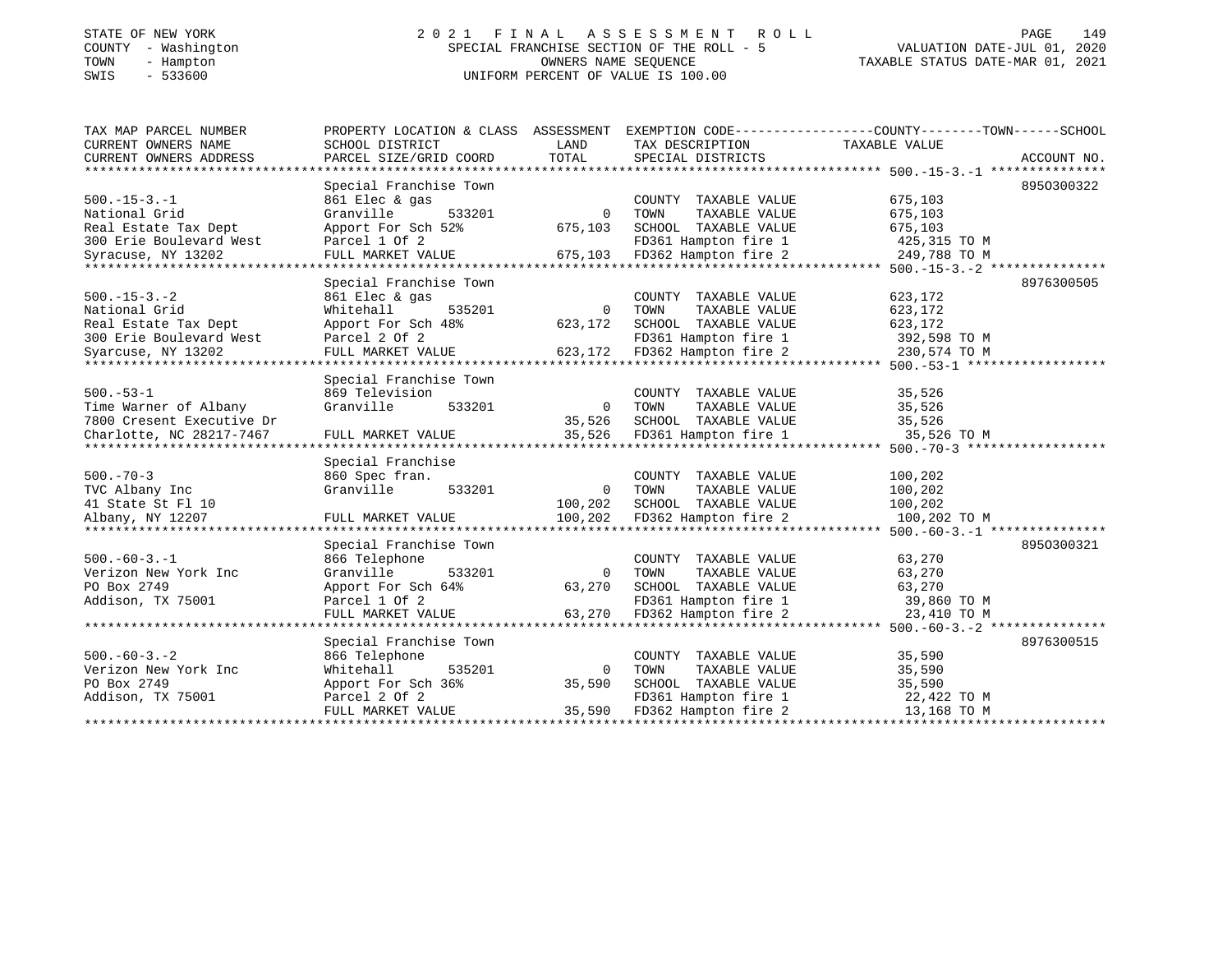| STATE OF NEW YORK   | 2021 FINAL ASSESSMENT ROLL                | 150<br>PAGE                      |
|---------------------|-------------------------------------------|----------------------------------|
| COUNTY - Washington | SPECIAL FRANCHISE SECTION OF THE ROLL - 5 | VALUATION DATE-JUL 01, 2020      |
| TOWN<br>- Hampton   |                                           | TAXABLE STATUS DATE-MAR 01, 2021 |
| - 533600<br>SWIS    |                                           | RPS150/V04/L015                  |
|                     | UNIFORM PERCENT OF VALUE IS 100.00        | CURRENT DATE 6/25/2021           |
|                     |                                           |                                  |

### R O L L S U B S E C T I O N - - T O T A L S

### \*\*\* S P E C I A L D I S T R I C T S U M M A R Y \*\*\*

|                                              | CODE DISTRICT NAME PARCELS TYPE | TOTAL EXTENSION        | EXTENSION<br><b>VALUE</b> | AD VALOREM<br>VALUE | <b>EXEMPT</b><br>AMOUNT | TAXABLE<br><b>VALUE</b> |
|----------------------------------------------|---------------------------------|------------------------|---------------------------|---------------------|-------------------------|-------------------------|
| FD361 Hampton fire 1<br>FD362 Hampton fire 2 |                                 | 5 ТОТАL М<br>5 TOTAL M |                           | 915,721<br>617.142  |                         | 915,721<br>617,142      |

### \*\*\* S C H O O L D I S T R I C T S U M M A R Y \*\*\*

| CODE             | DISTRICT NAME          | TOTAL<br>PARCELS | ASSESSED<br>LAND | ASSESSED<br>TOTAL  | EXEMPT<br>AMOUNT | TOTAL<br>TAXABLE   | STAR<br><b>AMOUNT</b> | <b>STAR</b><br>TAXABLE |
|------------------|------------------------|------------------|------------------|--------------------|------------------|--------------------|-----------------------|------------------------|
| 533201<br>535201 | Granville<br>Whitehall | 4<br>2           |                  | 874,101<br>658,762 |                  | 874,101<br>658,762 |                       | 874,101<br>658,762     |
|                  | SUB-TOTAL              | 6                |                  | 1532,863           |                  | 1532,863           |                       | 1532,863               |
|                  | TOTAL                  | 6                |                  | 1532,863           |                  | 1532,863           |                       | 1532,863               |

### \*\*\* S Y S T E M C O D E S S U M M A R Y \*\*\*

### NO SYSTEM EXEMPTIONS AT THIS LEVEL

### \*\*\* E X E M P T I O N S U M M A R Y \*\*\*

### NO EXEMPTIONS AT THIS LEVEL

| ROLL | DESCRIPTION       | TOTAL   | ASSESSED | ASSESSED | TAXABLE  | TAXABLE  | TAXABLE  | <b>STAR</b> |
|------|-------------------|---------|----------|----------|----------|----------|----------|-------------|
| SEC  |                   | PARCELS | LAND     | TOTAL    | COUNTY   | TOWN     | SCHOOL   | TAXABLE     |
|      | SPECIAL FRANCHISE |         |          | 1532,863 | 1532.863 | 1532,863 | 1532,863 | 1532,863    |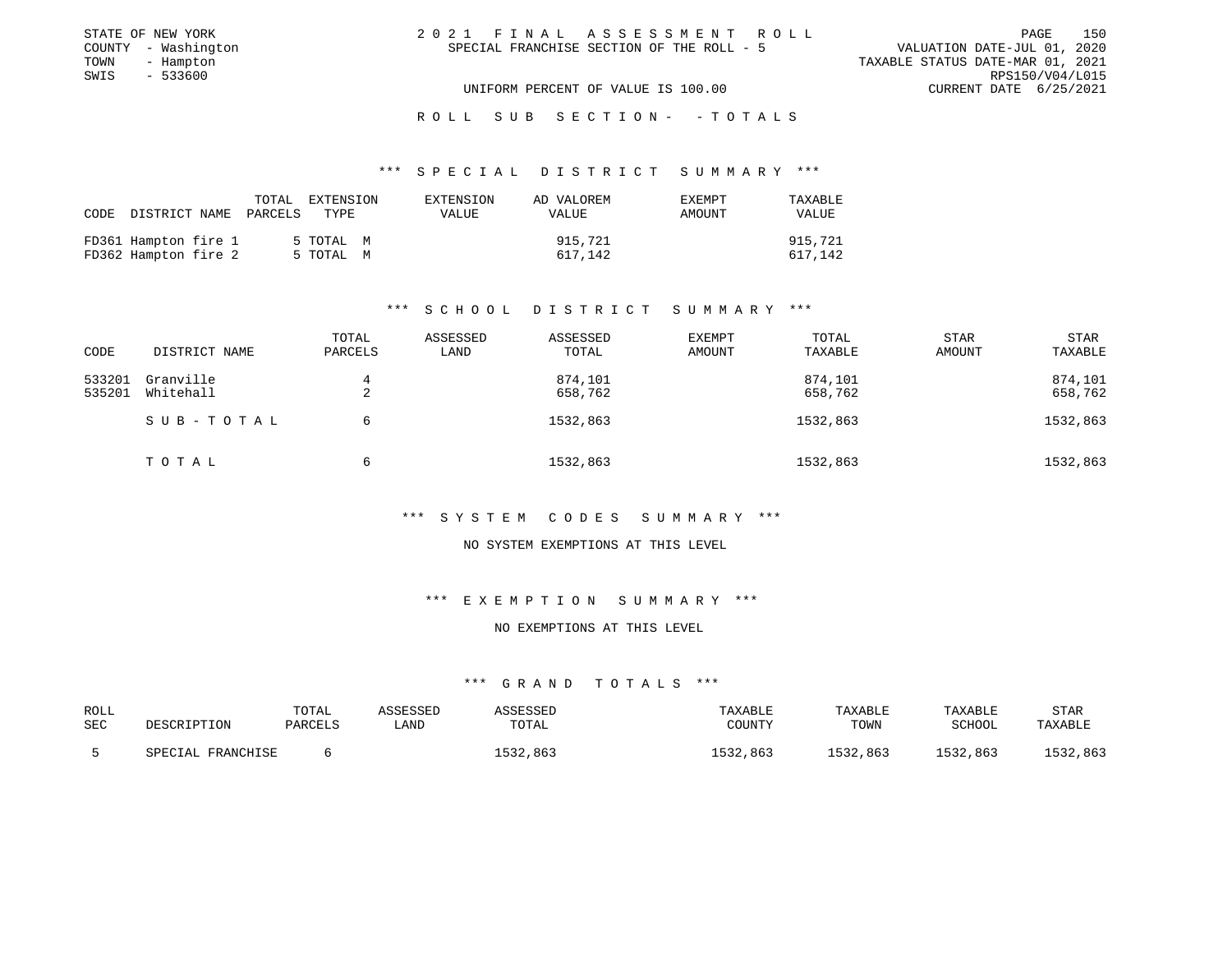| PAGE                             | 151 |
|----------------------------------|-----|
| VALUATION DATE-JUL 01, 2020      |     |
| TAXABLE STATUS DATE-MAR 01, 2021 |     |
| RPS150/V04/L015                  |     |
| CURRENT DATE 6/25/2021           |     |
|                                  |     |

### \*\*\* S P E C I A L D I S T R I C T S U M M A R Y \*\*\*

|                                              | TOTAL<br>CODE DISTRICT NAME PARCELS | EXTENSION<br>TYPE      | EXTENSION<br>VALUE | AD VALOREM<br>VALUE | <b>EXEMPT</b><br>AMOUNT | TAXABLE<br><b>VALUE</b> |
|----------------------------------------------|-------------------------------------|------------------------|--------------------|---------------------|-------------------------|-------------------------|
| FD361 Hampton fire 1<br>FD362 Hampton fire 2 |                                     | 5 ТОТАL М<br>5 TOTAL M |                    | 915,721<br>617,142  |                         | 915,721<br>617,142      |

### \*\*\* S C H O O L D I S T R I C T S U M M A R Y \*\*\*

| CODE             | DISTRICT NAME          | TOTAL<br>PARCELS | ASSESSED<br>LAND | ASSESSED<br>TOTAL  | <b>EXEMPT</b><br>AMOUNT | TOTAL<br>TAXABLE   | STAR<br><b>AMOUNT</b> | STAR<br>TAXABLE    |
|------------------|------------------------|------------------|------------------|--------------------|-------------------------|--------------------|-----------------------|--------------------|
| 533201<br>535201 | Granville<br>Whitehall | 4<br>2           |                  | 874,101<br>658,762 |                         | 874,101<br>658,762 |                       | 874,101<br>658,762 |
|                  | SUB-TOTAL              | 6                |                  | 1532,863           |                         | 1532,863           |                       | 1532,863           |
|                  | TOTAL                  | 6                |                  | 1532,863           |                         | 1532,863           |                       | 1532,863           |

### \*\*\* S Y S T E M C O D E S S U M M A R Y \*\*\*

### NO SYSTEM EXEMPTIONS AT THIS LEVEL

### \*\*\* E X E M P T I O N S U M M A R Y \*\*\*

### NO EXEMPTIONS AT THIS LEVEL

| ROLL | DESCRIPTION       | TOTAL   | ASSESSED | ASSESSED | TAXABLE  | TAXABLE  | TAXABLE  | <b>STAR</b> |
|------|-------------------|---------|----------|----------|----------|----------|----------|-------------|
| SEC  |                   | PARCELS | LAND     | TOTAL    | COUNTY   | TOWN     | SCHOOL   | TAXABLE     |
|      | SPECIAL FRANCHISE |         |          | 1532,863 | 1532.863 | 1532,863 | 1532,863 | 1532,863    |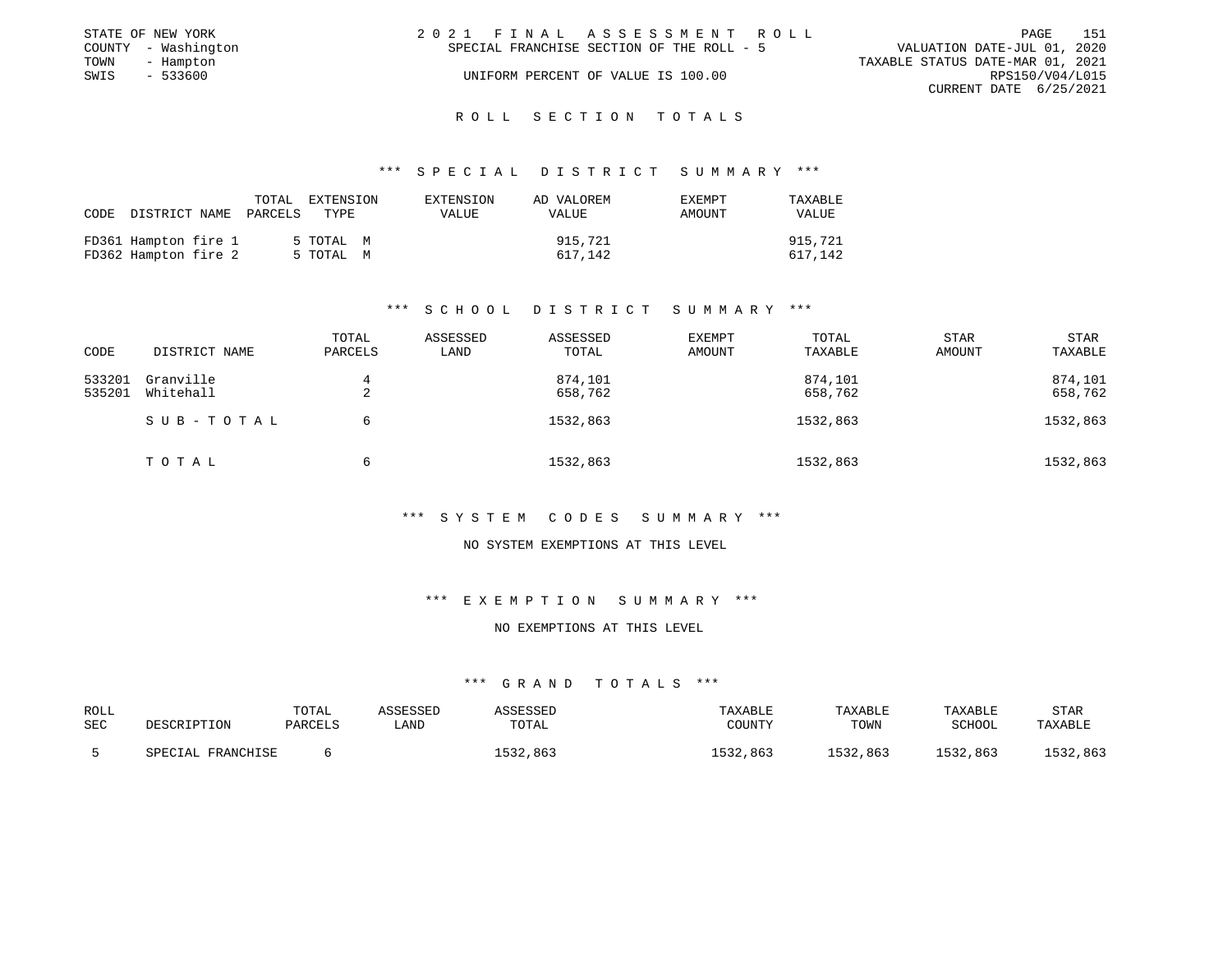| STATE OF NEW YORK<br>COUNTY - Washington<br>- Hampton<br>TOWN<br>$-533600$<br>SWIS                                                                                | 2021                                                                                                                                                                                    | FINAL                             | ASSESSMENT<br>ROLL<br>UTILITY & R.R. SECTION OF THE ROLL - 6<br>OWNERS NAME SEQUENCE<br>UNIFORM PERCENT OF VALUE IS 100.00 | PAGE<br>152<br>VALUATION DATE-JUL 01, 2020<br>TAXABLE STATUS DATE-MAR 01, 2021                                                  |
|-------------------------------------------------------------------------------------------------------------------------------------------------------------------|-----------------------------------------------------------------------------------------------------------------------------------------------------------------------------------------|-----------------------------------|----------------------------------------------------------------------------------------------------------------------------|---------------------------------------------------------------------------------------------------------------------------------|
| TAX MAP PARCEL NUMBER<br>CURRENT OWNERS NAME<br>CURRENT OWNERS ADDRESS<br>***********************                                                                 | SCHOOL DISTRICT<br>PARCEL SIZE/GRID COORD                                                                                                                                               | LAND<br>TOTAL                     | TAX DESCRIPTION<br>SPECIAL DISTRICTS                                                                                       | PROPERTY LOCATION & CLASS ASSESSMENT EXEMPTION CODE---------------COUNTY-------TOWN------SCHOOL<br>TAXABLE VALUE<br>ACCOUNT NO. |
| $71. - 1 - 30.2$<br>Armadillo Holdings Corporation Whitehall<br>142 Avenue C<br>Williston, VT 05495                                                               | County Route 21<br>831 Tele Comm<br>535201<br>App. Factor 1.00<br>ACRES<br>1.55<br>EAST-0809204 NRTH-1707227<br>DEED BOOK 2485<br>PG-330<br>FULL MARKET VALUE                           | 28,900<br>49,900<br>49,900        | COUNTY TAXABLE VALUE<br>TOWN<br>TAXABLE VALUE<br>SCHOOL TAXABLE VALUE<br>FD361 Hampton fire 1                              | 895N200604<br>49,900<br>49,900<br>49,900<br>49,900 TO M                                                                         |
| $31. - 1 - 6$<br>Central Vt Pub Ser Corp<br>c/o Green Mountain Power<br>Accounts Payable<br>2154 Post Rd<br>Rutland, VT 05701                                     | 1487 Carvers Falls Ln<br>874 Elec-hydro<br>Whitehall<br>535201<br>1.8%<br>App. Factor 1.00<br>ACRES<br>80.70<br>EAST-0808745 NRTH-1746161<br>DEED BOOK 199<br><b>PG-185</b>             | 36,900<br>36,900                  | COUNTY TAXABLE VALUE<br>TAXABLE VALUE<br>TOWN<br>SCHOOL TAXABLE VALUE<br>FD362 Hampton fire 2                              | ***************** 31.-1-6 *********************<br>895N200305<br>36,900<br>36,900<br>36,900<br>36,900 TO M                      |
|                                                                                                                                                                   | FULL MARKET VALUE                                                                                                                                                                       | 36,900                            |                                                                                                                            | $38. - 1 - 6.1$ *******                                                                                                         |
| $38. - 1 - 6.1$<br>Central Vt Pub Ser Corp<br>Company Code 108000<br>c/o Green Mountain Power<br>Accounts Payable<br>2154 Post Rd<br>Rutland, VT 05701            | Manchester Rd OFF<br>380 Pub Util Vac<br>Whitehall<br>535201<br>.6%<br>App. Factor 1.00<br>7.00<br>ACRES<br>EAST-0811634 NRTH-1740362<br>DEED BOOK 199<br>$PG-185$<br>FULL MARKET VALUE | 12,300<br>12,300<br>12,300        | COUNTY TAXABLE VALUE<br>TOWN<br>TAXABLE VALUE<br>SCHOOL TAXABLE VALUE<br>FD362 Hampton fire 2                              | 895J101811<br>12,300<br>12,300<br>12,300<br>12,300 TO M                                                                         |
| **************************                                                                                                                                        | *******************                                                                                                                                                                     | ********                          |                                                                                                                            | ********************************    636.-9999-108.-1027                     ********                                            |
| $636. -9999 - 108. - 1027$<br>Central Vt Pub Ser Corp<br>Company Code 108000<br>c/o Green Mountain Power<br>Accounts Payable<br>2154 Post Rd<br>Rutland, VT 05701 | Electric Transmission<br>882 Elec Trans Imp<br>Whitehall<br>535201<br>5.6%<br>App. Factor 1.00<br>Crvs Flls Strt To Vt Line<br>FULL MARKET VALUE                                        | $\mathbf 0$<br>114,800<br>114,800 | COUNTY TAXABLE VALUE<br>TOWN<br>TAXABLE VALUE<br>SCHOOL TAXABLE VALUE<br>FD362 Hampton fire 2                              | 895N200304<br>114,800<br>114,800<br>114,800<br>114,800 TO M                                                                     |
|                                                                                                                                                                   | Outside Plant                                                                                                                                                                           |                                   |                                                                                                                            |                                                                                                                                 |
| $636. -9999 - 108. - 1887$<br>Central Vt Pub Ser Corp<br>Company Code 108000<br>c/o Green Mountain Power<br>Accounts Payable                                      | 874 Elec-hydro<br>Whitehall<br>535201<br>92<br>App. Factor 1.00<br>Dam/pwr St/pnstock/gen Eq                                                                                            | 0<br>1886,000                     | COUNTY TAXABLE VALUE<br>TOWN<br>TAXABLE VALUE<br>SCHOOL TAXABLE VALUE<br>FD362 Hampton fire 2                              | 895N200302<br>1886,000<br>1886,000<br>1886,000<br>1886,000 TO M                                                                 |
| 2154 Post Rd<br>Rutland, VT 05701                                                                                                                                 | FULL MARKET VALUE                                                                                                                                                                       | 1886,000                          |                                                                                                                            |                                                                                                                                 |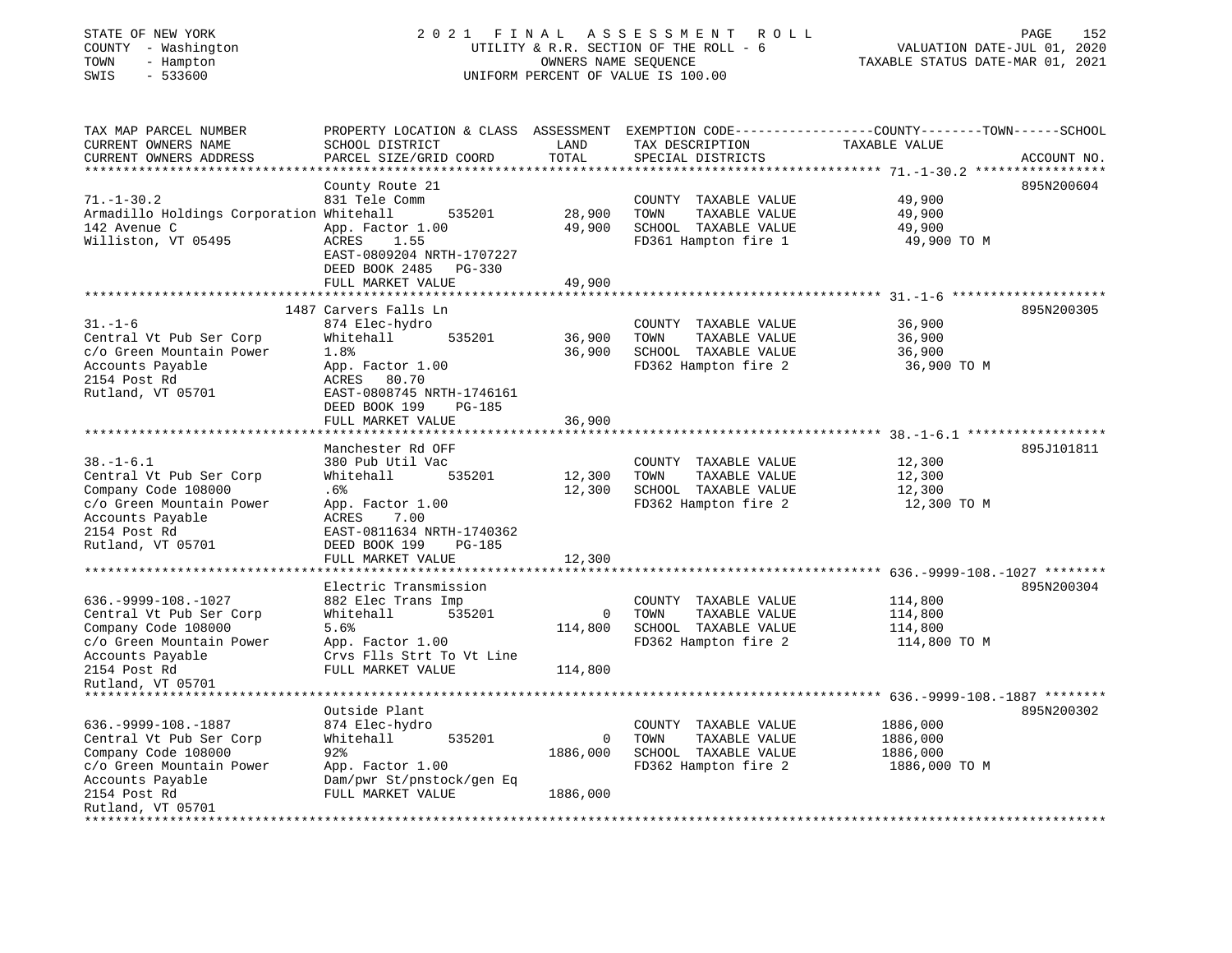# STATE OF NEW YORK 2 0 2 1 F I N A L A S S E S S M E N T R O L L PAGE 153COUNTY - Washington UTILITY & R.R. SECTION OF THE ROLL - 6 VALUATION DATE-JUL 01, 2020 SWIS - 533600 UNIFORM PERCENT OF VALUE IS 100.00

TAXABLE STATUS DATE-MAR 01, 2021

| TAX MAP PARCEL NUMBER<br>CURRENT OWNERS NAME<br>CURRENT OWNERS ADDRESS                                                                                                    | PROPERTY LOCATION & CLASS ASSESSMENT<br>SCHOOL DISTRICT<br>PARCEL SIZE/GRID COORD                                                                                                   | LAND<br>TOTAL                        | TAX DESCRIPTION<br>SPECIAL DISTRICTS                                                          | EXEMPTION CODE-----------------COUNTY-------TOWN------SCHOOL<br>TAXABLE VALUE<br>ACCOUNT NO. |  |
|---------------------------------------------------------------------------------------------------------------------------------------------------------------------------|-------------------------------------------------------------------------------------------------------------------------------------------------------------------------------------|--------------------------------------|-----------------------------------------------------------------------------------------------|----------------------------------------------------------------------------------------------|--|
| 636.000-0000-704.000-1881<br>First Light Fiber<br>41 State St Fl 10<br>Albany, NY 12207<br>**************                                                                 | telecom ceiling<br>836 Telecom. eq.<br>Granville<br>533201<br>telecom ceiling<br>FULL MARKET VALUE<br>**********************                                                        | $\overline{0}$<br>950<br>950         | COUNTY TAXABLE VALUE<br>TOWN<br>TAXABLE VALUE<br>SCHOOL TAXABLE VALUE<br>FD361 Hampton fire 1 | 950<br>950<br>950<br>950 TO M                                                                |  |
| 636.000-0000-704.000-1882<br>First Light Fiber<br>41 State St Fl 10<br>Albany, NY 12207                                                                                   | telecom ceilng<br>836 Telecom. eq.<br>535201<br>Whitehall<br>telecom ceiling<br>FULL MARKET VALUE                                                                                   | $\overline{0}$<br>431<br>431         | COUNTY TAXABLE VALUE<br>TAXABLE VALUE<br>TOWN<br>SCHOOL TAXABLE VALUE<br>FD361 Hampton fire 1 | 431<br>431<br>431<br>431 TO M                                                                |  |
| $53. - 1 - 3$<br>National Grid<br>Company Code 132350<br>Real Estate Tax<br>300 Erie Boulevard West<br>Syracuse, NY 13202-4718                                            | Whitehall/north Rutland<br>882 Elec Trans Imp<br>Whitehall<br>535201<br>912296<br>App. Factor 1.0000<br>Trans Line<br>ACRES 33.10<br>EAST-0812818 NRTH-1725723<br>FULL MARKET VALUE | 236,900<br>236,900<br>236,900        | COUNTY TAXABLE VALUE<br>TAXABLE VALUE<br>TOWN<br>SCHOOL TAXABLE VALUE<br>FD361 Hampton fire 1 | 895N200311<br>236,900<br>236,900<br>236,900<br>236,900 TO M                                  |  |
| 636. - 9999 - 132. 350 - 1007<br>National Grid<br>Real Esate Tax<br>300 Erie Boulevard West                                                                               | *********************<br>WHITEHALL-BLISSVILLE 7<br>882 Elec Trans Imp<br>Whitehall<br>535201<br>WHITEHALL-BLISSVILLE 7<br>FULL MARKET VALUE                                         | 0<br>64,206<br>64,206                | COUNTY TAXABLE VALUE<br>TOWN<br>TAXABLE VALUE<br>SCHOOL TAXABLE VALUE                         | ****************************** 636.-9999-132.350-1007 *****<br>64,206<br>64,206<br>64,206    |  |
| Syracuse, NY 13202-4718<br>636. - 9999 - 132. 350 - 1886<br>National Grid<br>Company Code 132350<br>Real Estate Tax<br>300 Erie Boulevard West<br>Syracuse, NY 13202-4718 | Outside Plant<br>884 Elec Dist Out<br>Granville<br>533201<br>888888<br>App. Factor .4500<br>Poles Wires Etc<br>FULL MARKET VALUE                                                    | $\overline{0}$<br>333,235<br>333,235 | COUNTY TAXABLE VALUE<br>TAXABLE VALUE<br>TOWN<br>SCHOOL TAXABLE VALUE<br>FD362 Hampton fire 2 | 895N200310<br>333,235<br>333,235<br>333,235<br>333,235 TO M                                  |  |
| 636. - 9999 - 132. 350 - 1887<br>National Grid<br>Company Code 132350<br>Real Estate Tax<br>300 Erie Boulevard West<br>Syracuse, NY 13202-4718<br>******************      | Outside Plant<br>884 Elec Dist Out<br>Whitehall<br>535201<br>888888<br>App. Factor .5500<br>Poles Wires Etc<br>FULL MARKET VALUE<br>****************                                | $\mathbf 0$<br>407,288<br>407,288    | COUNTY TAXABLE VALUE<br>TAXABLE VALUE<br>TOWN<br>SCHOOL TAXABLE VALUE<br>FD362 Hampton fire 2 | 8975200515<br>407,288<br>407,288<br>407,288<br>407,288 TO M                                  |  |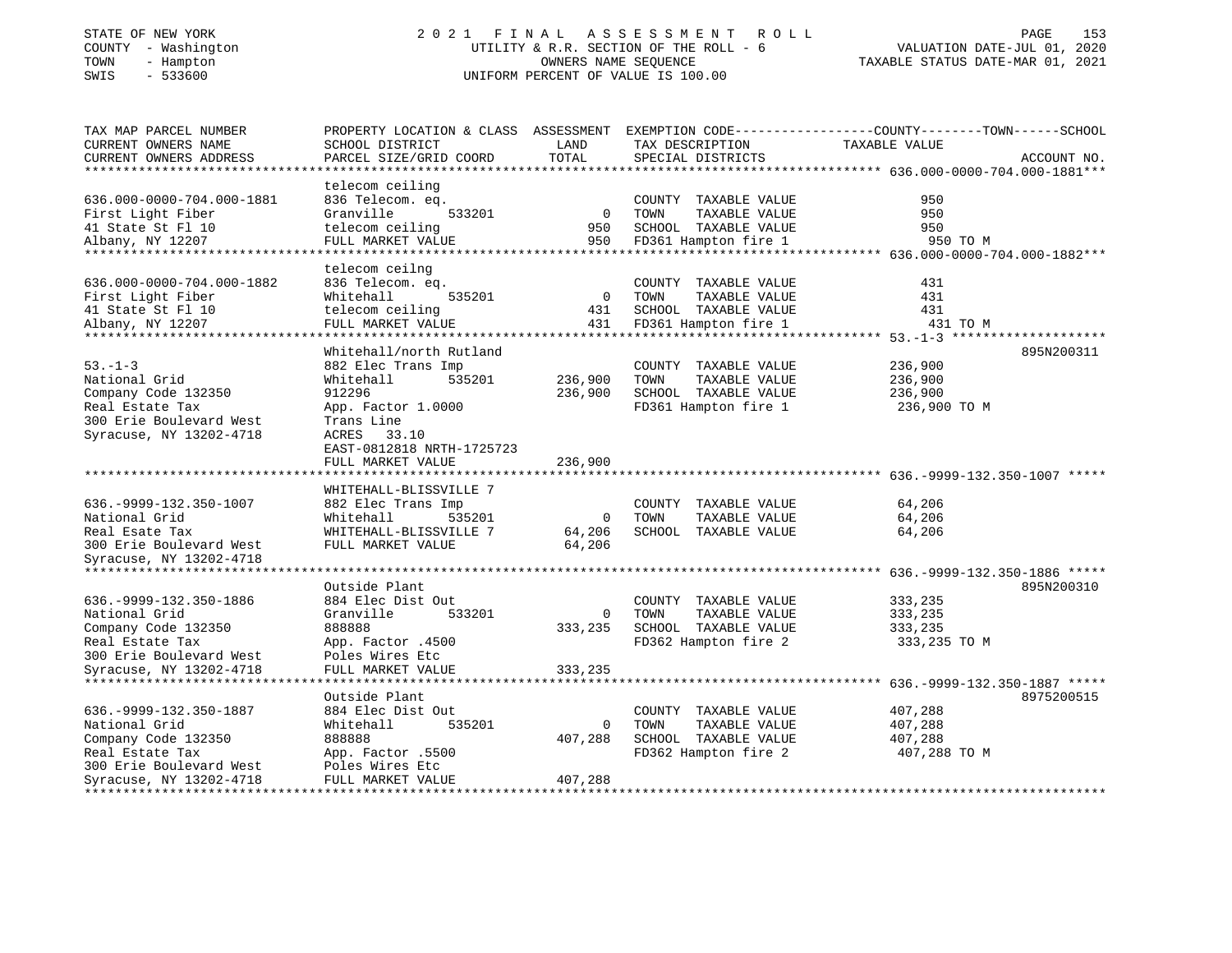# STATE OF NEW YORK 2 0 2 1 F I N A L A S S E S S M E N T R O L L PAGE 154 COUNTY - Washington UTILITY & R.R. SECTION OF THE ROLL - 6 VALUATION DATE-JUL 01, 2020 TOWN - Hampton - Hampton Communication Communication Communication Communication Communication Communication C<br>
TAXABLE STATUS DATE-MAR 01, 2021<br>
SWIS - 533600 SWIS - 533600 UNIFORM PERCENT OF VALUE IS 100.00

| TAX MAP PARCEL NUMBER         | PROPERTY LOCATION & CLASS ASSESSMENT |              | EXEMPTION CODE----------------COUNTY-------TOWN------SCHOOL |               |             |
|-------------------------------|--------------------------------------|--------------|-------------------------------------------------------------|---------------|-------------|
| CURRENT OWNERS NAME           | SCHOOL DISTRICT                      | LAND         | TAX DESCRIPTION                                             | TAXABLE VALUE |             |
| CURRENT OWNERS ADDRESS        | PARCEL SIZE/GRID COORD               | TOTAL        | SPECIAL DISTRICTS                                           |               | ACCOUNT NO. |
|                               |                                      |              |                                                             |               |             |
|                               | South Rd OFF                         |              |                                                             |               | 895N200313  |
| $72. - 1 - 12$                | 822 Water supply                     |              | COUNTY TAXABLE VALUE                                        | 1,500         |             |
| Poultney Water Works          | Granville<br>533201                  | 1,500        | TOWN<br>TAXABLE VALUE                                       | 1,500         |             |
| Poultney Village Office       | EAST-0818145 NRTH-1708525            | 1,500        | SCHOOL TAXABLE VALUE                                        | 1,500         |             |
| PO Box 121                    | FULL MARKET VALUE                    | 1,500        | FD361 Hampton fire 1                                        | 1,500 TO M    |             |
| Poultney, VT 05764            |                                      |              |                                                             |               |             |
| **************                |                                      |              |                                                             |               |             |
|                               | Public Service Town So Rd            |              |                                                             |               | 895N200314  |
| $600. -22 - 1$                | 822 Water supply                     |              | COUNTY TAXABLE VALUE                                        | 1,800         |             |
| Poultney Water Works          | Granville<br>533201                  | $\mathbf{0}$ | TOWN<br>TAXABLE VALUE                                       | 1,800         |             |
| Poultney Village Office       | Dam                                  | 1,800        | SCHOOL TAXABLE VALUE                                        | 1,800         |             |
| PO Box 121                    | FULL MARKET VALUE                    | 1,800        | FD361 Hampton fire 1                                        | 1,800 TO M    |             |
| Poultney, VT 05764            |                                      |              |                                                             |               |             |
| **********************        |                                      |              |                                                             |               |             |
|                               | Public Service Town So Rd            |              |                                                             |               | 895N200315  |
| $600. -22 - 2$                | 822 Water supply                     |              | COUNTY TAXABLE VALUE                                        | 1,800         |             |
| Poultney Water Works          | Granville<br>533201                  | $\mathbf{0}$ | TOWN<br>TAXABLE VALUE                                       | 1,800         |             |
| Poultney Village Office       | Pipe Line                            | 1,800        | SCHOOL TAXABLE VALUE                                        | 1,800         |             |
| PO Box 121                    | FULL MARKET VALUE                    | 1,800        | FD361 Hampton fire 1                                        | 1,800 TO M    |             |
| Poultney, VT 05764            |                                      |              |                                                             |               |             |
|                               | Public Service Town So Rd            |              |                                                             |               | 895N200316  |
| $600 - 22 - 3$                | 822 Water supply                     |              | COUNTY TAXABLE VALUE                                        | 1,800         |             |
| Poultney Water Works          | Granville<br>533201                  | $\mathbf{0}$ | TOWN<br>TAXABLE VALUE                                       | 1,800         |             |
| Poultney Village Office       | Water Rights                         | 1,800        | SCHOOL TAXABLE VALUE                                        | 1,800         |             |
| PO Box 121                    | FULL MARKET VALUE                    | 1,800        | FD361 Hampton fire 1                                        | 1,800 TO M    |             |
| Poultney, VT 05764            |                                      |              |                                                             |               |             |
| ***************               |                                      |              |                                                             |               |             |
|                               | Public Service Town Hl               |              |                                                             |               | 895N200318  |
| $600. -22 - 5$                | 822 Water supply                     |              | COUNTY TAXABLE VALUE                                        | 1,800         |             |
| Poultney Water Works          | Granville<br>533201                  | $\circ$      | TAXABLE VALUE<br>TOWN                                       | 1,800         |             |
| Poultney Village Office       | Water Rights                         | 1,800        | SCHOOL TAXABLE VALUE                                        | 1,800         |             |
| PO Box 121                    | FULL MARKET VALUE                    | 1,800        | FD361 Hampton fire 1                                        | 1,800 TO M    |             |
| Poultney, VT 05764            |                                      |              |                                                             |               |             |
|                               |                                      |              |                                                             |               |             |
|                               | Outside Plant                        |              |                                                             |               | 895N200317  |
| 636. - 9999 - 237. 500 - 1036 | 826 Water Transm                     |              | COUNTY TAXABLE VALUE                                        | 1,500         |             |
| Poultney Water Works          | Granville<br>533201                  | $\mathbf{0}$ | TAXABLE VALUE<br>TOWN                                       | 1,500         |             |
| Poultney Village Office       | 888888                               | 1,500        | SCHOOL TAXABLE VALUE                                        | 1,500         |             |
| Company Code 237500           | App. Factor 1.0000                   |              | FD361 Hampton fire 1                                        | 1,500 TO M    |             |
| PO Box 121                    | Pipe Line/town Hill                  |              |                                                             |               |             |
| Poultney, VT 05764            | FULL MARKET VALUE                    | 1,500        |                                                             |               |             |
|                               |                                      |              |                                                             |               |             |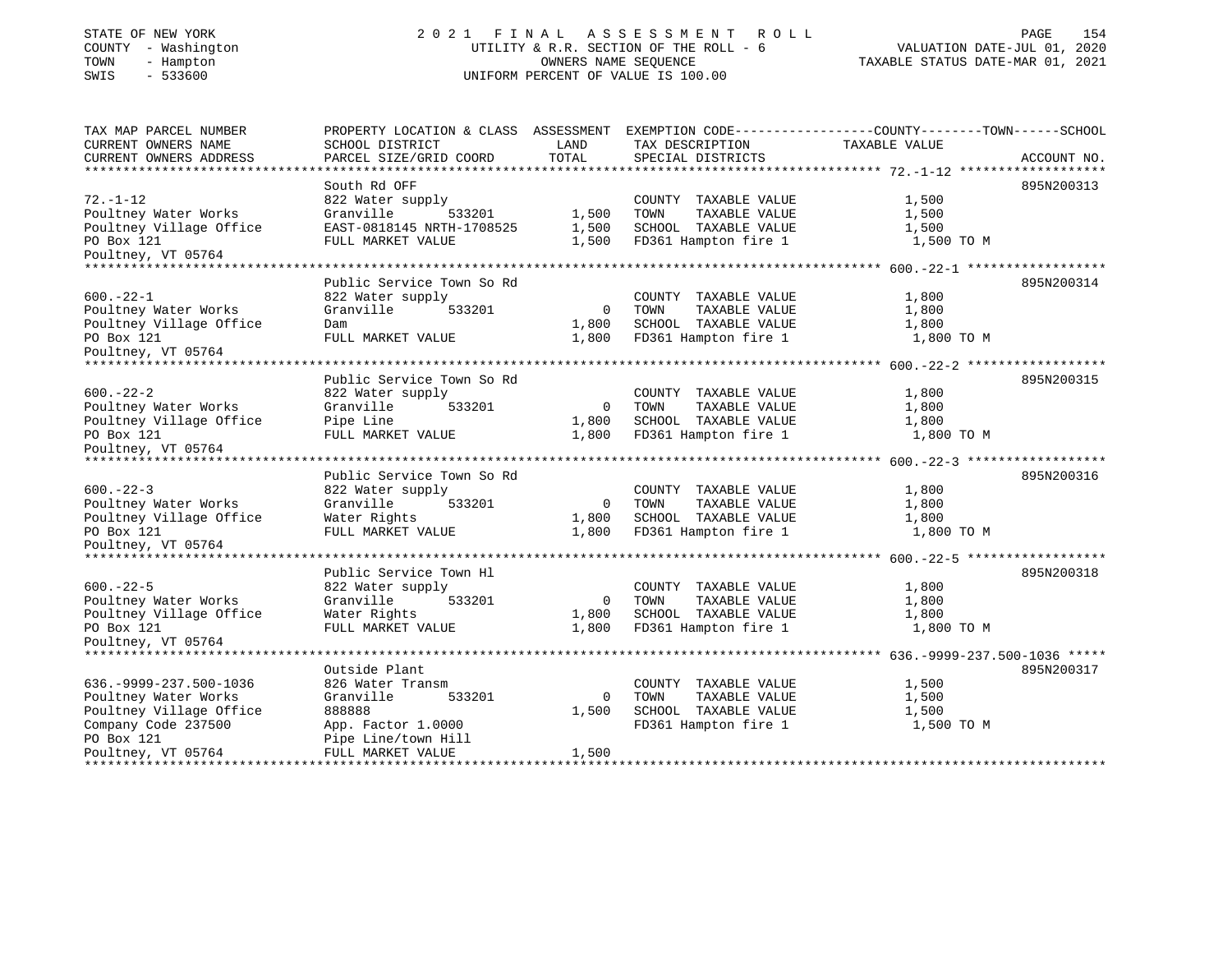| STATE OF NEW YORK<br>- Washington<br>COUNTY<br>TOWN<br>- Hampton<br>$-533600$<br>SWIS | 2021 FINAL ASSESSMENT ROLL<br>UTILITY & R.R. SECTION OF THE ROLL - 6<br>UNIFORM PERCENT OF VALUE IS 100.00                | VALUATION DATE-JUL 01, 2020<br>TAXABLE STATUS DATE-MAR 01, 2021 | 155<br>PAGE                        |             |            |
|---------------------------------------------------------------------------------------|---------------------------------------------------------------------------------------------------------------------------|-----------------------------------------------------------------|------------------------------------|-------------|------------|
|                                                                                       | TAX MAP PARCEL NUMBER THE PROPERTY LOCATION & CLASS ASSESSMENT EXEMPTION CODE---------------COUNTY-------TOWN------SCHOOL |                                                                 |                                    |             |            |
| CURRENT OWNERS NAME                                                                   | SCHOOL DISTRICT                                                                                                           |                                                                 | LAND TAX DESCRIPTION TAXABLE VALUE |             |            |
|                                                                                       | Outside Plant                                                                                                             |                                                                 |                                    |             | 8975200525 |
| 636.000-0000-631.900-1881                                                             | 836 Telecom. eq.                                                                                                          |                                                                 | COUNTY TAXABLE VALUE               | 16,219      |            |
| Verizon New York Inc                                                                  | 533201<br>Granville                                                                                                       | $\overline{0}$                                                  | TAXABLE VALUE<br>TOWN              | 16,219      |            |
| PO Box 2749                                                                           | 888888                                                                                                                    | 16,219                                                          | SCHOOL TAXABLE VALUE               | 16,219      |            |
| Addison, TX 75001                                                                     | App. Factor .6881<br>Poles Wires Etc                                                                                      |                                                                 | FD361 Hampton fire 1               | 16,219 TO M |            |
|                                                                                       | FULL MARKET VALUE                                                                                                         | 16,219                                                          |                                    |             |            |
|                                                                                       |                                                                                                                           |                                                                 |                                    |             |            |
|                                                                                       | Outside Plant                                                                                                             |                                                                 |                                    |             | 895N200312 |
| 636.000-0000-631.900-1882                                                             | 836 Telecom. eq.                                                                                                          |                                                                 | TAXABLE VALUE<br>COUNTY            | 7,351       |            |
| Verizon New York Inc                                                                  | Whitehall<br>535201                                                                                                       | $\overline{0}$                                                  | TAXABLE VALUE<br>TOWN              | 7,351       |            |
| Attn: Company Code 631900                                                             | 888888                                                                                                                    | 7,351                                                           | SCHOOL TAXABLE VALUE               | 7,351       |            |
| PO Box 2749<br>Addison, TX 75001                                                      | App. Factor .3119<br>Poles Wires Etc                                                                                      |                                                                 | FD361 Hampton fire 1 7,351 TO M    |             |            |
|                                                                                       | FULL MARKET VALUE                                                                                                         | 7,351                                                           |                                    |             |            |
|                                                                                       |                                                                                                                           |                                                                 |                                    |             |            |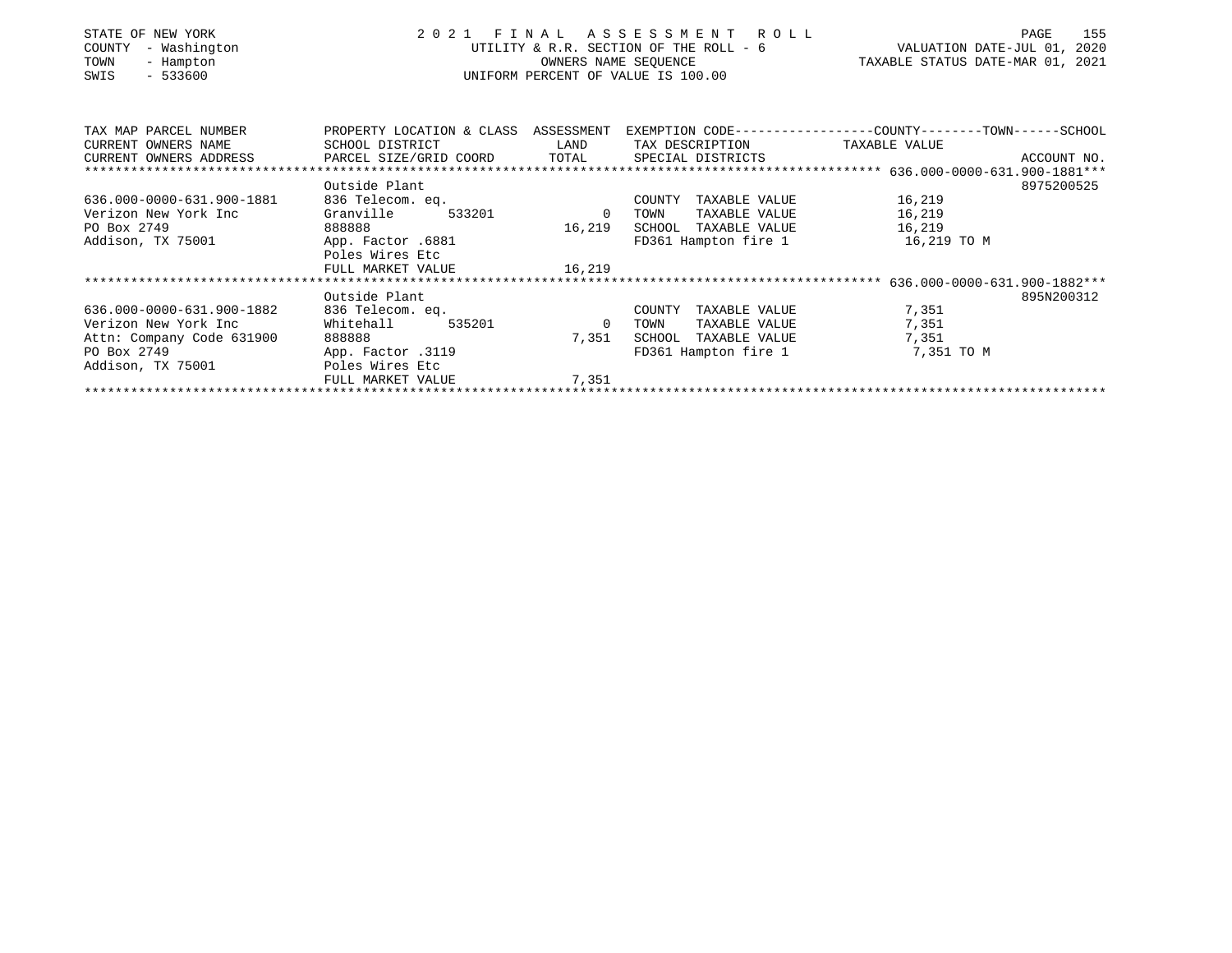| STATE OF NEW YORK   | 2021 FINAL ASSESSMENT ROLL             | 156<br>PAGE                      |
|---------------------|----------------------------------------|----------------------------------|
| COUNTY - Washington | UTILITY & R.R. SECTION OF THE ROLL - 6 | VALUATION DATE-JUL 01, 2020      |
| TOWN<br>- Hampton   |                                        | TAXABLE STATUS DATE-MAR 01, 2021 |
| SWIS - 533600       |                                        | RPS150/V04/L015                  |
|                     | UNIFORM PERCENT OF VALUE IS 100.00     | CURRENT DATE 6/25/2021           |
|                     |                                        |                                  |

#### R O L L S U B S E C T I O N - - T O T A L S

### \*\*\* S P E C I A L D I S T R I C T S U M M A R Y \*\*\*

| CODE |                                              | TOTAL<br>DISTRICT NAME PARCELS TYPE | EXTENSION               | EXTENSION<br>VALUE | AD VALOREM<br><b>VALUE</b> | <b>EXEMPT</b><br>AMOUNT | TAXABLE<br><b>VALUE</b> |
|------|----------------------------------------------|-------------------------------------|-------------------------|--------------------|----------------------------|-------------------------|-------------------------|
|      | FD361 Hampton fire 1<br>FD362 Hampton fire 2 |                                     | 12 TOTAL M<br>6 ТОТАЬ М |                    | 321,951<br>2790,523        |                         | 321,951<br>2790,523     |

### \*\*\* S C H O O L D I S T R I C T S U M M A R Y \*\*\*

| CODE             | DISTRICT NAME          | TOTAL<br>PARCELS | ASSESSED<br>LAND | ASSESSED<br>TOTAL   | EXEMPT<br>AMOUNT | TOTAL<br>TAXABLE    | <b>STAR</b><br><b>AMOUNT</b> | <b>STAR</b><br>TAXABLE |
|------------------|------------------------|------------------|------------------|---------------------|------------------|---------------------|------------------------------|------------------------|
| 533201<br>535201 | Granville<br>Whitehall | 9<br>10          | 1,500<br>315,000 | 360,604<br>2816,076 |                  | 360,604<br>2816,076 |                              | 360,604<br>2816,076    |
|                  | SUB-TOTAL              | 19               | 316,500          | 3176,680            |                  | 3176,680            |                              | 3176,680               |
|                  | TOTAL                  | 19               | 316,500          | 3176,680            |                  | 3176,680            |                              | 3176,680               |

### \*\*\* S Y S T E M C O D E S S U M M A R Y \*\*\*

### NO SYSTEM EXEMPTIONS AT THIS LEVEL

### \*\*\* E X E M P T I O N S U M M A R Y \*\*\*

### NO EXEMPTIONS AT THIS LEVEL

| ROLL | DESCRIPTION      | TOTAL   | ASSESSED | <i><b>ISSESSED</b></i> | TAXABLE  | TAXABLE  | TAXABLE       | <b>STAR</b> |
|------|------------------|---------|----------|------------------------|----------|----------|---------------|-------------|
| SEC  |                  | PARCELS | LAND     | TOTAL                  | COUNTY   | TOWN     | <b>SCHOOL</b> | TAXABLE     |
|      | UTILITIES & N.C. | 1 Q     | 316,500  | 3176,680               | 3176,680 | 3176,680 | 3176,680      | 3176,680    |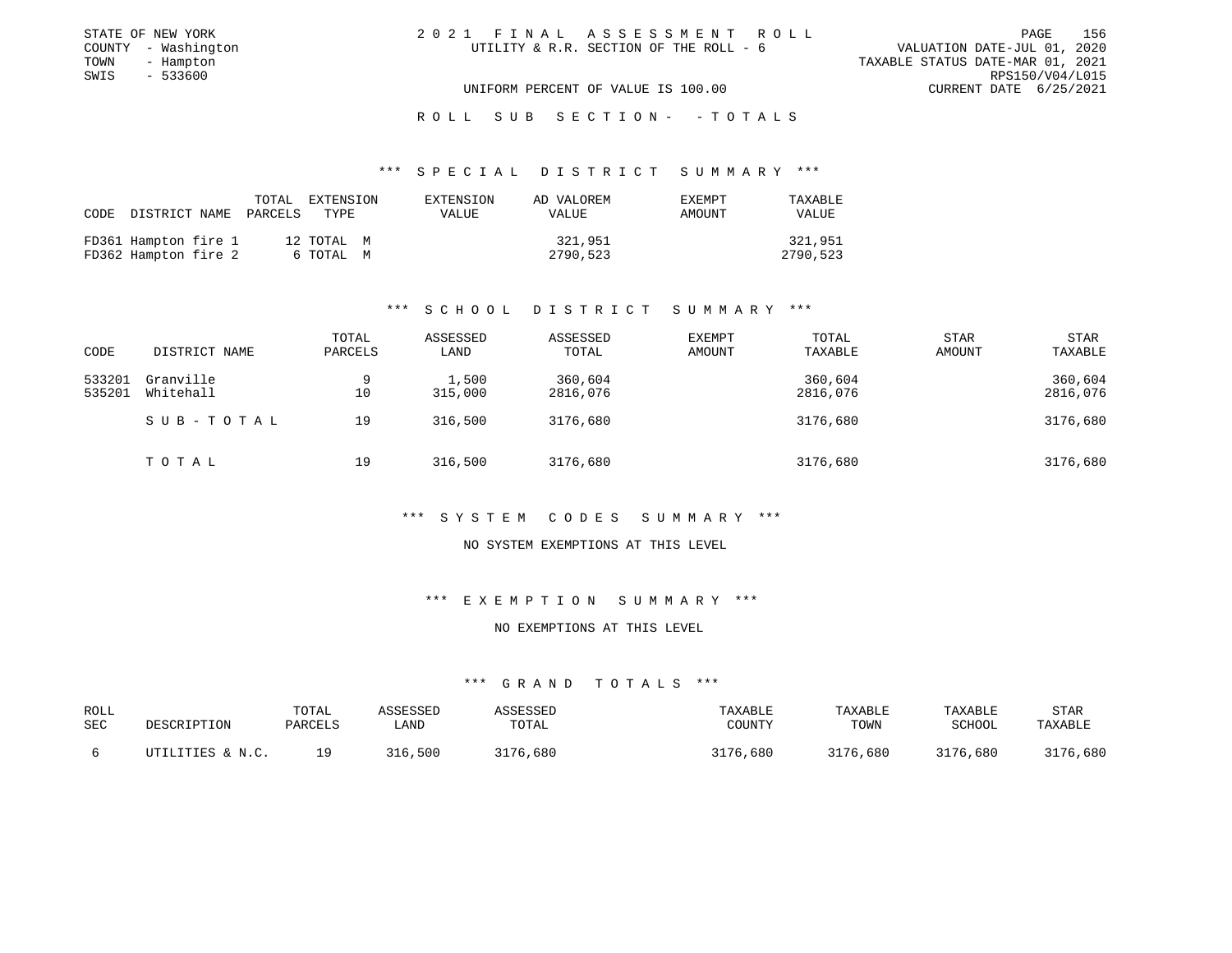| STATE OF NEW YORK |                     | 2021 FINAL ASSESSMENT ROLL |                                        |                                  |                        | PAGE | 157 |
|-------------------|---------------------|----------------------------|----------------------------------------|----------------------------------|------------------------|------|-----|
|                   | COUNTY - Washington |                            | UTILITY & R.R. SECTION OF THE ROLL - 6 | VALUATION DATE-JUL 01, 2020      |                        |      |     |
| TOWN              | - Hampton           |                            |                                        | TAXABLE STATUS DATE-MAR 01, 2021 |                        |      |     |
| SWIS              | - 533600            |                            | UNIFORM PERCENT OF VALUE IS 100.00     |                                  | RPS150/V04/L015        |      |     |
|                   |                     |                            |                                        |                                  | CURRENT DATE 6/25/2021 |      |     |

### \*\*\* S P E C I A L D I S T R I C T S U M M A R Y \*\*\*

| CODE | DISTRICT NAME PARCELS                        | TOTAL | EXTENSION<br>TYPE       | EXTENSION<br>VALUE | AD VALOREM<br>VALUE | EXEMPT<br>AMOUNT | TAXABLE<br><b>VALUE</b> |
|------|----------------------------------------------|-------|-------------------------|--------------------|---------------------|------------------|-------------------------|
|      | FD361 Hampton fire 1<br>FD362 Hampton fire 2 |       | 12 TOTAL M<br>6 ТОТАL М |                    | 321,951<br>2790,523 |                  | 321,951<br>2790,523     |

### \*\*\* S C H O O L D I S T R I C T S U M M A R Y \*\*\*

| CODE             | DISTRICT NAME          | TOTAL<br>PARCELS | ASSESSED<br>LAND | ASSESSED<br>TOTAL   | EXEMPT<br>AMOUNT | TOTAL<br>TAXABLE    | <b>STAR</b><br>AMOUNT | <b>STAR</b><br>TAXABLE |
|------------------|------------------------|------------------|------------------|---------------------|------------------|---------------------|-----------------------|------------------------|
| 533201<br>535201 | Granville<br>Whitehall | 9<br>10          | 1,500<br>315,000 | 360,604<br>2816,076 |                  | 360,604<br>2816,076 |                       | 360,604<br>2816,076    |
|                  | SUB-TOTAL              | 19               | 316,500          | 3176,680            |                  | 3176,680            |                       | 3176,680               |
|                  | T O T A L              | 19               | 316,500          | 3176,680            |                  | 3176,680            |                       | 3176,680               |

### \*\*\* S Y S T E M C O D E S S U M M A R Y \*\*\*

### NO SYSTEM EXEMPTIONS AT THIS LEVEL

### \*\*\* E X E M P T I O N S U M M A R Y \*\*\*

### NO EXEMPTIONS AT THIS LEVEL

| ROLL | DESCRIPTION      | TOTAL   | ASSESSED | <i><b>ISSESSED</b></i> | TAXABLE  | TAXABLE  | TAXABLE       | <b>STAR</b> |
|------|------------------|---------|----------|------------------------|----------|----------|---------------|-------------|
| SEC  |                  | PARCELS | LAND     | TOTAL                  | COUNTY   | TOWN     | <b>SCHOOL</b> | TAXABLE     |
|      | UTILITIES & N.C. | 1 Q     | 316,500  | 3176,680               | 3176,680 | 3176,680 | 3176,680      | 3176,680    |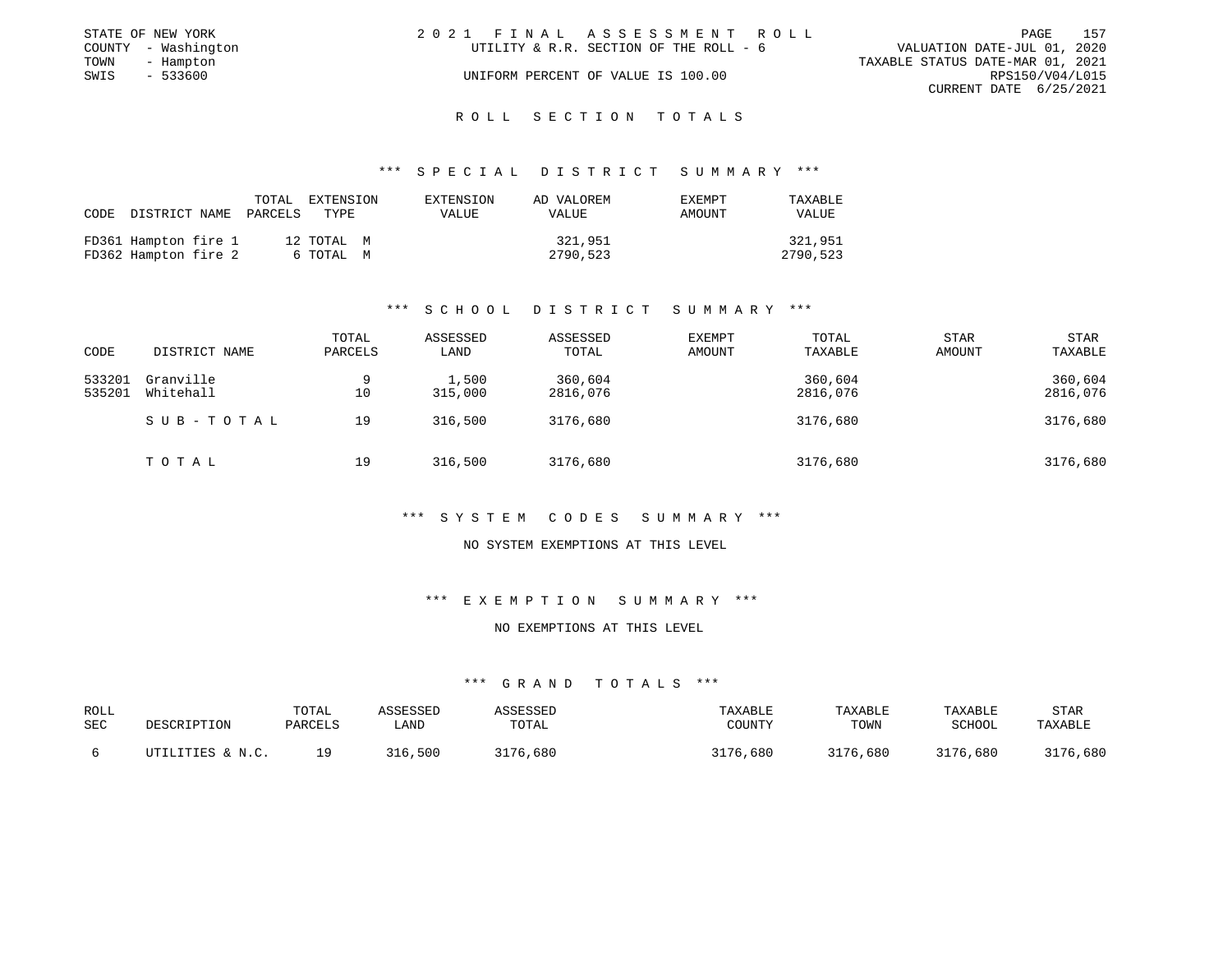| STATE OF NEW YORK<br>COUNTY<br>- Washington<br>TOWN<br>- Hampton<br>$-533600$<br>SWIS | 2021 FINAL ASSESSMENT ROLL<br>UNIFORM PERCENT OF VALUE IS 100.00                                                  | CEILING RAILROAD SECTION OF THE ROLL - 7 VALUATION DATE-JUL 01, 2020<br>TAXABLE STATUS DATE-MAR 01, 2021 | 158<br>PAGE                                          |                                   |             |
|---------------------------------------------------------------------------------------|-------------------------------------------------------------------------------------------------------------------|----------------------------------------------------------------------------------------------------------|------------------------------------------------------|-----------------------------------|-------------|
| TAX MAP PARCEL NUMBER<br>CURRENT OWNERS NAME                                          | PROPERTY LOCATION & CLASS ASSESSMENT EXEMPTION CODE---------------COUNTY-------TOWN-----SCHOOL<br>SCHOOL DISTRICT | LAND                                                                                                     | TAX DESCRIPTION TAXABLE VALUE                        |                                   |             |
| CURRENT OWNERS ADDRESS                                                                | PARCEL SIZE/GRID COORD TOTAL                                                                                      |                                                                                                          | SPECIAL DISTRICTS                                    |                                   | ACCOUNT NO. |
|                                                                                       |                                                                                                                   |                                                                                                          |                                                      |                                   |             |
|                                                                                       | Public Service Town                                                                                               |                                                                                                          |                                                      |                                   | 895N200301  |
| $45. - 1 - 15$                                                                        | 842 Ceiling rr                                                                                                    |                                                                                                          | COUNTY TAXABLE VALUE                                 | 212,269                           |             |
| Clarendon & Pittsford Rr                                                              | Whitehall                                                                                                         | 535201 21,700                                                                                            | TAXABLE VALUE<br>TOWN                                | 212,269                           |             |
| One Railway Ln                                                                        | Trans-Parcel 1 of 2 212,269                                                                                       |                                                                                                          | SCHOOL TAXABLE VALUE                                 | 212,269                           |             |
| Burlington, VT 05401                                                                  | Apport For Sch 93%<br>$45. - 1 - 15. - 1$<br>ACRES 11.66<br>EAST-0807736 NRTH-1734510<br>DEED BOOK 498<br>PG-841  |                                                                                                          |                                                      | FD362 Hampton fire 2 212,269 TO M |             |
|                                                                                       | FULL MARKET VALUE                                                                                                 | 212,269                                                                                                  |                                                      |                                   |             |
|                                                                                       |                                                                                                                   |                                                                                                          |                                                      |                                   |             |
| $45. - 1 - 15. - 2$                                                                   | Public Service Town                                                                                               |                                                                                                          |                                                      |                                   | 8975200505  |
| Clarendon & Pittsford Rr                                                              | 842 Ceiling rr<br>Granville 533201 1,600                                                                          |                                                                                                          | COUNTY TAXABLE VALUE 15,977<br>TAXABLE VALUE<br>TOWN | 15,977                            |             |
| One Railway Ln                                                                        | Apportioned For School 7% 15,977                                                                                  |                                                                                                          | SCHOOL TAXABLE VALUE 15,977                          |                                   |             |
| Burlington, VT 05401                                                                  | Parcel 2 Of 2<br>EAST-0771680 NRTH-1309190                                                                        |                                                                                                          |                                                      | FD362 Hampton fire 2 15,977 TO M  |             |
|                                                                                       | FULL MARKET VALUE                                                                                                 | 15,977                                                                                                   |                                                      |                                   |             |
|                                                                                       |                                                                                                                   |                                                                                                          |                                                      |                                   |             |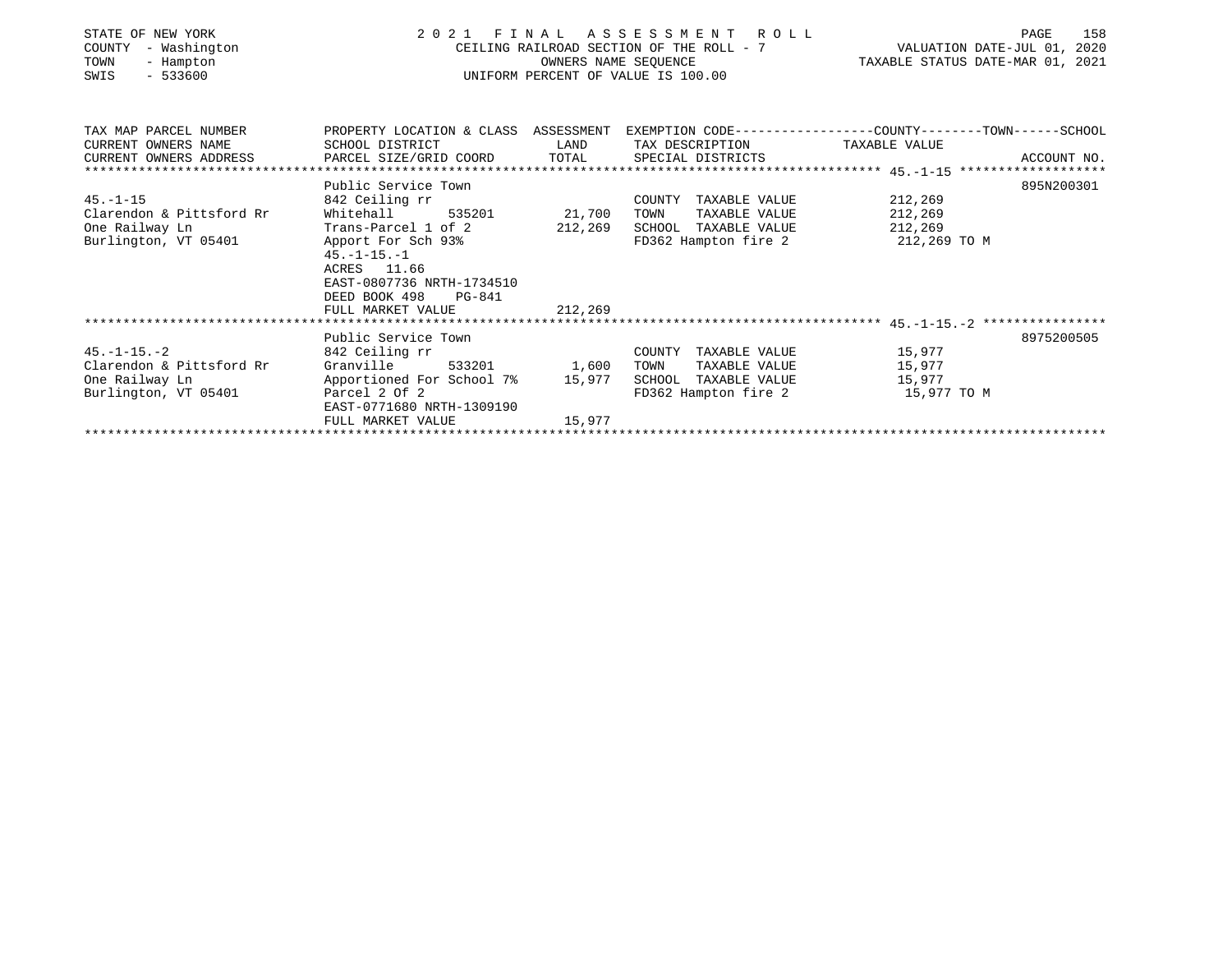| STATE OF NEW YORK   | 2021 FINAL ASSESSMENT ROLL               | 159<br>PAGE                      |
|---------------------|------------------------------------------|----------------------------------|
| COUNTY - Washington | CEILING RAILROAD SECTION OF THE ROLL - 7 | VALUATION DATE-JUL 01, 2020      |
| TOWN<br>- Hampton   |                                          | TAXABLE STATUS DATE-MAR 01, 2021 |
| - 533600<br>SWIS    |                                          | RPS150/V04/L015                  |
|                     | UNIFORM PERCENT OF VALUE IS 100.00       | CURRENT DATE 6/25/2021           |
|                     |                                          |                                  |

#### R O L L S U B S E C T I O N - - T O T A L S

### \*\*\* S P E C I A L D I S T R I C T S U M M A R Y \*\*\*

| CODE | DISTRICT NAME PARCELS | TOTAL | EXTENSION<br>TYPE | EXTENSION<br>VALUE | AD VALOREM<br>VALUE | <b>EXEMPT</b><br>AMOUNT | TAXABLE<br>VALUE |
|------|-----------------------|-------|-------------------|--------------------|---------------------|-------------------------|------------------|
|      | FD362 Hampton fire 2  |       | 2 ТОТАЬ М         |                    | 228,246             |                         | 228,246          |

### \*\*\* S C H O O L D I S T R I C T S U M M A R Y \*\*\*

| CODE             | DISTRICT NAME          | TOTAL<br>PARCELS | ASSESSED<br>LAND | ASSESSED<br>TOTAL | <b>EXEMPT</b><br>AMOUNT | TOTAL<br>TAXABLE  | STAR<br><b>AMOUNT</b> | STAR<br>TAXABLE   |
|------------------|------------------------|------------------|------------------|-------------------|-------------------------|-------------------|-----------------------|-------------------|
| 533201<br>535201 | Granville<br>Whitehall |                  | 1,600<br>21,700  | 15,977<br>212,269 |                         | 15,977<br>212,269 |                       | 15,977<br>212,269 |
|                  | SUB-TOTAL              |                  | 23,300           | 228,246           |                         | 228,246           |                       | 228,246           |
|                  | TOTAL                  |                  | 23,300           | 228,246           |                         | 228,246           |                       | 228,246           |

### \*\*\* S Y S T E M C O D E S S U M M A R Y \*\*\*

### NO SYSTEM EXEMPTIONS AT THIS LEVEL

### \*\*\* E X E M P T I O N S U M M A R Y \*\*\*

### NO EXEMPTIONS AT THIS LEVEL

| ROLL | DESCRIPTION       | TOTAL   | ASSESSED | <b><i>ISSESSED</i></b> | TAXABLE | TAXABLE | TAXABLE | STAR    |
|------|-------------------|---------|----------|------------------------|---------|---------|---------|---------|
| SEC  |                   | PARCELS | ∟AND     | TOTAL                  | COUNTY  | TOWN    | SCHOOL  | TAXABLE |
|      | CEILING RAILROADS |         | 23,300   | 228,246                | 228,246 | 228,246 | 228,246 | 228,246 |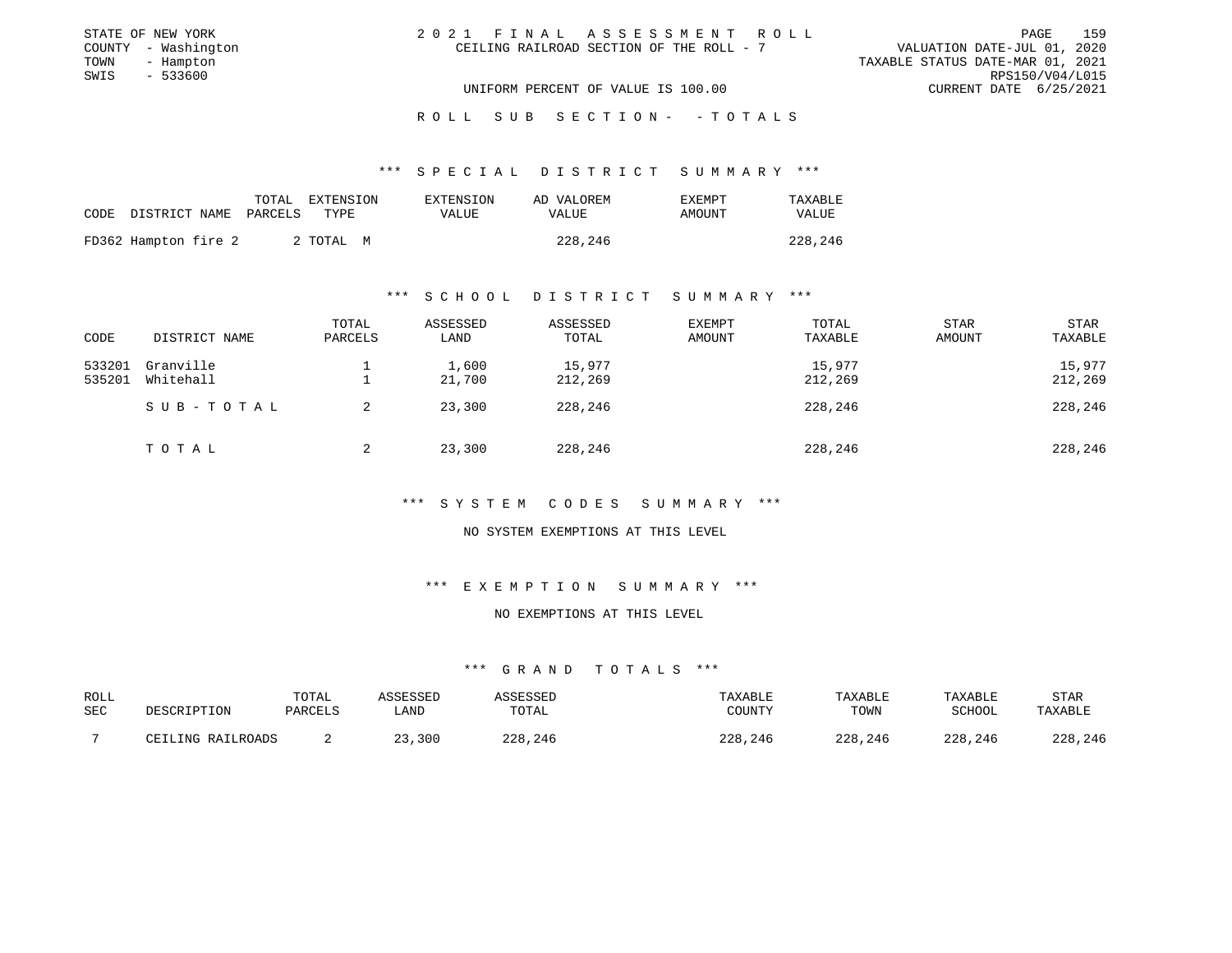|      | STATE OF NEW YORK   | 2021 FINAL ASSESSMENT ROLL               |                                  |                        | PAGE | 160 |
|------|---------------------|------------------------------------------|----------------------------------|------------------------|------|-----|
|      | COUNTY - Washington | CEILING RAILROAD SECTION OF THE ROLL - 7 | VALUATION DATE-JUL 01, 2020      |                        |      |     |
| TOWN | - Hampton           |                                          | TAXABLE STATUS DATE-MAR 01, 2021 |                        |      |     |
| SWIS | $-533600$           | UNIFORM PERCENT OF VALUE IS 100.00       |                                  | RPS150/V04/L015        |      |     |
|      |                     |                                          |                                  | CURRENT DATE 6/25/2021 |      |     |

\*\*\* S P E C I A L D I S T R I C T S U M M A R Y \*\*\*

| CODE | DISTRICT NAME PARCELS | TOTAL | EXTENSION<br>TYPE. | EXTENSION<br>VALUE | AD VALOREM<br>VALUE | EXEMPT<br>AMOUNT | TAXABLE<br>VALUE |
|------|-----------------------|-------|--------------------|--------------------|---------------------|------------------|------------------|
|      | FD362 Hampton fire 2  |       | 2 TOTAL M          |                    | 228,246             |                  | 228,246          |

### \*\*\* S C H O O L D I S T R I C T S U M M A R Y \*\*\*

| CODE             | DISTRICT NAME          | TOTAL<br>PARCELS | ASSESSED<br>LAND | ASSESSED<br>TOTAL | <b>EXEMPT</b><br>AMOUNT | TOTAL<br>TAXABLE  | STAR<br><b>AMOUNT</b> | <b>STAR</b><br>TAXABLE |
|------------------|------------------------|------------------|------------------|-------------------|-------------------------|-------------------|-----------------------|------------------------|
| 533201<br>535201 | Granville<br>Whitehall |                  | 1,600<br>21,700  | 15,977<br>212,269 |                         | 15,977<br>212,269 |                       | 15,977<br>212,269      |
|                  | SUB-TOTAL              | 2                | 23,300           | 228,246           |                         | 228,246           |                       | 228,246                |
|                  | TOTAL                  | 2                | 23,300           | 228,246           |                         | 228,246           |                       | 228,246                |

### \*\*\* S Y S T E M C O D E S S U M M A R Y \*\*\*

### NO SYSTEM EXEMPTIONS AT THIS LEVEL

## \*\*\* E X E M P T I O N S U M M A R Y \*\*\*

### NO EXEMPTIONS AT THIS LEVEL

| ROLL       | DESCRIPTION       | TOTAL   | ASSESSED   | ASSESSED | TAXABLE | <b>TAXABLE</b> | TAXABLE | STAR    |
|------------|-------------------|---------|------------|----------|---------|----------------|---------|---------|
| <b>SEC</b> |                   | PARCELS | <b>AND</b> | TOTAL    | COUNTY  | TOWN           | SCHOOL  | TAXABLE |
|            | CEILING RAILROADS |         | 23,300     | 228,246  | 228,246 | 228,246        | 228,246 | 228,246 |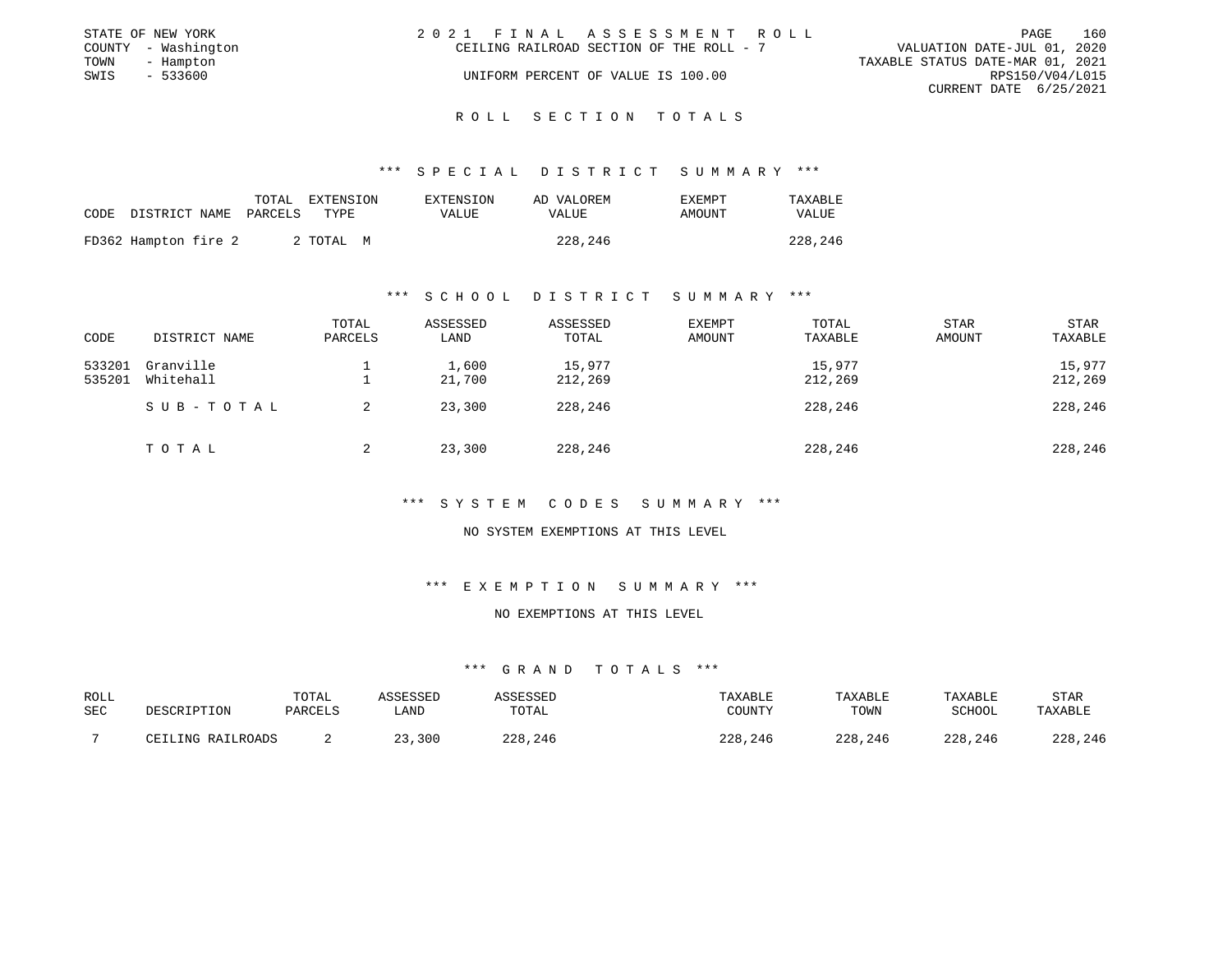| STATE OF NEW YORK<br>COUNTY - Washington<br>- Hampton<br>TOWN<br>$-533600$<br>SWIS | 2021 FINAL                                                                                                        |                             | A S S E S S M E N T<br>ROLL<br>WHOLLY EXEMPT SECTION OF THE ROLL - 8<br>OWNERS NAME SEQUENCE<br>UNIFORM PERCENT OF VALUE IS 100.00 | PAGE<br>161<br>VALUATION DATE-JUL 01, 2020<br>TAXABLE STATUS DATE-MAR 01, 2021 |         |             |  |
|------------------------------------------------------------------------------------|-------------------------------------------------------------------------------------------------------------------|-----------------------------|------------------------------------------------------------------------------------------------------------------------------------|--------------------------------------------------------------------------------|---------|-------------|--|
| TAX MAP PARCEL NUMBER<br>CURRENT OWNERS NAME                                       | PROPERTY LOCATION & CLASS ASSESSMENT EXEMPTION CODE---------------COUNTY-------TOWN-----SCHOOL<br>SCHOOL DISTRICT | LAND                        | TAX DESCRIPTION                                                                                                                    | TAXABLE VALUE                                                                  |         |             |  |
| CURRENT OWNERS ADDRESS                                                             | PARCEL SIZE/GRID COORD                                                                                            | TOTAL                       | SPECIAL DISTRICTS                                                                                                                  |                                                                                |         | ACCOUNT NO. |  |
| * * * * * * * * * * * * * *                                                        |                                                                                                                   |                             |                                                                                                                                    | ***************** 38. -1-14 ********************                               |         |             |  |
|                                                                                    | 1592 County Route 11                                                                                              |                             |                                                                                                                                    |                                                                                |         | 8979900332  |  |
| $38. - 1 - 14$                                                                     | 620 Religious                                                                                                     |                             | NON-PR REL 25110                                                                                                                   | 77,300<br>$\Omega$                                                             | 77,300  | 77,300      |  |
| Advent Church Soc<br>Hampton, NY 12837                                             | Whitehall<br>535201<br>FRNT 213.00 DPTH 112.00                                                                    |                             | 21,300 COUNTY TAXABLE VALUE<br>77,300 TOWN<br>TAXABLE VALUE                                                                        | $\Omega$                                                                       |         |             |  |
|                                                                                    | EAST-0806767 NRTH-1737149                                                                                         |                             | SCHOOL TAXABLE VALUE                                                                                                               | $\Omega$                                                                       |         |             |  |
|                                                                                    | DEED BOOK 211<br>PG-422                                                                                           |                             | FD362 Hampton fire 2                                                                                                               |                                                                                | 0 TO M  |             |  |
|                                                                                    | FULL MARKET VALUE                                                                                                 | 77,300                      | 77,300 EX                                                                                                                          |                                                                                |         |             |  |
|                                                                                    | **************************                                                                                        | * * * * * * * * * * * * * * |                                                                                                                                    |                                                                                |         |             |  |
|                                                                                    | 1614 County Route 11                                                                                              |                             |                                                                                                                                    |                                                                                |         | 895J100692  |  |
| $38. - 1 - 13.1$                                                                   | 620 Religious                                                                                                     |                             | NON-PR REL 25110                                                                                                                   | 245,400                                                                        | 245,400 | 245,400     |  |
| Adventist Historic Prop                                                            | 535201<br>Whitehall                                                                                               | 65,000                      | COUNTY TAXABLE VALUE                                                                                                               | $\Omega$                                                                       |         |             |  |
| William Miller Home                                                                | ACRES 25.00                                                                                                       | 245,400                     | TAXABLE VALUE<br>TOWN                                                                                                              | $\Omega$                                                                       |         |             |  |
| 1614 County Route 11                                                               | EAST-0806949 NRTH-1737038                                                                                         |                             | SCHOOL TAXABLE VALUE                                                                                                               | $\Omega$                                                                       |         |             |  |
| Whitehall, NY 12887                                                                | DEED BOOK 502 PG-818                                                                                              | 245,400                     | FD362 Hampton fire 2<br>245,400 EX                                                                                                 |                                                                                | 0 TO M  |             |  |
|                                                                                    | FULL MARKET VALUE                                                                                                 |                             |                                                                                                                                    | ************** 38. -1-10 ******************                                    |         |             |  |
|                                                                                    | 155 Golf Course Rd                                                                                                |                             |                                                                                                                                    |                                                                                |         | 895J100002  |  |
| $38. - 1 - 10$                                                                     | 210 1 Family Res                                                                                                  |                             | NON-PR REL 25110                                                                                                                   | 195,300                                                                        | 195,300 | 195,300     |  |
| Adventist Historic Properties Whitehall                                            | 535201                                                                                                            | 31,600                      | COUNTY TAXABLE VALUE                                                                                                               | $\mathbf 0$                                                                    |         |             |  |
| PO Box 1414                                                                        | barn is 1716 CR 11                                                                                                | 195,300                     | TAXABLE VALUE<br>TOWN                                                                                                              | $\Omega$                                                                       |         |             |  |
| Battle Creek, MI 49016-1414                                                        | <b>ACRES</b><br>2.32                                                                                              |                             | SCHOOL TAXABLE VALUE                                                                                                               | $\Omega$                                                                       |         |             |  |
|                                                                                    | EAST-0809957 NRTH-1737427                                                                                         |                             | CA001 Cons agri dst 1                                                                                                              |                                                                                | $0$ TO  |             |  |
|                                                                                    | DEED BOOK 3099 PG-223                                                                                             |                             | 195,300 EX                                                                                                                         |                                                                                |         |             |  |
|                                                                                    | FULL MARKET VALUE                                                                                                 | 195,300                     | EZ015 Empire Zone-Site 15<br>195,300 EX                                                                                            |                                                                                | $0$ TO  |             |  |
|                                                                                    |                                                                                                                   |                             | FD362 Hampton fire 2                                                                                                               |                                                                                | 0 TO M  |             |  |
|                                                                                    |                                                                                                                   |                             | 195,300 EX                                                                                                                         |                                                                                |         |             |  |
|                                                                                    | County Route 11                                                                                                   |                             |                                                                                                                                    |                                                                                |         | 895J100157  |  |
| $38. - 1 - 13$                                                                     | 910 Priv forest                                                                                                   |                             | NON-PR REL 25110                                                                                                                   | 79,800                                                                         | 79,800  | 79,800      |  |
| Adventist Historic Properties Whitehall                                            | 535201                                                                                                            | 79,800                      | COUNTY TAXABLE VALUE                                                                                                               | $\mathbf 0$                                                                    |         |             |  |
| PO Box 1414                                                                        | ACRES 122.70                                                                                                      | 79,800 TOWN                 | TAXABLE VALUE                                                                                                                      | $\mathbf 0$                                                                    |         |             |  |
| Battle Creek, MI 49016-1414                                                        | EAST-0807760 NRTH-1735804                                                                                         |                             | SCHOOL TAXABLE VALUE                                                                                                               | $\Omega$                                                                       |         |             |  |
|                                                                                    | DEED BOOK 3056<br>$PG-1$                                                                                          |                             | FD362 Hampton fire 2                                                                                                               |                                                                                | 0 TO M  |             |  |
|                                                                                    | FULL MARKET VALUE                                                                                                 | 79,800                      | 79,800 EX                                                                                                                          |                                                                                |         |             |  |
|                                                                                    |                                                                                                                   |                             |                                                                                                                                    |                                                                                |         |             |  |
|                                                                                    | State Route 22A OFF                                                                                               |                             |                                                                                                                                    |                                                                                |         | 8979900333  |  |
| $54. - 1 - 11$                                                                     | 695 Cemetery                                                                                                      |                             | TN CEM<br>13510                                                                                                                    | 12,300<br>$\Omega$                                                             | 12,300  | 12,300      |  |
| Hampton Flats Cemetery<br>Hampton, NY 12837                                        | Granville<br>533201<br>FRNT 168.00 DPTH 200.00                                                                    | 12,300<br>12,300            | COUNTY TAXABLE VALUE<br>TOWN<br>TAXABLE VALUE                                                                                      | $\Omega$                                                                       |         |             |  |
|                                                                                    | EAST-0821590 NRTH-1722777                                                                                         |                             | SCHOOL TAXABLE VALUE                                                                                                               | 0                                                                              |         |             |  |
|                                                                                    | FULL MARKET VALUE                                                                                                 |                             | 12,300 FD361 Hampton fire 1                                                                                                        |                                                                                | 0 TO M  |             |  |
|                                                                                    |                                                                                                                   |                             | 12,300 EX                                                                                                                          |                                                                                |         |             |  |
|                                                                                    |                                                                                                                   |                             |                                                                                                                                    |                                                                                |         |             |  |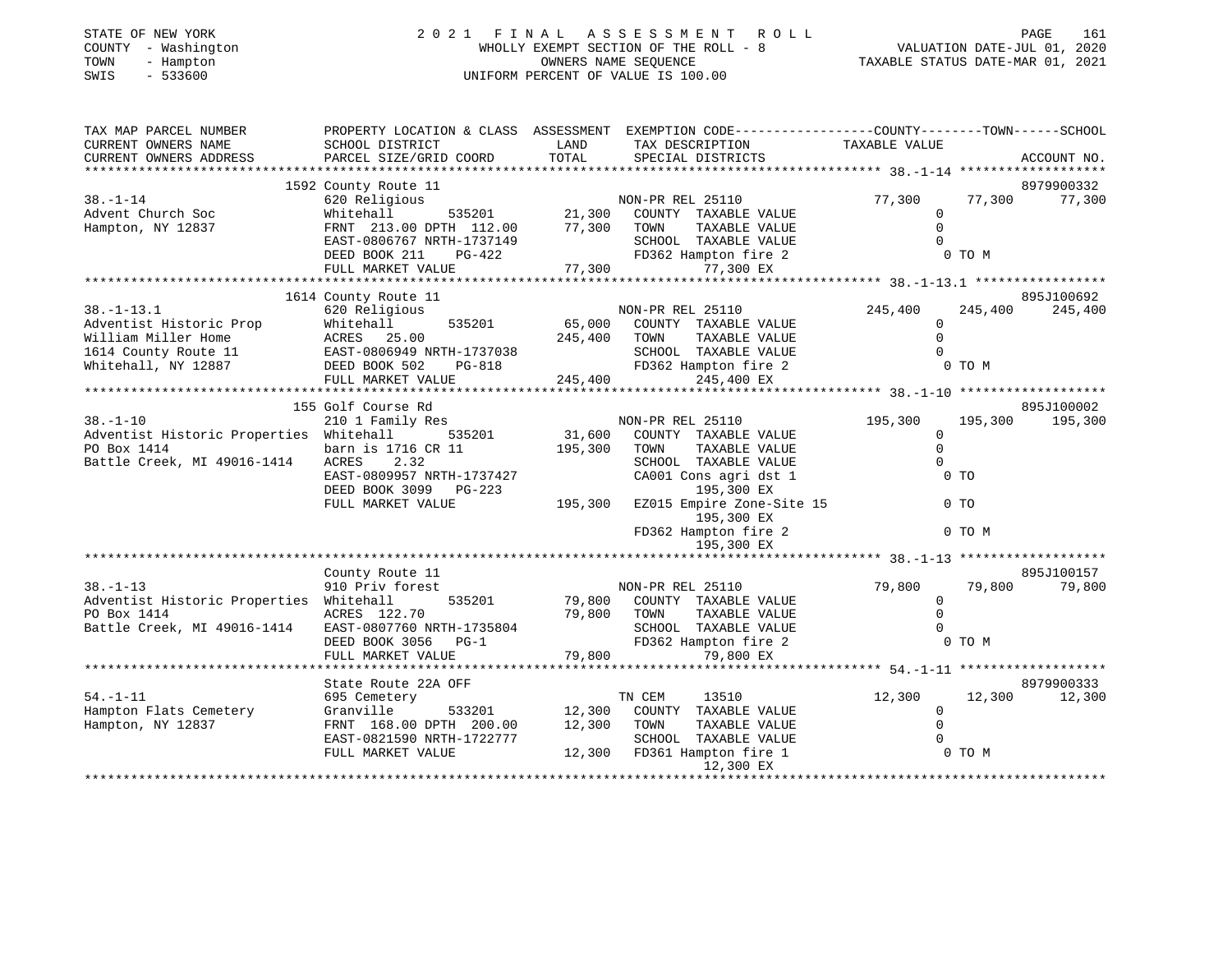| STATE OF NEW YORK<br>COUNTY - Washington<br>TOWN<br>- Hampton<br>SWIS<br>$-533600$ | 2021 FINAL                                                                                      |               | A S S E S S M E N T<br>ROLL<br>WHOLLY EXEMPT SECTION OF THE ROLL - 8<br>OWNERS NAME SEQUENCE<br>UNIFORM PERCENT OF VALUE IS 100.00 | PAGE 162<br>162 VALUATION DATE-JUL 01, 2020<br>1202 TAXABLE STATUS DATE-MAR 01, 20 |                    |
|------------------------------------------------------------------------------------|-------------------------------------------------------------------------------------------------|---------------|------------------------------------------------------------------------------------------------------------------------------------|------------------------------------------------------------------------------------|--------------------|
| TAX MAP PARCEL NUMBER                                                              | PROPERTY LOCATION & CLASS ASSESSMENT EXEMPTION CODE---------------COUNTY-------TOWN------SCHOOL |               |                                                                                                                                    |                                                                                    |                    |
| CURRENT OWNERS NAME<br>CURRENT OWNERS ADDRESS                                      | SCHOOL DISTRICT<br>PARCEL SIZE/GRID COORD                                                       | LAND<br>TOTAL | TAX DESCRIPTION TAXABLE VALUE<br>SPECIAL DISTRICTS                                                                                 |                                                                                    | ACCOUNT NO.        |
|                                                                                    |                                                                                                 |               |                                                                                                                                    |                                                                                    |                    |
|                                                                                    | Golf Course Rd                                                                                  |               |                                                                                                                                    |                                                                                    |                    |
| $38. - 1 - 10.6$                                                                   | 695 Cemetery                                                                                    |               | TN CEM<br>13510                                                                                                                    | 3,500                                                                              | 3,500<br>3,500     |
| Hampton Town of                                                                    | Whitehall<br>535201                                                                             | 3,500         | COUNTY TAXABLE VALUE                                                                                                               | $\Omega$                                                                           |                    |
| 2629 State Route 22A                                                               | Filed subdivision 12843                                                                         | 3,500         | TOWN<br>TAXABLE VALUE                                                                                                              | $\mathsf{O}$                                                                       |                    |
| Hampton, NY 12837                                                                  | 1.01<br>ACRES                                                                                   |               | SCHOOL TAXABLE VALUE                                                                                                               | $\Omega$                                                                           |                    |
|                                                                                    | EAST-0809907 NRTH-1737177                                                                       |               | CA001 Cons agri dst 1                                                                                                              | $0$ TO                                                                             |                    |
|                                                                                    | DEED BOOK 3652 PG-115                                                                           |               | 3,500 EX                                                                                                                           |                                                                                    |                    |
|                                                                                    | FULL MARKET VALUE                                                                               | 3,500         | EZ005 Empire Zone 5                                                                                                                | 0 <sub>T</sub>                                                                     |                    |
|                                                                                    |                                                                                                 |               | 3,500 EX                                                                                                                           |                                                                                    |                    |
|                                                                                    |                                                                                                 |               | FD362 Hampton fire 2                                                                                                               | 0 TO M                                                                             |                    |
|                                                                                    |                                                                                                 |               | 3,500 EX                                                                                                                           |                                                                                    |                    |
|                                                                                    |                                                                                                 |               |                                                                                                                                    | ******************* 63.-1-6 *********************                                  |                    |
|                                                                                    | State Route 22A                                                                                 |               |                                                                                                                                    |                                                                                    | 8979900338         |
| $63. - 1 - 6$                                                                      | 720 Mine/quarry                                                                                 |               | OTHER TOWN 13500                                                                                                                   | 7,700                                                                              | 7,700<br>7,700     |
| Hampton Town Of                                                                    | 533201<br>Granville                                                                             |               | 7,700 COUNTY TAXABLE VALUE                                                                                                         | $\Omega$                                                                           |                    |
| Hampton, NY 12837                                                                  | ACRES<br>2.20                                                                                   |               | 7,700 TOWN<br>TAXABLE VALUE                                                                                                        | $\Omega$                                                                           |                    |
|                                                                                    | EAST-0823856 NRTH-1714641                                                                       |               | SCHOOL TAXABLE VALUE                                                                                                               | $\Omega$                                                                           |                    |
|                                                                                    | FULL MARKET VALUE                                                                               |               | 7,700 FD361 Hampton fire 1                                                                                                         | $0$ TO M                                                                           |                    |
|                                                                                    |                                                                                                 |               | 7,700 EX                                                                                                                           |                                                                                    |                    |
|                                                                                    |                                                                                                 |               |                                                                                                                                    |                                                                                    |                    |
|                                                                                    | 2629&2631 State Route 22A                                                                       |               |                                                                                                                                    |                                                                                    | 8979900339         |
| $72. - 2 - 32$                                                                     | 651 Highway gar                                                                                 |               | OTHER TOWN 13500                                                                                                                   | 160,900                                                                            | 160,900<br>160,900 |
| Hampton Town Of                                                                    | Granville<br>533201                                                                             | 27,000        | COUNTY TAXABLE VALUE                                                                                                               | $\mathbf 0$                                                                        |                    |
| 2629 State Route 22A                                                               | Town Hall                                                                                       | 160,900       | TAXABLE VALUE<br>TOWN                                                                                                              | $\Omega$                                                                           |                    |
| PO Box 125                                                                         | 713/149 Hwy Approp                                                                              |               | SCHOOL TAXABLE VALUE                                                                                                               | $\Omega$                                                                           |                    |
| Hampton, NY 12837                                                                  | ACRES 1.00                                                                                      |               | FD361 Hampton fire 1                                                                                                               | 0 TO M                                                                             |                    |
|                                                                                    | EAST-0823348 NRTH-1712486                                                                       |               | 160,900 EX                                                                                                                         |                                                                                    |                    |
|                                                                                    | FULL MARKET VALUE                                                                               | 160,900       |                                                                                                                                    |                                                                                    |                    |
|                                                                                    |                                                                                                 |               |                                                                                                                                    |                                                                                    | 8979900340         |
|                                                                                    | 2520 County Route 18                                                                            |               |                                                                                                                                    |                                                                                    |                    |
| $72. - 2 - 24$<br>Hampton Vol. Fire Co. Inc                                        | 662 Police/fire<br>Granville<br>533201                                                          | 27,000        | VOL FIRE<br>26400<br>COUNTY TAXABLE VALUE                                                                                          | 132,900<br>$\mathbf 0$                                                             | 132,900<br>132,900 |
| PO Box 34                                                                          | Firehouse                                                                                       | 132,900       | TOWN<br>TAXABLE VALUE                                                                                                              | $\Omega$                                                                           |                    |
| Hampton, NY 12837                                                                  | Postal Lease 755/139                                                                            |               | SCHOOL TAXABLE VALUE                                                                                                               | $\Omega$                                                                           |                    |
|                                                                                    | ACRES 1.00                                                                                      |               | FD361 Hampton fire 1                                                                                                               | 0 TO M                                                                             |                    |
|                                                                                    | EAST-0822663 NRTH-1711242                                                                       |               | 132,900 EX                                                                                                                         |                                                                                    |                    |
|                                                                                    | DEED BOOK 3545<br>PG-281                                                                        |               |                                                                                                                                    |                                                                                    |                    |
|                                                                                    | FULL MARKET VALUE                                                                               | 132,900       |                                                                                                                                    |                                                                                    |                    |
|                                                                                    |                                                                                                 |               |                                                                                                                                    |                                                                                    |                    |

\*\*\*\*\*\*\*\*\*\*\*\*\*\*\*\*\*\*\*\*\*\*\*\*\*\*\*\*\*\*\*\*\*\*\*\*\*\*\*\*\*\*\*\*\*\*\*\*\*\*\*\*\*\*\*\*\*\*\*\*\*\*\*\*\*\*\*\*\*\*\*\*\*\*\*\*\*\*\*\*\*\*\*\*\*\*\*\*\*\*\*\*\*\*\*\*\*\*\*\*\*\*\*\*\*\*\*\*\*\*\*\*\*\*\*\*\*\*\*\*\*\*\*\*\*\*\*\*\*\*\*\*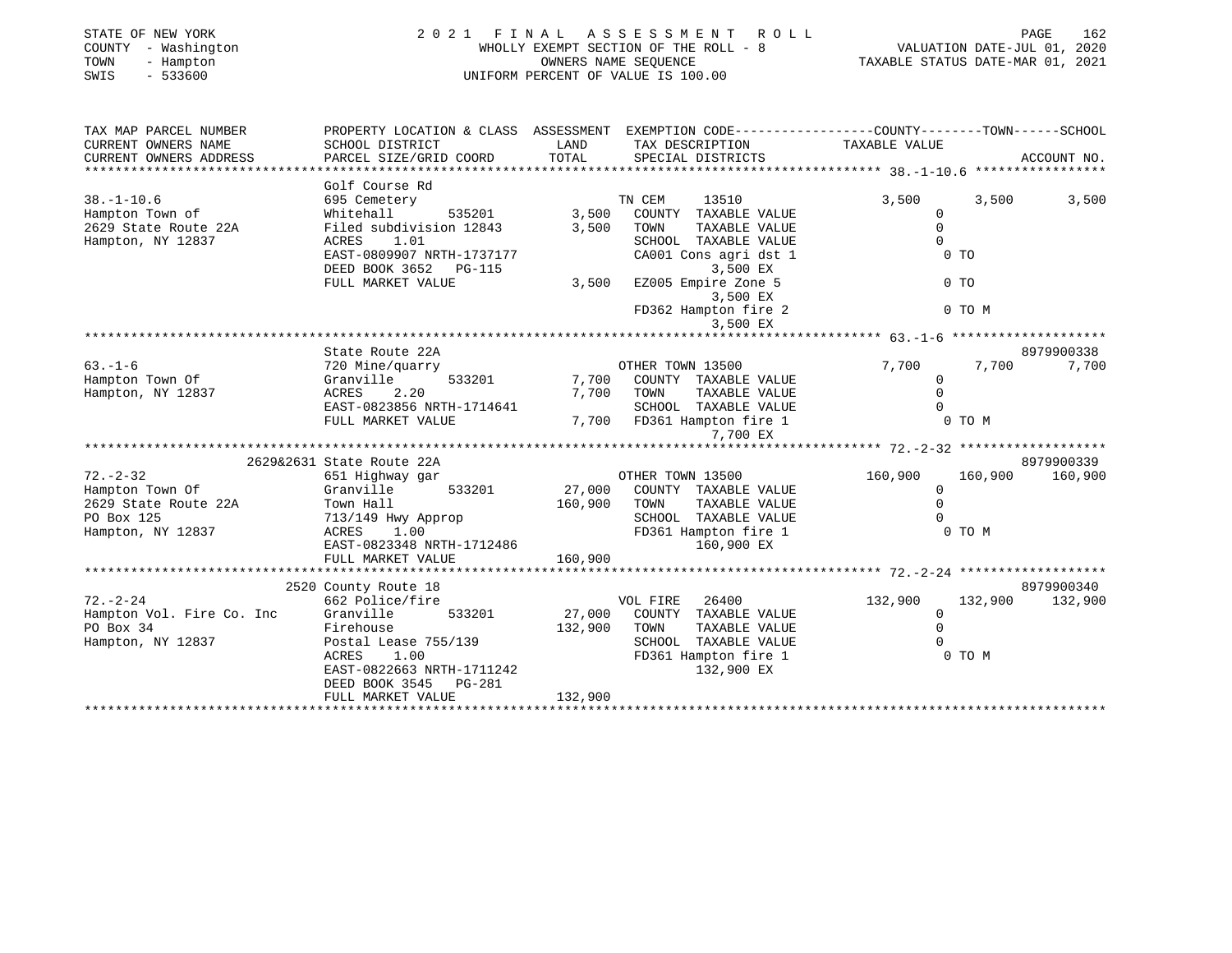| STATE OF NEW YORK |              |
|-------------------|--------------|
| COUNTY            | - Washington |
| TOWN<br>$-$       | Hampton      |
| SMTS              | $-533600$    |

# STATE OF NEW YORK 2 0 2 1 F I N A L A S S E S S M E N T R O L L PAGE 163 COUNTY - Washington WHOLLY EXEMPT SECTION OF THE ROLL - 8 VALUATION DATE-JUL 01, 2020 TOWN - Hampton OWNERS NAME SEQUENCE TAXABLE STATUS DATE-MAR 01, 2021 SWIS - 533600 UNIFORM PERCENT OF VALUE IS 100.00

| TAX MAP PARCEL NUMBER<br>CURRENT OWNERS NAME<br>CURRENT OWNERS ADDRESS                       | PROPERTY LOCATION & CLASS ASSESSMENT<br>SCHOOL DISTRICT<br>PARCEL SIZE/GRID COORD                                                                                 | LAND<br>TOTAL           | EXEMPTION CODE-----------------COUNTY-------TOWN------SCHOOL<br>TAX DESCRIPTION TAXABLE VALUE<br>SPECIAL DISTRICTS                                       |                                                                | ACCOUNT NO.                    |
|----------------------------------------------------------------------------------------------|-------------------------------------------------------------------------------------------------------------------------------------------------------------------|-------------------------|----------------------------------------------------------------------------------------------------------------------------------------------------------|----------------------------------------------------------------|--------------------------------|
| $38. - 1 - 8.3$<br>Hampton Volunteer Fire Co Inc Whitehall<br>PO Box 34<br>Hampton, NY 12837 | 154 Golf Course Rd<br>662 Police/fire<br>535201 19,300<br>Survey 13128<br>FRNT 200.00 DPTH<br>0.45<br>ACRES<br>EAST-0810205 NRTH-1737524<br>DEED BOOK 3943 PG-178 | 72,000                  | 26400<br>VOL FIRE<br>COUNTY TAXABLE VALUE<br>TAXABLE VALUE<br>TOWN<br>SCHOOL TAXABLE VALUE<br>CA001 Cons agri dst 1<br>72,000 EX<br>FD362 Hampton fire 2 | 72,000<br>0<br>$\Omega$<br>$\Omega$<br>$0$ TO<br>0 TO M        | 72,000<br>72,000               |
|                                                                                              |                                                                                                                                                                   |                         |                                                                                                                                                          |                                                                |                                |
| $81. - 2 - 11$<br>Hooker Cemetery<br>Hampton, NY 12837                                       | State Route 22A OFF<br>695 Cemetery<br>Granville<br>FRNT<br>96.00 DPTH 90.00<br>EAST-0823001 NRTH-1704055<br>FULL MARKET VALUE                                    | 533201 11,600<br>11,600 | TN CEM<br>13510<br>COUNTY TAXABLE VALUE<br>TAXABLE VALUE<br>TOWN<br>SCHOOL TAXABLE VALUE<br>11,600 FD361 Hampton fire 1<br>11,600 EX                     | 11,600<br>$\Omega$<br>$\mathbf 0$<br>$\Omega$<br>0 TO M        | 8979900335<br>11,600<br>11,600 |
|                                                                                              | Golf Course Rd                                                                                                                                                    |                         |                                                                                                                                                          |                                                                | 8979900337                     |
| $38. - 1 - 9$<br>Miller Cemetery<br>Hampton, NY 12837                                        | 695 Cemetery<br>Whitehall<br>FRNT 215.00 DPTH 93.00<br>EAST-0810053 NRTH-1737114<br>FULL MARKET VALUE                                                             | 19,500                  | TN CEM<br>13510<br>535201 19,500 COUNTY TAXABLE VALUE<br>TOWN<br>TAXABLE VALUE<br>SCHOOL TAXABLE VALUE<br>19,500 FD362 Hampton fire 2                    | 19,500 19,500<br>$\mathbf 0$<br>$\Omega$<br>$\Omega$<br>0 TO M | 19,500                         |
|                                                                                              |                                                                                                                                                                   |                         | 19,500 EX                                                                                                                                                |                                                                |                                |
|                                                                                              | County Route 21                                                                                                                                                   |                         |                                                                                                                                                          |                                                                | 895J100155                     |
| $80. - 1 - 2.4$<br>Mirror Lake Homeowners<br>Route 4<br>Killington, VT 05751                 | 692 Road/str/hwy<br>Whitehall<br>535201<br>ACRES<br>27.10<br>EAST-0810574 NRTH-1705757<br>DEED BOOK 781<br>PG-239<br>FULL MARKET VALUE                            | 17,200<br>17,200        | RPTL1138<br>29700<br>17,200 COUNTY TAXABLE VALUE<br>TAXABLE VALUE<br>TOWN<br>SCHOOL TAXABLE VALUE<br>FD361 Hampton fire 1<br>17,200 EX                   | 17,200<br>$\circ$<br>$\Omega$<br>0 TO M                        | 17,200<br>17,200               |
|                                                                                              |                                                                                                                                                                   |                         |                                                                                                                                                          |                                                                |                                |
| $31. - 1 - 1.1$<br>Nature Conservancy<br>195 New Karner Rd Ste 200<br>Albany, NY 12205       | Carvers Falls Rd<br>910 Priv forest<br>535201<br>Whitehall<br>ACRES 41.90<br>EAST-0803894 NRTH-1748453<br>$PG-18$<br>DEED BOOK 825<br>FULL MARKET VALUE           | 27,200                  | NON-PR EDU 25120<br>27,200 COUNTY TAXABLE VALUE<br>TOWN<br>TAXABLE VALUE<br>SCHOOL TAXABLE VALUE<br>FD362 Hampton fire 2<br>27,200<br>27,200 EX          | 27,200<br>$\mathbf 0$<br>$\Omega$<br>0 TO M                    | 27,200<br>27,200               |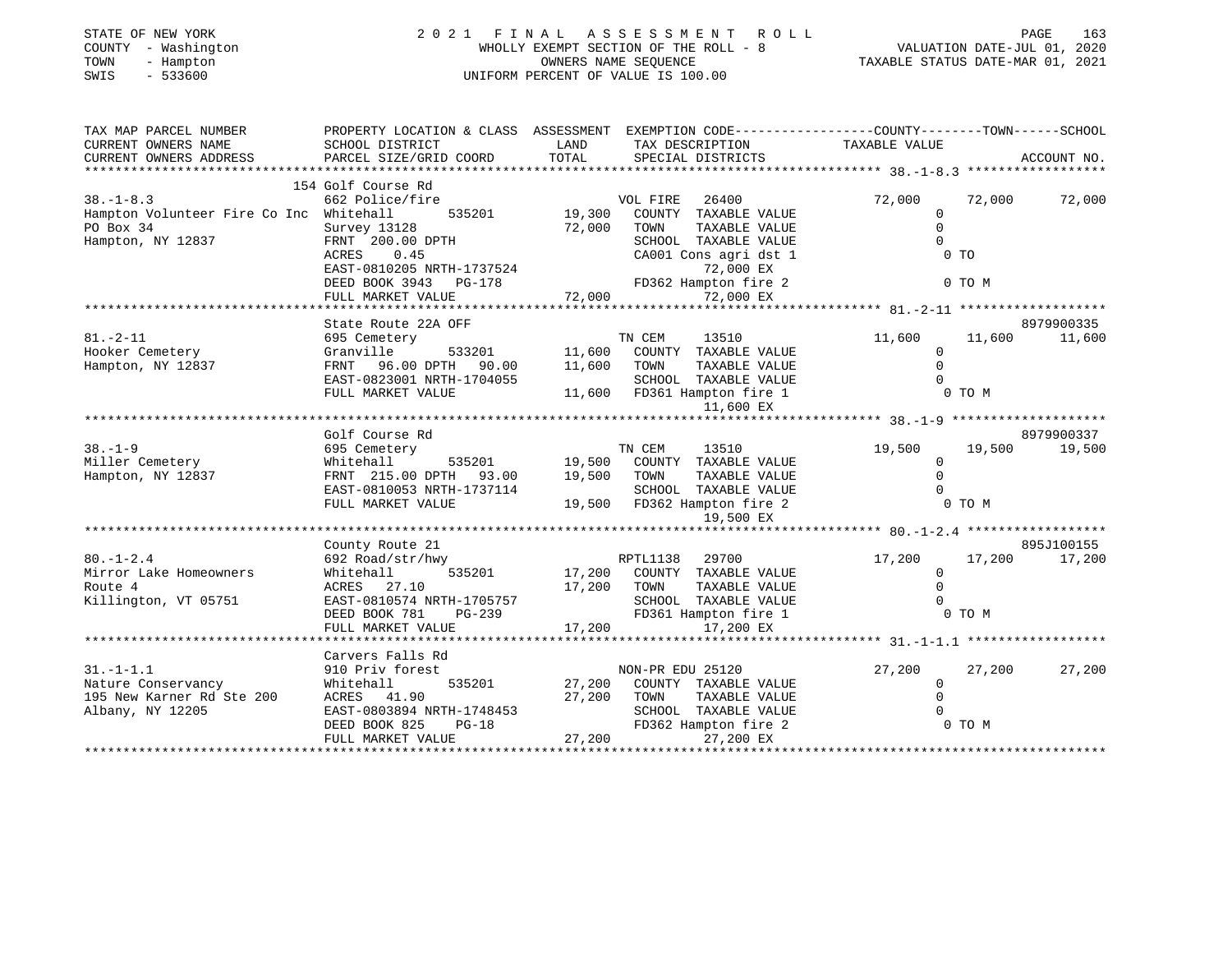| STATE OF NEW YORK |  |              |
|-------------------|--|--------------|
| COUNTY            |  | - Washington |
| TOWN              |  | - Hampton    |
| CLIT <sub>C</sub> |  | E 22500      |

# STATE OF NEW YORK 2 0 2 1 F I N A L A S S E S S M E N T R O L L PAGE 164 COUNTY - Washington WHOLLY EXEMPT SECTION OF THE ROLL - 8 VALUATION DATE-JUL 01, 2020 TOWN - Hampton OWNERS NAME SEQUENCE TAXABLE STATUS DATE-MAR 01, 2021 SWIS - 533600 UNIFORM PERCENT OF VALUE IS 100.00UNIFORM PERCENT OF VALUE IS 100.00

| SCHOOL DISTRICT                                                                                                                                             |                                                                                                                                                    |                                                                                   |                                                                                                                                                                                                                                                                                                                                                                                                                                 |                                                                                                                                                                                                                                          |
|-------------------------------------------------------------------------------------------------------------------------------------------------------------|----------------------------------------------------------------------------------------------------------------------------------------------------|-----------------------------------------------------------------------------------|---------------------------------------------------------------------------------------------------------------------------------------------------------------------------------------------------------------------------------------------------------------------------------------------------------------------------------------------------------------------------------------------------------------------------------|------------------------------------------------------------------------------------------------------------------------------------------------------------------------------------------------------------------------------------------|
| 2243 State Route 22A                                                                                                                                        |                                                                                                                                                    |                                                                                   |                                                                                                                                                                                                                                                                                                                                                                                                                                 | 895J100098<br>152,700 152,700                                                                                                                                                                                                            |
| New York State of Granville                                                                                                                                 |                                                                                                                                                    | TAXABLE VALUE                                                                     | $\Omega$<br>$\Omega$                                                                                                                                                                                                                                                                                                                                                                                                            |                                                                                                                                                                                                                                          |
|                                                                                                                                                             |                                                                                                                                                    | FD361 Hampton fire 1                                                              | 0 TO M                                                                                                                                                                                                                                                                                                                                                                                                                          |                                                                                                                                                                                                                                          |
|                                                                                                                                                             |                                                                                                                                                    |                                                                                   |                                                                                                                                                                                                                                                                                                                                                                                                                                 |                                                                                                                                                                                                                                          |
| State Route 22A OFF                                                                                                                                         |                                                                                                                                                    |                                                                                   |                                                                                                                                                                                                                                                                                                                                                                                                                                 | 895N200689                                                                                                                                                                                                                               |
| 682 Rec facility<br>Granville<br>Attn: Rec & Historic Presvtn ACRES 1.30<br>EAST-0824303 NRTH-1699761<br>39 Golf Course Rd<br>441 Fuel Store&D<br>Whitehall |                                                                                                                                                    | TAXABLE VALUE<br>SCHOOL TAXABLE VALUE<br>18020                                    | 14,000<br>14,000<br>$\Omega$<br>$\Omega$<br>2376,600 2376,600<br>$\Omega$                                                                                                                                                                                                                                                                                                                                                       | 14,000<br>2376,600                                                                                                                                                                                                                       |
| ACRES 20.99<br>DEED BOOK 3601 PG-103<br>FULL MARKET VALUE                                                                                                   |                                                                                                                                                    | SCHOOL TAXABLE VALUE                                                              | $\Omega$<br>2376,600 TO M                                                                                                                                                                                                                                                                                                                                                                                                       |                                                                                                                                                                                                                                          |
|                                                                                                                                                             |                                                                                                                                                    |                                                                                   |                                                                                                                                                                                                                                                                                                                                                                                                                                 |                                                                                                                                                                                                                                          |
| 695 Cemetery<br>Granville<br>EAST-0821623 NRTH-1710644<br>FULL MARKET VALUE                                                                                 |                                                                                                                                                    | TAXABLE VALUE<br>SCHOOL TAXABLE VALUE<br>12,200 EX                                | 12,200<br>$\Omega$<br>$\Omega$<br>0 TO M                                                                                                                                                                                                                                                                                                                                                                                        | 8979900336<br>12,200                                                                                                                                                                                                                     |
|                                                                                                                                                             | 614 Spec. school<br>Suny Plaza Albany Campus ACRES 8.73<br>Albany, NY 12207 EAST-0822760 N<br>FULL MARKET VALUE<br>Survey: 12693 Lot A<br>Pratt Rd | <b>LAND</b><br>EAST-0822760 NRTH-1703580<br>EAST-0809712 NRTH-1734528<br>2376,600 | <b>NY STATE</b> 12100<br>533201 45,500 COUNTY TAXABLE VALUE<br>152,700 TOWN<br>SCHOOL TAXABLE VALUE<br>DEED BOOK 603 PG-29<br>152,700 152,700 EX<br>$NY$ STATE 12100<br>533201 14,000 COUNTY TAXABLE VALUE<br>14,000 TOWN<br>IDA<br>535201 180,600 COUNTY TAXABLE VALUE<br>2376,600 TOWN<br>TAXABLE VALUE<br>TN CEM<br>533201 12,200 COUNTY TAXABLE VALUE<br>FRNT 195.00 DPTH 170.00 12,200 TOWN<br>12,200 FD361 Hampton fire 1 | PROPERTY LOCATION & CLASS ASSESSMENT EXEMPTION CODE---------------COUNTY-------TOWN-----SCHOOL<br>TAX DESCRIPTION TAXABLE VALUE<br>152,700<br>$\frac{6000}{2376,600}$ TO $\frac{1}{2376,600}$ TO<br>FD362 Hampton fire 2<br>13510 12,200 |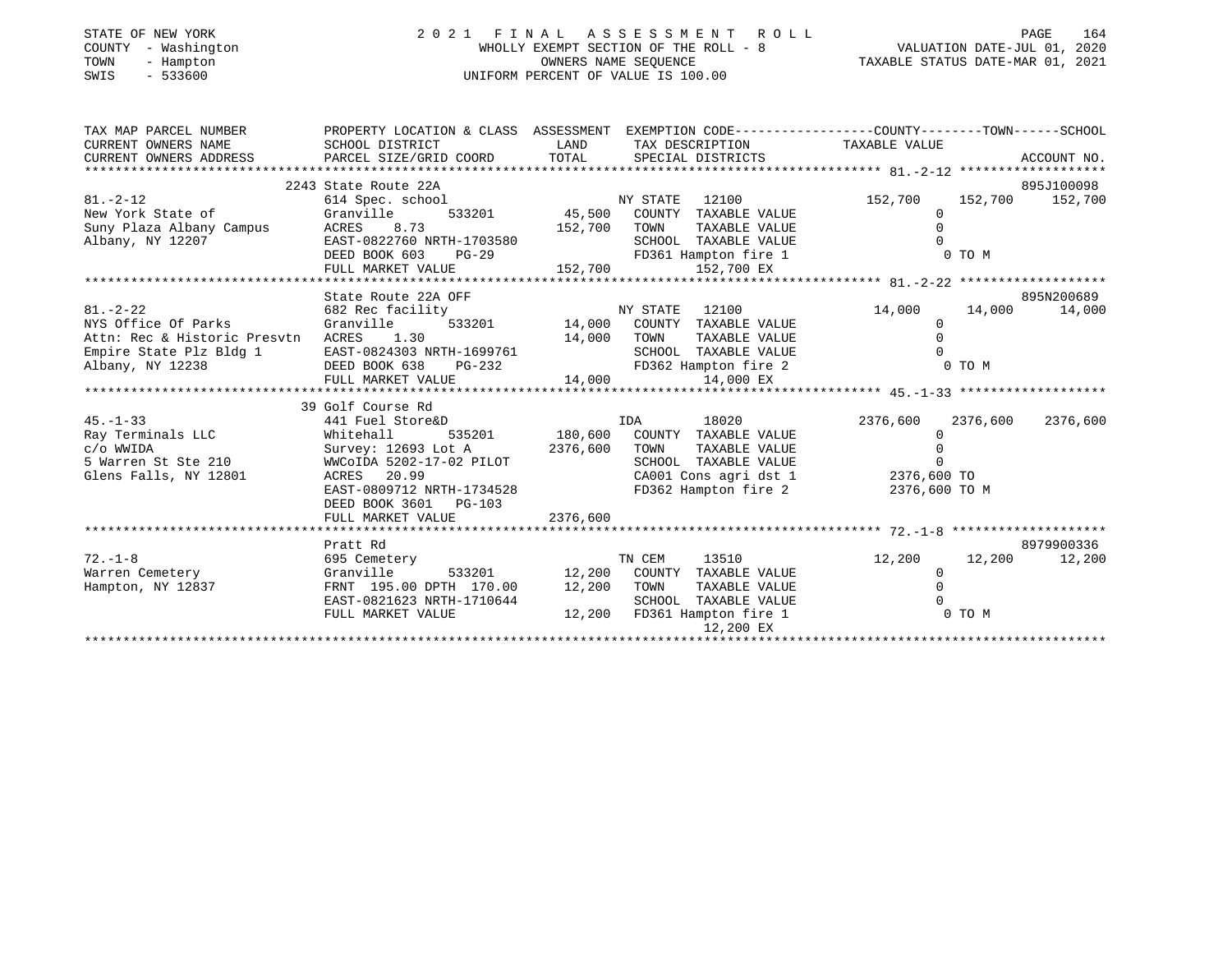| STATE OF NEW YORK   | 2021 FINAL ASSESSMENT ROLL            | 165<br>PAGE                      |
|---------------------|---------------------------------------|----------------------------------|
| COUNTY - Washington | WHOLLY EXEMPT SECTION OF THE ROLL - 8 | VALUATION DATE-JUL 01, 2020      |
| TOWN<br>- Hampton   |                                       | TAXABLE STATUS DATE-MAR 01, 2021 |
| - 533600<br>SWIS    |                                       | RPS150/V04/L015                  |
|                     | UNIFORM PERCENT OF VALUE IS 100.00    | CURRENT DATE 6/25/2021           |

# R O L L S U B S E C T I O N - - T O T A L S

#### \*\*\* S P E C I A L D I S T R I C T S U M M A R Y \*\*\*

| CODE | DISTRICT NAME        | TOTAL<br>PARCELS | EXTENSION<br>TYPE | EXTENSION<br>VALUE | AD VALOREM<br>VALUE | EXEMPT<br>AMOUNT | TAXABLE<br>VALUE |
|------|----------------------|------------------|-------------------|--------------------|---------------------|------------------|------------------|
|      | EZ005 Empire Zone 5  |                  | 1 TOTAL           |                    | 3,500               | 3,500            |                  |
|      | CA001 Cons agri dst  |                  | 4 TOTAL           |                    | 2647,400            | 270,800          | 2376,600         |
|      | EZ015 Empire Zone-Si |                  | 1 TOTAL           |                    | 195,300             | 195,300          |                  |
|      | FD361 Hampton fire 1 |                  | 8 TOTAL M         |                    | 507,500             | 507,500          |                  |
|      | FD362 Hampton fire 2 |                  | 10 TOTAL M        |                    | 3110,600            | 734,000          | 2376,600         |

### \*\*\* S C H O O L D I S T R I C T S U M M A R Y \*\*\*

| CODE             | DISTRICT NAME          | TOTAL<br>PARCELS | ASSESSED<br>LAND   | ASSESSED<br>TOTAL   | <b>EXEMPT</b><br>AMOUNT | TOTAL<br>TAXABLE | <b>STAR</b><br><b>AMOUNT</b> | <b>STAR</b><br>TAXABLE |
|------------------|------------------------|------------------|--------------------|---------------------|-------------------------|------------------|------------------------------|------------------------|
| 533201<br>535201 | Granville<br>Whitehall | 8<br>10          | 157,300<br>465,000 | 504,300<br>3113,800 | 504,300<br>3113,800     |                  |                              |                        |
|                  | SUB-TOTAL              | 18               | 622,300            | 3618,100            | 3618,100                |                  |                              |                        |
|                  | TOTAL                  | 18               | 622,300            | 3618,100            | 3618,100                |                  |                              |                        |

#### \*\*\* S Y S T E M C O D E S S U M M A R Y \*\*\*

### NO SYSTEM EXEMPTIONS AT THIS LEVEL

| CODE  | DESCRIPTION | TOTAL<br>PARCELS | COUNTY   | TOWN     | SCHOOL   |
|-------|-------------|------------------|----------|----------|----------|
| 12100 | NY STATE    | ∠                | 166,700  | 166,700  | 166,700  |
| 13500 | OTHER TOWN  |                  | 168,600  | 168,600  | 168,600  |
| 13510 | TN CEM      |                  | 59,100   | 59,100   | 59,100   |
| 18020 | IDA         |                  | 2376,600 | 2376,600 | 2376,600 |
| 25110 | NON-PR REL  |                  | 597,800  | 597,800  | 597,800  |
| 25120 | NON-PR EDU  |                  | 27,200   | 27,200   | 27,200   |
| 26400 | VOL FIRE    | $\sim$<br>z.     | 204,900  | 204,900  | 204,900  |
| 29700 | RPTL1138    |                  | 17,200   | 17,200   | 17,200   |
|       | TOTAL       | 18               | 3618,100 | 3618,100 | 3618,100 |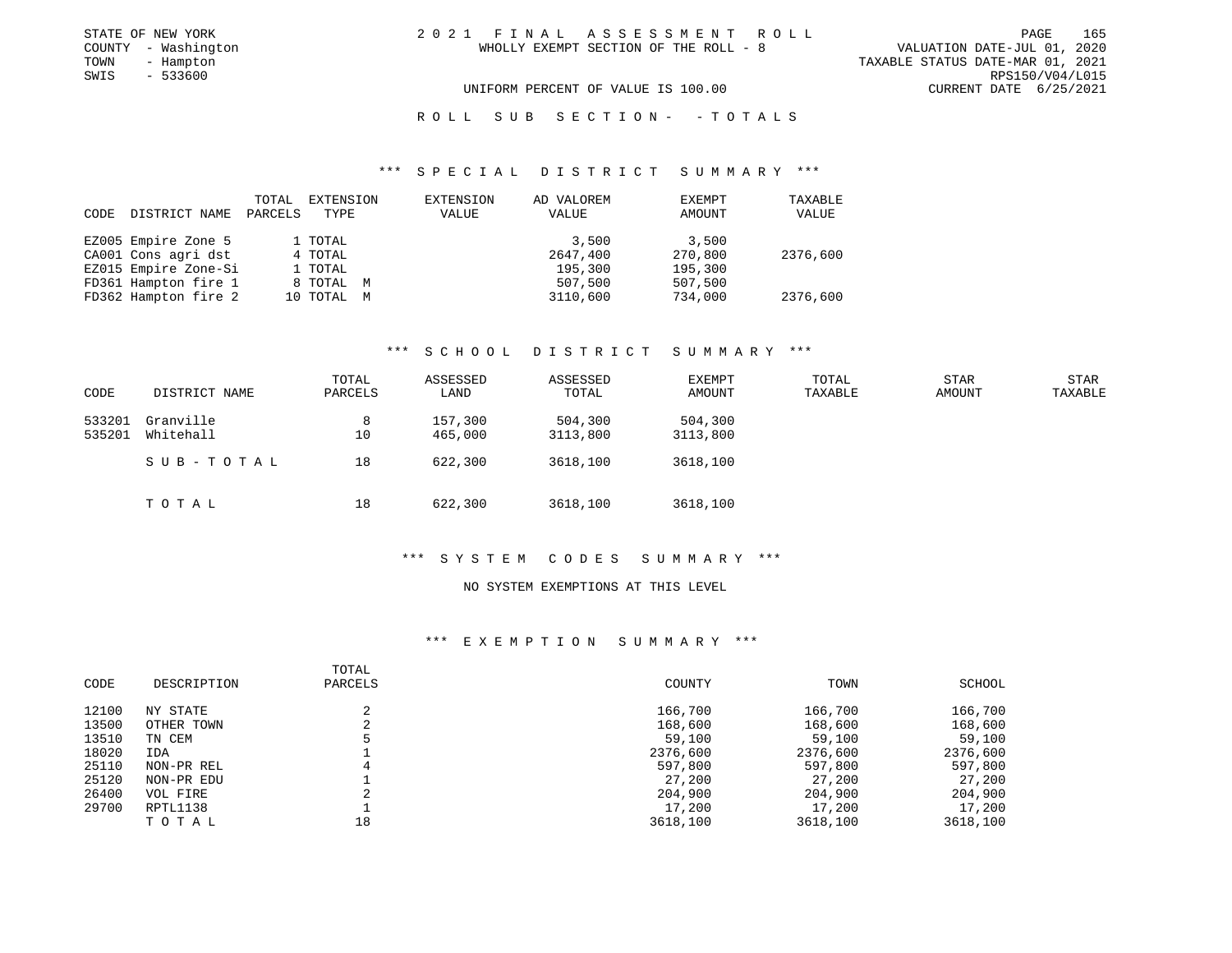|      | STATE OF NEW YORK   | 2021 FINAL ASSESSMENT ROLL            |                                  | PAGE | 166 |
|------|---------------------|---------------------------------------|----------------------------------|------|-----|
|      | COUNTY - Washington | WHOLLY EXEMPT SECTION OF THE ROLL - 8 | VALUATION DATE-JUL 01, 2020      |      |     |
| TOWN | - Hampton           |                                       | TAXABLE STATUS DATE-MAR 01, 2021 |      |     |
| SWIS | $-533600$           |                                       | RPS150/V04/L015                  |      |     |
|      |                     | UNIFORM PERCENT OF VALUE IS 100.00    | CURRENT DATE 6/25/2021           |      |     |
|      |                     | ROLL SUB SECTION- - TOTALS            |                                  |      |     |

| ROLL |               | TOTAL   | SSESSED                       |          | TAXABLE | TAXABLE | TAXABLE | STAR    |
|------|---------------|---------|-------------------------------|----------|---------|---------|---------|---------|
| SEC  | DESCRIPTION   | PARCELS | LAND                          | TOTAL    | COUNTY  | TOWN    | SCHOOL  | TAXABLE |
|      |               |         |                               |          |         |         |         |         |
|      | WHOLLY EXEMPT | ⊥8⊥     | $\epsilon \cap \gamma$<br>300 | 3618,100 |         |         |         |         |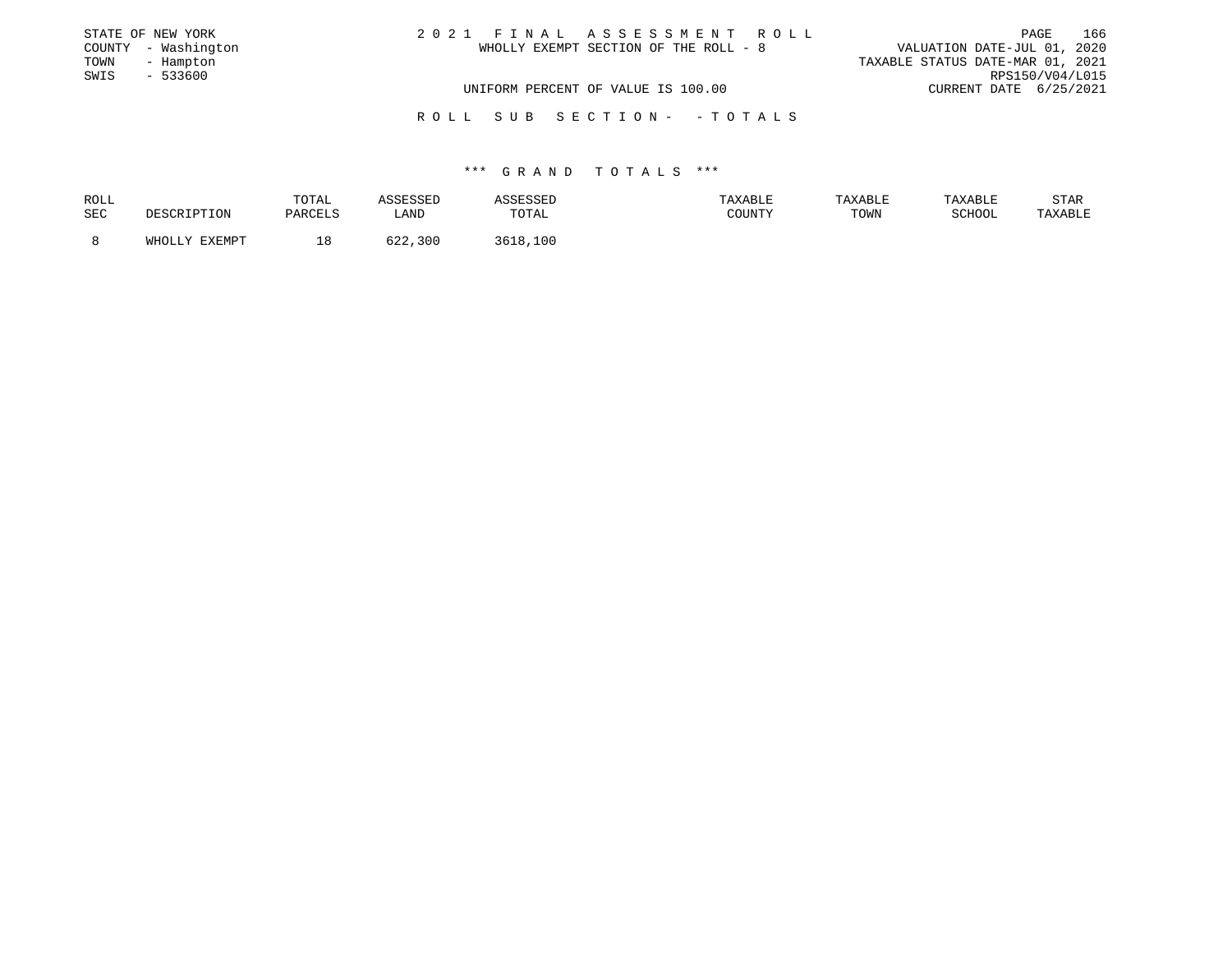| STATE OF NEW YORK   | 2021 FINAL ASSESSMENT ROLL            | 167<br>PAGE                      |
|---------------------|---------------------------------------|----------------------------------|
| COUNTY - Washington | WHOLLY EXEMPT SECTION OF THE ROLL - 8 | VALUATION DATE-JUL 01, 2020      |
| TOWN<br>- Hampton   |                                       | TAXABLE STATUS DATE-MAR 01, 2021 |
| SWIS<br>- 533600    | UNIFORM PERCENT OF VALUE IS 100.00    | RPS150/V04/L015                  |
|                     |                                       | CURRENT DATE 6/25/2021           |
|                     |                                       |                                  |

#### \*\*\* S P E C I A L D I S T R I C T S U M M A R Y \*\*\*

| CODE | DISTRICT NAME        | TOTAL<br>PARCELS | EXTENSION<br>TYPE | EXTENSION<br>VALUE | AD VALOREM<br>VALUE | EXEMPT<br>AMOUNT | TAXABLE<br>VALUE |
|------|----------------------|------------------|-------------------|--------------------|---------------------|------------------|------------------|
|      | EZ005 Empire Zone 5  |                  | 1 TOTAL           |                    | 3,500               | 3,500            |                  |
|      | CA001 Cons agri dst  |                  | 4 TOTAL           |                    | 2647,400            | 270,800          | 2376,600         |
|      | EZ015 Empire Zone-Si |                  | 1 TOTAL           |                    | 195,300             | 195,300          |                  |
|      | FD361 Hampton fire 1 |                  | 8 TOTAL M         |                    | 507,500             | 507,500          |                  |
|      | FD362 Hampton fire 2 |                  | 10 TOTAL M        |                    | 3110,600            | 734,000          | 2376,600         |

## \*\*\* S C H O O L D I S T R I C T S U M M A R Y \*\*\*

| CODE             | DISTRICT NAME          | TOTAL<br>PARCELS | ASSESSED<br>LAND   | ASSESSED<br>TOTAL   | <b>EXEMPT</b><br>AMOUNT | TOTAL<br>TAXABLE | <b>STAR</b><br><b>AMOUNT</b> | <b>STAR</b><br>TAXABLE |
|------------------|------------------------|------------------|--------------------|---------------------|-------------------------|------------------|------------------------------|------------------------|
| 533201<br>535201 | Granville<br>Whitehall | 8<br>10          | 157,300<br>465,000 | 504,300<br>3113,800 | 504,300<br>3113,800     |                  |                              |                        |
|                  | SUB-TOTAL              | 18               | 622,300            | 3618,100            | 3618,100                |                  |                              |                        |
|                  | TOTAL                  | 18               | 622,300            | 3618,100            | 3618,100                |                  |                              |                        |

#### \*\*\* S Y S T E M C O D E S S U M M A R Y \*\*\*

### NO SYSTEM EXEMPTIONS AT THIS LEVEL

| CODE  | DESCRIPTION | TOTAL<br>PARCELS | COUNTY   | TOWN     | SCHOOL   |
|-------|-------------|------------------|----------|----------|----------|
| 12100 | NY STATE    |                  | 166,700  | 166,700  | 166,700  |
| 13500 | OTHER TOWN  |                  | 168,600  | 168,600  | 168,600  |
| 13510 | TN CEM      |                  | 59,100   | 59,100   | 59,100   |
| 18020 | IDA         |                  | 2376,600 | 2376,600 | 2376,600 |
| 25110 | NON-PR REL  |                  | 597,800  | 597,800  | 597,800  |
| 25120 | NON-PR EDU  |                  | 27,200   | 27,200   | 27,200   |
| 26400 | VOL FIRE    |                  | 204,900  | 204,900  | 204,900  |
| 29700 | RPTL1138    |                  | 17,200   | 17,200   | 17,200   |
|       | TOTAL       | 18               | 3618,100 | 3618,100 | 3618,100 |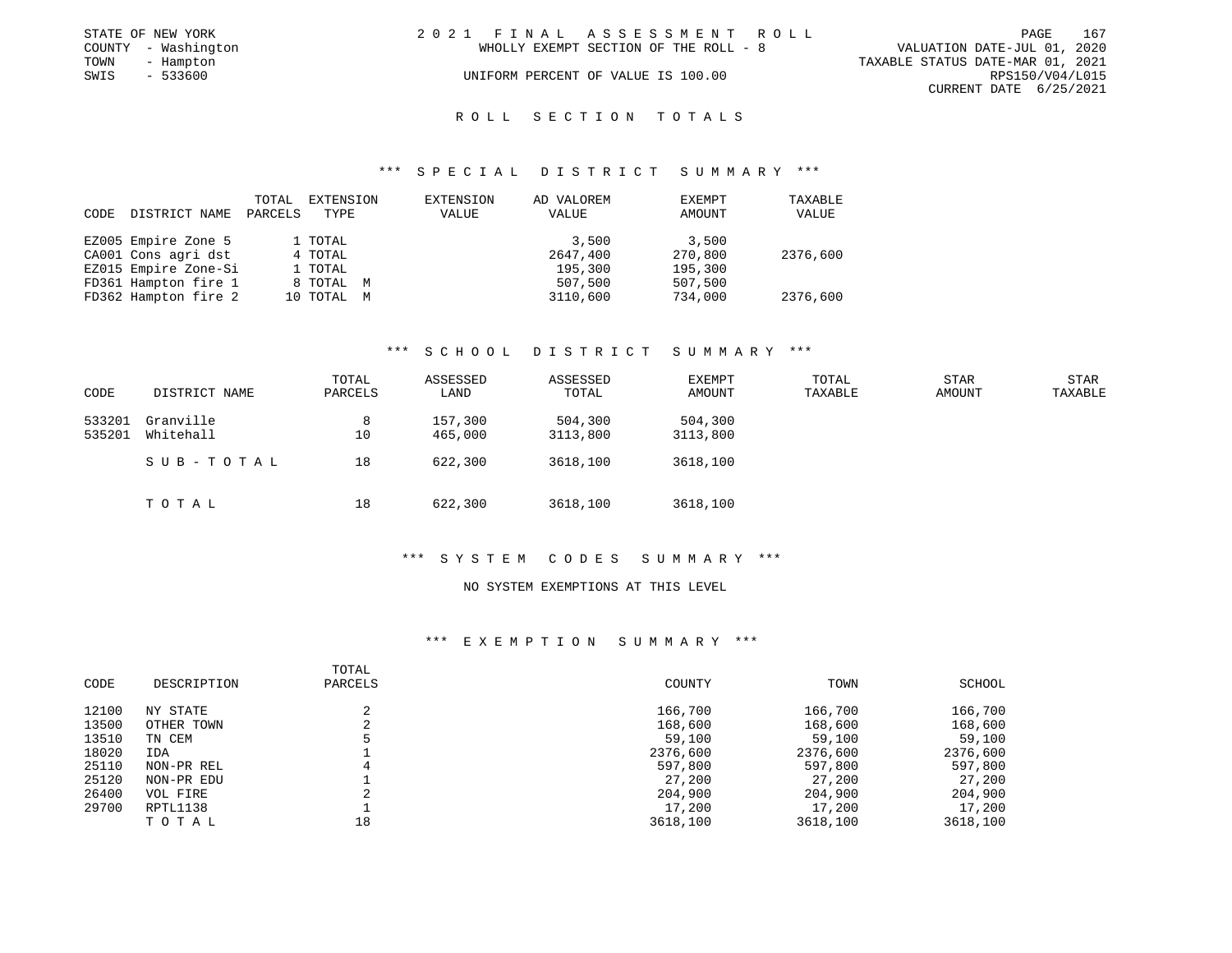|      | STATE OF NEW YORK   | 2021 FINAL ASSESSMENT ROLL            |                                  | PAGE | 168 |
|------|---------------------|---------------------------------------|----------------------------------|------|-----|
|      | COUNTY - Washington | WHOLLY EXEMPT SECTION OF THE ROLL - 8 | VALUATION DATE-JUL 01, 2020      |      |     |
| TOWN | - Hampton           |                                       | TAXABLE STATUS DATE-MAR 01, 2021 |      |     |
| SWIS | $-533600$           | UNIFORM PERCENT OF VALUE IS 100.00    | RPS150/V04/L015                  |      |     |
|      |                     |                                       | CURRENT DATE 6/25/2021           |      |     |
|      |                     |                                       |                                  |      |     |
|      |                     | ROLL SECTION TOTALS                   |                                  |      |     |

| ROLL |               | TOTAL   | SSESSED     |          | TAXABLE | TAXABLE | TAXABLE | STAR    |
|------|---------------|---------|-------------|----------|---------|---------|---------|---------|
| SEC  | DESCRIPTION   | PARCELS | LAND        | TOTAL    | COUNTY  | TOWN    | SCHOOL  | TAXABLE |
|      | WHOLLY EXEMPT | ⊥8      | 622<br>,300 | 3618,100 |         |         |         |         |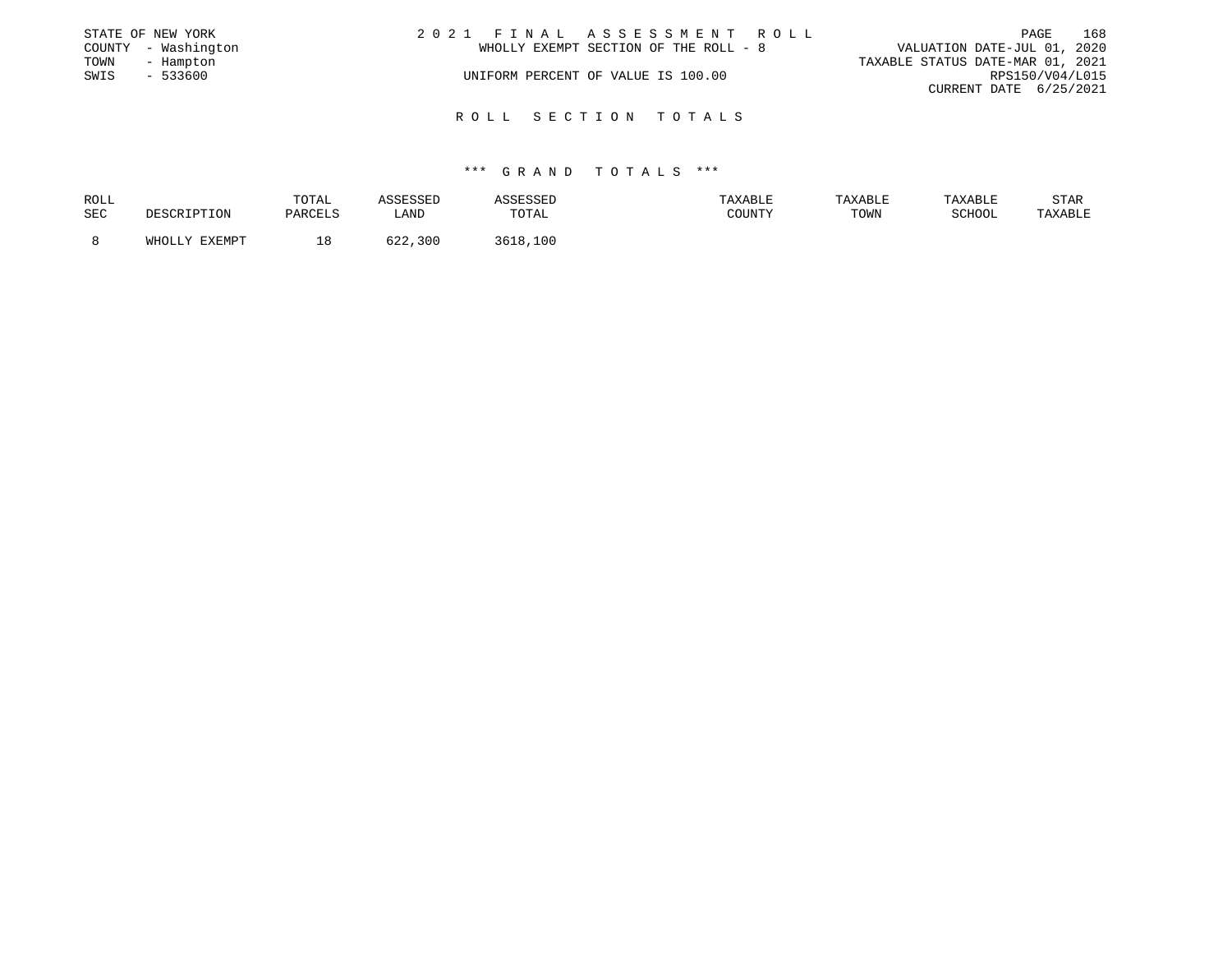| STATE OF NEW YORK   |  | 2021 FINAL ASSESSMENT ROLL         |                                  | PAGE            | 169 |
|---------------------|--|------------------------------------|----------------------------------|-----------------|-----|
| COUNTY - Washington |  |                                    | VALUATION DATE-JUL 01, 2020      |                 |     |
| TOWN<br>- Hampton   |  | SWIS TOTALS                        | TAXABLE STATUS DATE-MAR 01, 2021 |                 |     |
| SWIS - 533600       |  | UNIFORM PERCENT OF VALUE IS 100.00 |                                  | RPS150/V04/L015 |     |

CURRENT DATE 6/25/2021

### \*\*\* S P E C I A L D I S T R I C T S U M M A R Y \*\*\*

| CODE | DISTRICT NAME        | TOTAL<br>PARCELS | EXTENSION<br>TYPE | EXTENSION<br>VALUE | AD VALOREM<br>VALUE | EXEMPT<br>AMOUNT | TAXABLE<br>VALUE |
|------|----------------------|------------------|-------------------|--------------------|---------------------|------------------|------------------|
|      | EZ005 Empire Zone 5  |                  | 3 TOTAL           |                    | 349,900             | 3,500            | 346,400          |
|      | TE533 Trans exempt f |                  | 7 MOVTAX          | 6480.85            |                     |                  | 6,480.85         |
|      | CA001 Cons agri dst  |                  | 93 TOTAL          |                    | 18158,300           | 1336,198         | 16822,102        |
|      | EZ015 Empire Zone-Si |                  | 2 TOTAL           |                    | 512,400             | 195,300          | 317,100          |
|      | FD361 Hampton fire 1 |                  | 630 TOTAL<br>M    |                    | 63778,233           | 507,500          | 63270,733        |
|      | FD362 Hampton fire 2 |                  | 153 TOTAL<br>M    |                    | 22801,750           | 734,000          | 22067,750        |

### \*\*\* S C H O O L D I S T R I C T S U M M A R Y \*\*\*

| CODE             | DISTRICT NAME          | TOTAL<br>PARCELS | ASSESSED<br>LAND      | ASSESSED<br>TOTAL      | EXEMPT<br>AMOUNT     | TOTAL<br>TAXABLE       | STAR<br>AMOUNT       | <b>STAR</b><br>TAXABLE |
|------------------|------------------------|------------------|-----------------------|------------------------|----------------------|------------------------|----------------------|------------------------|
| 533201<br>535201 | Granville<br>Whitehall | 535<br>240       | 19102,000<br>9726,500 | 55517,382<br>31126,807 | 1741,446<br>4196,922 | 53775,936<br>26929,885 | 5930,755<br>2449,250 | 47845,181<br>24480,635 |
|                  | SUB-TOTAL              | 775              | 28828,500             | 86644,189              | 5938,368             | 80705,821              | 8380,005             | 72325,816              |
|                  | TOTAL                  | 775              | 28828,500             | 86644,189              | 5938,368             | 80705,821              | 8380,005             | 72325,816              |

### \*\*\* S Y S T E M C O D E S S U M M A R Y \*\*\*

### NO SYSTEM EXEMPTIONS AT THIS LEVEL

| CODE  | DESCRIPTION | TOTAL<br>PARCELS | COUNTY   | TOWN     | SCHOOL   |
|-------|-------------|------------------|----------|----------|----------|
| 12100 | NY STATE    |                  | 166,700  | 166,700  | 166,700  |
| 13500 | OTHER TOWN  | $\sim$<br>∠      | 168,600  | 168,600  | 168,600  |
| 13510 | TN CEM      |                  | 59,100   | 59,100   | 59,100   |
| 18020 | IDA         |                  | 2376,600 | 2376,600 | 2376,600 |
| 25110 | NON-PR REL  |                  | 597,800  | 597,800  | 597,800  |
| 25120 | NON-PR EDU  |                  | 27,200   | 27,200   | 27,200   |
| 26400 | VOL FIRE    |                  | 204,900  | 204,900  | 204,900  |
| 29700 | RPTL1138    |                  | 17,200   | 17,200   | 17,200   |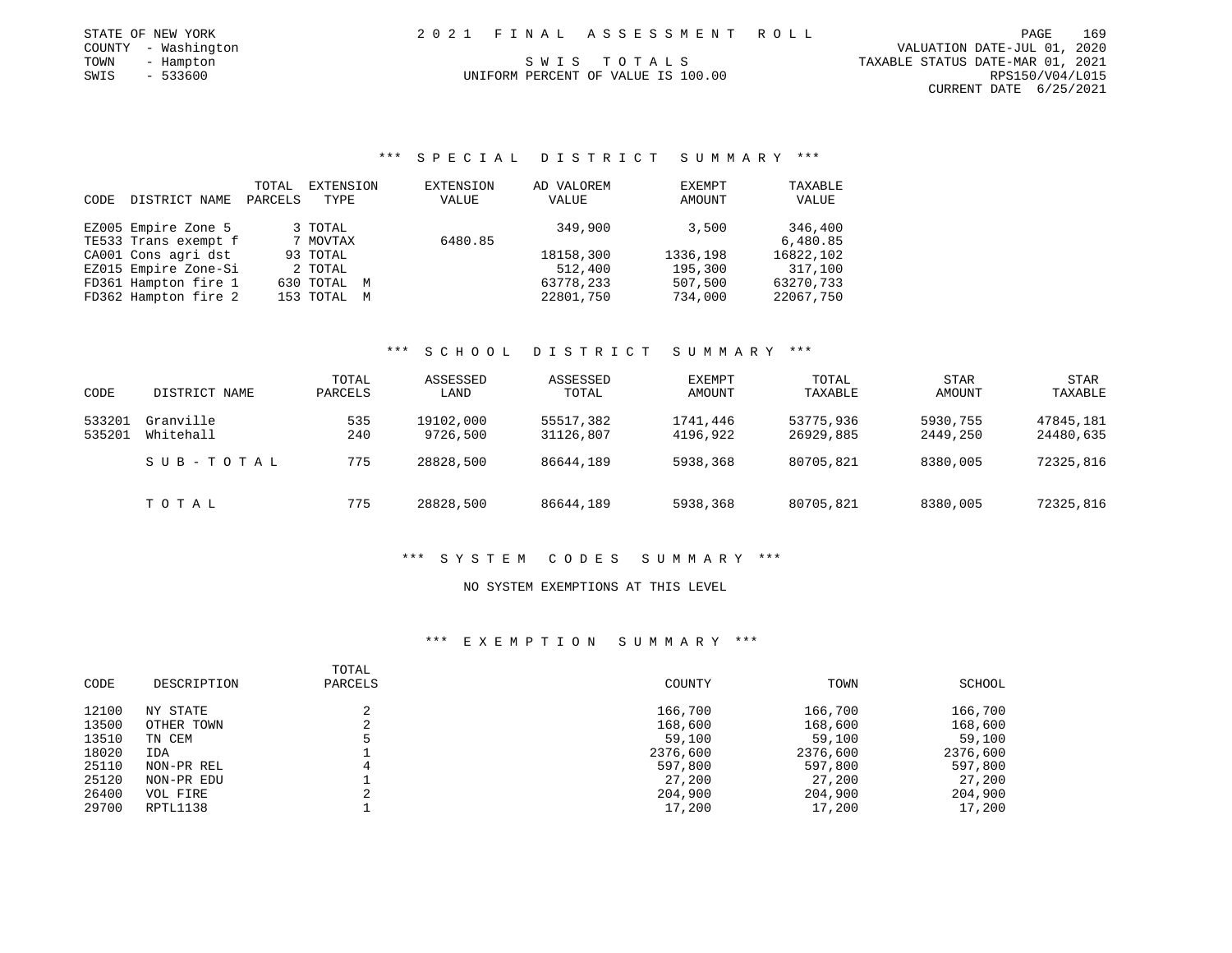| STATE OF NEW YORK |     |              |
|-------------------|-----|--------------|
| COUNTY            |     | - Washington |
| TOWN              |     | - Hampton    |
| SWIS              | $-$ | 533600       |

UNIFORM PERCENT OF VALUE IS 100.00

 COUNTY - Washington VALUATION DATE-JUL 01, 2020 S W I S T O T A L S<br>M PERCENT OF VALUE IS 100.00 CURRENT DATE 6/25/2021

|       |                 | TOTAL          |          |          |           |
|-------|-----------------|----------------|----------|----------|-----------|
| CODE  | DESCRIPTION     | PARCELS        | COUNTY   | TOWN     | SCHOOL    |
| 41121 | VET WAR CT      | 10             | 162,642  | 160,062  |           |
| 41122 | VET WAR C       | 3              | 50,485   |          |           |
| 41123 | VET WAR T       | $\overline{3}$ |          | 50,485   |           |
| 41131 | VET COM CT      | 15             | 621,650  | 538,425  |           |
| 41132 | VET COM C       | $\overline{c}$ | 64,375   |          |           |
| 41133 | VET COM T       | 2              |          | 64,375   |           |
| 41141 | VET DIS CT      |                | 354,275  | 317,475  |           |
| 41142 | VET DIS C       |                | 46,150   |          |           |
| 41143 | VET DIS T       |                |          | 46,150   |           |
| 41151 | $CW_10_VET/$    | 6              | 44,160   | 44,160   |           |
| 41700 | AG BUILD        |                | 35,000   | 35,000   | 35,000    |
| 41720 | AG DIST         | 26             | 1085,016 | 1085,016 | 1085,016  |
| 41730 | AGRI-D IND      | 3              | 71,268   | 71,268   | 71,268    |
| 41800 | AGED-ALL        | 6              | 332,472  | 332,472  | 359,074   |
| 41801 | AGED-CO/TN      | 6              | 358,733  | 358,733  |           |
| 41802 | AGED-CO         | 4              | 87,865   |          |           |
| 41803 | AGED-TOWN       | 8              |          | 224,812  |           |
| 41804 | AGED-SCH        | 8              |          |          | 224,330   |
| 41805 | AGE-CO/SCH      | 4              | 194,436  |          | 197,380   |
| 41834 | ENH STAR        | 65             |          |          | 4369,615  |
| 41844 | E STAR MH       | $\overline{2}$ |          |          | 48,430    |
| 41854 | <b>BAS STAR</b> | 129            |          |          | 3886,700  |
| 41864 | B STAR MH       | 3              |          |          | 75,260    |
| 41931 | DISAB-C/T       | $\overline{c}$ | 113,420  | 113,420  |           |
| 47460 | FOR 480A        | 4              | 348,200  | 348,200  | 348,200   |
|       | TOTAL           | 339            | 7588,247 | 7408,153 | 14318,373 |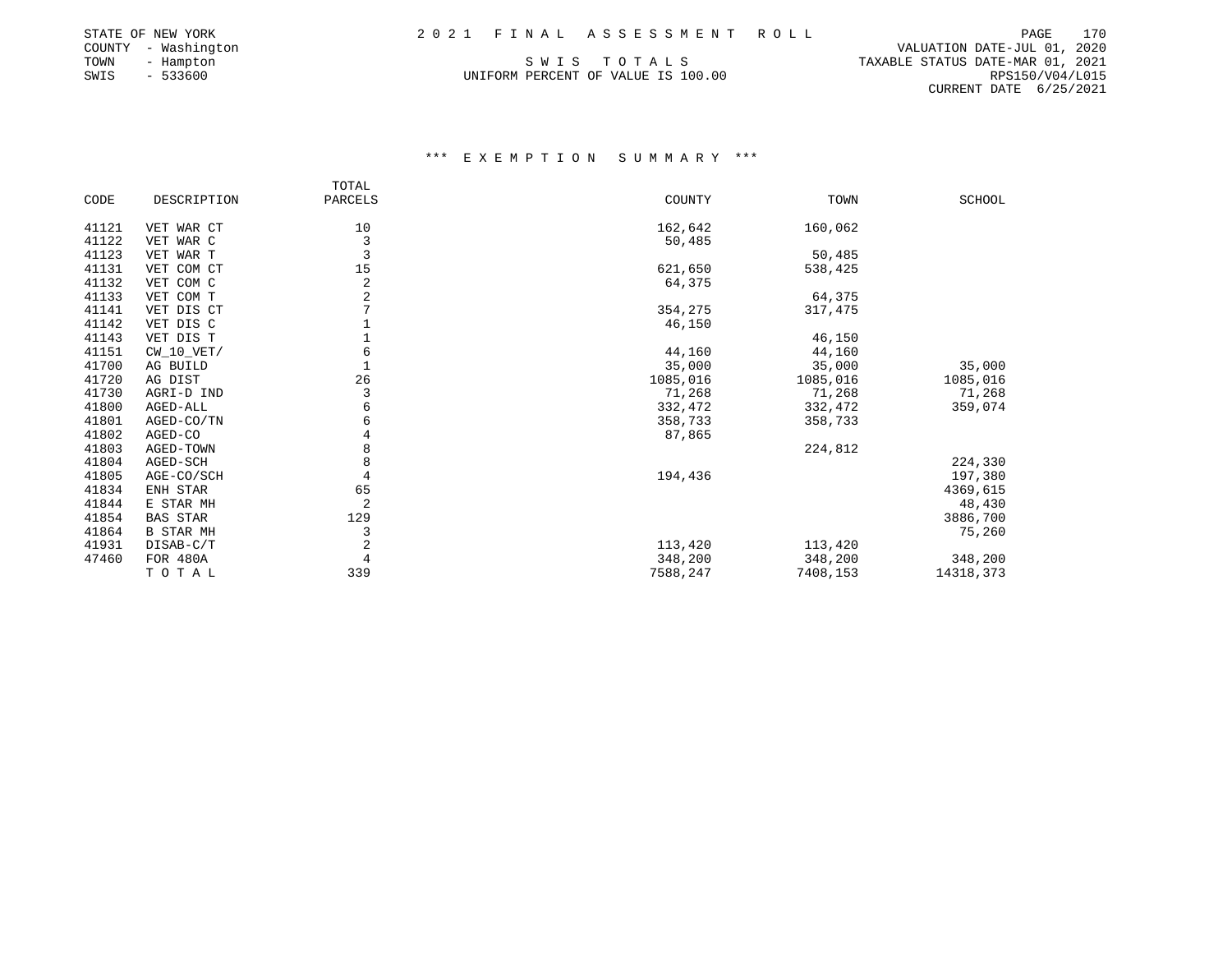|      | STATE OF NEW YORK   |  | 2021 FINAL ASSESSMENT ROLL         |                                  | PAGE            | 171 |
|------|---------------------|--|------------------------------------|----------------------------------|-----------------|-----|
|      | COUNTY - Washington |  |                                    | VALUATION DATE-JUL 01, 2020      |                 |     |
| TOWN | - Hampton           |  | SWIS TOTALS                        | TAXABLE STATUS DATE-MAR 01, 2021 |                 |     |
| SWIS | - 533600            |  | UNIFORM PERCENT OF VALUE IS 100.00 |                                  | RPS150/V04/L015 |     |
|      |                     |  |                                    | CURRENT DATE 6/25/2021           |                 |     |

| <b>ROLL</b><br>SEC | DESCRIPTION         | TOTAL<br>PARCELS | ASSESSED<br>LAND | ASSESSED<br>TOTAL | TAXABLE<br>COUNTY | TAXABLE<br>TOWN | TAXABLE<br>SCHOOL | STAR<br>TAXABLE |
|--------------------|---------------------|------------------|------------------|-------------------|-------------------|-----------------|-------------------|-----------------|
| $\mathbf{1}$       | TAXABLE             | 730              | 27866,400        | 78088,300         | 74118,153         | 74298,247       | 75768,032         | 67388,027       |
| 5                  | SPECIAL FRANCHISE   | 6                |                  | 1532,863          | 1532,863          | 1532,863        | 1532,863          | 1532,863        |
| 6                  | UTILITIES & N.C.    | 19               | 316,500          | 3176,680          | 3176,680          | 3176,680        | 3176,680          | 3176,680        |
| $7^{\circ}$        | CEILING RAILROADS   | 2                | 23,300           | 228,246           | 228,246           | 228,246         | 228,246           | 228,246         |
| 8                  | WHOLLY EXEMPT       | 18               | 622,300          | 3618,100          |                   |                 |                   |                 |
| $\star$            | <b>SUB</b><br>TOTAL | 775              | 28828,500        | 86644,189         | 79055,942         | 79236,036       | 80705,821         | 72325,816       |
| $* *$              | GRAND TOTAL         | 775              | 28828,500        | 86644,189         | 79055,942         | 79236,036       | 80705,821         | 72325,816       |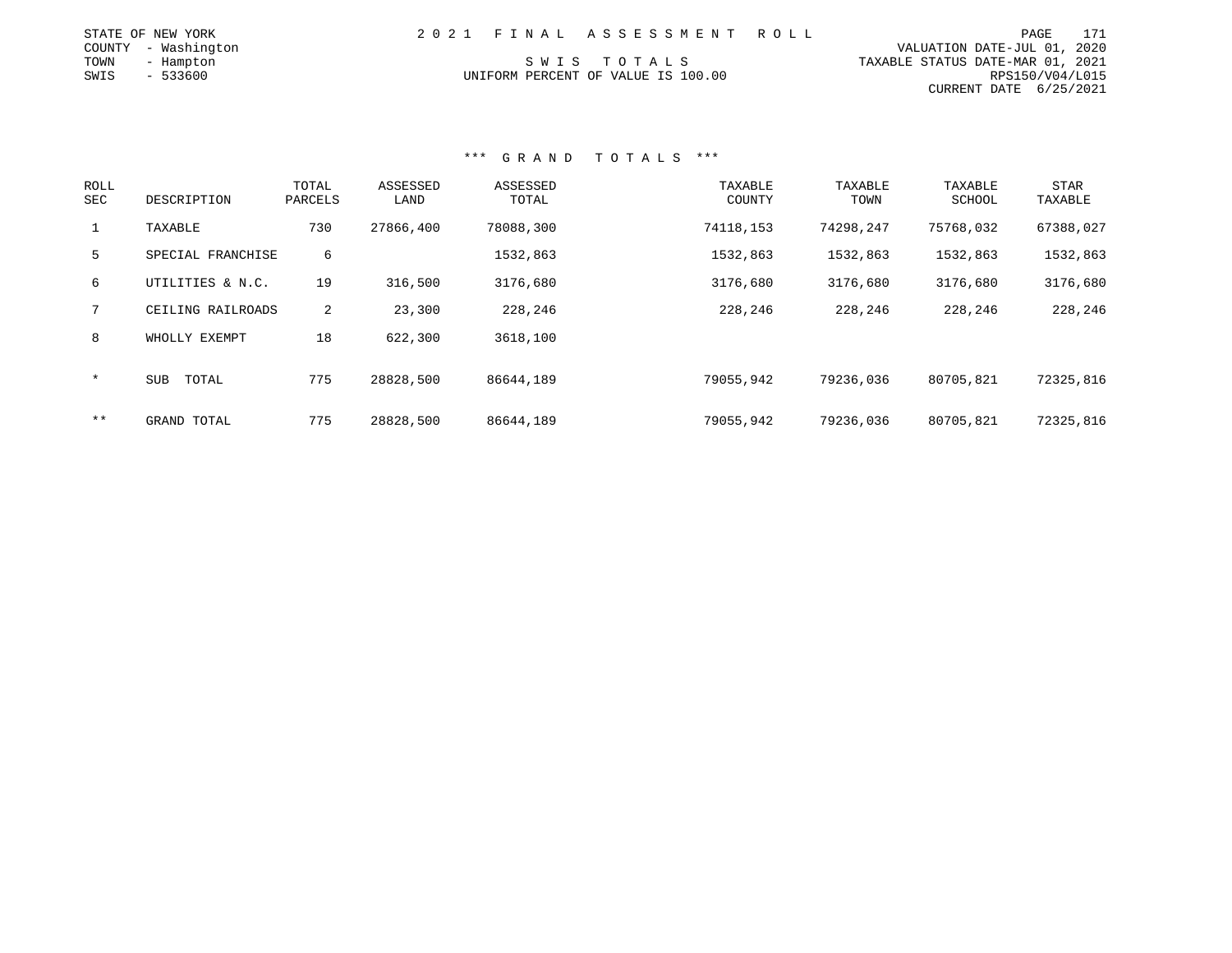| STATE OF NEW YORK   | 2021 FINAL ASSESSMENT ROLL         | 172<br>PAGE                      |
|---------------------|------------------------------------|----------------------------------|
| COUNTY - Washington | TOWN TOTALS                        | VALUATION DATE-JUL 01, 2020      |
| TOWN<br>- Hampton   |                                    | TAXABLE STATUS DATE-MAR 01, 2021 |
| SWIS<br>$-5336$     | UNIFORM PERCENT OF VALUE IS 100.00 | RPS150/V04/L015                  |
|                     |                                    | CURRENT DATE 6/25/2021           |

## \*\*\* S P E C I A L D I S T R I C T S U M M A R Y \*\*\*

|      |                      | TOTAL   | EXTENSION   | <b>EXTENSION</b> | AD VALOREM | EXEMPT   | TAXABLE   |
|------|----------------------|---------|-------------|------------------|------------|----------|-----------|
| CODE | DISTRICT NAME        | PARCELS | TYPE        | VALUE            | VALUE      | AMOUNT   | VALUE     |
|      | EZ005 Empire Zone 5  |         | 3 TOTAL     |                  | 349,900    | 3,500    | 346,400   |
|      | TE533 Trans exempt f |         | 7 MOVTAX    | 6480.85          |            |          | 6,480.85  |
|      | CA001 Cons agri dst  |         | 93 TOTAL    |                  | 18158,300  | 1336,198 | 16822,102 |
|      | EZ015 Empire Zone-Si |         | 2 TOTAL     |                  | 512,400    | 195,300  | 317,100   |
|      | FD361 Hampton fire 1 |         | 630 TOTAL M |                  | 63778,233  | 507,500  | 63270,733 |
|      | FD362 Hampton fire 2 |         | 153 TOTAL M |                  | 22801,750  | 734,000  | 22067,750 |

### \*\*\* S C H O O L D I S T R I C T S U M M A R Y \*\*\*

| CODE             | DISTRICT NAME          | TOTAL<br>PARCELS | ASSESSED<br>LAND      | ASSESSED<br>TOTAL      | <b>EXEMPT</b><br>AMOUNT | TOTAL<br>TAXABLE       | <b>STAR</b><br>AMOUNT | <b>STAR</b><br>TAXABLE |
|------------------|------------------------|------------------|-----------------------|------------------------|-------------------------|------------------------|-----------------------|------------------------|
| 533201<br>535201 | Granville<br>Whitehall | 535<br>240       | 19102,000<br>9726,500 | 55517,382<br>31126,807 | 1741,446<br>4196,922    | 53775,936<br>26929,885 | 5930,755<br>2449,250  | 47845,181<br>24480,635 |
|                  | SUB-TOTAL              | 775              | 28828,500             | 86644,189              | 5938,368                | 80705,821              | 8380,005              | 72325,816              |
|                  | TOTAL                  | 775              | 28828,500             | 86644,189              | 5938,368                | 80705,821              | 8380,005              | 72325,816              |

#### \*\*\* S Y S T E M C O D E S S U M M A R Y \*\*\*

### NO SYSTEM EXEMPTIONS AT THIS LEVEL

| CODE  | DESCRIPTION | TOTAL<br>PARCELS | COUNTY   | TOWN     | SCHOOL   |
|-------|-------------|------------------|----------|----------|----------|
| 12100 | NY STATE    |                  | 166,700  | 166,700  | 166,700  |
| 13500 | OTHER TOWN  | $\sim$<br>∠      | 168,600  | 168,600  | 168,600  |
| 13510 | TN CEM      |                  | 59,100   | 59,100   | 59,100   |
| 18020 | IDA         |                  | 2376,600 | 2376,600 | 2376,600 |
| 25110 | NON-PR REL  |                  | 597,800  | 597,800  | 597,800  |
| 25120 | NON-PR EDU  |                  | 27,200   | 27,200   | 27,200   |
| 26400 | VOL FIRE    |                  | 204,900  | 204,900  | 204,900  |
| 29700 | RPTL1138    |                  | 17,200   | 17,200   | 17,200   |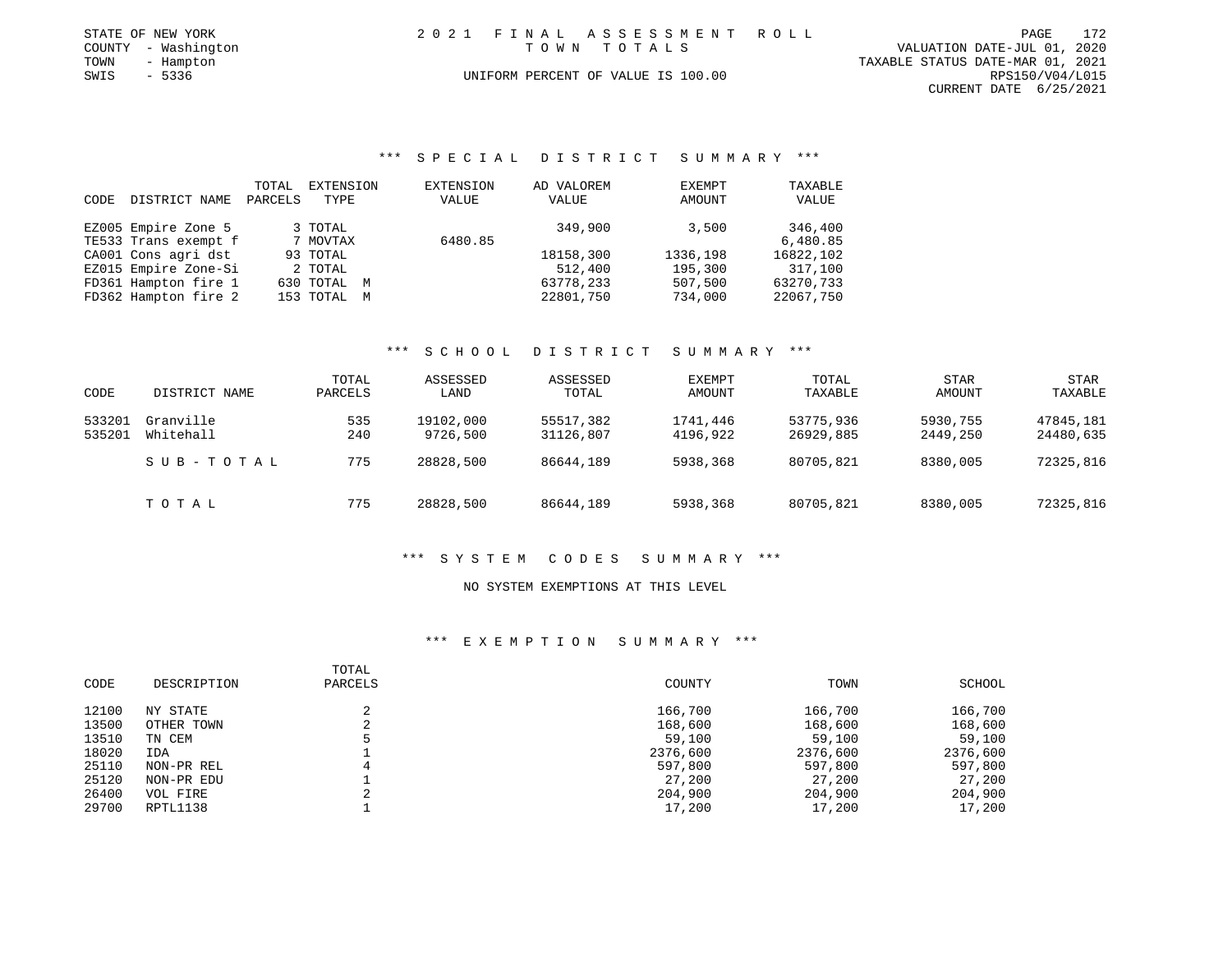|      | STATE OF NEW YORK   |  | 2021 FINAL ASSESSMENT ROLL         |                                  | PAGE            | 173 |
|------|---------------------|--|------------------------------------|----------------------------------|-----------------|-----|
|      | COUNTY - Washington |  | TOWN TOTALS                        | VALUATION DATE-JUL 01, 2020      |                 |     |
| TOWN | - Hampton           |  |                                    | TAXABLE STATUS DATE-MAR 01, 2021 |                 |     |
| SWIS | $-5336$             |  | UNIFORM PERCENT OF VALUE IS 100.00 |                                  | RPS150/V04/L015 |     |
|      |                     |  |                                    | CURRENT DATE $6/25/2021$         |                 |     |

|       |                  | TOTAL          |          |          |           |
|-------|------------------|----------------|----------|----------|-----------|
| CODE  | DESCRIPTION      | PARCELS        | COUNTY   | TOWN     | SCHOOL    |
| 41121 | VET WAR CT       | 10             | 162,642  | 160,062  |           |
| 41122 | VET WAR C        | $\mathsf 3$    | 50,485   |          |           |
| 41123 | VET WAR T        | $\overline{3}$ |          | 50,485   |           |
| 41131 | VET COM CT       | 15             | 621,650  | 538,425  |           |
| 41132 | VET COM C        | $\overline{c}$ | 64,375   |          |           |
| 41133 | VET COM T        | $\sqrt{2}$     |          | 64,375   |           |
| 41141 | VET DIS CT       | $\overline{7}$ | 354,275  | 317,475  |           |
| 41142 | VET DIS C        | $1\,$          | 46,150   |          |           |
| 41143 | VET DIS T        | $\overline{1}$ |          | 46,150   |           |
| 41151 | $CW_10_VET/$     | 6              | 44,160   | 44,160   |           |
| 41700 | AG BUILD         | $\mathbf{1}$   | 35,000   | 35,000   | 35,000    |
| 41720 | AG DIST          | 26             | 1085,016 | 1085,016 | 1085,016  |
| 41730 | AGRI-D IND       | $\mathsf 3$    | 71,268   | 71,268   | 71,268    |
| 41800 | AGED-ALL         | 6              | 332,472  | 332,472  | 359,074   |
| 41801 | AGED-CO/TN       | 6              | 358,733  | 358,733  |           |
| 41802 | AGED-CO          | $\overline{4}$ | 87,865   |          |           |
| 41803 | AGED-TOWN        | 8              |          | 224,812  |           |
| 41804 | AGED-SCH         | 8              |          |          | 224,330   |
| 41805 | AGE-CO/SCH       | $\overline{4}$ | 194,436  |          | 197,380   |
| 41834 | ENH STAR         | 65             |          |          | 4369,615  |
| 41844 | E STAR MH        | $\overline{2}$ |          |          | 48,430    |
| 41854 | <b>BAS STAR</b>  | 129            |          |          | 3886,700  |
| 41864 | <b>B STAR MH</b> | 3              |          |          | 75,260    |
| 41931 | DISAB-C/T        | $\sqrt{2}$     | 113,420  | 113,420  |           |
| 47460 | FOR 480A         | $\overline{4}$ | 348,200  | 348,200  | 348,200   |
|       | TOTAL            | 339            | 7588,247 | 7408,153 | 14318,373 |